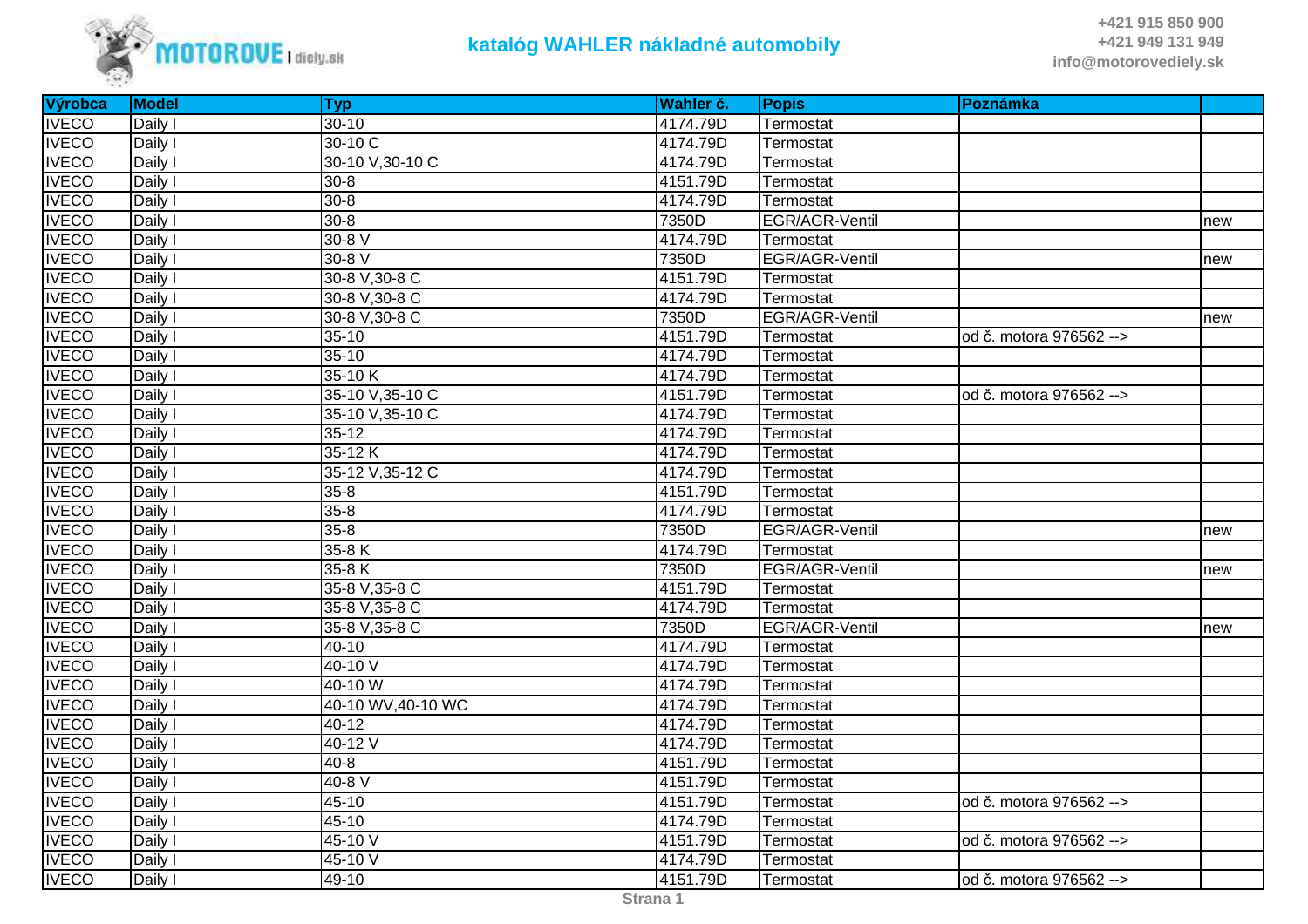

| <b>IVECO</b> | Daily I  | 49-10                 | 4174.79D | Termostat      |                         |     |
|--------------|----------|-----------------------|----------|----------------|-------------------------|-----|
| <b>IVECO</b> | Daily I  | 49-10                 | 4174.79D | Termostat      | 8140.47R.2790           |     |
| <b>IVECO</b> | Daily I  | 49-10K                | 4174.79D | Termostat      |                         |     |
| <b>IVECO</b> | Daily I  | 49-10K                | 4174.79D | Termostat      | 8140.47R.2790           |     |
| <b>IVECO</b> | Daily I  | 49-10 V               | 4151.79D | Termostat      | od č. motora 976562 --> |     |
| <b>IVECO</b> | Daily I  | 49-10 V               | 4174.79D | Termostat      |                         |     |
| <b>IVECO</b> | Daily I  | $49 - 12$             | 4174.79D | Termostat      |                         |     |
| <b>IVECO</b> | Daily I  | 49-12K                | 4174.79D | Termostat      |                         |     |
| <b>IVECO</b> | Daily I  | 49-12 V               | 4174.79D | Termostat      |                         |     |
| <b>IVECO</b> | Daily I  | 59-12                 | 4174.79D | Termostat      |                         |     |
| <b>IVECO</b> | Daily I  | 59-12K                | 4174.79D | Termostat      |                         |     |
| <b>IVECO</b> | Daily I  | 59-12 V               | 4174.79D | Termostat      |                         |     |
| <b>IVECO</b> | Daily I  | A 40-10               | 4174.79D | Termostat      |                         |     |
| <b>IVECO</b> | Daily I  | A 40-12               | 4174.79D | Termostat      |                         |     |
| <b>IVECO</b> | Daily I  | A 45-10               | 4174.79D | Termostat      |                         |     |
| <b>IVECO</b> | Daily I  | A 45-12               | 4174.79D | Termostat      |                         |     |
| <b>IVECO</b> | Daily II | 29 L 10               | 3171.82D | Termostat      |                         | new |
| <b>IVECO</b> | Daily II | 29 L 10 V             | 3171.82D | Termostat      |                         | new |
| <b>IVECO</b> | Daily II | 29 L 11               | 4174.82D | Termostat      |                         |     |
| <b>IVECO</b> | Daily II | 29 L 11 V             | 4174.82D | Termostat      |                         |     |
| <b>IVECO</b> | Daily II | 29 L 12               | 3171.82D | Termostat      |                         | new |
| <b>IVECO</b> | Daily II | 29 L 12 V             | 3171.82D | Termostat      |                         | new |
| <b>IVECO</b> | Daily II | 29 L 13               | 4174.79D | Termostat      |                         |     |
| <b>IVECO</b> | Daily II | 29 L 13               | 4174.82D | Termostat      |                         |     |
| <b>IVECO</b> | Daily II | 29 L 13 V             | 4174.79D | Termostat      |                         |     |
| <b>IVECO</b> | Daily II | 29 L 13 V             | 4174.82D | Termostat      |                         |     |
| <b>IVECO</b> | Daily II | 29 L 14               | 3171.82D | Termostat      |                         | new |
| <b>IVECO</b> | Daily II | 29 L 14, 29 L 14 D    | 3171.82D | Termostat      |                         | new |
| <b>IVECO</b> | Daily II | 29 L 9                | 4174.79D | Termostat      |                         |     |
| <b>IVECO</b> | Daily II | 29 L 9                | 4174.82D | Termostat      |                         |     |
| <b>IVECO</b> | Daily II | $\overline{29}$ L 9   | 7350D    | EGR/AGR-Ventil |                         | new |
| <b>IVECO</b> | Daily II | 29 L 9 V              | 4174.79D | Termostat      |                         |     |
| <b>IVECO</b> | Daily II | 29 L 9 V              | 4174.82D | Termostat      |                         |     |
| <b>IVECO</b> | Daily II | 29 L 9 V              | 7350D    | EGR/AGR-Ventil |                         | new |
| <b>IVECO</b> | Daily II | 35 C 10, 35 S 10      | 3171.82D | Termostat      |                         | new |
| <b>IVECO</b> | Daily II | 35 C 10 V , 35 S 10 V | 3171.82D | Termostat      |                         | new |
| <b>IVECO</b> | Daily II | 35 C 12, 35 S 12      | 3171.82D | Termostat      |                         | new |
| <b>IVECO</b> | Daily II | 35 C 12 V, 35 S 12 V  | 3171.82D | Termostat      |                         | new |
| <b>IVECO</b> | Daily II | 35 C 14               | 3169.79D | Termostat      |                         | new |
| <b>IVECO</b> | Daily II | 35 C 14, 35 S 14      | 3171.82D | Termostat      |                         | new |
| <b>IVECO</b> | Daily II | 35 C 9, 35 S 9        | 4174.82D | Termostat      |                         |     |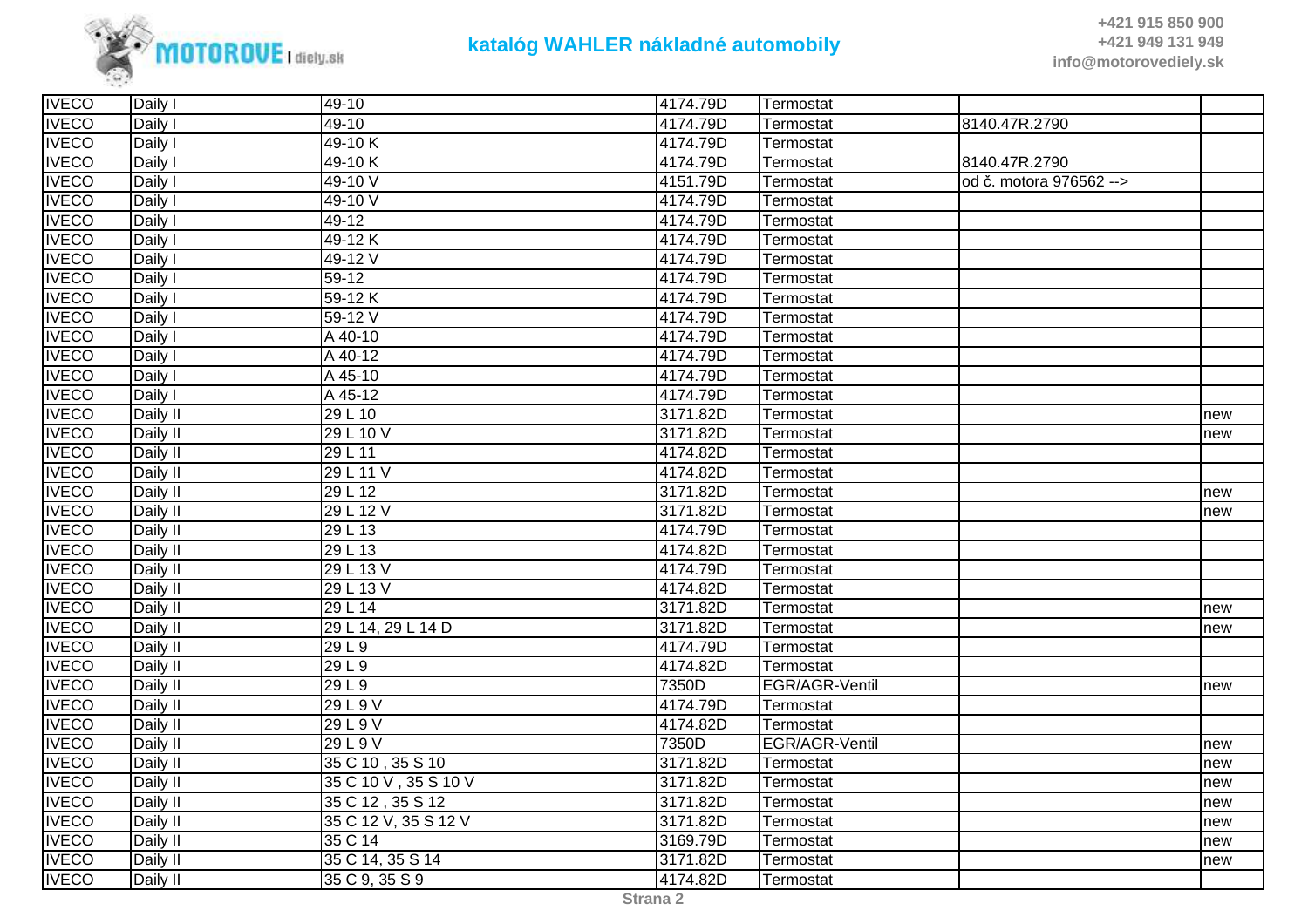

| <b>IVECO</b> | Daily II  | 35 S 11 V, 35 C 11 V                   | 4174.82D   | Termostat              |     |
|--------------|-----------|----------------------------------------|------------|------------------------|-----|
| <b>IVECO</b> | Daily II  | 35 S 11, 35 C 11                       | 4174.82D   | Termostat              |     |
| <b>IVECO</b> | Daily II  | 35 S 13 V, 35 C 13 V                   | 4174.79D   | Termostat              |     |
| <b>IVECO</b> | Daily II  | 35 S 13 V, 35 C 13 V                   | 4174.82D   | Termostat              |     |
| <b>IVECO</b> | Daily II  | 35 S 13,35 C 13                        | 4174.79D   | Termostat              |     |
| <b>IVECO</b> | Daily II  | 35 S 13,35 C 13                        | 4174.82D   | Termostat              |     |
| <b>IVECO</b> | Daily II  | 35 S 15 V, 35 C 15 V                   | 4174.82D   | Termostat              |     |
| <b>IVECO</b> | Daily II  | 35 S 15, 35 C 15                       | 4174.82D   | Termostat              |     |
| <b>IVECO</b> | Daily II  | 35 S 9 V                               | 4174.82D   | Termostat              |     |
| <b>IVECO</b> | Daily II  | 35 S 9 V, 35 C 9 V                     | 4174.79D   | Termostat              |     |
| <b>IVECO</b> | Daily II  | 35 S 9 V, 35 C 9 V                     | 7350D      | EGR/AGR-Ventil         | new |
| <b>IVECO</b> | Daily II  | 35 S 9,35 C 9                          | 4174.79D   | Termostat              |     |
| <b>IVECO</b> | Daily II  | 35 S 9,35 C 9                          | 7350D      | EGR/AGR-Ventil         | new |
| <b>IVECO</b> | Daily II  | 40 C 13                                | 4174.82D   | Termostat              |     |
| <b>IVECO</b> | Daily II  | 40 C 14                                | 3169.79D   | Termostat              | new |
| <b>IVECO</b> | Daily II  | 40 C 14                                | 3171.82D   | Termostat              | new |
| <b>IVECO</b> | Daily II  | 40 C 15                                | 4174.82D   | Termostat              |     |
| <b>IVECO</b> | Daily II  | 50 C 11                                | 4174.82D   | Termostat              |     |
| <b>IVECO</b> | Daily II  | 50 C 13                                | 4174.79D   | Termostat              |     |
| <b>IVECO</b> | Daily II  | 50 C 13                                | 4174.82D   | Termostat              |     |
| <b>IVECO</b> | Daily II  | 50 C 14                                | 3169.79D   | Termostat              | new |
| <b>IVECO</b> | Daily II  | 50 C 15                                | 4174.82D   | Termostat              |     |
| <b>IVECO</b> | Daily II  | 65 C 14                                | 3169.79D   | Termostat              | new |
| <b>IVECO</b> | Daily II  | 65 C 14                                | 3171.82D   | Termostat              | new |
| <b>IVECO</b> | Daily II  | 65 C 15                                | 4174.82D   | Termostat              |     |
| <b>IVECO</b> | Daily III | 29L10 V                                | 410069.82D | Termostat              | new |
| <b>IVECO</b> | Daily III | 29L10 V                                | 7497D      | Hrdlo škrtiacej klapky | new |
| <b>IVECO</b> | Daily III | 29L10, 29L10 D, 29L10 D/P              | 410069.82D | Termostat              | new |
| <b>IVECO</b> | Daily III | 29L10, 29L10 D, 29L10 D/P              | 7497D      | Hrdlo škrtiacej klapky | new |
| <b>IVECO</b> | Daily III | 29L12 V, 29L12 V/P                     | 410069.82D | Termostat              | new |
| <b>IVECO</b> | Daily III | 29L12 V, 29L12 V/P                     | 7497D      | Hrdlo škrtiacej klapky | new |
| <b>IVECO</b> | Daily III | 29L12, 29L12 /P, 29L12 D               | 410069.82D | Termostat              | new |
| <b>IVECO</b> | Daily III | 29L12, 29L12 /P, 29L12 D               | 7497D      | Hrdlo škrtiacej klapky | new |
| <b>IVECO</b> | Daily III | 29L14 C, 29L14 C/P, 29L14 V, 29L14 V/P | 410069.82D | Termostat              | new |
| <b>IVECO</b> | Daily III | 29L14 C, 29L14 C/P, 29L14 V, 29L14 V/P | 7497D      | Hrdlo škrtiacej klapky | new |
| <b>IVECO</b> | Daily III | 29L14, 29L14 /P, 29L14 D, 29L14 D/P    | 410069.82D | Termostat              | new |
| <b>IVECO</b> | Daily III | 29L14, 29L14 /P, 29L14 D, 29L14 D/P    | 7497D      | Hrdlo škrtiacej klapky | new |
| <b>IVECO</b> | Daily III | 35C10 K, 35C10 DK                      | 410069.82D | Termostat              | new |
| <b>IVECO</b> | Daily III | 35C10 K, 35C10 DK                      | 7497D      | Hrdlo škrtiacej klapky | new |
| <b>IVECO</b> | Daily III | 35C10 V, 35S10 V                       | 410069.82D | Termostat              | new |
| <b>IVECO</b> | Daily III | 35C10 V, 35S10 V                       | 7497D      | Hrdlo škrtiacej klapky | new |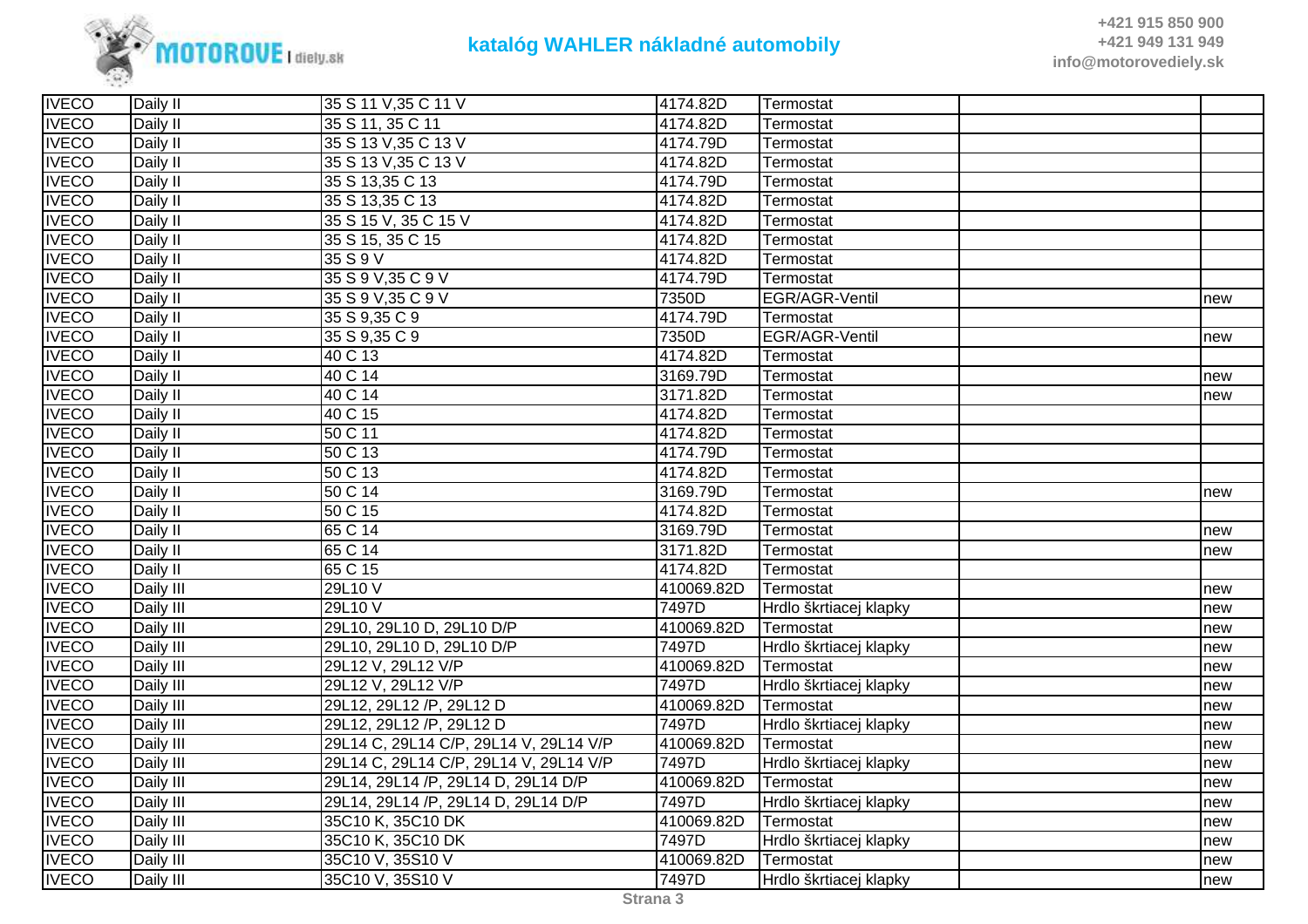

| <b>IVECO</b> | Daily III | 35C10, 35C10 D, 35S10, 35S10 D                         | 410069.82D | Termostat              | new |
|--------------|-----------|--------------------------------------------------------|------------|------------------------|-----|
| <b>IVECO</b> | Daily III | 35C10, 35C10 D, 35S10, 35S10 D                         | 7497D      | Hrdlo škrtiacej klapky | new |
| <b>IVECO</b> | Daily III | 35C12 K, 35C12 DK, 35S12 K                             | 410069.82D | Termostat              | new |
| <b>IVECO</b> | Daily III | 35C12 K, 35C12 DK, 35S12 K                             | 7497D      | Hrdlo škrtiacej klapky | new |
| <b>IVECO</b> | Daily III | 35C12 V, 35C12 V/P, 35S12 V, 35S12 V/P                 | 410069.82D | Termostat              | new |
| <b>IVECO</b> | Daily III | 35C12 V, 35C12 V/P, 35S12 V, 35S12 V/P                 | 7497D      | Hrdlo škrtiacej klapky | new |
| <b>IVECO</b> | Daily III | 35C12, 35C12 /P, 35S12, 35S12 /P, 35S12 D, 3410069.82D |            | Termostat              | new |
| <b>IVECO</b> | Daily III | 35C12, 35C12 /P, 35S12, 35S12 /P, 35S12 D, 37497D      |            | Hrdlo škrtiacej klapky | new |
| <b>IVECO</b> | Daily III | 35C14, 35C14 D/P, 35S14, 35S14 /P, 35S14 D, 410069.82D |            | Termostat              | new |
| <b>IVECO</b> | Daily III | 35C14, 35C14 D/P, 35S14, 35S14 /P, 35S14 D, 7497D      |            | Hrdlo škrtiacej klapky | new |
| <b>IVECO</b> | Daily III | 35C15 K, 35C15 DK                                      | 410081.79D | Termostat              | new |
| <b>IVECO</b> | Daily III | 35C15 K, 35C15 DK                                      | 7523D      | Hrdlo škrtiacej klapky | new |
| <b>IVECO</b> | Daily III | 35C15 K, 35C15 DK                                      | 7631D      | EGR/AGR-Ventil         | new |
| <b>IVECO</b> | Daily III | 35C15 V, 35C15 V/P                                     | 410081.79D | Termostat              | new |
| <b>IVECO</b> | Daily III | 35C15 V, 35C15 V/P                                     | 7523D      | Hrdlo škrtiacej klapky | new |
| <b>IVECO</b> | Daily III | 35C15 V, 35C15 V/P                                     | 7631D      | EGR/AGR-Ventil         | new |
| <b>IVECO</b> | Daily III | 35C15, 35C15 /P, 35C15 D, 35C15 D/P                    | 410081.79D | Termostat              | new |
| <b>IVECO</b> | Daily III | 35C15, 35C15 /P, 35C15 D, 35C15 D/P                    | 7523D      | Hrdlo škrtiacej klapky | new |
| <b>IVECO</b> | Daily III | 35C15, 35C15 /P, 35C15 D, 35C15 D/P                    | 7631D      | EGR/AGR-Ventil         | new |
| <b>IVECO</b> | Daily III | 35C18 K, 35C18 DK, 35S18 K, 35S18 DK                   | 410081.79D | Termostat              | new |
| <b>IVECO</b> | Daily III | 35C18 K, 35C18 DK, 35S18 K, 35S18 DK                   | 7523D      | Hrdlo škrtiacej klapky | new |
| <b>IVECO</b> | Daily III | 35C18 K, 35C18 DK, 35S18 K, 35S18 DK                   | 7631D      | EGR/AGR-Ventil         | new |
| <b>IVECO</b> | Daily III | 35C18 V, 35C18 V, 35C18 V/P, 35S18 V, 35S18410081.79D  |            | Termostat              | new |
| <b>IVECO</b> | Daily III | 35C18 V, 35C18 V, 35C18 V/P, 35S18 V, 35S187523D       |            | Hrdlo škrtiacej klapky | new |
| <b>IVECO</b> | Daily III | 35C18 V, 35C18 V, 35C18 V/P, 35S18 V, 35S187631D       |            | EGR/AGR-Ventil         | new |
| <b>IVECO</b> | Daily III | 35C18, 35C18 /P, 35C18 D, 35C18 D/P, 35S18, 410081.79D |            | Termostat              | new |
| <b>IVECO</b> | Daily III | 35C18, 35C18 /P, 35C18 D, 35C18 D/P, 35S18, 7523D      |            | Hrdlo škrtiacej klapky | new |
| <b>IVECO</b> | Daily III | 35C18, 35C18 /P, 35C18 D, 35C18 D/P, 35S18, 7631D      |            | EGR/AGR-Ventil         | new |
| <b>IVECO</b> | Daily III | 35S14 C, 35S14 C/P, 35S14 V, 35S14 V/P, 35C 410069.82D |            | Termostat              | new |
| <b>IVECO</b> | Daily III | 35S14 C, 35S14 C/P, 35S14 V, 35S14 V/P, 35C 7497D      |            | Hrdlo škrtiacej klapky | new |
| <b>IVECO</b> | Daily III | 40C10 V                                                | 410069.82D | Termostat              | new |
| <b>IVECO</b> | Daily III | 40C10 V                                                | 7497D      | Hrdlo škrtiacej klapky | new |
| <b>IVECO</b> | Daily III | 40C10, 40C10 D, 40S10                                  | 410069.82D | Termostat              | new |
| <b>IVECO</b> | Daily III | 40C10, 40C10 D, 40S10                                  | 7497D      | Hrdlo škrtiacej klapky | new |
| <b>IVECO</b> | Daily III | 40C12 V, 40C14 V/P                                     | 410069.82D | Termostat              | new |
| <b>IVECO</b> | Daily III | 40C12 V, 40C14 V/P                                     | 7497D      | Hrdlo škrtiacej klapky | new |
| <b>IVECO</b> | Daily III | 40C12, 40C12 / P, 40C12 D, 40C12 D/P                   | 410069.82D | Termostat              | new |
| <b>IVECO</b> | Daily III | 40C12, 40C12 /P, 40C12 D, 40C12 D/P                    | 7497D      | Hrdlo škrtiacej klapky | new |
| <b>IVECO</b> | Daily III | 40C15 V, 40C15 V/P                                     | 410081.79D | Termostat              | new |
| <b>IVECO</b> | Daily III | 40C15 V, 40C15 V/P                                     | 7523D      | Hrdlo škrtiacej klapky | new |
| <b>IVECO</b> | Daily III | 40C15 V, 40C15 V/P                                     | 7631D      | EGR/AGR-Ventil         | new |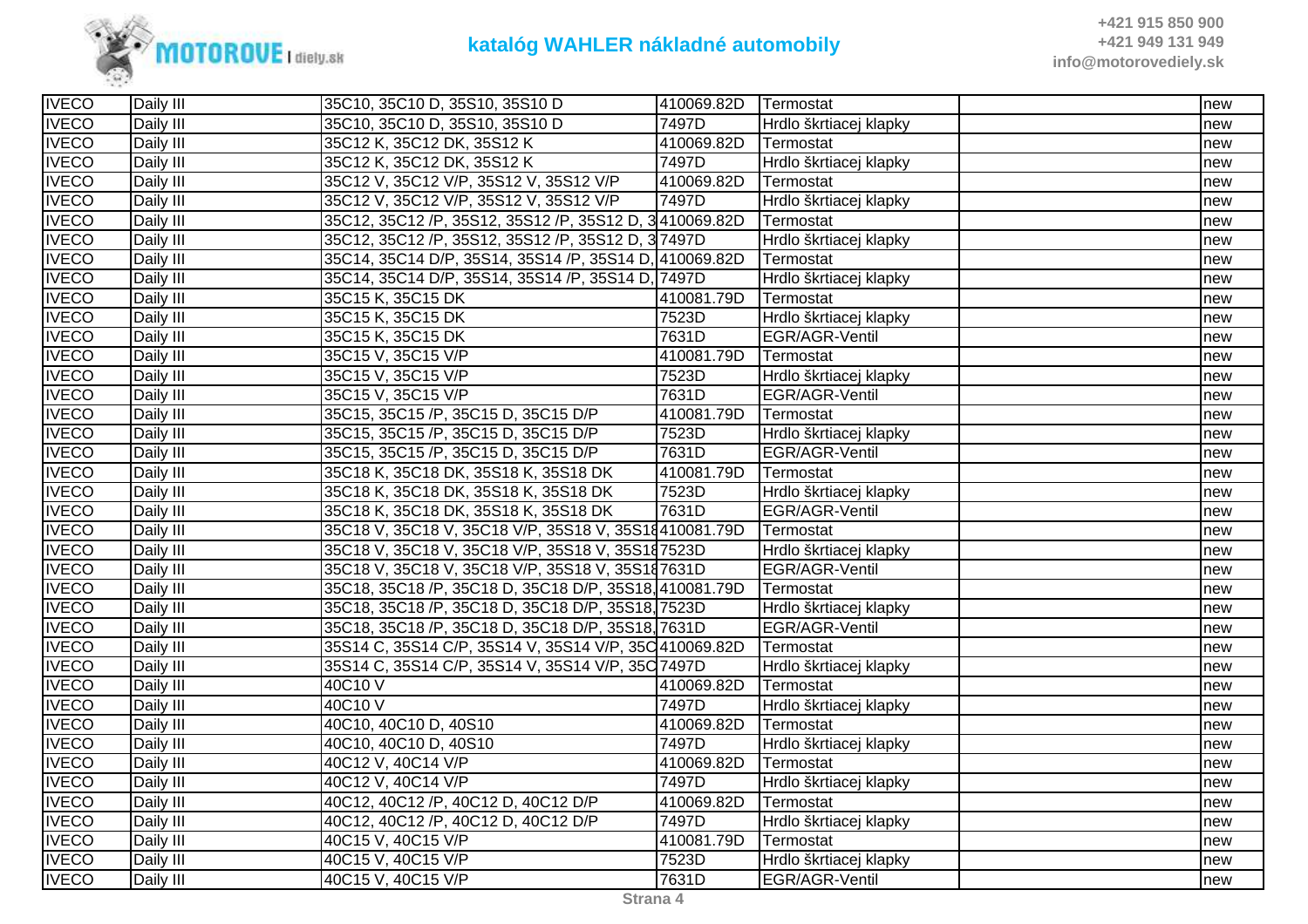

| <b>IVECO</b> | Daily III | 40C15, 40C15 /P, 40C15 D, 40C15 D/P                   | 410081.79D | Termostat              | new |
|--------------|-----------|-------------------------------------------------------|------------|------------------------|-----|
| <b>IVECO</b> | Daily III | 40C15, 40C15 /P, 40C15 D, 40C15 D/P                   | 7523D      | Hrdlo škrtiacej klapky | new |
| <b>IVECO</b> | Daily III | 40C15, 40C15 /P, 40C15 D, 40C15 D/P                   | 7631D      | EGR/AGR-Ventil         | new |
| <b>IVECO</b> | Daily III | 40C18 V, 40C18 V/P                                    | 410081.79D | Termostat              | new |
| <b>IVECO</b> | Daily III | 40C18 V, 40C18 V/P                                    | 7523D      | Hrdlo škrtiacej klapky | new |
| <b>IVECO</b> | Daily III | 40C18 V, 40C18 V/P                                    | 7631D      | EGR/AGR-Ventil         | new |
| <b>IVECO</b> | Daily III | 40C18, 40C18 /P, 40C18 D, 40C18 D/P                   | 410081.79D | Termostat              | new |
| <b>IVECO</b> | Daily III | 40C18, 40C18 /P, 40C18 D, 40C18 D/P                   | 7523D      | Hrdlo škrtiacej klapky | new |
| <b>IVECO</b> | Daily III | 40C18, 40C18 /P, 40C18 D, 40C18 D/P                   | 7631D      | EGR/AGR-Ventil         | new |
| <b>IVECO</b> | Daily III | 45C15 V, 45C15 V/P                                    | 410081.79D | Termostat              | new |
| <b>IVECO</b> | Daily III | 45C15 V, 45C15 V/P                                    | 7523D      | Hrdlo škrtiacej klapky | new |
| <b>IVECO</b> | Daily III | 45C15 V, 45C15 V/P                                    | 7631D      | EGR/AGR-Ventil         | new |
| <b>IVECO</b> | Daily III | 45C15, 45C15 /P, 45C15 D, 45C15 D/P                   | 410081.79D | Termostat              | new |
| <b>IVECO</b> | Daily III | 45C15, 45C15 /P, 45C15 D, 45C15 D/P                   | 7523D      | Hrdlo škrtiacej klapky | new |
| <b>IVECO</b> | Daily III | 45C15, 45C15 /P, 45C15 D, 45C15 D/P                   | 7631D      | EGR/AGR-Ventil         | new |
| <b>IVECO</b> | Daily III | 45C18 V, 45C18 V/P                                    | 410081.79D | Termostat              | new |
| <b>IVECO</b> | Daily III | 45C18 V, 45C18 V/P                                    | 7523D      | Hrdlo škrtiacej klapky | new |
| <b>IVECO</b> | Daily III | 45C18 V, 45C18 V/P                                    | 7631D      | EGR/AGR-Ventil         | new |
| <b>IVECO</b> | Daily III | 45C18, 45C18 /P, 45C18 D, 45C18 D/P                   | 410081.79D | Termostat              | new |
| <b>IVECO</b> | Daily III | 45C18, 45C18 /P, 45C18 D, 45C18 D/P                   | 7523D      | Hrdlo škrtiacej klapky | new |
| <b>IVECO</b> | Daily III | 45C18, 45C18 /P, 45C18 D, 45C18 D/P                   | 7631D      | EGR/AGR-Ventil         | new |
| <b>IVECO</b> | Daily III | 50C15 K, 50C15 DK                                     | 410081.79D | Termostat              | new |
| <b>IVECO</b> | Daily III | 50C15 K, 50C15 DK                                     | 7523D      | Hrdlo škrtiacej klapky | new |
| <b>IVECO</b> | Daily III | 50C15 K, 50C15 DK                                     | 7631D      | EGR/AGR-Ventil         | new |
| <b>IVECO</b> | Daily III | 50C15 V, 50C15 V/P                                    | 410081.79D | Termostat              | new |
| <b>IVECO</b> | Daily III | 50C15 V, 50C15 V/P                                    | 7523D      | Hrdlo škrtiacej klapky | new |
| <b>IVECO</b> | Daily III | 50C15 V, 50C15 V/P                                    | 7631D      | EGR/AGR-Ventil         | new |
| <b>IVECO</b> | Daily III | 50C15, 50C15 /P, 50C15 D, 50C15 D/P, 50C15 410081.79D |            | Termostat              | new |
| <b>IVECO</b> | Daily III | 50C15, 50C15 /P, 50C15 D, 50C15 D/P, 50C15 7523D      |            | Hrdlo škrtiacej klapky | new |
| <b>IVECO</b> | Daily III | 50C15, 50C15 /P, 50C15 D, 50C15 D/P, 50C15 7631D      |            | EGR/AGR-Ventil         | new |
| <b>IVECO</b> | Daily III | 50C18 K, 50C18 DK                                     | 410081.79D | Termostat              | new |
| <b>IVECO</b> | Daily III | 50C18 K, 50C18 DK                                     | 7523D      | Hrdlo škrtiacej klapky | new |
| <b>IVECO</b> | Daily III | 50C18 K, 50C18 DK                                     | 7631D      | EGR/AGR-Ventil         | new |
| <b>IVECO</b> | Daily III | 50C18 V, 50C18 V/P                                    | 410081.79D | Termostat              | new |
| <b>IVECO</b> | Daily III | 50C18 V, 50C18 V/P                                    | 7523D      | Hrdlo škrtiacej klapky | new |
| <b>IVECO</b> | Daily III | 50C18 V, 50C18 V/P                                    | 7631D      | EGR/AGR-Ventil         | new |
| <b>IVECO</b> | Daily III | 50C18, 50C18 /P, 50C18 D, 50C18 D/P, 50C18 410081.79D |            | Termostat              | new |
| <b>IVECO</b> | Daily III | 50C18, 50C18 /P, 50C18 D, 50C18 D/P, 50C18 7523D      |            | Hrdlo škrtiacej klapky | new |
| <b>IVECO</b> | Daily III | 50C18, 50C18 /P, 50C18 D, 50C18 D/P, 50C18 7631D      |            | EGR/AGR-Ventil         | new |
| <b>IVECO</b> | Daily III | 60C15 K, 60C15 KK, 60C15 DK                           | 410081.79D | Termostat              | new |
| <b>IVECO</b> | Daily III | 60C15 K, 60C15 KK, 60C15 DK                           | 7523D      | Hrdlo škrtiacej klapky | new |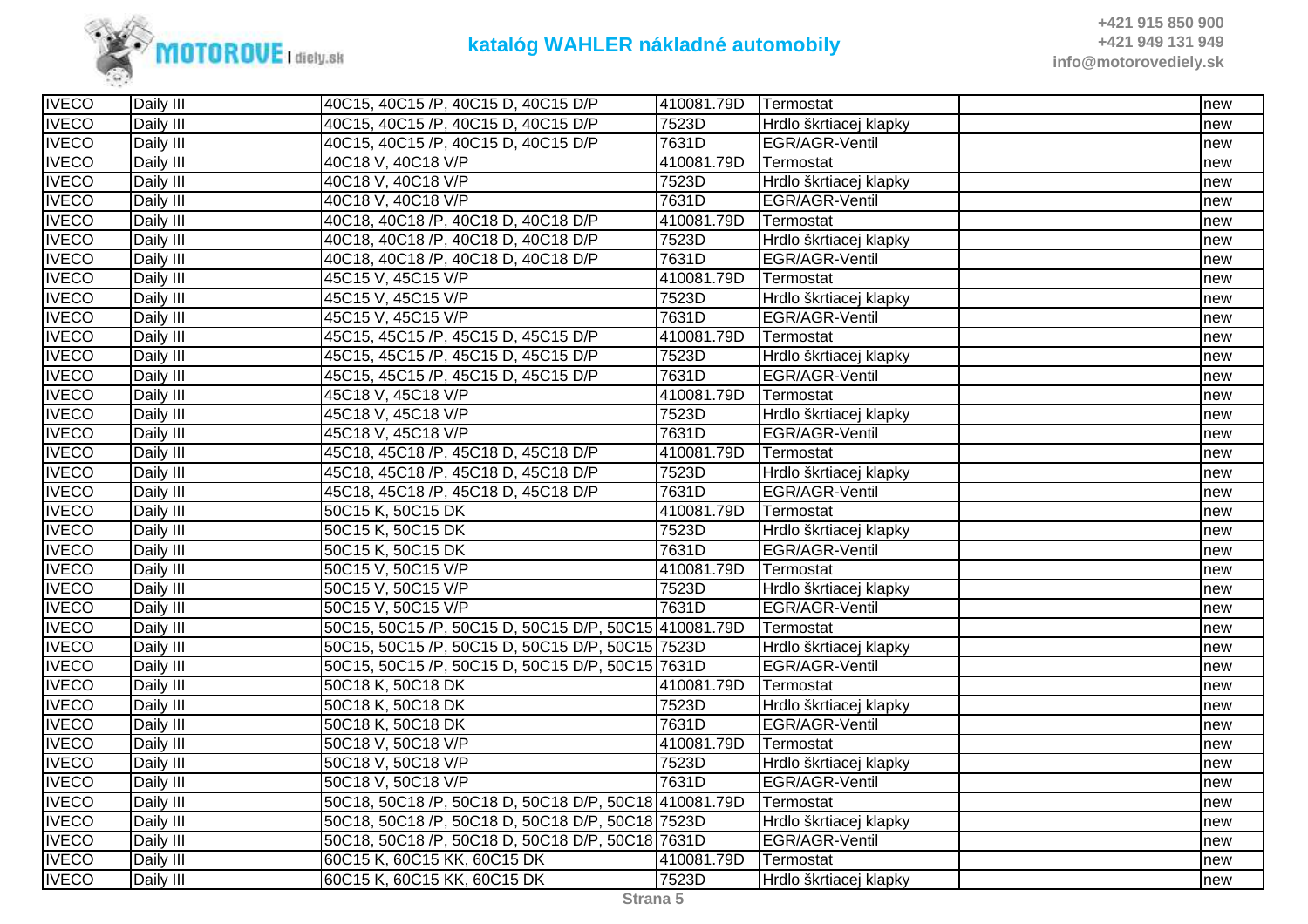

| <b>IVECO</b> | Daily III | 60C15 K, 60C15 KK, 60C15 DK                           | 7631D      | EGR/AGR-Ventil         | new |
|--------------|-----------|-------------------------------------------------------|------------|------------------------|-----|
| <b>IVECO</b> | Daily III | 60C15 V, 60C15 V/P                                    | 410081.79D | Termostat              | new |
| <b>IVECO</b> | Daily III | 60C15 V, 60C15 V/P                                    | 7523D      | Hrdlo škrtiacej klapky | new |
| <b>IVECO</b> | Daily III | 60C15 V, 60C15 V/P                                    | 7631D      | EGR/AGR-Ventil         | new |
| <b>IVECO</b> | Daily III | 60C15, 60C15 /P, 60C15 D, 60C15 D/P                   | 410081.79D | Termostat              | new |
| <b>IVECO</b> | Daily III | 60C15, 60C15 /P, 60C15 D, 60C15 D/P                   | 7523D      | Hrdlo škrtiacej klapky | new |
| <b>IVECO</b> | Daily III | 60C15, 60C15 /P, 60C15 D, 60C15 D/P                   | 7631D      | EGR/AGR-Ventil         | new |
| <b>IVECO</b> | Daily III | 60C18 K, 60C18 KK, 60C18 DK                           | 410081.79D | Termostat              | new |
| <b>IVECO</b> | Daily III | 60C18 K, 60C18 KK, 60C18 DK                           | 7523D      | Hrdlo škrtiacej klapky | new |
| <b>IVECO</b> | Daily III | 60C18 K, 60C18 KK, 60C18 DK                           | 7631D      | EGR/AGR-Ventil         | new |
| <b>IVECO</b> | Daily III | 60C18 V, 60C18 V/P                                    | 410081.79D | Termostat              | new |
| <b>IVECO</b> | Daily III | 60C18 V, 60C18 V/P                                    | 7523D      | Hrdlo škrtiacej klapky | new |
| <b>IVECO</b> | Daily III | 60C18 V, 60C18 V/P                                    | 7631D      | EGR/AGR-Ventil         | new |
| <b>IVECO</b> | Daily III | 60C18, 60C18 /P, 60C18 D, 60C18 D/P, 60C18 410081.79D |            | Termostat              | new |
| <b>IVECO</b> | Daily III | 60C18, 60C18 /P, 60C18 D, 60C18 D/P, 60C18 7523D      |            | Hrdlo škrtiacej klapky | new |
| <b>IVECO</b> | Daily III | 60C18, 60C18 /P, 60C18 D, 60C18 D/P, 60C18 7631D      |            | EGR/AGR-Ventil         | new |
| <b>IVECO</b> | Daily III | 65C15 V, 65C15 V/P                                    | 410081.79D | Termostat              | new |
| <b>IVECO</b> | Daily III | 65C15 V, 65C15 V/P                                    | 7523D      | Hrdlo škrtiacej klapky | new |
| <b>IVECO</b> | Daily III | 65C15 V, 65C15 V/P                                    | 7631D      | EGR/AGR-Ventil         | new |
| <b>IVECO</b> | Daily III | 65C15, 65C15 /P, 65C15 D, 65C15 D/P                   | 410081.79D | Termostat              | new |
| <b>IVECO</b> | Daily III | 65C15, 65C15 /P, 65C15 D, 65C15 D/P                   | 7523D      | Hrdlo škrtiacej klapky | new |
| <b>IVECO</b> | Daily III | 65C15, 65C15 /P, 65C15 D, 65C15 D/P                   | 7631D      | EGR/AGR-Ventil         | new |
| <b>IVECO</b> | Daily III | 65C18 V, 65C18 V/P                                    | 410081.79D | Termostat              | new |
| <b>IVECO</b> | Daily III | 65C18 V, 65C18 V/P                                    | 7523D      | Hrdlo škrtiacej klapky | new |
| <b>IVECO</b> | Daily III | 65C18 V, 65C18 V/P                                    | 7631D      | EGR/AGR-Ventil         | new |
| <b>IVECO</b> | Daily III | 65C18, 65C18 /P, 65C18 D, 65C18 D/P, 65C18 410081.79D |            | Termostat              | new |
| <b>IVECO</b> | Daily III | 65C18, 65C18 /P, 65C18 D, 65C18 D/P, 65C18 7523D      |            | Hrdlo škrtiacej klapky | new |
| <b>IVECO</b> | Daily III | 65C18, 65C18 /P, 65C18 D, 65C18 D/P, 65C18 7631D      |            | EGR/AGR-Ventil         | new |
| <b>IVECO</b> | EuroCargo | 100 E 15                                              | 4166.79D   | Termostat              |     |
| <b>IVECO</b> | EuroCargo | 100 E 15 K                                            | 4166.79D   | Termostat              |     |
| <b>IVECO</b> | EuroCargo | 100 E 17 K tector, 100 E 17 DK tector                 | 4417.81D   | Termostat              |     |
| <b>IVECO</b> | EuroCargo | 100 E 17, 100 E 17 DP tector, 100 E 18 tector         | 4417.81D   | Termostat              |     |
| <b>IVECO</b> | EuroCargo | 100 E 18                                              | 4166.79D   | Termostat              |     |
| <b>IVECO</b> | EuroCargo | 100 E 18 K                                            | 4166.79D   | Termostat              |     |
| <b>IVECO</b> | EuroCargo | 100 E 18 K tector, 100 E 18 DK tector                 | 4417.81D   | Termostat              |     |
| <b>IVECO</b> | EuroCargo | 100 E 18 tector                                       | 4417.81D   | Termostat              |     |
| <b>IVECO</b> | EuroCargo | 100 E 18 W tector, 100 E 18 WS tector                 | 4417.81D   | Termostat              |     |
| <b>IVECO</b> | EuroCargo | 100 E 21                                              | 4166.79D   | Termostat              |     |
| <b>IVECO</b> | EuroCargo | 100 E 21 K tector, 100 E 21 DK tector                 | 4417.81D   | Termostat              |     |
| <b>IVECO</b> | EuroCargo | 100 E 21 W tector, 100 E 21 WS tector                 | 4417.81D   | Termostat              |     |
| <b>IVECO</b> | EuroCargo | 100 E 21, 100 E 21 DP tector, 100 E 22 tector         | 4417.81D   | Termostat              |     |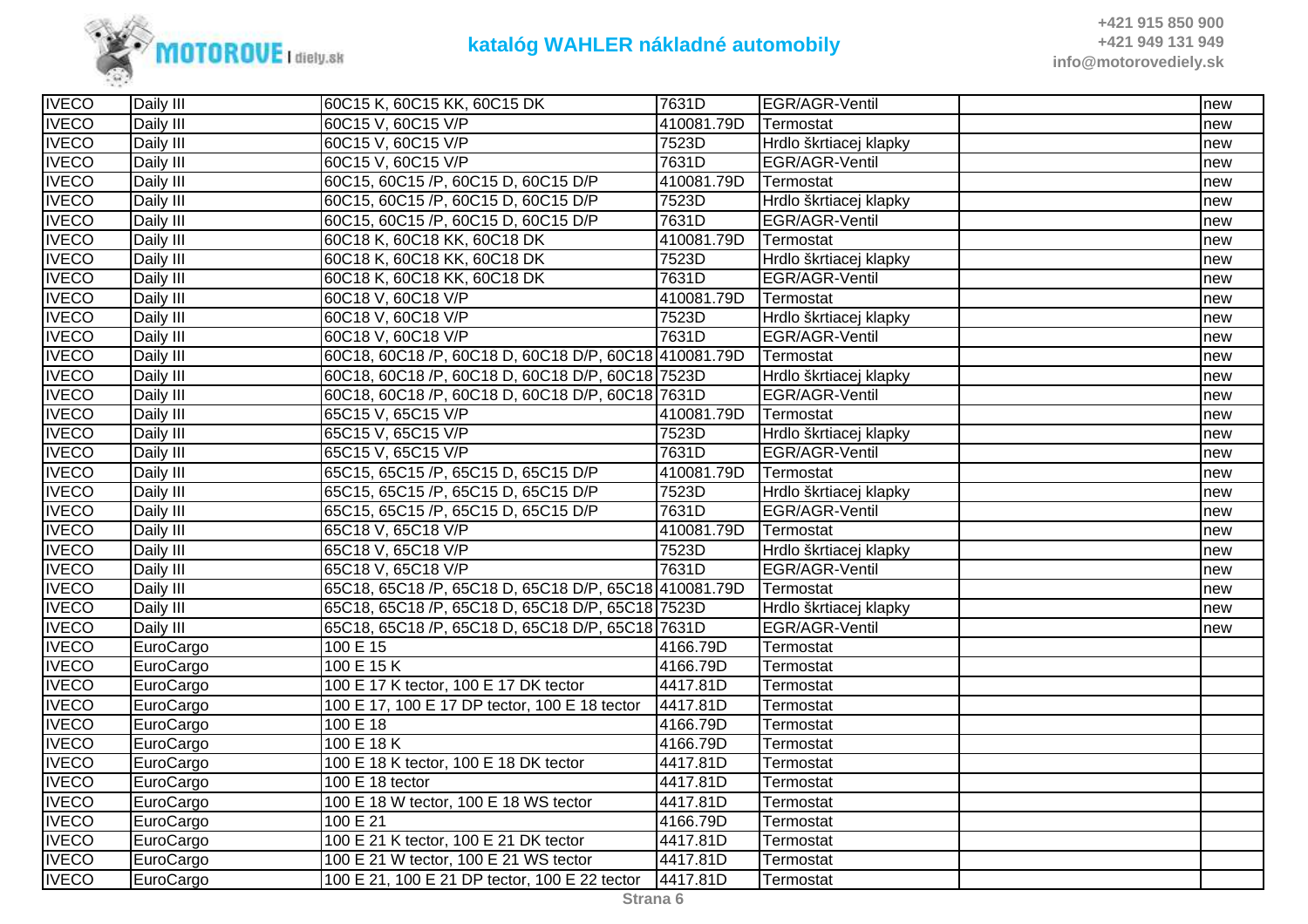

| <b>IVECO</b> | EuroCargo | 120 E 15                                                   | 4166.79D | Termostat |  |
|--------------|-----------|------------------------------------------------------------|----------|-----------|--|
| <b>IVECO</b> | EuroCargo | 120 E 15 K                                                 | 4166.79D | Termostat |  |
| <b>IVECO</b> | EuroCargo | 120 E 18                                                   | 4166.79D | Termostat |  |
| <b>IVECO</b> | EuroCargo | 120 E 18 K                                                 | 4166.79D | Termostat |  |
| <b>IVECO</b> | EuroCargo | 120 E 18 K tector, 120 E 18 DK tector                      | 4417.81D | Termostat |  |
| <b>IVECO</b> | EuroCargo | 120 E 18 tector, 120 E 18 D tector, 120 E 18 DP 4417.81D   |          | Termostat |  |
| <b>IVECO</b> | EuroCargo | 120 E 21 K tector                                          | 4417.81D | Termostat |  |
| <b>IVECO</b> | EuroCargo | 120 E 23                                                   | 4166.79D | Termostat |  |
| <b>IVECO</b> | EuroCargo | 120 E 24 K tector, 120 E 24 DK tector                      | 4417.81D | Termostat |  |
| <b>IVECO</b> | EuroCargo | 120 E 24, 120 E 24 DP tector, 120 E 25 tector              | 4417.81D | Termostat |  |
| <b>IVECO</b> | EuroCargo | 120 E 28 K tector                                          | 4417.81D | Termostat |  |
| <b>IVECO</b> | EuroCargo | 120 E 28 tector                                            | 4417.81D | Termostat |  |
| <b>IVECO</b> | EuroCargo | 120 EL 17, 120 EL 17 P tector, 120 E 18, 120 E 4417.81D    |          | Termostat |  |
| <b>IVECO</b> | EuroCargo | 130 E 15                                                   | 4166.79D | Termostat |  |
| <b>IVECO</b> | EuroCargo | 130 E 15 K                                                 | 4166.79D | Termostat |  |
| <b>IVECO</b> | EuroCargo | 130 E 18                                                   | 4166.79D | Termostat |  |
| <b>IVECO</b> | EuroCargo | 130 E 18 K                                                 | 4166.79D | Termostat |  |
| <b>IVECO</b> | EuroCargo | 130 E 18 K tector, 130 E 18 DK tector                      | 4417.81D | Termostat |  |
| <b>IVECO</b> | EuroCargo | 130 E 18 tector, 130 E 18 D tector, 130 E 18 DP 4417.81D   |          | Termostat |  |
| <b>IVECO</b> | EuroCargo | 130 E 21 K tector                                          | 4417.81D | Termostat |  |
| <b>IVECO</b> | EuroCargo | 130 E 21 tector, 130 E21 P tector, 130 E 21 FP 14417.81D   |          | Termostat |  |
| <b>IVECO</b> | EuroCargo | 130 E 23                                                   | 4166.79D | Termostat |  |
| <b>IVECO</b> | EuroCargo | 130 E 24 K tector, 130 E 24 DK tector                      | 4417.81D | Termostat |  |
| <b>IVECO</b> | EuroCargo | 130 E 24 tector, 130 E 24 D tector, 130 E 24 DP 4417.81D   |          | Termostat |  |
| <b>IVECO</b> | EuroCargo | 130 E 28 K tector                                          | 4417.81D | Termostat |  |
| <b>IVECO</b> | EuroCargo | 130 E 28 tector                                            | 4417.81D | Termostat |  |
| <b>IVECO</b> | EuroCargo | 135 E 18 W                                                 | 4166.79D | Termostat |  |
| <b>IVECO</b> | EuroCargo | 135 E 18 WR                                                | 4166.79D | Termostat |  |
| <b>IVECO</b> | EuroCargo | 135 E 23 W                                                 | 4166.79D | Termostat |  |
| <b>IVECO</b> | EuroCargo | 135 E 23 WR                                                | 4166.79D | Termostat |  |
| <b>IVECO</b> | EuroCargo | 140 E 18 K                                                 | 4417.81D | Termostat |  |
| <b>IVECO</b> | EuroCargo | 140 E 18 W tector                                          | 4417.81D | Termostat |  |
| <b>IVECO</b> | EuroCargo | 140 E 18, 140 E 18 P, 140 E 18 FP                          | 4417.81D | Termostat |  |
| <b>IVECO</b> | EuroCargo | 140 E 21 K                                                 | 4417.81D | Termostat |  |
| <b>IVECO</b> | EuroCargo | 140 E 21 tector, 140 E 21 P, 140 E 21 FP                   | 4417.81D | Termostat |  |
| <b>IVECO</b> | EuroCargo | 140 E 24 K tector                                          | 4417.81D | Termostat |  |
| <b>IVECO</b> | EuroCargo | 140 E 24 tector, 14 E 24 P tector, 140 E 24 FP to 4417.81D |          | Termostat |  |
| <b>IVECO</b> | EuroCargo | 140 E 24 W tector, 140 E 24 WS tector                      | 4417.81D | Termostat |  |
| <b>IVECO</b> | EuroCargo | 150 E 15                                                   | 4166.79D | Termostat |  |
| <b>IVECO</b> | EuroCargo | 150 E 15 K                                                 | 4166.79D | Termostat |  |
| <b>IVECO</b> | EuroCargo | 150 E 18                                                   | 4166.79D | Termostat |  |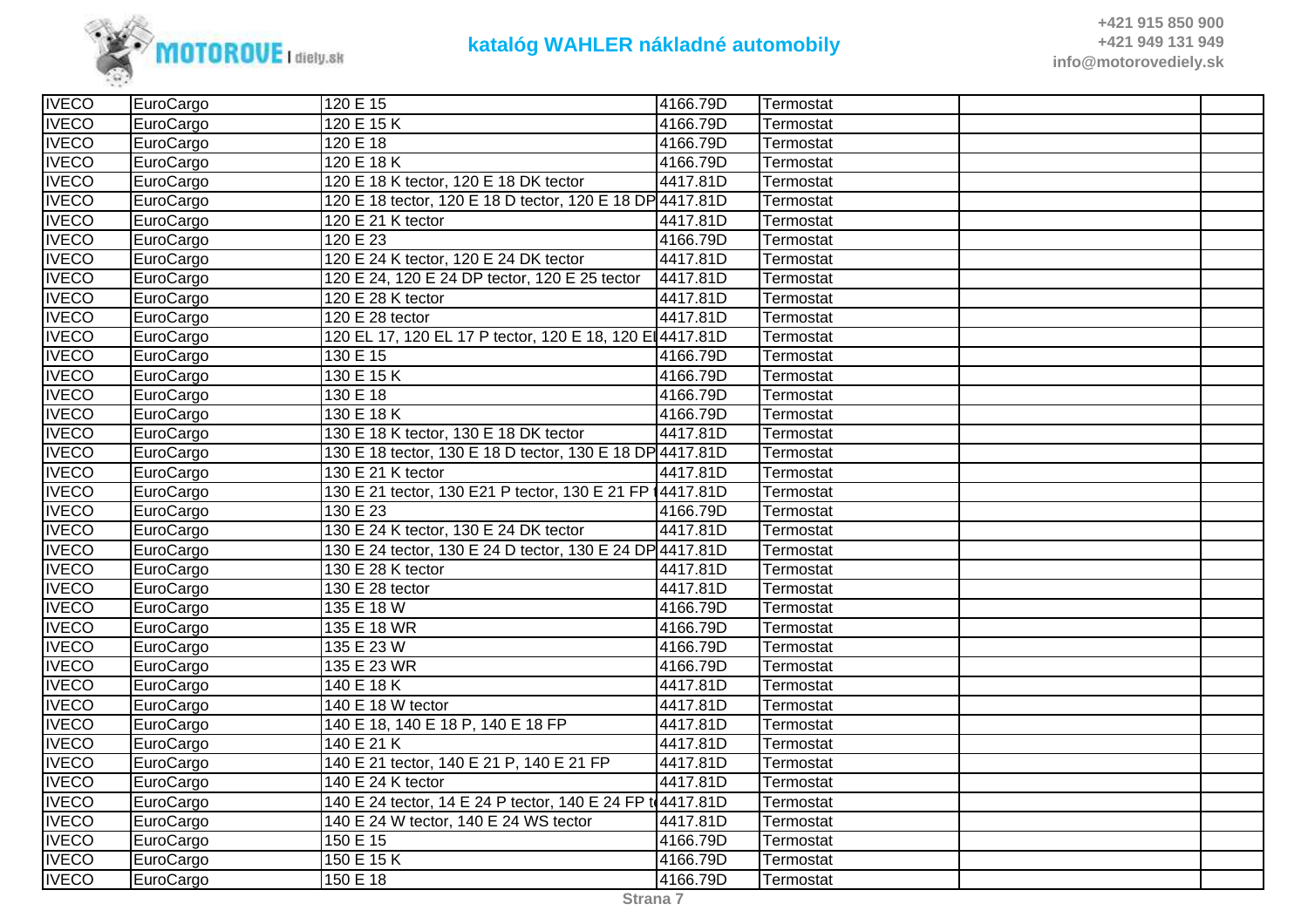

| <b>IVECO</b> | EuroCargo | 150 E 18 K                                               | 4166.79D | Termostat |  |
|--------------|-----------|----------------------------------------------------------|----------|-----------|--|
| <b>IVECO</b> | EuroCargo | 150 E 18 K tector                                        | 4417.81D | Termostat |  |
| <b>IVECO</b> | EuroCargo | 150 E 18 tector                                          | 4417.81D | Termostat |  |
| <b>IVECO</b> | EuroCargo | 150 E 21 K tector                                        | 4417.81D | Termostat |  |
| <b>IVECO</b> | EuroCargo | 150 E 21 tector, 150 E 21 P tector, 150 E 21 FP 4417.81D |          | Termostat |  |
| <b>IVECO</b> | EuroCargo | 150 E 23                                                 | 4166.79D | Termostat |  |
| <b>IVECO</b> | EuroCargo | 150 E 24 K tector                                        | 4417.81D | Termostat |  |
| <b>IVECO</b> | EuroCargo | 150 E 24, 150 E 25 tector                                | 4417.81D | Termostat |  |
| <b>IVECO</b> | EuroCargo | 150 E 27, 150 E 27 R                                     | 4165.79D | Termostat |  |
| <b>IVECO</b> | EuroCargo | 150 E 28 K tector                                        | 4417.81D | Termostat |  |
| <b>IVECO</b> | EuroCargo | 150 E 28 tector                                          | 4417.81D | Termostat |  |
| <b>IVECO</b> | EuroCargo | 160 E 21 tector, 160 E 21 P tector                       | 4417.81D | Termostat |  |
| <b>IVECO</b> | EuroCargo | 160 E 24 tector, 160 E 24 P tector                       | 4417.81D | Termostat |  |
| <b>IVECO</b> | EuroCargo | 170 E 18 K, 180 E 18 K                                   | 4166.79D | Termostat |  |
| <b>IVECO</b> | EuroCargo | 170 E 18, 180 E 18                                       | 4166.79D | Termostat |  |
| <b>IVECO</b> | EuroCargo | 170 E 23 K, 180 E 23 K                                   | 4166.79D | Termostat |  |
| <b>IVECO</b> | EuroCargo | 170 E 23,180 E 23                                        | 4166.79D | Termostat |  |
| <b>IVECO</b> | EuroCargo | 170 E 27,180 E 27                                        | 4165.79D | Termostat |  |
| <b>IVECO</b> | EuroCargo | 180 E 21 K tector                                        | 4417.81D | Termostat |  |
| <b>IVECO</b> | EuroCargo | 180 E 21 T                                               | 4166.79D | Termostat |  |
| <b>IVECO</b> | EuroCargo | 180 E 21 tector                                          | 4417.81D | Termostat |  |
| <b>IVECO</b> | EuroCargo | 180 E 24 K tector                                        | 4417.81D | Termostat |  |
| <b>IVECO</b> | EuroCargo | 180 E 24, 180 E 25 tector                                | 4417.81D | Termostat |  |
| <b>IVECO</b> | EuroCargo | 180 E 28 K tector                                        | 4417.81D | Termostat |  |
| <b>IVECO</b> | EuroCargo | 180 E 28 tector, 180 E 28 P tector                       | 4417.81D | Termostat |  |
| <b>IVECO</b> | EuroCargo | 225 E 28 tector                                          | 4417.81D | Termostat |  |
| <b>IVECO</b> | EuroCargo | 230 E 28 tector                                          | 4417.81D | Termostat |  |
| <b>IVECO</b> | EuroCargo | 260 E 23 T                                               | 4166.79D | Termostat |  |
| <b>IVECO</b> | EuroCargo | 260 E 28 K tector, 260 E 28 KE tector                    | 4417.81D | Termostat |  |
| <b>IVECO</b> | EuroCargo | 280 E 23 T                                               | 4166.79D | Termostat |  |
| <b>IVECO</b> | EuroCargo | 320 E 27 T                                               | 4165.79D | Termostat |  |
| <b>IVECO</b> | EuroCargo | 320 E 28 T tector                                        | 4417.81D | Termostat |  |
| <b>IVECO</b> | EuroCargo | 320 E 28 tector                                          | 4417.81D | Termostat |  |
| <b>IVECO</b> | EuroCargo | 60 E 10                                                  | 4166.79D | Termostat |  |
| <b>IVECO</b> | EuroCargo | 60 E 12                                                  | 4166.79D | Termostat |  |
| <b>IVECO</b> | EuroCargo | 60 E 13 K tector                                         | 4417.81D | Termostat |  |
| <b>IVECO</b> | EuroCargo | 60 E 13 tector, 60 E 13 P tector                         | 4417.81D | Termostat |  |
| <b>IVECO</b> | EuroCargo | 60 E 14                                                  | 4166.79D | Termostat |  |
| <b>IVECO</b> | EuroCargo | 60 E 14 K                                                | 4166.79D | Termostat |  |
| <b>IVECO</b> | EuroCargo | 60 E 15 K tector                                         | 4417.81D | Termostat |  |
| <b>IVECO</b> | EuroCargo | 60 E 15 tector, 60 E 15 P tector                         | 4417.81D | Termostat |  |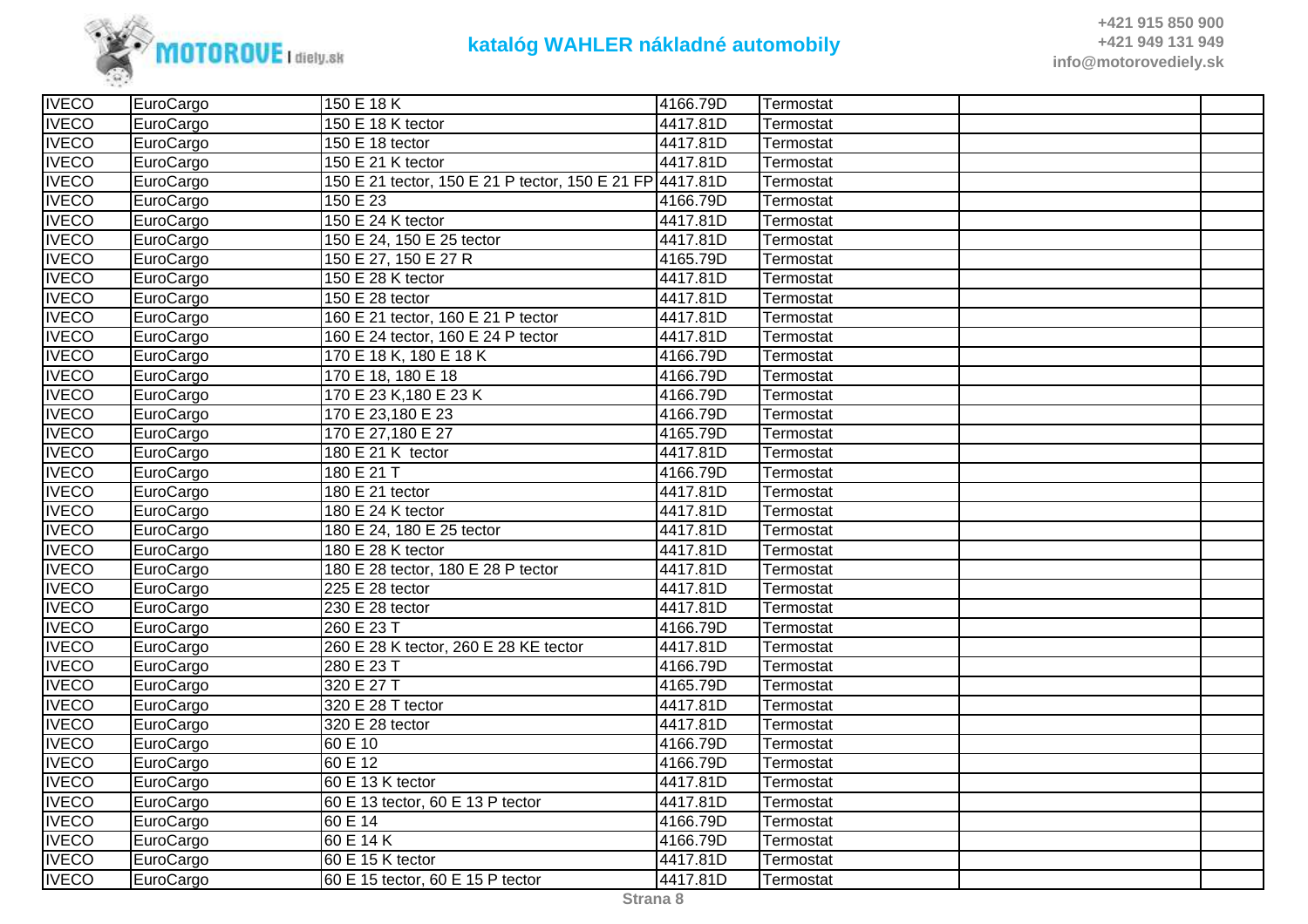

| <b>IVECO</b> | EuroCargo | 60 E 16 tector, 60 E 16 P tector                          | 4417.81D | Termostat |  |
|--------------|-----------|-----------------------------------------------------------|----------|-----------|--|
| <b>IVECO</b> | EuroCargo | 65 E 10                                                   | 4166.79D | Termostat |  |
| <b>IVECO</b> | EuroCargo | 65 E 10 K                                                 | 4166.79D | Termostat |  |
| <b>IVECO</b> | EuroCargo | 65 E 12                                                   | 4166.79D | Termostat |  |
| <b>IVECO</b> | EuroCargo | 65 E 12 K                                                 | 4166.79D | Termostat |  |
| <b>IVECO</b> | EuroCargo | 65 E 13 K tector                                          | 4417.81D | Termostat |  |
| <b>IVECO</b> | EuroCargo | 65 E 13 tector                                            | 4417.81D | Termostat |  |
| <b>IVECO</b> | EuroCargo | 65 E 14                                                   | 4166.79D | Termostat |  |
| <b>IVECO</b> | EuroCargo | 65 E 14 K                                                 | 4166.79D | Termostat |  |
| <b>IVECO</b> | EuroCargo | 65 E 15 K tector                                          | 4417.81D | Termostat |  |
| <b>IVECO</b> | EuroCargo | 65 E 15 tector, 65 E 15 P tector                          | 4417.81D | Termostat |  |
| <b>IVECO</b> | EuroCargo | 75 E 12                                                   | 4166.79D | Termostat |  |
| <b>IVECO</b> | EuroCargo | 75 E 12 K                                                 | 4166.79D | Termostat |  |
| <b>IVECO</b> | EuroCargo | 75 E 13 K tector                                          | 4417.81D | Termostat |  |
| <b>IVECO</b> | EuroCargo | 75 E 13 tector                                            | 4417.81D | Termostat |  |
| <b>IVECO</b> | EuroCargo | 75 E 14                                                   | 4166.79D | Termostat |  |
| <b>IVECO</b> | EuroCargo | $\overline{75}$ E 14 K                                    | 4166.79D | Termostat |  |
| <b>IVECO</b> | EuroCargo | 75 E 15 K                                                 | 4166.79D | Termostat |  |
| <b>IVECO</b> | EuroCargo | 75 E 15 K tector                                          | 4417.81D | Termostat |  |
| <b>IVECO</b> | EuroCargo | 75 E 15 tector                                            | 4417.81D | Termostat |  |
| <b>IVECO</b> | EuroCargo | 75 E 15, 80 E 15                                          | 4166.79D | Termostat |  |
| <b>IVECO</b> | EuroCargo | 75 E 17 K, 75 E 18 K tector                               | 4417.81D | Termostat |  |
| <b>IVECO</b> | EuroCargo | 75 E 17, 75 E 18 tector                                   | 4417.81D | Termostat |  |
| <b>IVECO</b> | EuroCargo | 75 E 18 K tector                                          | 4417.81D | Termostat |  |
| <b>IVECO</b> | EuroCargo | 75 E 18 tector, 75 E 18 P tector                          | 4417.81D | Termostat |  |
| <b>IVECO</b> | EuroCargo | 80 E 15                                                   | 4166.79D | Termostat |  |
| <b>IVECO</b> | EuroCargo | 80 E 15 K                                                 | 4166.79D | Termostat |  |
| <b>IVECO</b> | EuroCargo | 80 E 17 K, 80 E 17 DK tector, 80 E 18 K tector            | 4417.81D | Termostat |  |
| <b>IVECO</b> | EuroCargo | 80 E 17, 80 E 17 D tector, 80 E 17 DP tector, 80 4417.81D |          | Termostat |  |
| <b>IVECO</b> | EuroCargo | 80 E 18                                                   | 4166.79D | Termostat |  |
| <b>IVECO</b> | EuroCargo | 80 E 18 K                                                 | 4166.79D | Termostat |  |
| <b>IVECO</b> | EuroCargo | 80 E 18 K tector, 80 E 18 DK tector                       | 4417.81D | Termostat |  |
| <b>IVECO</b> | EuroCargo | 80 E 18 tector, 80 E 18 D tector, 80 E 18 DP tec 4417.81D |          | Termostat |  |
| <b>IVECO</b> | EuroCargo | 80 E 21                                                   | 4166.79D | Termostat |  |
| <b>IVECO</b> | EuroCargo | 80 E 21 K, 80 E 21 DK tector, 80 E 22 K tector 4417.81D   |          | Termostat |  |
| <b>IVECO</b> | EuroCargo | 80 E 21, 80 E 21 D tector, 80 E 21 DP tector, 80 4417.81D |          | Termostat |  |
| <b>IVECO</b> | EuroCargo | 80 EL 15 tector                                           | 4417.81D | Termostat |  |
| <b>IVECO</b> | EuroCargo | 80 EL 17 tector, 80 EL 17 P tector                        | 4417.81D | Termostat |  |
| <b>IVECO</b> | EuroCargo | 90 E 17 K tector, 90 E 17 DK tector                       | 4417.81D | Termostat |  |
| <b>IVECO</b> | EuroCargo | 90 E 17, 90 E 17D tector, 90 E 17 DP tector, 90 4417.81D  |          | Termostat |  |
| <b>IVECO</b> | EuroCargo | 90 E 18 K tector, 90 E 18 DK tector                       | 4417.81D | Termostat |  |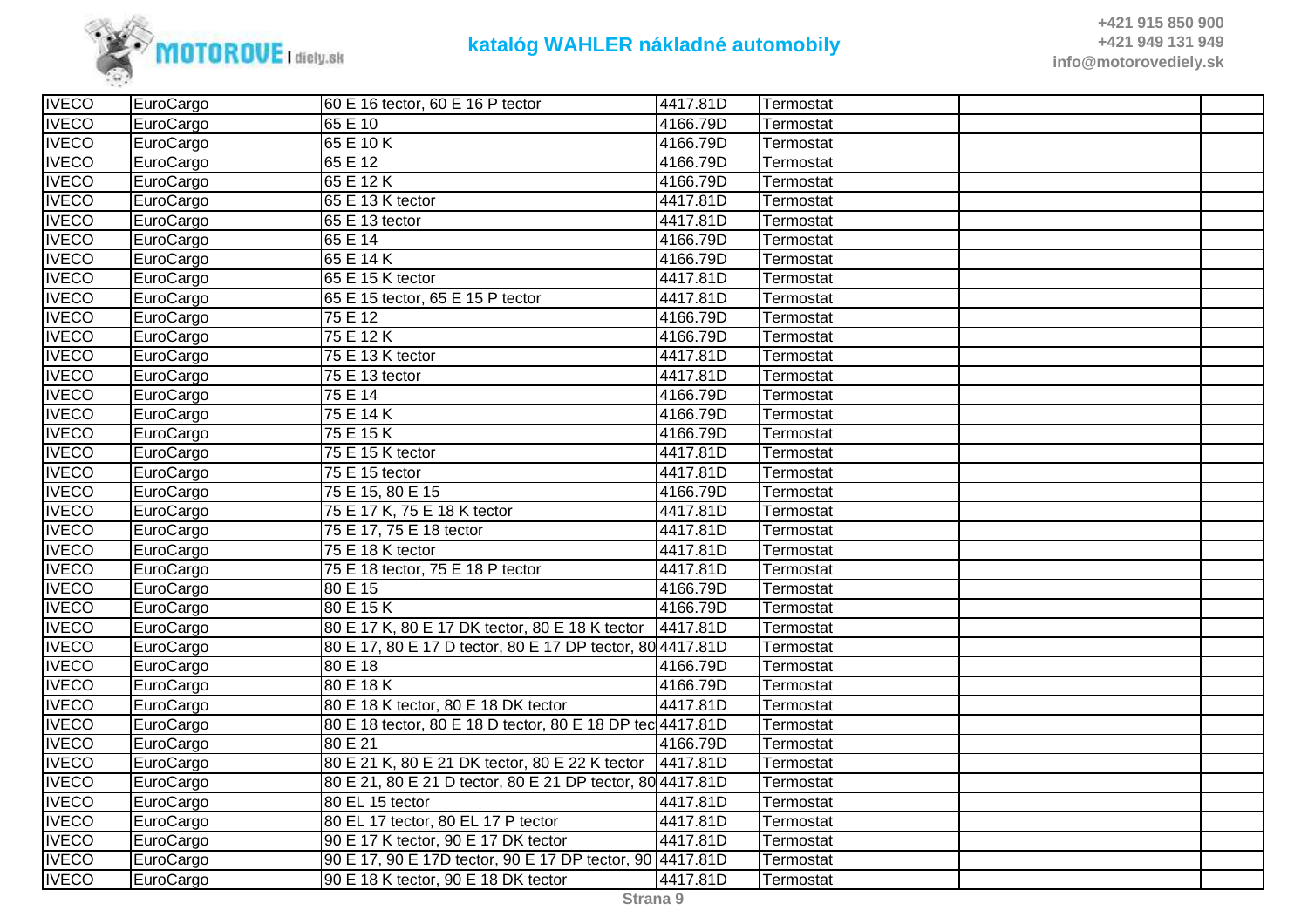

| <b>IVECO</b> | EuroCargo | 90 E 18 tector, 90 E 18 D tector, 90 E 18 DP tec 4417.81D |            | Termostat                 |                                   |     |
|--------------|-----------|-----------------------------------------------------------|------------|---------------------------|-----------------------------------|-----|
| <b>IVECO</b> | EuroCargo | 90 E 21 K tector, 90 E 21 DK tector                       | 4417.81D   | Termostat                 |                                   |     |
| <b>IVECO</b> | EuroCargo | 90 E 21, 90 E 21 D tector, 90 E 21 DP tector, 90 4417.81D |            | Termostat                 |                                   |     |
| <b>IVECO</b> | EuroCargo | 95 E 15 W                                                 | 4166.79D   | Termostat                 |                                   |     |
| <b>IVECO</b> | EuroCargo | 95 E 21 W                                                 | 4166.79D   | Termostat                 |                                   |     |
| <b>IVECO</b> | EuroStar  | LD 190 E 38 P                                             | 4165.79D   | Termostat                 | 2 KS                              |     |
| <b>IVECO</b> | EuroStar  | LD 190 E 39 P                                             | 410763.82D | Termostat chladenia oleja | od č. motora 14695-->             | new |
| <b>IVECO</b> | EuroStar  | LD 190 E 39 P                                             | 4622.82D0  | Termostat chladenia oleja |                                   | new |
| <b>IVECO</b> | EuroStar  | LD 190 E 40                                               | 410763.82D | Termostat chladenia oleja | od č. motora 14695-->             | new |
| <b>IVECO</b> | EuroStar  | LD 190 E 40                                               | 4622.82D0  | Termostat chladenia oleja |                                   | new |
| <b>IVECO</b> | EuroStar  | LD 190 E 42                                               | 4163.79D   | Termostat                 | 2 KS                              |     |
| <b>IVECO</b> | EuroStar  | LD 190 E 43                                               | 410763.82D | Termostat chladenia oleja | od č. motora 14695-->             | new |
| <b>IVECO</b> | EuroStar  | LD 190 E 43                                               | 4622.82D0  | Termostat chladenia oleja |                                   | new |
| <b>IVECO</b> | EuroStar  | LD 190 E 47                                               | 4163.79D   | Termostat                 | 2 KS                              |     |
| <b>IVECO</b> | EuroStar  | LD 190 E 52                                               | 4163.74D   | Termostat                 | 1 KS Motornummer 116715--> 227934 |     |
| <b>IVECO</b> | EuroStar  | LD 190 E 52                                               | 4163.79D   | Termostat                 | 1 KS Motornummer 116715--> 227934 |     |
| <b>IVECO</b> | EuroStar  | LD 190 E 52                                               | 4163.79D   | Termostat                 | 2 KS od č. motora 227935-->       |     |
| <b>IVECO</b> | EuroStar  | LD 190 E 52                                               | 4163.79D   | Termostat                 | 2 KS bis Motornummer -->116714    |     |
| <b>IVECO</b> | EuroStar  | LD 240 E 38                                               | 4165.79D   | Termostat                 | 2KS                               |     |
| <b>IVECO</b> | EuroStar  | LD 240 E 42                                               | 4163.79D   | Termostat                 | 2 KS                              |     |
| <b>IVECO</b> | EuroStar  | LD 240 E 47 P                                             | 4163.79D   | Termostat                 | 2 KS                              |     |
| <b>IVECO</b> | EuroStar  | LD 240 E 52 P                                             | 4163.74D   | Termostat                 | 1 KS Motornummer 116715--> 227934 |     |
| <b>IVECO</b> | EuroStar  | LD 240 E 52 P                                             | 4163.79D   | Termostat                 | 2 KS od č. motora 227935-->       |     |
| <b>IVECO</b> | EuroStar  | LD 240 E 52 P                                             | 4163.79D   | Termostat                 | 2 KS bis Motornummer -->116714    |     |
| <b>IVECO</b> | EuroStar  | LD 240 E 52 P                                             | 4163.79D   | Termostat                 | 1 KS Motornummer 116715--> 227934 |     |
| <b>IVECO</b> | EuroStar  | LD 260 E 38 P                                             | 4165.79D   | Termostat                 | $2$ KS                            |     |
| <b>IVECO</b> | EuroStar  | LD 260 E 39 P                                             | 410763.82D | Termostat chladenia oleja | od č. motora 14695-->             | new |
| <b>IVECO</b> | EuroStar  | LD 260 E 39 P                                             | 4622.82D0  | Termostat chladenia oleja |                                   | new |
| <b>IVECO</b> | EuroStar  | LD 260 E 40                                               | 410763.82D | Termostat chladenia oleja | od č. motora 14695-->             | new |
| <b>IVECO</b> | EuroStar  | LD 260 E 40                                               | 4622.82D0  | Termostat chladenia oleja |                                   | new |
| <b>IVECO</b> | EuroStar  | LD 260 E 42 P                                             | 4163.79D   | Termostat                 | 2 KS                              |     |
| <b>IVECO</b> | EuroStar  | LD 260 E 43                                               | 410763.82D | Termostat chladenia oleja | od č. motora 14695-->             | new |
| <b>IVECO</b> | EuroStar  | LD 260 E 43                                               | 4622.82D0  | Termostat chladenia oleja |                                   | new |
| <b>IVECO</b> | EuroStar  | LD 260 E 47                                               | 4163.79D   | Termostat                 | 2 KS                              |     |
| <b>IVECO</b> | EuroStar  | LD 260 E 52                                               | 4163.74D   | Termostat                 | 1 KS Motornummer 116715--> 227934 |     |
| <b>IVECO</b> | EuroStar  | LD 260 E 52                                               | 4163.79D   | Termostat                 | 1 KS Motornummer 116715--> 227934 |     |
| <b>IVECO</b> | EuroStar  | LD 260 E 52                                               | 4163.79D   | Termostat                 | 2 KS od č. motora 227935-->       |     |
| <b>IVECO</b> | EuroStar  | LD 260 E 52                                               | 4163.79D   | Termostat                 | 2 KS bis Motornummer -- > 116714  |     |
| <b>IVECO</b> | EuroStar  | LD 400 E 38 TXP, LD 440 E 38 TXP                          | 4165.79D   | Termostat                 | 2 KS                              |     |
| <b>IVECO</b> | EuroStar  | LD 400 E 42 TXP, LD 440 E 42 TXP                          | 4163.79D   | Termostat                 |                                   |     |
| <b>IVECO</b> | EuroStar  | LD 440 E 38 T                                             | 4165.79D   | Termostat                 | $2$ KS                            |     |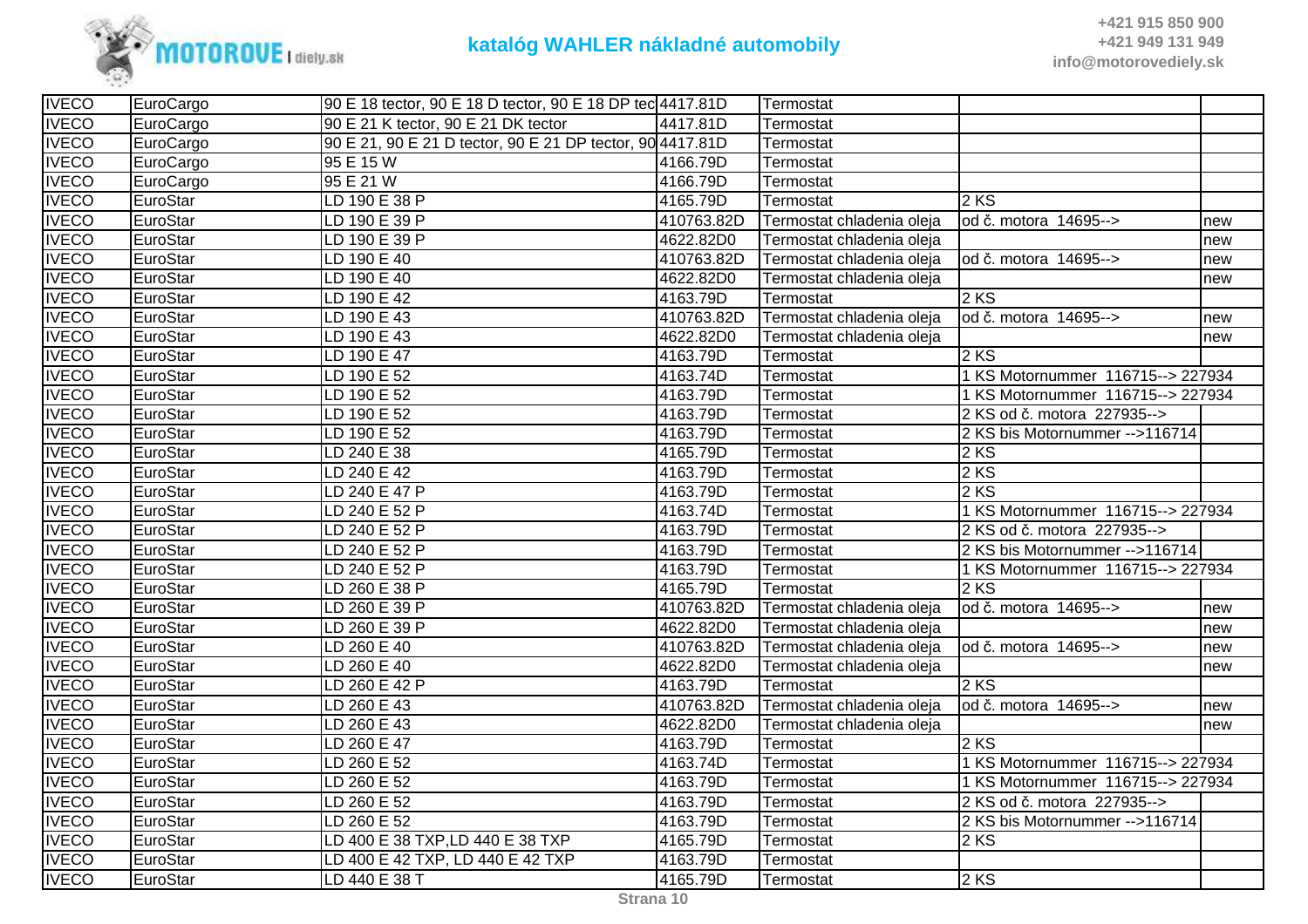

| <b>IVECO</b> | EuroStar    | LD 440 E 38 TZ   | 4165.79D   | Termostat                 | 2 KS                              |     |
|--------------|-------------|------------------|------------|---------------------------|-----------------------------------|-----|
| <b>IVECO</b> | EuroStar    | LD 440 E 39 T    | 410763.82D | Termostat chladenia oleja | od č. motora 14695-->             | new |
| <b>IVECO</b> | EuroStar    | LD 440 E 39 T    | 4622.82D0  | Termostat chladenia oleja |                                   | new |
| <b>IVECO</b> | EuroStar    | LD 440 E 40 T    | 410763.82D | Termostat chladenia oleja | od č. motora 14695-->             | new |
| <b>IVECO</b> | EuroStar    | LD 440 E 40 T    | 4622.82D0  | Termostat chladenia oleja |                                   | new |
| <b>IVECO</b> | EuroStar    | LD 440 E 40 TX/P | 410763.82D | Termostat chladenia oleja | lod č. motora 14695-->            | new |
| <b>IVECO</b> | EuroStar    | LD 440 E 40 TX/P | 4622.82D0  | Termostat chladenia oleja |                                   | new |
| <b>IVECO</b> | EuroStar    | LD 440 E 42 T    | 4163.79D   | Termostat                 |                                   |     |
| <b>IVECO</b> | EuroStar    | LD 440 E 42 TZ   | 4163.79D   | Termostat                 |                                   |     |
| <b>IVECO</b> | EuroStar    | LD 440 E 43 TP   | 410763.82D | Termostat chladenia oleja | od č. motora 14695-->             | new |
| <b>IVECO</b> | EuroStar    | LD 440 E 43 TP   | 4622.82D0  | Termostat chladenia oleja |                                   | new |
| <b>IVECO</b> | EuroStar    | LD 440 E 43 TX/P | 410763.82D | Termostat chladenia oleja | od č. motora 14695-->             | new |
| <b>IVECO</b> | EuroStar    | LD 440 E 43 TX/P | 4622.82D0  | Termostat chladenia oleja |                                   | new |
| <b>IVECO</b> | EuroStar    | LD 440 E 47 T    | 4163.79D   | Termostat                 | 2 KS                              |     |
| <b>IVECO</b> | EuroStar    | LD 440 E 47 TZ   | 4163.79D   | Termostat                 | 2 KS                              |     |
| <b>IVECO</b> | EuroStar    | LD 440 E 48      | 410763.82D | Termostat chladenia oleja | od č. motora 14695-->             | new |
| <b>IVECO</b> | EuroStar    | LD 440 E 48      | 4622.82D0  | Termostat chladenia oleja |                                   | new |
| <b>IVECO</b> | EuroStar    | LD 440 E 52 T    | 4163.74D   | Termostat                 | 1 KS Motornummer 116715--> 227934 |     |
| <b>IVECO</b> | EuroStar    | LD 440 E 52 T    | 4163.74D   | Termostat                 | 1 KS                              |     |
| <b>IVECO</b> | EuroStar    | LD 440 E 52 T    | 4163.79D   | Termostat                 | 1 KS Motornummer 116715--> 227934 |     |
| <b>IVECO</b> | EuroStar    | LD 440 E 52 T    | 4163.79D   | Termostat                 | 2 KS od č. motora 227935-->       |     |
| <b>IVECO</b> | EuroStar    | LD 440 E 52 T    | 4163.79D   | Termostat                 | 2 KS bis Motornummer -- > 116714  |     |
| <b>IVECO</b> | EuroStar    | LD 440 E 52 TZ   | 4163.74D   | Termostat                 | 1 KS Motornummer 116715--> 227934 |     |
| <b>IVECO</b> | EuroStar    | LD 440 E 52 TZ   | 4163.79D   | Termostat                 | 1 KS Motornummer 116715--> 227934 |     |
| <b>IVECO</b> | EuroStar    | LD 440 E 52 TZ   | 4163.79D   | Termostat                 | 2 KS od č. motora 227935-->       |     |
| <b>IVECO</b> | EuroStar    | LD 440 E 52 TZ   | 4163.79D   | Termostat                 | 2 KS bis Motornummer -- > 116714  |     |
| <b>IVECO</b> | EuroTech MH | 190 E 24         | 120213     | Tesnenie termostatu       |                                   | new |
| <b>IVECO</b> | EuroTech MH | 190 E 24         | 410608.86D | Termostat                 |                                   | new |
| <b>IVECO</b> | EuroTech MH | 190 E 24         | 410763.82D | Termostat chladenia oleja | od č. motora 13702-->             | new |
| <b>IVECO</b> | EuroTech MH | 190 E 24         | 4619.86    | Termostat                 |                                   |     |
| <b>IVECO</b> | EuroTech MH | 190 E 24         | 4622.82D0  | Termostat chladenia oleja |                                   | new |
| <b>IVECO</b> | EuroTech MH | 190 E 24 K       | 120213     | Tesnenie termostatu       |                                   | new |
| <b>IVECO</b> | EuroTech MH | 190 E 24 K       | 410608.86D | Termostat                 |                                   | new |
| <b>IVECO</b> | EuroTech MH | 190 E 24 K       | 410763.82D | Termostat chladenia oleja | od č. motora 13702-->             | new |
| <b>IVECO</b> | EuroTech MH | 190 E 24 K       | 4619.86    | Termostat                 |                                   |     |
| <b>IVECO</b> | EuroTech MH | 190 E 24 K       | 4622.82D0  | Termostat chladenia oleja |                                   | new |
| <b>IVECO</b> | EuroTech MH | 190 E 27         | 120213     | Tesnenie termostatu       |                                   | new |
| <b>IVECO</b> | EuroTech MH | 190 E 27         | 410608.86D | Termostat                 |                                   | new |
| <b>IVECO</b> | EuroTech MH | 190 E 27         | 410763.82D | Termostat chladenia oleja | lod č. motora 13702-->            | new |
| <b>IVECO</b> | EuroTech MH | 190 E 27         | 4619.86    | Termostat                 |                                   |     |
| <b>IVECO</b> | EuroTech MH | 190 E 27         | 4622.82D0  | Termostat chladenia oleja |                                   | new |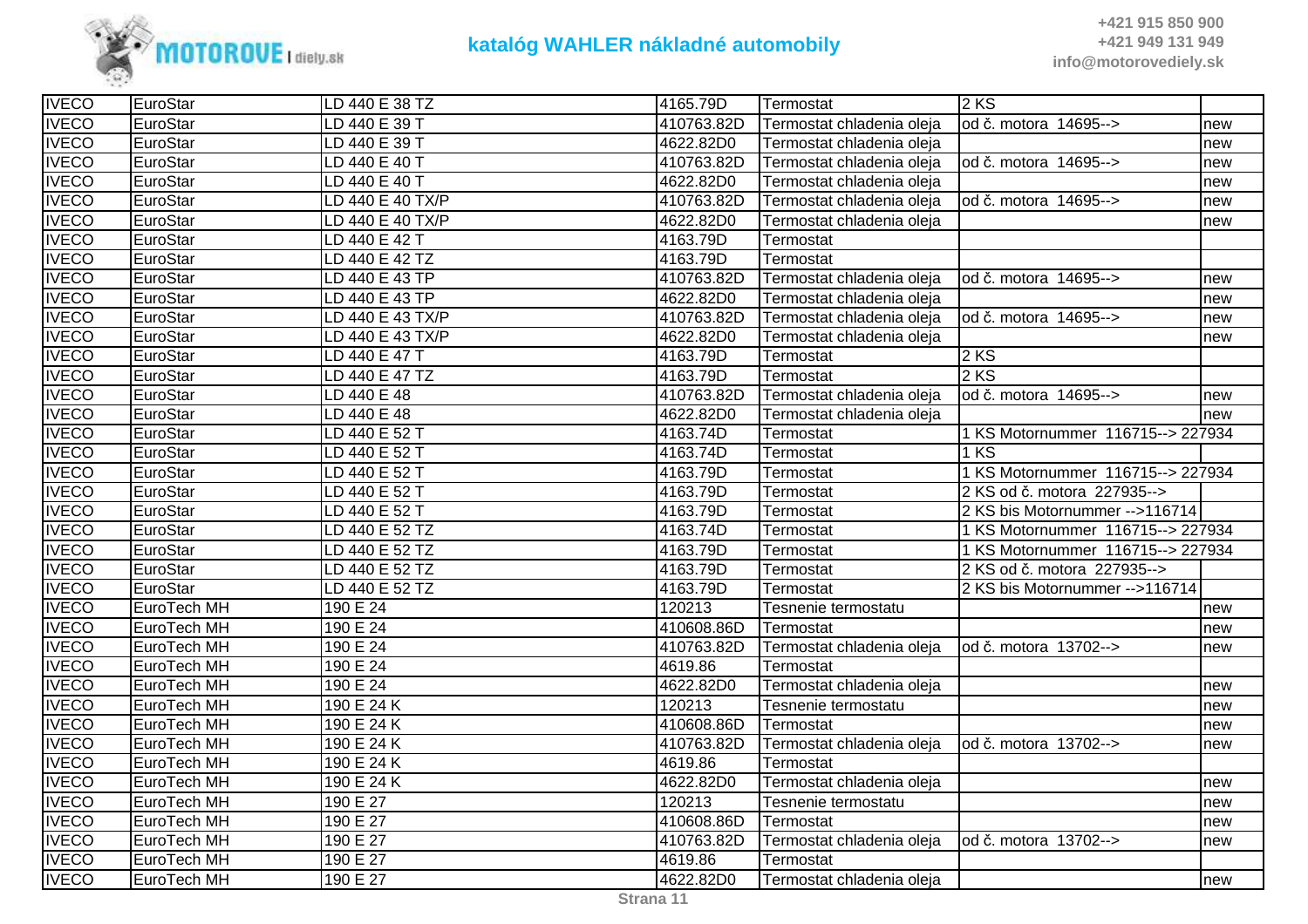

| <b>IVECO</b> | EuroTech MH | 190 E 27 K               | 120213     | Tesnenie termostatu                               |                        | new |
|--------------|-------------|--------------------------|------------|---------------------------------------------------|------------------------|-----|
| <b>IVECO</b> | EuroTech MH | 190 E 27 K               | 410608.86D | Termostat                                         |                        | new |
| <b>IVECO</b> | EuroTech MH | 190 E 27 K               | 410763.82D | Termostat chladenia oleja                         | lod č. motora 13702--> | new |
| <b>IVECO</b> | EuroTech MH | 190 E 27 K               | 4619.86    | Termostat                                         |                        |     |
| <b>IVECO</b> | EuroTech MH | 190 E 27 K               | 4622.82D0  | Termostat chladenia oleja                         |                        | new |
| <b>IVECO</b> | EuroTech MH | 190 E 31                 | 120213     | Tesnenie termostatu                               |                        | new |
| <b>IVECO</b> | EuroTech MH | 190 E 31                 | 410608.86D | Termostat                                         |                        | new |
| <b>IVECO</b> | EuroTech MH | 190 E 31                 | 410763.82D | Termostat chladenia oleja   od č. motora 13702--> |                        | new |
| <b>IVECO</b> | EuroTech MH | 190 E 31                 | 4619.86    | Termostat                                         |                        |     |
| <b>IVECO</b> | EuroTech MH | 190 E 31                 | 4622.82D0  | Termostat chladenia oleja                         |                        | new |
| <b>IVECO</b> | EuroTech MH | 190 E 31 K               | 120213     | Tesnenie termostatu                               |                        | new |
| <b>IVECO</b> | EuroTech MH | 190 E 31 K               | 410608.86D | Termostat                                         |                        | new |
| <b>IVECO</b> | EuroTech MH | 190 E 31 K               | 410763.82D | Termostat chladenia oleja   od č. motora 13702--> |                        | new |
| <b>IVECO</b> | EuroTech MH | 190 E 31 K               | 4619.86    | Termostat                                         |                        |     |
| <b>IVECO</b> | EuroTech MH | 190 E 31 K               | 4622.82D0  | Termostat chladenia oleja                         |                        | new |
| <b>IVECO</b> | EuroTech MH | 190 E 35                 | 120213     | Tesnenie termostatu                               |                        | new |
| <b>IVECO</b> | EuroTech MH | 190 E 35                 | 410608.86D | Termostat                                         |                        | new |
| <b>IVECO</b> | EuroTech MH | 190 E 35                 | 410763.82D | Termostat chladenia oleja                         | od č. motora 13702-->  | new |
| <b>IVECO</b> | EuroTech MH | 190 E 35                 | 4619.86    | Termostat                                         |                        |     |
| <b>IVECO</b> | EuroTech MH | 190 E 35                 | 4622.82D0  | Termostat chladenia oleja                         |                        | new |
| <b>IVECO</b> | EuroTech MH | 260 E 24 Y/P             | 120213     | Tesnenie termostatu                               |                        | new |
| <b>IVECO</b> | EuroTech MH | 260 E 24 Y/P             | 410608.86D | Termostat                                         |                        | new |
| <b>IVECO</b> | EuroTech MH | 260 E 24 Y/P             | 410763.82D | Termostat chladenia oleja                         | od č. motora 13702-->  | new |
| <b>IVECO</b> | EuroTech MH | 260 E 24 Y/P             | 4619.86    | Termostat                                         |                        |     |
| <b>IVECO</b> | EuroTech MH | 260 E 24 Y/P             | 4622.82D0  | Termostat chladenia oleja                         |                        | new |
| <b>IVECO</b> | EuroTech MH | 260 E 27 Y/P             | 120213     | Tesnenie termostatu                               |                        | new |
| <b>IVECO</b> | EuroTech MH | 260 E 27 Y/P             | 410608.86D | Termostat                                         |                        | new |
| <b>IVECO</b> | EuroTech MH | 260 E 27 Y/P             | 410763.82D | Termostat chladenia oleja                         | lod č. motora 13702--> | new |
| <b>IVECO</b> | EuroTech MH | 260 E 27 Y/P             | 4619.86    | Termostat                                         |                        |     |
| <b>IVECO</b> | EuroTech MH | 260 E 27 Y/P             | 4622.82D0  | Termostat chladenia oleja                         |                        | new |
| <b>IVECO</b> | EuroTech MH | 260 E 31 Y/P             | 120213     | Tesnenie termostatu                               |                        | new |
| <b>IVECO</b> | EuroTech MH | 260 E 31 Y/P             | 410608.86D | Termostat                                         |                        | new |
| <b>IVECO</b> | EuroTech MH | 260 E 31 Y/P             | 410763.82D | Termostat chladenia oleja                         | lod č. motora 13702--> | new |
| <b>IVECO</b> | EuroTech MH | 260 E 31 Y/P             | 4619.86    | Termostat                                         |                        |     |
| <b>IVECO</b> | EuroTech MH | 260 E 31 Y/P             | 4622.82D0  | Termostat chladenia oleja                         |                        | new |
| <b>IVECO</b> | EuroTech MH | 260 E 35 Y/P             | 120213     | Tesnenie termostatu                               |                        | new |
| <b>IVECO</b> | EuroTech MH | 260 E 35 Y/P             | 410608.86D | Termostat                                         |                        | new |
| <b>IVECO</b> | EuroTech MH | 260 E 35 Y/P             | 410763.82D | Termostat chladenia oleja                         | lod č. motora 13702--> | new |
| <b>IVECO</b> | EuroTech MH | 260 E 35 Y/P             | 4619.86    | Termostat                                         |                        |     |
| <b>IVECO</b> | EuroTech MH | 260 E 35 Y/P             | 4622.82D0  | Termostat chladenia oleja                         |                        | new |
| <b>IVECO</b> | EuroTech MH | 400 E 31 TP, 440 E 31 TP | 120213     | Tesnenie termostatu                               |                        | new |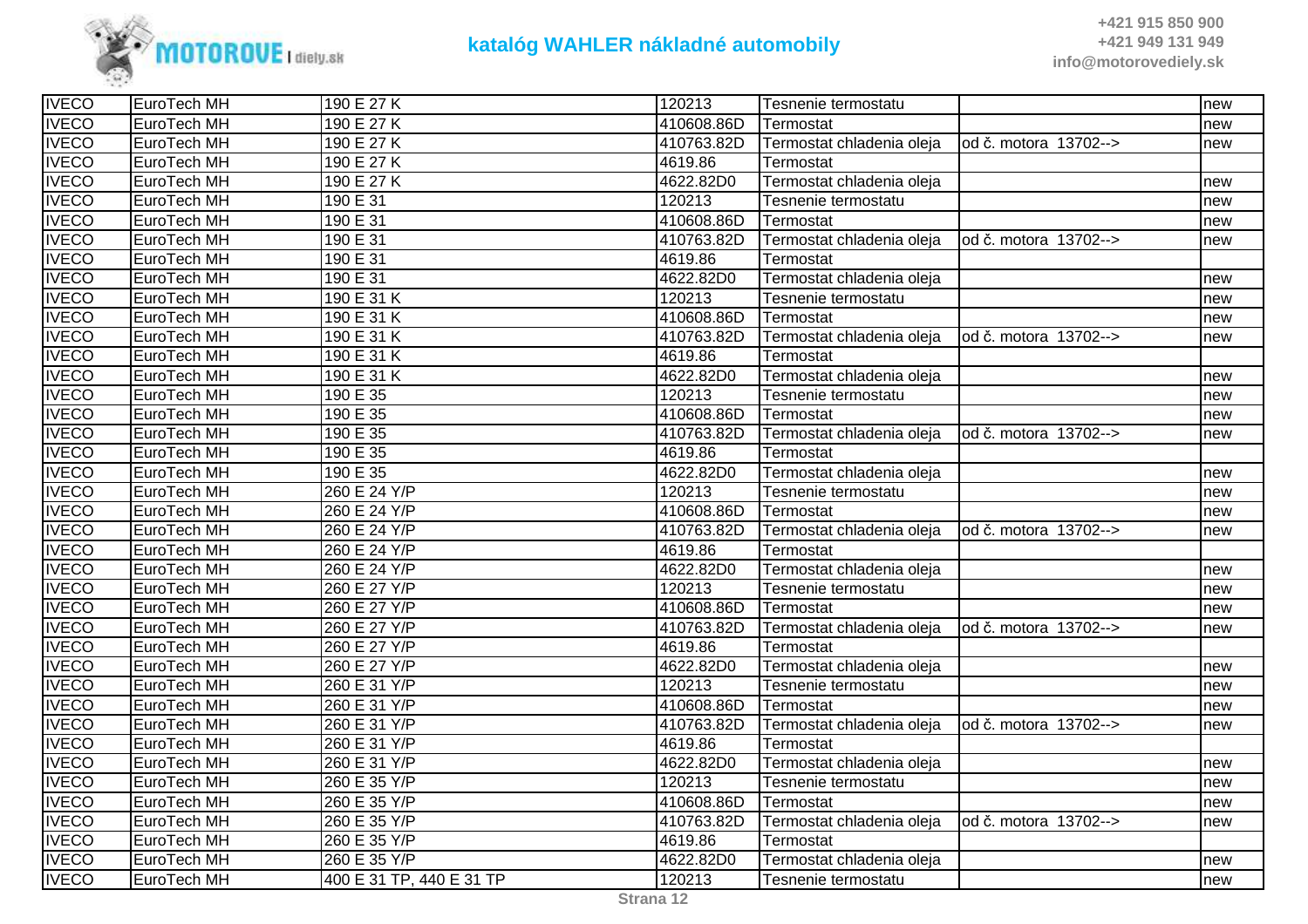

| <b>IVECO</b> | EuroTech MH | 400 E 31 TP, 440 E 31 TP | 410608.86D | <b>Termostat</b>          |                        | new |
|--------------|-------------|--------------------------|------------|---------------------------|------------------------|-----|
| <b>IVECO</b> | EuroTech MH | 400 E 31 TP, 440 E 31 TP | 410763.82D | Termostat chladenia oleja | od č. motora 13702-->  | new |
| <b>IVECO</b> | EuroTech MH | 400 E 31 TP, 440 E 31 TP | 4619.86    | Termostat                 |                        |     |
| <b>IVECO</b> | EuroTech MH | 400 E 31 TP, 440 E 31 TP | 4622.82D0  | Termostat chladenia oleja |                        | new |
| <b>IVECO</b> | EuroTech MH | 400 E 35 TP, 440 E 35 TP | 120213     | Tesnenie termostatu       |                        | new |
| <b>IVECO</b> | EuroTech MH | 400 E 35 TP, 440 E 35 TP | 410608.86D | Termostat                 |                        | new |
| <b>IVECO</b> | EuroTech MH | 400 E 35 TP, 440 E 35 TP | 410763.82D | Termostat chladenia oleja | od č. motora 13702-->  | new |
| <b>IVECO</b> | EuroTech MH | 400 E 35 TP, 440 E 35 TP | 4619.86    | Termostat                 |                        |     |
| <b>IVECO</b> | EuroTech MH | 400 E 35 TP, 440 E 35 TP | 4622.82D0  | Termostat chladenia oleja |                        | new |
| <b>IVECO</b> | EuroTech MP | 180 E 34                 | 4165.79D   | Termostat                 | 2 KS                   |     |
| <b>IVECO</b> | EuroTech MP | 180 E 38                 | 4165.79D   | Termostat                 | 2 KS                   |     |
| <b>IVECO</b> | EuroTech MP | 180 E 42                 | 4163.79D   | Termostat                 | 2KS                    |     |
| <b>IVECO</b> | EuroTech MP | 190 E 34                 | 4165.79D   | Termostat                 | 2KS                    |     |
| <b>IVECO</b> | EuroTech MP | 190 E 38                 | 4165.79D   | Termostat                 | $2$ KS                 |     |
| <b>IVECO</b> | EuroTech MP | 190 E 39                 | 410763.82D | Termostat chladenia oleja | od č. motora 14695-->  | new |
| <b>IVECO</b> | EuroTech MP | 190 E 39                 | 4622.82D0  | Termostat chladenia oleja |                        | new |
| <b>IVECO</b> | EuroTech MP | 190 E 40 P               | 410763.82D | Termostat chladenia oleja | od č. motora 14695-->  | new |
| <b>IVECO</b> | EuroTech MP | 190 E 40 /P              | 4622.82D0  | Termostat chladenia oleja |                        | new |
| <b>IVECO</b> | EuroTech MP | 190 E 42                 | 4163.79D   | Termostat                 | 2KS                    |     |
| <b>IVECO</b> | EuroTech MP | 190 E 43 /P              | 410763.82D | Termostat chladenia oleja | od č. motora 14695-->  | new |
| <b>IVECO</b> | EuroTech MP | 190 E 43 /P              | 4622.82D0  | Termostat chladenia oleja |                        | new |
| <b>IVECO</b> | EuroTech MP | 240 E 30 PS              | 4165.79D   | Termostat                 | 2 KS                   |     |
| <b>IVECO</b> | EuroTech MP | 240 E 34                 | 4165.79D   | Termostat                 | 2 KS                   |     |
| <b>IVECO</b> | EuroTech MP | 240 E 38                 | 4165.79D   | Termostat                 | 2 KS                   |     |
| <b>IVECO</b> | EuroTech MP | 240 E 42                 | 4163.79D   | Termostat                 | 2 KS                   |     |
| <b>IVECO</b> | EuroTech MP | 260 E 38 P               | 4165.79D   | Termostat                 | 2KS                    |     |
| <b>IVECO</b> | EuroTech MP | 260 E 39                 | 410763.82D | Termostat chladenia oleja | od č. motora 14695-->  | new |
| <b>IVECO</b> | EuroTech MP | 260 E 39                 | 4622.82D0  | Termostat chladenia oleja |                        | new |
| <b>IVECO</b> | EuroTech MP | 260 E 40                 | 410763.82D | Termostat chladenia oleja | od č. motora 14695-->  | new |
| <b>IVECO</b> | EuroTech MP | 260 E 40                 | 4622.82D0  | Termostat chladenia oleja |                        | new |
| <b>IVECO</b> | EuroTech MP | 260 E 42                 | 4163.79D   | Termostat                 | 2 KS                   |     |
| <b>IVECO</b> | EuroTech MP | 260 E 43                 | 410763.82D | Termostat chladenia oleja | od č. motora 14695-->  | new |
| <b>IVECO</b> | EuroTech MP | 260 E 43                 | 4622.82D0  | Termostat chladenia oleja |                        | new |
| <b>IVECO</b> | EuroTech MP | 400 E 34 T, 440 E 34 T   | 4165.79D   | Termostat                 | 2 KS                   |     |
| <b>IVECO</b> | EuroTech MP | 400 E 38 T, 440 E 38 T   | 4165.79D   | Termostat                 | 2 KS                   |     |
| <b>IVECO</b> | EuroTech MP | 400 E 38 TXP             | 4165.79D   | Termostat                 | 2 KS                   |     |
| <b>IVECO</b> | EuroTech MP | 400 E 42 T, 440 E 42 T   | 4163.79D   | Termostat                 | 2 KS                   |     |
| <b>IVECO</b> | EuroTech MP | 440 E 38 TZ              | 4165.79D   | Termostat                 | $2$ KS                 |     |
| <b>IVECO</b> | EuroTech MP | 440 E 39 TP              | 410763.82D | Termostat chladenia oleja | od č. motora 14695-->  | new |
| <b>IVECO</b> | EuroTech MP | 440 E 39 TP              | 4622.82D0  | Termostat chladenia oleja |                        | new |
| <b>IVECO</b> | EuroTech MP | 440 E 39 TX/P            | 410763.82D | Termostat chladenia oleja | lod č. motora 14695--> | new |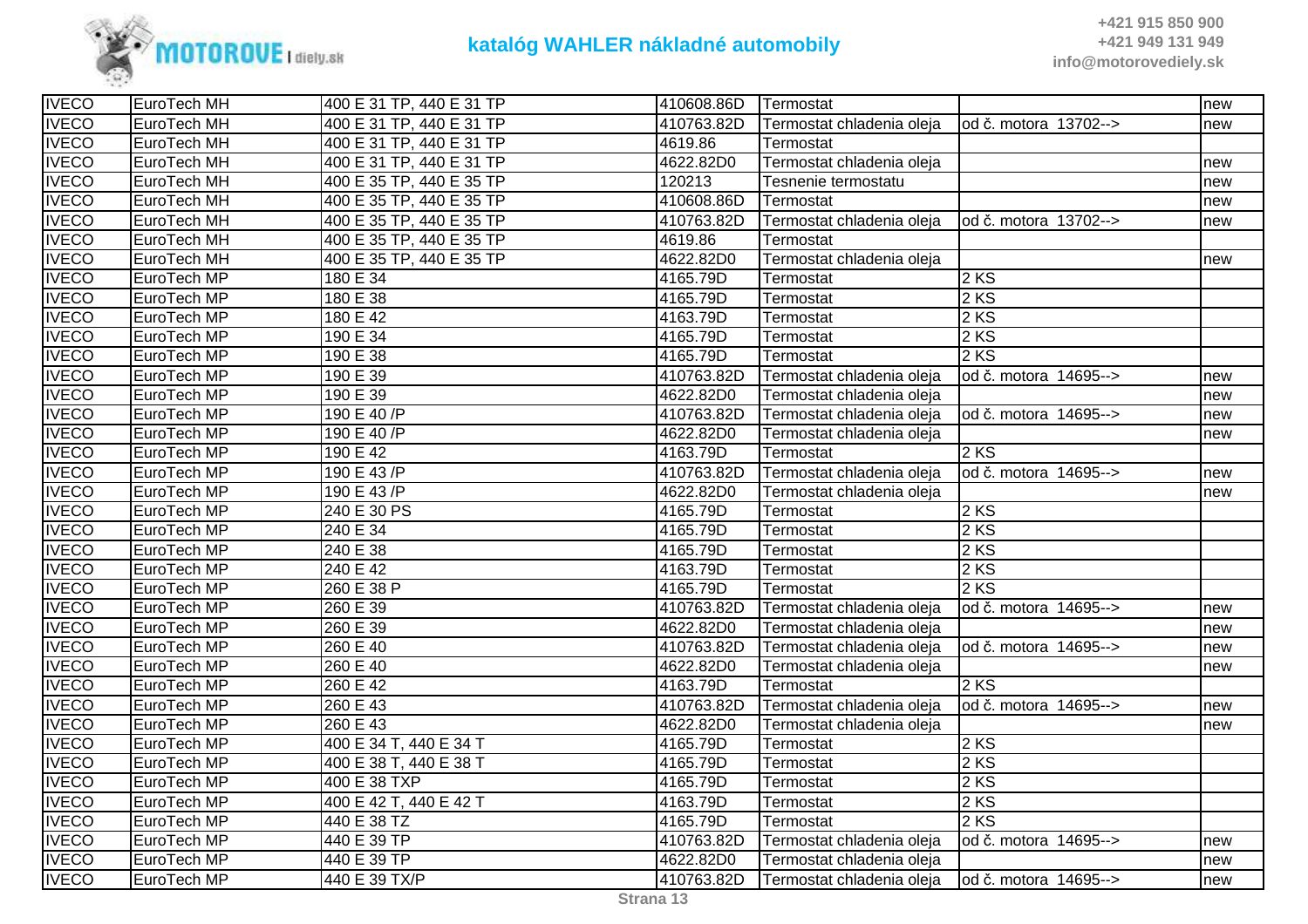

| <b>IVECO</b> | EuroTech MP | 440 E 39 TX/P        | 4622.82D0  | Termostat chladenia oleja |                        | new |
|--------------|-------------|----------------------|------------|---------------------------|------------------------|-----|
| <b>IVECO</b> | EuroTech MP | 440 E 40 T/P         | 410763.82D | Termostat chladenia oleja | lod č. motora 14695--> | new |
| <b>IVECO</b> | EuroTech MP | 440 E 40 T/P         | 4622.82D0  | Termostat chladenia oleja |                        | new |
| <b>IVECO</b> | EuroTech MP | 440 E 40 TX/P        | 410763.82D | Termostat chladenia oleja | od č. motora 14695-->  | new |
| <b>IVECO</b> | EuroTech MP | 440 E 40 TX/P        | 4622.82D0  | Termostat chladenia oleja |                        | new |
| <b>IVECO</b> | EuroTech MP | 440 E 42 TZ          | 4163.79D   | Termostat                 | 2 KS                   |     |
| <b>IVECO</b> | EuroTech MP | 440 E 43 TP          | 410763.82D | Termostat chladenia oleja | od č. motora 14695-->  | new |
| <b>IVECO</b> | EuroTech MP | 440 E 43 TP          | 4622.82D0  | Termostat chladenia oleja |                        | new |
| <b>IVECO</b> | EuroTech MT | 180 E 24             | 4165.79D   | Termostat                 |                        |     |
| <b>IVECO</b> | EuroTech MT | 180 E 24 K           | 4165.79D   | Termostat                 |                        |     |
| <b>IVECO</b> | EuroTech MT | 180 E 27             | 4165.79D   | Termostat                 |                        |     |
| <b>IVECO</b> | EuroTech MT | 180 E 27 K           | 4165.79D   | Termostat                 |                        |     |
| <b>IVECO</b> | EuroTech MT | 180 E 30 R           | 4165.79D   | Termostat                 | 2 KS                   |     |
| <b>IVECO</b> | EuroTech MT | 180 E 34 R           | 4165.79D   | Termostat                 | 2 KS                   |     |
| <b>IVECO</b> | EuroTech MT | 190 E 24             | 4165.79D   | Termostat                 |                        |     |
| <b>IVECO</b> | EuroTech MT | 190 E 24 K           | 4165.79D   | Termostat                 |                        |     |
| <b>IVECO</b> | EuroTech MT | 190 E 27             | 4165.79D   | Termostat                 |                        |     |
| <b>IVECO</b> | EuroTech MT | 190 E 27 K           | 4165.79D   | Termostat                 |                        |     |
| <b>IVECO</b> | EuroTech MT | 190 E 30             | 4165.79D   | Termostat                 | 2 KS                   |     |
| <b>IVECO</b> | EuroTech MT | 190 E 30 K           | 4165.79D   | Termostat                 | 2 KS                   |     |
| <b>IVECO</b> | EuroTech MT | 400 E 30 T           | 4165.79D   | Termostat                 | 2 KS                   |     |
| <b>IVECO</b> | EuroTech MT | 400 E 34 T           | 4165.79D   | Termostat                 | 2 KS                   |     |
| <b>IVECO</b> | EuroTrakker | MP 190 E 30 H        | 4165.79D   | Termostat                 | 2 KS                   |     |
| <b>IVECO</b> | EuroTrakker | MP 190 E 30 W        | 4165.79D   | Termostat                 | 2 KS                   |     |
| <b>IVECO</b> | EuroTrakker | MP 190 E 31 H Cursor | 120213     | Tesnenie termostatu       |                        | new |
| <b>IVECO</b> | EuroTrakker | MP 190 E 31 H Cursor | 410608.86D | Termostat                 |                        | new |
| <b>IVECO</b> | EuroTrakker | MP 190 E 31 H Cursor | 410763.82D | Termostat chladenia oleja | od č. motora 13702-->  | new |
| <b>IVECO</b> | EuroTrakker | MP 190 E 31 H Cursor | 4619.86    | Termostat                 |                        |     |
| <b>IVECO</b> | EuroTrakker | MP 190 E 31 H Cursor | 4622.82D0  | Termostat chladenia oleja |                        | new |
| <b>IVECO</b> | EuroTrakker | MP 190 E 31 W Cursor | 120213     | Tesnenie termostatu       |                        | new |
| <b>IVECO</b> | EuroTrakker | MP 190 E 31 W Cursor | 410608.86D | Termostat                 |                        | new |
| <b>IVECO</b> | EuroTrakker | MP 190 E 31 W Cursor | 410763.82D | Termostat chladenia oleja | od č. motora 13702-->  | new |
| <b>IVECO</b> | EuroTrakker | MP 190 E 31 W Cursor | 4619.86    | Termostat                 |                        |     |
| <b>IVECO</b> | EuroTrakker | MP 190 E 31 W Cursor | 4622.82D0  | Termostat chladenia oleja |                        | new |
| <b>IVECO</b> | EuroTrakker | MP 190 E 34 H        | 4165.79D   | Termostat                 | 2 KS                   |     |
| <b>IVECO</b> | EuroTrakker | MP 190 E 34 W        | 4165.79D   | Termostat                 | 2 KS                   |     |
| <b>IVECO</b> | EuroTrakker | MP 190 E 35 H Cursor | 120213     | Tesnenie termostatu       |                        | new |
| <b>IVECO</b> | EuroTrakker | MP 190 E 35 H Cursor | 410608.86D | Termostat                 |                        | new |
| <b>IVECO</b> | EuroTrakker | MP 190 E 35 H Cursor | 410763.82D | Termostat chladenia oleja | lod č. motora 13702--> | new |
| <b>IVECO</b> | EuroTrakker | MP 190 E 35 H Cursor | 4619.86    | Termostat                 |                        |     |
| <b>IVECO</b> | EuroTrakker | MP 190 E 35 H Cursor | 4622.82D0  | Termostat chladenia oleja |                        | new |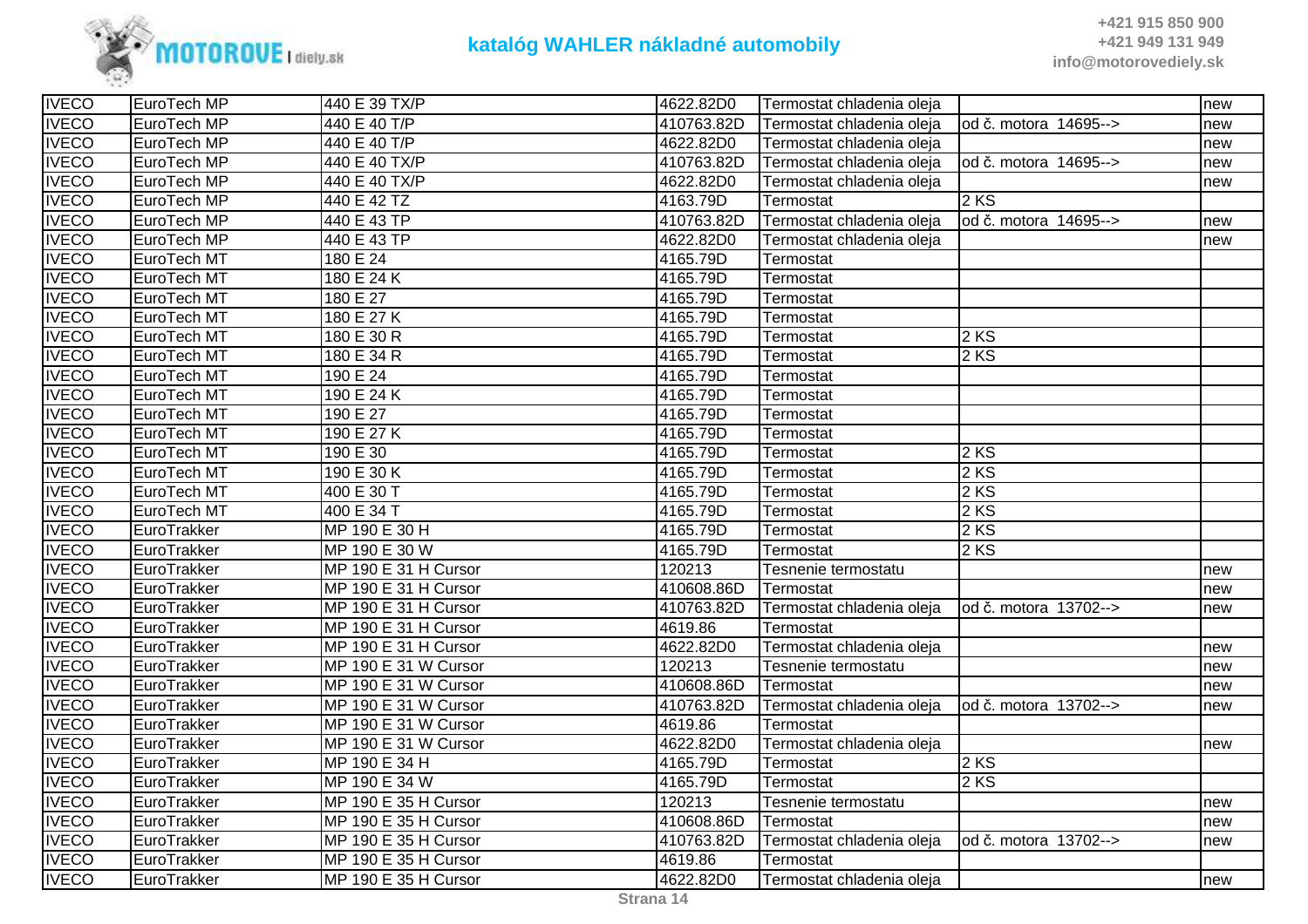

| <b>IVECO</b> | EuroTrakker | MP 190 E 35 W Cursor  | 120213     | Tesnenie termostatu       |                        | new |
|--------------|-------------|-----------------------|------------|---------------------------|------------------------|-----|
| <b>IVECO</b> | EuroTrakker | MP 190 E 35 W Cursor  | 410608.86D | Termostat                 |                        | new |
| <b>IVECO</b> | EuroTrakker | MP 190 E 35 W Cursor  | 410763.82D | Termostat chladenia oleja | lod č. motora 13702--> | new |
| <b>IVECO</b> | EuroTrakker | MP 190 E 35 W Cursor  | 4619.86    | Termostat                 |                        |     |
| <b>IVECO</b> | EuroTrakker | MP 190 E 35 W Cursor  | 4622.82D0  | Termostat chladenia oleja |                        | new |
| <b>IVECO</b> | EuroTrakker | MP 190 E 37 H         | 4163.79D   | Termostat                 | $2$ KS                 |     |
| <b>IVECO</b> | EuroTrakker | MP 190 E 37 W         | 4163.79D   | Termostat                 | 2 KS                   |     |
| <b>IVECO</b> | EuroTrakker | MP 190 E 38 W Cursor  | 410763.82D | Termostat chladenia oleja | od č. motora 14695-->  | new |
| <b>IVECO</b> | EuroTrakker | MP 190 E 38 W Cursor  | 4622.82D0  | Termostat chladenia oleja |                        | new |
| <b>IVECO</b> | EuroTrakker | MP 190 E 42 H         | 4163.79D   | Termostat                 |                        |     |
| <b>IVECO</b> | EuroTrakker | MP 190 E 42 W         | 4163.79D   | Termostat                 |                        |     |
| <b>IVECO</b> | EuroTrakker | MP 190 E 44 W Cursor  | 410763.82D | Termostat chladenia oleja | od č. motora 14695-->  | new |
| <b>IVECO</b> | EuroTrakker | MP 190 E 44 W Cursor  | 4622.82D0  | Termostat chladenia oleja |                        | new |
| <b>IVECO</b> | EuroTrakker | MP 260 E 30 H         | 4165.79D   | Termostat                 | $2$ KS                 |     |
| <b>IVECO</b> | EuroTrakker | MP 260 E 31 H Cursor  | 120213     | Tesnenie termostatu       |                        | new |
| <b>IVECO</b> | EuroTrakker | MP 260 E 31 H Cursor  | 410608.86D | Termostat                 |                        | new |
| <b>IVECO</b> | EuroTrakker | MP 260 E 31 H Cursor  | 410763.82D | Termostat chladenia oleja | od č. motora 13702-->  | new |
| <b>IVECO</b> | EuroTrakker | MP 260 E 31 H Cursor  | 4619.86    | Termostat                 |                        |     |
| <b>IVECO</b> | EuroTrakker | MP 260 E 31 H Cursor  | 4622.82D0  | Termostat chladenia oleja |                        | new |
| <b>IVECO</b> | EuroTrakker | MP 260 E 31 HB Cursor | 120213     | Tesnenie termostatu       |                        | new |
| <b>IVECO</b> | EuroTrakker | MP 260 E 31 HB Cursor | 410608.86D | Termostat                 |                        | new |
| <b>IVECO</b> | EuroTrakker | MP 260 E 31 HB Cursor | 410763.82D | Termostat chladenia oleja | od č. motora 13702-->  | new |
| <b>IVECO</b> | EuroTrakker | MP 260 E 31 HB Cursor | 4619.86    | Termostat                 |                        |     |
| <b>IVECO</b> | EuroTrakker | MP 260 E 31 HB Cursor | 4622.82D0  | Termostat chladenia oleja |                        | new |
| <b>IVECO</b> | EuroTrakker | MP 260 E 34 H         | 4165.79D   | Termostat                 | $2$ KS                 |     |
| <b>IVECO</b> | EuroTrakker | MP 260 E 34 W         | 4165.79D   | Termostat                 | $2$ KS                 |     |
| <b>IVECO</b> | EuroTrakker | MP 260 E 35 H Cursor  | 120213     | Tesnenie termostatu       |                        | new |
| <b>IVECO</b> | EuroTrakker | MP 260 E 35 H Cursor  | 410608.86D | Termostat                 |                        | new |
| <b>IVECO</b> | EuroTrakker | MP 260 E 35 H Cursor  | 410763.82D | Termostat chladenia oleja | od č. motora 13702-->  | new |
| <b>IVECO</b> | EuroTrakker | MP 260 E 35 H Cursor  | 4619.86    | Termostat                 |                        |     |
| <b>IVECO</b> | EuroTrakker | MP 260 E 35 H Cursor  | 4622.82D0  | Termostat chladenia oleja |                        | new |
| <b>IVECO</b> | EuroTrakker | MP 260 E 35 W Cursor  | 120213     | Tesnenie termostatu       |                        | new |
| <b>IVECO</b> | EuroTrakker | MP 260 E 35 W Cursor  | 410608.86D | Termostat                 |                        | new |
| <b>IVECO</b> | EuroTrakker | MP 260 E 35 W Cursor  | 410763.82D | Termostat chladenia oleja | od č. motora 13702-->  | new |
| <b>IVECO</b> | EuroTrakker | MP 260 E 35 W Cursor  | 4619.86    | Termostat                 |                        |     |
| <b>IVECO</b> | EuroTrakker | MP 260 E 35 W Cursor  | 4622.82D0  | Termostat chladenia oleja |                        | new |
| <b>IVECO</b> | EuroTrakker | MP 260 E 37 H         | 4163.79D   | Termostat                 | 2 KS                   |     |
| <b>IVECO</b> | EuroTrakker | MP 260 E 37 W         | 4163.79D   | Termostat                 | 2 KS                   |     |
| <b>IVECO</b> | EuroTrakker | MP 260 E 38 H Cursor  | 410763.82D | Termostat chladenia oleja | od č. motora 14695-->  | new |
| <b>IVECO</b> | EuroTrakker | MP 260 E 38 H Cursor  | 4622.82D0  | Termostat chladenia oleja |                        | new |
| <b>IVECO</b> | EuroTrakker | MP 260 E 38 W Cursor  | 410763.82D | Termostat chladenia oleja | od č. motora 14695-->  | new |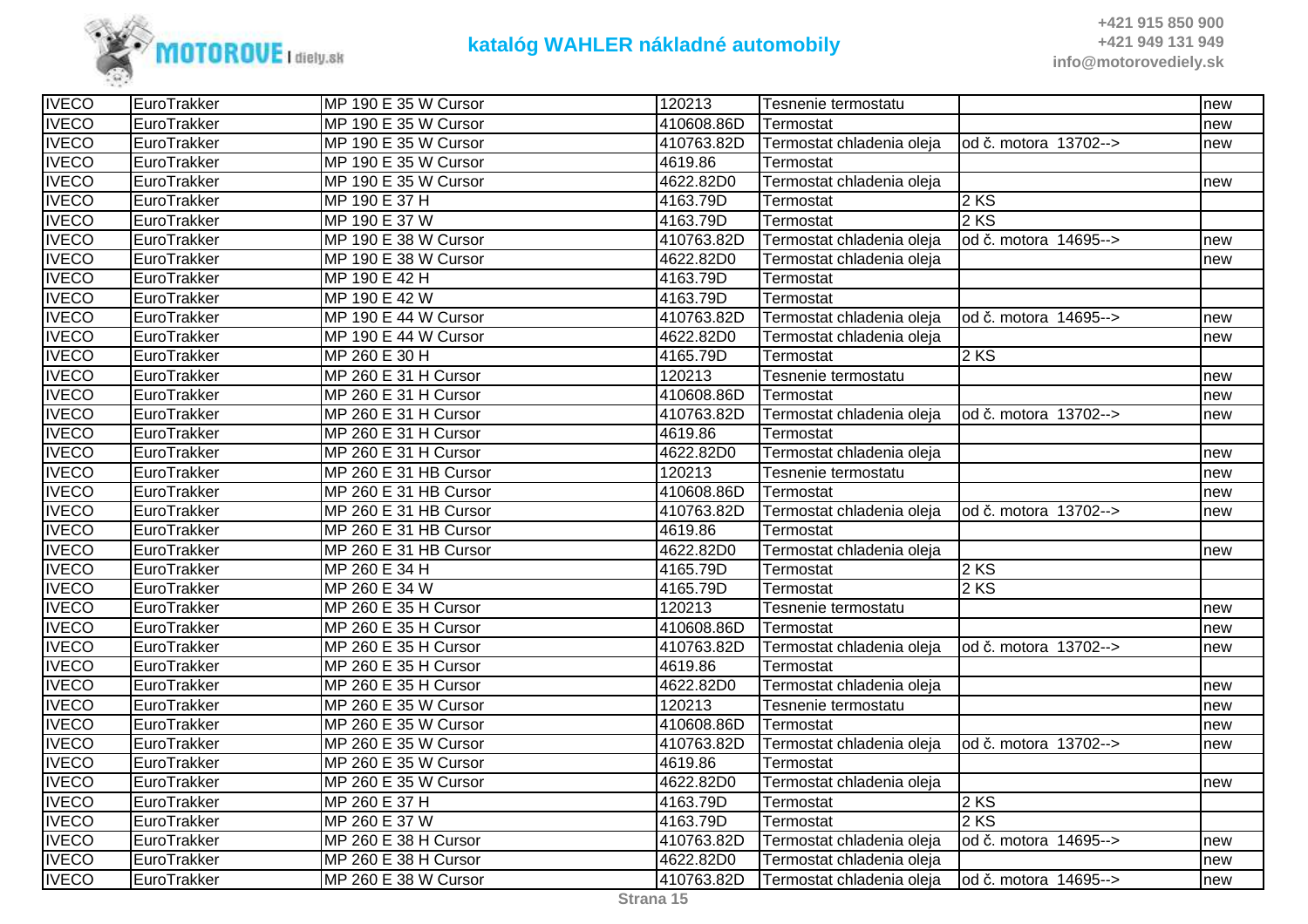

| <b>IVECO</b> | EuroTrakker | MP 260 E 38 W Cursor  | 4622.82D0  | Termostat chladenia oleja |                       | new |
|--------------|-------------|-----------------------|------------|---------------------------|-----------------------|-----|
| <b>IVECO</b> | EuroTrakker | MP 260 E 42 H         | 4163.79D   | Termostat                 |                       |     |
| <b>IVECO</b> | EuroTrakker | MP 260 E 42 W         | 4163.79D   | Termostat                 |                       |     |
| <b>IVECO</b> | EuroTrakker | MP 260 E 44 H Cursor  | 410763.82D | Termostat chladenia oleja | od č. motora 14695--> | new |
| <b>IVECO</b> | EuroTrakker | MP 260 E 44 H Cursor  | 4622.82D0  | Termostat chladenia oleja |                       | new |
| <b>IVECO</b> | EuroTrakker | MP 260 E 44 W Cursor  | 410763.82D | Termostat chladenia oleja | od č. motora 14695--> | new |
| <b>IVECO</b> | EuroTrakker | MP 260 E 44 W Cursor  | 4622.82D0  | Termostat chladenia oleja |                       | new |
| <b>IVECO</b> | EuroTrakker | MP 340 E 34 H         | 4165.79D   | Termostat                 | $2$ KS                |     |
| <b>IVECO</b> | EuroTrakker | MP 340 E 35 H Cursor  | 120213     | Tesnenie termostatu       |                       | new |
| <b>IVECO</b> | EuroTrakker | MP 340 E 35 H Cursor  | 410608.86D | Termostat                 |                       | new |
| <b>IVECO</b> | EuroTrakker | MP 340 E 35 H Cursor  | 410763.82D | Termostat chladenia oleja | od č. motora 13702--> | new |
| <b>IVECO</b> | EuroTrakker | MP 340 E 35 H Cursor  | 4619.86    | Termostat                 |                       |     |
| <b>IVECO</b> | EuroTrakker | MP 340 E 35 H Cursor  | 4622.82D0  | Termostat chladenia oleja |                       | new |
| <b>IVECO</b> | EuroTrakker | MP 340 E 35 HB Cursor | 120213     | Tesnenie termostatu       |                       | new |
| <b>IVECO</b> | EuroTrakker | MP 340 E 35 HB Cursor | 410608.86D | Termostat                 |                       | new |
| <b>IVECO</b> | EuroTrakker | MP 340 E 35 HB Cursor | 410763.82D | Termostat chladenia oleja | od č. motora 13702--> | new |
| <b>IVECO</b> | EuroTrakker | MP 340 E 35 HB Cursor | 4619.86    | Termostat                 |                       |     |
| <b>IVECO</b> | EuroTrakker | MP 340 E 35 HB Cursor | 4622.82D0  | Termostat chladenia oleja |                       | new |
| <b>IVECO</b> | EuroTrakker | MP 340 E 37 H         | 4163.79D   | Termostat                 | $2$ KS                |     |
| <b>IVECO</b> | EuroTrakker | MP 340 E 38 H Cursor  | 410763.82D | Termostat chladenia oleja | od č. motora 14695--> | new |
| <b>IVECO</b> | EuroTrakker | MP 340 E 38 H Cursor  | 4622.82D0  | Termostat chladenia oleja |                       | new |
| <b>IVECO</b> | EuroTrakker | MP 340 E 38 HB Cursor | 410763.82D | Termostat chladenia oleja | od č. motora 14695--> | new |
| <b>IVECO</b> | EuroTrakker | MP 340 E 38 HB Cursor | 4622.82D0  | Termostat chladenia oleja |                       | new |
| <b>IVECO</b> | EuroTrakker | MP 340 E 42 H         | 4163.79D   | Termostat                 |                       |     |
| <b>IVECO</b> | EuroTrakker | MP 340 E 44 H Cursor  | 410763.82D | Termostat chladenia oleja | od č. motora 14695--> | new |
| <b>IVECO</b> | EuroTrakker | MP 340 E 44 H Cursor  | 4622.82D0  | Termostat chladenia oleja |                       | new |
| <b>IVECO</b> | EuroTrakker | MP 340 E 44 HB Cursor | 410763.82D | Termostat chladenia oleja | od č. motora 14695--> | new |
| <b>IVECO</b> | EuroTrakker | MP 340 E 44 HB Cursor | 4622.82D0  | Termostat chladenia oleja |                       | new |
| <b>IVECO</b> | EuroTrakker | MP 380 E 34 H         | 4165.79D   | Termostat                 | 2 KS                  |     |
| <b>IVECO</b> | EuroTrakker | MP 380 E 37 H         | 4163.79D   | Termostat                 | 2 KS                  |     |
| <b>IVECO</b> | EuroTrakker | MP 380 E 37 W         | 4163.79D   | Termostat                 | 2 KS                  |     |
| <b>IVECO</b> | EuroTrakker | MP 380 E 38 H Cursor  | 410763.82D | Termostat chladenia oleja | od č. motora 14695--> | new |
| <b>IVECO</b> | EuroTrakker | MP 380 E 38 H Cursor  | 4622.82D0  | Termostat chladenia oleja |                       | new |
| <b>IVECO</b> | EuroTrakker | MP 380 E 38 W Cursor  | 410763.82D | Termostat chladenia oleja | od č. motora 14695--> | new |
| <b>IVECO</b> | EuroTrakker | MP 380 E 38 W Cursor  | 4622.82D0  | Termostat chladenia oleja |                       | new |
| <b>IVECO</b> | EuroTrakker | MP 380 E 42 H         | 4163.79D   | Termostat                 |                       |     |
| <b>IVECO</b> | EuroTrakker | MP 380 E 42 H         | 4163.79D   | Termostat                 | 2 KS                  |     |
| <b>IVECO</b> | EuroTrakker | MP 380 E 42 W         | 4163.79D   | Termostat                 |                       |     |
| <b>IVECO</b> | EuroTrakker | MP 380 E 44 H Cursor  | 410763.82D | Termostat chladenia oleja | od č. motora 14695--> | new |
| <b>IVECO</b> | EuroTrakker | MP 380 E 44 H Cursor  | 4622.82D0  | Termostat chladenia oleja |                       | new |
| <b>IVECO</b> | EuroTrakker | MP 380 E 44 W Cursor  | 410763.82D | Termostat chladenia oleja | od č. motora 14695--> | new |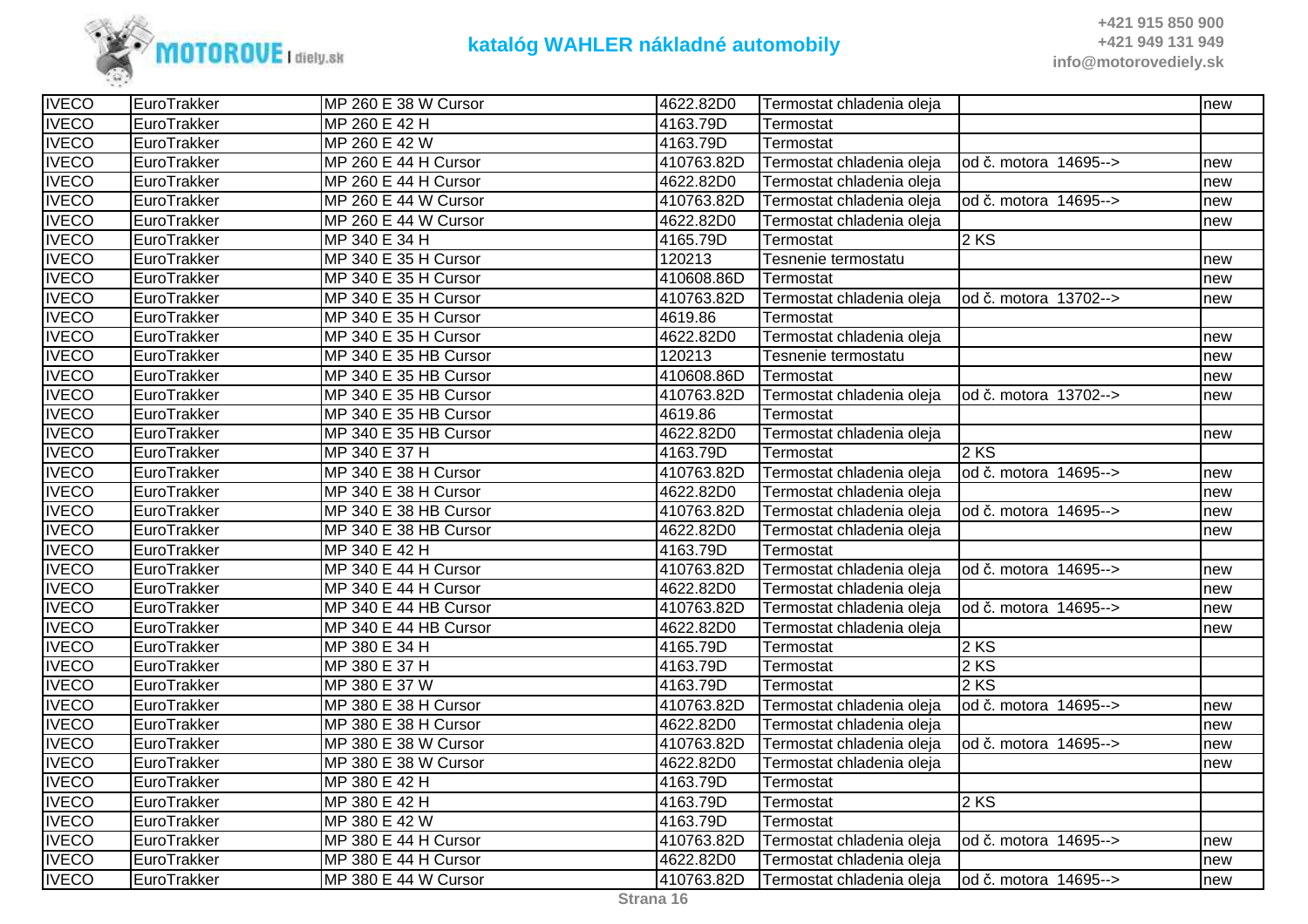

| 4165.79D<br>$2$ KS<br>MP 400 E 34 HT<br>EuroTrakker<br>Termostat<br>4163.79D<br>$2$ KS<br>MP 400 E 37 HT<br>EuroTrakker<br>Termostat<br><b>IVECO</b><br>MP 400 E 37 WT<br>4163.79D<br>$2$ KS<br>EuroTrakker<br>Termostat<br>4163.79D<br>MP 400 E 42 HT<br>EuroTrakker<br>Termostat<br><b>IVECO</b><br>MP 400 E 42 WT<br>4163.79D<br>EuroTrakker<br>Termostat<br>2 KS<br>MP 410 E 37 H<br>4163.79D<br>EuroTrakker<br>Termostat<br>410763.82D<br>od č. motora 14695--><br>EuroTrakker<br>MP 410 E 38 H Cursor<br>Termostat chladenia oleja<br>new<br><b>IVECO</b><br>EuroTrakker<br>MP 410 E 38 H Cursor<br>4622.82D0<br>Termostat chladenia oleja<br>new<br>4163.79D<br>EuroTrakker<br>MP 410 E 42 H<br>Termostat<br><b>IVECO</b><br>MP 410 E 42 W<br>4163.79D<br>EuroTrakker<br>Termostat<br>MP 410 E 44 H Cursor<br>410763.82D<br>EuroTrakker<br>Termostat chladenia oleja<br>od č. motora 14695--><br>new<br>MP 410 E 44 H Cursor<br>4622.82D0<br>EuroTrakker<br>Termostat chladenia oleja<br>new<br>$2$ KS<br>EuroTrakker<br>MP 440 E 34 HT<br>4165.79D<br>Termostat<br>2 KS<br>4163.79D<br>EuroTrakker<br>MP 440 E 37 HT<br>Termostat<br><b>IVECO</b><br>4163.79D<br>MP 440 E 42 HT<br>EuroTrakker<br>Termostat<br>$2$ KS<br>MP 720 E 37 HT<br>4163.79D<br>EuroTrakker<br>Termostat<br>$2$ KS<br>MP 720 E 37 WT<br>4163.79D<br>EuroTrakker<br>Termostat<br>MP 720 E 42 HT<br>4163.79D<br>EuroTrakker<br>Termostat<br>MP 720 E 42 WT<br>4163.79D<br>EuroTrakker<br>Termostat<br><b>IVECO</b><br>4163.79D<br>$2$ KS<br>EuroTrakker<br>MP 720 E 47 HT<br>Termostat<br>115-17<br>4166.79D<br>M<br>Termostat<br><b>IVECO</b><br>M<br>4166.79D<br>$115-17$ H<br>Termostat<br>M<br>135-17<br>4166.79D<br>Termostat<br>$\overline{M}$<br>4166.79D<br>135-17 H<br>Termostat<br><b>IVECO</b><br>M<br>4166.79D<br>135-17 T<br>Termostat<br>M<br>145-17<br>4166.79D<br>Termostat<br><b>IVECO</b><br>M<br>$175 - 17$<br>4166.79D<br>Termostat<br>M<br>$2$ KS<br>175-24<br>4162.79D<br>Termostat<br>M<br>$175 - 24$ T<br>2 KS<br>4162.79D<br>Termostat<br><b>IVECO</b><br>P/PA<br>4165.79D<br>2 KS od č. motora 264993 --><br>190-30 H<br>Termostat<br><b>IVECO</b><br>P/PA<br>190-30 HT<br>4165.79D<br>2 KS od č. motora 264993 --><br>Termostat<br><b>IVECO</b><br>P/PA<br>4165.79D<br>190-30 HW<br>2 KS od č. motora 264993 --><br>Termostat<br>P/PA<br>330-30 H<br>4165.79D<br>2 KS od č. motora 264993 --><br>Termostat<br><b>IVECO</b><br>P/PA<br>330-30 HT<br>4165.79D<br>Termostat<br>2 KS od č. motora 264993 --><br><b>IVECO</b><br>P/PA<br>4165.79D<br>330-30 HW<br>2 KS od č. motora 264993 --><br>Termostat<br>P/PA<br>330-36 H<br>4165.79D<br>2 KS od č. motora 264993 --><br>Termostat<br>P/PA<br>4165.79D<br>330-36 HT<br>2 KS od č. motora 264993 --><br>Termostat<br>P/PA<br>330-36 HW<br>4163.79D<br>od č. motora 264993 --><br>Termostat<br><b>IVECO</b><br>$2 K\overline{S}$<br>P/PA<br>4163.79D<br>330-36 HW<br>Termostat<br><b>IVECO</b><br>P/PA<br>330-36 HW<br>4165.79D<br>2 KS od č. motora 264993 --><br>Termostat | <b>IVECO</b> | EuroTrakker | MP 380 E 44 W Cursor | 4622.82D0 | Termostat chladenia oleja | new |
|-------------------------------------------------------------------------------------------------------------------------------------------------------------------------------------------------------------------------------------------------------------------------------------------------------------------------------------------------------------------------------------------------------------------------------------------------------------------------------------------------------------------------------------------------------------------------------------------------------------------------------------------------------------------------------------------------------------------------------------------------------------------------------------------------------------------------------------------------------------------------------------------------------------------------------------------------------------------------------------------------------------------------------------------------------------------------------------------------------------------------------------------------------------------------------------------------------------------------------------------------------------------------------------------------------------------------------------------------------------------------------------------------------------------------------------------------------------------------------------------------------------------------------------------------------------------------------------------------------------------------------------------------------------------------------------------------------------------------------------------------------------------------------------------------------------------------------------------------------------------------------------------------------------------------------------------------------------------------------------------------------------------------------------------------------------------------------------------------------------------------------------------------------------------------------------------------------------------------------------------------------------------------------------------------------------------------------------------------------------------------------------------------------------------------------------------------------------------------------------------------------------------------------------------------------------------------------------------------------------------------------------------------------------------------------------------------------------------------------------------------------------------------------------------------------------------------------------------------------------------------------------------------------------------------------------------------------------------------------------------------------------------------------------|--------------|-------------|----------------------|-----------|---------------------------|-----|
|                                                                                                                                                                                                                                                                                                                                                                                                                                                                                                                                                                                                                                                                                                                                                                                                                                                                                                                                                                                                                                                                                                                                                                                                                                                                                                                                                                                                                                                                                                                                                                                                                                                                                                                                                                                                                                                                                                                                                                                                                                                                                                                                                                                                                                                                                                                                                                                                                                                                                                                                                                                                                                                                                                                                                                                                                                                                                                                                                                                                                                     | <b>IVECO</b> |             |                      |           |                           |     |
|                                                                                                                                                                                                                                                                                                                                                                                                                                                                                                                                                                                                                                                                                                                                                                                                                                                                                                                                                                                                                                                                                                                                                                                                                                                                                                                                                                                                                                                                                                                                                                                                                                                                                                                                                                                                                                                                                                                                                                                                                                                                                                                                                                                                                                                                                                                                                                                                                                                                                                                                                                                                                                                                                                                                                                                                                                                                                                                                                                                                                                     | <b>IVECO</b> |             |                      |           |                           |     |
|                                                                                                                                                                                                                                                                                                                                                                                                                                                                                                                                                                                                                                                                                                                                                                                                                                                                                                                                                                                                                                                                                                                                                                                                                                                                                                                                                                                                                                                                                                                                                                                                                                                                                                                                                                                                                                                                                                                                                                                                                                                                                                                                                                                                                                                                                                                                                                                                                                                                                                                                                                                                                                                                                                                                                                                                                                                                                                                                                                                                                                     |              |             |                      |           |                           |     |
|                                                                                                                                                                                                                                                                                                                                                                                                                                                                                                                                                                                                                                                                                                                                                                                                                                                                                                                                                                                                                                                                                                                                                                                                                                                                                                                                                                                                                                                                                                                                                                                                                                                                                                                                                                                                                                                                                                                                                                                                                                                                                                                                                                                                                                                                                                                                                                                                                                                                                                                                                                                                                                                                                                                                                                                                                                                                                                                                                                                                                                     | <b>IVECO</b> |             |                      |           |                           |     |
|                                                                                                                                                                                                                                                                                                                                                                                                                                                                                                                                                                                                                                                                                                                                                                                                                                                                                                                                                                                                                                                                                                                                                                                                                                                                                                                                                                                                                                                                                                                                                                                                                                                                                                                                                                                                                                                                                                                                                                                                                                                                                                                                                                                                                                                                                                                                                                                                                                                                                                                                                                                                                                                                                                                                                                                                                                                                                                                                                                                                                                     |              |             |                      |           |                           |     |
|                                                                                                                                                                                                                                                                                                                                                                                                                                                                                                                                                                                                                                                                                                                                                                                                                                                                                                                                                                                                                                                                                                                                                                                                                                                                                                                                                                                                                                                                                                                                                                                                                                                                                                                                                                                                                                                                                                                                                                                                                                                                                                                                                                                                                                                                                                                                                                                                                                                                                                                                                                                                                                                                                                                                                                                                                                                                                                                                                                                                                                     | <b>IVECO</b> |             |                      |           |                           |     |
|                                                                                                                                                                                                                                                                                                                                                                                                                                                                                                                                                                                                                                                                                                                                                                                                                                                                                                                                                                                                                                                                                                                                                                                                                                                                                                                                                                                                                                                                                                                                                                                                                                                                                                                                                                                                                                                                                                                                                                                                                                                                                                                                                                                                                                                                                                                                                                                                                                                                                                                                                                                                                                                                                                                                                                                                                                                                                                                                                                                                                                     | <b>IVECO</b> |             |                      |           |                           |     |
|                                                                                                                                                                                                                                                                                                                                                                                                                                                                                                                                                                                                                                                                                                                                                                                                                                                                                                                                                                                                                                                                                                                                                                                                                                                                                                                                                                                                                                                                                                                                                                                                                                                                                                                                                                                                                                                                                                                                                                                                                                                                                                                                                                                                                                                                                                                                                                                                                                                                                                                                                                                                                                                                                                                                                                                                                                                                                                                                                                                                                                     |              |             |                      |           |                           |     |
|                                                                                                                                                                                                                                                                                                                                                                                                                                                                                                                                                                                                                                                                                                                                                                                                                                                                                                                                                                                                                                                                                                                                                                                                                                                                                                                                                                                                                                                                                                                                                                                                                                                                                                                                                                                                                                                                                                                                                                                                                                                                                                                                                                                                                                                                                                                                                                                                                                                                                                                                                                                                                                                                                                                                                                                                                                                                                                                                                                                                                                     | <b>IVECO</b> |             |                      |           |                           |     |
|                                                                                                                                                                                                                                                                                                                                                                                                                                                                                                                                                                                                                                                                                                                                                                                                                                                                                                                                                                                                                                                                                                                                                                                                                                                                                                                                                                                                                                                                                                                                                                                                                                                                                                                                                                                                                                                                                                                                                                                                                                                                                                                                                                                                                                                                                                                                                                                                                                                                                                                                                                                                                                                                                                                                                                                                                                                                                                                                                                                                                                     |              |             |                      |           |                           |     |
|                                                                                                                                                                                                                                                                                                                                                                                                                                                                                                                                                                                                                                                                                                                                                                                                                                                                                                                                                                                                                                                                                                                                                                                                                                                                                                                                                                                                                                                                                                                                                                                                                                                                                                                                                                                                                                                                                                                                                                                                                                                                                                                                                                                                                                                                                                                                                                                                                                                                                                                                                                                                                                                                                                                                                                                                                                                                                                                                                                                                                                     | <b>IVECO</b> |             |                      |           |                           |     |
|                                                                                                                                                                                                                                                                                                                                                                                                                                                                                                                                                                                                                                                                                                                                                                                                                                                                                                                                                                                                                                                                                                                                                                                                                                                                                                                                                                                                                                                                                                                                                                                                                                                                                                                                                                                                                                                                                                                                                                                                                                                                                                                                                                                                                                                                                                                                                                                                                                                                                                                                                                                                                                                                                                                                                                                                                                                                                                                                                                                                                                     | <b>IVECO</b> |             |                      |           |                           |     |
|                                                                                                                                                                                                                                                                                                                                                                                                                                                                                                                                                                                                                                                                                                                                                                                                                                                                                                                                                                                                                                                                                                                                                                                                                                                                                                                                                                                                                                                                                                                                                                                                                                                                                                                                                                                                                                                                                                                                                                                                                                                                                                                                                                                                                                                                                                                                                                                                                                                                                                                                                                                                                                                                                                                                                                                                                                                                                                                                                                                                                                     | <b>IVECO</b> |             |                      |           |                           |     |
|                                                                                                                                                                                                                                                                                                                                                                                                                                                                                                                                                                                                                                                                                                                                                                                                                                                                                                                                                                                                                                                                                                                                                                                                                                                                                                                                                                                                                                                                                                                                                                                                                                                                                                                                                                                                                                                                                                                                                                                                                                                                                                                                                                                                                                                                                                                                                                                                                                                                                                                                                                                                                                                                                                                                                                                                                                                                                                                                                                                                                                     | <b>IVECO</b> |             |                      |           |                           |     |
|                                                                                                                                                                                                                                                                                                                                                                                                                                                                                                                                                                                                                                                                                                                                                                                                                                                                                                                                                                                                                                                                                                                                                                                                                                                                                                                                                                                                                                                                                                                                                                                                                                                                                                                                                                                                                                                                                                                                                                                                                                                                                                                                                                                                                                                                                                                                                                                                                                                                                                                                                                                                                                                                                                                                                                                                                                                                                                                                                                                                                                     |              |             |                      |           |                           |     |
|                                                                                                                                                                                                                                                                                                                                                                                                                                                                                                                                                                                                                                                                                                                                                                                                                                                                                                                                                                                                                                                                                                                                                                                                                                                                                                                                                                                                                                                                                                                                                                                                                                                                                                                                                                                                                                                                                                                                                                                                                                                                                                                                                                                                                                                                                                                                                                                                                                                                                                                                                                                                                                                                                                                                                                                                                                                                                                                                                                                                                                     | <b>IVECO</b> |             |                      |           |                           |     |
|                                                                                                                                                                                                                                                                                                                                                                                                                                                                                                                                                                                                                                                                                                                                                                                                                                                                                                                                                                                                                                                                                                                                                                                                                                                                                                                                                                                                                                                                                                                                                                                                                                                                                                                                                                                                                                                                                                                                                                                                                                                                                                                                                                                                                                                                                                                                                                                                                                                                                                                                                                                                                                                                                                                                                                                                                                                                                                                                                                                                                                     | <b>IVECO</b> |             |                      |           |                           |     |
|                                                                                                                                                                                                                                                                                                                                                                                                                                                                                                                                                                                                                                                                                                                                                                                                                                                                                                                                                                                                                                                                                                                                                                                                                                                                                                                                                                                                                                                                                                                                                                                                                                                                                                                                                                                                                                                                                                                                                                                                                                                                                                                                                                                                                                                                                                                                                                                                                                                                                                                                                                                                                                                                                                                                                                                                                                                                                                                                                                                                                                     | <b>IVECO</b> |             |                      |           |                           |     |
|                                                                                                                                                                                                                                                                                                                                                                                                                                                                                                                                                                                                                                                                                                                                                                                                                                                                                                                                                                                                                                                                                                                                                                                                                                                                                                                                                                                                                                                                                                                                                                                                                                                                                                                                                                                                                                                                                                                                                                                                                                                                                                                                                                                                                                                                                                                                                                                                                                                                                                                                                                                                                                                                                                                                                                                                                                                                                                                                                                                                                                     | <b>IVECO</b> |             |                      |           |                           |     |
|                                                                                                                                                                                                                                                                                                                                                                                                                                                                                                                                                                                                                                                                                                                                                                                                                                                                                                                                                                                                                                                                                                                                                                                                                                                                                                                                                                                                                                                                                                                                                                                                                                                                                                                                                                                                                                                                                                                                                                                                                                                                                                                                                                                                                                                                                                                                                                                                                                                                                                                                                                                                                                                                                                                                                                                                                                                                                                                                                                                                                                     |              |             |                      |           |                           |     |
|                                                                                                                                                                                                                                                                                                                                                                                                                                                                                                                                                                                                                                                                                                                                                                                                                                                                                                                                                                                                                                                                                                                                                                                                                                                                                                                                                                                                                                                                                                                                                                                                                                                                                                                                                                                                                                                                                                                                                                                                                                                                                                                                                                                                                                                                                                                                                                                                                                                                                                                                                                                                                                                                                                                                                                                                                                                                                                                                                                                                                                     | <b>IVECO</b> |             |                      |           |                           |     |
|                                                                                                                                                                                                                                                                                                                                                                                                                                                                                                                                                                                                                                                                                                                                                                                                                                                                                                                                                                                                                                                                                                                                                                                                                                                                                                                                                                                                                                                                                                                                                                                                                                                                                                                                                                                                                                                                                                                                                                                                                                                                                                                                                                                                                                                                                                                                                                                                                                                                                                                                                                                                                                                                                                                                                                                                                                                                                                                                                                                                                                     |              |             |                      |           |                           |     |
|                                                                                                                                                                                                                                                                                                                                                                                                                                                                                                                                                                                                                                                                                                                                                                                                                                                                                                                                                                                                                                                                                                                                                                                                                                                                                                                                                                                                                                                                                                                                                                                                                                                                                                                                                                                                                                                                                                                                                                                                                                                                                                                                                                                                                                                                                                                                                                                                                                                                                                                                                                                                                                                                                                                                                                                                                                                                                                                                                                                                                                     | <b>IVECO</b> |             |                      |           |                           |     |
|                                                                                                                                                                                                                                                                                                                                                                                                                                                                                                                                                                                                                                                                                                                                                                                                                                                                                                                                                                                                                                                                                                                                                                                                                                                                                                                                                                                                                                                                                                                                                                                                                                                                                                                                                                                                                                                                                                                                                                                                                                                                                                                                                                                                                                                                                                                                                                                                                                                                                                                                                                                                                                                                                                                                                                                                                                                                                                                                                                                                                                     | <b>IVECO</b> |             |                      |           |                           |     |
|                                                                                                                                                                                                                                                                                                                                                                                                                                                                                                                                                                                                                                                                                                                                                                                                                                                                                                                                                                                                                                                                                                                                                                                                                                                                                                                                                                                                                                                                                                                                                                                                                                                                                                                                                                                                                                                                                                                                                                                                                                                                                                                                                                                                                                                                                                                                                                                                                                                                                                                                                                                                                                                                                                                                                                                                                                                                                                                                                                                                                                     |              |             |                      |           |                           |     |
|                                                                                                                                                                                                                                                                                                                                                                                                                                                                                                                                                                                                                                                                                                                                                                                                                                                                                                                                                                                                                                                                                                                                                                                                                                                                                                                                                                                                                                                                                                                                                                                                                                                                                                                                                                                                                                                                                                                                                                                                                                                                                                                                                                                                                                                                                                                                                                                                                                                                                                                                                                                                                                                                                                                                                                                                                                                                                                                                                                                                                                     | <b>IVECO</b> |             |                      |           |                           |     |
|                                                                                                                                                                                                                                                                                                                                                                                                                                                                                                                                                                                                                                                                                                                                                                                                                                                                                                                                                                                                                                                                                                                                                                                                                                                                                                                                                                                                                                                                                                                                                                                                                                                                                                                                                                                                                                                                                                                                                                                                                                                                                                                                                                                                                                                                                                                                                                                                                                                                                                                                                                                                                                                                                                                                                                                                                                                                                                                                                                                                                                     |              |             |                      |           |                           |     |
|                                                                                                                                                                                                                                                                                                                                                                                                                                                                                                                                                                                                                                                                                                                                                                                                                                                                                                                                                                                                                                                                                                                                                                                                                                                                                                                                                                                                                                                                                                                                                                                                                                                                                                                                                                                                                                                                                                                                                                                                                                                                                                                                                                                                                                                                                                                                                                                                                                                                                                                                                                                                                                                                                                                                                                                                                                                                                                                                                                                                                                     | <b>IVECO</b> |             |                      |           |                           |     |
|                                                                                                                                                                                                                                                                                                                                                                                                                                                                                                                                                                                                                                                                                                                                                                                                                                                                                                                                                                                                                                                                                                                                                                                                                                                                                                                                                                                                                                                                                                                                                                                                                                                                                                                                                                                                                                                                                                                                                                                                                                                                                                                                                                                                                                                                                                                                                                                                                                                                                                                                                                                                                                                                                                                                                                                                                                                                                                                                                                                                                                     | <b>IVECO</b> |             |                      |           |                           |     |
|                                                                                                                                                                                                                                                                                                                                                                                                                                                                                                                                                                                                                                                                                                                                                                                                                                                                                                                                                                                                                                                                                                                                                                                                                                                                                                                                                                                                                                                                                                                                                                                                                                                                                                                                                                                                                                                                                                                                                                                                                                                                                                                                                                                                                                                                                                                                                                                                                                                                                                                                                                                                                                                                                                                                                                                                                                                                                                                                                                                                                                     |              |             |                      |           |                           |     |
|                                                                                                                                                                                                                                                                                                                                                                                                                                                                                                                                                                                                                                                                                                                                                                                                                                                                                                                                                                                                                                                                                                                                                                                                                                                                                                                                                                                                                                                                                                                                                                                                                                                                                                                                                                                                                                                                                                                                                                                                                                                                                                                                                                                                                                                                                                                                                                                                                                                                                                                                                                                                                                                                                                                                                                                                                                                                                                                                                                                                                                     |              |             |                      |           |                           |     |
|                                                                                                                                                                                                                                                                                                                                                                                                                                                                                                                                                                                                                                                                                                                                                                                                                                                                                                                                                                                                                                                                                                                                                                                                                                                                                                                                                                                                                                                                                                                                                                                                                                                                                                                                                                                                                                                                                                                                                                                                                                                                                                                                                                                                                                                                                                                                                                                                                                                                                                                                                                                                                                                                                                                                                                                                                                                                                                                                                                                                                                     |              |             |                      |           |                           |     |
|                                                                                                                                                                                                                                                                                                                                                                                                                                                                                                                                                                                                                                                                                                                                                                                                                                                                                                                                                                                                                                                                                                                                                                                                                                                                                                                                                                                                                                                                                                                                                                                                                                                                                                                                                                                                                                                                                                                                                                                                                                                                                                                                                                                                                                                                                                                                                                                                                                                                                                                                                                                                                                                                                                                                                                                                                                                                                                                                                                                                                                     | <b>IVECO</b> |             |                      |           |                           |     |
|                                                                                                                                                                                                                                                                                                                                                                                                                                                                                                                                                                                                                                                                                                                                                                                                                                                                                                                                                                                                                                                                                                                                                                                                                                                                                                                                                                                                                                                                                                                                                                                                                                                                                                                                                                                                                                                                                                                                                                                                                                                                                                                                                                                                                                                                                                                                                                                                                                                                                                                                                                                                                                                                                                                                                                                                                                                                                                                                                                                                                                     |              |             |                      |           |                           |     |
|                                                                                                                                                                                                                                                                                                                                                                                                                                                                                                                                                                                                                                                                                                                                                                                                                                                                                                                                                                                                                                                                                                                                                                                                                                                                                                                                                                                                                                                                                                                                                                                                                                                                                                                                                                                                                                                                                                                                                                                                                                                                                                                                                                                                                                                                                                                                                                                                                                                                                                                                                                                                                                                                                                                                                                                                                                                                                                                                                                                                                                     |              |             |                      |           |                           |     |
|                                                                                                                                                                                                                                                                                                                                                                                                                                                                                                                                                                                                                                                                                                                                                                                                                                                                                                                                                                                                                                                                                                                                                                                                                                                                                                                                                                                                                                                                                                                                                                                                                                                                                                                                                                                                                                                                                                                                                                                                                                                                                                                                                                                                                                                                                                                                                                                                                                                                                                                                                                                                                                                                                                                                                                                                                                                                                                                                                                                                                                     | <b>IVECO</b> |             |                      |           |                           |     |
|                                                                                                                                                                                                                                                                                                                                                                                                                                                                                                                                                                                                                                                                                                                                                                                                                                                                                                                                                                                                                                                                                                                                                                                                                                                                                                                                                                                                                                                                                                                                                                                                                                                                                                                                                                                                                                                                                                                                                                                                                                                                                                                                                                                                                                                                                                                                                                                                                                                                                                                                                                                                                                                                                                                                                                                                                                                                                                                                                                                                                                     | <b>IVECO</b> |             |                      |           |                           |     |
|                                                                                                                                                                                                                                                                                                                                                                                                                                                                                                                                                                                                                                                                                                                                                                                                                                                                                                                                                                                                                                                                                                                                                                                                                                                                                                                                                                                                                                                                                                                                                                                                                                                                                                                                                                                                                                                                                                                                                                                                                                                                                                                                                                                                                                                                                                                                                                                                                                                                                                                                                                                                                                                                                                                                                                                                                                                                                                                                                                                                                                     | <b>IVECO</b> |             |                      |           |                           |     |
|                                                                                                                                                                                                                                                                                                                                                                                                                                                                                                                                                                                                                                                                                                                                                                                                                                                                                                                                                                                                                                                                                                                                                                                                                                                                                                                                                                                                                                                                                                                                                                                                                                                                                                                                                                                                                                                                                                                                                                                                                                                                                                                                                                                                                                                                                                                                                                                                                                                                                                                                                                                                                                                                                                                                                                                                                                                                                                                                                                                                                                     |              |             |                      |           |                           |     |
|                                                                                                                                                                                                                                                                                                                                                                                                                                                                                                                                                                                                                                                                                                                                                                                                                                                                                                                                                                                                                                                                                                                                                                                                                                                                                                                                                                                                                                                                                                                                                                                                                                                                                                                                                                                                                                                                                                                                                                                                                                                                                                                                                                                                                                                                                                                                                                                                                                                                                                                                                                                                                                                                                                                                                                                                                                                                                                                                                                                                                                     |              |             |                      |           |                           |     |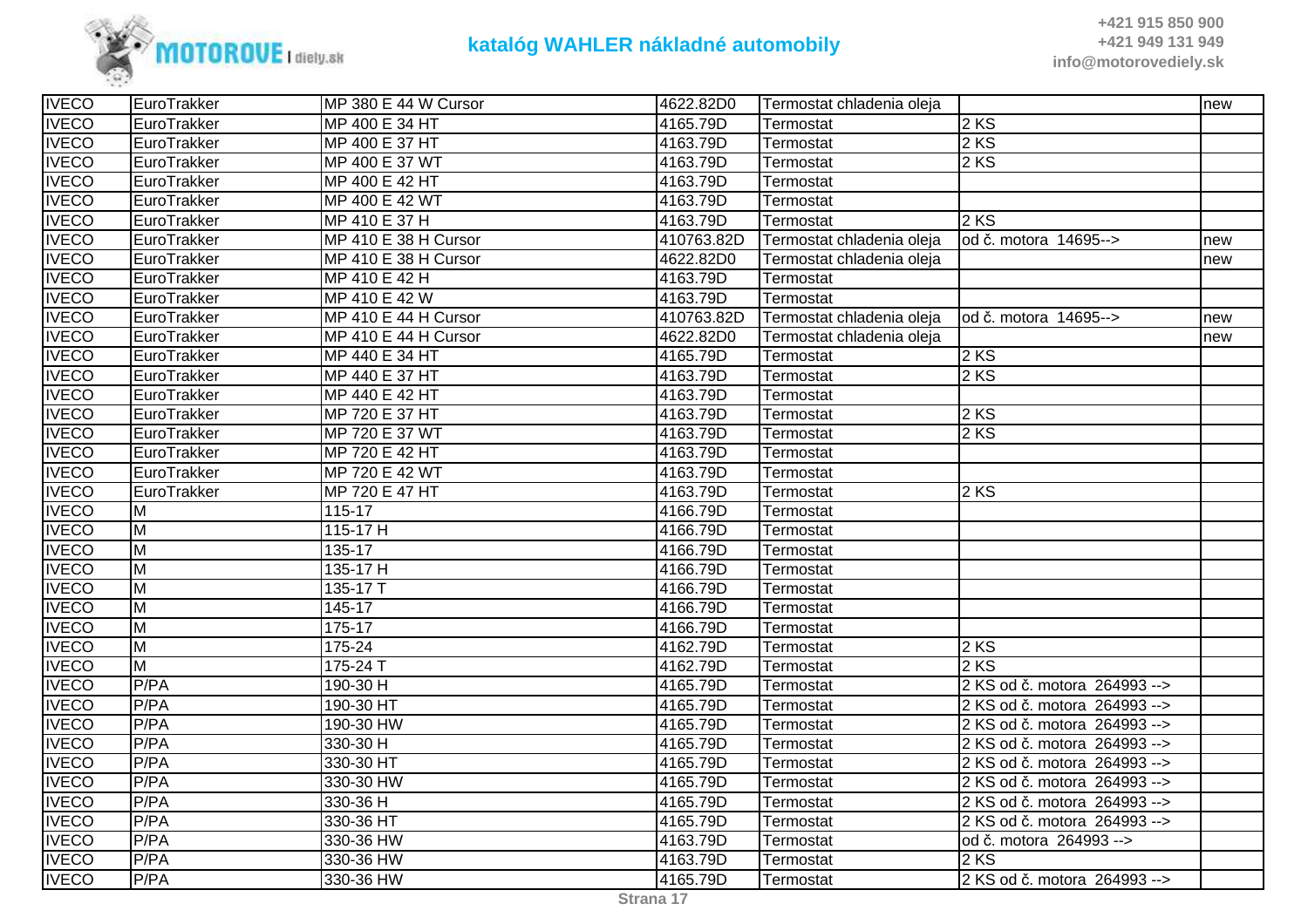

| <b>IVECO</b> | P/PA-Haubenfahrzeuge | 190-30N                                              | 4165.79D   | Termostat                 | 2 KS od č. motora 264993 --> |     |
|--------------|----------------------|------------------------------------------------------|------------|---------------------------|------------------------------|-----|
| <b>IVECO</b> | P/PA-Haubenfahrzeuge | 190-30 NT                                            | 4165.79D   | Termostat                 | 2 KS od č. motora 264993 --> |     |
| <b>IVECO</b> | P/PA-Haubenfahrzeuge | 330-30 N                                             | 4165.79D   | Termostat                 | 2 KS od č. motora 264993 --> |     |
| <b>IVECO</b> | P/PA-Haubenfahrzeuge | 330-30 NW                                            | 4165.79D   | Termostat                 | 2 KS od č. motora 264993 --> |     |
| <b>IVECO</b> | <b>Stralis</b>       | AD 190S27, AT 190S27                                 | 120213     | Tesnenie termostatu       |                              | new |
| <b>IVECO</b> | <b>Stralis</b>       | AD 190S27, AT 190S27                                 | 410608.86D | Termostat                 |                              | new |
| <b>IVECO</b> | <b>Stralis</b>       | AD 190S27, AT 190S27                                 | 410763.82D | Termostat chladenia oleja |                              | new |
| <b>IVECO</b> | <b>Stralis</b>       | AD 190S27, AT 190S27                                 | 4619.86    | Termostat                 |                              |     |
| <b>IVECO</b> | Stralis              | AD 190S27, AT 190S27                                 | 4622.82D0  | Termostat chladenia oleja |                              | new |
| <b>IVECO</b> | <b>Stralis</b>       | AD 190S30                                            | 120213     | Tesnenie termostatu       |                              | new |
| <b>IVECO</b> | <b>Stralis</b>       | AD 190S30                                            | 410608.86D | Termostat                 |                              | new |
| <b>IVECO</b> | <b>Stralis</b>       | AD 190S30                                            | 410763.82D | Termostat chladenia oleja |                              | new |
| <b>IVECO</b> | <b>Stralis</b>       | AD 190S30                                            | 4619.86    | Termostat                 |                              |     |
| <b>IVECO</b> | <b>Stralis</b>       | AD 190S30                                            | 4622.82D0  | Termostat chladenia oleja |                              | new |
| <b>IVECO</b> | <b>Stralis</b>       | AD 190S30, AD 190S31, AT 190S31                      | 120213     | Tesnenie termostatu       |                              | new |
| <b>IVECO</b> | <b>Stralis</b>       | AD 190S30, AD 190S31, AT 190S31                      | 410608.86D | Termostat                 |                              | new |
| <b>IVECO</b> | <b>Stralis</b>       | AD 190S30, AD 190S31, AT 190S31                      | 410763.82D | Termostat chladenia oleja |                              | new |
| <b>IVECO</b> | <b>Stralis</b>       | AD 190S30, AD 190S31, AT 190S31                      | 4619.86    | Termostat                 |                              |     |
| <b>IVECO</b> | <b>Stralis</b>       | AD 190S30, AD 190S31, AT 190S31                      | 4622.82D0  | Termostat chladenia oleja |                              | new |
| <b>IVECO</b> | Stralis              | AD 190S31, AT 190S31                                 | 120213     | Tesnenie termostatu       |                              | new |
| <b>IVECO</b> | <b>Stralis</b>       | AD 190S31, AT 190S31                                 | 410608.86D | Termostat                 |                              | new |
| <b>IVECO</b> | <b>Stralis</b>       | AD 190S31, AT 190S31                                 | 410763.82D | Termostat chladenia oleja |                              | new |
| <b>IVECO</b> | <b>Stralis</b>       | AD 190S31, AT 190S31                                 | 4619.86    | Termostat                 |                              |     |
| <b>IVECO</b> | <b>Stralis</b>       | AD 190S31, AT 190S31                                 | 4622.82D0  | Termostat chladenia oleja |                              | new |
| <b>IVECO</b> | <b>Stralis</b>       | AD 190S33, AT 190S33                                 | 120213     | Tesnenie termostatu       |                              | new |
| <b>IVECO</b> | <b>Stralis</b>       | AD 190S33, AT 190S33                                 | 410608.86D | Termostat                 |                              | new |
| <b>IVECO</b> | <b>Stralis</b>       | AD 190S33, AT 190S33                                 | 410763.82D | Termostat chladenia oleja |                              | new |
| <b>IVECO</b> | <b>Stralis</b>       | AD 190S33, AT 190S33                                 | 4619.86    | Termostat                 |                              |     |
| <b>IVECO</b> | <b>Stralis</b>       | AD 190S33, AT 190S33                                 | 4622.82D0  | Termostat chladenia oleja |                              | new |
| <b>IVECO</b> | <b>Stralis</b>       | AD 190S35                                            | 120213     | Tesnenie termostatu       |                              | new |
| <b>IVECO</b> | <b>Stralis</b>       | AD 190S35                                            | 410608.86D | Termostat                 |                              | new |
| <b>IVECO</b> | <b>Stralis</b>       | AD 190S35                                            | 410763.82D | Termostat chladenia oleja |                              | new |
| <b>IVECO</b> | <b>Stralis</b>       | AD 190S35                                            | 4619.86    | Termostat                 |                              |     |
| <b>IVECO</b> | Stralis              | AD 190S35                                            | 4622.82D0  | Termostat chladenia oleja |                              | new |
| <b>IVECO</b> | <b>Stralis</b>       | AD 190S35, AT 190S35, AD 190S36, AT 190S3 120213     |            | Tesnenie termostatu       |                              | new |
| <b>IVECO</b> | <b>Stralis</b>       | AD 190S35, AT 190S35, AD 190S36, AT 190S3 410608.86D |            | Termostat                 |                              | new |
| <b>IVECO</b> | <b>Stralis</b>       | AD 190S35, AT 190S35, AD 190S36, AT 190S3410763.82D  |            | Termostat chladenia oleja |                              | new |
| <b>IVECO</b> | <b>Stralis</b>       | AD 190S35, AT 190S35, AD 190S36, AT 190S3 4619.86    |            | Termostat                 |                              |     |
| <b>IVECO</b> | Stralis              | AD 190S35, AT 190S35, AD 190S36, AT 190S3 4622.82D0  |            | Termostat chladenia oleja |                              | new |
| <b>IVECO</b> | <b>Stralis</b>       | AD 190S36, AT 190S36                                 | 120213     | Tesnenie termostatu       |                              | new |
| <b>IVECO</b> | <b>Stralis</b>       | AD 190S36, AT 190S36                                 | 410608.86D | <b>Termostat</b>          |                              | new |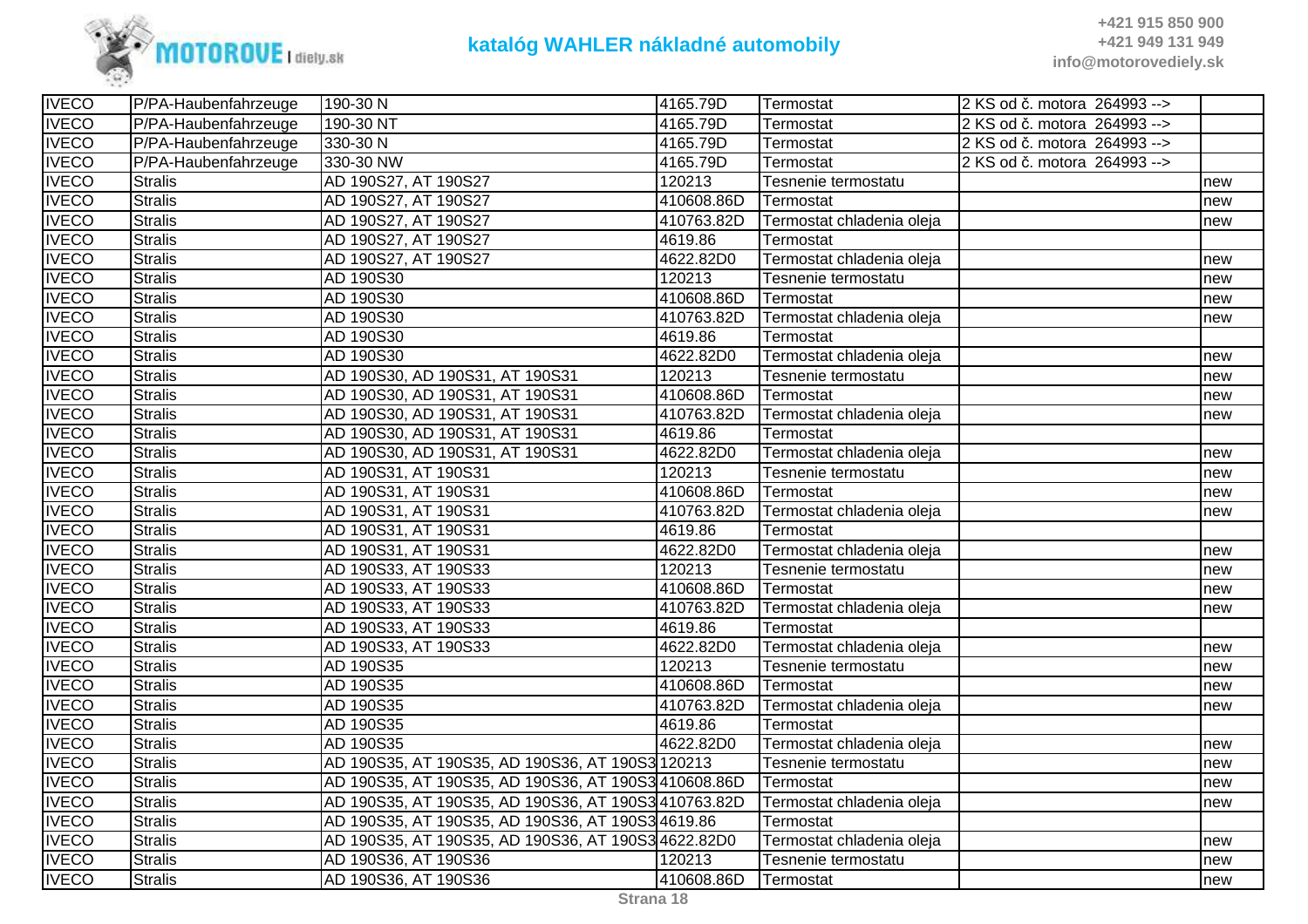

| <b>IVECO</b> | <b>Stralis</b> | AD 190S36, AT 190S36                                 | 410763.82D | Termostat chladenia oleja | new |
|--------------|----------------|------------------------------------------------------|------------|---------------------------|-----|
| <b>IVECO</b> | <b>Stralis</b> | AD 190S36, AT 190S36                                 | 4619.86    | Termostat                 |     |
| <b>IVECO</b> | <b>Stralis</b> | AD 190S36, AT 190S36                                 | 4622.82D0  | Termostat chladenia oleja | new |
| <b>IVECO</b> | <b>Stralis</b> | AD 190S40, AT 190S40                                 | 410763.82D | Termostat chladenia oleja | new |
| <b>IVECO</b> | <b>Stralis</b> | AD 190S40, AT 190S40                                 | 4622.82D0  | Termostat chladenia oleja | new |
| <b>IVECO</b> | <b>Stralis</b> | AD 190S42, AT 190S42, AS 190S42                      | 410763.82D | Termostat chladenia oleja | new |
| <b>IVECO</b> | <b>Stralis</b> | AD 190S42, AT 190S42, AS 190S42                      | 4622.82D0  | Termostat chladenia oleja | new |
| <b>IVECO</b> | <b>Stralis</b> | AD 190S43, AT 190S43                                 | 410763.82D | Termostat chladenia oleja | new |
| <b>IVECO</b> | <b>Stralis</b> | AD 190S43, AT 190S43                                 | 4622.82D0  | Termostat chladenia oleja | new |
| <b>IVECO</b> | <b>Stralis</b> | AD 190S45, AT 190S45                                 | 410763.82D | Termostat chladenia oleja | new |
| <b>IVECO</b> | <b>Stralis</b> | AD 190S45, AT 190S45                                 | 4622.82D0  | Termostat chladenia oleja | new |
| <b>IVECO</b> | <b>Stralis</b> | AD 260S27, AT 260S27                                 | 120213     | Tesnenie termostatu       | new |
| <b>IVECO</b> | <b>Stralis</b> | AD 260S27, AT 260S27                                 | 410608.86D | Termostat                 | new |
| <b>IVECO</b> | <b>Stralis</b> | AD 260S27, AT 260S27                                 | 410763.82D | Termostat chladenia oleja | new |
| <b>IVECO</b> | <b>Stralis</b> | AD 260S27, AT 260S27                                 | 4619.86    | Termostat                 |     |
| <b>IVECO</b> | <b>Stralis</b> | AD 260S27, AT 260S27                                 | 4622.82D0  | Termostat chladenia oleja | new |
| <b>IVECO</b> | <b>Stralis</b> | AD 260S30, AT 260S30                                 | 120213     | Tesnenie termostatu       | new |
| <b>IVECO</b> | <b>Stralis</b> | AD 260S30, AT 260S30                                 | 410608.86D | Termostat                 | new |
| <b>IVECO</b> | <b>Stralis</b> | AD 260S30, AT 260S30                                 | 410763.82D | Termostat chladenia oleja | new |
| <b>IVECO</b> | Stralis        | AD 260S30, AT 260S30                                 | 4619.86    | Termostat                 |     |
| <b>IVECO</b> | <b>Stralis</b> | AD 260S30, AT 260S30                                 | 4622.82D0  | Termostat chladenia oleja | new |
| <b>IVECO</b> | <b>Stralis</b> | AD 260S31, AT 260S31                                 | 120213     | Tesnenie termostatu       | new |
| <b>IVECO</b> | <b>Stralis</b> | AD 260S31, AT 260S31                                 | 410608.86D | Termostat                 | new |
| <b>IVECO</b> | <b>Stralis</b> | AD 260S31, AT 260S31                                 | 410763.82D | Termostat chladenia oleja | new |
| <b>IVECO</b> | <b>Stralis</b> | AD 260S31, AT 260S31                                 | 4619.86    | Termostat                 |     |
| <b>IVECO</b> | <b>Stralis</b> | AD 260S31, AT 260S31                                 | 4622.82D0  | Termostat chladenia oleja | new |
| <b>IVECO</b> | <b>Stralis</b> | AD 260S33, AT 260S33                                 | 120213     | Tesnenie termostatu       | new |
| <b>IVECO</b> | <b>Stralis</b> | AD 260S33, AT 260S33                                 | 410608.86D | Termostat                 | new |
| <b>IVECO</b> | <b>Stralis</b> | AD 260S33, AT 260S33                                 | 410763.82D | Termostat chladenia oleja | new |
| <b>IVECO</b> | <b>Stralis</b> | AD 260S33, AT 260S33                                 | 4619.86    | Termostat                 |     |
| <b>IVECO</b> | <b>Stralis</b> | AD 260S33, AT 260S33                                 | 4622.82D0  | Termostat chladenia oleja | new |
| <b>IVECO</b> | <b>Stralis</b> | AD 260S35                                            | 120213     | Tesnenie termostatu       | new |
| <b>IVECO</b> | <b>Stralis</b> | AD 260S35                                            | 410608.86D | Termostat                 | new |
| <b>IVECO</b> | <b>Stralis</b> | AD 260S35                                            | 410763.82D | Termostat chladenia oleja | new |
| <b>IVECO</b> | <b>Stralis</b> | AD 260S35                                            | 4619.86    | Termostat                 |     |
| <b>IVECO</b> | <b>Stralis</b> | AD 260S35                                            | 4622.82D0  | Termostat chladenia oleja | new |
| <b>IVECO</b> | <b>Stralis</b> | AD 260S35, AT 260S35, AD 260S36, AT 260S3 120213     |            | Tesnenie termostatu       | new |
| <b>IVECO</b> | <b>Stralis</b> | AD 260S35, AT 260S35, AD 260S36, AT 260S3410608.86D  |            | Termostat                 | new |
| <b>IVECO</b> | <b>Stralis</b> | AD 260S35, AT 260S35, AD 260S36, AT 260S3 410763.82D |            | Termostat chladenia oleja | new |
| <b>IVECO</b> | <b>Stralis</b> | AD 260S35, AT 260S35, AD 260S36, AT 260S3 4619.86    |            | Termostat                 |     |
| <b>IVECO</b> | <b>Stralis</b> | AD 260S35, AT 260S35, AD 260S36, AT 260S34622.82D0   |            | Termostat chladenia oleja | new |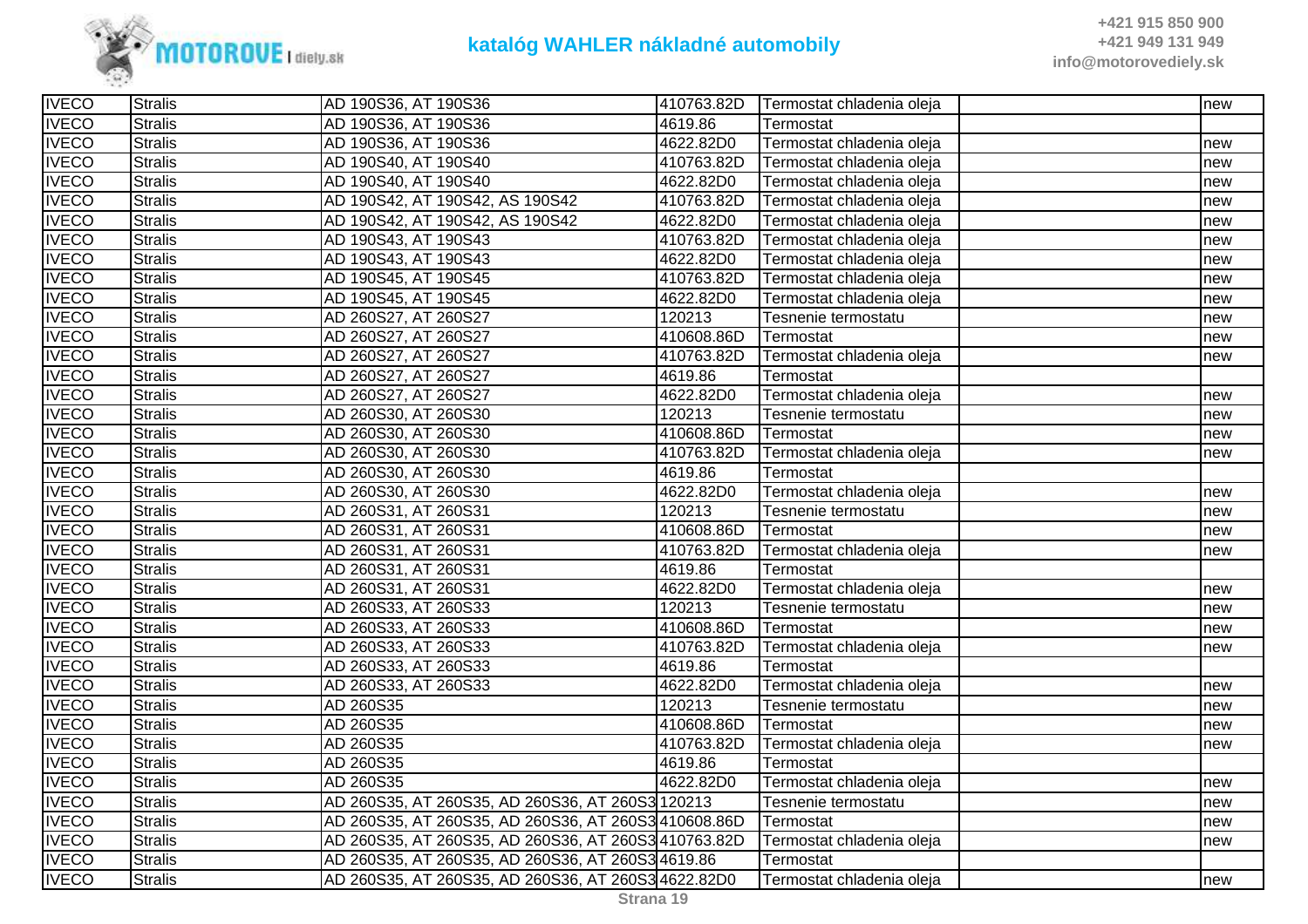

| <b>IVECO</b> | <b>Stralis</b> | AD 260S36, AT 260S36                                 | 120213     | Tesnenie termostatu       |                       | new |
|--------------|----------------|------------------------------------------------------|------------|---------------------------|-----------------------|-----|
| <b>IVECO</b> | <b>Stralis</b> | AD 260S36, AT 260S36                                 | 410608.86D | Termostat                 |                       | new |
| <b>IVECO</b> | <b>Stralis</b> | AD 260S36, AT 260S36                                 | 410763.82D | Termostat chladenia oleja |                       | new |
| <b>IVECO</b> | <b>Stralis</b> | AD 260S36, AT 260S36                                 | 4619.86    | Termostat                 |                       |     |
| <b>IVECO</b> | <b>Stralis</b> | AD 260S36, AT 260S36                                 | 4622.82D0  | Termostat chladenia oleja |                       | new |
| <b>IVECO</b> | <b>Stralis</b> | AD 260S40, AT 260S40                                 | 410763.82D | Termostat chladenia oleja |                       | new |
| <b>IVECO</b> | Stralis        | AD 260S40, AT 260S40                                 | 4622.82D0  | Termostat chladenia oleja |                       | new |
| <b>IVECO</b> | <b>Stralis</b> | AD 260S42, AT 260S42                                 | 410763.82D | Termostat chladenia oleja |                       | new |
| <b>IVECO</b> | <b>Stralis</b> | AD 260S42, AT 260S42                                 | 4622.82D0  | Termostat chladenia oleja |                       | new |
| <b>IVECO</b> | <b>Stralis</b> | AD 260S42, AT 260S42, AS 260S42                      | 410763.82D | Termostat chladenia oleja |                       | new |
| <b>IVECO</b> | <b>Stralis</b> | AD 260S42, AT 260S42, AS 260S42                      | 4622.82D0  | Termostat chladenia oleja |                       | new |
| <b>IVECO</b> | <b>Stralis</b> | AD 260S43, AT 260S43                                 | 410763.82D | Termostat chladenia oleja |                       | new |
| <b>IVECO</b> | <b>Stralis</b> | AD 260S43, AT 260S43                                 | 4622.82D0  | Termostat chladenia oleja |                       | new |
| <b>IVECO</b> | <b>Stralis</b> | AD 260S45, AT 260S45                                 | 410763.82D | Termostat chladenia oleja |                       | new |
| <b>IVECO</b> | <b>Stralis</b> | AD 260S45, AT 260S45                                 | 4622.82D0  | Termostat chladenia oleja |                       | new |
| <b>IVECO</b> | <b>Stralis</b> | AD 260S45, AT 260S45, AS 260S45                      | 410763.82D | Termostat chladenia oleja |                       | new |
| <b>IVECO</b> | <b>Stralis</b> | AD 260S45, AT 260S45, AS 260S45                      | 4622.82D0  | Termostat chladenia oleja |                       | new |
| <b>IVECO</b> | <b>Stralis</b> | AD 440S33, AT 440S33                                 | 120213     | Tesnenie termostatu       |                       | new |
| <b>IVECO</b> | <b>Stralis</b> | AD 440S33, AT 440S33                                 | 410608.86D | Termostat                 |                       | new |
| <b>IVECO</b> | Stralis        | AD 440S33, AT 440S33                                 | 410763.82D | Termostat chladenia oleja |                       | new |
| <b>IVECO</b> | <b>Stralis</b> | AD 440S33, AT 440S33                                 | 4619.86    | Termostat                 |                       |     |
| <b>IVECO</b> | <b>Stralis</b> | AD 440S33, AT 440S33                                 | 4622.82D0  | Termostat chladenia oleja |                       | new |
| <b>IVECO</b> | <b>Stralis</b> | AD 440S35, AT 440S35, AD 440S36, AT 440S3 120213     |            | Tesnenie termostatu       |                       | new |
| <b>IVECO</b> | <b>Stralis</b> | AD 440S35, AT 440S35, AD 440S36, AT 440S3410608.86D  |            | Termostat                 |                       | new |
| <b>IVECO</b> | <b>Stralis</b> | AD 440S35, AT 440S35, AD 440S36, AT 440S3 410763.82D |            | Termostat chladenia oleja |                       | new |
| <b>IVECO</b> | <b>Stralis</b> | AD 440S35, AT 440S35, AD 440S36, AT 440S3 4619.86    |            | Termostat                 |                       |     |
| <b>IVECO</b> | <b>Stralis</b> | AD 440S35, AT 440S35, AD 440S36, AT 440S34622.82D0   |            | Termostat chladenia oleja |                       | new |
| <b>IVECO</b> | <b>Stralis</b> | AD 440S40, AT 440S40                                 | 410763.82D | Termostat chladenia oleja |                       | new |
| <b>IVECO</b> | <b>Stralis</b> | AD 440S40, AT 440S40                                 | 4622.82D0  | Termostat chladenia oleja |                       | new |
| <b>IVECO</b> | <b>Stralis</b> | AD 440S42, AT 440S42                                 | 410763.82D | Termostat chladenia oleja |                       | new |
| <b>IVECO</b> | Stralis        | AD 440S42, AT 440S42                                 | 4622.82D0  | Termostat chladenia oleja |                       | new |
| <b>IVECO</b> | <b>Stralis</b> | AD 440S43, AT 440S43                                 | 410763.82D | Termostat chladenia oleja |                       | new |
| <b>IVECO</b> | <b>Stralis</b> | AD 440S43, AT 440S43                                 | 4622.82D0  | Termostat chladenia oleja |                       | new |
| <b>IVECO</b> | <b>Stralis</b> | AD 440S45, AT 440S45                                 | 410763.82D | Termostat chladenia oleja |                       | new |
| <b>IVECO</b> | <b>Stralis</b> | AD 440S45, AT 440S45                                 | 4622.82D0  | Termostat chladenia oleja |                       | new |
| <b>IVECO</b> | <b>Stralis</b> | AS 190S40                                            | 410763.82D | Termostat chladenia oleja | od č. motora 14695--> | new |
| <b>IVECO</b> | <b>Stralis</b> | AS 190S40                                            | 4622.82D0  | Termostat chladenia oleja |                       | new |
| <b>IVECO</b> | <b>Stralis</b> | AS 190S43                                            | 410763.82D | Termostat chladenia oleja |                       | new |
| <b>IVECO</b> | <b>Stralis</b> | AS 190S43                                            | 4622.82D0  | Termostat chladenia oleja |                       | new |
| <b>IVECO</b> | <b>Stralis</b> | AS 190S45                                            | 410763.82D | Termostat chladenia oleja |                       | new |
| <b>IVECO</b> | <b>Stralis</b> | AS 190S45                                            | 4622.82D0  | Termostat chladenia oleja |                       | new |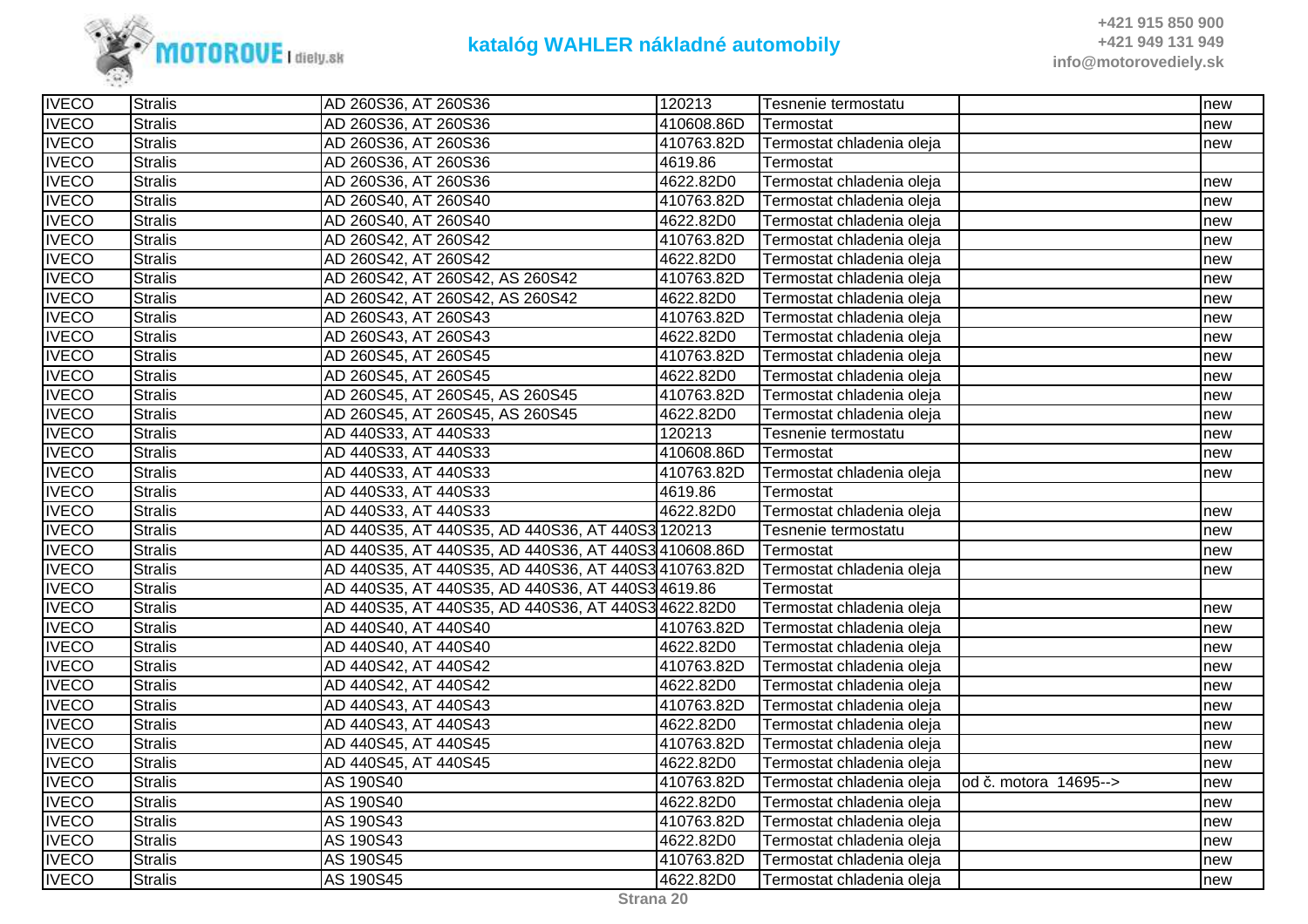

| <b>IVECO</b> | <b>Stralis</b> | AS 190S48            | 410763.82D | Termostat chladenia oleja |                       | new |
|--------------|----------------|----------------------|------------|---------------------------|-----------------------|-----|
| <b>IVECO</b> | <b>Stralis</b> | AS 190S48            | 4622.82D0  | Termostat chladenia oleja |                       | new |
| <b>IVECO</b> | <b>Stralis</b> | AS 190S50            | 410763.82D | Termostat chladenia oleja |                       | new |
| <b>IVECO</b> | <b>Stralis</b> | AS 190S50            | 4622.82D0  | Termostat chladenia oleja |                       | new |
| <b>IVECO</b> | <b>Stralis</b> | AS 260S40            | 410763.82D | Termostat chladenia oleja |                       | new |
| <b>IVECO</b> | <b>Stralis</b> | AS 260S40            | 4622.82D0  | Termostat chladenia oleja |                       | new |
| <b>IVECO</b> | <b>Stralis</b> | AS 260S43            | 410763.82D | Termostat chladenia oleja |                       | new |
| <b>IVECO</b> | <b>Stralis</b> | AS 260S43            | 4622.82D0  | Termostat chladenia oleja |                       | new |
| <b>IVECO</b> | <b>Stralis</b> | AS 260S48            | 410763.82D | Termostat chladenia oleja |                       | new |
| <b>IVECO</b> | <b>Stralis</b> | AS 260S48            | 4622.82D0  | Termostat chladenia oleja |                       | new |
| <b>IVECO</b> | <b>Stralis</b> | AS 260S50            | 410763.82D | Termostat chladenia oleja |                       | new |
| <b>IVECO</b> | <b>Stralis</b> | AS 260S50            | 4622.82D0  | Termostat chladenia oleja |                       | new |
| <b>IVECO</b> | <b>Stralis</b> | AS 260S54            | 410763.82D | Termostat chladenia oleja |                       | new |
| <b>IVECO</b> | <b>Stralis</b> | AS 260S54            | 4622.82D0  | Termostat chladenia oleja |                       | new |
| <b>IVECO</b> | <b>Stralis</b> | AS 260S56            | 410763.82D | Termostat chladenia oleja |                       | new |
| <b>IVECO</b> | <b>Stralis</b> | AS 260S56            | 4622.82D0  | Termostat chladenia oleja |                       | new |
| <b>IVECO</b> | <b>Stralis</b> | AS 440S40            | 410763.82D | Termostat chladenia oleja |                       | new |
| <b>IVECO</b> | <b>Stralis</b> | AS 440S40            | 4622.82D0  | Termostat chladenia oleja |                       | new |
| <b>IVECO</b> | <b>Stralis</b> | AS 440S42            | 410763.82D | Termostat chladenia oleja |                       | new |
| <b>IVECO</b> | <b>Stralis</b> | AS 440S42            | 4622.82D0  | Termostat chladenia oleja |                       | new |
| <b>IVECO</b> | <b>Stralis</b> | AS 440S42, AT 440S42 | 410763.82D | Termostat chladenia oleja |                       | new |
| <b>IVECO</b> | <b>Stralis</b> | AS 440S42, AT 440S42 | 4622.82D0  | Termostat chladenia oleja |                       | new |
| <b>IVECO</b> | <b>Stralis</b> | AS 440S43            | 410763.82D | Termostat chladenia oleja |                       | new |
| <b>IVECO</b> | <b>Stralis</b> | AS 440S43            | 4622.82D0  | Termostat chladenia oleja |                       | new |
| <b>IVECO</b> | <b>Stralis</b> | AS 440S45            | 410763.82D | Termostat chladenia oleja |                       | new |
| <b>IVECO</b> | Stralis        | AS 440S45            | 4622.82D0  | Termostat chladenia oleja |                       | new |
| <b>IVECO</b> | <b>Stralis</b> | AS 440S45, AT 440S45 | 410763.82D | Termostat chladenia oleja |                       | new |
| <b>IVECO</b> | <b>Stralis</b> | AS 440S45, AT 440S45 | 4622.82D0  | Termostat chladenia oleja |                       | new |
| <b>IVECO</b> | <b>Stralis</b> | AS 440S48            | 410763.82D | Termostat chladenia oleja |                       | new |
| <b>IVECO</b> | <b>Stralis</b> | AS 440S48            | 410763.82D | Termostat chladenia oleja | od č. motora 14695--> | new |
| <b>IVECO</b> | <b>Stralis</b> | AS 440S48            | 4622.82D0  | Termostat chladenia oleja |                       | new |
| <b>IVECO</b> | <b>Stralis</b> | AS 440S50            | 410763.82D | Termostat chladenia oleja |                       | new |
| <b>IVECO</b> | <b>Stralis</b> | AS 440S50            | 4622.82D0  | Termostat chladenia oleja |                       | new |
| <b>IVECO</b> | <b>Stralis</b> | AS 440S50, AT 440S50 | 410763.82D | Termostat chladenia oleja |                       | new |
| <b>IVECO</b> | <b>Stralis</b> | AS 440S50, AT 440S50 | 4622.82D0  | Termostat chladenia oleja |                       | new |
| <b>IVECO</b> | <b>Stralis</b> | AS 440S54            | 410763.82D | Termostat chladenia oleja |                       | new |
| <b>IVECO</b> | <b>Stralis</b> | AS 440S54            | 4622.82D0  | Termostat chladenia oleja |                       | new |
| <b>IVECO</b> | <b>Stralis</b> | AS 440S54, ES 440S54 | 410763.82D | Termostat chladenia oleja |                       | new |
| <b>IVECO</b> | <b>Stralis</b> | AS 440S54, ES 440S54 | 4622.82D0  | Termostat chladenia oleja |                       | new |
| <b>IVECO</b> | <b>Stralis</b> | AS 440S56            | 410763.82D | Termostat chladenia oleja |                       | new |
| <b>IVECO</b> | <b>Stralis</b> | AS 440S56            | 4622.82D0  | Termostat chladenia oleja |                       | new |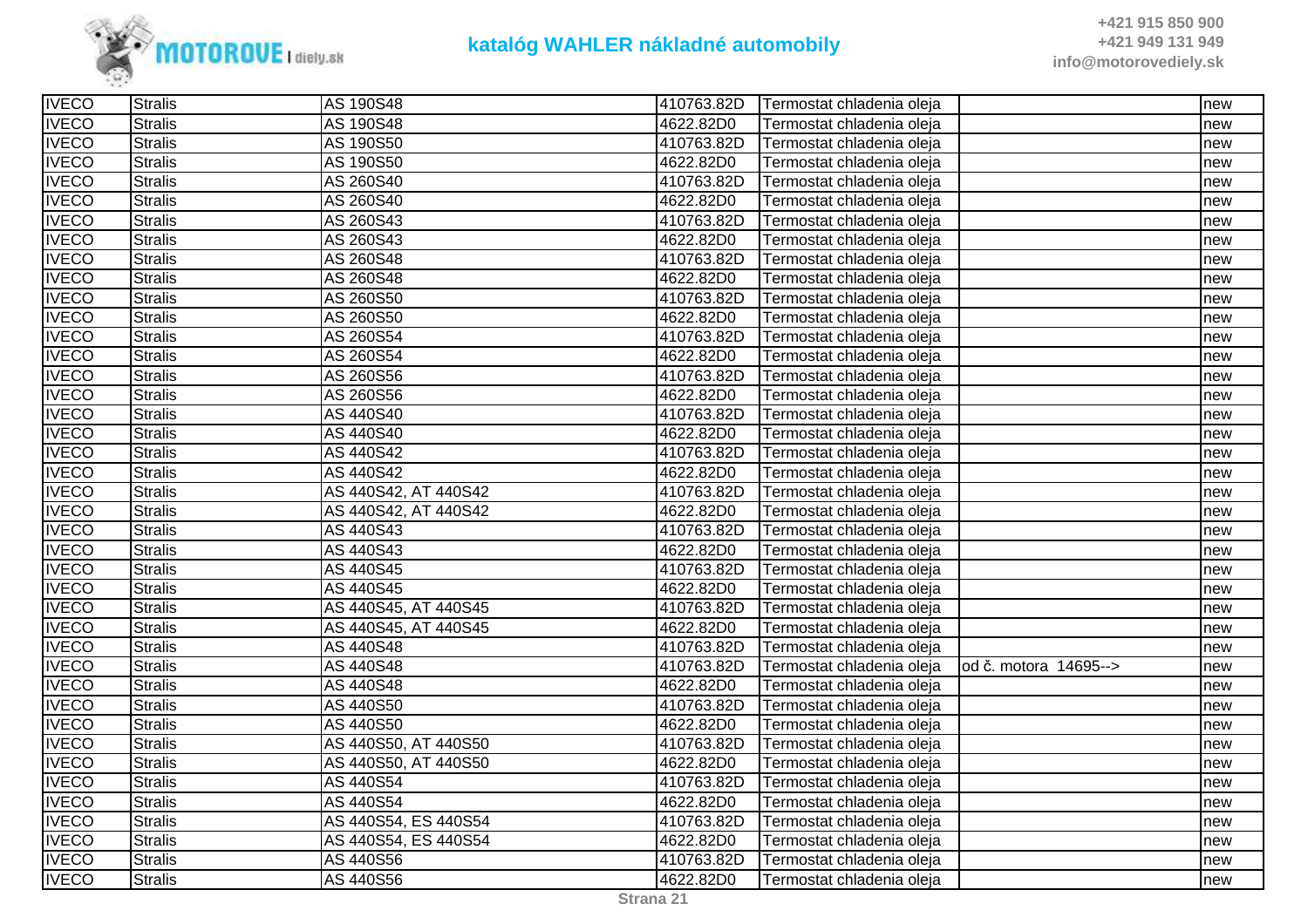

| <b>IVECO</b> | <b>Stralis</b> | AS 440S56, AT 440S56     | 410763.82D | Termostat chladenia oleja | new |
|--------------|----------------|--------------------------|------------|---------------------------|-----|
| <b>IVECO</b> | <b>Stralis</b> | AS 440S56, AT 440S56     | 4622.82D0  | Termostat chladenia oleja | new |
| <b>IVECO</b> | <b>Stralis</b> | AT 440S40                | 410763.82D | Termostat chladenia oleja | new |
| <b>IVECO</b> | <b>Stralis</b> | AT 440S40                | 4622.82D0  | Termostat chladenia oleja | new |
| <b>IVECO</b> | <b>Stralis</b> | AT 440S42                | 410763.82D | Termostat chladenia oleja | new |
| <b>IVECO</b> | <b>Stralis</b> | AT 440S42                | 4622.82D0  | Termostat chladenia oleja | new |
| <b>IVECO</b> | <b>Stralis</b> | AT 440S43                | 410763.82D | Termostat chladenia oleja | new |
| <b>IVECO</b> | <b>Stralis</b> | AT 440S43                | 4622.82D0  | Termostat chladenia oleja | new |
| <b>IVECO</b> | <b>Stralis</b> | AT 440S45                | 410763.82D | Termostat chladenia oleja | new |
| <b>IVECO</b> | <b>Stralis</b> | AT 440S45                | 4622.82D0  | Termostat chladenia oleja | new |
| <b>IVECO</b> | <b>Stralis</b> | ES 440S48                | 410763.82D | Termostat chladenia oleja | new |
| <b>IVECO</b> | <b>Stralis</b> | ES 440S48                | 4622.82D0  | Termostat chladenia oleja | new |
| <b>IVECO</b> | <b>Stralis</b> | ES 440S54                | 410763.82D | Termostat chladenia oleja | new |
| <b>IVECO</b> | <b>Stralis</b> | ES 440S54                | 4622.82D0  | Termostat chladenia oleja | new |
| <b>IVECO</b> | <b>Trakker</b> | AD 180T27 W, AT 18027 W  | 120213     | Tesnenie termostatu       | new |
| <b>IVECO</b> | <b>Trakker</b> | AD 180T27 W, AT 18027 W  | 410608.86D | Termostat                 | new |
| <b>IVECO</b> | <b>Trakker</b> | AD 180T27 W, AT 18027 W  | 410763.82D | Termostat chladenia oleja | new |
| <b>IVECO</b> | <b>Trakker</b> | AD 180T27 W, AT 18027 W  | 4619.86    | Termostat                 |     |
| <b>IVECO</b> | <b>Trakker</b> | AD 180T27 W, AT 18027 W  | 4622.82D0  | Termostat chladenia oleja | new |
| <b>IVECO</b> | <b>Trakker</b> | AD 190T27, AT 190T27     | 120213     | Tesnenie termostatu       | new |
| <b>IVECO</b> | <b>Trakker</b> | AD 190T27, AT 190T27     | 410608.86D | Termostat                 | new |
| <b>IVECO</b> | <b>Trakker</b> | AD 190T27, AT 190T27     | 410763.82D | Termostat chladenia oleja | new |
| <b>IVECO</b> | <b>Trakker</b> | AD 190T27, AT 190T27     | 4619.86    | Termostat                 |     |
| <b>IVECO</b> | <b>Trakker</b> | AD 190T27, AT 190T27     | 4622.82D0  | Termostat chladenia oleja | new |
| <b>IVECO</b> | <b>Trakker</b> | AD 190T31 W, AT 190T31 W | 120213     | Tesnenie termostatu       | new |
| <b>IVECO</b> | <b>Trakker</b> | AD 190T31 W, AT 190T31 W | 410608.86D | Termostat                 | new |
| <b>IVECO</b> | <b>Trakker</b> | AD 190T31 W, AT 190T31 W | 410763.82D | Termostat chladenia oleja | new |
| <b>IVECO</b> | <b>Trakker</b> | AD 190T31 W, AT 190T31 W | 4619.86    | Termostat                 |     |
| <b>IVECO</b> | <b>Trakker</b> | AD 190T31 W, AT 190T31 W | 4622.82D0  | Termostat chladenia oleja | new |
| <b>IVECO</b> | <b>Trakker</b> | AD 190T31, AT 190T31     | 120213     | Tesnenie termostatu       | new |
| <b>IVECO</b> | <b>Trakker</b> | AD 190T31, AT 190T31     | 410608.86D | Termostat                 | new |
| <b>IVECO</b> | <b>Trakker</b> | AD 190T31, AT 190T31     | 410763.82D | Termostat chladenia oleja | new |
| <b>IVECO</b> | <b>Trakker</b> | AD 190T31, AT 190T31     | 4619.86    | Termostat                 |     |
| <b>IVECO</b> | <b>Trakker</b> | AD 190T31, AT 190T31     | 4622.82D0  | Termostat chladenia oleja | new |
| <b>IVECO</b> | <b>Trakker</b> | AD 190T33 W, AT 190T33 W | 120213     | Tesnenie termostatu       | new |
| <b>IVECO</b> | <b>Trakker</b> | AD 190T33 W, AT 190T33 W | 410608.86D | Termostat                 | new |
| <b>IVECO</b> | <b>Trakker</b> | AD 190T33 W, AT 190T33 W | 410763.82D | Termostat chladenia oleja | new |
| <b>IVECO</b> | <b>Trakker</b> | AD 190T33 W, AT 190T33 W | 4619.86    | Termostat                 |     |
| <b>IVECO</b> | <b>Trakker</b> | AD 190T33 W, AT 190T33 W | 4622.82D0  | Termostat chladenia oleja | new |
| <b>IVECO</b> | <b>Trakker</b> | AD 190T33, AT 190T33     | 120213     | Tesnenie termostatu       | new |
| <b>IVECO</b> | <b>Trakker</b> | AD 190T33, AT 190T33     | 410608.86D | Termostat                 | new |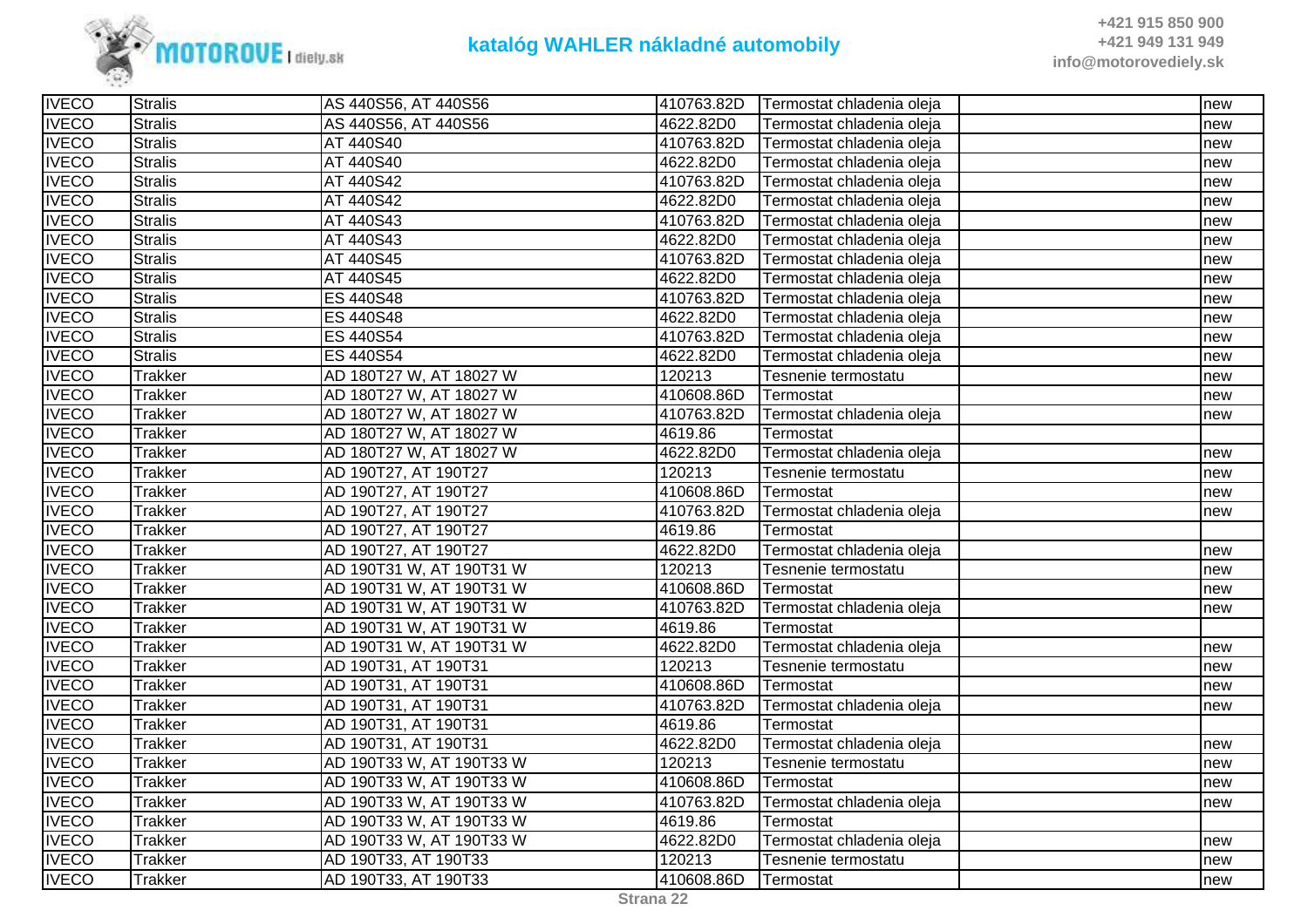

| <b>IVECO</b> | <b>Trakker</b> | AD 190T33, AT 190T33                                 | 410763.82D | Termostat chladenia oleja |                        | new |
|--------------|----------------|------------------------------------------------------|------------|---------------------------|------------------------|-----|
| <b>IVECO</b> | <b>Trakker</b> | AD 190T33, AT 190T33                                 | 4619.86    | Termostat                 |                        |     |
| <b>IVECO</b> | <b>Trakker</b> | AD 190T33, AT 190T33                                 | 4622.82D0  | Termostat chladenia oleja |                        | new |
| <b>IVECO</b> | <b>Trakker</b> | AD 190T35 W, AD 190T36 W, AT 190T35 W, A1120213      |            | Tesnenie termostatu       |                        | new |
| <b>IVECO</b> | <b>Trakker</b> | AD 190T35 W, AD 190T36 W, AT 190T35 W, A 410608.86D  |            | Termostat                 |                        | new |
| <b>IVECO</b> | <b>Trakker</b> | AD 190T35 W, AD 190T36 W, AT 190T35 W, A 410763.82D  |            | Termostat chladenia oleja |                        | new |
| <b>IVECO</b> | <b>Trakker</b> | AD 190T35 W, AD 190T36 W, AT 190T35 W, A 14619.86    |            | Termostat                 |                        |     |
| <b>IVECO</b> | <b>Trakker</b> | AD 190T35 W, AD 190T36 W, AT 190T35 W, A 4622.82D0   |            | Termostat chladenia oleja |                        | new |
| <b>IVECO</b> | <b>Trakker</b> | AD 190T35 W, AT 190T35 W, AD 190T36W; AT 410763.82D  |            | Termostat chladenia oleja |                        | new |
| <b>IVECO</b> | <b>Trakker</b> | AD 190T35 W, AT 190T35 W, AD 190T36W; AT 4622.82D0   |            | Termostat chladenia oleja |                        | new |
| <b>IVECO</b> | <b>Trakker</b> | AD 190T35, AD 190T36, AT 190T35, AT 190T34120213     |            | Tesnenie termostatu       |                        | new |
| <b>IVECO</b> | <b>Trakker</b> | AD 190T35, AD 190T36, AT 190T35, AT 190T3(410608.86D |            | Termostat                 |                        | new |
| <b>IVECO</b> | <b>Trakker</b> | AD 190T35, AD 190T36, AT 190T35, AT 190T3(410763.82D |            | Termostat chladenia oleja |                        | new |
| <b>IVECO</b> | <b>Trakker</b> | AD 190T35, AD 190T36, AT 190T35, AT 190T3(4619.86    |            | Termostat                 |                        |     |
| <b>IVECO</b> | <b>Trakker</b> | AD 190T35, AD 190T36, AT 190T35, AT 190T3(4622.82D0  |            | Termostat chladenia oleja |                        | new |
| <b>IVECO</b> | <b>Trakker</b> | AD 190T35, AT 190T35, AD 190T36; AT 190T3(120213     |            | Tesnenie termostatu       |                        | new |
| <b>IVECO</b> | <b>Trakker</b> | AD 190T35, AT 190T35, AD 190T36; AT 190T3(410608.86D |            | Termostat                 |                        | new |
| <b>IVECO</b> | <b>Trakker</b> | AD 190T35, AT 190T35, AD 190T36; AT 190T3(410763.82D |            | Termostat chladenia oleja |                        | new |
| <b>IVECO</b> | <b>Trakker</b> | AD 190T35, AT 190T35, AD 190T36; AT 190T3(4619.86    |            | Termostat                 |                        |     |
| <b>IVECO</b> | <b>Trakker</b> | AD 190T35, AT 190T35, AD 190T36; AT 190T3(4622.82D0  |            | Termostat chladenia oleja |                        | new |
| <b>IVECO</b> | <b>Trakker</b> | AD 190T38 W, AT 190T38 W                             | 410763.82D | Termostat chladenia oleja |                        | new |
| <b>IVECO</b> | <b>Trakker</b> | AD 190T38 W, AT 190T38 W                             | 4622.82D0  | Termostat chladenia oleja |                        | new |
| <b>IVECO</b> | <b>Trakker</b> | AD 190T38 W, AT 190T38 W                             | 410763.82D | Termostat chladenia oleja |                        | new |
| <b>IVECO</b> | <b>Trakker</b> | AD 190T38 W, AT 190T38 W                             | 4622.82D0  | Termostat chladenia oleja |                        | new |
| <b>IVECO</b> | <b>Trakker</b> | AD 190T38, AT 190T38                                 | 410763.82D | Termostat chladenia oleja |                        | new |
| <b>IVECO</b> | <b>Trakker</b> | AD 190T38, AT 190T38                                 | 4622.82D0  | Termostat chladenia oleja |                        | new |
| <b>IVECO</b> | <b>Trakker</b> | AD 190T41 W, AT 190T41 W                             | 410763.82D | Termostat chladenia oleja |                        | new |
| <b>IVECO</b> | <b>Trakker</b> | AD 190T41 W, AT 190T41 W                             | 4622.82D0  | Termostat chladenia oleja |                        | new |
| <b>IVECO</b> | <b>Trakker</b> | AD 190T41, AT 190T41                                 | 410763.82D | Termostat chladenia oleja |                        | new |
| <b>IVECO</b> | <b>Trakker</b> | AD 190T41, AT 190T41                                 | 4622.82D0  | Termostat chladenia oleja |                        | new |
| <b>IVECO</b> | <b>Trakker</b> | AD 190T44 W, AD 190T45 W, AT 190T44 W, AI410763.82D  |            | Termostat chladenia oleja |                        | new |
| <b>IVECO</b> | <b>Trakker</b> | AD 190T44 W, AD 190T45 W, AT 190T44 W, AI4622.82D0   |            | Termostat chladenia oleja |                        | new |
| <b>IVECO</b> | <b>Trakker</b> | AD 190T44 W, AT 190T44 W, AD 190T45W, AT 410763.82D  |            | Termostat chladenia oleja |                        | new |
| <b>IVECO</b> | <b>Trakker</b> | AD 190T44 W, AT 190T44 W, AD 190T45W, AT 4622.82D0   |            | Termostat chladenia oleja |                        | new |
| <b>IVECO</b> | <b>Trakker</b> | AD 190T44, AT 190T44; AD 19T45, AT 190T45410763.82D  |            | Termostat chladenia oleja |                        | new |
| <b>IVECO</b> | <b>Trakker</b> | AD 190T44, AT 190T44; AD 19T45, AT 190T454622.82D0   |            | Termostat chladenia oleja |                        | new |
| <b>IVECO</b> | <b>Trakker</b> | AD 190T44, AD 190T45, AT 190T44, AT 190T44410763.82D |            | Termostat chladenia oleja | lod č. motora 14695--> | new |
| <b>IVECO</b> | <b>Trakker</b> | AD 190T44, AD 190T45, AT 190T44, AT 190T444622.82D0  |            | Termostat chladenia oleja |                        | new |
| <b>IVECO</b> | <b>Trakker</b> | AD 260T31 B                                          | 120213     | Tesnenie termostatu       |                        | new |
| <b>IVECO</b> | <b>Trakker</b> | AD 260T31 B                                          | 410608.86D | Termostat                 |                        | new |
| <b>IVECO</b> | <b>Trakker</b> | AD 260T31 B                                          | 410763.82D | Termostat chladenia oleja |                        | new |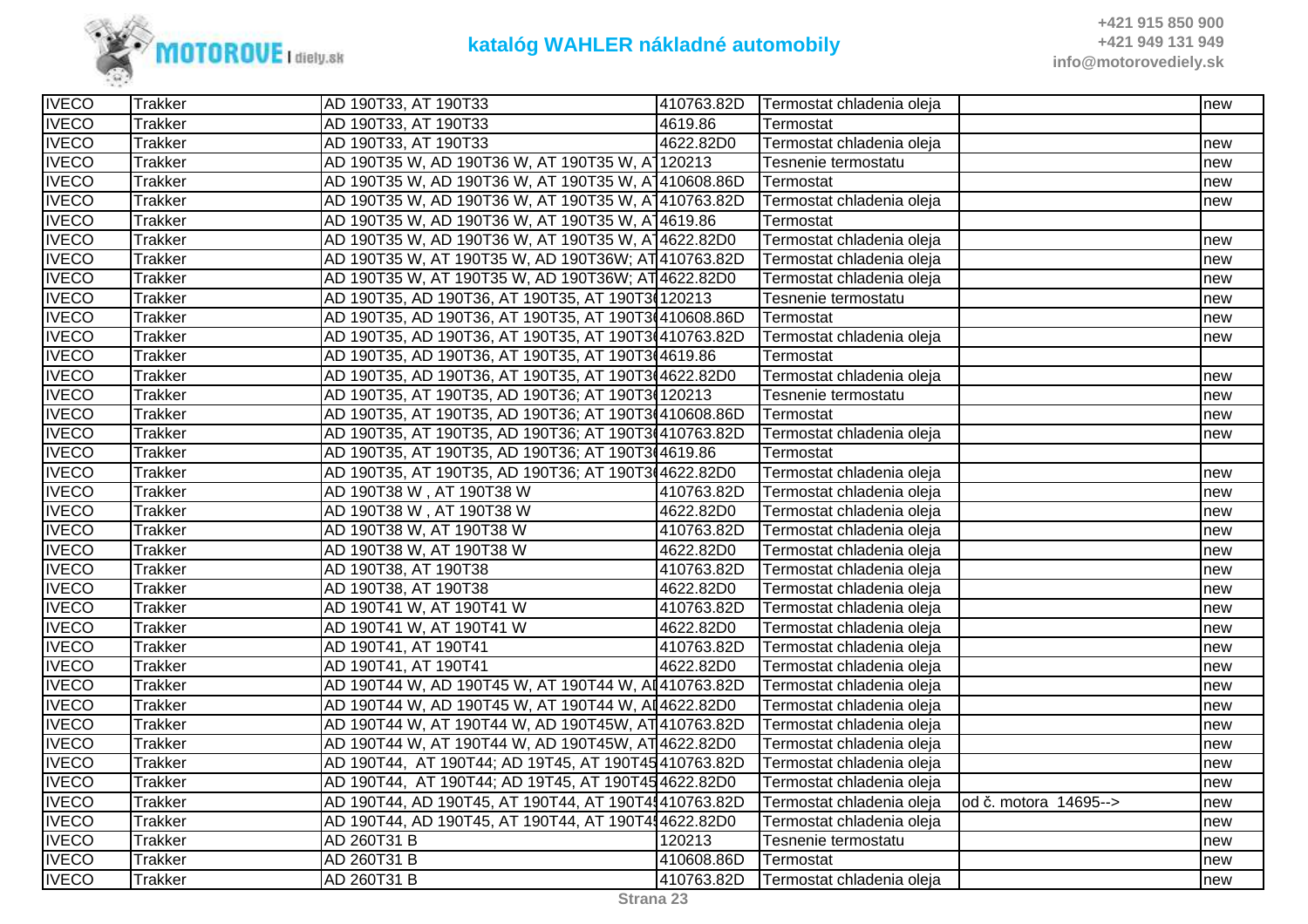

| <b>IVECO</b> | <b>Trakker</b> | AD 260T31 B                                           | 4619.86    | Termostat                 |     |
|--------------|----------------|-------------------------------------------------------|------------|---------------------------|-----|
| <b>IVECO</b> | <b>Trakker</b> | AD 260T31 B                                           | 4622.82D0  | Termostat chladenia oleja | new |
| <b>IVECO</b> | <b>Trakker</b> | AD 260T31, AT 260T31                                  | 120213     | Tesnenie termostatu       | new |
| <b>IVECO</b> | <b>Trakker</b> | AD 260T31, AT 260T31                                  | 410608.86D | Termostat                 | new |
| <b>IVECO</b> | <b>Trakker</b> | AD 260T31, AT 260T31                                  | 410763.82D | Termostat chladenia oleja | new |
| <b>IVECO</b> | <b>Trakker</b> | AD 260T31, AT 260T31                                  | 4619.86    | Termostat                 |     |
| <b>IVECO</b> | <b>Trakker</b> | AD 260T31, AT 260T31                                  | 4622.82D0  | Termostat chladenia oleja | new |
| <b>IVECO</b> | <b>Trakker</b> | AD 260T33 B                                           | 120213     | Tesnenie termostatu       | new |
| <b>IVECO</b> | <b>Trakker</b> | AD 260T33 B                                           | 410608.86D | Termostat                 | new |
| <b>IVECO</b> | <b>Trakker</b> | AD 260T33 B                                           | 410763.82D | Termostat chladenia oleja | new |
| <b>IVECO</b> | <b>Trakker</b> | AD 260T33 B                                           | 4619.86    | Termostat                 |     |
| <b>IVECO</b> | <b>Trakker</b> | AD 260T33 B                                           | 4622.82D0  | Termostat chladenia oleja | new |
| <b>IVECO</b> | <b>Trakker</b> | AD 260T33, AD 380T33, AT 260T33, AT 380T31120213      |            | Tesnenie termostatu       | new |
| <b>IVECO</b> | <b>Trakker</b> | AD 260T33, AD 380T33, AT 260T33, AT 380T31410608.86D  |            | Termostat                 | new |
| <b>IVECO</b> | <b>Trakker</b> | AD 260T33, AD 380T33, AT 260T33, AT 380T31410763.82D  |            | Termostat chladenia oleja | new |
| <b>IVECO</b> | <b>Trakker</b> | AD 260T33, AD 380T33, AT 260T33, AT 380T314619.86     |            | <b>Termostat</b>          |     |
| <b>IVECO</b> | <b>Trakker</b> | AD 260T33, AD 380T33, AT 260T33, AT 380T314622.82D0   |            | Termostat chladenia oleja | new |
| <b>IVECO</b> | <b>Trakker</b> | AD 260T35 B                                           | 120213     | Tesnenie termostatu       | new |
| <b>IVECO</b> | <b>Trakker</b> | AD 260T35 B                                           | 410608.86D | Termostat                 | new |
| <b>IVECO</b> | <b>Trakker</b> | AD 260T35 B                                           | 410763.82D | Termostat chladenia oleja | new |
| <b>IVECO</b> | <b>Trakker</b> | AD 260T35 B                                           | 4619.86    | Termostat                 |     |
| <b>IVECO</b> | <b>Trakker</b> | AD 260T35 B                                           | 4622.82D0  | Termostat chladenia oleja | new |
| <b>IVECO</b> | <b>Trakker</b> | AD 260T35 W, AT 260T35 W                              | 120213     | Tesnenie termostatu       | new |
| <b>IVECO</b> | <b>Trakker</b> | AD 260T35 W, AT 260T35 W                              | 410608.86D | Termostat                 | new |
| <b>IVECO</b> | <b>Trakker</b> | AD 260T35 W, AT 260T35 W                              | 410763.82D | Termostat chladenia oleja | new |
| <b>IVECO</b> | <b>Trakker</b> | AD 260T35 W, AT 260T35 W                              | 4619.86    | Termostat                 |     |
| <b>IVECO</b> | <b>Trakker</b> | AD 260T35 W, AT 260T35 W                              | 4622.82D0  | Termostat chladenia oleja | new |
| <b>IVECO</b> | <b>Trakker</b> | AD 260T35, 260T36, 380T36, AT 260T35, 260T 120213     |            | Tesnenie termostatu       | new |
| <b>IVECO</b> | <b>Trakker</b> | AD 260T35, 260T36, 380T36, AT 260T35, 260T 410608.86D |            | Termostat                 | new |
| <b>IVECO</b> | <b>Trakker</b> | AD 260T35, 260T36, 380T36, AT 260T35, 260T 410763.82D |            | Termostat chladenia oleja | new |
| <b>IVECO</b> | <b>Trakker</b> | AD 260T35, 260T36, 380T36, AT 260T35, 260T 4619.86    |            | Termostat                 |     |
| <b>IVECO</b> | <b>Trakker</b> | AD 260T35, 260T36, 380T36, AT 260T35, 260T 4622.82D0  |            | Termostat chladenia oleja | new |
| <b>IVECO</b> | <b>Trakker</b> | AD 260T35, AT 260T35                                  | 120213     | Tesnenie termostatu       | new |
| <b>IVECO</b> | <b>Trakker</b> | AD 260T35, AT 260T35                                  | 410608.86D | Termostat                 | new |
| <b>IVECO</b> | <b>Trakker</b> | AD 260T35, AT 260T35                                  | 410763.82D | Termostat chladenia oleja | new |
| <b>IVECO</b> | <b>Trakker</b> | AD 260T35, AT 260T35                                  | 4619.86    | Termostat                 |     |
| <b>IVECO</b> | <b>Trakker</b> | AD 260T35, AT 260T35                                  | 4622.82D0  | Termostat chladenia oleja | new |
| <b>IVECO</b> | <b>Trakker</b> | AD 260T36 B                                           | 120213     | Tesnenie termostatu       | new |
| <b>IVECO</b> | <b>Trakker</b> | AD 260T36 B                                           | 410608.86D | Termostat                 | new |
| <b>IVECO</b> | <b>Trakker</b> | AD 260T36 B                                           | 410763.82D | Termostat chladenia oleja | new |
| <b>IVECO</b> | <b>Trakker</b> | AD 260T36 B                                           | 4619.86    | Termostat                 |     |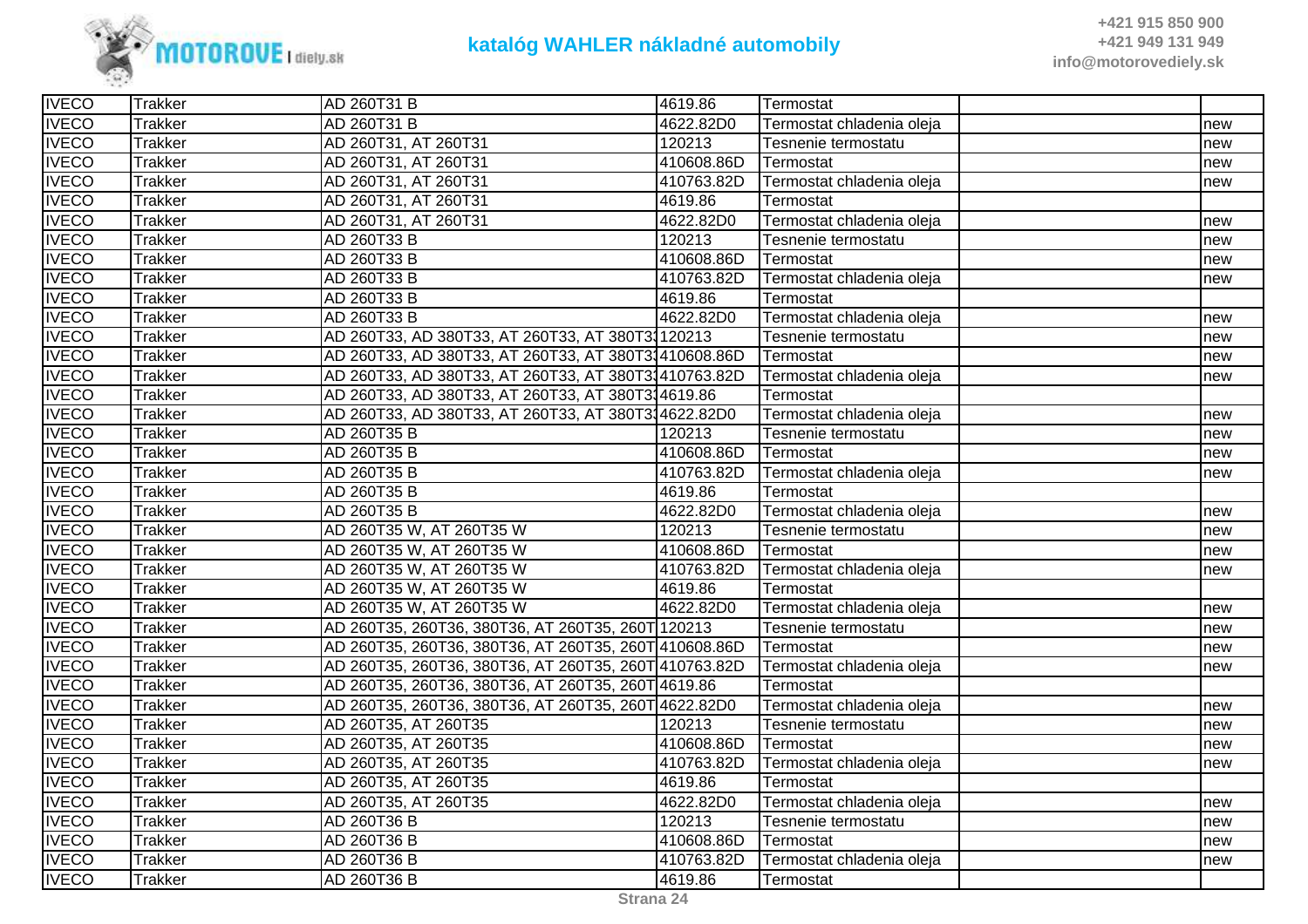

| <b>IVECO</b> | <b>Trakker</b> | AD 260T36 B                                          | 4622.82D0  | Termostat chladenia oleja | new |
|--------------|----------------|------------------------------------------------------|------------|---------------------------|-----|
| <b>IVECO</b> | <b>Trakker</b> | AD 260T36 W, AD 380T36 W, AT 260T36 W, A1120213      |            | Tesnenie termostatu       | new |
| <b>IVECO</b> | <b>Trakker</b> | AD 260T36 W, AD 380T36 W, AT 260T36 W, A 410608.86D  |            | Termostat                 | new |
| <b>IVECO</b> | <b>Trakker</b> | AD 260T36 W, AD 380T36 W, AT 260T36 W, A 410763.82D  |            | Termostat chladenia oleja | new |
| <b>IVECO</b> | <b>Trakker</b> | AD 260T36 W, AD 380T36 W, AT 260T36 W, A14619.86     |            | Termostat                 |     |
| <b>IVECO</b> | <b>Trakker</b> | AD 260T36 W, AD 380T36 W, AT 260T36 W, A14622.82D0   |            | Termostat chladenia oleja | new |
| <b>IVECO</b> | <b>Trakker</b> | AD 260T36, AT 260T36                                 | 120213     | Tesnenie termostatu       | new |
| <b>IVECO</b> | <b>Trakker</b> | AD 260T36, AT 260T36                                 | 410608.86D | Termostat                 | new |
| <b>IVECO</b> | <b>Trakker</b> | AD 260T36, AT 260T36                                 | 410763.82D | Termostat chladenia oleja | new |
| <b>IVECO</b> | <b>Trakker</b> | AD 260T36, AT 260T36                                 | 4619.86    | Termostat                 |     |
| <b>IVECO</b> | <b>Trakker</b> | AD 260T36, AT 260T36                                 | 4622.82D0  | Termostat chladenia oleja | new |
| <b>IVECO</b> | <b>Trakker</b> | AD 260T38, AT 260T38                                 | 410763.82D | Termostat chladenia oleja | new |
| <b>IVECO</b> | <b>Trakker</b> | AD 260T38, AT 260T38                                 | 4622.82D0  | Termostat chladenia oleja | new |
| <b>IVECO</b> | <b>Trakker</b> | AD 260T38 B                                          | 410763.82D | Termostat chladenia oleja | new |
| <b>IVECO</b> | <b>Trakker</b> | AD 260T38 B                                          | 4622.82D0  | Termostat chladenia oleja | new |
| <b>IVECO</b> | <b>Trakker</b> | AD 260T38 W, AT 260T38 W                             | 410763.82D | Termostat chladenia oleja | new |
| <b>IVECO</b> | <b>Trakker</b> | AD 260T38 W, AT 260T38 W                             | 4622.82D0  | Termostat chladenia oleja | new |
| <b>IVECO</b> | <b>Trakker</b> | AD 260T38, AT 260T38                                 | 410763.82D | Termostat chladenia oleja | new |
| <b>IVECO</b> | <b>Trakker</b> | AD 260T38, AT 260T38                                 | 4622.82D0  | Termostat chladenia oleja | new |
| <b>IVECO</b> | <b>Trakker</b> | AD 260T41 W, AD 380T41 W, AT 260T41 W, A 410763.82D  |            | Termostat chladenia oleja | new |
| <b>IVECO</b> | <b>Trakker</b> | AD 260T41 W, AD 380T41 W, AT 260T41 W, A 4622.82D0   |            | Termostat chladenia oleja | new |
| <b>IVECO</b> | <b>Trakker</b> | AD 260T41, AD 380T41, AT 260T41, AT 380T41410763.82D |            | Termostat chladenia oleja | new |
| <b>IVECO</b> | <b>Trakker</b> | AD 260T41, AD 380T41, AT 260T41, AT 380T414622.82D0  |            | Termostat chladenia oleja | new |
| <b>IVECO</b> | <b>Trakker</b> | AD 260T44 W, AT 260T44 W                             | 410763.82D | Termostat chladenia oleja | new |
| <b>IVECO</b> | <b>Trakker</b> | AD 260T44 W, AT 260T44 W                             | 4622.82D0  | Termostat chladenia oleja | new |
| <b>IVECO</b> | <b>Trakker</b> | AD 260T44, AT 260T44                                 | 410763.82D | Termostat chladenia oleja | new |
| <b>IVECO</b> | <b>Trakker</b> | AD 260T44, AT 260T44                                 | 4622.82D0  | Termostat chladenia oleja | new |
| <b>IVECO</b> | <b>Trakker</b> | AD 260T45 W, AD 380T45 W, AT 260T45 W, A 410763.82D  |            | Termostat chladenia oleja | new |
| <b>IVECO</b> | <b>Trakker</b> | AD 260T45 W, AD 380T45 W, AT 260T45 W, A 4622.82D0   |            | Termostat chladenia oleja | new |
| <b>IVECO</b> | <b>Trakker</b> | AD 260T45, AD 380T45, AT 260T45, AT 380T4{410763.82D |            | Termostat chladenia oleja | new |
| <b>IVECO</b> | <b>Trakker</b> | AD 260T45, AD 380T45, AT 260T45, AT 380T414622.82D0  |            | Termostat chladenia oleja | new |
| <b>IVECO</b> | <b>Trakker</b> | AD 260T48, AT 260T48                                 | 410763.82D | Termostat chladenia oleja | new |
| <b>IVECO</b> | <b>Trakker</b> | AD 260T48, AT 260T48                                 | 4622.82D0  | Termostat chladenia oleja | new |
| <b>IVECO</b> | <b>Trakker</b> | AD 260T50, AD 380T50, AT 260T50, AT 380T5(410763.82D |            | Termostat chladenia oleja | new |
| <b>IVECO</b> | <b>Trakker</b> | AD 260T50, AD 380T50, AT 260T50, AT 380T5(4622.82D0  |            | Termostat chladenia oleja | new |
| <b>IVECO</b> | <b>Trakker</b> | AD 340T35 B, AT 340T35 B                             | 410763.82D | Termostat chladenia oleja | new |
| <b>IVECO</b> | <b>Trakker</b> | AD 340T35 B, AT 340T35 B                             | 4622.82D0  | Termostat chladenia oleja | new |
| <b>IVECO</b> | <b>Trakker</b> | AD 340T36 B                                          | 120213     | Tesnenie termostatu       | new |
| <b>IVECO</b> | <b>Trakker</b> | AD 340T36 B                                          | 410608.86D | Termostat                 | new |
| <b>IVECO</b> | <b>Trakker</b> | AD 340T36 B                                          | 410763.82D | Termostat chladenia oleja | new |
| <b>IVECO</b> | <b>Trakker</b> | AD 340T36 B                                          | 4619.86    | Termostat                 |     |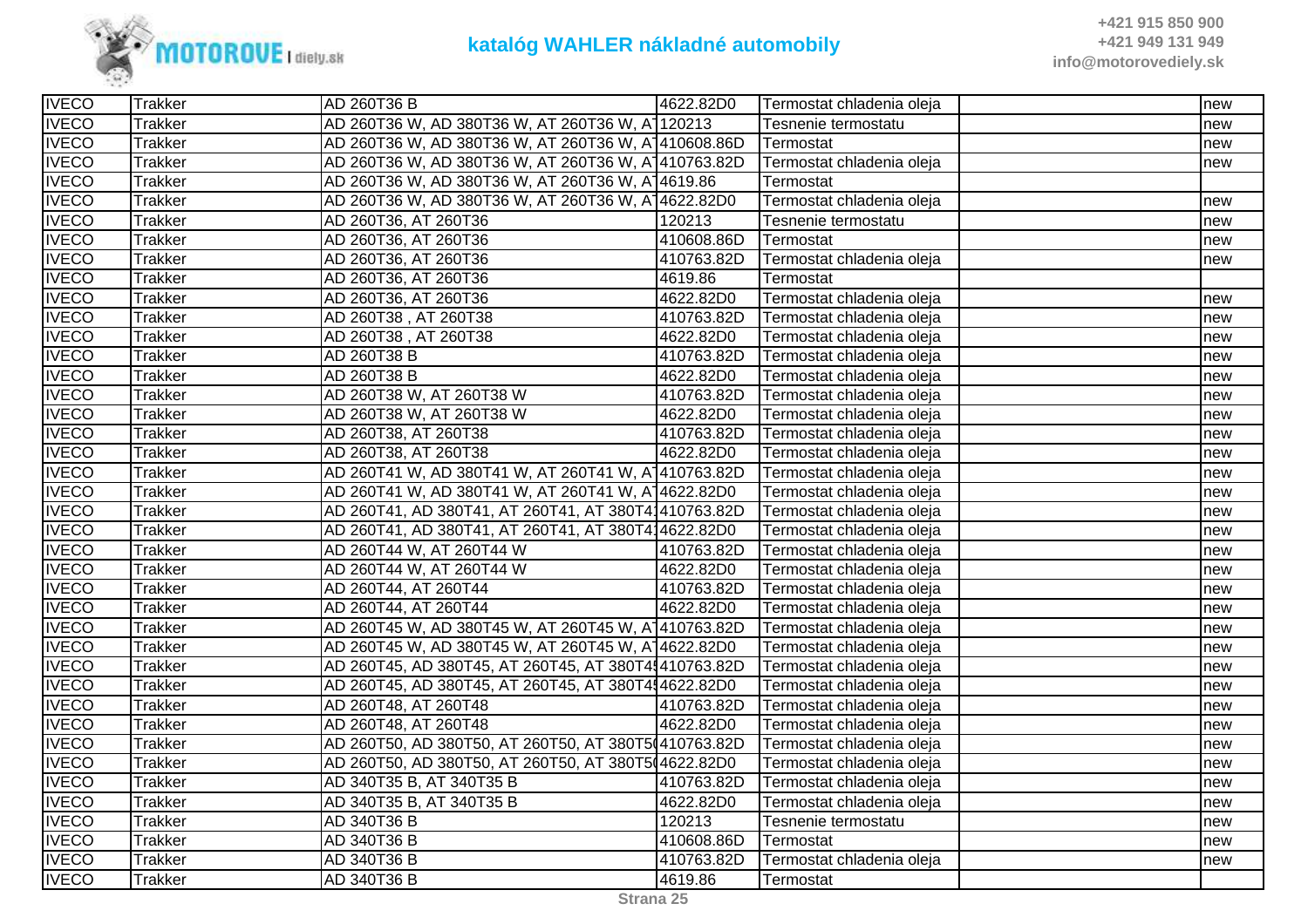

| <b>IVECO</b> | <b>Trakker</b> | AD 340T36 B              | 4622.82D0  | Termostat chladenia oleja |                       | new |
|--------------|----------------|--------------------------|------------|---------------------------|-----------------------|-----|
| <b>IVECO</b> | <b>Trakker</b> | AD 340T36, AT 340T36     | 120213     | Tesnenie termostatu       |                       | new |
| <b>IVECO</b> | <b>Trakker</b> | AD 340T36, AT 340T36     | 410608.86D | Termostat                 |                       | new |
| <b>IVECO</b> | <b>Trakker</b> | AD 340T36, AT 340T36     | 410763.82D | Termostat chladenia oleja |                       | new |
| <b>IVECO</b> | <b>Trakker</b> | AD 340T36, AT 340T36     | 410763.82D | Termostat chladenia oleja | od č. motora 13702--> | new |
| <b>IVECO</b> | <b>Trakker</b> | AD 340T36, AT 340T36     | 4619.86    | Termostat                 |                       |     |
| <b>IVECO</b> | <b>Trakker</b> | AD 340T36, AT 340T36     | 4622.82D0  | Termostat chladenia oleja |                       | new |
| <b>IVECO</b> | <b>Trakker</b> | AD 340T38 B, AT 34T38 B  | 410763.82D | Termostat chladenia oleja |                       | new |
| <b>IVECO</b> | <b>Trakker</b> | AD 340T38 B, AT 34T38 B  | 4622.82D0  | Termostat chladenia oleja |                       | new |
| <b>IVECO</b> | <b>Trakker</b> | AD 340T41 B              | 410763.82D | Termostat chladenia oleja |                       | new |
| <b>IVECO</b> | <b>Trakker</b> | AD 340T41 B              | 4622.82D0  | Termostat chladenia oleja |                       | new |
| <b>IVECO</b> | <b>Trakker</b> | AD 340T41, AT 340T41     | 410763.82D | Termostat chladenia oleja |                       | new |
| <b>IVECO</b> | <b>Trakker</b> | AD 340T41, AT 340T41     | 4622.82D0  | Termostat chladenia oleja |                       | new |
| <b>IVECO</b> | <b>Trakker</b> | AD 340T44 B, AT 340T44 B | 410763.82D | Termostat chladenia oleja |                       | new |
| <b>IVECO</b> | <b>Trakker</b> | AD 340T44 B, AT 340T44 B | 4622.82D0  | Termostat chladenia oleja |                       | new |
| <b>IVECO</b> | <b>Trakker</b> | AD 340T45 B              | 410763.82D | Termostat chladenia oleja |                       | new |
| <b>IVECO</b> | <b>Trakker</b> | AD 340T45 B              | 4622.82D0  | Termostat chladenia oleja |                       | new |
| <b>IVECO</b> | <b>Trakker</b> | AD 340T45, AT 340T45     | 410763.82D | Termostat chladenia oleja |                       | new |
| <b>IVECO</b> | <b>Trakker</b> | AD 340T45, AT 340T45     | 4622.82D0  | Termostat chladenia oleja |                       | new |
| <b>IVECO</b> | <b>Trakker</b> | AD 340T50, AT 340T50     | 410763.82D | Termostat chladenia oleja |                       | new |
| <b>IVECO</b> | <b>Trakker</b> | AD 340T50, AT 340T50     | 4622.82D0  | Termostat chladenia oleja |                       | new |
| <b>IVECO</b> | <b>Trakker</b> | AD 380T38 B              | 410763.82D | Termostat chladenia oleja |                       | new |
| <b>IVECO</b> | <b>Trakker</b> | AD 380T38 B              | 4622.82D0  | Termostat chladenia oleja |                       | new |
| <b>IVECO</b> | <b>Trakker</b> | AD 380T38, AT 380T38     | 410763.82D | Termostat chladenia oleja |                       | new |
| <b>IVECO</b> | <b>Trakker</b> | AD 380T38, AT 380T38     | 4622.82D0  | Termostat chladenia oleja |                       | new |
| <b>IVECO</b> | <b>Trakker</b> | AD 380T44 B              | 410763.82D | Termostat chladenia oleja |                       | new |
| <b>IVECO</b> | <b>Trakker</b> | AD 380T44 B              | 4622.82D0  | Termostat chladenia oleja |                       | new |
| <b>IVECO</b> | <b>Trakker</b> | AD 380T44 W, AT 380T44 W | 410763.82D | Termostat chladenia oleja |                       | new |
| <b>IVECO</b> | <b>Trakker</b> | AD 380T44 W, AT 380T44 W | 4622.82D0  | Termostat chladenia oleja |                       | new |
| <b>IVECO</b> | <b>Trakker</b> | AD 380T44, AT 380T44     | 410763.82D | Termostat chladenia oleja |                       | new |
| <b>IVECO</b> | <b>Trakker</b> | AD 380T44, AT 380T44     | 4622.82D0  | Termostat chladenia oleja |                       | new |
| <b>IVECO</b> | <b>Trakker</b> | AD 380T48, AD 380T48     | 410763.82D | Termostat chladenia oleja |                       | new |
| <b>IVECO</b> | <b>Trakker</b> | AD 380T48, AD 380T48     | 4622.82D0  | Termostat chladenia oleja |                       | new |
| <b>IVECO</b> | <b>Trakker</b> | AD 400T35 T, AT 400T35 T | 120213     | Tesnenie termostatu       |                       | new |
| <b>IVECO</b> | <b>Trakker</b> | AD 400T35 T, AT 400T35 T | 410608.86D | Termostat                 |                       | new |
| <b>IVECO</b> | <b>Trakker</b> | AD 400T35 T, AT 400T35 T | 410763.82D | Termostat chladenia oleja |                       | new |
| <b>IVECO</b> | <b>Trakker</b> | AD 400T35 T, AT 400T35 T | 4619.86    | Termostat                 |                       |     |
| <b>IVECO</b> | <b>Trakker</b> | AD 400T35 T, AT 400T35 T | 4622.82D0  | Termostat chladenia oleja |                       | new |
| <b>IVECO</b> | <b>Trakker</b> | AD 400T36 T, AT 400T36 T | 120213     | Tesnenie termostatu       |                       | new |
| <b>IVECO</b> | <b>Trakker</b> | AD 400T36 T, AT 400T36 T | 410608.86D | Termostat                 |                       | new |
| <b>IVECO</b> | <b>Trakker</b> | AD 400T36 T, AT 400T36 T | 410763.82D | Termostat chladenia oleja |                       | new |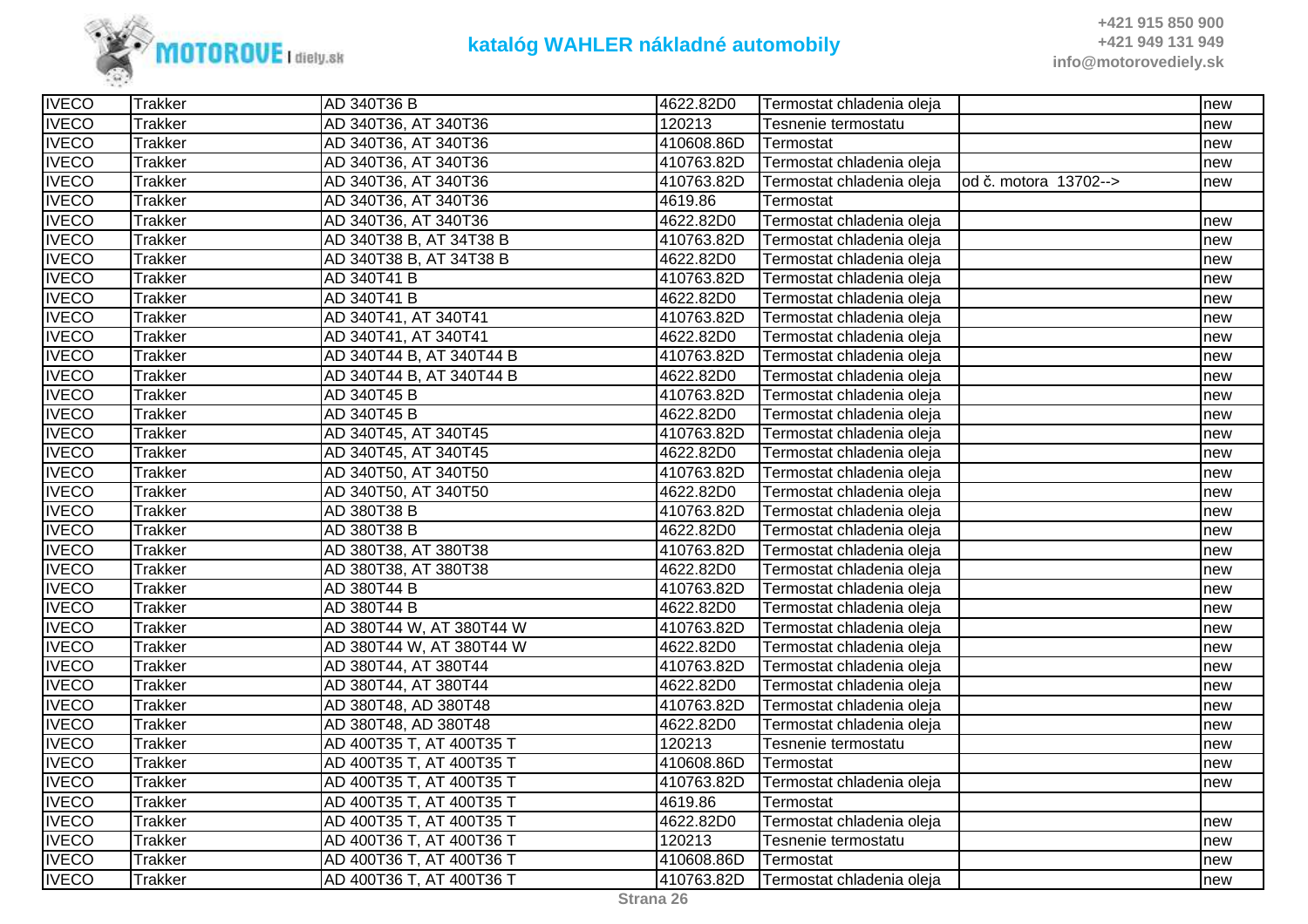

| <b>IVECO</b> | <b>Trakker</b> | AD 400T36 T, AT 400T36 T   | 4619.86    | Termostat                 |     |
|--------------|----------------|----------------------------|------------|---------------------------|-----|
| <b>IVECO</b> | <b>Trakker</b> | AD 400T36 T, AT 400T36 T   | 4622.82D0  | Termostat chladenia oleja | new |
| <b>IVECO</b> | <b>Trakker</b> | AD 400T38 T, AT 400T38 T   | 410763.82D | Termostat chladenia oleja | new |
| <b>IVECO</b> | <b>Trakker</b> | AD 400T38 T, AT 400T38 T   | 4622.82D0  | Termostat chladenia oleja | new |
| <b>IVECO</b> | <b>Trakker</b> | AD 400T38 WT, AT 400T38 WT | 410763.82D | Termostat chladenia oleja | new |
| <b>IVECO</b> | <b>Trakker</b> | AD 400T38 WT, AT 400T38 WT | 4622.82D0  | Termostat chladenia oleja | new |
| <b>IVECO</b> | <b>Trakker</b> | AD 400T41 T, AT 400T41 T   | 410763.82D | Termostat chladenia oleja | new |
| <b>IVECO</b> | <b>Trakker</b> | AD 400T41 T, AT 400T41 T   | 4622.82D0  | Termostat chladenia oleja | new |
| <b>IVECO</b> | <b>Trakker</b> | AD 400T41 WT, AT 400T41 WT | 410763.82D | Termostat chladenia oleja | new |
| <b>IVECO</b> | <b>Trakker</b> | AD 400T41 WT, AT 400T41 WT | 4622.82D0  | Termostat chladenia oleja | new |
| <b>IVECO</b> | Trakker        | AD 400T44 T, AT 400T44 T   | 410763.82D | Termostat chladenia oleja | new |
| <b>IVECO</b> | <b>Trakker</b> | AD 400T44 T, AT 400T44 T   | 4622.82D0  | Termostat chladenia oleja | new |
| <b>IVECO</b> | <b>Trakker</b> | AD 400T44 WT, AT 400T44 WT | 410763.82D | Termostat chladenia oleja | new |
| <b>IVECO</b> | <b>Trakker</b> | AD 400T44 WT, AT 400T44 WT | 4622.82D0  | Termostat chladenia oleja | new |
| <b>IVECO</b> | <b>Trakker</b> | AD 400T45 T, AT 400T45 T   | 410763.82D | Termostat chladenia oleja | new |
| <b>IVECO</b> | <b>Trakker</b> | AD 400T45 T, AT 400T45 T   | 4622.82D0  | Termostat chladenia oleja | new |
| <b>IVECO</b> | <b>Trakker</b> | AD 400T45 WT, AT 400T45 WT | 410763.82D | Termostat chladenia oleja | new |
| <b>IVECO</b> | <b>Trakker</b> | AD 400T45 WT, AT 400T45 WT | 4622.82D0  | Termostat chladenia oleja | new |
| <b>IVECO</b> | Trakker        | AD 400T50 T, AT 400T50 T   | 410763.82D | Termostat chladenia oleja | new |
| <b>IVECO</b> | <b>Trakker</b> | AD 400T50 T, AT 400T50 T   | 4622.82D0  | Termostat chladenia oleja | new |
| <b>IVECO</b> | <b>Trakker</b> | AD 410T36, AT 410T36       | 120213     | Tesnenie termostatu       | new |
| <b>IVECO</b> | <b>Trakker</b> | AD 410T36, AT 410T36       | 410608.86D | Termostat                 | new |
| <b>IVECO</b> | <b>Trakker</b> | AD 410T36, AT 410T36       | 410763.82D | Termostat chladenia oleja | new |
| <b>IVECO</b> | <b>Trakker</b> | AD 410T36, AT 410T36       | 4619.86    | Termostat                 |     |
| <b>IVECO</b> | <b>Trakker</b> | AD 410T36, AT 410T36       | 4622.82D0  | Termostat chladenia oleja | new |
| <b>IVECO</b> | <b>Trakker</b> | AD 410T38 B, AT 410T38 B   | 410763.82D | Termostat chladenia oleja | new |
| <b>IVECO</b> | <b>Trakker</b> | AD 410T38 B, AT 410T38 B   | 4622.82D0  | Termostat chladenia oleja | new |
| <b>IVECO</b> | <b>Trakker</b> | AD 410T41, AT 410T41       | 410763.82D | Termostat chladenia oleja | new |
| <b>IVECO</b> | <b>Trakker</b> | AD 410T41, AT 410T41       | 4622.82D0  | Termostat chladenia oleja | new |
| <b>IVECO</b> | <b>Trakker</b> | AD 410T44 B, AT 410T44 B   | 410763.82D | Termostat chladenia oleja | new |
| <b>IVECO</b> | <b>Trakker</b> | AD 410T44 B, AT 410T44 B   | 4622.82D0  | Termostat chladenia oleja | new |
| <b>IVECO</b> | <b>Trakker</b> | AD 410T45 W                | 410763.82D | Termostat chladenia oleja | new |
| <b>IVECO</b> | Trakker        | AD 410T45 W                | 4622.82D0  | Termostat chladenia oleja | new |
| <b>IVECO</b> | <b>Trakker</b> | AD 410T45, AT 410T45       | 410763.82D | Termostat chladenia oleja | new |
| <b>IVECO</b> | <b>Trakker</b> | AD 410T45, AT 410T45       | 4622.82D0  | Termostat chladenia oleja | new |
| <b>IVECO</b> | <b>Trakker</b> | AD 410T48 B, AT 410T48 B   | 410763.82D | Termostat chladenia oleja | new |
| <b>IVECO</b> | <b>Trakker</b> | AD 410T48 B, AT 410T48 B   | 4622.82D0  | Termostat chladenia oleja | new |
| <b>IVECO</b> | <b>Trakker</b> | AD 410T50, AT 410T50       | 410763.82D | Termostat chladenia oleja | new |
| <b>IVECO</b> | <b>Trakker</b> | AD 410T50, AT 410T50       | 4622.82D0  | Termostat chladenia oleja | new |
| <b>IVECO</b> | <b>Trakker</b> | AD 440T38 T, AT 440T38 T   | 410763.82D | Termostat chladenia oleja | new |
| <b>IVECO</b> | <b>Trakker</b> | AD 440T38 T, AT 440T38 T   | 4622.82D0  | Termostat chladenia oleja | new |
|              |                |                            |            |                           |     |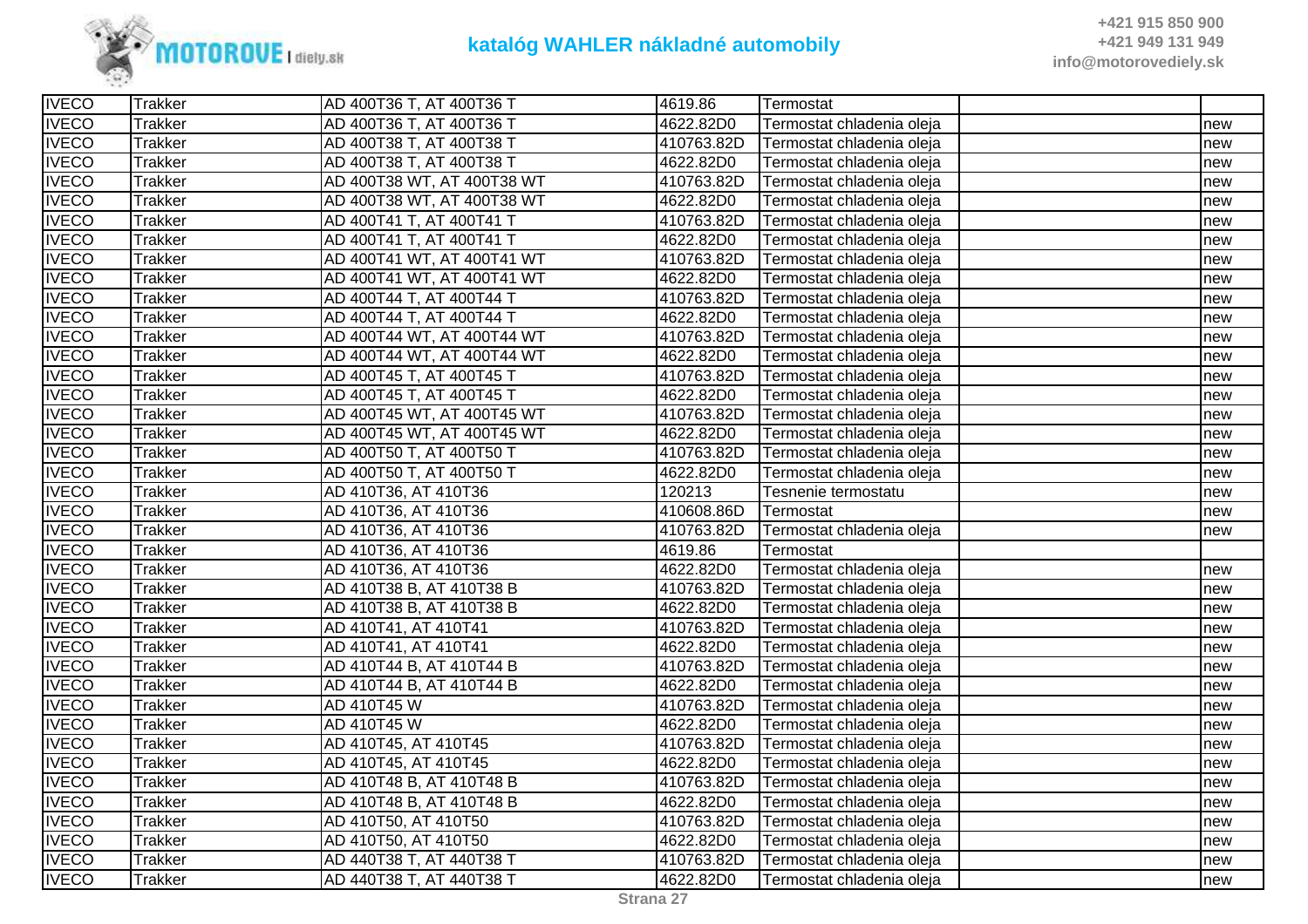

| <b>IVECO</b> | Trakker        | AD 440T41 T, AT 440T41 T   | 410763.82D | Termostat chladenia oleja |                              | new |
|--------------|----------------|----------------------------|------------|---------------------------|------------------------------|-----|
| <b>IVECO</b> | <b>Trakker</b> | AD 440T41 T, AT 440T41 T   | 4622.82D0  | Termostat chladenia oleja |                              | new |
| <b>IVECO</b> | <b>Trakker</b> | AD 440T44 B                | 410763.82D | Termostat chladenia oleja |                              | new |
| <b>IVECO</b> | <b>Trakker</b> | AD 440T44 B                | 4622.82D0  | Termostat chladenia oleja |                              | new |
| <b>IVECO</b> | <b>Trakker</b> | AD 440T44 T                | 410763.82D | Termostat chladenia oleja |                              | new |
| <b>IVECO</b> | <b>Trakker</b> | AD 440T44 T                | 4622.82D0  | Termostat chladenia oleia |                              | new |
| <b>IVECO</b> | <b>Trakker</b> | AD 440T45 T, AT 440T45 T   | 410763.82D | Termostat chladenia oleja |                              | new |
| <b>IVECO</b> | <b>Trakker</b> | AD 440T45 T, AT 440T45 T   | 4622.82D0  | Termostat chladenia oleja |                              | new |
| <b>IVECO</b> | <b>Trakker</b> | AD 440T50 T, AT 440T50 T   | 410763.82D | Termostat chladenia oleja |                              | new |
| <b>IVECO</b> | <b>Trakker</b> | AD 440T50 T, AT 440T50 T   | 4622.82D0  | Termostat chladenia oleja |                              | new |
| <b>IVECO</b> | <b>Trakker</b> | AD 720T38 T, AT 720T38 T   | 410763.82D | Termostat chladenia oleja |                              | new |
| <b>IVECO</b> | <b>Trakker</b> | AD 720T38 T, AT 720T38 T   | 4622.82D0  | Termostat chladenia oleja |                              | new |
| <b>IVECO</b> | <b>Trakker</b> | AD 720T38 WT, AT 720T38 WT | 410763.82D | Termostat chladenia oleja |                              | new |
| <b>IVECO</b> | <b>Trakker</b> | AD 720T38 WT, AT 720T38 WT | 4622.82D0  | Termostat chladenia oleja |                              | new |
| <b>IVECO</b> | <b>Trakker</b> | AD 720T41 T, AT 720T41 T   | 410763.82D | Termostat chladenia oleja |                              | new |
| <b>IVECO</b> | <b>Trakker</b> | AD 720T41 T, AT 720T41 T   | 4622.82D0  | Termostat chladenia oleja |                              | new |
| <b>IVECO</b> | <b>Trakker</b> | AD 720T41 WT, AT 720T41 WT | 410763.82D | Termostat chladenia oleja |                              | new |
| <b>IVECO</b> | <b>Trakker</b> | AD 720T41 WT, AT 720T41 WT | 4622.82D0  | Termostat chladenia oleja |                              | new |
| <b>IVECO</b> | <b>Trakker</b> | AD 720T44 T, AT 720T44 T   | 410763.82D | Termostat chladenia oleja |                              | new |
| <b>IVECO</b> | <b>Trakker</b> | AD 720T44 T, AT 720T44 T   | 4622.82D0  | Termostat chladenia oleja |                              | new |
| <b>IVECO</b> | <b>Trakker</b> | AD 720T44 W, AT 720T44 W   | 410763.82D | Termostat chladenia oleja |                              | new |
| <b>IVECO</b> | <b>Trakker</b> | AD 720T44 W, AT 720T44 W   | 4622.82D0  | Termostat chladenia oleja |                              | new |
| <b>IVECO</b> | <b>Trakker</b> | AD 720T45 T, AT 720T45 T   | 410763.82D | Termostat chladenia oleja |                              | new |
| <b>IVECO</b> | <b>Trakker</b> | AD 720T45 T, AT 720T45 T   | 4622.82D0  | Termostat chladenia oleja |                              | new |
| <b>IVECO</b> | <b>Trakker</b> | AD 720T45 WT, AT 720T45 WT | 410763.82D | Termostat chladenia oleja |                              | new |
| <b>IVECO</b> | <b>Trakker</b> | AD 720T45 WT, AT 720T45 WT | 4622.82D0  | Termostat chladenia oleja |                              | new |
| <b>IVECO</b> | Trakker        | AD 720T48 T, AT 720T48 T   | 410763.82D | Termostat chladenia oleja |                              | new |
| <b>IVECO</b> | <b>Trakker</b> | AD 720T48 T, AT 720T48 T   | 4622.82D0  | Termostat chladenia oleja |                              | new |
| <b>IVECO</b> | <b>Trakker</b> | AD 720T50 T, AT 720T50 T   | 410763.82D | Termostat chladenia oleja |                              | new |
| <b>IVECO</b> | <b>Trakker</b> | AD 720T50 T, AT 720T50 T   | 4622.82D0  | Termostat chladenia oleja |                              | new |
| <b>IVECO</b> | <b>Trakker</b> | AT 410T54                  | 410763.82D | Termostat chladenia oleja |                              | new |
| <b>IVECO</b> | <b>Trakker</b> | AT 410T54                  | 4622.82D0  | Termostat chladenia oleja |                              | new |
| <b>IVECO</b> | TurboStar      | 190-33                     | 4165.79D   | Termostat                 | 2 KS od č. motora 264993 --> |     |
| <b>IVECO</b> | TurboStar      | 190-33 P                   | 4165.79D   | Termostat                 | 2 KS od č. motora 264993 --> |     |
| <b>IVECO</b> | TurboStar      | 190-33 T                   | 4165.79D   | Termostat                 | 2 KS od č. motora 264993 --> |     |
| <b>IVECO</b> | TurboStar      | 190-36                     | 4165.79D   | Termostat                 | 2 KS od č. motora 264993 --> |     |
| <b>IVECO</b> | TurboStar      | 190-36 P                   | 4165.79D   | Termostat                 | 2 KS od č. motora 264993 --> |     |
| <b>IVECO</b> | TurboStar      | 190-36 T                   | 4165.79D   | Termostat                 | 2 KS od č. motora 264993 --> |     |
| <b>IVECO</b> | TurboStar      | 190-42                     | 4105.79D   | Termostat                 |                              | new |
| <b>IVECO</b> | TurboStar      | 190-42 T                   | 4105.79D   | Termostat                 |                              | new |
| <b>IVECO</b> | TurboStar      | 190-48                     | 4163.74D   | Termostat                 | od č. motora 108436-->       |     |
|              |                |                            |            |                           |                              |     |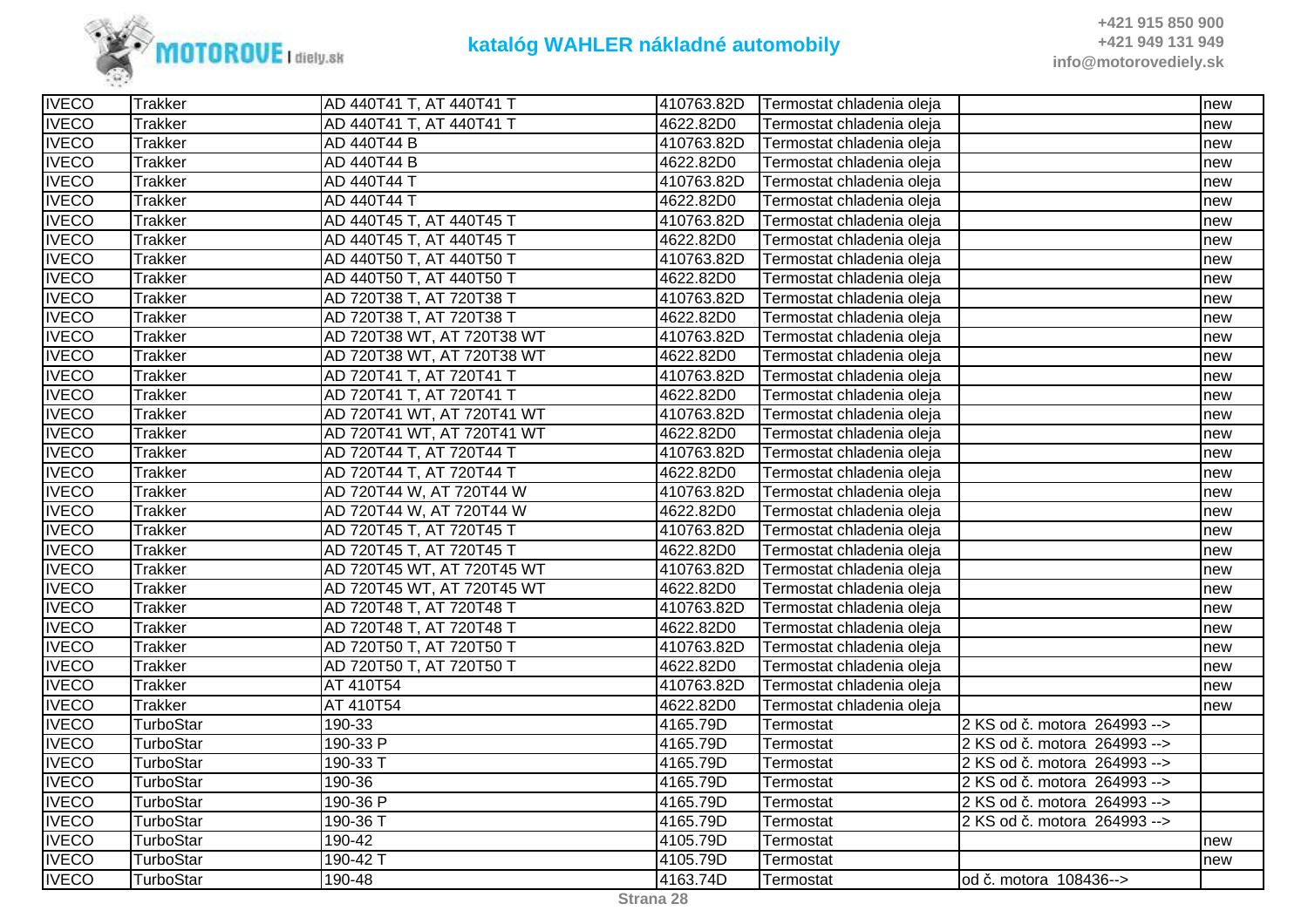

| <b>IVECO</b> | TurboStar | 190-48              | 4163.79D              | Termostat | od č. motora 108436-->       |
|--------------|-----------|---------------------|-----------------------|-----------|------------------------------|
| <b>IVECO</b> | TurboStar | 190-48 T            | 4163.74D              | Termostat | od č. motora 108436-->       |
| <b>IVECO</b> | TurboStar | 190-48 T            | 4163.79D              | Termostat | od č. motora 108436-->       |
| <b>IVECO</b> | TurboTech | 190-26              | 4162.79D              | Termostat | 2 KS                         |
| <b>IVECO</b> | TurboTech | 190-26 T            | 4162.79D              | Termostat | 2 KS                         |
| <b>IVECO</b> | TurboTech | 190-32              | 4162.79D              | Termostat | 2 KS                         |
| <b>IVECO</b> | TurboTech | 190-32 T            | 4162.79D              | Termostat | 2 KS                         |
| <b>IVECO</b> | TurboTech | 190-36              | 4165.79D              | Termostat | 2 KS od č. motora 264993 --> |
| <b>IVECO</b> | TurboTech | 190-36 T            | 4165.79D              | Termostat | 2 KS od č. motora 264993 --> |
| <b>IVECO</b> | TurboTech | 220-36 PT           | 4165.79D              | Termostat | 2 KS od č. motora 264993 --> |
| <b>IVECO</b> | TurboTech | 240-36 P            | 4165.79D              | Termostat | 2 KS od č. motora 264993 --> |
| <b>IVECO</b> | Zeta      | 109-14              | 4166.79D              | Termostat |                              |
| <b>IVECO</b> | Zeta      | $109 - 14$ H        | 4166.79D              | Termostat |                              |
| <b>IVECO</b> | Zeta      | $50 - 8$            | 4008.79D              | Termostat |                              |
| <b>IVECO</b> | Zeta      | $50-9$              | 4166.79D              | Termostat |                              |
| <b>IVECO</b> | Zeta      | $50-9H$             | 4166.79D              | Termostat |                              |
| <b>IVECO</b> | Zeta      | $50-9V$             | 4166.79D              | Termostat |                              |
| <b>IVECO</b> | Zeta      | $60 - 11$           | 4166.79D              | Termostat |                              |
| <b>IVECO</b> | Zeta      | 60-11 V             | 4166.79D              | Termostat |                              |
| <b>IVECO</b> | Zeta      | $65-12$             | 4166.79D              | Termostat |                              |
| <b>IVECO</b> | Zeta      | $65-12$ H           | 4166.79D              | Termostat |                              |
| <b>IVECO</b> | Zeta      | $65-12V$            | 4166.79D              | Termostat |                              |
| <b>IVECO</b> | Zeta      | $65-9$              | 4166.79D              | Termostat |                              |
| <b>IVECO</b> | Zeta      | $79-12$             | 4166.79D              | Termostat |                              |
| <b>IVECO</b> | Zeta      | 79-12 H             | 4166.79D              | Termostat |                              |
| <b>IVECO</b> | Zeta      | 79-12 V             | 4166.79D              | Termostat |                              |
| <b>IVECO</b> | Zeta      | 79-14               | 4166.79D              | Termostat |                              |
| <b>IVECO</b> | Zeta      | 79-14 H             | 4166.79D              | Termostat |                              |
| <b>IVECO</b> | Zeta      | 79-14 V             | 4166.79D              | Termostat |                              |
| <b>IVECO</b> | Zeta      | $95 - 14$           | 4166.79D              | Termostat |                              |
| <b>IVECO</b> | Zeta      | $95-14H$            | 4166.79D              | Termostat |                              |
| <b>IVECO</b> | Zeta      | A 60-9              | 4166.79D              | Termostat |                              |
| <b>IVECO</b> | Zeta      | A 70-14             | 4166.79D              | Termostat |                              |
| <b>MAN</b>   | ÜL        | <b>ÜL 242</b>       | 4150.79D50            | Termostat | 2 KS                         |
| <b>MAN</b>   | ΙÜL       | <b>ÜL 242</b>       | 4150.83D50            | Termostat | 2 KS                         |
| <b>MAN</b>   | ΪÜL       | $\overline{UL}$ 242 | 410864.83D0 Termostat |           | Automat. prevodovka          |
| <b>MAN</b>   | İÜL       | <b>ÜL 272</b>       | 4150.79D50            | Termostat | 2 KS                         |
| <b>MAN</b>   | ΪÜL       | <b>ÜL 272</b>       | 4150.83D50            | Termostat | 2 KS                         |
| <b>MAN</b>   | ΪÜL       | ÜL 272              | 410864.83D0 Termostat |           | Automat. prevodovka          |
| <b>MAN</b>   | ΪÜL       | <b>ÜL 292</b>       | 4150.79D50            | Termostat | 2 KS                         |
| <b>MAN</b>   | lÜL       | <b>ÜL 292</b>       | 410864.83D0 Termostat |           | Automat. prevodovka          |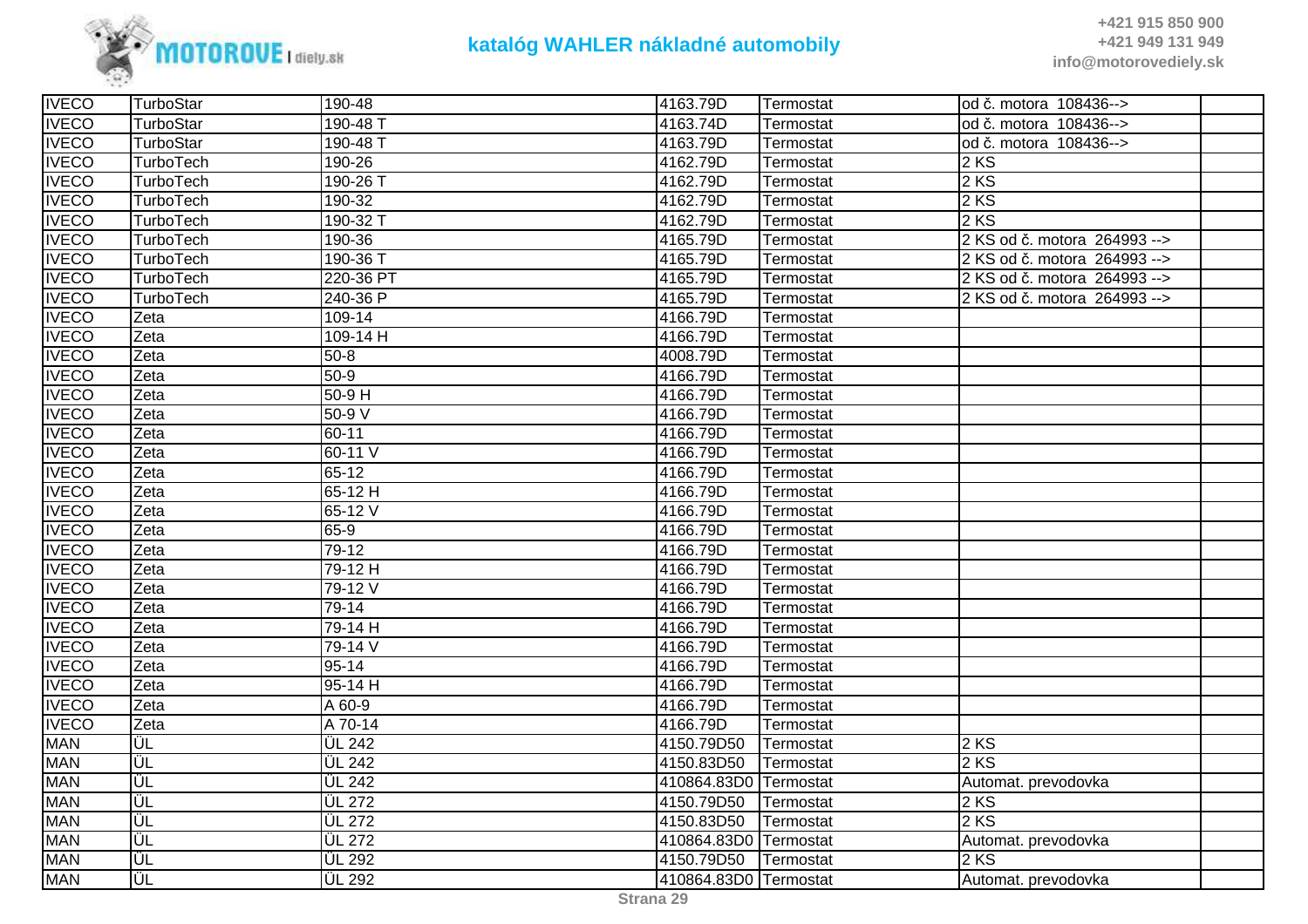

| <b>MAN</b> | ∣ÜL    | ÜL 312, ÜL 322        | 4150.79D50            | Termostat | 2KS                 |  |
|------------|--------|-----------------------|-----------------------|-----------|---------------------|--|
| <b>MAN</b> | ΙÜL    | ÜL 312, ÜL 322        | 4150.83D50            | Termostat | $2$ KS              |  |
| <b>MAN</b> | ΙÜΕ    | <b>ÜL 312, ÜL 322</b> | 410864.83D0           | Termostat | Automat. prevodovka |  |
| <b>MAN</b> | ΪÜL    | ÜL 313                | 4150.71D50            | Termostat | $2$ KS              |  |
| <b>MAN</b> | lül    | ÜL 313                | 4150.79D50            | Termostat | 2 KS                |  |
| <b>MAN</b> | ΪÜL    | ÜL 313                | 4150.83D50            | Termostat | 2 KS                |  |
| <b>MAN</b> | ΪÜL    | <b>ÜL 313</b>         | 410864.83D0 Termostat |           | Automat. prevodovka |  |
| <b>MAN</b> | ΪÜL    | <b>ÜL 353</b>         | 4150.71D50            | Termostat | 2 KS                |  |
| <b>MAN</b> | ÜL     | ÜL 353                | 4150.79D50            | Termostat | 2 KS                |  |
| <b>MAN</b> | ÜL     | ÜL 353                | 4150.83D50            | Termostat | $2$ KS              |  |
| <b>MAN</b> | ÜL     | ÜL 353                | 410864.83D0           | Termostat | Automat. prevodovka |  |
| <b>MAN</b> | E 2000 | 19.310 FALK           | 4150.83D50            | Termostat | $2$ KS              |  |
| <b>MAN</b> | E 2000 | 19.310 FALS           | 4150.83D50            | Termostat | 2 KS                |  |
| <b>MAN</b> | E 2000 | 19.310 FLK            | 4150.83D50            | Termostat | $2$ KS              |  |
| <b>MAN</b> | E 2000 | 19.310 FLS            | 4150.83D50            | Termostat | $2$ KS              |  |
| <b>MAN</b> | E 2000 | 19.360 FALK           | 4150.83D50            | Termostat | 2 KS                |  |
| <b>MAN</b> | E 2000 | 19.360 FALS           | 4150.83D50            | Termostat | 2 KS                |  |
| <b>MAN</b> | E 2000 | 19.360 FLK            | 4150.83D50            | Termostat | 2 KS                |  |
| <b>MAN</b> | E 2000 | 19.360 FLS            | 4150.83D50            | Termostat | 2 KS                |  |
| <b>MAN</b> | E 2000 | <b>19.410 FALK</b>    | 4150.83D50            | Termostat | $2$ KS              |  |
| <b>MAN</b> | E 2000 | 19.410 FALS           | 4150.83D50            | Termostat | 2 KS                |  |
| <b>MAN</b> | E 2000 | 19.410 FLK            | 4150.83D50            | Termostat | 2 KS                |  |
| <b>MAN</b> | E 2000 | 19.410 FLS            | 4150.83D50            | Termostat | 2 KS                |  |
| <b>MAN</b> | E 2000 | <b>19.460 FALK</b>    | 4150.83D50            | Termostat | $2$ KS              |  |
| <b>MAN</b> | E 2000 | 19.460 FALS           | 4150.83D50            | Termostat | 2 KS                |  |
| <b>MAN</b> | E 2000 | 19.460 FLK            | 4150.83D50            | Termostat | $2$ KS              |  |
| <b>MAN</b> | E 2000 | 19.460 FLS            | 4150.83D50            | Termostat | 2 KS                |  |
| <b>MAN</b> | E 2000 | 26.310 FAVLC          | 4150.83D50            | Termostat | $2$ KS              |  |
| <b>MAN</b> | E 2000 | 26.310 FAVLK          | 4150.83D50            | Termostat | 2 KS                |  |
| <b>MAN</b> | E 2000 | 26.360 FAVLC          | 4150.83D50            | Termostat | $2$ KS              |  |
| <b>MAN</b> | E 2000 | 26.360 FAVLK          | 4150.83D50            | Termostat | 2KS                 |  |
| <b>MAN</b> | E 2000 | 26.410 DFARC          | 4150.83D50            | Termostat | 2 KS                |  |
| <b>MAN</b> | E 2000 | 26.410 DFRC, FAVLC    | 4150.83D50            | Termostat | 2KS                 |  |
| <b>MAN</b> | E 2000 | 26.410 FAVLK          | 4150.83D50            | Termostat | 2 KS                |  |
| <b>MAN</b> | E 2000 | 26.460 DFARC          | 4150.83D50            | Termostat | 2 KS                |  |
| <b>MAN</b> | E 2000 | 26.460 DFLRS          | 4150.83D50            | Termostat | $2$ KS              |  |
| <b>MAN</b> | E 2000 | 26.460 FAVLC          | 4150.83D50            | Termostat | $2$ KS              |  |
| <b>MAN</b> | E 2000 | 26.460 FAVLK          | 4150.83D50            | Termostat | 2 KS                |  |
| <b>MAN</b> | E 2000 | 28.230 FNLC           | 4150.83D50            | Termostat | $2$ KS              |  |
| <b>MAN</b> | E 2000 | 28.310 FNLC           | 4150.83D50            | Termostat | $2$ KS              |  |
| <b>MAN</b> | E 2000 | 28.360 FANLC          | 4150.83D50            | Termostat | $2$ KS              |  |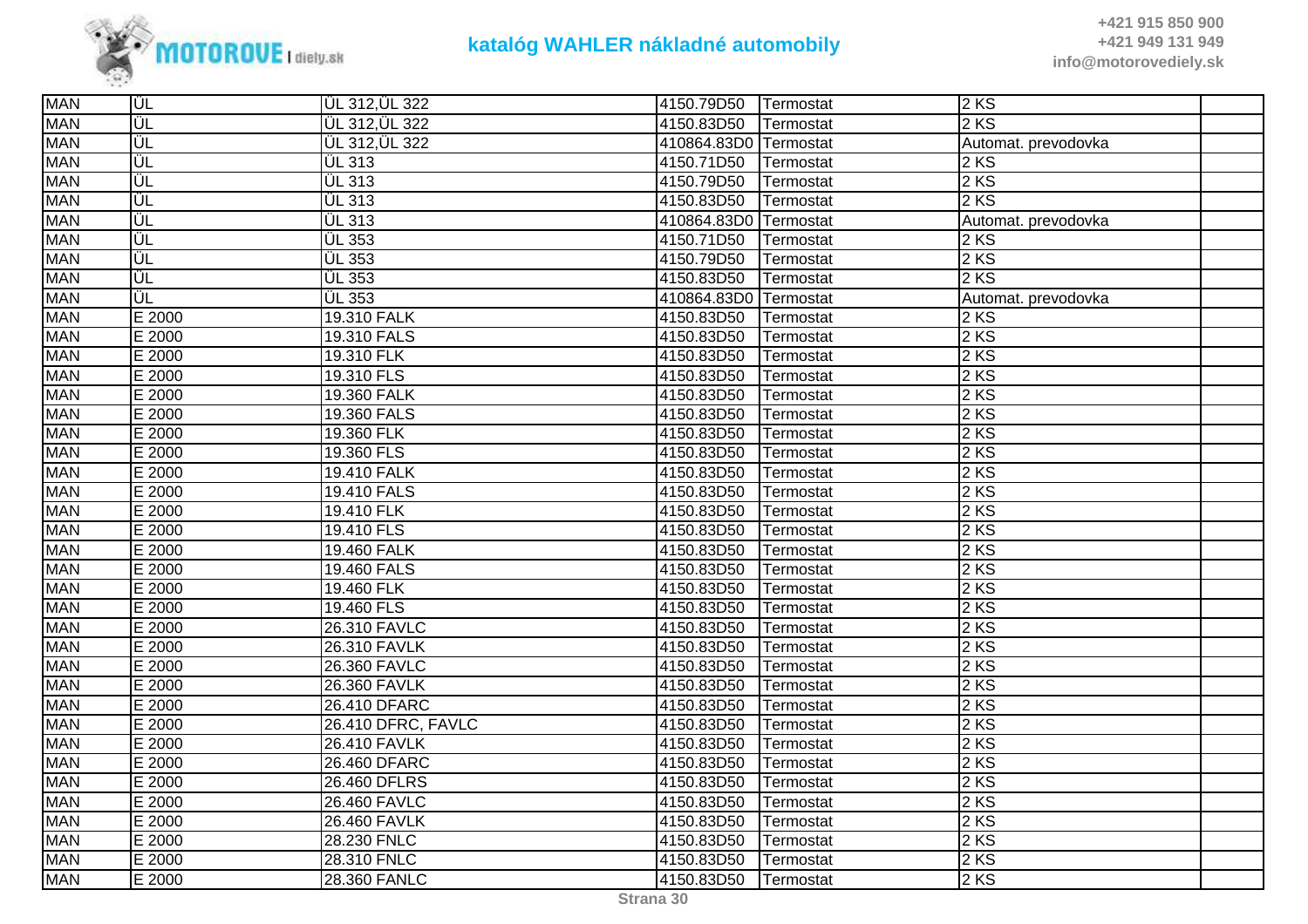

| <b>MAN</b> | E 2000 | 28.360 FANLK             | 4150.83D50 | Termostat | 2 KS |  |
|------------|--------|--------------------------|------------|-----------|------|--|
| <b>MAN</b> | E 2000 | 28.360 FNALC             | 4150.83D50 | Termostat | 2 KS |  |
| <b>MAN</b> | E 2000 | 28.360 FNLC              | 4150.83D50 | Termostat | 2 KS |  |
| <b>MAN</b> | E 2000 | 28.410 FANLC             | 4150.83D50 | Termostat | 2 KS |  |
| <b>MAN</b> | E 2000 | 28.410 FANLK             | 4150.83D50 | Termostat | 2 KS |  |
| <b>MAN</b> | E 2000 | 28.410 FNLC              | 4150.83D50 | Termostat | 2 KS |  |
| <b>MAN</b> | E 2000 | 28.460 FANLC             | 4150.83D50 | Termostat | 2 KS |  |
| <b>MAN</b> | E 2000 | <b>28.460 FANLK</b>      | 4150.83D50 | Termostat | 2 KS |  |
| <b>MAN</b> | E 2000 | 28.460 FNLC              | 4150.83D50 | Termostat | 2KS  |  |
| <b>MAN</b> | E 2000 | 29.460 FVAS              | 4150.83D50 | Termostat | 2 KS |  |
| <b>MAN</b> | E 2000 | 30.310 FNLC              | 4150.83D50 | Termostat | 2 KS |  |
| <b>MAN</b> | E 2000 | 30.360 FANLC             | 4150.83D50 | Termostat | 2 KS |  |
| <b>MAN</b> | E 2000 | 30.360 FANLK             | 4150.83D50 | Termostat | 2 KS |  |
| <b>MAN</b> | E 2000 | 30.360 FNLC              | 4150.83D50 | Termostat | 2 KS |  |
| <b>MAN</b> | E 2000 | 30.410 FANLC             | 4150.83D50 | Termostat | 2 KS |  |
| <b>MAN</b> | E 2000 | 30.410 FANLK             | 4150.83D50 | Termostat | 2 KS |  |
| <b>MAN</b> | E 2000 | 30.410 FNLC              | 4150.83D50 | Termostat | 2 KS |  |
| <b>MAN</b> | E 2000 | 30.460 FANLC             | 4150.83D50 | Termostat | 2 KS |  |
| <b>MAN</b> | E 2000 | 30.460 FANLK             | 4150.83D50 | Termostat | 2KS  |  |
| <b>MAN</b> | E 2000 | 30.460 FNLC              | 4150.83D50 | Termostat | 2 KS |  |
| <b>MAN</b> | E 2000 | 32.310 VFLC              | 4150.83D50 | Termostat | 2 KS |  |
| <b>MAN</b> | E 2000 | 32.310 VFNLC             | 4150.83D50 | Termostat | 2 KS |  |
| <b>MAN</b> | E 2000 | 32.360 VFLC              | 4150.83D50 | Termostat | 2 KS |  |
| <b>MAN</b> | E 2000 | 32.360 VFNLC             | 4150.83D50 | Termostat | 2 KS |  |
| <b>MAN</b> | E 2000 | 32.410 VFARK             | 4150.83D50 | Termostat | 2 KS |  |
| <b>MAN</b> | E 2000 | 32.410 VFLC, VFRC, VFLRC | 4150.83D50 | Termostat | 2KS  |  |
| <b>MAN</b> | E 2000 | 32.410 VFNLC             | 4150.83D50 | Termostat | 2 KS |  |
| <b>MAN</b> | E 2000 | 32.460 VFLC, VFLRC       | 4150.83D50 | Termostat | 2 KS |  |
| <b>MAN</b> | E 2000 | 32.460 VFNLC             | 4150.83D50 | Termostat | 2 KS |  |
| <b>MAN</b> | E 2000 | 33.360 DFAK, DFALK       | 4150.83D50 | Termostat | 2 KS |  |
| <b>MAN</b> | E 2000 | 33.360 DFALC             | 4150.83D50 | Termostat | 2KS  |  |
| <b>MAN</b> | E 2000 | 33.360 DFALS             | 4150.83D50 | Termostat | 2 KS |  |
| <b>MAN</b> | E 2000 | 33.360 DFLC              | 4150.83D50 | Termostat | 2 KS |  |
| <b>MAN</b> | E 2000 | 33.360 DFLK              | 4150.83D50 | Termostat | 2 KS |  |
| <b>MAN</b> | E 2000 | 33.360 DFLS              | 4150.83D50 | Termostat | 2 KS |  |
| <b>MAN</b> | E 2000 | 33.410 DFAK, DFALK       | 4150.83D50 | Termostat | 2KS  |  |
| <b>MAN</b> | E 2000 | 33.410 DFALC             | 4150.83D50 | Termostat | 2 KS |  |
| <b>MAN</b> | E 2000 | 33.410 DFALS             | 4150.83D50 | Termostat | 2 KS |  |
| <b>MAN</b> | E 2000 | 33.410 DFLC              | 4150.83D50 | Termostat | 2 KS |  |
| <b>MAN</b> | E 2000 | 33.410 DFLK              | 4150.83D50 | Termostat | 2KS  |  |
| <b>MAN</b> | E 2000 | 33.410 DFLS              | 4150.83D50 | Termostat | 2KS  |  |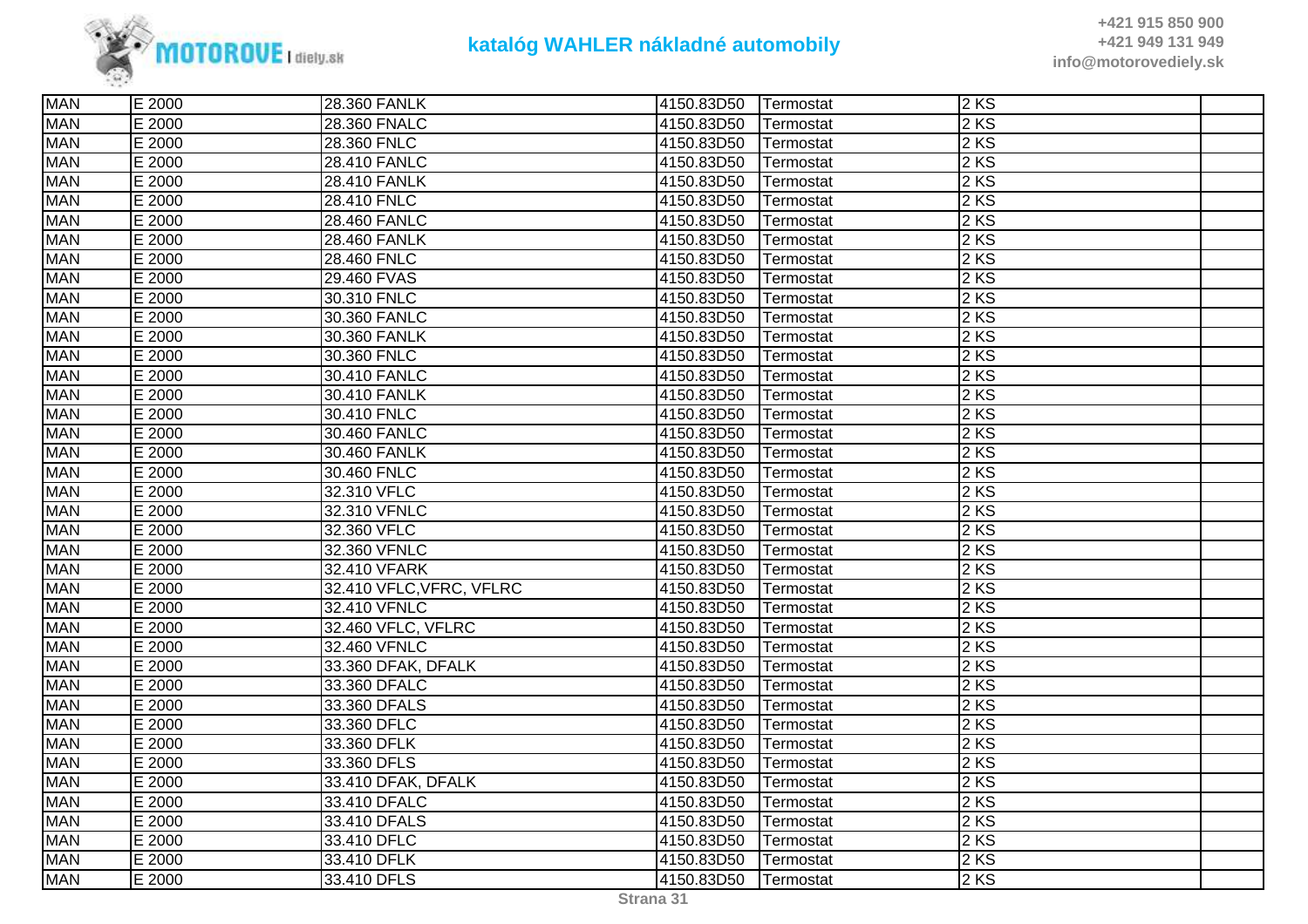

**+421 915 850 900 +421 949 131 949info@motorovediely.sk**

| <b>MAN</b> | E 2000    | 33.460 DFAK, DFALK   | 4150.79D50            | Termostat | 2 KS                |  |
|------------|-----------|----------------------|-----------------------|-----------|---------------------|--|
| <b>MAN</b> | E 2000    | 33.460 DFAK, DFALK   | 4150.83D50            | Termostat | 2 KS                |  |
| <b>MAN</b> | E 2000    | 33.460 DFALC         | 4150.83D50            | Termostat | 2 KS                |  |
| <b>MAN</b> | E 2000    | 33.460 DFALS         | 4150.83D50            | Termostat | 2 KS                |  |
| <b>MAN</b> | E 2000    | 33.460 DFLC          | 4150.83D50            | Termostat | 2 KS                |  |
| <b>MAN</b> | E 2000    | 33.460 DFLK          | 4150.83D50            | Termostat | 2 KS                |  |
| <b>MAN</b> | E 2000    | 33.460 DFLS          | 4150.83D50            | Termostat | 2 KS                |  |
| <b>MAN</b> | E 2000    | 33.600 DFALS, DFAS   | 4150.83D50            | Termostat | $2$ KS              |  |
| <b>MAN</b> | E 2000    | 33.600 DFLS          | 4150.83D50            | Termostat | 2 KS                |  |
| <b>MAN</b> | E 2000    | 35.360 VFAK          | 4150.83D50            | Termostat | 2 KS                |  |
| <b>MAN</b> | E 2000    | 35.410 FVNLC         | 4150.83D50            | Termostat | 2 KS                |  |
| <b>MAN</b> | E 2000    | 35.410 VFAK          | 4150.83D50            | Termostat | 2 KS                |  |
| <b>MAN</b> | E 2000    | 35.460 FVNLC         | 4150.83D50            | Termostat | 2 KS                |  |
| <b>MAN</b> | E 2000    | 35.460 VFAK          | 4150.83D50            | Termostat | 2 KS                |  |
| <b>MAN</b> | E 2000    | 40.600 DFAS          | 4150.83D50            | Termostat | 2 KS                |  |
| <b>MAN</b> | E 2000    | 41.360 VFAK          | 4150.83D50            | Termostat | 2 KS                |  |
| <b>MAN</b> | E 2000    | 41.410 VFAK          | 4150.83D50            | Termostat | 2 KS                |  |
| <b>MAN</b> | E 2000    | 41.460 DFVS, DFVLS   | 4150.83D50            | Termostat | 2 KS                |  |
| <b>MAN</b> | E 2000    | 41.460 VFAK          | 4150.83D50            | Termostat | 2 KS                |  |
| <b>MAN</b> | E 2000    | 41.600 DFVS, DFVLS   | 4150.83D50            | Termostat | 2 KS                |  |
| <b>MAN</b> | E 2000    | 50.410 VFAK          | 4150.83D50            | Termostat | 2 KS                |  |
| <b>MAN</b> | E 2000    | 50.410 VFAVK, VFAV-G | 4150.83D50            | Termostat | 2 KS                |  |
| <b>MAN</b> | E 2000    | 50.410 VFK           | 4150.83D50            | Termostat | 2 KS                |  |
| <b>MAN</b> | E 2000    | 50.410 VFVK, VFV-G   | 4150.83D50            | Termostat | 2KS                 |  |
| <b>MAN</b> | E 2000    | 50.460 VFAK          | 4150.83D50            | Termostat | 2 KS                |  |
| <b>MAN</b> | E 2000    | 50.460 VFAVK, VFAV-G | 4150.83D50            | Termostat | 2 KS                |  |
| <b>MAN</b> | E 2000    | 50.460 VFK           | 4150.83D50            | Termostat | 2 KS                |  |
| <b>MAN</b> | E 2000    | 50.460 VFVK, VFV-G   | 4150.83D50            | Termostat | 2 KS                |  |
| <b>MAN</b> | E 2000    | 50.600 VFAS          | 4150.83D50            | Termostat | 2 KS                |  |
| <b>MAN</b> | EL        | EL 202, EL 222       | 4150.83D50            | Termostat |                     |  |
| <b>MAN</b> | EL        | EL 202, EL 222       | 410864.83D0           | Termostat | Automat. prevodovka |  |
| <b>MAN</b> | EL        | EL 202, EL 262       | 4150.83D50            | Termostat |                     |  |
| <b>MAN</b> | E         | EL 202, EL 262       | 410864.83D0 Termostat |           | Automat. prevodovka |  |
| <b>MAN</b> | EL        | <b>EL 262</b>        | 4150.71D50            | Termostat | 2 KS                |  |
| <b>MAN</b> | EL        | <b>EL 262</b>        | 4150.79D50            | Termostat | $2$ KS              |  |
| <b>MAN</b> | EL        | <b>EL 262</b>        | 4150.83D50            | Termostat | 2 KS                |  |
| <b>MAN</b> | EL        | <b>EL 262</b>        | 410864.83D0 Termostat |           | Automat. prevodovka |  |
| <b>MAN</b> | <b>EM</b> | <b>EM 192</b>        | 4150.79D50            | Termostat |                     |  |
| <b>MAN</b> | <b>EM</b> | EM 222, EM 223       | 4150.83D50            | Termostat |                     |  |
| <b>MAN</b> | EM        | EM 222, EM 223       | 410864.83D0 Termostat |           | Automat. prevodovka |  |
| <b>MAN</b> | <b>EM</b> | <b>EM 223</b>        | 4150.83D50            | Termostat |                     |  |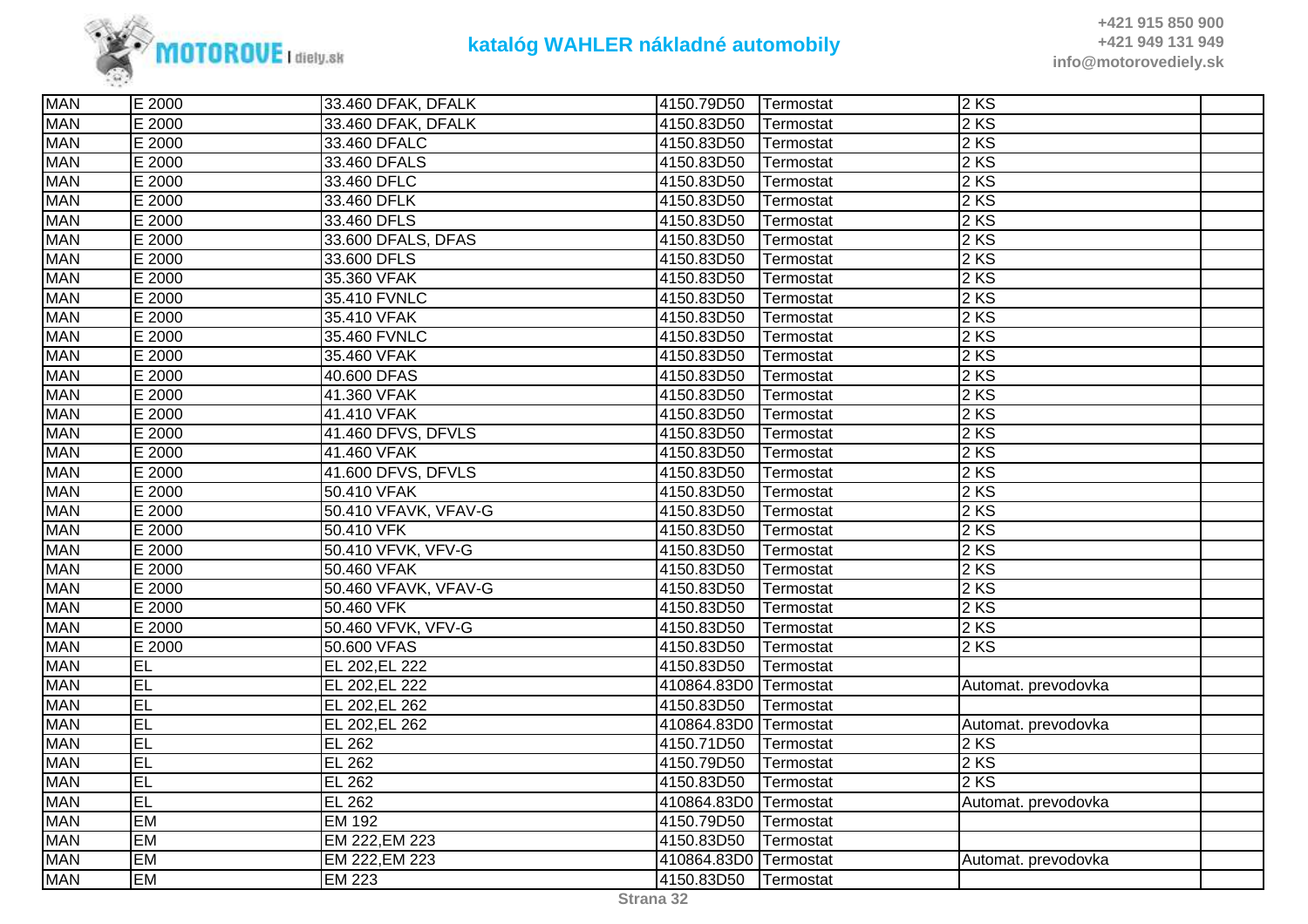

| <b>MAN</b> | <b>EM</b> | <b>EM 223</b>                                         | 410864.83D0 Termostat |           | Automat. prevodovka |  |
|------------|-----------|-------------------------------------------------------|-----------------------|-----------|---------------------|--|
| <b>MAN</b> | F 2000    | 19.233 FCNG                                           | 4150.79D50            | Termostat | 2 KS                |  |
| <b>MAN</b> | F 2000    | 19.233 FCNG                                           | 4150.83D50            | Termostat | 2 KS                |  |
| <b>MAN</b> | F 2000    | 19.273 F, FL, FLL                                     | 4150.79D50            | Termostat | 2 KS                |  |
| <b>MAN</b> | F 2000    | 19.273 F, FL, FLL                                     | 4150.83D50            | Termostat | 2 KS                |  |
| <b>MAN</b> | F 2000    | 19.273 FA                                             | 4150.79D50            | Termostat | 2 KS                |  |
| <b>MAN</b> | F 2000    | 19.273 FA                                             | 4150.83D50            | Termostat | 2 KS                |  |
| <b>MAN</b> | F 2000    | 19.273 FAK                                            | 4150.79D50            | Termostat | 2 KS                |  |
| <b>MAN</b> | F 2000    | 19.273 FAK                                            | 4150.83D50            | Termostat | 2 KS                |  |
| <b>MAN</b> | F 2000    | 19.273 FK                                             | 4150.79D50            | Termostat | 2 KS                |  |
| <b>MAN</b> | F2000     | 19.273 FK                                             | 4150.83D50            | Termostat | 2 KS                |  |
| <b>MAN</b> | F 2000    | 19.273 FS, 19.273 FLS                                 | 4150.79D50            | Termostat | 2 KS                |  |
| <b>MAN</b> | F 2000    | 19.273 FS, 19.273 FLS                                 | 4150.83D50            | Termostat | 2 KS                |  |
| <b>MAN</b> | F 2000    | 19.293 FAC                                            | 4150.79D50            | Termostat | 2 KS                |  |
| <b>MAN</b> | F 2000    | 19.293 FAC                                            | 4150.83D50            | Termostat | 2 KS                |  |
| <b>MAN</b> | F 2000    | 19.293 FAK                                            | 4150.79D50            | Termostat | 2 KS                |  |
| <b>MAN</b> | F 2000    | 19.293 FAK                                            | 4150.83D50            | Termostat | 2 KS                |  |
| <b>MAN</b> | F 2000    | 19.293 FAS                                            | 4150.79D50            | Termostat | 2 KS                |  |
| <b>MAN</b> | F 2000    | 19.293 FAS                                            | 4150.83D50            | Termostat | 2 KS                |  |
| <b>MAN</b> | F 2000    | 19.293 FC, 19.293 FLC, 19.293 FLLC                    | 4150.79D50            | Termostat | 2 KS                |  |
| <b>MAN</b> | F 2000    | 19.293 FC, 19.293 FLC, 19.293 FLLC                    | 4150.83D50            | Termostat | 2 KS                |  |
| <b>MAN</b> | F 2000    | 19.293 FK, 19.293 FLK                                 | 4150.79D50            | Termostat | 2 KS                |  |
| <b>MAN</b> | F 2000    | 19.293 FK, 19.293 FLK                                 | 4150.83D50            | Termostat | 2 KS                |  |
| <b>MAN</b> | F 2000    | 19.293 FS, 19.293 FLS, 19.293 FLLS                    | 4150.79D50            | Termostat | 2 KS                |  |
| <b>MAN</b> | F 2000    | 19.293 FS, 19.293 FLS, 19.293 FLLS                    | 4150.83D50            | Termostat | 2 KS                |  |
| <b>MAN</b> | F 2000    | 19.314 FAS                                            | 4150.79D50            | Termostat | 2KS                 |  |
| <b>MAN</b> | F 2000    | 19.314 FAS                                            | 4150.83D50            | Termostat | 2 KS                |  |
| <b>MAN</b> | F 2000    | 19.314 FC, FLC, FLLC, FLLW, FRC, FLRC, FLL 4150.79D50 |                       | Termostat | 2 KS                |  |
| <b>MAN</b> | F 2000    | 19.314 FC, FLC, FLLC, FLLW, FRC, FLRC, FLL 4150.83D50 |                       | Termostat | 2 KS                |  |
| <b>MAN</b> | F 2000    | 19.314 FK, FLK, F-KI, FL-KI                           | 4150.79D50            | Termostat | 2 KS                |  |
| <b>MAN</b> | F 2000    | 19.314 FK, FLK, F-KI, FL-KI                           | 4150.83D50            | Termostat | 2 KS                |  |
| <b>MAN</b> | F 2000    | 19.314 FS, FLS, FLLS, FRS, FLRS, FLLRS                | 4150.79D50            | Termostat | 2 KS                |  |
| <b>MAN</b> | F 2000    | 19.314 FS, FLS, FLLS, FRS, FLRS, FLLRS                | 4150.83D50            | Termostat | 2 KS                |  |
| <b>MAN</b> | F 2000    | 19.323 FAC                                            | 4150.79D50            | Termostat | 2 KS                |  |
| <b>MAN</b> | F 2000    | 19.323 FAC                                            | 4150.83D50            | Termostat | 2 KS                |  |
| <b>MAN</b> | F 2000    | 19.323 FAK                                            | 4150.79D50            | Termostat | 2 KS                |  |
| <b>MAN</b> | F 2000    | 19.323 FAK                                            | 4150.83D50            | Termostat | 2 KS                |  |
| <b>MAN</b> | F 2000    | 19.323 FAS                                            | 4150.79D50            | Termostat | 2 KS                |  |
| <b>MAN</b> | F 2000    | 19.323 FAS                                            | 4150.83D50            | Termostat | 2 KS                |  |
| <b>MAN</b> | F 2000    | 19.323 FC, 19.323 FLC, 19.323 FLLC                    | 4150.79D50            | Termostat | 2KS                 |  |
| <b>MAN</b> | F 2000    | 19.323 FC, 19.323 FLC, 19.323 FLLC                    | 4150.83D50            | Termostat | 2KS                 |  |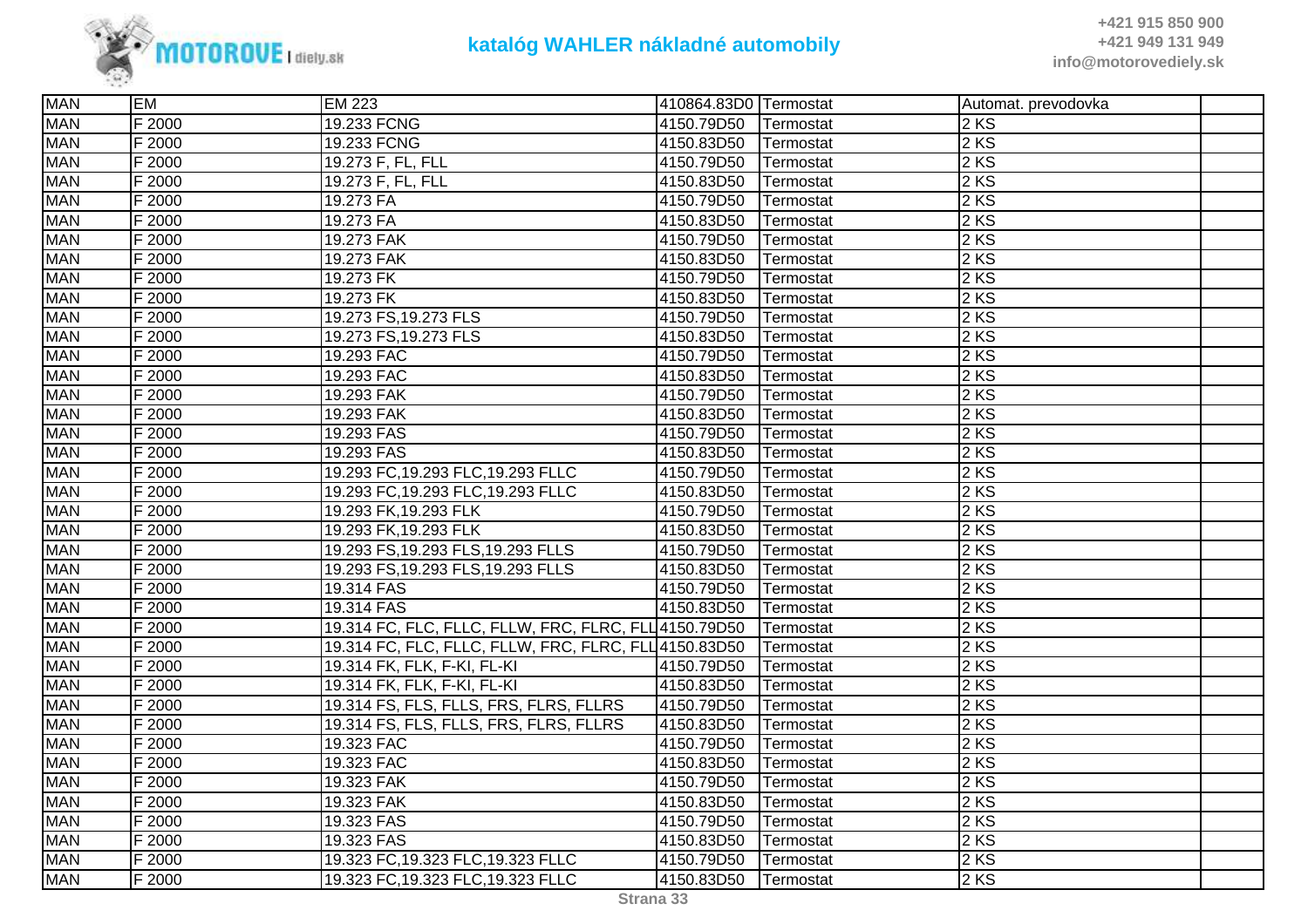

**+421 915 850 900 +421 949 131 949info@motorovediely.sk**

| <b>MAN</b> | F 2000 | 19.323 FK, 19.323 FLK                                 | 4150.79D50 | Termostat | $2$ KS |  |
|------------|--------|-------------------------------------------------------|------------|-----------|--------|--|
| <b>MAN</b> | F 2000 | 19.323 FK, 19.323 FLK                                 | 4150.83D50 | Termostat | 2 KS   |  |
| <b>MAN</b> | F 2000 | 19.323 FS, 19.323 FLS, 19.323 FLLS                    | 4150.79D50 | Termostat | 2 KS   |  |
| <b>MAN</b> | F 2000 | 19.323 FS, 19.323 FLS, 19.323 FLLS                    | 4150.83D50 | Termostat | 2 KS   |  |
| <b>MAN</b> | F 2000 | 19.343 FAC                                            | 4150.79D50 | Termostat | 2KS    |  |
| <b>MAN</b> | F 2000 | 19.343 FAC                                            | 4150.83D50 | Termostat | 2 KS   |  |
| <b>MAN</b> | F 2000 | 19.343 FAK                                            | 4150.79D50 | Termostat | 2 KS   |  |
| <b>MAN</b> | F 2000 | 19.343 FAK                                            | 4150.83D50 | Termostat | 2 KS   |  |
| <b>MAN</b> | F 2000 | 19.343 FAS                                            | 4150.79D50 | Termostat | 2 KS   |  |
| <b>MAN</b> | F 2000 | 19.343 FAS                                            | 4150.83D50 | Termostat | 2KS    |  |
| <b>MAN</b> | F 2000 | 19.343 FC, 19.343 FLC, 19.343 FLLC                    | 4150.79D50 | Termostat | 2 KS   |  |
| <b>MAN</b> | F 2000 | 19.343 FC, 19.343 FLC, 19.343 FLLC                    | 4150.83D50 | Termostat | 2 KS   |  |
| <b>MAN</b> | F 2000 | 19.343 FK, 19.343 FLK                                 | 4150.79D50 | Termostat | 2 KS   |  |
| <b>MAN</b> | F 2000 | 19.343 FK, 19.343 FLK                                 | 4150.83D50 | Termostat | 2 KS   |  |
| <b>MAN</b> | F 2000 | 19.343 FS, 19.343 FLS, 19.343 FLLS                    | 4150.79D50 | Termostat | 2 KS   |  |
| <b>MAN</b> | F 2000 | 19.343 FS, 19.343 FLS, 19.343 FLLS                    | 4150.83D50 | Termostat | 2 KS   |  |
| <b>MAN</b> | F 2000 | 19.364 FAC                                            | 4150.79D50 | Termostat | 2 KS   |  |
| <b>MAN</b> | F 2000 | 19.364 FAC                                            | 4150.83D50 | Termostat | 2 KS   |  |
| <b>MAN</b> | F 2000 | 19.364 FAK, FA-KI                                     | 4150.79D50 | Termostat | 2KS    |  |
| <b>MAN</b> | F 2000 | 19.364 FAK, FA-KI                                     | 4150.83D50 | Termostat | 2 KS   |  |
| <b>MAN</b> | F 2000 | 19.364 FAS                                            | 4150.79D50 | Termostat | 2 KS   |  |
| <b>MAN</b> | F 2000 | 19.364 FAS                                            | 4150.83D50 | Termostat | 2 KS   |  |
| <b>MAN</b> | F 2000 | 19.364 FC, FLC, FLLC, FLLW, FRC, FLRC, FLL 4150.79D50 |            | Termostat | 2 KS   |  |
| <b>MAN</b> | F 2000 | 19.364 FC, FLC, FLLC, FLLW, FRC, FLRC, FLL 4150.83D50 |            | Termostat | 2 KS   |  |
| <b>MAN</b> | F 2000 | 19.364 FK, FLK, F-KI, FL-KI                           | 4150.79D50 | Termostat | 2KS    |  |
| <b>MAN</b> | F 2000 | 19.364 FK, FLK, F-KI, FL-KI                           | 4150.83D50 | Termostat | 2KS    |  |
| <b>MAN</b> | F 2000 | 19.364 FS, FLS, FLLS, FRS, FLRS, FLLRS                | 4150.79D50 | Termostat | 2 KS   |  |
| <b>MAN</b> | F 2000 | 19.364 FS, FLS, FLLS, FRS, FLRS, FLLRS                | 4150.83D50 | Termostat | 2 KS   |  |
| <b>MAN</b> | F 2000 | 19.373 FAC                                            | 4150.79D50 | Termostat | 2 KS   |  |
| <b>MAN</b> | F 2000 | 19.373 FAC                                            | 4150.83D50 | Termostat | 2 KS   |  |
| <b>MAN</b> | F 2000 | 19.373 FAK, FA-KI                                     | 4150.79D50 | Termostat | 2KS    |  |
| <b>MAN</b> | F 2000 | 19.373 FAK, FA-KI                                     | 4150.83D50 | Termostat | 2 KS   |  |
| <b>MAN</b> | F 2000 | 19.373 FAS                                            | 4150.79D50 | Termostat | 2 KS   |  |
| <b>MAN</b> | F 2000 | 19.373 FAS                                            | 4150.83D50 | Termostat | 2 KS   |  |
| <b>MAN</b> | F 2000 | 19.373 FC, FLC, FLLC, FRC, FLRC, F-NL                 | 4150.79D50 | Termostat | 2 KS   |  |
| <b>MAN</b> | F 2000 | 19.373 FC, FLC, FLLC, FRC, FLRC, F-NL                 | 4150.83D50 | Termostat | 2 KS   |  |
| <b>MAN</b> | F 2000 | 19.373 FK, FLK, F-KI, FL-KI                           | 4150.79D50 | Termostat | 2 KS   |  |
| <b>MAN</b> | F 2000 | 19.373 FK, FLK, F-KI, FL-KI                           | 4150.83D50 | Termostat | 2 KS   |  |
| <b>MAN</b> | F 2000 | 19.373 FS, FLS, FLLS, FRS, FLRS, FLLRS                | 4150.79D50 | Termostat | 2 KS   |  |
| <b>MAN</b> | F 2000 | 19.373 FS, FLS, FLLS, FRS, FLRS, FLLRS                | 4150.83D50 | Termostat | $2$ KS |  |
| <b>MAN</b> | F 2000 | 19.403 FAC                                            | 4150.79D50 | Termostat | 2KS    |  |
|            |        |                                                       |            |           |        |  |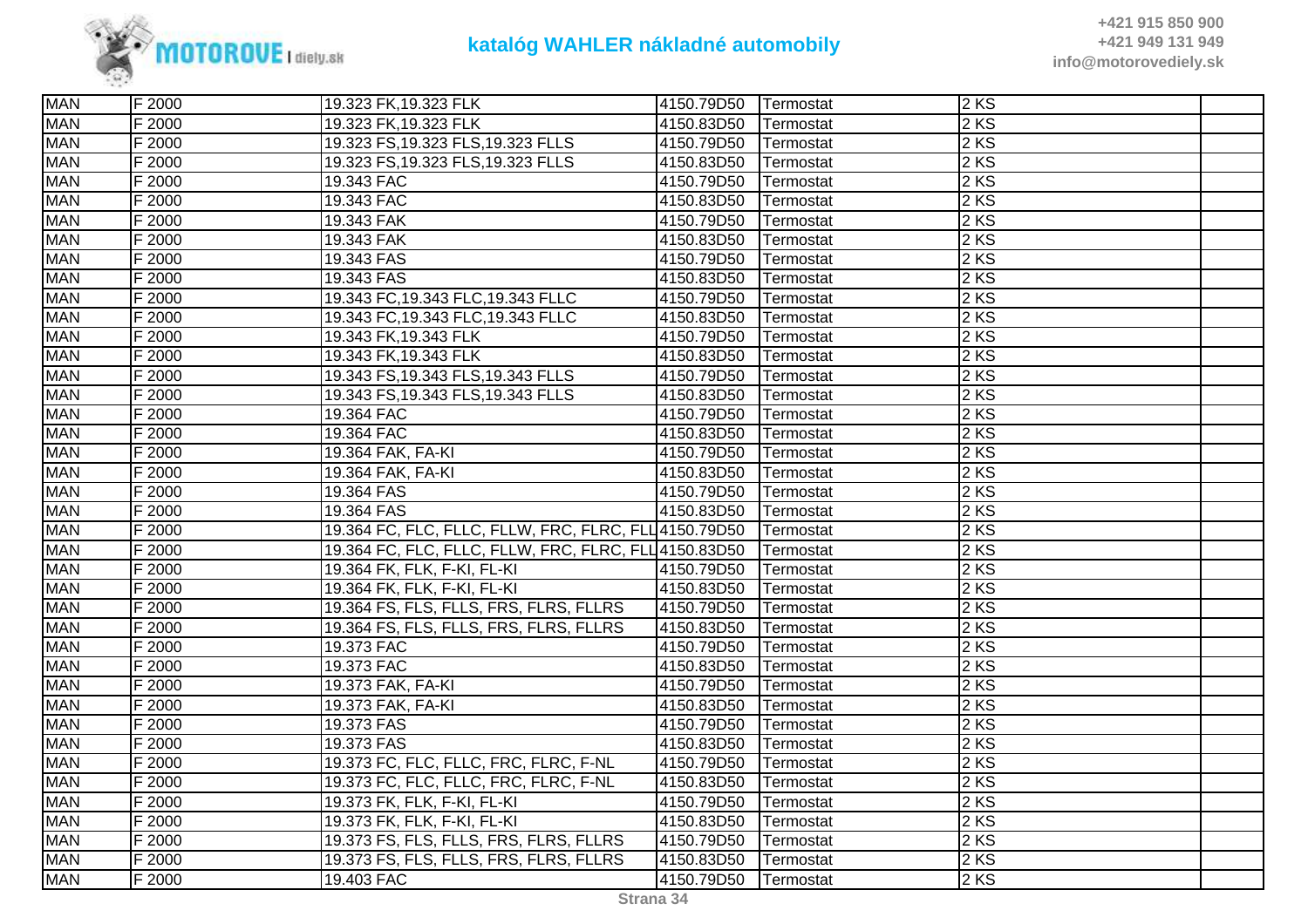

| <b>MAN</b> | F 2000 | 19.403 FAC                                           | 4150.83D50 Termostat |                   | 2 KS |  |
|------------|--------|------------------------------------------------------|----------------------|-------------------|------|--|
| <b>MAN</b> | F 2000 | 19.403 FAK, FA-KI                                    | 4150.79D50           | <b>ITermostat</b> | 2 KS |  |
| <b>MAN</b> | F 2000 | 19.403 FAK, FA-KI                                    | 4150.83D50           | Termostat         | 2 KS |  |
| <b>MAN</b> | F 2000 | 19.403 FAS                                           | 4150.79D50           | Termostat         | 2 KS |  |
| <b>MAN</b> | F 2000 | 19.403 FAS                                           | 4150.83D50           | Termostat         | 2 KS |  |
| <b>MAN</b> | F 2000 | 19.403 FC, FLC, FLLC, FRC, FLRC, F-NL                | 4150.79D50           | Termostat         | 2 KS |  |
| <b>MAN</b> | F 2000 | 19.403 FC, FLC, FLLC, FRC, FLRC, F-NL                | 4150.83D50           | Termostat         | 2 KS |  |
| <b>MAN</b> | F 2000 | 19.403 FK, FLK, F-KI, FL-KI                          | 4150.79D50           | Termostat         | 2 KS |  |
| <b>MAN</b> | F 2000 | 19.403 FK, FLK, F-KI, FL-KI                          | 4150.83D50           | Termostat         | 2 KS |  |
| <b>MAN</b> | F 2000 | 19.403 FS, FLS, FLLS, FRS, FLRS, FLLRS               | 4150.79D50           | Termostat         | 2 KS |  |
| <b>MAN</b> | F 2000 | 19.403 FS, FLS, FLLS, FRS, FLRS, FLLRS               | 4150.83D50           | Termostat         | 2 KS |  |
| <b>MAN</b> | F 2000 | 19.414 FAC                                           | 4150.79D50           | Termostat         | 2 KS |  |
| <b>MAN</b> | F 2000 | 19.414 FAC                                           | 4150.83D50           | Termostat         | 2 KS |  |
| <b>MAN</b> | F 2000 | 19.414 FAK, FA-KI                                    | 4150.79D50           | Termostat         | 2 KS |  |
| <b>MAN</b> | F 2000 | 19.414 FAK, FA-KI                                    | 4150.83D50           | Termostat         | 2 KS |  |
| <b>MAN</b> | F 2000 | 19.414 FAS                                           | 4150.79D50           | Termostat         | 2 KS |  |
| <b>MAN</b> | F 2000 | 19.414 FAS                                           | 4150.83D50           | Termostat         | 2 KS |  |
| <b>MAN</b> | F 2000 | 19.414 FC, FLC, FLLC, FRC, FLRC, FLLRC, FL4150.79D50 |                      | Termostat         | 2 KS |  |
| <b>MAN</b> | F 2000 | 19.414 FC, FLC, FLLC, FRC, FLRC, FLLRC, FL4150.83D50 |                      | Termostat         | 2 KS |  |
| <b>MAN</b> | F 2000 | 19.414 FK, FLK, F-KI, FL-KI                          | 4150.79D50           | Termostat         | 2 KS |  |
| <b>MAN</b> | F 2000 | 19.414 FK, FLK, F-KI, FL-KI                          | 4150.83D50           | Termostat         | 2 KS |  |
| <b>MAN</b> | F 2000 | 19.414 FS, FLS, FLLS, FRS, FLRS, FLLRS               | 4150.79D50           | Termostat         | 2 KS |  |
| <b>MAN</b> | F 2000 | 19.414 FS, FLS, FLLS, FRS, FLRS, FLLRS               | 4150.83D50           | Termostat         | 2 KS |  |
| <b>MAN</b> | F 2000 | 19.423 FAC                                           | 4150.79D50           | Termostat         | 2 KS |  |
| <b>MAN</b> | F 2000 | 19.423 FAC                                           | 4150.83D50           | Termostat         | 2 KS |  |
| <b>MAN</b> | F 2000 | 19.423 FAK, FA-KI                                    | 4150.79D50           | Termostat         | 2 KS |  |
| <b>MAN</b> | F 2000 | 19.423 FAK, FA-KI                                    | 4150.83D50           | Termostat         | 2 KS |  |
| <b>MAN</b> | F 2000 | 19.423 FAS                                           | 4150.79D50           | Termostat         | 2 KS |  |
| <b>MAN</b> | F 2000 | 19.423 FAS                                           | 4150.83D50           | Termostat         | 2 KS |  |
| <b>MAN</b> | F 2000 | 19.423 FC, FLC, FLLC, F-NL                           | 4150.79D50           | Termostat         | 2 KS |  |
| <b>MAN</b> | F 2000 | 19.423 FC, FLC, FLLC, F-NL                           | 4150.83D50           | Termostat         | 2 KS |  |
| <b>MAN</b> | F 2000 | 19.423 FK, FLK, F-KI, FL-KI                          | 4150.79D50           | Termostat         | 2 KS |  |
| <b>MAN</b> | F 2000 | 19.423 FK, FLK, F-KI, FL-KI                          | 4150.83D50           | Termostat         | 2 KS |  |
| <b>MAN</b> | F 2000 | 19.423 FS, FLS, FLLS                                 | 4150.79D50           | Termostat         | 2 KS |  |
| <b>MAN</b> | F 2000 | 19.423 FS, FLS, FLLS                                 | 4150.83D50           | Termostat         | 2 KS |  |
| <b>MAN</b> | F 2000 | 19.463 FAC                                           | 4150.79D50           | Termostat         | 2 KS |  |
| <b>MAN</b> | F 2000 | 19.463 FAC                                           | 4150.83D50           | Termostat         | 2 KS |  |
| <b>MAN</b> | F 2000 | 19.463 FAK, FA-KI                                    | 4150.79D50           | Termostat         | 2 KS |  |
| <b>MAN</b> | F 2000 | 19.463 FAK, FA-KI                                    | 4150.83D50           | Termostat         | 2KS  |  |
| <b>MAN</b> | F 2000 | 19.463 FAS                                           | 4150.79D50           | Termostat         | 2KS  |  |
| <b>MAN</b> | F 2000 | 19.463 FAS                                           | 4150.83D50           | Termostat         | 2 KS |  |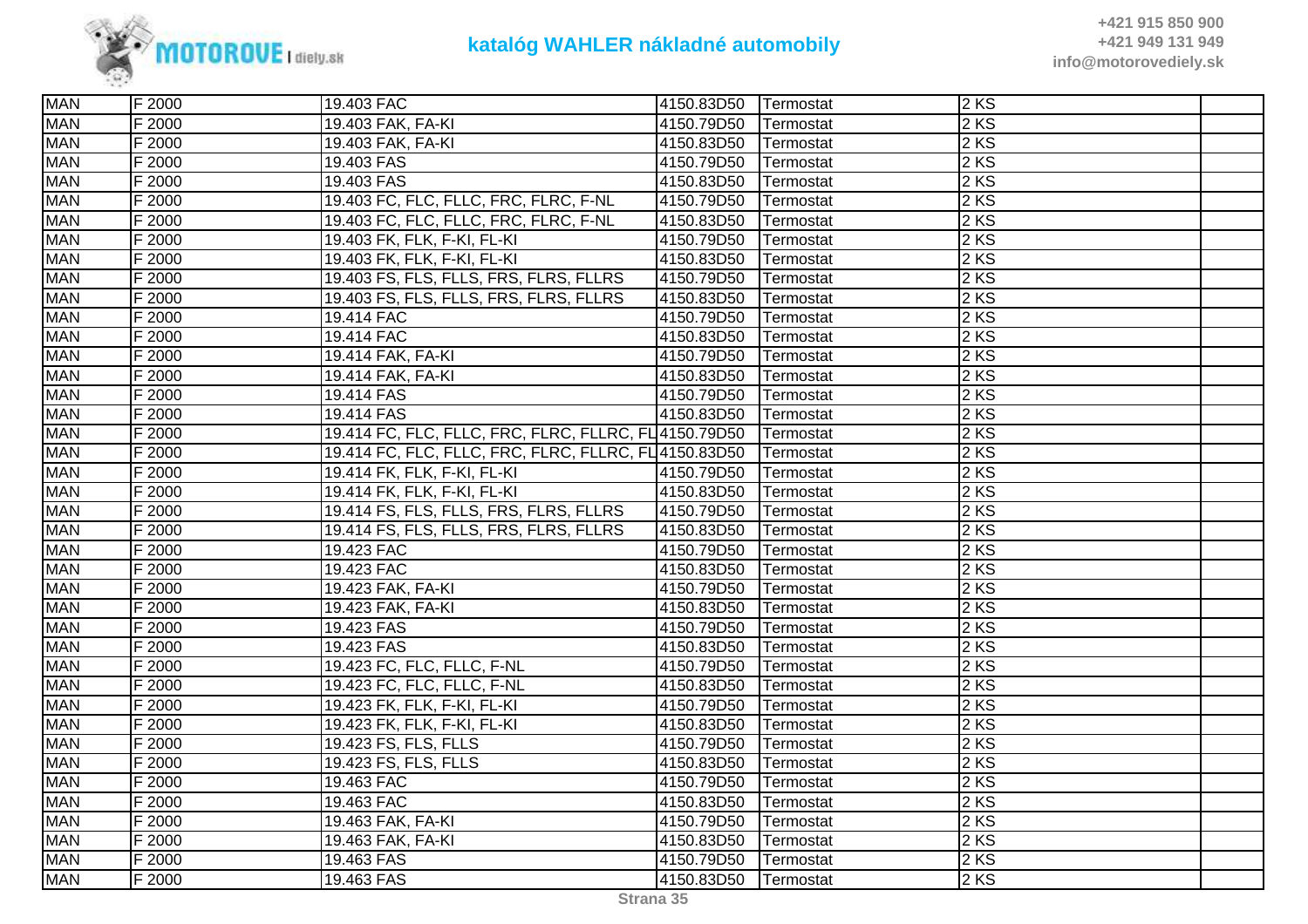

| <b>MAN</b> | F 2000 | 19.463 FC, FLC, FLLC, FRC, FLRC, F-NL                 | 4150.79D50 | Termostat | 2KS  |  |
|------------|--------|-------------------------------------------------------|------------|-----------|------|--|
| <b>MAN</b> | F 2000 | 19.463 FC, FLC, FLLC, FRC, FLRC, F-NL                 | 4150.83D50 | Termostat | 2 KS |  |
| <b>MAN</b> | F 2000 | 19.463 FK, FLK, F-KI, FL-KI                           | 4150.79D50 | Termostat | 2 KS |  |
| <b>MAN</b> | F 2000 | 19.463 FK, FLK, F-KI, FL-KI                           | 4150.83D50 | Termostat | 2 KS |  |
| <b>MAN</b> | F 2000 | 19.463 FS, FLS, FLLS, FRS, FLRS, FLLRS                | 4150.79D50 | Termostat | 2KS  |  |
| <b>MAN</b> | F 2000 | 19.463 FS, FLS, FLLS, FRS, FLRS, FLLRS                | 4150.83D50 | Termostat | 2KS  |  |
| <b>MAN</b> | F 2000 | 19.464 FAK, FA-KI                                     | 4150.79D50 | Termostat | 2 KS |  |
| <b>MAN</b> | F 2000 | 19.464 FAK, FA-KI                                     | 4150.83D50 | Termostat | 2 KS |  |
| <b>MAN</b> | F 2000 | 19.464 FAS                                            | 4150.79D50 | Termostat | 2 KS |  |
| <b>MAN</b> | F 2000 | 19.464 FAS                                            | 4150.83D50 | Termostat | 2 KS |  |
| <b>MAN</b> | F 2000 | 19.464 FC, FLC, FLLC, FLL, FRC, FLLR, FLLR(4150.79D50 |            | Termostat | 2KS  |  |
| <b>MAN</b> | F 2000 | 19.464 FC, FLC, FLLC, FLL, FRC, FLLR, FLLR(4150.83D50 |            | Termostat | 2 KS |  |
| <b>MAN</b> | F 2000 | 19.464 FK, FLK, F-KI, FL-KI                           | 4150.79D50 | Termostat | 2 KS |  |
| <b>MAN</b> | F 2000 | 19.464 FK, FLK, F-KI, FL-KI                           | 4150.83D50 | Termostat | 2 KS |  |
| <b>MAN</b> | F 2000 | 19.464 FS, FLS, FLLS, FRS, FLRS, FLLRS                | 4150.79D50 | Termostat | 2 KS |  |
| <b>MAN</b> | F 2000 | 19.464 FS, FLS, FLLS, FRS, FLRS, FLLRS                | 4150.83D50 | Termostat | 2KS  |  |
| <b>MAN</b> | F 2000 | 19.603 FLS, 19604 FLS                                 | 4150.79D50 | Termostat | 2 KS |  |
| <b>MAN</b> | F 2000 | 23.293 FNLLC                                          | 4150.79D50 | Termostat | 2 KS |  |
| <b>MAN</b> | F 2000 | 23.293 FNLLC                                          | 4150.83D50 | Termostat | 2 KS |  |
| <b>MAN</b> | F 2000 | 23.343 FNLLC                                          | 4150.79D50 | Termostat | 2KS  |  |
| <b>MAN</b> | F 2000 | 23.343 FNLLC                                          | 4150.83D50 | Termostat | 2 KS |  |
| <b>MAN</b> | F 2000 | 23.403 FNLLC                                          | 4150.79D50 | Termostat | 2 KS |  |
| <b>MAN</b> | F 2000 | 23.403 FNLLC                                          | 4150.83D50 | Termostat | 2 KS |  |
| <b>MAN</b> | F 2000 | 23.463 FNLLC                                          | 4150.79D50 | Termostat | 2 KS |  |
| <b>MAN</b> | F 2000 | 23.463 FNLLC                                          | 4150.83D50 | Termostat | 2 KS |  |
| <b>MAN</b> | F 2000 | 24.273 FNLLC                                          | 4150.79D50 | Termostat | 2 KS |  |
| <b>MAN</b> | F 2000 | 24.273 FNLLC                                          | 4150.83D50 | Termostat | 2 KS |  |
| <b>MAN</b> | F 2000 | 24.293 FNLLC                                          | 4150.79D50 | Termostat | 2KS  |  |
| <b>MAN</b> | F 2000 | 24.293 FNLLC                                          | 4150.83D50 | Termostat | 2 KS |  |
| <b>MAN</b> | F 2000 | 24.323 FNLLC                                          | 4150.79D50 | Termostat | 2 KS |  |
| <b>MAN</b> | F 2000 | 24.323 FNLLC                                          | 4150.83D50 | Termostat | 2 KS |  |
| <b>MAN</b> | F 2000 | 24.343 FNLLC                                          | 4150.79D50 | Termostat | 2 KS |  |
| <b>MAN</b> | F 2000 | 24.343 FNLLC                                          | 4150.83D50 | Termostat | 2KS  |  |
| <b>MAN</b> | F 2000 | 24.373 FNLLC                                          | 4150.79D50 | Termostat | 2 KS |  |
| <b>MAN</b> | F 2000 | 24.373 FNLLC                                          | 4150.83D50 | Termostat | 2 KS |  |
| <b>MAN</b> | F 2000 | 24.403 FNLLC                                          | 4150.79D50 | Termostat | 2 KS |  |
| <b>MAN</b> | F 2000 | 24.403 FNLLC                                          | 4150.83D50 | Termostat | 2 KS |  |
| <b>MAN</b> | F 2000 | 24.423 FNLLC                                          | 4150.79D50 | Termostat | 2 KS |  |
| <b>MAN</b> | F 2000 | 24.423 FNLLC                                          | 4150.83D50 | Termostat | 2KS  |  |
| <b>MAN</b> | F 2000 | 24.463 FNLLC                                          | 4150.79D50 | Termostat | 2KS  |  |
| <b>MAN</b> | F 2000 | 24.463 FNLLC                                          | 4150.83D50 | Termostat | 2 KS |  |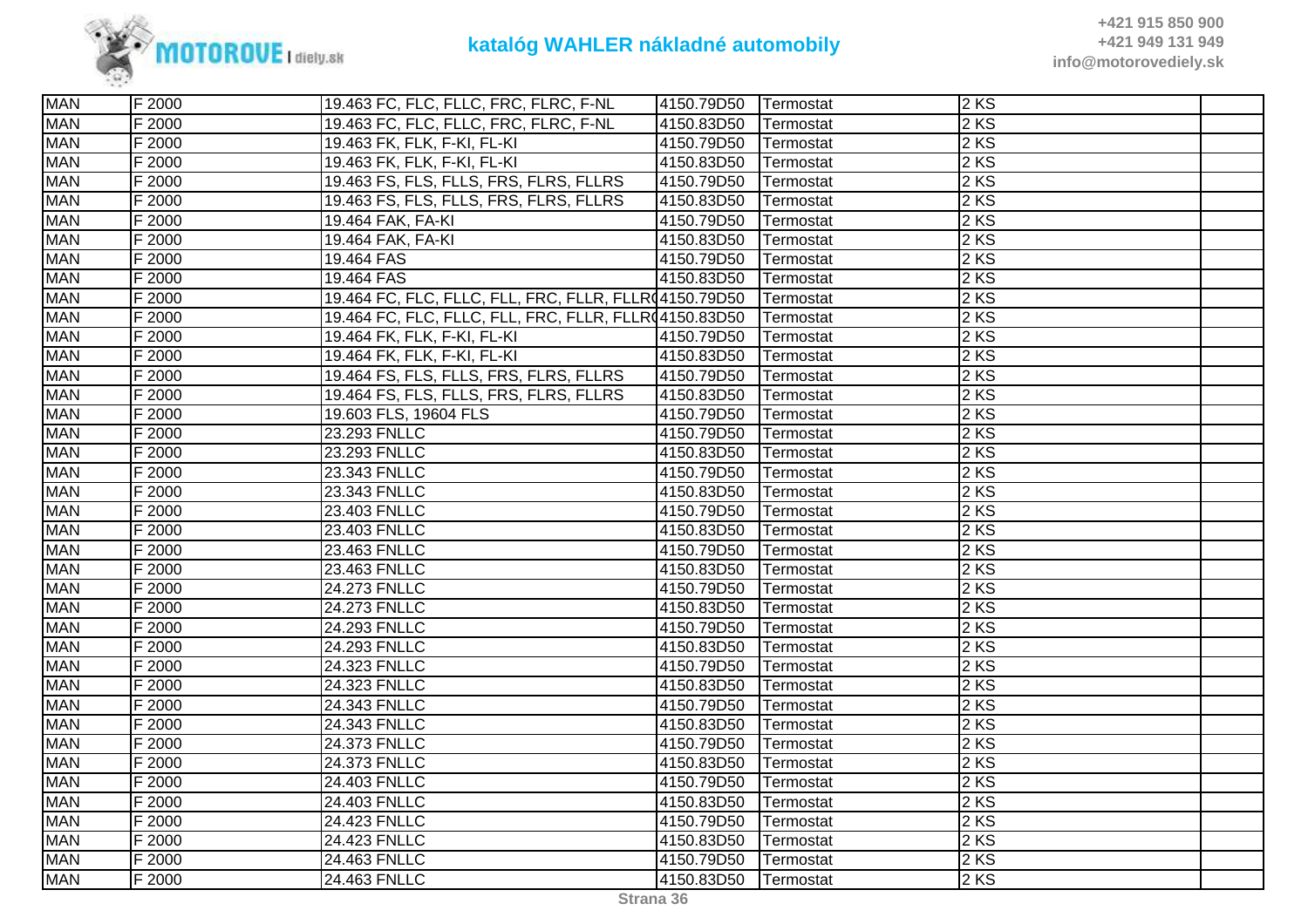

| <b>MAN</b> | F 2000 | 26.233 FVLCNG                          | 4150.79D50 | Termostat | $2$ KS            |  |
|------------|--------|----------------------------------------|------------|-----------|-------------------|--|
| <b>MAN</b> | F 2000 | 26.233 FVLCNG                          | 4150.83D50 | Termostat | 2 KS              |  |
| <b>MAN</b> | F 2000 | 26.273 DFC, 26.273 DFLC                | 4150.79D50 | Termostat | 2 KS              |  |
| <b>MAN</b> | F 2000 | 26.273 DFC, 26.273 DFLC                | 4150.83D50 | Termostat | 2 KS              |  |
| <b>MAN</b> | F 2000 | 26.273 DFK, 26.273 DFLK                | 4150.79D50 | Termostat | 2KS               |  |
| <b>MAN</b> | F 2000 | 26.273 DFK, 26.273 DFLK                | 4150.83D50 | Termostat | 2KS               |  |
| <b>MAN</b> | F 2000 | 26.273 DFS, 26.273 DFLS                | 4150.79D50 | Termostat | 2 KS              |  |
| <b>MAN</b> | F 2000 | 26.273 DFS, 26.273 DFLS                | 4150.83D50 | Termostat | 2 KS              |  |
| <b>MAN</b> | F 2000 | 26.273 FNLC, 26.273 FNLLC, 26.273 FVLC | 4150.79D50 | Termostat | 2 KS              |  |
| <b>MAN</b> | F 2000 | 26.273 FNLC, 26.273 FNLLC, 26.273 FVLC | 4150.83D50 | Termostat | 2KS               |  |
| <b>MAN</b> | F 2000 | 26.273 FNLS, 26.273 FVLS               | 4150.79D50 | Termostat | $2 K\overline{S}$ |  |
| <b>MAN</b> | F 2000 | 26.273 FNLS, 26.273 FVLS               | 4150.83D50 | Termostat | 2KS               |  |
| <b>MAN</b> | F 2000 | 26.293 DFC, 26.293 DFLC                | 4150.79D50 | Termostat | 2 KS              |  |
| <b>MAN</b> | F 2000 | 26.293 DFC, 26.293 DFLC                | 4150.83D50 | Termostat | 2 KS              |  |
| <b>MAN</b> | F 2000 | 26.293 DFK, 26.293 DFLK                | 4150.79D50 | Termostat | 2 KS              |  |
| <b>MAN</b> | F 2000 | 26.293 DFK, 26.293 DFLK                | 4150.83D50 | Termostat | 2 KS              |  |
| <b>MAN</b> | F 2000 | 26.293 DFS, 26.293 DFLS                | 4150.79D50 | Termostat | 2 KS              |  |
| <b>MAN</b> | F 2000 | 26.293 DFS, 26.293 DFLS                | 4150.83D50 | Termostat | 2 KS              |  |
| <b>MAN</b> | F 2000 | 26.293 FNLC, 26.293 FNLLC, 26.293 FVLC | 4150.79D50 | Termostat | 2 KS              |  |
| <b>MAN</b> | F 2000 | 26.293 FNLC, 26.293 FNLLC, 26.293 FVLC | 4150.83D50 | Termostat | 2 KS              |  |
| <b>MAN</b> | F 2000 | 26.293 FNLS, 26.293 FVLS               | 4150.79D50 | Termostat | 2KS               |  |
| <b>MAN</b> | F 2000 | 26.293 FNLS, 26.293 FVLS               | 4150.83D50 | Termostat | 2KS               |  |
| <b>MAN</b> | F 2000 | 26.323 DFC, 26.323 DFLC                | 4150.79D50 | Termostat | $2 K\overline{S}$ |  |
| <b>MAN</b> | F 2000 | 26.323 DFC, 26.323 DFLC                | 4150.83D50 | Termostat | 2 KS              |  |
| <b>MAN</b> | F 2000 | 26.323 DFK, 26.323 DFLK                | 4150.79D50 | Termostat | 2 KS              |  |
| <b>MAN</b> | F 2000 | 26.323 DFK, 26.323 DFLK                | 4150.83D50 | Termostat | 2KS               |  |
| <b>MAN</b> | F 2000 | 26.323 DFS, 26.323 DFLS                | 4150.79D50 | Termostat | 2KS               |  |
| <b>MAN</b> | F 2000 | 26.323 DFS, 26.323 DFLS                | 4150.83D50 | Termostat | 2KS               |  |
| <b>MAN</b> | F 2000 | 26.323 FNLC, 26.323 FNLLC, 26.323 FVLC | 4150.79D50 | Termostat | 2 KS              |  |
| <b>MAN</b> | F 2000 | 26.323 FNLC, 26.323 FNLLC, 26.323 FVLC | 4150.83D50 | Termostat | 2 KS              |  |
| <b>MAN</b> | F 2000 | 26.323 FNLS, 26.323 FVLS               | 4150.79D50 | Termostat | 2 KS              |  |
| <b>MAN</b> | F 2000 | 26.323 FNLS, 26.323 FVLS               | 4150.83D50 | Termostat | 2 KS              |  |
| <b>MAN</b> | F 2000 | 26.343 DFC, 26.343 DFLC                | 4150.79D50 | Termostat | 2KS               |  |
| <b>MAN</b> | F 2000 | 26.343 DFC, 26.343 DFLC                | 4150.83D50 | Termostat | 2 KS              |  |
| <b>MAN</b> | F 2000 | 26.343 DFK, 26.343 DFLK                | 4150.79D50 | Termostat | 2 KS              |  |
| <b>MAN</b> | F 2000 | 26.343 DFK, 26.343 DFLK                | 4150.83D50 | Termostat | 2KS               |  |
| <b>MAN</b> | F 2000 | 26.343 DFS, 26.343 DFLS                | 4150.79D50 | Termostat | 2 KS              |  |
| <b>MAN</b> | F 2000 | 26.343 DFS, 26.343 DFLS                | 4150.83D50 | Termostat | 2 KS              |  |
| <b>MAN</b> | F 2000 | 26.343 FNLC, 26.343 FNLLC, 26.343 FVLC | 4150.79D50 | Termostat | 2KS               |  |
| <b>MAN</b> | F 2000 | 26.343 FNLC, 26.343 FNLLC, 26.343 FVLC | 4150.83D50 | Termostat | $2 K\overline{S}$ |  |
| <b>MAN</b> | F 2000 | 26.343 FNLS, 26.343 FVLS               | 4150.79D50 | Termostat | 2 KS              |  |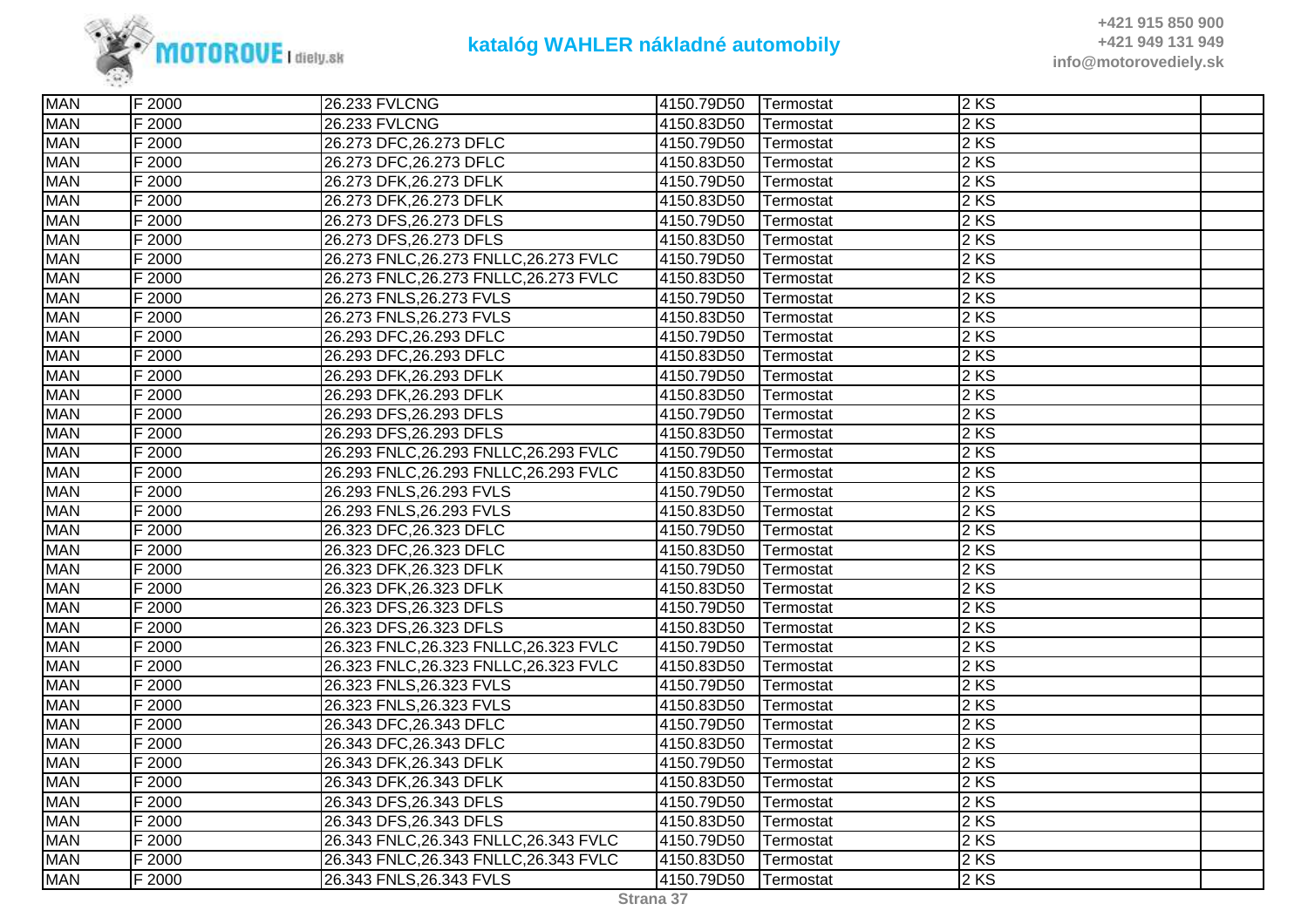

| <b>MAN</b> | F 2000 | 26.343 FNLS, 26.343 FVLS               | 4150.83D50 | Termostat         | 2KS    |  |
|------------|--------|----------------------------------------|------------|-------------------|--------|--|
| <b>MAN</b> | F 2000 | 26.373 DFC, 26.373 DFLC                | 4150.79D50 | Termostat         | $2$ KS |  |
| <b>MAN</b> | F 2000 | 26.373 DFC, 26.373 DFLC                | 4150.83D50 | Termostat         | $2$ KS |  |
| <b>MAN</b> | F 2000 | 26.373 DFK, 26.373 DFLK                | 4150.79D50 | <b>ITermostat</b> | $2$ KS |  |
| <b>MAN</b> | F 2000 | 26.373 DFK, 26.373 DFLK                | 4150.83D50 | Termostat         | 2KS    |  |
| <b>MAN</b> | F 2000 | 26.373 DFS, 26.373 DFLS                | 4150.79D50 | Termostat         | 2 KS   |  |
| <b>MAN</b> | F 2000 | 26.373 DFS, 26.373 DFLS                | 4150.83D50 | Termostat         | $2$ KS |  |
| <b>MAN</b> | F 2000 | 26.373 FNLC, 26.373 FNLLC, 26.373 FVLC | 4150.79D50 | Termostat         | $2$ KS |  |
| <b>MAN</b> | F 2000 | 26.373 FNLC, 26.373 FNLLC, 26.373 FVLC | 4150.83D50 | Termostat         | $2$ KS |  |
| <b>MAN</b> | F 2000 | 26.373 FNLS, 26.373 FVLS               | 4150.79D50 | Termostat         | $2$ KS |  |
| <b>MAN</b> | F 2000 | 26.373 FNLS, 26.373 FVLS               | 4150.83D50 | Termostat         | $2$ KS |  |
| <b>MAN</b> | F 2000 | 26.403 DFC, 26.403 DFLC                | 4150.79D50 | Termostat         | 2 KS   |  |
| <b>MAN</b> | F 2000 | 26.403 DFC, 26.403 DFLC                | 4150.83D50 | Termostat         | $2$ KS |  |
| <b>MAN</b> | F 2000 | 26.403 DFK, 26.403 DFLK                | 4150.79D50 | Termostat         | $2$ KS |  |
| <b>MAN</b> | F 2000 | 26.403 DFK, 26.403 DFLK                | 4150.83D50 | Termostat         | $2$ KS |  |
| <b>MAN</b> | F 2000 | 26.403 DFS, 26.403 DFLS                | 4150.79D50 | Termostat         | $2$ KS |  |
| <b>MAN</b> | F 2000 | 26.403 DFS, 26.403 DFLS                | 4150.83D50 | Termostat         | 2 KS   |  |
| <b>MAN</b> | F 2000 | 26.403 FNLC, 26.403 FNLLC, 26.403 FVLC | 4150.79D50 | Termostat         | $2$ KS |  |
| <b>MAN</b> | F 2000 | 26.403 FNLC, 26.403 FNLLC, 26.403 FVLC | 4150.83D50 | Termostat         | 2KS    |  |
| <b>MAN</b> | F 2000 | 26.403 FNLS, 26.403 FVLS               | 4150.79D50 | Termostat         | $2$ KS |  |
| <b>MAN</b> | F 2000 | 26.403 FNLS, 26.403 FVLS               | 4150.83D50 | Termostat         | $2$ KS |  |
| <b>MAN</b> | F 2000 | 26.423 DFC, 26.423 DFLC                | 4150.79D50 | Termostat         | 2 KS   |  |
| <b>MAN</b> | F 2000 | 26.423 DFC, 26.423 DFLC                | 4150.83D50 | Termostat         | 2 KS   |  |
| <b>MAN</b> | F 2000 | 26.423 DFK, 26.423 DFLK                | 4150.79D50 | Termostat         | 2 KS   |  |
| <b>MAN</b> | F 2000 | 26.423 DFK, 26.423 DFLK                | 4150.83D50 | Termostat         | $2$ KS |  |
| <b>MAN</b> | F 2000 | 26.423 DFS, 26.423 DFLS                | 4150.79D50 | Termostat         | 2KS    |  |
| <b>MAN</b> | F 2000 | 26.423 DFS, 26.423 DFLS                | 4150.83D50 | Termostat         | $2$ KS |  |
| <b>MAN</b> | F 2000 | 26.423 FNLC, 26.423 FNLLC, 26.423 FVLC | 4150.79D50 | Termostat         | 2 KS   |  |
| <b>MAN</b> | F 2000 | 26.423 FNLC, 26.423 FNLLC, 26.423 FVLC | 4150.83D50 | Termostat         | $2$ KS |  |
| <b>MAN</b> | F 2000 | 26.423 FNLS, 26.423 FVLS               | 4150.79D50 | Termostat         | 2 KS   |  |
| <b>MAN</b> | F 2000 | 26.423 FNLS, 26.423 FVLS               | 4150.83D50 | Termostat         | $2$ KS |  |
| <b>MAN</b> | F 2000 | 26.463 DFC, DFLC                       | 4150.79D50 | Termostat         | $2$ KS |  |
| <b>MAN</b> | F 2000 | 26.463 DFC, DFLC                       | 4150.83D50 | Termostat         | 2KS    |  |
| <b>MAN</b> | F 2000 | 26.463 DFK, 26.463 DFLK                | 4150.79D50 | Termostat         | 2 KS   |  |
| <b>MAN</b> | F 2000 | 26.463 DFK, 26.463 DFLK                | 4150.83D50 | Termostat         | $2$ KS |  |
| <b>MAN</b> | F 2000 | 26.463 DFS, 26.463 DFLS                | 4150.79D50 | Termostat         | 2 KS   |  |
| <b>MAN</b> | F 2000 | 26.463 DFS, 26.463 DFLS                | 4150.83D50 | Termostat         | $2$ KS |  |
| <b>MAN</b> | F 2000 | 26.463 FNLC, FNLLC, FVLC               | 4150.79D50 | Termostat         | 2 KS   |  |
| <b>MAN</b> | F 2000 | 26.463 FNLC, FNLLC, FVLC               | 4150.83D50 | Termostat         | 2 KS   |  |
| <b>MAN</b> | F 2000 | 26.463 FNLS, 26.463 FVLS               | 4150.79D50 | Termostat         | 2KS    |  |
| <b>MAN</b> | F 2000 | 26.463 FNLS, 26.463 FVLS               | 4150.83D50 | Termostat         | $2$ KS |  |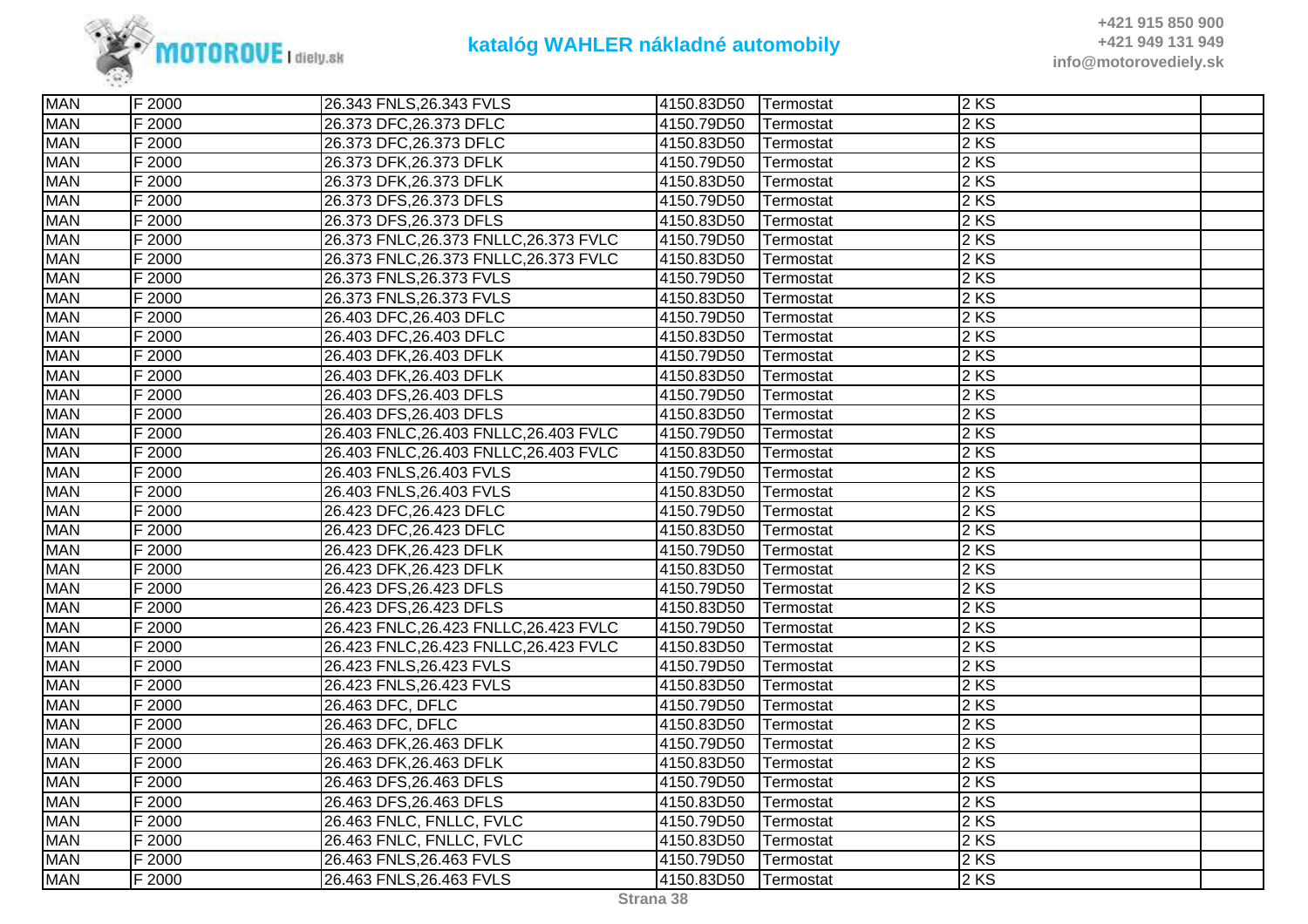

| <b>MAN</b> | F 2000 | 26.603 DFC, DFLC    | 4150.79D50 | Termostat | 2KS    |  |
|------------|--------|---------------------|------------|-----------|--------|--|
| <b>MAN</b> | F 2000 | 26.603 DFK, DFLK    | 4150.79D50 | Termostat | $2$ KS |  |
| <b>MAN</b> | F 2000 | 26.603 DFS, DFLS    | 4150.79D50 | Termostat | $2$ KS |  |
| <b>MAN</b> | F 2000 | 27.273 DFAC         | 4150.79D50 | Termostat | 2 KS   |  |
| <b>MAN</b> | F 2000 | 27.273 DFAC         | 4150.83D50 | Termostat | 2 KS   |  |
| <b>MAN</b> | F 2000 | 27.273 DFAK         | 4150.79D50 | Termostat | 2 KS   |  |
| <b>MAN</b> | F 2000 | 27.273 DFAK         | 4150.83D50 | Termostat | $2$ KS |  |
| <b>MAN</b> | F 2000 | 27.273 DFAS         | 4150.79D50 | Termostat | $2$ KS |  |
| <b>MAN</b> | F 2000 | 27.273 DFAS         | 4150.83D50 | Termostat | $2$ KS |  |
| <b>MAN</b> | F 2000 | 27.273 DFC          | 4150.79D50 | Termostat | 2KS    |  |
| <b>MAN</b> | F 2000 | 27.273 DFC          | 4150.83D50 | Termostat | 2 KS   |  |
| <b>MAN</b> | F 2000 | 27.273 DFK          | 4150.79D50 | Termostat | $2$ KS |  |
| <b>MAN</b> | F 2000 | 27.273 DFK          | 4150.83D50 | Termostat | 2 KS   |  |
| <b>MAN</b> | F 2000 | 27.273 DFS          | 4150.79D50 | Termostat | $2$ KS |  |
| <b>MAN</b> | F 2000 | 27.273 DFS          | 4150.83D50 | Termostat | $2$ KS |  |
| <b>MAN</b> | F 2000 | 27.293 DFAC         | 4150.79D50 | Termostat | 2 KS   |  |
| <b>MAN</b> | F 2000 | 27.293 DFAC         | 4150.83D50 | Termostat | 2 KS   |  |
| <b>MAN</b> | F 2000 | 27.293 DFAK         | 4150.79D50 | Termostat | $2$ KS |  |
| <b>MAN</b> | F 2000 | 27.293 DFAK         | 4150.83D50 | Termostat | 2 KS   |  |
| <b>MAN</b> | F 2000 | 27.293 DFAS         | 4150.79D50 | Termostat | $2$ KS |  |
| <b>MAN</b> | F 2000 | 27.293 DFAS         | 4150.83D50 | Termostat | $2$ KS |  |
| <b>MAN</b> | F 2000 | 27.293 DFC          | 4150.79D50 | Termostat | 2 KS   |  |
| <b>MAN</b> | F 2000 | 27.293 DFC          | 4150.83D50 | Termostat | 2 KS   |  |
| <b>MAN</b> | F 2000 | 27.293 DFK          | 4150.79D50 | Termostat | $2$ KS |  |
| <b>MAN</b> | F 2000 | 27.293 DFK          | 4150.83D50 | Termostat | 2 KS   |  |
| <b>MAN</b> | F 2000 | 27.293 DFS          | 4150.79D50 | Termostat | 2KS    |  |
| <b>MAN</b> | F 2000 | 27.293 DFS          | 4150.83D50 | Termostat | 2 KS   |  |
| <b>MAN</b> | F 2000 | 27.323 DFAC         | 4150.79D50 | Termostat | 2 KS   |  |
| <b>MAN</b> | F 2000 | 27.323 DFAC         | 4150.83D50 | Termostat | $2$ KS |  |
| <b>MAN</b> | F 2000 | 27.323 DFAK, DFA-KI | 4150.79D50 | Termostat | $2$ KS |  |
| <b>MAN</b> | F 2000 | 27.323 DFAK, DFA-KI | 4150.83D50 | Termostat | $2$ KS |  |
| <b>MAN</b> | F 2000 | 27.323 DFAS         | 4150.79D50 | Termostat | $2$ KS |  |
| <b>MAN</b> | F 2000 | 27.323 DFAS         | 4150.83D50 | Termostat | 2KS    |  |
| <b>MAN</b> | F 2000 | 27.323 DFC          | 4150.79D50 | Termostat | 2 KS   |  |
| <b>MAN</b> | F 2000 | 27.323 DFC          | 4150.83D50 | Termostat | $2$ KS |  |
| <b>MAN</b> | F 2000 | 27.323 DFK, DF-KI   | 4150.79D50 | Termostat | $2$ KS |  |
| <b>MAN</b> | F 2000 | 27.323 DFK, DF-KI   | 4150.83D50 | Termostat | 2 KS   |  |
| <b>MAN</b> | F 2000 | 27.323 DFS          | 4150.79D50 | Termostat | 2 KS   |  |
| <b>MAN</b> | F 2000 | 27.323 DFS          | 4150.83D50 | Termostat | 2KS    |  |
| <b>MAN</b> | F 2000 | 27.343 DFAC         | 4150.79D50 | Termostat | 2KS    |  |
| <b>MAN</b> | F 2000 | 27.343 DFAC         | 4150.83D50 | Termostat | $2$ KS |  |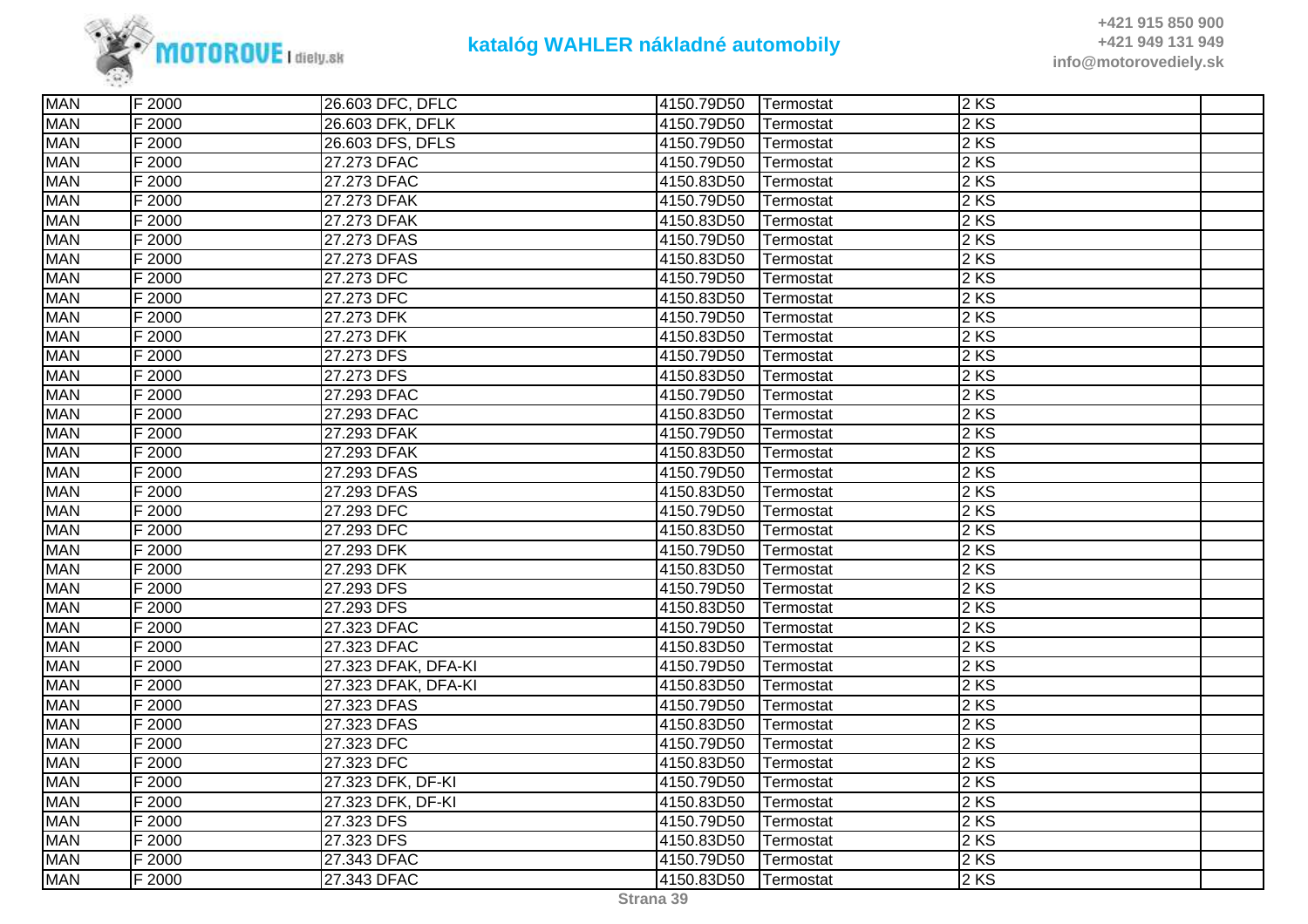

| <b>MAN</b> | F 2000 | 27.343 DFAK         | 4150.79D50 | Termostat | 2KS    |  |
|------------|--------|---------------------|------------|-----------|--------|--|
| <b>MAN</b> | F 2000 | 27.343 DFAK         | 4150.83D50 | Termostat | $2$ KS |  |
| <b>MAN</b> | F 2000 | 27.343 DFAS         | 4150.79D50 | Termostat | 2KS    |  |
| <b>MAN</b> | F 2000 | 27.343 DFAS         | 4150.83D50 | Termostat | 2 KS   |  |
| <b>MAN</b> | F 2000 | 27.343 DFC          | 4150.79D50 | Termostat | 2 KS   |  |
| <b>MAN</b> | F 2000 | 27.343 DFC          | 4150.83D50 | Termostat | $2$ KS |  |
| <b>MAN</b> | F 2000 | 27.343 DFK          | 4150.79D50 | Termostat | $2$ KS |  |
| <b>MAN</b> | F 2000 | 27.343 DFK          | 4150.83D50 | Termostat | 2 KS   |  |
| <b>MAN</b> | F 2000 | 27.343 DFS          | 4150.79D50 | Termostat | 2 KS   |  |
| <b>MAN</b> | F 2000 | 27.343 DFS          | 4150.83D50 | Termostat | $2$ KS |  |
| <b>MAN</b> | F 2000 | 27.373 DFAC         | 4150.79D50 | Termostat | 2 KS   |  |
| <b>MAN</b> | F 2000 | 27.373 DFAC         | 4150.83D50 | Termostat | 2 KS   |  |
| <b>MAN</b> | F 2000 | 27.373 DFAK, DFA-KI | 4150.79D50 | Termostat | $2$ KS |  |
| <b>MAN</b> | F 2000 | 27.373 DFAK, DFA-KI | 4150.83D50 | Termostat | $2$ KS |  |
| <b>MAN</b> | F 2000 | 27.373 DFAS         | 4150.79D50 | Termostat | 2 KS   |  |
| <b>MAN</b> | F 2000 | 27.373 DFAS         | 4150.83D50 | Termostat | $2$ KS |  |
| <b>MAN</b> | F 2000 | 27.373 DFC          | 4150.79D50 | Termostat | 2 KS   |  |
| <b>MAN</b> | F 2000 | 27.373 DFC          | 4150.83D50 | Termostat | $2$ KS |  |
| <b>MAN</b> | F 2000 | 27.373 DFK, DF-KI   | 4150.79D50 | Termostat | 2 KS   |  |
| <b>MAN</b> | F 2000 | 27.373 DFK, DF-KI   | 4150.83D50 | Termostat | $2$ KS |  |
| <b>MAN</b> | F 2000 | 27.373 DFS          | 4150.79D50 | Termostat | 2 KS   |  |
| <b>MAN</b> | F 2000 | 27.373 DFS          | 4150.83D50 | Termostat | 2 KS   |  |
| <b>MAN</b> | F 2000 | 27.403 DFAC         | 4150.79D50 | Termostat | 2 KS   |  |
| <b>MAN</b> | F 2000 | 27.403 DFAC         | 4150.83D50 | Termostat | $2$ KS |  |
| <b>MAN</b> | F 2000 | 27.403 DFAK, DFA-KI | 4150.79D50 | Termostat | $2$ KS |  |
| <b>MAN</b> | F 2000 | 27.403 DFAK, DFA-KI | 4150.83D50 | Termostat | 2KS    |  |
| <b>MAN</b> | F 2000 | 27.403 DFAS         | 4150.79D50 | Termostat | 2 KS   |  |
| <b>MAN</b> | F 2000 | 27.403 DFAS         | 4150.83D50 | Termostat | 2 KS   |  |
| <b>MAN</b> | F 2000 | 27.403 DFC          | 4150.79D50 | Termostat | $2$ KS |  |
| <b>MAN</b> | F 2000 | 27.403 DFC          | 4150.83D50 | Termostat | 2 KS   |  |
| <b>MAN</b> | F 2000 | 27.403 DFK, DF-KI   | 4150.79D50 | Termostat | 2 KS   |  |
| <b>MAN</b> | F 2000 | 27.403 DFK, DF-KI   | 4150.83D50 | Termostat | 2 KS   |  |
| <b>MAN</b> | F 2000 | 27.403 DFS          | 4150.79D50 | Termostat | 2 KS   |  |
| <b>MAN</b> | F 2000 | 27.403 DFS          | 4150.83D50 | Termostat | 2 KS   |  |
| <b>MAN</b> | F 2000 | 27.423 DFAC         | 4150.79D50 | Termostat | $2$ KS |  |
| <b>MAN</b> | F 2000 | 27.423 DFAC         | 4150.83D50 | Termostat | 2 KS   |  |
| <b>MAN</b> | F 2000 | 27.423 DFAK, DFA-KI | 4150.79D50 | Termostat | 2 KS   |  |
| <b>MAN</b> | F 2000 | 27.423 DFAK, DFA-KI | 4150.83D50 | Termostat | 2 KS   |  |
| <b>MAN</b> | F 2000 | 27.423 DFAS         | 4150.79D50 | Termostat | 2 KS   |  |
| <b>MAN</b> | F 2000 | 27.423 DFAS         | 4150.83D50 | Termostat | 2KS    |  |
| <b>MAN</b> | F 2000 | 27.423 DFC          | 4150.79D50 | Termostat | $2$ KS |  |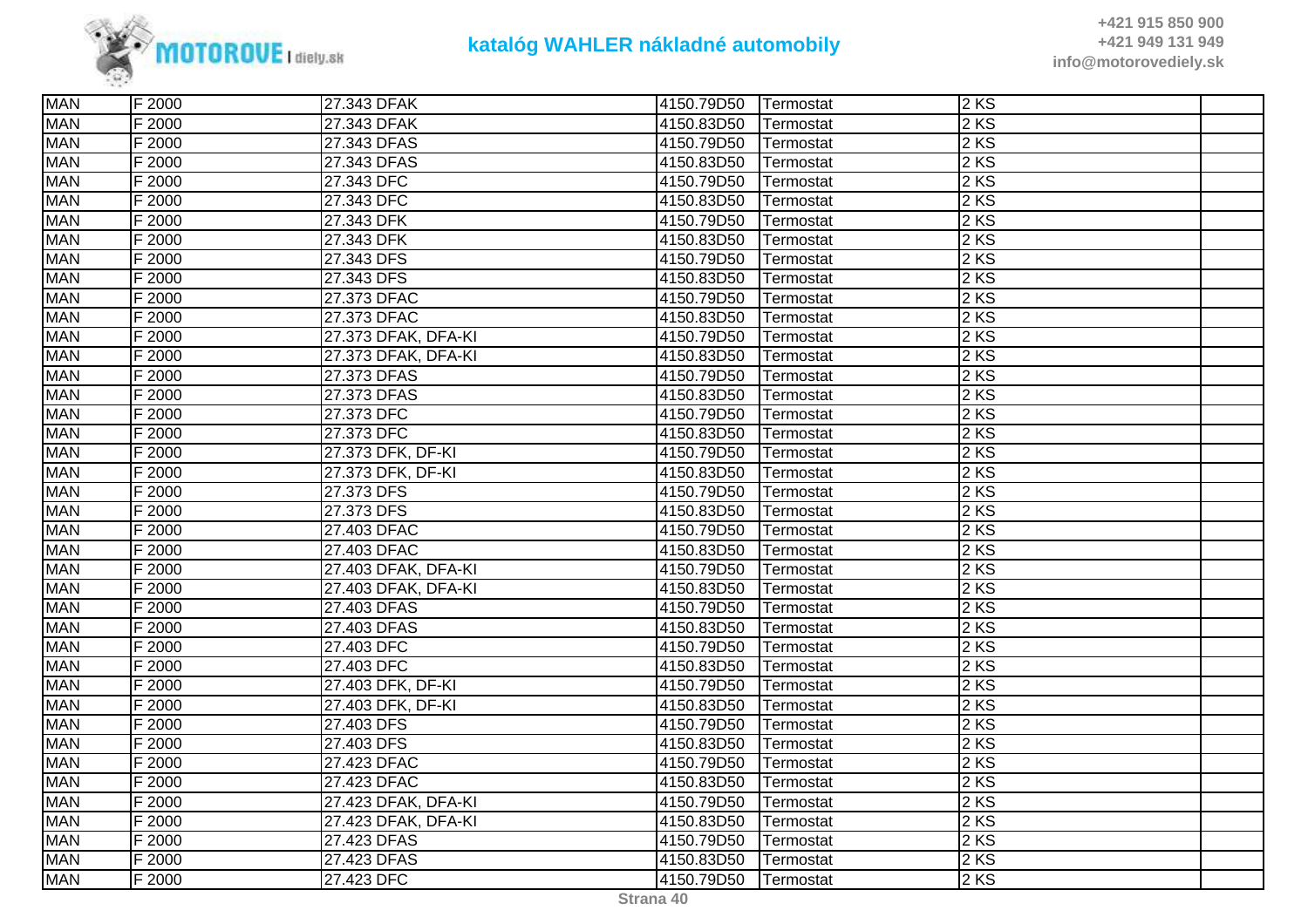

| <b>MAN</b> | F 2000 | 27.423 DFC          | 4150.83D50 | Termostat | 2KS    |  |
|------------|--------|---------------------|------------|-----------|--------|--|
| <b>MAN</b> | F 2000 | 27.423 DFK, DF-KI   | 4150.79D50 | Termostat | 2 KS   |  |
| <b>MAN</b> | F 2000 | 27.423 DFK, DF-KI   | 4150.83D50 | Termostat | $2$ KS |  |
| <b>MAN</b> | F 2000 | 27.423 DFS          | 4150.79D50 | Termostat | 2KS    |  |
| <b>MAN</b> | F 2000 | 27.423 DFS          | 4150.83D50 | Termostat | 2 KS   |  |
| <b>MAN</b> | F 2000 | 27.463 DFAC         | 4150.79D50 | Termostat | $2$ KS |  |
| <b>MAN</b> | F 2000 | 27.463 DFAC         | 4150.83D50 | Termostat | $2$ KS |  |
| <b>MAN</b> | F 2000 | 27.463 DFAK, DFA-KI | 4150.79D50 | Termostat | $2$ KS |  |
| <b>MAN</b> | F 2000 | 27.463 DFAK, DFA-KI | 4150.83D50 | Termostat | 2 KS   |  |
| <b>MAN</b> | F 2000 | 27.463 DFAS         | 4150.79D50 | Termostat | 2 KS   |  |
| <b>MAN</b> | F 2000 | 27.463 DFAS         | 4150.83D50 | Termostat | 2 KS   |  |
| <b>MAN</b> | F 2000 | 27.463 DFC          | 4150.79D50 | Termostat | 2 KS   |  |
| <b>MAN</b> | F 2000 | 27.463 DFC          | 4150.83D50 | Termostat | $2$ KS |  |
| <b>MAN</b> | F 2000 | 27.463 DFK, DF-KI   | 4150.79D50 | Termostat | $2$ KS |  |
| <b>MAN</b> | F 2000 | 27.463 DFK, DF-KI   | 4150.83D50 | Termostat | 2 KS   |  |
| <b>MAN</b> | F 2000 | 27.463 DFS          | 4150.79D50 | Termostat | 2 KS   |  |
| <b>MAN</b> | F 2000 | 27.463 DFS          | 4150.83D50 | Termostat | $2$ KS |  |
| <b>MAN</b> | F 2000 | 27.603 DFAS         | 4150.79D50 | Termostat | $2$ KS |  |
| <b>MAN</b> | F 2000 | 27.603 DFS          | 4150.79D50 | Termostat | $2$ KS |  |
| <b>MAN</b> | F 2000 | 32.293 VFC          | 4150.79D50 | Termostat | 2KS    |  |
| <b>MAN</b> | F 2000 | 32.293 VFC          | 4150.83D50 | Termostat | 2 KS   |  |
| <b>MAN</b> | F 2000 | 32.343 VFC          | 4150.79D50 | Termostat | 2 KS   |  |
| <b>MAN</b> | F 2000 | 32.343 VFC          | 4150.83D50 | Termostat | $2$ KS |  |
| <b>MAN</b> | F 2000 | 32.343 VFK          | 4150.79D50 | Termostat | $2$ KS |  |
| <b>MAN</b> | F 2000 | 32.343 VFK          | 4150.83D50 | Termostat | 2 KS   |  |
| <b>MAN</b> | F 2000 | 32.403 VFC          | 4150.79D50 | Termostat | 2KS    |  |
| <b>MAN</b> | F 2000 | 32.403 VFC          | 4150.83D50 | Termostat | 2 KS   |  |
| <b>MAN</b> | F 2000 | 32.403 VFK          | 4150.79D50 | Termostat | $2$ KS |  |
| <b>MAN</b> | F 2000 | 32.403 VFK          | 4150.83D50 | Termostat | $2$ KS |  |
| <b>MAN</b> | F 2000 | 32.463 VFC          | 4150.79D50 | Termostat | $2$ KS |  |
| <b>MAN</b> | F 2000 | 32.463 VFC          | 4150.83D50 | Termostat | 2 KS   |  |
| <b>MAN</b> | F 2000 | 32.463 VFK          | 4150.79D50 | Termostat | 2 KS   |  |
| <b>MAN</b> | F 2000 | 32.463 VFK          | 4150.83D50 | Termostat | 2 KS   |  |
| <b>MAN</b> | F 2000 | 33.323 DFAC         | 4150.79D50 | Termostat | $2$ KS |  |
| <b>MAN</b> | F 2000 | 33.323 DFAC         | 4150.83D50 | Termostat | $2$ KS |  |
| <b>MAN</b> | F 2000 | 33.323 DFAK         | 4150.79D50 | Termostat | 2KS    |  |
| <b>MAN</b> | F 2000 | 33.323 DFAK         | 4150.83D50 | Termostat | 2 KS   |  |
| <b>MAN</b> | F 2000 | 33.323 DFAS         | 4150.79D50 | Termostat | $2$ KS |  |
| <b>MAN</b> | F 2000 | 33.323 DFAS         | 4150.83D50 | Termostat | 2 KS   |  |
| <b>MAN</b> | F 2000 | 33.323 DFC          | 4150.79D50 | Termostat | $2$ KS |  |
| <b>MAN</b> | F 2000 | 33.323 DFC          | 4150.83D50 | Termostat | 2KS    |  |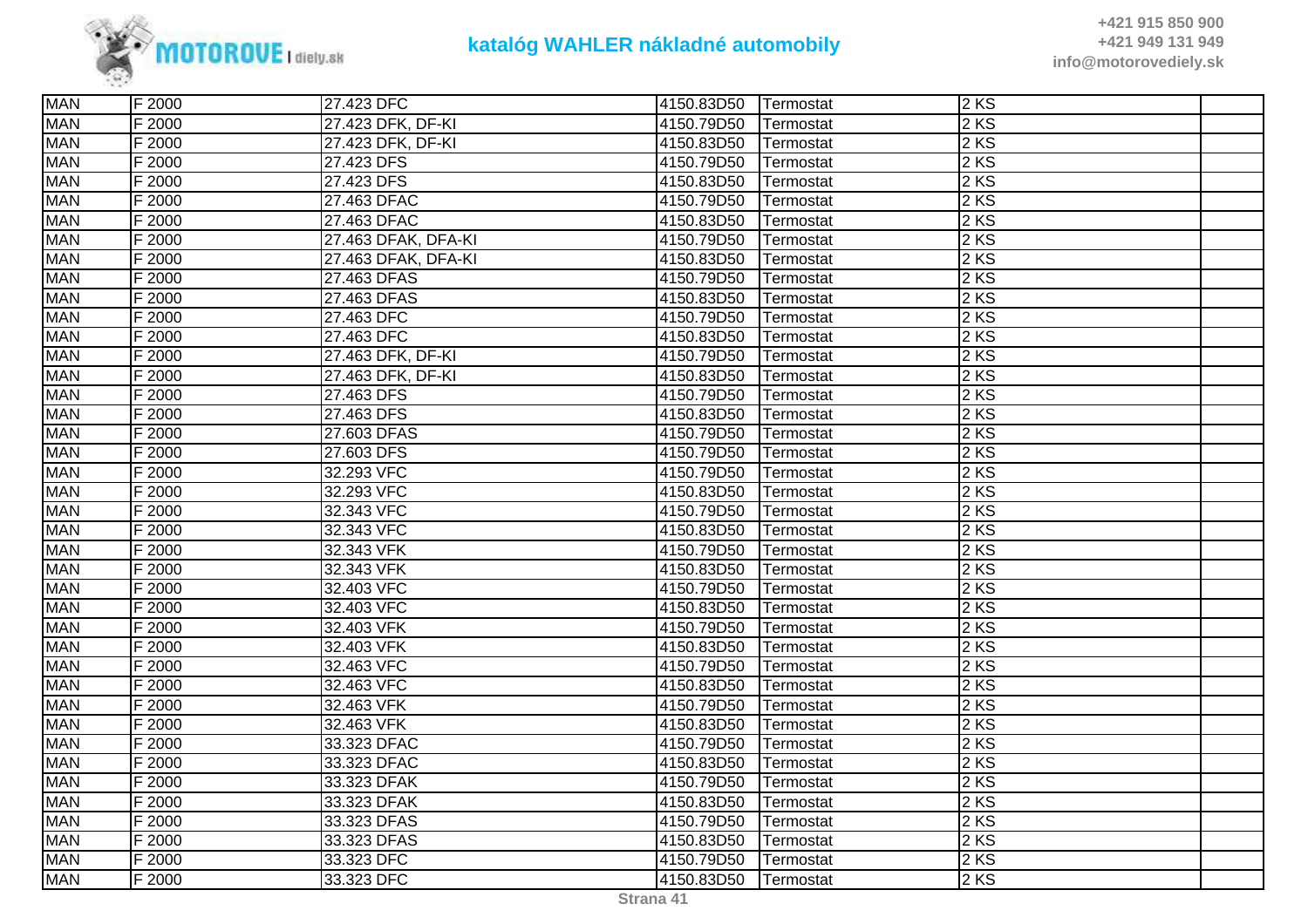

| <b>MAN</b> | F 2000 | 33.323 DFK          | 4150.79D50 | Termostat | 2KS    |  |
|------------|--------|---------------------|------------|-----------|--------|--|
| <b>MAN</b> | F 2000 | 33.323 DFK          | 4150.83D50 | Termostat | 2 KS   |  |
| <b>MAN</b> | F 2000 | 33.323 DFS          | 4150.79D50 | Termostat | 2 KS   |  |
| <b>MAN</b> | F 2000 | 33.323 DFS          | 4150.83D50 | Termostat | 2KS    |  |
| <b>MAN</b> | F 2000 | 33.343 DFAC         | 4150.79D50 | Termostat | 2KS    |  |
| <b>MAN</b> | F 2000 | 33.343 DFAC         | 4150.83D50 | Termostat | 2 KS   |  |
| <b>MAN</b> | F 2000 | 33.343 DFAK         | 4150.79D50 | Termostat | 2 KS   |  |
| <b>MAN</b> | F 2000 | 33.343 DFAK         | 4150.83D50 | Termostat | 2 KS   |  |
| <b>MAN</b> | F 2000 | 33.343 DFAS         | 4150.79D50 | Termostat | 2 KS   |  |
| <b>MAN</b> | F 2000 | 33.343 DFAS         | 4150.83D50 | Termostat | 2 KS   |  |
| <b>MAN</b> | F 2000 | 33.343 DFC          | 4150.79D50 | Termostat | 2 KS   |  |
| <b>MAN</b> | F 2000 | 33.343 DFC          | 4150.83D50 | Termostat | $2$ KS |  |
| <b>MAN</b> | F 2000 | 33.343 DFK          | 4150.79D50 | Termostat | 2 KS   |  |
| <b>MAN</b> | F 2000 | 33.343 DFK          | 4150.83D50 | Termostat | 2 KS   |  |
| <b>MAN</b> | F 2000 | 33.343 DFS          | 4150.79D50 | Termostat | 2 KS   |  |
| <b>MAN</b> | F 2000 | 33.343 DFS          | 4150.83D50 | Termostat | 2 KS   |  |
| <b>MAN</b> | F 2000 | 33.373 DFAC         | 4150.79D50 | Termostat | 2 KS   |  |
| <b>MAN</b> | F 2000 | 33.373 DFAC         | 4150.83D50 | Termostat | 2 KS   |  |
| <b>MAN</b> | F 2000 | 33.373 DFAK, DFA-KI | 4150.79D50 | Termostat | 2KS    |  |
| <b>MAN</b> | F 2000 | 33.373 DFAK, DFA-KI | 4150.83D50 | Termostat | 2 KS   |  |
| <b>MAN</b> | F 2000 | 33.373 DFAS         | 4150.79D50 | Termostat | 2 KS   |  |
| <b>MAN</b> | F 2000 | 33.373 DFAS         | 4150.83D50 | Termostat | 2 KS   |  |
| <b>MAN</b> | F 2000 | 33.373 DFC          | 4150.79D50 | Termostat | 2 KS   |  |
| <b>MAN</b> | F 2000 | 33.373 DFC          | 4150.83D50 | Termostat | 2 KS   |  |
| <b>MAN</b> | F 2000 | 33.373 DFK, DF-KI   | 4150.79D50 | Termostat | 2 KS   |  |
| <b>MAN</b> | F 2000 | 33.373 DFK, DF-KI   | 4150.83D50 | Termostat | 2 KS   |  |
| <b>MAN</b> | F 2000 | 33.373 DFS, DFRS    | 4150.79D50 | Termostat | 2KS    |  |
| <b>MAN</b> | F 2000 | 33.373 DFS, DFRS    | 4150.83D50 | Termostat | 2 KS   |  |
| <b>MAN</b> | F 2000 | 33.403 DFAC         | 4150.79D50 | Termostat | 2 KS   |  |
| <b>MAN</b> | F 2000 | 33.403 DFAC         | 4150.83D50 | Termostat | 2 KS   |  |
| <b>MAN</b> | F 2000 | 33.403 DFAK, DFA-KI | 4150.79D50 | Termostat | 2 KS   |  |
| <b>MAN</b> | F 2000 | 33.403 DFAK, DFA-KI | 4150.83D50 | Termostat | 2 KS   |  |
| <b>MAN</b> | F 2000 | 33.403 DFAS         | 4150.79D50 | Termostat | 2KS    |  |
| <b>MAN</b> | F 2000 | 33.403 DFAS         | 4150.83D50 | Termostat | 2 KS   |  |
| <b>MAN</b> | F 2000 | 33.403 DFC          | 4150.79D50 | Termostat | 2 KS   |  |
| <b>MAN</b> | F 2000 | 33.403 DFC          | 4150.83D50 | Termostat | 2 KS   |  |
| <b>MAN</b> | F 2000 | 33.403 DFK, DF-KI   | 4150.79D50 | Termostat | 2 KS   |  |
| <b>MAN</b> | F 2000 | 33.403 DFK, DF-KI   | 4150.83D50 | Termostat | 2 KS   |  |
| <b>MAN</b> | F 2000 | 33.403 DFS, DFRS    | 4150.79D50 | Termostat | 2 KS   |  |
| <b>MAN</b> | F 2000 | 33.403 DFS, DFRS    | 4150.83D50 | Termostat | $2$ KS |  |
| <b>MAN</b> | F 2000 | 33.423 DFAC         | 4150.79D50 | Termostat | 2KS    |  |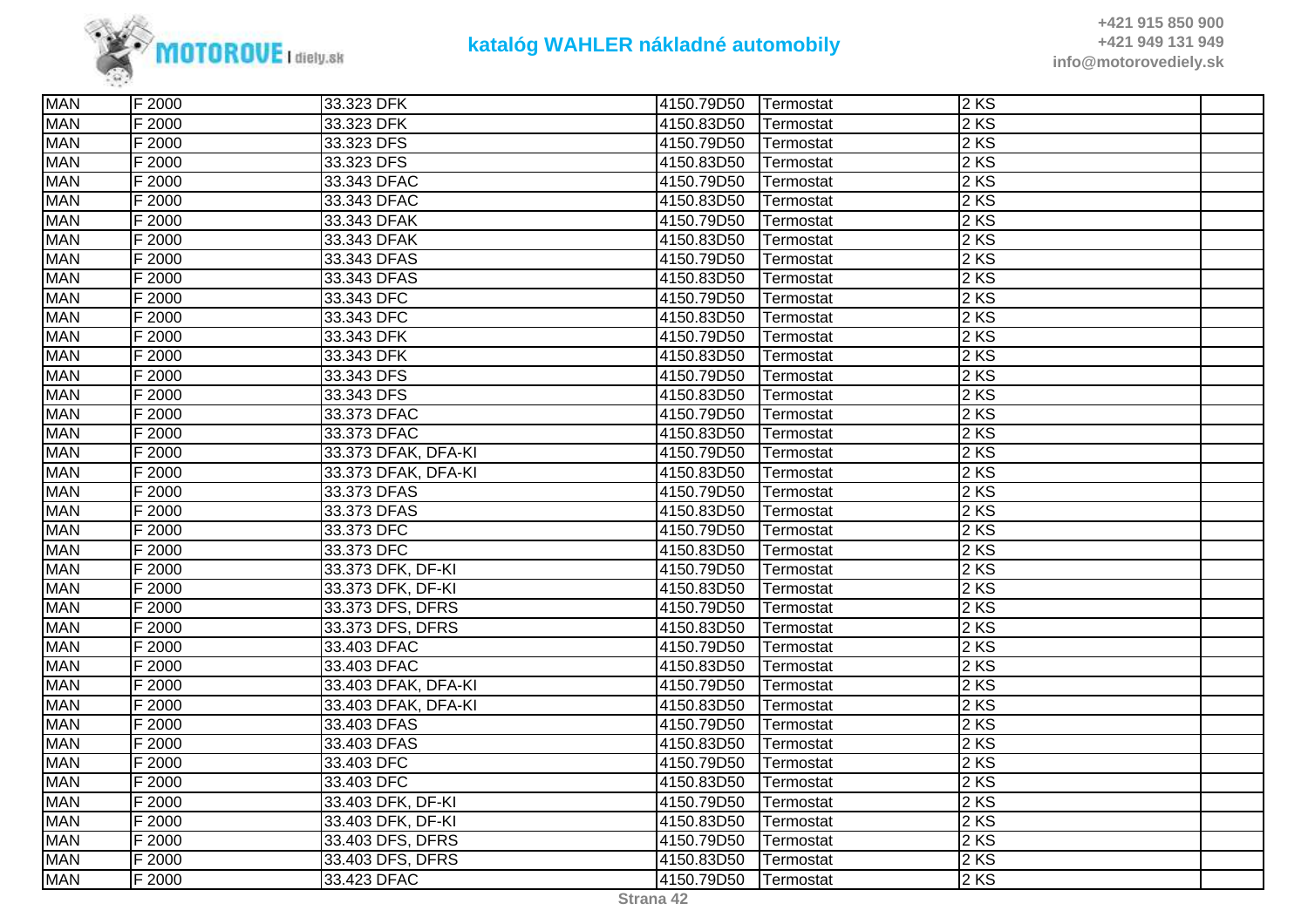

| <b>MAN</b> | F 2000 | 33.423 DFAC              | 4150.83D50 | Termostat         | 2KS    |  |
|------------|--------|--------------------------|------------|-------------------|--------|--|
| <b>MAN</b> | F 2000 | 33.423 DFAK, DFA-KI      | 4150.79D50 | Termostat         | $2$ KS |  |
| <b>MAN</b> | F 2000 | 33.423 DFAK, DFA-KI      | 4150.83D50 | Termostat         | 2 KS   |  |
| <b>MAN</b> | F 2000 | 33.423 DFAS              | 4150.79D50 | Termostat         | 2 KS   |  |
| <b>MAN</b> | F 2000 | 33.423 DFAS              | 4150.83D50 | Termostat         | 2KS    |  |
| <b>MAN</b> | F 2000 | 33.423 DFC               | 4150.79D50 | Termostat         | $2$ KS |  |
| <b>MAN</b> | F 2000 | 33.423 DFC               | 4150.83D50 | Termostat         | $2$ KS |  |
| <b>MAN</b> | F 2000 | 33.423 DFK, DF-KI        | 4150.79D50 | Termostat         | $2$ KS |  |
| <b>MAN</b> | F 2000 | 33.423 DFK, DF-KI        | 4150.83D50 | Termostat         | 2 KS   |  |
| <b>MAN</b> | F 2000 | 33.423 DFS, DFRS         | 4150.79D50 | Termostat         | 2 KS   |  |
| <b>MAN</b> | F 2000 | 33.423 DFS, DFRS         | 4150.83D50 | Termostat         | $2$ KS |  |
| <b>MAN</b> | F 2000 | 33.463 DFAC              | 4150.79D50 | Termostat         | 2 KS   |  |
| <b>MAN</b> | F 2000 | 33.463 DFAC              | 4150.83D50 | Termostat         | $2$ KS |  |
| <b>MAN</b> | F 2000 | 33.463 DFAK, DFA-KI      | 4150.79D50 | Termostat         | $2$ KS |  |
| <b>MAN</b> | F 2000 | 33.463 DFAK, DFA-KI      | 4150.83D50 | Termostat         | 2 KS   |  |
| <b>MAN</b> | F 2000 | 33.463 DFAS              | 4150.79D50 | Termostat         | 2 KS   |  |
| <b>MAN</b> | F 2000 | 33.463 DFAS              | 4150.83D50 | Termostat         | $2$ KS |  |
| <b>MAN</b> | F 2000 | 33.463 DFC               | 4150.79D50 | Termostat         | $2$ KS |  |
| <b>MAN</b> | F 2000 | 33.463 DFC               | 4150.83D50 | Termostat         | $2$ KS |  |
| <b>MAN</b> | F 2000 | 33.463 DFK, DF-KI        | 4150.79D50 | Termostat         | 2KS    |  |
| <b>MAN</b> | F 2000 | 33.463 DFK, DF-KI        | 4150.83D50 | Termostat         | 2 KS   |  |
| <b>MAN</b> | F 2000 | 33.463 DFS, DFRS         | 4150.79D50 | Termostat         | $2$ KS |  |
| <b>MAN</b> | F 2000 | 33.463 DFS, DFRS         | 4150.83D50 | Termostat         | 2 KS   |  |
| <b>MAN</b> | F 2000 | 33.603 DFAC              | 4150.79D50 | Termostat         | $2$ KS |  |
| <b>MAN</b> | F 2000 | 33.603 DFAS              | 4150.79D50 | Termostat         | 2 KS   |  |
| <b>MAN</b> | F 2000 | 33.603 DFC               | 4150.79D50 | Termostat         | 2 KS   |  |
| <b>MAN</b> | F 2000 | 33.603 DFS               | 4150.79D50 | Termostat         | 2 KS   |  |
| <b>MAN</b> | F 2000 | 35.343 VFC               | 4150.79D50 | Termostat         | 2 KS   |  |
| <b>MAN</b> | F 2000 | 35.343 VFC               | 4150.83D50 | Termostat         | $2$ KS |  |
| <b>MAN</b> | F 2000 | 35.343 VFK               | 4150.79D50 | Termostat         | 2KS    |  |
| <b>MAN</b> | F 2000 | 35.343 VFK               | 4150.83D50 | Termostat         | 2 KS   |  |
| <b>MAN</b> | F 2000 | 35.403 VF, VFC, VFRC     | 4150.79D50 | Termostat         | 2 KS   |  |
| <b>MAN</b> | F 2000 | 35.403 VF, VFC, VFRC     | 4150.83D50 | Termostat         | 2 KS   |  |
| <b>MAN</b> | F 2000 | 35.403 VFK, VF-HK, VF-KI | 4150.79D50 | Termostat         | 2 KS   |  |
| <b>MAN</b> | F 2000 | 35.403 VFK, VF-HK, VF-KI | 4150.83D50 | Termostat         | $2$ KS |  |
| <b>MAN</b> | F 2000 | 35.463 VF, VFC, VFRC     | 4150.79D50 | Termostat         | 2KS    |  |
| <b>MAN</b> | F 2000 | 35.463 VF, VFC, VFRC     | 4150.83D50 | Termostat         | 2 KS   |  |
| <b>MAN</b> | F 2000 | 35.463 VFK, VF-HK, VF-KI | 4150.79D50 | Termostat         | $2$ KS |  |
| <b>MAN</b> | F 2000 | 35.463 VFK, VF-HK, VF-KI | 4150.83D50 | Termostat         | 2 KS   |  |
| <b>MAN</b> | F 2000 | 40.273 DFAK              | 4150.83D50 | Termostat         | $2$ KS |  |
| <b>MAN</b> | F 2000 | 40.273 DFK               | 4150.83D50 | <b>ITermostat</b> | $2$ KS |  |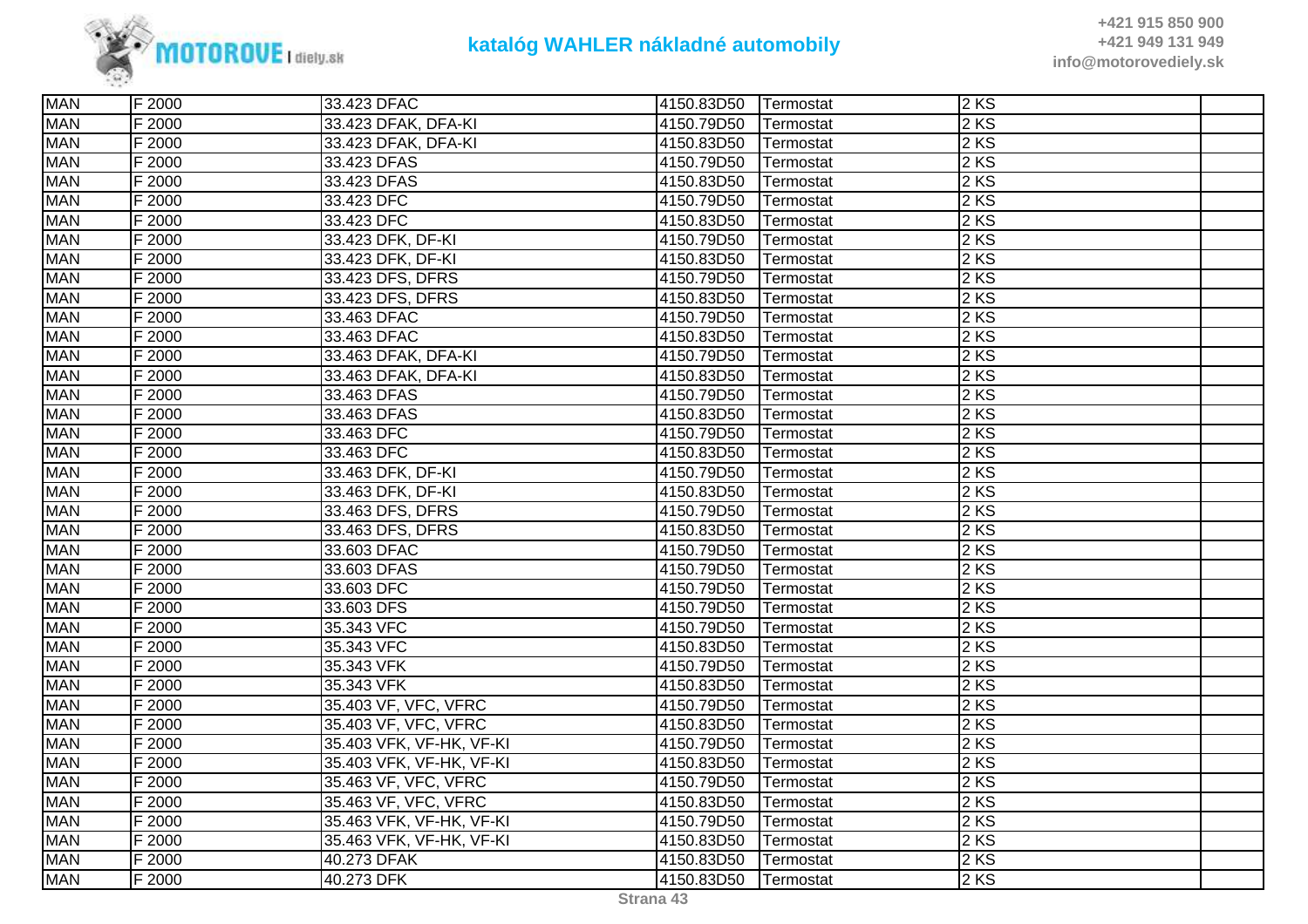

| <b>MAN</b><br>2 KS<br>F 2000<br>40.403 DFK<br>4150.83D50<br>Termostat<br>2 KS<br><b>MAN</b><br>F 2000<br>4150.83D50<br>40.463 DFAK<br>Termostat<br><b>MAN</b><br>F 2000<br>2 KS<br>40.463 DFAS<br>4150.83D50<br>Termostat<br><b>MAN</b><br>2 KS<br>F 2000<br>40.463 DFK<br>4150.83D50<br>Termostat<br>$2$ KS<br><b>MAN</b><br>41.343 VFC<br>F 2000<br>4150.79D50<br>Termostat<br><b>MAN</b><br>2 KS<br>F 2000<br>41.343 VFC<br>4150.83D50<br>Termostat<br><b>MAN</b><br>F 2000<br>2 KS<br>41.343 VFK<br>4150.79D50<br>Termostat<br>2 KS<br><b>MAN</b><br>F 2000<br>41.343 VFK<br>4150.83D50<br>Termostat<br>F 2000<br>$2$ KS<br><b>MAN</b><br>41.403 VF, VFC, VFRC<br>4150.79D50<br>Termostat<br><b>MAN</b><br>2 KS<br>F 2000<br>41.403 VF, VFC, VFRC<br>4150.83D50<br>Termostat<br><b>MAN</b><br>$2$ KS<br>F 2000<br>41.403 VFK, VF-HK, VF-KI<br>4150.79D50<br>Termostat<br><b>MAN</b><br>F 2000<br>41.403 VFK, VF-HK, VF-KI<br>2 KS<br>4150.83D50<br>Termostat<br><b>MAN</b><br>F 2000<br>2 KS<br>41.463 VF, VFC, VFRC<br>4150.79D50<br>Termostat<br><b>MAN</b><br>2 KS<br>F 2000<br>41.463 VF, VFC, VFRC<br>4150.83D50<br>Termostat<br><b>MAN</b><br>$2$ KS<br>F 2000<br>41.463 VFK, VF-HK, VF-KI<br>4150.79D50<br>Termostat<br>$2$ KS<br><b>MAN</b><br>41.463 VFK, VF-HK, VF-KI<br>F 2000<br>4150.83D50<br>Termostat<br><b>MAN</b><br>2 KS<br>F 90<br>19.242 F,19.242 FL,19.242 FLL<br>4150.79D50<br>Termostat<br><b>MAN</b><br>$2$ KS<br>F 90<br>19.242 FK<br>4150.79D50<br>Termostat<br>2 KS<br><b>MAN</b><br>$F_{90}$<br>19.242 FS, 19.242 FLS, 19.242 FLLS<br>4150.79D50<br>Termostat<br>$F_{90}$<br>2 KS<br><b>MAN</b><br>19.262 F,19.262 FL,19.262 FLL<br>4150.79D50<br>Termostat<br><b>MAN</b><br>F 90<br>2 KS<br>19.262 F,19.262 FL,19.262 FLL<br>4150.83D50<br>Termostat<br>$2$ KS<br><b>MAN</b><br>$F_{90}$<br>19.262 FA<br>4150.79D50<br>Termostat<br><b>MAN</b><br>$F_{90}$<br>$2$ KS<br>19.262 FA<br>4150.83D50<br>Termostat<br><b>MAN</b><br>$F\overline{90}$<br>2 KS<br>19.262 FAK<br>4150.79D50<br>Termostat<br><b>MAN</b><br>2 KS<br>F 90<br>19.262 FAK<br>4150.83D50<br>Termostat<br><b>MAN</b><br>$F_{90}$<br>$2$ KS<br>19.262 FAS<br>4150.79D50<br>Termostat<br>$2$ KS<br><b>MAN</b><br>$F_{90}$<br>19.262 FAS<br>4150.83D50<br>Termostat<br><b>MAN</b><br>$2$ KS<br>F 90<br>4150.79D50<br>19.262 FK<br>Termostat<br><b>MAN</b><br>F 90<br>$2$ KS<br>19.262 FK<br>4150.83D50<br>Termostat<br>2 KS<br><b>MAN</b><br>F 90<br>19.262 FS, 19.262 FLS, 19.262 FLLS<br>4150.79D50<br>Termostat<br><b>MAN</b><br>$F_{90}$<br>$2$ KS<br>19.262 FS, 19.262 FLS, 19.262 FLLS<br>4150.83D50<br>Termostat<br><b>MAN</b><br>2 KS<br>F 90<br>19.272 F,19.272 FL,19.272 FLL<br>4150.79D50<br>Termostat<br>$2$ KS<br><b>MAN</b><br>$F_{90}$<br>19.272 F,19.272 FL,19.272 FLL<br>4150.83D50<br>Termostat<br><b>MAN</b><br>19.272 FA<br>$2$ KS<br>F 90<br>4150.79D50<br>Termostat<br><b>MAN</b><br>F 90<br>$2$ KS<br>19.272 FA<br>4150.83D50<br>Termostat<br>2 KS<br><b>MAN</b><br>F 90<br>19.272 FAK<br>4150.79D50<br>Termostat<br><b>MAN</b><br>$2$ KS<br>F 90<br>19.272 FAK<br>4150.83D50<br>Termostat<br>$2$ KS<br><b>MAN</b><br>F 90<br>19.272 FAS<br>4150.79D50<br>Termostat<br><b>MAN</b><br>F 90<br>$2$ KS<br>19.272 FAS<br>4150.83D50<br>Termostat<br><b>MAN</b><br>$F_{90}$<br>$2$ KS<br>19.272 FK<br>4150.79D50<br>Termostat | <b>MAN</b> | F 2000 | 40.403 DFAK | 4150.83D50 | Termostat | 2KS |  |
|-----------------------------------------------------------------------------------------------------------------------------------------------------------------------------------------------------------------------------------------------------------------------------------------------------------------------------------------------------------------------------------------------------------------------------------------------------------------------------------------------------------------------------------------------------------------------------------------------------------------------------------------------------------------------------------------------------------------------------------------------------------------------------------------------------------------------------------------------------------------------------------------------------------------------------------------------------------------------------------------------------------------------------------------------------------------------------------------------------------------------------------------------------------------------------------------------------------------------------------------------------------------------------------------------------------------------------------------------------------------------------------------------------------------------------------------------------------------------------------------------------------------------------------------------------------------------------------------------------------------------------------------------------------------------------------------------------------------------------------------------------------------------------------------------------------------------------------------------------------------------------------------------------------------------------------------------------------------------------------------------------------------------------------------------------------------------------------------------------------------------------------------------------------------------------------------------------------------------------------------------------------------------------------------------------------------------------------------------------------------------------------------------------------------------------------------------------------------------------------------------------------------------------------------------------------------------------------------------------------------------------------------------------------------------------------------------------------------------------------------------------------------------------------------------------------------------------------------------------------------------------------------------------------------------------------------------------------------------------------------------------------------------------------------------------------------------------------------------------------------------------------------------------------------------------------------------------------------------------------------------------------------------------------------------------------------------------------------------|------------|--------|-------------|------------|-----------|-----|--|
|                                                                                                                                                                                                                                                                                                                                                                                                                                                                                                                                                                                                                                                                                                                                                                                                                                                                                                                                                                                                                                                                                                                                                                                                                                                                                                                                                                                                                                                                                                                                                                                                                                                                                                                                                                                                                                                                                                                                                                                                                                                                                                                                                                                                                                                                                                                                                                                                                                                                                                                                                                                                                                                                                                                                                                                                                                                                                                                                                                                                                                                                                                                                                                                                                                                                                                                                               |            |        |             |            |           |     |  |
|                                                                                                                                                                                                                                                                                                                                                                                                                                                                                                                                                                                                                                                                                                                                                                                                                                                                                                                                                                                                                                                                                                                                                                                                                                                                                                                                                                                                                                                                                                                                                                                                                                                                                                                                                                                                                                                                                                                                                                                                                                                                                                                                                                                                                                                                                                                                                                                                                                                                                                                                                                                                                                                                                                                                                                                                                                                                                                                                                                                                                                                                                                                                                                                                                                                                                                                                               |            |        |             |            |           |     |  |
|                                                                                                                                                                                                                                                                                                                                                                                                                                                                                                                                                                                                                                                                                                                                                                                                                                                                                                                                                                                                                                                                                                                                                                                                                                                                                                                                                                                                                                                                                                                                                                                                                                                                                                                                                                                                                                                                                                                                                                                                                                                                                                                                                                                                                                                                                                                                                                                                                                                                                                                                                                                                                                                                                                                                                                                                                                                                                                                                                                                                                                                                                                                                                                                                                                                                                                                                               |            |        |             |            |           |     |  |
|                                                                                                                                                                                                                                                                                                                                                                                                                                                                                                                                                                                                                                                                                                                                                                                                                                                                                                                                                                                                                                                                                                                                                                                                                                                                                                                                                                                                                                                                                                                                                                                                                                                                                                                                                                                                                                                                                                                                                                                                                                                                                                                                                                                                                                                                                                                                                                                                                                                                                                                                                                                                                                                                                                                                                                                                                                                                                                                                                                                                                                                                                                                                                                                                                                                                                                                                               |            |        |             |            |           |     |  |
|                                                                                                                                                                                                                                                                                                                                                                                                                                                                                                                                                                                                                                                                                                                                                                                                                                                                                                                                                                                                                                                                                                                                                                                                                                                                                                                                                                                                                                                                                                                                                                                                                                                                                                                                                                                                                                                                                                                                                                                                                                                                                                                                                                                                                                                                                                                                                                                                                                                                                                                                                                                                                                                                                                                                                                                                                                                                                                                                                                                                                                                                                                                                                                                                                                                                                                                                               |            |        |             |            |           |     |  |
|                                                                                                                                                                                                                                                                                                                                                                                                                                                                                                                                                                                                                                                                                                                                                                                                                                                                                                                                                                                                                                                                                                                                                                                                                                                                                                                                                                                                                                                                                                                                                                                                                                                                                                                                                                                                                                                                                                                                                                                                                                                                                                                                                                                                                                                                                                                                                                                                                                                                                                                                                                                                                                                                                                                                                                                                                                                                                                                                                                                                                                                                                                                                                                                                                                                                                                                                               |            |        |             |            |           |     |  |
|                                                                                                                                                                                                                                                                                                                                                                                                                                                                                                                                                                                                                                                                                                                                                                                                                                                                                                                                                                                                                                                                                                                                                                                                                                                                                                                                                                                                                                                                                                                                                                                                                                                                                                                                                                                                                                                                                                                                                                                                                                                                                                                                                                                                                                                                                                                                                                                                                                                                                                                                                                                                                                                                                                                                                                                                                                                                                                                                                                                                                                                                                                                                                                                                                                                                                                                                               |            |        |             |            |           |     |  |
|                                                                                                                                                                                                                                                                                                                                                                                                                                                                                                                                                                                                                                                                                                                                                                                                                                                                                                                                                                                                                                                                                                                                                                                                                                                                                                                                                                                                                                                                                                                                                                                                                                                                                                                                                                                                                                                                                                                                                                                                                                                                                                                                                                                                                                                                                                                                                                                                                                                                                                                                                                                                                                                                                                                                                                                                                                                                                                                                                                                                                                                                                                                                                                                                                                                                                                                                               |            |        |             |            |           |     |  |
|                                                                                                                                                                                                                                                                                                                                                                                                                                                                                                                                                                                                                                                                                                                                                                                                                                                                                                                                                                                                                                                                                                                                                                                                                                                                                                                                                                                                                                                                                                                                                                                                                                                                                                                                                                                                                                                                                                                                                                                                                                                                                                                                                                                                                                                                                                                                                                                                                                                                                                                                                                                                                                                                                                                                                                                                                                                                                                                                                                                                                                                                                                                                                                                                                                                                                                                                               |            |        |             |            |           |     |  |
|                                                                                                                                                                                                                                                                                                                                                                                                                                                                                                                                                                                                                                                                                                                                                                                                                                                                                                                                                                                                                                                                                                                                                                                                                                                                                                                                                                                                                                                                                                                                                                                                                                                                                                                                                                                                                                                                                                                                                                                                                                                                                                                                                                                                                                                                                                                                                                                                                                                                                                                                                                                                                                                                                                                                                                                                                                                                                                                                                                                                                                                                                                                                                                                                                                                                                                                                               |            |        |             |            |           |     |  |
|                                                                                                                                                                                                                                                                                                                                                                                                                                                                                                                                                                                                                                                                                                                                                                                                                                                                                                                                                                                                                                                                                                                                                                                                                                                                                                                                                                                                                                                                                                                                                                                                                                                                                                                                                                                                                                                                                                                                                                                                                                                                                                                                                                                                                                                                                                                                                                                                                                                                                                                                                                                                                                                                                                                                                                                                                                                                                                                                                                                                                                                                                                                                                                                                                                                                                                                                               |            |        |             |            |           |     |  |
|                                                                                                                                                                                                                                                                                                                                                                                                                                                                                                                                                                                                                                                                                                                                                                                                                                                                                                                                                                                                                                                                                                                                                                                                                                                                                                                                                                                                                                                                                                                                                                                                                                                                                                                                                                                                                                                                                                                                                                                                                                                                                                                                                                                                                                                                                                                                                                                                                                                                                                                                                                                                                                                                                                                                                                                                                                                                                                                                                                                                                                                                                                                                                                                                                                                                                                                                               |            |        |             |            |           |     |  |
|                                                                                                                                                                                                                                                                                                                                                                                                                                                                                                                                                                                                                                                                                                                                                                                                                                                                                                                                                                                                                                                                                                                                                                                                                                                                                                                                                                                                                                                                                                                                                                                                                                                                                                                                                                                                                                                                                                                                                                                                                                                                                                                                                                                                                                                                                                                                                                                                                                                                                                                                                                                                                                                                                                                                                                                                                                                                                                                                                                                                                                                                                                                                                                                                                                                                                                                                               |            |        |             |            |           |     |  |
|                                                                                                                                                                                                                                                                                                                                                                                                                                                                                                                                                                                                                                                                                                                                                                                                                                                                                                                                                                                                                                                                                                                                                                                                                                                                                                                                                                                                                                                                                                                                                                                                                                                                                                                                                                                                                                                                                                                                                                                                                                                                                                                                                                                                                                                                                                                                                                                                                                                                                                                                                                                                                                                                                                                                                                                                                                                                                                                                                                                                                                                                                                                                                                                                                                                                                                                                               |            |        |             |            |           |     |  |
|                                                                                                                                                                                                                                                                                                                                                                                                                                                                                                                                                                                                                                                                                                                                                                                                                                                                                                                                                                                                                                                                                                                                                                                                                                                                                                                                                                                                                                                                                                                                                                                                                                                                                                                                                                                                                                                                                                                                                                                                                                                                                                                                                                                                                                                                                                                                                                                                                                                                                                                                                                                                                                                                                                                                                                                                                                                                                                                                                                                                                                                                                                                                                                                                                                                                                                                                               |            |        |             |            |           |     |  |
|                                                                                                                                                                                                                                                                                                                                                                                                                                                                                                                                                                                                                                                                                                                                                                                                                                                                                                                                                                                                                                                                                                                                                                                                                                                                                                                                                                                                                                                                                                                                                                                                                                                                                                                                                                                                                                                                                                                                                                                                                                                                                                                                                                                                                                                                                                                                                                                                                                                                                                                                                                                                                                                                                                                                                                                                                                                                                                                                                                                                                                                                                                                                                                                                                                                                                                                                               |            |        |             |            |           |     |  |
|                                                                                                                                                                                                                                                                                                                                                                                                                                                                                                                                                                                                                                                                                                                                                                                                                                                                                                                                                                                                                                                                                                                                                                                                                                                                                                                                                                                                                                                                                                                                                                                                                                                                                                                                                                                                                                                                                                                                                                                                                                                                                                                                                                                                                                                                                                                                                                                                                                                                                                                                                                                                                                                                                                                                                                                                                                                                                                                                                                                                                                                                                                                                                                                                                                                                                                                                               |            |        |             |            |           |     |  |
|                                                                                                                                                                                                                                                                                                                                                                                                                                                                                                                                                                                                                                                                                                                                                                                                                                                                                                                                                                                                                                                                                                                                                                                                                                                                                                                                                                                                                                                                                                                                                                                                                                                                                                                                                                                                                                                                                                                                                                                                                                                                                                                                                                                                                                                                                                                                                                                                                                                                                                                                                                                                                                                                                                                                                                                                                                                                                                                                                                                                                                                                                                                                                                                                                                                                                                                                               |            |        |             |            |           |     |  |
|                                                                                                                                                                                                                                                                                                                                                                                                                                                                                                                                                                                                                                                                                                                                                                                                                                                                                                                                                                                                                                                                                                                                                                                                                                                                                                                                                                                                                                                                                                                                                                                                                                                                                                                                                                                                                                                                                                                                                                                                                                                                                                                                                                                                                                                                                                                                                                                                                                                                                                                                                                                                                                                                                                                                                                                                                                                                                                                                                                                                                                                                                                                                                                                                                                                                                                                                               |            |        |             |            |           |     |  |
|                                                                                                                                                                                                                                                                                                                                                                                                                                                                                                                                                                                                                                                                                                                                                                                                                                                                                                                                                                                                                                                                                                                                                                                                                                                                                                                                                                                                                                                                                                                                                                                                                                                                                                                                                                                                                                                                                                                                                                                                                                                                                                                                                                                                                                                                                                                                                                                                                                                                                                                                                                                                                                                                                                                                                                                                                                                                                                                                                                                                                                                                                                                                                                                                                                                                                                                                               |            |        |             |            |           |     |  |
|                                                                                                                                                                                                                                                                                                                                                                                                                                                                                                                                                                                                                                                                                                                                                                                                                                                                                                                                                                                                                                                                                                                                                                                                                                                                                                                                                                                                                                                                                                                                                                                                                                                                                                                                                                                                                                                                                                                                                                                                                                                                                                                                                                                                                                                                                                                                                                                                                                                                                                                                                                                                                                                                                                                                                                                                                                                                                                                                                                                                                                                                                                                                                                                                                                                                                                                                               |            |        |             |            |           |     |  |
|                                                                                                                                                                                                                                                                                                                                                                                                                                                                                                                                                                                                                                                                                                                                                                                                                                                                                                                                                                                                                                                                                                                                                                                                                                                                                                                                                                                                                                                                                                                                                                                                                                                                                                                                                                                                                                                                                                                                                                                                                                                                                                                                                                                                                                                                                                                                                                                                                                                                                                                                                                                                                                                                                                                                                                                                                                                                                                                                                                                                                                                                                                                                                                                                                                                                                                                                               |            |        |             |            |           |     |  |
|                                                                                                                                                                                                                                                                                                                                                                                                                                                                                                                                                                                                                                                                                                                                                                                                                                                                                                                                                                                                                                                                                                                                                                                                                                                                                                                                                                                                                                                                                                                                                                                                                                                                                                                                                                                                                                                                                                                                                                                                                                                                                                                                                                                                                                                                                                                                                                                                                                                                                                                                                                                                                                                                                                                                                                                                                                                                                                                                                                                                                                                                                                                                                                                                                                                                                                                                               |            |        |             |            |           |     |  |
|                                                                                                                                                                                                                                                                                                                                                                                                                                                                                                                                                                                                                                                                                                                                                                                                                                                                                                                                                                                                                                                                                                                                                                                                                                                                                                                                                                                                                                                                                                                                                                                                                                                                                                                                                                                                                                                                                                                                                                                                                                                                                                                                                                                                                                                                                                                                                                                                                                                                                                                                                                                                                                                                                                                                                                                                                                                                                                                                                                                                                                                                                                                                                                                                                                                                                                                                               |            |        |             |            |           |     |  |
|                                                                                                                                                                                                                                                                                                                                                                                                                                                                                                                                                                                                                                                                                                                                                                                                                                                                                                                                                                                                                                                                                                                                                                                                                                                                                                                                                                                                                                                                                                                                                                                                                                                                                                                                                                                                                                                                                                                                                                                                                                                                                                                                                                                                                                                                                                                                                                                                                                                                                                                                                                                                                                                                                                                                                                                                                                                                                                                                                                                                                                                                                                                                                                                                                                                                                                                                               |            |        |             |            |           |     |  |
|                                                                                                                                                                                                                                                                                                                                                                                                                                                                                                                                                                                                                                                                                                                                                                                                                                                                                                                                                                                                                                                                                                                                                                                                                                                                                                                                                                                                                                                                                                                                                                                                                                                                                                                                                                                                                                                                                                                                                                                                                                                                                                                                                                                                                                                                                                                                                                                                                                                                                                                                                                                                                                                                                                                                                                                                                                                                                                                                                                                                                                                                                                                                                                                                                                                                                                                                               |            |        |             |            |           |     |  |
|                                                                                                                                                                                                                                                                                                                                                                                                                                                                                                                                                                                                                                                                                                                                                                                                                                                                                                                                                                                                                                                                                                                                                                                                                                                                                                                                                                                                                                                                                                                                                                                                                                                                                                                                                                                                                                                                                                                                                                                                                                                                                                                                                                                                                                                                                                                                                                                                                                                                                                                                                                                                                                                                                                                                                                                                                                                                                                                                                                                                                                                                                                                                                                                                                                                                                                                                               |            |        |             |            |           |     |  |
|                                                                                                                                                                                                                                                                                                                                                                                                                                                                                                                                                                                                                                                                                                                                                                                                                                                                                                                                                                                                                                                                                                                                                                                                                                                                                                                                                                                                                                                                                                                                                                                                                                                                                                                                                                                                                                                                                                                                                                                                                                                                                                                                                                                                                                                                                                                                                                                                                                                                                                                                                                                                                                                                                                                                                                                                                                                                                                                                                                                                                                                                                                                                                                                                                                                                                                                                               |            |        |             |            |           |     |  |
|                                                                                                                                                                                                                                                                                                                                                                                                                                                                                                                                                                                                                                                                                                                                                                                                                                                                                                                                                                                                                                                                                                                                                                                                                                                                                                                                                                                                                                                                                                                                                                                                                                                                                                                                                                                                                                                                                                                                                                                                                                                                                                                                                                                                                                                                                                                                                                                                                                                                                                                                                                                                                                                                                                                                                                                                                                                                                                                                                                                                                                                                                                                                                                                                                                                                                                                                               |            |        |             |            |           |     |  |
|                                                                                                                                                                                                                                                                                                                                                                                                                                                                                                                                                                                                                                                                                                                                                                                                                                                                                                                                                                                                                                                                                                                                                                                                                                                                                                                                                                                                                                                                                                                                                                                                                                                                                                                                                                                                                                                                                                                                                                                                                                                                                                                                                                                                                                                                                                                                                                                                                                                                                                                                                                                                                                                                                                                                                                                                                                                                                                                                                                                                                                                                                                                                                                                                                                                                                                                                               |            |        |             |            |           |     |  |
|                                                                                                                                                                                                                                                                                                                                                                                                                                                                                                                                                                                                                                                                                                                                                                                                                                                                                                                                                                                                                                                                                                                                                                                                                                                                                                                                                                                                                                                                                                                                                                                                                                                                                                                                                                                                                                                                                                                                                                                                                                                                                                                                                                                                                                                                                                                                                                                                                                                                                                                                                                                                                                                                                                                                                                                                                                                                                                                                                                                                                                                                                                                                                                                                                                                                                                                                               |            |        |             |            |           |     |  |
|                                                                                                                                                                                                                                                                                                                                                                                                                                                                                                                                                                                                                                                                                                                                                                                                                                                                                                                                                                                                                                                                                                                                                                                                                                                                                                                                                                                                                                                                                                                                                                                                                                                                                                                                                                                                                                                                                                                                                                                                                                                                                                                                                                                                                                                                                                                                                                                                                                                                                                                                                                                                                                                                                                                                                                                                                                                                                                                                                                                                                                                                                                                                                                                                                                                                                                                                               |            |        |             |            |           |     |  |
|                                                                                                                                                                                                                                                                                                                                                                                                                                                                                                                                                                                                                                                                                                                                                                                                                                                                                                                                                                                                                                                                                                                                                                                                                                                                                                                                                                                                                                                                                                                                                                                                                                                                                                                                                                                                                                                                                                                                                                                                                                                                                                                                                                                                                                                                                                                                                                                                                                                                                                                                                                                                                                                                                                                                                                                                                                                                                                                                                                                                                                                                                                                                                                                                                                                                                                                                               |            |        |             |            |           |     |  |
|                                                                                                                                                                                                                                                                                                                                                                                                                                                                                                                                                                                                                                                                                                                                                                                                                                                                                                                                                                                                                                                                                                                                                                                                                                                                                                                                                                                                                                                                                                                                                                                                                                                                                                                                                                                                                                                                                                                                                                                                                                                                                                                                                                                                                                                                                                                                                                                                                                                                                                                                                                                                                                                                                                                                                                                                                                                                                                                                                                                                                                                                                                                                                                                                                                                                                                                                               |            |        |             |            |           |     |  |
|                                                                                                                                                                                                                                                                                                                                                                                                                                                                                                                                                                                                                                                                                                                                                                                                                                                                                                                                                                                                                                                                                                                                                                                                                                                                                                                                                                                                                                                                                                                                                                                                                                                                                                                                                                                                                                                                                                                                                                                                                                                                                                                                                                                                                                                                                                                                                                                                                                                                                                                                                                                                                                                                                                                                                                                                                                                                                                                                                                                                                                                                                                                                                                                                                                                                                                                                               |            |        |             |            |           |     |  |
|                                                                                                                                                                                                                                                                                                                                                                                                                                                                                                                                                                                                                                                                                                                                                                                                                                                                                                                                                                                                                                                                                                                                                                                                                                                                                                                                                                                                                                                                                                                                                                                                                                                                                                                                                                                                                                                                                                                                                                                                                                                                                                                                                                                                                                                                                                                                                                                                                                                                                                                                                                                                                                                                                                                                                                                                                                                                                                                                                                                                                                                                                                                                                                                                                                                                                                                                               |            |        |             |            |           |     |  |
|                                                                                                                                                                                                                                                                                                                                                                                                                                                                                                                                                                                                                                                                                                                                                                                                                                                                                                                                                                                                                                                                                                                                                                                                                                                                                                                                                                                                                                                                                                                                                                                                                                                                                                                                                                                                                                                                                                                                                                                                                                                                                                                                                                                                                                                                                                                                                                                                                                                                                                                                                                                                                                                                                                                                                                                                                                                                                                                                                                                                                                                                                                                                                                                                                                                                                                                                               |            |        |             |            |           |     |  |
|                                                                                                                                                                                                                                                                                                                                                                                                                                                                                                                                                                                                                                                                                                                                                                                                                                                                                                                                                                                                                                                                                                                                                                                                                                                                                                                                                                                                                                                                                                                                                                                                                                                                                                                                                                                                                                                                                                                                                                                                                                                                                                                                                                                                                                                                                                                                                                                                                                                                                                                                                                                                                                                                                                                                                                                                                                                                                                                                                                                                                                                                                                                                                                                                                                                                                                                                               |            |        |             |            |           |     |  |
|                                                                                                                                                                                                                                                                                                                                                                                                                                                                                                                                                                                                                                                                                                                                                                                                                                                                                                                                                                                                                                                                                                                                                                                                                                                                                                                                                                                                                                                                                                                                                                                                                                                                                                                                                                                                                                                                                                                                                                                                                                                                                                                                                                                                                                                                                                                                                                                                                                                                                                                                                                                                                                                                                                                                                                                                                                                                                                                                                                                                                                                                                                                                                                                                                                                                                                                                               |            |        |             |            |           |     |  |
|                                                                                                                                                                                                                                                                                                                                                                                                                                                                                                                                                                                                                                                                                                                                                                                                                                                                                                                                                                                                                                                                                                                                                                                                                                                                                                                                                                                                                                                                                                                                                                                                                                                                                                                                                                                                                                                                                                                                                                                                                                                                                                                                                                                                                                                                                                                                                                                                                                                                                                                                                                                                                                                                                                                                                                                                                                                                                                                                                                                                                                                                                                                                                                                                                                                                                                                                               |            |        |             |            |           |     |  |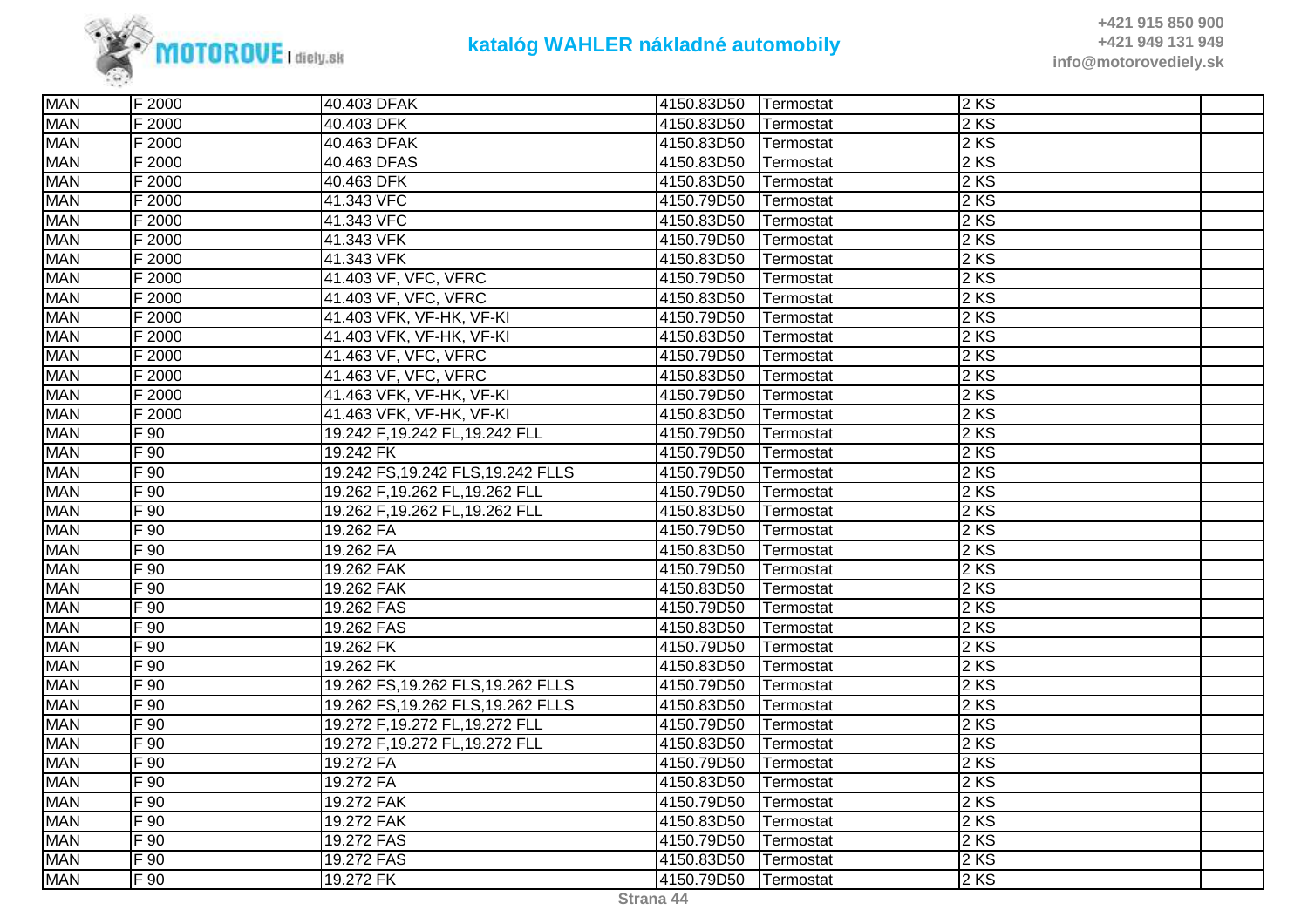

| <b>MAN</b> | F 90     | 19.272 FK                          | 4150.83D50 | <b>Termostat</b> | 2KS    |  |
|------------|----------|------------------------------------|------------|------------------|--------|--|
| <b>MAN</b> | $F_{90}$ | 19.272 FS, 19.272 FLS, 19.272 FLLS | 4150.79D50 | Termostat        | $2$ KS |  |
| <b>MAN</b> | F 90     | 19.272 FS, 19.272 FLS, 19.272 FLLS | 4150.83D50 | Termostat        | $2$ KS |  |
| <b>MAN</b> | F 90     | 19.292 F,19.292 FL,19.292 FLL      | 4150.79D50 | Termostat        | 2KS    |  |
| <b>MAN</b> | F 90     | 19.292 F,19.292 FL,19.292 FLL      | 4150.83D50 | Termostat        | 2KS    |  |
| <b>MAN</b> | $F_{90}$ | 19.292 FA                          | 4150.79D50 | Termostat        | $2$ KS |  |
| <b>MAN</b> | $F_{90}$ | 19.292 FA                          | 4150.83D50 | Termostat        | $2$ KS |  |
| <b>MAN</b> | $F_{90}$ | 19.292 FAK                         | 4150.79D50 | Termostat        | $2$ KS |  |
| <b>MAN</b> | F 90     | 19.292 FAK                         | 4150.83D50 | Termostat        | 2 KS   |  |
| <b>MAN</b> | F 90     | 19.292 FAS                         | 4150.79D50 | Termostat        | 2KS    |  |
| <b>MAN</b> | $F_{90}$ | 19.292 FAS                         | 4150.83D50 | Termostat        | $2$ KS |  |
| <b>MAN</b> | F 90     | 19.292 FK                          | 4150.79D50 | Termostat        | $2$ KS |  |
| <b>MAN</b> | $F_{90}$ | 19.292 FK                          | 4150.83D50 | Termostat        | $2$ KS |  |
| <b>MAN</b> | $F_{90}$ | 19.292 FS, 19.292 FLS, 19.292 FLLS | 4150.79D50 | Termostat        | $2$ KS |  |
| <b>MAN</b> | $F_{90}$ | 19.292 FS, 19.292 FLS, 19.292 FLLS | 4150.83D50 | Termostat        | $2$ KS |  |
| <b>MAN</b> | F 90     | 19.322 F,19.322 FL,19.322 FLL      | 4150.79D50 | Termostat        | 2KS    |  |
| <b>MAN</b> | F 90     | 19.322 F,19.322 FL,19.322 FLL      | 4150.83D50 | Termostat        | $2$ KS |  |
| <b>MAN</b> | $F_{90}$ | 19.322 FA                          | 4150.79D50 | Termostat        | $2$ KS |  |
| <b>MAN</b> | F 90     | 19.322 FA                          | 4150.83D50 | Termostat        | $2$ KS |  |
| <b>MAN</b> | $F_{90}$ | 19.322 FAK                         | 4150.79D50 | Termostat        | $2$ KS |  |
| <b>MAN</b> | $F_{90}$ | 19.322 FAK                         | 4150.83D50 | Termostat        | $2$ KS |  |
| <b>MAN</b> | $F_{90}$ | 19.322 FAS                         | 4150.79D50 | Termostat        | $2$ KS |  |
| <b>MAN</b> | F 90     | 19.322 FAS                         | 4150.83D50 | Termostat        | 2 KS   |  |
| <b>MAN</b> | F 90     | 19.322 FK                          | 4150.79D50 | Termostat        | 2 KS   |  |
| <b>MAN</b> | $F_{90}$ | 19.322 FK                          | 4150.83D50 | Termostat        | $2$ KS |  |
| <b>MAN</b> | F 90     | 19.322 FS, 19.322 FLS, 19.322 FLLS | 4150.79D50 | Termostat        | 2KS    |  |
| <b>MAN</b> | $F_{90}$ | 19.322 FS, 19.322 FLS, 19.322 FLLS | 4150.83D50 | Termostat        | 2 KS   |  |
| <b>MAN</b> | $F_{90}$ | 19.332 F,19.332 FL,19.332 FLL      | 4150.79D50 | Termostat        | $2$ KS |  |
| <b>MAN</b> | $F_{90}$ | 19.332 F,19.332 FL,19.332 FLL      | 4150.83D50 | Termostat        | $2$ KS |  |
| <b>MAN</b> | $F_{90}$ | 19.332 FA                          | 4150.79D50 | Termostat        | $2$ KS |  |
| <b>MAN</b> | F 90     | 19.332 FA                          | 4150.83D50 | Termostat        | $2$ KS |  |
| <b>MAN</b> | $F_{90}$ | 19.332 FAK                         | 4150.79D50 | Termostat        | 2KS    |  |
| <b>MAN</b> | F 90     | 19.332 FAK                         | 4150.83D50 | Termostat        | 2KS    |  |
| <b>MAN</b> | $F_{90}$ | 19.332 FAS                         | 4150.79D50 | Termostat        | 2 KS   |  |
| <b>MAN</b> | $F_{90}$ | 19.332 FAS                         | 4150.83D50 | Termostat        | $2$ KS |  |
| <b>MAN</b> | F 90     | 19.332 FK                          | 4150.79D50 | Termostat        | 2 KS   |  |
| <b>MAN</b> | $F_{90}$ | 19.332 FK                          | 4150.83D50 | Termostat        | $2$ KS |  |
| <b>MAN</b> | F 90     | 19.332 FS, 19.332 FLS, 19.332 FLLS | 4150.79D50 | Termostat        | 2KS    |  |
| <b>MAN</b> | F 90     | 19.332 FS, 19.332 FLS, 19.332 FLLS | 4150.83D50 | Termostat        | 2KS    |  |
| <b>MAN</b> | F 90     | 19.342 F,19.342 FL,19.342 FLL      | 4150.79D50 | Termostat        | $2$ KS |  |
| <b>MAN</b> | $F_{90}$ | 19.342 F,19.342 FL,19.342 FLL      | 4150.83D50 | Termostat        | $2$ KS |  |
|            |          |                                    |            |                  |        |  |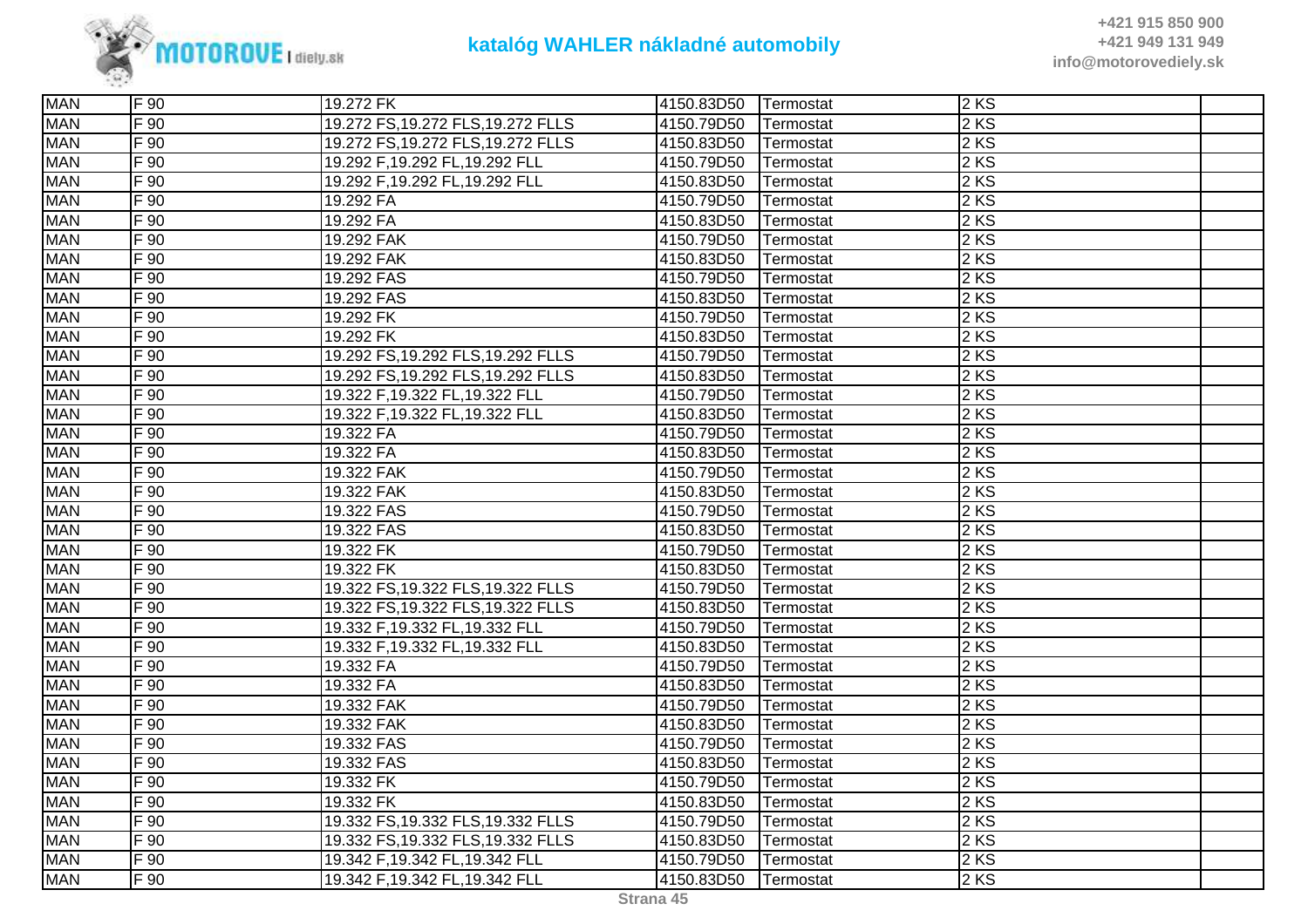

| <b>MAN</b> | F 90     | 19.342 FA                          | 4150.79D50 | Termostat | 2KS    |  |
|------------|----------|------------------------------------|------------|-----------|--------|--|
| <b>MAN</b> | F 90     | 19.342 FA                          | 4150.83D50 | Termostat | 2 KS   |  |
| <b>MAN</b> | F 90     | 19.342 FAK                         | 4150.79D50 | Termostat | 2 KS   |  |
| <b>MAN</b> | $F_{90}$ | 19.342 FAK                         | 4150.83D50 | Termostat | 2 KS   |  |
| <b>MAN</b> | $F_{90}$ | 19.342 FAS                         | 4150.79D50 | Termostat | 2 KS   |  |
| <b>MAN</b> | F 90     | 19.342 FAS                         | 4150.83D50 | Termostat | $2$ KS |  |
| <b>MAN</b> | F 90     | 19.342 FK                          | 4150.79D50 | Termostat | 2 KS   |  |
| <b>MAN</b> | $F_{90}$ | 19.342 FK                          | 4150.83D50 | Termostat | 2 KS   |  |
| <b>MAN</b> | $F_{90}$ | 19.342 FS, 19.342 FLS, 19.342 FLLS | 4150.79D50 | Termostat | 2 KS   |  |
| <b>MAN</b> | $F_{90}$ | 19.342 FS, 19.342 FLS, 19.342 FLLS | 4150.83D50 | Termostat | $2$ KS |  |
| <b>MAN</b> | $F_{90}$ | 19.362 F,19.362 FL,19.362 FLL      | 4150.79D50 | Termostat | 2 KS   |  |
| <b>MAN</b> | F 90     | 19.362 F,19.362 FL,19.362 FLL      | 4150.83D50 | Termostat | 2 KS   |  |
| <b>MAN</b> | $F_{90}$ | 19.362 FA                          | 4150.79D50 | Termostat | 2 KS   |  |
| <b>MAN</b> | $F_{90}$ | 19.362 FA                          | 4150.83D50 | Termostat | 2 KS   |  |
| <b>MAN</b> | $F_{90}$ | 19.362 FAK                         | 4150.79D50 | Termostat | 2 KS   |  |
| <b>MAN</b> | $F_{90}$ | 19.362 FAK                         | 4150.83D50 | Termostat | 2 KS   |  |
| <b>MAN</b> | F 90     | 19.362 FAS                         | 4150.79D50 | Termostat | 2 KS   |  |
| <b>MAN</b> | F 90     | 19.362 FAS                         | 4150.83D50 | Termostat | 2 KS   |  |
| <b>MAN</b> | F 90     | 19.362 FK                          | 4150.79D50 | Termostat | 2 KS   |  |
| <b>MAN</b> | $F_{90}$ | 19.362 FK                          | 4150.83D50 | Termostat | 2 KS   |  |
| <b>MAN</b> | $F_{90}$ | 19.362 FS, 19.362 FLS, 19.362 FLLS | 4150.79D50 | Termostat | 2 KS   |  |
| <b>MAN</b> | F 90     | 19.362 FS, 19.362 FLS, 19.362 FLLS | 4150.83D50 | Termostat | 2 KS   |  |
| <b>MAN</b> | $F_{90}$ | 19.372 F, 19.372 FL, 19.372 FLL    | 4150.79D50 | Termostat | 2 KS   |  |
| <b>MAN</b> | $F_{90}$ | 19.372 F, 19.372 FL, 19.372 FLL    | 4150.83D50 | Termostat | 2 KS   |  |
| <b>MAN</b> | $F_{90}$ | 19.372 FA                          | 4150.79D50 | Termostat | $2$ KS |  |
| <b>MAN</b> | F 90     | 19.372 FA                          | 4150.83D50 | Termostat | 2 KS   |  |
| <b>MAN</b> | $F_{90}$ | 19.372 FAK                         | 4150.79D50 | Termostat | 2 KS   |  |
| <b>MAN</b> | $F_{90}$ | 19.372 FAK                         | 4150.83D50 | Termostat | 2 KS   |  |
| <b>MAN</b> | $F_{90}$ | 19.372 FAS                         | 4150.79D50 | Termostat | 2 KS   |  |
| <b>MAN</b> | F 90     | 19.372 FAS                         | 4150.83D50 | Termostat | 2 KS   |  |
| <b>MAN</b> | F 90     | 19.372 FK                          | 4150.79D50 | Termostat | 2 KS   |  |
| <b>MAN</b> | $F_{90}$ | 19.372 FK                          | 4150.83D50 | Termostat | 2 KS   |  |
| <b>MAN</b> | F 90     | 19.372 FS, 19.372 FLS, 19.372 FLLS | 4150.79D50 | Termostat | 2 KS   |  |
| <b>MAN</b> | $F_{90}$ | 19.372 FS, 19.372 FLS, 19.372 FLLS | 4150.83D50 | Termostat | 2 KS   |  |
| <b>MAN</b> | $F_{90}$ | 19.402 F,19.402 FL,19.402 FLL      | 4150.79D50 | Termostat | 2 KS   |  |
| <b>MAN</b> | $F_{90}$ | 19.402 F,19.402 FL,19.402 FLL      | 4150.83D50 | Termostat | 2 KS   |  |
| <b>MAN</b> | $F_{90}$ | 19.402 FA                          | 4150.79D50 | Termostat | 2 KS   |  |
| <b>MAN</b> | F 90     | 19.402 FA                          | 4150.83D50 | Termostat | 2 KS   |  |
| <b>MAN</b> | F 90     | 19.402 FAK                         | 4150.79D50 | Termostat | 2 KS   |  |
| <b>MAN</b> | F 90     | 19.402 FAK                         | 4150.83D50 | Termostat | 2KS    |  |
| <b>MAN</b> | $F_{90}$ | 19.402 FAS                         | 4150.79D50 | Termostat | $2$ KS |  |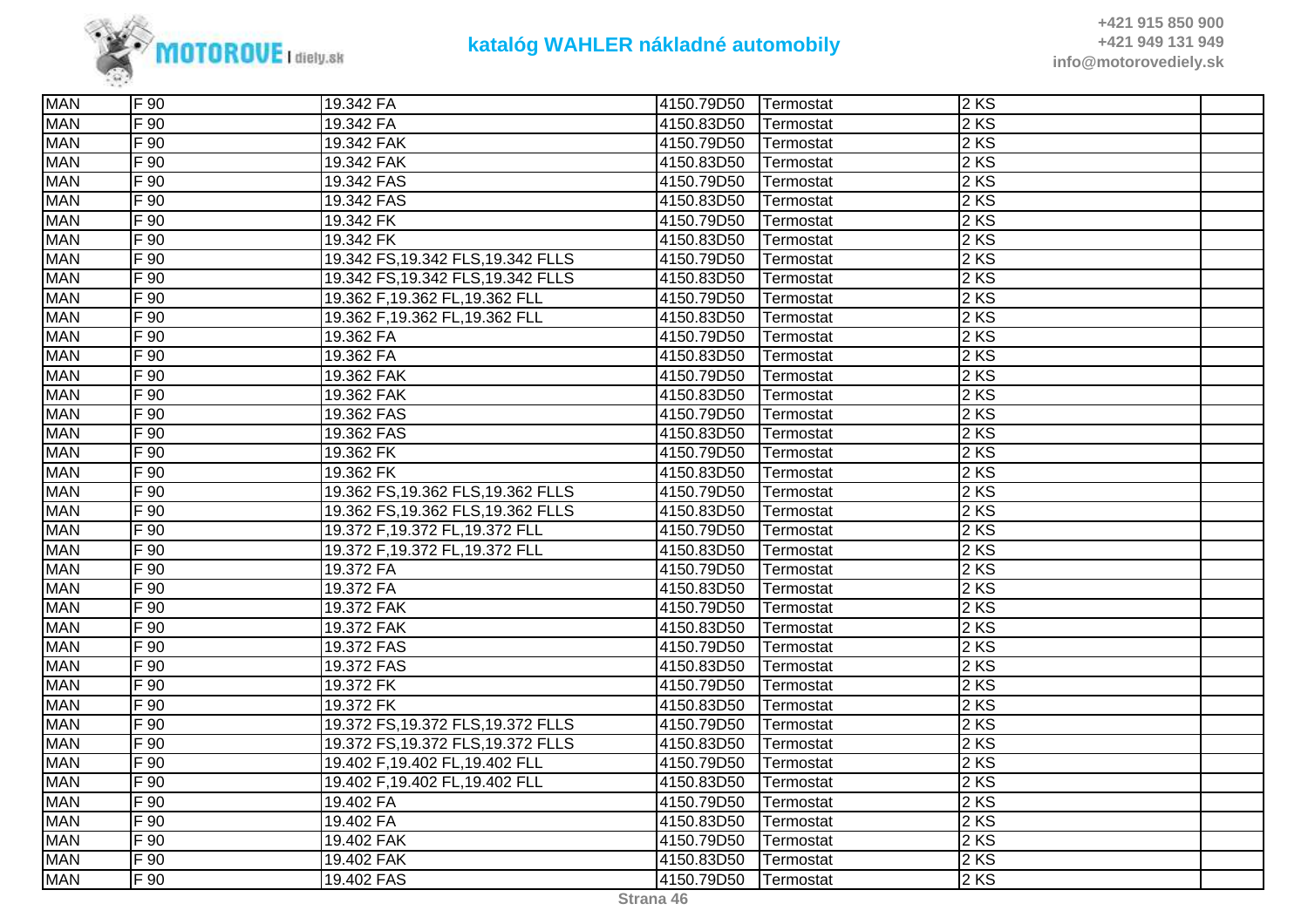

| <b>MAN</b> | F 90              | 19.402 FAS                         | 4150.83D50 | Termostat        | 2KS  |  |
|------------|-------------------|------------------------------------|------------|------------------|------|--|
| <b>MAN</b> | F 90              | 19.402 FK                          | 4150.79D50 | Termostat        | 2 KS |  |
| <b>MAN</b> | F 90              | 19.402 FK                          | 4150.83D50 | Termostat        | 2 KS |  |
| <b>MAN</b> | F 90              | 19.402 FS, 19.402 FLS, 19.402 FLLS | 4150.79D50 | Termostat        | 2 KS |  |
| <b>MAN</b> | $\overline{F}$ 90 | 19.402 FS, 19.402 FLS, 19.402 FLLS | 4150.83D50 | Termostat        | 2KS  |  |
| <b>MAN</b> | $F_{90}$          | 19.422 F, 19.422 FL, 19.422 FLL    | 4150.79D50 | Termostat        | 2 KS |  |
| <b>MAN</b> | F 90              | 19.422 F,19.422 FL,19.422 FLL      | 4150.83D50 | Termostat        | 2 KS |  |
| <b>MAN</b> | F 90              | 19.422 FA                          | 4150.79D50 | Termostat        | 2 KS |  |
| <b>MAN</b> | $F_{90}$          | 19.422 FA                          | 4150.83D50 | Termostat        | 2 KS |  |
| <b>MAN</b> | $F_{90}$          | 19.422 FAK                         | 4150.79D50 | Termostat        | 2 KS |  |
| <b>MAN</b> | $F_{90}$          | 19.422 FAK                         | 4150.83D50 | Termostat        | 2 KS |  |
| <b>MAN</b> | F 90              | 19.422 FAS                         | 4150.79D50 | Termostat        | 2 KS |  |
| <b>MAN</b> | $F_{90}$          | 19.422 FAS                         | 4150.83D50 | Termostat        | 2 KS |  |
| <b>MAN</b> | F 90              | 19.422 FK                          | 4150.79D50 | <b>Termostat</b> | 2 KS |  |
| <b>MAN</b> | F 90              | 19.422 FK                          | 4150.83D50 | Termostat        | 2 KS |  |
| <b>MAN</b> | F 90              | 19.422 FS, 19.422 FLS, 19.422 FLLS | 4150.79D50 | Termostat        | 2 KS |  |
| <b>MAN</b> | F 90              | 19.422 FS, 19.422 FLS, 19.422 FLLS | 4150.83D50 | <b>Termostat</b> | 2 KS |  |
| <b>MAN</b> | F 90              | 19.462 F,19.462 FL                 | 4150.79D50 | Termostat        | 2 KS |  |
| <b>MAN</b> | F 90              | 19.462 FK                          | 4150.79D50 | Termostat        | 2 KS |  |
| <b>MAN</b> | F 90              | 19.462 FS, 19.462 FLS              | 4150.79D50 | Termostat        | 2 KS |  |
| <b>MAN</b> | F 90              | 19.502 F,19.502 FL,19.502 FLL      | 4150.79D50 | Termostat        | 2 KS |  |
| <b>MAN</b> | F 90              | 19.502 FS, 19.502 FLS, 19.502 FLLS | 4150.79D50 | Termostat        | 2 KS |  |
| <b>MAN</b> | $F_{90}$          | 24.242 DF                          | 4150.79D50 | Termostat        | 2 KS |  |
| <b>MAN</b> | $F_{90}$          | 24.242 DFK                         | 4150.79D50 | Termostat        | 2 KS |  |
| <b>MAN</b> | F 90              | 24.242 DFS                         | 4150.79D50 | Termostat        | 2 KS |  |
| <b>MAN</b> | F 90              | 24.242 FNL,24.242 FNLL,24.242 FVL  | 4150.79D50 | Termostat        | 2 KS |  |
| <b>MAN</b> | F 90              | 24.262 DF                          | 4150.79D50 | Termostat        | 2 KS |  |
| <b>MAN</b> | F 90              | 24.262 DF                          | 4150.83D50 | Termostat        | 2 KS |  |
| <b>MAN</b> | $F_{90}$          | 24.262 DFK                         | 4150.79D50 | Termostat        | 2 KS |  |
| <b>MAN</b> | $F_{90}$          | 24.262 DFK                         | 4150.83D50 | Termostat        | 2 KS |  |
| <b>MAN</b> | F 90              | 24.262 DFS, 24.262 DFLS            | 4150.79D50 | Termostat        | 2 KS |  |
| <b>MAN</b> | $F_{90}$          | 24.262 DFS, 24.262 DFLS            | 4150.83D50 | Termostat        | 2 KS |  |
| <b>MAN</b> | F 90              | 24.262 FNL,24.262 FNLL,24.262 FVL  | 4150.79D50 | Termostat        | 2 KS |  |
| <b>MAN</b> | F 90              | 24.262 FNL,24.262 FNLL,24.262 FVL  | 4150.83D50 | Termostat        | 2 KS |  |
| <b>MAN</b> | $F_{90}$          | 24.272 DF                          | 4150.79D50 | Termostat        | 2 KS |  |
| <b>MAN</b> | $F_{90}$          | 24.272 DF                          | 4150.83D50 | Termostat        | 2 KS |  |
| <b>MAN</b> | $F_{90}$          | 24.272 DFK                         | 4150.79D50 | Termostat        | 2 KS |  |
| <b>MAN</b> | F 90              | 24.272 DFK                         | 4150.83D50 | Termostat        | 2 KS |  |
| <b>MAN</b> | $F_{90}$          | 24.272 DFS, 24.272 DFLS            | 4150.79D50 | Termostat        | 2 KS |  |
| <b>MAN</b> | F 90              | 24.272 DFS, 24.272 DFLS            | 4150.83D50 | Termostat        | 2 KS |  |
| <b>MAN</b> | F 90              | 24.272 FNL,24.272 FNLL,24.272 FVL  | 4150.79D50 | <b>Termostat</b> | 2KS  |  |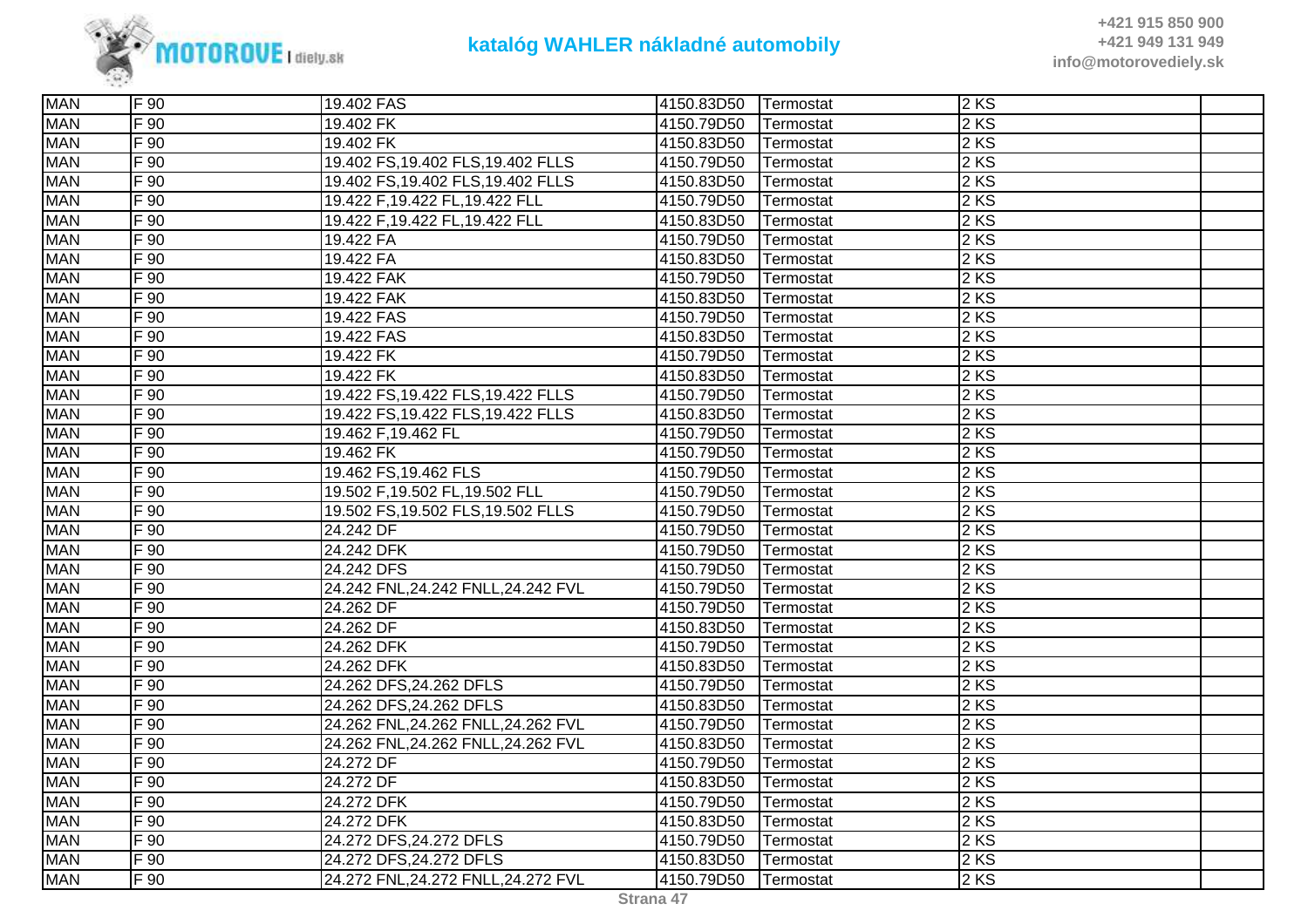

| <b>MAN</b> | F 90             | 24.272 FNL, 24.272 FNLL, 24.272 FVL | 4150.83D50 | <b>Termostat</b> | 2 KS              |  |
|------------|------------------|-------------------------------------|------------|------------------|-------------------|--|
| <b>MAN</b> | F 90             | 24.272 FNLS, 24.272 FVLS            | 4150.79D50 | Termostat        | 2 KS              |  |
| <b>MAN</b> | F 90             | 24.272 FNLS, 24.272 FVLS            | 4150.83D50 | Termostat        | 2 KS              |  |
| <b>MAN</b> | F 90             | 24.292 DF                           | 4150.79D50 | Termostat        | 2KS               |  |
| <b>MAN</b> | F 90             | 24.292 DF                           | 4150.83D50 | Termostat        | 2KS               |  |
| <b>MAN</b> | $F_{90}$         | 24.292 DFK                          | 4150.79D50 | Termostat        | 2 KS              |  |
| <b>MAN</b> | $F\overline{90}$ | 24.292 DFK                          | 4150.83D50 | Termostat        | 2 KS              |  |
| <b>MAN</b> | $F$ 90           | 24.292 DFS, 24.292 DFLS             | 4150.79D50 | Termostat        | 2 KS              |  |
| <b>MAN</b> | $F_{90}$         | 24.292 DFS, 24.292 DFLS             | 4150.83D50 | Termostat        | 2 KS              |  |
| <b>MAN</b> | $F\overline{90}$ | 24.292 FNL,24.292 FNLL,24.292 FVL   | 4150.79D50 | Termostat        | 2 KS              |  |
| <b>MAN</b> | $F\overline{90}$ | 24.292 FNL,24.292 FNLL,24.292 FVL   | 4150.83D50 | Termostat        | 2 KS              |  |
| <b>MAN</b> | F 90             | 24.292 FNLS, 24.292 FVLS            | 4150.79D50 | Termostat        | 2 KS              |  |
| <b>MAN</b> | F90              | 24.292 FNLS, 24.292 FVLS            | 4150.83D50 | Termostat        | 2 KS              |  |
| <b>MAN</b> | $F$ 90           | 24.302 DF                           | 4150.79D50 | Termostat        | 2 KS              |  |
| <b>MAN</b> | F 90             | 24.302 DF                           | 4150.83D50 | Termostat        | 2 KS              |  |
| <b>MAN</b> | $F\overline{90}$ | 24.302 DFK                          | 4150.79D50 | Termostat        | 2KS               |  |
| <b>MAN</b> | F 90             | 24.302 DFK                          | 4150.83D50 | Termostat        | 2KS               |  |
| <b>MAN</b> | $F_{90}$         | 24.302 DFS, 24.302 DFLS             | 4150.79D50 | Termostat        | 2 KS              |  |
| <b>MAN</b> | F 90             | 24.302 DFS, 24.302 DFLS             | 4150.83D50 | Termostat        | $2$ KS            |  |
| <b>MAN</b> | $F_{90}$         | 24.302 FNL,24.302 FNLL,24.302 FVL   | 4150.79D50 | Termostat        | 2 KS              |  |
| <b>MAN</b> | $F_{90}$         | 24.302 FNL,24.302 FNLL,24.302 FVL   | 4150.83D50 | Termostat        | 2 KS              |  |
| <b>MAN</b> | F 90             | 24.322 DF                           | 4150.79D50 | Termostat        | 2KS               |  |
| <b>MAN</b> | $F\overline{90}$ | 24.322 DF                           | 4150.83D50 | Termostat        | 2 KS              |  |
| <b>MAN</b> | $F$ 90           | 24.322 DFK                          | 4150.79D50 | Termostat        | 2 KS              |  |
| <b>MAN</b> | $F_{90}$         | 24.322 DFK                          | 4150.83D50 | Termostat        | 2 KS              |  |
| <b>MAN</b> | F 90             | 24.322 DFS, 24.322 DFLS             | 4150.79D50 | Termostat        | 2KS               |  |
| <b>MAN</b> | F 90             | 24.322 DFS, 24.322 DFLS             | 4150.83D50 | Termostat        | 2KS               |  |
| <b>MAN</b> | F 90             | 24.322 FNL, 24.322 FNLL, 24.322 FVL | 4150.79D50 | Termostat        | 2KS               |  |
| <b>MAN</b> | F 90             | 24.322 FNL, 24.322 FNLL, 24.322 FVL | 4150.83D50 | Termostat        | 2 KS              |  |
| <b>MAN</b> | $F\overline{90}$ | 24.322 FNLS, 24.322 FVLS            | 4150.79D50 | Termostat        | 2 KS              |  |
| <b>MAN</b> | $F$ 90           | 24.322 FNLS, 24.322 FVLS            | 4150.83D50 | Termostat        | 2 KS              |  |
| <b>MAN</b> | F 90             | 24.332 DF                           | 4150.79D50 | Termostat        | 2 KS              |  |
| <b>MAN</b> | F 90             | 24.332 DF                           | 4150.83D50 | Termostat        | $2$ KS            |  |
| <b>MAN</b> | $F$ 90           | 24.332 DFK                          | 4150.79D50 | Termostat        | 2 KS              |  |
| <b>MAN</b> | $F_{90}$         | 24.332 DFK                          | 4150.83D50 | Termostat        | 2 KS              |  |
| <b>MAN</b> | $F$ 90           | 24.332 DFS, 24.332 DFLS             | 4150.79D50 | Termostat        | 2 KS              |  |
| <b>MAN</b> | $F$ 90           | 24.332 DFS, 24.332 DFLS             | 4150.83D50 | Termostat        | 2 KS              |  |
| <b>MAN</b> | F 90             | 24.332 FNL, 24.332 FNLL, 24.332 FVL | 4150.79D50 | Termostat        | 2 KS              |  |
| <b>MAN</b> | F 90             | 24.332 FNL, 24.332 FNLL, 24.332 FVL | 4150.83D50 | Termostat        | 2KS               |  |
| <b>MAN</b> | F 90             | 24.332 FNLS, 24.332 FVLS            | 4150.79D50 | Termostat        | $2 K\overline{S}$ |  |
| <b>MAN</b> | $F_{90}$         | 24.332 FNLS, 24.332 FVLS            | 4150.83D50 | Termostat        | 2 KS              |  |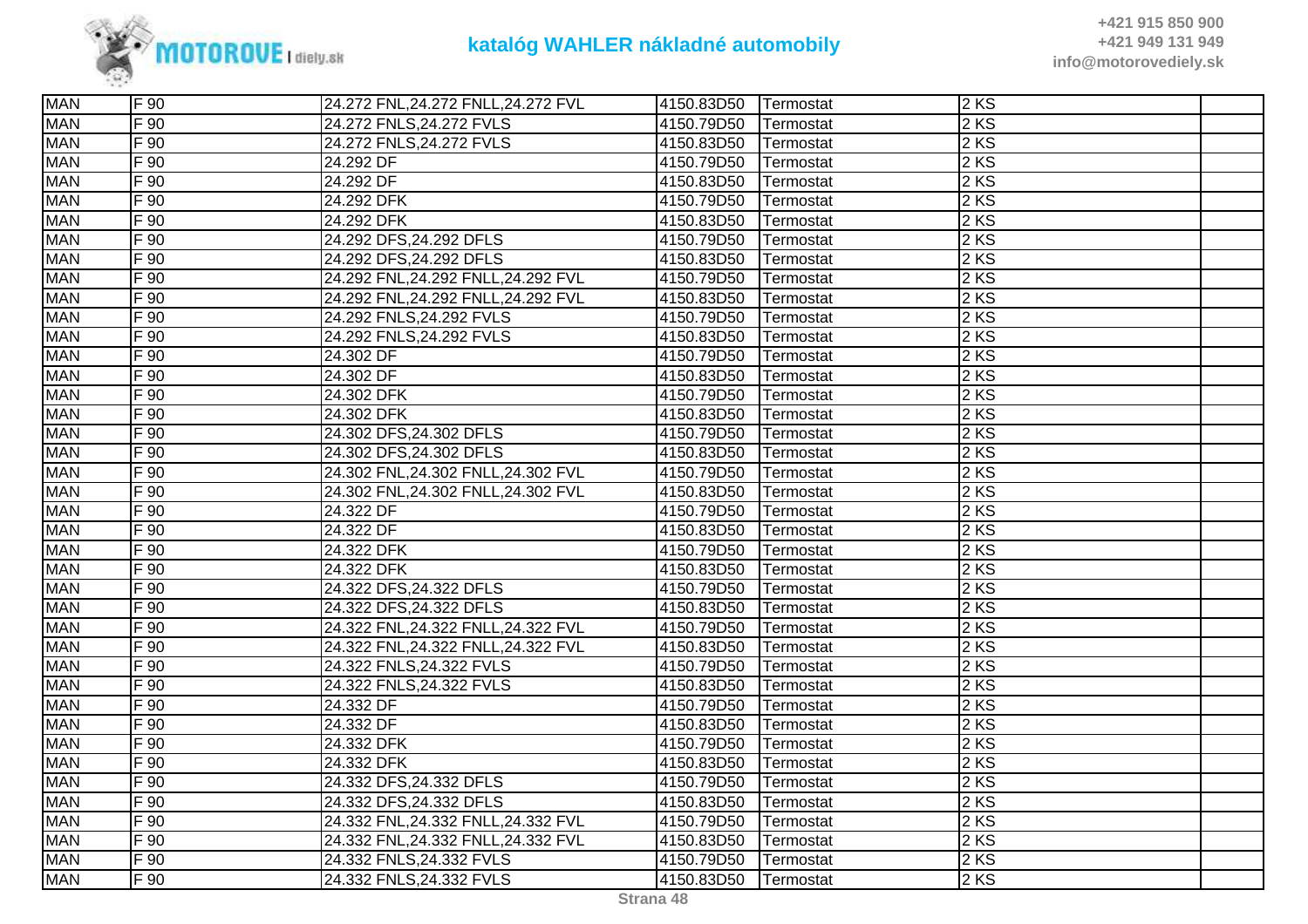

| <b>MAN</b> | F 90     | 24.342 FNL, 24.342 FNLL             | 4150.79D50 | Termostat | 2 KS              |  |
|------------|----------|-------------------------------------|------------|-----------|-------------------|--|
| <b>MAN</b> | F 90     | 24.342 FNL, 24.342 FNLL             | 4150.83D50 | Termostat | 2 KS              |  |
| <b>MAN</b> | F 90     | 24.362 DF                           | 4150.79D50 | Termostat | 2 KS              |  |
| <b>MAN</b> | $F_{90}$ | 24.362 DF                           | 4150.83D50 | Termostat | 2 KS              |  |
| <b>MAN</b> | F 90     | 24.362 DFK                          | 4150.79D50 | Termostat | 2KS               |  |
| <b>MAN</b> | F 90     | 24.362 DFK                          | 4150.83D50 | Termostat | 2 KS              |  |
| <b>MAN</b> | F 90     | 24.362 DFS, 24.362 DFLS             | 4150.79D50 | Termostat | 2 KS              |  |
| <b>MAN</b> | $F_{90}$ | 24.362 DFS, 24.362 DFLS             | 4150.83D50 | Termostat | 2 KS              |  |
| <b>MAN</b> | $F_{90}$ | 24.362 FNL,24.362 FNLL,24.362 FVL   | 4150.79D50 | Termostat | 2 KS              |  |
| <b>MAN</b> | $F_{90}$ | 24.362 FNL, 24.362 FNLL, 24.362 FVL | 4150.83D50 | Termostat | 2 KS              |  |
| <b>MAN</b> | F 90     | 24.362 FNLS, 24.362 FVLS            | 4150.79D50 | Termostat | 2 KS              |  |
| <b>MAN</b> | F 90     | 24.362 FNLS, 24.362 FVLS            | 4150.83D50 | Termostat | 2 KS              |  |
| <b>MAN</b> | $F_{90}$ | 24.372 DF                           | 4150.79D50 | Termostat | 2 KS              |  |
| <b>MAN</b> | $F_{90}$ | 24.372 DF                           | 4150.83D50 | Termostat | 2 KS              |  |
| <b>MAN</b> | F 90     | 24.372 DFK                          | 4150.79D50 | Termostat | 2KS               |  |
| <b>MAN</b> | $F_{90}$ | 24.372 DFK                          | 4150.83D50 | Termostat | $2 K\overline{S}$ |  |
| <b>MAN</b> | $F_{90}$ | 24.372 DFS                          | 4150.79D50 | Termostat | 2 KS              |  |
| <b>MAN</b> | $F_{90}$ | 24.372 DFS                          | 4150.83D50 | Termostat | 2 KS              |  |
| <b>MAN</b> | F 90     | 24.372 DFS, 24.372 DFLS             | 4150.79D50 | Termostat | 2KS               |  |
| <b>MAN</b> | F 90     | 24.372 DFS, 24.372 DFLS             | 4150.83D50 | Termostat | 2KS               |  |
| <b>MAN</b> | $F_{90}$ | 24.372 FNL, 24.372 FNLL, 24.372 FVL | 4150.79D50 | Termostat | 2 KS              |  |
| <b>MAN</b> | $F_{90}$ | 24.372 FNL, 24.372 FNLL, 24.372 FVL | 4150.83D50 | Termostat | 2 KS              |  |
| <b>MAN</b> | $F_{90}$ | 24.372 FNLS, 24.372 FVLS            | 4150.79D50 | Termostat | 2 KS              |  |
| <b>MAN</b> | F 90     | 24.372 FNLS, 24.372 FVLS            | 4150.83D50 | Termostat | 2 KS              |  |
| <b>MAN</b> | F 90     | 24.372 FVL                          | 4150.79D50 | Termostat | 2 KS              |  |
| <b>MAN</b> | F 90     | 24.372 FVL                          | 4150.83D50 | Termostat | 2KS               |  |
| <b>MAN</b> | $F_{90}$ | 24.372 FVLS                         | 4150.79D50 | Termostat | 2 KS              |  |
| <b>MAN</b> | $F_{90}$ | 24.372 FVLS                         | 4150.83D50 | Termostat | 2 KS              |  |
| <b>MAN</b> | $F_{90}$ | 24.402 FNL, 24.402 FNLL             | 4150.79D50 | Termostat | 2 KS              |  |
| <b>MAN</b> | $F_{90}$ | 24.402 FNL,24.402 FNLL              | 4150.83D50 | Termostat | 2 KS              |  |
| <b>MAN</b> | $F$ 90   | 24.422 DF                           | 4150.79D50 | Termostat | 2 KS              |  |
| <b>MAN</b> | F90      | 24.422 DF                           | 4150.83D50 | Termostat | $2 K\overline{S}$ |  |
| <b>MAN</b> | F 90     | 24.422 DFK                          | 4150.79D50 | Termostat | 2KS               |  |
| <b>MAN</b> | $F_{90}$ | 24.422 DFK                          | 4150.83D50 | Termostat | 2 KS              |  |
| <b>MAN</b> | $F_{90}$ | 24.422 DFS, 24.422 DFLS             | 4150.79D50 | Termostat | 2 KS              |  |
| <b>MAN</b> | F 90     | 24.422 DFS, 24.422 DFLS             | 4150.83D50 | Termostat | 2KS               |  |
| <b>MAN</b> | F 90     | 24.422 FNL,24.422 FNLL,24.422 FVL   | 4150.79D50 | Termostat | 2KS               |  |
| <b>MAN</b> | F 90     | 24.422 FNL,24.422 FNLL,24.422 FVL   | 4150.83D50 | Termostat | 2 KS              |  |
| <b>MAN</b> | $F_{90}$ | 24.462 DF                           | 4150.79D50 | Termostat | 2 KS              |  |
| <b>MAN</b> | F 90     | 24.462 DFS                          | 4150.79D50 | Termostat | 2 KS              |  |
| <b>MAN</b> | F 90     | 24.462 FNL                          | 4150.79D50 | Termostat | 2KS               |  |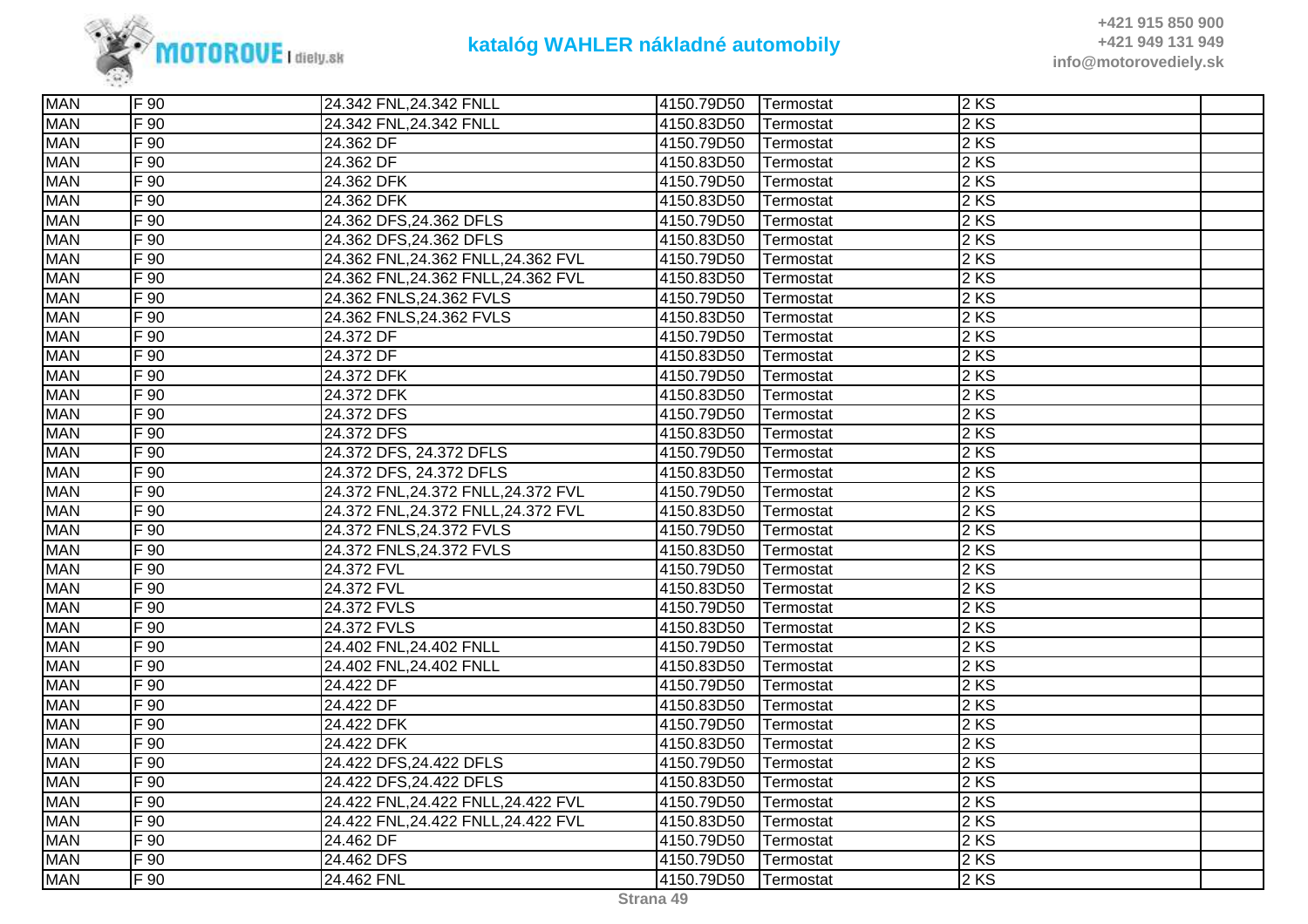

| <b>MAN</b> | IF 90.           | 24.462 FVLS                         | 4150.79D50 | <b>Termostat</b> | 2 KS              |  |
|------------|------------------|-------------------------------------|------------|------------------|-------------------|--|
| <b>MAN</b> | F 90             | 24.502 DF                           | 4150.79D50 | Termostat        | 2KS               |  |
| <b>MAN</b> | F 90             | 24.502 DFK                          | 4150.79D50 | Termostat        | 2KS               |  |
| <b>MAN</b> | F 90             | 24.502 DFS                          | 4150.79D50 | Termostat        | 2KS               |  |
| <b>MAN</b> | F 90             | 24.502 FNL                          | 4150.79D50 | Termostat        | 2KS               |  |
| <b>MAN</b> | F 90             | 25.272 DF                           | 4150.79D50 | Termostat        | 2 KS              |  |
| <b>MAN</b> | F 90             | 25.272 DF                           | 4150.83D50 | Termostat        | 2 KS              |  |
| <b>MAN</b> | F 90             | 25.272 DFK                          | 4150.79D50 | Termostat        | 2KS               |  |
| <b>MAN</b> | F 90             | 25.272 DFK                          | 4150.83D50 | Termostat        | 2KS               |  |
| <b>MAN</b> | F 90             | 25.272 DFS, 25.272 DFLS             | 4150.79D50 | Termostat        | 2KS               |  |
| <b>MAN</b> | $F\overline{90}$ | 25.272 DFS, 25.272 DFLS             | 4150.83D50 | Termostat        | 2 KS              |  |
| <b>MAN</b> | F 90             | 25.272 FNL, 25.272 FNLL, 25.272 FVL | 4150.79D50 | Termostat        | 2KS               |  |
| <b>MAN</b> | F 90             | 25.272 FNL, 25.272 FNLL, 25.272 FVL | 4150.83D50 | Termostat        | 2 KS              |  |
| <b>MAN</b> | F 90             | 25.302 DF                           | 4150.79D50 | Termostat        | 2KS               |  |
| <b>MAN</b> | F 90             | 25.302 DF                           | 4150.83D50 | Termostat        | 2KS               |  |
| <b>MAN</b> | F 90             | 25.302 DFK                          | 4150.79D50 | Termostat        | 2 KS              |  |
| <b>MAN</b> | $F\overline{90}$ | 25.302 DFK                          | 4150.83D50 | Termostat        | 2 KS              |  |
| <b>MAN</b> | F 90             | 25.302 DFS, 25.302 DFLS             | 4150.79D50 | Termostat        | 2 KS              |  |
| <b>MAN</b> | F 90             | 25.302 DFS, 25.302 DFLS             | 4150.83D50 | Termostat        | 2KS               |  |
| <b>MAN</b> | F 90             | 25.302 FNL, 25.302 FNLL             | 4150.79D50 | Termostat        | 2KS               |  |
| <b>MAN</b> | F 90             | 25.302 FNL, 25.302 FNLL             | 4150.83D50 | Termostat        | 2KS               |  |
| <b>MAN</b> | $F\overline{90}$ | 25.302 FNLS, 25.302 FVLS            | 4150.79D50 | Termostat        | 2 KS              |  |
| <b>MAN</b> | $F$ 90           | 25.302 FNLS, 25.302 FVLS            | 4150.83D50 | Termostat        | 2 KS              |  |
| <b>MAN</b> | $F\overline{90}$ | 25.322 DF                           | 4150.79D50 | Termostat        | 2 KS              |  |
| <b>MAN</b> | F 90             | 25.322 DF                           | 4150.83D50 | Termostat        | 2 KS              |  |
| <b>MAN</b> | F 90             | 25.322 DFK                          | 4150.79D50 | Termostat        | 2KS               |  |
| <b>MAN</b> | $F\overline{90}$ | 25.322 DFK                          | 4150.83D50 | Termostat        | $2 K\overline{S}$ |  |
| <b>MAN</b> | F 90             | 25.322 DFS, 25.322 DFLS             | 4150.79D50 | Termostat        | 2 KS              |  |
| <b>MAN</b> | F 90             | 25.322 DFS, 25.322 DFLS             | 4150.83D50 | Termostat        | 2 KS              |  |
| <b>MAN</b> | $F_{90}$         | 25.322 FNL, 25.322 FNLL             | 4150.79D50 | Termostat        | 2 KS              |  |
| <b>MAN</b> | F 90             | 25.322 FNL, 25.322 FNLL             | 4150.83D50 | Termostat        | 2 KS              |  |
| <b>MAN</b> | F 90             | 25.322 FNLS, 25.322 FVLS            | 4150.79D50 | Termostat        | 2KS               |  |
| <b>MAN</b> | F 90             | 25.322 FNLS, 25.322 FVLS            | 4150.83D50 | Termostat        | $2$ KS            |  |
| <b>MAN</b> | $F_{90}$         | 25.372 DF                           | 4150.79D50 | Termostat        | 2 KS              |  |
| <b>MAN</b> | $F_{90}$         | 25.372 DF                           | 4150.83D50 | Termostat        | 2 KS              |  |
| <b>MAN</b> | $F\overline{90}$ | 25.372 DFK                          | 4150.79D50 | Termostat        | 2 KS              |  |
| <b>MAN</b> | $F$ 90           | 25.372 DFK                          | 4150.83D50 | Termostat        | 2 KS              |  |
| <b>MAN</b> | F 90             | 25.372 DFS                          | 4150.79D50 | Termostat        | 2KS               |  |
| <b>MAN</b> | $F\overline{90}$ | 25.372 DFS                          | 4150.83D50 | Termostat        | 2 KS              |  |
| <b>MAN</b> | F 90             | 25.372 DFS, 25.372 DFLS             | 4150.79D50 | Termostat        | 2KS               |  |
| <b>MAN</b> | F 90             | 25.372 DFS, 25.372 DFLS             | 4150.83D50 | Termostat        | 2KS               |  |
|            |                  |                                     |            |                  |                   |  |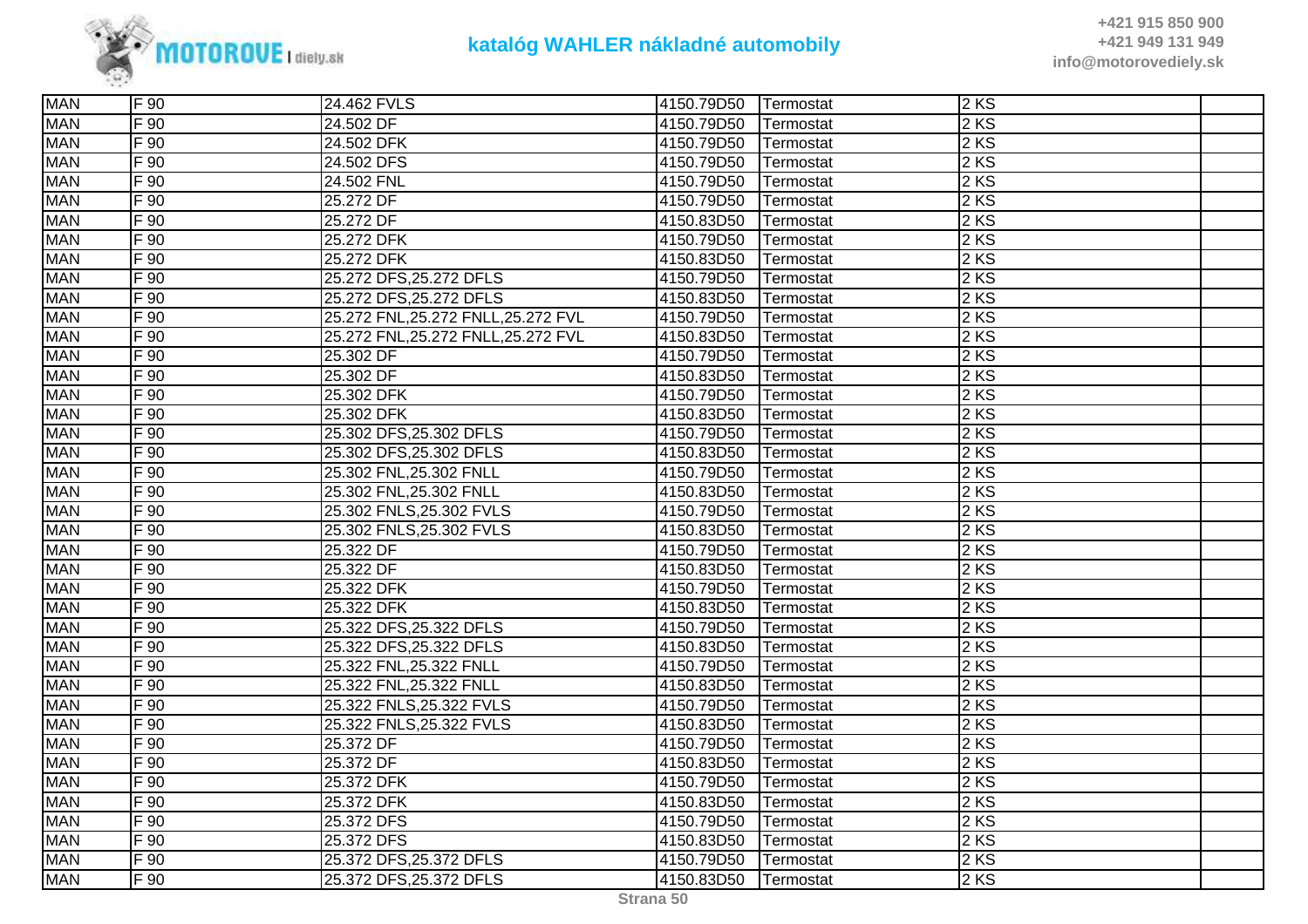

| <b>MAN</b> | $\overline{F}$ 90 | 25.372 FNL, 25.372 FNLL  | 4150.79D50 | Termostat | 2 KS   |  |
|------------|-------------------|--------------------------|------------|-----------|--------|--|
| <b>MAN</b> | $F\overline{90}$  | 25.372 FNL, 25.372 FNLL  | 4150.83D50 | Termostat | 2 KS   |  |
| <b>MAN</b> | F 90              | 25.372 FNLS, 25.372 FVLS | 4150.79D50 | Termostat | 2 KS   |  |
| <b>MAN</b> | F 90              | 25.372 FNLS, 25.372 FVLS | 4150.83D50 | Termostat | 2 KS   |  |
| <b>MAN</b> | F 90              | 25.372 FVLS              | 4150.79D50 | Termostat | 2KS    |  |
| <b>MAN</b> | F 90              | 25.372 FVLS              | 4150.83D50 | Termostat | 2 KS   |  |
| <b>MAN</b> | $F$ 90            | 25.422 DF                | 4150.79D50 | Termostat | 2 KS   |  |
| <b>MAN</b> | F 90              | 25.422 DF                | 4150.83D50 | Termostat | 2 KS   |  |
| <b>MAN</b> | F 90              | 25.422 DFK               | 4150.79D50 | Termostat | 2 KS   |  |
| <b>MAN</b> | F 90              | 25.422 DFK               | 4150.83D50 | Termostat | $2$ KS |  |
| <b>MAN</b> | F 90              | 25.422 DFS, 25.422 DFLS  | 4150.79D50 | Termostat | 2KS    |  |
| <b>MAN</b> | $\overline{F}$ 90 | 25.422 DFS, 25.422 DFLS  | 4150.83D50 | Termostat | 2 KS   |  |
| <b>MAN</b> | F 90              | 25.422 FNL, 25.422 FNLL  | 4150.79D50 | Termostat | 2 KS   |  |
| <b>MAN</b> | F 90              | 25.422 FNL, 25.422 FNLL  | 4150.83D50 | Termostat | 2 KS   |  |
| <b>MAN</b> | F 90              | 25.422 FNLS, 25.422 FVLS | 4150.79D50 | Termostat | 2 KS   |  |
| <b>MAN</b> | F 90              | 25.422 FNLS, 25.422 FVLS | 4150.83D50 | Termostat | 2 KS   |  |
| <b>MAN</b> | F 90              | 25.502 DF                | 4150.79D50 | Termostat | 2 KS   |  |
| <b>MAN</b> | F 90              | 25.502 DFS               | 4150.79D50 | Termostat | 2 KS   |  |
| <b>MAN</b> | F 90              | 25.502 FNL               | 4150.79D50 | Termostat | 2 KS   |  |
| <b>MAN</b> | F 90              | 26.242 DF                | 4150.79D50 | Termostat | 2 KS   |  |
| <b>MAN</b> | $\overline{F}$ 90 | 26.242 DFAK              | 4150.79D50 | Termostat | 2 KS   |  |
| <b>MAN</b> | F 90              | 26.242 DFK               | 4150.79D50 | Termostat | 2KS    |  |
| <b>MAN</b> | F 90              | 26.242 DFS               | 4150.79D50 | Termostat | 2 KS   |  |
| <b>MAN</b> | F 90              | 26.262 DF                | 4150.79D50 | Termostat | 2 KS   |  |
| <b>MAN</b> | F 90              | 26.262 DF                | 4150.83D50 | Termostat | 2 KS   |  |
| <b>MAN</b> | F 90              | 26.262 DFA               | 4150.79D50 | Termostat | 2 KS   |  |
| <b>MAN</b> | F 90              | 26.262 DFA               | 4150.83D50 | Termostat | 2 KS   |  |
| <b>MAN</b> | $F\overline{90}$  | 26.262 DFAK              | 4150.79D50 | Termostat | 2 KS   |  |
| <b>MAN</b> | F 90              | 26.262 DFAK              | 4150.83D50 | Termostat | 2KS    |  |
| <b>MAN</b> | F 90              | 26.262 DFAS              | 4150.79D50 | Termostat | 2 KS   |  |
| <b>MAN</b> | F 90              | 26.262 DFAS              | 4150.83D50 | Termostat | 2 KS   |  |
| <b>MAN</b> | F 90              | 26.262 DFK               | 4150.79D50 | Termostat | 2 KS   |  |
| <b>MAN</b> | F 90              | 26.262 DFK               | 4150.83D50 | Termostat | $2$ KS |  |
| <b>MAN</b> | F 90              | 26.262 DFS               | 4150.79D50 | Termostat | 2KS    |  |
| <b>MAN</b> | $\overline{F}$ 90 | 26.262 DFS               | 4150.83D50 | Termostat | 2 KS   |  |
| <b>MAN</b> | F 90              | 26.272 DF                | 4150.79D50 | Termostat | 2 KS   |  |
| <b>MAN</b> | F 90              | 26.272 DF                | 4150.83D50 | Termostat | 2 KS   |  |
| <b>MAN</b> | F 90              | 26.272 DFA               | 4150.79D50 | Termostat | $2$ KS |  |
| <b>MAN</b> | F 90              | 26.272 DFA               | 4150.83D50 | Termostat | 2KS    |  |
| <b>MAN</b> | F 90              | 26.272 DFAK              | 4150.79D50 | Termostat | $2$ KS |  |
| <b>MAN</b> | F 90              | 26.272 DFAK              | 4150.83D50 | Termostat | 2 KS   |  |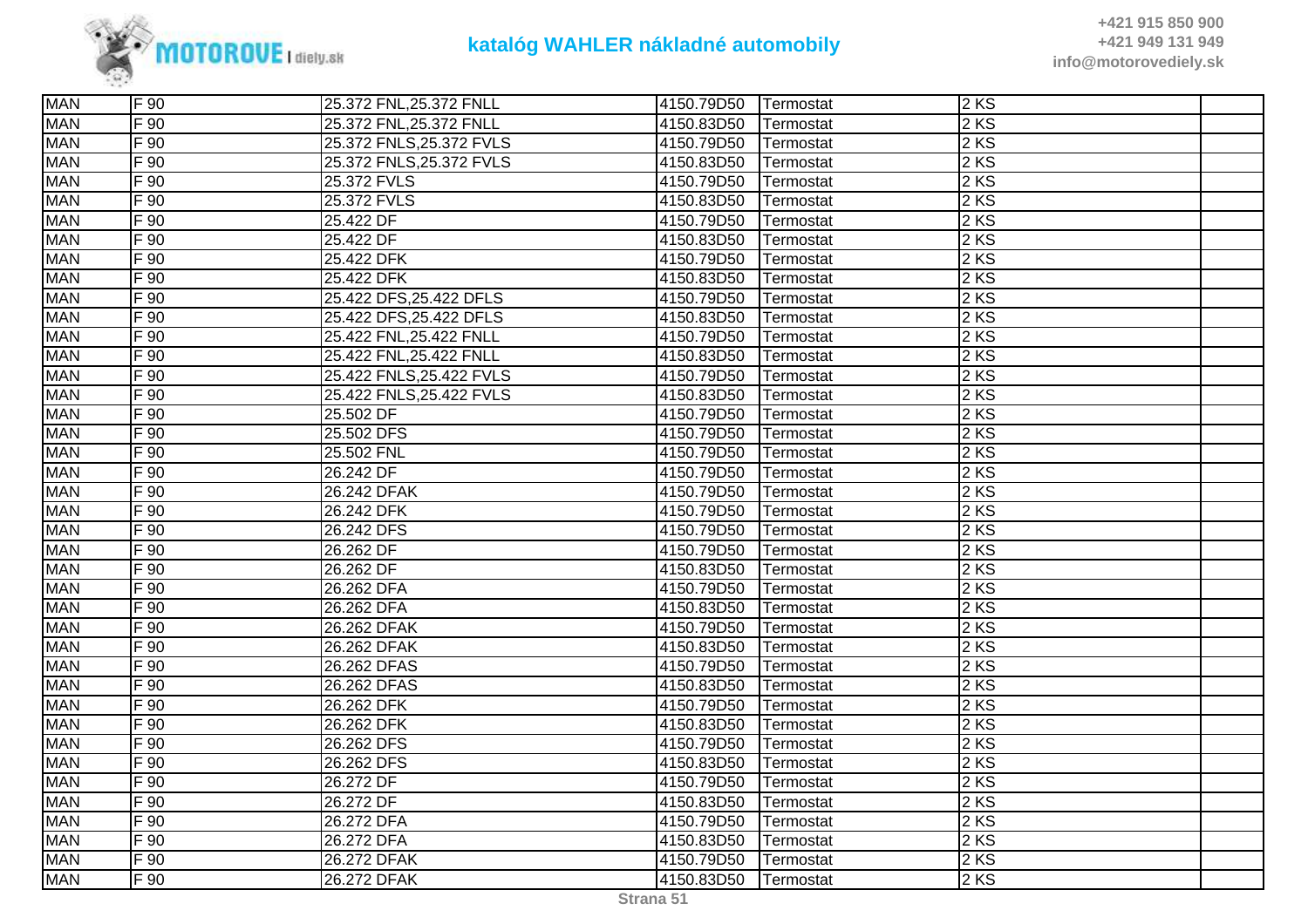

| <b>MAN</b> | F 90     | 26.272 DFAS              | 4150.79D50 | Termostat | 2KS  |  |
|------------|----------|--------------------------|------------|-----------|------|--|
| <b>MAN</b> | F 90     | 26.272 DFAS              | 4150.83D50 | Termostat | 2 KS |  |
| <b>MAN</b> | F 90     | 26.272 DFK               | 4150.79D50 | Termostat | 2 KS |  |
| <b>MAN</b> | F 90     | 26.272 DFK               | 4150.83D50 | Termostat | 2KS  |  |
| <b>MAN</b> | F 90     | 26.272 DFS, 26.272 DFLS  | 4150.79D50 | Termostat | 2KS  |  |
| <b>MAN</b> | F 90     | 26.272 DFS, 26.272 DFLS  | 4150.83D50 | Termostat | 2 KS |  |
| <b>MAN</b> | F 90     | 26.272 FNL, 26.272 FNLL  | 4150.79D50 | Termostat | 2 KS |  |
| <b>MAN</b> | F 90     | 26.272 FNL, 26.272 FNLL  | 4150.83D50 | Termostat | 2 KS |  |
| <b>MAN</b> | $F_{90}$ | 26.272 FNLS, 26.272 FVLS | 4150.79D50 | Termostat | 2 KS |  |
| <b>MAN</b> | $F_{90}$ | 26.272 FNLS, 26.272 FVLS | 4150.83D50 | Termostat | 2 KS |  |
| <b>MAN</b> | $F_{90}$ | 26.292 DF                | 4150.79D50 | Termostat | 2 KS |  |
| <b>MAN</b> | F 90     | 26.292 DF                | 4150.83D50 | Termostat | 2 KS |  |
| <b>MAN</b> | F 90     | 26.292 DFA               | 4150.79D50 | Termostat | 2 KS |  |
| <b>MAN</b> | F 90     | 26.292 DFA               | 4150.83D50 | Termostat | 2KS  |  |
| <b>MAN</b> | F 90     | 26.292 DFAK              | 4150.79D50 | Termostat | 2 KS |  |
| <b>MAN</b> | $F_{90}$ | 26.292 DFAK              | 4150.83D50 | Termostat | 2 KS |  |
| <b>MAN</b> | F 90     | 26.292 DFAS              | 4150.79D50 | Termostat | 2 KS |  |
| <b>MAN</b> | $F_{90}$ | 26.292 DFAS              | 4150.83D50 | Termostat | 2 KS |  |
| <b>MAN</b> | F 90     | 26.292 DFK               | 4150.79D50 | Termostat | 2KS  |  |
| <b>MAN</b> | F 90     | 26.292 DFK               | 4150.83D50 | Termostat | 2 KS |  |
| <b>MAN</b> | F 90     | 26.292 DFS               | 4150.79D50 | Termostat | 2 KS |  |
| <b>MAN</b> | F 90     | 26.292 DFS               | 4150.83D50 | Termostat | 2 KS |  |
| <b>MAN</b> | $F_{90}$ | 26.302 DF                | 4150.79D50 | Termostat | 2 KS |  |
| <b>MAN</b> | F 90     | 26.302 DF                | 4150.83D50 | Termostat | 2 KS |  |
| <b>MAN</b> | F 90     | 26.302 DFA               | 4150.79D50 | Termostat | 2KS  |  |
| <b>MAN</b> | F 90     | 26.302 DFA               | 4150.83D50 | Termostat | 2 KS |  |
| <b>MAN</b> | $F_{90}$ | 26.302 DFAK              | 4150.79D50 | Termostat | 2 KS |  |
| <b>MAN</b> | F 90     | 26.302 DFAK              | 4150.83D50 | Termostat | 2 KS |  |
| <b>MAN</b> | F 90     | 26.302 DFAS              | 4150.79D50 | Termostat | 2 KS |  |
| <b>MAN</b> | $F_{90}$ | 26.302 DFAS              | 4150.83D50 | Termostat | 2 KS |  |
| <b>MAN</b> | F 90     | 26.302 DFK               | 4150.79D50 | Termostat | 2 KS |  |
| <b>MAN</b> | F 90     | 26.302 DFK               | 4150.83D50 | Termostat | 2 KS |  |
| <b>MAN</b> | F 90     | 26.302 DFS               | 4150.79D50 | Termostat | 2 KS |  |
| <b>MAN</b> | $F_{90}$ | 26.302 DFS               | 4150.83D50 | Termostat | 2 KS |  |
| <b>MAN</b> | F 90     | 26.302 FNL, 26.302 FNLL  | 4150.79D50 | Termostat | 2 KS |  |
| <b>MAN</b> | F 90     | 26.302 FNL, 26.302 FNLL  | 4150.83D50 | Termostat | 2KS  |  |
| <b>MAN</b> | F 90     | 26.302 FNLS, 26.302 FVLS | 4150.79D50 | Termostat | 2 KS |  |
| <b>MAN</b> | F 90     | 26.302 FNLS, 26.302 FVLS | 4150.83D50 | Termostat | 2 KS |  |
| <b>MAN</b> | F 90     | 26.322 DF                | 4150.79D50 | Termostat | 2 KS |  |
| <b>MAN</b> | F 90     | 26.322 DF                | 4150.83D50 | Termostat | 2KS  |  |
| <b>MAN</b> | F 90     | 26.322 DFA               | 4150.79D50 | Termostat | 2KS  |  |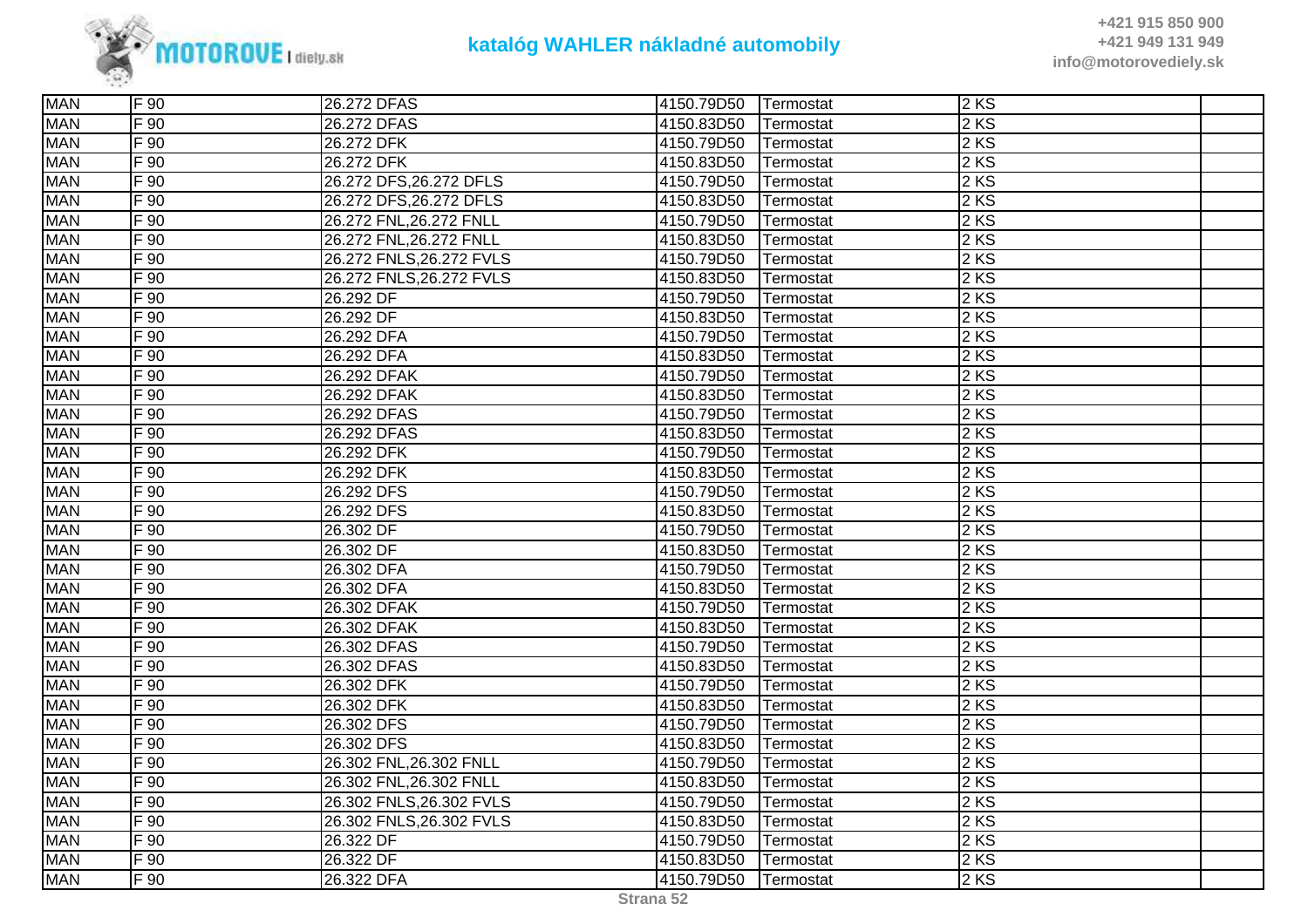

| <b>MAN</b><br>$2$ KS<br>F 90<br>26.322 DFAK<br>4150.79D50<br>Termostat<br><b>MAN</b><br>$2$ KS<br>F 90<br>26.322 DFAK<br>4150.83D50<br>Termostat<br><b>MAN</b><br>$F_{90}$<br>$2$ KS<br>26.322 DFAS<br>4150.79D50<br>Termostat<br><b>MAN</b><br>$F_{90}$<br>$2$ KS<br>26.322 DFAS<br>4150.83D50<br>Termostat<br><b>MAN</b><br>2 KS<br>F 90<br>26.322 DFK<br>4150.79D50<br>Termostat<br><b>MAN</b><br>2 KS<br>F 90<br>26.322 DFK<br>4150.83D50<br>Termostat<br>26.322 DFS, 26.322 DFLS<br><b>MAN</b><br>$2$ KS<br>F 90<br>4150.79D50<br>Termostat<br>2 KS<br><b>MAN</b><br>F 90<br>26.322 DFS, 26.322 DFLS<br>4150.83D50<br>Termostat<br>2 KS<br><b>MAN</b><br>F 90<br>26.322 FNL, 26.322 FNLL<br>4150.79D50<br>Termostat<br><b>MAN</b><br>2 KS<br>$F_{90}$<br>26.322 FNL, 26.322 FNLL<br>4150.83D50<br>Termostat<br><b>MAN</b><br>$2$ KS<br>F 90<br>26.322 FNLS, 26.322 FVLS<br>4150.79D50<br>Termostat<br>$2$ KS<br><b>MAN</b><br>$F_{90}$<br>26.322 FNLS, 26.322 FVLS<br>4150.83D50<br>Termostat<br><b>MAN</b><br>F 90<br>2KS<br>26.332 DF<br>4150.79D50<br>Termostat<br>2 KS<br><b>MAN</b><br>F 90<br>26.332 DF<br>4150.83D50<br>Termostat<br>2 KS<br><b>MAN</b><br>$F_{90}$<br>26.332 DFA<br>4150.79D50<br>Termostat<br>2 KS<br><b>MAN</b><br>$F_{90}$<br>26.332 DFA<br>4150.83D50<br>Termostat<br><b>MAN</b><br>2 KS<br>4150.79D50<br>F 90<br>26.332 DFAK<br>Termostat<br><b>MAN</b><br>$2$ KS<br>F 90<br>26.332 DFAK<br>4150.83D50<br>Termostat<br>2 KS<br><b>MAN</b><br>F 90<br>4150.79D50<br>26.332 DFAS<br>Termostat<br><b>MAN</b><br>$\overline{F}$ 90<br>2 KS<br>26.332 DFAS<br>4150.83D50<br>Termostat<br><b>MAN</b><br>2 KS<br>$F_{90}$<br>4150.79D50<br>26.332 DFK<br>Termostat<br>2 KS<br><b>MAN</b><br>F 90<br>26.332 DFK<br>4150.83D50<br>Termostat<br><b>MAN</b><br>$2$ KS<br>F 90<br>4150.79D50<br>26.332 DFS<br>Termostat<br><b>MAN</b><br>F 90<br>2KS<br>26.332 DFS<br>4150.83D50<br>Termostat<br>2 KS<br><b>MAN</b><br>F 90<br>26.342 DF, 26.342 DFL<br>4150.79D50<br>Termostat<br><b>MAN</b><br>$2$ KS<br>$F_{90}$<br>26.342 DF, 26.342 DFL<br>4150.83D50<br>Termostat<br><b>MAN</b><br>2 KS<br>F 90<br>26.342 DFK, 26.342 DFLK<br>4150.79D50<br>Termostat<br><b>MAN</b><br>$2$ KS<br>F 90<br>26.342 DFK, 26.342 DFLK<br>4150.83D50<br>Termostat<br><b>MAN</b><br>$2$ KS<br>F 90<br>26.342 DFS<br>4150.79D50<br>Termostat<br>F 90<br>2 KS<br><b>MAN</b><br>26.342 DFS<br>4150.83D50<br>Termostat<br>$2$ KS<br><b>MAN</b><br>$F_{90}$<br>26.362 DF, 26.362 DFL<br>4150.79D50<br>Termostat<br><b>MAN</b><br>2 KS<br>F 90<br>26.362 DF, 26.362 DFL<br>4150.83D50<br>Termostat<br>2 KS<br><b>MAN</b><br>4150.79D50<br>F 90<br>26.362 DFA<br>Termostat<br><b>MAN</b><br>$2$ KS<br>F 90<br>4150.83D50<br>26.362 DFA<br>Termostat<br><b>MAN</b><br>2 KS<br>F 90<br>26.362 DFAK<br>4150.79D50<br>Termostat<br>2 KS<br><b>MAN</b><br>F 90<br>26.362 DFAK<br>4150.83D50<br>Termostat<br><b>MAN</b><br>$2$ KS<br>F 90<br>26.362 DFAS<br>4150.79D50<br>Termostat<br><b>MAN</b><br>$2$ KS<br>F 90<br>26.362 DFAS<br>4150.83D50<br>Termostat<br><b>MAN</b><br>$2$ KS<br>F 90<br>26.362 DFK<br>4150.79D50<br>Termostat<br><b>MAN</b><br>$2$ KS<br>F 90<br>26.362 DFK<br>4150.83D50<br>Termostat | <b>MAN</b> | F 90 | 26.322 DFA | 4150.83D50 | Termostat | 2KS |  |
|---------------------------------------------------------------------------------------------------------------------------------------------------------------------------------------------------------------------------------------------------------------------------------------------------------------------------------------------------------------------------------------------------------------------------------------------------------------------------------------------------------------------------------------------------------------------------------------------------------------------------------------------------------------------------------------------------------------------------------------------------------------------------------------------------------------------------------------------------------------------------------------------------------------------------------------------------------------------------------------------------------------------------------------------------------------------------------------------------------------------------------------------------------------------------------------------------------------------------------------------------------------------------------------------------------------------------------------------------------------------------------------------------------------------------------------------------------------------------------------------------------------------------------------------------------------------------------------------------------------------------------------------------------------------------------------------------------------------------------------------------------------------------------------------------------------------------------------------------------------------------------------------------------------------------------------------------------------------------------------------------------------------------------------------------------------------------------------------------------------------------------------------------------------------------------------------------------------------------------------------------------------------------------------------------------------------------------------------------------------------------------------------------------------------------------------------------------------------------------------------------------------------------------------------------------------------------------------------------------------------------------------------------------------------------------------------------------------------------------------------------------------------------------------------------------------------------------------------------------------------------------------------------------------------------------------------------------------------------------------------------------------------------------------------------------------------------------------------------------------------------------------------------------------------------------------------------------|------------|------|------------|------------|-----------|-----|--|
|                                                                                                                                                                                                                                                                                                                                                                                                                                                                                                                                                                                                                                                                                                                                                                                                                                                                                                                                                                                                                                                                                                                                                                                                                                                                                                                                                                                                                                                                                                                                                                                                                                                                                                                                                                                                                                                                                                                                                                                                                                                                                                                                                                                                                                                                                                                                                                                                                                                                                                                                                                                                                                                                                                                                                                                                                                                                                                                                                                                                                                                                                                                                                                                                         |            |      |            |            |           |     |  |
|                                                                                                                                                                                                                                                                                                                                                                                                                                                                                                                                                                                                                                                                                                                                                                                                                                                                                                                                                                                                                                                                                                                                                                                                                                                                                                                                                                                                                                                                                                                                                                                                                                                                                                                                                                                                                                                                                                                                                                                                                                                                                                                                                                                                                                                                                                                                                                                                                                                                                                                                                                                                                                                                                                                                                                                                                                                                                                                                                                                                                                                                                                                                                                                                         |            |      |            |            |           |     |  |
|                                                                                                                                                                                                                                                                                                                                                                                                                                                                                                                                                                                                                                                                                                                                                                                                                                                                                                                                                                                                                                                                                                                                                                                                                                                                                                                                                                                                                                                                                                                                                                                                                                                                                                                                                                                                                                                                                                                                                                                                                                                                                                                                                                                                                                                                                                                                                                                                                                                                                                                                                                                                                                                                                                                                                                                                                                                                                                                                                                                                                                                                                                                                                                                                         |            |      |            |            |           |     |  |
|                                                                                                                                                                                                                                                                                                                                                                                                                                                                                                                                                                                                                                                                                                                                                                                                                                                                                                                                                                                                                                                                                                                                                                                                                                                                                                                                                                                                                                                                                                                                                                                                                                                                                                                                                                                                                                                                                                                                                                                                                                                                                                                                                                                                                                                                                                                                                                                                                                                                                                                                                                                                                                                                                                                                                                                                                                                                                                                                                                                                                                                                                                                                                                                                         |            |      |            |            |           |     |  |
|                                                                                                                                                                                                                                                                                                                                                                                                                                                                                                                                                                                                                                                                                                                                                                                                                                                                                                                                                                                                                                                                                                                                                                                                                                                                                                                                                                                                                                                                                                                                                                                                                                                                                                                                                                                                                                                                                                                                                                                                                                                                                                                                                                                                                                                                                                                                                                                                                                                                                                                                                                                                                                                                                                                                                                                                                                                                                                                                                                                                                                                                                                                                                                                                         |            |      |            |            |           |     |  |
|                                                                                                                                                                                                                                                                                                                                                                                                                                                                                                                                                                                                                                                                                                                                                                                                                                                                                                                                                                                                                                                                                                                                                                                                                                                                                                                                                                                                                                                                                                                                                                                                                                                                                                                                                                                                                                                                                                                                                                                                                                                                                                                                                                                                                                                                                                                                                                                                                                                                                                                                                                                                                                                                                                                                                                                                                                                                                                                                                                                                                                                                                                                                                                                                         |            |      |            |            |           |     |  |
|                                                                                                                                                                                                                                                                                                                                                                                                                                                                                                                                                                                                                                                                                                                                                                                                                                                                                                                                                                                                                                                                                                                                                                                                                                                                                                                                                                                                                                                                                                                                                                                                                                                                                                                                                                                                                                                                                                                                                                                                                                                                                                                                                                                                                                                                                                                                                                                                                                                                                                                                                                                                                                                                                                                                                                                                                                                                                                                                                                                                                                                                                                                                                                                                         |            |      |            |            |           |     |  |
|                                                                                                                                                                                                                                                                                                                                                                                                                                                                                                                                                                                                                                                                                                                                                                                                                                                                                                                                                                                                                                                                                                                                                                                                                                                                                                                                                                                                                                                                                                                                                                                                                                                                                                                                                                                                                                                                                                                                                                                                                                                                                                                                                                                                                                                                                                                                                                                                                                                                                                                                                                                                                                                                                                                                                                                                                                                                                                                                                                                                                                                                                                                                                                                                         |            |      |            |            |           |     |  |
|                                                                                                                                                                                                                                                                                                                                                                                                                                                                                                                                                                                                                                                                                                                                                                                                                                                                                                                                                                                                                                                                                                                                                                                                                                                                                                                                                                                                                                                                                                                                                                                                                                                                                                                                                                                                                                                                                                                                                                                                                                                                                                                                                                                                                                                                                                                                                                                                                                                                                                                                                                                                                                                                                                                                                                                                                                                                                                                                                                                                                                                                                                                                                                                                         |            |      |            |            |           |     |  |
|                                                                                                                                                                                                                                                                                                                                                                                                                                                                                                                                                                                                                                                                                                                                                                                                                                                                                                                                                                                                                                                                                                                                                                                                                                                                                                                                                                                                                                                                                                                                                                                                                                                                                                                                                                                                                                                                                                                                                                                                                                                                                                                                                                                                                                                                                                                                                                                                                                                                                                                                                                                                                                                                                                                                                                                                                                                                                                                                                                                                                                                                                                                                                                                                         |            |      |            |            |           |     |  |
|                                                                                                                                                                                                                                                                                                                                                                                                                                                                                                                                                                                                                                                                                                                                                                                                                                                                                                                                                                                                                                                                                                                                                                                                                                                                                                                                                                                                                                                                                                                                                                                                                                                                                                                                                                                                                                                                                                                                                                                                                                                                                                                                                                                                                                                                                                                                                                                                                                                                                                                                                                                                                                                                                                                                                                                                                                                                                                                                                                                                                                                                                                                                                                                                         |            |      |            |            |           |     |  |
|                                                                                                                                                                                                                                                                                                                                                                                                                                                                                                                                                                                                                                                                                                                                                                                                                                                                                                                                                                                                                                                                                                                                                                                                                                                                                                                                                                                                                                                                                                                                                                                                                                                                                                                                                                                                                                                                                                                                                                                                                                                                                                                                                                                                                                                                                                                                                                                                                                                                                                                                                                                                                                                                                                                                                                                                                                                                                                                                                                                                                                                                                                                                                                                                         |            |      |            |            |           |     |  |
|                                                                                                                                                                                                                                                                                                                                                                                                                                                                                                                                                                                                                                                                                                                                                                                                                                                                                                                                                                                                                                                                                                                                                                                                                                                                                                                                                                                                                                                                                                                                                                                                                                                                                                                                                                                                                                                                                                                                                                                                                                                                                                                                                                                                                                                                                                                                                                                                                                                                                                                                                                                                                                                                                                                                                                                                                                                                                                                                                                                                                                                                                                                                                                                                         |            |      |            |            |           |     |  |
|                                                                                                                                                                                                                                                                                                                                                                                                                                                                                                                                                                                                                                                                                                                                                                                                                                                                                                                                                                                                                                                                                                                                                                                                                                                                                                                                                                                                                                                                                                                                                                                                                                                                                                                                                                                                                                                                                                                                                                                                                                                                                                                                                                                                                                                                                                                                                                                                                                                                                                                                                                                                                                                                                                                                                                                                                                                                                                                                                                                                                                                                                                                                                                                                         |            |      |            |            |           |     |  |
|                                                                                                                                                                                                                                                                                                                                                                                                                                                                                                                                                                                                                                                                                                                                                                                                                                                                                                                                                                                                                                                                                                                                                                                                                                                                                                                                                                                                                                                                                                                                                                                                                                                                                                                                                                                                                                                                                                                                                                                                                                                                                                                                                                                                                                                                                                                                                                                                                                                                                                                                                                                                                                                                                                                                                                                                                                                                                                                                                                                                                                                                                                                                                                                                         |            |      |            |            |           |     |  |
|                                                                                                                                                                                                                                                                                                                                                                                                                                                                                                                                                                                                                                                                                                                                                                                                                                                                                                                                                                                                                                                                                                                                                                                                                                                                                                                                                                                                                                                                                                                                                                                                                                                                                                                                                                                                                                                                                                                                                                                                                                                                                                                                                                                                                                                                                                                                                                                                                                                                                                                                                                                                                                                                                                                                                                                                                                                                                                                                                                                                                                                                                                                                                                                                         |            |      |            |            |           |     |  |
|                                                                                                                                                                                                                                                                                                                                                                                                                                                                                                                                                                                                                                                                                                                                                                                                                                                                                                                                                                                                                                                                                                                                                                                                                                                                                                                                                                                                                                                                                                                                                                                                                                                                                                                                                                                                                                                                                                                                                                                                                                                                                                                                                                                                                                                                                                                                                                                                                                                                                                                                                                                                                                                                                                                                                                                                                                                                                                                                                                                                                                                                                                                                                                                                         |            |      |            |            |           |     |  |
|                                                                                                                                                                                                                                                                                                                                                                                                                                                                                                                                                                                                                                                                                                                                                                                                                                                                                                                                                                                                                                                                                                                                                                                                                                                                                                                                                                                                                                                                                                                                                                                                                                                                                                                                                                                                                                                                                                                                                                                                                                                                                                                                                                                                                                                                                                                                                                                                                                                                                                                                                                                                                                                                                                                                                                                                                                                                                                                                                                                                                                                                                                                                                                                                         |            |      |            |            |           |     |  |
|                                                                                                                                                                                                                                                                                                                                                                                                                                                                                                                                                                                                                                                                                                                                                                                                                                                                                                                                                                                                                                                                                                                                                                                                                                                                                                                                                                                                                                                                                                                                                                                                                                                                                                                                                                                                                                                                                                                                                                                                                                                                                                                                                                                                                                                                                                                                                                                                                                                                                                                                                                                                                                                                                                                                                                                                                                                                                                                                                                                                                                                                                                                                                                                                         |            |      |            |            |           |     |  |
|                                                                                                                                                                                                                                                                                                                                                                                                                                                                                                                                                                                                                                                                                                                                                                                                                                                                                                                                                                                                                                                                                                                                                                                                                                                                                                                                                                                                                                                                                                                                                                                                                                                                                                                                                                                                                                                                                                                                                                                                                                                                                                                                                                                                                                                                                                                                                                                                                                                                                                                                                                                                                                                                                                                                                                                                                                                                                                                                                                                                                                                                                                                                                                                                         |            |      |            |            |           |     |  |
|                                                                                                                                                                                                                                                                                                                                                                                                                                                                                                                                                                                                                                                                                                                                                                                                                                                                                                                                                                                                                                                                                                                                                                                                                                                                                                                                                                                                                                                                                                                                                                                                                                                                                                                                                                                                                                                                                                                                                                                                                                                                                                                                                                                                                                                                                                                                                                                                                                                                                                                                                                                                                                                                                                                                                                                                                                                                                                                                                                                                                                                                                                                                                                                                         |            |      |            |            |           |     |  |
|                                                                                                                                                                                                                                                                                                                                                                                                                                                                                                                                                                                                                                                                                                                                                                                                                                                                                                                                                                                                                                                                                                                                                                                                                                                                                                                                                                                                                                                                                                                                                                                                                                                                                                                                                                                                                                                                                                                                                                                                                                                                                                                                                                                                                                                                                                                                                                                                                                                                                                                                                                                                                                                                                                                                                                                                                                                                                                                                                                                                                                                                                                                                                                                                         |            |      |            |            |           |     |  |
|                                                                                                                                                                                                                                                                                                                                                                                                                                                                                                                                                                                                                                                                                                                                                                                                                                                                                                                                                                                                                                                                                                                                                                                                                                                                                                                                                                                                                                                                                                                                                                                                                                                                                                                                                                                                                                                                                                                                                                                                                                                                                                                                                                                                                                                                                                                                                                                                                                                                                                                                                                                                                                                                                                                                                                                                                                                                                                                                                                                                                                                                                                                                                                                                         |            |      |            |            |           |     |  |
|                                                                                                                                                                                                                                                                                                                                                                                                                                                                                                                                                                                                                                                                                                                                                                                                                                                                                                                                                                                                                                                                                                                                                                                                                                                                                                                                                                                                                                                                                                                                                                                                                                                                                                                                                                                                                                                                                                                                                                                                                                                                                                                                                                                                                                                                                                                                                                                                                                                                                                                                                                                                                                                                                                                                                                                                                                                                                                                                                                                                                                                                                                                                                                                                         |            |      |            |            |           |     |  |
|                                                                                                                                                                                                                                                                                                                                                                                                                                                                                                                                                                                                                                                                                                                                                                                                                                                                                                                                                                                                                                                                                                                                                                                                                                                                                                                                                                                                                                                                                                                                                                                                                                                                                                                                                                                                                                                                                                                                                                                                                                                                                                                                                                                                                                                                                                                                                                                                                                                                                                                                                                                                                                                                                                                                                                                                                                                                                                                                                                                                                                                                                                                                                                                                         |            |      |            |            |           |     |  |
|                                                                                                                                                                                                                                                                                                                                                                                                                                                                                                                                                                                                                                                                                                                                                                                                                                                                                                                                                                                                                                                                                                                                                                                                                                                                                                                                                                                                                                                                                                                                                                                                                                                                                                                                                                                                                                                                                                                                                                                                                                                                                                                                                                                                                                                                                                                                                                                                                                                                                                                                                                                                                                                                                                                                                                                                                                                                                                                                                                                                                                                                                                                                                                                                         |            |      |            |            |           |     |  |
|                                                                                                                                                                                                                                                                                                                                                                                                                                                                                                                                                                                                                                                                                                                                                                                                                                                                                                                                                                                                                                                                                                                                                                                                                                                                                                                                                                                                                                                                                                                                                                                                                                                                                                                                                                                                                                                                                                                                                                                                                                                                                                                                                                                                                                                                                                                                                                                                                                                                                                                                                                                                                                                                                                                                                                                                                                                                                                                                                                                                                                                                                                                                                                                                         |            |      |            |            |           |     |  |
|                                                                                                                                                                                                                                                                                                                                                                                                                                                                                                                                                                                                                                                                                                                                                                                                                                                                                                                                                                                                                                                                                                                                                                                                                                                                                                                                                                                                                                                                                                                                                                                                                                                                                                                                                                                                                                                                                                                                                                                                                                                                                                                                                                                                                                                                                                                                                                                                                                                                                                                                                                                                                                                                                                                                                                                                                                                                                                                                                                                                                                                                                                                                                                                                         |            |      |            |            |           |     |  |
|                                                                                                                                                                                                                                                                                                                                                                                                                                                                                                                                                                                                                                                                                                                                                                                                                                                                                                                                                                                                                                                                                                                                                                                                                                                                                                                                                                                                                                                                                                                                                                                                                                                                                                                                                                                                                                                                                                                                                                                                                                                                                                                                                                                                                                                                                                                                                                                                                                                                                                                                                                                                                                                                                                                                                                                                                                                                                                                                                                                                                                                                                                                                                                                                         |            |      |            |            |           |     |  |
|                                                                                                                                                                                                                                                                                                                                                                                                                                                                                                                                                                                                                                                                                                                                                                                                                                                                                                                                                                                                                                                                                                                                                                                                                                                                                                                                                                                                                                                                                                                                                                                                                                                                                                                                                                                                                                                                                                                                                                                                                                                                                                                                                                                                                                                                                                                                                                                                                                                                                                                                                                                                                                                                                                                                                                                                                                                                                                                                                                                                                                                                                                                                                                                                         |            |      |            |            |           |     |  |
|                                                                                                                                                                                                                                                                                                                                                                                                                                                                                                                                                                                                                                                                                                                                                                                                                                                                                                                                                                                                                                                                                                                                                                                                                                                                                                                                                                                                                                                                                                                                                                                                                                                                                                                                                                                                                                                                                                                                                                                                                                                                                                                                                                                                                                                                                                                                                                                                                                                                                                                                                                                                                                                                                                                                                                                                                                                                                                                                                                                                                                                                                                                                                                                                         |            |      |            |            |           |     |  |
|                                                                                                                                                                                                                                                                                                                                                                                                                                                                                                                                                                                                                                                                                                                                                                                                                                                                                                                                                                                                                                                                                                                                                                                                                                                                                                                                                                                                                                                                                                                                                                                                                                                                                                                                                                                                                                                                                                                                                                                                                                                                                                                                                                                                                                                                                                                                                                                                                                                                                                                                                                                                                                                                                                                                                                                                                                                                                                                                                                                                                                                                                                                                                                                                         |            |      |            |            |           |     |  |
|                                                                                                                                                                                                                                                                                                                                                                                                                                                                                                                                                                                                                                                                                                                                                                                                                                                                                                                                                                                                                                                                                                                                                                                                                                                                                                                                                                                                                                                                                                                                                                                                                                                                                                                                                                                                                                                                                                                                                                                                                                                                                                                                                                                                                                                                                                                                                                                                                                                                                                                                                                                                                                                                                                                                                                                                                                                                                                                                                                                                                                                                                                                                                                                                         |            |      |            |            |           |     |  |
|                                                                                                                                                                                                                                                                                                                                                                                                                                                                                                                                                                                                                                                                                                                                                                                                                                                                                                                                                                                                                                                                                                                                                                                                                                                                                                                                                                                                                                                                                                                                                                                                                                                                                                                                                                                                                                                                                                                                                                                                                                                                                                                                                                                                                                                                                                                                                                                                                                                                                                                                                                                                                                                                                                                                                                                                                                                                                                                                                                                                                                                                                                                                                                                                         |            |      |            |            |           |     |  |
|                                                                                                                                                                                                                                                                                                                                                                                                                                                                                                                                                                                                                                                                                                                                                                                                                                                                                                                                                                                                                                                                                                                                                                                                                                                                                                                                                                                                                                                                                                                                                                                                                                                                                                                                                                                                                                                                                                                                                                                                                                                                                                                                                                                                                                                                                                                                                                                                                                                                                                                                                                                                                                                                                                                                                                                                                                                                                                                                                                                                                                                                                                                                                                                                         |            |      |            |            |           |     |  |
|                                                                                                                                                                                                                                                                                                                                                                                                                                                                                                                                                                                                                                                                                                                                                                                                                                                                                                                                                                                                                                                                                                                                                                                                                                                                                                                                                                                                                                                                                                                                                                                                                                                                                                                                                                                                                                                                                                                                                                                                                                                                                                                                                                                                                                                                                                                                                                                                                                                                                                                                                                                                                                                                                                                                                                                                                                                                                                                                                                                                                                                                                                                                                                                                         |            |      |            |            |           |     |  |
|                                                                                                                                                                                                                                                                                                                                                                                                                                                                                                                                                                                                                                                                                                                                                                                                                                                                                                                                                                                                                                                                                                                                                                                                                                                                                                                                                                                                                                                                                                                                                                                                                                                                                                                                                                                                                                                                                                                                                                                                                                                                                                                                                                                                                                                                                                                                                                                                                                                                                                                                                                                                                                                                                                                                                                                                                                                                                                                                                                                                                                                                                                                                                                                                         |            |      |            |            |           |     |  |
|                                                                                                                                                                                                                                                                                                                                                                                                                                                                                                                                                                                                                                                                                                                                                                                                                                                                                                                                                                                                                                                                                                                                                                                                                                                                                                                                                                                                                                                                                                                                                                                                                                                                                                                                                                                                                                                                                                                                                                                                                                                                                                                                                                                                                                                                                                                                                                                                                                                                                                                                                                                                                                                                                                                                                                                                                                                                                                                                                                                                                                                                                                                                                                                                         |            |      |            |            |           |     |  |
|                                                                                                                                                                                                                                                                                                                                                                                                                                                                                                                                                                                                                                                                                                                                                                                                                                                                                                                                                                                                                                                                                                                                                                                                                                                                                                                                                                                                                                                                                                                                                                                                                                                                                                                                                                                                                                                                                                                                                                                                                                                                                                                                                                                                                                                                                                                                                                                                                                                                                                                                                                                                                                                                                                                                                                                                                                                                                                                                                                                                                                                                                                                                                                                                         |            |      |            |            |           |     |  |
|                                                                                                                                                                                                                                                                                                                                                                                                                                                                                                                                                                                                                                                                                                                                                                                                                                                                                                                                                                                                                                                                                                                                                                                                                                                                                                                                                                                                                                                                                                                                                                                                                                                                                                                                                                                                                                                                                                                                                                                                                                                                                                                                                                                                                                                                                                                                                                                                                                                                                                                                                                                                                                                                                                                                                                                                                                                                                                                                                                                                                                                                                                                                                                                                         |            |      |            |            |           |     |  |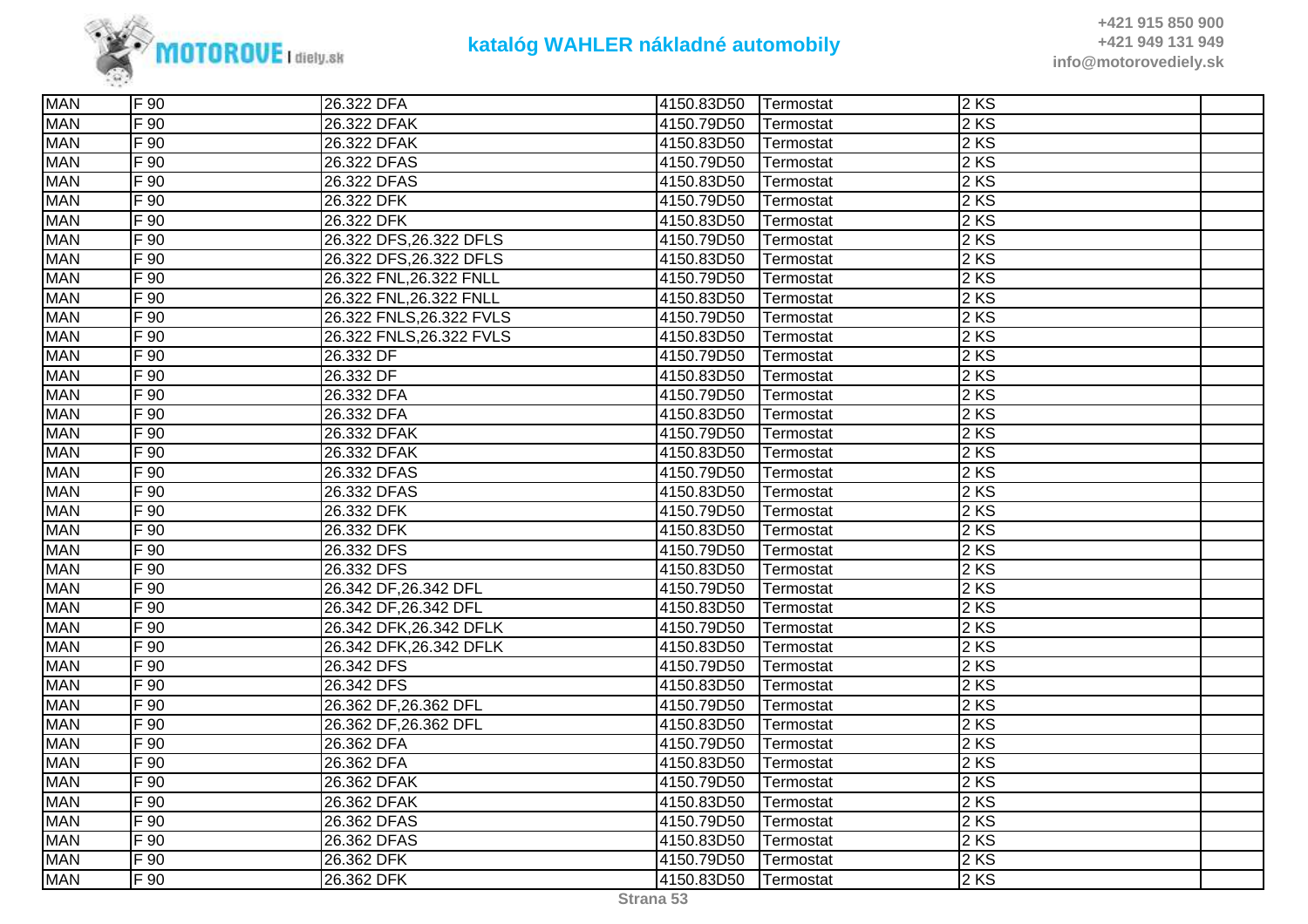

| <b>MAN</b> | F 90             | 26.362 DFS                          | 4150.79D50 | Termostat | 2KS               |  |
|------------|------------------|-------------------------------------|------------|-----------|-------------------|--|
| <b>MAN</b> | F 90             | 26.362 DFS                          | 4150.83D50 | Termostat | 2 KS              |  |
| <b>MAN</b> | F 90             | 26.372 DF, 26.372 DFL               | 4150.79D50 | Termostat | 2KS               |  |
| <b>MAN</b> | $F\overline{90}$ | 26.372 DF, 26.372 DFL               | 4150.83D50 | Termostat | 2 KS              |  |
| <b>MAN</b> | F 90             | 26.372 DFA                          | 4150.79D50 | Termostat | 2 KS              |  |
| <b>MAN</b> | $F\overline{90}$ | 26.372 DFA                          | 4150.83D50 | Termostat | 2 KS              |  |
| <b>MAN</b> | $F$ 90           | 26.372 DFAK                         | 4150.79D50 | Termostat | 2 KS              |  |
| <b>MAN</b> | $F$ 90           | 26.372 DFAK                         | 4150.83D50 | Termostat | 2 KS              |  |
| <b>MAN</b> | $F\overline{90}$ | 26.372 DFAS                         | 4150.79D50 | Termostat | 2 KS              |  |
| <b>MAN</b> | F90              | 26.372 DFAS                         | 4150.83D50 | Termostat | 2KS               |  |
| <b>MAN</b> | F90              | 26.372 DFK                          | 4150.79D50 | Termostat | 2 KS              |  |
| <b>MAN</b> | F 90             | 26.372 DFK                          | 4150.83D50 | Termostat | 2KS               |  |
| <b>MAN</b> | $F\overline{90}$ | 26.372 DFS                          | 4150.79D50 | Termostat | 2 KS              |  |
| <b>MAN</b> | F 90             | 26.372 DFS                          | 4150.83D50 | Termostat | 2 KS              |  |
| <b>MAN</b> | F 90             | 26.372 FNL, 26.372 FNLL, 26.372 FVL | 4150.79D50 | Termostat | 2KS               |  |
| <b>MAN</b> | $F\overline{90}$ | 26.372 FNL, 26.372 FNLL, 26.372 FVL | 4150.83D50 | Termostat | $2 K\overline{S}$ |  |
| <b>MAN</b> | $F$ 90           | 26.372 FNLS, 26.372 FVLS            | 4150.79D50 | Termostat | 2 KS              |  |
| <b>MAN</b> | $F\overline{90}$ | 26.372 FNLS, 26.372 FVLS            | 4150.83D50 | Termostat | 2 KS              |  |
| <b>MAN</b> | F 90             | 26.402 DF, 26.402 DFL               | 4150.79D50 | Termostat | 2 KS              |  |
| <b>MAN</b> | $F$ 90           | 26.402 DF, 26.402 DFL               | 4150.83D50 | Termostat | 2 KS              |  |
| <b>MAN</b> | $F\overline{90}$ | 26.402 DFK, 26.402 DFLK             | 4150.79D50 | Termostat | 2KS               |  |
| <b>MAN</b> | $F\overline{90}$ | 26.402 DFK, 26.402 DFLK             | 4150.83D50 | Termostat | 2 KS              |  |
| <b>MAN</b> | $F_{90}$         | 26.402 DFS                          | 4150.79D50 | Termostat | 2 KS              |  |
| <b>MAN</b> | $F$ 90           | 26.402 DFS                          | 4150.83D50 | Termostat | 2 KS              |  |
| <b>MAN</b> | $F_{90}$         | 26.402 FNL,26.402 FNLL,26.402 FVL   | 4150.79D50 | Termostat | 2 KS              |  |
| <b>MAN</b> | F 90             | 26.402 FNL,26.402 FNLL,26.402 FVL   | 4150.83D50 | Termostat | 2KS               |  |
| <b>MAN</b> | F 90             | 26.402 FNLS, 26.402 FVLS            | 4150.79D50 | Termostat | 2KS               |  |
| <b>MAN</b> | F 90             | 26.402 FNLS, 26.402 FVLS            | 4150.83D50 | Termostat | 2 KS              |  |
| <b>MAN</b> | $F\overline{90}$ | 26.422 DF, 26.422 DFL               | 4150.79D50 | Termostat | 2 KS              |  |
| <b>MAN</b> | $F\overline{90}$ | 26.422 DF, 26.422 DFL               | 4150.83D50 | Termostat | 2 KS              |  |
| <b>MAN</b> | F 90             | 26.422 DFA                          | 4150.79D50 | Termostat | 2 KS              |  |
| <b>MAN</b> | $F\overline{90}$ | 26.422 DFA                          | 4150.83D50 | Termostat | 2 KS              |  |
| <b>MAN</b> | F 90             | 26.422 DFAK                         | 4150.79D50 | Termostat | 2KS               |  |
| <b>MAN</b> | F 90             | 26.422 DFAK                         | 4150.83D50 | Termostat | 2 KS              |  |
| <b>MAN</b> | $F\overline{90}$ | 26.422 DFAS                         | 4150.79D50 | Termostat | 2 KS              |  |
| <b>MAN</b> | $F$ 90           | 26.422 DFAS                         | 4150.83D50 | Termostat | 2 KS              |  |
| <b>MAN</b> | $F$ 90           | 26.422 DFK                          | 4150.79D50 | Termostat | 2 KS              |  |
| <b>MAN</b> | $F$ 90           | 26.422 DFK                          | 4150.83D50 | Termostat | 2 KS              |  |
| <b>MAN</b> | $F\overline{90}$ | 26.422 DFS                          | 4150.79D50 | Termostat | 2 KS              |  |
| <b>MAN</b> | F 90             | 26.422 DFS                          | 4150.83D50 | Termostat | 2KS               |  |
| <b>MAN</b> | F 90             | 26.422 FNL, 26.422 FNLL, 26.422 FVL | 4150.79D50 | Termostat | 2KS               |  |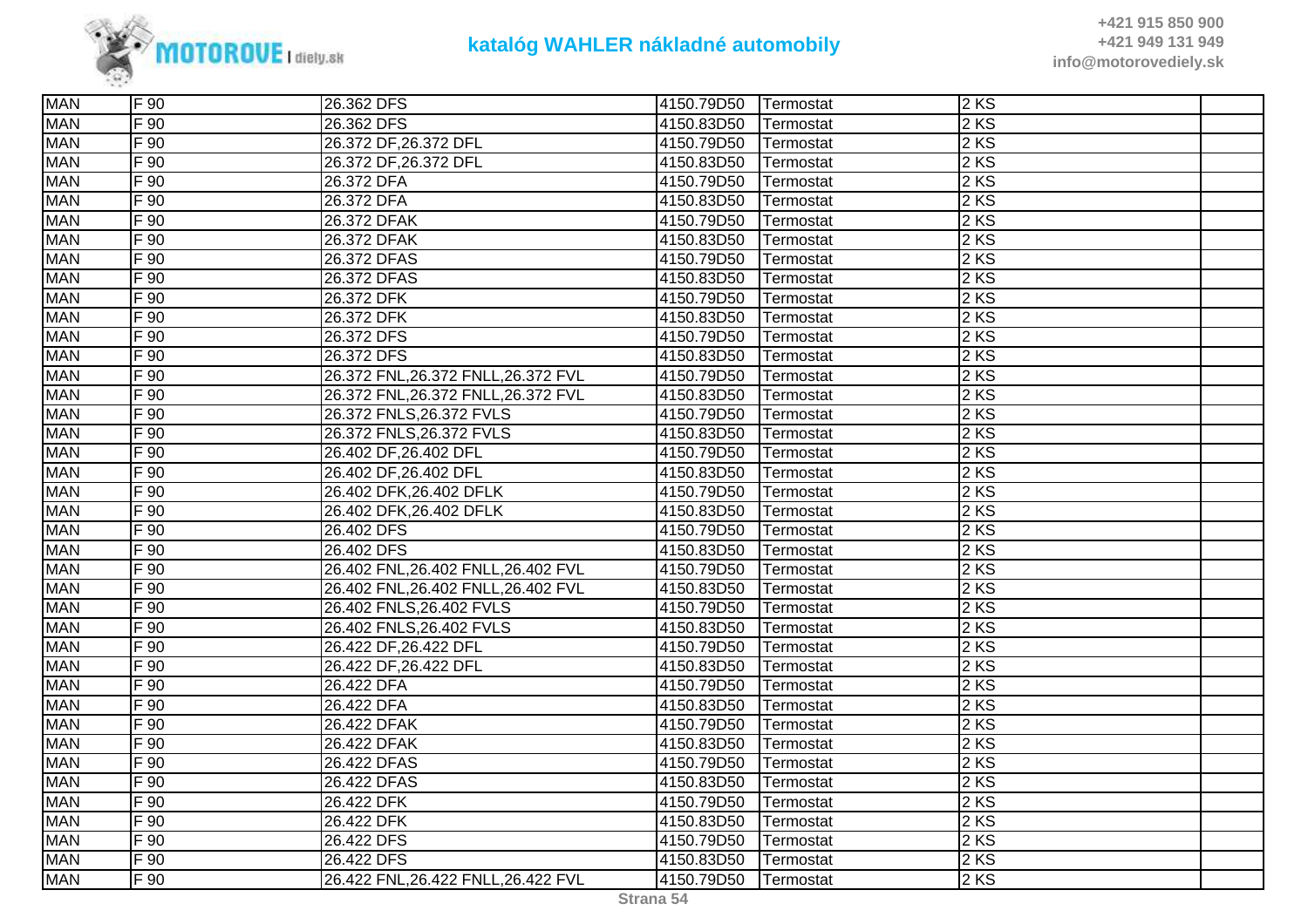

| <b>MAN</b><br>F 90<br>26.422 FNL, 26.422 FNLL, 26.422 FVL<br>$2$ KS<br>4150.83D50<br>Termostat<br><b>MAN</b><br>$F$ 90<br>26.422 FNLS, 26.422 FVLS<br>2 KS<br>4150.79D50<br>Termostat<br>2 KS<br><b>MAN</b><br>F 90<br>26.422 FNLS, 26.422 FVLS<br>4150.83D50<br>Termostat<br>2 KS<br><b>MAN</b><br>$F$ 90<br>4150.79D50<br>26.462 DF<br>Termostat<br>F 90<br><b>MAN</b><br>4150.79D50<br>2KS<br>26.462 DFA<br>Termostat<br><b>MAN</b><br>$F_{90}$<br>2 KS<br>26.462 DFAS<br>4150.79D50<br>Termostat<br><b>MAN</b><br>$F\overline{90}$<br>26.462 DFS<br>4150.79D50<br>2 KS<br>Termostat<br><b>MAN</b><br>$F\overline{90}$<br>2 KS<br>26.502 DF<br>4150.79D50<br>Termostat<br><b>MAN</b><br>2 KS<br>F 90<br>4150.79D50<br>26.502 DFA<br>Termostat<br><b>MAN</b><br>$F\overline{90}$<br>26.502 DFAS<br>2 KS<br>4150.79D50<br>Termostat<br>2 KS<br><b>MAN</b><br>F 90<br>26.502 DFS, 26.502 DFLS<br>4150.79D50<br>Termostat<br><b>MAN</b><br>F 90<br>$2$ KS<br>26.502 FNL, 26.502 FNLL<br>4150.79D50<br>Termostat<br>2 KS<br><b>MAN</b><br>$F_{90}$<br>32.262 VF<br>4150.79D50<br>Termostat<br><b>MAN</b><br>2 KS<br>$F_{90}$<br>32.262 VF<br>4150.83D50<br>Termostat<br>2 KS<br><b>MAN</b><br>F 90<br>32.262 VFK<br>4150.79D50<br>Termostat<br>$F\overline{90}$<br>2 KS<br><b>MAN</b><br>32.262 VFK<br>4150.83D50<br>Termostat<br>2 KS<br><b>MAN</b><br>$F$ 90<br>32.262 VFTM<br>4150.79D50<br>Termostat<br><b>MAN</b><br>2 KS<br>F 90<br>32.262 VFTM<br>4150.83D50<br>Termostat<br>2 KS<br><b>MAN</b><br>F 90<br>32.272 VF<br>4150.79D50<br>Termostat<br><b>MAN</b><br>$F_{90}$<br>32.272 VF<br>2 KS<br>4150.83D50<br>Termostat<br><b>MAN</b><br>F 90<br>32.272 VFK<br>2KS<br>4150.79D50<br>Termostat<br>F 90<br>2 KS<br><b>MAN</b><br>32.272 VFK<br>4150.83D50<br>Termostat<br><b>MAN</b><br>$F\overline{90}$<br>32.292 VF<br>4150.79D50<br>2 KS<br>Termostat<br><b>MAN</b><br>2 KS<br>$F$ 90<br>32.292 VF<br>4150.83D50<br>Termostat<br><b>MAN</b><br>2 KS<br>F 90<br>32.292 VFK<br>4150.79D50<br>Termostat<br>F 90<br>2KS<br><b>MAN</b><br>32.292 VFK<br>4150.83D50<br>Termostat<br><b>MAN</b><br>$F\overline{90}$<br>4150.79D50<br>2 KS<br>32.302 VF<br>Termostat<br><b>MAN</b><br>$F\overline{90}$<br>2 KS<br>32.302 VF<br>4150.83D50<br>Termostat<br>2 KS<br><b>MAN</b><br>$F_{90}$<br>4150.79D50<br>32.302 VFK<br>Termostat<br><b>MAN</b><br>2 KS<br>$F_{90}$<br>32.302 VFK<br>4150.83D50<br>Termostat<br><b>MAN</b><br>F 90<br>32.322 VF<br>4150.79D50<br>2KS<br>Termostat<br>$F\overline{90}$<br>2 KS<br><b>MAN</b><br>32.322 VF<br>4150.83D50<br>Termostat<br>2 KS<br><b>MAN</b><br>F 90<br>32.322 VFK<br>4150.79D50<br>Termostat<br><b>MAN</b><br>2 KS<br>$F$ 90<br>32.322 VFK<br>4150.83D50<br>Termostat<br><b>MAN</b><br>4150.79D50<br>2 KS<br>F 90<br>32.332 VF<br>Termostat<br><b>MAN</b><br>2 KS<br>F 90<br>32.332 VF<br>4150.83D50<br>Termostat<br><b>MAN</b><br>$F$ 90<br>2 KS<br>32.332 VFK<br>4150.79D50<br>Termostat<br><b>MAN</b><br>F 90<br>2KS<br>32.332 VFK<br>4150.83D50<br>Termostat<br><b>MAN</b><br>$F$ 90<br>32.342 VFK<br>2 KS<br>4150.79D50<br>Termostat<br><b>MAN</b><br>F 90<br>32.342 VFK<br>$2$ KS<br>4150.83D50<br>Termostat<br><b>MAN</b><br>F 90<br>4150.79D50<br>$2$ KS<br>32.362 VF<br>Termostat |  |  |  |  |
|------------------------------------------------------------------------------------------------------------------------------------------------------------------------------------------------------------------------------------------------------------------------------------------------------------------------------------------------------------------------------------------------------------------------------------------------------------------------------------------------------------------------------------------------------------------------------------------------------------------------------------------------------------------------------------------------------------------------------------------------------------------------------------------------------------------------------------------------------------------------------------------------------------------------------------------------------------------------------------------------------------------------------------------------------------------------------------------------------------------------------------------------------------------------------------------------------------------------------------------------------------------------------------------------------------------------------------------------------------------------------------------------------------------------------------------------------------------------------------------------------------------------------------------------------------------------------------------------------------------------------------------------------------------------------------------------------------------------------------------------------------------------------------------------------------------------------------------------------------------------------------------------------------------------------------------------------------------------------------------------------------------------------------------------------------------------------------------------------------------------------------------------------------------------------------------------------------------------------------------------------------------------------------------------------------------------------------------------------------------------------------------------------------------------------------------------------------------------------------------------------------------------------------------------------------------------------------------------------------------------------------------------------------------------------------------------------------------------------------------------------------------------------------------------------------------------------------------------------------------------------------------------------------------------------------------------------------------------------------------------------------------------------------------------------------------------------------------------------------------------------------------------------------------------------------------------------------------------------------------|--|--|--|--|
|                                                                                                                                                                                                                                                                                                                                                                                                                                                                                                                                                                                                                                                                                                                                                                                                                                                                                                                                                                                                                                                                                                                                                                                                                                                                                                                                                                                                                                                                                                                                                                                                                                                                                                                                                                                                                                                                                                                                                                                                                                                                                                                                                                                                                                                                                                                                                                                                                                                                                                                                                                                                                                                                                                                                                                                                                                                                                                                                                                                                                                                                                                                                                                                                                                          |  |  |  |  |
|                                                                                                                                                                                                                                                                                                                                                                                                                                                                                                                                                                                                                                                                                                                                                                                                                                                                                                                                                                                                                                                                                                                                                                                                                                                                                                                                                                                                                                                                                                                                                                                                                                                                                                                                                                                                                                                                                                                                                                                                                                                                                                                                                                                                                                                                                                                                                                                                                                                                                                                                                                                                                                                                                                                                                                                                                                                                                                                                                                                                                                                                                                                                                                                                                                          |  |  |  |  |
|                                                                                                                                                                                                                                                                                                                                                                                                                                                                                                                                                                                                                                                                                                                                                                                                                                                                                                                                                                                                                                                                                                                                                                                                                                                                                                                                                                                                                                                                                                                                                                                                                                                                                                                                                                                                                                                                                                                                                                                                                                                                                                                                                                                                                                                                                                                                                                                                                                                                                                                                                                                                                                                                                                                                                                                                                                                                                                                                                                                                                                                                                                                                                                                                                                          |  |  |  |  |
|                                                                                                                                                                                                                                                                                                                                                                                                                                                                                                                                                                                                                                                                                                                                                                                                                                                                                                                                                                                                                                                                                                                                                                                                                                                                                                                                                                                                                                                                                                                                                                                                                                                                                                                                                                                                                                                                                                                                                                                                                                                                                                                                                                                                                                                                                                                                                                                                                                                                                                                                                                                                                                                                                                                                                                                                                                                                                                                                                                                                                                                                                                                                                                                                                                          |  |  |  |  |
|                                                                                                                                                                                                                                                                                                                                                                                                                                                                                                                                                                                                                                                                                                                                                                                                                                                                                                                                                                                                                                                                                                                                                                                                                                                                                                                                                                                                                                                                                                                                                                                                                                                                                                                                                                                                                                                                                                                                                                                                                                                                                                                                                                                                                                                                                                                                                                                                                                                                                                                                                                                                                                                                                                                                                                                                                                                                                                                                                                                                                                                                                                                                                                                                                                          |  |  |  |  |
|                                                                                                                                                                                                                                                                                                                                                                                                                                                                                                                                                                                                                                                                                                                                                                                                                                                                                                                                                                                                                                                                                                                                                                                                                                                                                                                                                                                                                                                                                                                                                                                                                                                                                                                                                                                                                                                                                                                                                                                                                                                                                                                                                                                                                                                                                                                                                                                                                                                                                                                                                                                                                                                                                                                                                                                                                                                                                                                                                                                                                                                                                                                                                                                                                                          |  |  |  |  |
|                                                                                                                                                                                                                                                                                                                                                                                                                                                                                                                                                                                                                                                                                                                                                                                                                                                                                                                                                                                                                                                                                                                                                                                                                                                                                                                                                                                                                                                                                                                                                                                                                                                                                                                                                                                                                                                                                                                                                                                                                                                                                                                                                                                                                                                                                                                                                                                                                                                                                                                                                                                                                                                                                                                                                                                                                                                                                                                                                                                                                                                                                                                                                                                                                                          |  |  |  |  |
|                                                                                                                                                                                                                                                                                                                                                                                                                                                                                                                                                                                                                                                                                                                                                                                                                                                                                                                                                                                                                                                                                                                                                                                                                                                                                                                                                                                                                                                                                                                                                                                                                                                                                                                                                                                                                                                                                                                                                                                                                                                                                                                                                                                                                                                                                                                                                                                                                                                                                                                                                                                                                                                                                                                                                                                                                                                                                                                                                                                                                                                                                                                                                                                                                                          |  |  |  |  |
|                                                                                                                                                                                                                                                                                                                                                                                                                                                                                                                                                                                                                                                                                                                                                                                                                                                                                                                                                                                                                                                                                                                                                                                                                                                                                                                                                                                                                                                                                                                                                                                                                                                                                                                                                                                                                                                                                                                                                                                                                                                                                                                                                                                                                                                                                                                                                                                                                                                                                                                                                                                                                                                                                                                                                                                                                                                                                                                                                                                                                                                                                                                                                                                                                                          |  |  |  |  |
|                                                                                                                                                                                                                                                                                                                                                                                                                                                                                                                                                                                                                                                                                                                                                                                                                                                                                                                                                                                                                                                                                                                                                                                                                                                                                                                                                                                                                                                                                                                                                                                                                                                                                                                                                                                                                                                                                                                                                                                                                                                                                                                                                                                                                                                                                                                                                                                                                                                                                                                                                                                                                                                                                                                                                                                                                                                                                                                                                                                                                                                                                                                                                                                                                                          |  |  |  |  |
|                                                                                                                                                                                                                                                                                                                                                                                                                                                                                                                                                                                                                                                                                                                                                                                                                                                                                                                                                                                                                                                                                                                                                                                                                                                                                                                                                                                                                                                                                                                                                                                                                                                                                                                                                                                                                                                                                                                                                                                                                                                                                                                                                                                                                                                                                                                                                                                                                                                                                                                                                                                                                                                                                                                                                                                                                                                                                                                                                                                                                                                                                                                                                                                                                                          |  |  |  |  |
|                                                                                                                                                                                                                                                                                                                                                                                                                                                                                                                                                                                                                                                                                                                                                                                                                                                                                                                                                                                                                                                                                                                                                                                                                                                                                                                                                                                                                                                                                                                                                                                                                                                                                                                                                                                                                                                                                                                                                                                                                                                                                                                                                                                                                                                                                                                                                                                                                                                                                                                                                                                                                                                                                                                                                                                                                                                                                                                                                                                                                                                                                                                                                                                                                                          |  |  |  |  |
|                                                                                                                                                                                                                                                                                                                                                                                                                                                                                                                                                                                                                                                                                                                                                                                                                                                                                                                                                                                                                                                                                                                                                                                                                                                                                                                                                                                                                                                                                                                                                                                                                                                                                                                                                                                                                                                                                                                                                                                                                                                                                                                                                                                                                                                                                                                                                                                                                                                                                                                                                                                                                                                                                                                                                                                                                                                                                                                                                                                                                                                                                                                                                                                                                                          |  |  |  |  |
|                                                                                                                                                                                                                                                                                                                                                                                                                                                                                                                                                                                                                                                                                                                                                                                                                                                                                                                                                                                                                                                                                                                                                                                                                                                                                                                                                                                                                                                                                                                                                                                                                                                                                                                                                                                                                                                                                                                                                                                                                                                                                                                                                                                                                                                                                                                                                                                                                                                                                                                                                                                                                                                                                                                                                                                                                                                                                                                                                                                                                                                                                                                                                                                                                                          |  |  |  |  |
|                                                                                                                                                                                                                                                                                                                                                                                                                                                                                                                                                                                                                                                                                                                                                                                                                                                                                                                                                                                                                                                                                                                                                                                                                                                                                                                                                                                                                                                                                                                                                                                                                                                                                                                                                                                                                                                                                                                                                                                                                                                                                                                                                                                                                                                                                                                                                                                                                                                                                                                                                                                                                                                                                                                                                                                                                                                                                                                                                                                                                                                                                                                                                                                                                                          |  |  |  |  |
|                                                                                                                                                                                                                                                                                                                                                                                                                                                                                                                                                                                                                                                                                                                                                                                                                                                                                                                                                                                                                                                                                                                                                                                                                                                                                                                                                                                                                                                                                                                                                                                                                                                                                                                                                                                                                                                                                                                                                                                                                                                                                                                                                                                                                                                                                                                                                                                                                                                                                                                                                                                                                                                                                                                                                                                                                                                                                                                                                                                                                                                                                                                                                                                                                                          |  |  |  |  |
|                                                                                                                                                                                                                                                                                                                                                                                                                                                                                                                                                                                                                                                                                                                                                                                                                                                                                                                                                                                                                                                                                                                                                                                                                                                                                                                                                                                                                                                                                                                                                                                                                                                                                                                                                                                                                                                                                                                                                                                                                                                                                                                                                                                                                                                                                                                                                                                                                                                                                                                                                                                                                                                                                                                                                                                                                                                                                                                                                                                                                                                                                                                                                                                                                                          |  |  |  |  |
|                                                                                                                                                                                                                                                                                                                                                                                                                                                                                                                                                                                                                                                                                                                                                                                                                                                                                                                                                                                                                                                                                                                                                                                                                                                                                                                                                                                                                                                                                                                                                                                                                                                                                                                                                                                                                                                                                                                                                                                                                                                                                                                                                                                                                                                                                                                                                                                                                                                                                                                                                                                                                                                                                                                                                                                                                                                                                                                                                                                                                                                                                                                                                                                                                                          |  |  |  |  |
|                                                                                                                                                                                                                                                                                                                                                                                                                                                                                                                                                                                                                                                                                                                                                                                                                                                                                                                                                                                                                                                                                                                                                                                                                                                                                                                                                                                                                                                                                                                                                                                                                                                                                                                                                                                                                                                                                                                                                                                                                                                                                                                                                                                                                                                                                                                                                                                                                                                                                                                                                                                                                                                                                                                                                                                                                                                                                                                                                                                                                                                                                                                                                                                                                                          |  |  |  |  |
|                                                                                                                                                                                                                                                                                                                                                                                                                                                                                                                                                                                                                                                                                                                                                                                                                                                                                                                                                                                                                                                                                                                                                                                                                                                                                                                                                                                                                                                                                                                                                                                                                                                                                                                                                                                                                                                                                                                                                                                                                                                                                                                                                                                                                                                                                                                                                                                                                                                                                                                                                                                                                                                                                                                                                                                                                                                                                                                                                                                                                                                                                                                                                                                                                                          |  |  |  |  |
|                                                                                                                                                                                                                                                                                                                                                                                                                                                                                                                                                                                                                                                                                                                                                                                                                                                                                                                                                                                                                                                                                                                                                                                                                                                                                                                                                                                                                                                                                                                                                                                                                                                                                                                                                                                                                                                                                                                                                                                                                                                                                                                                                                                                                                                                                                                                                                                                                                                                                                                                                                                                                                                                                                                                                                                                                                                                                                                                                                                                                                                                                                                                                                                                                                          |  |  |  |  |
|                                                                                                                                                                                                                                                                                                                                                                                                                                                                                                                                                                                                                                                                                                                                                                                                                                                                                                                                                                                                                                                                                                                                                                                                                                                                                                                                                                                                                                                                                                                                                                                                                                                                                                                                                                                                                                                                                                                                                                                                                                                                                                                                                                                                                                                                                                                                                                                                                                                                                                                                                                                                                                                                                                                                                                                                                                                                                                                                                                                                                                                                                                                                                                                                                                          |  |  |  |  |
|                                                                                                                                                                                                                                                                                                                                                                                                                                                                                                                                                                                                                                                                                                                                                                                                                                                                                                                                                                                                                                                                                                                                                                                                                                                                                                                                                                                                                                                                                                                                                                                                                                                                                                                                                                                                                                                                                                                                                                                                                                                                                                                                                                                                                                                                                                                                                                                                                                                                                                                                                                                                                                                                                                                                                                                                                                                                                                                                                                                                                                                                                                                                                                                                                                          |  |  |  |  |
|                                                                                                                                                                                                                                                                                                                                                                                                                                                                                                                                                                                                                                                                                                                                                                                                                                                                                                                                                                                                                                                                                                                                                                                                                                                                                                                                                                                                                                                                                                                                                                                                                                                                                                                                                                                                                                                                                                                                                                                                                                                                                                                                                                                                                                                                                                                                                                                                                                                                                                                                                                                                                                                                                                                                                                                                                                                                                                                                                                                                                                                                                                                                                                                                                                          |  |  |  |  |
|                                                                                                                                                                                                                                                                                                                                                                                                                                                                                                                                                                                                                                                                                                                                                                                                                                                                                                                                                                                                                                                                                                                                                                                                                                                                                                                                                                                                                                                                                                                                                                                                                                                                                                                                                                                                                                                                                                                                                                                                                                                                                                                                                                                                                                                                                                                                                                                                                                                                                                                                                                                                                                                                                                                                                                                                                                                                                                                                                                                                                                                                                                                                                                                                                                          |  |  |  |  |
|                                                                                                                                                                                                                                                                                                                                                                                                                                                                                                                                                                                                                                                                                                                                                                                                                                                                                                                                                                                                                                                                                                                                                                                                                                                                                                                                                                                                                                                                                                                                                                                                                                                                                                                                                                                                                                                                                                                                                                                                                                                                                                                                                                                                                                                                                                                                                                                                                                                                                                                                                                                                                                                                                                                                                                                                                                                                                                                                                                                                                                                                                                                                                                                                                                          |  |  |  |  |
|                                                                                                                                                                                                                                                                                                                                                                                                                                                                                                                                                                                                                                                                                                                                                                                                                                                                                                                                                                                                                                                                                                                                                                                                                                                                                                                                                                                                                                                                                                                                                                                                                                                                                                                                                                                                                                                                                                                                                                                                                                                                                                                                                                                                                                                                                                                                                                                                                                                                                                                                                                                                                                                                                                                                                                                                                                                                                                                                                                                                                                                                                                                                                                                                                                          |  |  |  |  |
|                                                                                                                                                                                                                                                                                                                                                                                                                                                                                                                                                                                                                                                                                                                                                                                                                                                                                                                                                                                                                                                                                                                                                                                                                                                                                                                                                                                                                                                                                                                                                                                                                                                                                                                                                                                                                                                                                                                                                                                                                                                                                                                                                                                                                                                                                                                                                                                                                                                                                                                                                                                                                                                                                                                                                                                                                                                                                                                                                                                                                                                                                                                                                                                                                                          |  |  |  |  |
|                                                                                                                                                                                                                                                                                                                                                                                                                                                                                                                                                                                                                                                                                                                                                                                                                                                                                                                                                                                                                                                                                                                                                                                                                                                                                                                                                                                                                                                                                                                                                                                                                                                                                                                                                                                                                                                                                                                                                                                                                                                                                                                                                                                                                                                                                                                                                                                                                                                                                                                                                                                                                                                                                                                                                                                                                                                                                                                                                                                                                                                                                                                                                                                                                                          |  |  |  |  |
|                                                                                                                                                                                                                                                                                                                                                                                                                                                                                                                                                                                                                                                                                                                                                                                                                                                                                                                                                                                                                                                                                                                                                                                                                                                                                                                                                                                                                                                                                                                                                                                                                                                                                                                                                                                                                                                                                                                                                                                                                                                                                                                                                                                                                                                                                                                                                                                                                                                                                                                                                                                                                                                                                                                                                                                                                                                                                                                                                                                                                                                                                                                                                                                                                                          |  |  |  |  |
|                                                                                                                                                                                                                                                                                                                                                                                                                                                                                                                                                                                                                                                                                                                                                                                                                                                                                                                                                                                                                                                                                                                                                                                                                                                                                                                                                                                                                                                                                                                                                                                                                                                                                                                                                                                                                                                                                                                                                                                                                                                                                                                                                                                                                                                                                                                                                                                                                                                                                                                                                                                                                                                                                                                                                                                                                                                                                                                                                                                                                                                                                                                                                                                                                                          |  |  |  |  |
|                                                                                                                                                                                                                                                                                                                                                                                                                                                                                                                                                                                                                                                                                                                                                                                                                                                                                                                                                                                                                                                                                                                                                                                                                                                                                                                                                                                                                                                                                                                                                                                                                                                                                                                                                                                                                                                                                                                                                                                                                                                                                                                                                                                                                                                                                                                                                                                                                                                                                                                                                                                                                                                                                                                                                                                                                                                                                                                                                                                                                                                                                                                                                                                                                                          |  |  |  |  |
|                                                                                                                                                                                                                                                                                                                                                                                                                                                                                                                                                                                                                                                                                                                                                                                                                                                                                                                                                                                                                                                                                                                                                                                                                                                                                                                                                                                                                                                                                                                                                                                                                                                                                                                                                                                                                                                                                                                                                                                                                                                                                                                                                                                                                                                                                                                                                                                                                                                                                                                                                                                                                                                                                                                                                                                                                                                                                                                                                                                                                                                                                                                                                                                                                                          |  |  |  |  |
|                                                                                                                                                                                                                                                                                                                                                                                                                                                                                                                                                                                                                                                                                                                                                                                                                                                                                                                                                                                                                                                                                                                                                                                                                                                                                                                                                                                                                                                                                                                                                                                                                                                                                                                                                                                                                                                                                                                                                                                                                                                                                                                                                                                                                                                                                                                                                                                                                                                                                                                                                                                                                                                                                                                                                                                                                                                                                                                                                                                                                                                                                                                                                                                                                                          |  |  |  |  |
|                                                                                                                                                                                                                                                                                                                                                                                                                                                                                                                                                                                                                                                                                                                                                                                                                                                                                                                                                                                                                                                                                                                                                                                                                                                                                                                                                                                                                                                                                                                                                                                                                                                                                                                                                                                                                                                                                                                                                                                                                                                                                                                                                                                                                                                                                                                                                                                                                                                                                                                                                                                                                                                                                                                                                                                                                                                                                                                                                                                                                                                                                                                                                                                                                                          |  |  |  |  |
|                                                                                                                                                                                                                                                                                                                                                                                                                                                                                                                                                                                                                                                                                                                                                                                                                                                                                                                                                                                                                                                                                                                                                                                                                                                                                                                                                                                                                                                                                                                                                                                                                                                                                                                                                                                                                                                                                                                                                                                                                                                                                                                                                                                                                                                                                                                                                                                                                                                                                                                                                                                                                                                                                                                                                                                                                                                                                                                                                                                                                                                                                                                                                                                                                                          |  |  |  |  |
|                                                                                                                                                                                                                                                                                                                                                                                                                                                                                                                                                                                                                                                                                                                                                                                                                                                                                                                                                                                                                                                                                                                                                                                                                                                                                                                                                                                                                                                                                                                                                                                                                                                                                                                                                                                                                                                                                                                                                                                                                                                                                                                                                                                                                                                                                                                                                                                                                                                                                                                                                                                                                                                                                                                                                                                                                                                                                                                                                                                                                                                                                                                                                                                                                                          |  |  |  |  |
|                                                                                                                                                                                                                                                                                                                                                                                                                                                                                                                                                                                                                                                                                                                                                                                                                                                                                                                                                                                                                                                                                                                                                                                                                                                                                                                                                                                                                                                                                                                                                                                                                                                                                                                                                                                                                                                                                                                                                                                                                                                                                                                                                                                                                                                                                                                                                                                                                                                                                                                                                                                                                                                                                                                                                                                                                                                                                                                                                                                                                                                                                                                                                                                                                                          |  |  |  |  |
|                                                                                                                                                                                                                                                                                                                                                                                                                                                                                                                                                                                                                                                                                                                                                                                                                                                                                                                                                                                                                                                                                                                                                                                                                                                                                                                                                                                                                                                                                                                                                                                                                                                                                                                                                                                                                                                                                                                                                                                                                                                                                                                                                                                                                                                                                                                                                                                                                                                                                                                                                                                                                                                                                                                                                                                                                                                                                                                                                                                                                                                                                                                                                                                                                                          |  |  |  |  |
|                                                                                                                                                                                                                                                                                                                                                                                                                                                                                                                                                                                                                                                                                                                                                                                                                                                                                                                                                                                                                                                                                                                                                                                                                                                                                                                                                                                                                                                                                                                                                                                                                                                                                                                                                                                                                                                                                                                                                                                                                                                                                                                                                                                                                                                                                                                                                                                                                                                                                                                                                                                                                                                                                                                                                                                                                                                                                                                                                                                                                                                                                                                                                                                                                                          |  |  |  |  |
|                                                                                                                                                                                                                                                                                                                                                                                                                                                                                                                                                                                                                                                                                                                                                                                                                                                                                                                                                                                                                                                                                                                                                                                                                                                                                                                                                                                                                                                                                                                                                                                                                                                                                                                                                                                                                                                                                                                                                                                                                                                                                                                                                                                                                                                                                                                                                                                                                                                                                                                                                                                                                                                                                                                                                                                                                                                                                                                                                                                                                                                                                                                                                                                                                                          |  |  |  |  |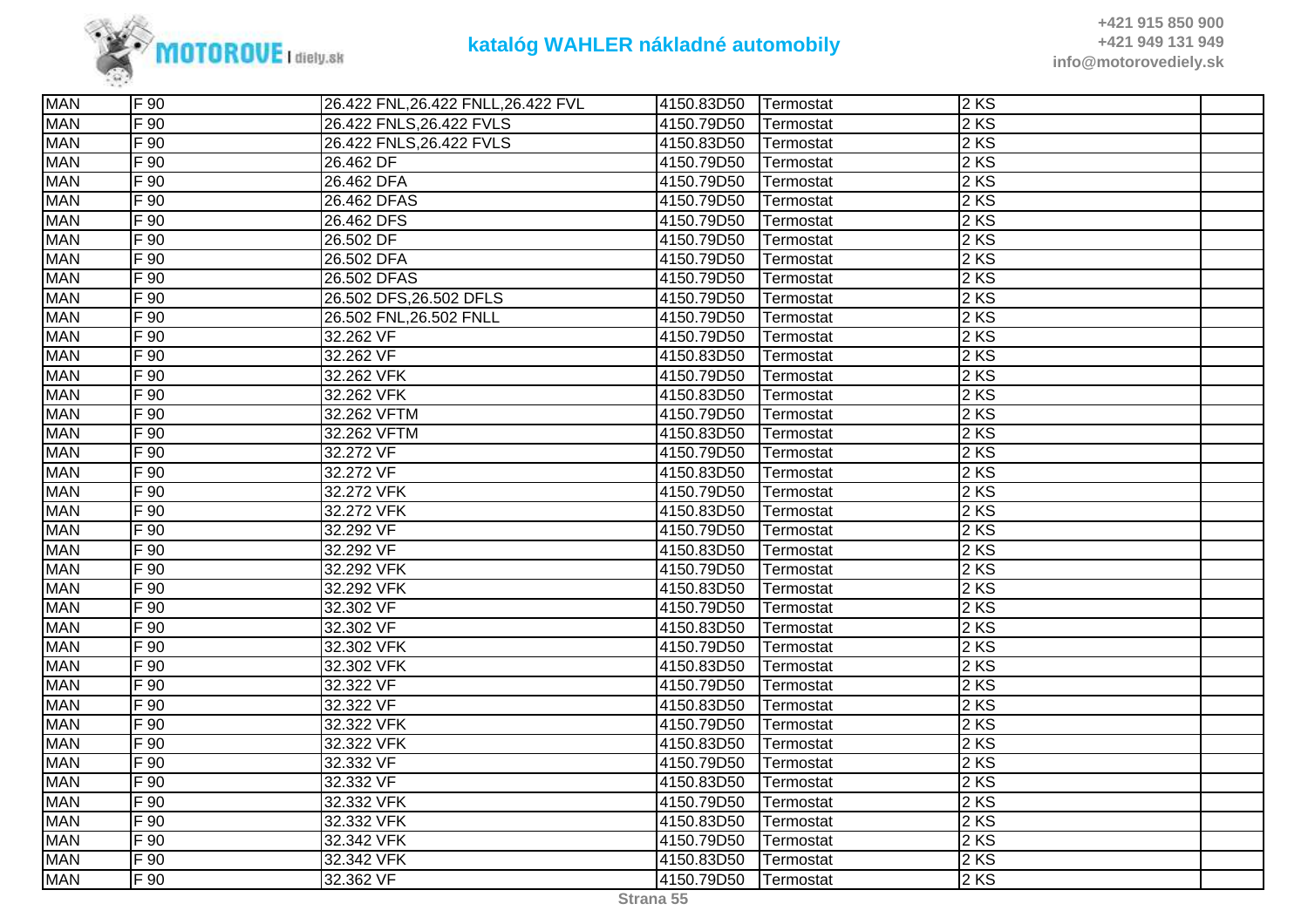

| <b>MAN</b> | F 90             | 32.362 VF   | 4150.83D50 | Termostat        | 2KS               |  |
|------------|------------------|-------------|------------|------------------|-------------------|--|
| <b>MAN</b> | F 90             | 32.362 VFK  | 4150.79D50 | <b>Termostat</b> | 2 KS              |  |
| <b>MAN</b> | F 90             | 32.362 VFK  | 4150.83D50 | Termostat        | 2 KS              |  |
| <b>MAN</b> | F 90             | 32.372 VF   | 4150.79D50 | Termostat        | $2 K\overline{S}$ |  |
| <b>MAN</b> | F 90             | 32.372 VF   | 4150.83D50 | Termostat        | 2KS               |  |
| <b>MAN</b> | $F_{90}$         | 32.372 VFK  | 4150.79D50 | Termostat        | 2 KS              |  |
| <b>MAN</b> | $F_{90}$         | 32.372 VFK  | 4150.83D50 | Termostat        | 2 KS              |  |
| <b>MAN</b> | F 90             | 32.402 VFK  | 4150.79D50 | Termostat        | 2KS               |  |
| <b>MAN</b> | F 90             | 32.402 VFK  | 4150.83D50 | Termostat        | 2KS               |  |
| <b>MAN</b> | $F_{90}$         | 32.422 VF   | 4150.79D50 | Termostat        | 2 KS              |  |
| <b>MAN</b> | F 90             | 32.422 VF   | 4150.83D50 | Termostat        | 2 KS              |  |
| <b>MAN</b> | F 90             | 32.422 VFK  | 4150.79D50 | Termostat        | 2 KS              |  |
| <b>MAN</b> | F 90             | 32.422 VFK  | 4150.83D50 | Termostat        | 2 KS              |  |
| <b>MAN</b> | F 90             | 33.242 DFAK | 4150.79D50 | Termostat        | 2 KS              |  |
| <b>MAN</b> | F 90             | 33.242 DFK  | 4150.79D50 | Termostat        | 2 KS              |  |
| <b>MAN</b> | F 90             | 33.262 DF   | 4150.79D50 | Termostat        | 2 KS              |  |
| <b>MAN</b> | F 90             | 33.262 DF   | 4150.83D50 | Termostat        | 2 KS              |  |
| <b>MAN</b> | $F_{90}$         | 33.262 DFA  | 4150.79D50 | Termostat        | 2 KS              |  |
| <b>MAN</b> | F 90             | 33.262 DFA  | 4150.83D50 | Termostat        | 2KS               |  |
| <b>MAN</b> | $F_{90}$         | 33.262 DFAK | 4150.79D50 | Termostat        | 2 KS              |  |
| <b>MAN</b> | $F_{90}$         | 33.262 DFAK | 4150.83D50 | Termostat        | 2 KS              |  |
| <b>MAN</b> | $F_{90}$         | 33.262 DFK  | 4150.79D50 | Termostat        | 2 KS              |  |
| <b>MAN</b> | $F_{90}$         | 33.262 DFK  | 4150.83D50 | Termostat        | 2 KS              |  |
| <b>MAN</b> | $F_{90}$         | 33.272 DF   | 4150.79D50 | Termostat        | 2 KS              |  |
| <b>MAN</b> | F 90             | 33.272 DF   | 4150.83D50 | Termostat        | 2 KS              |  |
| <b>MAN</b> | F 90             | 33.272 DFA  | 4150.79D50 | Termostat        | 2KS               |  |
| <b>MAN</b> | $F_{90}$         | 33.272 DFA  | 4150.83D50 | Termostat        | 2 KS              |  |
| <b>MAN</b> | $F_{90}$         | 33.272 FVL  | 4150.79D50 | Termostat        | 2 KS              |  |
| <b>MAN</b> | $F_{90}$         | 33.272 FVL  | 4150.83D50 | Termostat        | 2 KS              |  |
| <b>MAN</b> | F 90             | 33.292 DF   | 4150.79D50 | Termostat        | 2KS               |  |
| <b>MAN</b> | F 90             | 33.292 DF   | 4150.83D50 | Termostat        | 2 KS              |  |
| <b>MAN</b> | $F_{90}$         | 33.292 DFA  | 4150.79D50 | Termostat        | 2 KS              |  |
| <b>MAN</b> | $F_{90}$         | 33.292 DFA  | 4150.83D50 | Termostat        | 2 KS              |  |
| <b>MAN</b> | $F_{90}$         | 33.292 DFAK | 4150.79D50 | Termostat        | 2 KS              |  |
| <b>MAN</b> | F 90             | 33.292 DFAK | 4150.83D50 | Termostat        | 2 KS              |  |
| <b>MAN</b> | F 90             | 33.292 DFAS | 4150.79D50 | Termostat        | 2KS               |  |
| <b>MAN</b> | $F\overline{90}$ | 33.292 DFAS | 4150.83D50 | Termostat        | 2 KS              |  |
| <b>MAN</b> | F 90             | 33.292 DFK  | 4150.79D50 | Termostat        | 2 KS              |  |
| <b>MAN</b> | F 90             | 33.292 DFK  | 4150.83D50 | Termostat        | 2 KS              |  |
| <b>MAN</b> | F 90             | 33.292 DFS  | 4150.79D50 | Termostat        | 2KS               |  |
| <b>MAN</b> | $F_{90}$         | 33.292 DFS  | 4150.83D50 | Termostat        | 2KS               |  |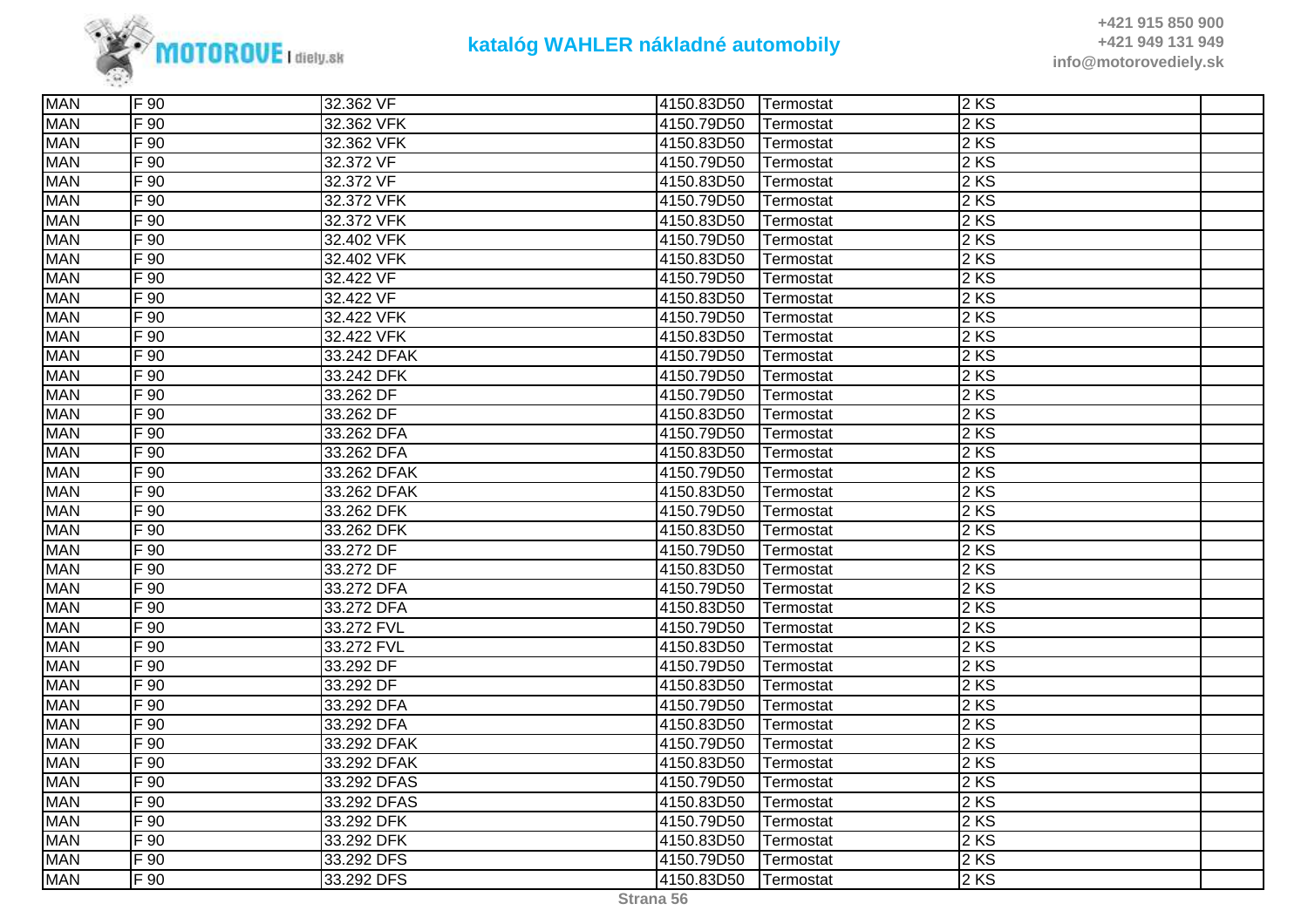

| <b>MAN</b> | F 90              | 33.322 DF   | 4150.79D50 | Termostat | 2KS    |  |
|------------|-------------------|-------------|------------|-----------|--------|--|
| <b>MAN</b> | F 90              | 33.322 DF   | 4150.83D50 | Termostat | 2 KS   |  |
| <b>MAN</b> | F 90              | 33.322 DFA  | 4150.79D50 | Termostat | 2 KS   |  |
| <b>MAN</b> | $F\overline{90}$  | 33.322 DFA  | 4150.83D50 | Termostat | 2 KS   |  |
| <b>MAN</b> | F 90              | 33.322 FVL  | 4150.79D50 | Termostat | 2 KS   |  |
| <b>MAN</b> | F 90              | 33.322 FVL  | 4150.83D50 | Termostat | $2$ KS |  |
| <b>MAN</b> | F 90              | 33.332 DF   | 4150.79D50 | Termostat | 2 KS   |  |
| <b>MAN</b> | F 90              | 33.332 DF   | 4150.83D50 | Termostat | 2 KS   |  |
| <b>MAN</b> | $F\overline{90}$  | 33.332 DFA  | 4150.79D50 | Termostat | 2 KS   |  |
| <b>MAN</b> | $F$ 90            | 33.332 DFA  | 4150.83D50 | Termostat | 2 KS   |  |
| <b>MAN</b> | F 90              | 33.332 DFAK | 4150.79D50 | Termostat | 2 KS   |  |
| <b>MAN</b> | F 90              | 33.332 DFAK | 4150.83D50 | Termostat | 2 KS   |  |
| <b>MAN</b> | F 90              | 33.332 DFAS | 4150.79D50 | Termostat | 2 KS   |  |
| <b>MAN</b> | F 90              | 33.332 DFAS | 4150.83D50 | Termostat | 2 KS   |  |
| <b>MAN</b> | $F\overline{90}$  | 33.332 DFK  | 4150.79D50 | Termostat | 2 KS   |  |
| <b>MAN</b> | F 90              | 33.332 DFK  | 4150.83D50 | Termostat | 2 KS   |  |
| <b>MAN</b> | $F\overline{90}$  | 33.332 DFS  | 4150.79D50 | Termostat | 2 KS   |  |
| <b>MAN</b> | F 90              | 33.332 DFS  | 4150.83D50 | Termostat | 2 KS   |  |
| <b>MAN</b> | F 90              | 33.342 DF   | 4150.79D50 | Termostat | 2 KS   |  |
| <b>MAN</b> | $F\overline{90}$  | 33.342 DF   | 4150.83D50 | Termostat | 2 KS   |  |
| <b>MAN</b> | F90               | 33.342 DFA  | 4150.79D50 | Termostat | 2 KS   |  |
| <b>MAN</b> | F 90              | 33.342 DFA  | 4150.83D50 | Termostat | 2 KS   |  |
| <b>MAN</b> | $F\overline{90}$  | 33.362 DF   | 4150.79D50 | Termostat | 2 KS   |  |
| <b>MAN</b> | $\overline{F}$ 90 | 33.362 DF   | 4150.83D50 | Termostat | 2 KS   |  |
| <b>MAN</b> | F 90              | 33.362 DFA  | 4150.79D50 | Termostat | 2 KS   |  |
| <b>MAN</b> | F 90              | 33.362 DFA  | 4150.83D50 | Termostat | 2 KS   |  |
| <b>MAN</b> | F 90              | 33.362 DFAK | 4150.79D50 | Termostat | 2 KS   |  |
| <b>MAN</b> | $F\overline{90}$  | 33.362 DFAK | 4150.83D50 | Termostat | 2 KS   |  |
| <b>MAN</b> | F 90              | 33.362 DFAS | 4150.79D50 | Termostat | 2 KS   |  |
| <b>MAN</b> | F 90              | 33.362 DFAS | 4150.83D50 | Termostat | 2 KS   |  |
| <b>MAN</b> | F 90              | 33.362 DFK  | 4150.79D50 | Termostat | 2 KS   |  |
| <b>MAN</b> | F 90              | 33.362 DFK  | 4150.83D50 | Termostat | 2 KS   |  |
| <b>MAN</b> | F 90              | 33.362 DFS  | 4150.79D50 | Termostat | 2 KS   |  |
| <b>MAN</b> | F 90              | 33.362 DFS  | 4150.83D50 | Termostat | 2 KS   |  |
| <b>MAN</b> | F 90              | 33.372 DF   | 4150.79D50 | Termostat | 2 KS   |  |
| <b>MAN</b> | F 90              | 33.372 DF   | 4150.83D50 | Termostat | 2 KS   |  |
| <b>MAN</b> | F 90              | 33.372 DFA  | 4150.79D50 | Termostat | 2 KS   |  |
| <b>MAN</b> | F 90              | 33.372 DFA  | 4150.83D50 | Termostat | 2 KS   |  |
| <b>MAN</b> | F 90              | 33.372 DFAK | 4150.79D50 | Termostat | 2 KS   |  |
| <b>MAN</b> | F 90              | 33.372 DFAK | 4150.83D50 | Termostat | 2KS    |  |
| <b>MAN</b> | $F\overline{90}$  | 33.372 DFK  | 4150.79D50 | Termostat | 2 KS   |  |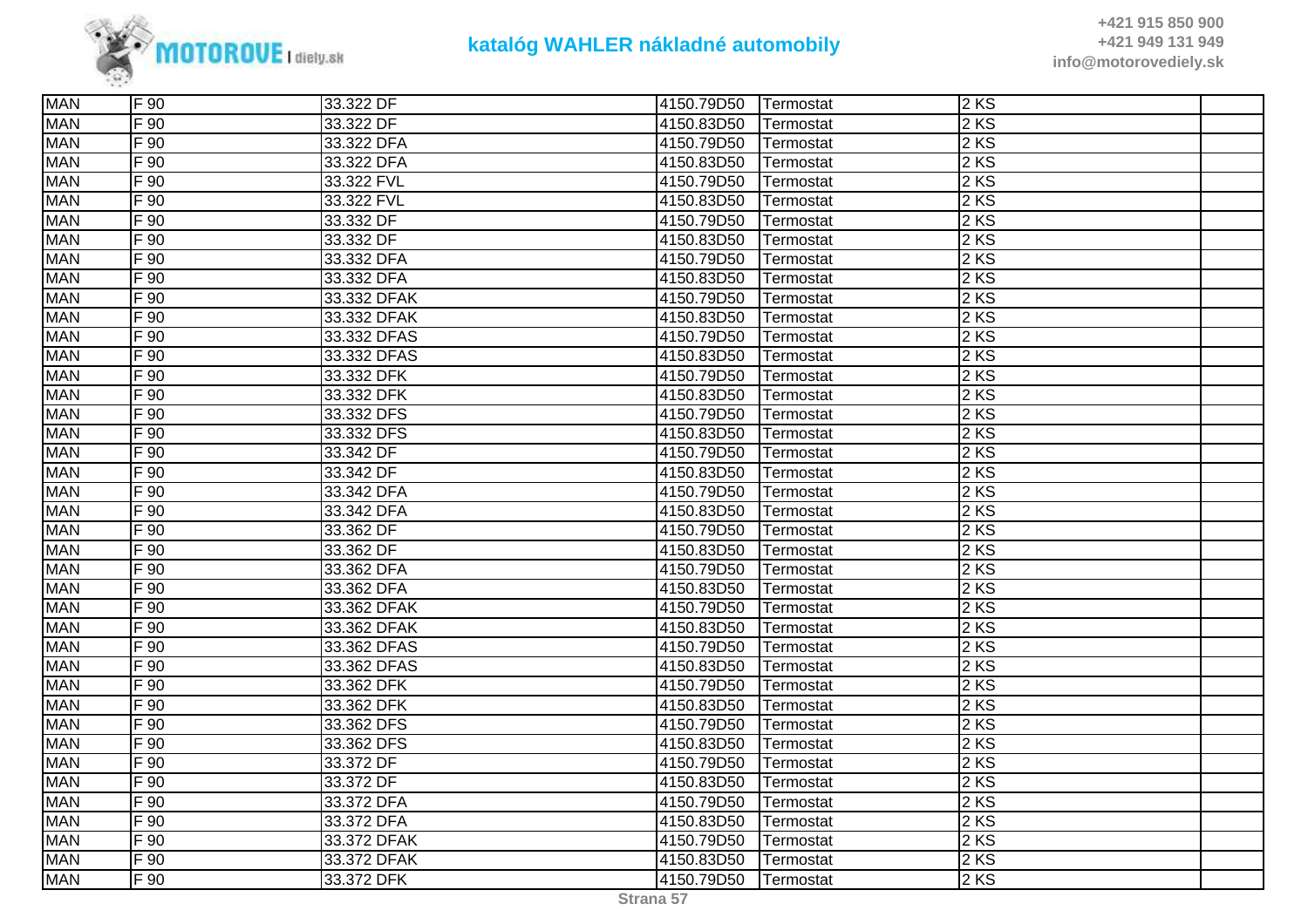

| <b>MAN</b> | F 90              | 33.372 DFK  | 4150.83D50 | Termostat | $2$ KS |  |
|------------|-------------------|-------------|------------|-----------|--------|--|
| <b>MAN</b> | F 90              | 33.372 DFS  | 4150.79D50 | Termostat | 2 KS   |  |
| <b>MAN</b> | F 90              | 33.372 DFS  | 4150.83D50 | Termostat | 2 KS   |  |
| <b>MAN</b> | F 90              | 33.402 DF   | 4150.79D50 | Termostat | 2 KS   |  |
| <b>MAN</b> | F 90              | 33.402 DF   | 4150.83D50 | Termostat | $2$ KS |  |
| <b>MAN</b> | $\overline{F}$ 90 | 33.402 DFA  | 4150.79D50 | Termostat | $2$ KS |  |
| <b>MAN</b> | F 90              | 33.402 DFA  | 4150.83D50 | Termostat | 2 KS   |  |
| <b>MAN</b> | $F_{90}$          | 33.402 DFAK | 4150.79D50 | Termostat | $2$ KS |  |
| <b>MAN</b> | $F_{90}$          | 33.402 DFAK | 4150.83D50 | Termostat | $2$ KS |  |
| <b>MAN</b> | F 90              | 33.402 DFK  | 4150.79D50 | Termostat | 2KS    |  |
| <b>MAN</b> | $\overline{F}$ 90 | 33.402 DFK  | 4150.83D50 | Termostat | 2 KS   |  |
| <b>MAN</b> | $F_{90}$          | 33.402 DFS  | 4150.79D50 | Termostat | 2 KS   |  |
| <b>MAN</b> | $F_{90}$          | 33.402 DFS  | 4150.83D50 | Termostat | 2 KS   |  |
| <b>MAN</b> | $\mathsf{F}$ 90   | 33.422 DF   | 4150.79D50 | Termostat | $2$ KS |  |
| <b>MAN</b> | F 90              | 33.422 DF   | 4150.83D50 | Termostat | 2KS    |  |
| <b>MAN</b> | $F_{90}$          | 33.422 DFA  | 4150.79D50 | Termostat | 2 KS   |  |
| <b>MAN</b> | $F_{90}$          | 33.422 DFA  | 4150.83D50 | Termostat | 2 KS   |  |
| <b>MAN</b> | F 90              | 33.422 DFAK | 4150.79D50 | Termostat | $2$ KS |  |
| <b>MAN</b> | F 90              | 33.422 DFAK | 4150.83D50 | Termostat | 2KS    |  |
| <b>MAN</b> | F 90              | 33.422 DFK  | 4150.79D50 | Termostat | 2 KS   |  |
| <b>MAN</b> | $F_{90}$          | 33.422 DFK  | 4150.83D50 | Termostat | $2$ KS |  |
| <b>MAN</b> | $\overline{F}$ 90 | 33.422 DFS  | 4150.79D50 | Termostat | $2$ KS |  |
| <b>MAN</b> | $F_{90}$          | 33.422 DFS  | 4150.83D50 | Termostat | 2 KS   |  |
| <b>MAN</b> | $F_{90}$          | 33.462 DF   | 4150.79D50 | Termostat | 2 KS   |  |
| <b>MAN</b> | $F_{90}$          | 33.462 DFA  | 4150.79D50 | Termostat | $2$ KS |  |
| <b>MAN</b> | F 90              | 33.502 DF   | 4150.79D50 | Termostat | 2KS    |  |
| <b>MAN</b> | $F_{90}$          | 33.502 DFA  | 4150.79D50 | Termostat | $2$ KS |  |
| <b>MAN</b> | F 90              | 35.262 VF   | 4150.79D50 | Termostat | $2$ KS |  |
| <b>MAN</b> | $F_{90}$          | 35.262 VF   | 4150.83D50 | Termostat | 2 KS   |  |
| <b>MAN</b> | F 90              | 35.262 VFA  | 4150.79D50 | Termostat | 2 KS   |  |
| <b>MAN</b> | F 90              | 35.262 VFA  | 4150.83D50 | Termostat | 2 KS   |  |
| <b>MAN</b> | F 90              | 35.262 VFK  | 4150.79D50 | Termostat | 2 KS   |  |
| <b>MAN</b> | $\mathsf{F}$ 90   | 35.262 VFK  | 4150.83D50 | Termostat | $2$ KS |  |
| <b>MAN</b> | F 90              | 35.272 VF   | 4150.79D50 | Termostat | 2 KS   |  |
| <b>MAN</b> | $F_{90}$          | 35.272 VF   | 4150.83D50 | Termostat | $2$ KS |  |
| <b>MAN</b> | F 90              | 35.272 VFK  | 4150.79D50 | Termostat | $2$ KS |  |
| <b>MAN</b> | F 90              | 35.272 VFK  | 4150.83D50 | Termostat | 2KS    |  |
| <b>MAN</b> | F 90              | 35.292 VF   | 4150.79D50 | Termostat | $2$ KS |  |
| <b>MAN</b> | F 90              | 35.292 VFK  | 4150.79D50 | Termostat | $2$ KS |  |
| <b>MAN</b> | F 90              | 35.302 VF   | 4150.79D50 | Termostat | 2 KS   |  |
| <b>MAN</b> | F 90              | 35.302 VF   | 4150.83D50 | Termostat | 2KS    |  |
|            |                   |             |            |           |        |  |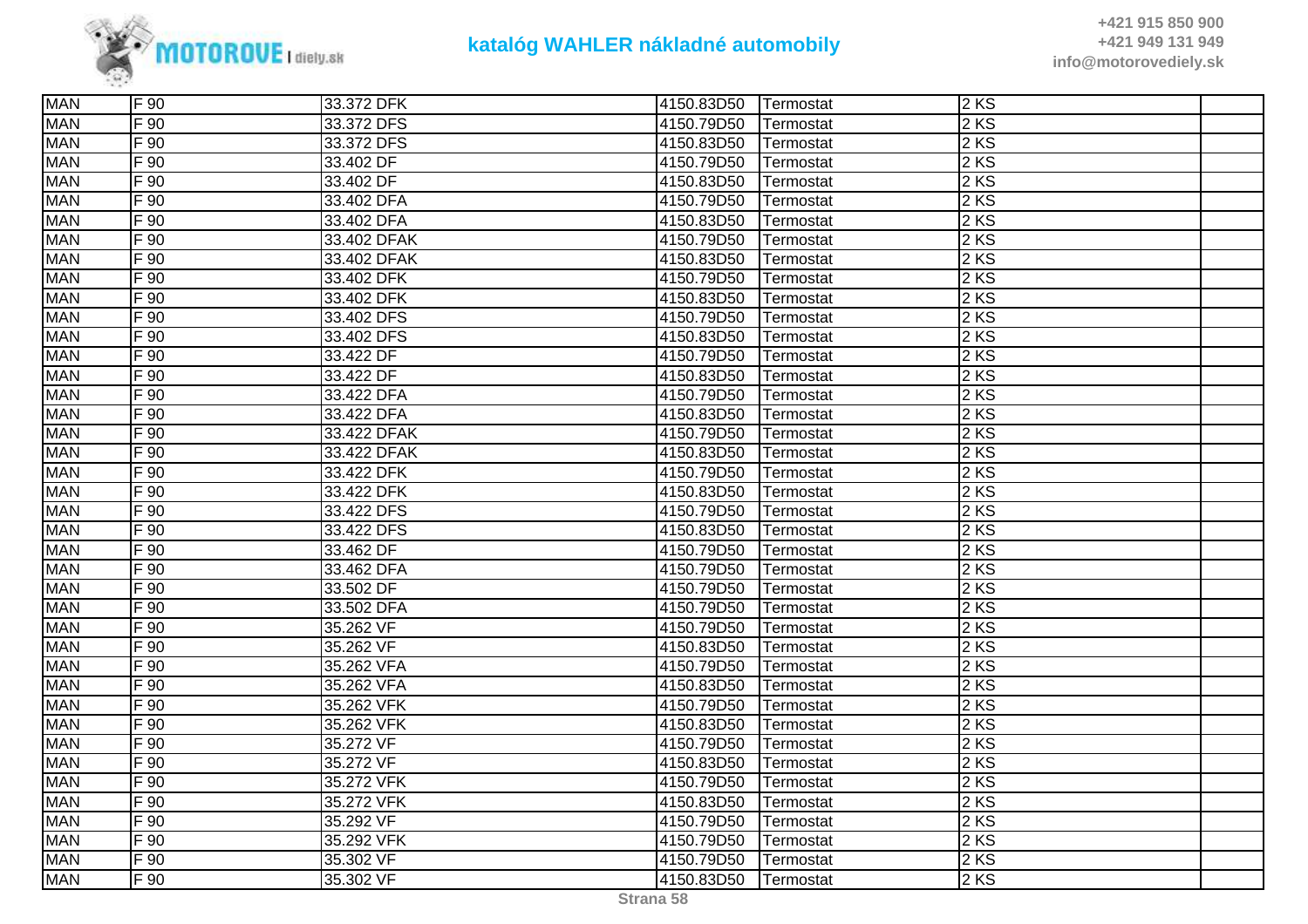

| <b>MAN</b> | F 90            | 35.302 VFA  | 4150.79D50 | Termostat | 2KS               |  |
|------------|-----------------|-------------|------------|-----------|-------------------|--|
| <b>MAN</b> | F 90            | 35.302 VFA  | 4150.83D50 | Termostat | 2 KS              |  |
| <b>MAN</b> | $F_{90}$        | 35.302 VFAK | 4150.79D50 | Termostat | 2 KS              |  |
| <b>MAN</b> | F 90            | 35.302 VFAK | 4150.83D50 | Termostat | 2 KS              |  |
| <b>MAN</b> | $\mathsf{F}$ 90 | 35.302 VFK  | 4150.79D50 | Termostat | 2KS               |  |
| <b>MAN</b> | F 90            | 35.302 VFK  | 4150.83D50 | Termostat | 2 KS              |  |
| <b>MAN</b> | F 90            | 35.322 VFAK | 4150.79D50 | Termostat | 2 KS              |  |
| <b>MAN</b> | F 90            | 35.322 VFAK | 4150.83D50 | Termostat | 2 KS              |  |
| <b>MAN</b> | F 90            | 35.322 VFK  | 4150.79D50 | Termostat | 2KS               |  |
| <b>MAN</b> | F 90            | 35.322 VFK  | 4150.83D50 | Termostat | 2 KS              |  |
| <b>MAN</b> | $F_{90}$        | 35.322 VK   | 4150.79D50 | Termostat | 2 KS              |  |
| <b>MAN</b> | F 90            | 35.322 VK   | 4150.83D50 | Termostat | 2 KS              |  |
| <b>MAN</b> | $F_{90}$        | 35.332 VF   | 4150.79D50 | Termostat | 2 KS              |  |
| <b>MAN</b> | F 90            | 35.332 VFK  | 4150.79D50 | Termostat | 2KS               |  |
| <b>MAN</b> | F 90            | 35.342 VF   | 4150.79D50 | Termostat | 2KS               |  |
| <b>MAN</b> | $F_{90}$        | 35.342 VF   | 4150.83D50 | Termostat | 2 KS              |  |
| <b>MAN</b> | $F_{90}$        | 35.342 VFK  | 4150.79D50 | Termostat | 2 KS              |  |
| <b>MAN</b> | $F_{90}$        | 35.342 VFK  | 4150.83D50 | Termostat | 2 KS              |  |
| <b>MAN</b> | F 90            | 35.362 VF   | 4150.79D50 | Termostat | 2KS               |  |
| <b>MAN</b> | F 90            | 35.362 VF   | 4150.83D50 | Termostat | 2KS               |  |
| <b>MAN</b> | F 90            | 35.362 VFK  | 4150.79D50 | Termostat | 2 KS              |  |
| <b>MAN</b> | $F_{90}$        | 35.362 VFK  | 4150.83D50 | Termostat | 2 KS              |  |
| <b>MAN</b> | F 90            | 35.372 VF   | 4150.79D50 | Termostat | 2 KS              |  |
| <b>MAN</b> | F 90            | 35.372 VF   | 4150.83D50 | Termostat | 2 KS              |  |
| <b>MAN</b> | F 90            | 35.372 VFK  | 4150.79D50 | Termostat | $\overline{2}$ KS |  |
| <b>MAN</b> | F 90            | 35.372 VFK  | 4150.83D50 | Termostat | 2KS               |  |
| <b>MAN</b> | $F_{90}$        | 35.402 VF   | 4150.79D50 | Termostat | 2 KS              |  |
| <b>MAN</b> | F 90            | 35.402 VF   | 4150.83D50 | Termostat | 2 KS              |  |
| <b>MAN</b> | F 90            | 35.402 VFK  | 4150.79D50 | Termostat | 2 KS              |  |
| <b>MAN</b> | F 90            | 35.402 VFK  | 4150.83D50 | Termostat | 2KS               |  |
| <b>MAN</b> | $F_{90}$        | 35.422 VF   | 4150.79D50 | Termostat | 2 KS              |  |
| <b>MAN</b> | $F_{90}$        | 35.422 VF   | 4150.83D50 | Termostat | 2 KS              |  |
| <b>MAN</b> | F 90            | 35.422 VFK  | 4150.79D50 | Termostat | 2KS               |  |
| <b>MAN</b> | F 90            | 35.422 VFK  | 4150.83D50 | Termostat | 2 KS              |  |
| <b>MAN</b> | F 90            | 40.372 DF   | 4150.79D50 | Termostat | 2 KS              |  |
| <b>MAN</b> | F 90            | 40.372 DF   | 4150.83D50 | Termostat | 2KS               |  |
| <b>MAN</b> | F 90            | 40.372 DFA  | 4150.79D50 | Termostat | 2KS               |  |
| <b>MAN</b> | F 90            | 40.372 DFA  | 4150.83D50 | Termostat | 2 KS              |  |
| <b>MAN</b> | F 90            | 40.402 DF   | 4150.79D50 | Termostat | 2 KS              |  |
| <b>MAN</b> | F 90            | 40.402 DF   | 4150.83D50 | Termostat | 2KS               |  |
| <b>MAN</b> | $F_{90}$        | 40.402 DFA  | 4150.79D50 | Termostat | 2KS               |  |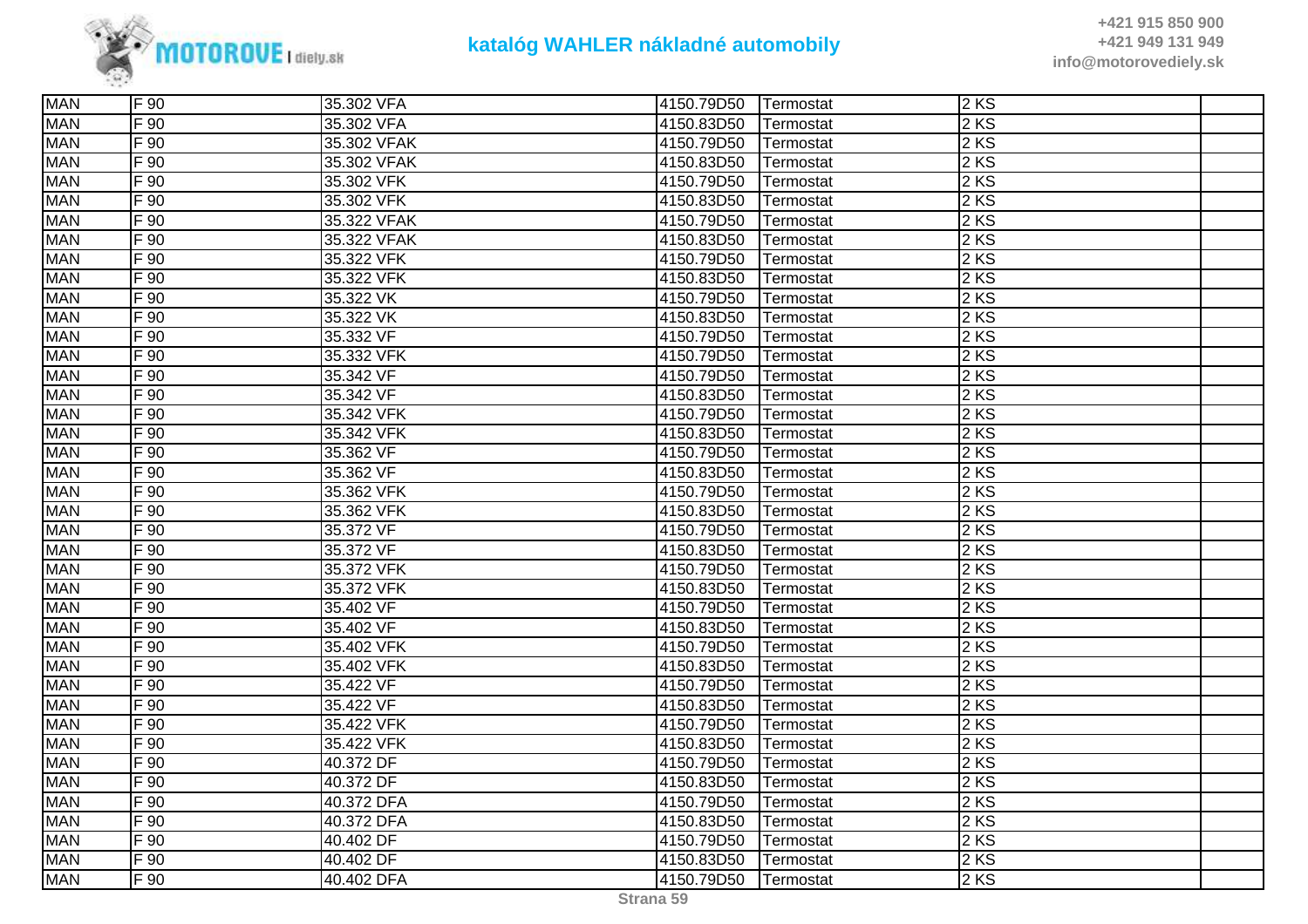

| <b>MAN</b> | F 90            | 40.402 DFA  | 4150.83D50 | Termostat | 2KS               |  |
|------------|-----------------|-------------|------------|-----------|-------------------|--|
| <b>MAN</b> | F 90            | 40.422 DF   | 4150.79D50 | Termostat | 2 KS              |  |
| <b>MAN</b> | F 90            | 40.422 DF   | 4150.83D50 | Termostat | 2 KS              |  |
| <b>MAN</b> | $F_{90}$        | 40.422 DFA  | 4150.79D50 | Termostat | 2 KS              |  |
| <b>MAN</b> | $\mathsf{F}$ 90 | 40.422 DFA  | 4150.83D50 | Termostat | $2$ KS            |  |
| <b>MAN</b> | F 90            | 40.462 DF   | 4150.79D50 | Termostat | 2 KS              |  |
| <b>MAN</b> | $F_{90}$        | 40.462 DFA  | 4150.79D50 | Termostat | 2 KS              |  |
| <b>MAN</b> | F 90            | 40.502 DFA  | 4150.79D50 | Termostat | 2 KS              |  |
| <b>MAN</b> | F 90            | 41.262 VF   | 4150.79D50 | Termostat | 2 KS              |  |
| <b>MAN</b> | $F_{90}$        | 41.262 VF   | 4150.83D50 | Termostat | 2 KS              |  |
| <b>MAN</b> | $F_{90}$        | 41.262 VFK  | 4150.79D50 | Termostat | 2 KS              |  |
| <b>MAN</b> | F 90            | 41.262 VFK  | 4150.83D50 | Termostat | 2 KS              |  |
| <b>MAN</b> | $F_{90}$        | 41.272 VF   | 4150.79D50 | Termostat | 2 KS              |  |
| <b>MAN</b> | F 90            | 41.272 VF   | 4150.83D50 | Termostat | 2 KS              |  |
| <b>MAN</b> | F 90            | 41.292 VF   | 4150.79D50 | Termostat | 2 KS              |  |
| <b>MAN</b> | $F_{90}$        | 41.292 VF   | 4150.83D50 | Termostat | 2 KS              |  |
| <b>MAN</b> | F 90            | 41.292 VFK  | 4150.79D50 | Termostat | 2 KS              |  |
| <b>MAN</b> | $F_{90}$        | 41.292 VFK  | 4150.83D50 | Termostat | 2 KS              |  |
| <b>MAN</b> | F 90            | 41.322 VF   | 4150.79D50 | Termostat | 2 KS              |  |
| <b>MAN</b> | F 90            | 41.322 VF   | 4150.83D50 | Termostat | 2 KS              |  |
| <b>MAN</b> | F 90            | 41.332 VF   | 4150.79D50 | Termostat | 2 KS              |  |
| <b>MAN</b> | F 90            | 41.332 VF   | 4150.83D50 | Termostat | 2 KS              |  |
| <b>MAN</b> | $F_{90}$        | 41.332 VFK  | 4150.79D50 | Termostat | 2 KS              |  |
| <b>MAN</b> | $F_{90}$        | 41.332 VFK  | 4150.83D50 | Termostat | 2 KS              |  |
| <b>MAN</b> | F 90            | 41.342 VF   | 4150.79D50 | Termostat | 2 KS              |  |
| <b>MAN</b> | F 90            | 41.342 VF   | 4150.83D50 | Termostat | 2KS               |  |
| <b>MAN</b> | F 90            | 41.362 VF   | 4150.79D50 | Termostat | 2 KS              |  |
| <b>MAN</b> | $F_{90}$        | 41.362 VF   | 4150.83D50 | Termostat | 2 KS              |  |
| <b>MAN</b> | F 90            | 41.362 VFK  | 4150.79D50 | Termostat | 2 KS              |  |
| <b>MAN</b> | $F_{90}$        | 41.362 VFK  | 4150.83D50 | Termostat | 2 KS              |  |
| <b>MAN</b> | $F_{90}$        | 41.372 VF   | 4150.79D50 | Termostat | 2 KS              |  |
| <b>MAN</b> | F 90            | 41.372 VF   | 4150.83D50 | Termostat | $\overline{2}$ KS |  |
| <b>MAN</b> | F 90            | 41.402 VF   | 4150.79D50 | Termostat | 2 KS              |  |
| <b>MAN</b> | $F_{90}$        | 41.402 VF   | 4150.83D50 | Termostat | 2 KS              |  |
| <b>MAN</b> | F 90            | 41.422 VF   | 4150.79D50 | Termostat | 2 KS              |  |
| <b>MAN</b> | $F_{90}$        | 41.422 VF   | 4150.83D50 | Termostat | 2 KS              |  |
| <b>MAN</b> | $F_{90}$        | 48.292 VF   | 4150.79D50 | Termostat | 2 KS              |  |
| <b>MAN</b> | $F_{90}$        | 48.292 VF   | 4150.83D50 | Termostat | 2 KS              |  |
| <b>MAN</b> | $F_{90}$        | 48.292 VFA  | 4150.79D50 | Termostat | 2 KS              |  |
| <b>MAN</b> | F 90            | 48.292 VFA  | 4150.83D50 | Termostat | $2$ KS            |  |
| <b>MAN</b> | $F_{90}$        | 48.292 VFAK | 4150.79D50 | Termostat | $2$ KS            |  |
|            |                 |             |            |           |                   |  |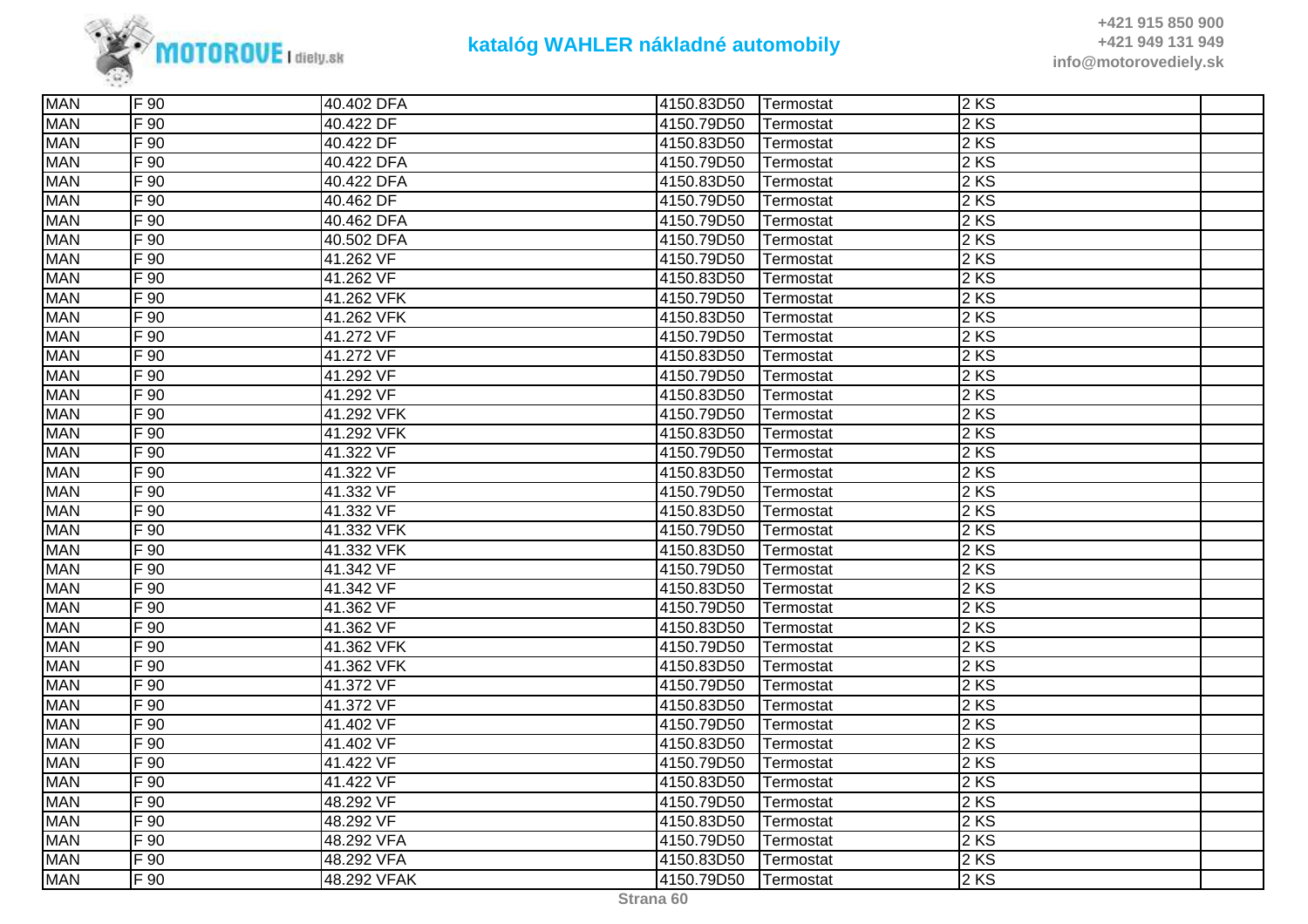

| <b>MAN</b> | IF 90          | 48.292 VFAK             | 4150.83D50 | Termostat | 2 KS   |  |
|------------|----------------|-------------------------|------------|-----------|--------|--|
| <b>MAN</b> | F 90           | 48.332 VF               | 4150.79D50 | Termostat | 2KS    |  |
| <b>MAN</b> | F 90           | 48.332 VF               | 4150.83D50 | Termostat | 2KS    |  |
| <b>MAN</b> | $F_{90}$       | 48.332 VFA              | 4150.79D50 | Termostat | 2 KS   |  |
| <b>MAN</b> | F 90           | 48.332 VFA              | 4150.83D50 | Termostat | $2$ KS |  |
| <b>MAN</b> | F 90           | 48.332 VFAK             | 4150.79D50 | Termostat | 2 KS   |  |
| <b>MAN</b> | F 90           | 48.332 VFAK             | 4150.83D50 | Termostat | $2$ KS |  |
| <b>MAN</b> | F 90           | 48.362 VF               | 4150.79D50 | Termostat | 2KS    |  |
| <b>MAN</b> | F 90           | 48.362 VF               | 4150.83D50 | Termostat | 2KS    |  |
| <b>MAN</b> | F 90           | 48.362 VFA              | 4150.79D50 | Termostat | 2 KS   |  |
| <b>MAN</b> | F 90           | 48.362 VFA              | 4150.83D50 | Termostat | $2$ KS |  |
| <b>MAN</b> | F 90           | 48.362 VFAK             | 4150.79D50 | Termostat | 2KS    |  |
| <b>MAN</b> | F 90           | 48.362 VFAK             | 4150.83D50 | Termostat | $2$ KS |  |
| <b>MAN</b> | F 90           | 48.462 VF               | 4150.79D50 | Termostat | 2KS    |  |
| <b>MAN</b> | F 90 Unterflur | 19.322 U,19.322 ULL     | 4150.79D50 | Termostat | 2KS    |  |
| <b>MAN</b> | F 90 Unterflur | 19.322 U,19.322 ULL     | 4150.83D50 | Termostat | 2KS    |  |
| <b>MAN</b> | F 90 Unterflur | 19.332 U,19.322 ULL     | 4150.71D50 | Termostat | $2$ KS |  |
| <b>MAN</b> | F 90 Unterflur | 19.332 U,19.322 ULL     | 4150.79D50 | Termostat | $2$ KS |  |
| <b>MAN</b> | F 90 Unterflur | 19.332 U,19.322 ULL     | 4150.83D50 | Termostat | 2KS    |  |
| <b>MAN</b> | F 90 Unterflur | 19.362 U,19.362 ULL     | 4150.79D50 | Termostat | 2KS    |  |
| <b>MAN</b> | F 90 Unterflur | 19.372 U,19.372 ULL     | 4150.79D50 | Termostat | 2 KS   |  |
| <b>MAN</b> | F 90 Unterflur | 19.372 U,19.372 ULL     | 4150.83D50 | Termostat | 2 KS   |  |
| <b>MAN</b> | F 90 Unterflur | 19.422 U,19.422 ULL     | 4150.79D50 | Termostat | 2 KS   |  |
| <b>MAN</b> | F 90 Unterflur | 19.422 U,19.422 ULL     | 4150.83D50 | Termostat | 2 KS   |  |
| <b>MAN</b> | F 90 Unterflur | 24.322 UNL, 24.322 UNLL | 4150.79D50 | Termostat | $2$ KS |  |
| <b>MAN</b> | F 90 Unterflur | 24.322 UNL, 24.322 UNLL | 4150.83D50 | Termostat | 2KS    |  |
| <b>MAN</b> | F 90 Unterflur | 24.332 UNL, 24.332 UNLL | 4150.71D50 | Termostat | 2KS    |  |
| <b>MAN</b> | F 90 Unterflur | 24.332 UNL, 24.332 UNLL | 4150.79D50 | Termostat | $2$ KS |  |
| <b>MAN</b> | F 90 Unterflur | 24.332 UNL, 24.332 UNLL | 4150.83D50 | Termostat | 2 KS   |  |
| <b>MAN</b> | F 90 Unterflur | 24.362 UNL, 24.362 UNLL | 4150.79D50 | Termostat | 2 KS   |  |
| <b>MAN</b> | F 90 Unterflur | 24.372 UNL, 24.372 UNLL | 4150.79D50 | Termostat | $2$ KS |  |
| <b>MAN</b> | F 90 Unterflur | 24.372 UNL, 24.372 UNLL | 4150.83D50 | Termostat | 2KS    |  |
| <b>MAN</b> | F 90 Unterflur | 24.422 UNL, 24.422 UNLL | 4150.79D50 | Termostat | 2KS    |  |
| <b>MAN</b> | F 90 Unterflur | 24.422 UNL, 24.422 UNLL | 4150.83D50 | Termostat | $2$ KS |  |
| <b>MAN</b> | F 90 Unterflur | 25.322 UNL, 25.322 UNLL | 4150.79D50 | Termostat | 2 KS   |  |
| <b>MAN</b> | F 90 Unterflur | 25.322 UNL, 25.322 UNLL | 4150.83D50 | Termostat | 2 KS   |  |
| <b>MAN</b> | F 90 Unterflur | 25.372 UNL, 25.372 UNLL | 4150.79D50 | Termostat | 2KS    |  |
| <b>MAN</b> | F 90 Unterflur | 25.372 UNL, 25.372 UNLL | 4150.83D50 | Termostat | 2KS    |  |
| <b>MAN</b> | F 90 Unterflur | 25.422 UNL, 25.422 UNLL | 4150.79D50 | Termostat | 2KS    |  |
| <b>MAN</b> | F 90 Unterflur | 25.422 UNL, 25.422 UNLL | 4150.83D50 | Termostat | 2KS    |  |
| <b>MAN</b> | F 90 Unterflur | 26.322 UNL, 26.322 UNLL | 4150.79D50 | Termostat | 2KS    |  |
|            |                |                         |            |           |        |  |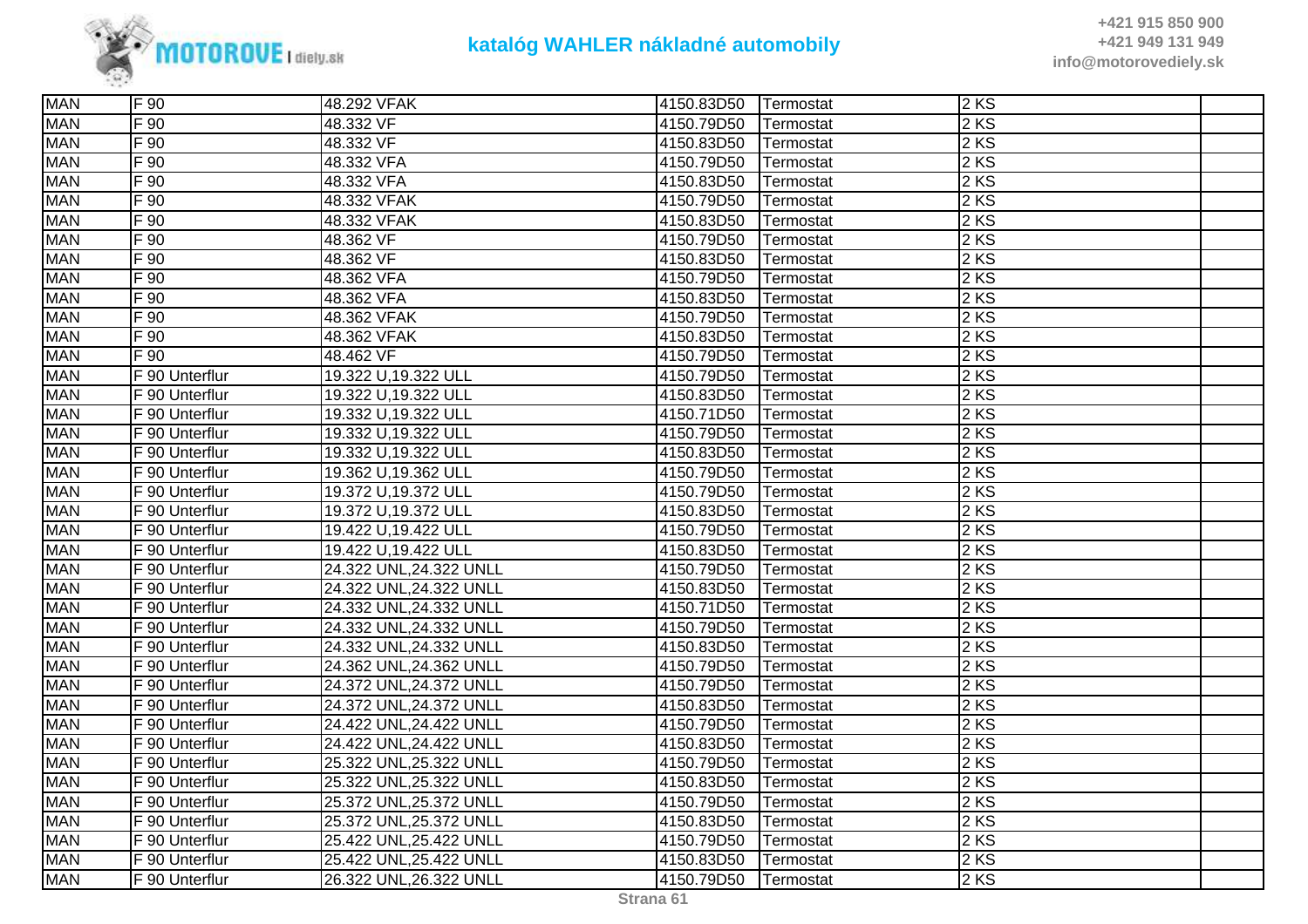

| <b>MAN</b> | F 90 Unterflur | 26.322 UNL, 26.322 UNLL | 4150.83D50 | Termostat | 2 KS |  |
|------------|----------------|-------------------------|------------|-----------|------|--|
| <b>MAN</b> | F 90 Unterflur | 26.372 UNL, 26.372 UNLL | 4150.79D50 | Termostat | 2 KS |  |
| <b>MAN</b> | F 90 Unterflur | 26.372 UNL, 26.372 UNLL | 4150.83D50 | Termostat | 2 KS |  |
| <b>MAN</b> | F 90 Unterflur | 26.422 UNL, 26.422 UNLL | 4150.79D50 | Termostat | 2KS  |  |
| <b>MAN</b> | F 90 Unterflur | 26.422 UNL, 26.422 UNLL | 4150.83D50 | Termostat | 2KS  |  |
| <b>MAN</b> | G              | 10.136 F,10.136 FL      | 4150.79D50 | Termostat |      |  |
| <b>MAN</b> | G              | 10.136 FK               | 4150.79D50 | Termostat |      |  |
| <b>MAN</b> | G              | 6.90 F                  | 4150.79D50 | Termostat |      |  |
| <b>MAN</b> | G              | 6.90 FK                 | 4150.79D50 | Termostat |      |  |
| <b>MAN</b> | G              | 8.136 F,8.136 FL        | 4150.79D50 | Termostat |      |  |
| <b>MAN</b> | G              | 8.136 FAE               | 4150.79D50 | Termostat |      |  |
| <b>MAN</b> | G              | 8.136 FK                | 4150.79D50 | Termostat |      |  |
| <b>MAN</b> | G              | 8.136 FOC               | 4150.79D50 | Termostat |      |  |
| <b>MAN</b> | G              | 8.90 F                  | 4150.79D50 | Termostat |      |  |
| <b>MAN</b> | G              | 8.90 FK                 | 4150.79D50 | Termostat |      |  |
| <b>MAN</b> | G              | 9.136 F, 9.136 FL       | 4150.79D50 | Termostat |      |  |
| <b>MAN</b> | G              | 9.136 FAE               | 4150.79D50 | Termostat |      |  |
| <b>MAN</b> | G              | 9.136 FK                | 4150.79D50 | Termostat |      |  |
| <b>MAN</b> | G              | 9.136 FOC               | 4150.79D50 | Termostat |      |  |
| <b>MAN</b> | G 90           | 10.150 F,10.150 FL      | 4150.79D50 | Termostat |      |  |
| <b>MAN</b> | G 90           | 10.150 F,10.150 FL      | 4150.83D50 | Termostat |      |  |
| <b>MAN</b> | $G$ 90         | 10.150 FK               | 4150.83D50 | Termostat |      |  |
| <b>MAN</b> | $G$ 90         | 6.100 F                 | 4150.79D50 | Termostat |      |  |
| <b>MAN</b> | $G$ 90         | 6.100 FK                | 4150.79D50 | Termostat |      |  |
| <b>MAN</b> | $G$ 90         | 8.100 F                 | 4150.79D50 | Termostat |      |  |
| <b>MAN</b> | G 90           | 8.100 FK                | 4150.79D50 | Termostat |      |  |
| <b>MAN</b> | G 90           | 8.150 F,8.150 FL        | 4150.79D50 | Termostat |      |  |
| <b>MAN</b> | $G$ 90         | 8.150 F,8.150 FL        | 4150.83D50 | Termostat |      |  |
| <b>MAN</b> | G 90           | 8.150 FAE               | 4150.83D50 | Termostat |      |  |
| <b>MAN</b> | $G$ 90         | 8.150 FAKO              | 4150.79D50 | Termostat |      |  |
| <b>MAN</b> | $G$ 90         | 8.150 FK                | 4150.83D50 | Termostat |      |  |
| <b>MAN</b> | $G$ 90         | 8.150 FOC               | 4150.83D50 | Termostat |      |  |
| <b>MAN</b> | G 90           | 8.150 FS, 8.150 FLS     | 4150.83D50 | Termostat |      |  |
| <b>MAN</b> | G 90           | 8.170 FOC               | 4150.79D50 | Termostat |      |  |
| <b>MAN</b> | G 90           | 9.150 F, 9.150 FL       | 4150.79D50 | Termostat |      |  |
| <b>MAN</b> | G 90           | 9.150 F, 9.150 FL       | 4150.83D50 | Termostat |      |  |
| <b>MAN</b> | G 90           | 9.150 FAE               | 4150.83D50 | Termostat |      |  |
| <b>MAN</b> | G 90           | 9.150 FAKO              | 4150.79D50 | Termostat |      |  |
| <b>MAN</b> | G 90           | 9.150 FK                | 4150.83D50 | Termostat |      |  |
| <b>MAN</b> | G 90           | 9.150 FOC               | 4150.83D50 | Termostat |      |  |
| <b>MAN</b> | G 90           | 9.150 FS, 9.150 FLS     | 4150.83D50 | Termostat |      |  |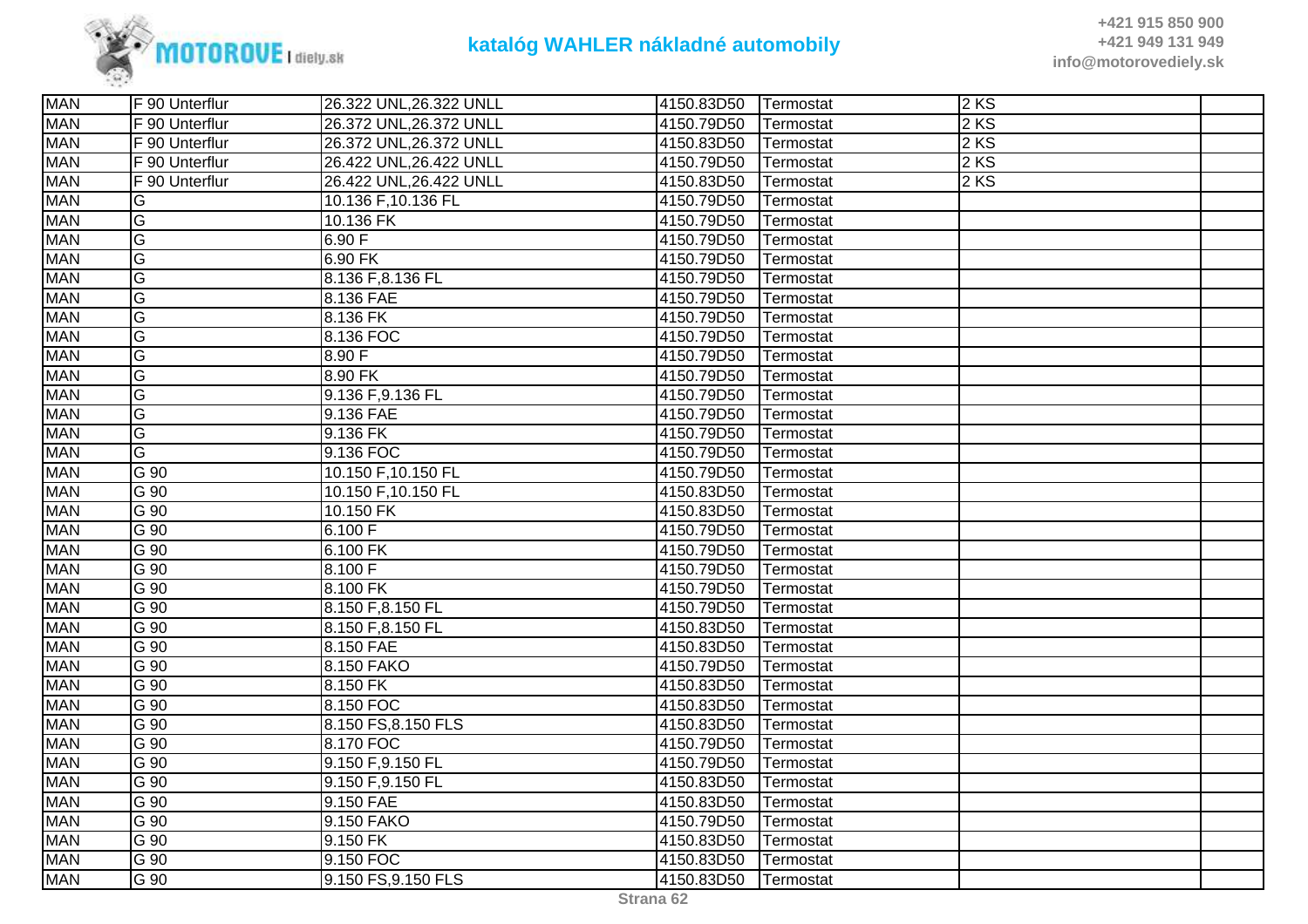

| <b>MAN</b> | G 90    | 9.170 FOC                                            | 4150.79D50 | Termostat |  |
|------------|---------|------------------------------------------------------|------------|-----------|--|
| <b>MAN</b> | L 2000  | 10.145 LC, 10.145 LLC, LRC, LLRC (LE140C)            | 4150.83D50 | Termostat |  |
| <b>MAN</b> | L 2000  | 10.145 LK, LRK, L-KI, LR-KI (LE140C)                 | 4150.83D50 | Termostat |  |
| <b>MAN</b> | L 2000  | 10.145 LLS, LLRS (LE140C)                            | 4150.83D50 | Termostat |  |
| <b>MAN</b> | .2000   | 10.150 FOC                                           | 4150.83D50 | Termostat |  |
| <b>MAN</b> | L2000   | 10.153 LAEK                                          | 4150.83D50 | Termostat |  |
| <b>MAN</b> | L 2000  | 10.153 LC, 10.153 LLC                                | 4150.83D50 | Termostat |  |
| <b>MAN</b> | L 2000  | 10.153 LK                                            | 4150.83D50 | Termostat |  |
| <b>MAN</b> | L2000   | 10.153 LLS                                           | 4150.83D50 | Termostat |  |
| <b>MAN</b> | $-2000$ | 10.155 LK, LRK                                       | 4150.83D50 | Termostat |  |
| <b>MAN</b> | L 2000  | 10.163 LAC, LAEC, LARC, LAERC                        | 4150.83D50 | Termostat |  |
| <b>MAN</b> | L 2000  | 10.163 LAK, LAEK, LARK, LAERK                        | 4150.83D50 | Termostat |  |
| <b>MAN</b> | L 2000  | 10.163 LC, 10.163 LLC                                | 4150.83D50 | Termostat |  |
| <b>MAN</b> | L2000   | 10.163 LC, 10.163 LLC, LRC, LLRC (LE160C)            | 4150.83D50 | Termostat |  |
| <b>MAN</b> | L 2000  | 10.163 LK, LRK, L-KI, LR-KI                          | 4150.83D50 | Termostat |  |
| <b>MAN</b> | $-2000$ | 10.163 LLS, LLRS                                     | 4150.83D50 | Termostat |  |
| <b>MAN</b> | L 2000  | 10.185 LAC, LAEC, LARC, LAERC, LA-LA, LAE 4150.83D50 |            | Termostat |  |
| <b>MAN</b> | L 2000  | 10.185 LAK, LAEK, LARK, LAERK (LE180C)               | 4150.83D50 | Termostat |  |
| <b>MAN</b> | L 2000  | 10.185 LC, 10.185 LLC, LRC, LLRC (LE180C)            | 4150.83D50 | Termostat |  |
| <b>MAN</b> | L 2000  | 10.185 LK, LRK, L-KI, LR-KI (LE180C)                 | 4150.83D50 | Termostat |  |
| <b>MAN</b> | $-2000$ | 10.185 LLS, LLRS (LE180C)                            | 4150.83D50 | Termostat |  |
| <b>MAN</b> | L2000   | 10.220 FOC, 10.220 FOCL                              | 4150.79D50 | Termostat |  |
| <b>MAN</b> | L 2000  | 10.220 FOC, 10.220 FOCL                              | 4150.83D50 | Termostat |  |
| <b>MAN</b> | L 2000  | 10.223 LAEC                                          | 4150.79D50 | Termostat |  |
| <b>MAN</b> | L2000   | 10.223 LC, 10.223 LLC                                | 4150.79D50 | Termostat |  |
| <b>MAN</b> | L 2000  | 10.223 LC, 10.223 LLC                                | 4150.83D50 | Termostat |  |
| <b>MAN</b> | L 2000  | 10.223 LK                                            | 4150.79D50 | Termostat |  |
| <b>MAN</b> | L 2000  | 10.223 LK                                            | 4150.83D50 | Termostat |  |
| <b>MAN</b> | L 2000  | 10.223 LLS                                           | 4150.79D50 | Termostat |  |
| <b>MAN</b> | L2000   | 10.223 LLS                                           | 4150.83D50 | Termostat |  |
| <b>MAN</b> | L 2000  | 10.224 LAC, LAEC, LARC, LAERC                        | 4150.79D50 | Termostat |  |
| <b>MAN</b> | $-2000$ | 10.224 LAC, LAEC, LARC, LAERC                        | 4150.83D50 | Termostat |  |
| <b>MAN</b> | L 2000  | 10.224 LAK, LAEK, LARK, LAERK                        | 4150.79D50 | Termostat |  |
| <b>MAN</b> | L 2000  | 10.224 LAK, LAEK, LARK, LAERK                        | 4150.83D50 | Termostat |  |
| <b>MAN</b> | L 2000  | 10.224 LC, 10.224 LLC, LRC, LLRC                     | 4150.79D50 | Termostat |  |
| <b>MAN</b> | L 2000  | 10.224 LC, 10.224 LLC, LRC, LLRC                     | 4150.83D50 | Termostat |  |
| <b>MAN</b> | $-2000$ | 10.224 LK, LRK, L-KI, LR-KI                          | 4150.79D50 | Termostat |  |
| <b>MAN</b> | L 2000  | 10.224 LK, LRK, L-KI, LR-KI                          | 4150.83D50 | Termostat |  |
| <b>MAN</b> | L 2000  | 10.224 LLS, LLRS                                     | 4150.79D50 | Termostat |  |
| <b>MAN</b> | L 2000  | 10.224 LLS, LLRS                                     | 4150.83D50 | Termostat |  |
| <b>MAN</b> | L 2000  | 10.225 LAC, LAEC, LARC, LAERC, LA-LF, LAE 4150.83D50 |            | Termostat |  |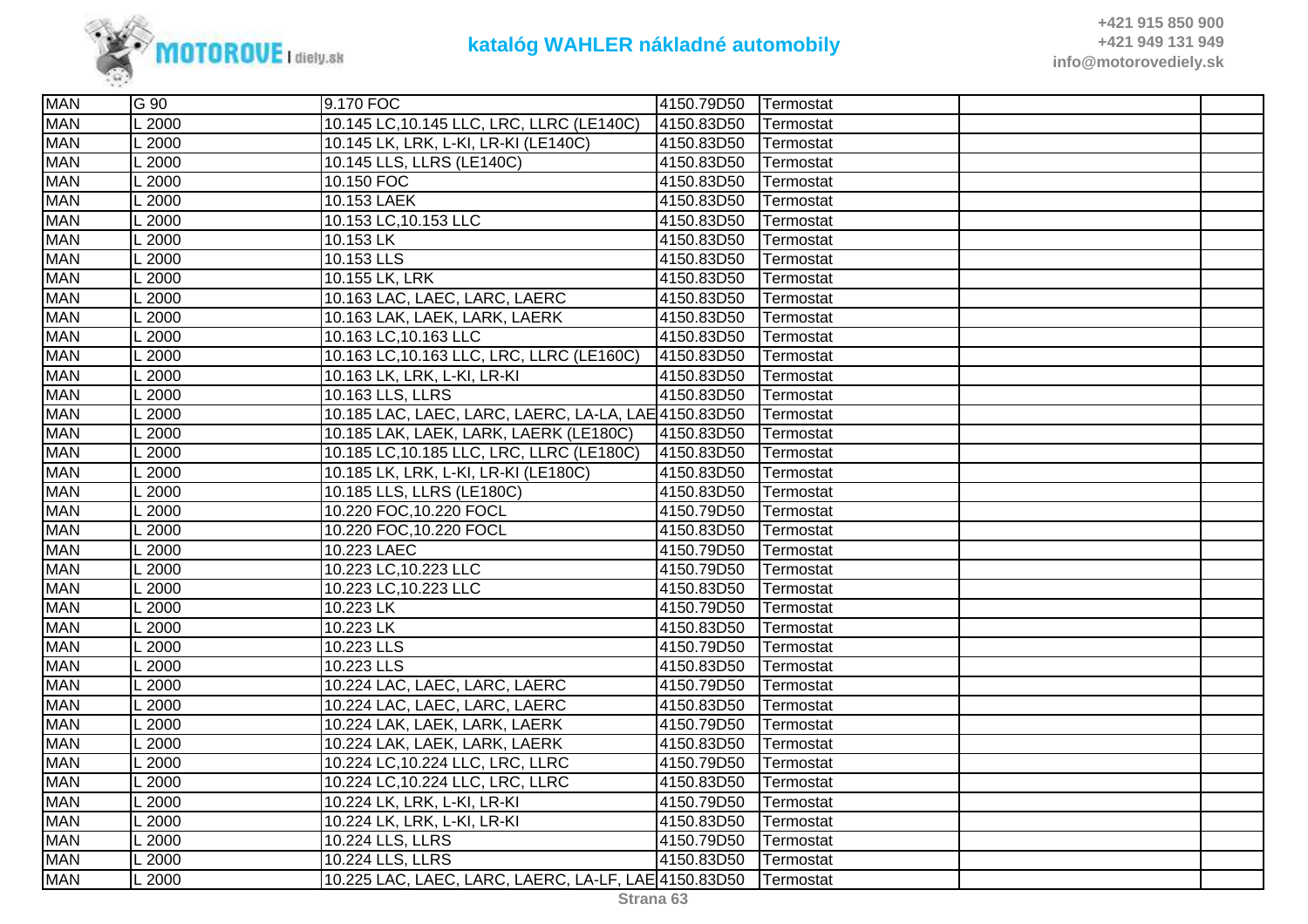

| <b>MAN</b> | L 2000            | 10.225 LAK, LAEK, LARK, LAERK (LE220C)                   | 4150.83D50 | Termostat |                     |  |
|------------|-------------------|----------------------------------------------------------|------------|-----------|---------------------|--|
| <b>MAN</b> | .2000             | 10.225 LC, 10.225 LLC, LRC, LLRC (LE220C)                | 4150.83D50 | Termostat |                     |  |
| <b>MAN</b> | $-2000$           | 10.225 LK, LRK, L-KI, LR-KI(LE220C)                      | 4150.83D50 | Termostat |                     |  |
| <b>MAN</b> | 2000              | 10.225 LLS, LLRS (LE220C)                                | 4150.83D50 | Termostat |                     |  |
| <b>MAN</b> | 2000              | 12.185 LC, LLC (LE180C)                                  | 4150.83D50 | Termostat |                     |  |
| <b>MAN</b> | $-2000$           | 12.225 LC, LLC (LE220C)                                  | 4150.83D50 | Termostat |                     |  |
| <b>MAN</b> | 2000              | 8.103 LC, 8.103 LLC                                      | 4150.83D50 | Termostat |                     |  |
| <b>MAN</b> | $-2000$           | 8.103 LK                                                 | 4150.83D50 | Termostat |                     |  |
| <b>MAN</b> | $-2000$           | 8.113 LC, 8.113 LLC                                      | 4150.83D50 | Termostat |                     |  |
| <b>MAN</b> | .2000             | 8.113 LC, 8.113 LLC, LRC, LLRC, (LE110C)                 | 4150.83D50 | Termostat |                     |  |
| <b>MAN</b> | L2000             | 8.113 LK, LRK, L-KI, LR-KI                               | 4150.83D50 | Termostat |                     |  |
| <b>MAN</b> | 2000              | 8.145 LC, 8.145 LLC, L-LF (LE140C)                       | 4150.83D50 | Termostat |                     |  |
| <b>MAN</b> | $-2000$           | 8.145 LLS, LLRS (LE140C)                                 | 4150.83D50 | Termostat |                     |  |
| <b>MAN</b> | $\overline{2000}$ | 8.145 LRK, L-KI, LR-KILK (LE140C)                        | 4150.83D50 | Termostat |                     |  |
| <b>MAN</b> | 2000              | 8.145, LA-LF LAE-LF                                      | 4150.83D50 | Termostat |                     |  |
| <b>MAN</b> | .2000             | 8.150 FOC, 8.150 FOCL                                    | 4150.83D50 | Termostat |                     |  |
| <b>MAN</b> | $\overline{2000}$ | 8.153 LAEC                                               | 4150.83D50 | Termostat |                     |  |
| <b>MAN</b> | .2000             | 8.153 LAEK                                               | 4150.83D50 | Termostat |                     |  |
| <b>MAN</b> | $-2000$           | 8.153 LC, 8.153 LLC                                      | 4150.83D50 | Termostat |                     |  |
| <b>MAN</b> | .2000             | 8.153 LK                                                 | 4150.83D50 | Termostat |                     |  |
| <b>MAN</b> | $-2000$           | 8.153 LLS                                                | 4150.83D50 | Termostat |                     |  |
| <b>MAN</b> | $L$ 2000          | 8.155 L, LR, LC, LLC, LRC, LLRC, L-LF                    | 4150.83D50 | Termostat |                     |  |
| <b>MAN</b> | .2000             | 8.155 LK, LRK                                            | 4150.83D50 | Termostat |                     |  |
| <b>MAN</b> | $\overline{2000}$ | 8.155 LLS, LLRS                                          | 4150.83D50 | Termostat |                     |  |
| <b>MAN</b> | $-2000$           | 8.163 LAC, LAEC, LARC, LAERC, LA-LF, LAE-14150.83D50     |            | Termostat |                     |  |
| <b>MAN</b> | 2000              | 8.163 LAEC                                               | 4150.83D50 | Termostat |                     |  |
| <b>MAN</b> | $-2000$           | 8.163 LAK, LARK, LAEK, LAERK                             | 4150.83D50 | Termostat |                     |  |
| <b>MAN</b> | 2000              | 8.163 LC, 8.163 LLC                                      | 4150.83D50 | Termostat |                     |  |
| <b>MAN</b> | $-2000$           | 8.163 LC, 8.163 LLC (LE160C)                             | 4150.83D50 | Termostat |                     |  |
| <b>MAN</b> | $-2000$           | 8.163 LC, 8.163 LLC, LRC, LLRC, L-LF                     | 4150.83D50 | Termostat |                     |  |
| <b>MAN</b> | 2000              | 8.163 LK, LRK, L-KI, LR-KI                               | 4150.83D50 | Termostat |                     |  |
| <b>MAN</b> | .2000             | 8.163 LLS, LLRS                                          | 4150.83D50 | Termostat |                     |  |
| <b>MAN</b> | $-2000$           | 8.185 LAC, LAEC, LARC, LAERC, LA-LF, LAE-14150.83D50     |            | Termostat |                     |  |
| <b>MAN</b> | $-2000$           | 8.185 LAK, LAEK, LARK, LAERK (LE180C)                    | 4150.83D50 | Termostat |                     |  |
| <b>MAN</b> | $-2000$           | 8.185 LC, 8.185 LLC, LRC, LLRC, L-LF (LE1800 4150.83D50) |            | Termostat |                     |  |
| <b>MAN</b> | 2000              | 8.185 LK, LRK, L-KI, LR-KI (LE180C)                      | 4150.83D50 | Termostat |                     |  |
| <b>MAN</b> | .2000             | 8.185 LLS, LLRS (LE180C)                                 | 4150.83D50 | Termostat |                     |  |
| <b>MAN</b> | $-2000$           | 8.220 FOC, 8.220 FOCL                                    | 4150.79D50 | Termostat |                     |  |
| <b>MAN</b> | .2000             | 8.220 FOC, 8.220 FOCL                                    | 4150.83D50 | Termostat |                     |  |
| <b>MAN</b> | 2000              | 8.220 FOC, 8.220 FOCL                                    | 4684.80/1  | Termostat | Automat. prevodovka |  |
| <b>MAN</b> | L2000             | 8.223 LAEC                                               | 4150.79D50 | Termostat |                     |  |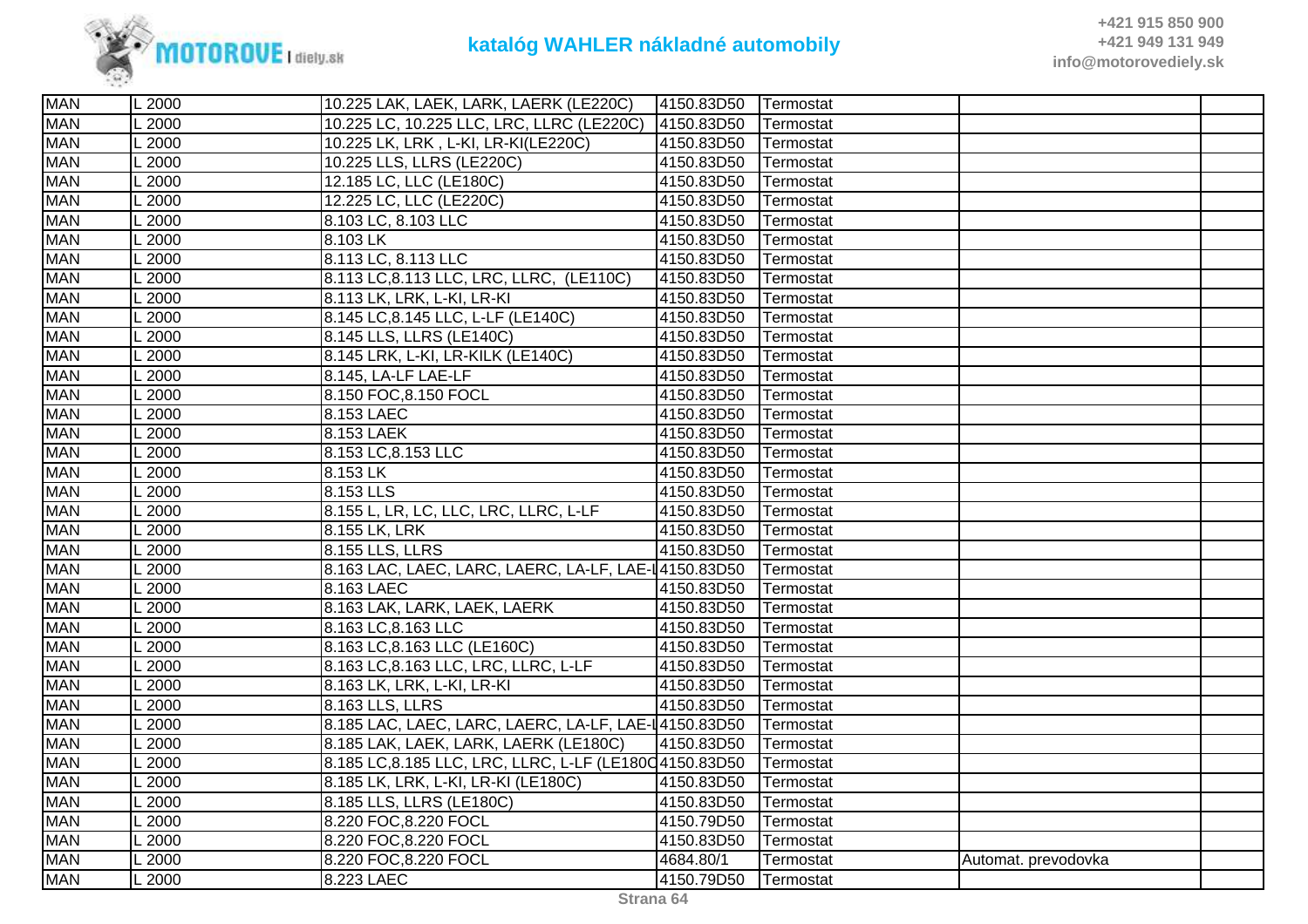

| <b>MAN</b> | L 2000  | 8.223 LAEC                              | 4150.83D50 | Termostat         |  |
|------------|---------|-----------------------------------------|------------|-------------------|--|
| <b>MAN</b> | 2000    | 8.223 LC, 8.223 LLC                     | 4150.79D50 | Termostat         |  |
| <b>MAN</b> | .2000   | 8.223 LC, 8.223 LLC                     | 4150.83D50 | Termostat         |  |
| <b>MAN</b> | 2000    | 8.223 LK                                | 4150.79D50 | Termostat         |  |
| <b>MAN</b> | 2000    | 8.223 LK                                | 4150.83D50 | Termostat         |  |
| <b>MAN</b> | .2000   | 8.223 LLS                               | 4150.79D50 | Termostat         |  |
| <b>MAN</b> | 2000    | 8.223 LLS                               | 4150.83D50 | Termostat         |  |
| <b>MAN</b> | .2000   | 8.224 LAC, LAEC, LARC, LAERC            | 4150.79D50 | Termostat         |  |
| <b>MAN</b> | .2000   | 8.224 LAC, LAEC, LARC, LAERC            | 4150.83D50 | Termostat         |  |
| <b>MAN</b> | 2000    | 8.224 LAK, LAEK, LARK, LAERK            | 4150.79D50 | Termostat         |  |
| <b>MAN</b> | 2000    | 8.224 LAK, LAEK, LARK, LAERK            | 4150.83D50 | Termostat         |  |
| <b>MAN</b> | .2000   | 8.224 LC, 8.224 LLC, LRC, LLRC          | 4150.79D50 | Termostat         |  |
| <b>MAN</b> | .2000   | 8.224 LC, 8.224 LLC, LRC, LLRC          | 4150.83D50 | Termostat         |  |
| <b>MAN</b> | .2000   | 8.224 LK, LRK, L-KI, LR-KI              | 4150.79D50 | Termostat         |  |
| <b>MAN</b> | 2000    | 8.224 LK, LRK, L-KI, LR-KI              | 4150.83D50 | Termostat         |  |
| <b>MAN</b> | 2000    | 8.224 LLS, LLRS                         | 4150.79D50 | Termostat         |  |
| <b>MAN</b> | 2000    | 8.224 LLS, LLRS                         | 4150.83D50 | Termostat         |  |
| <b>MAN</b> | 2000    | 8.225 LAC, LAEC, LARC, LAERC (LE220C)   | 4150.83D50 | Termostat         |  |
| <b>MAN</b> | 2000    | 8.225 LAK, LAEK, LARK, LAERK (LE220C)   | 4150.83D50 | Termostat         |  |
| <b>MAN</b> | .2000   | 8.225 LC, 8.225 LLC, LRC, LLRC (LE220C) | 4150.79D50 | Termostat         |  |
| <b>MAN</b> | 2000    | 8.225 LC, 8.225 LLC, LRC, LLRC (LE220C) | 4150.83D50 | Termostat         |  |
| <b>MAN</b> | 2000    | 8.225 LK, LRK, L-KI, LR-KI (LE220C)     | 4150.83D50 | Termostat         |  |
| <b>MAN</b> | .2000   | 8.225 LLS, LLRS (LE220C)                | 4150.83D50 | Termostat         |  |
| <b>MAN</b> | .2000   | 9.145 LC, 9.145 LLC, LRC, LLRC (LE140C) | 4150.83D50 | Termostat         |  |
| <b>MAN</b> | .2000   | 9.145 LK, LRK, L-KI, LR-KI (LE140C)     | 4150.83D50 | Termostat         |  |
| <b>MAN</b> | .2000   | 9.145 LLS, LLRS (LE140C)                | 4150.83D50 | Termostat         |  |
| <b>MAN</b> | 2000    | 9.153 LC, 9.153 LLC                     | 4150.83D50 | Termostat         |  |
| <b>MAN</b> | 2000    | 9.153 LK                                | 4150.83D50 | Termostat         |  |
| <b>MAN</b> | .2000   | 9.153 LLS                               | 4150.83D50 | Termostat         |  |
| <b>MAN</b> | .2000   | 9.155 L, LC, LLC, LRC, LLRC             | 4150.83D50 | Termostat         |  |
| <b>MAN</b> | .2000   | 9.155 LK, LRK                           | 4150.83D50 | Termostat         |  |
| <b>MAN</b> | 2000    | 9.155 LLS, LLRS                         | 4150.83D50 | Termostat         |  |
| <b>MAN</b> | 2000    | 9.163 LC                                | 4150.83D50 | Termostat         |  |
| <b>MAN</b> | .2000   | 9.163 LC, 9.163 LLC, LRC, LLRC          | 4150.83D50 | Termostat         |  |
| <b>MAN</b> | .2000   | 9.163 LK                                | 4150.83D50 | Termostat         |  |
| <b>MAN</b> | .2000   | 9.163 LK, LRK, L-KI, LR-KI              | 4150.83D50 | Termostat         |  |
| <b>MAN</b> | .2000   | 9.163 LLS, LLRS                         | 4150.83D50 | Termostat         |  |
| <b>MAN</b> | 2000    | 9.185 LC, 9.185 LLC, LRC, LLRC (LE180C) | 4150.83D50 | Termostat         |  |
| <b>MAN</b> | 2000    | 9.185 LK, LRK, L-KI, LR-KI (LE180C)     | 4150.83D50 | Termostat         |  |
| <b>MAN</b> | 2000    | 9.185 LLS, LLRS (LE 180C)               | 4150.83D50 | Termostat         |  |
| <b>MAN</b> | $-2000$ | 9.223 LC, 9.223 LLC                     | 4150.79D50 | <b>ITermostat</b> |  |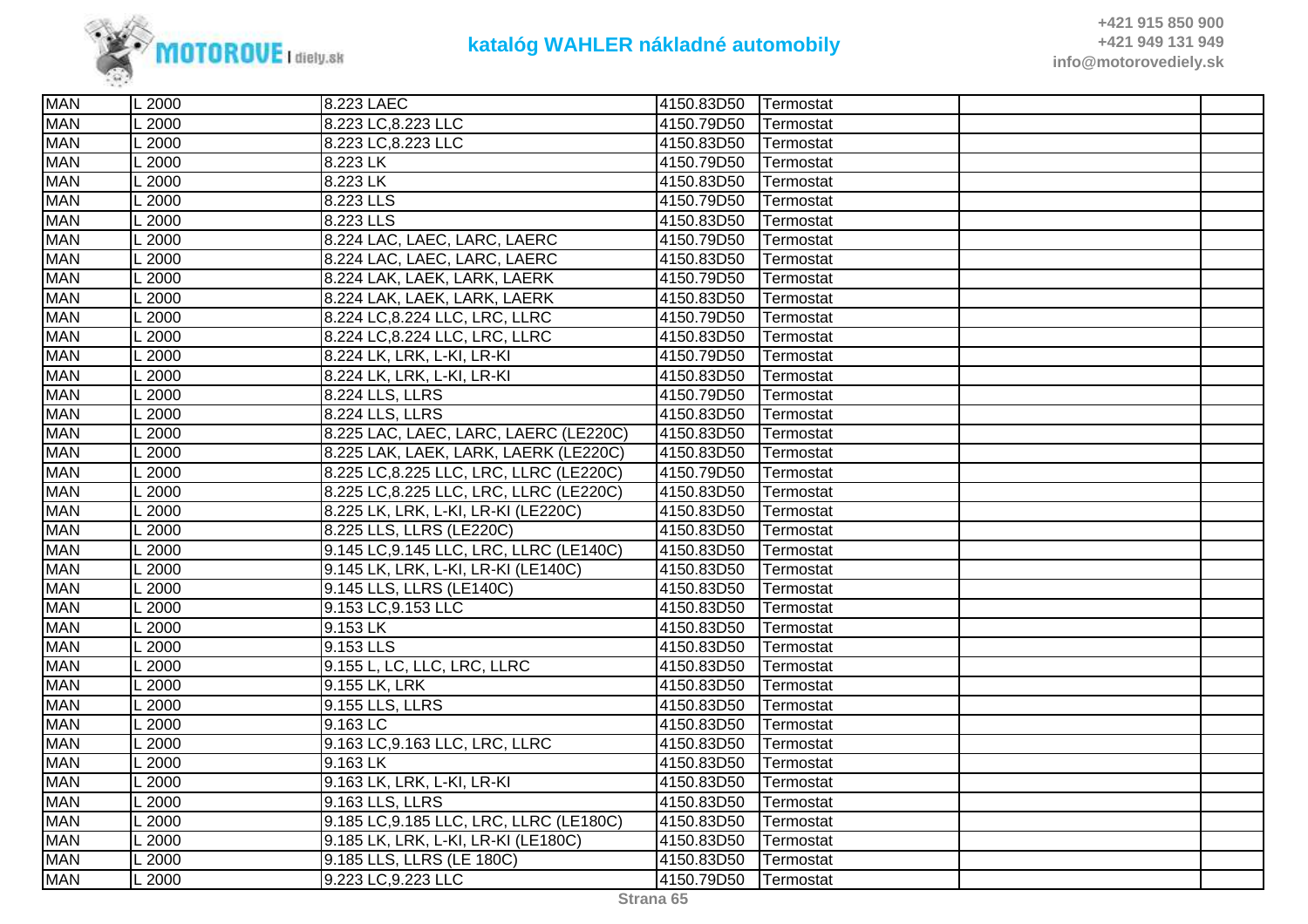

| <b>MAN</b> | L 2000                | 9.223 LC, 9.223 LLC                     | 4150.83D50 | Termostat |        |  |
|------------|-----------------------|-----------------------------------------|------------|-----------|--------|--|
| <b>MAN</b> | 2000                  | 9.223 LK                                | 4150.79D50 | Termostat |        |  |
| <b>MAN</b> | $\overline{2000}$     | $9.223$ LK                              | 4150.83D50 | Termostat |        |  |
| <b>MAN</b> | 2000                  | 9.223 LLS                               | 4150.79D50 | Termostat |        |  |
| <b>MAN</b> | 2000                  | 9.223 LLS                               | 4150.83D50 | Termostat |        |  |
| <b>MAN</b> | $-2000$               | 9.224 LC, 9.224 LLC, LRC, LLRC          | 4150.79D50 | Termostat |        |  |
| <b>MAN</b> | 2000                  | 9.224 LC, 9.224 LLC, LRC, LLRC          | 4150.83D50 | Termostat |        |  |
| <b>MAN</b> | $-2000$               | 9.224 LK, LRK, L-KI, LR-KI              | 4150.79D50 | Termostat |        |  |
| <b>MAN</b> | $\sqrt{2000}$         | 9.224 LK, LRK, L-KI, LR-KI              | 4150.83D50 | Termostat |        |  |
| <b>MAN</b> | 2000                  | 9.224 LLS, LLRS                         | 4150.79D50 | Termostat |        |  |
| <b>MAN</b> | 2000                  | 9.224 LLS, LLRS                         | 4150.83D50 | Termostat |        |  |
| <b>MAN</b> | $-2000$               | 9.225 LC, 9.225 LLC, LRC, LLRC (LE220C) | 4150.83D50 | Termostat |        |  |
| <b>MAN</b> | 2000                  | 9.225 LK, LRK, L-KI, LR-KI (LE220C)     | 4150.83D50 | Termostat |        |  |
| <b>MAN</b> | L 2000                | 9.225 LLS, LLRS (LE220C)                | 4150.83D50 | Termostat |        |  |
| <b>MAN</b> | <b>LION S COACH</b>   | FRH 352, RH 353                         | 4150.79D50 | Termostat | 2 KS   |  |
| <b>MAN</b> | <b>LION S COACH</b>   | FRH 352, RH 353                         | 4150.83D50 | Termostat | 2 KS   |  |
| <b>MAN</b> | <b>LION S COACH</b>   | FRH 402, RH 403                         | 4150.79D50 | Termostat | 2 KS   |  |
| <b>MAN</b> | LION S COACH          | FRH 402, RH 403                         | 4150.83D50 | Termostat | 2 KS   |  |
| <b>MAN</b> | LION S COACH          | <b>RH 403</b>                           | 4150.79D50 | Termostat | 2 KS   |  |
| <b>MAN</b> | LION S COACH          | $\overline{RH413}$                      | 4150.83D50 | Termostat | 2 KS   |  |
| <b>MAN</b> | LION S COACH          | RH 463, RHC 464                         | 4150.79D50 | Termostat | 2KS    |  |
| <b>MAN</b> | <b>LION S COACH</b>   | RH 463, RHC 464                         | 4150.83D50 | Termostat | 2 KS   |  |
| <b>MAN</b> | <b>LION S COMFORT</b> | <b>RN 313</b>                           | 4150.71D50 | Termostat | 2 KS   |  |
| <b>MAN</b> | <b>LION S COMFORT</b> | <b>RN 313</b>                           | 4150.79D50 | Termostat | 2 KS   |  |
| <b>MAN</b> | <b>LION S COMFORT</b> | <b>RN 313</b>                           | 4150.83D50 | Termostat | 2 KS   |  |
| <b>MAN</b> | <b>LION S COMFORT</b> | <b>RN 353</b>                           | 4150.71D50 | Termostat | $2$ KS |  |
| <b>MAN</b> | <b>LION S COMFORT</b> | <b>RN 353</b>                           | 4150.79D50 | Termostat | 2 KS   |  |
| <b>MAN</b> | LION S COMFORT        | <b>RN 353</b>                           | 4150.83D50 | Termostat | 2 KS   |  |
| <b>MAN</b> | <b>LION S STAR</b>    | FRH 352, RH 353                         | 4150.79D50 | Termostat | 2 KS   |  |
| <b>MAN</b> | <b>LION S STAR</b>    | FRH 352, RH 353                         | 4150.83D50 | Termostat | 2 KS   |  |
| <b>MAN</b> | <b>LION S STAR</b>    | FRH 402, RH 403                         | 4150.79D50 | Termostat | 2 KS   |  |
| <b>MAN</b> | <b>LION S STAR</b>    | <b>FRH 422</b>                          | 4150.79D50 | Termostat | 2 KS   |  |
| <b>MAN</b> | <b>LION S STAR</b>    | RH 414, RHS 414                         | 4150.83D50 | Termostat | 2 KS   |  |
| <b>MAN</b> | <b>LION S STAR</b>    | RH 464, RHS 464                         | 4150.83D50 | Termostat | 2 KS   |  |
| <b>MAN</b> | M 2000 L              | 12.163 LC, LLC, LRC, LLRC               | 4150.83D50 | Termostat |        |  |
| <b>MAN</b> | M 2000 L              | 12.163 LK, LRK                          | 4150.83D50 | Termostat |        |  |
| <b>MAN</b> | M 2000 L              | 12.224 LC, LLC, LRC, LLRC               | 4150.79D50 | Termostat |        |  |
| <b>MAN</b> | M 2000 L              | 12.224 LC, LLC, LRC, LLRC               | 4150.83D50 | Termostat |        |  |
| <b>MAN</b> | M 2000 L              | 12.224, 12.225, LK, LRK                 | 4150.79D50 | Termostat |        |  |
| <b>MAN</b> | M 2000 L              | 12.224, 12.225, LK, LRK                 | 4150.83D50 | Termostat |        |  |
| <b>MAN</b> | M 2000 L              | 14.163 LC, LLC, LRC, LLRC               | 4150.83D50 | Termostat |        |  |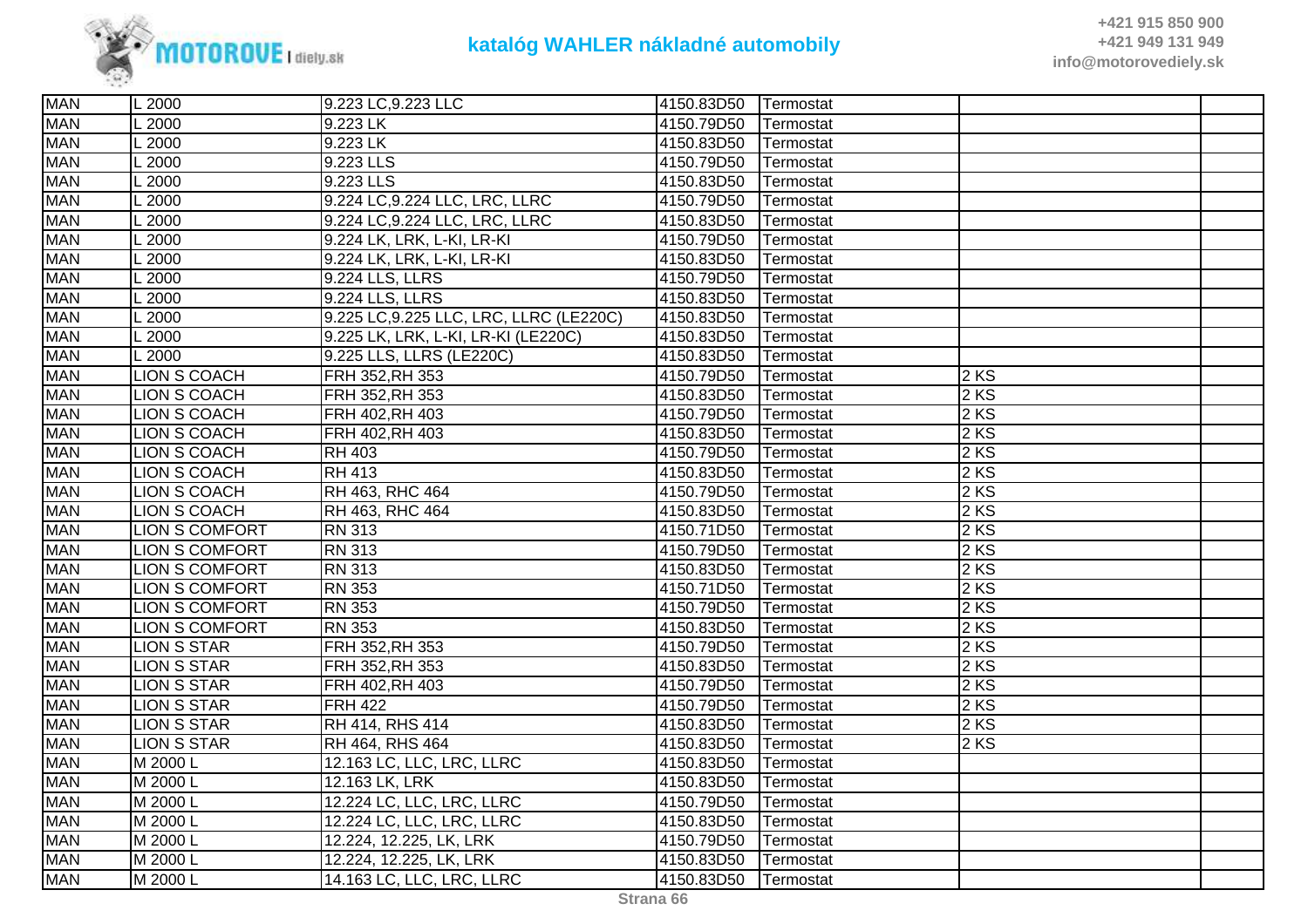

| <b>MAN</b> | M 2000 L | 14.163 LK, LRK                                          | 4150.83D50 Termostat |                   |  |
|------------|----------|---------------------------------------------------------|----------------------|-------------------|--|
| <b>MAN</b> | M 2000 L | 14.224 LAC, LARC                                        | 4150.79D50           | Termostat         |  |
| <b>MAN</b> | M 2000 L | 14.224 LAC, LARC                                        | 4150.83D50           | Termostat         |  |
| <b>MAN</b> | M 2000 L | 14.224 LAK, LARK                                        | 4150.79D50           | Termostat         |  |
| <b>MAN</b> | M 2000 L | 14.224 LAK, LARK                                        | 4150.83D50           | Termostat         |  |
| <b>MAN</b> | M 2000 L | 14.224 LC, LLC, LLLC, LRC, LLRC, LLLRC                  | 4150.79D50           | Termostat         |  |
| <b>MAN</b> | M 2000 L | 14.224 LC, LLC, LLLC, LRC, LLRC, LLLRC                  | 4150.83D50           | Termostat         |  |
| <b>MAN</b> | M 2000 L | 14.224 LK, LRK                                          | 4150.79D50           | Termostat         |  |
| <b>MAN</b> | M 2000 L | 14.224 LK, LRK                                          | 4150.83D50           | Termostat         |  |
| <b>MAN</b> | M 2000 L | 14.225 LAC, LARC, (LE220B)                              | 4150.83D50           | Termostat         |  |
| <b>MAN</b> | M 2000 L | 14.225 LAK, LARK, (LE220B)                              | 4150.83D50           | Termostat         |  |
| <b>MAN</b> | M 2000 L | 14.225 LC, LLC, LLLC, LRC, LLRC, LLLRC, (LE4150.83D50   |                      | Termostat         |  |
| <b>MAN</b> | M 2000 L | 14.225 LK, LRK (LE220B)                                 | 4150.83D50           | Termostat         |  |
| <b>MAN</b> | M 2000 L | 14.255 LC, LLC, LLLC, LRC, LLRC, LLLRC, (LE4150.83D50   |                      | Termostat         |  |
| <b>MAN</b> | M 2000 L | 14.263, 14.264 LAC, LARC                                | 4150.79D50           | Termostat         |  |
| <b>MAN</b> | M 2000 L | 14.263, 14.264 LAC, LARC                                | 4150.83D50           | Termostat         |  |
| <b>MAN</b> | M 2000 L | 14.263, 14.264 LAK, LARK                                | 4150.79D50           | Termostat         |  |
| <b>MAN</b> | M 2000 L | 14.263, 14.264 LAK, LARK                                | 4150.83D50           | Termostat         |  |
| <b>MAN</b> | M 2000 L | 14.263, 14.264 LC, LLC, LLLC, LRC, LLRC, LLL 4150.79D50 |                      | Termostat         |  |
| <b>MAN</b> | M 2000 L | 14.263, 14.264 LC, LLC, LLLC, LRC, LLRC, LLL 4150.83D50 |                      | Termostat         |  |
| <b>MAN</b> | M 2000 L | 14.263, 14.264 LK, LRK                                  | 4150.79D50           | Termostat         |  |
| <b>MAN</b> | M 2000 L | 14.263, 14.264 LK, LRK                                  | 4150.83D50           | Termostat         |  |
| <b>MAN</b> | M 2000 L | 14.284 LC, LLC, LLLC, LRC, LLRC, LLLRC                  | 4150.79D50           | Termostat         |  |
| <b>MAN</b> | M 2000 L | 14.284 LC, LLC, LLLC, LRC, LLRC, LLLRC                  | 4150.83D50           | Termostat         |  |
| <b>MAN</b> | M 2000 L | 14.284, 14.285, LAC, LARC                               | 4150.79D50           | Termostat         |  |
| <b>MAN</b> | M 2000 L | 14.284, 14.285, LAC, LARC                               | 4150.83D50           | Termostat         |  |
| <b>MAN</b> | M 2000 L | 14.284, 14.285, LAK, LARK                               | 4150.79D50           | Termostat         |  |
| <b>MAN</b> | M 2000 L | 14.284, 14.285, LAK, LARK                               | 4150.83D50           | Termostat         |  |
| <b>MAN</b> | M 2000 L | 14.284, 14.285, LA-LF                                   | 4150.79D50           | Termostat         |  |
| <b>MAN</b> | M 2000 L | 14.284, 14.285, LA-LF                                   | 4150.83D50           | Termostat         |  |
| <b>MAN</b> | M 2000 L | 14.284, 14.285, LK, LRK                                 | 4150.79D50           | Termostat         |  |
| <b>MAN</b> | M 2000 L | 14.284, 14.285, LK, LRK                                 | 4150.83D50           | Termostat         |  |
| <b>MAN</b> | M 2000 L | 14.285 LC, LLC, LLLC, LRC, LLRC, LLLRC, (LE4150.83D50   |                      | Termostat         |  |
| <b>MAN</b> | M 2000 L | 15.163 LC, LLC, LRC                                     | 4150.83D50           | Termostat         |  |
| <b>MAN</b> | M 2000 L | 15.163 LK, LRK                                          | 4150.83D50           | Termostat         |  |
| <b>MAN</b> | M 2000 L | 15.224 LC, LLC, LLLC, LRC, LLRC, LLLRC                  | 4150.79D50           | Termostat         |  |
| <b>MAN</b> | M 2000 L | 15.224 LC, LLC, LLLC, LRC, LLRC, LLLRC                  | 4150.83D50           | Termostat         |  |
| <b>MAN</b> | M 2000 L | 15.224 LK, LRK                                          | 4150.79D50           | Termostat         |  |
| <b>MAN</b> | M 2000 L | 15.224 LK, LRK                                          | 4150.83D50           | Termostat         |  |
| <b>MAN</b> | M 2000 L | 15.225 LC, LLC, LLLC, LRC, LLRC, LLLRC, (LE4150.83D50   |                      | Termostat         |  |
| <b>MAN</b> | M 2000 L | 15.225 LK, LRK, (LE220B)                                | 4150.83D50           | <b>ITermostat</b> |  |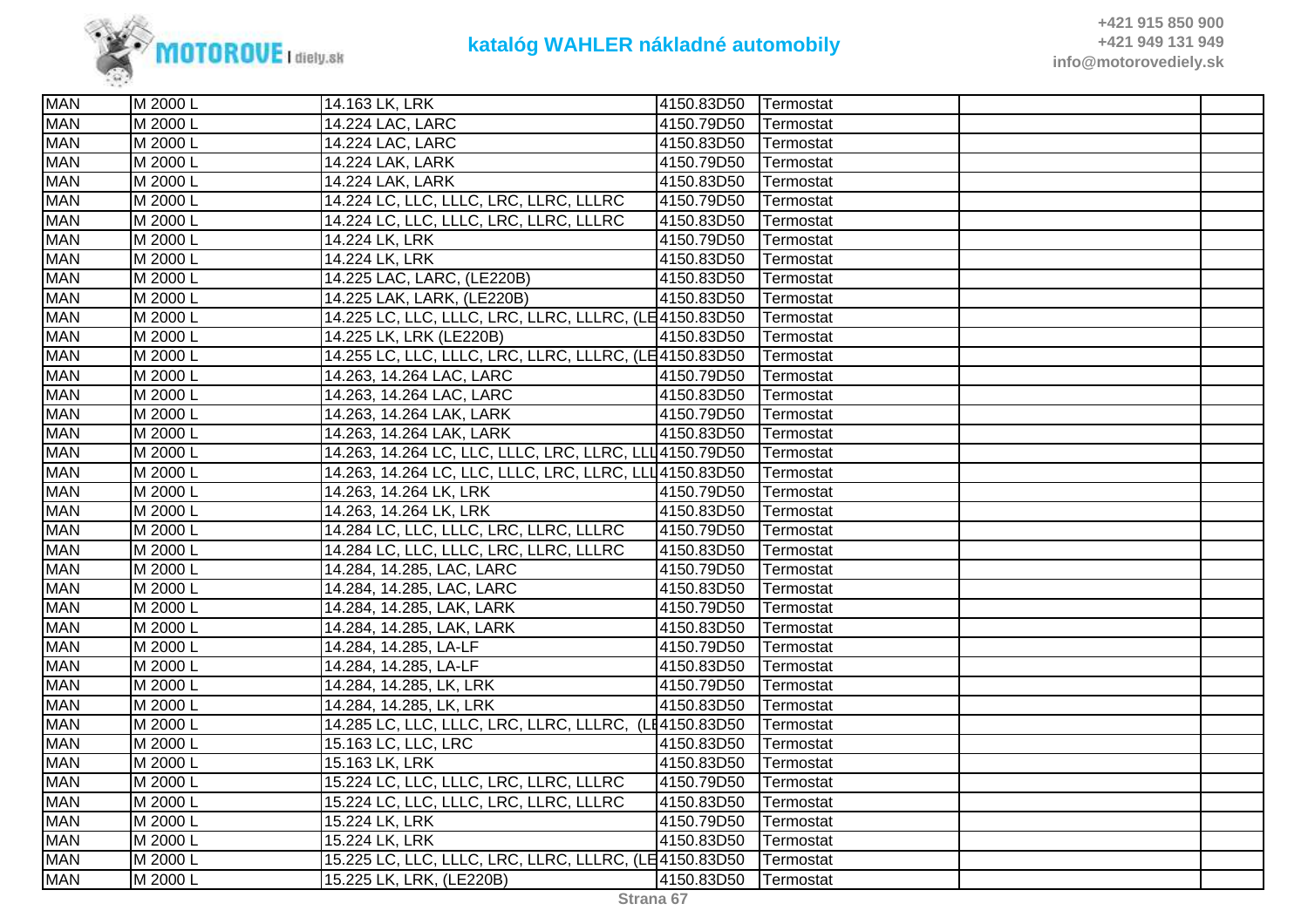

| <b>MAN</b> | M 2000 L | 15.255 LC, LLC, LLLC, LRC, LLRC, LLLRC, (LE4150.83D50            |                      | Termostat |  |
|------------|----------|------------------------------------------------------------------|----------------------|-----------|--|
| <b>MAN</b> | M 2000 L | 15.255 LK, LRK, (LE250B)                                         | 4150.83D50           | Termostat |  |
| <b>MAN</b> | M 2000 L | 15.263, 15.264 LC, LLC, LLLC, LRC, LLRC, LL 4150.79D50 Termostat |                      |           |  |
| <b>MAN</b> | M 2000 L | 15.263, 15.264 LC, LLC, LLLC, LRC, LLRC, LL 4150.83D50           |                      | Termostat |  |
| <b>MAN</b> | M 2000 L | 15.263, 15.264 LK, LRK                                           | 4150.79D50           | Termostat |  |
| <b>MAN</b> | M 2000 L | 15.263, 15.264 LK, LRK                                           | 4150.83D50           | Termostat |  |
| <b>MAN</b> | M 2000 L | 15.284 LC, LLC, LLLC, LRC, LLRC, LLLRC                           | 4150.79D50           | Termostat |  |
| <b>MAN</b> | M 2000 L | 15.284 LC, LLC, LLLC, LRC, LLRC, LLLRC                           | 4150.83D50           | Termostat |  |
| <b>MAN</b> | M 2000 L | 15.284 LK, LRK                                                   | 4150.79D50           | Termostat |  |
| <b>MAN</b> | M 2000 L | 15.284 LK, LRK                                                   | 4150.83D50           | Termostat |  |
| <b>MAN</b> | M 2000 L | 15.285 LC, LLC, LLLC, LRC, LLRC, LLLRC, (LE4150.83D50            |                      | Termostat |  |
| <b>MAN</b> | M 2000 L | 15.285 LK, LRK, (LE280B)                                         | 4150.83D50           | Termostat |  |
| <b>MAN</b> | M 2000 L | 18.224, 18.225, LAC, LARC                                        | 4150.79D50           | Termostat |  |
| <b>MAN</b> | M 2000 L | 18.224, 18.225, LAC, LARC                                        | 4150.83D50           | Termostat |  |
| <b>MAN</b> | M 2000 L | 18.224, 18.225, LAK, LARK                                        | 4150.79D50           | Termostat |  |
| <b>MAN</b> | M 2000 L | 18.224, 18.225, LAK, LARK                                        | 4150.83D50           | Termostat |  |
| <b>MAN</b> | M 2000 L | 18.224, 18.225, LC, LLC, LLLC, LRC, LLRC, LL 4150.79D50          |                      | Termostat |  |
| <b>MAN</b> | M 2000 L | 18.224, 18.225, LC, LLC, LLLC, LRC, LLRC, LL 4150.83D50          |                      | Termostat |  |
| <b>MAN</b> | M 2000 L | 18.224, 18.225, LK, LLK, LRK, LLRK                               | 4150.79D50           | Termostat |  |
| <b>MAN</b> | M 2000 L | 18.224, 18.225, LK, LLK, LRK, LLRK                               | 4150.83D50           | Termostat |  |
| <b>MAN</b> | M 2000 L | 18.255 LC, LLC, LLLC, LRC, LLRC, LLLRC, (LE4150.83D50            |                      | Termostat |  |
| <b>MAN</b> | M 2000 L | 18.263, 18.264, LAC, LARC                                        | 4150.79D50           | Termostat |  |
| <b>MAN</b> | M 2000 L | 18.263, 18.264, LAC, LARC                                        | 4150.83D50           | Termostat |  |
| <b>MAN</b> | M 2000 L | 18.263, 18.264, LAK, LARK                                        | 4150.79D50           | Termostat |  |
| <b>MAN</b> | M 2000 L | 18.263, 18.264, LAK, LARK                                        | 4150.83D50           | Termostat |  |
| <b>MAN</b> | M 2000 L | 18.263, 18.264, LC, LLC, LLLC, LRC, LLRC, LL 4150.79D50          |                      | Termostat |  |
| <b>MAN</b> | M 2000 L | 18.263, 18.264, LC, LLC, LLLC, LRC, LLRC, LL 4150.83D50          |                      | Termostat |  |
| <b>MAN</b> | M 2000 L | 18.263, 18.264, LK, LLK, LRK, LLRK                               | 4150.79D50           | Termostat |  |
| <b>MAN</b> | M 2000 L | 18.263, 18.264, LK, LLK, LRK, LLRK                               | 4150.83D50           | Termostat |  |
| <b>MAN</b> | M 2000 L | 18.284 LAC, LARC                                                 | 4150.79D50           | Termostat |  |
| <b>MAN</b> | M 2000 L | 18.284 LAC, LARC                                                 | 4150.83D50           | Termostat |  |
| <b>MAN</b> | M 2000 L | 18.284 LAK, LARK                                                 | 4150.79D50           | Termostat |  |
| <b>MAN</b> | M 2000 L | 18.284 LAK, LARK                                                 | 4150.83D50           | Termostat |  |
| <b>MAN</b> | M 2000 L | 18.284 LC, LLC, LLLC, LRC, LLRC, LLLRC                           | 4150.79D50           | Termostat |  |
| <b>MAN</b> | M 2000 L | 18.284 LC, LLC, LLLC, LRC, LLRC, LLLRC                           | 4150.83D50           | Termostat |  |
| <b>MAN</b> | M 2000 L | 18.284, 18.285, LK, LLK, LRK, LLRK                               | 4150.79D50           | Termostat |  |
| <b>MAN</b> | M 2000 L | 18.284, 18.285, LK, LLK, LRK, LLRK                               | 4150.83D50           | Termostat |  |
| <b>MAN</b> | M 2000 L | 18.284, 18.285, L-KO, LR-KO                                      | 4150.79D50           | Termostat |  |
| <b>MAN</b> | M 2000 L | 18.284, 18.285, L-KO, LR-KO                                      | 4150.83D50           | Termostat |  |
| <b>MAN</b> | M 2000 L | 18.285 LAC, LARC (LE280B)                                        | 4150.83D50           | Termostat |  |
| <b>MAN</b> | M 2000 L | 18.285 LAK, LARK, (LE280B)                                       | 4150.83D50 Termostat |           |  |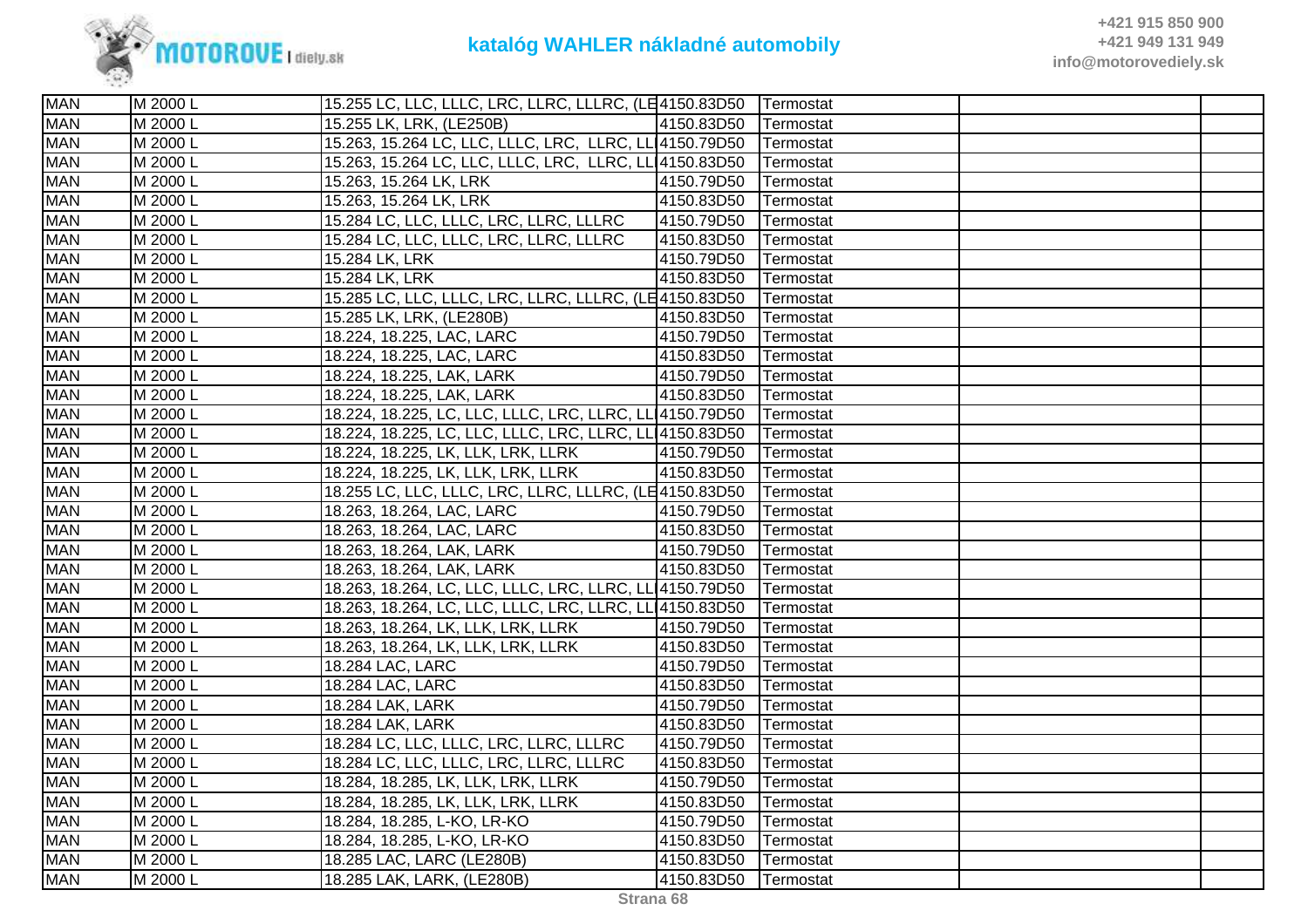

| <b>MAN</b> | M 2000 L | 18.285 LC, LLC, LLLC, LRC, LLRC, LLLRC, (LE4150.83D50 |            | Termostat |  |
|------------|----------|-------------------------------------------------------|------------|-----------|--|
| <b>MAN</b> | M 2000 M | 12.224 MC, MLC                                        | 4150.83D50 | Termostat |  |
| <b>MAN</b> | M 2000 M | 12.255 MC, MLC                                        | 4150.83D50 | Termostat |  |
| <b>MAN</b> | M 2000 M | 12.264 MC, MLC                                        | 4150.83D50 | Termostat |  |
| <b>MAN</b> | M 2000 M | 12.284 MC, MLC                                        | 4150.83D50 | Termostat |  |
| <b>MAN</b> | M 2000 M | 14.224 MAK                                            | 4150.83D50 | Termostat |  |
| <b>MAN</b> | M 2000 M | 14.224 MA-KO, MA-LF                                   | 4150.83D50 | Termostat |  |
| <b>MAN</b> | M 2000 M | 14.224 MC, MLC, MLLC                                  | 4150.83D50 | Termostat |  |
| <b>MAN</b> | M 2000 M | 14.224 MK                                             | 4150.83D50 | Termostat |  |
| <b>MAN</b> | M 2000 M | 14.224 MLS, MLRS                                      | 4150.83D50 | Termostat |  |
| <b>MAN</b> | M 2000 M | 14.255 MA-KO, MA-LF                                   | 4150.83D50 | Termostat |  |
| <b>MAN</b> | M 2000 M | 14.255 MC, MLC, MLLC                                  | 4150.83D50 | Termostat |  |
| <b>MAN</b> | M 2000 M | 14.264 MA-KO, MA-LF                                   | 4150.83D50 | Termostat |  |
| <b>MAN</b> | M 2000 M | 14.264 MC, MLC, MLLC                                  | 4150.83D50 | Termostat |  |
| <b>MAN</b> | M 2000 M | 14.264 MLS, MLRS                                      | 4150.83D50 | Termostat |  |
| <b>MAN</b> | M 2000 M | 14.284 MAK                                            | 4150.79D50 | Termostat |  |
| <b>MAN</b> | M 2000 M | 14.284 MAK                                            | 4150.83D50 | Termostat |  |
| <b>MAN</b> | M 2000 M | 14.284 MA-KO, MA-LF                                   | 4150.79D50 | Termostat |  |
| <b>MAN</b> | M 2000 M | 14.284 MA-KO, MA-LF                                   | 4150.83D50 | Termostat |  |
| <b>MAN</b> | M 2000 M | 14.284 MC, MLC, MLLC                                  | 4150.79D50 | Termostat |  |
| <b>MAN</b> | M 2000 M | 14.284 MC, MLC, MLLC                                  | 4150.83D50 | Termostat |  |
| <b>MAN</b> | M 2000 M | 14.284 MLS, MLRS                                      | 4150.79D50 | Termostat |  |
| <b>MAN</b> | M 2000 M | 14.284 MLS, MLRS                                      | 4150.83D50 | Termostat |  |
| <b>MAN</b> | M 2000 M | 14.285 MLC, MLLC (ME280C)                             | 4150.83D50 | Termostat |  |
| <b>MAN</b> | M 2000 M | 18.224 MAC, MARC                                      | 4150.83D50 | Termostat |  |
| <b>MAN</b> | M 2000 M | 18.224 MAK, MARK                                      | 4150.83D50 | Termostat |  |
| <b>MAN</b> | M 2000 M | 18.224 MC, MLC, MLLC, MRC, MLRC, MLLRC 4150.83D50     |            | Termostat |  |
| <b>MAN</b> | M 2000 M | 18.224 MK, 18.224 MLK, MRK, MLRK                      | 4150.83D50 | Termostat |  |
| <b>MAN</b> | M 2000 M | 18.224 M-KO, MR-KO                                    | 4150.83D50 | Termostat |  |
| <b>MAN</b> | M 2000 M | 18.224 MLS, MLRS                                      | 4150.83D50 | Termostat |  |
| <b>MAN</b> | M 2000 M | 18.255 MAC, MARC                                      | 4150.83D50 | Termostat |  |
| <b>MAN</b> | M 2000 M | 18.255 MC, MLC, MLLC, MLRC, MLLRC                     | 4150.83D50 | Termostat |  |
| <b>MAN</b> | M 2000 M | 18.255 M-KO, MR-KO                                    | 4150.83D50 | Termostat |  |
| <b>MAN</b> | M 2000 M | 18.264 MAC, MARC                                      | 4150.83D50 | Termostat |  |
| <b>MAN</b> | M 2000 M | 18.264 MAK, MARK                                      | 4150.83D50 | Termostat |  |
| <b>MAN</b> | M 2000 M | 18.264 MC, MLC, MLLC, MRC, MLRC, MLLRC 4150.83D50     |            | Termostat |  |
| <b>MAN</b> | M 2000 M | 18.264 MK, 18.264 MLK, MRK, MLRK                      | 4150.83D50 | Termostat |  |
| <b>MAN</b> | M 2000 M | 18.264 M-KO, MR-KO                                    | 4150.83D50 | Termostat |  |
| <b>MAN</b> | M 2000 M | 18.264 MLS, MLRS                                      | 4150.83D50 | Termostat |  |
| <b>MAN</b> | M 2000 M | 18.284 MAC, MARC                                      | 4150.79D50 | Termostat |  |
| <b>MAN</b> | M 2000 M | 18.284 MAC, MARC                                      | 4150.83D50 | Termostat |  |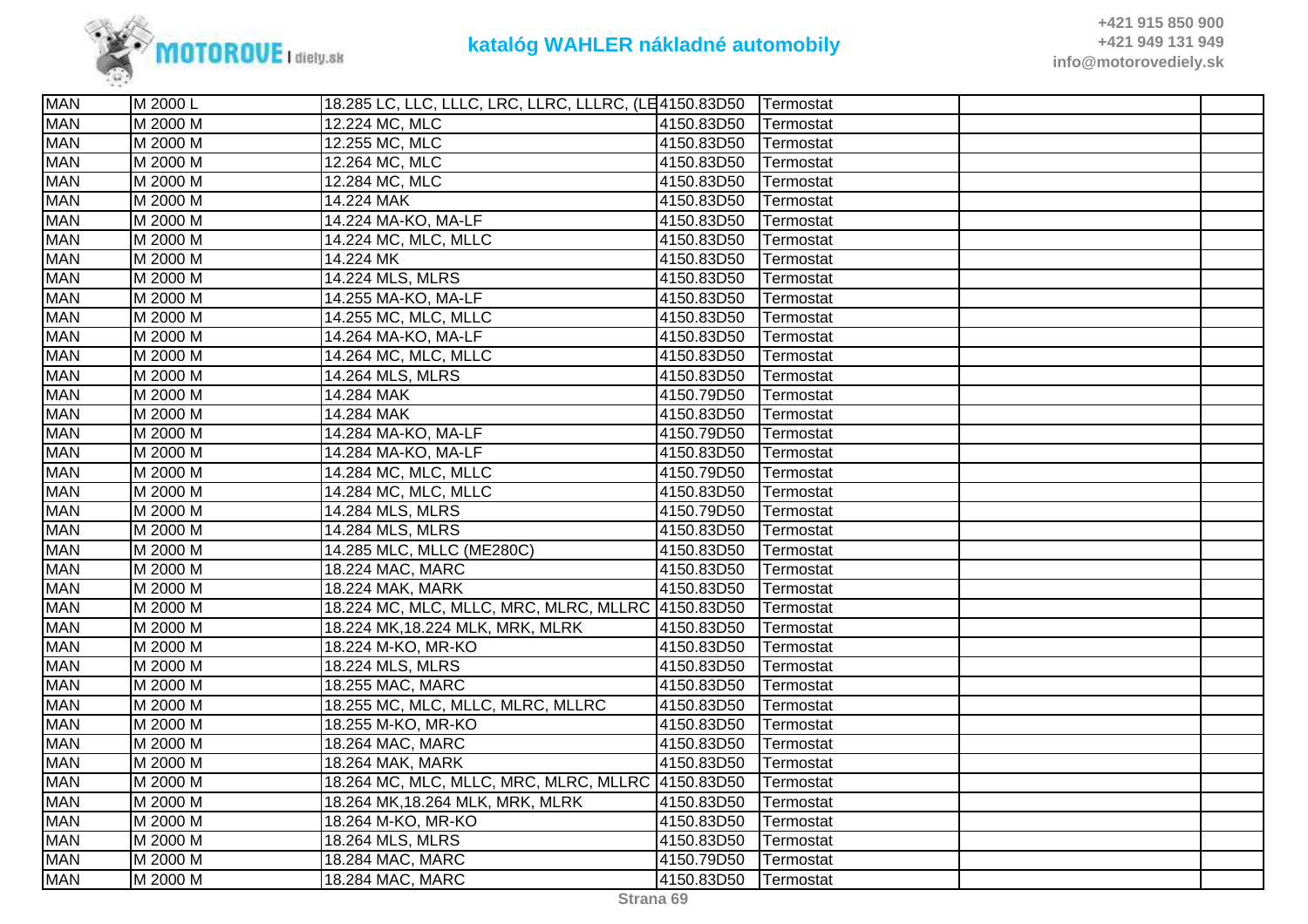

| <b>MAN</b> | M 2000 M          | 18.284 MAK, MARK                                  | 4150.79D50 | Termostat |                     |  |
|------------|-------------------|---------------------------------------------------|------------|-----------|---------------------|--|
| <b>MAN</b> | M 2000 M          | 18.284 MAK, MARK                                  | 4150.83D50 | Termostat |                     |  |
| <b>MAN</b> | M 2000 M          | 18.284 MC, MLC, MLLC, MRC, MLRC, LLRC             | 4150.79D50 | Termostat |                     |  |
| <b>MAN</b> | M 2000 M          | 18.284 MC, MLC, MLLC, MRC, MLRC, LLRC             | 4150.83D50 | Termostat |                     |  |
| <b>MAN</b> | M 2000 M          | 18.284 MK, 18.284 MLK, MRK, MLRK                  | 4150.79D50 | Termostat |                     |  |
| <b>MAN</b> | M 2000 M          | 18.284 MK, 18.284 MLK, MRK, MLRK                  | 4150.83D50 | Termostat |                     |  |
| <b>MAN</b> | M 2000 M          | 18.284 M-KO, MR-KO                                | 4150.83D50 | Termostat |                     |  |
| <b>MAN</b> | M 2000 M          | 18.284 MLS, MLRS                                  | 4150.79D50 | Termostat |                     |  |
| <b>MAN</b> | M 2000 M          | 18.284 MLS, MLRS                                  | 4150.83D50 | Termostat |                     |  |
| <b>MAN</b> | M 2000 M          | 25.224 MNLC, MNLLC, MNLRC, MNLLRC, MVI 4150.83D50 |            | Termostat |                     |  |
| <b>MAN</b> | M 2000 M          | 25.255 MNLC, MNLLC, MNLRC, MNLLRC, MVL4150.83D50  |            | Termostat |                     |  |
| <b>MAN</b> | M 2000 M          | 25.264 MNLC, MNLLC, MNLRC, MNLLRC, MVL4150.83D50  |            | Termostat |                     |  |
| <b>MAN</b> | M 2000 M          | 25.284 MNLC, MNLLC, MNLRC, MNLLRC, MVI 4150.83D50 |            | Termostat |                     |  |
| <b>MAN</b> | M 90              | 12.152 F, 12.152 FL                               | 4150.79D50 | Termostat |                     |  |
| <b>MAN</b> | M 90              | 12.152 F,12.152 FL                                | 4684.80/1  | Termostat | Automat. prevodovka |  |
| <b>MAN</b> | M 90              | 12.152 FK                                         | 4150.79D50 | Termostat |                     |  |
| <b>MAN</b> | M 90              | 12.152 FS, 12.152 FLS                             | 4150.79D50 | Termostat |                     |  |
| <b>MAN</b> | M 90              | 12.152 FS, 12.152 FLS                             | 4684.80/1  | Termostat | Automat. prevodovka |  |
| <b>MAN</b> | M 90              | 12.192 F,12.192 FL                                | 4150.79D50 | Termostat |                     |  |
| <b>MAN</b> | M 90              | 12.192 F, 12.192 FL                               | 4684.80/1  | Termostat | Automat. prevodovka |  |
| <b>MAN</b> | M 90              | 12.192 FA                                         | 4150.79D50 | Termostat |                     |  |
| <b>MAN</b> | M 90              | 12.192 FAK                                        | 4150.79D50 | Termostat |                     |  |
| <b>MAN</b> | $M_{90}$          | 12.192 FK                                         | 4150.79D50 | Termostat |                     |  |
| <b>MAN</b> | M 90              | 12.192 FK                                         | 4684.80/1  | Termostat | Automat. prevodovka |  |
| <b>MAN</b> | M 90              | 12.192 FS, 12.192 FLS                             | 4150.79D50 | Termostat |                     |  |
| <b>MAN</b> | $\overline{M}$ 90 | 12.192 FS, 12.192 FLS                             | 4684.80/1  | Termostat | Automat. prevodovka |  |
| <b>MAN</b> | M 90              | 12.222 F, 12.222 FL                               | 4150.79D50 | Termostat |                     |  |
| <b>MAN</b> | M 90              | 12.222 F, 12.222 FL                               | 4684.80/1  | Termostat | Automat. prevodovka |  |
| <b>MAN</b> | M 90              | 12.222FA                                          | 4150.79D50 | Termostat |                     |  |
| <b>MAN</b> | M 90              | 12.222 FAK                                        | 4150.79D50 | Termostat |                     |  |
| <b>MAN</b> | M 90              | 12.222 FK                                         | 4150.79D50 | Termostat |                     |  |
| <b>MAN</b> | M 90              | 12.222 FK                                         | 4684.80/1  | Termostat | Automat. prevodovka |  |
| <b>MAN</b> | M 90              | 12.222 FLS                                        | 4150.79D50 | Termostat |                     |  |
| <b>MAN</b> | M 90              | 12.222 FLS                                        | 4684.80/1  | Termostat | Automat. prevodovka |  |
| <b>MAN</b> | M 90              | 12.232 F, 12.232 FL                               | 4150.79D50 | Termostat |                     |  |
| <b>MAN</b> | M 90              | 12.232 F, 12.232 FL                               | 4684.80/1  | Termostat | Automat. prevodovka |  |
| <b>MAN</b> | M 90              | 12.232 FA                                         | 4150.79D50 | Termostat |                     |  |
| <b>MAN</b> | M 90              | 12.232 FAK                                        | 4150.79D50 | Termostat |                     |  |
| <b>MAN</b> | M 90              | 12.232 FK                                         | 4150.79D50 | Termostat |                     |  |
| <b>MAN</b> | $\overline{M}$ 90 | 12.232 FK                                         | 4684.80/1  | Termostat | Automat. prevodovka |  |
| <b>MAN</b> | M 90              | 12.232 FS, 12.232 FLS                             | 4150.79D50 | Termostat |                     |  |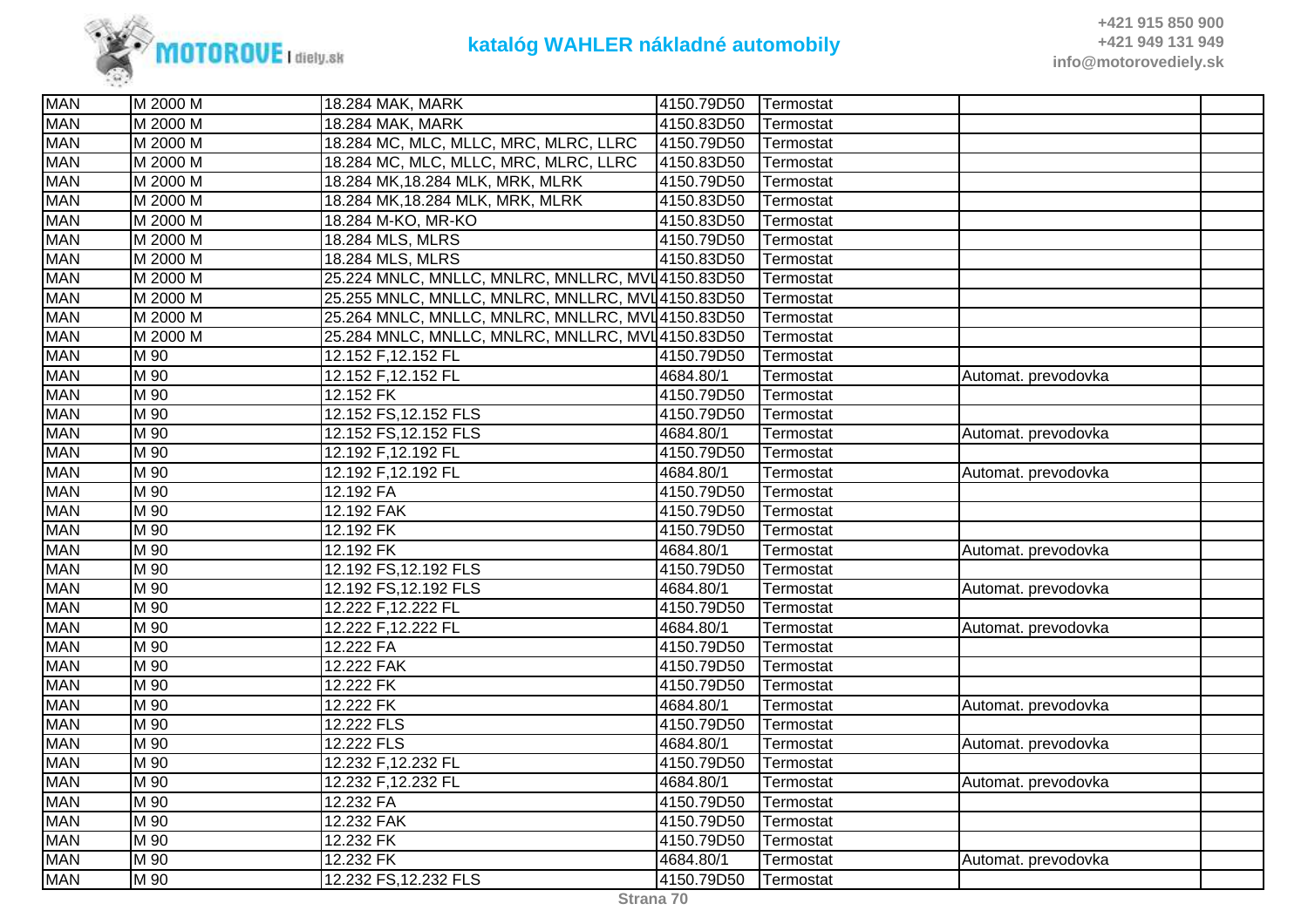

| <b>MAN</b> | M 90              | 12.232 FS, 12.232 FLS | 4684.80/1  | Termostat | Automat. prevodovka |  |
|------------|-------------------|-----------------------|------------|-----------|---------------------|--|
| <b>MAN</b> | M 90              | 12.262 F, 12.262 FL   | 4150.79D50 | Termostat |                     |  |
| <b>MAN</b> | M 90              | 12.262 F,12.262 FL    | 4684.80/1  | Termostat | Automat. prevodovka |  |
| <b>MAN</b> | M 90              | 12.262 FK             | 4150.79D50 | Termostat |                     |  |
| <b>MAN</b> | M 90              | 12.262 FK             | 4684.80/1  | Termostat | Automat. prevodovka |  |
| <b>MAN</b> | M 90              | 12.262 FS, 12.262 FLS | 4150.79D50 | Termostat |                     |  |
| <b>MAN</b> | M 90              | 12.262 FS, 12.262 FLS | 4684.80/1  | Termostat | Automat. prevodovka |  |
| <b>MAN</b> | M 90              | 12.272 F, 12.272 FL   | 4150.79D50 | Termostat |                     |  |
| <b>MAN</b> | M 90              | 12.272 F,12.272 FL    | 4150.79D50 | Termostat | $2$ KS              |  |
| <b>MAN</b> | M 90              | 12.272 F,12.272 FL    | 4150.83D50 | Termostat | 2 KS                |  |
| <b>MAN</b> | M 90              | 12.272 F, 12.272 FL   | 4684.80/1  | Termostat | Automat. prevodovka |  |
| <b>MAN</b> | M 90              | 12.272 FA             | 4150.79D50 | Termostat |                     |  |
| <b>MAN</b> | M 90              | 12.272 FAK            | 4150.79D50 | Termostat |                     |  |
| <b>MAN</b> | M 90              | 12.272 FK             | 4150.79D50 | Termostat |                     |  |
| <b>MAN</b> | M 90              | 12.272 FK             | 4150.79D50 | Termostat | $2$ KS              |  |
| <b>MAN</b> | M 90              | 12.272 FK             | 4150.83D50 | Termostat | $2$ KS              |  |
| <b>MAN</b> | $M_{90}$          | 12.272 FK             | 4684.80/1  | Termostat | Automat. prevodovka |  |
| <b>MAN</b> | M 90              | 12.272 FS, 12.272 FLS | 4150.79D50 | Termostat |                     |  |
| <b>MAN</b> | M 90              | 12.272 FS, 12.272 FLS | 4150.79D50 | Termostat | $2$ KS              |  |
| <b>MAN</b> | M 90              | 12.272 FS, 12.272 FLS | 4150.83D50 | Termostat | 2 KS                |  |
| <b>MAN</b> | M 90              | 12.272 FS, 12.272 FLS | 4684.80/1  | Termostat | Automat. prevodovka |  |
| <b>MAN</b> | M 90              | 14.152 F, 14.152 FL   | 4150.79D50 | Termostat |                     |  |
| <b>MAN</b> | $\overline{M}$ 90 | 14.152 F, 14.152 FL   | 4150.83D50 | Termostat |                     |  |
| <b>MAN</b> | M 90              | 14.152 F, 14.152 FL   | 4684.80/1  | Termostat | Automat. prevodovka |  |
| <b>MAN</b> | M 90              | 14.152 FK             | 4150.79D50 | Termostat |                     |  |
| <b>MAN</b> | M 90              | 14.152 FK             | 4150.83D50 | Termostat |                     |  |
| <b>MAN</b> | M 90              | 14.152 FK             | 4684.80/1  | Termostat | Automat. prevodovka |  |
| <b>MAN</b> | $M_{90}$          | 14.152 FS, 14.152 FLS | 4150.79D50 | Termostat |                     |  |
| <b>MAN</b> | M 90              | 14.152 FS, 14.152 FLS | 4150.83D50 | Termostat |                     |  |
| <b>MAN</b> | M 90              | 14.152 FS, 14.152 FLS | 4684.80/1  | Termostat | Automat. prevodovka |  |
| <b>MAN</b> | M 90              | 14.162 F,14.162 FL    | 4150.83D50 | Termostat |                     |  |
| <b>MAN</b> | M 90              | 14.162 F,14.162 FL    | 4684.80/1  | Termostat | Automat. prevodovka |  |
| <b>MAN</b> | M 90              | 14.162 FK             | 4150.83D50 | Termostat |                     |  |
| <b>MAN</b> | $M_{90}$          | 14.162 FK             | 4684.80/1  | Termostat | Automat. prevodovka |  |
| <b>MAN</b> | M 90              | 14.162 FS, 14.162 FLS | 4150.83D50 | Termostat |                     |  |
| <b>MAN</b> | M 90              | 14.162 FS, 14.162 FLS | 4684.80/1  | Termostat | Automat. prevodovka |  |
| <b>MAN</b> | M 90              | 14.192 F,14.192 FL    | 4150.79D50 | Termostat |                     |  |
| <b>MAN</b> | M 90              | 14.192 F,14.192 FL    | 4684.80/1  | Termostat | Automat. prevodovka |  |
| <b>MAN</b> | $M$ 90            | 14.192 FK             | 4150.79D50 | Termostat |                     |  |
| <b>MAN</b> | M 90              | 14.192 FK             | 4684.80/1  | Termostat | Automat. prevodovka |  |
| <b>MAN</b> | M 90              | 14.192 FS, 14.192 FLS | 4150.79D50 | Termostat |                     |  |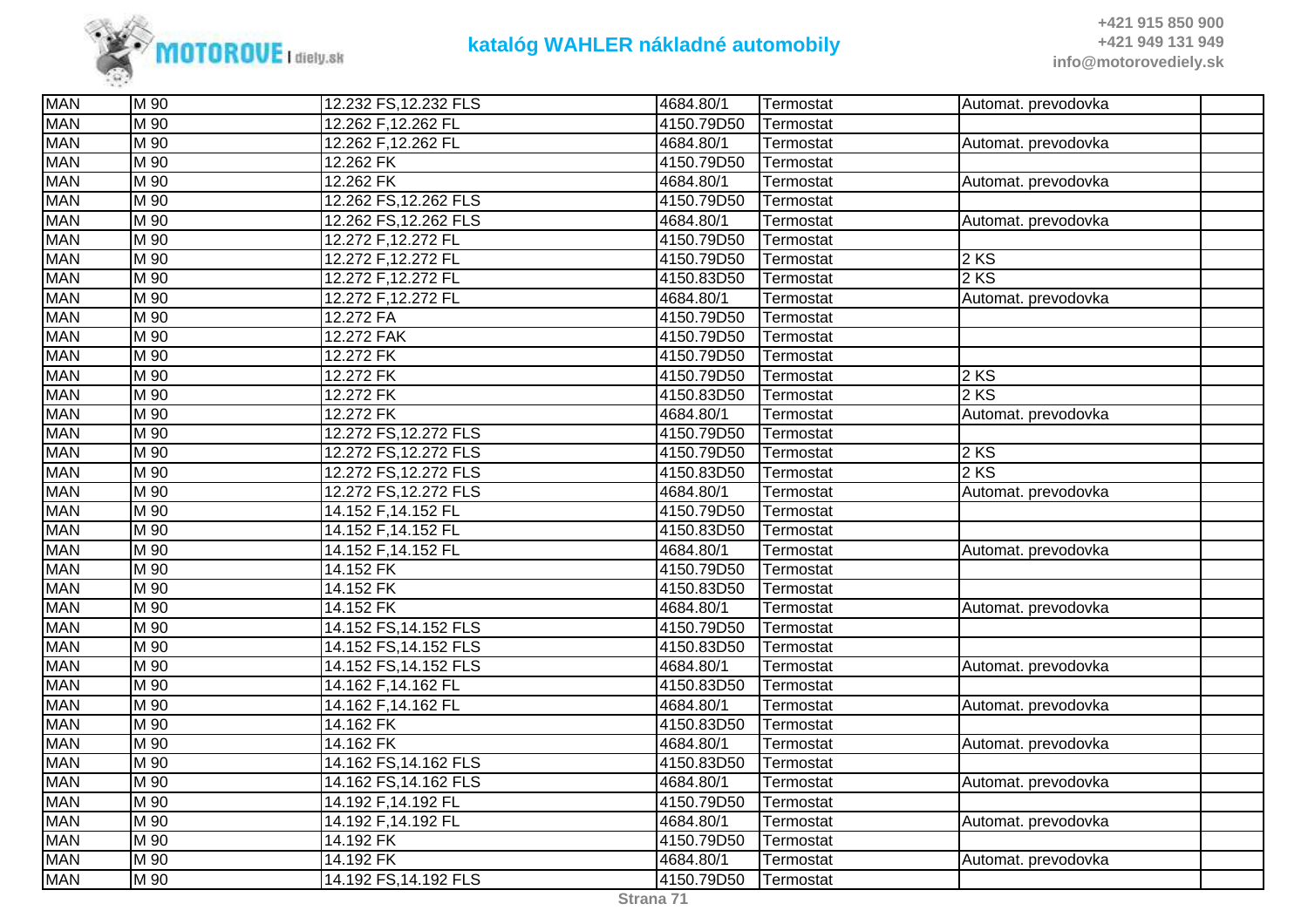

| <b>MAN</b> | M 90              | 14.192 FS, 14.192 FLS | 4684.80/1  | Termostat | Automat. prevodovka |
|------------|-------------------|-----------------------|------------|-----------|---------------------|
| <b>MAN</b> | M 90              | 14.222 F, 14.222 FL   | 4150.79D50 | Termostat |                     |
| <b>MAN</b> | $\overline{M}$ 90 | 14.222 F,14.222 FL    | 4684.80/1  | Termostat | Automat. prevodovka |
| <b>MAN</b> | M 90              | 14.222 FK             | 4150.79D50 | Termostat |                     |
| <b>MAN</b> | M 90              | 14.222 FK             | 4684.80/1  | Termostat | Automat. prevodovka |
| <b>MAN</b> | M 90              | 14.222 FLS            | 4150.79D50 | Termostat |                     |
| <b>MAN</b> | M 90              | 14.222 FLS            | 4684.80/1  | Termostat | Automat. prevodovka |
| <b>MAN</b> | M 90              | 14.232 F,14.232 FL    | 4150.79D50 | Termostat |                     |
| <b>MAN</b> | M 90              | 14.232 F,14.232 FL    | 4684.80/1  | Termostat | Automat. prevodovka |
| <b>MAN</b> | M 90              | 14.232 FK             | 4150.79D50 | Termostat |                     |
| <b>MAN</b> | $\overline{M}$ 90 | 14.232 FK             | 4684.80/1  | Termostat | Automat. prevodovka |
| <b>MAN</b> | $\overline{M}$ 90 | 14.232 FS, 14.232 FLS | 4150.79D50 | Termostat |                     |
| <b>MAN</b> | M 90              | 14.232 FS, 14.232 FLS | 4684.80/1  | Termostat | Automat. prevodovka |
| <b>MAN</b> | M 90              | 14.262 F, 14.262 FL   | 4150.79D50 | Termostat |                     |
| <b>MAN</b> | $\overline{M}$ 90 | 14.262 F, 14.262 FL   | 4684.80/1  | Termostat | Automat. prevodovka |
| <b>MAN</b> | $\overline{M}$ 90 | 14.262 FK             | 4150.79D50 | Termostat |                     |
| <b>MAN</b> | M 90              | 14.262 FK             | 4684.80/1  | Termostat | Automat. prevodovka |
| <b>MAN</b> | M 90              | 14.262 FS, 14.262 FLS | 4150.79D50 | Termostat |                     |
| <b>MAN</b> | M 90              | 14.262 FS, 14.262 FLS | 4684.80/1  | Termostat | Automat. prevodovka |
| <b>MAN</b> | M 90              | 14.272 F,14.272 FL    | 4150.79D50 | Termostat |                     |
| <b>MAN</b> | M 90              | 14.272 F, 14.272 FL   | 4150.79D50 | Termostat | 2 KS                |
| <b>MAN</b> | M 90              | 14.272 F,14.272 FL    | 4150.83D50 | Termostat | 2 KS                |
| <b>MAN</b> | M 90              | 14.272 F, 14.272 FL   | 4684.80/1  | Termostat | Automat. prevodovka |
| <b>MAN</b> | M 90              | 14.272 FK             | 4150.79D50 | Termostat |                     |
| <b>MAN</b> | M 90              | 14.272 FK             | 4150.79D50 | Termostat | 2 KS                |
| <b>MAN</b> | M 90              | 14.272 FK             | 4150.83D50 | Termostat | $2$ KS              |
| <b>MAN</b> | M 90              | 14.272 FK             | 4684.80/1  | Termostat | Automat. prevodovka |
| <b>MAN</b> | M 90              | 14.272 FS, 14.272 FLS | 4150.79D50 | Termostat |                     |
| <b>MAN</b> | M <sub>90</sub>   | 14.272 FS, 14.272 FLS | 4150.79D50 | Termostat | $2$ KS              |
| <b>MAN</b> | M 90              | 14.272 FS, 14.272 FLS | 4150.83D50 | Termostat | 2 KS                |
| <b>MAN</b> | M 90              | 14.272 FS, 14.272 FLS | 4684.80/1  | Termostat | Automat. prevodovka |
| <b>MAN</b> | $\overline{M}$ 90 | 17.192 F,17.192 FL    | 4150.79D50 | Termostat |                     |
| <b>MAN</b> | M 90              | 17.192 F,17.192 FL    | 4684.80/1  | Termostat | Automat. prevodovka |
| <b>MAN</b> | M 90              | 17.192 FA             | 4150.79D50 | Termostat |                     |
| <b>MAN</b> | M 90              | 17.192 FAK            | 4150.79D50 | Termostat |                     |
| <b>MAN</b> | M 90              | 17.192 FK             | 4150.79D50 | Termostat |                     |
| <b>MAN</b> | M 90              | 17.192 FK             | 4684.80/1  | Termostat | Automat. prevodovka |
| <b>MAN</b> | $\overline{M}$ 90 | 17.192 FS, 17.192 FLS | 4150.79D50 | Termostat |                     |
| <b>MAN</b> | M 90              | 17.192 FS, 17.192 FLS | 4684.80/1  | Termostat | Automat. prevodovka |
| <b>MAN</b> | M 90              | 17.222 FA             | 4150.79D50 | Termostat |                     |
| <b>MAN</b> | M 90              | 17.222 FAK            | 4150.79D50 | Termostat |                     |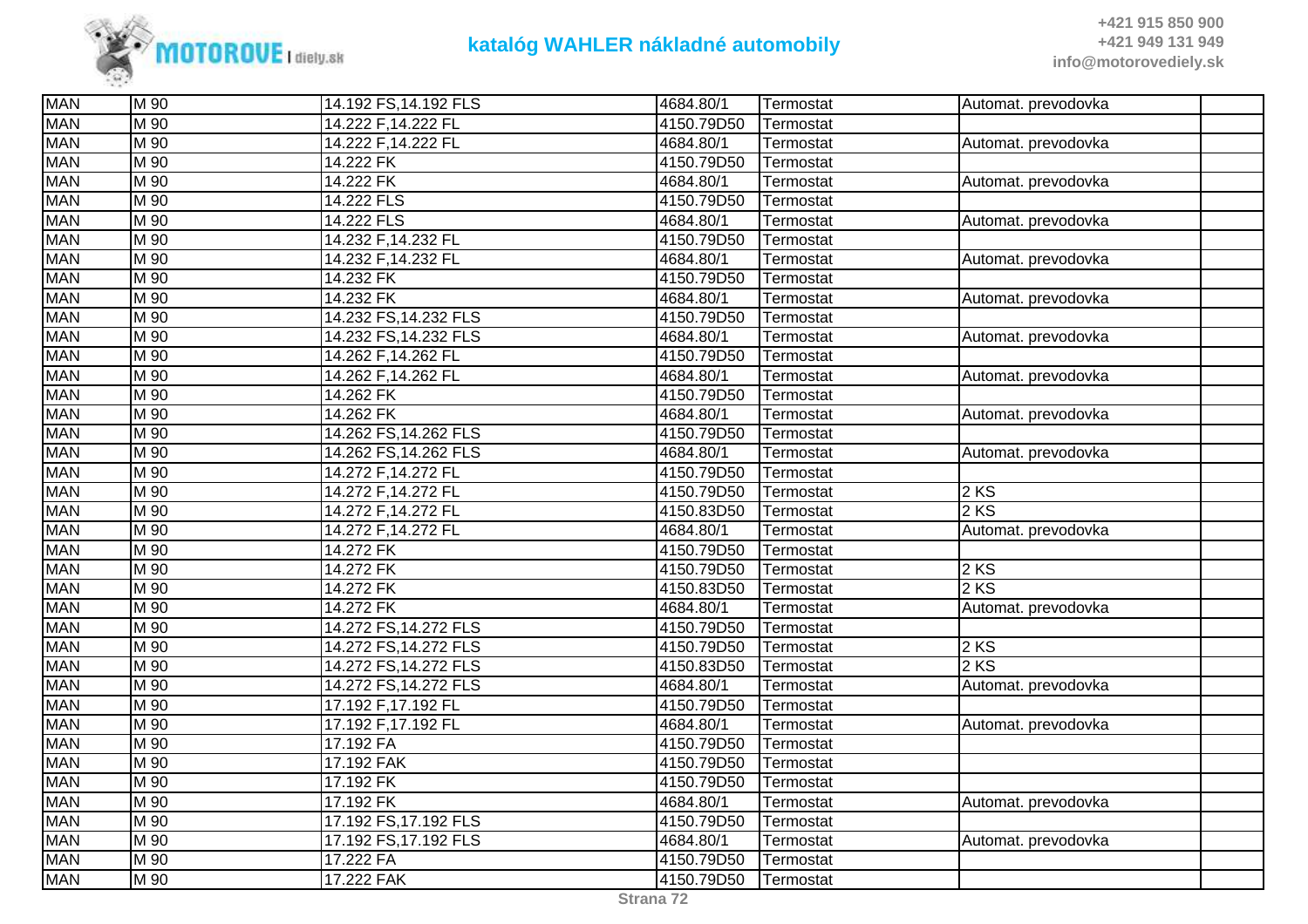

| <b>MAN</b> | M 90              | 17.232 F, 17.232 FL                 | 4150.79D50 | Termostat |                     |  |
|------------|-------------------|-------------------------------------|------------|-----------|---------------------|--|
| <b>MAN</b> | $\overline{M}$ 90 | 17.232 F,17.232 FL                  | 4684.80/1  | Termostat | Automat. prevodovka |  |
| <b>MAN</b> | M 90              | 17.232 FA                           | 4150.79D50 | Termostat |                     |  |
| <b>MAN</b> | M 90              | 17.232 FAK                          | 4150.79D50 | Termostat |                     |  |
| <b>MAN</b> | M 90              | 17.232 FK                           | 4150.79D50 | Termostat |                     |  |
| <b>MAN</b> | M 90              | 17.232 FK                           | 4684.80/1  | Termostat | Automat. prevodovka |  |
| <b>MAN</b> | M 90              | 17.232 FS, 17.232 FLS               | 4150.79D50 | Termostat |                     |  |
| <b>MAN</b> | M 90              | 17.232 FS, 17.232 FLS               | 4684.80/1  | Termostat | Automat. prevodovka |  |
| <b>MAN</b> | M 90              | 17.272 FLS                          | 4150.79D50 | Termostat |                     |  |
| <b>MAN</b> | $\overline{M}$ 90 | 17.272 FLS                          | 4150.79D50 | Termostat | 2 KS                |  |
| <b>MAN</b> | M 90              | 17.272 FLS                          | 4150.83D50 | Termostat | 2 KS                |  |
| <b>MAN</b> | M 90              | 17.272 FLS                          | 4684.80/1  | Termostat | Automat. prevodovka |  |
| <b>MAN</b> | M 90              | 18.192 F, 18.192 FL, 18.192 FLL     | 4150.79D50 | Termostat |                     |  |
| <b>MAN</b> | $\overline{M}$ 90 | 18.192 F, 18.192 FL, 18.192 FLL     | 4684.80/1  | Termostat | Automat. prevodovka |  |
| <b>MAN</b> | M 90              | 18.192 FK                           | 4150.79D50 | Termostat |                     |  |
| <b>MAN</b> | $\overline{M}$ 90 | 18.192 FK                           | 4684.80/1  | Termostat | Automat. prevodovka |  |
| <b>MAN</b> | $\overline{M}$ 90 | 18.222 F, 18.222 FL, 18.222 FLL     | 4150.79D50 | Termostat |                     |  |
| <b>MAN</b> | M 90              | 18.222 F, 18.222 FL, 18.222 FLL     | 4684.80/1  | Termostat | Automat. prevodovka |  |
| <b>MAN</b> | M 90              | 18.222 FK                           | 4150.79D50 | Termostat |                     |  |
| <b>MAN</b> | M 90              | 18.222 FK                           | 4684.80/1  | Termostat | Automat. prevodovka |  |
| <b>MAN</b> | M 90              | 18.232 F,18.232 FL,18.232 FLL       | 4150.79D50 | Termostat |                     |  |
| <b>MAN</b> | M 90              | 18.232 F, 18.232 FL, 18.232 FLL     | 4684.80/1  | Termostat | Automat. prevodovka |  |
| <b>MAN</b> | M 90              | 18.232 FK                           | 4150.79D50 | Termostat |                     |  |
| <b>MAN</b> | M 90              | 18.232 FK                           | 4684.80/1  | Termostat | Automat. prevodovka |  |
| <b>MAN</b> | M 90              | 18.262 F, 18.262 FL, 18.262 FLL     | 4150.79D50 | Termostat |                     |  |
| <b>MAN</b> | M 90              | 18.262 F,18.262 FL,18.262 FLL       | 4684.80/1  | Termostat | Automat. prevodovka |  |
| <b>MAN</b> | M 90              | 18.262 FK                           | 4150.79D50 | Termostat |                     |  |
| <b>MAN</b> | M 90              | 18.262 FK                           | 4684.80/1  | Termostat | Automat. prevodovka |  |
| <b>MAN</b> | M 90              | 18.272 F, 18.272 FL, 18.272 FLL     | 4150.79D50 | Termostat |                     |  |
| <b>MAN</b> | M 90              | 18.272 F, 18.272 FL, 18.272 FLL     | 4150.79D50 | Termostat | 2 KS                |  |
| <b>MAN</b> | M 90              | 18.272 F, 18.272 FL, 18.272 FLL     | 4150.83D50 | Termostat | 2 KS                |  |
| <b>MAN</b> | M 90              | 18.272 F, 18.272 FL, 18.272 FLL     | 4684.80/1  | Termostat | Automat. prevodovka |  |
| <b>MAN</b> | M 90              | 18.272 FK                           | 4150.79D50 | Termostat |                     |  |
| <b>MAN</b> | M 90              | 18.272 FK                           | 4150.79D50 | Termostat | 2 KS                |  |
| <b>MAN</b> | M 90              | 18.272 FK                           | 4150.83D50 | Termostat | 2 KS                |  |
| <b>MAN</b> | M 90              | 18.272 FK                           | 4684.80/1  | Termostat | Automat. prevodovka |  |
| <b>MAN</b> | M 90              | 24.192 FNL, 24.192 FNLL, 24.192 FVL | 4150.79D50 | Termostat |                     |  |
| <b>MAN</b> | M 90              | 24.192 FNL, 24.192 FNLL, 24.192 FVL | 4684.80/1  | Termostat | Automat. prevodovka |  |
| <b>MAN</b> | M 90              | 24.222 FNL,24.222 FNLL,24.222 FVL   | 4150.79D50 | Termostat |                     |  |
| <b>MAN</b> | M 90              | 24.222 FNL,24.222 FNLL,24.222 FVL   | 4684.80/1  | Termostat | Automat. prevodovka |  |
| <b>MAN</b> | M 90              | 24.232 FNL                          | 4150.79D50 | Termostat |                     |  |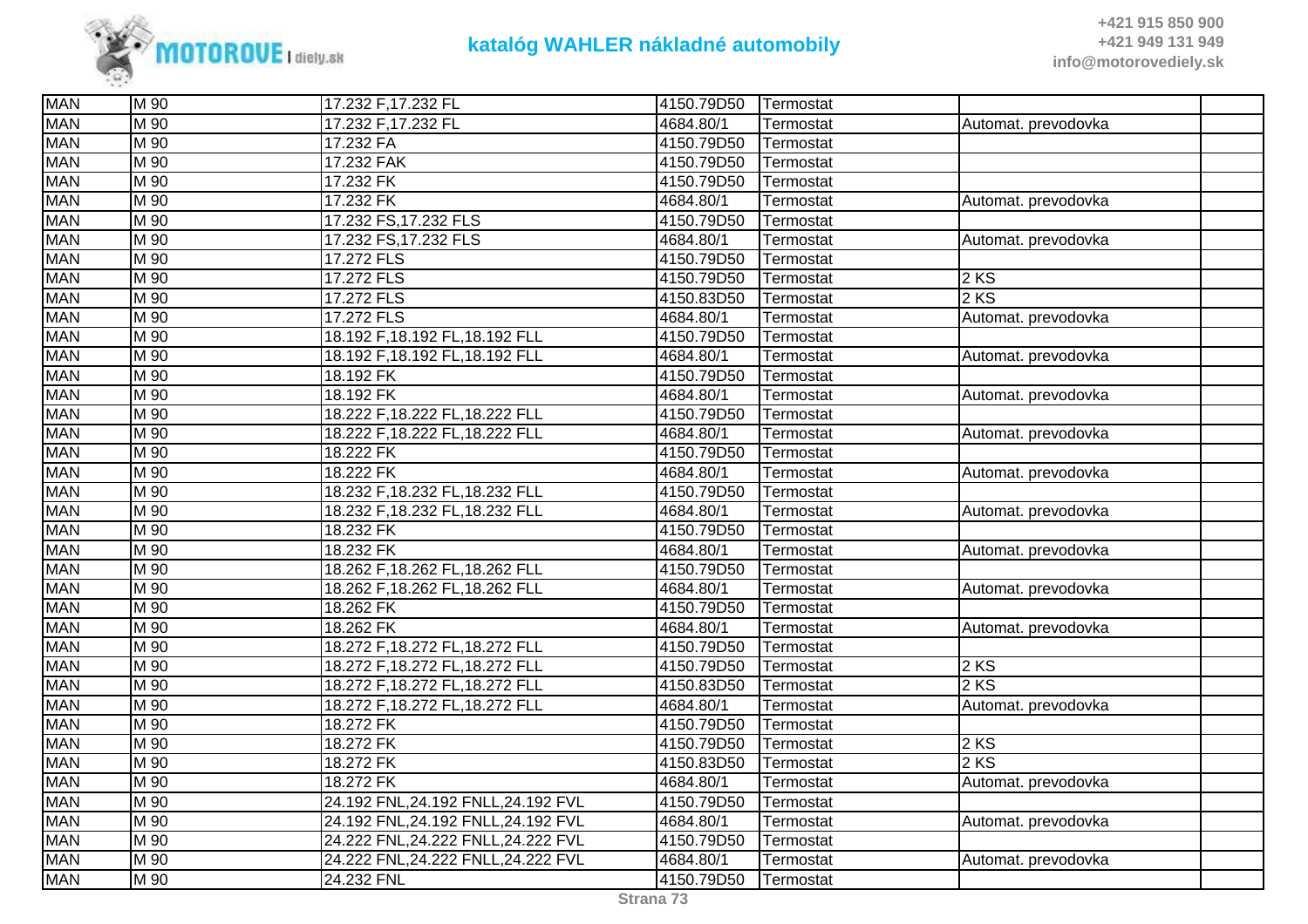

| <b>MAN</b> | M 90           | 24.232 FNL                        | 4684.80/1             | Termostat | Automat. prevodovka |
|------------|----------------|-----------------------------------|-----------------------|-----------|---------------------|
| <b>MAN</b> | M 90           | 24.232 FNL,24.232 FNLL,24.232 FVL | 4150.79D50            | Termostat |                     |
| <b>MAN</b> | M 90           | 24.232 FNL,24.232 FNLL,24.232 FVL | 4684.80/1             | Termostat | Automat. prevodovka |
| <b>MAN</b> | M 90           | 24.262 FNL,24.262 FNLL,24.262 FVL | 4150.79D50            | Termostat |                     |
| <b>MAN</b> | M 90           | 24.262 FNL,24.262 FNLL,24.262 FVL | 4684.80/1             | Termostat | Automat. prevodovka |
| <b>MAN</b> | M 90           | 24.272 FNL,24.272 FNLL,24.272 FVL | 4150.79D50            | Termostat |                     |
| <b>MAN</b> | M 90           | 24.272 FNL,24.272 FNLL,24.272 FVL | 4684.80/1             | Termostat | Automat. prevodovka |
| <b>MAN</b> | M 90           | 24.272 FNL, 24.272 FVL            | 4150.79D50            | Termostat | 2 KS                |
| <b>MAN</b> | M 90           | 24.272 FNL, 24.272 FVL            | 4150.83D50            | Termostat | 2 KS                |
| <b>MAN</b> | M 90           | 24.272 FNL, 24.272 FVL            | 4684.80/1             | Termostat | Automat. prevodovka |
| <b>MAN</b> | ΝÜ             | NÜ 263                            | 4150.79D50            | Termostat | 2 KS                |
| <b>MAN</b> | ΝÜ             | <b>NÜ 263</b>                     | 4150.83D50            | Termostat | 2 KS                |
| <b>MAN</b> | ΝÜ             | <b>NÜ 263</b>                     | 410864.83D0 Termostat |           | Automat. prevodovka |
| <b>MAN</b> | ΝÜ             | NÜ 313                            | 4150.71D50            | Termostat | 2 KS                |
| <b>MAN</b> | ΝÜ             | NÜ 313                            | 4150.79D50            | Termostat | 2 KS                |
| <b>MAN</b> | ΝÜ             | <b>NÜ 313</b>                     | 4150.83D50            | Termostat | 2 KS                |
| <b>MAN</b> | ΝÜ             | NÜ 313                            | 410864.83D0 Termostat |           | Automat. prevodovka |
| <b>MAN</b> | ΝÜ             | NÜ 313 15M                        | 4150.71D50            | Termostat | $2$ KS              |
| <b>MAN</b> | ΝÜ             | NÜ 313 15M                        | 4150.79D50            | Termostat | 2 KS                |
| <b>MAN</b> | ΝÜ             | NÜ 313 15M                        | 4150.83D50            | Termostat | 2 KS                |
| <b>MAN</b> | ΝÜ             | NÜ 353 15M                        | 4150.71D50            | Termostat | 2 KS                |
| <b>MAN</b> | ΝÜ             | NÜ 353 15M                        | 4150.79D50            | Termostat | 2 KS                |
| <b>MAN</b> | ΝÜ             | NÜ 353 15M                        | 4150.83D50            | Termostat | 2 KS                |
| <b>MAN</b> | <b>NG</b>      | <b>NG 262</b>                     | 4150.79D50            | Termostat | 2 KS                |
| <b>MAN</b> | <b>NG</b>      | <b>NG 262</b>                     | 4150.83D50            | Termostat | 2 KS                |
| <b>MAN</b> | <b>NG</b>      | <b>NG 262</b>                     | 410864.83D0 Termostat |           | Automat. prevodovka |
| <b>MAN</b> | N <sub>G</sub> | NG 262, NG 263                    | 4150.71D50            | Termostat | 2 KS                |
| <b>MAN</b> | <b>NG</b>      | NG 262, NG 263                    | 4150.79D50            | Termostat | 2 KS                |
| <b>MAN</b> | N <sub>G</sub> | NG 262, NG 263                    | 4150.83D50            | Termostat | 2 KS                |
| <b>MAN</b> | <b>NG</b>      | NG 262, NG 263                    | 410864.83D0 Termostat |           | Automat. prevodovka |
| <b>MAN</b> | <b>NG</b>      | NG 262, NG 272                    | 4150.83D50            | Termostat |                     |
| <b>MAN</b> | N <sub>G</sub> | NG 262, NG 272                    | 410864.83D0 Termostat |           | Automat. prevodovka |
| <b>MAN</b> | <b>NG</b>      | <b>NG 312</b>                     | 4150.79D50            | Termostat | 2KS                 |
| <b>MAN</b> | <b>NG</b>      | <b>NG 312</b>                     | 4150.83D50            | Termostat | 2 KS                |
| <b>MAN</b> | <b>NG</b>      | <b>NG 312</b>                     | 410864.83D0 Termostat |           | Automat. prevodovka |
| <b>MAN</b> | <b>NG</b>      | NG 312, NG 313                    | 4150.71D50            | Termostat | 2 KS                |
| <b>MAN</b> | <b>NG</b>      | NG 312, NG 313                    | 4150.79D50            | Termostat | 2 KS                |
| <b>MAN</b> | <b>NG</b>      | NG 312, NG 313                    | 4150.83D50            | Termostat | 2 KS                |
| <b>MAN</b> | <b>NG</b>      | NG 312, NG 313                    | 410864.83D0 Termostat |           | Automat. prevodovka |
| <b>MAN</b> | <b>NL</b>      | <b>NL 202</b>                     | 4150.83D50            | Termostat |                     |
| <b>MAN</b> | <b>NL</b>      | <b>NL 202</b>                     | 410864.83D0 Termostat |           | Automat. prevodovka |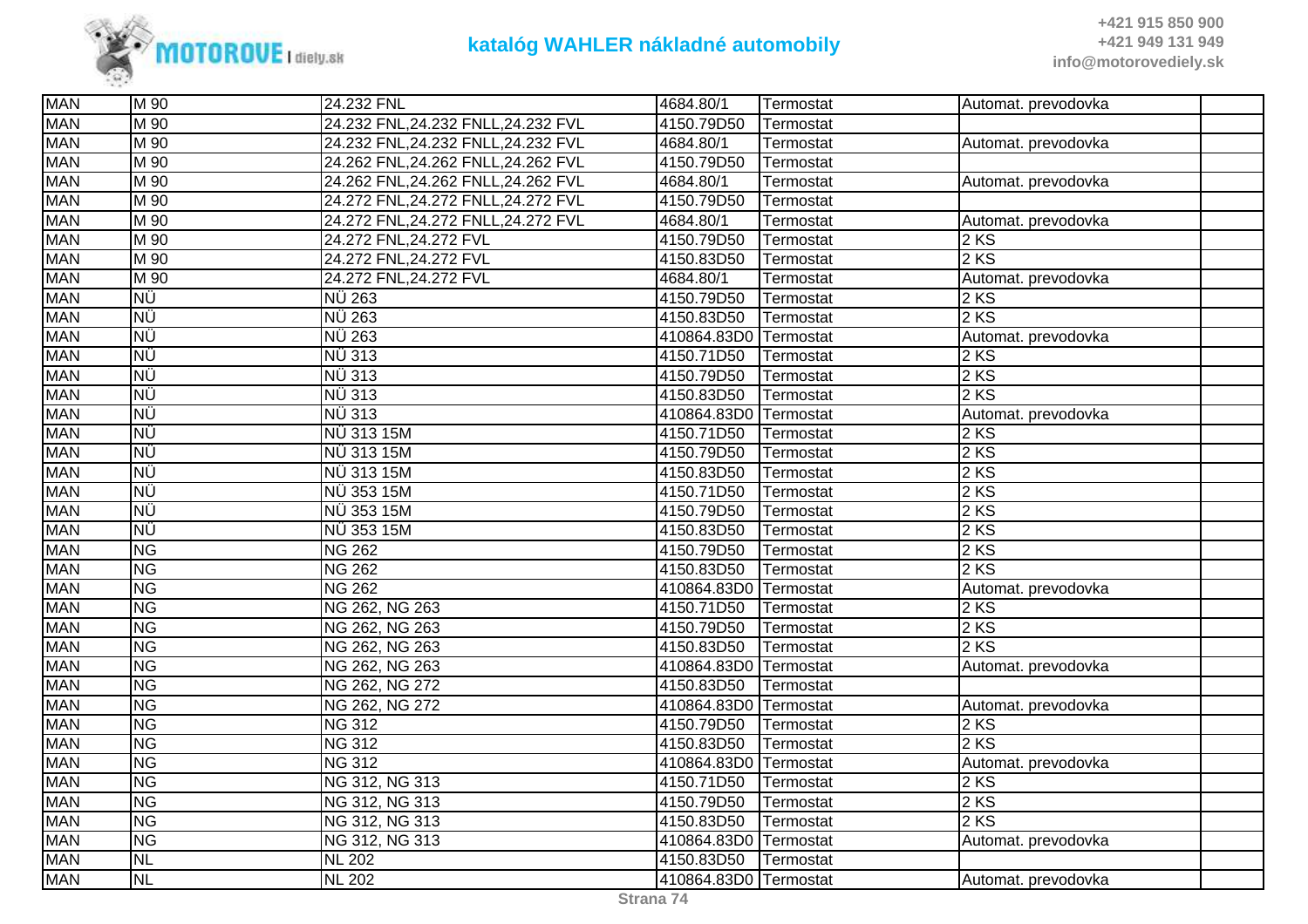

| <b>MAN</b> | <b>NL</b>               | NL 202, NL 222, NL 223     | 4150.83D50            | Termostat |                     |  |
|------------|-------------------------|----------------------------|-----------------------|-----------|---------------------|--|
| <b>MAN</b> | <b>NL</b>               | NL 202, NL 222, NL 223     | 410864.83D0 Termostat |           | Automat. prevodovka |  |
| <b>MAN</b> | <b>NL</b>               | NL 202, NL 262, NL 263     | 4150.83D50            | Termostat |                     |  |
| <b>MAN</b> | <b>NL</b>               | NL 202, NL 262, NL 263     | 410864.83D0 Termostat |           | Automat. prevodovka |  |
| <b>MAN</b> | <b>NL</b>               | <b>NL 262</b>              | 4150.79D50            | Termostat | $2$ KS              |  |
| <b>MAN</b> | <b>NL</b>               | <b>NL 262</b>              | 4150.83D50            | Termostat | 2 KS                |  |
| <b>MAN</b> | <b>NL</b>               | <b>NL 262</b>              | 410864.83D0 Termostat |           | Automat. prevodovka |  |
| <b>MAN</b> | <b>NL</b>               | NL 262, NL 263             | 4150.71D50            | Termostat | 2 KS                |  |
| <b>MAN</b> | <b>NL</b>               | NL 262, NL 263             | 4150.79D50            | Termostat | $2$ KS              |  |
| <b>MAN</b> | <b>NL</b>               | NL 262, NL 263             | 4150.83D50            | Termostat | 2 KS                |  |
| <b>MAN</b> | <b>NL</b>               | NL 262, NL 263             | 410864.83D0 Termostat |           | Automat. prevodovka |  |
| <b>MAN</b> | <b>NL</b>               | $\overline{\text{NL}}$ 312 | 4150.79D50            | Termostat | $2$ KS              |  |
| <b>MAN</b> | <b>NL</b>               | <b>NL 312</b>              | 4150.83D50            | Termostat | 2 KS                |  |
| <b>MAN</b> | <b>NL</b>               | <b>NL 312</b>              | 410864.83D0 Termostat |           | Automat. prevodovka |  |
| <b>MAN</b> | <b>NL</b>               | <b>NL 313</b>              | 4150.71D50            | Termostat | $2$ KS              |  |
| <b>MAN</b> | <b>NL</b>               | <b>NL 313</b>              | 4150.79D50            | Termostat | 2 KS                |  |
| <b>MAN</b> | <b>NL</b>               | <b>NL 313</b>              | 4150.83D50            | Termostat | 2 KS                |  |
| <b>MAN</b> | <b>NL</b>               | <b>NL 313</b>              | 410864.83D0 Termostat |           | Automat. prevodovka |  |
| <b>MAN</b> | <b>NM</b>               | <b>NM 152</b>              | 4150.79D50            | Termostat |                     |  |
| <b>MAN</b> | <b>NM</b>               | <b>NM 152</b>              | 4150.83D50            | Termostat |                     |  |
| <b>MAN</b> | <b>NM</b>               | <b>NM 152</b>              | 410864.83D0 Termostat |           | Automat. prevodovka |  |
| <b>MAN</b> | <b>NM</b>               | NM 182, NM 192             | 4150.79D50            | Termostat |                     |  |
| <b>MAN</b> | <b>NM</b>               | NM 182, NM 192             | 4150.83D50            | Termostat |                     |  |
| <b>MAN</b> | <b>NM</b>               | NM 222, NM 223             | 4150.83D50            | Termostat |                     |  |
| <b>MAN</b> | <b>NM</b>               | NM 222, NM 223             | 410864.83D0 Termostat |           | Automat. prevodovka |  |
| <b>MAN</b> | <b>NM</b>               | <b>NM 223</b>              | 4150.83D50            | Termostat |                     |  |
| <b>MAN</b> | <b>NM</b>               | <b>NM 223</b>              | 410864.83D0 Termostat |           | Automat. prevodovka |  |
| <b>MAN</b> | $\overline{R}$          | <b>FRH 362</b>             | 4150.79D50            | Termostat | $2$ KS              |  |
| <b>MAN</b> | $\overline{R}$          | R 292, FR 292, FRH 292     | 4150.79D50            | Termostat | 2 KS                |  |
| <b>MAN</b> | $\overline{\mathsf{R}}$ | R 292, FR 292, FRH 292     | 4150.83D50            | Termostat | 2 KS                |  |
| <b>MAN</b> | $\overline{R}$          | R 292, FR 292, FRH 292     | 410864.83D0 Termostat |           | Automat. prevodovka |  |
| <b>MAN</b> | ΙSÜ                     | SÜ 240                     | 4150.79D50            | Termostat | $2$ KS              |  |
| <b>MAN</b> | ΙSÜ                     | $S\overline{U}$ 240        | 4150.83D50            | Termostat | $2$ KS              |  |
| <b>MAN</b> | ΙSÜ                     | <b>SÜ 242</b>              | 4150.79D50            | Termostat | 2 KS                |  |
| <b>MAN</b> | ΙSÜ                     | <b>SÜ 242</b>              | 4150.83D50            | Termostat | $2$ KS              |  |
| <b>MAN</b> | Ιsΰ                     | SÜ 242                     | 4684.80/1             | Termostat | Automat. prevodovka |  |
| <b>MAN</b> | ΙSÜ                     | SÜ 242                     | 410864.83D0 Termostat |           | Automat. prevodovka |  |
| <b>MAN</b> | Ιsΰ                     | $\overline{SU}$ 263        | 4150.83D50            | Termostat | 2 KS                |  |
| <b>MAN</b> | Ιsΰ                     | <b>SÜ 272</b>              | 4150.79D50            | Termostat | 2 KS                |  |
| <b>MAN</b> | SÜ                      | $S\overline{U}$ 272        | 4150.83D50            | Termostat | 2 KS                |  |
| <b>MAN</b> | ΙSÜ                     | SÜ 283                     | 4150.83D50            | Termostat |                     |  |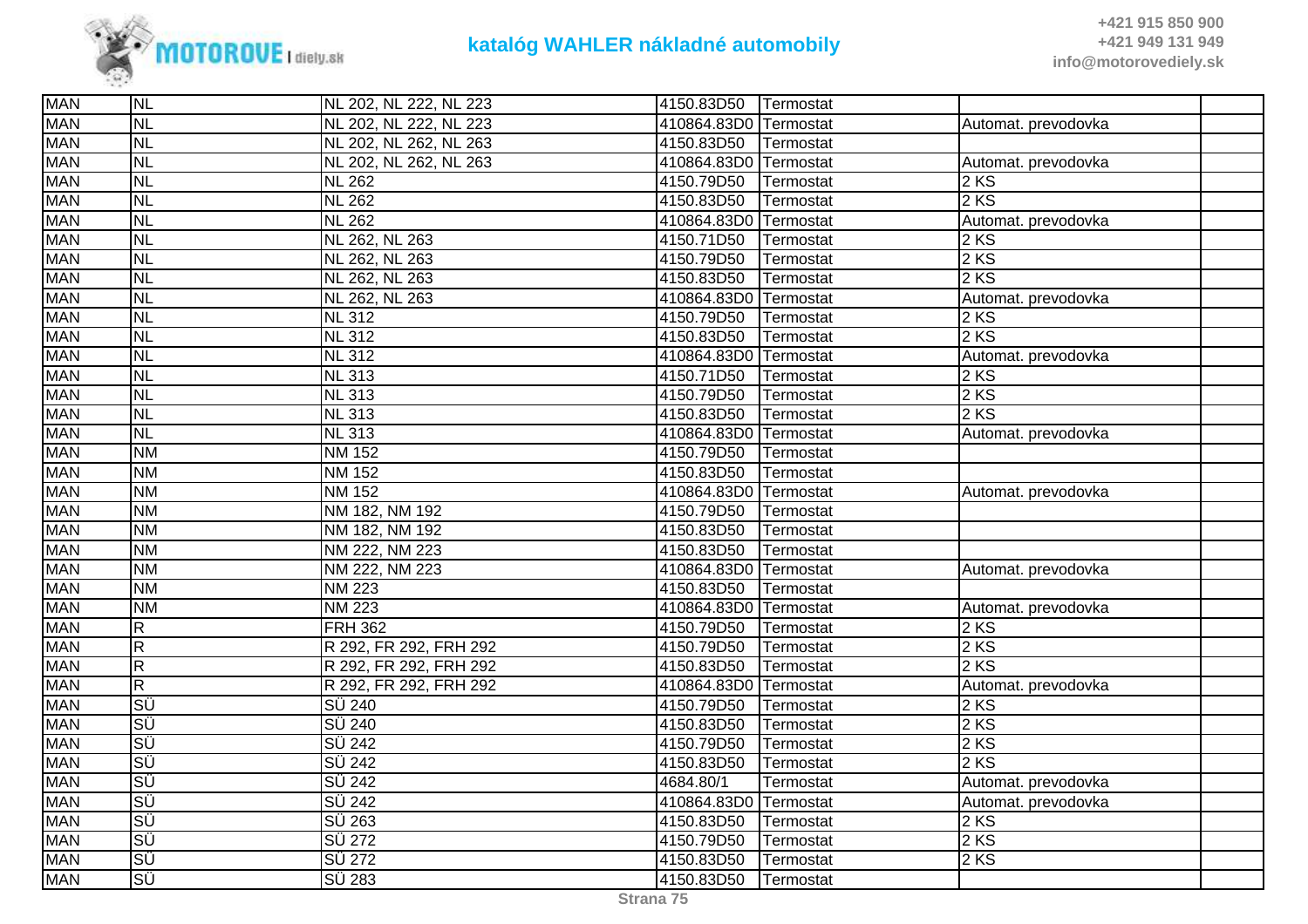

| <b>MAN</b> | ΙSÜ                    | SÜ 292                                                | 4150.79D50            | Termostat | 2KS                 |  |
|------------|------------------------|-------------------------------------------------------|-----------------------|-----------|---------------------|--|
| <b>MAN</b> | ΙSÜ                    | <b>SÜ 292</b>                                         | 4150.83D50            | Termostat | 2 KS                |  |
| <b>MAN</b> | ISÜ                    | SÜ 313                                                | 4150.83D50            | Termostat | 2KS                 |  |
| <b>MAN</b> | ΙSÜ                    | $\overline{SU}$ 322                                   | 4150.79D50            | Termostat | 2 KS                |  |
| <b>MAN</b> | SÜ                     | $\overline{SU}$ 322                                   | 4150.83D50            | Termostat | 2 KS                |  |
| <b>MAN</b> | <b>SD</b>              | <b>SD 200</b>                                         | 4150.79D50            | Termostat | 2 KS                |  |
| <b>MAN</b> | <b>SD</b>              | SD 202                                                | 4150.79D50            | Termostat | 2 KS                |  |
| <b>MAN</b> | SG                     | <b>SG 220</b>                                         | 4150.79D50            | Termostat | 2 KS                |  |
| <b>MAN</b> | SG                     | SG 220, SG 240 HÜ, SG 242 H                           | 4150.79D50            | Termostat | 2 KS                |  |
| <b>MAN</b> | <b>SG</b>              | SG 220, SG 240 HÜ, SG 242 H                           | 410864.83D0           | Termostat | Automat. prevodovka |  |
| <b>MAN</b> | SG                     | SG 240 H, SG 242, SG 242 H                            | 4150.79D50            | Termostat | 2 KS                |  |
| <b>MAN</b> | $\overline{\text{SG}}$ | SG 240 H, SG 242, SG 242 H                            | 4150.83D50            | Termostat | 2 KS                |  |
| <b>MAN</b> | <b>SG</b>              | SG 240 H, SG 242, SG 242 H                            | 410864.83D0 Termostat |           | Automat. prevodovka |  |
| <b>MAN</b> | <b>SG</b>              | SG 240 H, SG 292 H                                    | 4150.79D50            | Termostat | 2 KS                |  |
| <b>MAN</b> | <b>SG</b>              | SG 240 H, SG 292 H                                    | 410864.83D0           | Termostat | Automat. prevodovka |  |
| <b>MAN</b> | SG                     | <b>SG 240 HÜ</b>                                      | 4150.79D50            | Termostat | 2KS                 |  |
| <b>MAN</b> | SG                     | SG 242, SG 292                                        | 4150.79D50            | Termostat | 2 KS                |  |
| <b>MAN</b> | <b>SG</b>              | SG 242, SG 292                                        | 4150.83D50            | Termostat | 2 KS                |  |
| <b>MAN</b> | <b>SG</b>              | SG 242, SG 292                                        | 410864.83D0           | Termostat | Automat. prevodovka |  |
| <b>MAN</b> | SG                     | SG 312, SG 322                                        | 4150.79D50            | Termostat | 2KS                 |  |
| <b>MAN</b> | SG                     | SG 312, SG 322                                        | 4150.83D50            | Termostat | 2 KS                |  |
| <b>MAN</b> | SG                     | SG 312, SG 322                                        | 410864.83D0           | Termostat | Automat. prevodovka |  |
| <b>MAN</b> | <b>SL</b>              | <b>SL 200</b>                                         | 4150.79D50            | Termostat | 2 KS                |  |
| <b>MAN</b> | <b>SL</b>              | <b>SL 200</b>                                         | 4150.83D50            | Termostat | 2 KS                |  |
| <b>MAN</b> | SL II                  | <b>SL 202</b>                                         | 4150.79D50            | Termostat | 2KS                 |  |
| <b>MAN</b> | SL II                  | <b>SL 202</b>                                         | 4150.83D50            | Termostat | 2 KS                |  |
| <b>MAN</b> | SL <sub>II</sub>       | <b>SL 202</b>                                         | 410864.83D0 Termostat |           | Automat. prevodovka |  |
| <b>MAN</b> | $\overline{\text{SM}}$ | <b>SM 152</b>                                         | 4150.79D50            | Termostat |                     |  |
| <b>MAN</b> | <b>SM</b>              | SM 182, SM 192                                        | 4150.79D50            | Termostat |                     |  |
| <b>MAN</b> | <b>SM</b>              | SM 182, SM 192                                        | 4150.83D50            | Termostat |                     |  |
| <b>MAN</b> | <b>SR</b>              | <b>SR 240</b>                                         | 4150.79D50            | Termostat | 2 KS                |  |
| <b>MAN</b> | <b>SR</b>              | SR 280, SR 280 H                                      | 4150.79D50            | Termostat | 2 KS                |  |
| <b>MAN</b> | <b>SR</b>              | SR 321 H                                              | 4150.79D50            | Termostat | 2 KS                |  |
| <b>MAN</b> | <b>TGA</b>             | 18.310 FAC, FARC                                      | 4150.79D50            | Termostat | 2 KS                |  |
| <b>MAN</b> | <b>TGA</b>             | 18.310 FAC, FARC                                      | 4150.83D50            | Termostat | 2 KS                |  |
| <b>MAN</b> | <b>TGA</b>             | 18.310 FAK, FAK-L, FALK                               | 4150.79D50            | Termostat | 2KS                 |  |
| <b>MAN</b> | <b>TGA</b>             | 18.310 FAK, FAK-L, FALK                               | 4150.83D50            | Termostat | 2KS                 |  |
| <b>MAN</b> | <b>TGA</b>             | 18.310 FAS, FARS                                      | 4150.79D50            | Termostat | 2 KS                |  |
| <b>MAN</b> | <b>TGA</b>             | 18.310 FAS, FARS                                      | 4150.83D50            | Termostat | 2 KS                |  |
| <b>MAN</b> | <b>TGA</b>             | 18.310 FC, FLC, FRC, FLLC, FLLC/N, FLLW, F14150.79D50 |                       | Termostat | 2 KS                |  |
| <b>MAN</b> | <b>TGA</b>             | 18.310 FC, FLC, FRC, FLLC, FLLC/N, FLLW, F14150.83D50 |                       | Termostat | 2 KS                |  |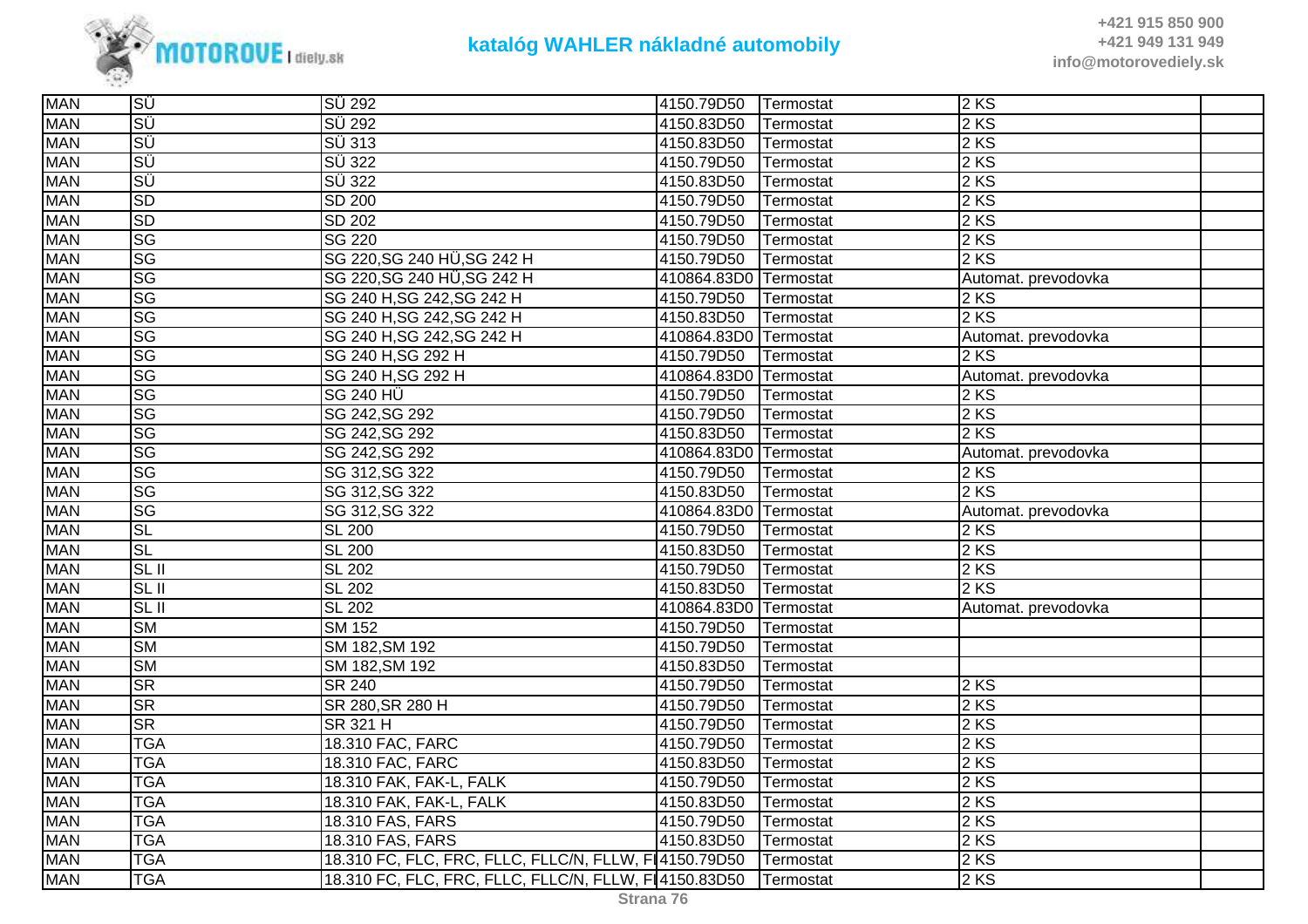

| <b>MAN</b> | <b>TGA</b> | 18.310 FK, FLK, FK-L, FLRK                              | 4150.79D50 | <b>Termostat</b> | 2KS    |  |
|------------|------------|---------------------------------------------------------|------------|------------------|--------|--|
| <b>MAN</b> | <b>TGA</b> | 18.310 FK, FLK, FK-L, FLRK                              | 4150.83D50 | Termostat        | $2$ KS |  |
| <b>MAN</b> | <b>TGA</b> | 18.310 FLS, FLLS, FLLS/N, FLS-TS, FLRS, FLL4150.79D50   |            | Termostat        | $2$ KS |  |
| <b>MAN</b> | <b>TGA</b> | 18.310 FLS, FLLS, FLLS/N, FLS-TS, FLRS, FLL4150.83D50   |            | Termostat        | $2$ KS |  |
| <b>MAN</b> | <b>TGA</b> | 18.310, 18.320 FAC, FHLC                                | 4150.83D50 | Termostat        | $2$ KS |  |
| <b>MAN</b> | <b>TGA</b> | 18.310, 18.320 FAK, FAK-L, FALK, FALK-L, FHI 4150.83D50 |            | Termostat        | 2 KS   |  |
| <b>MAN</b> | <b>TGA</b> | 18.310, 18.320 FAS, FALS, FHLS, FHLS/M                  | 4150.83D50 | Termostat        | 2 KS   |  |
| <b>MAN</b> | <b>TGA</b> | 18.310, 18.320 FC, FLC, FLLC, FLLC/N, FLLW, 4150.83D50  |            | Termostat        | 2 KS   |  |
| <b>MAN</b> | <b>TGA</b> | 18.310, 18.320 FK, FK-L, FLK, FLK/M                     | 4150.83D50 | Termostat        | $2$ KS |  |
| <b>MAN</b> | <b>TGA</b> | 18.310, 18.320 FLS, FLRS, FLLS, FLLRS                   | 4150.83D50 | Termostat        | $2$ KS |  |
| <b>MAN</b> | <b>TGA</b> | 18.350 FLS, FLS/N, FLS/M, FLS-TS, FLLS, FLL 4150.83D50  |            | Termostat        | 2 KS   |  |
| <b>MAN</b> | <b>TGA</b> | 18.350, 18.360 FAC, FHLC                                | 4150.83D50 | Termostat        | 2 KS   |  |
| <b>MAN</b> | <b>TGA</b> | 18.350, 18.360 FAK, FAK-L, FALK, FALK-L, FH 4150.83D50  |            | Termostat        | 2 KS   |  |
| <b>MAN</b> | <b>TGA</b> | 18.350, 18.360 FAS, FALS, FHLS, FHLS/M                  | 4150.83D50 | Termostat        | 2 KS   |  |
| <b>MAN</b> | <b>TGA</b> | 18.350, 18.360 FC, FLC, FLLC, FLLRC, FLLC/N4150.83D50   |            | Termostat        | $2$ KS |  |
| <b>MAN</b> | <b>TGA</b> | 18.350, 18.360 FK, FK-L, FLK, FLK/M,                    | 4150.83D50 | Termostat        | $2$ KS |  |
| <b>MAN</b> | <b>TGA</b> | 18.360 FAC, FARC                                        | 4150.79D50 | Termostat        | 2 KS   |  |
| <b>MAN</b> | <b>TGA</b> | 18.360 FAC, FARC                                        | 4150.83D50 | Termostat        | 2 KS   |  |
| <b>MAN</b> | <b>TGA</b> | 18.360 FAK, FALK, FAK-L, FALK-L                         | 4150.79D50 | Termostat        | $2$ KS |  |
| <b>MAN</b> | <b>TGA</b> | 18.360 FAK, FALK, FAK-L, FALK-L                         | 4150.83D50 | Termostat        | 2 KS   |  |
| <b>MAN</b> | <b>TGA</b> | 18.360 FAS, FALS, FARS                                  | 4150.79D50 | Termostat        | $2$ KS |  |
| <b>MAN</b> | <b>TGA</b> | 18.360 FAS, FALS, FARS                                  | 4150.83D50 | Termostat        | 2KS    |  |
| <b>MAN</b> | <b>TGA</b> | 18.360 FC, FLC, FRC, FLLC, FLLC/N, FLLW, FL4150.79D50   |            | Termostat        | $2$ KS |  |
| <b>MAN</b> | <b>TGA</b> | 18.360 FC, FLC, FRC, FLLC, FLLC/N, FLLW, FL4150.83D50   |            | Termostat        | 2 KS   |  |
| <b>MAN</b> | <b>TGA</b> | 18.360 FK, FLK, FK-L, FLRK                              | 4150.79D50 | Termostat        | $2$ KS |  |
| <b>MAN</b> | <b>TGA</b> | 18.360 FK, FLK, FK-L, FLRK                              | 4150.83D50 | Termostat        | 2 KS   |  |
| <b>MAN</b> | <b>TGA</b> | 18.360 FLS, FLLS, FLLS/N, FLS-TS, FLRS, FLL4150.79D50   |            | Termostat        | $2$ KS |  |
| <b>MAN</b> | <b>TGA</b> | 18.360 FLS, FLLS, FLLS/N, FLS-TS, FLRS, FLL 4150.83D50  |            | Termostat        | $2$ KS |  |
| <b>MAN</b> | <b>TGA</b> | 18.360 FLS, FLLS, FLRS, FLLRS                           | 4150.83D50 | Termostat        | 2 KS   |  |
| <b>MAN</b> | <b>TGA</b> | 18.390 FLS, FLS-TS, FLS/M, FLLS, FLLS/N, FL 4150.83D50  |            | Termostat        | $2$ KS |  |
| <b>MAN</b> | <b>TGA</b> | 18.390, 18.400 FAC, FHLC                                | 4150.83D50 | Termostat        | $2$ KS |  |
| <b>MAN</b> | <b>TGA</b> | 18.390, 18.400 FAK, FAK-L, FALK, FALK-L, FHI 4150.83D50 |            | Termostat        | $2$ KS |  |
| <b>MAN</b> | <b>TGA</b> | 18.390, 18.400 FAS, FALS, FHLS, FHLS/M                  | 4150.83D50 | Termostat        | 2 KS   |  |
| <b>MAN</b> | <b>TGA</b> | 18.390, 18.400 FC, FLC, FLLC, FLLC/N, FLLW, 4150.83D50  |            | Termostat        | $2$ KS |  |
| <b>MAN</b> | <b>TGA</b> | 18.390, 18.400 FK, FK-L, FLK, FLK/M                     | 4150.83D50 | Termostat        | 2 KS   |  |
| <b>MAN</b> | <b>TGA</b> | 18.400 FLS, FLLS, FLRS, FLLRS                           | 4150.83D50 | Termostat        | $2$ KS |  |
| <b>MAN</b> | <b>TGA</b> | 18.410 FAC, FARC                                        | 4150.79D50 | Termostat        | $2$ KS |  |
| <b>MAN</b> | <b>TGA</b> | 18.410 FAC, FARC                                        | 4150.83D50 | Termostat        | $2$ KS |  |
| <b>MAN</b> | <b>TGA</b> | 18.410 FAK, FAK-L, FALK                                 | 4150.79D50 | Termostat        | 2 KS   |  |
| <b>MAN</b> | <b>TGA</b> | 18.410 FAK, FAK-L, FALK                                 | 4150.83D50 | Termostat        | $2$ KS |  |
| <b>MAN</b> | <b>TGA</b> | 18.410 FAS, FALS, FARS                                  | 4150.79D50 | Termostat        | $2$ KS |  |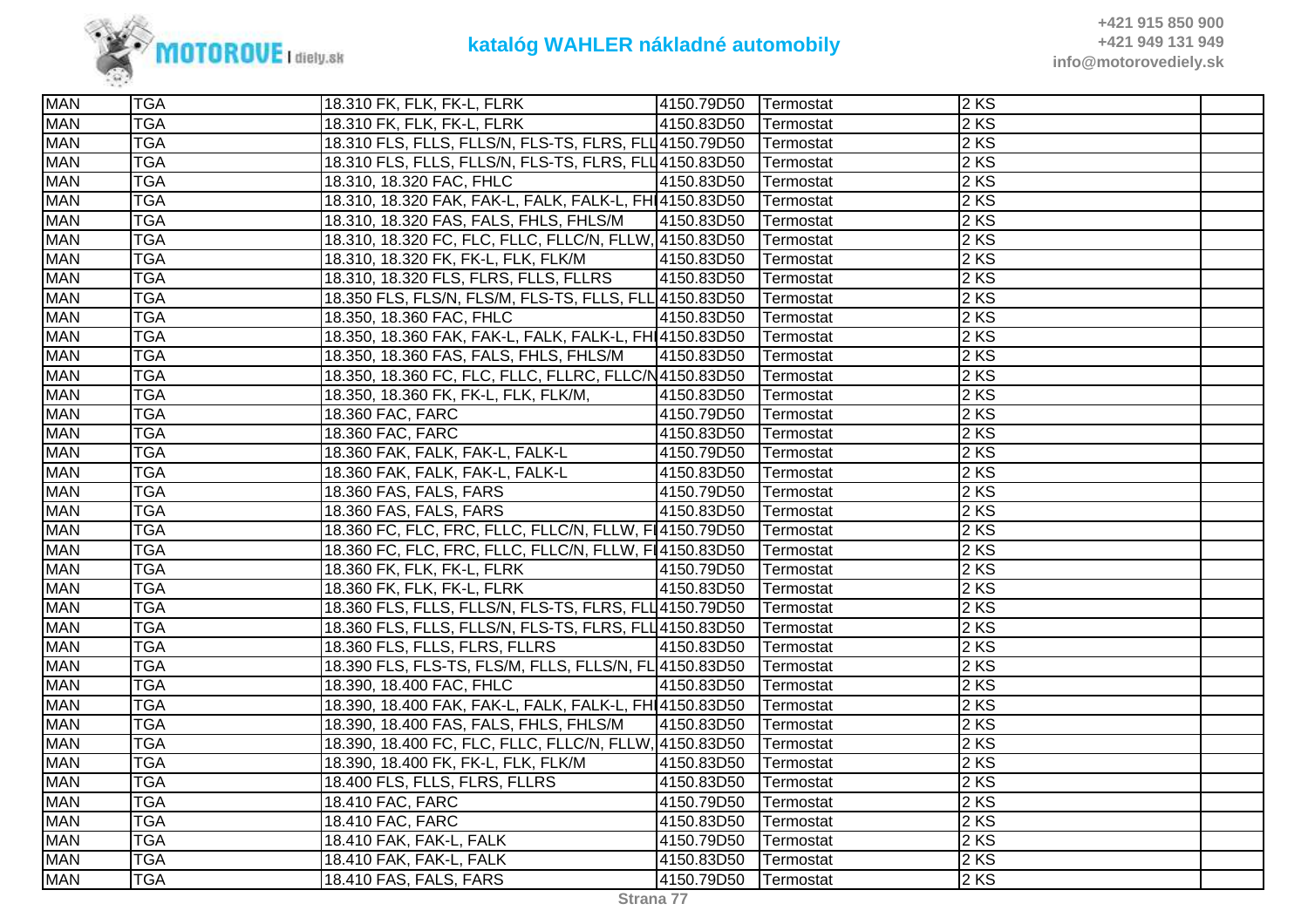

| <b>MAN</b> | <b>TGA</b> | 18.410 FAS, FALS, FARS                                             | 4150.83D50 Termostat |                   | 2KS    |  |
|------------|------------|--------------------------------------------------------------------|----------------------|-------------------|--------|--|
| <b>MAN</b> | <b>TGA</b> | 18.410 FC, FRC, FLC, FLRC, FLLC, FLLC/N, FL4150.79D50 Termostat    |                      |                   | $2$ KS |  |
| <b>MAN</b> | <b>TGA</b> | 18.410 FC, FRC, FLC, FLRC, FLLC, FLLC/N, FL4150.83D50   Termostat  |                      |                   | $2$ KS |  |
| <b>MAN</b> | <b>TGA</b> | 18.410 FK, FK-L, FLK, FLRK                                         | 4150.79D50 Termostat |                   | $2$ KS |  |
| <b>MAN</b> | <b>TGA</b> | 18.410 FK, FK-L, FLK, FLRK                                         | 4150.83D50 Termostat |                   | $2$ KS |  |
| <b>MAN</b> | <b>TGA</b> | 18.410 FLS, FLLS, FLLS/N, FLS-TS, FLRS, FLL4150.79D50              |                      | <b>ITermostat</b> | $2$ KS |  |
| <b>MAN</b> | <b>TGA</b> | 18.410 FLS, FLLS, FLLS/N, FLS-TS, FLRS, FLL 4150.83D50             |                      | Termostat         | 2 KS   |  |
| <b>MAN</b> | <b>TGA</b> | 18.430 FLS, FLS/M, FLS-TS, FLLS, FLLS/N, FL 4150.83D50             |                      | Termostat         | 2 KS   |  |
| <b>MAN</b> | <b>TGA</b> | 18.430, 18.440 FAC, FHLC                                           | 4150.83D50           | Termostat         | $2$ KS |  |
| <b>MAN</b> | <b>TGA</b> | 18.430, 18.440 FAK, FALK, FALK-L, FHLK, FHL 4150.83D50             |                      | Termostat         | $2$ KS |  |
| <b>MAN</b> | <b>TGA</b> | 18.430, 18.440 FAS, FALS, FHLS, FHLS/M                             | 4150.83D50           | Termostat         | 2KS    |  |
| <b>MAN</b> | <b>TGA</b> | 18.430, 18.440 FC, FLC, FLLC, FLLW, FLLW/N 4150.83D50              |                      | Termostat         | 2 KS   |  |
| <b>MAN</b> | <b>TGA</b> | 18.430, 18.440 FK, FK-L, FLK, FLK/M                                | 4150.83D50           | Termostat         | $2$ KS |  |
| <b>MAN</b> | <b>TGA</b> | 18.440 FLS, FLLS, FLRS, FLLRS                                      | 4150.83D50           | Termostat         | $2$ KS |  |
| <b>MAN</b> | <b>TGA</b> | 18.460 FC, FLC, FRC, FLLC, FLLC/N, FLLW, FI4150.79D50   Termostat  |                      |                   | $2$ KS |  |
| <b>MAN</b> | <b>TGA</b> | 18.460 FC, FLC, FRC, FLLC, FLLC/N, FLLW, FI4150.83D50              |                      | Termostat         | 2KS    |  |
| <b>MAN</b> | <b>TGA</b> | 18.460 FK, FK-L, FLK, FLRK                                         | 4150.79D50           | Termostat         | 2 KS   |  |
| <b>MAN</b> | <b>TGA</b> | 18.460 FK, FK-L, FLK, FLRK                                         | 4150.83D50           | Termostat         | 2 KS   |  |
| <b>MAN</b> | <b>TGA</b> | 18.460 FLS, FLLS, FLLS/N, FLS-TS, FLRS, FLL 4150.79D50   Termostat |                      |                   | $2$ KS |  |
| <b>MAN</b> | <b>TGA</b> | 18.460 FLS, FLLS, FLLS/N, FLS-TS, FLRS, FLL 4150.83D50             |                      | Termostat         | $2$ KS |  |
| <b>MAN</b> | <b>TGA</b> | 18.480 FAC                                                         | 4150.83D50           | Termostat         |        |  |
| <b>MAN</b> | <b>TGA</b> | 18.480 FAC, FARC                                                   | 4150.79D50           | Termostat         | $2$ KS |  |
| <b>MAN</b> | <b>TGA</b> | 18.480 FAC, FARC                                                   | 4150.83D50           | Termostat         | 2 KS   |  |
| <b>MAN</b> | <b>TGA</b> | 18.480 FAK, FAK-L, FALK                                            | 4150.79D50           | Termostat         | $2$ KS |  |
| <b>MAN</b> | <b>TGA</b> | 18.480 FAK, FAK-L, FALK                                            | 4150.83D50           | Termostat         | 2 KS   |  |
| <b>MAN</b> | <b>TGA</b> | 18.480 FAK, FALK                                                   | 4150.83D50           | Termostat         | $2$ KS |  |
| <b>MAN</b> | <b>TGA</b> | 18.480 FAS, FALS                                                   | 4150.83D50           | Termostat         | $2$ KS |  |
| <b>MAN</b> | <b>TGA</b> | 18.480 FAS, FALS, FARS                                             | 4150.79D50           | Termostat         | 2KS    |  |
| <b>MAN</b> | <b>TGA</b> | 18.480 FAS, FALS, FARS                                             | 4150.83D50           | Termostat         | 2 KS   |  |
| <b>MAN</b> | <b>TGA</b> | 18.480 FC, FLC, FLLC, FLLRC, FLLW, FLRC                            | 4150.83D50 Termostat |                   | 2 KS   |  |
| <b>MAN</b> | <b>TGA</b> | 18.480 FC, FLC, FLLC, FLLW, FLLRW, FLLRC 4150.79D50                |                      | Termostat         | 2 KS   |  |
| <b>MAN</b> | <b>TGA</b> | 18.480 FC, FLC, FLLC, FLLW, FLLRW, FLLRC 4150.83D50                |                      | Termostat         | $2$ KS |  |
| <b>MAN</b> | <b>TGA</b> | 18.480 FHLC                                                        | 4150.83D50           | Termostat         | $2$ KS |  |
| <b>MAN</b> | <b>TGA</b> | 18.480 FHLK, FHLK/M                                                | 4150.83D50           | Termostat         | 2 KS   |  |
| <b>MAN</b> | <b>TGA</b> | 18.480 FHLS, FHLS/M                                                | 4150.83D50           | Termostat         | 2 KS   |  |
| <b>MAN</b> | <b>TGA</b> | 18.480 FK, FK-L, FLK                                               | 4150.83D50           | Termostat         | $2$ KS |  |
| <b>MAN</b> | <b>TGA</b> | 18.480 FK, FLK, FK-L                                               | 4150.79D50           | Termostat         | $2$ KS |  |
| <b>MAN</b> | <b>TGA</b> | 18.480 FK, FLK, FK-L                                               | 4150.83D50           | Termostat         | $2$ KS |  |
| <b>MAN</b> | <b>TGA</b> | 18.480 FLS, FLLS, FLLS/N, FLS-TS, FLRS-WW4150.79D50   Termostat    |                      |                   | 2KS    |  |
| <b>MAN</b> | <b>TGA</b> | 18.480 FLS, FLLS, FLLS/N, FLS-TS, FLRS-WW4150.83D50                |                      | Termostat         | $2$ KS |  |
| <b>MAN</b> | <b>TGA</b> | 18.480 FLS, FLLS, FLRS, FLLRS                                      | 4150.83D50           | Termostat         | $2$ KS |  |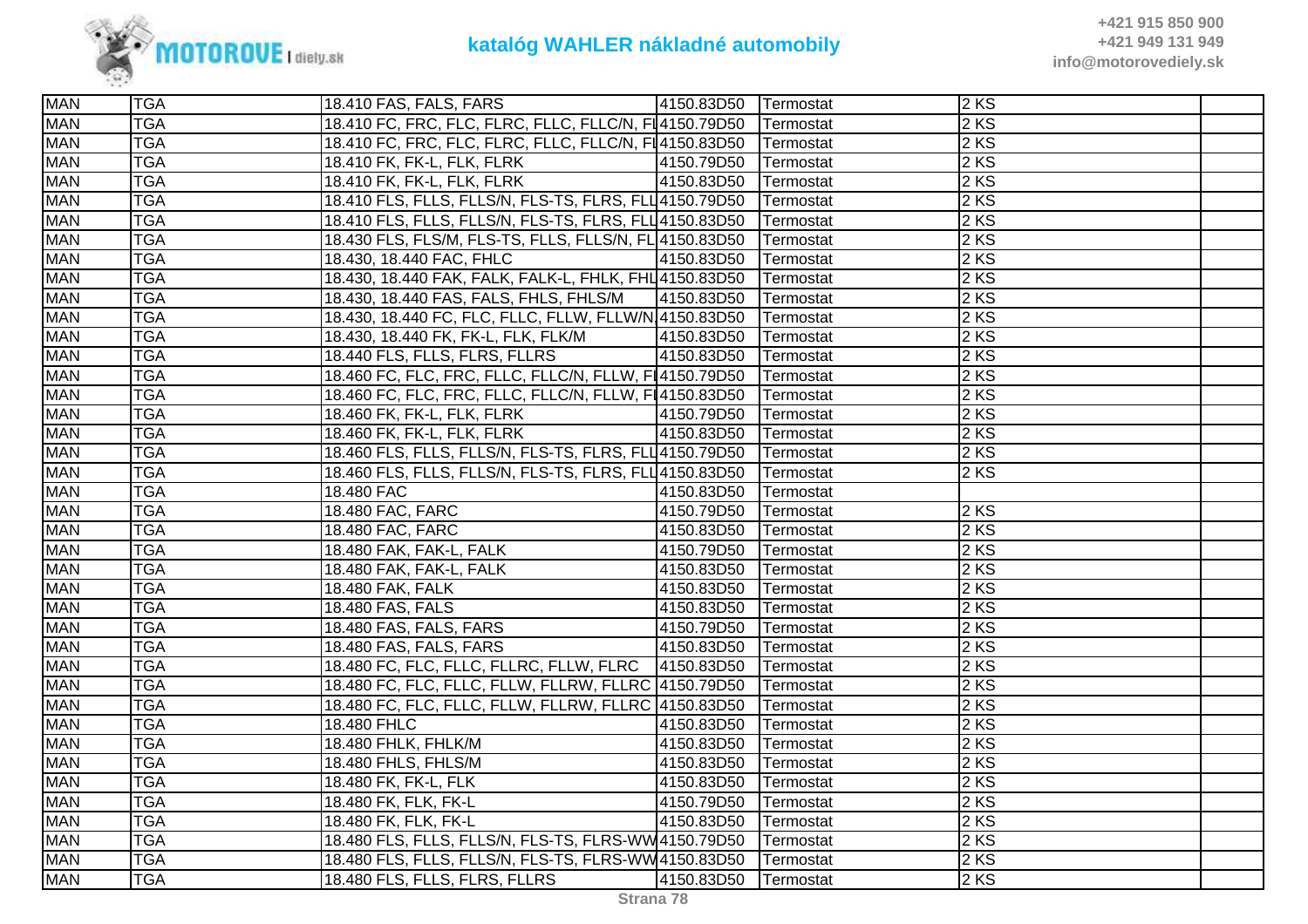

| <b>MAN</b> | <b>TGA</b> | 18.510 FC, FLC, FRC, FLLC, FLLC/N, FLLW, FI4150.79D50 Termostat |            |           | $2$ KS |  |
|------------|------------|-----------------------------------------------------------------|------------|-----------|--------|--|
| <b>MAN</b> | <b>TGA</b> | 18.510 FC, FLC, FRC, FLLC, FLLC/N, FLLW, F14150.83D50           |            | Termostat | 2 KS   |  |
| <b>MAN</b> | <b>TGA</b> | 18.510 FLS, FLLS, FLLS/N, FLRS, FLLRS                           | 4150.79D50 | Termostat | 2 KS   |  |
| <b>MAN</b> | <b>TGA</b> | 18.510 FLS, FLLS, FLLS/N, FLRS, FLLRS                           | 4150.83D50 | Termostat | 2 KS   |  |
| <b>MAN</b> | <b>TGA</b> | 18.530 FAC                                                      | 4150.79D50 | Termostat | 2KS    |  |
| <b>MAN</b> | <b>TGA</b> | 18.530 FAC                                                      | 4150.83D50 | Termostat | 2 KS   |  |
| <b>MAN</b> | <b>TGA</b> | 18.530 FAK, FALK                                                | 4150.79D50 | Termostat | 2 KS   |  |
| <b>MAN</b> | <b>TGA</b> | 18.530 FAK, FALK                                                | 4150.83D50 | Termostat | 2 KS   |  |
| <b>MAN</b> | <b>TGA</b> | 18.530 FAS, FALS                                                | 4150.79D50 | Termostat | 2 KS   |  |
| <b>MAN</b> | <b>TGA</b> | 18.530 FAS, FALS                                                | 4150.83D50 | Termostat | 2KS    |  |
| <b>MAN</b> | <b>TGA</b> | 18.530 FC, FLC, FLLC, FLLC/N, FLLW, FLLRC, 4150.79D50           |            | Termostat | 2 KS   |  |
| <b>MAN</b> | <b>TGA</b> | 18.530 FC, FLC, FLLC, FLLC/N, FLLW, FLLRC, 4150.83D50           |            | Termostat | 2KS    |  |
| <b>MAN</b> | <b>TGA</b> | 18.530 FLS, FLLS, FLLS/N                                        | 4150.79D50 | Termostat | 2 KS   |  |
| <b>MAN</b> | <b>TGA</b> | 18.530 FLS, FLLS, FLLS/N                                        | 4150.83D50 | Termostat | 2 KS   |  |
| <b>MAN</b> | <b>TGA</b> | 18.540 FLC, FLRC, FLLC, FLLRC, FLLW                             | 4150.83D50 | Termostat | 2 KS   |  |
| <b>MAN</b> | <b>TGA</b> | 18.540 FLS, FLRS, FLLS, FLLRS                                   | 4150.83D50 | Termostat | 2 KS   |  |
| <b>MAN</b> | <b>TGA</b> | 19.350 FS, FRS, FLS, FLRS-WW                                    | 4150.83D50 | Termostat | 2 KS   |  |
| <b>MAN</b> | <b>TGA</b> | 19.360 FS, FRS, FLS, FLRS-WW                                    | 4150.83D50 | Termostat | 2 KS   |  |
| <b>MAN</b> | <b>TGA</b> | 19.360 FS/M-WW, FRS/M-WW                                        | 4150.79D50 | Termostat | 2 KS   |  |
| <b>MAN</b> | <b>TGA</b> | 19.360 FS/M-WW, FRS/M-WW                                        | 4150.83D50 | Termostat | 2 KS   |  |
| <b>MAN</b> | <b>TGA</b> | 19.390 FS, FRS, FLS, FLRS-WW                                    | 4150.83D50 | Termostat | 2 KS   |  |
| <b>MAN</b> | <b>TGA</b> | 19.400 FS/M-WW, FRS/M-WW, FLS, FLRS                             | 4150.83D50 | Termostat | 2KS    |  |
| <b>MAN</b> | <b>TGA</b> | 19.410 FS/M-WW, FRS/M-WW                                        | 4150.79D50 | Termostat | 2 KS   |  |
| <b>MAN</b> | <b>TGA</b> | 19.410 FS/M-WW, FRS/M-WW                                        | 4150.83D50 | Termostat | 2 KS   |  |
| <b>MAN</b> | <b>TGA</b> | 19.430 FS/M-WW, FLS, FRS, FLRS                                  | 4150.83D50 | Termostat | 2 KS   |  |
| <b>MAN</b> | <b>TGA</b> | 19.440 FRS, FS/M-WW, FLS, FLRS                                  | 4150.83D50 | Termostat | $2$ KS |  |
| <b>MAN</b> | <b>TGA</b> | 19.460 FS/M-WW, FRS/M-WW                                        | 4150.79D50 | Termostat | 2 KS   |  |
| <b>MAN</b> | <b>TGA</b> | 19.460 FS/M-WW, FRS/M-WW                                        | 4150.83D50 | Termostat | 2KS    |  |
| <b>MAN</b> | <b>TGA</b> | 19.480 FLS, FRS, FLRS-WW                                        | 4150.83D50 | Termostat | 2 KS   |  |
| <b>MAN</b> | <b>TGA</b> | 19.480 FS/M, FRS/M-WW                                           | 4150.83D50 | Termostat | 2 KS   |  |
| <b>MAN</b> | <b>TGA</b> | 19.480 FS/M-WW, FRS/M-WW                                        | 4150.79D50 | Termostat | 2 KS   |  |
| <b>MAN</b> | <b>TGA</b> | 19.480 FS/M-WW, FRS/M-WW                                        | 4150.83D50 | Termostat | 2 KS   |  |
| <b>MAN</b> | <b>TGA</b> | 24.350, 24.360 FNLLC, FNLLW/N, FNLLRW                           | 4150.83D50 | Termostat | 2KS    |  |
| <b>MAN</b> | <b>TGA</b> | 24.350, 24.360 FPLS, FPLRS                                      | 4150.83D50 | Termostat | 2 KS   |  |
| <b>MAN</b> | <b>TGA</b> | 24.360 FNLLC/N, FNLLW, FNLLRW, FNLLRC 4150.79D50                |            | Termostat | 2 KS   |  |
| <b>MAN</b> | <b>TGA</b> | 24.360 FNLLC/N, FNLLW, FNLLRW, FNLLRC 4150.83D50                |            | Termostat | 2 KS   |  |
| <b>MAN</b> | <b>TGA</b> | 24.390, 24.400 FNLLC/N, FNLLW/N, FNLLRC, 14150.83D50            |            | Termostat | 2 KS   |  |
| <b>MAN</b> | <b>TGA</b> | 24.390, 24.400 FPLS, FPLRS                                      | 4150.83D50 | Termostat | 2 KS   |  |
| <b>MAN</b> | <b>TGA</b> | 24.410 FNLLC/N, FNLLW, FNLLRW                                   | 4150.79D50 | Termostat | 2KS    |  |
| <b>MAN</b> | <b>TGA</b> | 24.410 FNLLC/N, FNLLW, FNLLRW                                   | 4150.83D50 | Termostat | 2KS    |  |
| <b>MAN</b> | <b>TGA</b> | 24.430, 24.440 FNLLC/N, FNLRC, FNLLW                            | 4150.83D50 | Termostat | 2 KS   |  |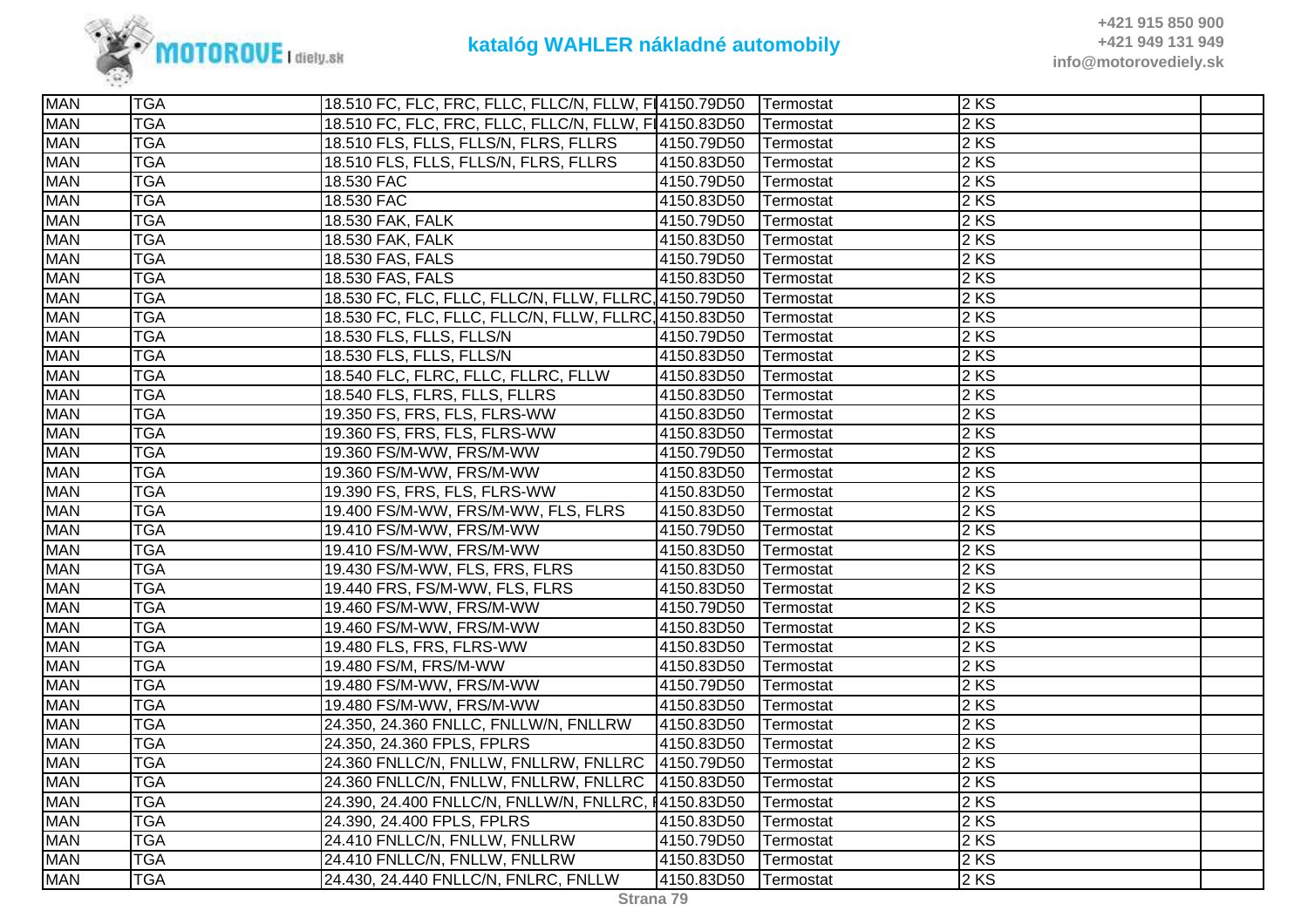

| <b>MAN</b> | <b>TGA</b> | 24.430, 24.440 FPLS, FPLRS                           | 4150.83D50 | <b>Termostat</b> | 2KS  |  |
|------------|------------|------------------------------------------------------|------------|------------------|------|--|
| <b>MAN</b> | <b>TGA</b> | 24.460 FNLLC/N, FNLLW, FNLLRC, FNLLRW 4150.79D50     |            | Termostat        | 2 KS |  |
| <b>MAN</b> | <b>TGA</b> | 24.460 FNLLC/N, FNLLW, FNLLRC, FNLLRW 4150.83D50     |            | Termostat        | 2 KS |  |
| <b>MAN</b> | <b>TGA</b> | 24.480 FNLLC/N, FNLLW, FNLLRC, FNLLRW 4150.79D50     |            | Termostat        | 2 KS |  |
| <b>MAN</b> | <b>TGA</b> | 24.480 FNLLC/N, FNLLW, FNLLRC, FNLLRW                | 4150.83D50 | Termostat        | 2KS  |  |
| <b>MAN</b> | <b>TGA</b> | 24.480 FNLLC/N, FNLLW/N                              | 4150.83D50 | Termostat        | 2 KS |  |
| <b>MAN</b> | <b>TGA</b> | 24.480 FPLS, FPLRS                                   | 4150.79D50 | Termostat        | 2 KS |  |
| <b>MAN</b> | <b>TGA</b> | 24.480 FPLS, FPLRS                                   | 4150.83D50 | Termostat        | 2 KS |  |
| <b>MAN</b> | <b>TGA</b> | 24.510 FNLLC/N, FNLLW, FNLLRW                        | 4150.79D50 | Termostat        | 2 KS |  |
| <b>MAN</b> | <b>TGA</b> | 24.510 FNLLC/N, FNLLW, FNLLRW                        | 4150.83D50 | Termostat        | 2KS  |  |
| <b>MAN</b> | <b>TGA</b> | 24.530 FNLLC/N, FNLLW, FNLLRW                        | 4150.79D50 | Termostat        | 2 KS |  |
| <b>MAN</b> | <b>TGA</b> | 24.530 FNLLC/N, FNLLW, FNLLRW                        | 4150.83D50 | Termostat        | 2 KS |  |
| <b>MAN</b> | <b>TGA</b> | 24.530 FPLS, FPLRS                                   | 4150.79D50 | Termostat        | 2 KS |  |
| <b>MAN</b> | <b>TGA</b> | 24.530 FPLS, FPLRS                                   | 4150.83D50 | <b>Termostat</b> | 2 KS |  |
| <b>MAN</b> | <b>TGA</b> | 24.540 FNLLC/N, FLLCW/N                              | 4150.83D50 | Termostat        | 2 KS |  |
| <b>MAN</b> | <b>TGA</b> | 26.280 FNLC, FNLLC, FNLLW                            | 4150.83D50 | Termostat        |      |  |
| <b>MAN</b> | <b>TGA</b> | 26.310 FDAC                                          | 4150.83D50 | Termostat        | 2 KS |  |
| <b>MAN</b> | <b>TGA</b> | 26.310 FDAC, FDARC                                   | 4150.79D50 | Termostat        | 2 KS |  |
| <b>MAN</b> | <b>TGA</b> | 26.310 FDAC, FDARC                                   | 4150.83D50 | Termostat        | 2 KS |  |
| <b>MAN</b> | <b>TGA</b> | 26.310 FDAK                                          | 4150.79D50 | Termostat        | 2 KS |  |
| <b>MAN</b> | <b>TGA</b> | 26.310 FDAK                                          | 4150.83D50 | Termostat        | 2 KS |  |
| <b>MAN</b> | <b>TGA</b> | 26.310 FDAS                                          | 4150.83D50 | Termostat        | 2 KS |  |
| <b>MAN</b> | <b>TGA</b> | 26.310 FDAS, FDARS                                   | 4150.79D50 | Termostat        | 2 KS |  |
| <b>MAN</b> | <b>TGA</b> | 26.310 FDAS, FDARS                                   | 4150.83D50 | Termostat        | 2 KS |  |
| <b>MAN</b> | <b>TGA</b> | 26.310 FDC, FDLC, FDRC, FDLC/M, FDLRC                | 4150.79D50 | Termostat        | 2 KS |  |
| <b>MAN</b> | <b>TGA</b> | 26.310 FDC, FDLC, FDRC, FDLC/M, FDLRC                | 4150.83D50 | Termostat        | 2KS  |  |
| <b>MAN</b> | <b>TGA</b> | 26.310 FDK, FDLK, FDRK                               | 4150.79D50 | Termostat        | 2 KS |  |
| <b>MAN</b> | <b>TGA</b> | 26.310 FDK, FDLK, FDRK                               | 4150.83D50 | Termostat        | 2 KS |  |
| <b>MAN</b> | <b>TGA</b> | 26.310 FDS, FDLS, FDLS/M, FDLRS                      | 4150.79D50 | Termostat        | 2 KS |  |
| <b>MAN</b> | <b>TGA</b> | 26.310 FDS, FDLS, FDLS/M, FDLRS                      | 4150.83D50 | Termostat        | 2 KS |  |
| <b>MAN</b> | <b>TGA</b> | 26.310 FD-TM, FDR-TM                                 | 4150.79D50 | Termostat        | 2 KS |  |
| <b>MAN</b> | <b>TGA</b> | 26.310 FD-TM, FDR-TM                                 | 4150.83D50 | Termostat        | 2 KS |  |
| <b>MAN</b> | <b>TGA</b> | 26.310 FNLC, FNLLC, FVLC, FNLLW, FNLRC, 14150.79D50  |            | Termostat        | 2 KS |  |
| <b>MAN</b> | <b>TGA</b> | 26.310 FNLC, FNLLC, FVLC, FNLLW, FNLRC, 4150.83D50   |            | Termostat        | 2 KS |  |
| <b>MAN</b> | <b>TGA</b> | 26.310 FPLS, FVLS, FNLS, FNLLS, FPLRS, FN 4150.79D50 |            | Termostat        | 2 KS |  |
| <b>MAN</b> | <b>TGA</b> | 26.310 FPLS, FVLS, FNLS, FNLLS, FPLRS, FN 4150.83D50 |            | Termostat        | 2KS  |  |
| <b>MAN</b> | <b>TGA</b> | 26.310 FVLC                                          | 4150.79D50 | Termostat        | 2 KS |  |
| <b>MAN</b> | <b>TGA</b> | 26.310 FVLC                                          | 4150.83D50 | Termostat        | 2 KS |  |
| <b>MAN</b> | <b>TGA</b> | 26.310 FVL-KO                                        | 4150.79D50 | Termostat        | 2 KS |  |
| <b>MAN</b> | <b>TGA</b> | 26.310 FVL-KO                                        | 4150.83D50 | <b>Termostat</b> | 2KS  |  |
| <b>MAN</b> | <b>TGA</b> | 26.310, 26.320 FDC, FDRC, FDC/M, FDRC/M, 14150.83D50 |            | <b>Termostat</b> | 2 KS |  |
|            |            |                                                      |            |                  |      |  |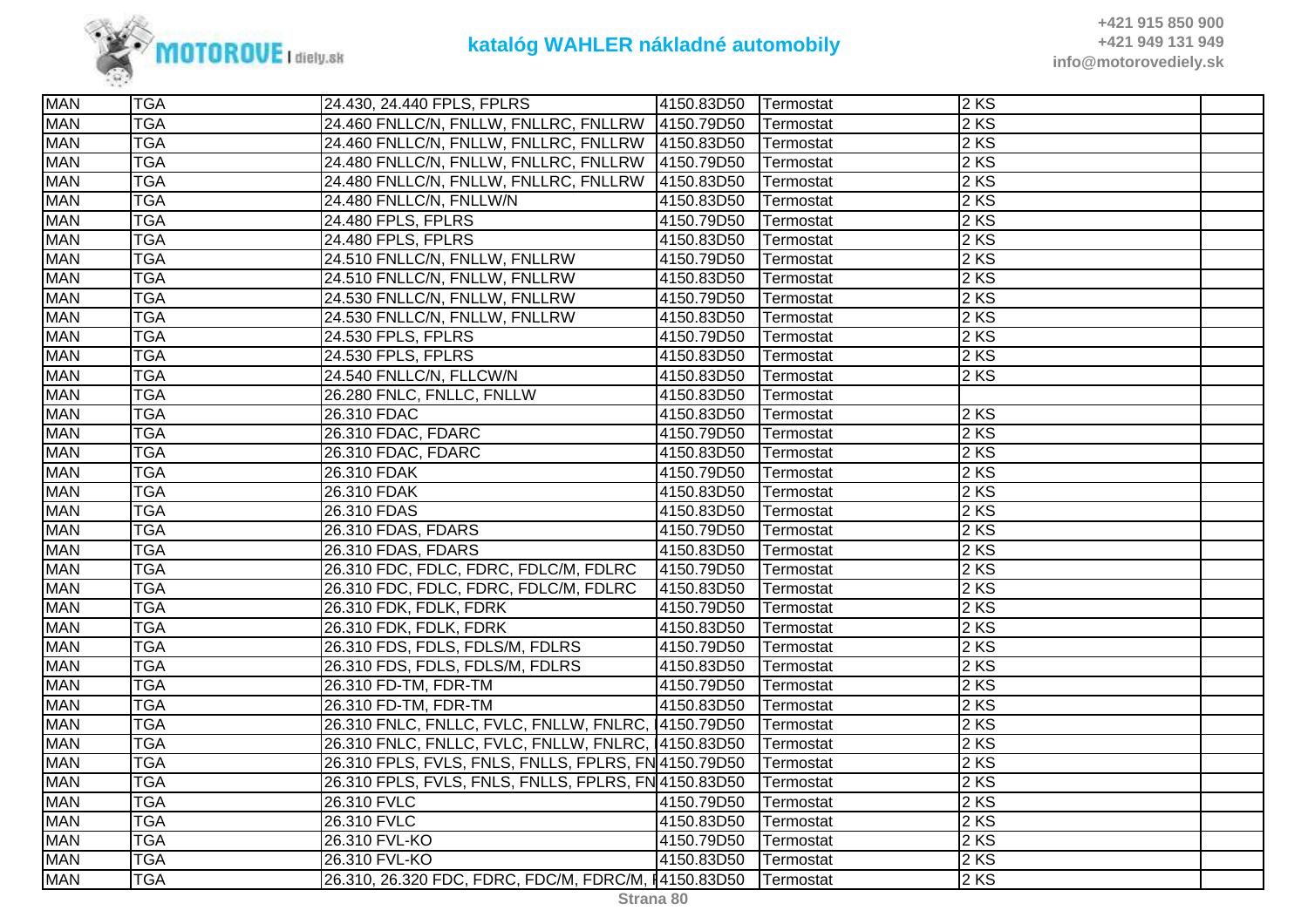

| <b>MAN</b> | <b>TGA</b> | 26.310, 26.320 FDH, FDHC, FDHC/M                     | 4150.83D50 | <b>Termostat</b>  | $2$ KS |  |
|------------|------------|------------------------------------------------------|------------|-------------------|--------|--|
| <b>MAN</b> | <b>TGA</b> | 26.310, 26.320 FDHK                                  | 4150.79D50 | Termostat         | $2$ KS |  |
| <b>MAN</b> | <b>TGA</b> | 26.310, 26.320 FDHK                                  | 4150.83D50 | Termostat         | 2 KS   |  |
| <b>MAN</b> | <b>TGA</b> | 26.310, 26.320 FDHS, FDHS/M                          | 4150.79D50 | Termostat         | 2 KS   |  |
| <b>MAN</b> | <b>TGA</b> | 26.310, 26.320 FDHS, FDHS/M                          | 4150.83D50 | Termostat         | 2KS    |  |
| <b>MAN</b> | <b>TGA</b> | 26.310, 26.320 FDH-TM                                | 4150.83D50 | Termostat         | $2$ KS |  |
| <b>MAN</b> | <b>TGA</b> | 26.310, 26.320 FDK, FDLK                             | 4150.83D50 | Termostat         | $2$ KS |  |
| <b>MAN</b> | <b>TGA</b> | 26.310, 26.320 FDS, FDS/M, FDLS, FDRS, FDR4150.83D50 |            | Termostat         | $2$ KS |  |
| <b>MAN</b> | <b>TGA</b> | 26.310, 26.320 FD-TM                                 | 4150.83D50 | Termostat         | $2$ KS |  |
| <b>MAN</b> | <b>TGA</b> | 26.310, 26.320 FNLC, FNLLC, FNLRC, FNLLR(4150.83D50  |            | Termostat         | 2 KS   |  |
| <b>MAN</b> | <b>TGA</b> | 26.310, 26.320 FNLS, FNLLS, FNLRS, FNLLRS 4150.83D50 |            | Termostat         | 2 KS   |  |
| <b>MAN</b> | <b>TGA</b> | 26.310, 26.320 FVHL-KO                               | 4150.83D50 | Termostat         | $2$ KS |  |
| <b>MAN</b> | <b>TGA</b> | 26.310, 26.320 FVLC                                  | 4150.83D50 | Termostat         | 2 KS   |  |
| <b>MAN</b> | <b>TGA</b> | 26.310, 26.320 FVL-KO                                | 4150.83D50 | Termostat         | $2$ KS |  |
| <b>MAN</b> | <b>TGA</b> | 26.320 FDAC                                          | 4150.83D50 | Termostat         | $2$ KS |  |
| <b>MAN</b> | <b>TGA</b> | 26.320 FDAK                                          | 4150.83D50 | Termostat         | 2 KS   |  |
| <b>MAN</b> | <b>TGA</b> | 26.320 FDAS                                          | 4150.83D50 | Termostat         | 2 KS   |  |
| <b>MAN</b> | <b>TGA</b> | 26.330 FNLC, FNLLC, FNLLW                            | 4150.83D50 | Termostat         |        |  |
| <b>MAN</b> | <b>TGA</b> | 26.350 FDAC                                          | 4150.83D50 | Termostat         | 2 KS   |  |
| <b>MAN</b> | <b>TGA</b> | 26.350 FDAK                                          | 4150.83D50 | Termostat         | $2$ KS |  |
| <b>MAN</b> | <b>TGA</b> | 26.350 FDAS                                          | 4150.83D50 | Termostat         | 2 KS   |  |
| <b>MAN</b> | <b>TGA</b> | 26.350 FDHC, FDHC/M                                  | 4150.83D50 | Termostat         | $2$ KS |  |
| <b>MAN</b> | <b>TGA</b> | 26.350 FDLRC-WW                                      | 4150.83D50 | Termostat         | 2 KS   |  |
| <b>MAN</b> | <b>TGA</b> | 26.350 FDLS, FDLRS, FDLRS/M, FDLRS-WW 4150.83D50     |            | Termostat         | $2$ KS |  |
| <b>MAN</b> | <b>TGA</b> | 26.350 FVHLC                                         | 4150.83D50 | Termostat         | $2$ KS |  |
| <b>MAN</b> | <b>TGA</b> | 26.350 FVHLS                                         | 4150.83D50 | Termostat         | $2$ KS |  |
| <b>MAN</b> | <b>TGA</b> | 26.350 FVLC                                          | 4150.83D50 | Termostat         | 2KS    |  |
| <b>MAN</b> | <b>TGA</b> | 26.350 FVLS, FVLRS                                   | 4150.83D50 | Termostat         | $2$ KS |  |
| <b>MAN</b> | <b>TGA</b> | 26.350, 26.360 FDC, FDRC, FDC/M, FDRC/M, 14150.79D50 |            | Termostat         | $2$ KS |  |
| <b>MAN</b> | <b>TGA</b> | 26.350, 26.360 FDC, FDRC, FDC/M, FDRC/M, 14150.83D50 |            | Termostat         | $2$ KS |  |
| <b>MAN</b> | <b>TGA</b> | 26.350, 26.360 FDHK, FDHLK                           | 4150.83D50 | Termostat         | $2$ KS |  |
| <b>MAN</b> | <b>TGA</b> | 26.350, 26.360 FDHS, FDHS/M, FDHLS                   | 4150.83D50 | Termostat         | $2$ KS |  |
| <b>MAN</b> | <b>TGA</b> | 26.350, 26.360 FDH-TM                                | 4150.83D50 | Termostat         | 2 KS   |  |
| <b>MAN</b> | <b>TGA</b> | 26.350, 26.360 FDK, FDLK, FDRK                       | 4150.83D50 | Termostat         | 2 KS   |  |
| <b>MAN</b> | <b>TGA</b> | 26.350, 26.360 FDS, FDS/M, FDLS, FDRS, FNH4150.83D50 |            | Termostat         | 2 KS   |  |
| <b>MAN</b> | <b>TGA</b> | 26.350, 26.360 FD-TM                                 | 4150.83D50 | Termostat         | $2$ KS |  |
| <b>MAN</b> | <b>TGA</b> | 26.350, 26.360 FNLC, FNLLC, FNLLW, FNLRC, 4150.83D50 |            | Termostat         | $2$ KS |  |
| <b>MAN</b> | <b>TGA</b> | 26.350, 26.360 FNLS, FNLLS, FNLRS, FNLLRS 4150.83D50 |            | Termostat         | 2 KS   |  |
| <b>MAN</b> | <b>TGA</b> | 26.350, 26.360 FVHL-KO                               | 4150.83D50 | Termostat         | 2 KS   |  |
| <b>MAN</b> | <b>TGA</b> | 26.350, 26.360 FVL-KO                                | 4150.83D50 | Termostat         | $2$ KS |  |
| <b>MAN</b> | <b>TGA</b> | 26.360 FDAC, FDARC                                   | 4150.79D50 | <b>ITermostat</b> | 2 KS   |  |
|            |            |                                                      |            |                   |        |  |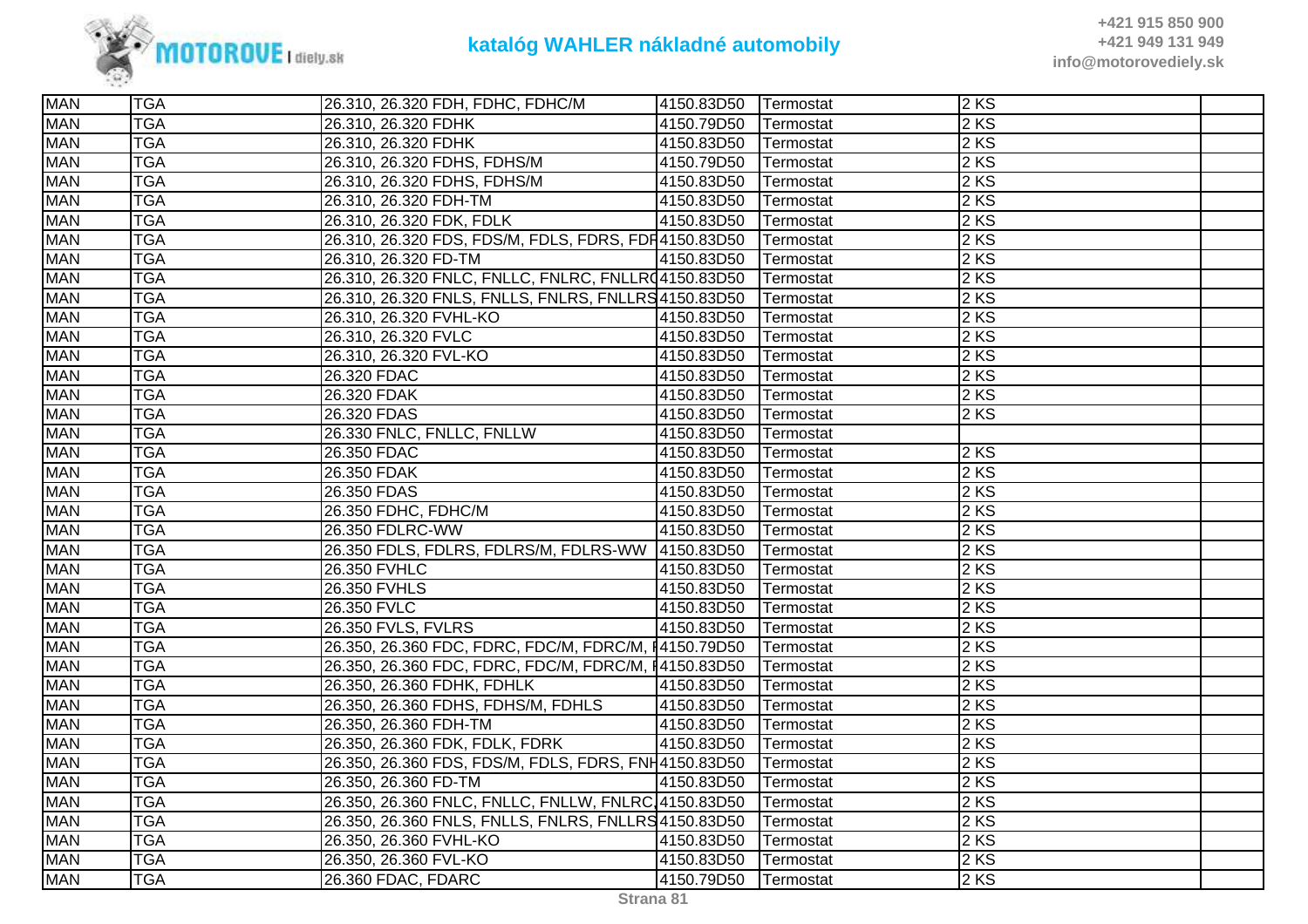

| <b>MAN</b><br>$2$ KS<br><b>TGA</b><br>26.360 FDAK, FDALK<br>4150.79D50<br>Termostat<br>$2$ KS<br><b>MAN</b><br><b>TGA</b><br>26.360 FDAK, FDALK<br>4150.83D50<br>Termostat<br><b>TGA</b><br>2 KS<br><b>MAN</b><br>26.360 FDAK, FDARK<br>4150.83D50<br>Termostat<br><b>MAN</b><br><b>TGA</b><br>2KS<br>4150.79D50<br>26.360 FDAS, FDARS<br>Termostat<br><b>MAN</b><br>2 KS<br><b>TGA</b><br>26.360 FDAS, FDARS<br>4150.83D50<br>Termostat<br>26.360 FDC, FDLC, FDLC/M, FDRC, FDLRC-W 4150.79D50<br>$2$ KS<br><b>MAN</b><br><b>TGA</b><br>Termostat<br><b>MAN</b><br>26.360 FDC, FDLC, FDLC/M, FDRC, FDLRC-W4150.83D50<br>2 KS<br><b>TGA</b><br>Termostat<br><b>MAN</b><br><b>TGA</b><br>2 KS<br>26.360 FDHC, FDHLC<br>4150.83D50<br>Termostat<br><b>TGA</b><br>2 KS<br><b>MAN</b><br>26.360 FDK, FDLK, FDRK, FDLRK<br>4150.79D50<br>Termostat<br>$2$ KS<br><b>MAN</b><br><b>TGA</b><br>26.360 FDK, FDLK, FDRK, FDLRK<br>4150.83D50<br>Termostat<br><b>TGA</b><br>$2$ KS<br><b>MAN</b><br>26.360 FDLC-WW, FDLRC<br>4150.83D50<br>Termostat<br><b>MAN</b><br><b>TGA</b><br>26.360 FDLS, FDLRS-WW, FNHLS<br>$2$ KS<br>4150.83D50 Termostat<br>26.360 FDLS, FDLS/M, FDLRS, FDLRS/M, FDL 4150.79D50 Termostat<br>2 KS<br><b>MAN</b><br><b>TGA</b><br><b>TGA</b><br>2 KS<br><b>MAN</b><br>26.360 FDLS, FDLS/M, FDLRS, FDLRS/M, FDL 4150.83D50<br>Termostat<br><b>TGA</b><br>$2$ KS<br><b>MAN</b><br>26.360 FDS, FDLS, FNLS, FNLLS, FPLS, FPLR 4150.79D50<br>Termostat<br><b>MAN</b><br>2 KS<br><b>TGA</b><br>26.360 FDS, FDLS, FNLS, FNLLS, FPLS, FPLR 4150.83D50<br>Termostat<br>$2$ KS<br><b>MAN</b><br><b>TGA</b><br>26.360 FD-TM, FDR-TM<br>4150.79D50<br>Termostat<br><b>MAN</b><br><b>TGA</b><br>4150.83D50<br>$2$ KS<br>26.360 FD-TM, FDR-TM<br>Termostat<br><b>MAN</b><br><b>TGA</b><br>26.360 FNLC, FNLLC, FNLLW, FNLLRC, FNLLI4150.79D50<br>$2$ KS<br>Termostat<br><b>MAN</b><br><b>TGA</b><br>2 KS<br>26.360 FNLC, FNLLC, FNLLW, FNLLRC, FNLLI4150.83D50<br>Termostat<br><b>MAN</b><br>$2$ KS<br><b>TGA</b><br>26.360 FVHLC<br>4150.83D50<br>Termostat<br><b>MAN</b><br><b>TGA</b><br>$2$ KS<br>26.360 FVHLS<br>4150.83D50<br>Termostat<br><b>TGA</b><br>$2$ KS<br><b>MAN</b><br>4150.83D50<br>26.360 FVLC<br>Termostat<br><b>MAN</b><br><b>TGA</b><br>2KS<br>26.360 FVL-KO<br>4150.79D50<br>Termostat<br><b>TGA</b><br>2 KS<br><b>MAN</b><br>26.360 FVL-KO<br>4150.83D50<br>Termostat<br><b>MAN</b><br>2 KS<br><b>TGA</b><br>26.360 FVLS, FVLRS<br>4150.83D50<br>Termostat<br>2KS<br><b>MAN</b><br><b>TGA</b><br>26.390 FDAC, FDALC<br>4150.83D50<br>Termostat<br><b>MAN</b><br>2 KS<br><b>TGA</b><br>4150.83D50<br>26.390 FDAK, FDALK<br>Termostat<br><b>MAN</b><br>$2$ KS<br><b>TGA</b><br>26.390 FDAS, FDALS<br>4150.83D50<br>Termostat<br><b>TGA</b><br>2 KS<br><b>MAN</b><br>4150.83D50<br>26.390 FDH-TM<br>Termostat<br>$2$ KS<br><b>MAN</b><br><b>TGA</b><br>26.390 FVLC<br>4150.83D50<br>Termostat<br>$2$ KS<br><b>MAN</b><br><b>TGA</b><br>26.390 FVLS, FVLRS<br>4150.83D50<br>Termostat<br>26.390, 26.400 FDC, FDRC, FDLRC, FDRC/M, 4150.83D50<br>$2$ KS<br><b>MAN</b><br><b>TGA</b><br>Termostat<br>2 KS<br><b>MAN</b><br><b>TGA</b><br>26.390, 26.400 FDHC, FDHC/M, FDHLC<br>4150.83D50<br>Termostat<br><b>TGA</b><br>2KS<br><b>MAN</b><br>26.390, 26.400 FDHK, FDHLK<br>4150.83D50<br>Termostat<br><b>MAN</b><br><b>TGA</b><br>2 KS<br>26.390, 26.400 FDHS, FDHS/M, FDHLS<br>4150.83D50<br>Termostat<br><b>MAN</b><br>$2$ KS<br><b>TGA</b><br>4150.83D50<br>26.390, 26.400 FDK, FDLK<br>Termostat<br>26.390, 26.400 FDS, FDS/M, FDLS, FDLRS, FN4150.83D50<br><b>MAN</b><br><b>TGA</b><br>2 KS<br>Termostat<br><b>MAN</b><br>$2$ KS<br><b>TGA</b><br>26.390, 26.400 FD-TM<br>4150.83D50<br>Termostat<br><b>MAN</b><br><b>TGA</b><br>26.390, 26.400 FNLC, FNLLC, FNLLW, FNLRC, 4150.83D50 Termostat<br>$2$ KS | <b>MAN</b> | <b>TGA</b> | 26.360 FDAC, FDARC | 4150.83D50 | Termostat | $2$ KS |  |
|-------------------------------------------------------------------------------------------------------------------------------------------------------------------------------------------------------------------------------------------------------------------------------------------------------------------------------------------------------------------------------------------------------------------------------------------------------------------------------------------------------------------------------------------------------------------------------------------------------------------------------------------------------------------------------------------------------------------------------------------------------------------------------------------------------------------------------------------------------------------------------------------------------------------------------------------------------------------------------------------------------------------------------------------------------------------------------------------------------------------------------------------------------------------------------------------------------------------------------------------------------------------------------------------------------------------------------------------------------------------------------------------------------------------------------------------------------------------------------------------------------------------------------------------------------------------------------------------------------------------------------------------------------------------------------------------------------------------------------------------------------------------------------------------------------------------------------------------------------------------------------------------------------------------------------------------------------------------------------------------------------------------------------------------------------------------------------------------------------------------------------------------------------------------------------------------------------------------------------------------------------------------------------------------------------------------------------------------------------------------------------------------------------------------------------------------------------------------------------------------------------------------------------------------------------------------------------------------------------------------------------------------------------------------------------------------------------------------------------------------------------------------------------------------------------------------------------------------------------------------------------------------------------------------------------------------------------------------------------------------------------------------------------------------------------------------------------------------------------------------------------------------------------------------------------------------------------------------------------------------------------------------------------------------------------------------------------------------------------------------------------------------------------------------------------------------------------------------------------------------------------------------------------------------------------------------------------------------------------------------------------------------------------------------------------------------------------------------------------------------------------------------------------------------------------------------------------|------------|------------|--------------------|------------|-----------|--------|--|
|                                                                                                                                                                                                                                                                                                                                                                                                                                                                                                                                                                                                                                                                                                                                                                                                                                                                                                                                                                                                                                                                                                                                                                                                                                                                                                                                                                                                                                                                                                                                                                                                                                                                                                                                                                                                                                                                                                                                                                                                                                                                                                                                                                                                                                                                                                                                                                                                                                                                                                                                                                                                                                                                                                                                                                                                                                                                                                                                                                                                                                                                                                                                                                                                                                                                                                                                                                                                                                                                                                                                                                                                                                                                                                                                                                                                                               |            |            |                    |            |           |        |  |
|                                                                                                                                                                                                                                                                                                                                                                                                                                                                                                                                                                                                                                                                                                                                                                                                                                                                                                                                                                                                                                                                                                                                                                                                                                                                                                                                                                                                                                                                                                                                                                                                                                                                                                                                                                                                                                                                                                                                                                                                                                                                                                                                                                                                                                                                                                                                                                                                                                                                                                                                                                                                                                                                                                                                                                                                                                                                                                                                                                                                                                                                                                                                                                                                                                                                                                                                                                                                                                                                                                                                                                                                                                                                                                                                                                                                                               |            |            |                    |            |           |        |  |
|                                                                                                                                                                                                                                                                                                                                                                                                                                                                                                                                                                                                                                                                                                                                                                                                                                                                                                                                                                                                                                                                                                                                                                                                                                                                                                                                                                                                                                                                                                                                                                                                                                                                                                                                                                                                                                                                                                                                                                                                                                                                                                                                                                                                                                                                                                                                                                                                                                                                                                                                                                                                                                                                                                                                                                                                                                                                                                                                                                                                                                                                                                                                                                                                                                                                                                                                                                                                                                                                                                                                                                                                                                                                                                                                                                                                                               |            |            |                    |            |           |        |  |
|                                                                                                                                                                                                                                                                                                                                                                                                                                                                                                                                                                                                                                                                                                                                                                                                                                                                                                                                                                                                                                                                                                                                                                                                                                                                                                                                                                                                                                                                                                                                                                                                                                                                                                                                                                                                                                                                                                                                                                                                                                                                                                                                                                                                                                                                                                                                                                                                                                                                                                                                                                                                                                                                                                                                                                                                                                                                                                                                                                                                                                                                                                                                                                                                                                                                                                                                                                                                                                                                                                                                                                                                                                                                                                                                                                                                                               |            |            |                    |            |           |        |  |
|                                                                                                                                                                                                                                                                                                                                                                                                                                                                                                                                                                                                                                                                                                                                                                                                                                                                                                                                                                                                                                                                                                                                                                                                                                                                                                                                                                                                                                                                                                                                                                                                                                                                                                                                                                                                                                                                                                                                                                                                                                                                                                                                                                                                                                                                                                                                                                                                                                                                                                                                                                                                                                                                                                                                                                                                                                                                                                                                                                                                                                                                                                                                                                                                                                                                                                                                                                                                                                                                                                                                                                                                                                                                                                                                                                                                                               |            |            |                    |            |           |        |  |
|                                                                                                                                                                                                                                                                                                                                                                                                                                                                                                                                                                                                                                                                                                                                                                                                                                                                                                                                                                                                                                                                                                                                                                                                                                                                                                                                                                                                                                                                                                                                                                                                                                                                                                                                                                                                                                                                                                                                                                                                                                                                                                                                                                                                                                                                                                                                                                                                                                                                                                                                                                                                                                                                                                                                                                                                                                                                                                                                                                                                                                                                                                                                                                                                                                                                                                                                                                                                                                                                                                                                                                                                                                                                                                                                                                                                                               |            |            |                    |            |           |        |  |
|                                                                                                                                                                                                                                                                                                                                                                                                                                                                                                                                                                                                                                                                                                                                                                                                                                                                                                                                                                                                                                                                                                                                                                                                                                                                                                                                                                                                                                                                                                                                                                                                                                                                                                                                                                                                                                                                                                                                                                                                                                                                                                                                                                                                                                                                                                                                                                                                                                                                                                                                                                                                                                                                                                                                                                                                                                                                                                                                                                                                                                                                                                                                                                                                                                                                                                                                                                                                                                                                                                                                                                                                                                                                                                                                                                                                                               |            |            |                    |            |           |        |  |
|                                                                                                                                                                                                                                                                                                                                                                                                                                                                                                                                                                                                                                                                                                                                                                                                                                                                                                                                                                                                                                                                                                                                                                                                                                                                                                                                                                                                                                                                                                                                                                                                                                                                                                                                                                                                                                                                                                                                                                                                                                                                                                                                                                                                                                                                                                                                                                                                                                                                                                                                                                                                                                                                                                                                                                                                                                                                                                                                                                                                                                                                                                                                                                                                                                                                                                                                                                                                                                                                                                                                                                                                                                                                                                                                                                                                                               |            |            |                    |            |           |        |  |
|                                                                                                                                                                                                                                                                                                                                                                                                                                                                                                                                                                                                                                                                                                                                                                                                                                                                                                                                                                                                                                                                                                                                                                                                                                                                                                                                                                                                                                                                                                                                                                                                                                                                                                                                                                                                                                                                                                                                                                                                                                                                                                                                                                                                                                                                                                                                                                                                                                                                                                                                                                                                                                                                                                                                                                                                                                                                                                                                                                                                                                                                                                                                                                                                                                                                                                                                                                                                                                                                                                                                                                                                                                                                                                                                                                                                                               |            |            |                    |            |           |        |  |
|                                                                                                                                                                                                                                                                                                                                                                                                                                                                                                                                                                                                                                                                                                                                                                                                                                                                                                                                                                                                                                                                                                                                                                                                                                                                                                                                                                                                                                                                                                                                                                                                                                                                                                                                                                                                                                                                                                                                                                                                                                                                                                                                                                                                                                                                                                                                                                                                                                                                                                                                                                                                                                                                                                                                                                                                                                                                                                                                                                                                                                                                                                                                                                                                                                                                                                                                                                                                                                                                                                                                                                                                                                                                                                                                                                                                                               |            |            |                    |            |           |        |  |
|                                                                                                                                                                                                                                                                                                                                                                                                                                                                                                                                                                                                                                                                                                                                                                                                                                                                                                                                                                                                                                                                                                                                                                                                                                                                                                                                                                                                                                                                                                                                                                                                                                                                                                                                                                                                                                                                                                                                                                                                                                                                                                                                                                                                                                                                                                                                                                                                                                                                                                                                                                                                                                                                                                                                                                                                                                                                                                                                                                                                                                                                                                                                                                                                                                                                                                                                                                                                                                                                                                                                                                                                                                                                                                                                                                                                                               |            |            |                    |            |           |        |  |
|                                                                                                                                                                                                                                                                                                                                                                                                                                                                                                                                                                                                                                                                                                                                                                                                                                                                                                                                                                                                                                                                                                                                                                                                                                                                                                                                                                                                                                                                                                                                                                                                                                                                                                                                                                                                                                                                                                                                                                                                                                                                                                                                                                                                                                                                                                                                                                                                                                                                                                                                                                                                                                                                                                                                                                                                                                                                                                                                                                                                                                                                                                                                                                                                                                                                                                                                                                                                                                                                                                                                                                                                                                                                                                                                                                                                                               |            |            |                    |            |           |        |  |
|                                                                                                                                                                                                                                                                                                                                                                                                                                                                                                                                                                                                                                                                                                                                                                                                                                                                                                                                                                                                                                                                                                                                                                                                                                                                                                                                                                                                                                                                                                                                                                                                                                                                                                                                                                                                                                                                                                                                                                                                                                                                                                                                                                                                                                                                                                                                                                                                                                                                                                                                                                                                                                                                                                                                                                                                                                                                                                                                                                                                                                                                                                                                                                                                                                                                                                                                                                                                                                                                                                                                                                                                                                                                                                                                                                                                                               |            |            |                    |            |           |        |  |
|                                                                                                                                                                                                                                                                                                                                                                                                                                                                                                                                                                                                                                                                                                                                                                                                                                                                                                                                                                                                                                                                                                                                                                                                                                                                                                                                                                                                                                                                                                                                                                                                                                                                                                                                                                                                                                                                                                                                                                                                                                                                                                                                                                                                                                                                                                                                                                                                                                                                                                                                                                                                                                                                                                                                                                                                                                                                                                                                                                                                                                                                                                                                                                                                                                                                                                                                                                                                                                                                                                                                                                                                                                                                                                                                                                                                                               |            |            |                    |            |           |        |  |
|                                                                                                                                                                                                                                                                                                                                                                                                                                                                                                                                                                                                                                                                                                                                                                                                                                                                                                                                                                                                                                                                                                                                                                                                                                                                                                                                                                                                                                                                                                                                                                                                                                                                                                                                                                                                                                                                                                                                                                                                                                                                                                                                                                                                                                                                                                                                                                                                                                                                                                                                                                                                                                                                                                                                                                                                                                                                                                                                                                                                                                                                                                                                                                                                                                                                                                                                                                                                                                                                                                                                                                                                                                                                                                                                                                                                                               |            |            |                    |            |           |        |  |
|                                                                                                                                                                                                                                                                                                                                                                                                                                                                                                                                                                                                                                                                                                                                                                                                                                                                                                                                                                                                                                                                                                                                                                                                                                                                                                                                                                                                                                                                                                                                                                                                                                                                                                                                                                                                                                                                                                                                                                                                                                                                                                                                                                                                                                                                                                                                                                                                                                                                                                                                                                                                                                                                                                                                                                                                                                                                                                                                                                                                                                                                                                                                                                                                                                                                                                                                                                                                                                                                                                                                                                                                                                                                                                                                                                                                                               |            |            |                    |            |           |        |  |
|                                                                                                                                                                                                                                                                                                                                                                                                                                                                                                                                                                                                                                                                                                                                                                                                                                                                                                                                                                                                                                                                                                                                                                                                                                                                                                                                                                                                                                                                                                                                                                                                                                                                                                                                                                                                                                                                                                                                                                                                                                                                                                                                                                                                                                                                                                                                                                                                                                                                                                                                                                                                                                                                                                                                                                                                                                                                                                                                                                                                                                                                                                                                                                                                                                                                                                                                                                                                                                                                                                                                                                                                                                                                                                                                                                                                                               |            |            |                    |            |           |        |  |
|                                                                                                                                                                                                                                                                                                                                                                                                                                                                                                                                                                                                                                                                                                                                                                                                                                                                                                                                                                                                                                                                                                                                                                                                                                                                                                                                                                                                                                                                                                                                                                                                                                                                                                                                                                                                                                                                                                                                                                                                                                                                                                                                                                                                                                                                                                                                                                                                                                                                                                                                                                                                                                                                                                                                                                                                                                                                                                                                                                                                                                                                                                                                                                                                                                                                                                                                                                                                                                                                                                                                                                                                                                                                                                                                                                                                                               |            |            |                    |            |           |        |  |
|                                                                                                                                                                                                                                                                                                                                                                                                                                                                                                                                                                                                                                                                                                                                                                                                                                                                                                                                                                                                                                                                                                                                                                                                                                                                                                                                                                                                                                                                                                                                                                                                                                                                                                                                                                                                                                                                                                                                                                                                                                                                                                                                                                                                                                                                                                                                                                                                                                                                                                                                                                                                                                                                                                                                                                                                                                                                                                                                                                                                                                                                                                                                                                                                                                                                                                                                                                                                                                                                                                                                                                                                                                                                                                                                                                                                                               |            |            |                    |            |           |        |  |
|                                                                                                                                                                                                                                                                                                                                                                                                                                                                                                                                                                                                                                                                                                                                                                                                                                                                                                                                                                                                                                                                                                                                                                                                                                                                                                                                                                                                                                                                                                                                                                                                                                                                                                                                                                                                                                                                                                                                                                                                                                                                                                                                                                                                                                                                                                                                                                                                                                                                                                                                                                                                                                                                                                                                                                                                                                                                                                                                                                                                                                                                                                                                                                                                                                                                                                                                                                                                                                                                                                                                                                                                                                                                                                                                                                                                                               |            |            |                    |            |           |        |  |
|                                                                                                                                                                                                                                                                                                                                                                                                                                                                                                                                                                                                                                                                                                                                                                                                                                                                                                                                                                                                                                                                                                                                                                                                                                                                                                                                                                                                                                                                                                                                                                                                                                                                                                                                                                                                                                                                                                                                                                                                                                                                                                                                                                                                                                                                                                                                                                                                                                                                                                                                                                                                                                                                                                                                                                                                                                                                                                                                                                                                                                                                                                                                                                                                                                                                                                                                                                                                                                                                                                                                                                                                                                                                                                                                                                                                                               |            |            |                    |            |           |        |  |
|                                                                                                                                                                                                                                                                                                                                                                                                                                                                                                                                                                                                                                                                                                                                                                                                                                                                                                                                                                                                                                                                                                                                                                                                                                                                                                                                                                                                                                                                                                                                                                                                                                                                                                                                                                                                                                                                                                                                                                                                                                                                                                                                                                                                                                                                                                                                                                                                                                                                                                                                                                                                                                                                                                                                                                                                                                                                                                                                                                                                                                                                                                                                                                                                                                                                                                                                                                                                                                                                                                                                                                                                                                                                                                                                                                                                                               |            |            |                    |            |           |        |  |
|                                                                                                                                                                                                                                                                                                                                                                                                                                                                                                                                                                                                                                                                                                                                                                                                                                                                                                                                                                                                                                                                                                                                                                                                                                                                                                                                                                                                                                                                                                                                                                                                                                                                                                                                                                                                                                                                                                                                                                                                                                                                                                                                                                                                                                                                                                                                                                                                                                                                                                                                                                                                                                                                                                                                                                                                                                                                                                                                                                                                                                                                                                                                                                                                                                                                                                                                                                                                                                                                                                                                                                                                                                                                                                                                                                                                                               |            |            |                    |            |           |        |  |
|                                                                                                                                                                                                                                                                                                                                                                                                                                                                                                                                                                                                                                                                                                                                                                                                                                                                                                                                                                                                                                                                                                                                                                                                                                                                                                                                                                                                                                                                                                                                                                                                                                                                                                                                                                                                                                                                                                                                                                                                                                                                                                                                                                                                                                                                                                                                                                                                                                                                                                                                                                                                                                                                                                                                                                                                                                                                                                                                                                                                                                                                                                                                                                                                                                                                                                                                                                                                                                                                                                                                                                                                                                                                                                                                                                                                                               |            |            |                    |            |           |        |  |
|                                                                                                                                                                                                                                                                                                                                                                                                                                                                                                                                                                                                                                                                                                                                                                                                                                                                                                                                                                                                                                                                                                                                                                                                                                                                                                                                                                                                                                                                                                                                                                                                                                                                                                                                                                                                                                                                                                                                                                                                                                                                                                                                                                                                                                                                                                                                                                                                                                                                                                                                                                                                                                                                                                                                                                                                                                                                                                                                                                                                                                                                                                                                                                                                                                                                                                                                                                                                                                                                                                                                                                                                                                                                                                                                                                                                                               |            |            |                    |            |           |        |  |
|                                                                                                                                                                                                                                                                                                                                                                                                                                                                                                                                                                                                                                                                                                                                                                                                                                                                                                                                                                                                                                                                                                                                                                                                                                                                                                                                                                                                                                                                                                                                                                                                                                                                                                                                                                                                                                                                                                                                                                                                                                                                                                                                                                                                                                                                                                                                                                                                                                                                                                                                                                                                                                                                                                                                                                                                                                                                                                                                                                                                                                                                                                                                                                                                                                                                                                                                                                                                                                                                                                                                                                                                                                                                                                                                                                                                                               |            |            |                    |            |           |        |  |
|                                                                                                                                                                                                                                                                                                                                                                                                                                                                                                                                                                                                                                                                                                                                                                                                                                                                                                                                                                                                                                                                                                                                                                                                                                                                                                                                                                                                                                                                                                                                                                                                                                                                                                                                                                                                                                                                                                                                                                                                                                                                                                                                                                                                                                                                                                                                                                                                                                                                                                                                                                                                                                                                                                                                                                                                                                                                                                                                                                                                                                                                                                                                                                                                                                                                                                                                                                                                                                                                                                                                                                                                                                                                                                                                                                                                                               |            |            |                    |            |           |        |  |
|                                                                                                                                                                                                                                                                                                                                                                                                                                                                                                                                                                                                                                                                                                                                                                                                                                                                                                                                                                                                                                                                                                                                                                                                                                                                                                                                                                                                                                                                                                                                                                                                                                                                                                                                                                                                                                                                                                                                                                                                                                                                                                                                                                                                                                                                                                                                                                                                                                                                                                                                                                                                                                                                                                                                                                                                                                                                                                                                                                                                                                                                                                                                                                                                                                                                                                                                                                                                                                                                                                                                                                                                                                                                                                                                                                                                                               |            |            |                    |            |           |        |  |
|                                                                                                                                                                                                                                                                                                                                                                                                                                                                                                                                                                                                                                                                                                                                                                                                                                                                                                                                                                                                                                                                                                                                                                                                                                                                                                                                                                                                                                                                                                                                                                                                                                                                                                                                                                                                                                                                                                                                                                                                                                                                                                                                                                                                                                                                                                                                                                                                                                                                                                                                                                                                                                                                                                                                                                                                                                                                                                                                                                                                                                                                                                                                                                                                                                                                                                                                                                                                                                                                                                                                                                                                                                                                                                                                                                                                                               |            |            |                    |            |           |        |  |
|                                                                                                                                                                                                                                                                                                                                                                                                                                                                                                                                                                                                                                                                                                                                                                                                                                                                                                                                                                                                                                                                                                                                                                                                                                                                                                                                                                                                                                                                                                                                                                                                                                                                                                                                                                                                                                                                                                                                                                                                                                                                                                                                                                                                                                                                                                                                                                                                                                                                                                                                                                                                                                                                                                                                                                                                                                                                                                                                                                                                                                                                                                                                                                                                                                                                                                                                                                                                                                                                                                                                                                                                                                                                                                                                                                                                                               |            |            |                    |            |           |        |  |
|                                                                                                                                                                                                                                                                                                                                                                                                                                                                                                                                                                                                                                                                                                                                                                                                                                                                                                                                                                                                                                                                                                                                                                                                                                                                                                                                                                                                                                                                                                                                                                                                                                                                                                                                                                                                                                                                                                                                                                                                                                                                                                                                                                                                                                                                                                                                                                                                                                                                                                                                                                                                                                                                                                                                                                                                                                                                                                                                                                                                                                                                                                                                                                                                                                                                                                                                                                                                                                                                                                                                                                                                                                                                                                                                                                                                                               |            |            |                    |            |           |        |  |
|                                                                                                                                                                                                                                                                                                                                                                                                                                                                                                                                                                                                                                                                                                                                                                                                                                                                                                                                                                                                                                                                                                                                                                                                                                                                                                                                                                                                                                                                                                                                                                                                                                                                                                                                                                                                                                                                                                                                                                                                                                                                                                                                                                                                                                                                                                                                                                                                                                                                                                                                                                                                                                                                                                                                                                                                                                                                                                                                                                                                                                                                                                                                                                                                                                                                                                                                                                                                                                                                                                                                                                                                                                                                                                                                                                                                                               |            |            |                    |            |           |        |  |
|                                                                                                                                                                                                                                                                                                                                                                                                                                                                                                                                                                                                                                                                                                                                                                                                                                                                                                                                                                                                                                                                                                                                                                                                                                                                                                                                                                                                                                                                                                                                                                                                                                                                                                                                                                                                                                                                                                                                                                                                                                                                                                                                                                                                                                                                                                                                                                                                                                                                                                                                                                                                                                                                                                                                                                                                                                                                                                                                                                                                                                                                                                                                                                                                                                                                                                                                                                                                                                                                                                                                                                                                                                                                                                                                                                                                                               |            |            |                    |            |           |        |  |
|                                                                                                                                                                                                                                                                                                                                                                                                                                                                                                                                                                                                                                                                                                                                                                                                                                                                                                                                                                                                                                                                                                                                                                                                                                                                                                                                                                                                                                                                                                                                                                                                                                                                                                                                                                                                                                                                                                                                                                                                                                                                                                                                                                                                                                                                                                                                                                                                                                                                                                                                                                                                                                                                                                                                                                                                                                                                                                                                                                                                                                                                                                                                                                                                                                                                                                                                                                                                                                                                                                                                                                                                                                                                                                                                                                                                                               |            |            |                    |            |           |        |  |
|                                                                                                                                                                                                                                                                                                                                                                                                                                                                                                                                                                                                                                                                                                                                                                                                                                                                                                                                                                                                                                                                                                                                                                                                                                                                                                                                                                                                                                                                                                                                                                                                                                                                                                                                                                                                                                                                                                                                                                                                                                                                                                                                                                                                                                                                                                                                                                                                                                                                                                                                                                                                                                                                                                                                                                                                                                                                                                                                                                                                                                                                                                                                                                                                                                                                                                                                                                                                                                                                                                                                                                                                                                                                                                                                                                                                                               |            |            |                    |            |           |        |  |
|                                                                                                                                                                                                                                                                                                                                                                                                                                                                                                                                                                                                                                                                                                                                                                                                                                                                                                                                                                                                                                                                                                                                                                                                                                                                                                                                                                                                                                                                                                                                                                                                                                                                                                                                                                                                                                                                                                                                                                                                                                                                                                                                                                                                                                                                                                                                                                                                                                                                                                                                                                                                                                                                                                                                                                                                                                                                                                                                                                                                                                                                                                                                                                                                                                                                                                                                                                                                                                                                                                                                                                                                                                                                                                                                                                                                                               |            |            |                    |            |           |        |  |
|                                                                                                                                                                                                                                                                                                                                                                                                                                                                                                                                                                                                                                                                                                                                                                                                                                                                                                                                                                                                                                                                                                                                                                                                                                                                                                                                                                                                                                                                                                                                                                                                                                                                                                                                                                                                                                                                                                                                                                                                                                                                                                                                                                                                                                                                                                                                                                                                                                                                                                                                                                                                                                                                                                                                                                                                                                                                                                                                                                                                                                                                                                                                                                                                                                                                                                                                                                                                                                                                                                                                                                                                                                                                                                                                                                                                                               |            |            |                    |            |           |        |  |
|                                                                                                                                                                                                                                                                                                                                                                                                                                                                                                                                                                                                                                                                                                                                                                                                                                                                                                                                                                                                                                                                                                                                                                                                                                                                                                                                                                                                                                                                                                                                                                                                                                                                                                                                                                                                                                                                                                                                                                                                                                                                                                                                                                                                                                                                                                                                                                                                                                                                                                                                                                                                                                                                                                                                                                                                                                                                                                                                                                                                                                                                                                                                                                                                                                                                                                                                                                                                                                                                                                                                                                                                                                                                                                                                                                                                                               |            |            |                    |            |           |        |  |
|                                                                                                                                                                                                                                                                                                                                                                                                                                                                                                                                                                                                                                                                                                                                                                                                                                                                                                                                                                                                                                                                                                                                                                                                                                                                                                                                                                                                                                                                                                                                                                                                                                                                                                                                                                                                                                                                                                                                                                                                                                                                                                                                                                                                                                                                                                                                                                                                                                                                                                                                                                                                                                                                                                                                                                                                                                                                                                                                                                                                                                                                                                                                                                                                                                                                                                                                                                                                                                                                                                                                                                                                                                                                                                                                                                                                                               |            |            |                    |            |           |        |  |
|                                                                                                                                                                                                                                                                                                                                                                                                                                                                                                                                                                                                                                                                                                                                                                                                                                                                                                                                                                                                                                                                                                                                                                                                                                                                                                                                                                                                                                                                                                                                                                                                                                                                                                                                                                                                                                                                                                                                                                                                                                                                                                                                                                                                                                                                                                                                                                                                                                                                                                                                                                                                                                                                                                                                                                                                                                                                                                                                                                                                                                                                                                                                                                                                                                                                                                                                                                                                                                                                                                                                                                                                                                                                                                                                                                                                                               |            |            |                    |            |           |        |  |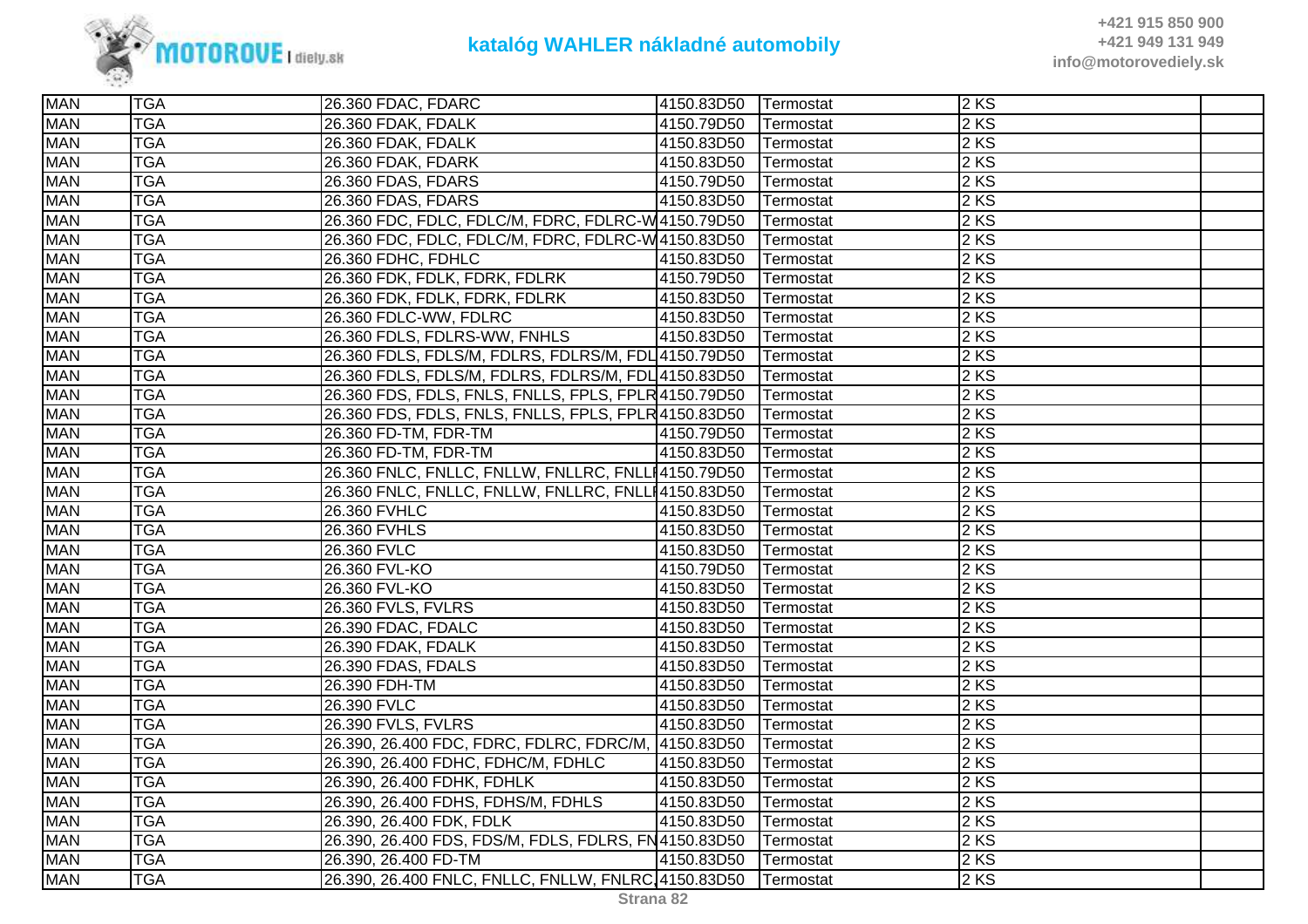

| <b>MAN</b> | <b>TGA</b> | 26.390, 26.400 FNLS, FNLLS, FNLRS, FNLLRS4150.83D50  |            | <b>Termostat</b> | $\overline{2}$ KS |  |
|------------|------------|------------------------------------------------------|------------|------------------|-------------------|--|
| <b>MAN</b> | <b>TGA</b> | 26.390, 26.400 FVHL-KO                               | 4150.83D50 | Termostat        | 2 KS              |  |
| <b>MAN</b> | <b>TGA</b> | 26.390, 26.400 FVL-KO                                | 4150.83D50 | Termostat        | 2 KS              |  |
| <b>MAN</b> | <b>TGA</b> | 26.400 FDAC, FDALC                                   | 4150.83D50 | Termostat        | 2KS               |  |
| <b>MAN</b> | <b>TGA</b> | 26.400 FDAK, FDALK                                   | 4150.83D50 | Termostat        | 2KS               |  |
| <b>MAN</b> | <b>TGA</b> | 26.400 FDAS, FDALS                                   | 4150.83D50 | Termostat        | 2 KS              |  |
| <b>MAN</b> | <b>TGA</b> | 26.400 FDH-TM                                        | 4150.83D50 | Termostat        | 2 KS              |  |
| <b>MAN</b> | <b>TGA</b> | 26.400 FVLC                                          | 4150.83D50 | Termostat        | 2 KS              |  |
| <b>MAN</b> | <b>TGA</b> | <b>26.400 FVLS, FVLRS</b>                            | 4150.83D50 | Termostat        | 2 KS              |  |
| <b>MAN</b> | <b>TGA</b> | 26.410 FDAC, FDARC                                   | 4150.79D50 | Termostat        | 2 KS              |  |
| <b>MAN</b> | <b>TGA</b> | 26.410 FDAC, FDARC                                   | 4150.83D50 | Termostat        | 2 KS              |  |
| <b>MAN</b> | <b>TGA</b> | 26.410 FDAK, FDALK                                   | 4150.79D50 | Termostat        | 2 KS              |  |
| <b>MAN</b> | <b>TGA</b> | 26.410 FDAK, FDALK                                   | 4150.83D50 | Termostat        | 2 KS              |  |
| <b>MAN</b> | <b>TGA</b> | 26.410 FDAS, FDALS, FDARS                            | 4150.79D50 | Termostat        | 2 KS              |  |
| <b>MAN</b> | <b>TGA</b> | 26.410 FDAS, FDALS, FDARS                            | 4150.83D50 | Termostat        | 2 KS              |  |
| <b>MAN</b> | <b>TGA</b> | 26.410 FDC, FDLC, FDLC/M, FDLC-WW; FDRQ4150.79D50    |            | Termostat        | 2KS               |  |
| <b>MAN</b> | <b>TGA</b> | 26.410 FDC, FDLC, FDLC/M, FDLC-WW; FDRQ4150.83D50    |            | Termostat        | 2KS               |  |
| <b>MAN</b> | <b>TGA</b> | 26.410 FDK, FDRK, FDLK, FDLRK                        | 4150.79D50 | Termostat        | 2 KS              |  |
| <b>MAN</b> | <b>TGA</b> | 26.410 FDK, FDRK, FDLK, FDLRK                        | 4150.83D50 | Termostat        | $2$ KS            |  |
| <b>MAN</b> | <b>TGA</b> | 26.410 FDS, FDLS, FDLS/M, FDLS-WW, FDRS 4150.79D50   |            | Termostat        | 2 KS              |  |
| <b>MAN</b> | <b>TGA</b> | 26.410 FDS, FDLS, FDLS/M, FDLS-WW, FDRS 4150.83D50   |            | Termostat        | 2 KS              |  |
| <b>MAN</b> | <b>TGA</b> | 26.410 FD-TM, FDR-TM                                 | 4150.79D50 | Termostat        | 2KS               |  |
| <b>MAN</b> | <b>TGA</b> | 26.410 FD-TM, FDR-TM                                 | 4150.83D50 | Termostat        | 2 KS              |  |
| <b>MAN</b> | <b>TGA</b> | 26.410 FNLC, FNLLC, FNLLW, FNLRC, FNLLR 4150.79D50   |            | Termostat        | 2 KS              |  |
| <b>MAN</b> | <b>TGA</b> | 26.410 FNLC, FNLLC, FNLLW, FNLRC, FNLLR 4150.83D50   |            | Termostat        | 2 KS              |  |
| <b>MAN</b> | <b>TGA</b> | 26.410 FPLS, FPLRS, FVLS, FNLS, FNLLS                | 4150.79D50 | Termostat        | 2KS               |  |
| <b>MAN</b> | <b>TGA</b> | 26.410 FPLS, FPLRS, FVLS, FNLS, FNLLS                | 4150.83D50 | Termostat        | 2KS               |  |
| <b>MAN</b> | <b>TGA</b> | 26.410 FVLC                                          | 4150.79D50 | Termostat        | 2KS               |  |
| <b>MAN</b> | <b>TGA</b> | 26.410 FVLC                                          | 4150.83D50 | Termostat        | 2 KS              |  |
| <b>MAN</b> | <b>TGA</b> | 26.410 FVL-KO                                        | 4150.79D50 | Termostat        | 2 KS              |  |
| <b>MAN</b> | <b>TGA</b> | 26.410 FVL-KO                                        | 4150.83D50 | Termostat        | 2 KS              |  |
| <b>MAN</b> | <b>TGA</b> | 26.410 FVLS, FVLRS                                   | 4150.79D50 | Termostat        | 2 KS              |  |
| <b>MAN</b> | <b>TGA</b> | 26.410 FVLS, FVLRS                                   | 4150.83D50 | Termostat        | $2$ KS            |  |
| <b>MAN</b> | <b>TGA</b> | 26.430 FDAC, FDALC                                   | 4150.83D50 | Termostat        | 2 KS              |  |
| <b>MAN</b> | <b>TGA</b> | 26.430 FDAK, FDALK                                   | 4150.83D50 | Termostat        | 2 KS              |  |
| <b>MAN</b> | <b>TGA</b> | 26.430 FDAS, FDALS                                   | 4150.83D50 | Termostat        | 2 KS              |  |
| <b>MAN</b> | <b>TGA</b> | 26.430 FDLS, FDLS/M, FDLRS-WW                        | 4150.83D50 | Termostat        | 2 KS              |  |
| <b>MAN</b> | <b>TGA</b> | 26.430 FVL-KO                                        | 4150.83D50 | Termostat        | 2 KS              |  |
| <b>MAN</b> | <b>TGA</b> | 26.430 FVLS, FVLRS                                   | 4150.83D50 | Termostat        | 2KS               |  |
| <b>MAN</b> | <b>TGA</b> | 26.430, 26.440 FDC, FDRC, FDLC, FDLRC, FD 4150.83D50 |            | Termostat        | $2$ KS            |  |
| <b>MAN</b> | <b>TGA</b> | 26.430, 26.440 FDHC, FDHC/M, FDHLC                   | 4150.83D50 | Termostat        | 2 KS              |  |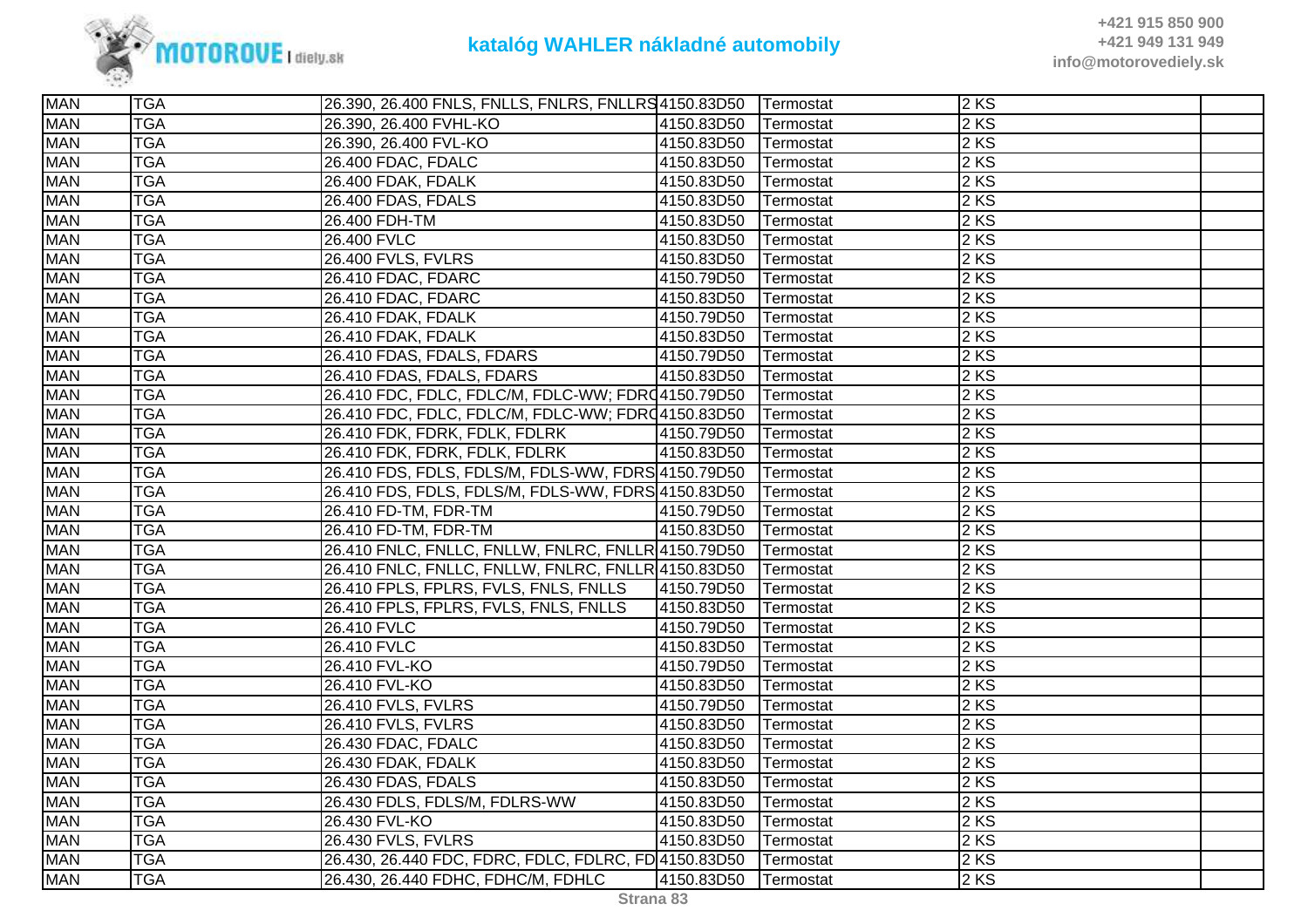

| <b>MAN</b> | <b>TGA</b> | 26.430, 26.440 FDHK, FDHLK                            | 4150.83D50 | Termostat         | $2$ KS |  |
|------------|------------|-------------------------------------------------------|------------|-------------------|--------|--|
| <b>MAN</b> | <b>TGA</b> | 26.430, 26.440 FDHS, FDHS/M, FDHLS                    | 4150.83D50 | Termostat         | 2 KS   |  |
| <b>MAN</b> | <b>TGA</b> | 26.430, 26.440 FDH-TM                                 | 4150.83D50 | <b>ITermostat</b> | 2 KS   |  |
| <b>MAN</b> | <b>TGA</b> | 26.430, 26.440 FDK, FDLK                              | 4150.83D50 | Termostat         | 2 KS   |  |
| <b>MAN</b> | <b>TGA</b> | 26.430, 26.440 FDS, FDLS, FDRS, FDLRS, FNI4150.83D50  |            | Termostat         | $2$ KS |  |
| <b>MAN</b> | <b>TGA</b> | 26.430, 26.440 FD-TM                                  | 4150.83D50 | Termostat         | 2KS    |  |
| <b>MAN</b> | <b>TGA</b> | 26.430, 26.440 FVLH-KO                                | 4150.83D50 | Termostat         | 2 KS   |  |
| <b>MAN</b> | <b>TGA</b> | 26.430, 26.440, FNLC, FNLLC, FNLLW, FNLRC4150.83D50   |            | Termostat         | 2 KS   |  |
| <b>MAN</b> | <b>TGA</b> | 26.430, 26.440, FNLS, FNLLS, FNLRS, FNLLR\$4150.83D50 |            | Termostat         | 2 KS   |  |
| <b>MAN</b> | <b>TGA</b> | 26.440 FDAC, FDALC                                    | 4150.83D50 | Termostat         | 2 KS   |  |
| <b>MAN</b> | <b>TGA</b> | 26.440 FDAK, FDALK                                    | 4150.83D50 | Termostat         | 2 KS   |  |
| <b>MAN</b> | <b>TGA</b> | 26.440 FDAS, FDALS                                    | 4150.83D50 | Termostat         | $2$ KS |  |
| <b>MAN</b> | <b>TGA</b> | 26.440 FDLC-WW, FDLRC-WW                              | 4150.83D50 | Termostat         | 2 KS   |  |
| <b>MAN</b> | <b>TGA</b> | 26.440 FDS, FDLS, FDLS-WW, FDLRS-WW                   | 4150.83D50 | Termostat         | 2 KS   |  |
| <b>MAN</b> | <b>TGA</b> | 26.440 FVL-KO                                         | 4150.83D50 | Termostat         | 2KS    |  |
| <b>MAN</b> | <b>TGA</b> | 26.440 FVLS, FVLRS                                    | 4150.83D50 | Termostat         | 2 KS   |  |
| <b>MAN</b> | <b>TGA</b> | 26.460 FDC, FDLC, FDLC/M, FDLC-WW, FDR(4150.79D50     |            | Termostat         | 2 KS   |  |
| <b>MAN</b> | <b>TGA</b> | 26.460 FDC, FDLC, FDLC/M, FDLC-WW, FDRQ4150.83D50     |            | Termostat         | 2 KS   |  |
| <b>MAN</b> | <b>TGA</b> | 26.460 FDK, FDLK, FDLRK                               | 4150.79D50 | Termostat         | $2$ KS |  |
| <b>MAN</b> | <b>TGA</b> | 26.460 FDK, FDLK, FDLRK                               | 4150.83D50 | Termostat         | 2KS    |  |
| <b>MAN</b> | <b>TGA</b> | 26.460 FDS, FDLS, FDLS/M, FDLS-WW, FDRS 4150.79D50    |            | Termostat         | 2 KS   |  |
| <b>MAN</b> | <b>TGA</b> | 26.460 FDS, FDLS, FDLS/M, FDLS-WW, FDRS 4150.83D50    |            | Termostat         | 2 KS   |  |
| <b>MAN</b> | <b>TGA</b> | 26.460 FD-TM, FDR-TM                                  | 4150.79D50 | Termostat         | 2 KS   |  |
| <b>MAN</b> | <b>TGA</b> | 26.460 FD-TM, FDR-TM                                  | 4150.83D50 | Termostat         | $2$ KS |  |
| <b>MAN</b> | <b>TGA</b> | 26.460 FNLC, FNLRC, FNLLC, FNLLRW, FNLL 4150.79D50    |            | Termostat         | 2 KS   |  |
| <b>MAN</b> | <b>TGA</b> | 26.460 FNLC, FNLRC, FNLLC, FNLLRW, FNLL 4150.83D50    |            | Termostat         | 2KS    |  |
| <b>MAN</b> | <b>TGA</b> | 26.460 FPLS, FPLRS, FVLS, FVLRS, FNLS, FN4150.79D50   |            | Termostat         | 2 KS   |  |
| <b>MAN</b> | <b>TGA</b> | 26.460 FPLS, FPLRS, FVLS, FVLRS, FNLS, FN4150.83D50   |            | Termostat         | 2 KS   |  |
| <b>MAN</b> | <b>TGA</b> | 26.460 FVLC                                           | 4150.79D50 | Termostat         | 2 KS   |  |
| <b>MAN</b> | <b>TGA</b> | 26.460 FVLC                                           | 4150.83D50 | Termostat         | 2 KS   |  |
| <b>MAN</b> | <b>TGA</b> | 26.460 FVL-KO                                         | 4150.79D50 | Termostat         | 2KS    |  |
| <b>MAN</b> | <b>TGA</b> | 26.460 FVL-KO                                         | 4150.83D50 | Termostat         | 2 KS   |  |
| <b>MAN</b> | <b>TGA</b> | 26.480 FDAC, FDALC                                    | 4150.83D50 | Termostat         | 2 KS   |  |
| <b>MAN</b> | <b>TGA</b> | 26.480 FDAC, FDALC, FDARC                             | 4150.79D50 | Termostat         | 2 KS   |  |
| <b>MAN</b> | <b>TGA</b> | 26.480 FDAC, FDALC, FDARC                             | 4150.83D50 | Termostat         | 2 KS   |  |
| <b>MAN</b> | <b>TGA</b> | 26.480 FDAK, FDALK                                    | 4150.79D50 | Termostat         | 2 KS   |  |
| <b>MAN</b> | <b>TGA</b> | 26.480 FDAK, FDALK                                    | 4150.83D50 | Termostat         | 2 KS   |  |
| <b>MAN</b> | <b>TGA</b> | 26.480 FDAS, FDALS                                    | 4150.83D50 | Termostat         | 2 KS   |  |
| <b>MAN</b> | <b>TGA</b> | 26.480 FDAS, FDALS, FDARS                             | 4150.79D50 | Termostat         | 2KS    |  |
| <b>MAN</b> | <b>TGA</b> | 26.480 FDAS, FDALS, FDARS                             | 4150.83D50 | Termostat         | $2$ KS |  |
| <b>MAN</b> | <b>TGA</b> | 26.480 FDC, FDC/M, FDLC, FDLRC, FDRC, FN4150.83D50    |            | Termostat         | 2KS    |  |
|            |            |                                                       |            |                   |        |  |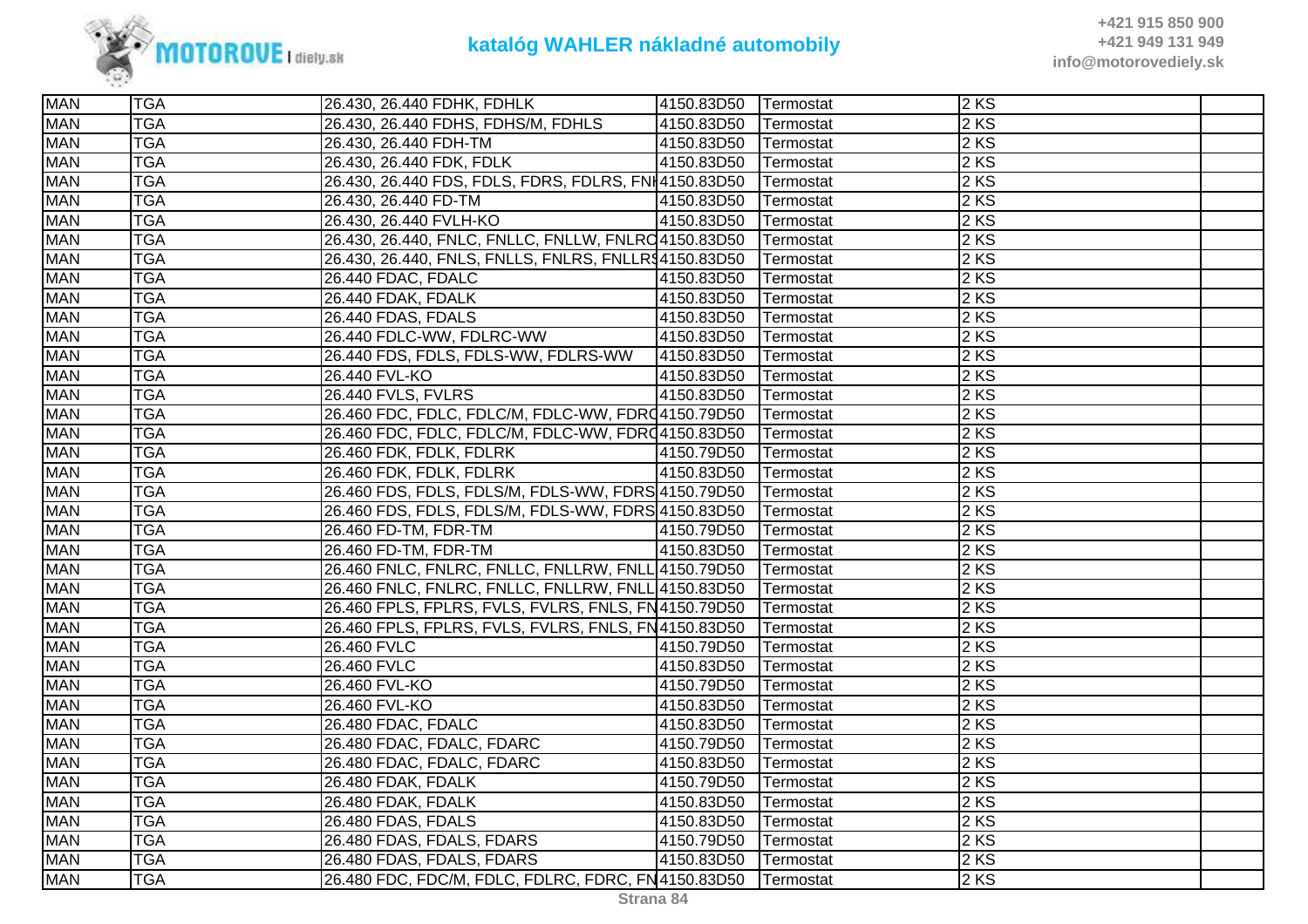

| <b>MAN</b> | <b>TGA</b> | 26.480 FDC, FDLC, FDRC, FDLC/M, FDLRC-W 4150.79D50             |            | <b>Termostat</b> | 2KS               |  |
|------------|------------|----------------------------------------------------------------|------------|------------------|-------------------|--|
| <b>MAN</b> | <b>TGA</b> | 26.480 FDC, FDLC, FDRC, FDLC/M, FDLRC-W4150.83D50              |            | Termostat        | 2 KS              |  |
| <b>MAN</b> | <b>TGA</b> | 26.480 FDHC, FDHC/M, FDHLC                                     | 4150.83D50 | Termostat        | 2 KS              |  |
| <b>MAN</b> | <b>TGA</b> | 26.480 FDHK, FDHLK                                             | 4150.83D50 | Termostat        | 2KS               |  |
| <b>MAN</b> | <b>TGA</b> | 26.480 FDHS, FDHS/M, FDHLS                                     | 4150.83D50 | Termostat        | 2KS               |  |
| <b>MAN</b> | <b>TGA</b> | 26.480 FDH-TM                                                  | 4150.83D50 | Termostat        | 2 KS              |  |
| <b>MAN</b> | <b>TGA</b> | 26.480 FDK, FDLK                                               | 4150.83D50 | Termostat        | 2 KS              |  |
| <b>MAN</b> | <b>TGA</b> | 26.480 FDK, FDLK, FDLRK                                        | 4150.79D50 | Termostat        | 2 KS              |  |
| <b>MAN</b> | <b>TGA</b> | 26.480 FDK, FDLK, FDLRK                                        | 4150.83D50 | Termostat        | 2 KS              |  |
| <b>MAN</b> | <b>TGA</b> | 26.480 FDS, FDLS, FDLRS, FNHLS, FPHLS, FV4150.83D50            |            | Termostat        | 2KS               |  |
| <b>MAN</b> | <b>TGA</b> | 26.480 FDS, FDLS, FDLS/M, FDLRS-WW, FDR 4150.79D50             |            | Termostat        | 2 KS              |  |
| <b>MAN</b> | <b>TGA</b> | 26.480 FDS, FDLS, FDLS/M, FDLRS-WW, FDR 4150.83D50             |            | Termostat        | 2 KS              |  |
| <b>MAN</b> | <b>TGA</b> | 26.480 FD-TM                                                   | 4150.79D50 | Termostat        | 2 KS              |  |
| <b>MAN</b> | <b>TGA</b> | 26.480 FD-TM                                                   | 4150.83D50 | Termostat        | 2 KS              |  |
| <b>MAN</b> | <b>TGA</b> | 26.480 FNLC, FNLLC, FVLC, FNLLRC, FVLLW 4150.79D50   Termostat |            |                  | 2KS               |  |
| <b>MAN</b> | <b>TGA</b> | 26.480 FNLC, FNLLC, FVLC, FNLLRC, FVLLW 4150.83D50             |            | Termostat        | 2KS               |  |
| <b>MAN</b> | <b>TGA</b> | 26.480 FNLC, FNLRC-WW, FNLLC, FNLLRC, F4150.83D50              |            | Termostat        | 2KS               |  |
| <b>MAN</b> | <b>TGA</b> | 26.480 FNLS, FNLLS, FNLRS, FPLS, FVLS                          | 4150.79D50 | Termostat        | 2 KS              |  |
| <b>MAN</b> | <b>TGA</b> | 26.480 FNLS, FNLLS, FNLRS, FPLS, FVLS                          | 4150.83D50 | Termostat        | 2KS               |  |
| <b>MAN</b> | <b>TGA</b> | 26.480 FNLS, FNLLS, FNLRS, FPLS, FVLS, FV44150.83D50           |            | Termostat        | 2 KS              |  |
| <b>MAN</b> | <b>TGA</b> | 26.480 FVHL-KO                                                 | 4150.83D50 | Termostat        | 2 KS              |  |
| <b>MAN</b> | <b>TGA</b> | 26.480 FVL-KO                                                  | 4150.79D50 | Termostat        | 2KS               |  |
| <b>MAN</b> | <b>TGA</b> | 26.480 FVL-KO                                                  | 4150.83D50 | Termostat        | 2 KS              |  |
| <b>MAN</b> | <b>TGA</b> | 26.510 FDC, FDC/M, FDRC, FDLC, FDLC/M, FI4150.79D50            |            | Termostat        | 2 KS              |  |
| <b>MAN</b> | <b>TGA</b> | 26.510 FDC, FDC/M, FDRC, FDLC, FDLC/M, FI4150.83D50            |            | Termostat        | 2 KS              |  |
| <b>MAN</b> | <b>TGA</b> | 26.510 FDS, FDLS, FDLS/M, FDRS, FDLRS                          | 4150.79D50 | Termostat        | 2KS               |  |
| <b>MAN</b> | <b>TGA</b> | 26.510 FDS, FDLS, FDLS/M, FDRS, FDLRS                          | 4150.83D50 | Termostat        | 2KS               |  |
| <b>MAN</b> | <b>TGA</b> | 26.510 FNLC, FNLLC, FNLLW, FNLLRC, FVLC 4150.79D50             |            | Termostat        | 2KS               |  |
| <b>MAN</b> | <b>TGA</b> | 26.510 FNLC, FNLLC, FNLLW, FNLLRC, FVLC 4150.83D50             |            | Termostat        | 2 KS              |  |
| <b>MAN</b> | <b>TGA</b> | 26.510 FNLS, FNLLS, FNLRS, FPLS, FVLS                          | 4150.79D50 | Termostat        | 2 KS              |  |
| <b>MAN</b> | <b>TGA</b> | 26.510 FNLS, FNLLS, FNLRS, FPLS, FVLS                          | 4150.83D50 | Termostat        | 2 KS              |  |
| <b>MAN</b> | <b>TGA</b> | 26.530 FDAC, FDALC                                             | 4150.79D50 | Termostat        | 2 KS              |  |
| <b>MAN</b> | <b>TGA</b> | 26.530 FDAC, FDALC                                             | 4150.83D50 | Termostat        | 2KS               |  |
| <b>MAN</b> | <b>TGA</b> | 26.530 FDAK, FDALK                                             | 4150.79D50 | Termostat        | $2 K\overline{S}$ |  |
| <b>MAN</b> | <b>TGA</b> | 26.530 FDAK, FDALK                                             | 4150.83D50 | Termostat        | 2 KS              |  |
| <b>MAN</b> | <b>TGA</b> | 26.530 FDAS, FDALS                                             | 4150.79D50 | Termostat        | 2 KS              |  |
| <b>MAN</b> | <b>TGA</b> | 26.530 FDAS, FDALS                                             | 4150.83D50 | Termostat        | 2 KS              |  |
| <b>MAN</b> | <b>TGA</b> | 26.530 FDC, FDLC, FDC/M, FDLRC                                 | 4150.79D50 | Termostat        | 2KS               |  |
| <b>MAN</b> | <b>TGA</b> | 26.530 FDC, FDLC, FDC/M, FDLRC                                 | 4150.83D50 | Termostat        | 2KS               |  |
| <b>MAN</b> | <b>TGA</b> | 26.530 FDK, FDLK, FDLRK                                        | 4150.79D50 | Termostat        | 2KS               |  |
| <b>MAN</b> | <b>TGA</b> | 26.530 FDK, FDLK, FDLRK                                        | 4150.83D50 | Termostat        | 2 KS              |  |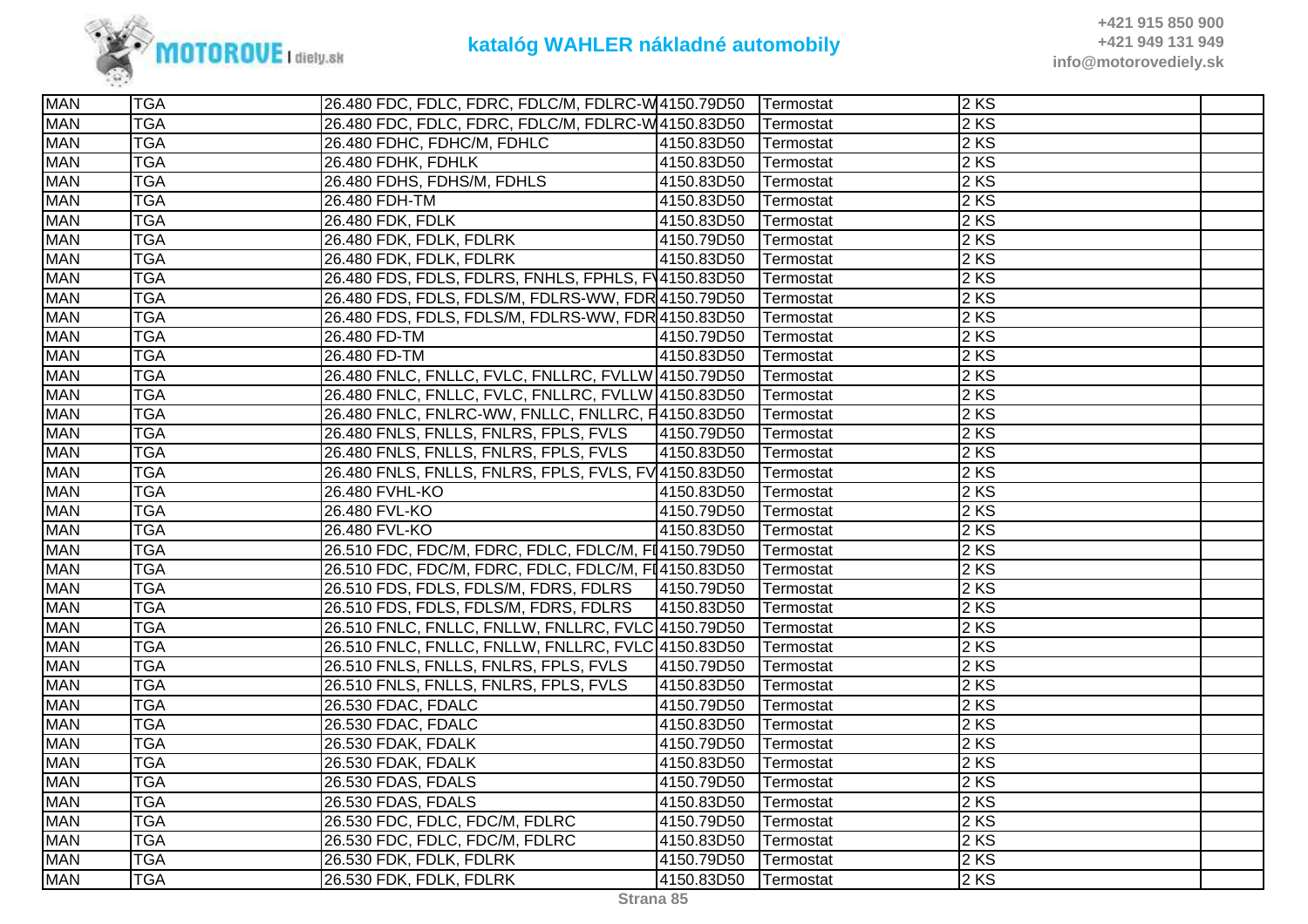

| <b>MAN</b> | <b>TGA</b> | 26.530 FDS, FDLS, FDLS/M, FDLRS                      | 4150.79D50 | Termostat | $2$ KS            |  |
|------------|------------|------------------------------------------------------|------------|-----------|-------------------|--|
| <b>MAN</b> | <b>TGA</b> | 26.530 FDS, FDLS, FDLS/M, FDLRS                      | 4150.83D50 | Termostat | 2 KS              |  |
| <b>MAN</b> | <b>TGA</b> | 26.530 FNLC, FNLLC, FNLLW, FNLLRC, FVLC 4150.79D50   |            | Termostat | 2 KS              |  |
| <b>MAN</b> | <b>TGA</b> | 26.530 FNLC, FNLLC, FNLLW, FNLLRC, FVLC 4150.83D50   |            | Termostat | 2 KS              |  |
| <b>MAN</b> | <b>TGA</b> | 26.530 FNLS, FNLLS, FNLRS, FPLS, FVLS, FV 4150.79D50 |            | Termostat | 2KS               |  |
| <b>MAN</b> | <b>TGA</b> | 26.530 FNLS, FNLLS, FNLRS, FPLS, FVLS, FV 4150.83D50 |            | Termostat | 2 KS              |  |
| <b>MAN</b> | <b>TGA</b> | 26.540 FNLC, FNLLC, FNLLRC, FNLLW                    | 4150.83D50 | Termostat | 2 KS              |  |
| <b>MAN</b> | <b>TGA</b> | 28.310 FNLC, FNLLC                                   | 4150.79D50 | Termostat | 2 KS              |  |
| <b>MAN</b> | <b>TGA</b> | <b>28.310 FNLC, FNLLC</b>                            | 4150.83D50 | Termostat | 2 KS              |  |
| <b>MAN</b> | <b>TGA</b> | 28.310 FNLC, FNLLC, FNLRC                            | 4150.79D50 | Termostat | 2KS               |  |
| <b>MAN</b> | <b>TGA</b> | 28.310 FNLC, FNLLC, FNLRC                            | 4150.83D50 | Termostat | 2 KS              |  |
| <b>MAN</b> | <b>TGA</b> | 28.310 FNLS, FNLRS                                   | 4150.79D50 | Termostat | 2 KS              |  |
| <b>MAN</b> | <b>TGA</b> | 28.310 FNLS, FNLRS                                   | 4150.83D50 | Termostat | 2 KS              |  |
| <b>MAN</b> | <b>TGA</b> | 28.310, 28.320 FNLC, FNLLC, FNLL-LE, FNLLR4150.83D50 |            | Termostat | 2 KS              |  |
| <b>MAN</b> | <b>TGA</b> | 28.310, 28.320 FNLC, FNLLC, FNLLRC, FNLLR4150.83D50  |            | Termostat | 2 KS              |  |
| <b>MAN</b> | <b>TGA</b> | 28.320 FNLC, FNLLC, FNLRC                            | 4150.83D50 | Termostat | 2KS               |  |
| <b>MAN</b> | <b>TGA</b> | 28.320 FNLS, FNLRS                                   | 4150.83D50 | Termostat | $2 K\overline{S}$ |  |
| <b>MAN</b> | <b>TGA</b> | 28.350 FANLC                                         | 4150.83D50 | Termostat | 2 KS              |  |
| <b>MAN</b> | <b>TGA</b> | 28.350 FANLK                                         | 4150.83D50 | Termostat | 2KS               |  |
| <b>MAN</b> | <b>TGA</b> | 28.350 FNLS, FNLRS-WW                                | 4150.83D50 | Termostat | 2 KS              |  |
| <b>MAN</b> | <b>TGA</b> | 28.350, 28.360 FNLC, FNLLC, FNLL-LE                  | 4150.83D50 | Termostat | 2 KS              |  |
| <b>MAN</b> | <b>TGA</b> | 28.350, 28.360 FNLC, FNLLC, FNLRC, FNLL-LI4150.83D50 |            | Termostat | 2 KS              |  |
| <b>MAN</b> | <b>TGA</b> | 28.360 FANLC                                         | 4150.79D50 | Termostat | 2 KS              |  |
| <b>MAN</b> | <b>TGA</b> | 28.360 FANLC                                         | 4150.83D50 | Termostat | 2 KS              |  |
| <b>MAN</b> | <b>TGA</b> | 28.360 FANLK                                         | 4150.79D50 | Termostat | 2 KS              |  |
| <b>MAN</b> | <b>TGA</b> | 28.360 FANLK                                         | 4150.83D50 | Termostat | 2KS               |  |
| <b>MAN</b> | <b>TGA</b> | <b>28.360 FNLC, FNLLC</b>                            | 4150.79D50 | Termostat | 2KS               |  |
| <b>MAN</b> | <b>TGA</b> | 28.360 FNLC, FNLLC                                   | 4150.83D50 | Termostat | 2 KS              |  |
| <b>MAN</b> | <b>TGA</b> | 28.360 FNLS, FNLRS                                   | 4150.79D50 | Termostat | 2 KS              |  |
| <b>MAN</b> | <b>TGA</b> | <b>28.360 FNLS, FNLRS</b>                            | 4150.83D50 | Termostat | 2 KS              |  |
| <b>MAN</b> | <b>TGA</b> | 28.360 FNLS, FNLRS-WW                                | 4150.83D50 | Termostat | $2$ KS            |  |
| <b>MAN</b> | <b>TGA</b> | 28.390 FANLC                                         | 4150.83D50 | Termostat | 2 KS              |  |
| <b>MAN</b> | <b>TGA</b> | 28.390 FANLK                                         | 4150.83D50 | Termostat | 2KS               |  |
| <b>MAN</b> | <b>TGA</b> | 28.390 FNLLC                                         | 4150.79D50 | Termostat | 2 KS              |  |
| <b>MAN</b> | <b>TGA</b> | 28.390 FNLLC                                         | 4150.83D50 | Termostat | 2 KS              |  |
| <b>MAN</b> | <b>TGA</b> | <b>28.390 FNLS, FNLRS</b>                            | 4150.83D50 | Termostat | 2 KS              |  |
| <b>MAN</b> | <b>TGA</b> | 28.390, 28.400 FNLC, FNLLC, FNLRC-WW                 | 4150.83D50 | Termostat | 2 KS              |  |
| <b>MAN</b> | <b>TGA</b> | 28.400 FANLC                                         | 4150.83D50 | Termostat | 2 KS              |  |
| <b>MAN</b> | <b>TGA</b> | 28.400 FANLK                                         | 4150.83D50 | Termostat | 2 KS              |  |
| <b>MAN</b> | <b>TGA</b> | 28.400 FNLS, FNLRS                                   | 4150.83D50 | Termostat | 2KS               |  |
| <b>MAN</b> | <b>TGA</b> | 28.410 FANLC                                         | 4150.79D50 | Termostat | 2 KS              |  |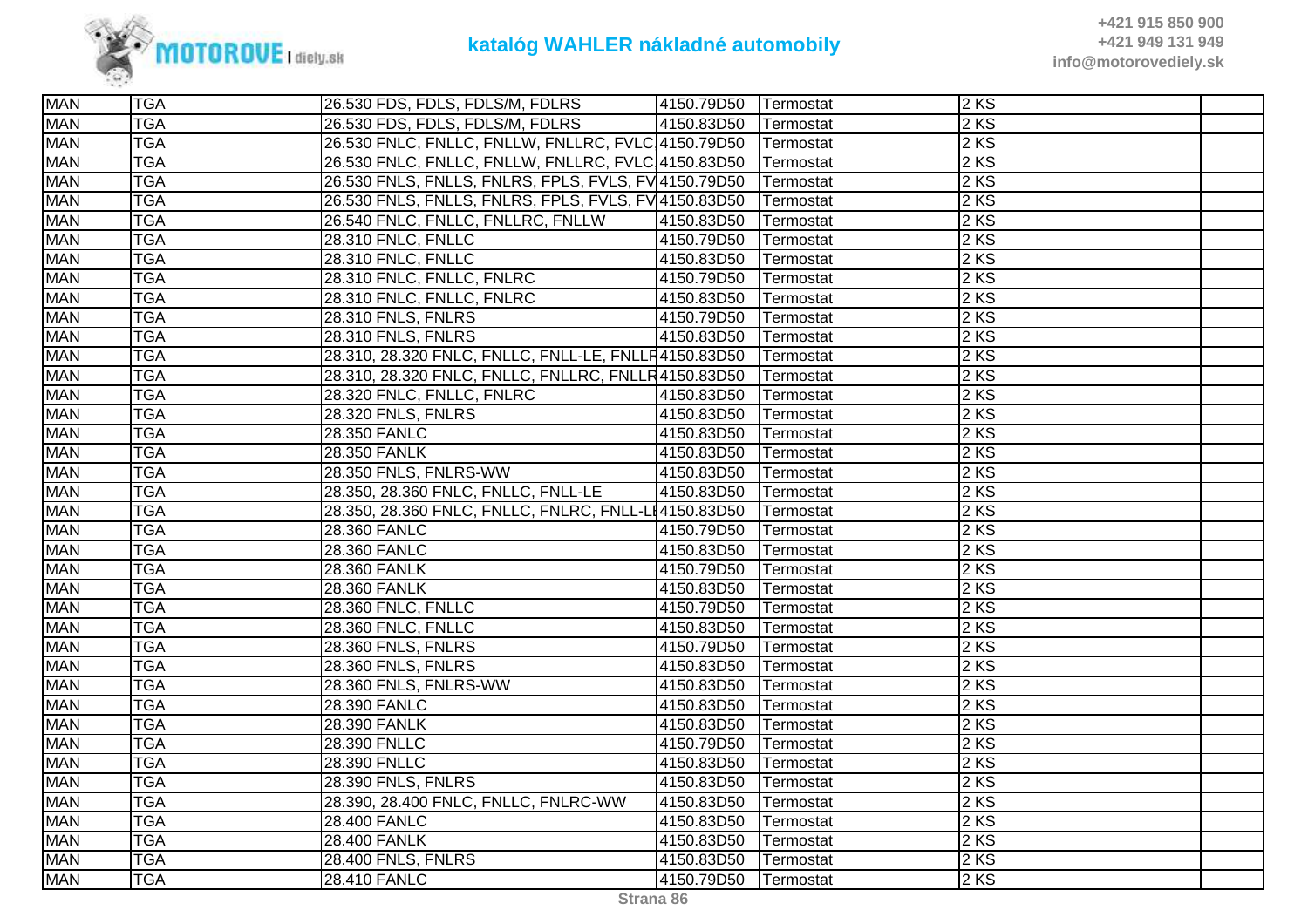

| <b>MAN</b> | <b>TGA</b> | 28.410 FANLC                         | 4150.83D50 | Termostat | 2KS    |  |
|------------|------------|--------------------------------------|------------|-----------|--------|--|
| <b>MAN</b> | <b>TGA</b> | <b>28.410 FANLK</b>                  | 4150.79D50 | Termostat | $2$ KS |  |
| <b>MAN</b> | <b>TGA</b> | <b>28.410 FANLK</b>                  | 4150.83D50 | Termostat | 2 KS   |  |
| <b>MAN</b> | <b>TGA</b> | 28.410 FNLC, FNLLC                   | 4150.79D50 | Termostat | 2 KS   |  |
| <b>MAN</b> | <b>TGA</b> | 28.410 FNLC, FNLLC                   | 4150.83D50 | Termostat | $2$ KS |  |
| <b>MAN</b> | <b>TGA</b> | 28.410 FNLC, FNLLC, FNLRC            | 4150.79D50 | Termostat | 2 KS   |  |
| <b>MAN</b> | <b>TGA</b> | 28.410 FNLC, FNLLC, FNLRC            | 4150.83D50 | Termostat | 2 KS   |  |
| <b>MAN</b> | <b>TGA</b> | 28.410 FNLS, FNLRS                   | 4150.79D50 | Termostat | 2 KS   |  |
| <b>MAN</b> | <b>TGA</b> | 28.410 FNLS, FNLRS                   | 4150.83D50 | Termostat | 2 KS   |  |
| <b>MAN</b> | <b>TGA</b> | 28.430 FANLC                         | 4150.83D50 | Termostat | 2 KS   |  |
| <b>MAN</b> | <b>TGA</b> | 28.430 FANLK                         | 4150.83D50 | Termostat | $2$ KS |  |
| <b>MAN</b> | <b>TGA</b> | 28.430 FNLS, FNLRS-WW                | 4150.83D50 | Termostat | $2$ KS |  |
| <b>MAN</b> | <b>TGA</b> | 28.430, 28.440 FNLC, FNLLC, FNLRC-WW | 4150.83D50 | Termostat | $2$ KS |  |
| <b>MAN</b> | <b>TGA</b> | 28.440 FANLC                         | 4150.83D50 | Termostat | $2$ KS |  |
| <b>MAN</b> | <b>TGA</b> | <b>28.440 FANLK</b>                  | 4150.83D50 | Termostat | 2 KS   |  |
| <b>MAN</b> | <b>TGA</b> | 28.440 FNLS, FNLRS-WW                | 4150.83D50 | Termostat | $2$ KS |  |
| <b>MAN</b> | <b>TGA</b> | 28.460 FNLC, FNLLC, FNLRC            | 4150.79D50 | Termostat | $2$ KS |  |
| <b>MAN</b> | <b>TGA</b> | 28.460 FNLC, FNLLC, FNLRC            | 4150.83D50 | Termostat | $2$ KS |  |
| <b>MAN</b> | <b>TGA</b> | 28.460 FNLS, FNLRS                   | 4150.79D50 | Termostat | 2KS    |  |
| <b>MAN</b> | <b>TGA</b> | 28.460 FNLS, FNLRS                   | 4150.83D50 | Termostat | $2$ KS |  |
| <b>MAN</b> | <b>TGA</b> | 28.480 FANLC                         | 4150.79D50 | Termostat | 2KS    |  |
| <b>MAN</b> | <b>TGA</b> | 28.480 FANLC                         | 4150.83D50 | Termostat | 2 KS   |  |
| <b>MAN</b> | <b>TGA</b> | <b>28.480 FANLK</b>                  | 4150.79D50 | Termostat | 2 KS   |  |
| <b>MAN</b> | <b>TGA</b> | <b>28.480 FANLK</b>                  | 4150.83D50 | Termostat | 2 KS   |  |
| <b>MAN</b> | <b>TGA</b> | 28.480 FNLC, FNLLC, FNLRC            | 4150.79D50 | Termostat | 2 KS   |  |
| <b>MAN</b> | <b>TGA</b> | 28.480 FNLC, FNLLC, FNLRC            | 4150.83D50 | Termostat | $2$ KS |  |
| <b>MAN</b> | <b>TGA</b> | 28.480 FNLC, FNLRC-WW, FNLLC         | 4150.83D50 | Termostat | 2 KS   |  |
| <b>MAN</b> | <b>TGA</b> | 28.480 FNLS, FNLRS                   | 4150.79D50 | Termostat | 2 KS   |  |
| <b>MAN</b> | <b>TGA</b> | <b>28.480 FNLS, FNLRS</b>            | 4150.83D50 | Termostat | $2$ KS |  |
| <b>MAN</b> | <b>TGA</b> | 28.480 FNLS, FNLRS-WW                | 4150.83D50 | Termostat | $2$ KS |  |
| <b>MAN</b> | <b>TGA</b> | 28.510 FNLC, FNLLC, FNLRC            | 4150.79D50 | Termostat | 2 KS   |  |
| <b>MAN</b> | <b>TGA</b> | 28.510 FNLC, FNLLC, FNLRC            | 4150.83D50 | Termostat | 2 KS   |  |
| <b>MAN</b> | <b>TGA</b> | 28.510 FNLS, FNLRS                   | 4150.79D50 | Termostat | 2 KS   |  |
| <b>MAN</b> | <b>TGA</b> | 28.510 FNLS, FNLRS                   | 4150.83D50 | Termostat | $2$ KS |  |
| <b>MAN</b> | <b>TGA</b> | 28.530 FANLC                         | 4150.79D50 | Termostat | $2$ KS |  |
| <b>MAN</b> | <b>TGA</b> | 28.530 FANLC                         | 4150.83D50 | Termostat | $2$ KS |  |
| <b>MAN</b> | <b>TGA</b> | 28.530 FANLK                         | 4150.79D50 | Termostat | $2$ KS |  |
| <b>MAN</b> | <b>TGA</b> | 28.530 FANLK                         | 4150.83D50 | Termostat | 2 KS   |  |
| <b>MAN</b> | <b>TGA</b> | 28.530 FNLC, FNLLC, FNLRC            | 4150.79D50 | Termostat | 2 KS   |  |
| <b>MAN</b> | <b>TGA</b> | 28.530 FNLC, FNLLC, FNLRC            | 4150.83D50 | Termostat | $2$ KS |  |
| <b>MAN</b> | <b>TGA</b> | 28.530 FNLS, FNLRS                   | 4150.79D50 | Termostat | 2KS    |  |
|            |            |                                      |            |           |        |  |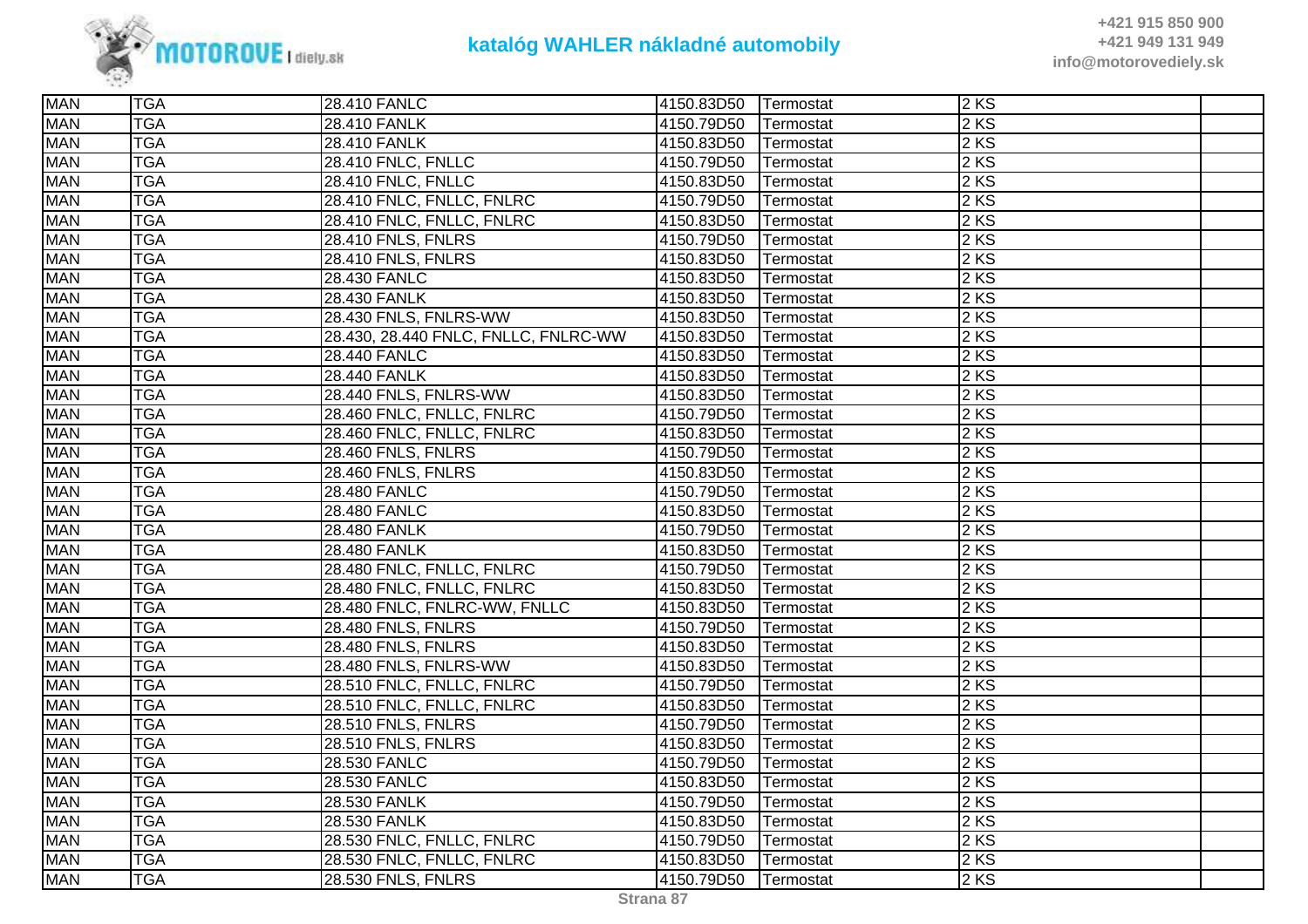

| <b>MAN</b> | <b>TGA</b> | 28.530 FNLS, FNLRS                | 4150.83D50 Termostat |                  | $2$ KS |  |
|------------|------------|-----------------------------------|----------------------|------------------|--------|--|
| <b>MAN</b> | <b>TGA</b> | <b>28.540 FNLC, FNLLC</b>         | 4150.83D50           | Termostat        | $2$ KS |  |
| <b>MAN</b> | <b>TGA</b> | 28.540 FNLS                       | 4150.83D50           | Termostat        | 2 KS   |  |
| <b>MAN</b> | <b>TGA</b> | 32.310 FFDC, FFDLC, FFDLRC        | 4150.79D50           | Termostat        | 2KS    |  |
| <b>MAN</b> | <b>TGA</b> | 32.310 FFDC, FFDLC, FFDLRC        | 4150.83D50           | Termostat        | $2$ KS |  |
| <b>MAN</b> | <b>TGA</b> | 32.310 FFDK, FFDLK                | 4150.79D50           | Termostat        | $2$ KS |  |
| <b>MAN</b> | <b>TGA</b> | 32.310 FFDK, FFDLK                | 4150.83D50           | Termostat        | 2 KS   |  |
| <b>MAN</b> | <b>TGA</b> | 32.310 FFD-TM                     | 4150.79D50           | Termostat        | $2$ KS |  |
| <b>MAN</b> | <b>TGA</b> | 32.310 FFD-TM                     | 4150.83D50           | Termostat        | $2$ KS |  |
| <b>MAN</b> | <b>TGA</b> | 32.350, 32.360 FFDRC              | 4150.83D50           | Termostat        | 2 KS   |  |
| <b>MAN</b> | <b>TGA</b> | 32.350, 32.360 FFD-TM, FFDR-TM    | 4150.83D50           | Termostat        | 2 KS   |  |
| <b>MAN</b> | <b>TGA</b> | 32.360 FFDC, FFDLC, FFDLRC        | 4150.79D50           | Termostat        | $2$ KS |  |
| <b>MAN</b> | <b>TGA</b> | 32.360 FFDC, FFDLC, FFDLRC        | 4150.83D50           | Termostat        | $2$ KS |  |
| <b>MAN</b> | <b>TGA</b> | 32.360 FFDK, FFDLK                | 4150.79D50           | Termostat        | $2$ KS |  |
| <b>MAN</b> | <b>TGA</b> | 32.360 FFDK, FFDLK                | 4150.83D50           | Termostat        | 2 KS   |  |
| <b>MAN</b> | <b>TGA</b> | 32.360 FFD-TM                     | 4150.79D50           | Termostat        | 2 KS   |  |
| <b>MAN</b> | <b>TGA</b> | 32.360 FFD-TM                     | 4150.83D50           | Termostat        | $2$ KS |  |
| <b>MAN</b> | <b>TGA</b> | 32.390, 32.400 FFDRC              | 4150.83D50           | Termostat        | $2$ KS |  |
| <b>MAN</b> | <b>TGA</b> | 32.390, 32.400 FFD-TM, FFDR-TM    | 4150.83D50           | Termostat        | 2 KS   |  |
| <b>MAN</b> | <b>TGA</b> | 32.410 FFDC, FFDLC, FFDRC, FFDLRC | 4150.79D50           | Termostat        | $2$ KS |  |
| <b>MAN</b> | <b>TGA</b> | 32.410 FFDC, FFDLC, FFDRC, FFDLRC | 4150.83D50           | Termostat        | 2KS    |  |
| <b>MAN</b> | <b>TGA</b> | 32.410 FFDK, FFDLK                | 4150.79D50           | Termostat        | 2 KS   |  |
| <b>MAN</b> | <b>TGA</b> | 32.410 FFDK, FFDLK                | 4150.83D50           | Termostat        | $2$ KS |  |
| <b>MAN</b> | <b>TGA</b> | 32.410 FFD-TM                     | 4150.79D50           | Termostat        | $2$ KS |  |
| <b>MAN</b> | <b>TGA</b> | 32.410 FFD-TM                     | 4150.83D50           | Termostat        | $2$ KS |  |
| <b>MAN</b> | <b>TGA</b> | 32.430, 32.440 FFDRC              | 4150.83D50           | Termostat        | 2KS    |  |
| <b>MAN</b> | <b>TGA</b> | 32.430, 32.440 FFD-TM, FFDR-TM    | 4150.83D50           | Termostat        | 2KS    |  |
| <b>MAN</b> | <b>TGA</b> | 32.460 FFDC, FFDLC, FFDLRC        | 4150.79D50           | Termostat        | 2 KS   |  |
| <b>MAN</b> | <b>TGA</b> | 32.460 FFDC, FFDLC, FFDLRC        | 4150.83D50           | Termostat        | $2$ KS |  |
| <b>MAN</b> | <b>TGA</b> | 32.460 FFDK, FFDLK                | 4150.79D50           | Termostat        | 2 KS   |  |
| <b>MAN</b> | <b>TGA</b> | 32.460 FFDK, FFDLK                | 4150.83D50           | <b>Termostat</b> | $2$ KS |  |
| <b>MAN</b> | <b>TGA</b> | 32.460 FFD-TM                     | 4150.79D50           | Termostat        | 2 KS   |  |
| <b>MAN</b> | <b>TGA</b> | 32.460 FFD-TM                     | 4150.83D50           | Termostat        | 2 KS   |  |
| <b>MAN</b> | <b>TGA</b> | 32.480 FFDC, FFDLC, FFDLRC        | 4150.79D50           | Termostat        | $2$ KS |  |
| <b>MAN</b> | <b>TGA</b> | 32.480 FFDC, FFDLC, FFDLRC        | 4150.83D50           | Termostat        | 2 KS   |  |
| <b>MAN</b> | <b>TGA</b> | 32.480 FFDK, FFDLK                | 4150.79D50           | Termostat        | 2 KS   |  |
| <b>MAN</b> | <b>TGA</b> | 32.480 FFDK, FFDLK                | 4150.83D50           | Termostat        | $2$ KS |  |
| <b>MAN</b> | <b>TGA</b> | 32.480 FFDRC                      | 4150.83D50           | Termostat        | 2KS    |  |
| <b>MAN</b> | <b>TGA</b> | 32.480 FFD-TM                     | 4150.79D50           | Termostat        | 2 KS   |  |
| <b>MAN</b> | <b>TGA</b> | 32.480 FFD-TM                     | 4150.83D50           | Termostat        | 2KS    |  |
| <b>MAN</b> | <b>TGA</b> | 32.480 FFD-TM, FFDR-TM            | 4150.83D50           | Termostat        | $2$ KS |  |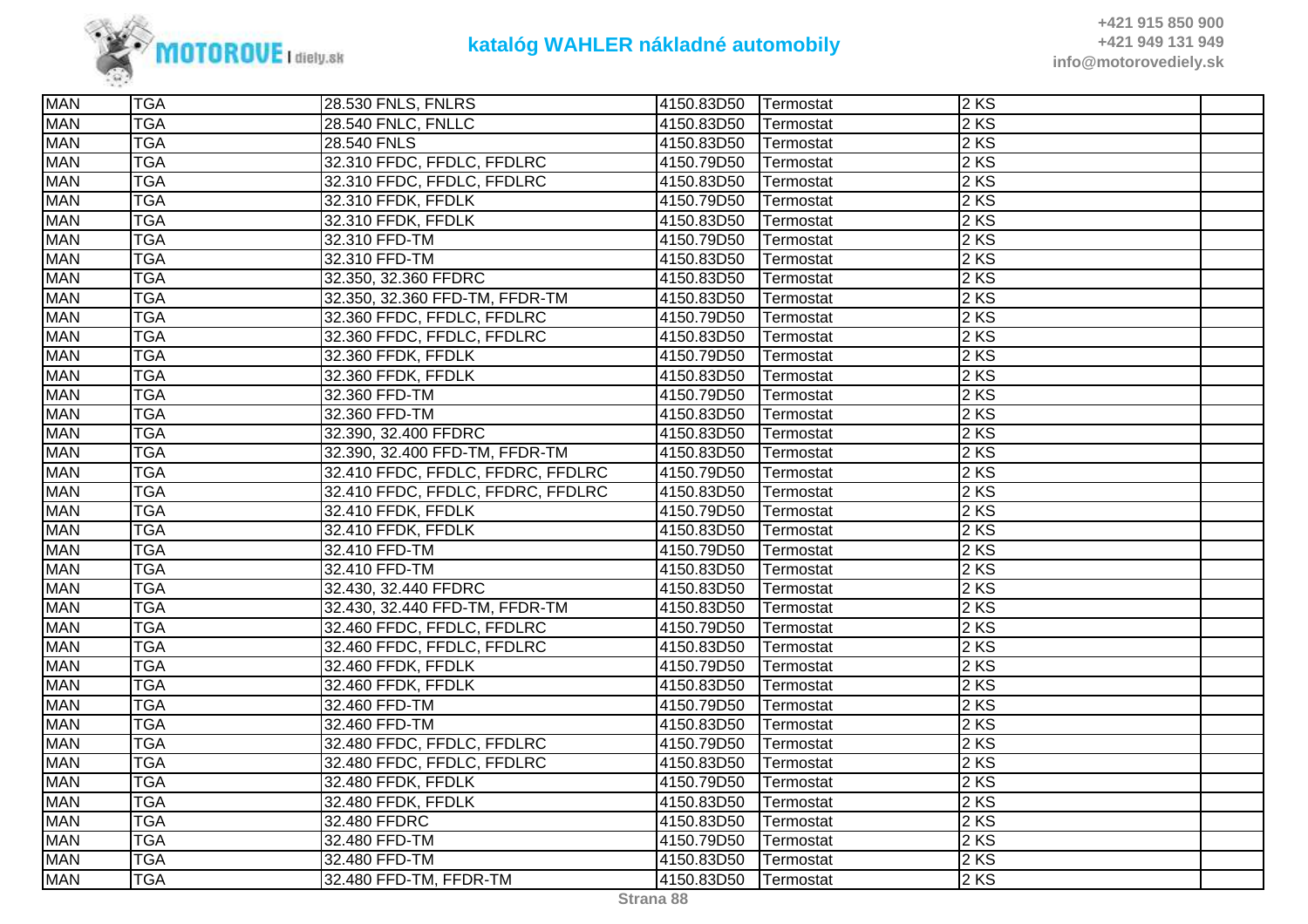

| $2$ KS<br><b>TGA</b><br>33.350, 33.360 FDAC, FDHC, FDHC/M<br>4150.83D50<br>Termostat<br><b>MAN</b><br><b>TGA</b><br>4150.83D50<br>2KS<br>33.350, 33.360 FDAK, FDHK<br>Termostat<br><b>TGA</b><br>2 KS<br><b>MAN</b><br>33.350, 33.360 FDAS, FDHS, FDHS/M<br>4150.83D50<br>Termostat<br><b>MAN</b><br>2 KS<br><b>TGA</b><br>33.350, 33.360 FDC, FDC/M, FDLC, FDRC<br>4150.83D50<br>Termostat<br>$2$ KS<br><b>MAN</b><br><b>TGA</b><br>33.350, 33.360 FDK, FDLK, FDRK<br>4150.83D50<br>Termostat<br><b>MAN</b><br>33.350, 33.360 FDS, FDLS, FDS/M, FDRS<br>$2$ KS<br><b>TGA</b><br>4150.83D50<br>Termostat<br><b>MAN</b><br>$2$ KS<br><b>TGA</b><br>33.360 FDAC, FDARC, FDAC-WW<br>4150.79D50<br>Termostat<br><b>TGA</b><br>2 KS<br><b>MAN</b><br>4150.83D50<br>33.360 FDAC, FDARC, FDAC-WW<br>Termostat<br>2 KS<br><b>MAN</b><br><b>TGA</b><br>33.360 FDAK, FDAK-WW<br>4150.79D50<br>Termostat<br>2 KS<br><b>MAN</b><br><b>TGA</b><br>33.360 FDAK, FDAK-WW<br>4150.83D50<br>Termostat<br><b>MAN</b><br><b>TGA</b><br>$2$ KS<br>33.360 FDAS, FDAS-WW<br>4150.79D50<br>Termostat<br><b>MAN</b><br>$2$ KS<br><b>TGA</b><br>33.360 FDAS, FDAS-WW<br>4150.83D50<br>Termostat<br><b>TGA</b><br><b>MAN</b><br>33.360 FDC, FDC-WW, FDLC/M, FDRC-WW, F 4150.79D50<br>2KS<br>Termostat<br><b>TGA</b><br>$2$ KS<br><b>MAN</b><br>33.360 FDC, FDC-WW, FDLC/M, FDRC-WW, F 4150.83D50<br>Termostat<br><b>MAN</b><br>$2$ KS<br><b>TGA</b><br>4150.83D50<br>33.360 FDC-TM, FDRC-TM<br>Termostat<br><b>MAN</b><br>33.360 FDK, FDK-WW, FDLK, FDRK-WW<br>2 KS<br><b>TGA</b><br>4150.79D50<br>Termostat<br><b>MAN</b><br>$2$ KS<br><b>TGA</b><br>33.360 FDK, FDK-WW, FDLK, FDRK-WW<br>4150.83D50<br>Termostat<br><b>TGA</b><br>33.360 FDS, FDS-WW, FDLS, FDLRS, FDRS-W4150.79D50<br>2KS<br><b>MAN</b><br>Termostat<br><b>TGA</b><br>2 KS<br><b>MAN</b><br>33.360 FDS, FDS-WW, FDLS, FDLRS, FDRS-W4150.83D50<br>Termostat<br><b>MAN</b><br>$2$ KS<br><b>TGA</b><br>33.360 FD-TM, FDR-TM<br>4150.79D50<br>Termostat<br>2 KS<br><b>MAN</b><br><b>TGA</b><br>33.360 FD-TM, FDR-TM<br>4150.83D50<br>Termostat<br><b>TGA</b><br>$2$ KS<br><b>MAN</b><br>33.390, 33.400 FDAC, FDHC, FDHC/M<br>4150.83D50<br>Termostat<br><b>TGA</b><br><b>MAN</b><br>33.390, 33.400 FDAK, FDHK<br>4150.83D50<br>2KS<br>Termostat<br><b>MAN</b><br><b>TGA</b><br>2 KS<br>33.390, 33.400 FDAS, FDHS, FDHS/M<br>4150.83D50<br>Termostat<br><b>MAN</b><br>$2$ KS<br><b>TGA</b><br>33.390, 33.400 FDC, FDLC, FDRC, FDC/M<br>4150.83D50<br>Termostat<br><b>MAN</b><br>$2$ KS<br><b>TGA</b><br>33.390, 33.400 FDC-TM, FDRC-TM<br>4150.83D50<br>Termostat<br><b>MAN</b><br>2 KS<br><b>TGA</b><br>4150.83D50<br>33.390, 33.400 FDK, FDLK, FDRK<br>Termostat<br><b>MAN</b><br>33.390, 33.400 FDS, FDLS, FDLRS, FDRS, FD\$4150.83D50<br>2KS<br><b>TGA</b><br>Termostat<br><b>TGA</b><br><b>MAN</b><br>2 KS<br>33.410 FDAC, FDAC-WW, FDALC<br>4150.79D50<br>Termostat<br><b>MAN</b><br>$2$ KS<br><b>TGA</b><br>33.410 FDAC, FDAC-WW, FDALC<br>4150.83D50<br>Termostat<br>$2$ KS<br><b>MAN</b><br><b>TGA</b><br>4150.79D50<br>33.410 FDAK, FDAK-WW, FDALK<br>Termostat<br><b>MAN</b><br><b>TGA</b><br>2KS<br>33.410 FDAK, FDAK-WW, FDALK<br>4150.83D50<br>Termostat<br><b>MAN</b><br><b>TGA</b><br>4150.79D50<br>2KS<br>33.410 FDAS, FDAS-WW, FDALS<br>Termostat<br><b>TGA</b><br>2 KS<br><b>MAN</b><br>33.410 FDAS, FDAS-WW, FDALS<br>4150.83D50<br>Termostat<br><b>MAN</b><br>2 KS<br><b>TGA</b><br>33.410 FDC, FDC-WW, FDLC, FDLRC, FDRC-V4150.79D50<br>Termostat<br><b>MAN</b><br>$2$ KS<br><b>TGA</b><br>33.410 FDC, FDC-WW, FDLC, FDLRC, FDRC-V4150.83D50<br>Termostat<br>$2$ KS<br><b>TGA</b><br>33.410 FDK, FDK-WW, FDLK, FDRK-WW<br>4150.79D50<br>Termostat<br><b>MAN</b><br>4150.83D50<br>2KS<br><b>TGA</b><br>33.410 FDK, FDK-WW, FDLK, FDRK-WW<br>Termostat<br><b>TGA</b><br>33.410 FDS, FDS-WW, FDLS, FDLS/M, FDLRS 4150.79D50<br>2KS<br><b>MAN</b><br>Termostat<br><b>TGA</b><br>2 KS<br><b>MAN</b><br>33.410 FDS, FDS-WW, FDLS, FDLS/M, FDLRS 4150.83D50<br>Termostat | <b>MAN</b> | <b>TGA</b> | 33.350 FDC-TM, FDRC-TM | 4150.83D50 | <b>Termostat</b> | 2KS |  |
|-----------------------------------------------------------------------------------------------------------------------------------------------------------------------------------------------------------------------------------------------------------------------------------------------------------------------------------------------------------------------------------------------------------------------------------------------------------------------------------------------------------------------------------------------------------------------------------------------------------------------------------------------------------------------------------------------------------------------------------------------------------------------------------------------------------------------------------------------------------------------------------------------------------------------------------------------------------------------------------------------------------------------------------------------------------------------------------------------------------------------------------------------------------------------------------------------------------------------------------------------------------------------------------------------------------------------------------------------------------------------------------------------------------------------------------------------------------------------------------------------------------------------------------------------------------------------------------------------------------------------------------------------------------------------------------------------------------------------------------------------------------------------------------------------------------------------------------------------------------------------------------------------------------------------------------------------------------------------------------------------------------------------------------------------------------------------------------------------------------------------------------------------------------------------------------------------------------------------------------------------------------------------------------------------------------------------------------------------------------------------------------------------------------------------------------------------------------------------------------------------------------------------------------------------------------------------------------------------------------------------------------------------------------------------------------------------------------------------------------------------------------------------------------------------------------------------------------------------------------------------------------------------------------------------------------------------------------------------------------------------------------------------------------------------------------------------------------------------------------------------------------------------------------------------------------------------------------------------------------------------------------------------------------------------------------------------------------------------------------------------------------------------------------------------------------------------------------------------------------------------------------------------------------------------------------------------------------------------------------------------------------------------------------------------------------------------------------------------------------------------------------------------------------------------------------------------------------------------------------------------------------------------------------------------------------------------------------------------------------------------------------------------------|------------|------------|------------------------|------------|------------------|-----|--|
|                                                                                                                                                                                                                                                                                                                                                                                                                                                                                                                                                                                                                                                                                                                                                                                                                                                                                                                                                                                                                                                                                                                                                                                                                                                                                                                                                                                                                                                                                                                                                                                                                                                                                                                                                                                                                                                                                                                                                                                                                                                                                                                                                                                                                                                                                                                                                                                                                                                                                                                                                                                                                                                                                                                                                                                                                                                                                                                                                                                                                                                                                                                                                                                                                                                                                                                                                                                                                                                                                                                                                                                                                                                                                                                                                                                                                                                                                                                                                                                                                             | <b>MAN</b> |            |                        |            |                  |     |  |
|                                                                                                                                                                                                                                                                                                                                                                                                                                                                                                                                                                                                                                                                                                                                                                                                                                                                                                                                                                                                                                                                                                                                                                                                                                                                                                                                                                                                                                                                                                                                                                                                                                                                                                                                                                                                                                                                                                                                                                                                                                                                                                                                                                                                                                                                                                                                                                                                                                                                                                                                                                                                                                                                                                                                                                                                                                                                                                                                                                                                                                                                                                                                                                                                                                                                                                                                                                                                                                                                                                                                                                                                                                                                                                                                                                                                                                                                                                                                                                                                                             |            |            |                        |            |                  |     |  |
|                                                                                                                                                                                                                                                                                                                                                                                                                                                                                                                                                                                                                                                                                                                                                                                                                                                                                                                                                                                                                                                                                                                                                                                                                                                                                                                                                                                                                                                                                                                                                                                                                                                                                                                                                                                                                                                                                                                                                                                                                                                                                                                                                                                                                                                                                                                                                                                                                                                                                                                                                                                                                                                                                                                                                                                                                                                                                                                                                                                                                                                                                                                                                                                                                                                                                                                                                                                                                                                                                                                                                                                                                                                                                                                                                                                                                                                                                                                                                                                                                             |            |            |                        |            |                  |     |  |
|                                                                                                                                                                                                                                                                                                                                                                                                                                                                                                                                                                                                                                                                                                                                                                                                                                                                                                                                                                                                                                                                                                                                                                                                                                                                                                                                                                                                                                                                                                                                                                                                                                                                                                                                                                                                                                                                                                                                                                                                                                                                                                                                                                                                                                                                                                                                                                                                                                                                                                                                                                                                                                                                                                                                                                                                                                                                                                                                                                                                                                                                                                                                                                                                                                                                                                                                                                                                                                                                                                                                                                                                                                                                                                                                                                                                                                                                                                                                                                                                                             |            |            |                        |            |                  |     |  |
|                                                                                                                                                                                                                                                                                                                                                                                                                                                                                                                                                                                                                                                                                                                                                                                                                                                                                                                                                                                                                                                                                                                                                                                                                                                                                                                                                                                                                                                                                                                                                                                                                                                                                                                                                                                                                                                                                                                                                                                                                                                                                                                                                                                                                                                                                                                                                                                                                                                                                                                                                                                                                                                                                                                                                                                                                                                                                                                                                                                                                                                                                                                                                                                                                                                                                                                                                                                                                                                                                                                                                                                                                                                                                                                                                                                                                                                                                                                                                                                                                             |            |            |                        |            |                  |     |  |
|                                                                                                                                                                                                                                                                                                                                                                                                                                                                                                                                                                                                                                                                                                                                                                                                                                                                                                                                                                                                                                                                                                                                                                                                                                                                                                                                                                                                                                                                                                                                                                                                                                                                                                                                                                                                                                                                                                                                                                                                                                                                                                                                                                                                                                                                                                                                                                                                                                                                                                                                                                                                                                                                                                                                                                                                                                                                                                                                                                                                                                                                                                                                                                                                                                                                                                                                                                                                                                                                                                                                                                                                                                                                                                                                                                                                                                                                                                                                                                                                                             |            |            |                        |            |                  |     |  |
|                                                                                                                                                                                                                                                                                                                                                                                                                                                                                                                                                                                                                                                                                                                                                                                                                                                                                                                                                                                                                                                                                                                                                                                                                                                                                                                                                                                                                                                                                                                                                                                                                                                                                                                                                                                                                                                                                                                                                                                                                                                                                                                                                                                                                                                                                                                                                                                                                                                                                                                                                                                                                                                                                                                                                                                                                                                                                                                                                                                                                                                                                                                                                                                                                                                                                                                                                                                                                                                                                                                                                                                                                                                                                                                                                                                                                                                                                                                                                                                                                             |            |            |                        |            |                  |     |  |
|                                                                                                                                                                                                                                                                                                                                                                                                                                                                                                                                                                                                                                                                                                                                                                                                                                                                                                                                                                                                                                                                                                                                                                                                                                                                                                                                                                                                                                                                                                                                                                                                                                                                                                                                                                                                                                                                                                                                                                                                                                                                                                                                                                                                                                                                                                                                                                                                                                                                                                                                                                                                                                                                                                                                                                                                                                                                                                                                                                                                                                                                                                                                                                                                                                                                                                                                                                                                                                                                                                                                                                                                                                                                                                                                                                                                                                                                                                                                                                                                                             |            |            |                        |            |                  |     |  |
|                                                                                                                                                                                                                                                                                                                                                                                                                                                                                                                                                                                                                                                                                                                                                                                                                                                                                                                                                                                                                                                                                                                                                                                                                                                                                                                                                                                                                                                                                                                                                                                                                                                                                                                                                                                                                                                                                                                                                                                                                                                                                                                                                                                                                                                                                                                                                                                                                                                                                                                                                                                                                                                                                                                                                                                                                                                                                                                                                                                                                                                                                                                                                                                                                                                                                                                                                                                                                                                                                                                                                                                                                                                                                                                                                                                                                                                                                                                                                                                                                             |            |            |                        |            |                  |     |  |
|                                                                                                                                                                                                                                                                                                                                                                                                                                                                                                                                                                                                                                                                                                                                                                                                                                                                                                                                                                                                                                                                                                                                                                                                                                                                                                                                                                                                                                                                                                                                                                                                                                                                                                                                                                                                                                                                                                                                                                                                                                                                                                                                                                                                                                                                                                                                                                                                                                                                                                                                                                                                                                                                                                                                                                                                                                                                                                                                                                                                                                                                                                                                                                                                                                                                                                                                                                                                                                                                                                                                                                                                                                                                                                                                                                                                                                                                                                                                                                                                                             |            |            |                        |            |                  |     |  |
|                                                                                                                                                                                                                                                                                                                                                                                                                                                                                                                                                                                                                                                                                                                                                                                                                                                                                                                                                                                                                                                                                                                                                                                                                                                                                                                                                                                                                                                                                                                                                                                                                                                                                                                                                                                                                                                                                                                                                                                                                                                                                                                                                                                                                                                                                                                                                                                                                                                                                                                                                                                                                                                                                                                                                                                                                                                                                                                                                                                                                                                                                                                                                                                                                                                                                                                                                                                                                                                                                                                                                                                                                                                                                                                                                                                                                                                                                                                                                                                                                             |            |            |                        |            |                  |     |  |
|                                                                                                                                                                                                                                                                                                                                                                                                                                                                                                                                                                                                                                                                                                                                                                                                                                                                                                                                                                                                                                                                                                                                                                                                                                                                                                                                                                                                                                                                                                                                                                                                                                                                                                                                                                                                                                                                                                                                                                                                                                                                                                                                                                                                                                                                                                                                                                                                                                                                                                                                                                                                                                                                                                                                                                                                                                                                                                                                                                                                                                                                                                                                                                                                                                                                                                                                                                                                                                                                                                                                                                                                                                                                                                                                                                                                                                                                                                                                                                                                                             |            |            |                        |            |                  |     |  |
|                                                                                                                                                                                                                                                                                                                                                                                                                                                                                                                                                                                                                                                                                                                                                                                                                                                                                                                                                                                                                                                                                                                                                                                                                                                                                                                                                                                                                                                                                                                                                                                                                                                                                                                                                                                                                                                                                                                                                                                                                                                                                                                                                                                                                                                                                                                                                                                                                                                                                                                                                                                                                                                                                                                                                                                                                                                                                                                                                                                                                                                                                                                                                                                                                                                                                                                                                                                                                                                                                                                                                                                                                                                                                                                                                                                                                                                                                                                                                                                                                             |            |            |                        |            |                  |     |  |
|                                                                                                                                                                                                                                                                                                                                                                                                                                                                                                                                                                                                                                                                                                                                                                                                                                                                                                                                                                                                                                                                                                                                                                                                                                                                                                                                                                                                                                                                                                                                                                                                                                                                                                                                                                                                                                                                                                                                                                                                                                                                                                                                                                                                                                                                                                                                                                                                                                                                                                                                                                                                                                                                                                                                                                                                                                                                                                                                                                                                                                                                                                                                                                                                                                                                                                                                                                                                                                                                                                                                                                                                                                                                                                                                                                                                                                                                                                                                                                                                                             |            |            |                        |            |                  |     |  |
|                                                                                                                                                                                                                                                                                                                                                                                                                                                                                                                                                                                                                                                                                                                                                                                                                                                                                                                                                                                                                                                                                                                                                                                                                                                                                                                                                                                                                                                                                                                                                                                                                                                                                                                                                                                                                                                                                                                                                                                                                                                                                                                                                                                                                                                                                                                                                                                                                                                                                                                                                                                                                                                                                                                                                                                                                                                                                                                                                                                                                                                                                                                                                                                                                                                                                                                                                                                                                                                                                                                                                                                                                                                                                                                                                                                                                                                                                                                                                                                                                             |            |            |                        |            |                  |     |  |
|                                                                                                                                                                                                                                                                                                                                                                                                                                                                                                                                                                                                                                                                                                                                                                                                                                                                                                                                                                                                                                                                                                                                                                                                                                                                                                                                                                                                                                                                                                                                                                                                                                                                                                                                                                                                                                                                                                                                                                                                                                                                                                                                                                                                                                                                                                                                                                                                                                                                                                                                                                                                                                                                                                                                                                                                                                                                                                                                                                                                                                                                                                                                                                                                                                                                                                                                                                                                                                                                                                                                                                                                                                                                                                                                                                                                                                                                                                                                                                                                                             |            |            |                        |            |                  |     |  |
|                                                                                                                                                                                                                                                                                                                                                                                                                                                                                                                                                                                                                                                                                                                                                                                                                                                                                                                                                                                                                                                                                                                                                                                                                                                                                                                                                                                                                                                                                                                                                                                                                                                                                                                                                                                                                                                                                                                                                                                                                                                                                                                                                                                                                                                                                                                                                                                                                                                                                                                                                                                                                                                                                                                                                                                                                                                                                                                                                                                                                                                                                                                                                                                                                                                                                                                                                                                                                                                                                                                                                                                                                                                                                                                                                                                                                                                                                                                                                                                                                             |            |            |                        |            |                  |     |  |
|                                                                                                                                                                                                                                                                                                                                                                                                                                                                                                                                                                                                                                                                                                                                                                                                                                                                                                                                                                                                                                                                                                                                                                                                                                                                                                                                                                                                                                                                                                                                                                                                                                                                                                                                                                                                                                                                                                                                                                                                                                                                                                                                                                                                                                                                                                                                                                                                                                                                                                                                                                                                                                                                                                                                                                                                                                                                                                                                                                                                                                                                                                                                                                                                                                                                                                                                                                                                                                                                                                                                                                                                                                                                                                                                                                                                                                                                                                                                                                                                                             |            |            |                        |            |                  |     |  |
|                                                                                                                                                                                                                                                                                                                                                                                                                                                                                                                                                                                                                                                                                                                                                                                                                                                                                                                                                                                                                                                                                                                                                                                                                                                                                                                                                                                                                                                                                                                                                                                                                                                                                                                                                                                                                                                                                                                                                                                                                                                                                                                                                                                                                                                                                                                                                                                                                                                                                                                                                                                                                                                                                                                                                                                                                                                                                                                                                                                                                                                                                                                                                                                                                                                                                                                                                                                                                                                                                                                                                                                                                                                                                                                                                                                                                                                                                                                                                                                                                             |            |            |                        |            |                  |     |  |
|                                                                                                                                                                                                                                                                                                                                                                                                                                                                                                                                                                                                                                                                                                                                                                                                                                                                                                                                                                                                                                                                                                                                                                                                                                                                                                                                                                                                                                                                                                                                                                                                                                                                                                                                                                                                                                                                                                                                                                                                                                                                                                                                                                                                                                                                                                                                                                                                                                                                                                                                                                                                                                                                                                                                                                                                                                                                                                                                                                                                                                                                                                                                                                                                                                                                                                                                                                                                                                                                                                                                                                                                                                                                                                                                                                                                                                                                                                                                                                                                                             |            |            |                        |            |                  |     |  |
|                                                                                                                                                                                                                                                                                                                                                                                                                                                                                                                                                                                                                                                                                                                                                                                                                                                                                                                                                                                                                                                                                                                                                                                                                                                                                                                                                                                                                                                                                                                                                                                                                                                                                                                                                                                                                                                                                                                                                                                                                                                                                                                                                                                                                                                                                                                                                                                                                                                                                                                                                                                                                                                                                                                                                                                                                                                                                                                                                                                                                                                                                                                                                                                                                                                                                                                                                                                                                                                                                                                                                                                                                                                                                                                                                                                                                                                                                                                                                                                                                             |            |            |                        |            |                  |     |  |
|                                                                                                                                                                                                                                                                                                                                                                                                                                                                                                                                                                                                                                                                                                                                                                                                                                                                                                                                                                                                                                                                                                                                                                                                                                                                                                                                                                                                                                                                                                                                                                                                                                                                                                                                                                                                                                                                                                                                                                                                                                                                                                                                                                                                                                                                                                                                                                                                                                                                                                                                                                                                                                                                                                                                                                                                                                                                                                                                                                                                                                                                                                                                                                                                                                                                                                                                                                                                                                                                                                                                                                                                                                                                                                                                                                                                                                                                                                                                                                                                                             |            |            |                        |            |                  |     |  |
|                                                                                                                                                                                                                                                                                                                                                                                                                                                                                                                                                                                                                                                                                                                                                                                                                                                                                                                                                                                                                                                                                                                                                                                                                                                                                                                                                                                                                                                                                                                                                                                                                                                                                                                                                                                                                                                                                                                                                                                                                                                                                                                                                                                                                                                                                                                                                                                                                                                                                                                                                                                                                                                                                                                                                                                                                                                                                                                                                                                                                                                                                                                                                                                                                                                                                                                                                                                                                                                                                                                                                                                                                                                                                                                                                                                                                                                                                                                                                                                                                             |            |            |                        |            |                  |     |  |
|                                                                                                                                                                                                                                                                                                                                                                                                                                                                                                                                                                                                                                                                                                                                                                                                                                                                                                                                                                                                                                                                                                                                                                                                                                                                                                                                                                                                                                                                                                                                                                                                                                                                                                                                                                                                                                                                                                                                                                                                                                                                                                                                                                                                                                                                                                                                                                                                                                                                                                                                                                                                                                                                                                                                                                                                                                                                                                                                                                                                                                                                                                                                                                                                                                                                                                                                                                                                                                                                                                                                                                                                                                                                                                                                                                                                                                                                                                                                                                                                                             |            |            |                        |            |                  |     |  |
|                                                                                                                                                                                                                                                                                                                                                                                                                                                                                                                                                                                                                                                                                                                                                                                                                                                                                                                                                                                                                                                                                                                                                                                                                                                                                                                                                                                                                                                                                                                                                                                                                                                                                                                                                                                                                                                                                                                                                                                                                                                                                                                                                                                                                                                                                                                                                                                                                                                                                                                                                                                                                                                                                                                                                                                                                                                                                                                                                                                                                                                                                                                                                                                                                                                                                                                                                                                                                                                                                                                                                                                                                                                                                                                                                                                                                                                                                                                                                                                                                             |            |            |                        |            |                  |     |  |
|                                                                                                                                                                                                                                                                                                                                                                                                                                                                                                                                                                                                                                                                                                                                                                                                                                                                                                                                                                                                                                                                                                                                                                                                                                                                                                                                                                                                                                                                                                                                                                                                                                                                                                                                                                                                                                                                                                                                                                                                                                                                                                                                                                                                                                                                                                                                                                                                                                                                                                                                                                                                                                                                                                                                                                                                                                                                                                                                                                                                                                                                                                                                                                                                                                                                                                                                                                                                                                                                                                                                                                                                                                                                                                                                                                                                                                                                                                                                                                                                                             |            |            |                        |            |                  |     |  |
|                                                                                                                                                                                                                                                                                                                                                                                                                                                                                                                                                                                                                                                                                                                                                                                                                                                                                                                                                                                                                                                                                                                                                                                                                                                                                                                                                                                                                                                                                                                                                                                                                                                                                                                                                                                                                                                                                                                                                                                                                                                                                                                                                                                                                                                                                                                                                                                                                                                                                                                                                                                                                                                                                                                                                                                                                                                                                                                                                                                                                                                                                                                                                                                                                                                                                                                                                                                                                                                                                                                                                                                                                                                                                                                                                                                                                                                                                                                                                                                                                             |            |            |                        |            |                  |     |  |
|                                                                                                                                                                                                                                                                                                                                                                                                                                                                                                                                                                                                                                                                                                                                                                                                                                                                                                                                                                                                                                                                                                                                                                                                                                                                                                                                                                                                                                                                                                                                                                                                                                                                                                                                                                                                                                                                                                                                                                                                                                                                                                                                                                                                                                                                                                                                                                                                                                                                                                                                                                                                                                                                                                                                                                                                                                                                                                                                                                                                                                                                                                                                                                                                                                                                                                                                                                                                                                                                                                                                                                                                                                                                                                                                                                                                                                                                                                                                                                                                                             |            |            |                        |            |                  |     |  |
|                                                                                                                                                                                                                                                                                                                                                                                                                                                                                                                                                                                                                                                                                                                                                                                                                                                                                                                                                                                                                                                                                                                                                                                                                                                                                                                                                                                                                                                                                                                                                                                                                                                                                                                                                                                                                                                                                                                                                                                                                                                                                                                                                                                                                                                                                                                                                                                                                                                                                                                                                                                                                                                                                                                                                                                                                                                                                                                                                                                                                                                                                                                                                                                                                                                                                                                                                                                                                                                                                                                                                                                                                                                                                                                                                                                                                                                                                                                                                                                                                             |            |            |                        |            |                  |     |  |
|                                                                                                                                                                                                                                                                                                                                                                                                                                                                                                                                                                                                                                                                                                                                                                                                                                                                                                                                                                                                                                                                                                                                                                                                                                                                                                                                                                                                                                                                                                                                                                                                                                                                                                                                                                                                                                                                                                                                                                                                                                                                                                                                                                                                                                                                                                                                                                                                                                                                                                                                                                                                                                                                                                                                                                                                                                                                                                                                                                                                                                                                                                                                                                                                                                                                                                                                                                                                                                                                                                                                                                                                                                                                                                                                                                                                                                                                                                                                                                                                                             |            |            |                        |            |                  |     |  |
|                                                                                                                                                                                                                                                                                                                                                                                                                                                                                                                                                                                                                                                                                                                                                                                                                                                                                                                                                                                                                                                                                                                                                                                                                                                                                                                                                                                                                                                                                                                                                                                                                                                                                                                                                                                                                                                                                                                                                                                                                                                                                                                                                                                                                                                                                                                                                                                                                                                                                                                                                                                                                                                                                                                                                                                                                                                                                                                                                                                                                                                                                                                                                                                                                                                                                                                                                                                                                                                                                                                                                                                                                                                                                                                                                                                                                                                                                                                                                                                                                             |            |            |                        |            |                  |     |  |
|                                                                                                                                                                                                                                                                                                                                                                                                                                                                                                                                                                                                                                                                                                                                                                                                                                                                                                                                                                                                                                                                                                                                                                                                                                                                                                                                                                                                                                                                                                                                                                                                                                                                                                                                                                                                                                                                                                                                                                                                                                                                                                                                                                                                                                                                                                                                                                                                                                                                                                                                                                                                                                                                                                                                                                                                                                                                                                                                                                                                                                                                                                                                                                                                                                                                                                                                                                                                                                                                                                                                                                                                                                                                                                                                                                                                                                                                                                                                                                                                                             |            |            |                        |            |                  |     |  |
|                                                                                                                                                                                                                                                                                                                                                                                                                                                                                                                                                                                                                                                                                                                                                                                                                                                                                                                                                                                                                                                                                                                                                                                                                                                                                                                                                                                                                                                                                                                                                                                                                                                                                                                                                                                                                                                                                                                                                                                                                                                                                                                                                                                                                                                                                                                                                                                                                                                                                                                                                                                                                                                                                                                                                                                                                                                                                                                                                                                                                                                                                                                                                                                                                                                                                                                                                                                                                                                                                                                                                                                                                                                                                                                                                                                                                                                                                                                                                                                                                             |            |            |                        |            |                  |     |  |
|                                                                                                                                                                                                                                                                                                                                                                                                                                                                                                                                                                                                                                                                                                                                                                                                                                                                                                                                                                                                                                                                                                                                                                                                                                                                                                                                                                                                                                                                                                                                                                                                                                                                                                                                                                                                                                                                                                                                                                                                                                                                                                                                                                                                                                                                                                                                                                                                                                                                                                                                                                                                                                                                                                                                                                                                                                                                                                                                                                                                                                                                                                                                                                                                                                                                                                                                                                                                                                                                                                                                                                                                                                                                                                                                                                                                                                                                                                                                                                                                                             |            |            |                        |            |                  |     |  |
|                                                                                                                                                                                                                                                                                                                                                                                                                                                                                                                                                                                                                                                                                                                                                                                                                                                                                                                                                                                                                                                                                                                                                                                                                                                                                                                                                                                                                                                                                                                                                                                                                                                                                                                                                                                                                                                                                                                                                                                                                                                                                                                                                                                                                                                                                                                                                                                                                                                                                                                                                                                                                                                                                                                                                                                                                                                                                                                                                                                                                                                                                                                                                                                                                                                                                                                                                                                                                                                                                                                                                                                                                                                                                                                                                                                                                                                                                                                                                                                                                             |            |            |                        |            |                  |     |  |
|                                                                                                                                                                                                                                                                                                                                                                                                                                                                                                                                                                                                                                                                                                                                                                                                                                                                                                                                                                                                                                                                                                                                                                                                                                                                                                                                                                                                                                                                                                                                                                                                                                                                                                                                                                                                                                                                                                                                                                                                                                                                                                                                                                                                                                                                                                                                                                                                                                                                                                                                                                                                                                                                                                                                                                                                                                                                                                                                                                                                                                                                                                                                                                                                                                                                                                                                                                                                                                                                                                                                                                                                                                                                                                                                                                                                                                                                                                                                                                                                                             |            |            |                        |            |                  |     |  |
|                                                                                                                                                                                                                                                                                                                                                                                                                                                                                                                                                                                                                                                                                                                                                                                                                                                                                                                                                                                                                                                                                                                                                                                                                                                                                                                                                                                                                                                                                                                                                                                                                                                                                                                                                                                                                                                                                                                                                                                                                                                                                                                                                                                                                                                                                                                                                                                                                                                                                                                                                                                                                                                                                                                                                                                                                                                                                                                                                                                                                                                                                                                                                                                                                                                                                                                                                                                                                                                                                                                                                                                                                                                                                                                                                                                                                                                                                                                                                                                                                             | <b>MAN</b> |            |                        |            |                  |     |  |
|                                                                                                                                                                                                                                                                                                                                                                                                                                                                                                                                                                                                                                                                                                                                                                                                                                                                                                                                                                                                                                                                                                                                                                                                                                                                                                                                                                                                                                                                                                                                                                                                                                                                                                                                                                                                                                                                                                                                                                                                                                                                                                                                                                                                                                                                                                                                                                                                                                                                                                                                                                                                                                                                                                                                                                                                                                                                                                                                                                                                                                                                                                                                                                                                                                                                                                                                                                                                                                                                                                                                                                                                                                                                                                                                                                                                                                                                                                                                                                                                                             |            |            |                        |            |                  |     |  |
|                                                                                                                                                                                                                                                                                                                                                                                                                                                                                                                                                                                                                                                                                                                                                                                                                                                                                                                                                                                                                                                                                                                                                                                                                                                                                                                                                                                                                                                                                                                                                                                                                                                                                                                                                                                                                                                                                                                                                                                                                                                                                                                                                                                                                                                                                                                                                                                                                                                                                                                                                                                                                                                                                                                                                                                                                                                                                                                                                                                                                                                                                                                                                                                                                                                                                                                                                                                                                                                                                                                                                                                                                                                                                                                                                                                                                                                                                                                                                                                                                             |            |            |                        |            |                  |     |  |
|                                                                                                                                                                                                                                                                                                                                                                                                                                                                                                                                                                                                                                                                                                                                                                                                                                                                                                                                                                                                                                                                                                                                                                                                                                                                                                                                                                                                                                                                                                                                                                                                                                                                                                                                                                                                                                                                                                                                                                                                                                                                                                                                                                                                                                                                                                                                                                                                                                                                                                                                                                                                                                                                                                                                                                                                                                                                                                                                                                                                                                                                                                                                                                                                                                                                                                                                                                                                                                                                                                                                                                                                                                                                                                                                                                                                                                                                                                                                                                                                                             |            |            |                        |            |                  |     |  |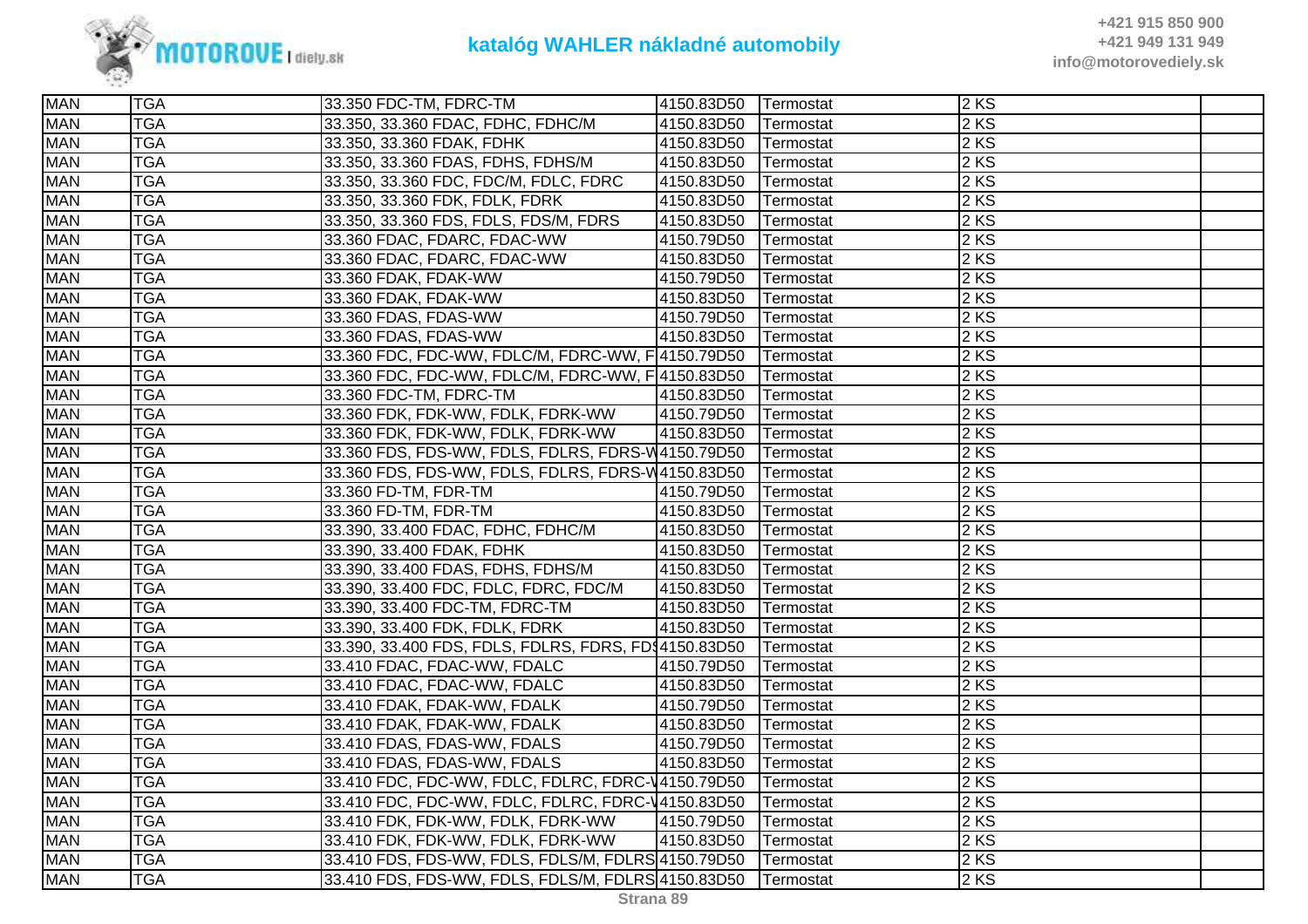

| <b>MAN</b> | <b>TGA</b> | 33.410 FD-TM, FDR-TM                                  | 4150.79D50 | <b>Termostat</b> | $2$ KS |  |
|------------|------------|-------------------------------------------------------|------------|------------------|--------|--|
| <b>MAN</b> | <b>TGA</b> | 33.410 FD-TM, FDR-TM                                  | 4150.83D50 | Termostat        | 2 KS   |  |
| <b>MAN</b> | <b>TGA</b> | 33.430, 33.440 FDAC, FDALC, FDHC, FDHC/M 4150.83D50   |            | Termostat        | 2 KS   |  |
| <b>MAN</b> | <b>TGA</b> | 33.430, 33.440 FDAK, FDALK, FDHK                      | 4150.83D50 | Termostat        | 2 KS   |  |
| <b>MAN</b> | <b>TGA</b> | 33.430, 33.440 FDAS, FDALS, FDHS                      | 4150.83D50 | Termostat        | $2$ KS |  |
| <b>MAN</b> | <b>TGA</b> | 33.430, 33.440 FDC, FDLC, FDRC, FDLRC, FD 4150.83D50  |            | Termostat        | $2$ KS |  |
| <b>MAN</b> | <b>TGA</b> | 33.430, 33.440 FDK, FDLK, FDRK                        | 4150.83D50 | Termostat        | 2 KS   |  |
| <b>MAN</b> | <b>TGA</b> | 33.430, 33.440 FDS, FDLS, FDRS, FDLRS, FD\$4150.83D50 |            | Termostat        | 2 KS   |  |
| <b>MAN</b> | <b>TGA</b> | 33.440 FDAC, FDHC                                     | 4150.83D50 | Termostat        | $2$ KS |  |
| <b>MAN</b> | <b>TGA</b> | 33.440 FDAK, FDHK                                     | 4150.83D50 | Termostat        | $2$ KS |  |
| <b>MAN</b> | <b>TGA</b> | 33.440 FDAS, FDHS                                     | 4150.83D50 | Termostat        | 2 KS   |  |
| <b>MAN</b> | <b>TGA</b> | 33.440 FDC, FDRC                                      | 4150.83D50 | Termostat        | $2$ KS |  |
| <b>MAN</b> | <b>TGA</b> | 33.440 FDC-TM, FDRC-TM                                | 4150.83D50 | Termostat        | 2 KS   |  |
| <b>MAN</b> | <b>TGA</b> | 33.440 FDK, FDRK                                      | 4150.83D50 | Termostat        | 2 KS   |  |
| <b>MAN</b> | <b>TGA</b> | 33.440 FDS, FDRS                                      | 4150.83D50 | Termostat        | 2 KS   |  |
| <b>MAN</b> | <b>TGA</b> | 33.460 FDAC-WW                                        | 4150.79D50 | Termostat        | $2$ KS |  |
| <b>MAN</b> | <b>TGA</b> | 33.460 FDAC-WW                                        | 4150.83D50 | Termostat        | 2 KS   |  |
| <b>MAN</b> | <b>TGA</b> | 33.460 FDAK-WW                                        | 4150.79D50 | Termostat        | 2 KS   |  |
| <b>MAN</b> | <b>TGA</b> | 33.460 FDAK-WW                                        | 4150.83D50 | Termostat        | $2$ KS |  |
| <b>MAN</b> | <b>TGA</b> | 33.460 FDAS-WW                                        | 4150.79D50 | Termostat        | 2 KS   |  |
| <b>MAN</b> | <b>TGA</b> | 33.460 FDAS-WW                                        | 4150.83D50 | Termostat        | 2 KS   |  |
| <b>MAN</b> | <b>TGA</b> | 33.460 FDC, FDC-WW, FDLC, FDLRC, FDRC-V4150.79D50     |            | Termostat        | $2$ KS |  |
| <b>MAN</b> | <b>TGA</b> | 33.460 FDC, FDC-WW, FDLC, FDLRC, FDRC-V4150.83D50     |            | Termostat        | 2 KS   |  |
| <b>MAN</b> | <b>TGA</b> | 33.460 FDK, FDK-WW, FDLK, FDRK-WW                     | 4150.79D50 | Termostat        | $2$ KS |  |
| <b>MAN</b> | <b>TGA</b> | 33.460 FDK, FDK-WW, FDLK, FDRK-WW                     | 4150.83D50 | Termostat        | 2 KS   |  |
| <b>MAN</b> | <b>TGA</b> | 33.460 FDS, FDLS, FDLS/M, FDLRS, FDRS-W14150.79D50    |            | Termostat        | $2$ KS |  |
| <b>MAN</b> | <b>TGA</b> | 33.460 FDS, FDLS, FDLS/M, FDLRS, FDRS-W14150.83D50    |            | Termostat        | $2$ KS |  |
| <b>MAN</b> | <b>TGA</b> | 33.460 FD-TM, FDR-TM                                  | 4150.79D50 | Termostat        | $2$ KS |  |
| <b>MAN</b> | <b>TGA</b> | 33.460 FD-TM, FDR-TM                                  | 4150.83D50 | Termostat        | $2$ KS |  |
| <b>MAN</b> | <b>TGA</b> | 33.480 FDAC, FDAC-WW, FDALC, FDARC                    | 4150.79D50 | Termostat        | 2 KS   |  |
| <b>MAN</b> | <b>TGA</b> | 33.480 FDAC, FDAC-WW, FDALC, FDARC                    | 4150.83D50 | Termostat        | 2 KS   |  |
| <b>MAN</b> | <b>TGA</b> | 33.480 FDAC, FDALC, FDHC, FDHC/M                      | 4150.83D50 | Termostat        | $2$ KS |  |
| <b>MAN</b> | <b>TGA</b> | 33.480 FDAK, FDAK-WW, FDALK                           | 4150.79D50 | Termostat        | $2$ KS |  |
| <b>MAN</b> | <b>TGA</b> | 33.480 FDAK, FDAK-WW, FDALK                           | 4150.83D50 | Termostat        | 2 KS   |  |
| <b>MAN</b> | <b>TGA</b> | 33.480 FDAK, FDALK, FDHK                              | 4150.83D50 | Termostat        | 2 KS   |  |
| <b>MAN</b> | <b>TGA</b> | 33.480 FDAS, FDALS, FDHS                              | 4150.83D50 | Termostat        | 2 KS   |  |
| <b>MAN</b> | <b>TGA</b> | 33.480 FDAS, FDAS-WW, FDARS, FDALS                    | 4150.79D50 | Termostat        | 2 KS   |  |
| <b>MAN</b> | <b>TGA</b> | 33.480 FDAS, FDAS-WW, FDARS, FDALS                    | 4150.83D50 | Termostat        | $2$ KS |  |
| <b>MAN</b> | <b>TGA</b> | 33.480 FDC, FDC-WW, FDLC, FDRC-WW, FDL 4150.79D50     |            | Termostat        | $2$ KS |  |
| <b>MAN</b> | <b>TGA</b> | 33.480 FDC, FDC-WW, FDLC, FDRC-WW, FDL 4150.83D50     |            | Termostat        | $2$ KS |  |
| <b>MAN</b> | <b>TGA</b> | 33.480 FDC, FDLC, FDRC, FDC/M                         | 4150.83D50 | Termostat        | $2$ KS |  |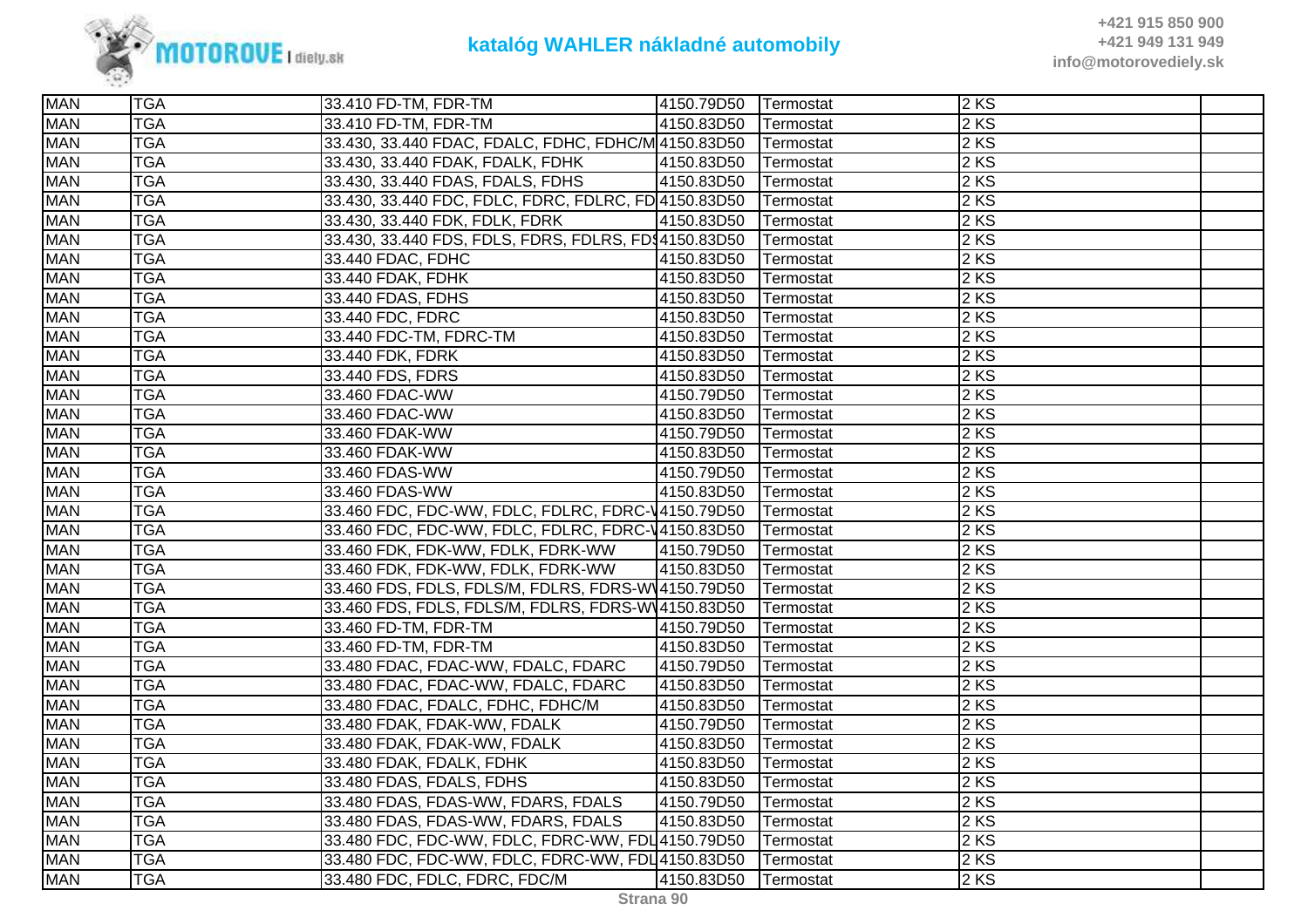

| <b>MAN</b> | <b>TGA</b> | 33.480 FDC-TM, FDRC-TM                             | 4150.83D50 | Termostat | $2$ KS |  |
|------------|------------|----------------------------------------------------|------------|-----------|--------|--|
| <b>MAN</b> | <b>TGA</b> | 33.480 FDK, FDK-WW, FDLK, FDRK-WW                  | 4150.79D50 | Termostat | $2$ KS |  |
| <b>MAN</b> | <b>TGA</b> | 33.480 FDK, FDK-WW, FDLK, FDRK-WW                  | 4150.83D50 | Termostat | $2$ KS |  |
| <b>MAN</b> | <b>TGA</b> | 33.480 FDK, FDLK, FDRK                             | 4150.83D50 | Termostat | $2$ KS |  |
| <b>MAN</b> | <b>TGA</b> | 33.480 FDS, FDRS, FDLS, FDS/M                      | 4150.83D50 | Termostat | 2 KS   |  |
| <b>MAN</b> | <b>TGA</b> | 33.480 FDS, FDS-WW, FDLS, FDLS/M, FDRS-14150.79D50 |            | Termostat | $2$ KS |  |
| <b>MAN</b> | <b>TGA</b> | 33.480 FDS, FDS-WW, FDLS, FDLS/M, FDRS-14150.83D50 |            | Termostat | 2 KS   |  |
| <b>MAN</b> | <b>TGA</b> | 33.480 FD-TM                                       | 4150.79D50 | Termostat | 2 KS   |  |
| <b>MAN</b> | <b>TGA</b> | 33.480 FD-TM                                       | 4150.83D50 | Termostat | $2$ KS |  |
| <b>MAN</b> | <b>TGA</b> | 33.510 FDC, FDC/M, FDLC, FDRC, FDLRC               | 4150.79D50 | Termostat | 2 KS   |  |
| <b>MAN</b> | <b>TGA</b> | 33.510 FDC, FDC/M, FDLC, FDRC, FDLRC               | 4150.83D50 | Termostat | 2KS    |  |
| <b>MAN</b> | <b>TGA</b> | 33.510 FDS, FDLS/M, FDRS, FDLRS/M                  | 4150.79D50 | Termostat | $2$ KS |  |
| <b>MAN</b> | <b>TGA</b> | 33.510 FDS, FDLS/M, FDRS, FDLRS/M                  | 4150.83D50 | Termostat | $2$ KS |  |
| <b>MAN</b> | <b>TGA</b> | 33.530 FDAC, FDALC                                 | 4150.79D50 | Termostat | $2$ KS |  |
| <b>MAN</b> | <b>TGA</b> | 33.530 FDAC, FDALC                                 | 4150.83D50 | Termostat | $2$ KS |  |
| <b>MAN</b> | <b>TGA</b> | 33.530 FDAK, FDALK                                 | 4150.79D50 | Termostat | 2KS    |  |
| <b>MAN</b> | <b>TGA</b> | 33.530 FDAK, FDALK                                 | 4150.83D50 | Termostat | $2$ KS |  |
| <b>MAN</b> | <b>TGA</b> | 33.530 FDAS, FDALS                                 | 4150.79D50 | Termostat | 2 KS   |  |
| <b>MAN</b> | <b>TGA</b> | 33.530 FDAS, FDALS                                 | 4150.83D50 | Termostat | $2$ KS |  |
| <b>MAN</b> | <b>TGA</b> | 33.530 FDC, FDC/M, FDLC, FDRC, FDLRC               | 4150.79D50 | Termostat | $2$ KS |  |
| <b>MAN</b> | <b>TGA</b> | 33.530 FDC, FDC/M, FDLC, FDRC, FDLRC               | 4150.83D50 | Termostat | 2 KS   |  |
| <b>MAN</b> | <b>TGA</b> | 33.530 FDK, FDLK                                   | 4150.83D50 | Termostat | 2 KS   |  |
| <b>MAN</b> | <b>TGA</b> | 33.530 FDS, FDLS, FDLS/M, FDRS, FDLRS              | 4150.83D50 | Termostat | 2 KS   |  |
| <b>MAN</b> | <b>TGA</b> | 35.310 FFDC, FFDLC                                 | 4150.79D50 | Termostat | $2$ KS |  |
| <b>MAN</b> | <b>TGA</b> | 35.310 FFDC, FFDLC                                 | 4150.83D50 | Termostat | $2$ KS |  |
| <b>MAN</b> | <b>TGA</b> | 35.310 FFDK, FFDLK                                 | 4150.79D50 | Termostat | 2 KS   |  |
| <b>MAN</b> | <b>TGA</b> | 35.310 FFDK, FFDLK                                 | 4150.83D50 | Termostat | 2 KS   |  |
| <b>MAN</b> | <b>TGA</b> | 35.310 FFD-TM                                      | 4150.79D50 | Termostat | $2$ KS |  |
| <b>MAN</b> | <b>TGA</b> | 35.310 FFD-TM                                      | 4150.83D50 | Termostat | 2 KS   |  |
| <b>MAN</b> | <b>TGA</b> | 35.310, 35.320 FFDC, FFDLC                         | 4150.83D50 | Termostat | $2$ KS |  |
| <b>MAN</b> | <b>TGA</b> | 35.310, 35.320 FFDK, FFDLK                         | 4150.83D50 | Termostat | 2 KS   |  |
| <b>MAN</b> | <b>TGA</b> | 35.310, 35.320 FFD-TM                              | 4150.83D50 | Termostat | $2$ KS |  |
| <b>MAN</b> | <b>TGA</b> | 35.350 FFDHK, FFDHLK                               | 4150.83D50 | Termostat | 2KS    |  |
| <b>MAN</b> | <b>TGA</b> | 35.350 FFDH-TM                                     | 4150.83D50 | Termostat | 2 KS   |  |
| <b>MAN</b> | <b>TGA</b> | 35.350 FFNLC                                       | 4150.83D50 | Termostat | $2$ KS |  |
| <b>MAN</b> | <b>TGA</b> | 35.350, 35.360 FFDC, FFDRC, FFDLC                  | 4150.83D50 | Termostat | $2$ KS |  |
| <b>MAN</b> | <b>TGA</b> | 35.350, 35.360 FFDK, FFDRK, FFDLK                  | 4150.83D50 | Termostat | 2 KS   |  |
| <b>MAN</b> | <b>TGA</b> | 35.350, 35.360 FFD-TM                              | 4150.83D50 | Termostat | 2 KS   |  |
| <b>MAN</b> | <b>TGA</b> | 35.360 FFDC, FFDLC                                 | 4150.79D50 | Termostat | $2$ KS |  |
| <b>MAN</b> | <b>TGA</b> | 35.360 FFDC, FFDLC                                 | 4150.83D50 | Termostat | $2$ KS |  |
| <b>MAN</b> | <b>TGA</b> | 35.360 FFDHK, FFDHLK                               | 4150.79D50 | Termostat | 2 KS   |  |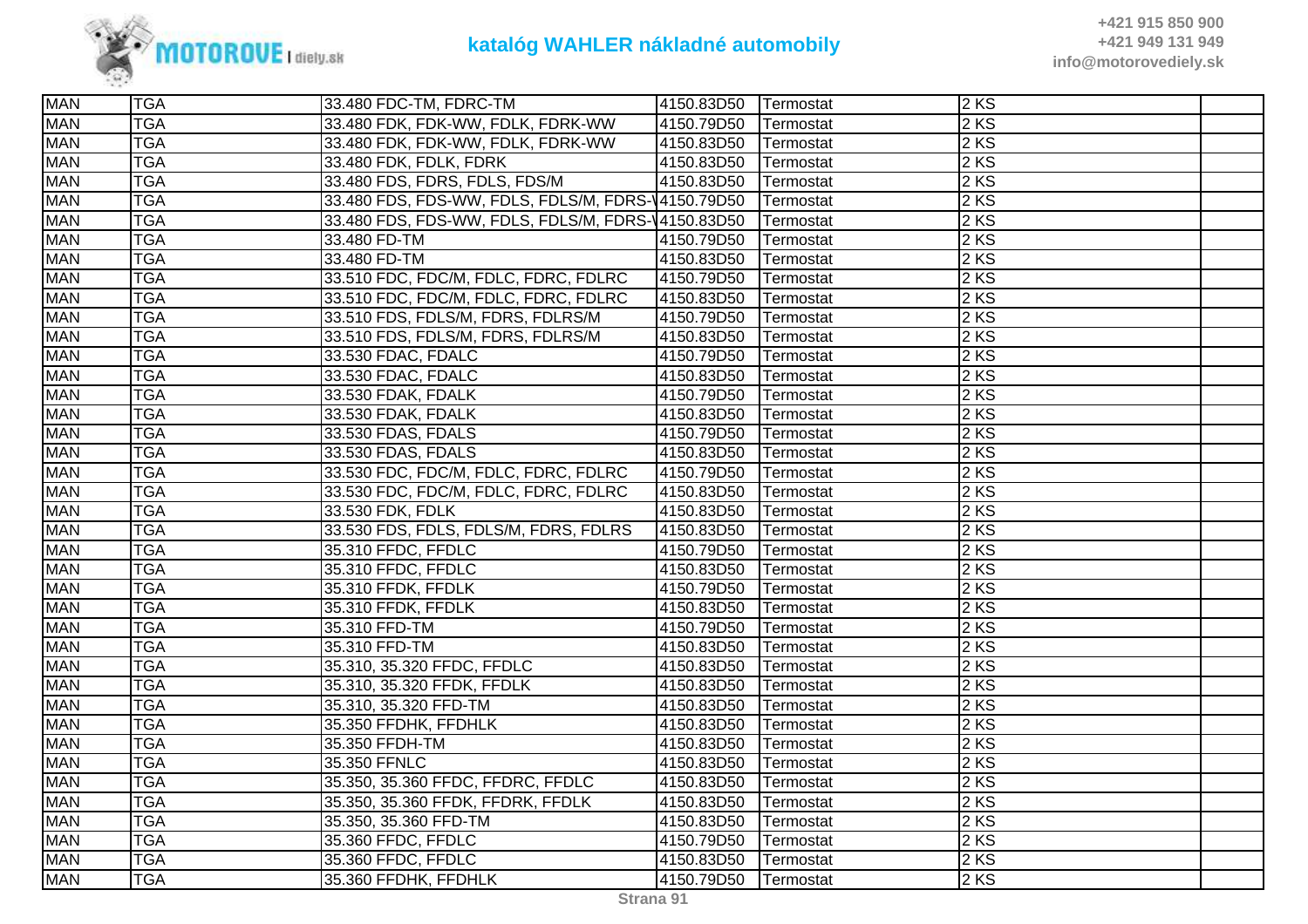

| <b>MAN</b> | <b>TGA</b> | 35.360 FFDHK, FFDHLK              | 4150.83D50 | Termostat | 2KS    |  |
|------------|------------|-----------------------------------|------------|-----------|--------|--|
| <b>MAN</b> | <b>TGA</b> | 35.360 FFDH-TM                    | 4150.79D50 | Termostat | 2 KS   |  |
| <b>MAN</b> | <b>TGA</b> | 35.360 FFDH-TM                    | 4150.83D50 | Termostat | 2 KS   |  |
| <b>MAN</b> | <b>TGA</b> | 35.360 FFDK, FFDLK                | 4150.83D50 | Termostat | 2 KS   |  |
| <b>MAN</b> | <b>TGA</b> | 35.360 FFD-TM                     | 4150.79D50 | Termostat | 2KS    |  |
| <b>MAN</b> | <b>TGA</b> | 35.360 FFD-TM                     | 4150.83D50 | Termostat | 2 KS   |  |
| <b>MAN</b> | <b>TGA</b> | 35.360 FFNHLC                     | 4150.79D50 | Termostat | 2 KS   |  |
| <b>MAN</b> | <b>TGA</b> | 35.360 FFNHLC                     | 4150.83D50 | Termostat | 2 KS   |  |
| <b>MAN</b> | <b>TGA</b> | 35.360 FFNLC                      | 4150.79D50 | Termostat | 2KS    |  |
| <b>MAN</b> | <b>TGA</b> | 35.360 FFNLC                      | 4150.83D50 | Termostat | 2KS    |  |
| <b>MAN</b> | <b>TGA</b> | 35.390 FDNLC                      | 4150.79D50 | Termostat | 2 KS   |  |
| <b>MAN</b> | <b>TGA</b> | 35.390 FDNLC                      | 4150.83D50 | Termostat | 2 KS   |  |
| <b>MAN</b> | <b>TGA</b> | 35.390 FFDAK                      | 4150.79D50 | Termostat | 2 KS   |  |
| <b>MAN</b> | <b>TGA</b> | 35.390 FFDAK                      | 4150.83D50 | Termostat | 2 KS   |  |
| <b>MAN</b> | <b>TGA</b> | 35.390 FFDAK, FFDHK, FFDHLK       | 4150.79D50 | Termostat | 2 KS   |  |
| <b>MAN</b> | <b>TGA</b> | 35.390 FFDAK, FFDHK, FFDHLK       | 4150.83D50 | Termostat | 2 KS   |  |
| <b>MAN</b> | <b>TGA</b> | 35.390 FFDH-TM                    | 4150.79D50 | Termostat | 2 KS   |  |
| <b>MAN</b> | <b>TGA</b> | 35.390 FFDH-TM                    | 4150.83D50 | Termostat | 2 KS   |  |
| <b>MAN</b> | <b>TGA</b> | 35.390, 35.400 FFDC, FFDRC, FFDLC | 4150.79D50 | Termostat | 2 KS   |  |
| <b>MAN</b> | <b>TGA</b> | 35.390, 35.400 FFDC, FFDRC, FFDLC | 4150.83D50 | Termostat | 2 KS   |  |
| <b>MAN</b> | <b>TGA</b> | 35.390, 35.400 FFDK, FFDRK, FFDLK | 4150.79D50 | Termostat | $2$ KS |  |
| <b>MAN</b> | <b>TGA</b> | 35.390, 35.400 FFDK, FFDRK, FFDLK | 4150.83D50 | Termostat | 2KS    |  |
| <b>MAN</b> | <b>TGA</b> | 35.390, 35.400 FFD-TM             | 4150.79D50 | Termostat | 2 KS   |  |
| <b>MAN</b> | <b>TGA</b> | 35.390, 35.400 FFD-TM             | 4150.83D50 | Termostat | 2 KS   |  |
| <b>MAN</b> | <b>TGA</b> | 35.400 FDNLC                      | 4150.79D50 | Termostat | 2 KS   |  |
| <b>MAN</b> | <b>TGA</b> | 35.400 FDNLC                      | 4150.83D50 | Termostat | 2KS    |  |
| <b>MAN</b> | <b>TGA</b> | 35.400 FFDAK                      | 4150.79D50 | Termostat | $2$ KS |  |
| <b>MAN</b> | <b>TGA</b> | 35.400 FFDAK                      | 4150.83D50 | Termostat | 2KS    |  |
| <b>MAN</b> | <b>TGA</b> | 35.400 FFDAK, FFDHK, FFDHLK       | 4150.79D50 | Termostat | 2 KS   |  |
| <b>MAN</b> | <b>TGA</b> | 35.400 FFDAK, FFDHK, FFDHLK       | 4150.83D50 | Termostat | 2 KS   |  |
| <b>MAN</b> | <b>TGA</b> | 35.400 FFDH-TM                    | 4150.79D50 | Termostat | 2 KS   |  |
| <b>MAN</b> | <b>TGA</b> | 35.400 FFDH-TM                    | 4150.83D50 | Termostat | 2 KS   |  |
| <b>MAN</b> | <b>TGA</b> | 35.400 FFNHLC                     | 4150.79D50 | Termostat | $2$ KS |  |
| <b>MAN</b> | <b>TGA</b> | 35.400 FFNHLC                     | 4150.83D50 | Termostat | 2 KS   |  |
| <b>MAN</b> | <b>TGA</b> | 35.400 FFNLC                      | 4150.79D50 | Termostat | $2$ KS |  |
| <b>MAN</b> | <b>TGA</b> | 35.400 FFNLC                      | 4150.83D50 | Termostat | 2 KS   |  |
| <b>MAN</b> | <b>TGA</b> | 35.410 FDNLC                      | 4150.79D50 | Termostat | 2 KS   |  |
| <b>MAN</b> | <b>TGA</b> | 35.410 FDNLC                      | 4150.83D50 | Termostat | $2$ KS |  |
| <b>MAN</b> | <b>TGA</b> | 35.410 FFDAK                      | 4150.79D50 | Termostat | 2KS    |  |
| <b>MAN</b> | <b>TGA</b> | 35.410 FFDAK                      | 4150.83D50 | Termostat | $2$ KS |  |
| <b>MAN</b> | <b>TGA</b> | 35.410 FFDC, FFDLC                | 4150.83D50 | Termostat | 2 KS   |  |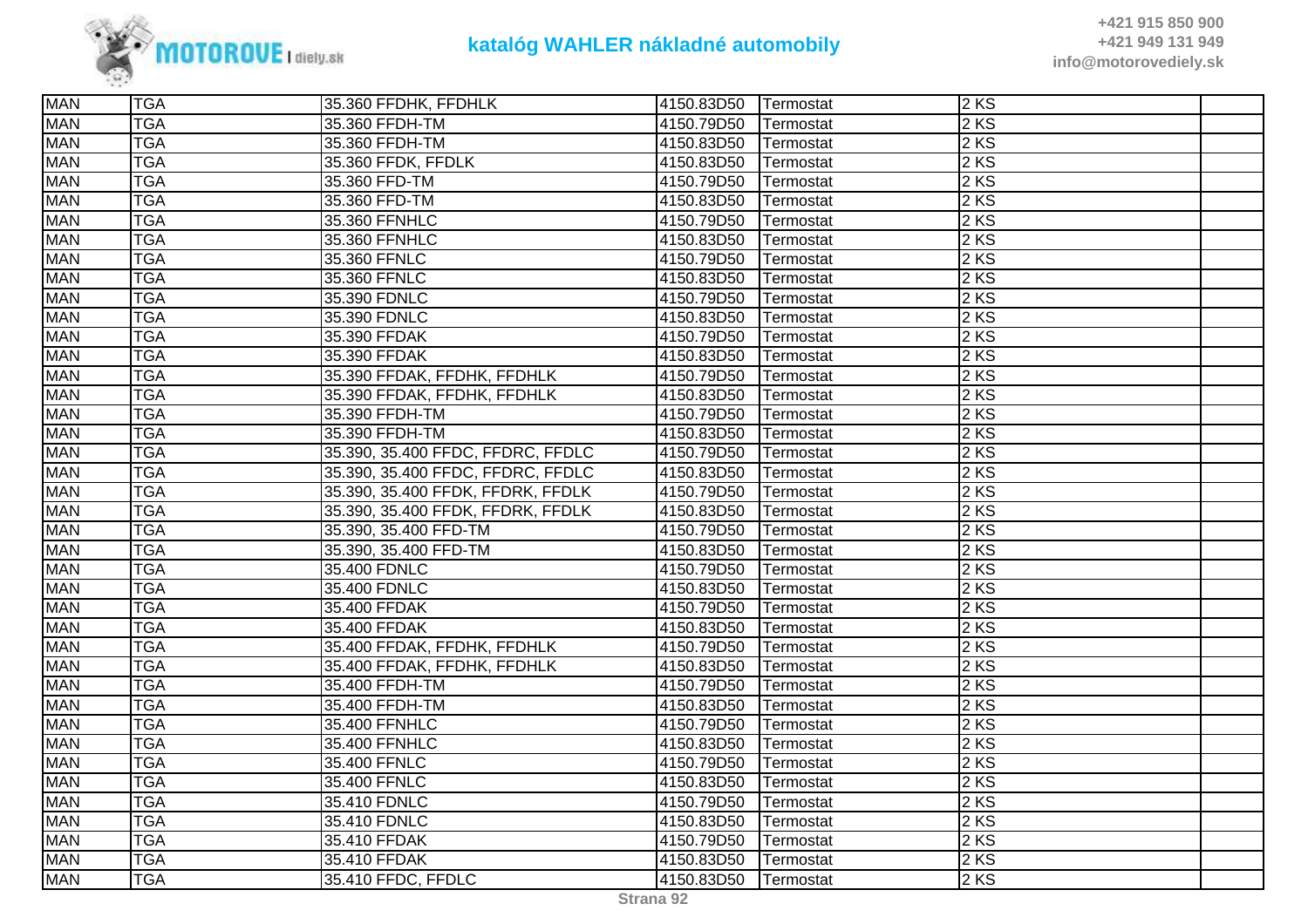

| <b>MAN</b> | <b>TGA</b> | 35.410 FFDK, FFDLK                | 4150.83D50 | Termostat | 2 KS   |  |
|------------|------------|-----------------------------------|------------|-----------|--------|--|
| <b>MAN</b> | <b>TGA</b> | 35.410 FFD-TM                     | 4150.79D50 | Termostat | $2$ KS |  |
| <b>MAN</b> | <b>TGA</b> | 35.410 FFD-TM                     | 4150.83D50 | Termostat | 2 KS   |  |
| <b>MAN</b> | <b>TGA</b> | 35.410 FFNLC                      | 4150.79D50 | Termostat | 2 KS   |  |
| <b>MAN</b> | <b>TGA</b> | 35.410 FFNLC                      | 4150.83D50 | Termostat | $2$ KS |  |
| <b>MAN</b> | <b>TGA</b> | 35.430 FDNLC                      | 4150.79D50 | Termostat | $2$ KS |  |
| <b>MAN</b> | <b>TGA</b> | 35.430 FDNLC                      | 4150.83D50 | Termostat | 2 KS   |  |
| <b>MAN</b> | <b>TGA</b> | 35.430 FFDAK, FFDHK, FFDHLK       | 4150.79D50 | Termostat | 2 KS   |  |
| <b>MAN</b> | <b>TGA</b> | 35.430 FFDAK, FFDHK, FFDHLK       | 4150.83D50 | Termostat | $2$ KS |  |
| <b>MAN</b> | <b>TGA</b> | 35.430 FFDH-TM                    | 4150.79D50 | Termostat | 2KS    |  |
| <b>MAN</b> | <b>TGA</b> | 35.430 FFDH-TM                    | 4150.83D50 | Termostat | 2 KS   |  |
| <b>MAN</b> | <b>TGA</b> | 35.430 FFNLC                      | 4150.79D50 | Termostat | $2$ KS |  |
| <b>MAN</b> | <b>TGA</b> | 35.430 FFNLC                      | 4150.83D50 | Termostat | 2 KS   |  |
| <b>MAN</b> | <b>TGA</b> | 35.430, 35.440 FFDC, FFDRC, FFDLC | 4150.79D50 | Termostat | 2 KS   |  |
| <b>MAN</b> | <b>TGA</b> | 35.430, 35.440 FFDC, FFDRC, FFDLC | 4150.83D50 | Termostat | 2 KS   |  |
| <b>MAN</b> | <b>TGA</b> | 35.430, 35.440 FFDK, FFDRK, FFDLK | 4150.79D50 | Termostat | 2 KS   |  |
| <b>MAN</b> | <b>TGA</b> | 35.430, 35.440 FFDK, FFDRK, FFDLK | 4150.83D50 | Termostat | 2 KS   |  |
| <b>MAN</b> | <b>TGA</b> | 35.430, 35.440 FFD-TM             | 4150.79D50 | Termostat | 2 KS   |  |
| <b>MAN</b> | <b>TGA</b> | 35.430, 35.440 FFD-TM             | 4150.83D50 | Termostat | $2$ KS |  |
| <b>MAN</b> | <b>TGA</b> | 35.440 FDNLC                      | 4150.79D50 | Termostat | $2$ KS |  |
| <b>MAN</b> | <b>TGA</b> | 35.440 FDNLC                      | 4150.83D50 | Termostat | 2 KS   |  |
| <b>MAN</b> | <b>TGA</b> | 35.440 FFDAK, FFDHK, FFDHLK       | 4150.79D50 | Termostat | $2$ KS |  |
| <b>MAN</b> | <b>TGA</b> | 35.440 FFDAK, FFDHK, FFDHLK       | 4150.83D50 | Termostat | 2 KS   |  |
| <b>MAN</b> | <b>TGA</b> | 35.440 FFDH-TM                    | 4150.79D50 | Termostat | 2 KS   |  |
| <b>MAN</b> | <b>TGA</b> | 35.440 FFDH-TM                    | 4150.83D50 | Termostat | 2 KS   |  |
| <b>MAN</b> | <b>TGA</b> | 35.440 FFNHLC                     | 4150.79D50 | Termostat | $2$ KS |  |
| <b>MAN</b> | <b>TGA</b> | 35.440 FFNHLC                     | 4150.83D50 | Termostat | $2$ KS |  |
| <b>MAN</b> | <b>TGA</b> | 35.440 FFNLC                      | 4150.79D50 | Termostat | 2 KS   |  |
| <b>MAN</b> | <b>TGA</b> | 35.440 FFNLC                      | 4150.83D50 | Termostat | $2$ KS |  |
| <b>MAN</b> | <b>TGA</b> | 35.460 FFDC, FFDLC                | 4150.83D50 | Termostat | 2 KS   |  |
| <b>MAN</b> | <b>TGA</b> | 35.460 FFDK, FFDLK                | 4150.83D50 | Termostat | 2 KS   |  |
| <b>MAN</b> | <b>TGA</b> | 35.460 FFD-TM                     | 4150.79D50 | Termostat | $2$ KS |  |
| <b>MAN</b> | <b>TGA</b> | 35.460 FFD-TM                     | 4150.83D50 | Termostat | $2$ KS |  |
| <b>MAN</b> | <b>TGA</b> | 35.460 FFNLC                      | 4150.79D50 | Termostat | 2 KS   |  |
| <b>MAN</b> | <b>TGA</b> | 35.460 FFNLC                      | 4150.83D50 | Termostat | 2 KS   |  |
| <b>MAN</b> | <b>TGA</b> | 35.480 FDNLC                      | 4150.79D50 | Termostat | 2 KS   |  |
| <b>MAN</b> | <b>TGA</b> | 35.480 FDNLC                      | 4150.83D50 | Termostat | $2$ KS |  |
| <b>MAN</b> | <b>TGA</b> | 35.480 FFDAK                      | 4150.79D50 | Termostat | $2$ KS |  |
| <b>MAN</b> | <b>TGA</b> | 35.480 FFDAK                      | 4150.83D50 | Termostat | 2 KS   |  |
| <b>MAN</b> | <b>TGA</b> | 35.480 FFDAK, FFDHK, FFDHLK       | 4150.79D50 | Termostat | $2$ KS |  |
| <b>MAN</b> | <b>TGA</b> | 35.480 FFDAK, FFDHK, FFDHLK       | 4150.83D50 | Termostat | $2$ KS |  |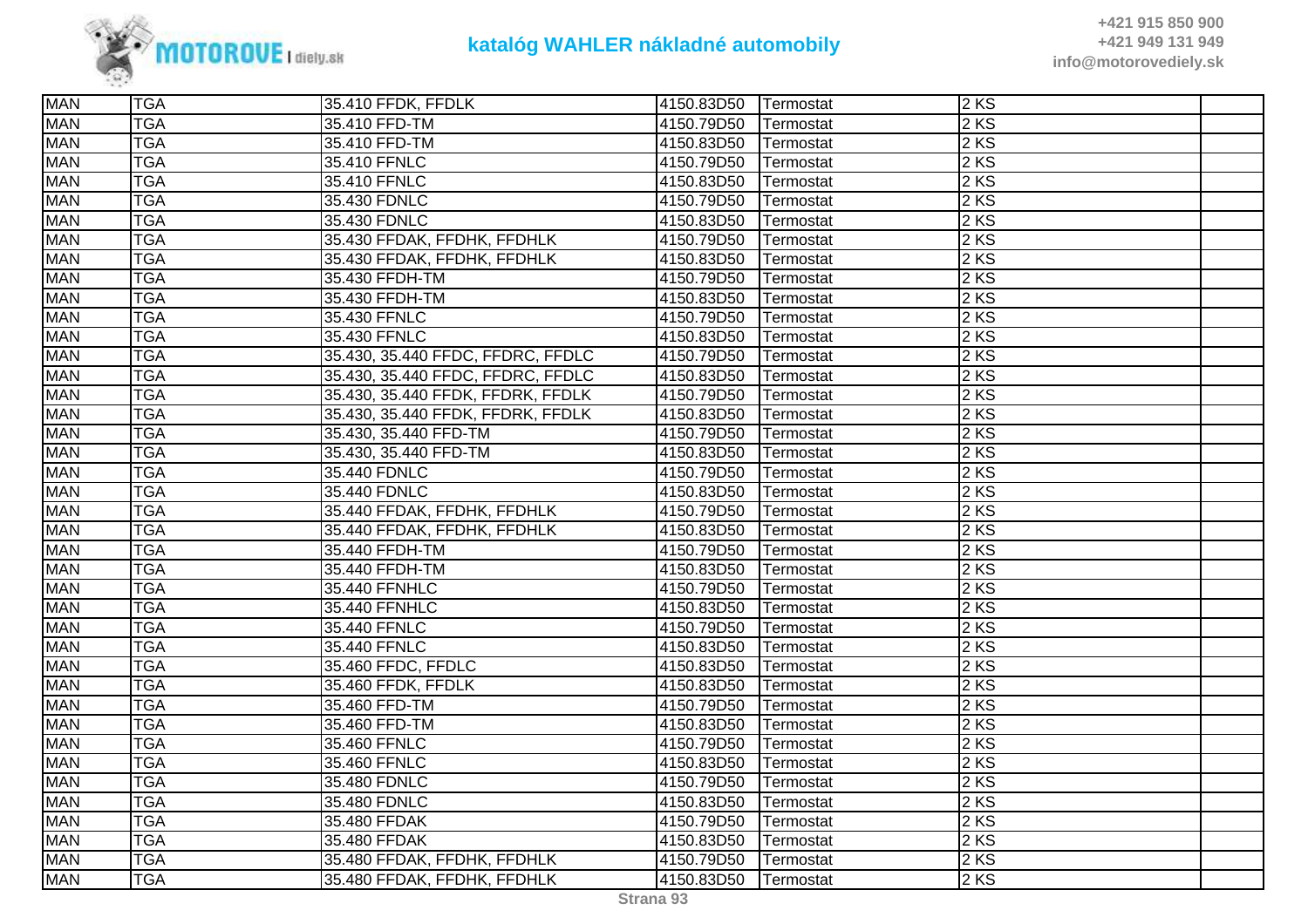

| <b>MAN</b> | <b>TGA</b> | 35.480 FFDARS         | 4150.79D50 | Termostat | 2KS    |  |
|------------|------------|-----------------------|------------|-----------|--------|--|
| <b>MAN</b> | <b>TGA</b> | 35.480 FFDARS         | 4150.83D50 | Termostat | 2 KS   |  |
| <b>MAN</b> | <b>TGA</b> | 35.480 FFDC, FFDLC    | 4150.83D50 | Termostat | 2 KS   |  |
| <b>MAN</b> | <b>TGA</b> | 35.480 FFDH-TM        | 4150.79D50 | Termostat | 2 KS   |  |
| <b>MAN</b> | <b>TGA</b> | 35.480 FFDH-TM        | 4150.83D50 | Termostat | $2$ KS |  |
| <b>MAN</b> | <b>TGA</b> | 35.480 FFDK, FFDLK    | 4150.83D50 | Termostat | 2 KS   |  |
| <b>MAN</b> | <b>TGA</b> | 35.480 FFD-TM         | 4150.79D50 | Termostat | 2 KS   |  |
| <b>MAN</b> | <b>TGA</b> | 35.480 FFD-TM         | 4150.83D50 | Termostat | 2 KS   |  |
| <b>MAN</b> | <b>TGA</b> | 35.480 FFNHLC         | 4150.79D50 | Termostat | 2 KS   |  |
| <b>MAN</b> | <b>TGA</b> | 35.480 FFNHLC         | 4150.83D50 | Termostat | 2 KS   |  |
| <b>MAN</b> | <b>TGA</b> | 35.480 FFNLC          | 4150.79D50 | Termostat | 2KS    |  |
| <b>MAN</b> | <b>TGA</b> | 35.480 FFNLC          | 4150.83D50 | Termostat | 2KS    |  |
| <b>MAN</b> | <b>TGA</b> | 35.530 FDNLC          | 4150.79D50 | Termostat | 2 KS   |  |
| <b>MAN</b> | <b>TGA</b> | 35.530 FDNLC          | 4150.83D50 | Termostat | 2 KS   |  |
| <b>MAN</b> | <b>TGA</b> | 35.530 FFDAK          | 4150.79D50 | Termostat | 2 KS   |  |
| <b>MAN</b> | <b>TGA</b> | 35.530 FFDAK          | 4150.83D50 | Termostat | $2$ KS |  |
| <b>MAN</b> | <b>TGA</b> | 35.530 FFDC, FFDLC    | 4150.83D50 | Termostat | 2KS    |  |
| <b>MAN</b> | <b>TGA</b> | 35.530 FFDK, FFDLK    | 4150.83D50 | Termostat | 2KS    |  |
| <b>MAN</b> | <b>TGA</b> | 35.530 FFD-TM         | 4150.79D50 | Termostat | 2 KS   |  |
| <b>MAN</b> | <b>TGA</b> | 35.530 FFD-TM         | 4150.83D50 | Termostat | 2 KS   |  |
| <b>MAN</b> | <b>TGA</b> | 35.530 FFNLC          | 4150.79D50 | Termostat | 2 KS   |  |
| <b>MAN</b> | <b>TGA</b> | 35.530 FFNLC          | 4150.83D50 | Termostat | 2 KS   |  |
| <b>MAN</b> | <b>TGA</b> | 37.310 FFDC           | 4150.79D50 | Termostat | 2 KS   |  |
| <b>MAN</b> | <b>TGA</b> | 37.310 FFDC           | 4150.83D50 | Termostat | 2 KS   |  |
| <b>MAN</b> | <b>TGA</b> | 37.310 FFDK           | 4150.79D50 | Termostat | 2 KS   |  |
| <b>MAN</b> | <b>TGA</b> | 37.310 FFDK           | 4150.83D50 | Termostat | 2 KS   |  |
| <b>MAN</b> | <b>TGA</b> | 37.310 FFD-TM         | 4150.79D50 | Termostat | 2 KS   |  |
| <b>MAN</b> | <b>TGA</b> | 37.310 FFD-TM         | 4150.83D50 | Termostat | 2KS    |  |
| <b>MAN</b> | <b>TGA</b> | 37.310, 37.320 FFDC   | 4150.79D50 | Termostat | 2 KS   |  |
| <b>MAN</b> | <b>TGA</b> | 37.310, 37.320 FFDC   | 4150.83D50 | Termostat | 2 KS   |  |
| <b>MAN</b> | <b>TGA</b> | 37.310, 37.320 FFDK   | 4150.79D50 | Termostat | 2 KS   |  |
| <b>MAN</b> | <b>TGA</b> | 37.310, 37.320 FFDK   | 4150.83D50 | Termostat | 2 KS   |  |
| <b>MAN</b> | <b>TGA</b> | 37.310, 37.320 FFD-TM | 4150.79D50 | Termostat | 2KS    |  |
| <b>MAN</b> | <b>TGA</b> | 37.310, 37.320 FFD-TM | 4150.83D50 | Termostat | 2KS    |  |
| <b>MAN</b> | <b>TGA</b> | 37.350, 37.360 FFDC   | 4150.79D50 | Termostat | 2 KS   |  |
| <b>MAN</b> | <b>TGA</b> | 37.350, 37.360 FFDC   | 4150.83D50 | Termostat | 2 KS   |  |
| <b>MAN</b> | <b>TGA</b> | 37.350, 37.360 FFDK   | 4150.79D50 | Termostat | 2 KS   |  |
| <b>MAN</b> | <b>TGA</b> | 37.350, 37.360 FFDK   | 4150.83D50 | Termostat | 2 KS   |  |
| <b>MAN</b> | <b>TGA</b> | 37.350, 37.360 FFD-TM | 4150.79D50 | Termostat | 2KS    |  |
| <b>MAN</b> | <b>TGA</b> | 37.350, 37.360 FFD-TM | 4150.83D50 | Termostat | 2KS    |  |
| <b>MAN</b> | <b>TGA</b> | 37.360 FFDC           | 4150.79D50 | Termostat | 2 KS   |  |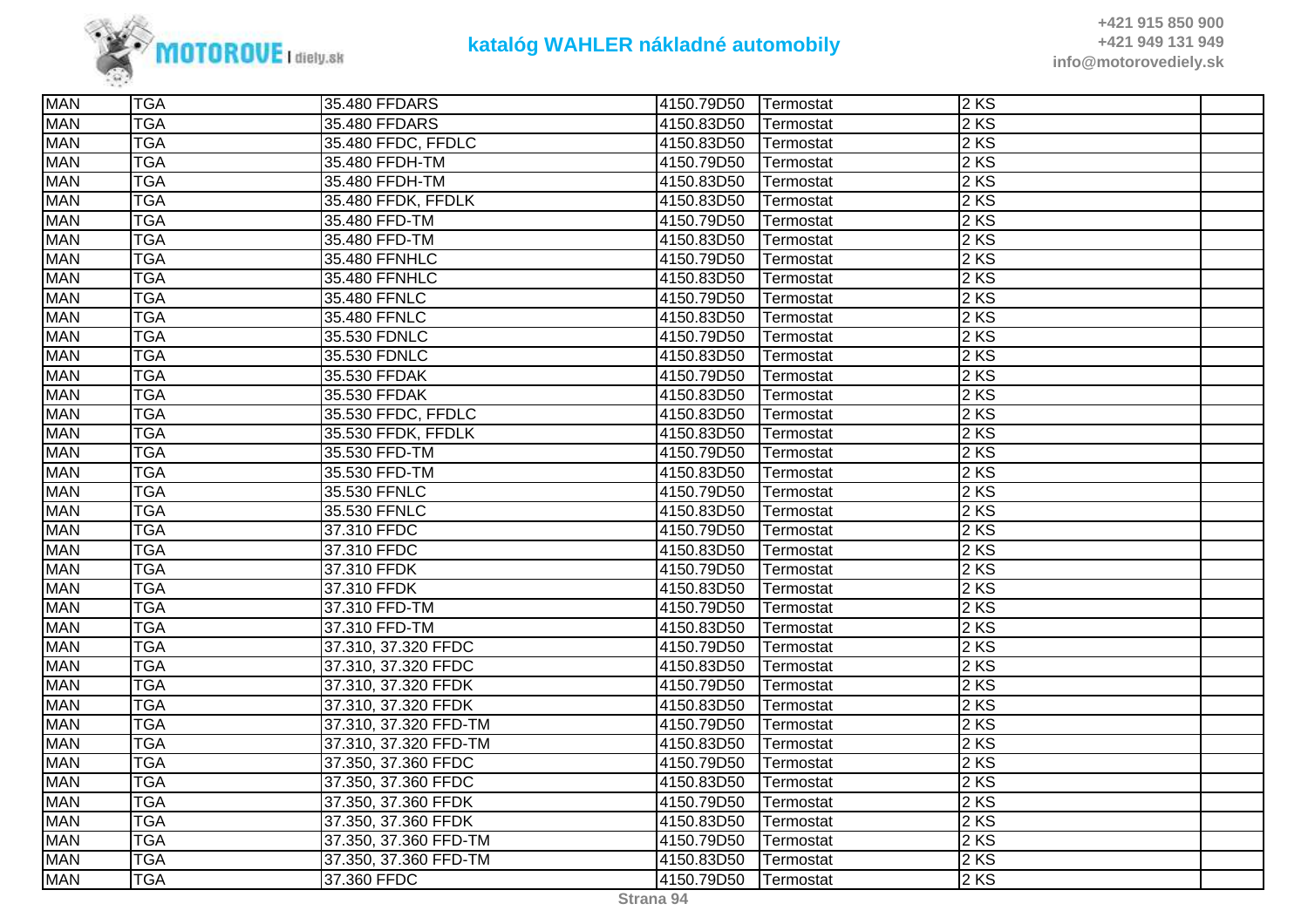

| <b>MAN</b> | <b>TGA</b> | 37.360 FFDC           | 4150.83D50 | Termostat | 2KS               |  |
|------------|------------|-----------------------|------------|-----------|-------------------|--|
| <b>MAN</b> | <b>TGA</b> | 37.360 FFDK           | 4150.79D50 | Termostat | 2 KS              |  |
| <b>MAN</b> | <b>TGA</b> | 37.360 FFDK           | 4150.83D50 | Termostat | 2 KS              |  |
| <b>MAN</b> | <b>TGA</b> | 37.360 FFD-TM         | 4150.79D50 | Termostat | 2KS               |  |
| <b>MAN</b> | <b>TGA</b> | 37.360 FFD-TM         | 4150.83D50 | Termostat | 2KS               |  |
| <b>MAN</b> | <b>TGA</b> | 37.390, 37.400 FFDC   | 4150.79D50 | Termostat | 2 KS              |  |
| <b>MAN</b> | <b>TGA</b> | 37.390, 37.400 FFDC   | 4150.83D50 | Termostat | 2 KS              |  |
| <b>MAN</b> | <b>TGA</b> | 37.390, 37.400 FFDK   | 4150.79D50 | Termostat | 2 KS              |  |
| <b>MAN</b> | <b>TGA</b> | 37.390, 37.400 FFDK   | 4150.83D50 | Termostat | 2KS               |  |
| <b>MAN</b> | <b>TGA</b> | 37.390, 37.400 FFD-TM | 4150.79D50 | Termostat | 2KS               |  |
| <b>MAN</b> | <b>TGA</b> | 37.390, 37.400 FFD-TM | 4150.83D50 | Termostat | 2 KS              |  |
| <b>MAN</b> | <b>TGA</b> | 37.410 FFDC           | 4150.79D50 | Termostat | 2 KS              |  |
| <b>MAN</b> | <b>TGA</b> | 37.410 FFDC           | 4150.83D50 | Termostat | 2 KS              |  |
| <b>MAN</b> | <b>TGA</b> | 37.410 FFDK           | 4150.79D50 | Termostat | 2 KS              |  |
| <b>MAN</b> | <b>TGA</b> | 37.410 FFDK           | 4150.83D50 | Termostat | 2KS               |  |
| <b>MAN</b> | <b>TGA</b> | 37.410 FFD-TM         | 4150.79D50 | Termostat | 2 KS              |  |
| <b>MAN</b> | <b>TGA</b> | 37.410 FFD-TM         | 4150.83D50 | Termostat | 2 KS              |  |
| <b>MAN</b> | <b>TGA</b> | 37.430, 37.440 FFDC   | 4150.79D50 | Termostat | 2 KS              |  |
| <b>MAN</b> | <b>TGA</b> | 37.430, 37.440 FFDC   | 4150.83D50 | Termostat | 2 KS              |  |
| <b>MAN</b> | <b>TGA</b> | 37.430, 37.440 FFDK   | 4150.79D50 | Termostat | 2 KS              |  |
| <b>MAN</b> | <b>TGA</b> | 37.430, 37.440 FFDK   | 4150.83D50 | Termostat | 2 KS              |  |
| <b>MAN</b> | <b>TGA</b> | 37.430, 37.440 FFD-TM | 4150.79D50 | Termostat | 2 KS              |  |
| <b>MAN</b> | <b>TGA</b> | 37.430, 37.440 FFD-TM | 4150.83D50 | Termostat | 2 KS              |  |
| <b>MAN</b> | <b>TGA</b> | 37.460 FFDC           | 4150.79D50 | Termostat | 2 KS              |  |
| <b>MAN</b> | <b>TGA</b> | 37.460 FFDC           | 4150.83D50 | Termostat | 2 KS              |  |
| <b>MAN</b> | <b>TGA</b> | 37.460 FFDK           | 4150.79D50 | Termostat | 2KS               |  |
| <b>MAN</b> | <b>TGA</b> | 37.460 FFDK           | 4150.83D50 | Termostat | 2KS               |  |
| <b>MAN</b> | <b>TGA</b> | 37.460 FFD-TM         | 4150.79D50 | Termostat | 2KS               |  |
| <b>MAN</b> | <b>TGA</b> | 37.460 FFD-TM         | 4150.83D50 | Termostat | 2 KS              |  |
| <b>MAN</b> | <b>TGA</b> | 37.480 FFDC           | 4150.79D50 | Termostat | 2 KS              |  |
| <b>MAN</b> | <b>TGA</b> | 37.480 FFDC           | 4150.83D50 | Termostat | 2 KS              |  |
| <b>MAN</b> | <b>TGA</b> | 37.480 FFDK           | 4150.79D50 | Termostat | 2KS               |  |
| <b>MAN</b> | <b>TGA</b> | 37.480 FFDK           | 4150.83D50 | Termostat | 2KS               |  |
| <b>MAN</b> | <b>TGA</b> | 37.480 FFD-TM         | 4150.79D50 | Termostat | 2 KS              |  |
| <b>MAN</b> | <b>TGA</b> | 37.480 FFD-TM         | 4150.83D50 | Termostat | 2 KS              |  |
| <b>MAN</b> | <b>TGA</b> | 37.530 FFDC           | 4150.79D50 | Termostat | 2KS               |  |
| <b>MAN</b> | <b>TGA</b> | 37.530 FFDC           | 4150.83D50 | Termostat | 2 KS              |  |
| <b>MAN</b> | <b>TGA</b> | 37.530 FFDK           | 4150.79D50 | Termostat | 2 KS              |  |
| <b>MAN</b> | <b>TGA</b> | 37.530 FFDK           | 4150.83D50 | Termostat | $2 K\overline{S}$ |  |
| <b>MAN</b> | <b>TGA</b> | 37.530 FFD-TM         | 4150.79D50 | Termostat | 2KS               |  |
| <b>MAN</b> | <b>TGA</b> | 37.530 FFD-TM         | 4150.83D50 | Termostat | 2 KS              |  |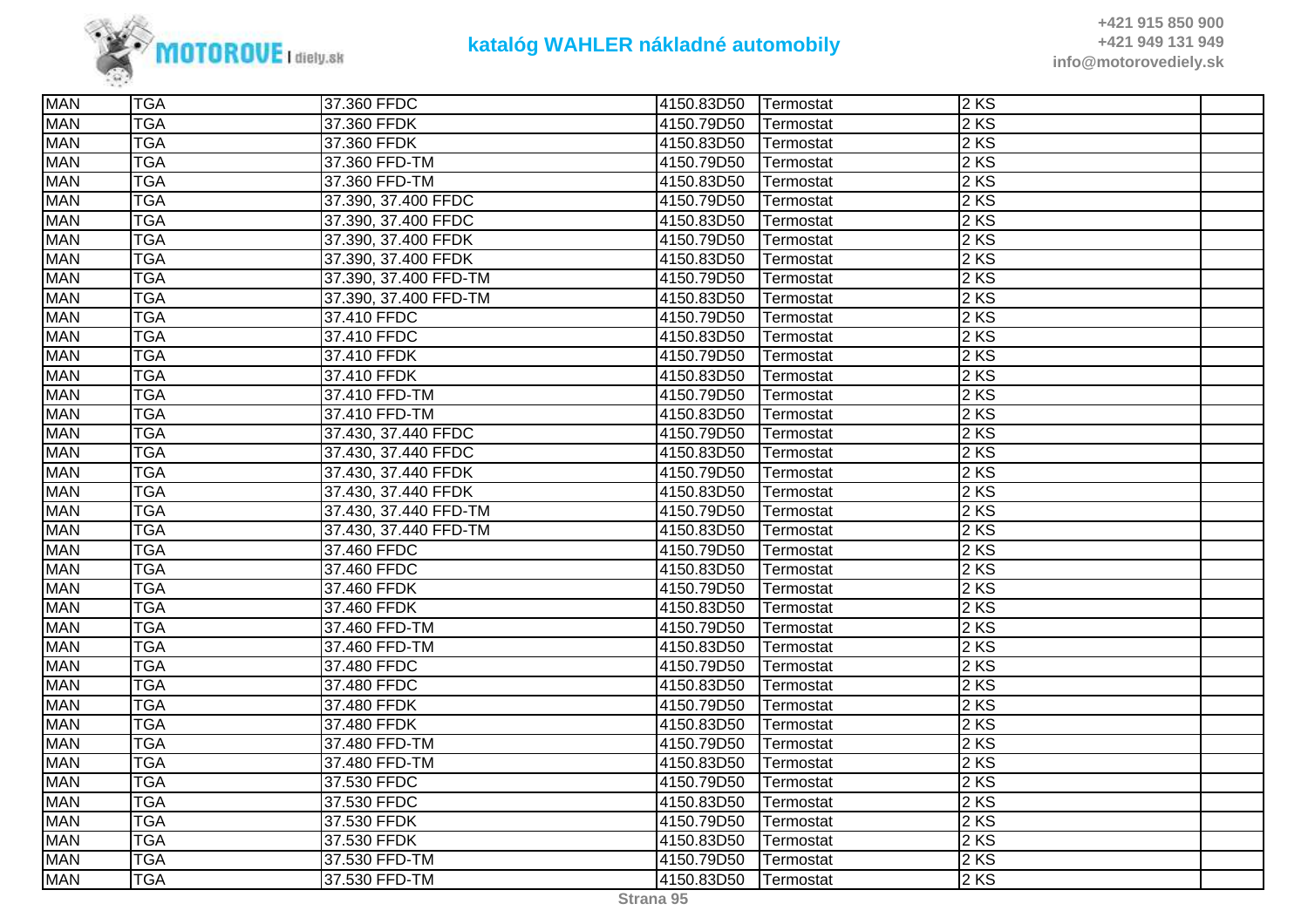

| <b>MAN</b> | <b>TGA</b> | 39.390 FVNLC                | 4150.79D50 | Termostat | 2KS               |  |
|------------|------------|-----------------------------|------------|-----------|-------------------|--|
| <b>MAN</b> | <b>TGA</b> | 39.390 FVNLC                | 4150.83D50 | Termostat | 2 KS              |  |
| <b>MAN</b> | <b>TGA</b> | 39.400 FVNLC                | 4150.79D50 | Termostat | 2 KS              |  |
| <b>MAN</b> | <b>TGA</b> | 39.400 FVNLC                | 4150.83D50 | Termostat | $\overline{2}$ KS |  |
| <b>MAN</b> | <b>TGA</b> | 39.430 FVNLC                | 4150.79D50 | Termostat | $2$ KS            |  |
| <b>MAN</b> | <b>TGA</b> | 39.430 FVNLC                | 4150.83D50 | Termostat | 2 KS              |  |
| <b>MAN</b> | <b>TGA</b> | 39.440 FVNLC                | 4150.79D50 | Termostat | 2 KS              |  |
| <b>MAN</b> | <b>TGA</b> | 39.440 FVNLC                | 4150.83D50 | Termostat | 2 KS              |  |
| <b>MAN</b> | <b>TGA</b> | 39.480 FVNLC                | 4150.79D50 | Termostat | $2$ KS            |  |
| <b>MAN</b> | <b>TGA</b> | 39.480 FVNLC                | 4150.83D50 | Termostat | 2 KS              |  |
| <b>MAN</b> | <b>TGA</b> | 40.390, 40.400 FDAK-WW      | 4150.79D50 | Termostat | 2 KS              |  |
| <b>MAN</b> | <b>TGA</b> | 40.390, 40.400 FDAK-WW      | 4150.83D50 | Termostat | 2KS               |  |
| <b>MAN</b> | <b>TGA</b> | 40.390, 40.400 FDAS-WW      | 4150.79D50 | Termostat | 2 KS              |  |
| <b>MAN</b> | <b>TGA</b> | 40.390, 40.400 FDAS-WW      | 4150.83D50 | Termostat | 2 KS              |  |
| <b>MAN</b> | <b>TGA</b> | 40.390, 40.400 FDK-WW, FDRK | 4150.79D50 | Termostat | $2$ KS            |  |
| <b>MAN</b> | <b>TGA</b> | 40.390, 40.400 FDK-WW, FDRK | 4150.83D50 | Termostat | 2KS               |  |
| <b>MAN</b> | <b>TGA</b> | 40.390, 40.400 FDS-WW, FDRS | 4150.79D50 | Termostat | 2 KS              |  |
| <b>MAN</b> | <b>TGA</b> | 40.390, 40.400 FDS-WW, FDRS | 4150.83D50 | Termostat | 2 KS              |  |
| <b>MAN</b> | <b>TGA</b> | 40.410 FDAK-WW              | 4150.79D50 | Termostat | 2 KS              |  |
| <b>MAN</b> | <b>TGA</b> | 40.410 FDAK-WW              | 4150.83D50 | Termostat | 2 KS              |  |
| <b>MAN</b> | <b>TGA</b> | 40.410 FDAS-WW              | 4150.79D50 | Termostat | $2$ KS            |  |
| <b>MAN</b> | <b>TGA</b> | 40.410 FDAS-WW              | 4150.83D50 | Termostat | 2KS               |  |
| <b>MAN</b> | <b>TGA</b> | 40.410 FDK-WW               | 4150.83D50 | Termostat | 2 KS              |  |
| <b>MAN</b> | <b>TGA</b> | 40.410 FDS-WW               | 4150.83D50 | Termostat | 2 KS              |  |
| <b>MAN</b> | <b>TGA</b> | 40.430 FDK-WW, FDRK         | 4150.79D50 | Termostat | 2 KS              |  |
| <b>MAN</b> | <b>TGA</b> | 40.430 FDK-WW, FDRK         | 4150.83D50 | Termostat | 2KS               |  |
| <b>MAN</b> | <b>TGA</b> | 40.430 FDS-WW, FDRS         | 4150.79D50 | Termostat | 2 KS              |  |
| <b>MAN</b> | <b>TGA</b> | 40.430 FDS-WW, FDRS         | 4150.83D50 | Termostat | 2 KS              |  |
| <b>MAN</b> | <b>TGA</b> | 40.430, 40.440 FDAK-WW      | 4150.79D50 | Termostat | 2 KS              |  |
| <b>MAN</b> | <b>TGA</b> | 40.430, 40.440 FDAK-WW      | 4150.83D50 | Termostat | 2 KS              |  |
| <b>MAN</b> | <b>TGA</b> | 40.430, 40.440 FDAS-WW      | 4150.79D50 | Termostat | 2 KS              |  |
| <b>MAN</b> | <b>TGA</b> | 40.430, 40.440 FDAS-WW      | 4150.83D50 | Termostat | $2$ KS            |  |
| <b>MAN</b> | <b>TGA</b> | 40.440 FDAK-WW              | 4150.79D50 | Termostat | 2KS               |  |
| <b>MAN</b> | <b>TGA</b> | 40.440 FDAK-WW              | 4150.83D50 | Termostat | 2KS               |  |
| <b>MAN</b> | <b>TGA</b> | 40.440 FDAS-WW              | 4150.79D50 | Termostat | 2 KS              |  |
| <b>MAN</b> | <b>TGA</b> | 40.440 FDAS-WW              | 4150.83D50 | Termostat | 2 KS              |  |
| <b>MAN</b> | <b>TGA</b> | 40.440 FDK-WW, FDRK         | 4150.79D50 | Termostat | 2 KS              |  |
| <b>MAN</b> | <b>TGA</b> | 40.440 FDK-WW, FDRK         | 4150.83D50 | Termostat | $2$ KS            |  |
| <b>MAN</b> | <b>TGA</b> | 40.440 FDS-WW, FDRS         | 4150.79D50 | Termostat | 2KS               |  |
| <b>MAN</b> | <b>TGA</b> | 40.440 FDS-WW, FDRS         | 4150.83D50 | Termostat | $2$ KS            |  |
| <b>MAN</b> | <b>TGA</b> | 40.460 FDAK-WW              | 4150.79D50 | Termostat | 2 KS              |  |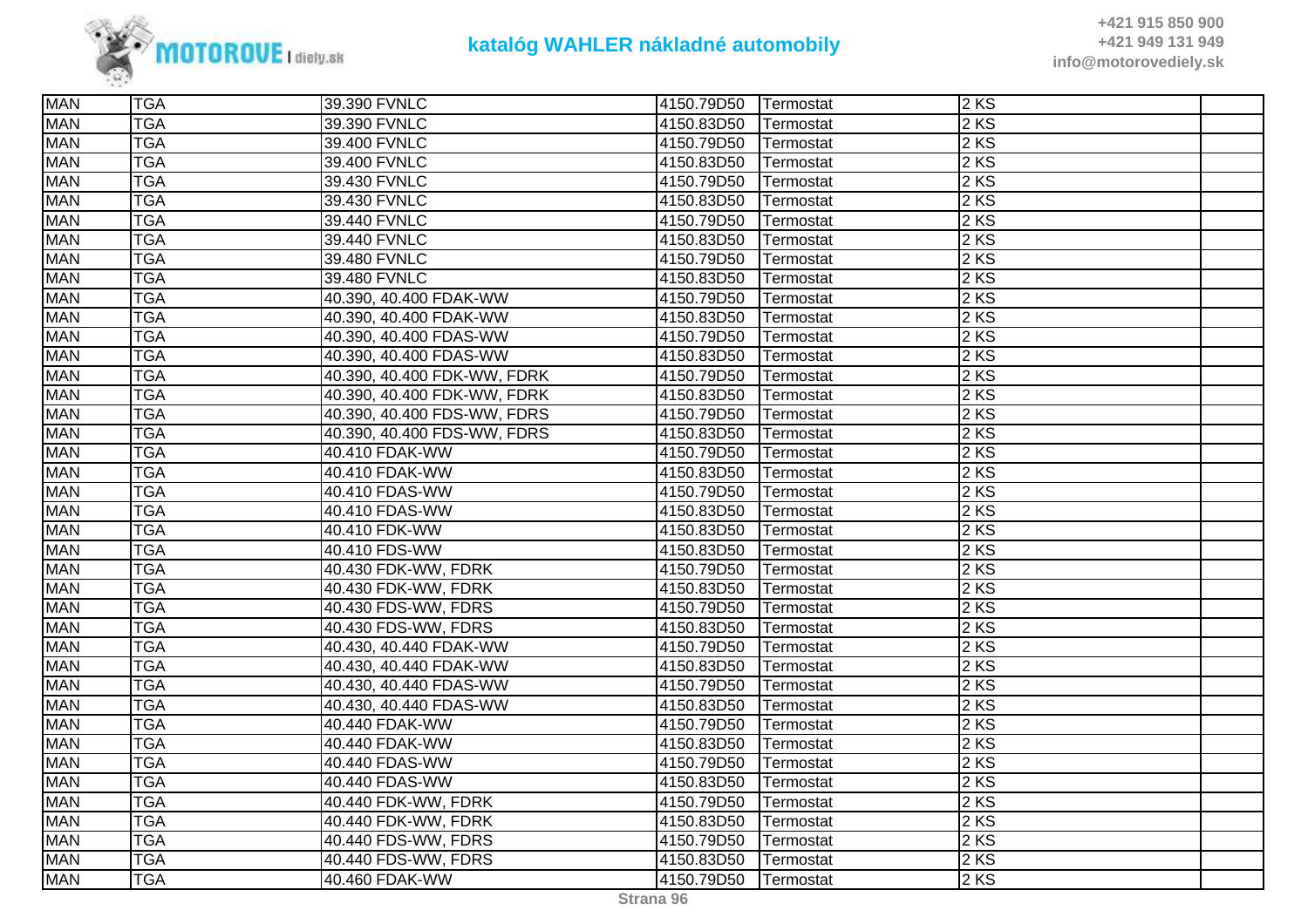

| <b>MAN</b> | <b>TGA</b> | 40.460 FDAK-WW                                    | 4150.83D50 | Termostat | 2KS               |  |
|------------|------------|---------------------------------------------------|------------|-----------|-------------------|--|
| <b>MAN</b> | <b>TGA</b> | 40.460 FDAS-WW                                    | 4150.79D50 | Termostat | 2 KS              |  |
| <b>MAN</b> | <b>TGA</b> | 40.460 FDAS-WW                                    | 4150.83D50 | Termostat | 2 KS              |  |
| <b>MAN</b> | <b>TGA</b> | 40.460 FDK-WW                                     | 4150.83D50 | Termostat | 2KS               |  |
| <b>MAN</b> | <b>TGA</b> | 40.460 FDS-WW                                     | 4150.83D50 | Termostat | $2$ KS            |  |
| <b>MAN</b> | <b>TGA</b> | 40.480 FDAK-WW                                    | 4150.79D50 | Termostat | 2 KS              |  |
| <b>MAN</b> | <b>TGA</b> | 40.480 FDAK-WW                                    | 4150.83D50 | Termostat | 2 KS              |  |
| <b>MAN</b> | <b>TGA</b> | 40.480 FDAS-WW                                    | 4150.79D50 | Termostat | 2 KS              |  |
| <b>MAN</b> | <b>TGA</b> | 40.480 FDAS-WW                                    | 4150.83D50 | Termostat | 2 KS              |  |
| <b>MAN</b> | <b>TGA</b> | 40.480 FDK-WW                                     | 4150.83D50 | Termostat | 2 KS              |  |
| <b>MAN</b> | <b>TGA</b> | 40.480 FDK-WW, FDRK                               | 4150.79D50 | Termostat | 2 KS              |  |
| <b>MAN</b> | <b>TGA</b> | 40.480 FDK-WW, FDRK                               | 4150.83D50 | Termostat | 2 KS              |  |
| <b>MAN</b> | <b>TGA</b> | 40.480 FDS-WW                                     | 4150.83D50 | Termostat | 2 KS              |  |
| <b>MAN</b> | <b>TGA</b> | 40.480 FDS-WW; FDRS                               | 4150.79D50 | Termostat | 2 KS              |  |
| <b>MAN</b> | <b>TGA</b> | 40.480 FDS-WW; FDRS                               | 4150.83D50 | Termostat | 2 KS              |  |
| <b>MAN</b> | <b>TGA</b> | 41.350 FFDC-TM, FFDRC-TM                          | 4150.79D50 | Termostat | 2KS               |  |
| <b>MAN</b> | <b>TGA</b> | 41.350 FFDC-TM, FFDRC-TM                          | 4150.83D50 | Termostat | 2KS               |  |
| <b>MAN</b> | <b>TGA</b> | 41.350, 41.360 FFDC, FFDC/M, FFDRC                | 4150.79D50 | Termostat | 2 KS              |  |
| <b>MAN</b> | <b>TGA</b> | 41.350, 41.360 FFDC, FFDC/M, FFDRC                | 4150.83D50 | Termostat | 2KS               |  |
| <b>MAN</b> | <b>TGA</b> | 41.350, 41.360 FFDK, FFDRK                        | 4150.79D50 | Termostat | 2KS               |  |
| <b>MAN</b> | <b>TGA</b> | 41.350, 41.360 FFDK, FFDRK                        | 4150.83D50 | Termostat | 2KS               |  |
| <b>MAN</b> | <b>TGA</b> | 41.350, 41.360 FFD-TM                             | 4150.79D50 | Termostat | 2 KS              |  |
| <b>MAN</b> | <b>TGA</b> | 41.350, 41.360 FFD-TM                             | 4150.83D50 | Termostat | 2 KS              |  |
| <b>MAN</b> | <b>TGA</b> | 41.360 FFD                                        | 4150.79D50 | Termostat | 2 KS              |  |
| <b>MAN</b> | <b>TGA</b> | 41.360 FFD                                        | 4150.83D50 | Termostat | $2$ KS            |  |
| <b>MAN</b> | <b>TGA</b> | 41.360 FFDC, FFDC/M, FFDC/M-WW, FFDRC 4150.79D50  |            | Termostat | 2KS               |  |
| <b>MAN</b> | <b>TGA</b> | 41.360 FFDC, FFDC/M, FFDC/M-WW, FFDRC  4150.83D50 |            | Termostat | 2KS               |  |
| <b>MAN</b> | <b>TGA</b> | 41.360 FFDC-TM, FDRC-TM                           | 4150.79D50 | Termostat | 2KS               |  |
| <b>MAN</b> | <b>TGA</b> | 41.360 FFDC-TM, FDRC-TM                           | 4150.83D50 | Termostat | 2 KS              |  |
| <b>MAN</b> | <b>TGA</b> | 41.360 FFDK-WW                                    | 4150.83D50 | Termostat | 2 KS              |  |
| <b>MAN</b> | <b>TGA</b> | 41.360 FFD-TM                                     | 4150.79D50 | Termostat | $2$ KS            |  |
| <b>MAN</b> | <b>TGA</b> | 41.360 FFD-TM                                     | 4150.83D50 | Termostat | 2KS               |  |
| <b>MAN</b> | <b>TGA</b> | 41.390 FFDAK                                      | 4150.79D50 | Termostat | $2$ KS            |  |
| <b>MAN</b> | <b>TGA</b> | 41.390 FFDAK                                      | 4150.83D50 | Termostat | 2 KS              |  |
| <b>MAN</b> | <b>TGA</b> | 41.390 FFDC-TM, FDRC-TM                           | 4150.79D50 | Termostat | 2 KS              |  |
| <b>MAN</b> | <b>TGA</b> | 41.390 FFDC-TM, FDRC-TM                           | 4150.83D50 | Termostat | 2 KS              |  |
| <b>MAN</b> | <b>TGA</b> | 41.390, 41.400 FFDC, FFDRC, FFDC/M                | 4150.79D50 | Termostat | 2 KS              |  |
| <b>MAN</b> | <b>TGA</b> | 41.390, 41.400 FFDC, FFDRC, FFDC/M                | 4150.83D50 | Termostat | 2 KS              |  |
| <b>MAN</b> | <b>TGA</b> | 41.390, 41.400 FFDK, FFDRK                        | 4150.79D50 | Termostat | 2 KS              |  |
| <b>MAN</b> | <b>TGA</b> | 41.390, 41.400 FFDK, FFDRK                        | 4150.83D50 | Termostat | 2KS               |  |
| <b>MAN</b> | <b>TGA</b> | 41.390, 41.400 FFD-TM                             | 4150.79D50 | Termostat | $2 K\overline{S}$ |  |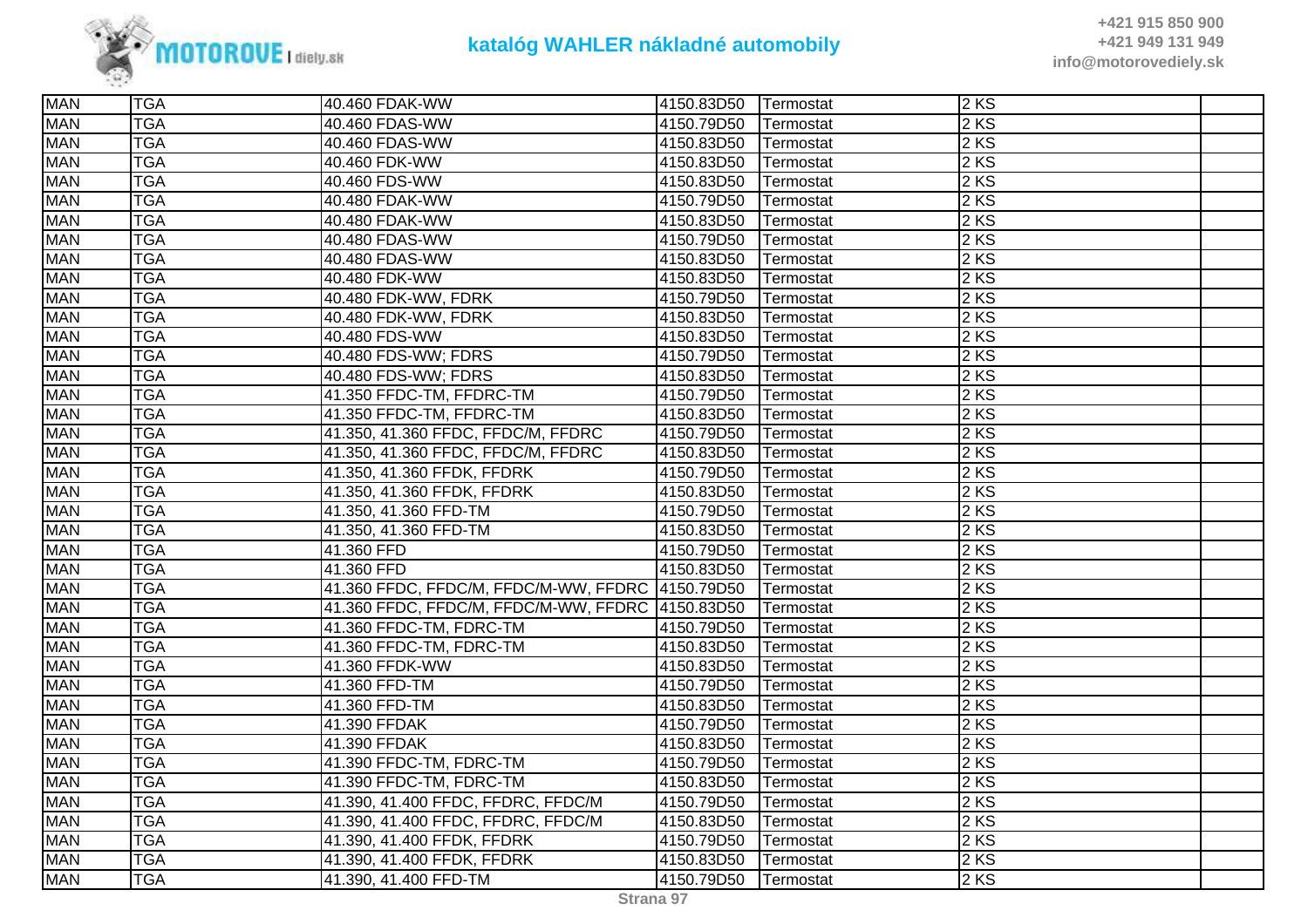

| <b>MAN</b> | <b>TGA</b> | 41.390, 41.400 FFD-TM              | 4150.83D50 | Termostat | 2 KS              |  |
|------------|------------|------------------------------------|------------|-----------|-------------------|--|
| <b>MAN</b> | <b>TGA</b> | 41.400 FFD                         | 4150.79D50 | Termostat | 2 KS              |  |
| <b>MAN</b> | <b>TGA</b> | 41.400 FFD                         | 4150.83D50 | Termostat | 2 KS              |  |
| <b>MAN</b> | <b>TGA</b> | 41.400 FFDC-TM, FDRC-TM            | 4150.79D50 | Termostat | 2 KS              |  |
| <b>MAN</b> | <b>TGA</b> | 41.400 FFDC-TM, FDRC-TM            | 4150.83D50 | Termostat | $2$ KS            |  |
| <b>MAN</b> | <b>TGA</b> | 41.410 FFDAK                       | 4150.79D50 | Termostat | 2 KS              |  |
| <b>MAN</b> | <b>TGA</b> | 41.410 FFDAK                       | 4150.83D50 | Termostat | 2 KS              |  |
| <b>MAN</b> | <b>TGA</b> | 41.410 FFDC-WW, FDRC               | 4150.83D50 | Termostat | 2 KS              |  |
| <b>MAN</b> | <b>TGA</b> | 41.410 FFDK-WW                     | 4150.83D50 | Termostat | 2 KS              |  |
| <b>MAN</b> | <b>TGA</b> | 41.410 FFD-TM                      | 4150.79D50 | Termostat | 2 KS              |  |
| <b>MAN</b> | <b>TGA</b> | 41.410 FFD-TM                      | 4150.83D50 | Termostat | $2$ KS            |  |
| <b>MAN</b> | <b>TGA</b> | 41.430 FFDAK                       | 4150.79D50 | Termostat | $2$ KS            |  |
| <b>MAN</b> | <b>TGA</b> | 41.430 FFDAK                       | 4150.83D50 | Termostat | 2 KS              |  |
| <b>MAN</b> | <b>TGA</b> | 41.430 FFDC-TM, FFDRC              | 4150.79D50 | Termostat | 2 KS              |  |
| <b>MAN</b> | <b>TGA</b> | 41.430 FFDC-TM, FFDRC              | 4150.83D50 | Termostat | 2KS               |  |
| <b>MAN</b> | <b>TGA</b> | 41.430, 41.440 FFDC, FFDRC, FFDC/M | 4150.79D50 | Termostat | $2$ KS            |  |
| <b>MAN</b> | <b>TGA</b> | 41.430, 41.440 FFDC, FFDRC, FFDC/M | 4150.83D50 | Termostat | $2$ KS            |  |
| <b>MAN</b> | <b>TGA</b> | 41.430, 41.440 FFDK, FFDRK         | 4150.79D50 | Termostat | 2 KS              |  |
| <b>MAN</b> | <b>TGA</b> | 41.430, 41.440 FFDK, FFDRK         | 4150.83D50 | Termostat | 2 KS              |  |
| <b>MAN</b> | <b>TGA</b> | 41.430, 41.440 FFD-TM              | 4150.79D50 | Termostat | 2KS               |  |
| <b>MAN</b> | <b>TGA</b> | 41.430, 41.440 FFD-TM              | 4150.83D50 | Termostat | $2$ KS            |  |
| <b>MAN</b> | <b>TGA</b> | 41.440 FFD/M                       | 4150.79D50 | Termostat | $2$ KS            |  |
| <b>MAN</b> | <b>TGA</b> | 41.440 FFD/M                       | 4150.83D50 | Termostat | 2 KS              |  |
| <b>MAN</b> | <b>TGA</b> | 41.440 FFDAK                       | 4150.79D50 | Termostat | 2 KS              |  |
| <b>MAN</b> | <b>TGA</b> | 41.440 FFDAK                       | 4150.83D50 | Termostat | 2KS               |  |
| <b>MAN</b> | <b>TGA</b> | 41.440 FFDC, FFDRC                 | 4150.79D50 | Termostat | 2 KS              |  |
| <b>MAN</b> | <b>TGA</b> | 41.440 FFDC, FFDRC                 | 4150.83D50 | Termostat | $2$ KS            |  |
| <b>MAN</b> | <b>TGA</b> | 41.440 FFDC-TM, FFDRC-TM           | 4150.79D50 | Termostat | $2$ KS            |  |
| <b>MAN</b> | <b>TGA</b> | 41.440 FFDC-TM, FFDRC-TM           | 4150.83D50 | Termostat | 2 KS              |  |
| <b>MAN</b> | <b>TGA</b> | 41.440 FFDK, FFDRK                 | 4150.79D50 | Termostat | 2 KS              |  |
| <b>MAN</b> | <b>TGA</b> | 41.440 FFDK, FFDRK                 | 4150.83D50 | Termostat | 2KS               |  |
| <b>MAN</b> | <b>TGA</b> | 41.460 FFDC-WW, FFDRC              | 4150.83D50 | Termostat | 2 KS              |  |
| <b>MAN</b> | <b>TGA</b> | 41.460 FFDK-WW                     | 4150.83D50 | Termostat | $2$ KS            |  |
| <b>MAN</b> | <b>TGA</b> | 41.460 FFD-TM                      | 4150.79D50 | Termostat | 2 KS              |  |
| <b>MAN</b> | <b>TGA</b> | 41.460 FFD-TM                      | 4150.83D50 | Termostat | 2 KS              |  |
| <b>MAN</b> | <b>TGA</b> | 41.480 FFD                         | 4150.79D50 | Termostat | $2 K\overline{S}$ |  |
| <b>MAN</b> | <b>TGA</b> | 41.480 FFD                         | 4150.83D50 | Termostat | 2 KS              |  |
| <b>MAN</b> | <b>TGA</b> | 41.480 FFDAK                       | 4150.79D50 | Termostat | 2 KS              |  |
| <b>MAN</b> | <b>TGA</b> | 41.480 FFDAK                       | 4150.83D50 | Termostat | $2$ KS            |  |
| <b>MAN</b> | <b>TGA</b> | 41.480 FFDARC                      | 4150.79D50 | Termostat | $2$ KS            |  |
| <b>MAN</b> | <b>TGA</b> | 41.480 FFDARC                      | 4150.83D50 | Termostat | 2 KS              |  |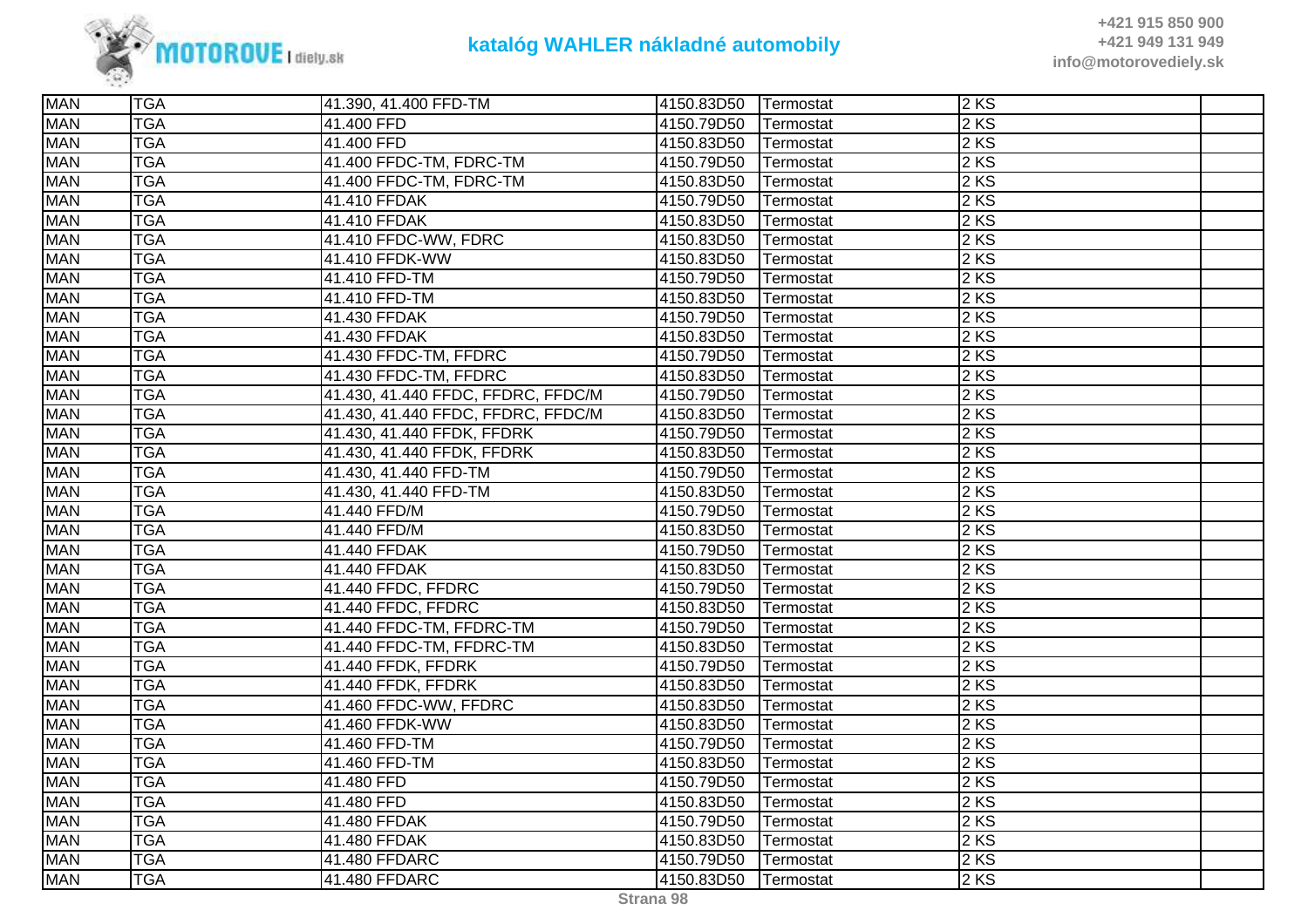

| <b>MAN</b> | <b>TGA</b> | 41.480 FFDC, FFDRC, FFDC/M      | 4150.83D50 | <b>Termostat</b> | $2$ KS |  |
|------------|------------|---------------------------------|------------|------------------|--------|--|
| <b>MAN</b> | <b>TGA</b> | 41.480 FFDC-TM, FFDRC-TM        | 4150.79D50 | Termostat        | $2$ KS |  |
| <b>MAN</b> | <b>TGA</b> | 41.480 FFDC-TM, FFDRC-TM        | 4150.83D50 | Termostat        | $2$ KS |  |
| <b>MAN</b> | <b>TGA</b> | 41.480 FFDC-WW, FFDRC           | 4150.83D50 | Termostat        | 2KS    |  |
| <b>MAN</b> | <b>TGA</b> | 41.480 FFDK, FFDRK              | 4150.83D50 | Termostat        | 2KS    |  |
| <b>MAN</b> | <b>TGA</b> | 41.480 FFDK-WW                  | 4150.83D50 | Termostat        | $2$ KS |  |
| <b>MAN</b> | <b>TGA</b> | 41.480 FFD-TM                   | 4150.79D50 | Termostat        | 2 KS   |  |
| <b>MAN</b> | <b>TGA</b> | 41.480 FFD-TM                   | 4150.83D50 | Termostat        | 2 KS   |  |
| <b>MAN</b> | <b>TGA</b> | 41.480 FVDS, FVDLS              | 4150.79D50 | Termostat        | $2$ KS |  |
| <b>MAN</b> | <b>TGA</b> | 41.480 FVDS, FVDLS              | 4150.83D50 | Termostat        | 2 KS   |  |
| <b>MAN</b> | <b>TGA</b> | 41.530 FFDAK                    | 4150.79D50 | Termostat        | 2 KS   |  |
| <b>MAN</b> | <b>TGA</b> | 41.530 FFDAK                    | 4150.83D50 | Termostat        | $2$ KS |  |
| <b>MAN</b> | <b>TGA</b> | 41.530 FFDC                     | 4150.79D50 | Termostat        | 2 KS   |  |
| <b>MAN</b> | <b>TGA</b> | 41.530 FFDC                     | 4150.83D50 | Termostat        | 2 KS   |  |
| <b>MAN</b> | <b>TGA</b> | 41.530 FFDK                     | 4150.79D50 | Termostat        | 2KS    |  |
| <b>MAN</b> | <b>TGA</b> | 41.530 FFDK                     | 4150.83D50 | Termostat        | 2KS    |  |
| <b>MAN</b> | <b>TGA</b> | 41.530 FFD-TM                   | 4150.79D50 | Termostat        | 2 KS   |  |
| <b>MAN</b> | <b>TGA</b> | 41.530 FFD-TM                   | 4150.83D50 | Termostat        | $2$ KS |  |
| <b>MAN</b> | <b>TGA</b> | 41.530 FVDS, FVDLS              | 4150.79D50 | Termostat        | $2$ KS |  |
| <b>MAN</b> | <b>TGA</b> | 41.530 FVDS, FVDLS              | 4150.83D50 | Termostat        | 2 KS   |  |
| <b>MAN</b> | <b>TGA</b> | 41.540 FVDS, FVDLS              | 4150.79D50 | Termostat        | $2$ KS |  |
| <b>MAN</b> | <b>TGA</b> | 41.540 FVDS, FVDLS              | 4150.83D50 | Termostat        | $2$ KS |  |
| <b>MAN</b> | <b>TGA</b> | 41.660 FVDS, FVDLS              | 4150.79D50 | Termostat        | $2$ KS |  |
| <b>MAN</b> | <b>TGL</b> | 10.180 FC, FRC, FLC, FLRC       | 4150.83D50 | Termostat        |        |  |
| <b>MAN</b> | <b>TGL</b> | 10.180 FK, FRK                  | 4150.83D50 | Termostat        |        |  |
| <b>MAN</b> | <b>TGL</b> | 10.210 FC, FRC, FLC, FLRC       | 4150.83D50 | Termostat        |        |  |
| <b>MAN</b> | <b>TGL</b> | 10.210 FK, FRK                  | 4150.83D50 | Termostat        |        |  |
| <b>MAN</b> | <b>TGL</b> | 10.240 FC, FRC, FLC, FLRC       | 4150.79D50 | Termostat        |        |  |
| <b>MAN</b> | <b>TGL</b> | 10.240 FC, FRC, FLC, FLRC       | 4150.83D50 | Termostat        |        |  |
| <b>MAN</b> | <b>TGL</b> | 10.240 FK, FRK                  | 4150.79D50 | Termostat        |        |  |
| <b>MAN</b> | <b>TGL</b> | 10.240 FK, FRK                  | 4150.83D50 | Termostat        |        |  |
| <b>MAN</b> | <b>TGL</b> | 12.180 FC, FRC, FLC, FLRC       | 4150.83D50 | Termostat        |        |  |
| <b>MAN</b> | <b>TGL</b> | 12.180 FK, FRK                  | 4150.83D50 | Termostat        |        |  |
| <b>MAN</b> | <b>TGL</b> | 12.210 FC, FRC, FLC, FLRC       | 4150.83D50 | Termostat        |        |  |
| <b>MAN</b> | <b>TGL</b> | 12.210 FK, FRK                  | 4150.83D50 | Termostat        |        |  |
| <b>MAN</b> | <b>TGL</b> | 12.240 FC, FRC, FLC, FLRC       | 4150.79D50 |                  |        |  |
|            | <b>TGL</b> | 12.240 FC, FRC, FLC, FLRC       |            | Termostat        |        |  |
| <b>MAN</b> |            |                                 | 4150.83D50 | Termostat        |        |  |
| <b>MAN</b> | <b>TGL</b> | 12.240 FK, FRK                  | 4150.79D50 | Termostat        |        |  |
| <b>MAN</b> | <b>TGL</b> | 12.240 FK, FRK                  | 4150.83D50 | Termostat        |        |  |
| <b>MAN</b> | <b>TGL</b> | 7.150, 8.150 FC, FRC, FLC, FLRC | 4150.83D50 | Termostat        |        |  |
| <b>MAN</b> | <b>TGL</b> | 7.180 FC, FLC, FRC, FLRC        | 4150.83D50 | Termostat        |        |  |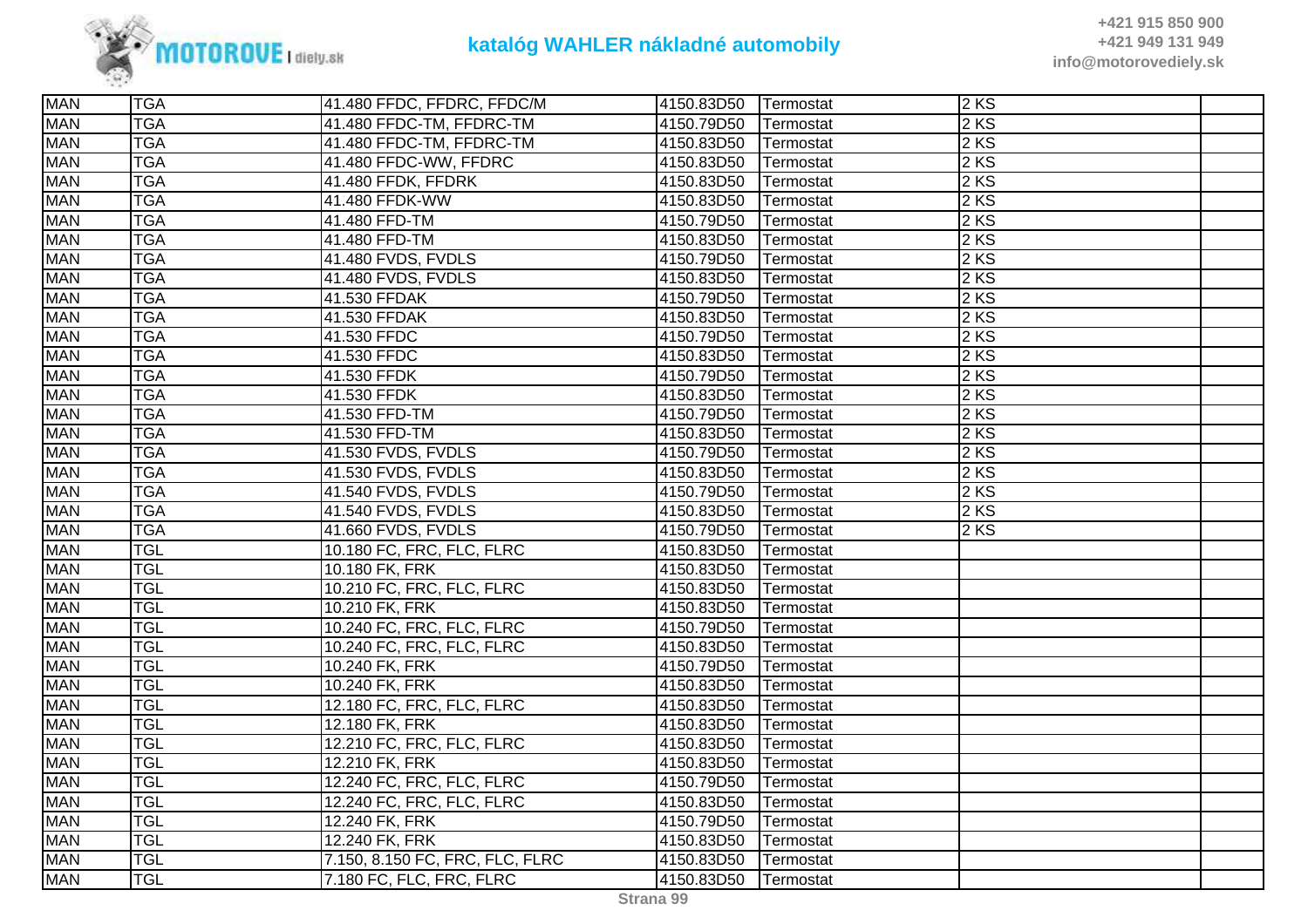

| <b>MAN</b><br><b>TGL</b><br>8.180 FC, FRC, FLC, FLRC<br>4150.83D50<br>Termostat<br><b>MAN</b><br><b>TGL</b><br>8.180 FK, FK-L, FRK, FRK-L<br>4150.83D50<br>Termostat<br><b>TGL</b><br><b>MAN</b><br>8.210 FC, FRC, FLC, FLRC<br>4150.83D50<br>Termostat |  |
|---------------------------------------------------------------------------------------------------------------------------------------------------------------------------------------------------------------------------------------------------------|--|
|                                                                                                                                                                                                                                                         |  |
|                                                                                                                                                                                                                                                         |  |
|                                                                                                                                                                                                                                                         |  |
| <b>TGL</b><br><b>MAN</b><br>8.210 FK, FK-L, FRK, FRK-L<br>4150.83D50<br>Termostat                                                                                                                                                                       |  |
| <b>MAN</b><br><b>TGL</b><br>8.240 FC, FRC, FLC, FLRC<br>4150.79D50<br>Termostat                                                                                                                                                                         |  |
| <b>MAN</b><br><b>TGL</b><br>8.240 FC, FRC, FLC, FLRC<br>4150.83D50<br>Termostat                                                                                                                                                                         |  |
| <b>MAN</b><br><b>TGL</b><br>8.240 FK, FK-L, FRK, FRK-L<br>4150.79D50<br>Termostat                                                                                                                                                                       |  |
| <b>MAN</b><br><b>TGL</b><br>8.240 FK, FK-L, FRK, FRK-L<br>4150.83D50<br>Termostat                                                                                                                                                                       |  |
| <b>TGM</b><br><b>MAN</b><br>12.240 FLC, FLLC<br>4150.83D50<br>Termostat                                                                                                                                                                                 |  |
| <b>MAN</b><br><b>TGM</b><br>12.280 FC, FLC, FLLC<br>4150.83D50<br>Termostat                                                                                                                                                                             |  |
| <b>MAN</b><br><b>TGM</b><br>13.240 FAL, FALC, FALRC, FAEC, FAERC, FAI 4150.83D50<br>Termostat                                                                                                                                                           |  |
| <b>MAN</b><br><b>TGM</b><br>13.240 FALK, FALRK, FALK-L, FALRK-L<br>4150.83D50<br>Termostat                                                                                                                                                              |  |
| <b>MAN</b><br><b>TGM</b><br>13.280 FAEC, FAERC, FAL, FALC, FALRC<br>4150.83D50<br>Termostat                                                                                                                                                             |  |
| <b>TGM</b><br><b>MAN</b><br>13.280 FALK, FALRK, FALK-L, FALRK-L<br>4150.83D50<br>Termostat                                                                                                                                                              |  |
| <b>MAN</b><br><b>TGM</b><br>15.240 FC, FLC, FLLC, FLRC, FLLRC<br>4150.83D50<br>Termostat                                                                                                                                                                |  |
| <b>MAN</b><br><b>TGM</b><br>15.280 FC, FLC, FLLC, FLRC, FLLRC<br>4150.83D50<br>Termostat                                                                                                                                                                |  |
| <b>MAN</b><br><b>TGM</b><br>18.240 FAC, FARC<br>4150.83D50<br>Termostat                                                                                                                                                                                 |  |
| 18.240 FC, FRC, FLC, FLRC, FLLC, FLLRC<br><b>MAN</b><br><b>TGM</b><br>4150.79D50<br>Termostat                                                                                                                                                           |  |
| <b>MAN</b><br><b>TGM</b><br>18.240 FC, FRC, FLC, FLRC, FLLC, FLLRC<br>4150.83D50<br>Termostat                                                                                                                                                           |  |
| <b>TGM</b><br><b>MAN</b><br>18.240 FK, FRK, FLK, FK-L, FLRK<br>4150.79D50<br>Termostat                                                                                                                                                                  |  |
| <b>MAN</b><br><b>TGM</b><br>4150.83D50<br>18.240 FK, FRK, FLK, FK-L, FLRK<br>Termostat                                                                                                                                                                  |  |
| 18.280 FAC, FARC<br><b>MAN</b><br><b>TGM</b><br>4150.83D50<br>Termostat                                                                                                                                                                                 |  |
| 18.280 FC, FRC, FLC, FLRC, FLLC, FLLRC<br><b>MAN</b><br><b>TGM</b><br>4150.79D50<br>Termostat                                                                                                                                                           |  |
| <b>MAN</b><br><b>TGM</b><br>18.280 FC, FRC, FLC, FLRC, FLLC, FLLRC<br>4150.83D50<br>Termostat                                                                                                                                                           |  |
| <b>TGM</b><br><b>MAN</b><br>18.280 FK, FLK, FRK, FLRK, FK-L<br>4150.79D50<br>Termostat                                                                                                                                                                  |  |
| <b>MAN</b><br><b>TGM</b><br>18.280 FK, FLK, FRK, FLRK, FK-L<br>4150.83D50<br>Termostat                                                                                                                                                                  |  |
| <b>MAN</b><br><b>TGM</b><br>18.330 FAC, FARC<br>4150.83D50<br>Termostat                                                                                                                                                                                 |  |
| <b>MAN</b><br><b>TGM</b><br>18.330 FC, FRC, FLC, FLRC, FLLC, FLLRC<br>4150.79D50<br>Termostat                                                                                                                                                           |  |
| <b>MAN</b><br><b>TGM</b><br>18.330 FC, FRC, FLC, FLRC, FLLC, FLLRC<br>4150.83D50<br>Termostat                                                                                                                                                           |  |
| <b>TGM</b><br><b>MAN</b><br>18.330 FK, FLK, FRK, FLRK, FK-L<br>4150.79D50<br>Termostat                                                                                                                                                                  |  |
| <b>MAN</b><br><b>TGM</b><br>18.330 FK, FLK, FRK, FLRK, FK-L<br>4150.83D50<br>Termostat                                                                                                                                                                  |  |
| <b>MAN</b><br><b>TGM</b><br>26.280 FDK, FDRK-HK<br>4150.83D50<br>Termostat                                                                                                                                                                              |  |
| <b>MAN</b><br><b>TGM</b><br>26.280 FDR-TM<br>4150.83D50<br>Termostat                                                                                                                                                                                    |  |
| <b>MAN</b><br><b>TGS</b><br>18.320 FAC, FHLC<br>4150.79D50<br>2 KS<br>Termostat                                                                                                                                                                         |  |
| <b>TGS</b><br><b>MAN</b><br>18.320 FAC, FHLC<br>2 KS<br>4150.83D50<br>Termostat                                                                                                                                                                         |  |
| <b>MAN</b><br><b>TGS</b><br>18.320 FAK, FAK-L, FALK, FALK-L, FHLK, FHL 4150.79D50<br>2 KS<br>Termostat                                                                                                                                                  |  |
| <b>MAN</b><br><b>TGS</b><br>2 KS<br>18.320 FAK, FAK-L, FALK, FALK-L, FHLK, FHL 4150.83D50<br>Termostat                                                                                                                                                  |  |
| <b>MAN</b><br><b>TGS</b><br>2 KS<br>18.320 FAS, FHLS, FHLS/M<br>4150.79D50<br>Termostat                                                                                                                                                                 |  |
| <b>MAN</b><br><b>TGS</b><br>2KS<br>18.320 FAS, FHLS, FHLS/M<br>4150.83D50<br>Termostat                                                                                                                                                                  |  |
| <b>MAN</b><br>18.320 FC, FLC, FLRC, FLLC, FLLRC, FLLW, F4150.79D50<br><b>TGS</b><br>2 KS<br>Termostat                                                                                                                                                   |  |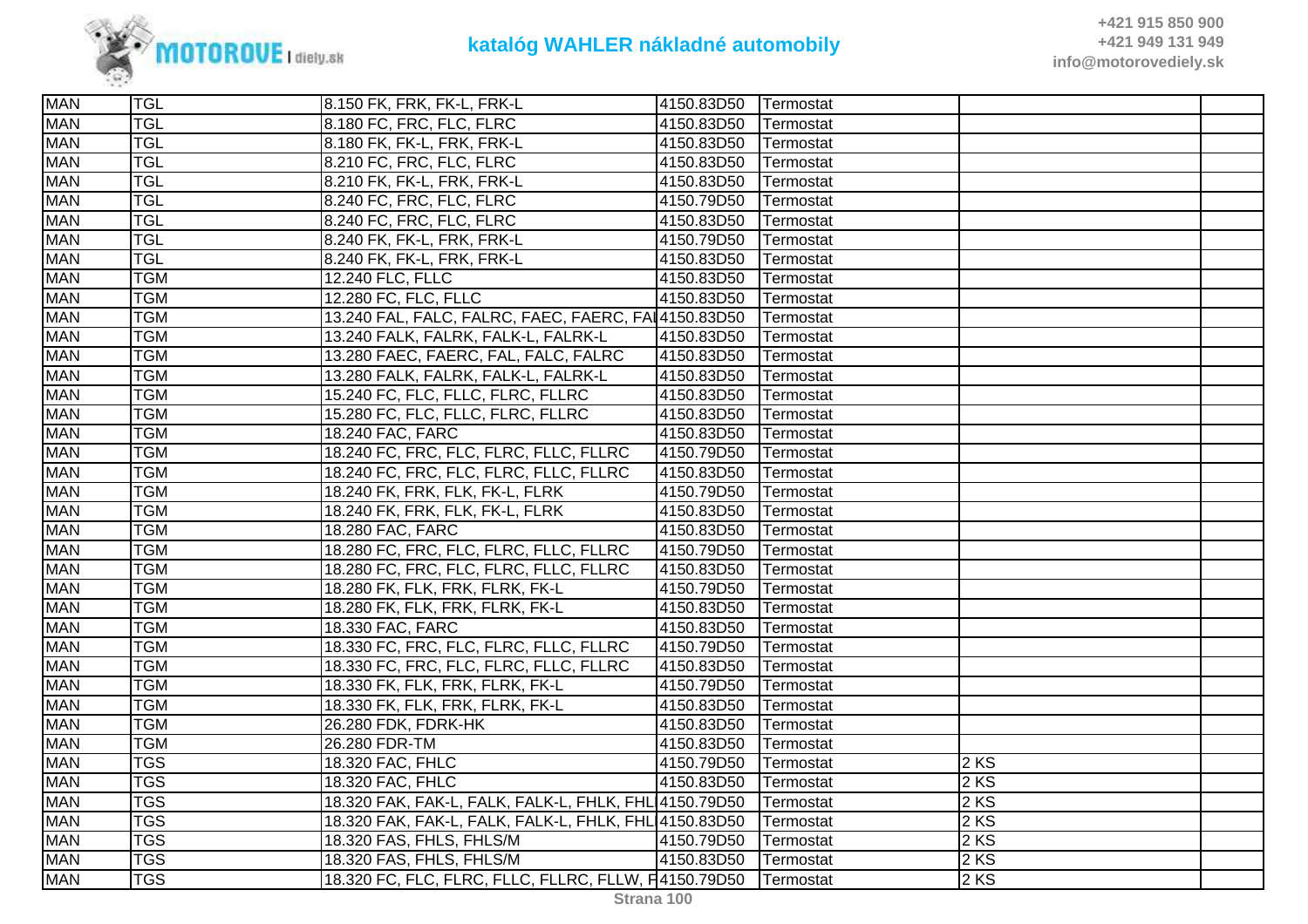

| <b>MAN</b> | <b>TGS</b> | 18.320 FC, FLC, FLRC, FLLC, FLLRC, FLLW, F4150.83D50   Termostat |                      |           | $2$ KS            |  |
|------------|------------|------------------------------------------------------------------|----------------------|-----------|-------------------|--|
| <b>MAN</b> | <b>TGS</b> | 18.320 FK, FK-L, FLK, FLK/M                                      | 4150.79D50           | Termostat | 2 KS              |  |
| <b>MAN</b> | <b>TGS</b> | 18.320 FK, FK-L, FLK, FLK/M                                      | 4150.83D50 Termostat |           | 2 KS              |  |
| <b>MAN</b> | <b>TGS</b> | 18.320 FLS, FLS/M, FLS-TS, FLRS, FLRS/M, F14150.79D50 Termostat  |                      |           | 2 KS              |  |
| <b>MAN</b> | <b>TGS</b> | 18.320 FLS, FLS/M, FLS-TS, FLRS, FLRS/M, F14150.83D50            |                      | Termostat | 2KS               |  |
| <b>MAN</b> | <b>TGS</b> | 18.360 FAC, FHLC                                                 | 4150.79D50           | Termostat | 2 KS              |  |
| <b>MAN</b> | <b>TGS</b> | 18.360 FAC, FHLC                                                 | 4150.83D50           | Termostat | 2 KS              |  |
| <b>MAN</b> | <b>TGS</b> | 18.360 FAK, FAK-L, FALK, FALK-L, FHLK, FHL 4150.79D50            |                      | Termostat | 2 KS              |  |
| <b>MAN</b> | <b>TGS</b> | 18.360 FAK, FAK-L, FALK, FALK-L, FHLK, FHL 4150.83D50            |                      | Termostat | 2 KS              |  |
| <b>MAN</b> | <b>TGS</b> | 18.360 FAS, FALS, FHLS, FHLS/M                                   | 4150.79D50           | Termostat | 2 KS              |  |
| <b>MAN</b> | <b>TGS</b> | 18.360 FAS, FALS, FHLS, FHLS/M                                   | 4150.83D50           | Termostat | 2 KS              |  |
| <b>MAN</b> | <b>TGS</b> | 18.360 FC, FLC, FLRC, FLLC, FLLRC, FLLW, F4150.79D50             |                      | Termostat | $2$ KS            |  |
| <b>MAN</b> | <b>TGS</b> | 18.360 FC, FLC, FLRC, FLLC, FLLRC, FLLW, F4150.83D50   Termostat |                      |           | 2 KS              |  |
| <b>MAN</b> | <b>TGS</b> | 18.360 FK, FK-L, FLK, FLK/M                                      | 4150.79D50 Termostat |           | 2KS               |  |
| <b>MAN</b> | <b>TGS</b> | 18.360 FK, FK-L, FLK, FLK/M                                      | 4150.83D50           | Termostat | 2KS               |  |
| <b>MAN</b> | <b>TGS</b> | 18.360 FLS, FLS/M, FLS-TS, FLRS, FLRS/M, FI4150.79D50            |                      | Termostat | 2 KS              |  |
| <b>MAN</b> | <b>TGS</b> | 18.360 FLS, FLS/M, FLS-TS, FLRS, FLRS/M, F14150.83D50            |                      | Termostat | 2 KS              |  |
| <b>MAN</b> | <b>TGS</b> | 18.400 FAC, FHLC                                                 | 4150.79D50 Termostat |           | $2 K\overline{S}$ |  |
| <b>MAN</b> | <b>TGS</b> | 18.400 FAC, FHLC                                                 | 4150.83D50 Termostat |           | $2$ KS            |  |
| <b>MAN</b> | <b>TGS</b> | 18.400 FAK, FAK-L, FALK, FALK-L, FHLK, FHL 4150.79D50            |                      | Termostat | 2KS               |  |
| <b>MAN</b> | <b>TGS</b> | 18.400 FAK, FAK-L, FALK, FALK-L, FHLK, FHL 4150.83D50            |                      | Termostat | 2 KS              |  |
| <b>MAN</b> | <b>TGS</b> | 18.400 FAS, FALS, FHLS, FHLS/M                                   | 4150.79D50           | Termostat | 2 KS              |  |
| <b>MAN</b> | <b>TGS</b> | 18.400 FAS, FALS, FHLS, FHLS/M                                   | 4150.83D50           | Termostat | 2 KS              |  |
| <b>MAN</b> | <b>TGS</b> | 18.400 FC, FLC, FLRC, FLLC, FLLRC, FLLW, F4150.79D50 Termostat   |                      |           | 2 KS              |  |
| <b>MAN</b> | <b>TGS</b> | 18.400 FC, FLC, FLRC, FLLC, FLLRC, FLLW, F4150.83D50             |                      | Termostat | 2 KS              |  |
| <b>MAN</b> | <b>TGS</b> | 18.400 FK, FK-L, FLK, FLK/M                                      | 4150.79D50 Termostat |           | 2KS               |  |
| <b>MAN</b> | <b>TGS</b> | 18.400 FK, FK-L, FLK, FLK/M                                      | 4150.83D50           | Termostat | 2 KS              |  |
| <b>MAN</b> | <b>TGS</b> | 18.400 FLS, FLS/M, FLS-TS, FLRS, FLRS/M, F14150.79D50            |                      | Termostat | 2 KS              |  |
| <b>MAN</b> | <b>TGS</b> | 18.400 FLS, FLS/M, FLS-TS, FLRS, FLRS/M, F 4150.83D50            |                      | Termostat | 2 KS              |  |
| <b>MAN</b> | <b>TGS</b> | 18.440 FAC, FHLC                                                 | 4150.79D50           | Termostat | 2 KS              |  |
| <b>MAN</b> | <b>TGS</b> | 18.440 FAC, FHLC                                                 | 4150.83D50           | Termostat | 2KS               |  |
| <b>MAN</b> | <b>TGS</b> | 18.440 FAK, FAK-L, FALK, FALK-L, FHLK, FHL 4150.79D50            |                      | Termostat | 2 KS              |  |
| <b>MAN</b> | <b>TGS</b> | 18.440 FAK, FAK-L, FALK, FALK-L, FHLK, FHL 4150.83D50            |                      | Termostat | 2 KS              |  |
| <b>MAN</b> | <b>TGS</b> | 18.440 FAS, FALS, FHLS, FHLS/M                                   | 4150.79D50           | Termostat | 2 KS              |  |
| <b>MAN</b> | <b>TGS</b> | 18.440 FAS, FALS, FHLS, FHLS/M                                   | 4150.83D50 Termostat |           | 2 KS              |  |
| <b>MAN</b> | <b>TGS</b> | 18.440 FC, FLC, FLRC, FLLC, FLLRC, FLLW, F4150.79D50   Termostat |                      |           | 2 KS              |  |
| <b>MAN</b> | <b>TGS</b> | 18.440 FC, FLC, FLRC, FLLC, FLLRC, FLLW, F4150.83D50             |                      | Termostat | 2 KS              |  |
| <b>MAN</b> | <b>TGS</b> | 18.440 FK, FK-L, FLK, FLK/M                                      | 4150.79D50           | Termostat | 2 KS              |  |
| <b>MAN</b> | <b>TGS</b> | 18.440 FK, FK-L, FLK, FLK/M                                      | 4150.83D50           | Termostat | 2KS               |  |
| <b>MAN</b> | <b>TGS</b> | 18.440 FLS, FLS/M, FLS-TS, FLRS, FLRS/M, F14150.79D50            |                      | Termostat | $2$ KS            |  |
| <b>MAN</b> | <b>TGS</b> | 18.440 FLS, FLS/M, FLS-TS, FLRS, FLRS/M, F14150.83D50            |                      | Termostat | 2KS               |  |
|            |            |                                                                  |                      |           |                   |  |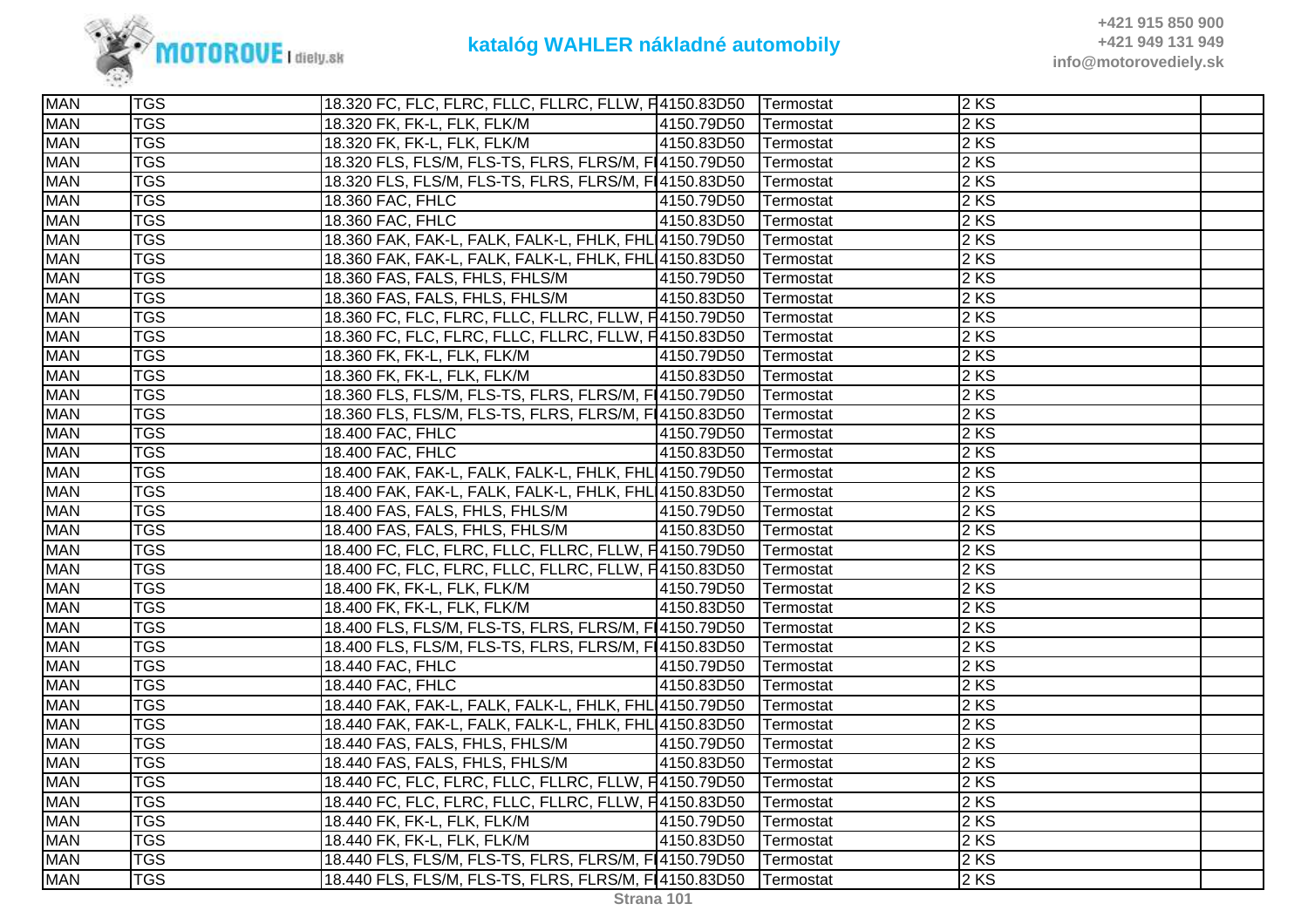

| <b>MAN</b> | <b>TGS</b> | 18.480 FAC, FHLC                                                  | 4150.79D50 | Termostat        | 2 KS   |  |
|------------|------------|-------------------------------------------------------------------|------------|------------------|--------|--|
| <b>MAN</b> | <b>TGS</b> | 18.480 FAC, FHLC                                                  | 4150.83D50 | Termostat        | 2 KS   |  |
| <b>MAN</b> | <b>TGS</b> | 18.480 FAK, FAK-L, FALK, FALK-L, FHLK, FHL 4150.79D50 Termostat   |            |                  | 2 KS   |  |
| <b>MAN</b> | <b>TGS</b> | 18.480 FAK, FAK-L, FALK, FALK-L, FHLK, FHL 4150.83D50   Termostat |            |                  | 2 KS   |  |
| <b>MAN</b> | <b>TGS</b> | 18.480 FAS, FALS, FHLS                                            | 4150.79D50 | Termostat        | 2KS    |  |
| <b>MAN</b> | <b>TGS</b> | 18.480 FAS, FALS, FHLS                                            | 4150.83D50 | Termostat        | 2 KS   |  |
| <b>MAN</b> | <b>TGS</b> | 18.480 FC, FLC, FLRC, FLLC, FLLRC, FLLW, F4150.79D50              |            | Termostat        | 2 KS   |  |
| <b>MAN</b> | <b>TGS</b> | 18.480 FC, FLC, FLRC, FLLC, FLLRC, FLLW, F4150.83D50              |            | Termostat        | 2KS    |  |
| <b>MAN</b> | <b>TGS</b> | 18.480 FK, FK-L, FLK, FLK/M                                       | 4150.79D50 | Termostat        | 2 KS   |  |
| <b>MAN</b> | <b>TGS</b> | 18.480 FK, FK-L, FLK, FLK/M                                       | 4150.83D50 | Termostat        | 2 KS   |  |
| <b>MAN</b> | <b>TGS</b> | 18.480 FLS, FLS/M, FLS-TS, FLRS, FLRS/M, F14150.79D50             |            | Termostat        | 2 KS   |  |
| <b>MAN</b> | <b>TGS</b> | 18.480 FLS, FLS/M, FLS-TS, FLRS, FLRS/M, F14150.83D50             |            | Termostat        | 2 KS   |  |
| <b>MAN</b> | <b>TGS</b> | 18.540 FAC, FHLC                                                  | 4150.79D50 | Termostat        | 2 KS   |  |
| <b>MAN</b> | <b>TGS</b> | 18.540 FAC, FHLC                                                  | 4150.83D50 | Termostat        | 2 KS   |  |
| <b>MAN</b> | <b>TGS</b> | 18.540 FAK, FAK-L, FALK, FALK-L, FHLK, FHL 4150.79D50             |            | Termostat        | 2 KS   |  |
| <b>MAN</b> | <b>TGS</b> | 18.540 FAK, FAK-L, FALK, FALK-L, FHLK, FHL 4150.83D50             |            | Termostat        | 2 KS   |  |
| <b>MAN</b> | <b>TGS</b> | 18.540 FAS, FALS, FHLS, FHLS/M                                    | 4150.79D50 | Termostat        | 2 KS   |  |
| <b>MAN</b> | <b>TGS</b> | 18.540 FAS, FALS, FHLS, FHLS/M                                    | 4150.83D50 | Termostat        | 2 KS   |  |
| <b>MAN</b> | <b>TGS</b> | 18.540 FC, FLC, FLRC, FLLC, FLLRC, FLLW, F4150.79D50              |            | Termostat        | 2 KS   |  |
| <b>MAN</b> | <b>TGS</b> | 18.540 FC, FLC, FLRC, FLLC, FLLRC, FLLW, F4150.83D50              |            | Termostat        | 2 KS   |  |
| <b>MAN</b> | <b>TGS</b> | 18.540 FK, FK-L, FLK, FLK/M                                       | 4150.79D50 | Termostat        | 2 KS   |  |
| <b>MAN</b> | <b>TGS</b> | 18.540 FK, FK-L, FLK, FLK/M                                       | 4150.83D50 | Termostat        | 2KS    |  |
| <b>MAN</b> | <b>TGS</b> | 18.540 FLS, FLS/M, FLRS, FLRS/M, FLLS, FLL 4150.79D50             |            | Termostat        | 2 KS   |  |
| <b>MAN</b> | <b>TGS</b> | 18.540 FLS, FLS/M, FLRS, FLRS/M, FLLS, FLL 4150.83D50             |            | Termostat        | 2 KS   |  |
| <b>MAN</b> | <b>TGS</b> | 24.320 FNLLW/N                                                    | 4150.79D50 | Termostat        | 2 KS   |  |
| <b>MAN</b> | <b>TGS</b> | 24.320 FNLLW/N                                                    | 4150.83D50 | Termostat        | 2KS    |  |
| <b>MAN</b> | <b>TGS</b> | 24.360 FNLLW/N                                                    | 4150.79D50 | Termostat        | 2 KS   |  |
| <b>MAN</b> | <b>TGS</b> | 24.360 FNLLW/N                                                    | 4150.83D50 | Termostat        | 2 KS   |  |
| <b>MAN</b> | <b>TGS</b> | 24.360 FPLS, FPLRS                                                | 4150.79D50 | Termostat        | 2 KS   |  |
| <b>MAN</b> | <b>TGS</b> | 24.360 FPLS, FPLRS                                                | 4150.83D50 | Termostat        | 2 KS   |  |
| <b>MAN</b> | <b>TGS</b> | 24.400 FNLLW/N                                                    | 4150.79D50 | Termostat        | $2$ KS |  |
| <b>MAN</b> | <b>TGS</b> | 24.400 FNLLW/N                                                    | 4150.83D50 | Termostat        | 2 KS   |  |
| <b>MAN</b> | <b>TGS</b> | 24.400 FPLS, FPLRS                                                | 4150.79D50 | Termostat        | 2KS    |  |
| <b>MAN</b> | <b>TGS</b> | 24.400 FPLS, FPLRS                                                | 4150.83D50 | Termostat        | 2 KS   |  |
| <b>MAN</b> | <b>TGS</b> | 24.440 FNLLW/N                                                    | 4150.79D50 | Termostat        | 2 KS   |  |
| <b>MAN</b> | <b>TGS</b> | 24.440 FNLLW/N                                                    | 4150.83D50 | Termostat        | 2KS    |  |
| <b>MAN</b> | <b>TGS</b> | 24.440 FPLS, FPLRS                                                | 4150.79D50 | Termostat        | 2 KS   |  |
| <b>MAN</b> | <b>TGS</b> | 24.440 FPLS, FPLRS                                                | 4150.83D50 | Termostat        | 2 KS   |  |
| <b>MAN</b> | <b>TGS</b> | 24.480 FPLS, FPLRS                                                | 4150.79D50 | Termostat        | 2 KS   |  |
| <b>MAN</b> | <b>TGS</b> | 24.480 FPLS, FPLRS                                                | 4150.83D50 | Termostat        | 2 KS   |  |
| <b>MAN</b> | <b>TGS</b> | 24.540 FPLS, FPLRS                                                | 4150.79D50 | <b>Termostat</b> | 2 KS   |  |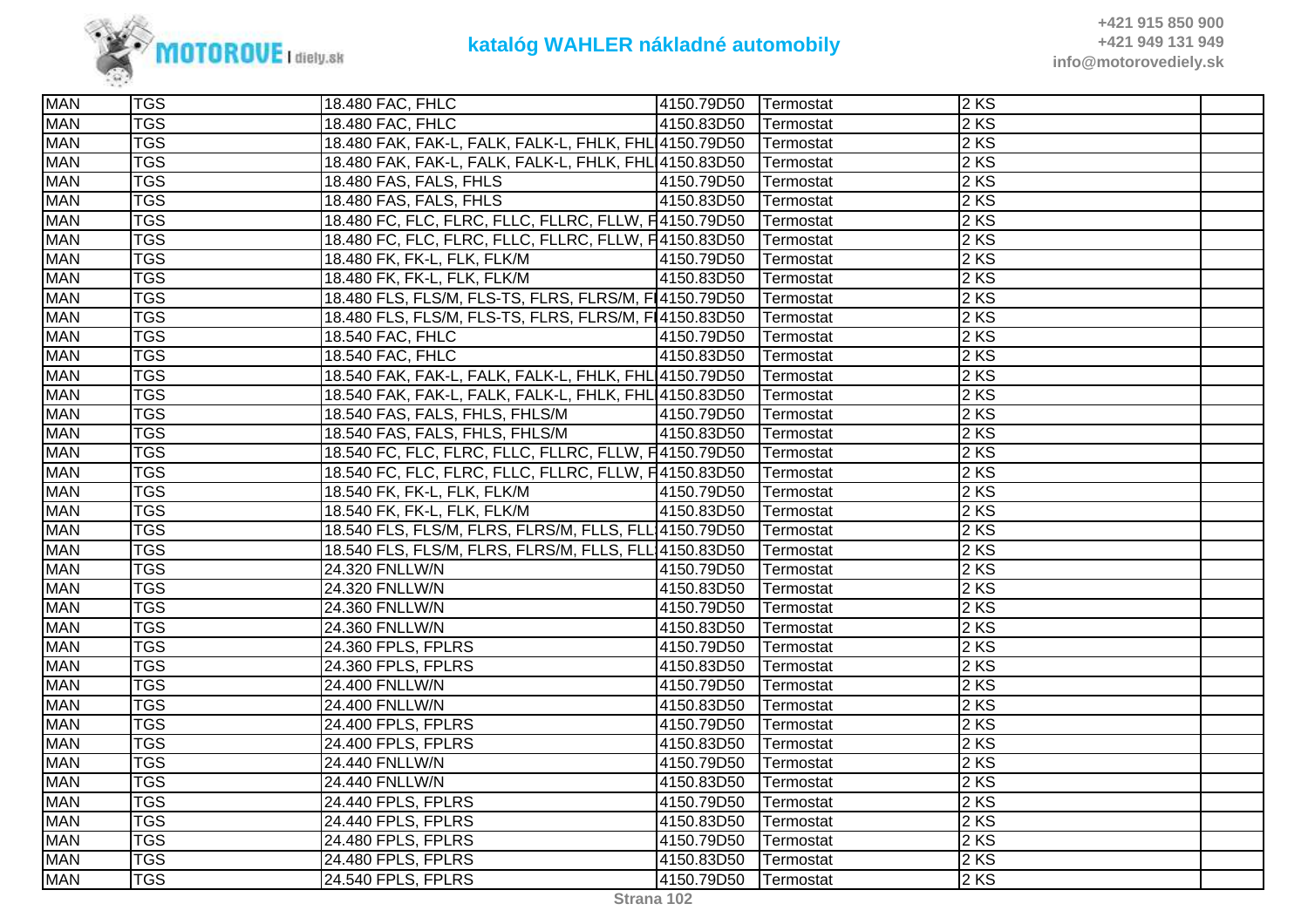

| <b>MAN</b> | <b>TGS</b> | 24.540 FPLS, FPLRS                                           | 4150.83D50           | <b>Termostat</b> | $2$ KS |  |
|------------|------------|--------------------------------------------------------------|----------------------|------------------|--------|--|
| <b>MAN</b> | <b>TGS</b> | 26.320 FDAC, FDALC, FDHLC, FDHLC/M                           | 4150.79D50           | Termostat        | 2KS    |  |
| <b>MAN</b> | <b>TGS</b> | 26.320 FDAC, FDALC, FDHLC, FDHLC/M                           | 4150.83D50 Termostat |                  | 2 KS   |  |
| <b>MAN</b> | <b>TGS</b> | 26.320 FDAK, FDALK, FDHK, FDHLK                              | 4150.79D50           | Termostat        | 2KS    |  |
| <b>MAN</b> | <b>TGS</b> | 26.320 FDAK, FDALK, FDHK, FDHLK                              | 4150.83D50           | Termostat        | 2KS    |  |
| <b>MAN</b> | <b>TGS</b> | 26.320 FDAS, FDALS, FDHS, FDHLS, FDHLS/14150.79D50           |                      | Termostat        | 2 KS   |  |
| <b>MAN</b> | <b>TGS</b> | 26.320 FDAS, FDALS, FDHS, FDHLS, FDHLS/N4150.83D50           |                      | Termostat        | 2 KS   |  |
| <b>MAN</b> | <b>TGS</b> | 26.320 FDC, FDRC, FDLC, FDLC/M, FDLRC, F 4150.79D50          |                      | Termostat        | 2 KS   |  |
| <b>MAN</b> | <b>TGS</b> | 26.320 FDC, FDRC, FDLC, FDLC/M, FDLRC, F 4150.83D50          |                      | Termostat        | 2 KS   |  |
| <b>MAN</b> | <b>TGS</b> | 26.320 FDK, FDLK                                             | 4150.79D50           | Termostat        | 2KS    |  |
| <b>MAN</b> | <b>TGS</b> | 26.320 FDK, FDLK                                             | 4150.83D50           | Termostat        | 2 KS   |  |
| <b>MAN</b> | <b>TGS</b> | 26.320 FDS, FDLS, FDLS/M, FDRS, FDLRS, FI4150.79D50          |                      | Termostat        | 2 KS   |  |
| <b>MAN</b> | <b>TGS</b> | 26.320 FDS, FDLS, FDLS/M, FDRS, FDLRS, FD4150.83D50          |                      | Termostat        | $2$ KS |  |
| <b>MAN</b> | <b>TGS</b> | 26.320 FD-TM                                                 | 4150.83D50 Termostat |                  | $2$ KS |  |
| <b>MAN</b> | <b>TGS</b> | 26.320 FNLC, FNLRC, FNLLC, FNLLRC, FNLLV4150.79D50           |                      | Termostat        | 2 KS   |  |
| <b>MAN</b> | <b>TGS</b> | 26.320 FNLC, FNLRC, FNLLC, FNLLRC, FNLLV4150.83D50           |                      | Termostat        | 2KS    |  |
| <b>MAN</b> | <b>TGS</b> | 26.320 FNLS, FNLRS, FNLLS, FPLS, FVLS                        | 4150.79D50           | Termostat        | 2 KS   |  |
| <b>MAN</b> | <b>TGS</b> | 26.320 FNLS, FNLRS, FNLLS, FPLS, FVLS                        | 4150.83D50           | Termostat        | 2 KS   |  |
| <b>MAN</b> | <b>TGS</b> | 26.320 FVHLC                                                 | 4150.79D50           | Termostat        | $2$ KS |  |
| <b>MAN</b> | <b>TGS</b> | 26.320 FVHLC                                                 | 4150.83D50           | Termostat        | 2 KS   |  |
| <b>MAN</b> | <b>TGS</b> | 26.360 FDAC, FDALC, FDHLC, FDHLC/M                           | 4150.79D50           | Termostat        | 2 KS   |  |
| <b>MAN</b> | <b>TGS</b> | 26.360 FDAC, FDALC, FDHLC, FDHLC/M                           | 4150.83D50           | Termostat        | 2 KS   |  |
| <b>MAN</b> | <b>TGS</b> | 26.360 FDAK, FDALK, FDHK, FDHLK                              | 4150.79D50           | Termostat        | 2 KS   |  |
| <b>MAN</b> | <b>TGS</b> | 26.360 FDAK, FDALK, FDHK, FDHLK                              | 4150.83D50           | Termostat        | 2 KS   |  |
| <b>MAN</b> | <b>TGS</b> | 26.360 FDAS, FDALS, FDHS, FDHLS, FDHLS/N4150.79D50 Termostat |                      |                  | $2$ KS |  |
| <b>MAN</b> | <b>TGS</b> | 26.360 FDAS, FDALS, FDHS, FDHLS, FDHLS/N4150.83D50           |                      | Termostat        | 2KS    |  |
| <b>MAN</b> | <b>TGS</b> | 26.360 FDC, FDRC, FDRC/M, FDLC, FDLRC, F4150.79D50           |                      | Termostat        | 2KS    |  |
| <b>MAN</b> | <b>TGS</b> | 26.360 FDC, FDRC, FDRC/M, FDLC, FDLRC, F4150.83D50           |                      | Termostat        | 2 KS   |  |
| <b>MAN</b> | <b>TGS</b> | 26.360 FDK, FDLK, FDRK                                       | 4150.79D50           | Termostat        | 2 KS   |  |
| <b>MAN</b> | <b>TGS</b> | 26.360 FDK, FDLK, FDRK                                       | 4150.83D50           | Termostat        | 2 KS   |  |
| <b>MAN</b> | <b>TGS</b> | 26.360 FD-TM                                                 | 4150.79D50           | Termostat        | 2 KS   |  |
| <b>MAN</b> | <b>TGS</b> | 26.360 FD-TM                                                 | 4150.83D50           | Termostat        | 2 KS   |  |
| <b>MAN</b> | <b>TGS</b> | 26.360 FNLC, FNLRC, FNLLC, FNLLRC, FVLC 4150.79D50           |                      | Termostat        | 2KS    |  |
| <b>MAN</b> | <b>TGS</b> | 26.360 FNLC, FNLRC, FNLLC, FNLLRC, FVLC, 4150.83D50          |                      | Termostat        | 2 KS   |  |
| <b>MAN</b> | <b>TGS</b> | 26.360 FNLLW                                                 | 4150.79D50           | Termostat        | 2 KS   |  |
| <b>MAN</b> | <b>TGS</b> | 26.360 FNLLW                                                 | 4150.83D50           | Termostat        | 2 KS   |  |
| <b>MAN</b> | <b>TGS</b> | 26.360 FNLS, FNLLS, FNLRS, FPLS, FPLRS, F4150.79D50          |                      | Termostat        | 2 KS   |  |
| <b>MAN</b> | <b>TGS</b> | 26.360 FNLS, FNLLS, FNLRS, FPLS, FPLRS, F4150.83D50          |                      | Termostat        | 2KS    |  |
| <b>MAN</b> | <b>TGS</b> | 26.360 FPHLS                                                 | 4150.79D50           | Termostat        | 2 KS   |  |
| <b>MAN</b> | <b>TGS</b> | 26.360 FPHLS                                                 | 4150.83D50           | Termostat        | 2KS    |  |
| <b>MAN</b> | <b>TGS</b> | 26.360 FVHLC                                                 | 4150.79D50           | <b>Termostat</b> | 2 KS   |  |
|            |            |                                                              |                      |                  |        |  |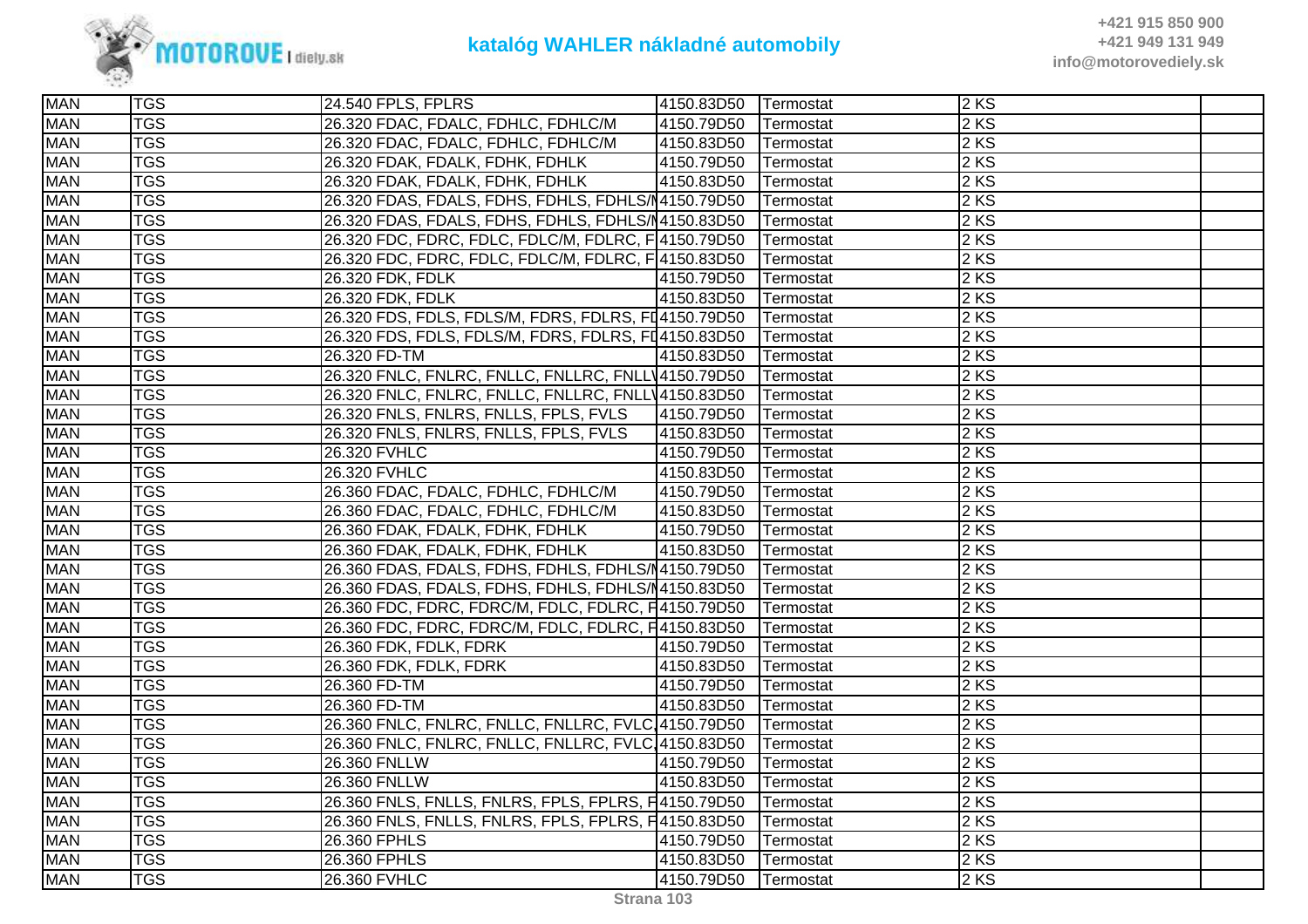

| <b>MAN</b> | <b>TGS</b> | 26.360 FVHLC                                                    | 4150.83D50 Termostat |           | 2KS  |  |
|------------|------------|-----------------------------------------------------------------|----------------------|-----------|------|--|
| <b>MAN</b> | <b>TGS</b> | 26.360 FVHLS                                                    | 4150.79D50           | Termostat | 2 KS |  |
| <b>MAN</b> | <b>TGS</b> | 26.360 FVHLS                                                    | 4150.83D50           | Termostat | 2 KS |  |
| <b>MAN</b> | <b>TGS</b> | 26.400 FDAC, FDALC, FDHLC, FDHLC/M                              | 4150.79D50           | Termostat | 2 KS |  |
| <b>MAN</b> | <b>TGS</b> | 26.400 FDAC, FDALC, FDHLC, FDHLC/M                              | 4150.83D50           | Termostat | 2KS  |  |
| <b>MAN</b> | <b>TGS</b> | 26.400 FDAK, FDALK, FDHK, FDHLK                                 | 4150.79D50           | Termostat | 2 KS |  |
| <b>MAN</b> | <b>TGS</b> | 26.400 FDAK, FDALK, FDHK, FDHLK                                 | 4150.83D50           | Termostat | 2 KS |  |
| <b>MAN</b> | <b>TGS</b> | 26.400 FDAS, FDALS, FDHS, FDHLS, FDHLS/N4150.79D50              |                      | Termostat | 2 KS |  |
| <b>MAN</b> | <b>TGS</b> | 26.400 FDAS, FDALS, FDHS, FDHLS, FDHLS/N4150.83D50              |                      | Termostat | 2 KS |  |
| <b>MAN</b> | <b>TGS</b> | 26.400 FDC, FDRC, FDC/M, FDLC, FDLC/M, FI4150.79D50             |                      | Termostat | 2 KS |  |
| <b>MAN</b> | <b>TGS</b> | 26.400 FDC, FDRC, FDC/M, FDLC, FDLC/M, FI4150.83D50             |                      | Termostat | 2 KS |  |
| <b>MAN</b> | <b>TGS</b> | 26.400 FDK, FDLK                                                | 4150.79D50           | Termostat | 2 KS |  |
| <b>MAN</b> | <b>TGS</b> | 26.400 FDK, FDLK                                                | 4150.83D50           | Termostat | 2 KS |  |
| <b>MAN</b> | <b>TGS</b> | 26.400 FDS, FDS/M, FDLS, FDLS/M, FDRS, FD4150.79D50   Termostat |                      |           | 2 KS |  |
| <b>MAN</b> | <b>TGS</b> | 26.400 FDS, FDS/M, FDLS, FDLS/M, FDRS, FD4150.83D50             |                      | Termostat | 2 KS |  |
| <b>MAN</b> | <b>TGS</b> | 26.400 FD-TM                                                    | 4150.79D50           | Termostat | 2 KS |  |
| <b>MAN</b> | <b>TGS</b> | 26.400 FD-TM                                                    | 4150.83D50           | Termostat | 2 KS |  |
| <b>MAN</b> | <b>TGS</b> | 26.400 FNLC, FNLRC, FNLLC, FNLLRC, FVLC, 4150.79D50             |                      | Termostat | 2 KS |  |
| <b>MAN</b> | <b>TGS</b> | 26.400 FNLC, FNLRC, FNLLC, FNLLRC, FVLC, 4150.83D50             |                      | Termostat | 2 KS |  |
| <b>MAN</b> | <b>TGS</b> | 26.400 FNLS, FNLRS, FNLLS, FNLLRS, FPLS, 4150.79D50             |                      | Termostat | 2 KS |  |
| <b>MAN</b> | <b>TGS</b> | 26.400 FNLS, FNLRS, FNLLS, FNLLRS, FPLS, 4150.83D50             |                      | Termostat | 2 KS |  |
| <b>MAN</b> | <b>TGS</b> | 26.400 FPHLS                                                    | 4150.79D50           | Termostat | 2 KS |  |
| <b>MAN</b> | <b>TGS</b> | 26.400 FPHLS                                                    | 4150.83D50           | Termostat | 2 KS |  |
| <b>MAN</b> | <b>TGS</b> | 26.400 FVHLC                                                    | 4150.79D50           | Termostat | 2 KS |  |
| <b>MAN</b> | <b>TGS</b> | 26.400 FVHLC                                                    | 4150.83D50           | Termostat | 2 KS |  |
| <b>MAN</b> | <b>TGS</b> | 26.400 FVHLS                                                    | 4150.79D50           | Termostat | 2KS  |  |
| <b>MAN</b> | <b>TGS</b> | 26.400 FVHLS                                                    | 4150.83D50           | Termostat | 2 KS |  |
| <b>MAN</b> | <b>TGS</b> | 26.440 FDAC, FDALC, FDHLC, FDHLC/M                              | 4150.79D50           | Termostat | 2 KS |  |
| <b>MAN</b> | <b>TGS</b> | 26.440 FDAC, FDALC, FDHLC, FDHLC/M                              | 4150.83D50           | Termostat | 2 KS |  |
| <b>MAN</b> | <b>TGS</b> | 26.440 FDAK, FDALK, FDHK, FDHLK                                 | 4150.79D50           | Termostat | 2 KS |  |
| <b>MAN</b> | <b>TGS</b> | 26.440 FDAK, FDALK, FDHK, FDHLK                                 | 4150.83D50           | Termostat | 2KS  |  |
| <b>MAN</b> | <b>TGS</b> | 26.440 FDAS, FDALS, FDHLS, FDHLS/M                              | 4150.79D50           | Termostat | 2 KS |  |
| <b>MAN</b> | <b>TGS</b> | 26.440 FDAS, FDALS, FDHLS, FDHLS/M                              | 4150.83D50           | Termostat | 2 KS |  |
| <b>MAN</b> | <b>TGS</b> | 26.440 FDC, FDRC, FDC/M, FDLC, FDLC/M, FI4150.79D50             |                      | Termostat | 2 KS |  |
| <b>MAN</b> | <b>TGS</b> | 26.440 FDC, FDRC, FDC/M, FDLC, FDLC/M, FI4150.83D50             |                      | Termostat | 2 KS |  |
| <b>MAN</b> | <b>TGS</b> | 26.440 FDK, FDLK                                                | 4150.79D50           | Termostat | 2 KS |  |
| <b>MAN</b> | <b>TGS</b> | 26.440 FDK, FDLK                                                | 4150.83D50           | Termostat | 2 KS |  |
| <b>MAN</b> | <b>TGS</b> | 26.440 FDS, FDRS, FDS/M, FDLS, FDLRS, FNI4150.79D50             |                      | Termostat | 2 KS |  |
| <b>MAN</b> | <b>TGS</b> | 26.440 FDS, FDRS, FDS/M, FDLS, FDLRS, FNI4150.83D50             |                      | Termostat | 2 KS |  |
| <b>MAN</b> | <b>TGS</b> | 26.440 FD-TM                                                    | 4150.83D50           | Termostat | 2KS  |  |
| <b>MAN</b> | <b>TGS</b> | 26.440 FNLC, FNLLC, FNLLW, FNLRC, FNLLR 4150.79D50 Termostat    |                      |           | 2 KS |  |
|            |            |                                                                 |                      |           |      |  |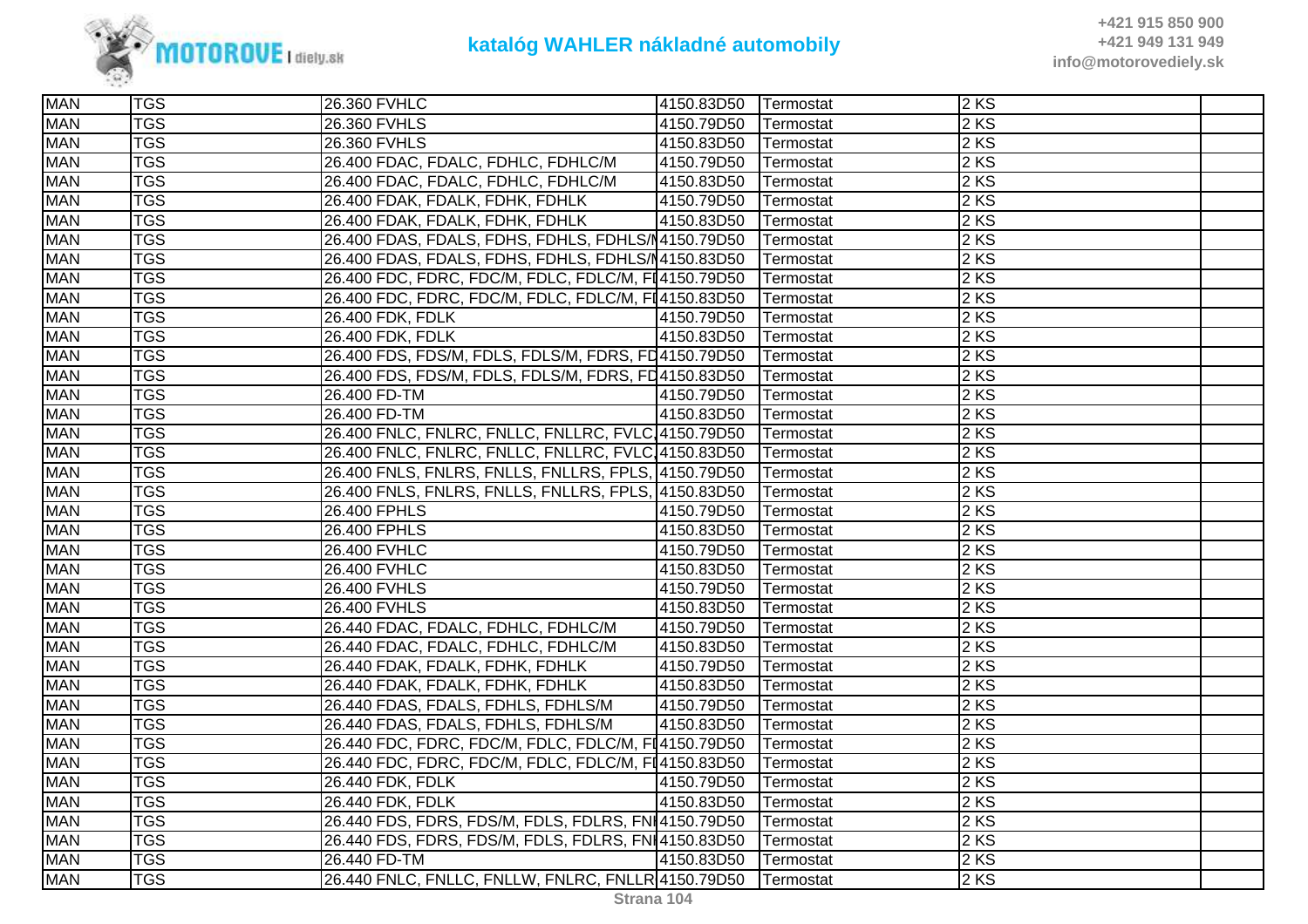

| <b>MAN</b> | <b>TGS</b> | 26.440 FNLC, FNLLC, FNLLW, FNLRC, FNLLR 4150.83D50   |            | <b>Termostat</b> | 2KS  |  |
|------------|------------|------------------------------------------------------|------------|------------------|------|--|
| <b>MAN</b> | <b>TGS</b> | 26.440 FNLS, FNLLS, FNLRS, FPLS, FPLRS, F4150.79D50  |            | Termostat        | 2 KS |  |
| <b>MAN</b> | <b>TGS</b> | 26.440 FNLS, FNLLS, FNLRS, FPLS, FPLRS, F4150.83D50  |            | Termostat        | 2 KS |  |
| <b>MAN</b> | <b>TGS</b> | 26.440 FPHLS                                         | 4150.79D50 | Termostat        | 2KS  |  |
| <b>MAN</b> | <b>TGS</b> | 26.440 FPHLS                                         | 4150.83D50 | Termostat        | 2KS  |  |
| <b>MAN</b> | <b>TGS</b> | 26.440 FVHLC                                         | 4150.83D50 | Termostat        | 2 KS |  |
| <b>MAN</b> | <b>TGS</b> | 26.440 FVHLS                                         | 4150.83D50 | Termostat        | 2 KS |  |
| <b>MAN</b> | <b>TGS</b> | 26.480 FDAC, FDALC, FDHLC, FDHLC/M                   | 4150.83D50 | Termostat        | 2 KS |  |
| <b>MAN</b> | <b>TGS</b> | 26.480 FDAK, FDALK, FDHK, FDHLK                      | 4150.83D50 | Termostat        | 2 KS |  |
| <b>MAN</b> | <b>TGS</b> | 26.480 FDAS, FDALS, FDHS, FDHLS                      | 4150.83D50 | Termostat        | 2KS  |  |
| <b>MAN</b> | <b>TGS</b> | 26.480 FDC, FDC/M, FDLC, FDLC/M, FDRC, FI4150.83D50  |            | Termostat        | 2 KS |  |
| <b>MAN</b> | <b>TGS</b> | 26.480 FDK, FDLK                                     | 4150.83D50 | Termostat        | 2 KS |  |
| <b>MAN</b> | <b>TGS</b> | 26.480 FDS, FDS/M, FDLS, FDLS/M, FDRS, FD4150.83D50  |            | Termostat        | 2 KS |  |
| <b>MAN</b> | <b>TGS</b> | 26.480 FNLC, FNLRC, FNLLC, FNLLRC, FNLLV4150.83D50   |            | Termostat        | 2 KS |  |
| <b>MAN</b> | <b>TGS</b> | 26.480 FNLS, FNLLS, FNLRS, FPLS, FPLRS, F4150.83D50  |            | Termostat        | 2 KS |  |
| <b>MAN</b> | <b>TGS</b> | 26.480 FPHLS                                         | 4150.83D50 | Termostat        | 2 KS |  |
| <b>MAN</b> | <b>TGS</b> | 26.480 FVHLC                                         | 4150.83D50 | Termostat        | 2 KS |  |
| <b>MAN</b> | <b>TGS</b> | 26.480 FVHLS                                         | 4150.83D50 | Termostat        | 2 KS |  |
| <b>MAN</b> | <b>TGS</b> | 26.540 FDAC, FDALC, FDHLC, FDHLC/M                   | 4150.83D50 | Termostat        | 2KS  |  |
| <b>MAN</b> | <b>TGS</b> | 26.540 FDAK, FDALK, FDHLK                            | 4150.83D50 | Termostat        | 2 KS |  |
| <b>MAN</b> | <b>TGS</b> | 26.540 FDAS, FDALS, FDHLS                            | 4150.83D50 | Termostat        | 2 KS |  |
| <b>MAN</b> | <b>TGS</b> | 26.540 FDC, FDC/M, FDLC, FDLC/M, FDLRC, 14150.83D50  |            | Termostat        | 2 KS |  |
| <b>MAN</b> | <b>TGS</b> | 26.540 FDK, FDLK                                     | 4150.83D50 | Termostat        | 2 KS |  |
| <b>MAN</b> | <b>TGS</b> | 26.540 FDS, FDS/M, FDLS, FDRS, FDLRS, FDI 4150.83D50 |            | Termostat        | 2 KS |  |
| <b>MAN</b> | <b>TGS</b> | 26.540 FNLC, FNLRC, FNLLC, FNLLRC, FNLL 4150.83D50   |            | Termostat        | 2KS  |  |
| <b>MAN</b> | <b>TGS</b> | 26.540 FNLS, FNLLS, FPLS, FPLRS, FVLS                | 4150.83D50 | Termostat        | 2KS  |  |
| <b>MAN</b> | <b>TGS</b> | 28.320 FNHLC                                         | 4150.83D50 | Termostat        | 2 KS |  |
| <b>MAN</b> | <b>TGS</b> | 28.320 FNLC                                          | 4150.83D50 | Termostat        | 2 KS |  |
| <b>MAN</b> | <b>TGS</b> | 28.320 FNLS                                          | 4150.83D50 | Termostat        | 2 KS |  |
| <b>MAN</b> | <b>TGS</b> | 28.360 FANLC, FNHLC                                  | 4150.83D50 | Termostat        | 2 KS |  |
| <b>MAN</b> | <b>TGS</b> | 28.360 FANLK                                         | 4150.83D50 | Termostat        | 2KS  |  |
| <b>MAN</b> | <b>TGS</b> | 28.360 FNLC                                          | 4150.83D50 | Termostat        | 2 KS |  |
| <b>MAN</b> | <b>TGS</b> | 28.360 FNLS                                          | 4150.83D50 | Termostat        | 2 KS |  |
| <b>MAN</b> | <b>TGS</b> | 28.400 FANLC, FNHLC                                  | 4150.83D50 | Termostat        | 2 KS |  |
| <b>MAN</b> | <b>TGS</b> | 28.400 FANLK                                         | 4150.83D50 | Termostat        | 2 KS |  |
| <b>MAN</b> | <b>TGS</b> | 28.400 FNLC                                          | 4150.83D50 | Termostat        | 2KS  |  |
| <b>MAN</b> | <b>TGS</b> | 28.400 FNLS                                          | 4150.83D50 | Termostat        | 2 KS |  |
| <b>MAN</b> | <b>TGS</b> | 28.440 FANLC, FNHLC                                  | 4150.83D50 | Termostat        | 2 KS |  |
| <b>MAN</b> | <b>TGS</b> | <b>28.440 FANLK</b>                                  | 4150.83D50 | Termostat        | 2 KS |  |
| <b>MAN</b> | <b>TGS</b> | 28.440 FNLC                                          | 4150.83D50 | Termostat        | 2KS  |  |
| <b>MAN</b> | <b>TGS</b> | 28.440 FNLS                                          | 4150.83D50 | Termostat        | 2KS  |  |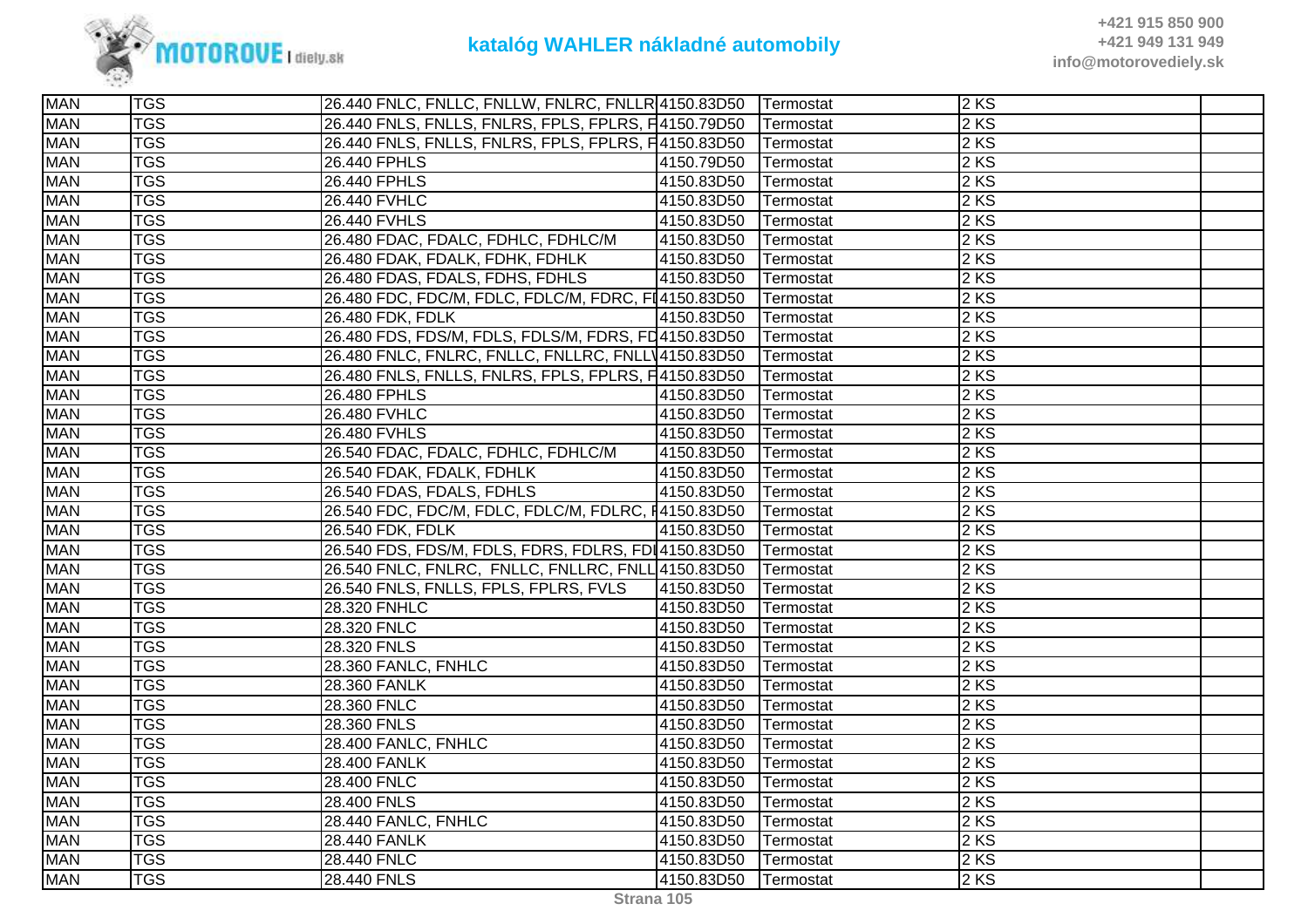

| <b>TGS</b>              |                                                                                                                                                                                                                                        |                                                                                                                                                                                                            |                                                                                                                                          |                                                                                                                                |                                                                                                                 |
|-------------------------|----------------------------------------------------------------------------------------------------------------------------------------------------------------------------------------------------------------------------------------|------------------------------------------------------------------------------------------------------------------------------------------------------------------------------------------------------------|------------------------------------------------------------------------------------------------------------------------------------------|--------------------------------------------------------------------------------------------------------------------------------|-----------------------------------------------------------------------------------------------------------------|
| $\overline{\text{TS}}$  | 32.360 FFDRC                                                                                                                                                                                                                           | 4150.83D50                                                                                                                                                                                                 |                                                                                                                                          |                                                                                                                                |                                                                                                                 |
|                         |                                                                                                                                                                                                                                        |                                                                                                                                                                                                            |                                                                                                                                          |                                                                                                                                |                                                                                                                 |
| <b>TGS</b>              | 32.400 FFDRC                                                                                                                                                                                                                           | 4150.83D50                                                                                                                                                                                                 | Termostat                                                                                                                                |                                                                                                                                |                                                                                                                 |
| <b>TGS</b>              |                                                                                                                                                                                                                                        | 4150.83D50                                                                                                                                                                                                 | Termostat                                                                                                                                | 2KS                                                                                                                            |                                                                                                                 |
| $\overline{\text{TS}}$  | 32.440 FFDRC                                                                                                                                                                                                                           | 4150.83D50                                                                                                                                                                                                 | Termostat                                                                                                                                | 2 KS                                                                                                                           |                                                                                                                 |
| <b>TGS</b>              | 32.440 FFD-TM, FFDR-TM                                                                                                                                                                                                                 | 4150.83D50                                                                                                                                                                                                 | Termostat                                                                                                                                | 2 KS                                                                                                                           |                                                                                                                 |
| <b>TGS</b>              | 32.480 FFD-TM                                                                                                                                                                                                                          | 4150.83D50                                                                                                                                                                                                 | Termostat                                                                                                                                | 2 KS                                                                                                                           |                                                                                                                 |
| $\overline{\text{TGS}}$ | 33.360 FDAC, FDALC                                                                                                                                                                                                                     | 4150.83D50                                                                                                                                                                                                 | Termostat                                                                                                                                | 2KS                                                                                                                            |                                                                                                                 |
| <b>TGS</b>              | 33.360 FDAK, FDALK, FDHK                                                                                                                                                                                                               | 4150.83D50                                                                                                                                                                                                 | Termostat                                                                                                                                | 2 KS                                                                                                                           |                                                                                                                 |
| <b>TGS</b>              | 33.360 FDAS, FDALS, FDHS                                                                                                                                                                                                               | 4150.83D50                                                                                                                                                                                                 | Termostat                                                                                                                                | 2 KS                                                                                                                           |                                                                                                                 |
| <b>TGS</b>              | 33.360 FDC, FDLC                                                                                                                                                                                                                       | 4150.83D50                                                                                                                                                                                                 | Termostat                                                                                                                                | 2 KS                                                                                                                           |                                                                                                                 |
| <b>TGS</b>              | 33.360 FDK, FDLK                                                                                                                                                                                                                       | 4150.83D50                                                                                                                                                                                                 | Termostat                                                                                                                                | 2 KS                                                                                                                           |                                                                                                                 |
| <b>TGS</b>              | 33.360 FDS, FDLS                                                                                                                                                                                                                       | 4150.83D50                                                                                                                                                                                                 | Termostat                                                                                                                                | 2 KS                                                                                                                           |                                                                                                                 |
| <b>TGS</b>              | 33.400 FDAC, FDALC                                                                                                                                                                                                                     | 4150.83D50                                                                                                                                                                                                 | Termostat                                                                                                                                | 2 KS                                                                                                                           |                                                                                                                 |
| <b>TGS</b>              | 33.400 FDAK, FDALK, FDHK                                                                                                                                                                                                               | 4150.83D50                                                                                                                                                                                                 | Termostat                                                                                                                                | 2 KS                                                                                                                           |                                                                                                                 |
| <b>TGS</b>              | 33.400 FDAS, FDALS, FDHS                                                                                                                                                                                                               | 4150.83D50                                                                                                                                                                                                 | Termostat                                                                                                                                | 2 KS                                                                                                                           |                                                                                                                 |
| <b>TGS</b>              | 33.400 FDC, FDLC                                                                                                                                                                                                                       | 4150.83D50                                                                                                                                                                                                 | Termostat                                                                                                                                | 2 KS                                                                                                                           |                                                                                                                 |
| <b>TGS</b>              | 33.400 FDK, FDLK                                                                                                                                                                                                                       | 4150.83D50                                                                                                                                                                                                 | Termostat                                                                                                                                | 2KS                                                                                                                            |                                                                                                                 |
| <b>TGS</b>              | 33.400 FDS, FDLS                                                                                                                                                                                                                       | 4150.83D50                                                                                                                                                                                                 | Termostat                                                                                                                                | 2KS                                                                                                                            |                                                                                                                 |
| <b>TGS</b>              | 33.440 FDAC, FDALC                                                                                                                                                                                                                     | 4150.83D50                                                                                                                                                                                                 | Termostat                                                                                                                                | 2 KS                                                                                                                           |                                                                                                                 |
|                         | 33.440 FDAK, FDALK, FDHK                                                                                                                                                                                                               | 4150.83D50                                                                                                                                                                                                 | Termostat                                                                                                                                |                                                                                                                                |                                                                                                                 |
|                         | 33.440 FDAS, FDALS, FDHS                                                                                                                                                                                                               | 4150.83D50                                                                                                                                                                                                 | Termostat                                                                                                                                | 2 KS                                                                                                                           |                                                                                                                 |
| <b>TGS</b>              | 33.440 FDC, FDLC                                                                                                                                                                                                                       | 4150.83D50                                                                                                                                                                                                 | Termostat                                                                                                                                | 2 KS                                                                                                                           |                                                                                                                 |
| <b>TGS</b>              | 33.440 FDK, FDLK                                                                                                                                                                                                                       | 4150.83D50                                                                                                                                                                                                 | Termostat                                                                                                                                | 2 KS                                                                                                                           |                                                                                                                 |
|                         | 33.440 FDS, FDLS, FDLS/M                                                                                                                                                                                                               | 4150.83D50                                                                                                                                                                                                 | Termostat                                                                                                                                | 2KS                                                                                                                            |                                                                                                                 |
|                         | 33.480 FDAC, FDALC                                                                                                                                                                                                                     | 4150.83D50                                                                                                                                                                                                 | Termostat                                                                                                                                |                                                                                                                                |                                                                                                                 |
|                         |                                                                                                                                                                                                                                        |                                                                                                                                                                                                            | Termostat                                                                                                                                |                                                                                                                                |                                                                                                                 |
|                         | 33.480 FDAS, FDALS, FDHS                                                                                                                                                                                                               | 4150.83D50                                                                                                                                                                                                 | Termostat                                                                                                                                |                                                                                                                                |                                                                                                                 |
| <b>TGS</b>              | 33.480 FDC, FDC/M, FDLC, FDLC/M                                                                                                                                                                                                        | 4150.83D50                                                                                                                                                                                                 | Termostat                                                                                                                                | 2 KS                                                                                                                           |                                                                                                                 |
| <b>TGS</b>              | 33.480 FDK, FDLK                                                                                                                                                                                                                       | 4150.83D50                                                                                                                                                                                                 | Termostat                                                                                                                                | 2KS                                                                                                                            |                                                                                                                 |
|                         | 33.480 FDS, FDLS, FDLS/M                                                                                                                                                                                                               | 4150.83D50                                                                                                                                                                                                 | Termostat                                                                                                                                | 2 KS                                                                                                                           |                                                                                                                 |
| <b>TGS</b>              | 33.540 FDAC, FDALC                                                                                                                                                                                                                     | 4150.83D50                                                                                                                                                                                                 | Termostat                                                                                                                                | 2KS                                                                                                                            |                                                                                                                 |
| $\overline{\text{TS}}$  | 33.540 FDAK, FDALK                                                                                                                                                                                                                     | 4150.83D50                                                                                                                                                                                                 | Termostat                                                                                                                                | 2 KS                                                                                                                           |                                                                                                                 |
|                         | <b>TGS</b><br>$\overline{\text{TS}}$<br><b>TGS</b><br><b>TGS</b><br><b>TGS</b><br><b>TGS</b><br><b>TGS</b><br><b>TGS</b><br><b>TGS</b><br><b>TGS</b><br><b>TGS</b><br>$\overline{\text{TS}}$<br><b>TGS</b><br><b>TGS</b><br><b>TGS</b> | 28.480 FANLC, FNHLC<br>28.480 FANLK<br>28.480 FNLC<br>28.480 FNLS<br>28.540 FNHLC<br>28.540 FNLC<br>28.540 FNLS<br>32.320 FFD-TM<br>32.360 FFD-TM, FFDR-TM<br>32.400 FFD-TM, FFDR-TM<br>33.480 FDAK, FDALK | 4150.83D50<br>4150.83D50<br>4150.83D50<br>4150.83D50<br>4150.83D50<br>4150.83D50<br>4150.83D50<br>4150.83D50<br>4150.83D50<br>4150.83D50 | Termostat<br>Termostat<br>Termostat<br>Termostat<br>Termostat<br>Termostat<br>Termostat<br>Termostat<br>Termostat<br>Termostat | 2KS<br>2 KS<br>2 KS<br>2KS<br>2KS<br>2 KS<br>2 KS<br>2 KS<br>2KS<br>2KS<br>2 KS<br>2 KS<br>2 KS<br>2 KS<br>2 KS |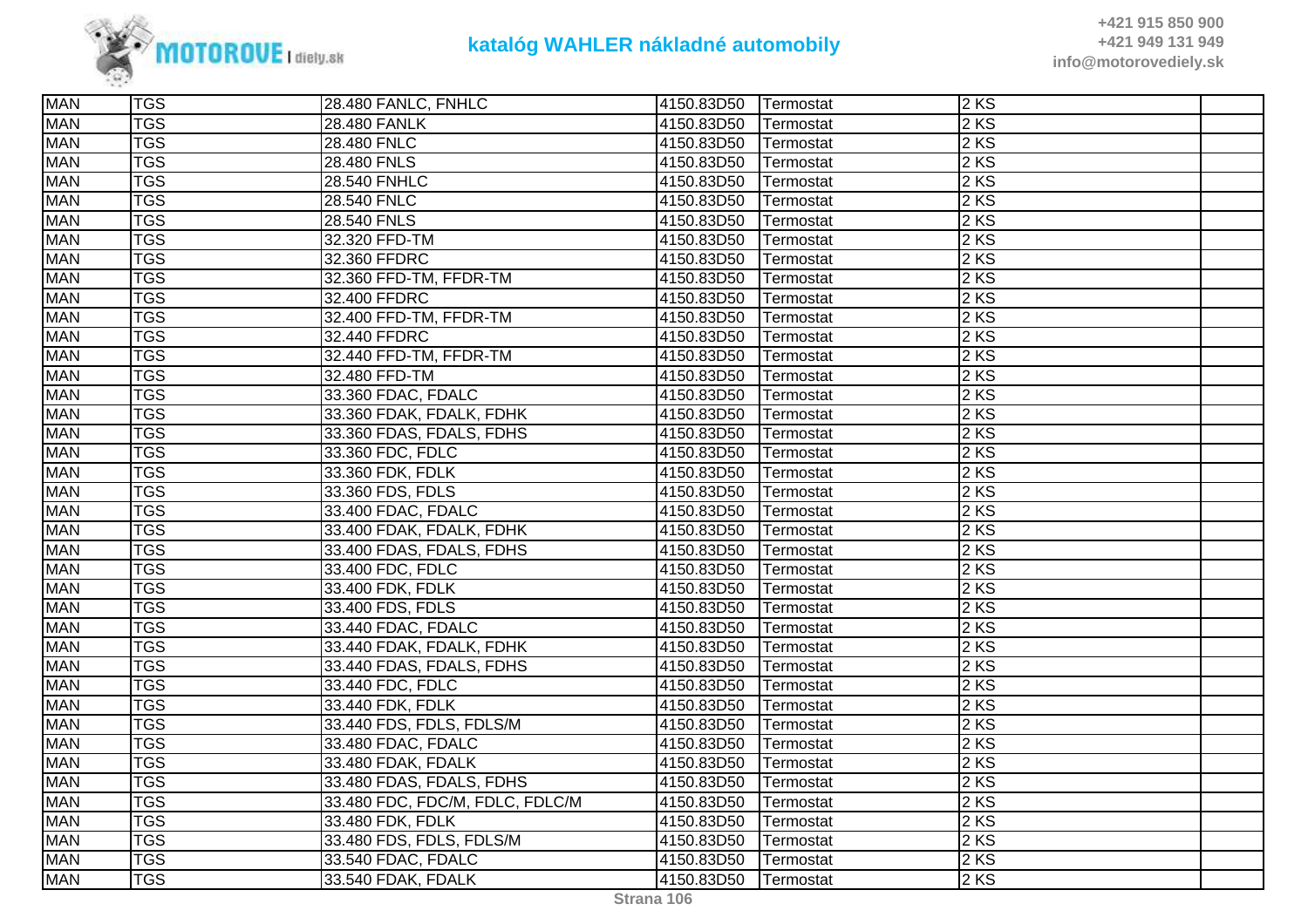

| <b>MAN</b> | <b>TGS</b>              | 33.540 FDAS, FDALS               | 4150.83D50 | <b>Termostat</b> | $2$ KS |  |
|------------|-------------------------|----------------------------------|------------|------------------|--------|--|
| <b>MAN</b> | $\overline{\text{TGS}}$ | 33.540 FDC, FDLC, FDLC/M         | 4150.83D50 | Termostat        | $2$ KS |  |
| <b>MAN</b> | <b>TGS</b>              | 33.540 FDK, FDLK                 | 4150.83D50 | Termostat        | 2 KS   |  |
| <b>MAN</b> | <b>TGS</b>              | 33.540 FDS, FDLS, FDLS/M         | 4150.83D50 | Termostat        | 2KS    |  |
| <b>MAN</b> | <b>TGS</b>              | 35.320 FFDAK                     | 4150.83D50 | Termostat        | 2KS    |  |
| <b>MAN</b> | <b>TGS</b>              | 35.320 FFDAK, FFDHLK             | 4150.83D50 | Termostat        | $2$ KS |  |
| <b>MAN</b> | <b>TGS</b>              | 35.320 FFDC, FFDLC, FDNLC        | 4150.83D50 | Termostat        | $2$ KS |  |
| <b>MAN</b> | <b>TGS</b>              | 35.320 FFDK, FFDLK               | 4150.83D50 | Termostat        | $2$ KS |  |
| <b>MAN</b> | <b>TGS</b>              | 35.320 FFD-TM                    | 4150.83D50 | Termostat        | $2$ KS |  |
| <b>MAN</b> | <b>TGS</b>              | 35.320 FFNLC                     | 4150.83D50 | Termostat        | $2$ KS |  |
| <b>MAN</b> | <b>TGS</b>              | 35.360 FFDAK                     | 4150.83D50 | Termostat        | 2 KS   |  |
| <b>MAN</b> | <b>TGS</b>              | 35.360 FFDAK, FFHDLK             | 4150.83D50 | Termostat        | $2$ KS |  |
| <b>MAN</b> | <b>TGS</b>              | 35.360 FFDC, FFDLC, FDNLC        | 4150.83D50 | Termostat        | 2 KS   |  |
| <b>MAN</b> | <b>TGS</b>              | 35.360 FFDK, FFDLK, FFDRK        | 4150.83D50 | Termostat        | $2$ KS |  |
| <b>MAN</b> | <b>TGS</b>              | 35.360 FFD-TM                    | 4150.83D50 | Termostat        | $2$ KS |  |
| <b>MAN</b> | $\overline{\text{TS}}$  | 35.360 FFNLC                     | 4150.83D50 | Termostat        | 2 KS   |  |
| <b>MAN</b> | <b>TGS</b>              | 35.400 FFDAK                     | 4150.83D50 | Termostat        | 2 KS   |  |
| <b>MAN</b> | <b>TGS</b>              | 35.400 FFDAK, FFDHLK             | 4150.83D50 | Termostat        | $2$ KS |  |
| <b>MAN</b> | <b>TGS</b>              | 35.400 FFDC, FFDLC, FDNLC        | 4150.83D50 | Termostat        | 2 KS   |  |
| <b>MAN</b> | <b>TGS</b>              | 35.400 FFDK, FFDLK, FFDRK        | 4150.83D50 | Termostat        | $2$ KS |  |
| <b>MAN</b> | <b>TGS</b>              | 35.400 FFD-TM                    | 4150.83D50 | Termostat        | 2 KS   |  |
| <b>MAN</b> | <b>TGS</b>              | 35.400 FFNHLC                    | 4150.83D50 | Termostat        | $2$ KS |  |
| <b>MAN</b> | <b>TGS</b>              | 35.400 FFNLC                     | 4150.83D50 | Termostat        | 2 KS   |  |
| <b>MAN</b> | <b>TGS</b>              | 35.440 FDNLC, FFDC, FFDLC, FFNLC | 4150.83D50 | Termostat        | $2$ KS |  |
| <b>MAN</b> | <b>TGS</b>              | 35.440 FFDAK                     | 4150.83D50 | Termostat        | $2$ KS |  |
| <b>MAN</b> | <b>TGS</b>              | 35.440 FFDAK, FFDHLK             | 4150.83D50 | Termostat        | $2$ KS |  |
| <b>MAN</b> | <b>TGS</b>              | 35.440 FFDK, FFDLK, FFDRK        | 4150.83D50 | Termostat        | 2KS    |  |
| <b>MAN</b> | <b>TGS</b>              | 35.440 FFD-TM                    | 4150.83D50 | Termostat        | $2$ KS |  |
| <b>MAN</b> | <b>TGS</b>              | 35.440 FFNHLC                    | 4150.83D50 | Termostat        | $2$ KS |  |
| <b>MAN</b> | <b>TGS</b>              | 35.440 FFNLC                     | 4150.83D50 | Termostat        | $2$ KS |  |
| <b>MAN</b> | <b>TGS</b>              | 35.480 FDNLC, FFDC, FFDLC        | 4150.83D50 | Termostat        | $2$ KS |  |
| <b>MAN</b> | <b>TGS</b>              | 35.480 FFDAK                     | 4150.83D50 | Termostat        | $2$ KS |  |
| <b>MAN</b> | <b>TGS</b>              | 35.480 FFDAK, FFDHLK             | 4150.83D50 | Termostat        | 2 KS   |  |
| <b>MAN</b> | <b>TGS</b>              | 35.480 FFDK, FFDLK, FFDRK        | 4150.83D50 | Termostat        | 2 KS   |  |
| <b>MAN</b> | <b>TGS</b>              | 35.480 FFD-TM                    | 4150.83D50 | Termostat        | 2 KS   |  |
| <b>MAN</b> | <b>TGS</b>              | 35.480 FFNHLC                    | 4150.83D50 | Termostat        | $2$ KS |  |
| <b>MAN</b> | <b>TGS</b>              | 35.480 FFNLC                     | 4150.83D50 | Termostat        | $2$ KS |  |
| <b>MAN</b> | <b>TGS</b>              | 35.540 FDNLC, FFDC, FFDLC        | 4150.83D50 | Termostat        | $2$ KS |  |
| <b>MAN</b> | <b>TGS</b>              | 35.540 FFDAK                     | 4150.83D50 | Termostat        | $2$ KS |  |
| <b>MAN</b> | <b>TGS</b>              | 35.540 FFDAK, FFDHLK             | 4150.83D50 | Termostat        | $2$ KS |  |
| <b>MAN</b> | <b>TGS</b>              | 35.540 FFDK, FFDLK, FFDRK        | 4150.83D50 | Termostat        | $2$ KS |  |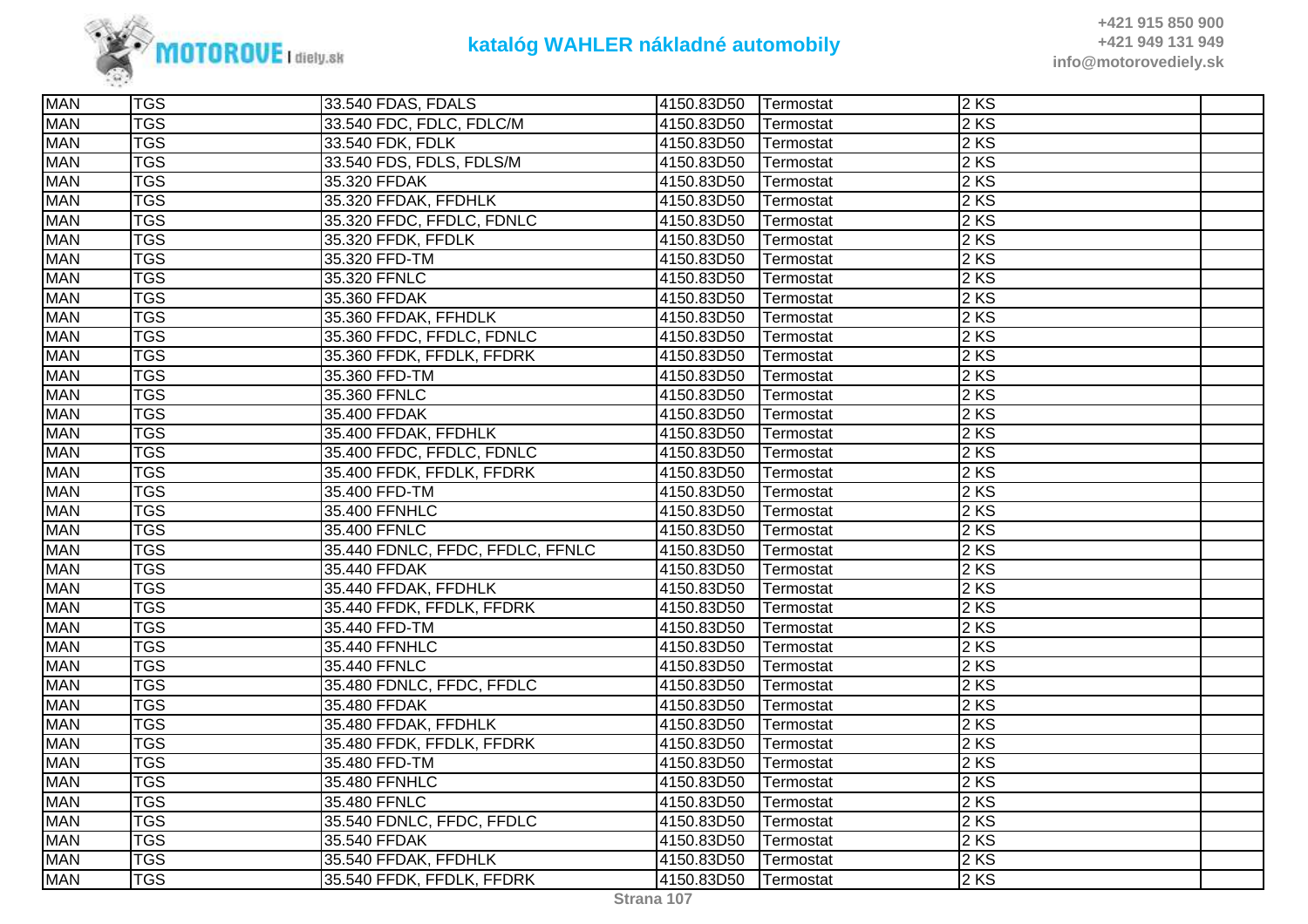

| <b>MAN</b> | <b>TGS</b>              | 35.540 FFD-TM | 4150.83D50 | Termostat | $\overline{2}$ KS |  |
|------------|-------------------------|---------------|------------|-----------|-------------------|--|
| <b>MAN</b> | $\overline{\text{TGS}}$ | 35.540 FFNLC  | 4150.83D50 | Termostat | $2$ KS            |  |
| <b>MAN</b> | <b>TGS</b>              | 37.320 FFDC   | 4150.83D50 | Termostat | 2KS               |  |
| <b>MAN</b> | <b>TGS</b>              | 37.320 FFDK   | 4150.83D50 | Termostat | 2 KS              |  |
| <b>MAN</b> | <b>TGS</b>              | 37.320 FFD-TM | 4150.83D50 | Termostat | $2$ KS            |  |
| <b>MAN</b> | $\overline{\text{TGS}}$ | 37.360 FFDC   | 4150.83D50 | Termostat | 2 KS              |  |
| <b>MAN</b> | <b>TGS</b>              | 37.360 FFDK   | 4150.83D50 | Termostat | $2$ KS            |  |
| <b>MAN</b> | <b>TGS</b>              | 37.360 FFD-TM | 4150.83D50 | Termostat | 2 KS              |  |
| <b>MAN</b> | <b>TGS</b>              | 37.400 FFDC   | 4150.83D50 | Termostat | 2 KS              |  |
| <b>MAN</b> | <b>TGS</b>              | 37.400 FFDK   | 4150.83D50 | Termostat | $2$ KS            |  |
| <b>MAN</b> | <b>TGS</b>              | 37.400 FFD-TM | 4150.83D50 | Termostat | $2$ KS            |  |
| <b>MAN</b> | <b>TGS</b>              | 37.440 FFDC   | 4150.83D50 | Termostat | $2$ KS            |  |
| <b>MAN</b> | <b>TGS</b>              | 37.440 FFDK   | 4150.83D50 | Termostat | 2 KS              |  |
| <b>MAN</b> | $\overline{\text{TGS}}$ | 37.440 FFD-TM | 4150.83D50 | Termostat | $2 K\overline{S}$ |  |
| <b>MAN</b> | <b>TGS</b>              | 37.480 FFDC   | 4150.83D50 | Termostat | 2 KS              |  |
| <b>MAN</b> | <b>TGS</b>              | 37.480 FFDK   | 4150.83D50 | Termostat | $2$ KS            |  |
| <b>MAN</b> | $\overline{\text{TGS}}$ | 37.480 FFD-TM | 4150.83D50 | Termostat | 2KS               |  |
| <b>MAN</b> | <b>TGS</b>              | 37.540 FFDC   | 4150.83D50 | Termostat | $2$ KS            |  |
| <b>MAN</b> | <b>TGS</b>              | 37.540 FFDK   | 4150.83D50 | Termostat | $2$ KS            |  |
| <b>MAN</b> | <b>TGS</b>              | 37.540 FFD-TM | 4150.83D50 | Termostat | 2 KS              |  |
| <b>MAN</b> | <b>TGS</b>              | 41.320 FFDAK  | 4150.83D50 | Termostat | 2 KS              |  |
| <b>MAN</b> | $\overline{\text{TGS}}$ | 41.360 FFDAK  | 4150.83D50 | Termostat | 2 KS              |  |
| <b>MAN</b> | <b>TGS</b>              | 41.360 FFDC   | 4150.83D50 | Termostat | $2$ KS            |  |
| <b>MAN</b> | <b>TGS</b>              | 41.360 FFDK   | 4150.83D50 | Termostat | $2$ KS            |  |
| <b>MAN</b> | <b>TGS</b>              | 41.360 FFD-TM | 4150.83D50 | Termostat | $2$ KS            |  |
| <b>MAN</b> | <b>TGS</b>              | 41.400 FFDC   | 4150.83D50 | Termostat | 2 KS              |  |
| <b>MAN</b> | <b>TGS</b>              | 41.400 FFDK   | 4150.83D50 | Termostat | 2 KS              |  |
| <b>MAN</b> | <b>TGS</b>              | 41.400 FFD-TM | 4150.83D50 | Termostat | $2$ KS            |  |
| <b>MAN</b> | <b>TGS</b>              | 41.440 FFDAK  | 4150.83D50 | Termostat | 2 KS              |  |
| <b>MAN</b> | <b>TGS</b>              | 41.440 FFDC   | 4150.83D50 | Termostat | 2 KS              |  |
| <b>MAN</b> | $\overline{\text{TGS}}$ | 41.440 FFDK   | 4150.83D50 | Termostat | 2 KS              |  |
| <b>MAN</b> | <b>TGS</b>              | 41.440 FFD-TM | 4150.83D50 | Termostat | $2$ KS            |  |
| <b>MAN</b> | <b>TGS</b>              | 41.480 FFDAK  | 4150.83D50 | Termostat | $2$ KS            |  |
| <b>MAN</b> | <b>TGS</b>              | 41.480 FFDARC | 4150.83D50 | Termostat | $2$ KS            |  |
| <b>MAN</b> | <b>TGS</b>              | 41.480 FFDC   | 4150.83D50 | Termostat | $2$ KS            |  |
| <b>MAN</b> | <b>TGS</b>              | 41.480 FFDK   | 4150.83D50 | Termostat | 2 KS              |  |
| <b>MAN</b> | <b>TGS</b>              | 41.480 FFD-TM | 4150.83D50 | Termostat | 2KS               |  |
| <b>MAN</b> | <b>TGS</b>              | 41.540 FFDAK  | 4150.83D50 | Termostat | 2 KS              |  |
| <b>MAN</b> | <b>TGS</b>              | 41.540 FFDC   | 4150.83D50 | Termostat | $2$ KS            |  |
| <b>MAN</b> | <b>TGS</b>              | 41.540 FFDK   | 4150.83D50 | Termostat | $2$ KS            |  |
| <b>MAN</b> | <b>TGS</b>              | 41.540 FFD-TM | 4150.83D50 | Termostat | $2$ KS            |  |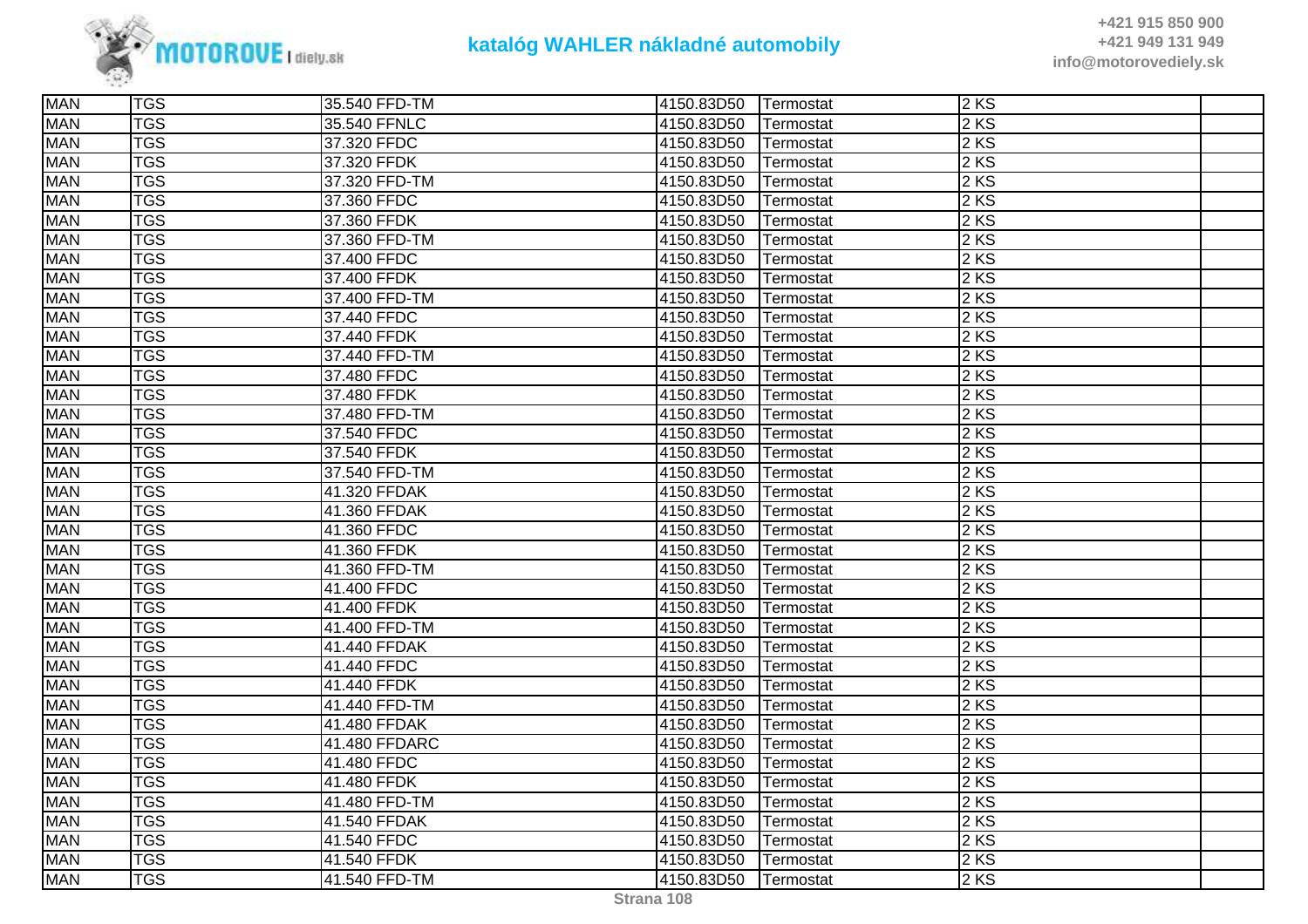

| <b>MAN</b> | <b>TGX</b> | 18.360 FHLC                                                     | 4150.83D50 | <b>Termostat</b> | $2$ KS |  |
|------------|------------|-----------------------------------------------------------------|------------|------------------|--------|--|
| <b>MAN</b> | <b>TGX</b> | 18.360 FHLS, FHLS/M                                             | 4150.83D50 | Termostat        | $2$ KS |  |
| <b>MAN</b> | <b>TGX</b> | 18.360 FLC, FLRC, FLLC, FLLRC, FLLW, FLLW4150.83D50   Termostat |            |                  | $2$ KS |  |
| <b>MAN</b> | <b>TGX</b> | 18.360 FLS, FLS/M, FLRS, FLRS/N, FLLS, FLL\$4150.83D50          |            | Termostat        | $2$ KS |  |
| <b>MAN</b> | <b>TGX</b> | 18.400 FHLC                                                     | 4150.83D50 | Termostat        | 2 KS   |  |
| <b>MAN</b> | <b>TGX</b> | 18.400 FHLS, FHLS/M                                             | 4150.83D50 | Termostat        | 2 KS   |  |
| <b>MAN</b> | <b>TGX</b> | 18.400 FLC, FLRC, FLLC, FLLRC, FLLW, FLLW4150.83D50             |            | Termostat        | 2 KS   |  |
| <b>MAN</b> | <b>TGX</b> | 18.400 FLS, FLS/M, FLRS, FLRS/N, FLLS, FLL\$4150.83D50          |            | Termostat        | $2$ KS |  |
| <b>MAN</b> | <b>TGX</b> | 18.440 FHLC                                                     | 4150.83D50 | Termostat        | $2$ KS |  |
| <b>MAN</b> | <b>TGX</b> | 18.440 FHLS, FHLS/M                                             | 4150.83D50 | Termostat        | $2$ KS |  |
| <b>MAN</b> | <b>TGX</b> | 18.440 FLC, FLRC, FLLC, FLLRC, FLLW, FLLW 4150.83D50            |            | Termostat        | 2 KS   |  |
| <b>MAN</b> | <b>TGX</b> | 18.440 FLS, FLS/M, FLRS, FLRS/M, FLLS, FLL 4150.83D50           |            | Termostat        | $2$ KS |  |
| <b>MAN</b> | <b>TGX</b> | 18.480 FHLC                                                     | 4150.83D50 | Termostat        | $2$ KS |  |
| <b>MAN</b> | <b>TGX</b> | 18.480 FHLS, FHLS/M                                             | 4150.83D50 | Termostat        | $2$ KS |  |
| <b>MAN</b> | <b>TGX</b> | 18.480 FLC, FLRC, FLLC, FLLRC, FLLW, FLLW 4150.83D50            |            | Termostat        | 2 KS   |  |
| <b>MAN</b> | <b>TGX</b> | 18.480 FLS, FLS/M, FLRS, FLRS/N, FLLS, FLL\$4150.83D50          |            | Termostat        | 2 KS   |  |
| <b>MAN</b> | <b>TGX</b> | 18.540 FHLC                                                     | 4150.83D50 | Termostat        | 2 KS   |  |
| <b>MAN</b> | <b>TGX</b> | 18.540 FHLS, FHLS/M                                             | 4150.83D50 | Termostat        | $2$ KS |  |
| <b>MAN</b> | <b>TGX</b> | 18.540 FLC, FLRC, FLLC, FLLRC, FLLW, FLLW 4150.83D50            |            | Termostat        | $2$ KS |  |
| <b>MAN</b> | <b>TGX</b> | 18.540 FLS, FLS/M, FLRS, FLRS/N, FLLS, FLL\$4150.83D50          |            | Termostat        | $2$ KS |  |
| <b>MAN</b> | <b>TGX</b> | 18.680 FLS                                                      | 4150.79D50 | Termostat        | 2 KS   |  |
| <b>MAN</b> | <b>TGX</b> | 18.680 FLS                                                      | 4150.83D50 | Termostat        | $2$ KS |  |
| <b>MAN</b> | <b>TGX</b> | 24.360 FNLLW/N                                                  | 4150.83D50 | Termostat        | $2$ KS |  |
| <b>MAN</b> | <b>TGX</b> | 24.360 FPLS, FPLRS                                              | 4150.83D50 | Termostat        | $2$ KS |  |
| <b>MAN</b> | <b>TGX</b> | 24.400 FNLLW/N                                                  | 4150.83D50 | Termostat        | 2 KS   |  |
| <b>MAN</b> | <b>TGX</b> | 24.400 FPLS, FPLRS                                              | 4150.83D50 | Termostat        | 2KS    |  |
| <b>MAN</b> | <b>TGX</b> | 24.440 FNLLW/N                                                  | 4150.83D50 | Termostat        | 2 KS   |  |
| <b>MAN</b> | <b>TGX</b> | 24.440 FPLS, FPLRS                                              | 4150.83D50 | Termostat        | 2 KS   |  |
| <b>MAN</b> | <b>TGX</b> | 24.480 FNLLW/N                                                  | 4150.83D50 | Termostat        | $2$ KS |  |
| <b>MAN</b> | <b>TGX</b> | 24.480 FPLS, FPLRS                                              | 4150.83D50 | Termostat        | $2$ KS |  |
| <b>MAN</b> | <b>TGX</b> | 24.540 FNLLW/N                                                  | 4150.83D50 | Termostat        | $2$ KS |  |
| <b>MAN</b> | <b>TGX</b> | 24.540 FPLS, FPLRS                                              | 4150.83D50 | Termostat        | 2 KS   |  |
| <b>MAN</b> | <b>TGX</b> | 26.320 FNLS, FNLLS                                              | 4150.83D50 | Termostat        | $2$ KS |  |
| <b>MAN</b> | <b>TGX</b> | 26.360 FDC, FDLC, FDRC, FDLRC                                   | 4150.83D50 | Termostat        | $2$ KS |  |
| <b>MAN</b> | <b>TGX</b> | 26.360 FDHLC                                                    | 4150.83D50 | Termostat        | $2$ KS |  |
| <b>MAN</b> | <b>TGX</b> | 26.360 FDHLS                                                    | 4150.83D50 | Termostat        | 2 KS   |  |
| <b>MAN</b> | <b>TGX</b> | 26.360 FDS, FDLS, FDRS, FDLRS                                   | 4150.83D50 | Termostat        | 2 KS   |  |
| <b>MAN</b> | <b>TGX</b> | 26.360 FNHLC                                                    | 4150.83D50 | Termostat        | 2 KS   |  |
| <b>MAN</b> | <b>TGX</b> | 26.360 FNHLS                                                    | 4150.83D50 | Termostat        | 2 KS   |  |
| <b>MAN</b> | <b>TGX</b> | 26.360 FNLC, FNLRC, FNLLC, FNLLRC, FNLLV4150.83D50  Termostat   |            |                  | $2$ KS |  |
| <b>MAN</b> | <b>TGX</b> | 26.360 FNLS, FNLLS, FNLRS, FNLLRS, FPLS, 4150.83D50             |            | Termostat        | 2 KS   |  |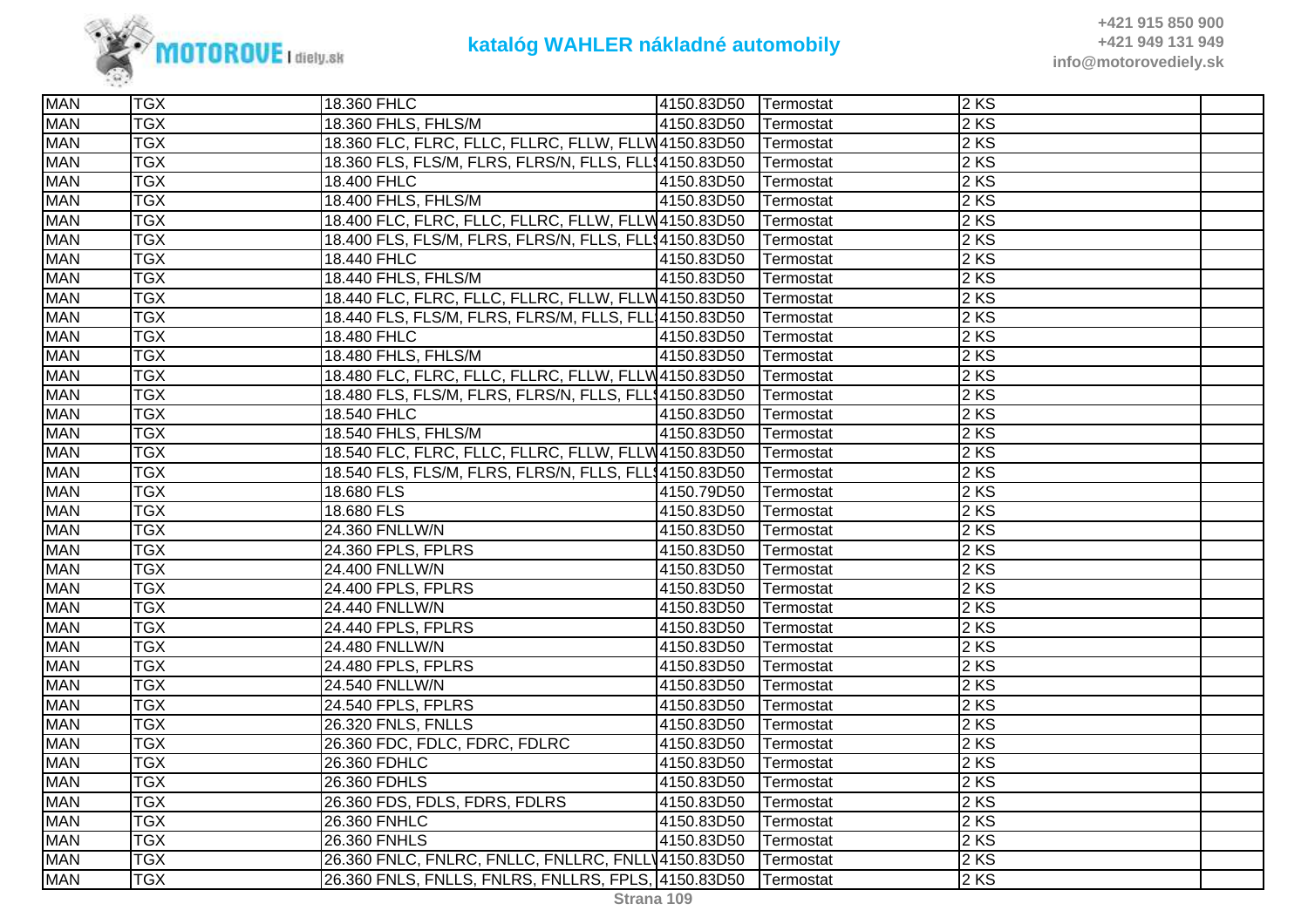

| <b>MAN</b> | <b>TGX</b> | 26.360 FVHLS                                        | 4150.83D50 Termostat |           | 2KS  |  |
|------------|------------|-----------------------------------------------------|----------------------|-----------|------|--|
| <b>MAN</b> | <b>TGX</b> | 26.400 FDC, FDLC, FDRC, FDLRC                       | 4150.83D50           | Termostat | 2 KS |  |
| <b>MAN</b> | <b>TGX</b> | 26.400 FDHLC                                        | 4150.83D50           | Termostat | 2 KS |  |
| <b>MAN</b> | <b>TGX</b> | 26.400 FDHLS                                        | 4150.83D50           | Termostat | 2 KS |  |
| <b>MAN</b> | <b>TGX</b> | 26.400 FDS, FDLS, FDRS, FDLRS                       | 4150.83D50           | Termostat | 2 KS |  |
| <b>MAN</b> | <b>TGX</b> | 26.400 FNHLC                                        | 4150.83D50           | Termostat | 2 KS |  |
| <b>MAN</b> | <b>TGX</b> | <b>26.400 FNHLS</b>                                 | 4150.83D50           | Termostat | 2 KS |  |
| <b>MAN</b> | <b>TGX</b> | 26.400 FNLC, FNLRC, FNLLC, FNLLRC, FNLLV4150.83D50  |                      | Termostat | 2 KS |  |
| <b>MAN</b> | <b>TGX</b> | 26.400 FNLS, FNLLS, FNLRS, FNLLRS, FPLS, 4150.83D50 |                      | Termostat | 2 KS |  |
| <b>MAN</b> | <b>TGX</b> | 26.400 FPHLS                                        | 4150.83D50           | Termostat | 2 KS |  |
| <b>MAN</b> | <b>TGX</b> | 26.400 FVHLS                                        | 4150.83D50           | Termostat | 2 KS |  |
| <b>MAN</b> | <b>TGX</b> | 26.440 FDC, FDLC, FDRC, FDLRC                       | 4150.83D50           | Termostat | 2 KS |  |
| <b>MAN</b> | <b>TGX</b> | 26.440 FDHLC                                        | 4150.83D50           | Termostat | 2 KS |  |
| <b>MAN</b> | <b>TGX</b> | 26.440 FDHLS                                        | 4150.83D50           | Termostat | 2 KS |  |
| <b>MAN</b> | <b>TGX</b> | 26.440 FDS, FDLS, FDRS, FDLRS                       | 4150.83D50           | Termostat | 2 KS |  |
| <b>MAN</b> | <b>TGX</b> | 26.440 FNHLC                                        | 4150.83D50           | Termostat | 2 KS |  |
| <b>MAN</b> | <b>TGX</b> | 26.440 FNHLS                                        | 4150.83D50           | Termostat | 2 KS |  |
| <b>MAN</b> | <b>TGX</b> | 26.440 FNLC, FNLRC, FNLLC, FNLLRC, FNLLV4150.83D50  |                      | Termostat | 2 KS |  |
| <b>MAN</b> | <b>TGX</b> | 26.440 FNLS, FNLLS, FNLRS, FNLLRS, FPLS, 4150.83D50 |                      | Termostat | 2 KS |  |
| <b>MAN</b> | <b>TGX</b> | 26.440 FPHLS                                        | 4150.83D50           | Termostat | 2 KS |  |
| <b>MAN</b> | <b>TGX</b> | 26.440 FVHLS                                        | 4150.83D50           | Termostat | 2 KS |  |
| <b>MAN</b> | <b>TGX</b> | 26.480 FDC, FDLC, FDRC, FDLRC                       | 4150.83D50           | Termostat | 2 KS |  |
| <b>MAN</b> | <b>TGX</b> | 26.480 FDHLC                                        | 4150.83D50           | Termostat | 2 KS |  |
| <b>MAN</b> | <b>TGX</b> | 26.480 FDHLS                                        | 4150.83D50           | Termostat | 2 KS |  |
| <b>MAN</b> | <b>TGX</b> | 26.480 FDS, FDLS, FDRS, FDLRS                       | 4150.83D50           | Termostat | 2 KS |  |
| <b>MAN</b> | <b>TGX</b> | 26.480 FNHLC                                        | 4150.83D50           | Termostat | 2 KS |  |
| <b>MAN</b> | <b>TGX</b> | <b>26.480 FNHLS</b>                                 | 4150.83D50           | Termostat | 2 KS |  |
| <b>MAN</b> | <b>TGX</b> | 26.480 FNLC, FNLRC, FNLLC, FNLLRC, FNLLV4150.83D50  |                      | Termostat | 2 KS |  |
| <b>MAN</b> | <b>TGX</b> | 26.480 FNLS, FNLLS, FNLRS, FNLLRS, FPLS, 4150.83D50 |                      | Termostat | 2 KS |  |
| <b>MAN</b> | <b>TGX</b> | 26.480 FPHLS                                        | 4150.83D50           | Termostat | 2 KS |  |
| <b>MAN</b> | <b>TGX</b> | 26.480 FVHLS                                        | 4150.83D50           | Termostat | 2 KS |  |
| <b>MAN</b> | <b>TGX</b> | 26.540 FDC, FDLC, FDRC, FDLRC                       | 4150.83D50           | Termostat | 2 KS |  |
| <b>MAN</b> | <b>TGX</b> | 26.540 FDS, FDLS, FDRS, FDLRS                       | 4150.83D50           | Termostat | 2 KS |  |
| <b>MAN</b> | <b>TGX</b> | 26.540 FNLC, FNLRC, FNLLC, FNLLRC, FNLLV4150.83D50  |                      | Termostat | 2 KS |  |
| <b>MAN</b> | <b>TGX</b> | 26.540 FNLS, FNLRS, FNLLS, FPLS, FPLRS, F4150.83D50 |                      | Termostat | 2 KS |  |
| <b>MAN</b> | <b>TGX</b> | 28.360 FNLC                                         | 4150.83D50           | Termostat | 2 KS |  |
| <b>MAN</b> | <b>TGX</b> | 28.360 FNLS                                         | 4150.83D50           | Termostat | 2 KS |  |
| <b>MAN</b> | <b>TGX</b> | 28.400 FNLC                                         | 4150.83D50           | Termostat | 2 KS |  |
| <b>MAN</b> | <b>TGX</b> | 28.400 FNLS                                         | 4150.83D50           | Termostat | 2 KS |  |
| <b>MAN</b> | <b>TGX</b> | 28.440 FNLC                                         | 4150.83D50           | Termostat | 2KS  |  |
| <b>MAN</b> | <b>TGX</b> | 28.440 FNLS                                         | 4150.83D50           | Termostat | 2 KS |  |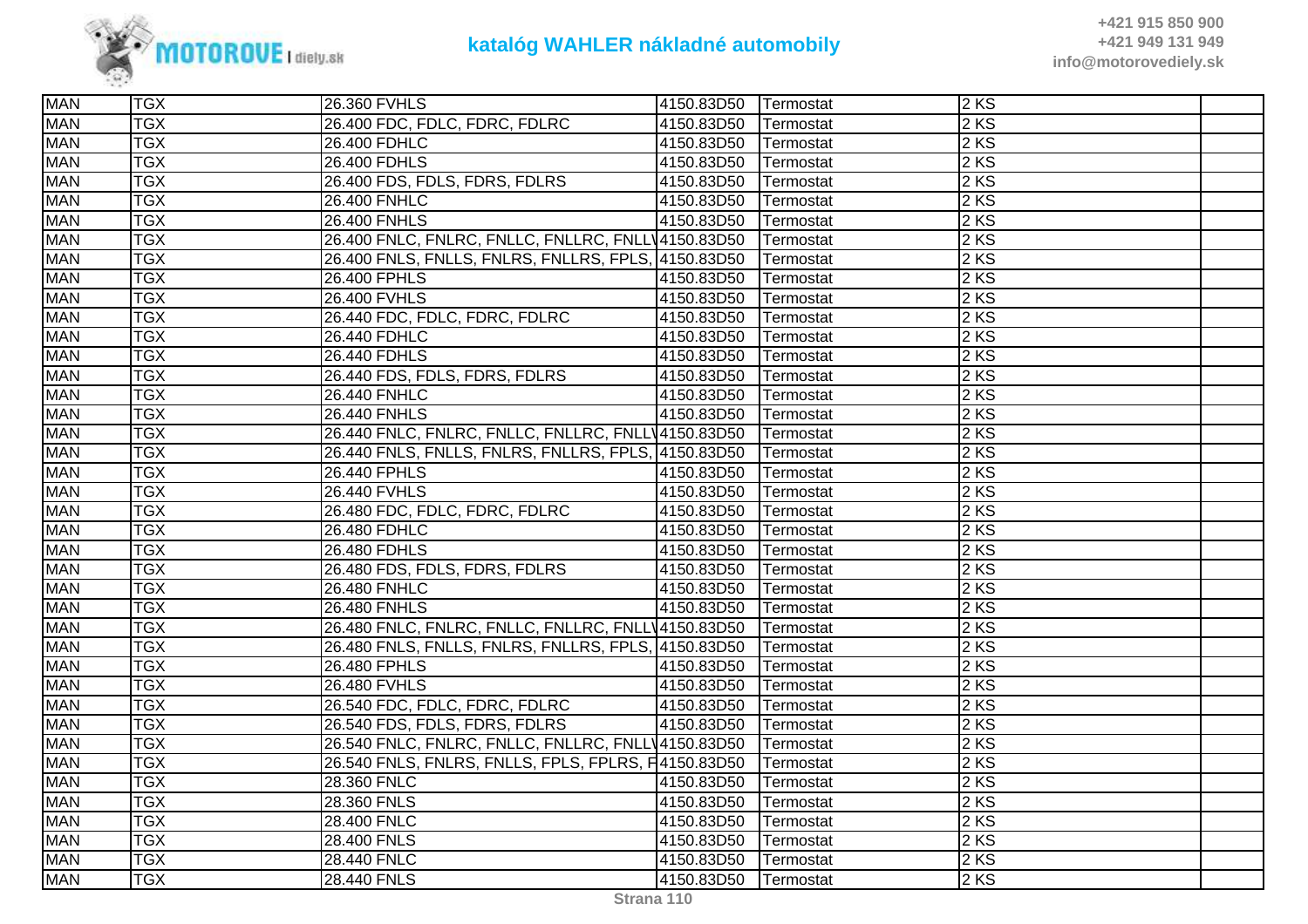

| <b>MAN</b>            | <b>TGX</b> | 28.480 FNLC                     | 4150.83D50 | Termostat | 2KS    |  |
|-----------------------|------------|---------------------------------|------------|-----------|--------|--|
| <b>MAN</b>            | <b>TGX</b> | 28.480 FNLS                     | 4150.83D50 | Termostat | 2 KS   |  |
| <b>MAN</b>            | <b>TGX</b> | 28.540 FNLC                     | 4150.83D50 | Termostat | 2 KS   |  |
| <b>MAN</b>            | <b>TGX</b> | 28.540 FNLS                     | 4150.83D50 | Termostat | 2 KS   |  |
| <b>MAN</b>            | <b>TGX</b> | 33.360 FDC, FDC/M, FDLC         | 4150.83D50 | Termostat | 2KS    |  |
| <b>MAN</b>            | <b>TGX</b> | 33.360 FDS, FDS/M, FDLS, FDLS/M | 4150.83D50 | Termostat | $2$ KS |  |
| <b>MAN</b>            | <b>TGX</b> | 33.400 FDC, FDC/M, FDLC         | 4150.83D50 | Termostat | $2$ KS |  |
| <b>MAN</b>            | <b>TGX</b> | 33.400 FDS, FDS/M, FDLS, FDLS/M | 4150.83D50 | Termostat | $2$ KS |  |
| <b>MAN</b>            | <b>TGX</b> | 33.440 FDC, FDC/M, FDLC         | 4150.83D50 | Termostat | 2 KS   |  |
| <b>MAN</b>            | <b>TGX</b> | 33.440 FDS, FDS/M, FDLS, FDLS/M | 4150.83D50 | Termostat | 2 KS   |  |
| <b>MAN</b>            | <b>TGX</b> | 33.480 FDC, FDC/M, FDLC         | 4150.83D50 | Termostat | $2$ KS |  |
| <b>MAN</b>            | <b>TGX</b> | 33.480 FDS, FDS/M, FDLS, FDLS/M | 4150.83D50 | Termostat | $2$ KS |  |
| <b>MAN</b>            | <b>TGX</b> | 33.540 FDC, FDC/M, FDLC         | 4150.83D50 | Termostat | 2 KS   |  |
| <b>MAN</b>            | <b>TGX</b> | 33.540 FDS, FDS/M, FDLS, FDLS/M | 4150.83D50 | Termostat | $2$ KS |  |
| <b>MAN</b>            | <b>TGX</b> | 33.680 FDLC                     | 4150.83D50 | Termostat | 2 KS   |  |
| <b>MAN</b>            | <b>TGX</b> | 33.680 FDLS                     | 4150.83D50 | Termostat | 2 KS   |  |
| <b>MAN</b>            | <b>TGX</b> | 35.360 FDNLC                    | 4150.83D50 | Termostat | 2 KS   |  |
| <b>MAN</b>            | <b>TGX</b> | 35.400 FDNLC                    | 4150.83D50 | Termostat | 2 KS   |  |
| <b>MAN</b>            | <b>TGX</b> | 35.440 FDNLC                    | 4150.83D50 | Termostat | $2$ KS |  |
| <b>MAN</b>            | <b>TGX</b> | 35.480 FDNLC                    | 4150.83D50 | Termostat | 2 KS   |  |
| <b>MAN</b>            | <b>TGX</b> | 35.540 FDNLC                    | 4150.83D50 | Termostat | 2 KS   |  |
| <b>MAN</b>            | <b>TGX</b> | 41.540 FVDS, FVDLS              | 4150.83D50 | Termostat | $2$ KS |  |
| <b>MAN</b>            | <b>TGX</b> | 41.680 FVDS, FVDLS              | 4150.79D50 | Termostat | $2$ KS |  |
| <b>MAN</b>            | <b>TGX</b> | 41.680 FVDS, FVDLS              | 4150.83D50 | Termostat | $2$ KS |  |
| <b>MERCEDESACCELO</b> |            | 715 C                           | 4105.83D   | Termostat |        |  |
| MERCEDESACCELO        |            | 915 C                           | 4105.83D   | Termostat |        |  |
| <b>MERCEDESACTROS</b> |            | 1831 AK                         | 4105.83D   | Termostat | 2KS    |  |
| <b>MERCEDESACTROS</b> |            | 1831 K                          | 4105.83D   | Termostat | $2$ KS |  |
| <b>MERCEDESACTROS</b> |            | 1831 S, 1831 LS                 | 4105.83D   | Termostat | 2 KS   |  |
| <b>MERCEDESACTROS</b> |            | 1831,1831L                      | 4105.83D   | Termostat | 2 KS   |  |
| <b>MERCEDESACTROS</b> |            | 1835 AK                         | 4105.83D   | Termostat | $2$ KS |  |
| <b>MERCEDESACTROS</b> |            | 1835K                           | 4105.83D   | Termostat | 2 KS   |  |
| MERCEDESACTROS        |            | 1835 S, 1835 LS                 | 4105.83D   | Termostat | 2 KS   |  |
| <b>MERCEDESACTROS</b> |            | 1835, 1835 L                    | 4105.83D   | Termostat | 2 KS   |  |
| <b>MERCEDESACTROS</b> |            | 1840 AK                         | 4105.83D   | Termostat | $2$ KS |  |
| <b>MERCEDESACTROS</b> |            | 1840 K                          | 4105.83D   | Termostat | $2$ KS |  |
| <b>MERCEDESACTROS</b> |            | 1840 S, 1840 LS                 | 4105.83D   | Termostat | 2 KS   |  |
| MERCEDESACTROS        |            | 1840,1840L                      | 4105.83D   | Termostat | 2KS    |  |
| MERCEDESACTROS        |            | 1843 AK                         | 4105.83D   | Termostat | $2$ KS |  |
| <b>MERCEDESACTROS</b> |            | 1843 K                          | 4105.83D   | Termostat | $2$ KS |  |
| <b>MERCEDESACTROS</b> |            | 1843 S, 1843 LS                 | 4105.83D   | Termostat | $2$ KS |  |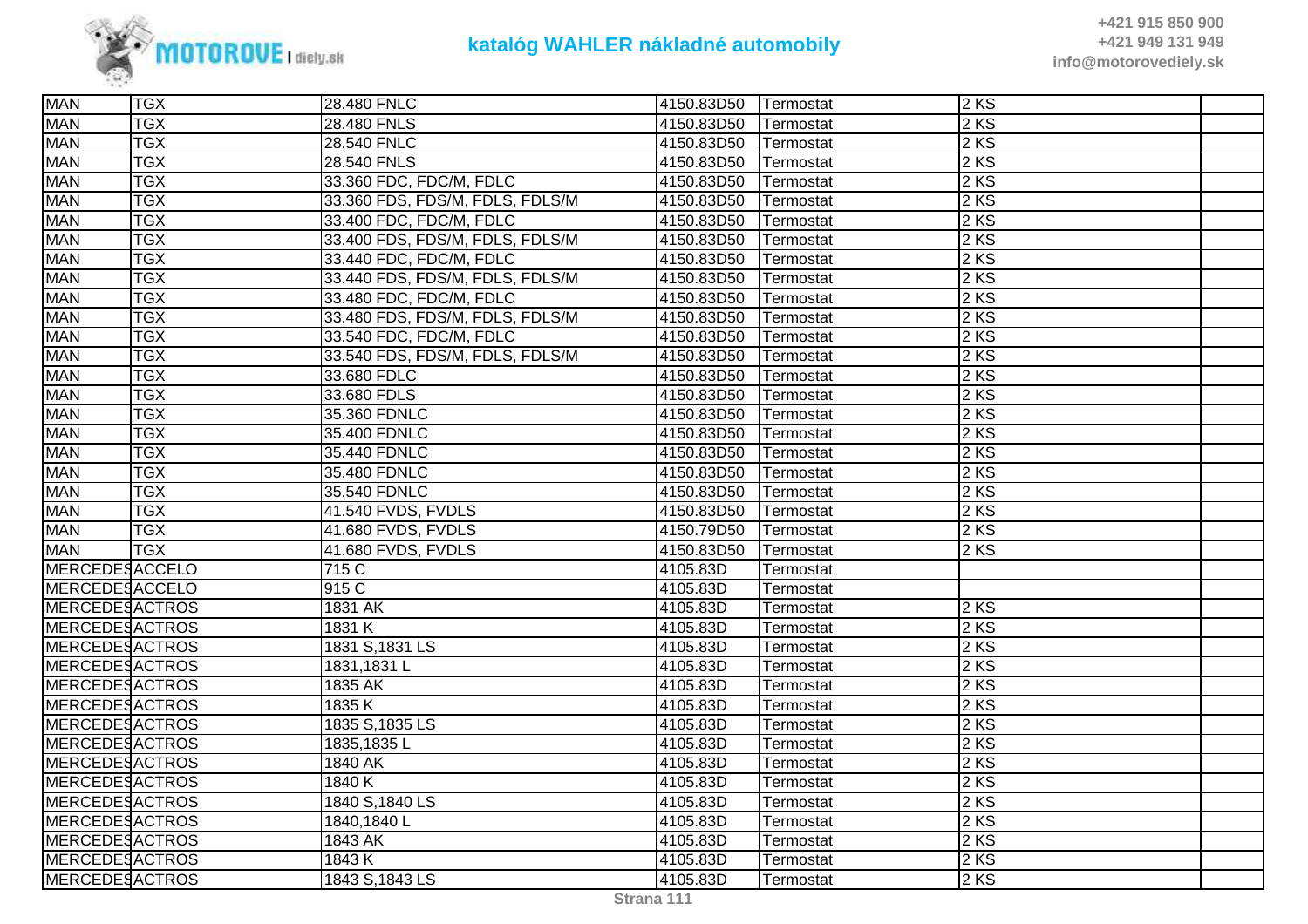

| <b>MERCEDESACTROS</b> | 1843,1843L      | 4105.83D              | Termostat | $2$ KS                |  |
|-----------------------|-----------------|-----------------------|-----------|-----------------------|--|
| <b>MERCEDESACTROS</b> | 1848 AK         | 4105.83D              | Termostat | 2 KS                  |  |
| <b>MERCEDESACTROS</b> | 1848 K          | 4105.83D              | Termostat | $2$ KS                |  |
| MERCEDESACTROS        | 1848 S, 1848 LS | 4105.83D              | Termostat | $2 K\overline{S}$     |  |
| MERCEDESACTROS        | 1848,1848L      | 4105.83D              | Termostat | 2KS                   |  |
| <b>MERCEDESACTROS</b> | 1853 S, 1853 LS | 4105.83D              | Termostat | 2 KS                  |  |
| <b>MERCEDESACTROS</b> | 1853,1853L      | 4105.83D              | Termostat | $2$ KS                |  |
| <b>MERCEDESACTROS</b> | 1857L           | 4105.83D              | Termostat | $2$ KS                |  |
| <b>MERCEDESACTROS</b> | 1857 LS         | 4105.83D              | Termostat | 2 KS                  |  |
| <b>MERCEDESACTROS</b> | 2031            | 4105.83D              | Termostat | 2 KS                  |  |
| MERCEDESACTROS        | 2031 A          | 4105.83D              | Termostat | 2 KS                  |  |
| MERCEDESACTROS        | 2031 AK         | 4105.83D              | Termostat | $2$ KS                |  |
| <b>MERCEDESACTROS</b> | 2031 AS         | 4105.83D              | Termostat | 2 KS                  |  |
| <b>MERCEDESACTROS</b> | 2031 K          | 4105.83D              | Termostat | 2 KS                  |  |
| MERCEDESACTROS        | 2031 S          | 4105.83D              | Termostat | 2KS                   |  |
| <b>MERCEDESACTROS</b> | 2035 A          | 4105.83D              | Termostat | 2 KS                  |  |
| <b>MERCEDESACTROS</b> | 2035S           | 4105.83D              | Termostat | 2 KS                  |  |
| <b>MERCEDESACTROS</b> | 2040            | 4105.83D              | Termostat | 2 KS                  |  |
| MERCEDESACTROS        | 2040 AK         | 4105.83D              | Termostat | 2KS                   |  |
| MERCEDESACTROS        | 2040 AS         | 4105.83D              | Termostat | 2 KS                  |  |
| <b>MERCEDESACTROS</b> | 2040 S          | 4105.83D              | Termostat | 2 KS                  |  |
| <b>MERCEDESACTROS</b> | 2043 AS         | 4105.83D              | Termostat | 2 KS                  |  |
| <b>MERCEDESACTROS</b> | 2048 AS         | 4105.83D              | Termostat | 2 KS                  |  |
| <b>MERCEDESACTROS</b> | 2053 S          | 4105.83D              | Termostat | $2$ KS                |  |
| <b>MERCEDESACTROS</b> | 2531 LS         | 4105.83D              | Termostat | 2 KS                  |  |
| MERCEDESACTROS        | 2531 LS         | 410864.83D0           | Termostat | s prídavným chladičom |  |
| <b>MERCEDESACTROS</b> | 2531,2531L      | 4105.83D              | Termostat | 2KS                   |  |
| <b>MERCEDESACTROS</b> | 2535L           | 4105.83D              | Termostat | 2 KS                  |  |
| <b>MERCEDESACTROS</b> | 2535 LS         | 4105.83D              | Termostat | 2 KS                  |  |
| MERCEDESACTROS        | 2535 LS         | 410864.83D0           | Termostat | s prídavným chladičom |  |
| MERCEDESACTROS        | 2540 LS         | 4105.83D              | Termostat | 2KS                   |  |
| MERCEDESACTROS        | $2540$ LS       | 410864.83D0           | Termostat | s prídavným chladičom |  |
| <b>MERCEDESACTROS</b> | 2540,2540L      | 4105.83D              | Termostat | 2KS                   |  |
| <b>MERCEDESACTROS</b> | 2543 LS         | 4105.83D              | Termostat | $2$ KS                |  |
| <b>MERCEDESACTROS</b> | 2543 LS         | 410864.83D0 Termostat |           | s prídavným chladičom |  |
| MERCEDESACTROS        | 2543,2543L      | 4105.83D              | Termostat | 2KS                   |  |
| <b>MERCEDESACTROS</b> | 2548 LS         | 4105.83D              | Termostat | 2 KS                  |  |
| MERCEDESACTROS        | 2548 LS         | 410864.83D0 Termostat |           | s prídavným chladičom |  |
| MERCEDESACTROS        | 2548,2548L      | 4105.83D              | Termostat | 2 KS                  |  |
| MERCEDESACTROS        | 2553 LS         | 4105.83D              | Termostat | $2$ KS                |  |
| <b>MERCEDESACTROS</b> | 2553 LS         | 410864.83D0 Termostat |           | s prídavným chladičom |  |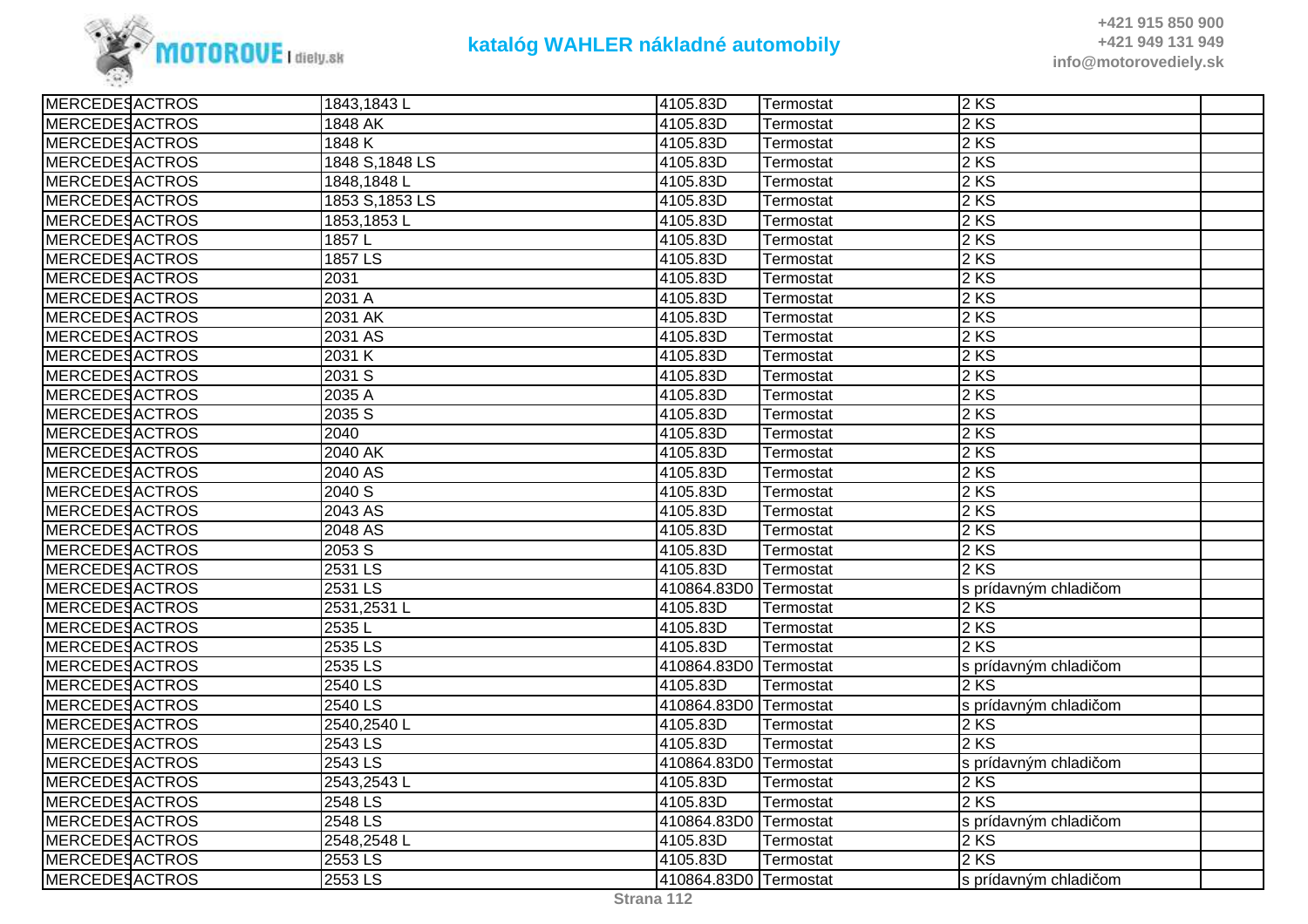

| <b>MERCEDESACTROS</b><br>2 KS<br>2557L<br>4105.83D<br>Termostat<br><b>MERCEDESACTROS</b><br>2631 B<br>4105.83D<br>2KS<br>Termostat<br>2 KS<br>2631 K<br><b>MERCEDESACTROS</b><br>4105.83D<br>Termostat<br><b>MERCEDESACTROS</b><br>2 KS<br>2631,2631L<br>4105.83D<br>Termostat<br><b>MERCEDESACTROS</b><br>2 KS<br>2635 B<br>4105.83D<br>Termostat<br>2 KS<br><b>MERCEDESACTROS</b><br>2635K<br>4105.83D<br>Termostat<br><b>MERCEDESACTROS</b><br>2635,2635L<br>2 KS<br>4105.83D<br>Termostat<br><b>MERCEDESACTROS</b><br>4105.83D<br>2 KS<br>2640 B<br>Termostat<br>2 KS<br><b>MERCEDESACTROS</b><br>2640 K, 2640 LK<br>4105.83D<br>Termostat<br>2 KS<br><b>MERCEDESACTROS</b><br>2640 S, 2640 LS<br>4105.83D<br>Termostat<br><b>MERCEDESACTROS</b><br>2640 S, 2640 LS<br>410864.83D0 Termostat<br>s prídavným chladičom<br><b>MERCEDESACTROS</b><br>2 KS<br>2640,2640L<br>4105.83D<br>Termostat<br><b>MERCEDESACTROS</b><br>2643 B<br>4105.83D<br>2KS<br>Termostat<br>2 KS<br><b>MERCEDESACTROS</b><br>2643 K, 2643 LK<br>4105.83D<br>Termostat<br><b>MERCEDESACTROS</b><br>2 KS<br>2643 S, 2643 LS<br>4105.83D<br>Termostat<br><b>MERCEDESACTROS</b><br>2643 S, 2643 LS<br>410864.83D0<br>s prídavným chladičom<br>Termostat<br>2 KS<br><b>MERCEDESACTROS</b><br>4105.83D<br>2643,2643L<br>Termostat<br><b>MERCEDESACTROS</b><br>4105.83D<br>2KS<br>2648 K, 2648 LK<br>Termostat<br><b>MERCEDESACTROS</b><br>4105.83D<br>2 KS<br>2648 S, 2648 LS<br>Termostat<br><b>MERCEDESACTROS</b><br>2648 S, 2648 LS<br>410864.83D0<br>Termostat<br>s prídavným chladičom<br><b>MERCEDESACTROS</b><br>2KS<br>4105.83D<br>2648,2648L<br>Termostat<br><b>MERCEDESACTROS</b><br>2 KS<br>4105.83D<br>2653 K, 2653 LK<br>Termostat<br><b>MERCEDESACTROS</b><br>2653 S, 2653 LS<br>4105.83D<br>2 KS<br>Termostat<br><b>MERCEDESACTROS</b><br>2653 S, 2653 LS<br>410864.83D0<br>Termostat<br>s prídavným chladičom<br><b>MERCEDESACTROS</b><br>2KS<br>2653,2653L<br>4105.83D<br>Termostat<br><b>MERCEDESACTROS</b><br>2 KS<br>2657 K, 2657 LK<br>4105.83D<br>Termostat<br>2 KS<br><b>MERCEDESACTROS</b><br>2657L<br>4105.83D<br>Termostat<br>$\overline{2657}$ S<br>2 KS<br><b>MERCEDESACTROS</b><br>4105.83D<br>Termostat<br><b>MERCEDESACTROS</b><br>2657 S<br>410864.83D0<br>Termostat<br>s prídavným chladičom<br><b>MERCEDESACTROS</b><br>3231 B<br>4105.83D<br>2 KS<br>Termostat<br>2 KS<br><b>MERCEDESACTROS</b><br>3231 K<br>4105.83D<br>Termostat<br><b>MERCEDESACTROS</b><br>2 KS<br>3235<br>4105.83D<br>Termostat<br><b>MERCEDESACTROS</b><br>2 KS<br>3235 B<br>4105.83D<br>Termostat<br><b>MERCEDESACTROS</b><br>3235K<br>4105.83D<br>2 KS<br>Termostat<br><b>MERCEDESACTROS</b><br>3240<br>4105.83D<br>2KS<br>Termostat<br><b>MERCEDESACTROS</b><br>3240 B<br>4105.83D<br>2KS<br>Termostat<br><b>MERCEDESACTROS</b><br>3240 K<br>2 KS<br>4105.83D<br>Termostat<br><b>MERCEDESACTROS</b><br>3243<br>2 KS<br>4105.83D<br>Termostat<br>2 KS<br><b>MERCEDESACTROS</b><br>3243 B<br>4105.83D<br>Termostat<br><b>MERCEDESACTROS</b><br>3243 K<br>2 KS<br>4105.83D<br>Termostat | <b>MERCEDESACTROS</b> | 2553,2553L | 4105.83D | Termostat | 2KS |
|------------------------------------------------------------------------------------------------------------------------------------------------------------------------------------------------------------------------------------------------------------------------------------------------------------------------------------------------------------------------------------------------------------------------------------------------------------------------------------------------------------------------------------------------------------------------------------------------------------------------------------------------------------------------------------------------------------------------------------------------------------------------------------------------------------------------------------------------------------------------------------------------------------------------------------------------------------------------------------------------------------------------------------------------------------------------------------------------------------------------------------------------------------------------------------------------------------------------------------------------------------------------------------------------------------------------------------------------------------------------------------------------------------------------------------------------------------------------------------------------------------------------------------------------------------------------------------------------------------------------------------------------------------------------------------------------------------------------------------------------------------------------------------------------------------------------------------------------------------------------------------------------------------------------------------------------------------------------------------------------------------------------------------------------------------------------------------------------------------------------------------------------------------------------------------------------------------------------------------------------------------------------------------------------------------------------------------------------------------------------------------------------------------------------------------------------------------------------------------------------------------------------------------------------------------------------------------------------------------------------------------------------------------------------------------------------------------------------------------------------------------------------------------------------------------------------------------------------------------------------------------------------------------------------------------------------------------------------------------------------------------------------------------------------------------------------|-----------------------|------------|----------|-----------|-----|
|                                                                                                                                                                                                                                                                                                                                                                                                                                                                                                                                                                                                                                                                                                                                                                                                                                                                                                                                                                                                                                                                                                                                                                                                                                                                                                                                                                                                                                                                                                                                                                                                                                                                                                                                                                                                                                                                                                                                                                                                                                                                                                                                                                                                                                                                                                                                                                                                                                                                                                                                                                                                                                                                                                                                                                                                                                                                                                                                                                                                                                                                        |                       |            |          |           |     |
|                                                                                                                                                                                                                                                                                                                                                                                                                                                                                                                                                                                                                                                                                                                                                                                                                                                                                                                                                                                                                                                                                                                                                                                                                                                                                                                                                                                                                                                                                                                                                                                                                                                                                                                                                                                                                                                                                                                                                                                                                                                                                                                                                                                                                                                                                                                                                                                                                                                                                                                                                                                                                                                                                                                                                                                                                                                                                                                                                                                                                                                                        |                       |            |          |           |     |
|                                                                                                                                                                                                                                                                                                                                                                                                                                                                                                                                                                                                                                                                                                                                                                                                                                                                                                                                                                                                                                                                                                                                                                                                                                                                                                                                                                                                                                                                                                                                                                                                                                                                                                                                                                                                                                                                                                                                                                                                                                                                                                                                                                                                                                                                                                                                                                                                                                                                                                                                                                                                                                                                                                                                                                                                                                                                                                                                                                                                                                                                        |                       |            |          |           |     |
|                                                                                                                                                                                                                                                                                                                                                                                                                                                                                                                                                                                                                                                                                                                                                                                                                                                                                                                                                                                                                                                                                                                                                                                                                                                                                                                                                                                                                                                                                                                                                                                                                                                                                                                                                                                                                                                                                                                                                                                                                                                                                                                                                                                                                                                                                                                                                                                                                                                                                                                                                                                                                                                                                                                                                                                                                                                                                                                                                                                                                                                                        |                       |            |          |           |     |
|                                                                                                                                                                                                                                                                                                                                                                                                                                                                                                                                                                                                                                                                                                                                                                                                                                                                                                                                                                                                                                                                                                                                                                                                                                                                                                                                                                                                                                                                                                                                                                                                                                                                                                                                                                                                                                                                                                                                                                                                                                                                                                                                                                                                                                                                                                                                                                                                                                                                                                                                                                                                                                                                                                                                                                                                                                                                                                                                                                                                                                                                        |                       |            |          |           |     |
|                                                                                                                                                                                                                                                                                                                                                                                                                                                                                                                                                                                                                                                                                                                                                                                                                                                                                                                                                                                                                                                                                                                                                                                                                                                                                                                                                                                                                                                                                                                                                                                                                                                                                                                                                                                                                                                                                                                                                                                                                                                                                                                                                                                                                                                                                                                                                                                                                                                                                                                                                                                                                                                                                                                                                                                                                                                                                                                                                                                                                                                                        |                       |            |          |           |     |
|                                                                                                                                                                                                                                                                                                                                                                                                                                                                                                                                                                                                                                                                                                                                                                                                                                                                                                                                                                                                                                                                                                                                                                                                                                                                                                                                                                                                                                                                                                                                                                                                                                                                                                                                                                                                                                                                                                                                                                                                                                                                                                                                                                                                                                                                                                                                                                                                                                                                                                                                                                                                                                                                                                                                                                                                                                                                                                                                                                                                                                                                        |                       |            |          |           |     |
|                                                                                                                                                                                                                                                                                                                                                                                                                                                                                                                                                                                                                                                                                                                                                                                                                                                                                                                                                                                                                                                                                                                                                                                                                                                                                                                                                                                                                                                                                                                                                                                                                                                                                                                                                                                                                                                                                                                                                                                                                                                                                                                                                                                                                                                                                                                                                                                                                                                                                                                                                                                                                                                                                                                                                                                                                                                                                                                                                                                                                                                                        |                       |            |          |           |     |
|                                                                                                                                                                                                                                                                                                                                                                                                                                                                                                                                                                                                                                                                                                                                                                                                                                                                                                                                                                                                                                                                                                                                                                                                                                                                                                                                                                                                                                                                                                                                                                                                                                                                                                                                                                                                                                                                                                                                                                                                                                                                                                                                                                                                                                                                                                                                                                                                                                                                                                                                                                                                                                                                                                                                                                                                                                                                                                                                                                                                                                                                        |                       |            |          |           |     |
|                                                                                                                                                                                                                                                                                                                                                                                                                                                                                                                                                                                                                                                                                                                                                                                                                                                                                                                                                                                                                                                                                                                                                                                                                                                                                                                                                                                                                                                                                                                                                                                                                                                                                                                                                                                                                                                                                                                                                                                                                                                                                                                                                                                                                                                                                                                                                                                                                                                                                                                                                                                                                                                                                                                                                                                                                                                                                                                                                                                                                                                                        |                       |            |          |           |     |
|                                                                                                                                                                                                                                                                                                                                                                                                                                                                                                                                                                                                                                                                                                                                                                                                                                                                                                                                                                                                                                                                                                                                                                                                                                                                                                                                                                                                                                                                                                                                                                                                                                                                                                                                                                                                                                                                                                                                                                                                                                                                                                                                                                                                                                                                                                                                                                                                                                                                                                                                                                                                                                                                                                                                                                                                                                                                                                                                                                                                                                                                        |                       |            |          |           |     |
|                                                                                                                                                                                                                                                                                                                                                                                                                                                                                                                                                                                                                                                                                                                                                                                                                                                                                                                                                                                                                                                                                                                                                                                                                                                                                                                                                                                                                                                                                                                                                                                                                                                                                                                                                                                                                                                                                                                                                                                                                                                                                                                                                                                                                                                                                                                                                                                                                                                                                                                                                                                                                                                                                                                                                                                                                                                                                                                                                                                                                                                                        |                       |            |          |           |     |
|                                                                                                                                                                                                                                                                                                                                                                                                                                                                                                                                                                                                                                                                                                                                                                                                                                                                                                                                                                                                                                                                                                                                                                                                                                                                                                                                                                                                                                                                                                                                                                                                                                                                                                                                                                                                                                                                                                                                                                                                                                                                                                                                                                                                                                                                                                                                                                                                                                                                                                                                                                                                                                                                                                                                                                                                                                                                                                                                                                                                                                                                        |                       |            |          |           |     |
|                                                                                                                                                                                                                                                                                                                                                                                                                                                                                                                                                                                                                                                                                                                                                                                                                                                                                                                                                                                                                                                                                                                                                                                                                                                                                                                                                                                                                                                                                                                                                                                                                                                                                                                                                                                                                                                                                                                                                                                                                                                                                                                                                                                                                                                                                                                                                                                                                                                                                                                                                                                                                                                                                                                                                                                                                                                                                                                                                                                                                                                                        |                       |            |          |           |     |
|                                                                                                                                                                                                                                                                                                                                                                                                                                                                                                                                                                                                                                                                                                                                                                                                                                                                                                                                                                                                                                                                                                                                                                                                                                                                                                                                                                                                                                                                                                                                                                                                                                                                                                                                                                                                                                                                                                                                                                                                                                                                                                                                                                                                                                                                                                                                                                                                                                                                                                                                                                                                                                                                                                                                                                                                                                                                                                                                                                                                                                                                        |                       |            |          |           |     |
|                                                                                                                                                                                                                                                                                                                                                                                                                                                                                                                                                                                                                                                                                                                                                                                                                                                                                                                                                                                                                                                                                                                                                                                                                                                                                                                                                                                                                                                                                                                                                                                                                                                                                                                                                                                                                                                                                                                                                                                                                                                                                                                                                                                                                                                                                                                                                                                                                                                                                                                                                                                                                                                                                                                                                                                                                                                                                                                                                                                                                                                                        |                       |            |          |           |     |
|                                                                                                                                                                                                                                                                                                                                                                                                                                                                                                                                                                                                                                                                                                                                                                                                                                                                                                                                                                                                                                                                                                                                                                                                                                                                                                                                                                                                                                                                                                                                                                                                                                                                                                                                                                                                                                                                                                                                                                                                                                                                                                                                                                                                                                                                                                                                                                                                                                                                                                                                                                                                                                                                                                                                                                                                                                                                                                                                                                                                                                                                        |                       |            |          |           |     |
|                                                                                                                                                                                                                                                                                                                                                                                                                                                                                                                                                                                                                                                                                                                                                                                                                                                                                                                                                                                                                                                                                                                                                                                                                                                                                                                                                                                                                                                                                                                                                                                                                                                                                                                                                                                                                                                                                                                                                                                                                                                                                                                                                                                                                                                                                                                                                                                                                                                                                                                                                                                                                                                                                                                                                                                                                                                                                                                                                                                                                                                                        |                       |            |          |           |     |
|                                                                                                                                                                                                                                                                                                                                                                                                                                                                                                                                                                                                                                                                                                                                                                                                                                                                                                                                                                                                                                                                                                                                                                                                                                                                                                                                                                                                                                                                                                                                                                                                                                                                                                                                                                                                                                                                                                                                                                                                                                                                                                                                                                                                                                                                                                                                                                                                                                                                                                                                                                                                                                                                                                                                                                                                                                                                                                                                                                                                                                                                        |                       |            |          |           |     |
|                                                                                                                                                                                                                                                                                                                                                                                                                                                                                                                                                                                                                                                                                                                                                                                                                                                                                                                                                                                                                                                                                                                                                                                                                                                                                                                                                                                                                                                                                                                                                                                                                                                                                                                                                                                                                                                                                                                                                                                                                                                                                                                                                                                                                                                                                                                                                                                                                                                                                                                                                                                                                                                                                                                                                                                                                                                                                                                                                                                                                                                                        |                       |            |          |           |     |
|                                                                                                                                                                                                                                                                                                                                                                                                                                                                                                                                                                                                                                                                                                                                                                                                                                                                                                                                                                                                                                                                                                                                                                                                                                                                                                                                                                                                                                                                                                                                                                                                                                                                                                                                                                                                                                                                                                                                                                                                                                                                                                                                                                                                                                                                                                                                                                                                                                                                                                                                                                                                                                                                                                                                                                                                                                                                                                                                                                                                                                                                        |                       |            |          |           |     |
|                                                                                                                                                                                                                                                                                                                                                                                                                                                                                                                                                                                                                                                                                                                                                                                                                                                                                                                                                                                                                                                                                                                                                                                                                                                                                                                                                                                                                                                                                                                                                                                                                                                                                                                                                                                                                                                                                                                                                                                                                                                                                                                                                                                                                                                                                                                                                                                                                                                                                                                                                                                                                                                                                                                                                                                                                                                                                                                                                                                                                                                                        |                       |            |          |           |     |
|                                                                                                                                                                                                                                                                                                                                                                                                                                                                                                                                                                                                                                                                                                                                                                                                                                                                                                                                                                                                                                                                                                                                                                                                                                                                                                                                                                                                                                                                                                                                                                                                                                                                                                                                                                                                                                                                                                                                                                                                                                                                                                                                                                                                                                                                                                                                                                                                                                                                                                                                                                                                                                                                                                                                                                                                                                                                                                                                                                                                                                                                        |                       |            |          |           |     |
|                                                                                                                                                                                                                                                                                                                                                                                                                                                                                                                                                                                                                                                                                                                                                                                                                                                                                                                                                                                                                                                                                                                                                                                                                                                                                                                                                                                                                                                                                                                                                                                                                                                                                                                                                                                                                                                                                                                                                                                                                                                                                                                                                                                                                                                                                                                                                                                                                                                                                                                                                                                                                                                                                                                                                                                                                                                                                                                                                                                                                                                                        |                       |            |          |           |     |
|                                                                                                                                                                                                                                                                                                                                                                                                                                                                                                                                                                                                                                                                                                                                                                                                                                                                                                                                                                                                                                                                                                                                                                                                                                                                                                                                                                                                                                                                                                                                                                                                                                                                                                                                                                                                                                                                                                                                                                                                                                                                                                                                                                                                                                                                                                                                                                                                                                                                                                                                                                                                                                                                                                                                                                                                                                                                                                                                                                                                                                                                        |                       |            |          |           |     |
|                                                                                                                                                                                                                                                                                                                                                                                                                                                                                                                                                                                                                                                                                                                                                                                                                                                                                                                                                                                                                                                                                                                                                                                                                                                                                                                                                                                                                                                                                                                                                                                                                                                                                                                                                                                                                                                                                                                                                                                                                                                                                                                                                                                                                                                                                                                                                                                                                                                                                                                                                                                                                                                                                                                                                                                                                                                                                                                                                                                                                                                                        |                       |            |          |           |     |
|                                                                                                                                                                                                                                                                                                                                                                                                                                                                                                                                                                                                                                                                                                                                                                                                                                                                                                                                                                                                                                                                                                                                                                                                                                                                                                                                                                                                                                                                                                                                                                                                                                                                                                                                                                                                                                                                                                                                                                                                                                                                                                                                                                                                                                                                                                                                                                                                                                                                                                                                                                                                                                                                                                                                                                                                                                                                                                                                                                                                                                                                        |                       |            |          |           |     |
|                                                                                                                                                                                                                                                                                                                                                                                                                                                                                                                                                                                                                                                                                                                                                                                                                                                                                                                                                                                                                                                                                                                                                                                                                                                                                                                                                                                                                                                                                                                                                                                                                                                                                                                                                                                                                                                                                                                                                                                                                                                                                                                                                                                                                                                                                                                                                                                                                                                                                                                                                                                                                                                                                                                                                                                                                                                                                                                                                                                                                                                                        |                       |            |          |           |     |
|                                                                                                                                                                                                                                                                                                                                                                                                                                                                                                                                                                                                                                                                                                                                                                                                                                                                                                                                                                                                                                                                                                                                                                                                                                                                                                                                                                                                                                                                                                                                                                                                                                                                                                                                                                                                                                                                                                                                                                                                                                                                                                                                                                                                                                                                                                                                                                                                                                                                                                                                                                                                                                                                                                                                                                                                                                                                                                                                                                                                                                                                        |                       |            |          |           |     |
|                                                                                                                                                                                                                                                                                                                                                                                                                                                                                                                                                                                                                                                                                                                                                                                                                                                                                                                                                                                                                                                                                                                                                                                                                                                                                                                                                                                                                                                                                                                                                                                                                                                                                                                                                                                                                                                                                                                                                                                                                                                                                                                                                                                                                                                                                                                                                                                                                                                                                                                                                                                                                                                                                                                                                                                                                                                                                                                                                                                                                                                                        |                       |            |          |           |     |
|                                                                                                                                                                                                                                                                                                                                                                                                                                                                                                                                                                                                                                                                                                                                                                                                                                                                                                                                                                                                                                                                                                                                                                                                                                                                                                                                                                                                                                                                                                                                                                                                                                                                                                                                                                                                                                                                                                                                                                                                                                                                                                                                                                                                                                                                                                                                                                                                                                                                                                                                                                                                                                                                                                                                                                                                                                                                                                                                                                                                                                                                        |                       |            |          |           |     |
|                                                                                                                                                                                                                                                                                                                                                                                                                                                                                                                                                                                                                                                                                                                                                                                                                                                                                                                                                                                                                                                                                                                                                                                                                                                                                                                                                                                                                                                                                                                                                                                                                                                                                                                                                                                                                                                                                                                                                                                                                                                                                                                                                                                                                                                                                                                                                                                                                                                                                                                                                                                                                                                                                                                                                                                                                                                                                                                                                                                                                                                                        |                       |            |          |           |     |
|                                                                                                                                                                                                                                                                                                                                                                                                                                                                                                                                                                                                                                                                                                                                                                                                                                                                                                                                                                                                                                                                                                                                                                                                                                                                                                                                                                                                                                                                                                                                                                                                                                                                                                                                                                                                                                                                                                                                                                                                                                                                                                                                                                                                                                                                                                                                                                                                                                                                                                                                                                                                                                                                                                                                                                                                                                                                                                                                                                                                                                                                        |                       |            |          |           |     |
|                                                                                                                                                                                                                                                                                                                                                                                                                                                                                                                                                                                                                                                                                                                                                                                                                                                                                                                                                                                                                                                                                                                                                                                                                                                                                                                                                                                                                                                                                                                                                                                                                                                                                                                                                                                                                                                                                                                                                                                                                                                                                                                                                                                                                                                                                                                                                                                                                                                                                                                                                                                                                                                                                                                                                                                                                                                                                                                                                                                                                                                                        |                       |            |          |           |     |
|                                                                                                                                                                                                                                                                                                                                                                                                                                                                                                                                                                                                                                                                                                                                                                                                                                                                                                                                                                                                                                                                                                                                                                                                                                                                                                                                                                                                                                                                                                                                                                                                                                                                                                                                                                                                                                                                                                                                                                                                                                                                                                                                                                                                                                                                                                                                                                                                                                                                                                                                                                                                                                                                                                                                                                                                                                                                                                                                                                                                                                                                        |                       |            |          |           |     |
|                                                                                                                                                                                                                                                                                                                                                                                                                                                                                                                                                                                                                                                                                                                                                                                                                                                                                                                                                                                                                                                                                                                                                                                                                                                                                                                                                                                                                                                                                                                                                                                                                                                                                                                                                                                                                                                                                                                                                                                                                                                                                                                                                                                                                                                                                                                                                                                                                                                                                                                                                                                                                                                                                                                                                                                                                                                                                                                                                                                                                                                                        |                       |            |          |           |     |
|                                                                                                                                                                                                                                                                                                                                                                                                                                                                                                                                                                                                                                                                                                                                                                                                                                                                                                                                                                                                                                                                                                                                                                                                                                                                                                                                                                                                                                                                                                                                                                                                                                                                                                                                                                                                                                                                                                                                                                                                                                                                                                                                                                                                                                                                                                                                                                                                                                                                                                                                                                                                                                                                                                                                                                                                                                                                                                                                                                                                                                                                        |                       |            |          |           |     |
|                                                                                                                                                                                                                                                                                                                                                                                                                                                                                                                                                                                                                                                                                                                                                                                                                                                                                                                                                                                                                                                                                                                                                                                                                                                                                                                                                                                                                                                                                                                                                                                                                                                                                                                                                                                                                                                                                                                                                                                                                                                                                                                                                                                                                                                                                                                                                                                                                                                                                                                                                                                                                                                                                                                                                                                                                                                                                                                                                                                                                                                                        |                       |            |          |           |     |
|                                                                                                                                                                                                                                                                                                                                                                                                                                                                                                                                                                                                                                                                                                                                                                                                                                                                                                                                                                                                                                                                                                                                                                                                                                                                                                                                                                                                                                                                                                                                                                                                                                                                                                                                                                                                                                                                                                                                                                                                                                                                                                                                                                                                                                                                                                                                                                                                                                                                                                                                                                                                                                                                                                                                                                                                                                                                                                                                                                                                                                                                        |                       |            |          |           |     |
|                                                                                                                                                                                                                                                                                                                                                                                                                                                                                                                                                                                                                                                                                                                                                                                                                                                                                                                                                                                                                                                                                                                                                                                                                                                                                                                                                                                                                                                                                                                                                                                                                                                                                                                                                                                                                                                                                                                                                                                                                                                                                                                                                                                                                                                                                                                                                                                                                                                                                                                                                                                                                                                                                                                                                                                                                                                                                                                                                                                                                                                                        |                       |            |          |           |     |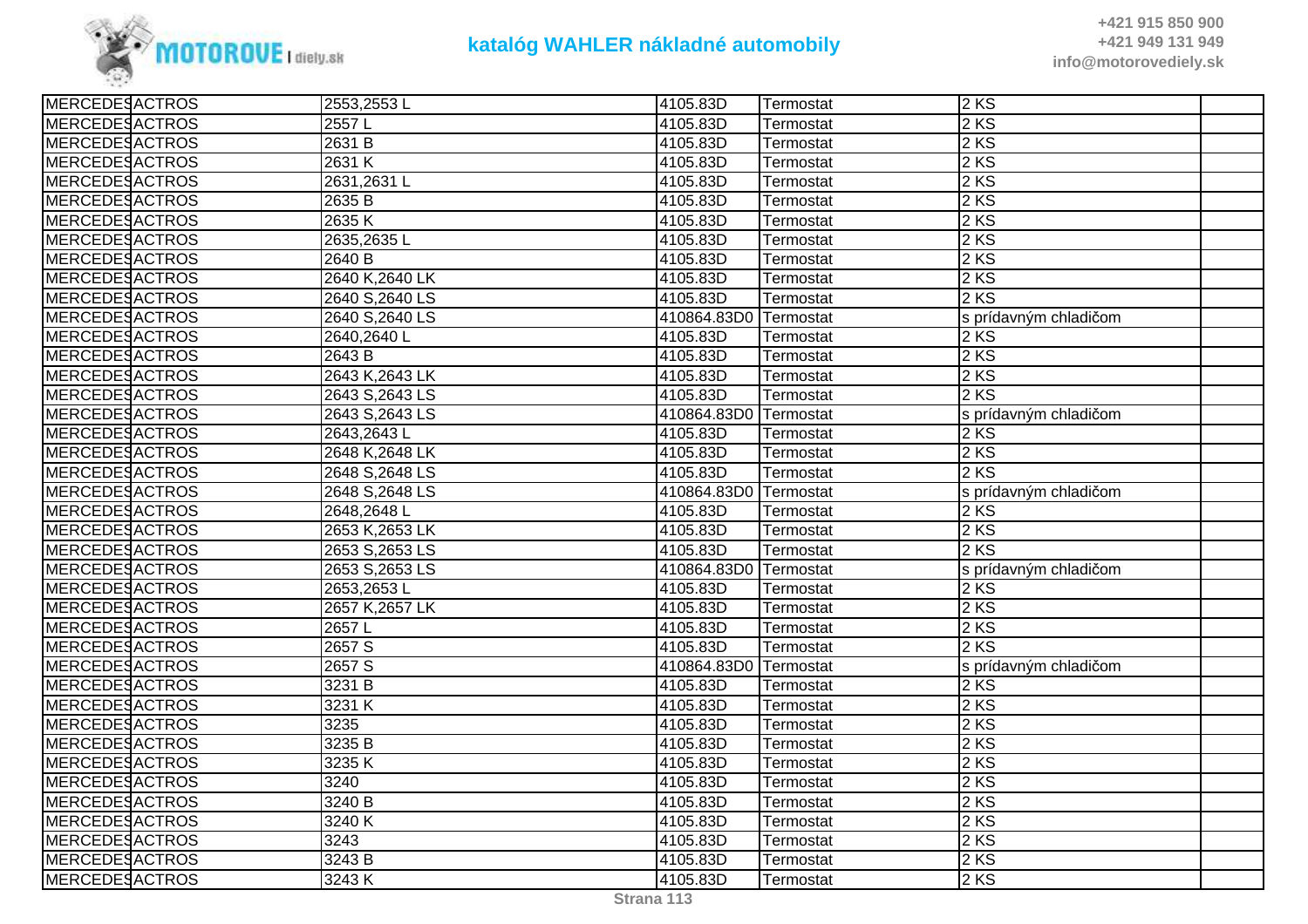

| <b>MERCEDESACTROS</b> | 3331    | 4105.83D    | Termostat        | 2 KS                  |
|-----------------------|---------|-------------|------------------|-----------------------|
| <b>MERCEDESACTROS</b> | 3331    | 410864.83D0 | Termostat        | s prídavným chladičom |
| <b>MERCEDESACTROS</b> | 3331 A  | 4105.83D    | Termostat        | 2KS                   |
| <b>MERCEDESACTROS</b> | 3331 AK | 4105.83D    | Termostat        | 2 KS                  |
| MERCEDESACTROS        | 3331 AS | 4105.83D    | Termostat        | 2 KS                  |
| <b>MERCEDESACTROS</b> | 3331 AS | 410864.83D0 | Termostat        | s prídavným chladičom |
| <b>MERCEDESACTROS</b> | 3331 B  | 4105.83D    | Termostat        | 2 KS                  |
| <b>MERCEDESACTROS</b> | 3331 K  | 4105.83D    | Termostat        | 2 KS                  |
| <b>MERCEDESACTROS</b> | 3331 K  | 410864.83D0 | Termostat        | s prídavným chladičom |
| <b>MERCEDESACTROS</b> | 3331 S  | 4105.83D    | Termostat        | 2 KS                  |
| <b>MERCEDESACTROS</b> | 3331 S  | 410864.83D0 | Termostat        | s prídavným chladičom |
| <b>MERCEDESACTROS</b> | 3335    | 4105.83D    | Termostat        | 2 KS                  |
| <b>MERCEDESACTROS</b> | 3335 B  | 4105.83D    | <b>Termostat</b> | 2 KS                  |
| <b>MERCEDESACTROS</b> | 3335K   | 4105.83D    | Termostat        | 2 KS                  |
| <b>MERCEDESACTROS</b> | 3335K   | 410864.83D0 | Termostat        | s prídavným chladičom |
| MERCEDESACTROS        | 3335 S  | 4105.83D    | Termostat        | 2 KS                  |
| <b>MERCEDESACTROS</b> | 3335 S  | 410864.83D0 | Termostat        | s prídavným chladičom |
| <b>MERCEDESACTROS</b> | 3340    | 4105.83D    | Termostat        | 2 KS                  |
| MERCEDESACTROS        | 3340    | 410864.83D0 | Termostat        | s prídavným chladičom |
| <b>MERCEDESACTROS</b> | 3340 A  | 4105.83D    | Termostat        | 2 KS                  |
| <b>MERCEDESACTROS</b> | 3340 AK | 4105.83D    | Termostat        | 2 KS                  |
| <b>MERCEDESACTROS</b> | 3340 AS | 4105.83D    | Termostat        | 2KS                   |
| <b>MERCEDESACTROS</b> | 3340 AS | 410864.83D0 | Termostat        | s prídavným chladičom |
| <b>MERCEDESACTROS</b> | 3340 B  | 4105.83D    | <b>Termostat</b> | 2 KS                  |
| <b>MERCEDESACTROS</b> | 3340 K  | 4105.83D    | Termostat        | 2 KS                  |
| MERCEDESACTROS        | 3340 K  | 410864.83D0 | Termostat        | s prídavným chladičom |
| <b>MERCEDESACTROS</b> | 3340 S  | 4105.83D    | Termostat        | 2KS                   |
| <b>MERCEDESACTROS</b> | 3340 S  | 410864.83D0 | Termostat        | s prídavným chladičom |
| <b>MERCEDESACTROS</b> | 3343    | 4105.83D    | Termostat        | 2 KS                  |
| <b>MERCEDESACTROS</b> | 3343    | 410864.83D0 | Termostat        | s prídavným chladičom |
| <b>MERCEDESACTROS</b> | 3343 AK | 4105.83D    | Termostat        | 2 KS                  |
| <b>MERCEDESACTROS</b> | 3343 AS | 4105.83D    | Termostat        | 2 KS                  |
| <b>MERCEDESACTROS</b> | 3343 AS | 410864.83D0 | Termostat        | s prídavným chladičom |
| <b>MERCEDESACTROS</b> | 3343 B  | 4105.83D    | Termostat        | 2 KS                  |
| <b>MERCEDESACTROS</b> | 3343K   | 4105.83D    | <b>Termostat</b> | 2 KS                  |
| <b>MERCEDESACTROS</b> | 3343 K  | 410864.83D0 | Termostat        | s prídavným chladičom |
| <b>MERCEDESACTROS</b> | 3343 S  | 4105.83D    | Termostat        | 2 KS                  |
| <b>MERCEDESACTROS</b> | 3343 S  | 410864.83D0 | Termostat        | s prídavným chladičom |
| <b>MERCEDESACTROS</b> | 3346    | 4105.83D    | Termostat        | 2 KS                  |
| <b>MERCEDESACTROS</b> | 3346    | 410864.83D0 | Termostat        | s prídavným chladičom |
| MERCEDESACTROS        | 3348    | 4105.83D    | Termostat        | 2KS                   |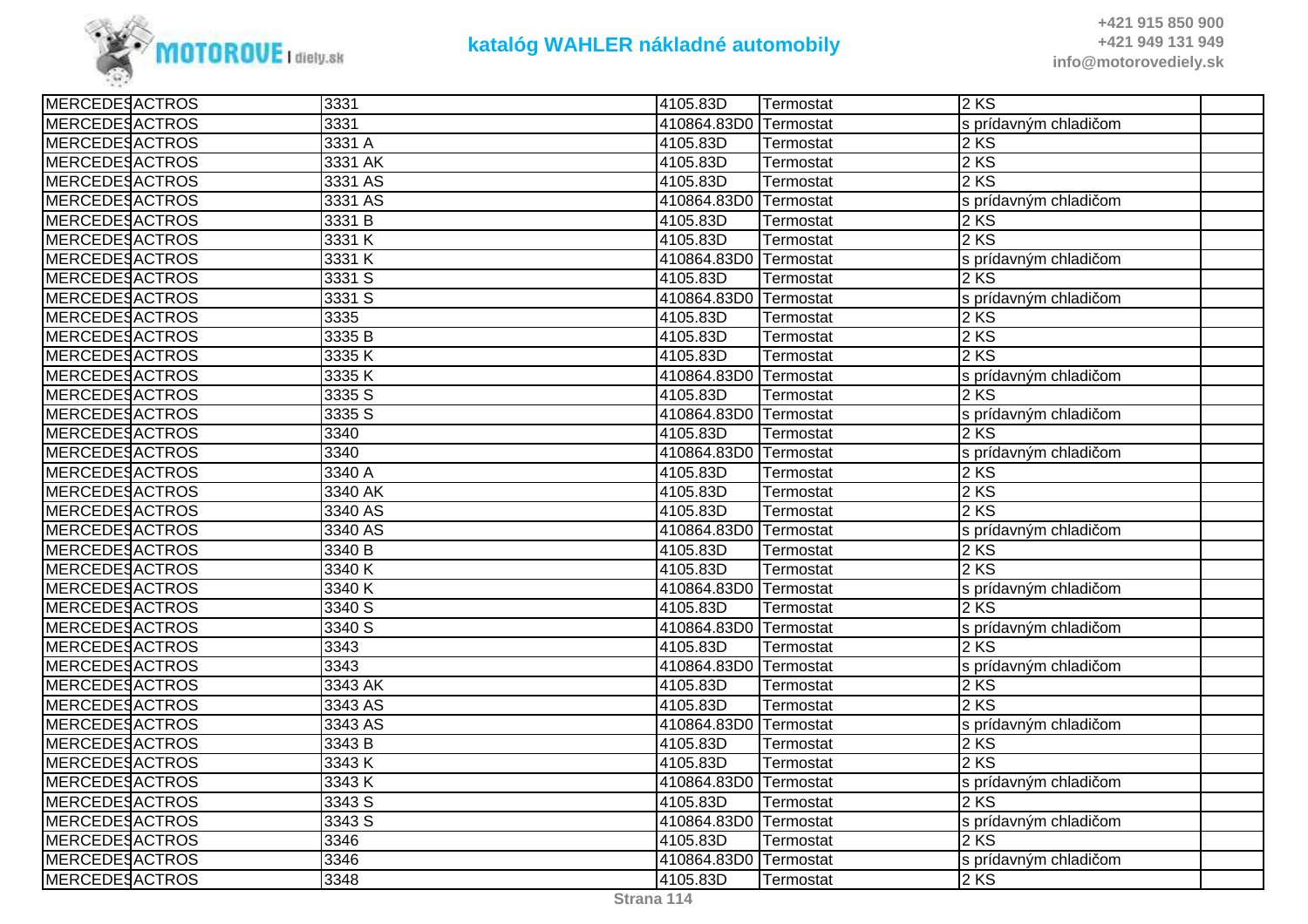

| <b>MERCEDESACTROS</b><br>3348 AK<br>2 KS<br>4105.83D<br>Termostat<br><b>MERCEDESACTROS</b><br>3348 AS<br>4105.83D<br>2 KS<br>Termostat<br>MERCEDESACTROS<br>3348 AS<br>410864.83D0<br>Termostat<br>s prídavným chladičom<br><b>MERCEDESACTROS</b><br>3348K<br>2KS<br>4105.83D<br>Termostat<br><b>MERCEDESACTROS</b><br>3348 K<br>410864.83D0<br>s prídavným chladičom<br>Termostat<br><b>MERCEDESACTROS</b><br>3348 S<br>$2\overline{KS}$<br>4105.83D<br>Termostat<br><b>MERCEDESACTROS</b><br>3348 S<br>410864.83D0<br>s prídavným chladičom<br>Termostat<br><b>MERCEDESACTROS</b><br>3353<br>4105.83D<br>2KS<br>Termostat<br>3353<br>MERCEDESACTROS<br>410864.83D0<br>Termostat<br>s prídavným chladičom<br><b>MERCEDESACTROS</b><br>3353 AS<br>4105.83D<br>2 KS<br>Termostat<br><b>MERCEDESACTROS</b><br>3353 AS<br>410864.83D0<br>s prídavným chladičom<br>Termostat<br>2 KS<br><b>MERCEDESACTROS</b><br>3353 S<br>4105.83D<br>Termostat<br><b>MERCEDESACTROS</b><br>3353 S<br>410864.83D0<br>Termostat<br>s prídavným chladičom<br>MERCEDESACTROS<br>3357<br>4105.83D<br>2KS<br>Termostat<br><b>MERCEDESACTROS</b><br>2 KS<br>3357 S<br>4105.83D<br>Termostat<br>3357 S<br><b>MERCEDESACTROS</b><br>410864.83D0<br>s prídavným chladičom<br>Termostat<br><b>MERCEDESACTROS</b><br>4140 AK<br>4105.83D<br>2 KS<br>Termostat<br><b>MERCEDESACTROS</b><br>4140 B<br>4105.83D<br>2KS<br>Termostat<br><b>MERCEDESACTROS</b><br>4140 K<br>4105.83D<br>2 KS<br>Termostat<br><b>MERCEDESACTROS</b><br>4140K<br>410864.83D0<br>Termostat<br>s prídavným chladičom<br><b>MERCEDESACTROS</b><br>4143 AK<br>4105.83D<br>2 KS<br>Termostat<br>2KS<br><b>MERCEDESACTROS</b><br>4105.83D<br>4143K<br>Termostat<br><b>MERCEDESACTROS</b><br>4143K<br>410864.83D0<br>Termostat<br>s prídavným chladičom<br><b>MERCEDESACTROS</b><br>4148 AK<br>4105.83D<br>2KS<br>Termostat<br><b>MERCEDESACTROS</b><br>4105.83D<br>2KS<br>4148K<br>Termostat<br><b>MERCEDESACTROS</b><br>4148K<br>410864.83D0<br>Termostat<br>s prídavným chladičom<br>MERCEDESACTROS MP2 / MP3<br>1832 AK<br>4105.83D<br>2 KS<br>Termostat<br>2KS<br>1832K<br>4105.83D<br>MERCEDESACTROS MP2 / MP3<br>Termostat<br>MERCEDESACTROS MP2 / MP3<br>1832 LS, LLS<br>2 KS<br>4105.83D<br>Termostat<br>MERCEDESACTROS MP2 / MP3<br>1832, L, LL<br>2 KS<br>4105.83D<br>Termostat<br>1836 A<br>4105.83D<br>2 KS<br>MERCEDESACTROS MP2 / MP3<br>Termostat<br>MERCEDESACTROS MP2 / MP3<br>1836 AK<br>2KS<br>4105.83D<br>Termostat<br>MERCEDESACTROS MP2 / MP3<br>1836 K<br>4105.83D<br>2 KS<br>Termostat<br>MERCEDESACTROS MP2 / MP3<br>1836 LS, LLS<br>4105.83D<br>2 KS<br><b>Termostat</b><br>MERCEDESACTROS MP2 / MP3<br>4105.83D<br>2 KS<br>1836, L, LL<br>Termostat<br>1841 A<br>MERCEDESACTROS MP2 / MP3<br>4105.83D<br>2KS<br>Termostat<br>1841 AK<br>2 KS<br>MERCEDESACTROS MP2 / MP3<br>4105.83D<br>Termostat<br>2 KS<br>MERCEDESACTROS MP2 / MP3<br>1841 K<br>4105.83D<br>Termostat<br>2KS<br>MERCEDESACTROS MP2 / MP3<br>1841 L, LL<br>4105.83D<br>Termostat<br>MERCEDESACTROS MP2 / MP3<br>1841 LS, LLS<br>4105.83D<br>$2$ KS<br>Termostat | <b>MERCEDESACTROS</b> | 3348 | 410864.83D0 Termostat | s prídavným chladičom |  |
|---------------------------------------------------------------------------------------------------------------------------------------------------------------------------------------------------------------------------------------------------------------------------------------------------------------------------------------------------------------------------------------------------------------------------------------------------------------------------------------------------------------------------------------------------------------------------------------------------------------------------------------------------------------------------------------------------------------------------------------------------------------------------------------------------------------------------------------------------------------------------------------------------------------------------------------------------------------------------------------------------------------------------------------------------------------------------------------------------------------------------------------------------------------------------------------------------------------------------------------------------------------------------------------------------------------------------------------------------------------------------------------------------------------------------------------------------------------------------------------------------------------------------------------------------------------------------------------------------------------------------------------------------------------------------------------------------------------------------------------------------------------------------------------------------------------------------------------------------------------------------------------------------------------------------------------------------------------------------------------------------------------------------------------------------------------------------------------------------------------------------------------------------------------------------------------------------------------------------------------------------------------------------------------------------------------------------------------------------------------------------------------------------------------------------------------------------------------------------------------------------------------------------------------------------------------------------------------------------------------------------------------------------------------------------------------------------------------------------------------------------------------------------------------------------------------------------------------------------------------------------------------------------------------------------------------------------------------------------------------------------------------------------------------------------------------------------------------------------|-----------------------|------|-----------------------|-----------------------|--|
|                                                                                                                                                                                                                                                                                                                                                                                                                                                                                                                                                                                                                                                                                                                                                                                                                                                                                                                                                                                                                                                                                                                                                                                                                                                                                                                                                                                                                                                                                                                                                                                                                                                                                                                                                                                                                                                                                                                                                                                                                                                                                                                                                                                                                                                                                                                                                                                                                                                                                                                                                                                                                                                                                                                                                                                                                                                                                                                                                                                                                                                                                                   |                       |      |                       |                       |  |
|                                                                                                                                                                                                                                                                                                                                                                                                                                                                                                                                                                                                                                                                                                                                                                                                                                                                                                                                                                                                                                                                                                                                                                                                                                                                                                                                                                                                                                                                                                                                                                                                                                                                                                                                                                                                                                                                                                                                                                                                                                                                                                                                                                                                                                                                                                                                                                                                                                                                                                                                                                                                                                                                                                                                                                                                                                                                                                                                                                                                                                                                                                   |                       |      |                       |                       |  |
|                                                                                                                                                                                                                                                                                                                                                                                                                                                                                                                                                                                                                                                                                                                                                                                                                                                                                                                                                                                                                                                                                                                                                                                                                                                                                                                                                                                                                                                                                                                                                                                                                                                                                                                                                                                                                                                                                                                                                                                                                                                                                                                                                                                                                                                                                                                                                                                                                                                                                                                                                                                                                                                                                                                                                                                                                                                                                                                                                                                                                                                                                                   |                       |      |                       |                       |  |
|                                                                                                                                                                                                                                                                                                                                                                                                                                                                                                                                                                                                                                                                                                                                                                                                                                                                                                                                                                                                                                                                                                                                                                                                                                                                                                                                                                                                                                                                                                                                                                                                                                                                                                                                                                                                                                                                                                                                                                                                                                                                                                                                                                                                                                                                                                                                                                                                                                                                                                                                                                                                                                                                                                                                                                                                                                                                                                                                                                                                                                                                                                   |                       |      |                       |                       |  |
|                                                                                                                                                                                                                                                                                                                                                                                                                                                                                                                                                                                                                                                                                                                                                                                                                                                                                                                                                                                                                                                                                                                                                                                                                                                                                                                                                                                                                                                                                                                                                                                                                                                                                                                                                                                                                                                                                                                                                                                                                                                                                                                                                                                                                                                                                                                                                                                                                                                                                                                                                                                                                                                                                                                                                                                                                                                                                                                                                                                                                                                                                                   |                       |      |                       |                       |  |
|                                                                                                                                                                                                                                                                                                                                                                                                                                                                                                                                                                                                                                                                                                                                                                                                                                                                                                                                                                                                                                                                                                                                                                                                                                                                                                                                                                                                                                                                                                                                                                                                                                                                                                                                                                                                                                                                                                                                                                                                                                                                                                                                                                                                                                                                                                                                                                                                                                                                                                                                                                                                                                                                                                                                                                                                                                                                                                                                                                                                                                                                                                   |                       |      |                       |                       |  |
|                                                                                                                                                                                                                                                                                                                                                                                                                                                                                                                                                                                                                                                                                                                                                                                                                                                                                                                                                                                                                                                                                                                                                                                                                                                                                                                                                                                                                                                                                                                                                                                                                                                                                                                                                                                                                                                                                                                                                                                                                                                                                                                                                                                                                                                                                                                                                                                                                                                                                                                                                                                                                                                                                                                                                                                                                                                                                                                                                                                                                                                                                                   |                       |      |                       |                       |  |
|                                                                                                                                                                                                                                                                                                                                                                                                                                                                                                                                                                                                                                                                                                                                                                                                                                                                                                                                                                                                                                                                                                                                                                                                                                                                                                                                                                                                                                                                                                                                                                                                                                                                                                                                                                                                                                                                                                                                                                                                                                                                                                                                                                                                                                                                                                                                                                                                                                                                                                                                                                                                                                                                                                                                                                                                                                                                                                                                                                                                                                                                                                   |                       |      |                       |                       |  |
|                                                                                                                                                                                                                                                                                                                                                                                                                                                                                                                                                                                                                                                                                                                                                                                                                                                                                                                                                                                                                                                                                                                                                                                                                                                                                                                                                                                                                                                                                                                                                                                                                                                                                                                                                                                                                                                                                                                                                                                                                                                                                                                                                                                                                                                                                                                                                                                                                                                                                                                                                                                                                                                                                                                                                                                                                                                                                                                                                                                                                                                                                                   |                       |      |                       |                       |  |
|                                                                                                                                                                                                                                                                                                                                                                                                                                                                                                                                                                                                                                                                                                                                                                                                                                                                                                                                                                                                                                                                                                                                                                                                                                                                                                                                                                                                                                                                                                                                                                                                                                                                                                                                                                                                                                                                                                                                                                                                                                                                                                                                                                                                                                                                                                                                                                                                                                                                                                                                                                                                                                                                                                                                                                                                                                                                                                                                                                                                                                                                                                   |                       |      |                       |                       |  |
|                                                                                                                                                                                                                                                                                                                                                                                                                                                                                                                                                                                                                                                                                                                                                                                                                                                                                                                                                                                                                                                                                                                                                                                                                                                                                                                                                                                                                                                                                                                                                                                                                                                                                                                                                                                                                                                                                                                                                                                                                                                                                                                                                                                                                                                                                                                                                                                                                                                                                                                                                                                                                                                                                                                                                                                                                                                                                                                                                                                                                                                                                                   |                       |      |                       |                       |  |
|                                                                                                                                                                                                                                                                                                                                                                                                                                                                                                                                                                                                                                                                                                                                                                                                                                                                                                                                                                                                                                                                                                                                                                                                                                                                                                                                                                                                                                                                                                                                                                                                                                                                                                                                                                                                                                                                                                                                                                                                                                                                                                                                                                                                                                                                                                                                                                                                                                                                                                                                                                                                                                                                                                                                                                                                                                                                                                                                                                                                                                                                                                   |                       |      |                       |                       |  |
|                                                                                                                                                                                                                                                                                                                                                                                                                                                                                                                                                                                                                                                                                                                                                                                                                                                                                                                                                                                                                                                                                                                                                                                                                                                                                                                                                                                                                                                                                                                                                                                                                                                                                                                                                                                                                                                                                                                                                                                                                                                                                                                                                                                                                                                                                                                                                                                                                                                                                                                                                                                                                                                                                                                                                                                                                                                                                                                                                                                                                                                                                                   |                       |      |                       |                       |  |
|                                                                                                                                                                                                                                                                                                                                                                                                                                                                                                                                                                                                                                                                                                                                                                                                                                                                                                                                                                                                                                                                                                                                                                                                                                                                                                                                                                                                                                                                                                                                                                                                                                                                                                                                                                                                                                                                                                                                                                                                                                                                                                                                                                                                                                                                                                                                                                                                                                                                                                                                                                                                                                                                                                                                                                                                                                                                                                                                                                                                                                                                                                   |                       |      |                       |                       |  |
|                                                                                                                                                                                                                                                                                                                                                                                                                                                                                                                                                                                                                                                                                                                                                                                                                                                                                                                                                                                                                                                                                                                                                                                                                                                                                                                                                                                                                                                                                                                                                                                                                                                                                                                                                                                                                                                                                                                                                                                                                                                                                                                                                                                                                                                                                                                                                                                                                                                                                                                                                                                                                                                                                                                                                                                                                                                                                                                                                                                                                                                                                                   |                       |      |                       |                       |  |
|                                                                                                                                                                                                                                                                                                                                                                                                                                                                                                                                                                                                                                                                                                                                                                                                                                                                                                                                                                                                                                                                                                                                                                                                                                                                                                                                                                                                                                                                                                                                                                                                                                                                                                                                                                                                                                                                                                                                                                                                                                                                                                                                                                                                                                                                                                                                                                                                                                                                                                                                                                                                                                                                                                                                                                                                                                                                                                                                                                                                                                                                                                   |                       |      |                       |                       |  |
|                                                                                                                                                                                                                                                                                                                                                                                                                                                                                                                                                                                                                                                                                                                                                                                                                                                                                                                                                                                                                                                                                                                                                                                                                                                                                                                                                                                                                                                                                                                                                                                                                                                                                                                                                                                                                                                                                                                                                                                                                                                                                                                                                                                                                                                                                                                                                                                                                                                                                                                                                                                                                                                                                                                                                                                                                                                                                                                                                                                                                                                                                                   |                       |      |                       |                       |  |
|                                                                                                                                                                                                                                                                                                                                                                                                                                                                                                                                                                                                                                                                                                                                                                                                                                                                                                                                                                                                                                                                                                                                                                                                                                                                                                                                                                                                                                                                                                                                                                                                                                                                                                                                                                                                                                                                                                                                                                                                                                                                                                                                                                                                                                                                                                                                                                                                                                                                                                                                                                                                                                                                                                                                                                                                                                                                                                                                                                                                                                                                                                   |                       |      |                       |                       |  |
|                                                                                                                                                                                                                                                                                                                                                                                                                                                                                                                                                                                                                                                                                                                                                                                                                                                                                                                                                                                                                                                                                                                                                                                                                                                                                                                                                                                                                                                                                                                                                                                                                                                                                                                                                                                                                                                                                                                                                                                                                                                                                                                                                                                                                                                                                                                                                                                                                                                                                                                                                                                                                                                                                                                                                                                                                                                                                                                                                                                                                                                                                                   |                       |      |                       |                       |  |
|                                                                                                                                                                                                                                                                                                                                                                                                                                                                                                                                                                                                                                                                                                                                                                                                                                                                                                                                                                                                                                                                                                                                                                                                                                                                                                                                                                                                                                                                                                                                                                                                                                                                                                                                                                                                                                                                                                                                                                                                                                                                                                                                                                                                                                                                                                                                                                                                                                                                                                                                                                                                                                                                                                                                                                                                                                                                                                                                                                                                                                                                                                   |                       |      |                       |                       |  |
|                                                                                                                                                                                                                                                                                                                                                                                                                                                                                                                                                                                                                                                                                                                                                                                                                                                                                                                                                                                                                                                                                                                                                                                                                                                                                                                                                                                                                                                                                                                                                                                                                                                                                                                                                                                                                                                                                                                                                                                                                                                                                                                                                                                                                                                                                                                                                                                                                                                                                                                                                                                                                                                                                                                                                                                                                                                                                                                                                                                                                                                                                                   |                       |      |                       |                       |  |
|                                                                                                                                                                                                                                                                                                                                                                                                                                                                                                                                                                                                                                                                                                                                                                                                                                                                                                                                                                                                                                                                                                                                                                                                                                                                                                                                                                                                                                                                                                                                                                                                                                                                                                                                                                                                                                                                                                                                                                                                                                                                                                                                                                                                                                                                                                                                                                                                                                                                                                                                                                                                                                                                                                                                                                                                                                                                                                                                                                                                                                                                                                   |                       |      |                       |                       |  |
|                                                                                                                                                                                                                                                                                                                                                                                                                                                                                                                                                                                                                                                                                                                                                                                                                                                                                                                                                                                                                                                                                                                                                                                                                                                                                                                                                                                                                                                                                                                                                                                                                                                                                                                                                                                                                                                                                                                                                                                                                                                                                                                                                                                                                                                                                                                                                                                                                                                                                                                                                                                                                                                                                                                                                                                                                                                                                                                                                                                                                                                                                                   |                       |      |                       |                       |  |
|                                                                                                                                                                                                                                                                                                                                                                                                                                                                                                                                                                                                                                                                                                                                                                                                                                                                                                                                                                                                                                                                                                                                                                                                                                                                                                                                                                                                                                                                                                                                                                                                                                                                                                                                                                                                                                                                                                                                                                                                                                                                                                                                                                                                                                                                                                                                                                                                                                                                                                                                                                                                                                                                                                                                                                                                                                                                                                                                                                                                                                                                                                   |                       |      |                       |                       |  |
|                                                                                                                                                                                                                                                                                                                                                                                                                                                                                                                                                                                                                                                                                                                                                                                                                                                                                                                                                                                                                                                                                                                                                                                                                                                                                                                                                                                                                                                                                                                                                                                                                                                                                                                                                                                                                                                                                                                                                                                                                                                                                                                                                                                                                                                                                                                                                                                                                                                                                                                                                                                                                                                                                                                                                                                                                                                                                                                                                                                                                                                                                                   |                       |      |                       |                       |  |
|                                                                                                                                                                                                                                                                                                                                                                                                                                                                                                                                                                                                                                                                                                                                                                                                                                                                                                                                                                                                                                                                                                                                                                                                                                                                                                                                                                                                                                                                                                                                                                                                                                                                                                                                                                                                                                                                                                                                                                                                                                                                                                                                                                                                                                                                                                                                                                                                                                                                                                                                                                                                                                                                                                                                                                                                                                                                                                                                                                                                                                                                                                   |                       |      |                       |                       |  |
|                                                                                                                                                                                                                                                                                                                                                                                                                                                                                                                                                                                                                                                                                                                                                                                                                                                                                                                                                                                                                                                                                                                                                                                                                                                                                                                                                                                                                                                                                                                                                                                                                                                                                                                                                                                                                                                                                                                                                                                                                                                                                                                                                                                                                                                                                                                                                                                                                                                                                                                                                                                                                                                                                                                                                                                                                                                                                                                                                                                                                                                                                                   |                       |      |                       |                       |  |
|                                                                                                                                                                                                                                                                                                                                                                                                                                                                                                                                                                                                                                                                                                                                                                                                                                                                                                                                                                                                                                                                                                                                                                                                                                                                                                                                                                                                                                                                                                                                                                                                                                                                                                                                                                                                                                                                                                                                                                                                                                                                                                                                                                                                                                                                                                                                                                                                                                                                                                                                                                                                                                                                                                                                                                                                                                                                                                                                                                                                                                                                                                   |                       |      |                       |                       |  |
|                                                                                                                                                                                                                                                                                                                                                                                                                                                                                                                                                                                                                                                                                                                                                                                                                                                                                                                                                                                                                                                                                                                                                                                                                                                                                                                                                                                                                                                                                                                                                                                                                                                                                                                                                                                                                                                                                                                                                                                                                                                                                                                                                                                                                                                                                                                                                                                                                                                                                                                                                                                                                                                                                                                                                                                                                                                                                                                                                                                                                                                                                                   |                       |      |                       |                       |  |
|                                                                                                                                                                                                                                                                                                                                                                                                                                                                                                                                                                                                                                                                                                                                                                                                                                                                                                                                                                                                                                                                                                                                                                                                                                                                                                                                                                                                                                                                                                                                                                                                                                                                                                                                                                                                                                                                                                                                                                                                                                                                                                                                                                                                                                                                                                                                                                                                                                                                                                                                                                                                                                                                                                                                                                                                                                                                                                                                                                                                                                                                                                   |                       |      |                       |                       |  |
|                                                                                                                                                                                                                                                                                                                                                                                                                                                                                                                                                                                                                                                                                                                                                                                                                                                                                                                                                                                                                                                                                                                                                                                                                                                                                                                                                                                                                                                                                                                                                                                                                                                                                                                                                                                                                                                                                                                                                                                                                                                                                                                                                                                                                                                                                                                                                                                                                                                                                                                                                                                                                                                                                                                                                                                                                                                                                                                                                                                                                                                                                                   |                       |      |                       |                       |  |
|                                                                                                                                                                                                                                                                                                                                                                                                                                                                                                                                                                                                                                                                                                                                                                                                                                                                                                                                                                                                                                                                                                                                                                                                                                                                                                                                                                                                                                                                                                                                                                                                                                                                                                                                                                                                                                                                                                                                                                                                                                                                                                                                                                                                                                                                                                                                                                                                                                                                                                                                                                                                                                                                                                                                                                                                                                                                                                                                                                                                                                                                                                   |                       |      |                       |                       |  |
|                                                                                                                                                                                                                                                                                                                                                                                                                                                                                                                                                                                                                                                                                                                                                                                                                                                                                                                                                                                                                                                                                                                                                                                                                                                                                                                                                                                                                                                                                                                                                                                                                                                                                                                                                                                                                                                                                                                                                                                                                                                                                                                                                                                                                                                                                                                                                                                                                                                                                                                                                                                                                                                                                                                                                                                                                                                                                                                                                                                                                                                                                                   |                       |      |                       |                       |  |
|                                                                                                                                                                                                                                                                                                                                                                                                                                                                                                                                                                                                                                                                                                                                                                                                                                                                                                                                                                                                                                                                                                                                                                                                                                                                                                                                                                                                                                                                                                                                                                                                                                                                                                                                                                                                                                                                                                                                                                                                                                                                                                                                                                                                                                                                                                                                                                                                                                                                                                                                                                                                                                                                                                                                                                                                                                                                                                                                                                                                                                                                                                   |                       |      |                       |                       |  |
|                                                                                                                                                                                                                                                                                                                                                                                                                                                                                                                                                                                                                                                                                                                                                                                                                                                                                                                                                                                                                                                                                                                                                                                                                                                                                                                                                                                                                                                                                                                                                                                                                                                                                                                                                                                                                                                                                                                                                                                                                                                                                                                                                                                                                                                                                                                                                                                                                                                                                                                                                                                                                                                                                                                                                                                                                                                                                                                                                                                                                                                                                                   |                       |      |                       |                       |  |
|                                                                                                                                                                                                                                                                                                                                                                                                                                                                                                                                                                                                                                                                                                                                                                                                                                                                                                                                                                                                                                                                                                                                                                                                                                                                                                                                                                                                                                                                                                                                                                                                                                                                                                                                                                                                                                                                                                                                                                                                                                                                                                                                                                                                                                                                                                                                                                                                                                                                                                                                                                                                                                                                                                                                                                                                                                                                                                                                                                                                                                                                                                   |                       |      |                       |                       |  |
|                                                                                                                                                                                                                                                                                                                                                                                                                                                                                                                                                                                                                                                                                                                                                                                                                                                                                                                                                                                                                                                                                                                                                                                                                                                                                                                                                                                                                                                                                                                                                                                                                                                                                                                                                                                                                                                                                                                                                                                                                                                                                                                                                                                                                                                                                                                                                                                                                                                                                                                                                                                                                                                                                                                                                                                                                                                                                                                                                                                                                                                                                                   |                       |      |                       |                       |  |
|                                                                                                                                                                                                                                                                                                                                                                                                                                                                                                                                                                                                                                                                                                                                                                                                                                                                                                                                                                                                                                                                                                                                                                                                                                                                                                                                                                                                                                                                                                                                                                                                                                                                                                                                                                                                                                                                                                                                                                                                                                                                                                                                                                                                                                                                                                                                                                                                                                                                                                                                                                                                                                                                                                                                                                                                                                                                                                                                                                                                                                                                                                   |                       |      |                       |                       |  |
|                                                                                                                                                                                                                                                                                                                                                                                                                                                                                                                                                                                                                                                                                                                                                                                                                                                                                                                                                                                                                                                                                                                                                                                                                                                                                                                                                                                                                                                                                                                                                                                                                                                                                                                                                                                                                                                                                                                                                                                                                                                                                                                                                                                                                                                                                                                                                                                                                                                                                                                                                                                                                                                                                                                                                                                                                                                                                                                                                                                                                                                                                                   |                       |      |                       |                       |  |
|                                                                                                                                                                                                                                                                                                                                                                                                                                                                                                                                                                                                                                                                                                                                                                                                                                                                                                                                                                                                                                                                                                                                                                                                                                                                                                                                                                                                                                                                                                                                                                                                                                                                                                                                                                                                                                                                                                                                                                                                                                                                                                                                                                                                                                                                                                                                                                                                                                                                                                                                                                                                                                                                                                                                                                                                                                                                                                                                                                                                                                                                                                   |                       |      |                       |                       |  |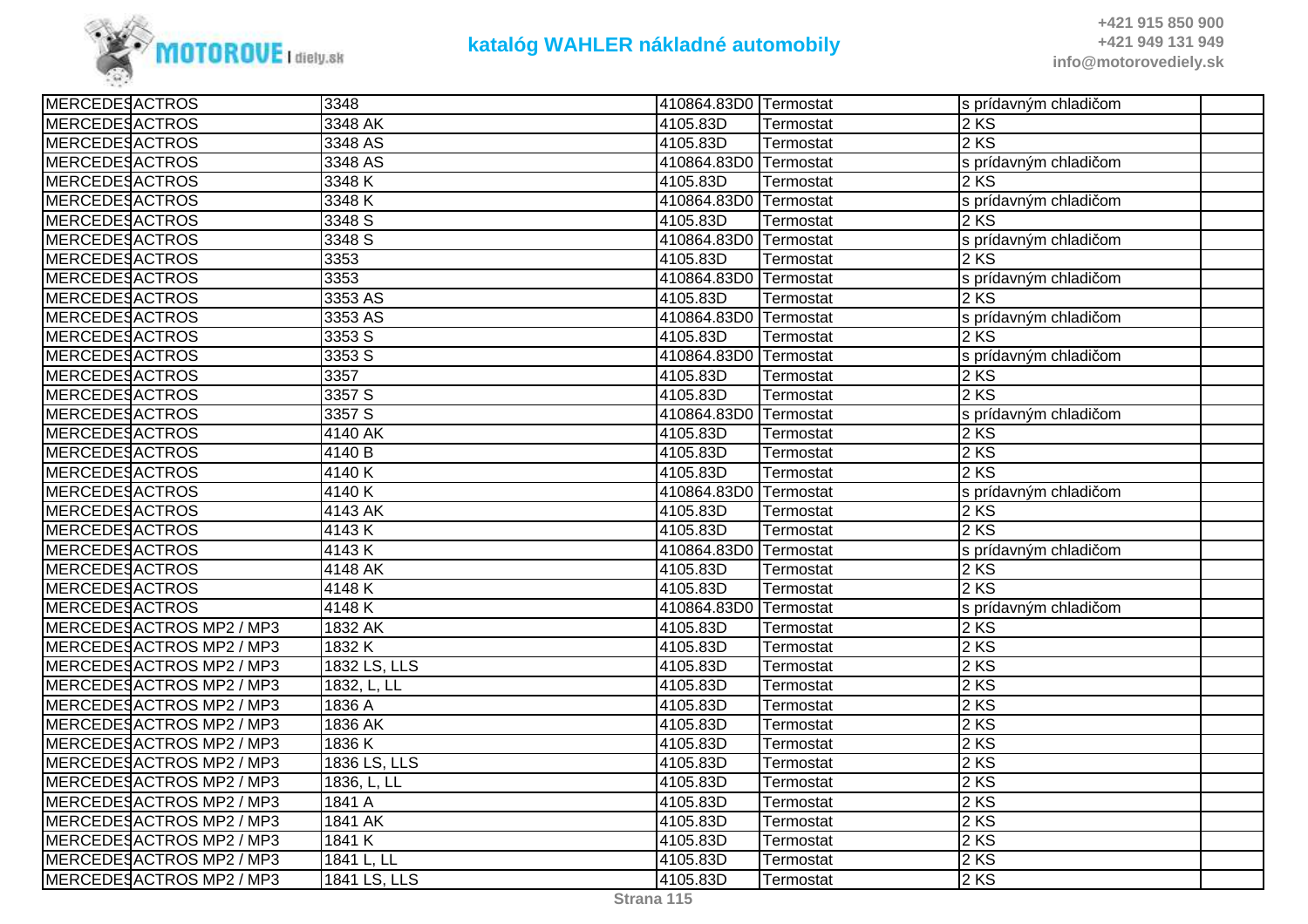

| MERCEDESACTROS MP2 / MP3 | 1841, L, LL        | 4105.83D | Termostat | 2 KS   |  |
|--------------------------|--------------------|----------|-----------|--------|--|
| MERCEDESACTROS MP2 / MP3 | 1844 A             | 4105.83D | Termostat | 2 KS   |  |
| MERCEDESACTROS MP2 / MP3 | 1844 AK            | 4105.83D | Termostat | 2KS    |  |
| MERCEDESACTROS MP2 / MP3 | 1844 K             | 4105.83D | Termostat | 2KS    |  |
| MERCEDESACTROS MP2 / MP3 | 1844 LS, LLS       | 4105.83D | Termostat | $2$ KS |  |
| MERCEDESACTROS MP2 / MP3 | 1844, L, LL        | 4105.83D | Termostat | 2 KS   |  |
| MERCEDESACTROS MP2 / MP3 | 1846 A             | 4105.83D | Termostat | $2$ KS |  |
| MERCEDESACTROS MP2 / MP3 | 1846 AK            | 4105.83D | Termostat | 2 KS   |  |
| MERCEDESACTROS MP2 / MP3 | 1846 K             | 4105.83D | Termostat | 2KS    |  |
| MERCEDESACTROS MP2 / MP3 | 1846 LS, LLS       | 4105.83D | Termostat | 2 KS   |  |
| MERCEDESACTROS MP2 / MP3 | 1846, L, LL        | 4105.83D | Termostat | 2KS    |  |
| MERCEDESACTROS MP2 / MP3 | 1848 A             | 4105.83D | Termostat | $2$ KS |  |
| MERCEDESACTROS MP2 / MP3 | 1848 AK            | 4105.83D | Termostat |        |  |
| MERCEDESACTROS MP2 / MP3 | 1848 K             | 4105.83D | Termostat |        |  |
| MERCEDESACTROS MP2 / MP3 | 1848 K             | 4105.83D | Termostat | 2 KS   |  |
| MERCEDESACTROS MP2 / MP3 | 1848 S, LS         | 4105.83D | Termostat | 2KS    |  |
| MERCEDESACTROS MP2 / MP3 | 1848, L, LL        | 4105.83D | Termostat |        |  |
| MERCEDESACTROS MP2 / MP3 | 1848, L, LL        | 4105.83D | Termostat | 2 KS   |  |
| MERCEDESACTROS MP2 / MP3 | 1848, LS, LLS      | 4105.83D | Termostat |        |  |
| MERCEDESACTROS MP2 / MP3 | 1850, 1851 AK      | 4105.83D | Termostat | 2KS    |  |
| MERCEDESACTROS MP2 / MP3 | 1850, 1851 K       | 4105.83D | Termostat | 2 KS   |  |
| MERCEDESACTROS MP2 / MP3 | 1850, 1851 LS, LLS | 4105.83D | Termostat | 2 KS   |  |
| MERCEDESACTROS MP2 / MP3 | 1850, 1851, L, LL  | 4105.83D | Termostat | 2 KS   |  |
| MERCEDESACTROS MP2 / MP3 | 1851 A             | 4105.83D | Termostat | 2 KS   |  |
| MERCEDESACTROS MP2 / MP3 | 1854 LS            | 4105.83D | Termostat | 2KS    |  |
| MERCEDESACTROS MP2 / MP3 | 1854, L            | 4105.83D | Termostat | 2 KS   |  |
| MERCEDESACTROS MP2 / MP3 | 1855 LS, LLS       | 4105.83D | Termostat | 2 KS   |  |
| MERCEDESACTROS MP2 / MP3 | 1855, L, LL        | 4105.83D | Termostat | $2$ KS |  |
| MERCEDESACTROS MP2 / MP3 | 1858 LS            | 4105.83D | Termostat | 2 KS   |  |
| MERCEDESACTROS MP2 / MP3 | 1858, L            | 4105.83D | Termostat | 2KS    |  |
| MERCEDESACTROS MP2 / MP3 | 1860 L, LL         | 4105.83D | Termostat |        |  |
| MERCEDESACTROS MP2 / MP3 | 1860 LS            | 4105.83D | Termostat | 2KS    |  |
| MERCEDESACTROS MP2 / MP3 | 2032               | 4105.83D | Termostat | 2 KS   |  |
| MERCEDESACTROS MP2 / MP3 | 2032 A, AE         | 4105.83D | Termostat | 2KS    |  |
| MERCEDESACTROS MP2 / MP3 | 2032 AK            | 4105.83D | Termostat | 2 KS   |  |
| MERCEDESACTROS MP2 / MP3 | 2032 AS            | 4105.83D | Termostat | 2KS    |  |
| MERCEDESACTROS MP2 / MP3 | 2032 K             | 4105.83D | Termostat | 2 KS   |  |
| MERCEDESACTROS MP2 / MP3 | 2032 S             | 4105.83D | Termostat | 2KS    |  |
| MERCEDESACTROS MP2 / MP3 | 2036               | 4105.83D | Termostat | 2 KS   |  |
| MERCEDESACTROS MP2 / MP3 | 2036 A, AE         | 4105.83D | Termostat | 2KS    |  |
| MERCEDESACTROS MP2 / MP3 | 2036 AK            | 4105.83D | Termostat |        |  |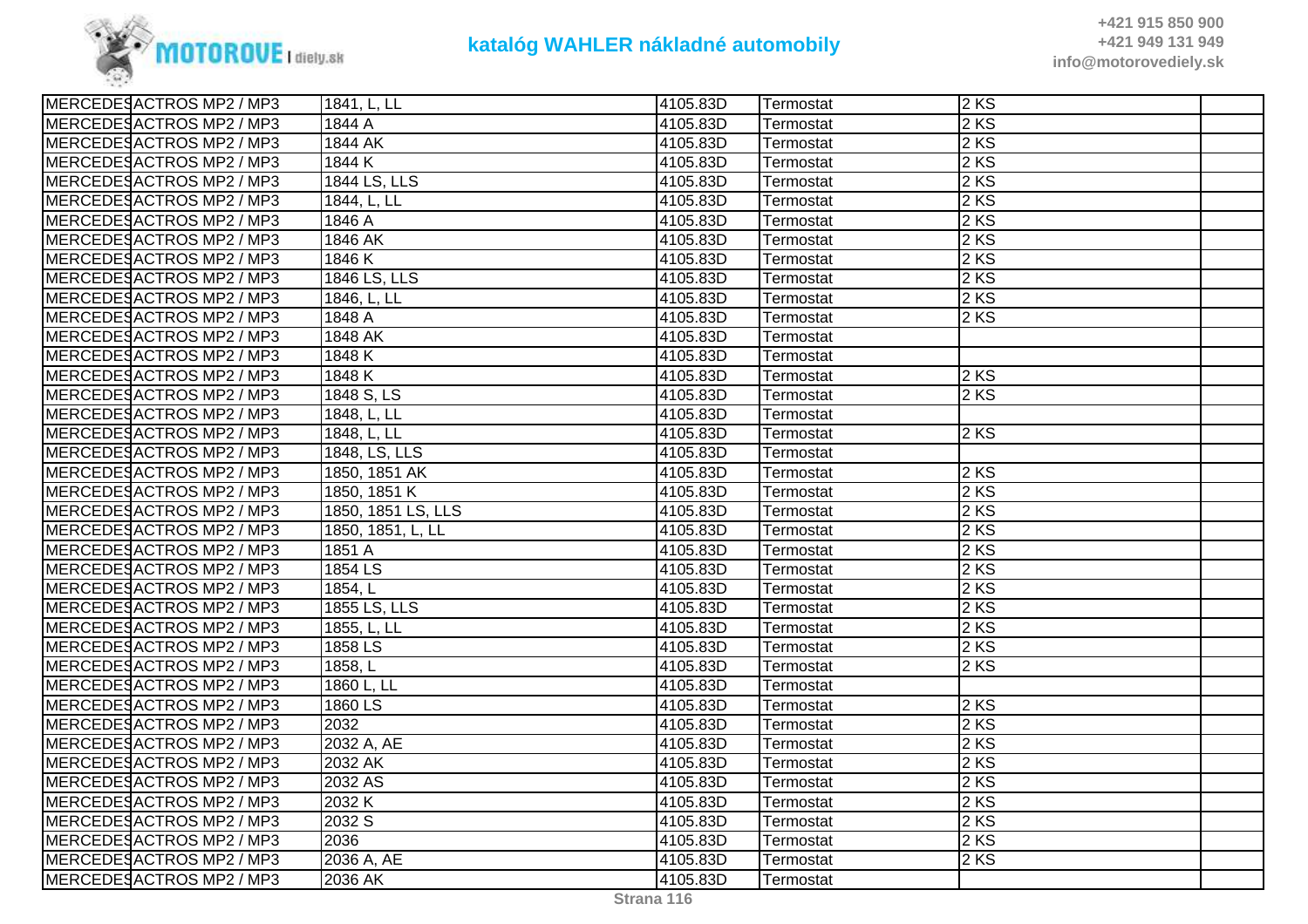

| MERCEDESACTROS MP2 / MP3 | 2036 AS     | 4105.83D | Termostat | 2KS    |  |
|--------------------------|-------------|----------|-----------|--------|--|
| MERCEDESACTROS MP2 / MP3 | 2036 K      | 4105.83D | Termostat | 2 KS   |  |
| MERCEDESACTROS MP2 / MP3 | 2036 S      | 4105.83D | Termostat | $2$ KS |  |
| MERCEDESACTROS MP2 / MP3 | 2041        | 4105.83D | Termostat | 2KS    |  |
| MERCEDESACTROS MP2 / MP3 | 2041 AK     | 4105.83D | Termostat | $2$ KS |  |
| MERCEDESACTROS MP2 / MP3 | 2041 AS     | 4105.83D | Termostat | 2 KS   |  |
| MERCEDESACTROS MP2 / MP3 | 2041 K      | 4105.83D | Termostat | 2 KS   |  |
| MERCEDESACTROS MP2 / MP3 | 2041 S      | 4105.83D | Termostat | 2 KS   |  |
| MERCEDESACTROS MP2 / MP3 | 2044        | 4105.83D | Termostat | 2 KS   |  |
| MERCEDESACTROS MP2 / MP3 | 2044 AK     | 4105.83D | Termostat |        |  |
| MERCEDESACTROS MP2 / MP3 | 2044 AS     | 4105.83D | Termostat | 2 KS   |  |
| MERCEDESACTROS MP2 / MP3 | 2044 K      | 4105.83D | Termostat | $2$ KS |  |
| MERCEDESACTROS MP2 / MP3 | 2044 S      | 4105.83D | Termostat | 2 KS   |  |
| MERCEDESACTROS MP2 / MP3 | 2046        | 4105.83D | Termostat | $2$ KS |  |
| MERCEDESACTROS MP2 / MP3 | 2046 AK     | 4105.83D | Termostat |        |  |
| MERCEDESACTROS MP2 / MP3 | 2046 AS     | 4105.83D | Termostat |        |  |
| MERCEDESACTROS MP2 / MP3 | 2046 K      | 4105.83D | Termostat | $2$ KS |  |
| MERCEDESACTROS MP2 / MP3 | 2046 S      | 4105.83D | Termostat | 2 KS   |  |
| MERCEDESACTROS MP2 / MP3 | 2048        | 4105.83D | Termostat | $2$ KS |  |
| MERCEDESACTROS MP2 / MP3 | 2048 AK     | 4105.83D | Termostat |        |  |
| MERCEDESACTROS MP2 / MP3 | 2048 AS     | 4105.83D | Termostat |        |  |
| MERCEDESACTROS MP2 / MP3 | 2048 AS     | 4105.83D | Termostat | $2$ KS |  |
| MERCEDESACTROS MP2 / MP3 | 2048 K      | 4105.83D | Termostat | 2KS    |  |
| MERCEDESACTROS MP2 / MP3 | 2048 S      | 4105.83D | Termostat | 2KS    |  |
| MERCEDESACTROS MP2 / MP3 | 2050 S      | 4105.83D | Termostat | $2$ KS |  |
| MERCEDESACTROS MP2 / MP3 | 2051 AS     | 4105.83D | Termostat |        |  |
| MERCEDESACTROS MP2 / MP3 | 2051S       | 4105.83D | Termostat | 2 KS   |  |
| MERCEDESACTROS MP2 / MP3 | 2055 S      | 4105.83D | Termostat | 2 KS   |  |
| MERCEDESACTROS MP2 / MP3 | 2432 LS     | 4105.83D | Termostat | 2 KS   |  |
| MERCEDESACTROS MP2 / MP3 | 2436 LS     | 4105.83D | Termostat | 2 KS   |  |
| MERCEDESACTROS MP2 / MP3 | 2441 LS     | 4105.83D | Termostat | 2KS    |  |
| MERCEDESACTROS MP2 / MP3 | 2444 LS     | 4105.83D | Termostat | 2KS    |  |
| MERCEDESACTROS MP2 / MP3 | 2446 LS     | 4105.83D | Termostat | 2 KS   |  |
| MERCEDESACTROS MP2 / MP3 | 2448 LS     | 4105.83D | Termostat | 2 KS   |  |
| MERCEDESACTROS MP2 / MP3 | 2532 LS     | 4105.83D | Termostat | $2$ KS |  |
| MERCEDESACTROS MP2 / MP3 | 2532, L, LL | 4105.83D | Termostat | 2KS    |  |
| MERCEDESACTROS MP2 / MP3 | 2536 LS     | 4105.83D | Termostat |        |  |
| MERCEDESACTROS MP2 / MP3 | 2536 LS     | 4105.83D | Termostat | 2 KS   |  |
| MERCEDESACTROS MP2 / MP3 | 2536, L, LL | 4105.83D | Termostat | 2 KS   |  |
| MERCEDESACTROS MP2 / MP3 | 2541 LS     | 4105.83D | Termostat |        |  |
| MERCEDESACTROS MP2 / MP3 | 2541 LS     | 4105.83D | Termostat | $2$ KS |  |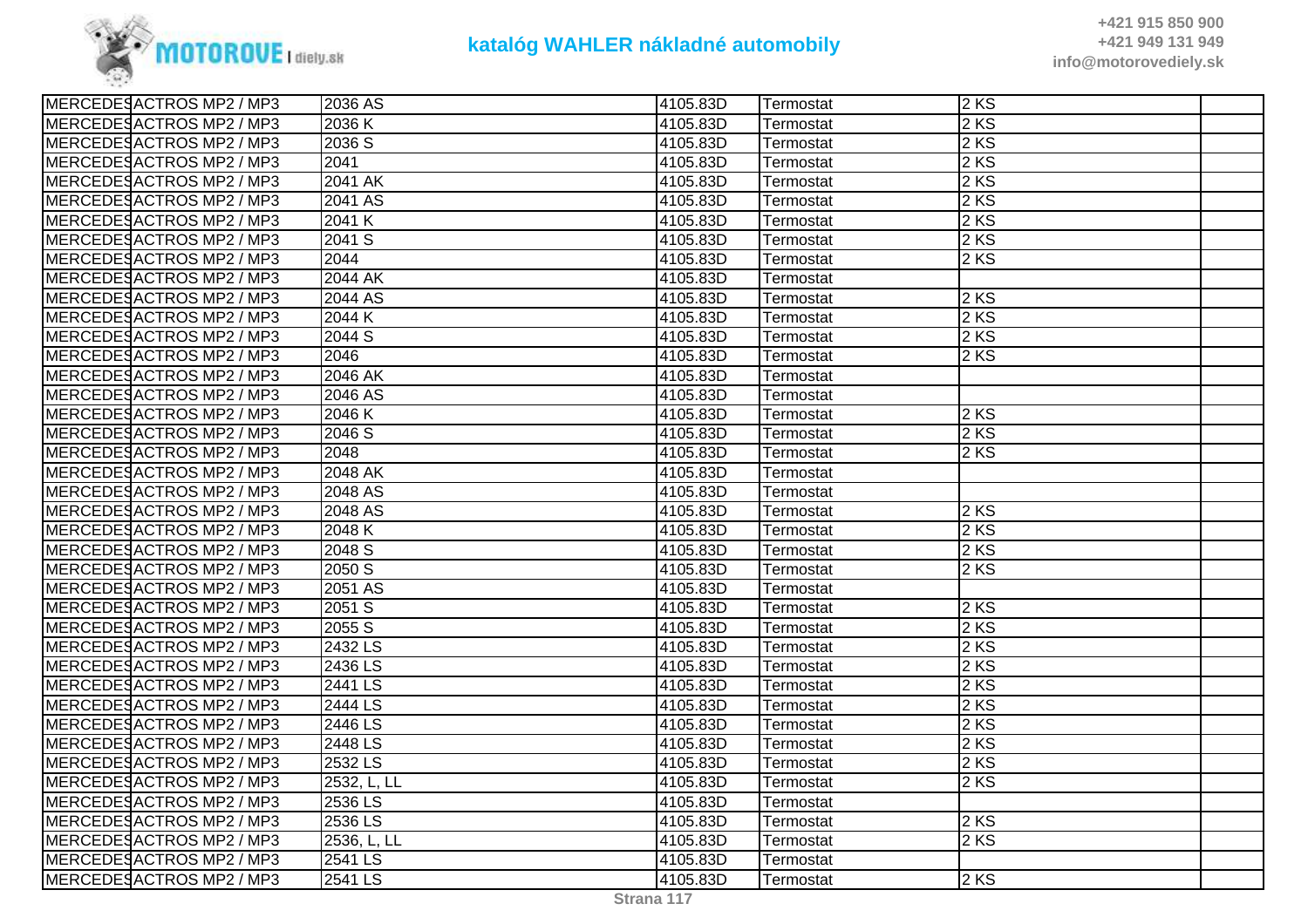

| MERCEDESACTROS MP2 / MP3 | 2541, L, LL | 4105.83D              | Termostat | 2KS                   |  |
|--------------------------|-------------|-----------------------|-----------|-----------------------|--|
| MERCEDESACTROS MP2 / MP3 | 2544 LS     | 4105.83D              | Termostat |                       |  |
| MERCEDESACTROS MP2 / MP3 | 2544 LS     | 4105.83D              | Termostat | $2$ KS                |  |
| MERCEDESACTROS MP2 / MP3 | 2544, L, LL | 4105.83D              | Termostat | $2$ KS                |  |
| MERCEDESACTROS MP2 / MP3 | 2546 LS     | 4105.83D              | Termostat |                       |  |
| MERCEDESACTROS MP2 / MP3 | 2546 LS     | 4105.83D              | Termostat | $2$ KS                |  |
| MERCEDESACTROS MP2 / MP3 | 2546, L, LL | 4105.83D              | Termostat | $2$ KS                |  |
| MERCEDESACTROS MP2 / MP3 | 2548 LS     | 4105.83D              | Termostat |                       |  |
| MERCEDESACTROS MP2 / MP3 | 2548 LS     | 4105.83D              | Termostat | $2$ KS                |  |
| MERCEDESACTROS MP2 / MP3 | 2548, L,LL  | 4105.83D              | Termostat | 2 KS                  |  |
| MERCEDESACTROS MP2 / MP3 | $2551$ LS   | 4105.83D              | Termostat | $2$ KS                |  |
| MERCEDESACTROS MP2 / MP3 | 2551, L,LL  | 4105.83D              | Termostat | $2$ KS                |  |
| MERCEDESACTROS MP2 / MP3 | 2555 LS     | 4105.83D              | Termostat | $2$ KS                |  |
| MERCEDESACTROS MP2 / MP3 | 2555, L, LL | 4105.83D              | Termostat | $2$ KS                |  |
| MERCEDESACTROS MP2 / MP3 | 2560, L, LL | 4105.83D              | Termostat | 2 KS                  |  |
| MERCEDESACTROS MP2 / MP3 | 2632 B      | 4105.83D              | Termostat | 2 KS                  |  |
| MERCEDESACTROS MP2 / MP3 | 2632 K, LK  | 4105.83D              | Termostat | $2$ KS                |  |
| MERCEDESACTROS MP2 / MP3 | 2632 LS     | 4105.83D              | Termostat | 2 KS                  |  |
| MERCEDESACTROS MP2 / MP3 | 2632 LS     | 410864.83D0 Termostat |           | s prídavným chladičom |  |
| MERCEDESACTROS MP2 / MP3 | 2632, L, LL | 4105.83D              | Termostat | 2KS                   |  |
| MERCEDESACTROS MP2 / MP3 | 2636 B      | 4105.83D              | Termostat | 2 KS                  |  |
| MERCEDESACTROS MP2 / MP3 | 2636 K, LK  | 4105.83D              | Termostat | 2 KS                  |  |
| MERCEDESACTROS MP2 / MP3 | 2636 LS     | 4105.83D              | Termostat | $2$ KS                |  |
| MERCEDESACTROS MP2 / MP3 | 2636 LS     | 410864.83D0 Termostat |           | s prídavným chladičom |  |
| MERCEDESACTROS MP2 / MP3 | 2636, L, LL | 4105.83D              | Termostat | $2$ KS                |  |
| MERCEDESACTROS MP2 / MP3 | 2641 B      | 4105.83D              | Termostat | 2 KS                  |  |
| MERCEDESACTROS MP2 / MP3 | 2641 K, LK  | 4105.83D              | Termostat | $2$ KS                |  |
| MERCEDESACTROS MP2 / MP3 | 2641 S, LS  | 4105.83D              | Termostat | $2$ KS                |  |
| MERCEDESACTROS MP2 / MP3 | 2641 S, LS  | 410864.83D0 Termostat |           | s prídavným chladičom |  |
| MERCEDESACTROS MP2 / MP3 | 2641, L, LL | 4105.83D              | Termostat | $2$ KS                |  |
| MERCEDESACTROS MP2 / MP3 | 2644 B      | 4105.83D              | Termostat | 2 KS                  |  |
| MERCEDESACTROS MP2 / MP3 | 2644 K, LK  | 4105.83D              | Termostat | 2 KS                  |  |
| MERCEDESACTROS MP2 / MP3 | 2644 S, LS  | 4105.83D              | Termostat | $2$ KS                |  |
| MERCEDESACTROS MP2 / MP3 | 2644 S, LS  | 410864.83D0 Termostat |           | s prídavným chladičom |  |
| MERCEDESACTROS MP2 / MP3 | 2644, L, LL | 4105.83D              | Termostat | $2$ KS                |  |
| MERCEDESACTROS MP2 / MP3 | 2646 B      | 4105.83D              | Termostat | 2 KS                  |  |
| MERCEDESACTROS MP2 / MP3 | 2646 K, LK  | 4105.83D              | Termostat | 2 KS                  |  |
| MERCEDESACTROS MP2 / MP3 | 2646 S, LS  | 4105.83D              | Termostat | $2$ KS                |  |
| MERCEDESACTROS MP2 / MP3 | 2646, L, LL | 4105.83D              | Termostat | 2 KS                  |  |
| MERCEDESACTROS MP2 / MP3 | 2648 B      | 4105.83D              | Termostat | $2$ KS                |  |
| MERCEDESACTROS MP2 / MP3 | 2648 K, LK  | 4105.83D              | Termostat | $2$ KS                |  |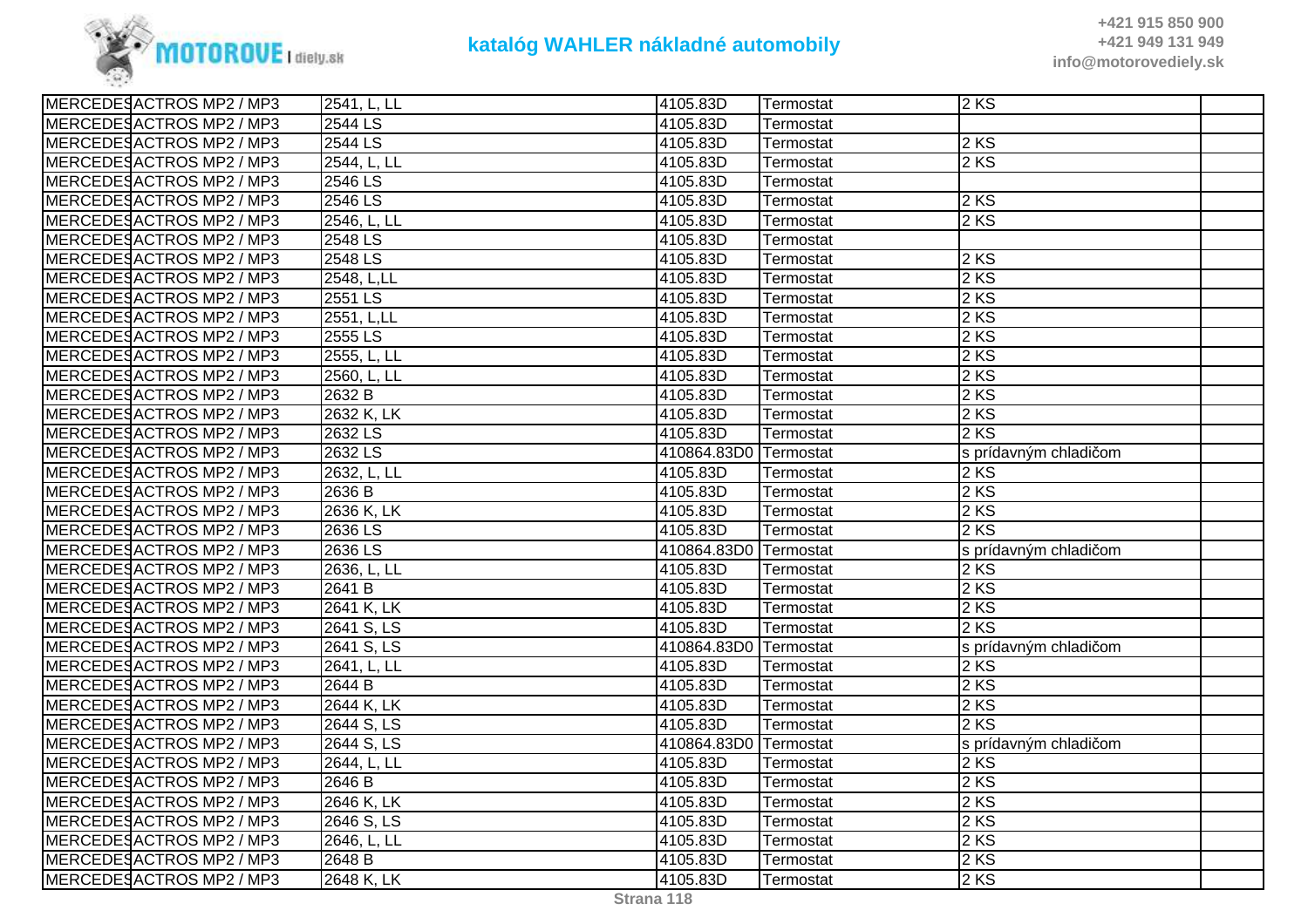

| MERCEDESACTROS MP2 / MP3 | 2648 S, LS              | 4105.83D              | Termostat | 2KS                   |  |
|--------------------------|-------------------------|-----------------------|-----------|-----------------------|--|
| MERCEDESACTROS MP2 / MP3 | 2648, L, LL             | 4105.83D              | Termostat | $2$ KS                |  |
| MERCEDESACTROS MP2 / MP3 | 2650 K, 2651 K, LK      | 4105.83D              | Termostat | 2 KS                  |  |
| MERCEDESACTROS MP2 / MP3 | 2650 S, LS              | 4105.83D              | Termostat | 2 KS                  |  |
| MERCEDESACTROS MP2 / MP3 | $\overline{2650}$ S, LS | 410864.83D0 Termostat |           | s prídavným chladičom |  |
| MERCEDESACTROS MP2 / MP3 | 2650, L, 2651, L, LL    | 4105.83D              | Termostat | 2 KS                  |  |
| MERCEDESACTROS MP2 / MP3 | 2651 S, LS              | 4105.83D              | Termostat | 2 KS                  |  |
| MERCEDESACTROS MP2 / MP3 | 2654 K, LK, 2655 K, LK  | 4105.83D              | Termostat | 2 KS                  |  |
| MERCEDESACTROS MP2 / MP3 | 2654 S, LS              | 4105.83D              | Termostat | $2$ KS                |  |
| MERCEDESACTROS MP2 / MP3 | 2654 S, LS              | 410864.83D0 Termostat |           | s prídavným chladičom |  |
| MERCEDESACTROS MP2 / MP3 | 2654, L, 2655, L, LL    | 4105.83D              | Termostat | $2$ KS                |  |
| MERCEDESACTROS MP2 / MP3 | 2655 S, LS              | 4105.83D              | Termostat | 2 KS                  |  |
| MERCEDESACTROS MP2 / MP3 | 2658K                   | 4105.83D              | Termostat | $2$ KS                |  |
| MERCEDESACTROS MP2 / MP3 | 2658L                   | 4105.83D              | Termostat | 2 KS                  |  |
| MERCEDESACTROS MP2 / MP3 | 2658 LS                 | 4105.83D              | Termostat | 2 KS                  |  |
| MERCEDESACTROS MP2 / MP3 | 2658 LS                 | 410864.83D0 Termostat |           | s prídavným chladičom |  |
| MERCEDESACTROS MP2 / MP3 | 2660 L, LL              | 4105.83D              | Termostat | 2 KS                  |  |
| MERCEDESACTROS MP2 / MP3 | 2660 S, LS              | 4105.83D              | Termostat | 2 KS                  |  |
| MERCEDESACTROS MP2 / MP3 | 2732 AE                 | 4105.83D              | Termostat | $2$ KS                |  |
| MERCEDESACTROS MP2 / MP3 | <b>2732 AKE</b>         | 4105.83D              | Termostat | 2 KS                  |  |
| MERCEDESACTROS MP2 / MP3 | 2736 AE                 | 4105.83D              | Termostat | $2$ KS                |  |
| MERCEDESACTROS MP2 / MP3 | 2736 AKE                | 4105.83D              | Termostat | 2 KS                  |  |
| MERCEDESACTROS MP2 / MP3 | 2741 AE                 | 4105.83D              | Termostat | $2$ KS                |  |
| MERCEDESACTROS MP2 / MP3 | <b>2741 AKE</b>         | 4105.83D              | Termostat | $2$ KS                |  |
| MERCEDESACTROS MP2 / MP3 | 2744 AE                 | 4105.83D              | Termostat | 2 KS                  |  |
| MERCEDESACTROS MP2 / MP3 | 2744 AKE                | 4105.83D              | Termostat | 2 KS                  |  |
| MERCEDESACTROS MP2 / MP3 | 2746 AE                 | 4105.83D              | Termostat | $2$ KS                |  |
| MERCEDESACTROS MP2 / MP3 | <b>2746 AKE</b>         | 4105.83D              | Termostat | 2 KS                  |  |
| MERCEDESACTROS MP2 / MP3 | 2748 AE                 | 4105.83D              | Termostat | $2$ KS                |  |
| MERCEDESACTROS MP2 / MP3 | <b>2748 AKE</b>         | 4105.83D              | Termostat | 2 KS                  |  |
| MERCEDESACTROS MP2 / MP3 | 3231 K, 3232 K          | 4105.83D              | Termostat | 2 KS                  |  |
| MERCEDESACTROS MP2 / MP3 | 3232 B                  | 4105.83D              | Termostat | $2$ KS                |  |
| MERCEDESACTROS MP2 / MP3 | 3236 B                  | 4105.83D              | Termostat | $2$ KS                |  |
| MERCEDESACTROS MP2 / MP3 | 3236 K                  | 4105.83D              | Termostat | 2 KS                  |  |
| MERCEDESACTROS MP2 / MP3 | 3236L                   | 4105.83D              | Termostat | $2$ KS                |  |
| MERCEDESACTROS MP2 / MP3 | 3241                    | 4105.83D              | Termostat | 2 KS                  |  |
| MERCEDESACTROS MP2 / MP3 | 3241 B                  | 4105.83D              | Termostat | 2 KS                  |  |
| MERCEDESACTROS MP2 / MP3 | 3241 K                  | 4105.83D              | Termostat | 2 KS                  |  |
| MERCEDESACTROS MP2 / MP3 | 3241L                   | 4105.83D              | Termostat | 2 KS                  |  |
| MERCEDESACTROS MP2 / MP3 | 3244                    | 4105.83D              | Termostat | 2 KS                  |  |
| MERCEDESACTROS MP2 / MP3 | 3244 B                  | 4105.83D              | Termostat | 2 KS                  |  |
|                          |                         |                       |           |                       |  |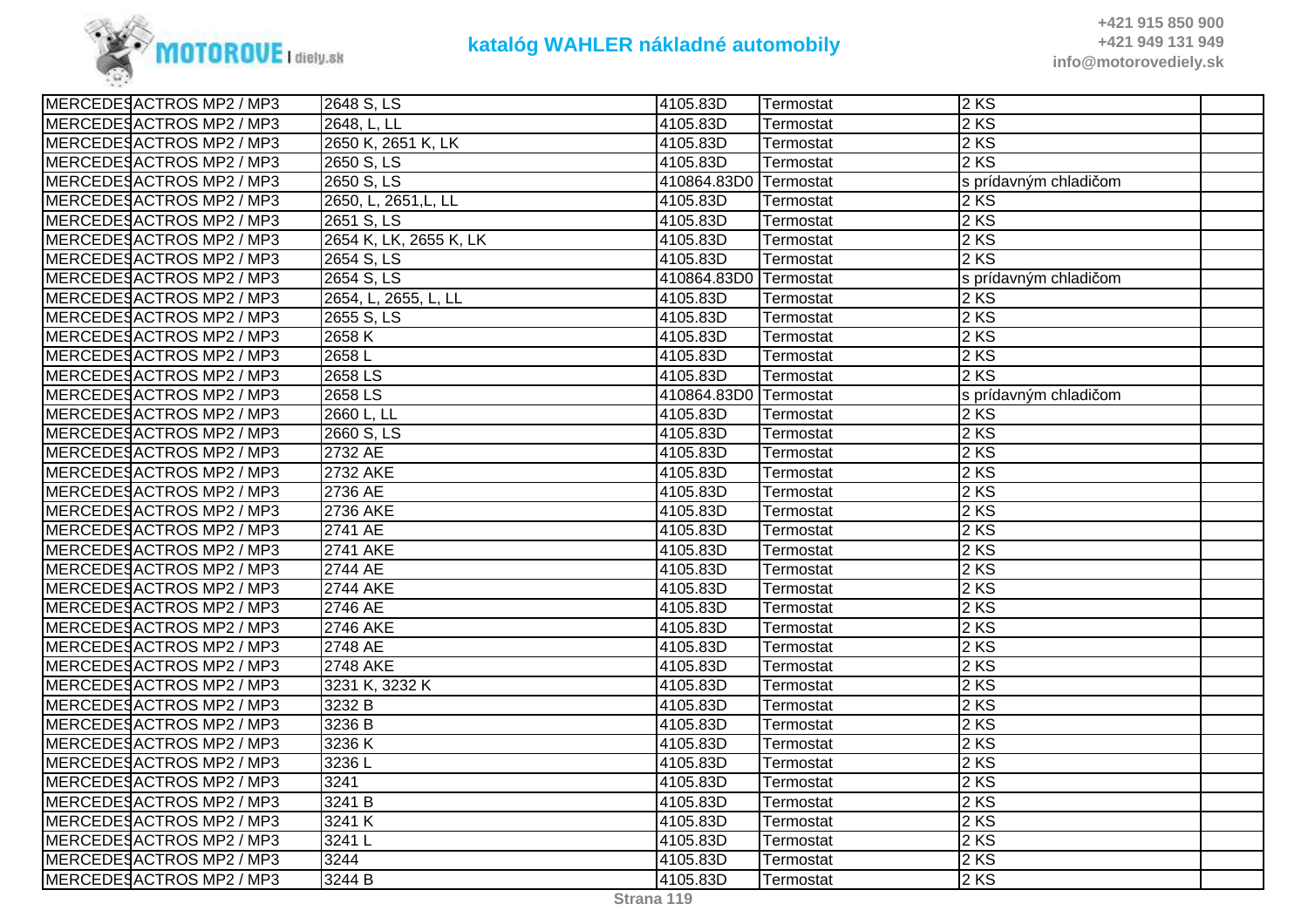

| MERCEDESACTROS MP2 / MP3 | 3244 K           | 4105.83D              | Termostat | 2 KS                  |
|--------------------------|------------------|-----------------------|-----------|-----------------------|
| MERCEDESACTROS MP2 / MP3 | 3246             | 4105.83D              | Termostat | 2 KS                  |
| MERCEDESACTROS MP2 / MP3 | 3246 B           | 4105.83D              | Termostat | $2$ KS                |
| MERCEDESACTROS MP2 / MP3 | 3246 K           | 4105.83D              | Termostat | 2 KS                  |
| MERCEDESACTROS MP2 / MP3 | 3248             | 4105.83D              | Termostat | 2 KS                  |
| MERCEDESACTROS MP2 / MP3 | 3248 K           | 4105.83D              | Termostat | 2KS                   |
| MERCEDESACTROS MP2 / MP3 | 3331 A, 3332 A   | 4105.83D              | Termostat | $2$ KS                |
| MERCEDESACTROS MP2 / MP3 | 3331 A, 3332 A   | 410864.83D0 Termostat |           | s prídavným chladičom |
| MERCEDESACTROS MP2 / MP3 | 3331 AK, 3332 AK | 4105.83D              | Termostat | $2$ KS                |
| MERCEDESACTROS MP2 / MP3 | 3331 S, 3332 S   | 4105.83D              | Termostat |                       |
| MERCEDESACTROS MP2 / MP3 | 3331 S, 3332 S   | 410864.83D0 Termostat |           | s prídavným chladičom |
| MERCEDESACTROS MP2 / MP3 | 3331, 3332       | 4105.83D              | Termostat | $2$ KS                |
| MERCEDESACTROS MP2 / MP3 | 3332 AK          | 4105.83D              | Termostat | $2$ KS                |
| MERCEDESACTROS MP2 / MP3 | 3332 AKE         | 4105.83D              | Termostat | $2$ KS                |
| MERCEDESACTROS MP2 / MP3 | 3332 AS          | 4105.83D              | Termostat | $2$ KS                |
| MERCEDESACTROS MP2 / MP3 | 3332 B           | 4105.83D              | Termostat | 2 KS                  |
| MERCEDESACTROS MP2 / MP3 | 3332 K           | 4105.83D              | Termostat | 2 KS                  |
| MERCEDESACTROS MP2 / MP3 | 3336             | 4105.83D              | Termostat | $2$ KS                |
| MERCEDESACTROS MP2 / MP3 | 3336A            | 4105.83D              | Termostat | 2KS                   |
| MERCEDESACTROS MP2 / MP3 | 3336 A           | 410864.83D0 Termostat |           | s prídavným chladičom |
| MERCEDESACTROS MP2 / MP3 | 3336 AK          | 4105.83D              | Termostat | $2$ KS                |
| MERCEDESACTROS MP2 / MP3 | 3336 AKE         | 4105.83D              | Termostat | 2 KS                  |
| MERCEDESACTROS MP2 / MP3 | 3336 AS          | 4105.83D              | Termostat | $2$ KS                |
| MERCEDESACTROS MP2 / MP3 | 3336 B           | 4105.83D              | Termostat | $2$ KS                |
| MERCEDESACTROS MP2 / MP3 | 3336 K           | 4105.83D              | Termostat | $2$ KS                |
| MERCEDESACTROS MP2 / MP3 | 3336 S           | 4105.83D              | Termostat |                       |
| MERCEDESACTROS MP2 / MP3 | 3336 S           | 410864.83D0 Termostat |           | s prídavným chladičom |
| MERCEDESACTROS MP2 / MP3 | 3341             | 4105.83D              | Termostat | $2$ KS                |
| MERCEDESACTROS MP2 / MP3 | 3341 A           | 4105.83D              | Termostat | $2$ KS                |
| MERCEDESACTROS MP2 / MP3 | 3341 AK          | 4105.83D              | Termostat | 2 KS                  |
| MERCEDESACTROS MP2 / MP3 | 3341 AKE         | 4105.83D              | Termostat | 2 KS                  |
| MERCEDESACTROS MP2 / MP3 | 3341 AS          | 4105.83D              | Termostat | 2 KS                  |
| MERCEDESACTROS MP2 / MP3 | 3341 B           | 4105.83D              | Termostat | 2 KS                  |
| MERCEDESACTROS MP2 / MP3 | 3341 K           | 4105.83D              | Termostat | $2$ KS                |
| MERCEDESACTROS MP2 / MP3 | 3341 S           | 4105.83D              | Termostat |                       |
| MERCEDESACTROS MP2 / MP3 | 3341 S           | 410864.83D0 Termostat |           | s prídavným chladičom |
| MERCEDESACTROS MP2 / MP3 | 3344             | 4105.83D              | Termostat | $2$ KS                |
| MERCEDESACTROS MP2 / MP3 | 3344 A           | 4105.83D              | Termostat |                       |
| MERCEDESACTROS MP2 / MP3 | 3344 A           | 410864.83D0 Termostat |           | s prídavným chladičom |
| MERCEDESACTROS MP2 / MP3 | 3344 AK          | 4105.83D              | Termostat | $2$ KS                |
| MERCEDESACTROS MP2 / MP3 | 3344 AKE         | 4105.83D              | Termostat | $2$ KS                |
|                          |                  |                       |           |                       |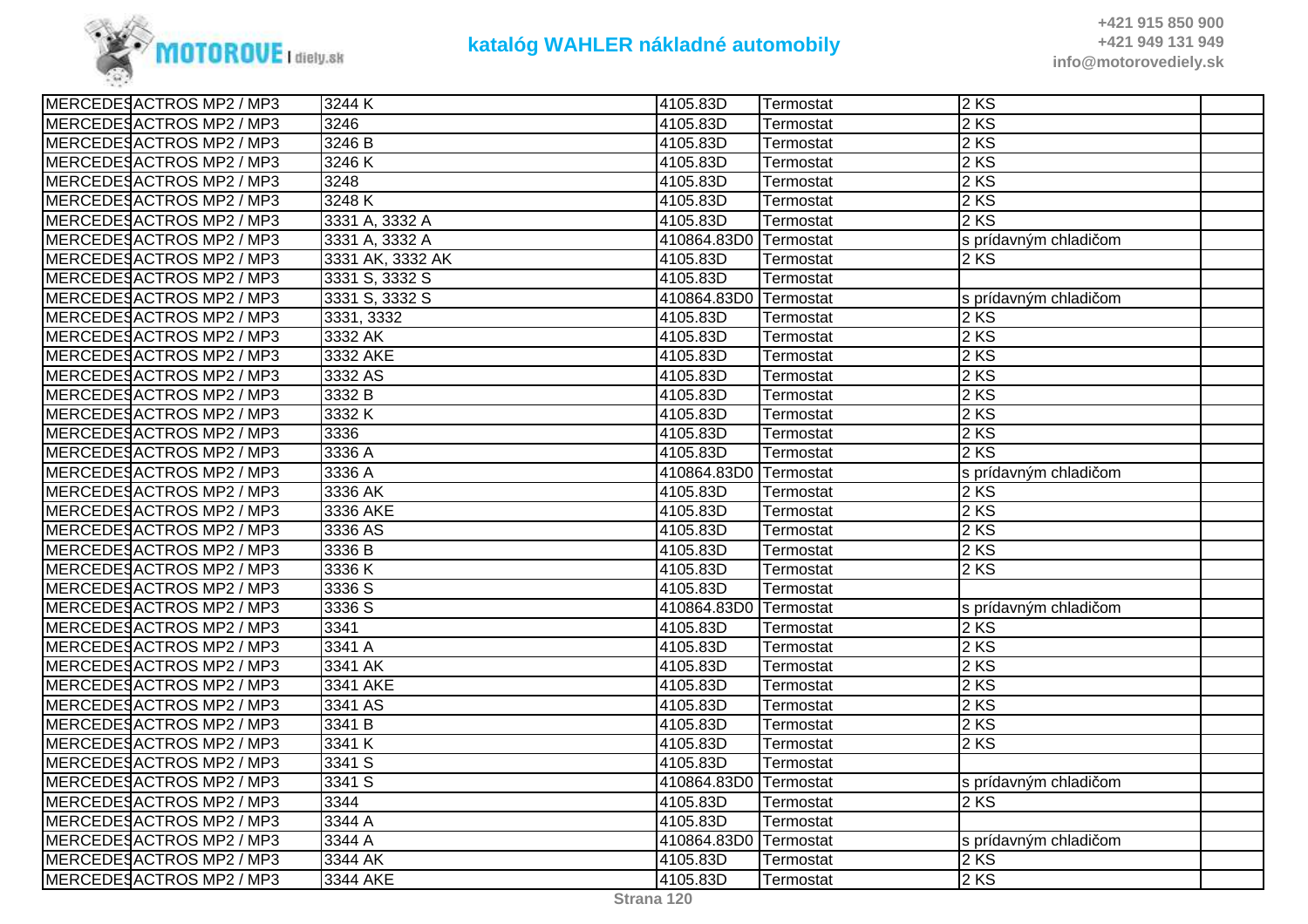

| MERCEDESACTROS MP2 / MP3 | 3344 AS    | 4105.83D              | Termostat        | 2KS                   |
|--------------------------|------------|-----------------------|------------------|-----------------------|
| MERCEDESACTROS MP2 / MP3 | 3344 B     | 4105.83D              | <b>Termostat</b> | 2 KS                  |
| MERCEDESACTROS MP2 / MP3 | 3344 K     | 4105.83D              | Termostat        | 2 KS                  |
| MERCEDESACTROS MP2 / MP3 | 3344 S     | 4105.83D              | Termostat        |                       |
| MERCEDESACTROS MP2 / MP3 | 3344 S     | 410864.83D0 Termostat |                  | s prídavným chladičom |
| MERCEDESACTROS MP2 / MP3 | 3346       | 4105.83D              | Termostat        | 2 KS                  |
| MERCEDESACTROS MP2 / MP3 | 3346 A     | 4105.83D              | Termostat        | 2 KS                  |
| MERCEDESACTROS MP2 / MP3 | 3346 AK    | 4105.83D              | <b>Termostat</b> | 2 KS                  |
| MERCEDESACTROS MP2 / MP3 | 3346 AKE   | 4105.83D              | Termostat        | 2 KS                  |
| MERCEDESACTROS MP2 / MP3 | 3346 AS    | 4105.83D              | Termostat        | 2 KS                  |
| MERCEDESACTROS MP2 / MP3 | 3346 B     | 4105.83D              | Termostat        | 2 KS                  |
| MERCEDESACTROS MP2 / MP3 | 3346K      | 4105.83D              | Termostat        | 2 KS                  |
| MERCEDESACTROS MP2 / MP3 | 3346 S     | 4105.83D              | Termostat        |                       |
| MERCEDESACTROS MP2 / MP3 | 3346 S     | 410864.83D0 Termostat |                  | s prídavným chladičom |
| MERCEDESACTROS MP2 / MP3 | 3348       | 4105.83D              | Termostat        | 2 KS                  |
| MERCEDESACTROS MP2 / MP3 | 3348 A     | 4105.83D              | Termostat        | 2 KS                  |
| MERCEDESACTROS MP2 / MP3 | 3348 AK    | 4105.83D              | Termostat        | 2 KS                  |
| MERCEDESACTROS MP2 / MP3 | 3348 AKE   | 4105.83D              | Termostat        | 2 KS                  |
| MERCEDESACTROS MP2 / MP3 | 3348 AS    | 4105.83D              | Termostat        | 2 KS                  |
| MERCEDESACTROS MP2 / MP3 | 3348 B     | 4105.83D              | Termostat        | 2 KS                  |
| MERCEDESACTROS MP2 / MP3 | 3348 K     | 4105.83D              | Termostat        | 2 KS                  |
| MERCEDESACTROS MP2 / MP3 | 3348 S     | 4105.83D              | Termostat        |                       |
| MERCEDESACTROS MP2 / MP3 | 3348 S     | 4105.83D              | Termostat        | 2 KS                  |
| MERCEDESACTROS MP2 / MP3 | 3348 S     | 410864.83D0 Termostat |                  | s prídavným chladičom |
| MERCEDESACTROS MP2 / MP3 | 3350, 3351 | 4105.83D              | Termostat        | 2 KS                  |
| MERCEDESACTROS MP2 / MP3 | 3351 A     | 4105.83D              | Termostat        | 2 KS                  |
| MERCEDESACTROS MP2 / MP3 | 3351 AK    | 4105.83D              | Termostat        | 2 KS                  |
| MERCEDESACTROS MP2 / MP3 | 3351 AS    | 4105.83D              | Termostat        | 2KS                   |
| MERCEDESACTROS MP2 / MP3 | 3351 K     | 4105.83D              | Termostat        | 2 KS                  |
| MERCEDESACTROS MP2 / MP3 | 3351 S     | 4105.83D              | Termostat        |                       |
| MERCEDESACTROS MP2 / MP3 | 3351 S     | 410864.83D0 Termostat |                  | s prídavným chladičom |
| MERCEDESACTROS MP2 / MP3 | 3354, 3355 | 4105.83D              | Termostat        | 2 KS                  |
| MERCEDESACTROS MP2 / MP3 | 3355 AS    | 4105.83D              | Termostat        | 2 KS                  |
| MERCEDESACTROS MP2 / MP3 | 3355 S     | 4105.83D              | Termostat        | 2 KS                  |
| MERCEDESACTROS MP2 / MP3 | 3360       | 4105.83D              | Termostat        | 2 KS                  |
| MERCEDESACTROS MP2 / MP3 | 4140 AK    | 4105.83D              | Termostat        | 2 KS                  |
| MERCEDESACTROS MP2 / MP3 | 4140 AK    | 410864.83D0 Termostat |                  | s prídavným chladičom |
| MERCEDESACTROS MP2 / MP3 | 4140K      | 4105.83D              | Termostat        | 2 KS                  |
| MERCEDESACTROS MP2 / MP3 | 4140 K     | 410864.83D0 Termostat |                  | s prídavným chladičom |
| MERCEDESACTROS MP2 / MP3 | 4141 AK    | 4105.83D              | Termostat        | 2 KS                  |
| MERCEDESACTROS MP2 / MP3 | 4141 B     | 4105.83D              | Termostat        | 2 KS                  |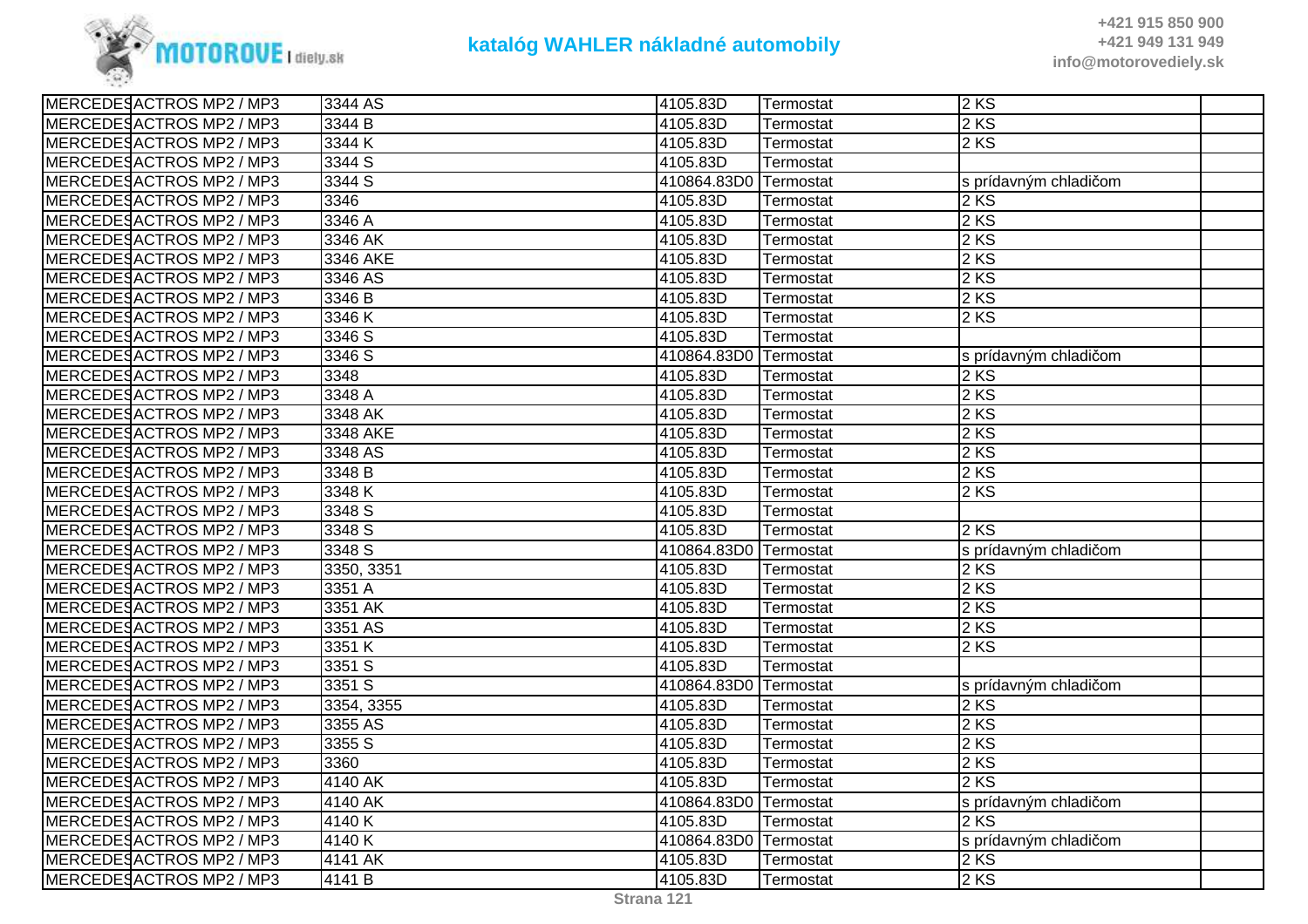

| MERCEDESACTROS MP2 / MP3 | 4141 K             | 4105.83D | Termostat | 2KS  |  |
|--------------------------|--------------------|----------|-----------|------|--|
| MERCEDESACTROS MP2 / MP3 | 4144 AK            | 4105.83D | Termostat | 2 KS |  |
| MERCEDESACTROS MP2 / MP3 | 4144 B             | 4105.83D | Termostat | 2KS  |  |
| MERCEDESACTROS MP2 / MP3 | 4144K              | 4105.83D | Termostat |      |  |
| MERCEDESACTROS MP2 / MP3 | 4144 K             | 4105.83D | Termostat | 2KS  |  |
| MERCEDESACTROS MP2 / MP3 | 4146 AK            | 4105.83D | Termostat | 2 KS |  |
| MERCEDESACTROS MP2 / MP3 | 4146 B             | 4105.83D | Termostat | 2 KS |  |
| MERCEDESACTROS MP2 / MP3 | 4146K              | 4105.83D | Termostat | 2 KS |  |
| MERCEDESACTROS MP2 / MP3 | 4148 AK            | 4105.83D | Termostat | 2 KS |  |
| MERCEDESACTROS MP2 / MP3 | 4148 B             | 4105.83D | Termostat | 2 KS |  |
| MERCEDESACTROS MP2 / MP3 | 4148K              | 4105.83D | Termostat | 2 KS |  |
| MERCEDESACTROS MP2 / MP3 | 4151 AK            | 4105.83D | Termostat | 2KS  |  |
| MERCEDESACTROS MP2 / MP3 | 4151 K             | 4105.83D | Termostat | 2 KS |  |
| MERCEDESACTROS MP2 / MP3 | 4160 S             | 4105.83D | Termostat | 2KS  |  |
| MERCEDESACTROS MP2 / MP3 | 5041 AK            | 4105.83D | Termostat | 2 KS |  |
| MERCEDESACTROS MP2 / MP3 | 5041 B             | 4105.83D | Termostat | 2 KS |  |
| MERCEDESACTROS MP2 / MP3 | 5041 K             | 4105.83D | Termostat | 2 KS |  |
| MERCEDESACTROS MP2 / MP3 | 5044 AK            | 4105.83D | Termostat | 2 KS |  |
| MERCEDESACTROS MP2 / MP3 | 5044 B             | 4105.83D | Termostat | 2KS  |  |
| MERCEDESACTROS MP2 / MP3 | 5044 K             | 4105.83D | Termostat | 2 KS |  |
| MERCEDESACTROS MP2 / MP3 | 5046 AK            | 4105.83D | Termostat | 2KS  |  |
| MERCEDESACTROS MP2 / MP3 | 5046 B             | 4105.83D | Termostat | 2 KS |  |
| MERCEDESACTROS MP2 / MP3 | 5046 K             | 4105.83D | Termostat | 2 KS |  |
| MERCEDESACTROS MP2 / MP3 | 5048 AK            | 4105.83D | Termostat | 2KS  |  |
| MERCEDESATEGO            | 1017 A             | 4105.83D | Termostat |      |  |
| MERCEDESATEGO            | 1017 AK            | 4105.83D | Termostat |      |  |
| <b>MERCEDESATEGO</b>     | 1017K              | 4105.83D | Termostat |      |  |
| <b>MERCEDESATEGO</b>     | 1017 KO, 1018 KO   | 4105.83D | Termostat |      |  |
| <b>MERCEDESATEGO</b>     | 1017,1017L         | 4105.83D | Termostat |      |  |
| <b>MERCEDESATEGO</b>     | 1023,1023L         | 4105.83D | Termostat |      |  |
| MERCEDESATEGO            | 1214, 1214 L       | 4105.83D | Termostat |      |  |
| MERCEDESATEGO            | $\overline{1215}K$ | 4105.83D | Termostat |      |  |
| <b>MERCEDESATEGO</b>     | 1215,1215L         | 4105.83D | Termostat |      |  |
| <b>MERCEDESATEGO</b>     | 1217K              | 4105.83D | Termostat |      |  |
| <b>MERCEDESATEGO</b>     | 1217 KO            | 4105.83D | Termostat |      |  |
| MERCEDESATEGO            | 1217,1217L         | 4105.83D | Termostat |      |  |
| MERCEDESATEGO            | 1223,1223L         | 4105.83D | Termostat |      |  |
| MERCEDESATEGO            | 1225 AF            | 4105.83D | Termostat |      |  |
| MERCEDESATEGO            | 1225 F             | 4105.83D | Termostat |      |  |
| <b>MERCEDESATEGO</b>     | 1228,1228L         | 4105.83D | Termostat |      |  |
| MERCEDESATEGO            | 1317 A             | 4105.83D | Termostat |      |  |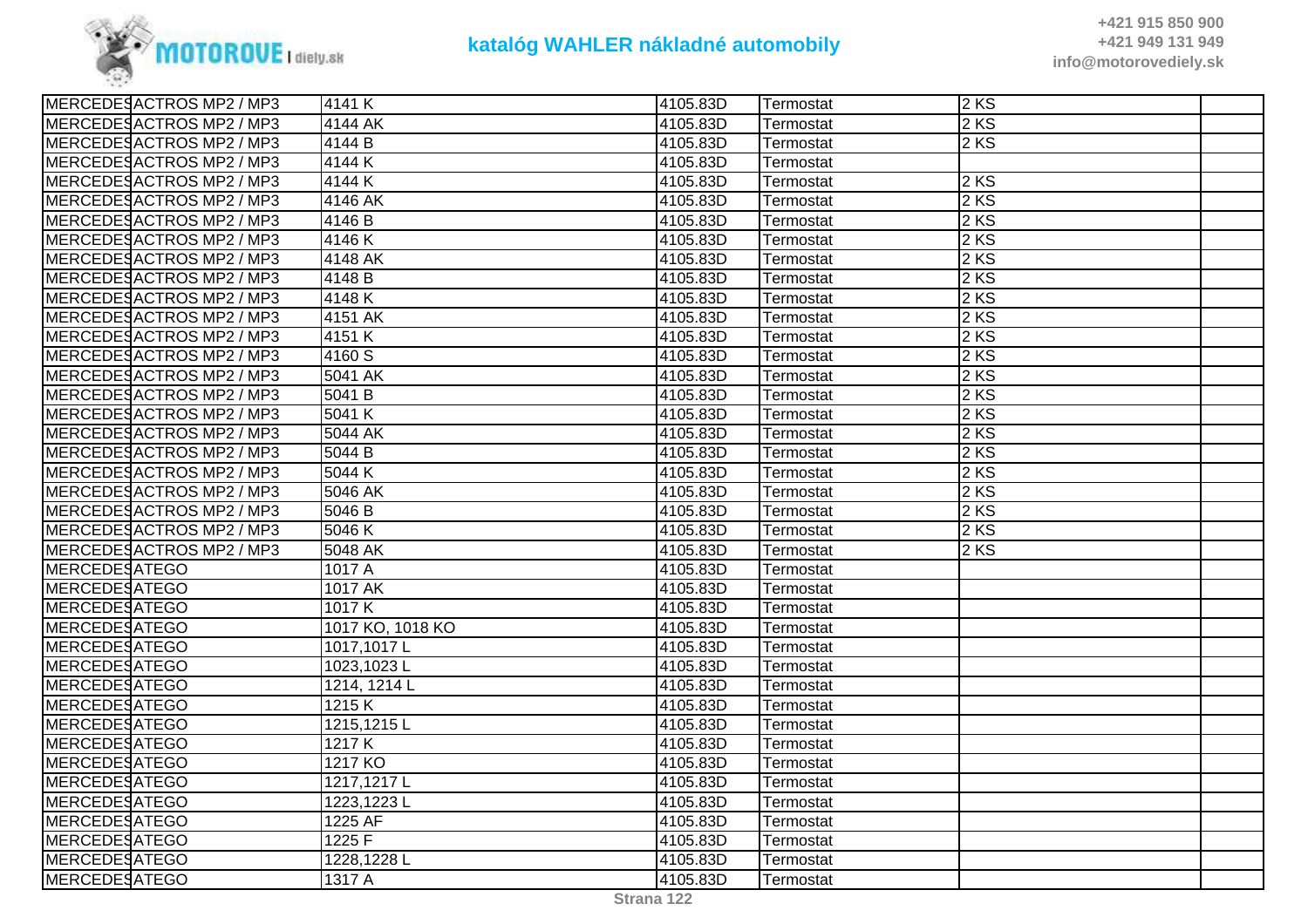

| <b>MERCEDESATEGO</b> | 1317 AK                              | 4105.83D | Termostat |  |
|----------------------|--------------------------------------|----------|-----------|--|
| <b>MERCEDESATEGO</b> | 1317K                                | 4105.83D | Termostat |  |
| <b>MERCEDESATEGO</b> | 1317 KO, 1317 LKO, 1318 KO, 1318 LKO | 4105.83D | Termostat |  |
| <b>MERCEDESATEGO</b> | 1317, 1317 L                         | 4105.83D | Termostat |  |
| <b>MERCEDESATEGO</b> | 1323 KO, 1323 LKO                    | 4105.83D | Termostat |  |
| <b>MERCEDESATEGO</b> | 1323 LS                              | 4105.83D | Termostat |  |
| <b>MERCEDESATEGO</b> | 1323,1323L                           | 4105.83D | Termostat |  |
| <b>MERCEDESATEGO</b> | 1325 AF                              | 4105.83D | Termostat |  |
| <b>MERCEDESATEGO</b> | 1325 F                               | 4105.83D | Termostat |  |
| <b>MERCEDESATEGO</b> | 1328 AF                              | 4105.83D | Termostat |  |
| <b>MERCEDESATEGO</b> | 1328 F                               | 4105.83D | Termostat |  |
| <b>MERCEDESATEGO</b> | 1328 LS                              | 4105.83D | Termostat |  |
| <b>MERCEDESATEGO</b> | 1328,1328L                           | 4105.83D | Termostat |  |
| <b>MERCEDESATEGO</b> | 1517 A                               | 4105.83D | Termostat |  |
| <b>MERCEDESATEGO</b> | 1517K                                | 4105.83D | Termostat |  |
| <b>MERCEDESATEGO</b> | 1517, 1517L                          | 4105.83D | Termostat |  |
| <b>MERCEDESATEGO</b> | 1523 A                               | 4105.83D | Termostat |  |
| <b>MERCEDESATEGO</b> | 1523 AK                              | 4105.83D | Termostat |  |
| <b>MERCEDESATEGO</b> | 1523 K                               | 4105.83D | Termostat |  |
| <b>MERCEDESATEGO</b> | 1523 KO                              | 4105.83D | Termostat |  |
| <b>MERCEDESATEGO</b> | 1523,1523L                           | 4105.83D | Termostat |  |
| <b>MERCEDESATEGO</b> | 1525 AF                              | 4105.83D | Termostat |  |
| <b>MERCEDESATEGO</b> | 1528 AF                              | 4105.83D | Termostat |  |
| <b>MERCEDESATEGO</b> | 1528 F                               | 4105.83D | Termostat |  |
| <b>MERCEDESATEGO</b> | 1528,1528L                           | 4105.83D | Termostat |  |
| <b>MERCEDESATEGO</b> | 1823 AK                              | 4105.83D | Termostat |  |
| <b>MERCEDESATEGO</b> | 1823 K                               | 4105.83D | Termostat |  |
| <b>MERCEDESATEGO</b> | 1823 LS                              | 4105.83D | Termostat |  |
| <b>MERCEDESATEGO</b> | 1823,1823L                           | 4105.83D | Termostat |  |
| <b>MERCEDESATEGO</b> | 1828 A                               | 4105.83D | Termostat |  |
| <b>MERCEDESATEGO</b> | 1828 AK                              | 4105.83D | Termostat |  |
| <b>MERCEDESATEGO</b> | 1828 K                               | 4105.83D | Termostat |  |
| <b>MERCEDESATEGO</b> | 1828 LS                              | 4105.83D | Termostat |  |
| <b>MERCEDESATEGO</b> | 1828, 1828 L                         | 4105.83D | Termostat |  |
| <b>MERCEDESATEGO</b> | 2523L                                | 4105.83D | Termostat |  |
| <b>MERCEDESATEGO</b> | 2528L                                | 4105.83D | Termostat |  |
| <b>MERCEDESATEGO</b> | 2628                                 | 4105.83D | Termostat |  |
| <b>MERCEDESATEGO</b> | 2628 B                               | 4105.83D | Termostat |  |
| <b>MERCEDESATEGO</b> | 2628K                                | 4105.83D | Termostat |  |
| <b>MERCEDESATEGO</b> | 712                                  | 4105.83D | Termostat |  |
| <b>MERCEDESATEGO</b> | 714K                                 | 4105.83D | Termostat |  |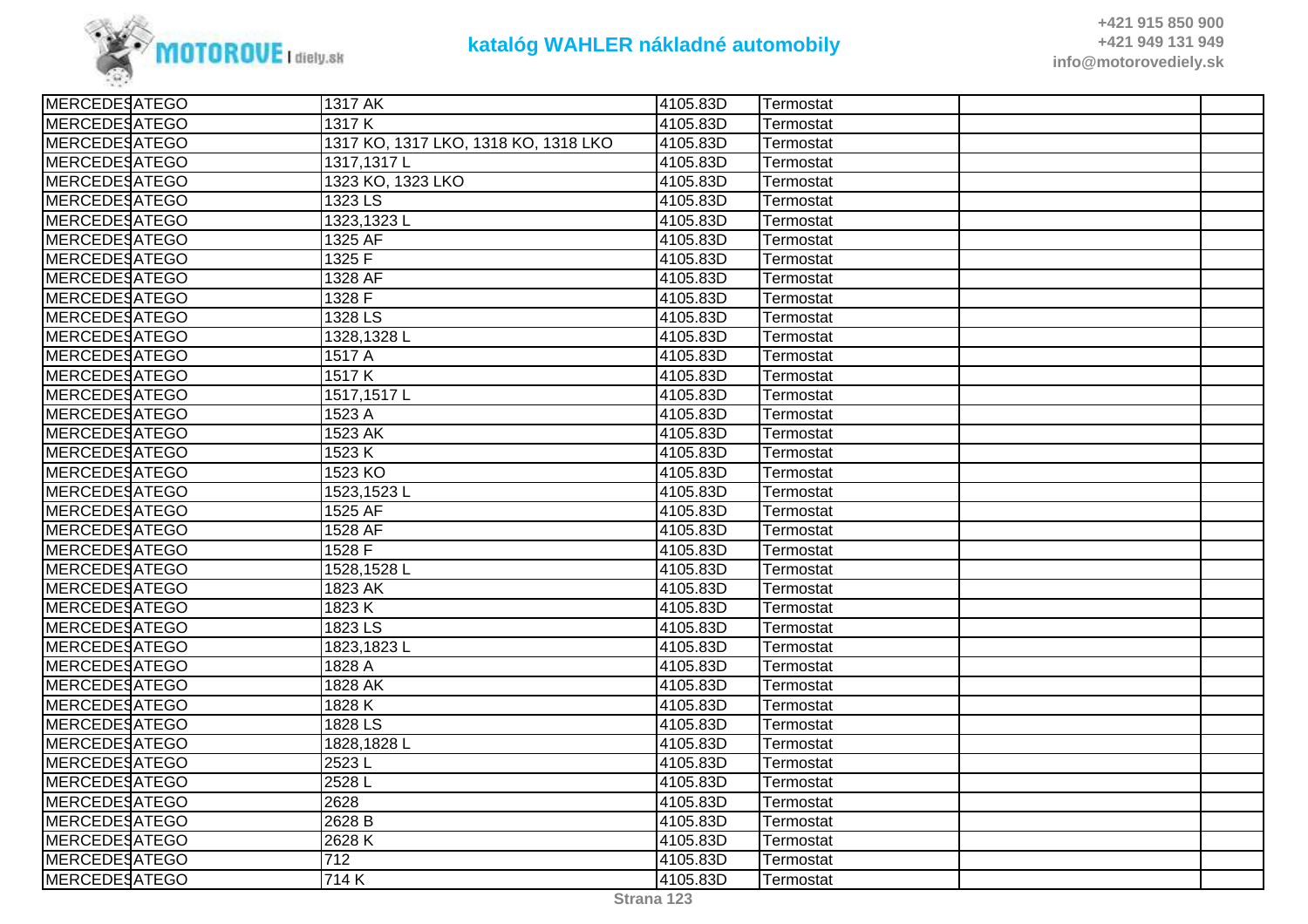

| <b>MERCEDESATEGO</b>   | 714, 714L                  | 4105.83D              | Termostat |                       |  |
|------------------------|----------------------------|-----------------------|-----------|-----------------------|--|
| <b>MERCEDESATEGO</b>   | 715,715L                   | 4105.83D              | Termostat |                       |  |
| <b>MERCEDESATEGO</b>   | 717 K                      | 4105.83D              | Termostat |                       |  |
| MERCEDESATEGO          | 717, 717L                  | 4105.83D              | Termostat |                       |  |
| <b>MERCEDESATEGO</b>   | $\overline{812}$           | 4105.83D              | Termostat |                       |  |
| <b>MERCEDESATEGO</b>   | 814K                       | 4105.83D              | Termostat |                       |  |
| <b>MERCEDESATEGO</b>   | 814, 814 L                 | 4105.83D              | Termostat |                       |  |
| <b>MERCEDESATEGO</b>   | 814, 814 L                 | 410864.83D0 Termostat |           | s prídavným chladičom |  |
| MERCEDESATEGO          | 815F                       | 4105.83D              | Termostat |                       |  |
| MERCEDESATEGO          | 815K                       | 4105.83D              | Termostat |                       |  |
| <b>MERCEDESATEGO</b>   | 815,815L                   | 4105.83D              | Termostat |                       |  |
| <b>MERCEDESATEGO</b>   | 815,815L                   | 410864.83D0 Termostat |           | s prídavným chladičom |  |
| <b>MERCEDESATEGO</b>   | 817K                       | 4105.83D              | Termostat |                       |  |
| MERCEDESATEGO          | 817,817L                   | 4105.83D              | Termostat |                       |  |
| <b>MERCEDESATEGO</b>   | 817,817L                   | 410864.83D0 Termostat |           | s prídavným chladičom |  |
| <b>MERCEDESATEGO</b>   | $\overline{823}$ K         | 4105.83D              | Termostat |                       |  |
| <b>MERCEDESATEGO</b>   | 823,823L                   | 4105.83D              | Termostat |                       |  |
| <b>MERCEDESATEGO</b>   | 823,823L                   | 410864.83D0 Termostat |           | s prídavným chladičom |  |
| <b>MERCEDESATEGO</b>   | 917 AF                     | 4105.83D              | Termostat |                       |  |
| MERCEDESATEGO          | 917K                       | 4105.83D              | Termostat |                       |  |
| MERCEDESATEGO          | 917 KO                     | 4105.83D              | Termostat |                       |  |
| <b>MERCEDESATEGO</b>   | 917,917L                   | 4105.83D              | Termostat |                       |  |
| <b>MERCEDESATEGO</b>   | 923 K                      | 4105.83D              | Termostat |                       |  |
| <b>MERCEDESATEGO</b>   | 923,923L                   | 4105.83D              | Termostat |                       |  |
| <b>MERCEDESATEGO</b>   | 925 AF                     | 4105.83D              | Termostat |                       |  |
| MERCEDESATEGO 2        | 1016K                      | 4105.83D              | Termostat |                       |  |
| MERCEDESATEGO 2        | 1016, 1016 L               | 4105.83D              | Termostat |                       |  |
| MERCEDESATEGO 2        | 1018 A                     | 4105.83D              | Termostat |                       |  |
| MERCEDESATEGO 2        | 1018 K                     | 4105.83D              | Termostat |                       |  |
| <b>MERCEDESATEGO 2</b> | 1018, 1018 L               | 4105.83D              | Termostat |                       |  |
| MERCEDESATEGO 2        | 1022K                      | 4105.83D              | Termostat |                       |  |
| MERCEDESATEGO 2        | 1022, 1022 L               | 4105.83D              | Termostat |                       |  |
| MERCEDESATEGO 2        | 1023 A, 1024 A             | 4105.83D              | Termostat |                       |  |
| <b>MERCEDESATEGO 2</b> | 1023, 1023 L, 1024, 1024 L | 4105.83D              | Termostat |                       |  |
| <b>MERCEDESATEGO 2</b> | 1215, 1215 L, 1216, 1216 L | 4105.83D              | Termostat |                       |  |
| <b>MERCEDESATEGO 2</b> | 1216K                      | 4105.83D              | Termostat |                       |  |
| MERCEDESATEGO 2        | 1218K                      | 4105.83D              | Termostat |                       |  |
| MERCEDESATEGO 2        | 1218, 1218 L               | 4105.83D              | Termostat |                       |  |
| MERCEDESATEGO 2        | 1222 K                     | 4105.83D              | Termostat |                       |  |
| MERCEDESATEGO 2        | 1222, 1222 L               | 4105.83D              | Termostat |                       |  |
| MERCEDESATEGO 2        | 1223, 1223 L, 1224, 1224 L | 4105.83D              | Termostat |                       |  |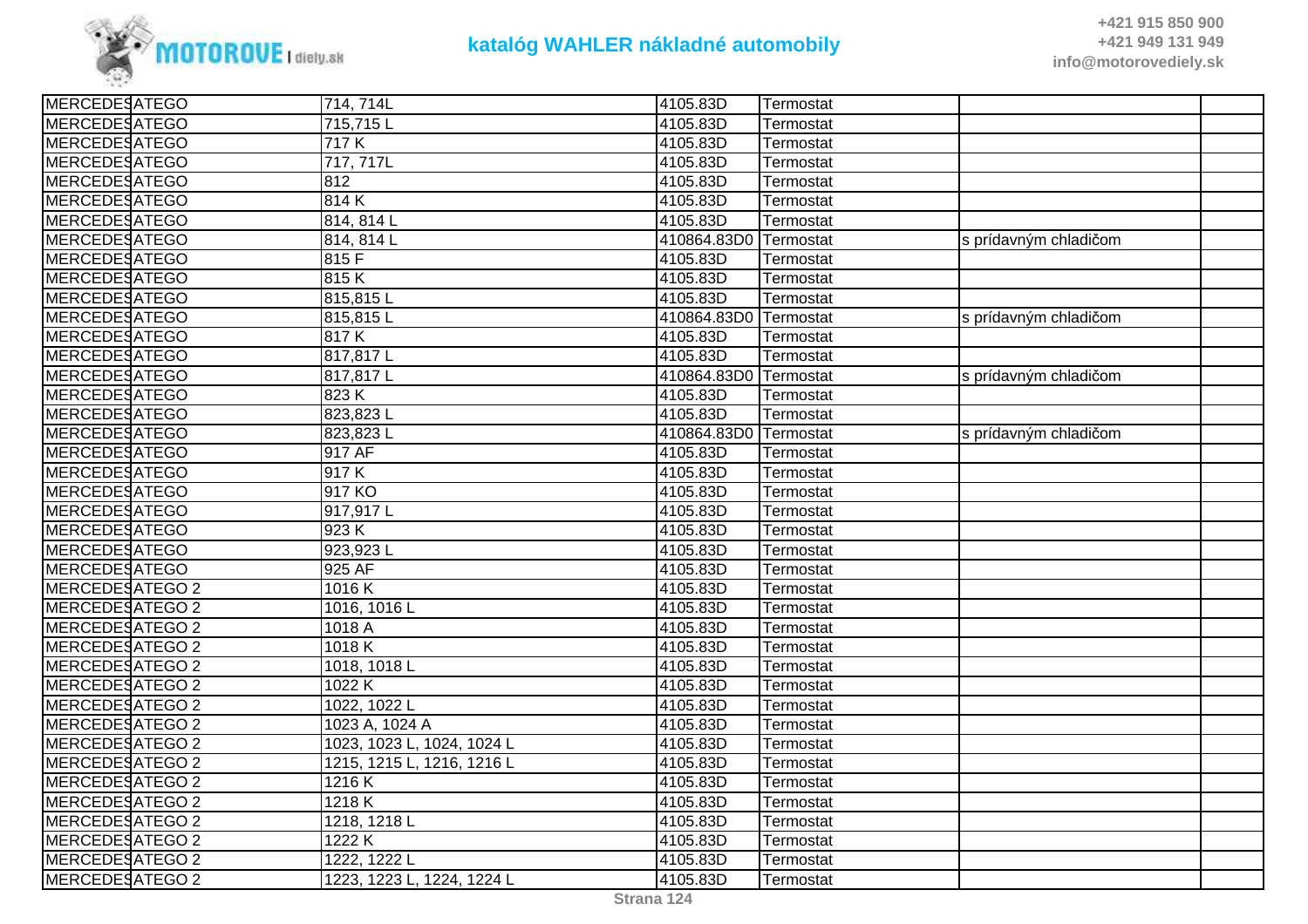

| 1228, 1228 L, 1229, 1229 L<br>4105.83D<br>Termostat<br>MERCEDESATEGO 2<br>1318 A<br>4105.83D<br>Termostat<br>MERCEDESATEGO 2<br>1318 AK<br>4105.83D<br>Termostat<br>MERCEDESATEGO 2<br>1318K<br>4105.83D<br>Termostat<br>MERCEDESATEGO 2<br>1318, 1318 L<br>4105.83D<br>Termostat<br>MERCEDESATEGO 2<br>1322 K<br>4105.83D<br>Termostat<br><b>MERCEDESATEGO 2</b><br>$1322$ LS<br>4105.83D<br>Termostat<br><b>MERCEDESATEGO 2</b><br>1322, 1322 L<br>4105.83D<br>Termostat<br>MERCEDESATEGO 2<br>4105.83D<br>1323 A, 1324 A<br>Termostat<br>MERCEDESATEGO 2<br>1323 LS, 1324 LS<br>4105.83D<br>Termostat<br>MERCEDESATEGO 2<br>4105.83D<br>1323, 1323 L, 1324, 1324 L<br>Termostat<br><b>MERCEDESATEGO 2</b><br>1326 LS<br>4105.83D<br>Termostat<br><b>MERCEDESATEGO 2</b><br>1326, 1326 L<br>4105.83D<br>Termostat<br>MERCEDESATEGO 2<br>1328 LS, 1329 LS<br>4105.83D<br>Termostat<br>MERCEDESATEGO 2<br>1328, 1328 L, 1329, 1329 L<br>4105.83D<br>Termostat<br><b>MERCEDESATEGO 2</b><br>4105.83D<br>1518 A<br>Termostat<br>1518 K<br><b>MERCEDESATEGO 2</b><br>4105.83D<br>Termostat<br>MERCEDESATEGO 2<br>1518, 1518 L<br>4105.83D<br>Termostat<br>MERCEDESATEGO 2<br>4105.83D<br>1522 K<br>Termostat<br>1522, 1522 L<br>4105.83D<br>MERCEDESATEGO 2<br>Termostat<br>MERCEDESATEGO 2<br>1523 A, 1524 A<br>4105.83D<br>Termostat<br><b>MERCEDESATEGO 2</b><br>1523, 1523 L, 1524, 1524 L<br>4105.83D<br>Termostat<br>MERCEDESATEGO 2<br>1526, 1526 L<br>4105.83D<br>Termostat<br><b>MERCEDESATEGO 2</b><br>1528, 1528 L, 1529, 1529 L<br>4105.83D<br>Termostat<br>MERCEDESATEGO 2<br>712, 713<br>4105.83D<br>Termostat<br>MERCEDESATEGO 2<br>715, 715 L, 716, 716 L<br>4105.83D<br>Termostat<br>MERCEDESATEGO 2<br>812K<br>4105.83D<br>Termostat<br>MERCEDESATEGO 2<br>812, 813<br>4105.83D<br>Termostat<br>MERCEDESATEGO 2<br>815 K, 816 K<br>4105.83D<br>Termostat<br>MERCEDESATEGO 2<br>815, 815 L, 816, 816 L<br>4105.83D<br>Termostat<br>MERCEDESATEGO 2<br>816, 816 L<br>4105.83D<br>Termostat<br>MERCEDESATEGO 2<br>818 K<br>4105.83D<br>Termostat<br>MERCEDESATEGO 2<br>4105.83D<br>818, 818 L<br>Termostat<br>MERCEDESATEGO 2<br>818, 818 L<br>410864.83D0<br>Termostat<br>s prídavným chladičom<br>MERCEDESATEGO 2<br>822K<br>4105.83D<br>Termostat<br>MERCEDESATEGO 2<br>822, 822 L<br>4105.83D<br>Termostat<br>MERCEDESATEGO 2<br>823, 823 L, 824, 824 L<br>4105.83D<br>Termostat<br>MERCEDESATEGO 2<br>410864.83D0 Termostat<br>823, 823 L, 824, 824 L<br>s prídavným chladičom<br>MERCEDESATEGO 2<br>915, 915 L, 916, 916 L<br>4105.83D<br>Termostat<br><b>MERCEDESATEGO 2</b><br>916K<br>4105.83D<br>Termostat | MERCEDESATEGO 2 | 1226, 1226 L | 4105.83D | Termostat |  |
|----------------------------------------------------------------------------------------------------------------------------------------------------------------------------------------------------------------------------------------------------------------------------------------------------------------------------------------------------------------------------------------------------------------------------------------------------------------------------------------------------------------------------------------------------------------------------------------------------------------------------------------------------------------------------------------------------------------------------------------------------------------------------------------------------------------------------------------------------------------------------------------------------------------------------------------------------------------------------------------------------------------------------------------------------------------------------------------------------------------------------------------------------------------------------------------------------------------------------------------------------------------------------------------------------------------------------------------------------------------------------------------------------------------------------------------------------------------------------------------------------------------------------------------------------------------------------------------------------------------------------------------------------------------------------------------------------------------------------------------------------------------------------------------------------------------------------------------------------------------------------------------------------------------------------------------------------------------------------------------------------------------------------------------------------------------------------------------------------------------------------------------------------------------------------------------------------------------------------------------------------------------------------------------------------------------------------------------------------------------------------------------------------------------------------------------------------------------------------------------------------------------------------------------------------------------------------------------------------------------------------------|-----------------|--------------|----------|-----------|--|
|                                                                                                                                                                                                                                                                                                                                                                                                                                                                                                                                                                                                                                                                                                                                                                                                                                                                                                                                                                                                                                                                                                                                                                                                                                                                                                                                                                                                                                                                                                                                                                                                                                                                                                                                                                                                                                                                                                                                                                                                                                                                                                                                                                                                                                                                                                                                                                                                                                                                                                                                                                                                                                  | MERCEDESATEGO 2 |              |          |           |  |
|                                                                                                                                                                                                                                                                                                                                                                                                                                                                                                                                                                                                                                                                                                                                                                                                                                                                                                                                                                                                                                                                                                                                                                                                                                                                                                                                                                                                                                                                                                                                                                                                                                                                                                                                                                                                                                                                                                                                                                                                                                                                                                                                                                                                                                                                                                                                                                                                                                                                                                                                                                                                                                  |                 |              |          |           |  |
|                                                                                                                                                                                                                                                                                                                                                                                                                                                                                                                                                                                                                                                                                                                                                                                                                                                                                                                                                                                                                                                                                                                                                                                                                                                                                                                                                                                                                                                                                                                                                                                                                                                                                                                                                                                                                                                                                                                                                                                                                                                                                                                                                                                                                                                                                                                                                                                                                                                                                                                                                                                                                                  |                 |              |          |           |  |
|                                                                                                                                                                                                                                                                                                                                                                                                                                                                                                                                                                                                                                                                                                                                                                                                                                                                                                                                                                                                                                                                                                                                                                                                                                                                                                                                                                                                                                                                                                                                                                                                                                                                                                                                                                                                                                                                                                                                                                                                                                                                                                                                                                                                                                                                                                                                                                                                                                                                                                                                                                                                                                  |                 |              |          |           |  |
|                                                                                                                                                                                                                                                                                                                                                                                                                                                                                                                                                                                                                                                                                                                                                                                                                                                                                                                                                                                                                                                                                                                                                                                                                                                                                                                                                                                                                                                                                                                                                                                                                                                                                                                                                                                                                                                                                                                                                                                                                                                                                                                                                                                                                                                                                                                                                                                                                                                                                                                                                                                                                                  |                 |              |          |           |  |
|                                                                                                                                                                                                                                                                                                                                                                                                                                                                                                                                                                                                                                                                                                                                                                                                                                                                                                                                                                                                                                                                                                                                                                                                                                                                                                                                                                                                                                                                                                                                                                                                                                                                                                                                                                                                                                                                                                                                                                                                                                                                                                                                                                                                                                                                                                                                                                                                                                                                                                                                                                                                                                  |                 |              |          |           |  |
|                                                                                                                                                                                                                                                                                                                                                                                                                                                                                                                                                                                                                                                                                                                                                                                                                                                                                                                                                                                                                                                                                                                                                                                                                                                                                                                                                                                                                                                                                                                                                                                                                                                                                                                                                                                                                                                                                                                                                                                                                                                                                                                                                                                                                                                                                                                                                                                                                                                                                                                                                                                                                                  |                 |              |          |           |  |
|                                                                                                                                                                                                                                                                                                                                                                                                                                                                                                                                                                                                                                                                                                                                                                                                                                                                                                                                                                                                                                                                                                                                                                                                                                                                                                                                                                                                                                                                                                                                                                                                                                                                                                                                                                                                                                                                                                                                                                                                                                                                                                                                                                                                                                                                                                                                                                                                                                                                                                                                                                                                                                  |                 |              |          |           |  |
|                                                                                                                                                                                                                                                                                                                                                                                                                                                                                                                                                                                                                                                                                                                                                                                                                                                                                                                                                                                                                                                                                                                                                                                                                                                                                                                                                                                                                                                                                                                                                                                                                                                                                                                                                                                                                                                                                                                                                                                                                                                                                                                                                                                                                                                                                                                                                                                                                                                                                                                                                                                                                                  |                 |              |          |           |  |
|                                                                                                                                                                                                                                                                                                                                                                                                                                                                                                                                                                                                                                                                                                                                                                                                                                                                                                                                                                                                                                                                                                                                                                                                                                                                                                                                                                                                                                                                                                                                                                                                                                                                                                                                                                                                                                                                                                                                                                                                                                                                                                                                                                                                                                                                                                                                                                                                                                                                                                                                                                                                                                  |                 |              |          |           |  |
|                                                                                                                                                                                                                                                                                                                                                                                                                                                                                                                                                                                                                                                                                                                                                                                                                                                                                                                                                                                                                                                                                                                                                                                                                                                                                                                                                                                                                                                                                                                                                                                                                                                                                                                                                                                                                                                                                                                                                                                                                                                                                                                                                                                                                                                                                                                                                                                                                                                                                                                                                                                                                                  |                 |              |          |           |  |
|                                                                                                                                                                                                                                                                                                                                                                                                                                                                                                                                                                                                                                                                                                                                                                                                                                                                                                                                                                                                                                                                                                                                                                                                                                                                                                                                                                                                                                                                                                                                                                                                                                                                                                                                                                                                                                                                                                                                                                                                                                                                                                                                                                                                                                                                                                                                                                                                                                                                                                                                                                                                                                  |                 |              |          |           |  |
|                                                                                                                                                                                                                                                                                                                                                                                                                                                                                                                                                                                                                                                                                                                                                                                                                                                                                                                                                                                                                                                                                                                                                                                                                                                                                                                                                                                                                                                                                                                                                                                                                                                                                                                                                                                                                                                                                                                                                                                                                                                                                                                                                                                                                                                                                                                                                                                                                                                                                                                                                                                                                                  |                 |              |          |           |  |
|                                                                                                                                                                                                                                                                                                                                                                                                                                                                                                                                                                                                                                                                                                                                                                                                                                                                                                                                                                                                                                                                                                                                                                                                                                                                                                                                                                                                                                                                                                                                                                                                                                                                                                                                                                                                                                                                                                                                                                                                                                                                                                                                                                                                                                                                                                                                                                                                                                                                                                                                                                                                                                  |                 |              |          |           |  |
|                                                                                                                                                                                                                                                                                                                                                                                                                                                                                                                                                                                                                                                                                                                                                                                                                                                                                                                                                                                                                                                                                                                                                                                                                                                                                                                                                                                                                                                                                                                                                                                                                                                                                                                                                                                                                                                                                                                                                                                                                                                                                                                                                                                                                                                                                                                                                                                                                                                                                                                                                                                                                                  |                 |              |          |           |  |
|                                                                                                                                                                                                                                                                                                                                                                                                                                                                                                                                                                                                                                                                                                                                                                                                                                                                                                                                                                                                                                                                                                                                                                                                                                                                                                                                                                                                                                                                                                                                                                                                                                                                                                                                                                                                                                                                                                                                                                                                                                                                                                                                                                                                                                                                                                                                                                                                                                                                                                                                                                                                                                  |                 |              |          |           |  |
|                                                                                                                                                                                                                                                                                                                                                                                                                                                                                                                                                                                                                                                                                                                                                                                                                                                                                                                                                                                                                                                                                                                                                                                                                                                                                                                                                                                                                                                                                                                                                                                                                                                                                                                                                                                                                                                                                                                                                                                                                                                                                                                                                                                                                                                                                                                                                                                                                                                                                                                                                                                                                                  |                 |              |          |           |  |
|                                                                                                                                                                                                                                                                                                                                                                                                                                                                                                                                                                                                                                                                                                                                                                                                                                                                                                                                                                                                                                                                                                                                                                                                                                                                                                                                                                                                                                                                                                                                                                                                                                                                                                                                                                                                                                                                                                                                                                                                                                                                                                                                                                                                                                                                                                                                                                                                                                                                                                                                                                                                                                  |                 |              |          |           |  |
|                                                                                                                                                                                                                                                                                                                                                                                                                                                                                                                                                                                                                                                                                                                                                                                                                                                                                                                                                                                                                                                                                                                                                                                                                                                                                                                                                                                                                                                                                                                                                                                                                                                                                                                                                                                                                                                                                                                                                                                                                                                                                                                                                                                                                                                                                                                                                                                                                                                                                                                                                                                                                                  |                 |              |          |           |  |
|                                                                                                                                                                                                                                                                                                                                                                                                                                                                                                                                                                                                                                                                                                                                                                                                                                                                                                                                                                                                                                                                                                                                                                                                                                                                                                                                                                                                                                                                                                                                                                                                                                                                                                                                                                                                                                                                                                                                                                                                                                                                                                                                                                                                                                                                                                                                                                                                                                                                                                                                                                                                                                  |                 |              |          |           |  |
|                                                                                                                                                                                                                                                                                                                                                                                                                                                                                                                                                                                                                                                                                                                                                                                                                                                                                                                                                                                                                                                                                                                                                                                                                                                                                                                                                                                                                                                                                                                                                                                                                                                                                                                                                                                                                                                                                                                                                                                                                                                                                                                                                                                                                                                                                                                                                                                                                                                                                                                                                                                                                                  |                 |              |          |           |  |
|                                                                                                                                                                                                                                                                                                                                                                                                                                                                                                                                                                                                                                                                                                                                                                                                                                                                                                                                                                                                                                                                                                                                                                                                                                                                                                                                                                                                                                                                                                                                                                                                                                                                                                                                                                                                                                                                                                                                                                                                                                                                                                                                                                                                                                                                                                                                                                                                                                                                                                                                                                                                                                  |                 |              |          |           |  |
|                                                                                                                                                                                                                                                                                                                                                                                                                                                                                                                                                                                                                                                                                                                                                                                                                                                                                                                                                                                                                                                                                                                                                                                                                                                                                                                                                                                                                                                                                                                                                                                                                                                                                                                                                                                                                                                                                                                                                                                                                                                                                                                                                                                                                                                                                                                                                                                                                                                                                                                                                                                                                                  |                 |              |          |           |  |
|                                                                                                                                                                                                                                                                                                                                                                                                                                                                                                                                                                                                                                                                                                                                                                                                                                                                                                                                                                                                                                                                                                                                                                                                                                                                                                                                                                                                                                                                                                                                                                                                                                                                                                                                                                                                                                                                                                                                                                                                                                                                                                                                                                                                                                                                                                                                                                                                                                                                                                                                                                                                                                  |                 |              |          |           |  |
|                                                                                                                                                                                                                                                                                                                                                                                                                                                                                                                                                                                                                                                                                                                                                                                                                                                                                                                                                                                                                                                                                                                                                                                                                                                                                                                                                                                                                                                                                                                                                                                                                                                                                                                                                                                                                                                                                                                                                                                                                                                                                                                                                                                                                                                                                                                                                                                                                                                                                                                                                                                                                                  |                 |              |          |           |  |
|                                                                                                                                                                                                                                                                                                                                                                                                                                                                                                                                                                                                                                                                                                                                                                                                                                                                                                                                                                                                                                                                                                                                                                                                                                                                                                                                                                                                                                                                                                                                                                                                                                                                                                                                                                                                                                                                                                                                                                                                                                                                                                                                                                                                                                                                                                                                                                                                                                                                                                                                                                                                                                  |                 |              |          |           |  |
|                                                                                                                                                                                                                                                                                                                                                                                                                                                                                                                                                                                                                                                                                                                                                                                                                                                                                                                                                                                                                                                                                                                                                                                                                                                                                                                                                                                                                                                                                                                                                                                                                                                                                                                                                                                                                                                                                                                                                                                                                                                                                                                                                                                                                                                                                                                                                                                                                                                                                                                                                                                                                                  |                 |              |          |           |  |
|                                                                                                                                                                                                                                                                                                                                                                                                                                                                                                                                                                                                                                                                                                                                                                                                                                                                                                                                                                                                                                                                                                                                                                                                                                                                                                                                                                                                                                                                                                                                                                                                                                                                                                                                                                                                                                                                                                                                                                                                                                                                                                                                                                                                                                                                                                                                                                                                                                                                                                                                                                                                                                  |                 |              |          |           |  |
|                                                                                                                                                                                                                                                                                                                                                                                                                                                                                                                                                                                                                                                                                                                                                                                                                                                                                                                                                                                                                                                                                                                                                                                                                                                                                                                                                                                                                                                                                                                                                                                                                                                                                                                                                                                                                                                                                                                                                                                                                                                                                                                                                                                                                                                                                                                                                                                                                                                                                                                                                                                                                                  |                 |              |          |           |  |
|                                                                                                                                                                                                                                                                                                                                                                                                                                                                                                                                                                                                                                                                                                                                                                                                                                                                                                                                                                                                                                                                                                                                                                                                                                                                                                                                                                                                                                                                                                                                                                                                                                                                                                                                                                                                                                                                                                                                                                                                                                                                                                                                                                                                                                                                                                                                                                                                                                                                                                                                                                                                                                  |                 |              |          |           |  |
|                                                                                                                                                                                                                                                                                                                                                                                                                                                                                                                                                                                                                                                                                                                                                                                                                                                                                                                                                                                                                                                                                                                                                                                                                                                                                                                                                                                                                                                                                                                                                                                                                                                                                                                                                                                                                                                                                                                                                                                                                                                                                                                                                                                                                                                                                                                                                                                                                                                                                                                                                                                                                                  |                 |              |          |           |  |
|                                                                                                                                                                                                                                                                                                                                                                                                                                                                                                                                                                                                                                                                                                                                                                                                                                                                                                                                                                                                                                                                                                                                                                                                                                                                                                                                                                                                                                                                                                                                                                                                                                                                                                                                                                                                                                                                                                                                                                                                                                                                                                                                                                                                                                                                                                                                                                                                                                                                                                                                                                                                                                  |                 |              |          |           |  |
|                                                                                                                                                                                                                                                                                                                                                                                                                                                                                                                                                                                                                                                                                                                                                                                                                                                                                                                                                                                                                                                                                                                                                                                                                                                                                                                                                                                                                                                                                                                                                                                                                                                                                                                                                                                                                                                                                                                                                                                                                                                                                                                                                                                                                                                                                                                                                                                                                                                                                                                                                                                                                                  |                 |              |          |           |  |
|                                                                                                                                                                                                                                                                                                                                                                                                                                                                                                                                                                                                                                                                                                                                                                                                                                                                                                                                                                                                                                                                                                                                                                                                                                                                                                                                                                                                                                                                                                                                                                                                                                                                                                                                                                                                                                                                                                                                                                                                                                                                                                                                                                                                                                                                                                                                                                                                                                                                                                                                                                                                                                  |                 |              |          |           |  |
|                                                                                                                                                                                                                                                                                                                                                                                                                                                                                                                                                                                                                                                                                                                                                                                                                                                                                                                                                                                                                                                                                                                                                                                                                                                                                                                                                                                                                                                                                                                                                                                                                                                                                                                                                                                                                                                                                                                                                                                                                                                                                                                                                                                                                                                                                                                                                                                                                                                                                                                                                                                                                                  |                 |              |          |           |  |
|                                                                                                                                                                                                                                                                                                                                                                                                                                                                                                                                                                                                                                                                                                                                                                                                                                                                                                                                                                                                                                                                                                                                                                                                                                                                                                                                                                                                                                                                                                                                                                                                                                                                                                                                                                                                                                                                                                                                                                                                                                                                                                                                                                                                                                                                                                                                                                                                                                                                                                                                                                                                                                  |                 |              |          |           |  |
|                                                                                                                                                                                                                                                                                                                                                                                                                                                                                                                                                                                                                                                                                                                                                                                                                                                                                                                                                                                                                                                                                                                                                                                                                                                                                                                                                                                                                                                                                                                                                                                                                                                                                                                                                                                                                                                                                                                                                                                                                                                                                                                                                                                                                                                                                                                                                                                                                                                                                                                                                                                                                                  |                 |              |          |           |  |
|                                                                                                                                                                                                                                                                                                                                                                                                                                                                                                                                                                                                                                                                                                                                                                                                                                                                                                                                                                                                                                                                                                                                                                                                                                                                                                                                                                                                                                                                                                                                                                                                                                                                                                                                                                                                                                                                                                                                                                                                                                                                                                                                                                                                                                                                                                                                                                                                                                                                                                                                                                                                                                  |                 |              |          |           |  |
|                                                                                                                                                                                                                                                                                                                                                                                                                                                                                                                                                                                                                                                                                                                                                                                                                                                                                                                                                                                                                                                                                                                                                                                                                                                                                                                                                                                                                                                                                                                                                                                                                                                                                                                                                                                                                                                                                                                                                                                                                                                                                                                                                                                                                                                                                                                                                                                                                                                                                                                                                                                                                                  |                 |              |          |           |  |
|                                                                                                                                                                                                                                                                                                                                                                                                                                                                                                                                                                                                                                                                                                                                                                                                                                                                                                                                                                                                                                                                                                                                                                                                                                                                                                                                                                                                                                                                                                                                                                                                                                                                                                                                                                                                                                                                                                                                                                                                                                                                                                                                                                                                                                                                                                                                                                                                                                                                                                                                                                                                                                  |                 |              |          |           |  |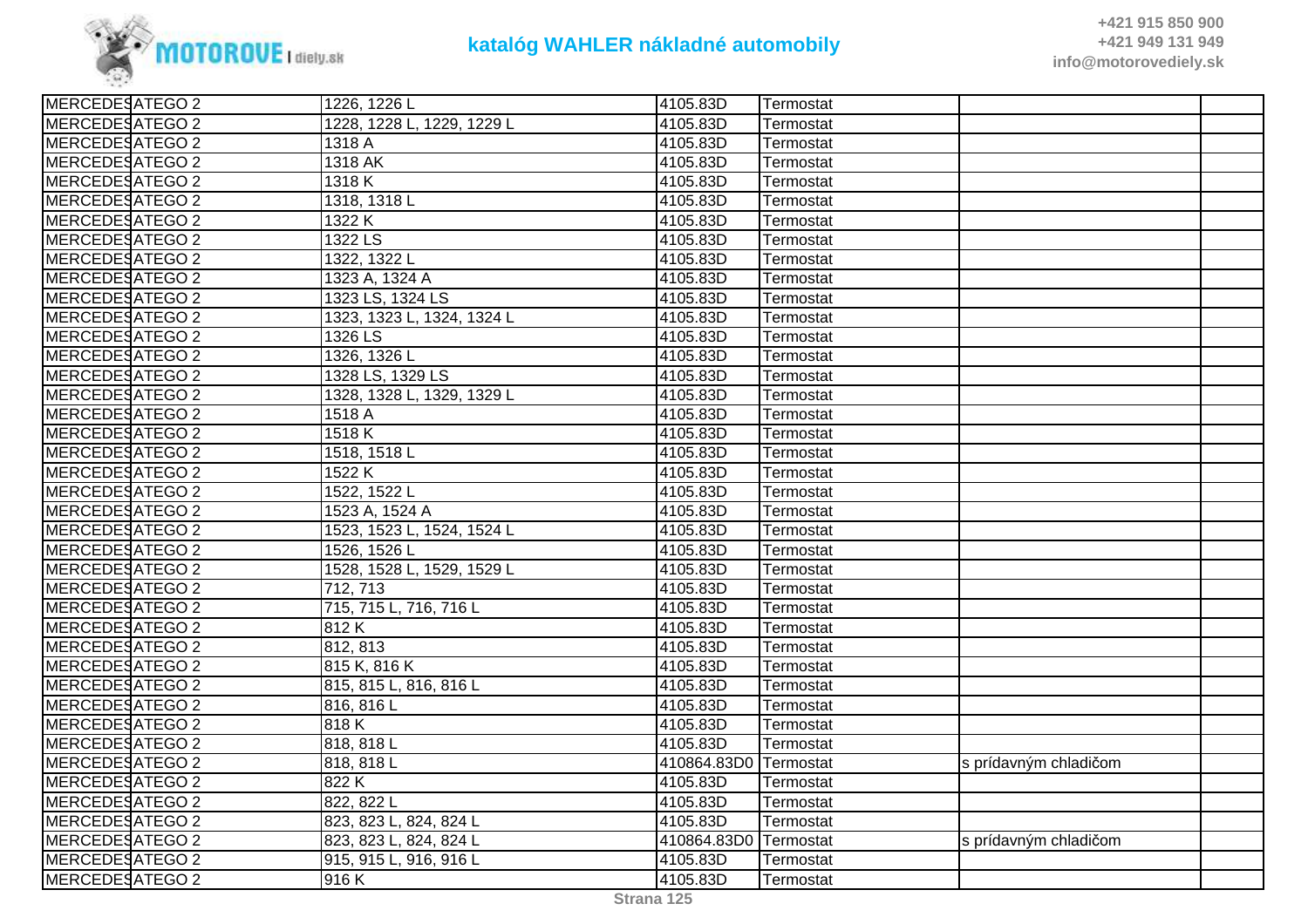

| MERCEDESATEGO 2     | 918K                           | 4105.83D | Termostat |        |  |
|---------------------|--------------------------------|----------|-----------|--------|--|
| MERCEDESATEGO 2     | 918, 918 L                     | 4105.83D | Termostat |        |  |
| MERCEDESATEGO 2     | 922K                           | 4105.83D | Termostat |        |  |
| MERCEDESATEGO 2     | 922, 922 L                     | 4105.83D | Termostat |        |  |
| MERCEDESATEGO 2     | 923, 923 L, 924, 924 L         | 4105.83D | Termostat |        |  |
| MERCEDESAXOR        | 1823                           | 4105.83D | Termostat |        |  |
| <b>MERCEDESAXOR</b> | 1823K                          | 4105.83D | Termostat |        |  |
| MERCEDESAXOR        | 1835 LS                        | 4105.83D | Termostat | $2$ KS |  |
| MERCEDESAXOR        | 1840 LS                        | 4105.83D | Termostat | 2KS    |  |
| MERCEDESAXOR        | 1843 LS                        | 4105.83D | Termostat | 2KS    |  |
| MERCEDESAXOR        | 2523                           | 4105.83D | Termostat |        |  |
| MERCEDESAXOR        | 2523K                          | 4105.83D | Termostat |        |  |
| <b>MERCEDESAXOR</b> | 2528                           | 4105.83D | Termostat |        |  |
| MERCEDESAXOR        | 2535 LS                        | 4105.83D | Termostat | 2KS    |  |
| MERCEDESAXOR        | 2540 LS                        | 4105.83D | Termostat | 2KS    |  |
| <b>MERCEDESAXOR</b> | 2543 LS                        | 4105.83D | Termostat | $2$ KS |  |
| MERCEDESAXOR        | 2623L                          | 4105.83D | Termostat |        |  |
| MERCEDESAXOR        | 2628 B                         | 4105.83D | Termostat |        |  |
| MERCEDESAXOR        | 2628K                          | 4105.83D | Termostat |        |  |
| <b>MERCEDESAXOR</b> | 2628L                          | 4105.83D | Termostat |        |  |
| <b>MERCEDESAXOR</b> | 3228 C                         | 4105.83D | Termostat |        |  |
| MERCEDESAXOR 2      | 1823 AK, 1824 AK               | 4105.83D | Termostat |        |  |
| MERCEDESAXOR 2      | 1823 K, 1824 K                 | 4105.83D | Termostat |        |  |
| MERCEDESAXOR 2      | 1823 LS, 1824 LS               | 4105.83D | Termostat |        |  |
| MERCEDESAXOR 2      | 1823, 1823 L, 1824, 1824 L, LL | 4105.83D | Termostat |        |  |
| MERCEDESAXOR 2      | 1826 AK                        | 4105.83D | Termostat |        |  |
| MERCEDESAXOR 2      | 1826K                          | 4105.83D | Termostat |        |  |
| MERCEDESAXOR 2      | 1826 LS                        | 4105.83D | Termostat |        |  |
| MERCEDESAXOR 2      | 1826, 1826 L, LL               | 4105.83D | Termostat |        |  |
| MERCEDESAXOR 2      | 1828 K, 1829 K                 | 4105.83D | Termostat |        |  |
| MERCEDESAXOR 2      | 1828, 1828 L, 1829, 1829 L, LL | 4105.83D | Termostat |        |  |
| MERCEDESAXOR 2      | 1829 LS                        | 4105.83D | Termostat |        |  |
| MERCEDESAXOR 2      | 1833 A                         | 4105.83D | Termostat |        |  |
| MERCEDESAXOR 2      | 1833 AK                        | 4105.83D | Termostat |        |  |
| MERCEDESAXOR 2      | 1833 K                         | 4105.83D | Termostat |        |  |
| MERCEDESAXOR 2      | 1833 LS                        | 4105.83D | Termostat |        |  |
| MERCEDESAXOR 2      | 1833, 1833 L, LL               | 4105.83D | Termostat |        |  |
| MERCEDESAXOR 2      | 1836 LS                        | 4105.83D | Termostat |        |  |
| MERCEDESAXOR 2      | 1840 LS                        | 4105.83D | Termostat |        |  |
| MERCEDESAXOR 2      | 1843 LS                        | 4105.83D | Termostat |        |  |
| MERCEDESAXOR 2      | 2436 LS, 2536 LS               | 4105.83D | Termostat | $2$ KS |  |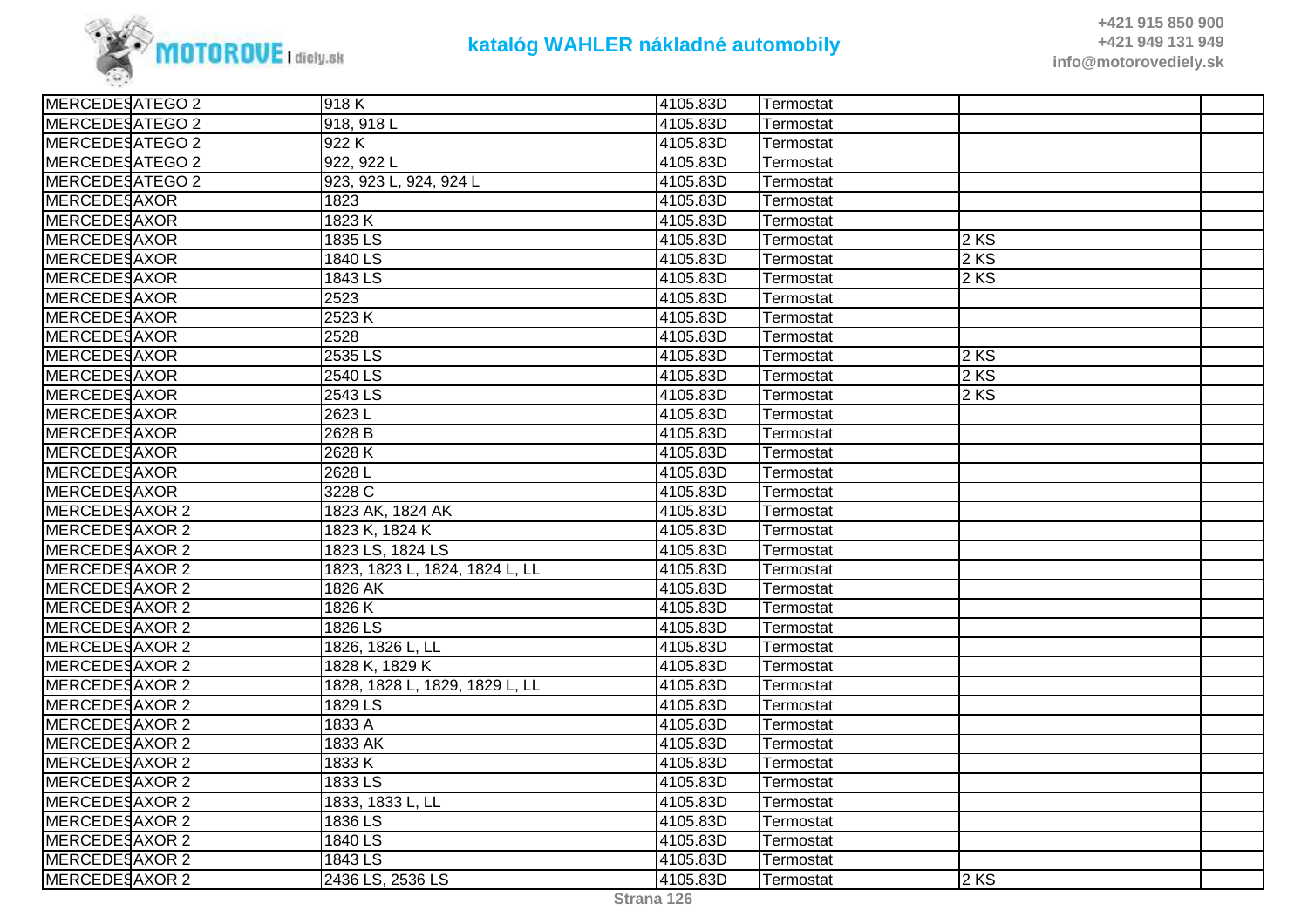

| MERCEDESAXOR 2<br>2443 LS, 2543 LS<br>$2$ KS<br>4105.83D<br>Termostat<br>MERCEDESAXOR 2<br>2528 L, 2529 L<br>4105.83D<br>Termostat<br>MERCEDESAXOR 2<br>2533L<br>4105.83D<br>Termostat<br>MERCEDESAXOR 2<br>2535 L, 2536 L<br>4105.83D<br>Termostat<br>MERCEDESAXOR 2<br>4105.83D<br>2540L<br>Termostat<br>MERCEDESAXOR 2<br>2543L<br>4105.83D<br>Termostat<br>MERCEDESAXOR 2<br>2628 B, 2629 B<br>4105.83D<br>Termostat<br>MERCEDESAXOR 2<br>2628 K, 2629 K<br>4105.83D<br>Termostat<br>MERCEDESAXOR 2<br>2628, 2629<br>4105.83D<br>Termostat<br>MERCEDESAXOR 2<br>2633<br>4105.83D<br>Termostat<br>MERCEDESAXOR 2<br>2633 B<br>4105.83D<br>Termostat<br>MERCEDESAXOR 2<br>2633K<br>4105.83D<br>Termostat<br>MERCEDESAXOR 2<br>2636<br>4105.83D<br>2KS<br>Termostat<br>MERCEDESAXOR 2<br>2636B<br>4105.83D<br>Termostat<br>MERCEDESAXOR 2<br>2636K<br>4105.83D<br>Termostat<br>MERCEDESAXOR 2<br>4105.83D<br>$2$ KS<br>2640<br>Termostat<br>MERCEDESAXOR 2<br>2640 B<br>4105.83D<br>Termostat<br>MERCEDESAXOR 2<br>4105.83D<br>2640K<br>Termostat<br>MERCEDESAXOR 2<br>2643<br>4105.83D<br>$2$ KS<br>Termostat<br>MERCEDESAXOR 2<br>2643 B<br>4105.83D<br>Termostat<br>MERCEDESAXOR 2<br>2643K<br>4105.83D<br>Termostat<br>MERCEDESAXOR 2<br>3236 B<br>4105.83D<br>Termostat<br>MERCEDESAXOR 2<br>3236K<br>4105.83D<br>Termostat<br>MERCEDESAXOR 2<br>4105.83D<br>3240<br>Termostat<br>MERCEDESAXOR 2<br>3240 B<br>4105.83D<br>Termostat<br>MERCEDESAXOR 2<br>3240 K<br>4105.83D<br>Termostat<br>MERCEDESAXOR 2<br>3243<br>4105.83D<br>$2$ KS<br>Termostat<br>MERCEDESAXOR 2<br>$\overline{3}$ 243 B<br>4105.83D<br>Termostat<br>MERCEDESAXOR 2<br>3243K<br>4105.83D<br>Termostat<br>MERCEDESAXOR 2<br>$2$ KS<br>3335<br>4105.83D<br>Termostat<br>2 KS<br>MERCEDESAXOR 2<br>3340<br>4105.83D<br>Termostat<br>MERCEDESAXOR 2<br>$2$ KS<br>3340 B<br>4105.83D<br>Termostat<br>MERCEDESAXOR 2<br>4105.83D<br>$2$ KS<br>3340K<br>Termostat<br>MERCEDESAXOR 2<br>3343<br>4105.83D<br>$2$ KS<br>Termostat<br>MERCEDESCITARO (O 530)<br>4105.83D<br>Citaro G<br>Termostat<br>MERCEDESCITARO (O 530)<br>Citaro G<br>4105.83D<br>$2$ KS<br>Termostat<br>$2$ KS<br>MERCEDESCITARO (O 530)<br>Citaro GNG<br>4105.83D<br>Termostat<br>MERCEDESCITARO (O 530)<br>Citaro L<br>4105.83D<br>Termostat<br>MERCEDESCITARO (O 530)<br>Citaro N<br>4105.83D<br>Termostat<br>$2$ KS<br>MERCEDESCITARO (O 530)<br>4105.83D<br>Citaro N<br>Termostat | MERCEDESAXOR 2 | 2440 LS, 2540 LS | 4105.83D | Termostat | $2$ KS |  |
|--------------------------------------------------------------------------------------------------------------------------------------------------------------------------------------------------------------------------------------------------------------------------------------------------------------------------------------------------------------------------------------------------------------------------------------------------------------------------------------------------------------------------------------------------------------------------------------------------------------------------------------------------------------------------------------------------------------------------------------------------------------------------------------------------------------------------------------------------------------------------------------------------------------------------------------------------------------------------------------------------------------------------------------------------------------------------------------------------------------------------------------------------------------------------------------------------------------------------------------------------------------------------------------------------------------------------------------------------------------------------------------------------------------------------------------------------------------------------------------------------------------------------------------------------------------------------------------------------------------------------------------------------------------------------------------------------------------------------------------------------------------------------------------------------------------------------------------------------------------------------------------------------------------------------------------------------------------------------------------------------------------------------------------------------------------------------------------------------------------------------------------------------------------------------------------------------------------------------------------------------------------------------------------------------------------------------------------------------------------------------------------------------------------------------------|----------------|------------------|----------|-----------|--------|--|
|                                                                                                                                                                                                                                                                                                                                                                                                                                                                                                                                                                                                                                                                                                                                                                                                                                                                                                                                                                                                                                                                                                                                                                                                                                                                                                                                                                                                                                                                                                                                                                                                                                                                                                                                                                                                                                                                                                                                                                                                                                                                                                                                                                                                                                                                                                                                                                                                                                |                |                  |          |           |        |  |
|                                                                                                                                                                                                                                                                                                                                                                                                                                                                                                                                                                                                                                                                                                                                                                                                                                                                                                                                                                                                                                                                                                                                                                                                                                                                                                                                                                                                                                                                                                                                                                                                                                                                                                                                                                                                                                                                                                                                                                                                                                                                                                                                                                                                                                                                                                                                                                                                                                |                |                  |          |           |        |  |
|                                                                                                                                                                                                                                                                                                                                                                                                                                                                                                                                                                                                                                                                                                                                                                                                                                                                                                                                                                                                                                                                                                                                                                                                                                                                                                                                                                                                                                                                                                                                                                                                                                                                                                                                                                                                                                                                                                                                                                                                                                                                                                                                                                                                                                                                                                                                                                                                                                |                |                  |          |           |        |  |
|                                                                                                                                                                                                                                                                                                                                                                                                                                                                                                                                                                                                                                                                                                                                                                                                                                                                                                                                                                                                                                                                                                                                                                                                                                                                                                                                                                                                                                                                                                                                                                                                                                                                                                                                                                                                                                                                                                                                                                                                                                                                                                                                                                                                                                                                                                                                                                                                                                |                |                  |          |           |        |  |
|                                                                                                                                                                                                                                                                                                                                                                                                                                                                                                                                                                                                                                                                                                                                                                                                                                                                                                                                                                                                                                                                                                                                                                                                                                                                                                                                                                                                                                                                                                                                                                                                                                                                                                                                                                                                                                                                                                                                                                                                                                                                                                                                                                                                                                                                                                                                                                                                                                |                |                  |          |           |        |  |
|                                                                                                                                                                                                                                                                                                                                                                                                                                                                                                                                                                                                                                                                                                                                                                                                                                                                                                                                                                                                                                                                                                                                                                                                                                                                                                                                                                                                                                                                                                                                                                                                                                                                                                                                                                                                                                                                                                                                                                                                                                                                                                                                                                                                                                                                                                                                                                                                                                |                |                  |          |           |        |  |
|                                                                                                                                                                                                                                                                                                                                                                                                                                                                                                                                                                                                                                                                                                                                                                                                                                                                                                                                                                                                                                                                                                                                                                                                                                                                                                                                                                                                                                                                                                                                                                                                                                                                                                                                                                                                                                                                                                                                                                                                                                                                                                                                                                                                                                                                                                                                                                                                                                |                |                  |          |           |        |  |
|                                                                                                                                                                                                                                                                                                                                                                                                                                                                                                                                                                                                                                                                                                                                                                                                                                                                                                                                                                                                                                                                                                                                                                                                                                                                                                                                                                                                                                                                                                                                                                                                                                                                                                                                                                                                                                                                                                                                                                                                                                                                                                                                                                                                                                                                                                                                                                                                                                |                |                  |          |           |        |  |
|                                                                                                                                                                                                                                                                                                                                                                                                                                                                                                                                                                                                                                                                                                                                                                                                                                                                                                                                                                                                                                                                                                                                                                                                                                                                                                                                                                                                                                                                                                                                                                                                                                                                                                                                                                                                                                                                                                                                                                                                                                                                                                                                                                                                                                                                                                                                                                                                                                |                |                  |          |           |        |  |
|                                                                                                                                                                                                                                                                                                                                                                                                                                                                                                                                                                                                                                                                                                                                                                                                                                                                                                                                                                                                                                                                                                                                                                                                                                                                                                                                                                                                                                                                                                                                                                                                                                                                                                                                                                                                                                                                                                                                                                                                                                                                                                                                                                                                                                                                                                                                                                                                                                |                |                  |          |           |        |  |
|                                                                                                                                                                                                                                                                                                                                                                                                                                                                                                                                                                                                                                                                                                                                                                                                                                                                                                                                                                                                                                                                                                                                                                                                                                                                                                                                                                                                                                                                                                                                                                                                                                                                                                                                                                                                                                                                                                                                                                                                                                                                                                                                                                                                                                                                                                                                                                                                                                |                |                  |          |           |        |  |
|                                                                                                                                                                                                                                                                                                                                                                                                                                                                                                                                                                                                                                                                                                                                                                                                                                                                                                                                                                                                                                                                                                                                                                                                                                                                                                                                                                                                                                                                                                                                                                                                                                                                                                                                                                                                                                                                                                                                                                                                                                                                                                                                                                                                                                                                                                                                                                                                                                |                |                  |          |           |        |  |
|                                                                                                                                                                                                                                                                                                                                                                                                                                                                                                                                                                                                                                                                                                                                                                                                                                                                                                                                                                                                                                                                                                                                                                                                                                                                                                                                                                                                                                                                                                                                                                                                                                                                                                                                                                                                                                                                                                                                                                                                                                                                                                                                                                                                                                                                                                                                                                                                                                |                |                  |          |           |        |  |
|                                                                                                                                                                                                                                                                                                                                                                                                                                                                                                                                                                                                                                                                                                                                                                                                                                                                                                                                                                                                                                                                                                                                                                                                                                                                                                                                                                                                                                                                                                                                                                                                                                                                                                                                                                                                                                                                                                                                                                                                                                                                                                                                                                                                                                                                                                                                                                                                                                |                |                  |          |           |        |  |
|                                                                                                                                                                                                                                                                                                                                                                                                                                                                                                                                                                                                                                                                                                                                                                                                                                                                                                                                                                                                                                                                                                                                                                                                                                                                                                                                                                                                                                                                                                                                                                                                                                                                                                                                                                                                                                                                                                                                                                                                                                                                                                                                                                                                                                                                                                                                                                                                                                |                |                  |          |           |        |  |
|                                                                                                                                                                                                                                                                                                                                                                                                                                                                                                                                                                                                                                                                                                                                                                                                                                                                                                                                                                                                                                                                                                                                                                                                                                                                                                                                                                                                                                                                                                                                                                                                                                                                                                                                                                                                                                                                                                                                                                                                                                                                                                                                                                                                                                                                                                                                                                                                                                |                |                  |          |           |        |  |
|                                                                                                                                                                                                                                                                                                                                                                                                                                                                                                                                                                                                                                                                                                                                                                                                                                                                                                                                                                                                                                                                                                                                                                                                                                                                                                                                                                                                                                                                                                                                                                                                                                                                                                                                                                                                                                                                                                                                                                                                                                                                                                                                                                                                                                                                                                                                                                                                                                |                |                  |          |           |        |  |
|                                                                                                                                                                                                                                                                                                                                                                                                                                                                                                                                                                                                                                                                                                                                                                                                                                                                                                                                                                                                                                                                                                                                                                                                                                                                                                                                                                                                                                                                                                                                                                                                                                                                                                                                                                                                                                                                                                                                                                                                                                                                                                                                                                                                                                                                                                                                                                                                                                |                |                  |          |           |        |  |
|                                                                                                                                                                                                                                                                                                                                                                                                                                                                                                                                                                                                                                                                                                                                                                                                                                                                                                                                                                                                                                                                                                                                                                                                                                                                                                                                                                                                                                                                                                                                                                                                                                                                                                                                                                                                                                                                                                                                                                                                                                                                                                                                                                                                                                                                                                                                                                                                                                |                |                  |          |           |        |  |
|                                                                                                                                                                                                                                                                                                                                                                                                                                                                                                                                                                                                                                                                                                                                                                                                                                                                                                                                                                                                                                                                                                                                                                                                                                                                                                                                                                                                                                                                                                                                                                                                                                                                                                                                                                                                                                                                                                                                                                                                                                                                                                                                                                                                                                                                                                                                                                                                                                |                |                  |          |           |        |  |
|                                                                                                                                                                                                                                                                                                                                                                                                                                                                                                                                                                                                                                                                                                                                                                                                                                                                                                                                                                                                                                                                                                                                                                                                                                                                                                                                                                                                                                                                                                                                                                                                                                                                                                                                                                                                                                                                                                                                                                                                                                                                                                                                                                                                                                                                                                                                                                                                                                |                |                  |          |           |        |  |
|                                                                                                                                                                                                                                                                                                                                                                                                                                                                                                                                                                                                                                                                                                                                                                                                                                                                                                                                                                                                                                                                                                                                                                                                                                                                                                                                                                                                                                                                                                                                                                                                                                                                                                                                                                                                                                                                                                                                                                                                                                                                                                                                                                                                                                                                                                                                                                                                                                |                |                  |          |           |        |  |
|                                                                                                                                                                                                                                                                                                                                                                                                                                                                                                                                                                                                                                                                                                                                                                                                                                                                                                                                                                                                                                                                                                                                                                                                                                                                                                                                                                                                                                                                                                                                                                                                                                                                                                                                                                                                                                                                                                                                                                                                                                                                                                                                                                                                                                                                                                                                                                                                                                |                |                  |          |           |        |  |
|                                                                                                                                                                                                                                                                                                                                                                                                                                                                                                                                                                                                                                                                                                                                                                                                                                                                                                                                                                                                                                                                                                                                                                                                                                                                                                                                                                                                                                                                                                                                                                                                                                                                                                                                                                                                                                                                                                                                                                                                                                                                                                                                                                                                                                                                                                                                                                                                                                |                |                  |          |           |        |  |
|                                                                                                                                                                                                                                                                                                                                                                                                                                                                                                                                                                                                                                                                                                                                                                                                                                                                                                                                                                                                                                                                                                                                                                                                                                                                                                                                                                                                                                                                                                                                                                                                                                                                                                                                                                                                                                                                                                                                                                                                                                                                                                                                                                                                                                                                                                                                                                                                                                |                |                  |          |           |        |  |
|                                                                                                                                                                                                                                                                                                                                                                                                                                                                                                                                                                                                                                                                                                                                                                                                                                                                                                                                                                                                                                                                                                                                                                                                                                                                                                                                                                                                                                                                                                                                                                                                                                                                                                                                                                                                                                                                                                                                                                                                                                                                                                                                                                                                                                                                                                                                                                                                                                |                |                  |          |           |        |  |
|                                                                                                                                                                                                                                                                                                                                                                                                                                                                                                                                                                                                                                                                                                                                                                                                                                                                                                                                                                                                                                                                                                                                                                                                                                                                                                                                                                                                                                                                                                                                                                                                                                                                                                                                                                                                                                                                                                                                                                                                                                                                                                                                                                                                                                                                                                                                                                                                                                |                |                  |          |           |        |  |
|                                                                                                                                                                                                                                                                                                                                                                                                                                                                                                                                                                                                                                                                                                                                                                                                                                                                                                                                                                                                                                                                                                                                                                                                                                                                                                                                                                                                                                                                                                                                                                                                                                                                                                                                                                                                                                                                                                                                                                                                                                                                                                                                                                                                                                                                                                                                                                                                                                |                |                  |          |           |        |  |
|                                                                                                                                                                                                                                                                                                                                                                                                                                                                                                                                                                                                                                                                                                                                                                                                                                                                                                                                                                                                                                                                                                                                                                                                                                                                                                                                                                                                                                                                                                                                                                                                                                                                                                                                                                                                                                                                                                                                                                                                                                                                                                                                                                                                                                                                                                                                                                                                                                |                |                  |          |           |        |  |
|                                                                                                                                                                                                                                                                                                                                                                                                                                                                                                                                                                                                                                                                                                                                                                                                                                                                                                                                                                                                                                                                                                                                                                                                                                                                                                                                                                                                                                                                                                                                                                                                                                                                                                                                                                                                                                                                                                                                                                                                                                                                                                                                                                                                                                                                                                                                                                                                                                |                |                  |          |           |        |  |
|                                                                                                                                                                                                                                                                                                                                                                                                                                                                                                                                                                                                                                                                                                                                                                                                                                                                                                                                                                                                                                                                                                                                                                                                                                                                                                                                                                                                                                                                                                                                                                                                                                                                                                                                                                                                                                                                                                                                                                                                                                                                                                                                                                                                                                                                                                                                                                                                                                |                |                  |          |           |        |  |
|                                                                                                                                                                                                                                                                                                                                                                                                                                                                                                                                                                                                                                                                                                                                                                                                                                                                                                                                                                                                                                                                                                                                                                                                                                                                                                                                                                                                                                                                                                                                                                                                                                                                                                                                                                                                                                                                                                                                                                                                                                                                                                                                                                                                                                                                                                                                                                                                                                |                |                  |          |           |        |  |
|                                                                                                                                                                                                                                                                                                                                                                                                                                                                                                                                                                                                                                                                                                                                                                                                                                                                                                                                                                                                                                                                                                                                                                                                                                                                                                                                                                                                                                                                                                                                                                                                                                                                                                                                                                                                                                                                                                                                                                                                                                                                                                                                                                                                                                                                                                                                                                                                                                |                |                  |          |           |        |  |
|                                                                                                                                                                                                                                                                                                                                                                                                                                                                                                                                                                                                                                                                                                                                                                                                                                                                                                                                                                                                                                                                                                                                                                                                                                                                                                                                                                                                                                                                                                                                                                                                                                                                                                                                                                                                                                                                                                                                                                                                                                                                                                                                                                                                                                                                                                                                                                                                                                |                |                  |          |           |        |  |
|                                                                                                                                                                                                                                                                                                                                                                                                                                                                                                                                                                                                                                                                                                                                                                                                                                                                                                                                                                                                                                                                                                                                                                                                                                                                                                                                                                                                                                                                                                                                                                                                                                                                                                                                                                                                                                                                                                                                                                                                                                                                                                                                                                                                                                                                                                                                                                                                                                |                |                  |          |           |        |  |
|                                                                                                                                                                                                                                                                                                                                                                                                                                                                                                                                                                                                                                                                                                                                                                                                                                                                                                                                                                                                                                                                                                                                                                                                                                                                                                                                                                                                                                                                                                                                                                                                                                                                                                                                                                                                                                                                                                                                                                                                                                                                                                                                                                                                                                                                                                                                                                                                                                |                |                  |          |           |        |  |
|                                                                                                                                                                                                                                                                                                                                                                                                                                                                                                                                                                                                                                                                                                                                                                                                                                                                                                                                                                                                                                                                                                                                                                                                                                                                                                                                                                                                                                                                                                                                                                                                                                                                                                                                                                                                                                                                                                                                                                                                                                                                                                                                                                                                                                                                                                                                                                                                                                |                |                  |          |           |        |  |
|                                                                                                                                                                                                                                                                                                                                                                                                                                                                                                                                                                                                                                                                                                                                                                                                                                                                                                                                                                                                                                                                                                                                                                                                                                                                                                                                                                                                                                                                                                                                                                                                                                                                                                                                                                                                                                                                                                                                                                                                                                                                                                                                                                                                                                                                                                                                                                                                                                |                |                  |          |           |        |  |
|                                                                                                                                                                                                                                                                                                                                                                                                                                                                                                                                                                                                                                                                                                                                                                                                                                                                                                                                                                                                                                                                                                                                                                                                                                                                                                                                                                                                                                                                                                                                                                                                                                                                                                                                                                                                                                                                                                                                                                                                                                                                                                                                                                                                                                                                                                                                                                                                                                |                |                  |          |           |        |  |
|                                                                                                                                                                                                                                                                                                                                                                                                                                                                                                                                                                                                                                                                                                                                                                                                                                                                                                                                                                                                                                                                                                                                                                                                                                                                                                                                                                                                                                                                                                                                                                                                                                                                                                                                                                                                                                                                                                                                                                                                                                                                                                                                                                                                                                                                                                                                                                                                                                |                |                  |          |           |        |  |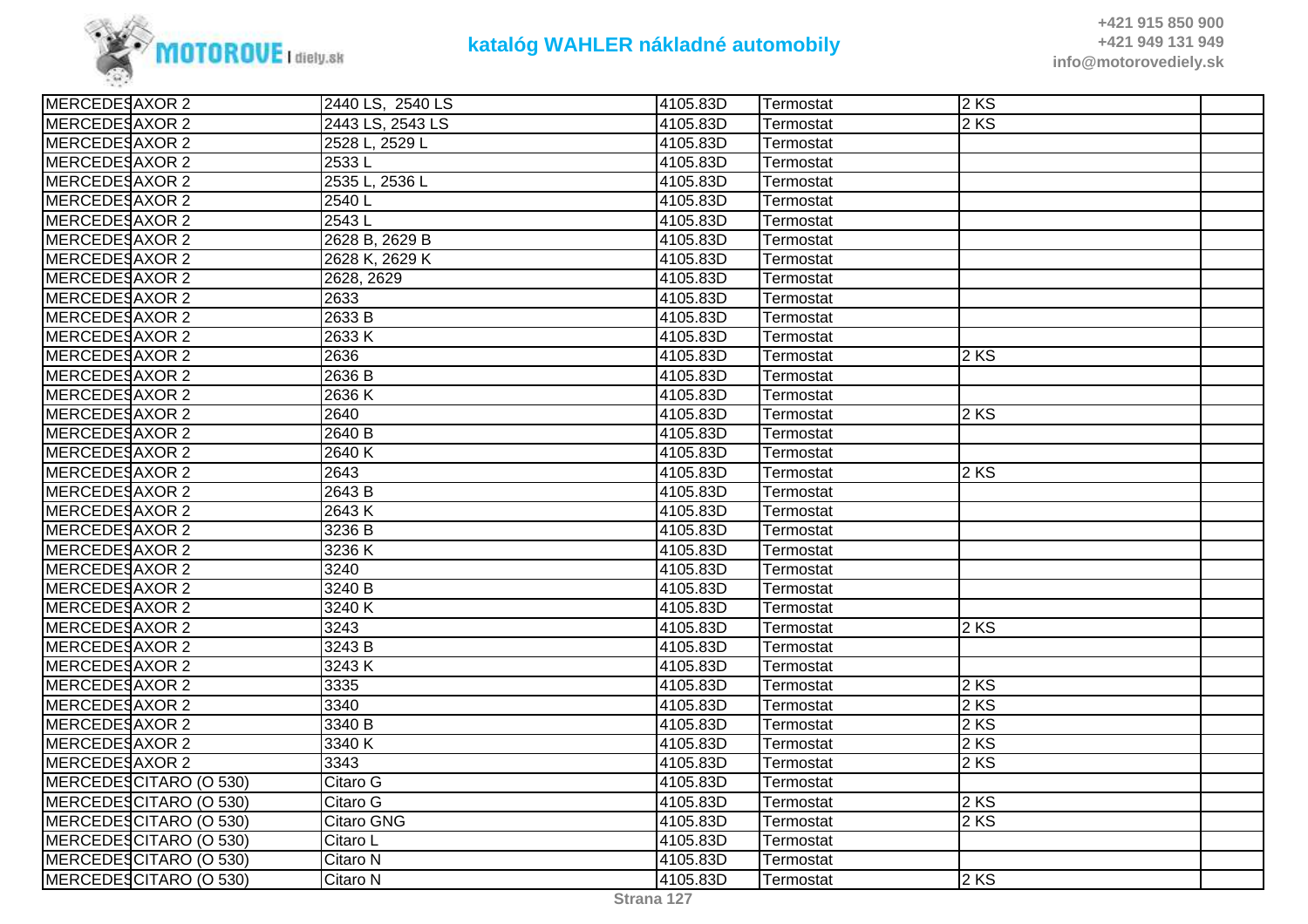

| MERCEDESCITARO (O 530)  | <b>Citaro NG</b>     | 4105.83D | Termostat |      |  |
|-------------------------|----------------------|----------|-----------|------|--|
| MERCEDESCITO (O 520)    | 130 kW               | 4105.83D | Termostat |      |  |
| MERCEDESCONECTO (O 345) | CONECTO C, H, M, UE  | 4105.83D | Termostat | 2 KS |  |
| MERCEDESCONECTO (O 345) | CONECTO C, H, UE     | 4105.83D | Termostat |      |  |
| MERCEDESECONIC          | 1823 LL              | 4105.83D | Termostat |      |  |
| <b>MERCEDESECONIC</b>   | 1828 LL              | 4105.83D | Termostat |      |  |
| <b>MERCEDESECONIC</b>   | 2628 LL              | 4105.83D | Termostat |      |  |
| MERCEDESINTEGRO (O 550) | Integro L            | 4105.83D | Termostat | 2KS  |  |
| MERCEDESINTEGRO (O 550) | Integro, Integro M   | 4105.83D | Termostat | 2 KS |  |
| MERCEDESLK/LN2          | 1114 A               | 4105.83D | Termostat |      |  |
| MERCEDESLK/LN2          | 1114 AK              | 4105.83D | Termostat |      |  |
| MERCEDESLK/LN2          | 1114K                | 4105.83D | Termostat |      |  |
| MERCEDESLK/LN2          | 1114 S               | 4105.83D | Termostat |      |  |
| MERCEDESLK/LN2          | 1114,1114L           | 4105.83D | Termostat |      |  |
| MERCEDESLK/LN2          | 1117 A               | 4105.83D | Termostat |      |  |
| MERCEDESLK/LN2          | 1117 AK              | 4105.83D | Termostat |      |  |
| MERCEDESLK/LN2          | 1117 K               | 4105.83D | Termostat |      |  |
| MERCEDESLK/LN2          | 1117 LO              | 4105.83D | Termostat |      |  |
| MERCEDESLK/LN2          | 1117 O, 1117 LO      | 4105.83D | Termostat |      |  |
| MERCEDESLK/LN2          | 1117 S               | 4105.83D | Termostat |      |  |
| MERCEDESLK/LN2          | 1117 S, 1117 LS      | 4105.83D | Termostat |      |  |
| MERCEDESLK/LN2          | 1117,1117L           | 4105.83D | Termostat |      |  |
| MERCEDESLK/LN2          | 1120 AF              | 4105.83D | Termostat |      |  |
| MERCEDESLK/LN2          | 1120 F               | 4105.83D | Termostat |      |  |
| MERCEDESLK/LN2          | 1120L                | 4105.83D | Termostat |      |  |
| MERCEDESLK/LN2          | 1120 O, 1120 LO      | 4105.83D | Termostat |      |  |
| MERCEDESLK/LN2          | 1120 S, 1120 LS      | 4105.83D | Termostat |      |  |
| MERCEDESLK/LN2          | 1120,1120L           | 4105.83D | Termostat |      |  |
| MERCEDESLK/LN2          | 1124 AF              | 4105.83D | Termostat |      |  |
| MERCEDESLK/LN2          | 1124 F               | 4105.83D | Termostat |      |  |
| MERCEDESLK/LN2          | $\overline{1}$ 214 A | 4105.83D | Termostat |      |  |
| MERCEDESLK/LN2          | 1217 KO              | 4105.83D | Termostat |      |  |
| MERCEDESLK/LN2          | 1314                 | 4105.83D | Termostat |      |  |
| MERCEDESLK/LN2          | 1314 AK              | 4105.83D | Termostat |      |  |
| MERCEDESLK/LN2          | 1314K                | 4105.83D | Termostat |      |  |
| MERCEDESLK/LN2          | 1314 KO              | 4105.83D | Termostat |      |  |
| MERCEDESLK/LN2          | 1317 AK              | 4105.83D | Termostat |      |  |
| MERCEDESLK/LN2          | 1317K                | 4105.83D | Termostat |      |  |
| MERCEDESLK/LN2          | 1317 KO              | 4105.83D | Termostat |      |  |
| MERCEDESLK/LN2          | 1317 LS              | 4105.83D | Termostat |      |  |
| MERCEDESLK/LN2          | 1317 S, 1317 LS      | 4105.83D | Termostat |      |  |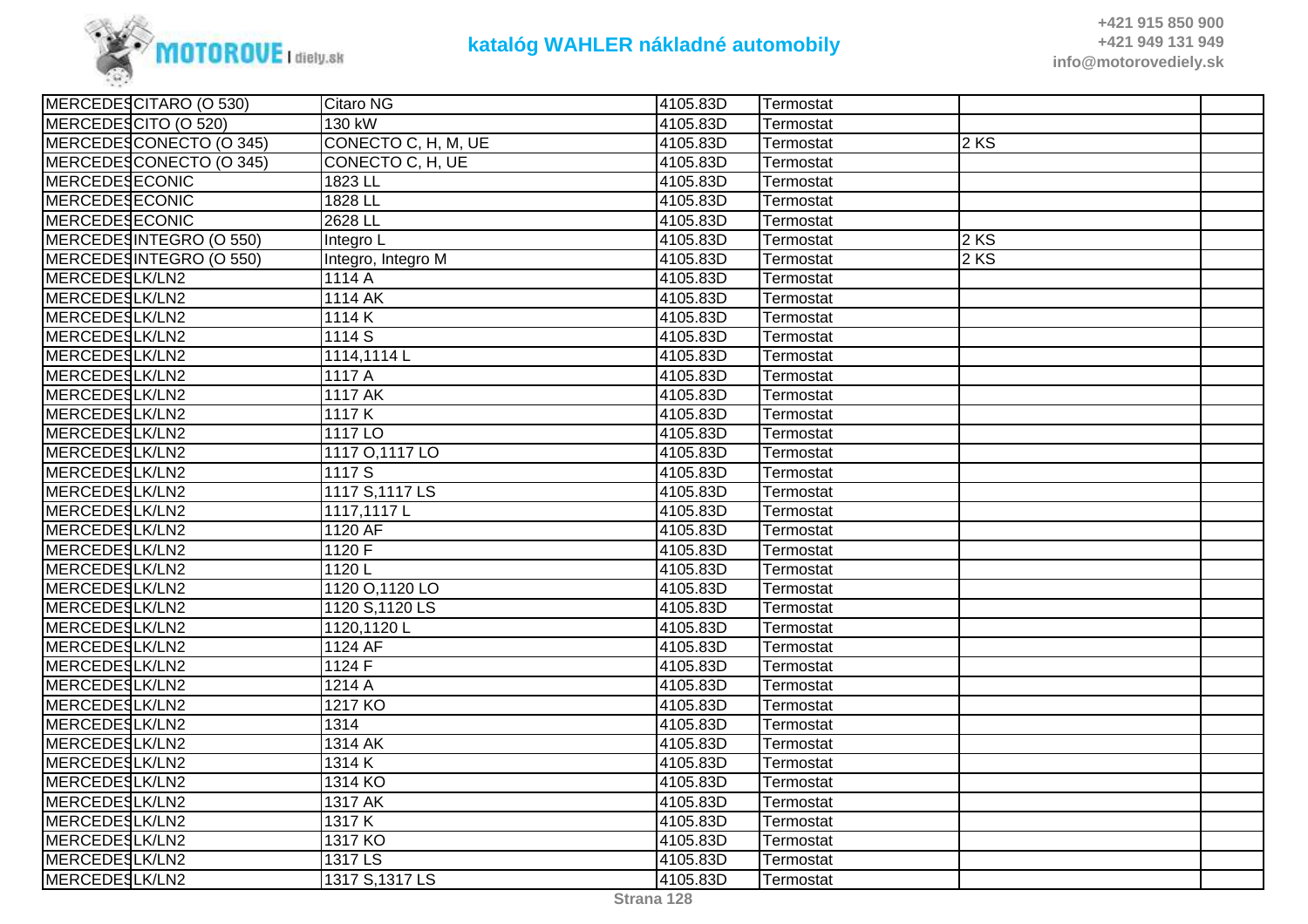

| MERCEDESLK/LN2<br>1320 AK<br>4105.83D<br>Termostat<br>MERCEDESLK/LN2<br>1320L<br>4105.83D<br>Termostat<br>MERCEDESLK/LN2<br>1320 S, 1320 LS<br>4105.83D<br>Termostat<br>MERCEDESLK/LN2<br>1320,1320L<br>4105.83D<br>Termostat |
|-------------------------------------------------------------------------------------------------------------------------------------------------------------------------------------------------------------------------------|
|                                                                                                                                                                                                                               |
|                                                                                                                                                                                                                               |
|                                                                                                                                                                                                                               |
|                                                                                                                                                                                                                               |
| MERCEDESLK/LN2<br>4105.83D<br>1324 L<br>Termostat                                                                                                                                                                             |
| MERCEDESLK/LN2<br>1324 S, 1324 LS<br>4105.83D<br>Termostat                                                                                                                                                                    |
| MERCEDESLK/LN2<br>1324,1324L<br>4105.83D<br>Termostat                                                                                                                                                                         |
| MERCEDESLK/LN2<br>1514K<br>4105.83D<br>Termostat                                                                                                                                                                              |
| MERCEDESLK/LN2<br>1514,1514L<br>4105.83D<br>Termostat                                                                                                                                                                         |
| MERCEDESLK/LN2<br>4105.83D<br>1517K<br>Termostat                                                                                                                                                                              |
| MERCEDESLK/LN2<br>1517,1517L<br>4105.83D<br>Termostat                                                                                                                                                                         |
| MERCEDESLK/LN2<br>4105.83D<br>1520,1520L<br>Termostat                                                                                                                                                                         |
| MERCEDESLK/LN2<br>1524,1524L<br>4105.83D<br>Termostat                                                                                                                                                                         |
| MERCEDESLK/LN2<br>4105.83D<br>1720<br>Termostat                                                                                                                                                                               |
| MERCEDESLK/LN2<br>1724<br>4105.83D<br>Termostat                                                                                                                                                                               |
| MERCEDESLK/LN2<br>2020L<br>4105.83D<br>Termostat                                                                                                                                                                              |
| MERCEDESLK/LN2<br>2024 L<br>4105.83D<br>Termostat                                                                                                                                                                             |
| MERCEDESLK/LN2<br>709<br>4105.83D<br>Termostat                                                                                                                                                                                |
| MERCEDESLK/LN2<br>709 K<br>4105.83D<br>Termostat                                                                                                                                                                              |
| MERCEDESLK/LN2<br>711<br>4105.83D<br>Termostat                                                                                                                                                                                |
| MERCEDESLK/LN2<br>809<br>4105.83D<br>Termostat                                                                                                                                                                                |
| MERCEDESLK/LN2<br>4105.83D<br>809K<br>Termostat                                                                                                                                                                               |
| MERCEDESLK/LN2<br>811<br>4105.83D<br>Termostat                                                                                                                                                                                |
| MERCEDESLK/LN2<br>4105.83D<br>811K<br>Termostat                                                                                                                                                                               |
| MERCEDESLK/LN2<br>814 F<br>4105.83D<br>Termostat                                                                                                                                                                              |
| MERCEDESLK/LN2<br>814K<br>4105.83D<br>Termostat                                                                                                                                                                               |
| MERCEDESLK/LN2<br>814 LO<br>4105.83D<br>Termostat                                                                                                                                                                             |
| MERCEDESLK/LN2<br>814 O, 814 LO<br>4105.83D<br>Termostat                                                                                                                                                                      |
| MERCEDESLK/LN2<br>814 S<br>4105.83D<br>Termostat                                                                                                                                                                              |
| MERCEDESLK/LN2<br>814,814L<br>4105.83D<br>Termostat                                                                                                                                                                           |
| MERCEDESLK/LN2<br>814,814L<br>4105.83D<br>Termostat                                                                                                                                                                           |
| MERCEDESLK/LN2<br>817 F<br>4105.83D<br>Termostat                                                                                                                                                                              |
| MERCEDESLK/LN2<br>4105.83D<br>817K<br>Termostat                                                                                                                                                                               |
| MERCEDESLK/LN2<br>817 LO<br>4105.83D<br>Termostat                                                                                                                                                                             |
| MERCEDESLK/LN2<br>817 O, 817 LO<br>4105.83D<br>Termostat                                                                                                                                                                      |
| MERCEDESLK/LN2<br>817 S,817 LS<br>4105.83D<br>Termostat                                                                                                                                                                       |
| MERCEDESLK/LN2<br>817,817L<br>4105.83D<br>Termostat                                                                                                                                                                           |
| MERCEDESLK/LN2<br>914<br>4105.83D<br>Termostat                                                                                                                                                                                |
| MERCEDESLK/LN2<br>914 AK<br>4105.83D<br>Termostat                                                                                                                                                                             |
| MERCEDESLK/LN2<br>914K<br>4105.83D<br>Termostat                                                                                                                                                                               |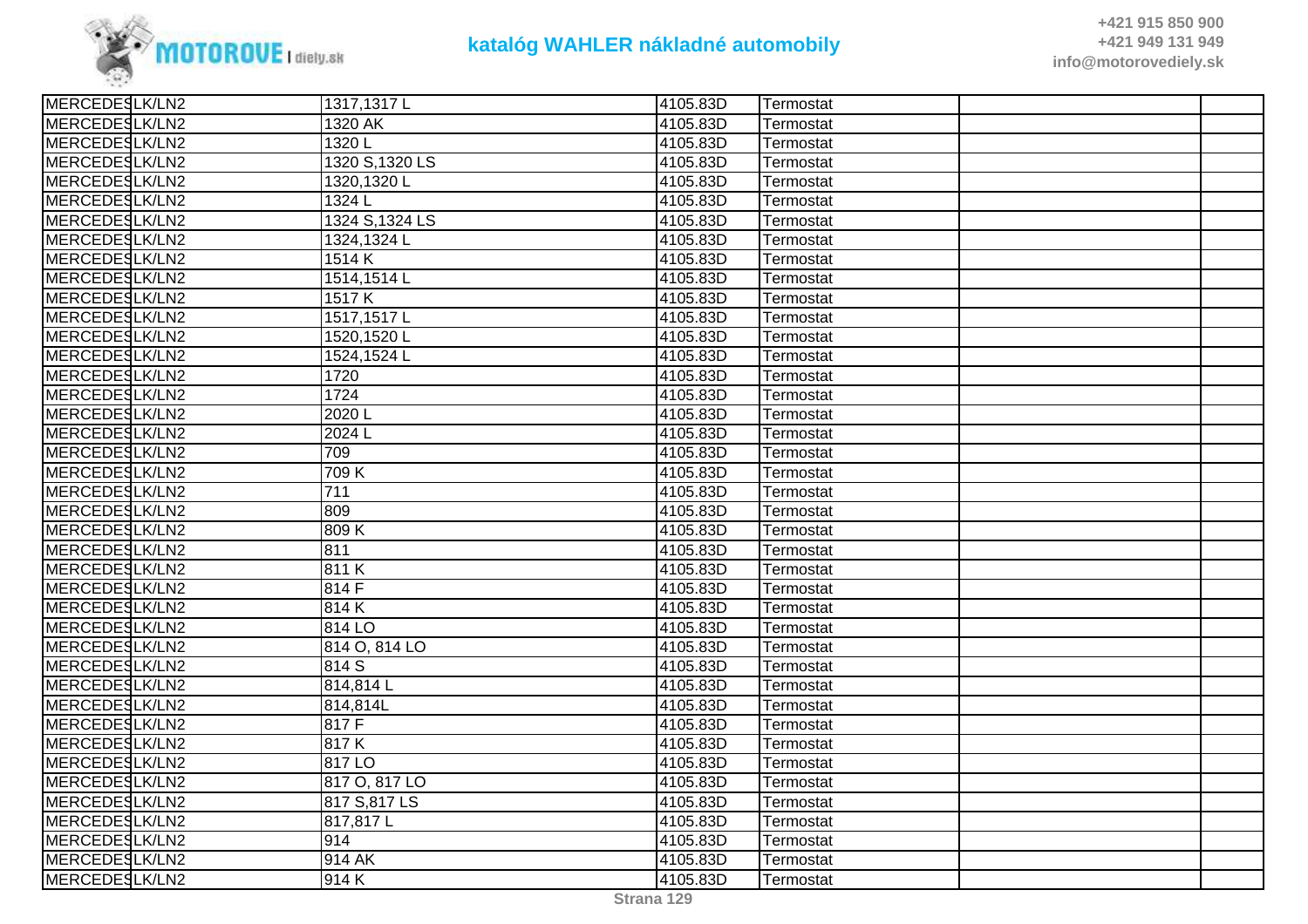

| MERCEDESLK/LN2<br>917<br>4105.83D<br>Termostat<br>MERCEDESLK/LN2<br>917 AF<br>4105.83D<br>Termostat<br>MERCEDESLK/LN2<br>917 AK<br>4105.83D<br>Termostat<br>MERCEDESLK/LN2<br>917K<br>4105.83D<br>Termostat<br>MERCEDESLK/LN2<br>917 KO<br>4105.83D<br>Termostat<br>MERCEDESLK/LN2<br>O 1114, O 1114 L<br>4105.83D<br>Termostat<br>MERCEDESLK/LN2<br>4105.83D<br>O 814, O 814 L<br>Termostat<br>MERCEDESLP<br>LP 1013<br>4105.83D<br>Termostat<br>MERCEDESLP<br>LP 1013, LPL 1013<br>4105.83D<br>Termostat<br>MERCEDESLP<br>LP 1113, LPL 1113<br>4105.83D<br>Termostat<br>MERCEDESLP<br>LP 608, LPL 608<br>4083.83D50<br>Termostat<br>new<br>MERCEDESLP<br>LP 709, LPL 709<br>4083.83D50<br>Termostat<br>new<br>MERCEDESLP<br>4083.83D50<br>LP 808, LPL 808<br>Termostat<br>new<br><b>MERCEDESLP</b><br>LP 809, LPL 808, LPL 809<br>4083.83D50<br>Termostat<br>new<br>MERCEDESLP<br>LP 811<br>4083.83D50<br>Termostat<br>new<br>MERCEDESLP<br>LP 813, LPL 813<br>4083.83D50<br>Termostat<br>new<br>MERCEDESLP<br>LP 911 B<br>4083.83D50<br>Termostat<br>new<br>MERCEDESLP<br>LP 913, LPL 913<br>4083.83D50<br>Termostat<br>new<br><b>MERCEDESLP</b><br>LPK 1013<br>4105.83D<br>Termostat<br>MERCEDESLP<br><b>LPK 608</b><br>4083.83D50<br>Termostat<br>new<br>MERCEDESLP<br><b>LPK 709</b><br>4083.83D50<br>Termostat<br>new<br><b>MERCEDESLP</b><br><b>LPK 808</b><br>4083.83D50<br>Termostat<br>new<br>MERCEDESLP<br>LPK 809<br>4083.83D50<br>Termostat<br>new<br>MERCEDESLP<br>LPK 813<br>4083.83D50<br>Termostat<br>new<br>MERCEDESLP<br>LPK 913<br>4083.83D50<br>Termostat<br>new<br><b>MERCEDESLP</b><br><b>LPKF 608</b><br>4083.83D50<br>Termostat<br>new<br>MERCEDESLP<br><b>LPKF 709</b><br>4083.83D50<br>Termostat<br>new<br><b>MERCEDESLP</b><br>LPKF 808, LPKF 809<br>4083.83D50<br>Termostat<br>new<br><b>MERCEDESLP</b><br><b>LPKO 608</b><br>4105.83D<br>Termostat<br>MERCEDESLP<br>LPKO 709<br>4105.83D<br>Termostat<br>MERCEDESLP<br>LPO 608<br>4083.83D50<br>Termostat<br>new<br>MERCEDESLP<br>LPO 709<br>4083.83D50<br>Termostat<br>new<br><b>MERCEDESLP</b><br>LPO 808, LPO 809<br>4105.83D<br>Termostat<br>MERCEDESLP<br>LPO 811<br>4083.83D50<br>Termostat<br>new<br>MERCEDESLP<br>LPO 813<br>4083.83D50<br>Termostat<br>new<br>MERCEDESLP<br>LPS 608, LPLS 608<br>4083.83D50<br>Termostat<br>new<br>MERCEDESLP<br>LPS 709, LPLS 709<br>4083.83D50<br>Termostat<br>new<br>MERCEDESLP<br>LPS 811<br>4083.83D50<br>Termostat<br>new<br>MERCEDESLP<br>LPS 813, LPLS 813<br>4083.83D50<br>Termostat<br>new<br>MERCEDESLP<br><b>LPS 911 B</b><br>4083.83D50<br>Termostat<br>new | MERCEDESLK/LN2 | 1914 KO | 4105.83D | <b>Termostat</b> |  |
|--------------------------------------------------------------------------------------------------------------------------------------------------------------------------------------------------------------------------------------------------------------------------------------------------------------------------------------------------------------------------------------------------------------------------------------------------------------------------------------------------------------------------------------------------------------------------------------------------------------------------------------------------------------------------------------------------------------------------------------------------------------------------------------------------------------------------------------------------------------------------------------------------------------------------------------------------------------------------------------------------------------------------------------------------------------------------------------------------------------------------------------------------------------------------------------------------------------------------------------------------------------------------------------------------------------------------------------------------------------------------------------------------------------------------------------------------------------------------------------------------------------------------------------------------------------------------------------------------------------------------------------------------------------------------------------------------------------------------------------------------------------------------------------------------------------------------------------------------------------------------------------------------------------------------------------------------------------------------------------------------------------------------------------------------------------------------------------------------------------------------------------------------------------------------------------------------------------------------------------------------------------------------------------------------------------------------------------------------------------------------------------------------------------------------------------------------------------------------------------------------------------------------------------------------------------------------------------------------|----------------|---------|----------|------------------|--|
|                                                                                                                                                                                                                                                                                                                                                                                                                                                                                                                                                                                                                                                                                                                                                                                                                                                                                                                                                                                                                                                                                                                                                                                                                                                                                                                                                                                                                                                                                                                                                                                                                                                                                                                                                                                                                                                                                                                                                                                                                                                                                                                                                                                                                                                                                                                                                                                                                                                                                                                                                                                                  |                |         |          |                  |  |
|                                                                                                                                                                                                                                                                                                                                                                                                                                                                                                                                                                                                                                                                                                                                                                                                                                                                                                                                                                                                                                                                                                                                                                                                                                                                                                                                                                                                                                                                                                                                                                                                                                                                                                                                                                                                                                                                                                                                                                                                                                                                                                                                                                                                                                                                                                                                                                                                                                                                                                                                                                                                  |                |         |          |                  |  |
|                                                                                                                                                                                                                                                                                                                                                                                                                                                                                                                                                                                                                                                                                                                                                                                                                                                                                                                                                                                                                                                                                                                                                                                                                                                                                                                                                                                                                                                                                                                                                                                                                                                                                                                                                                                                                                                                                                                                                                                                                                                                                                                                                                                                                                                                                                                                                                                                                                                                                                                                                                                                  |                |         |          |                  |  |
|                                                                                                                                                                                                                                                                                                                                                                                                                                                                                                                                                                                                                                                                                                                                                                                                                                                                                                                                                                                                                                                                                                                                                                                                                                                                                                                                                                                                                                                                                                                                                                                                                                                                                                                                                                                                                                                                                                                                                                                                                                                                                                                                                                                                                                                                                                                                                                                                                                                                                                                                                                                                  |                |         |          |                  |  |
|                                                                                                                                                                                                                                                                                                                                                                                                                                                                                                                                                                                                                                                                                                                                                                                                                                                                                                                                                                                                                                                                                                                                                                                                                                                                                                                                                                                                                                                                                                                                                                                                                                                                                                                                                                                                                                                                                                                                                                                                                                                                                                                                                                                                                                                                                                                                                                                                                                                                                                                                                                                                  |                |         |          |                  |  |
|                                                                                                                                                                                                                                                                                                                                                                                                                                                                                                                                                                                                                                                                                                                                                                                                                                                                                                                                                                                                                                                                                                                                                                                                                                                                                                                                                                                                                                                                                                                                                                                                                                                                                                                                                                                                                                                                                                                                                                                                                                                                                                                                                                                                                                                                                                                                                                                                                                                                                                                                                                                                  |                |         |          |                  |  |
|                                                                                                                                                                                                                                                                                                                                                                                                                                                                                                                                                                                                                                                                                                                                                                                                                                                                                                                                                                                                                                                                                                                                                                                                                                                                                                                                                                                                                                                                                                                                                                                                                                                                                                                                                                                                                                                                                                                                                                                                                                                                                                                                                                                                                                                                                                                                                                                                                                                                                                                                                                                                  |                |         |          |                  |  |
|                                                                                                                                                                                                                                                                                                                                                                                                                                                                                                                                                                                                                                                                                                                                                                                                                                                                                                                                                                                                                                                                                                                                                                                                                                                                                                                                                                                                                                                                                                                                                                                                                                                                                                                                                                                                                                                                                                                                                                                                                                                                                                                                                                                                                                                                                                                                                                                                                                                                                                                                                                                                  |                |         |          |                  |  |
|                                                                                                                                                                                                                                                                                                                                                                                                                                                                                                                                                                                                                                                                                                                                                                                                                                                                                                                                                                                                                                                                                                                                                                                                                                                                                                                                                                                                                                                                                                                                                                                                                                                                                                                                                                                                                                                                                                                                                                                                                                                                                                                                                                                                                                                                                                                                                                                                                                                                                                                                                                                                  |                |         |          |                  |  |
|                                                                                                                                                                                                                                                                                                                                                                                                                                                                                                                                                                                                                                                                                                                                                                                                                                                                                                                                                                                                                                                                                                                                                                                                                                                                                                                                                                                                                                                                                                                                                                                                                                                                                                                                                                                                                                                                                                                                                                                                                                                                                                                                                                                                                                                                                                                                                                                                                                                                                                                                                                                                  |                |         |          |                  |  |
|                                                                                                                                                                                                                                                                                                                                                                                                                                                                                                                                                                                                                                                                                                                                                                                                                                                                                                                                                                                                                                                                                                                                                                                                                                                                                                                                                                                                                                                                                                                                                                                                                                                                                                                                                                                                                                                                                                                                                                                                                                                                                                                                                                                                                                                                                                                                                                                                                                                                                                                                                                                                  |                |         |          |                  |  |
|                                                                                                                                                                                                                                                                                                                                                                                                                                                                                                                                                                                                                                                                                                                                                                                                                                                                                                                                                                                                                                                                                                                                                                                                                                                                                                                                                                                                                                                                                                                                                                                                                                                                                                                                                                                                                                                                                                                                                                                                                                                                                                                                                                                                                                                                                                                                                                                                                                                                                                                                                                                                  |                |         |          |                  |  |
|                                                                                                                                                                                                                                                                                                                                                                                                                                                                                                                                                                                                                                                                                                                                                                                                                                                                                                                                                                                                                                                                                                                                                                                                                                                                                                                                                                                                                                                                                                                                                                                                                                                                                                                                                                                                                                                                                                                                                                                                                                                                                                                                                                                                                                                                                                                                                                                                                                                                                                                                                                                                  |                |         |          |                  |  |
|                                                                                                                                                                                                                                                                                                                                                                                                                                                                                                                                                                                                                                                                                                                                                                                                                                                                                                                                                                                                                                                                                                                                                                                                                                                                                                                                                                                                                                                                                                                                                                                                                                                                                                                                                                                                                                                                                                                                                                                                                                                                                                                                                                                                                                                                                                                                                                                                                                                                                                                                                                                                  |                |         |          |                  |  |
|                                                                                                                                                                                                                                                                                                                                                                                                                                                                                                                                                                                                                                                                                                                                                                                                                                                                                                                                                                                                                                                                                                                                                                                                                                                                                                                                                                                                                                                                                                                                                                                                                                                                                                                                                                                                                                                                                                                                                                                                                                                                                                                                                                                                                                                                                                                                                                                                                                                                                                                                                                                                  |                |         |          |                  |  |
|                                                                                                                                                                                                                                                                                                                                                                                                                                                                                                                                                                                                                                                                                                                                                                                                                                                                                                                                                                                                                                                                                                                                                                                                                                                                                                                                                                                                                                                                                                                                                                                                                                                                                                                                                                                                                                                                                                                                                                                                                                                                                                                                                                                                                                                                                                                                                                                                                                                                                                                                                                                                  |                |         |          |                  |  |
|                                                                                                                                                                                                                                                                                                                                                                                                                                                                                                                                                                                                                                                                                                                                                                                                                                                                                                                                                                                                                                                                                                                                                                                                                                                                                                                                                                                                                                                                                                                                                                                                                                                                                                                                                                                                                                                                                                                                                                                                                                                                                                                                                                                                                                                                                                                                                                                                                                                                                                                                                                                                  |                |         |          |                  |  |
|                                                                                                                                                                                                                                                                                                                                                                                                                                                                                                                                                                                                                                                                                                                                                                                                                                                                                                                                                                                                                                                                                                                                                                                                                                                                                                                                                                                                                                                                                                                                                                                                                                                                                                                                                                                                                                                                                                                                                                                                                                                                                                                                                                                                                                                                                                                                                                                                                                                                                                                                                                                                  |                |         |          |                  |  |
|                                                                                                                                                                                                                                                                                                                                                                                                                                                                                                                                                                                                                                                                                                                                                                                                                                                                                                                                                                                                                                                                                                                                                                                                                                                                                                                                                                                                                                                                                                                                                                                                                                                                                                                                                                                                                                                                                                                                                                                                                                                                                                                                                                                                                                                                                                                                                                                                                                                                                                                                                                                                  |                |         |          |                  |  |
|                                                                                                                                                                                                                                                                                                                                                                                                                                                                                                                                                                                                                                                                                                                                                                                                                                                                                                                                                                                                                                                                                                                                                                                                                                                                                                                                                                                                                                                                                                                                                                                                                                                                                                                                                                                                                                                                                                                                                                                                                                                                                                                                                                                                                                                                                                                                                                                                                                                                                                                                                                                                  |                |         |          |                  |  |
|                                                                                                                                                                                                                                                                                                                                                                                                                                                                                                                                                                                                                                                                                                                                                                                                                                                                                                                                                                                                                                                                                                                                                                                                                                                                                                                                                                                                                                                                                                                                                                                                                                                                                                                                                                                                                                                                                                                                                                                                                                                                                                                                                                                                                                                                                                                                                                                                                                                                                                                                                                                                  |                |         |          |                  |  |
|                                                                                                                                                                                                                                                                                                                                                                                                                                                                                                                                                                                                                                                                                                                                                                                                                                                                                                                                                                                                                                                                                                                                                                                                                                                                                                                                                                                                                                                                                                                                                                                                                                                                                                                                                                                                                                                                                                                                                                                                                                                                                                                                                                                                                                                                                                                                                                                                                                                                                                                                                                                                  |                |         |          |                  |  |
|                                                                                                                                                                                                                                                                                                                                                                                                                                                                                                                                                                                                                                                                                                                                                                                                                                                                                                                                                                                                                                                                                                                                                                                                                                                                                                                                                                                                                                                                                                                                                                                                                                                                                                                                                                                                                                                                                                                                                                                                                                                                                                                                                                                                                                                                                                                                                                                                                                                                                                                                                                                                  |                |         |          |                  |  |
|                                                                                                                                                                                                                                                                                                                                                                                                                                                                                                                                                                                                                                                                                                                                                                                                                                                                                                                                                                                                                                                                                                                                                                                                                                                                                                                                                                                                                                                                                                                                                                                                                                                                                                                                                                                                                                                                                                                                                                                                                                                                                                                                                                                                                                                                                                                                                                                                                                                                                                                                                                                                  |                |         |          |                  |  |
|                                                                                                                                                                                                                                                                                                                                                                                                                                                                                                                                                                                                                                                                                                                                                                                                                                                                                                                                                                                                                                                                                                                                                                                                                                                                                                                                                                                                                                                                                                                                                                                                                                                                                                                                                                                                                                                                                                                                                                                                                                                                                                                                                                                                                                                                                                                                                                                                                                                                                                                                                                                                  |                |         |          |                  |  |
|                                                                                                                                                                                                                                                                                                                                                                                                                                                                                                                                                                                                                                                                                                                                                                                                                                                                                                                                                                                                                                                                                                                                                                                                                                                                                                                                                                                                                                                                                                                                                                                                                                                                                                                                                                                                                                                                                                                                                                                                                                                                                                                                                                                                                                                                                                                                                                                                                                                                                                                                                                                                  |                |         |          |                  |  |
|                                                                                                                                                                                                                                                                                                                                                                                                                                                                                                                                                                                                                                                                                                                                                                                                                                                                                                                                                                                                                                                                                                                                                                                                                                                                                                                                                                                                                                                                                                                                                                                                                                                                                                                                                                                                                                                                                                                                                                                                                                                                                                                                                                                                                                                                                                                                                                                                                                                                                                                                                                                                  |                |         |          |                  |  |
|                                                                                                                                                                                                                                                                                                                                                                                                                                                                                                                                                                                                                                                                                                                                                                                                                                                                                                                                                                                                                                                                                                                                                                                                                                                                                                                                                                                                                                                                                                                                                                                                                                                                                                                                                                                                                                                                                                                                                                                                                                                                                                                                                                                                                                                                                                                                                                                                                                                                                                                                                                                                  |                |         |          |                  |  |
|                                                                                                                                                                                                                                                                                                                                                                                                                                                                                                                                                                                                                                                                                                                                                                                                                                                                                                                                                                                                                                                                                                                                                                                                                                                                                                                                                                                                                                                                                                                                                                                                                                                                                                                                                                                                                                                                                                                                                                                                                                                                                                                                                                                                                                                                                                                                                                                                                                                                                                                                                                                                  |                |         |          |                  |  |
|                                                                                                                                                                                                                                                                                                                                                                                                                                                                                                                                                                                                                                                                                                                                                                                                                                                                                                                                                                                                                                                                                                                                                                                                                                                                                                                                                                                                                                                                                                                                                                                                                                                                                                                                                                                                                                                                                                                                                                                                                                                                                                                                                                                                                                                                                                                                                                                                                                                                                                                                                                                                  |                |         |          |                  |  |
|                                                                                                                                                                                                                                                                                                                                                                                                                                                                                                                                                                                                                                                                                                                                                                                                                                                                                                                                                                                                                                                                                                                                                                                                                                                                                                                                                                                                                                                                                                                                                                                                                                                                                                                                                                                                                                                                                                                                                                                                                                                                                                                                                                                                                                                                                                                                                                                                                                                                                                                                                                                                  |                |         |          |                  |  |
|                                                                                                                                                                                                                                                                                                                                                                                                                                                                                                                                                                                                                                                                                                                                                                                                                                                                                                                                                                                                                                                                                                                                                                                                                                                                                                                                                                                                                                                                                                                                                                                                                                                                                                                                                                                                                                                                                                                                                                                                                                                                                                                                                                                                                                                                                                                                                                                                                                                                                                                                                                                                  |                |         |          |                  |  |
|                                                                                                                                                                                                                                                                                                                                                                                                                                                                                                                                                                                                                                                                                                                                                                                                                                                                                                                                                                                                                                                                                                                                                                                                                                                                                                                                                                                                                                                                                                                                                                                                                                                                                                                                                                                                                                                                                                                                                                                                                                                                                                                                                                                                                                                                                                                                                                                                                                                                                                                                                                                                  |                |         |          |                  |  |
|                                                                                                                                                                                                                                                                                                                                                                                                                                                                                                                                                                                                                                                                                                                                                                                                                                                                                                                                                                                                                                                                                                                                                                                                                                                                                                                                                                                                                                                                                                                                                                                                                                                                                                                                                                                                                                                                                                                                                                                                                                                                                                                                                                                                                                                                                                                                                                                                                                                                                                                                                                                                  |                |         |          |                  |  |
|                                                                                                                                                                                                                                                                                                                                                                                                                                                                                                                                                                                                                                                                                                                                                                                                                                                                                                                                                                                                                                                                                                                                                                                                                                                                                                                                                                                                                                                                                                                                                                                                                                                                                                                                                                                                                                                                                                                                                                                                                                                                                                                                                                                                                                                                                                                                                                                                                                                                                                                                                                                                  |                |         |          |                  |  |
|                                                                                                                                                                                                                                                                                                                                                                                                                                                                                                                                                                                                                                                                                                                                                                                                                                                                                                                                                                                                                                                                                                                                                                                                                                                                                                                                                                                                                                                                                                                                                                                                                                                                                                                                                                                                                                                                                                                                                                                                                                                                                                                                                                                                                                                                                                                                                                                                                                                                                                                                                                                                  |                |         |          |                  |  |
|                                                                                                                                                                                                                                                                                                                                                                                                                                                                                                                                                                                                                                                                                                                                                                                                                                                                                                                                                                                                                                                                                                                                                                                                                                                                                                                                                                                                                                                                                                                                                                                                                                                                                                                                                                                                                                                                                                                                                                                                                                                                                                                                                                                                                                                                                                                                                                                                                                                                                                                                                                                                  |                |         |          |                  |  |
|                                                                                                                                                                                                                                                                                                                                                                                                                                                                                                                                                                                                                                                                                                                                                                                                                                                                                                                                                                                                                                                                                                                                                                                                                                                                                                                                                                                                                                                                                                                                                                                                                                                                                                                                                                                                                                                                                                                                                                                                                                                                                                                                                                                                                                                                                                                                                                                                                                                                                                                                                                                                  |                |         |          |                  |  |
|                                                                                                                                                                                                                                                                                                                                                                                                                                                                                                                                                                                                                                                                                                                                                                                                                                                                                                                                                                                                                                                                                                                                                                                                                                                                                                                                                                                                                                                                                                                                                                                                                                                                                                                                                                                                                                                                                                                                                                                                                                                                                                                                                                                                                                                                                                                                                                                                                                                                                                                                                                                                  |                |         |          |                  |  |
|                                                                                                                                                                                                                                                                                                                                                                                                                                                                                                                                                                                                                                                                                                                                                                                                                                                                                                                                                                                                                                                                                                                                                                                                                                                                                                                                                                                                                                                                                                                                                                                                                                                                                                                                                                                                                                                                                                                                                                                                                                                                                                                                                                                                                                                                                                                                                                                                                                                                                                                                                                                                  |                |         |          |                  |  |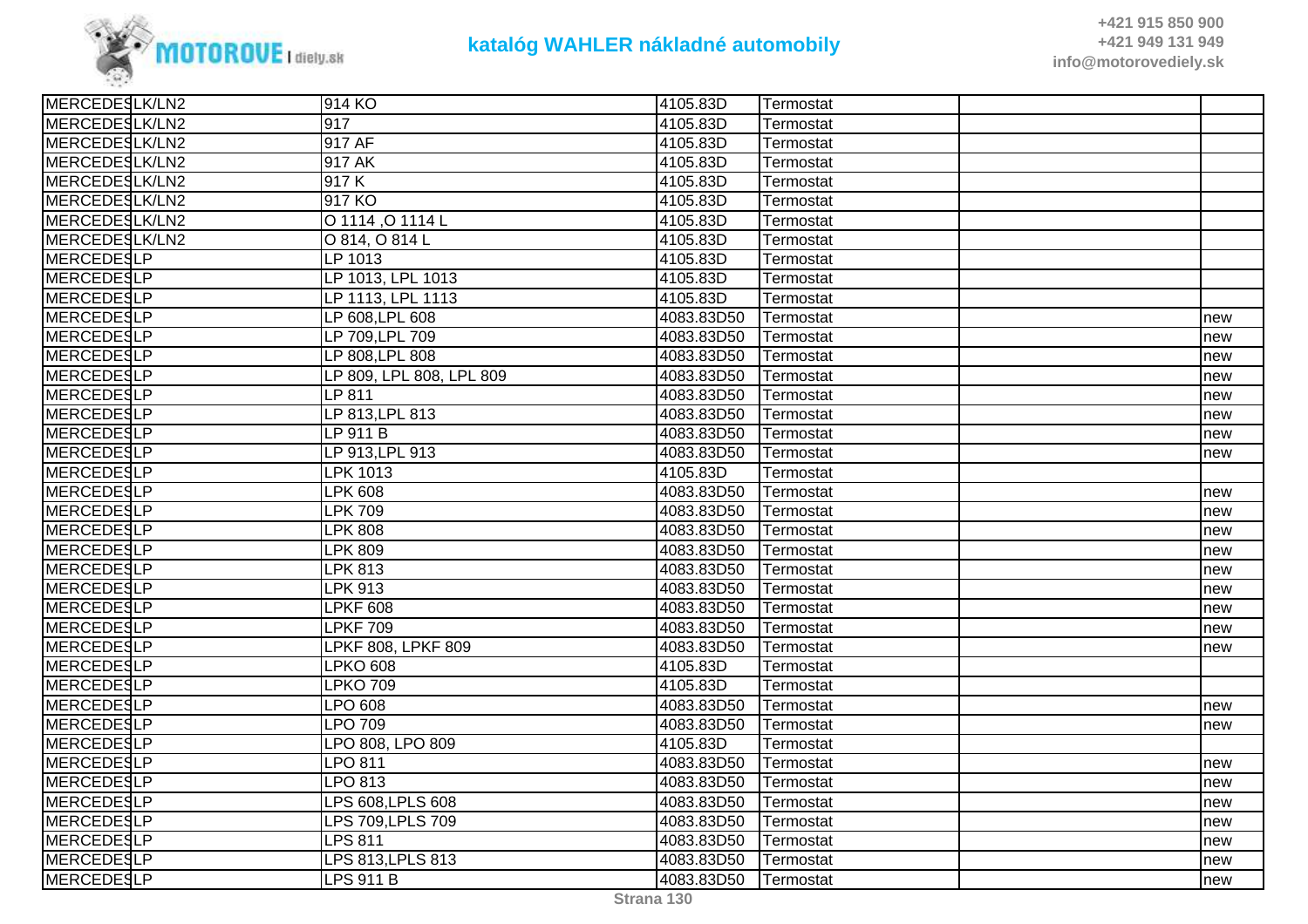

| MERCEDESLP        | <b>LPS 913</b>    | 4083.83D50 Termostat |           |        | new |
|-------------------|-------------------|----------------------|-----------|--------|-----|
| MERCEDESMB-TRAC   | 1000              | 4083.83D50           | Termostat |        | new |
| MERCEDESMB-TRAC   | 1000, 1100        | 4105.83D             | Termostat |        |     |
| MERCEDESMB-TRAC   | 1100              | 4083.83D50           | Termostat |        | new |
| MERCEDESMB-TRAC   | 1300              | 4083.83D50           | Termostat |        | new |
| MERCEDESMB-TRAC   | 1300, 1400        | 4105.83D             | Termostat |        |     |
| MERCEDESMB-TRAC   | 1500              | 4083.83D50           | Termostat |        | new |
| MERCEDESMB-TRAC   | 1600              | 4105.83D             | Termostat |        |     |
| MERCEDESMB-TRAC   | 1800              | 4105.83D             | Termostat |        |     |
| MERCEDESMB-TRAC   | 65/70, 700, 800   | 4083.83D50           | Termostat |        | new |
| MERCEDESMB-TRAC   | 700, 800          | 4105.83D             | Termostat |        |     |
| MERCEDESMB-TRAC   | 900               | 4105.83D             | Termostat |        |     |
| <b>MERCEDESMK</b> | 1222              | 4105.83D             | Termostat | 2KS    |     |
| <b>MERCEDESMK</b> | 1222 A, 1222 LA   | 4105.83D             | Termostat | 2 KS   |     |
| <b>MERCEDESMK</b> | 1222 AF           | 4105.83D             | Termostat | 2 KS   |     |
| <b>MERCEDESMK</b> | 1222F             | 4105.83D             | Termostat | 2 KS   |     |
| <b>MERCEDESMK</b> | 1222 S, 1222 LS   | 4105.83D             | Termostat | 2 KS   |     |
| <b>MERCEDESMK</b> | 1224 AF           | 4105.83D             | Termostat |        |     |
| <b>MERCEDESMK</b> | 1224 AF           | 4105.83D             | Termostat | $2$ KS |     |
| <b>MERCEDESMK</b> | 1224 F            | 4105.83D             | Termostat |        |     |
| <b>MERCEDESMK</b> | 1226 AF           | 4105.83D             | Termostat | 2 KS   |     |
| <b>MERCEDESMK</b> | 1227A             | 4105.83D             | Termostat | 2 KS   |     |
| <b>MERCEDESMK</b> | 1227 AF, 1227 LAF | 4105.83D             | Termostat | 2 KS   |     |
| <b>MERCEDESMK</b> | 1231 AF           | 4105.83D             | Termostat | 2 KS   |     |
| <b>MERCEDESMK</b> | 1234 AF           | 4105.83D             | Termostat | $2$ KS |     |
| <b>MERCEDESMK</b> | 1417              | 4105.83D             | Termostat |        |     |
| <b>MERCEDESMK</b> | 1417 A            | 4105.83D             | Termostat |        |     |
| <b>MERCEDESMK</b> | <b>1417 AK</b>    | 4105.83D             | Termostat |        |     |
| <b>MERCEDESMK</b> | 1417K             | 4105.83D             | Termostat |        |     |
| <b>MERCEDESMK</b> | 1420 AK           | 4105.83D             | Termostat |        |     |
| <b>MERCEDESMK</b> | 1420 LS           | 4105.83D             | Termostat |        |     |
| <b>MERCEDESMK</b> | 1420,1420L        | 4105.83D             | Termostat |        |     |
| <b>MERCEDESMK</b> | 1422              | 4105.83D             | Termostat | 2KS    |     |
| <b>MERCEDESMK</b> | 1422F             | 4105.83D             | Termostat |        |     |
| <b>MERCEDESMK</b> | 1422 F            | 4105.83D             | Termostat | $2$ KS |     |
| <b>MERCEDESMK</b> | 1422 LS           | 4105.83D             | Termostat | 2 KS   |     |
| <b>MERCEDESMK</b> | 1422 S, 1422 LS   | 4105.83D             | Termostat | 2 KS   |     |
| <b>MERCEDESMK</b> | 1422,1422L        | 4105.83D             | Termostat | $2$ KS |     |
| <b>MERCEDESMK</b> | 1424              | 4105.83D             | Termostat |        |     |
| <b>MERCEDESMK</b> | 1424 S, 1424 LS   | 4105.83D             | Termostat | $2$ KS |     |
| <b>MERCEDESMK</b> | 1424,1424L        | 4105.83D             | Termostat | 2 KS   |     |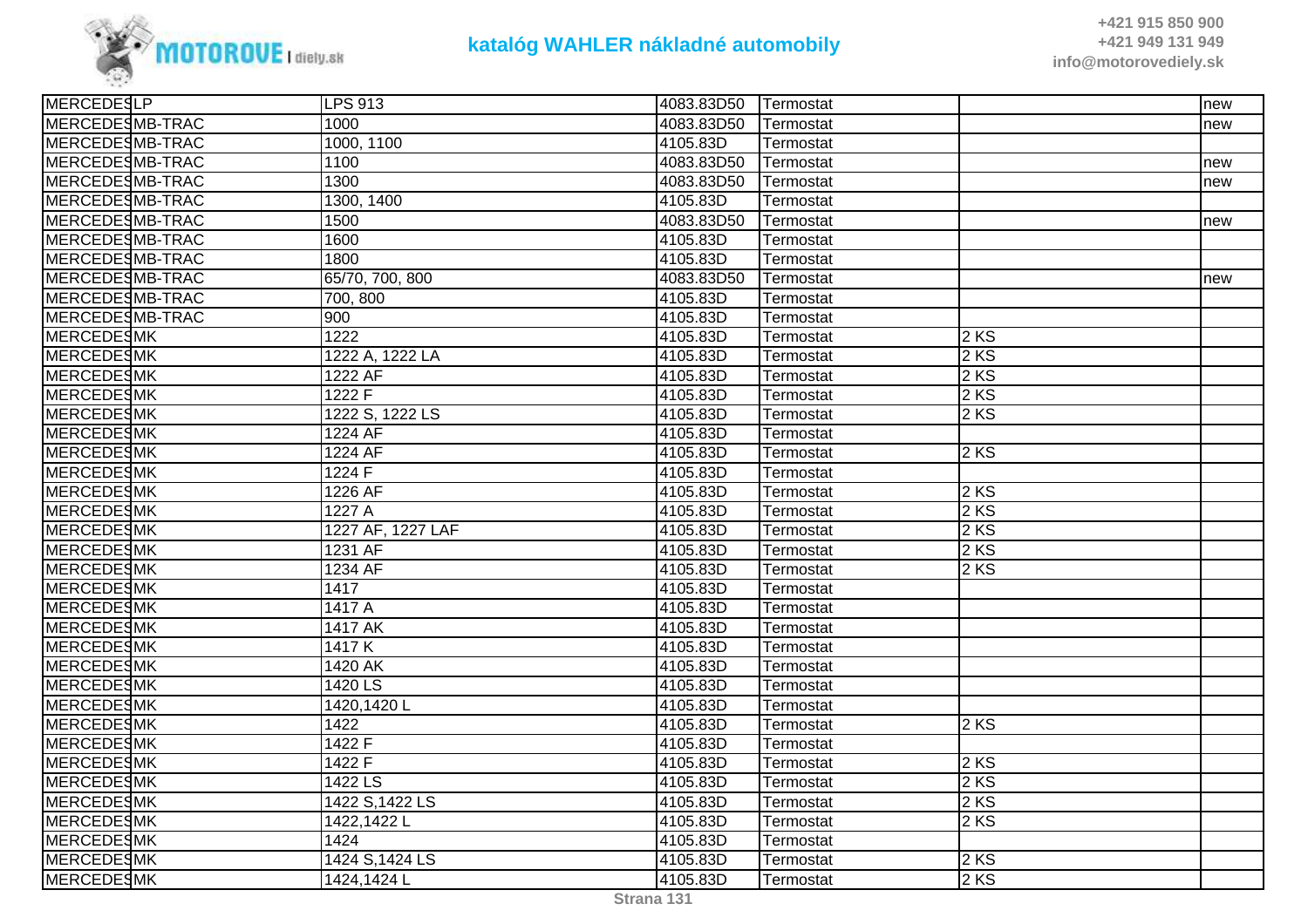

| <b>MERCEDESMK</b> | 1426 S, 1426 LS       | 4105.83D | Termostat | 2KS               |  |
|-------------------|-----------------------|----------|-----------|-------------------|--|
| <b>MERCEDESMK</b> | 1427                  | 4105.83D | Termostat | $2$ KS            |  |
| <b>MERCEDESMK</b> | 1427 F                | 4105.83D | Termostat |                   |  |
| <b>MERCEDESMK</b> | 1427 F                | 4105.83D | Termostat | 2KS               |  |
| <b>MERCEDESMK</b> | 1427L                 | 4105.83D | Termostat | $2$ KS            |  |
| <b>MERCEDESMK</b> | 1427 LS               | 4105.83D | Termostat |                   |  |
| <b>MERCEDESMK</b> | 1427 S, 1427 LS       | 4105.83D | Termostat | $2$ KS            |  |
| <b>MERCEDESMK</b> | 1429 AF               | 4105.83D | Termostat | $2$ KS            |  |
| <b>MERCEDESMK</b> | 1431                  | 4105.83D | Termostat | 2KS               |  |
| <b>MERCEDESMK</b> | 1431 F                | 4105.83D | Termostat | 2 KS              |  |
| <b>MERCEDESMK</b> | 1624 S                | 4105.83D | Termostat | $2$ KS            |  |
| <b>MERCEDESMK</b> | 1627 AF               | 4105.83D | Termostat | $2$ KS            |  |
| <b>MERCEDESMK</b> | 1717 AK               | 4105.83D | Termostat |                   |  |
| <b>MERCEDESMK</b> | 1717K                 | 4105.83D | Termostat |                   |  |
| <b>MERCEDESMK</b> | 1717,1717L            | 4105.83D | Termostat |                   |  |
| <b>MERCEDESMK</b> | 1720 L                | 4105.83D | Termostat | $2$ KS            |  |
| <b>MERCEDESMK</b> | 1720 S                | 4105.83D | Termostat |                   |  |
| <b>MERCEDESMK</b> | 1720, 1720 L          | 4105.83D | Termostat |                   |  |
| <b>MERCEDESMK</b> | 1722                  | 4105.83D | Termostat | $\overline{2}$ KS |  |
| <b>MERCEDESMK</b> | 1722 AK               | 4105.83D | Termostat |                   |  |
| <b>MERCEDESMK</b> | 1722 AK               | 4105.83D | Termostat | 2KS               |  |
| <b>MERCEDESMK</b> | 1722 K                | 4105.83D | Termostat | $2$ KS            |  |
| <b>MERCEDESMK</b> | 1722L                 | 4105.83D | Termostat |                   |  |
| <b>MERCEDESMK</b> | 1722 S                | 4105.83D | Termostat | 2 KS              |  |
| <b>MERCEDESMK</b> | 1722, 1722 L, 1722 LL | 4105.83D | Termostat | $2$ KS            |  |
| <b>MERCEDESMK</b> | 1722,1722 L, 1722 LL  | 4105.83D | Termostat | 2KS               |  |
| <b>MERCEDESMK</b> | 1726 AK               | 4105.83D | Termostat | 2 KS              |  |
| <b>MERCEDESMK</b> | 1726 K                | 4105.83D | Termostat | $2$ KS            |  |
| <b>MERCEDESMK</b> | 1726 L, 1726 LL       | 4105.83D | Termostat | 2 KS              |  |
| <b>MERCEDESMK</b> | 1726 LL               | 4105.83D | Termostat |                   |  |
| <b>MERCEDESMK</b> | 1726 S, 1726 LS       | 4105.83D | Termostat | 2 KS              |  |
| <b>MERCEDESMK</b> | 1726,1726 L, 1726 LL  | 4105.83D | Termostat | 2 KS              |  |
| <b>MERCEDESMK</b> | 1727L                 | 4105.83D | Termostat | $2$ KS            |  |
| <b>MERCEDESMK</b> | 1729                  | 4105.83D | Termostat | 2 KS              |  |
| <b>MERCEDESMK</b> | 1729 LS               | 4105.83D | Termostat | 2 KS              |  |
| <b>MERCEDESMK</b> | 1733 S, 1733 LS       | 4105.83D | Termostat | $2$ KS            |  |
| <b>MERCEDESMK</b> | 1733,1733 L, 1734 L   | 4105.83D | Termostat | 2KS               |  |
| <b>MERCEDESMK</b> | 1820 AK               | 4105.83D | Termostat |                   |  |
| <b>MERCEDESMK</b> | 1820 K                | 4105.83D | Termostat |                   |  |
| <b>MERCEDESMK</b> | 1820,1820L            | 4105.83D | Termostat |                   |  |
| <b>MERCEDESMK</b> | 1824                  | 4105.83D | Termostat | $2$ KS            |  |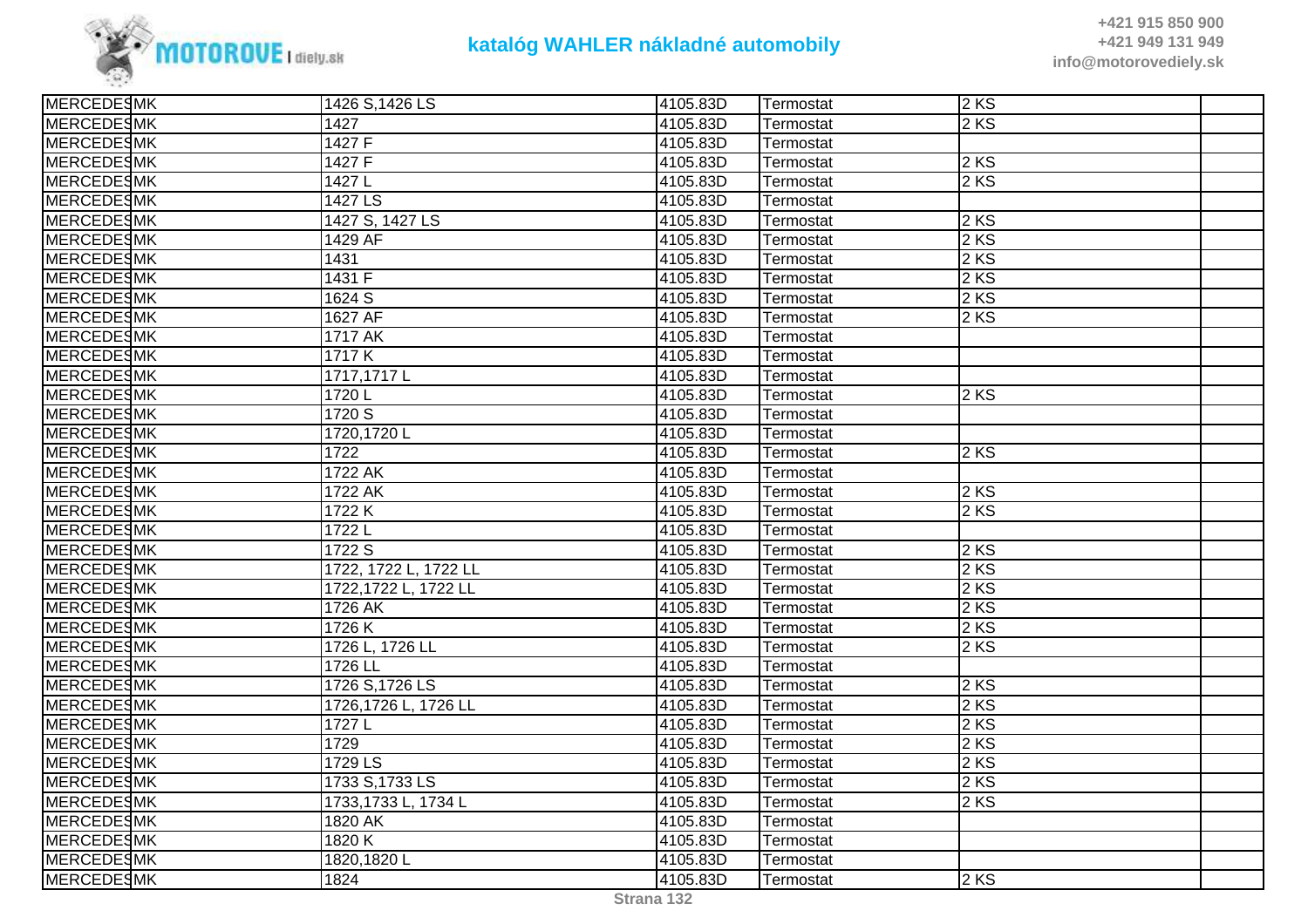

| <b>MERCEDESMK</b> | 1824 AK             | 4105.83D | Termostat | 2 KS              |  |
|-------------------|---------------------|----------|-----------|-------------------|--|
| <b>MERCEDESMK</b> | 1824 K              | 4105.83D | Termostat | 2 KS              |  |
| <b>MERCEDESMK</b> | 1824,1824L          | 4105.83D | Termostat | $2$ KS            |  |
| <b>MERCEDESMK</b> | 1827 AK             | 4105.83D | Termostat | $2$ KS            |  |
| <b>MERCEDESMK</b> | 1827 K              | 4105.83D | Termostat | 2KS               |  |
| MERCEDESMK        | 1827 S.1827 LS      | 4105.83D | Termostat | 2 KS              |  |
| MERCEDESMK        | 1827, 1827 L        | 4105.83D | Termostat | $2 K\overline{S}$ |  |
| <b>MERCEDESMK</b> | 1831 K              | 4105.83D | Termostat | $2$ KS            |  |
| <b>MERCEDESMK</b> | 1831 S, 1831 LS     | 4105.83D | Termostat | $2$ KS            |  |
| MERCEDESMK        | 1831,1831L          | 4105.83D | Termostat | 2 KS              |  |
| MERCEDESMK        | 1834 S, 1834 LS     | 4105.83D | Termostat | $2$ KS            |  |
| <b>MERCEDESMK</b> | 1834,1834L          | 4105.83D | Termostat | $2$ KS            |  |
| <b>MERCEDESMK</b> | 1926                | 4105.83D | Termostat | 2 KS              |  |
| <b>MERCEDESMK</b> | 2320L               | 4105.83D | Termostat |                   |  |
| <b>MERCEDESMK</b> | 2327L               | 4105.83D | Termostat | 2KS               |  |
| <b>MERCEDESMK</b> | 2420,2420L          | 4105.83D | Termostat |                   |  |
| <b>MERCEDESMK</b> | 2422                | 4105.83D | Termostat | 2 KS              |  |
| <b>MERCEDESMK</b> | 2422, 2422L         | 4105.83D | Termostat | 2KS               |  |
| <b>MERCEDESMK</b> | 2422 B              | 4105.83D | Termostat | $2$ KS            |  |
| <b>MERCEDESMK</b> | 2422K               | 4105.83D | Termostat | $2$ KS            |  |
| <b>MERCEDESMK</b> | 2422L               | 4105.83D | Termostat | 2KS               |  |
| <b>MERCEDESMK</b> | 2422, 2422 L        | 4105.83D | Termostat | $2$ KS            |  |
| MERCEDESMK        | 2422,2422L          | 4105.83D | Termostat | 2 KS              |  |
| <b>MERCEDESMK</b> | 2426                | 4105.83D | Termostat | $2$ KS            |  |
| <b>MERCEDESMK</b> | 2426 B              | 4105.83D | Termostat | $2$ KS            |  |
| <b>MERCEDESMK</b> | $2426$ L            | 4105.83D | Termostat | 2KS               |  |
| <b>MERCEDESMK</b> | 2426, 2426 L        | 4105.83D | Termostat | 2 KS              |  |
| MERCEDESMK        | 2427 B              | 4105.83D | Termostat | 2 KS              |  |
| <b>MERCEDESMK</b> | 2427L               | 4105.83D | Termostat | $2$ KS            |  |
| <b>MERCEDESMK</b> | 2429                | 4105.83D | Termostat | $2$ KS            |  |
| <b>MERCEDESMK</b> | 2431                | 4105.83D | Termostat | $2$ KS            |  |
| MERCEDESMK        | 2433K               | 4105.83D | Termostat | 2KS               |  |
| <b>MERCEDESMK</b> | 2433L               | 4105.83D | Termostat | 2KS               |  |
| <b>MERCEDESMK</b> | 2433 S              | 4105.83D | Termostat | $2$ KS            |  |
| <b>MERCEDESMK</b> | 2433 S, 2433 LS     | 4105.83D | Termostat | 2KS               |  |
| <b>MERCEDESMK</b> | 2433,2433 L, 2434 L | 4105.83D | Termostat | 2KS               |  |
| MERCEDESMK        | 2522L               | 4105.83D | Termostat | 2KS               |  |
| MERCEDESMK        | 2524                | 4105.83D | Termostat | $2$ KS            |  |
| <b>MERCEDESMK</b> | 2524K               | 4105.83D | Termostat | 2 KS              |  |
| <b>MERCEDESMK</b> | 2524L               | 4105.83D | Termostat | $2$ KS            |  |
| <b>MERCEDESMK</b> | 2524,2524L          | 4105.83D | Termostat | $2$ KS            |  |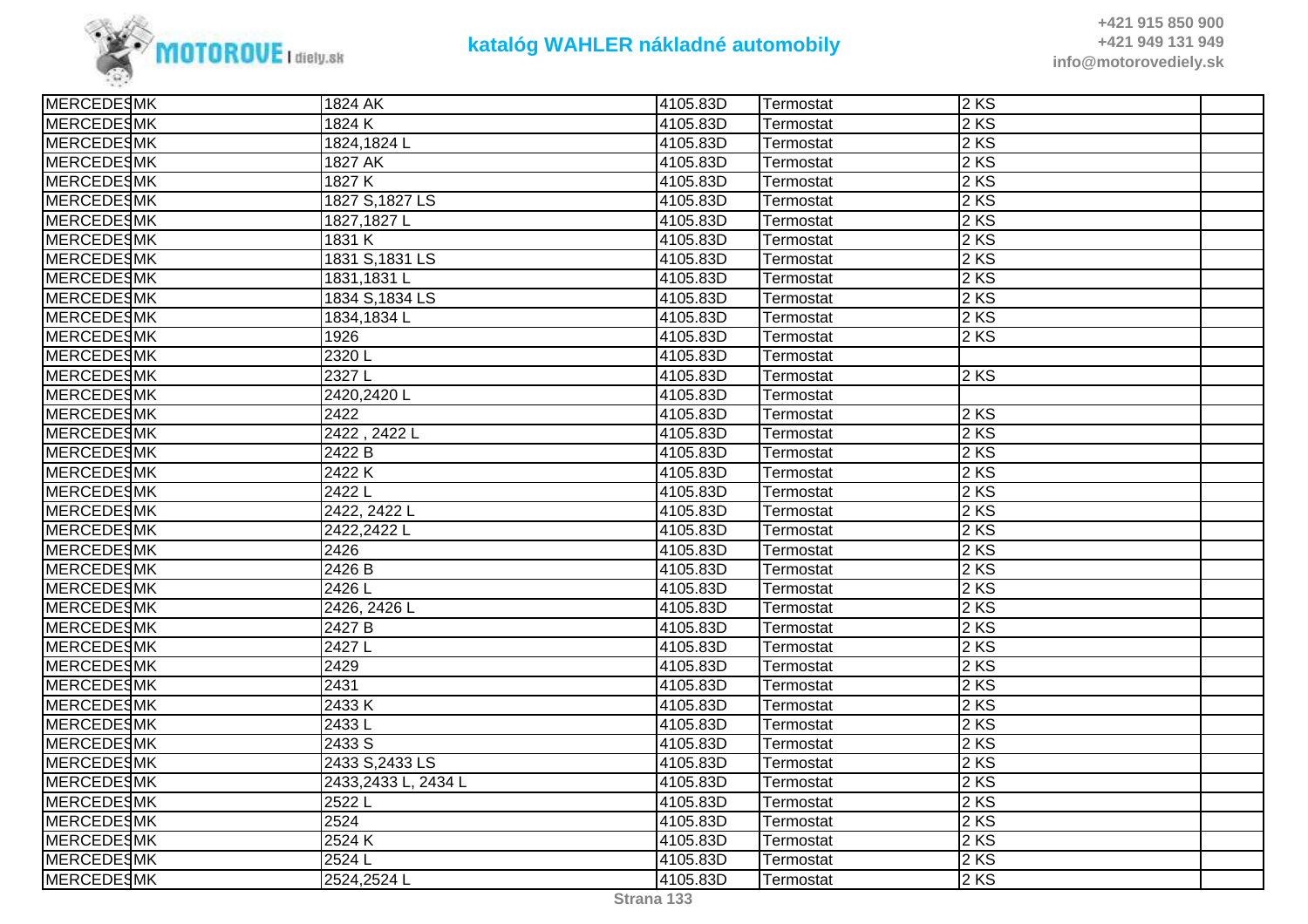

| <b>MERCEDESMK</b> | 2527            | 4105.83D   | Termostat | 2KS  |     |
|-------------------|-----------------|------------|-----------|------|-----|
| <b>MERCEDESMK</b> | 2527 B          | 4105.83D   | Termostat | 2 KS |     |
| <b>MERCEDESMK</b> | 2527 K          | 4105.83D   | Termostat | 2 KS |     |
| <b>MERCEDESMK</b> | 2527L           | 4105.83D   | Termostat | 2 KS |     |
| MERCEDESMK        | 2531 B          | 4105.83D   | Termostat | 2KS  |     |
| <b>MERCEDESMK</b> | 2531L           | 4105.83D   | Termostat | 2 KS |     |
| <b>MERCEDESMK</b> | 2531,2531L      | 4105.83D   | Termostat | 2 KS |     |
| <b>MERCEDESMK</b> | 2534 K          | 4105.83D   | Termostat | 2 KS |     |
| <b>MERCEDESMK</b> | 2534L           | 4105.83D   | Termostat | 2 KS |     |
| <b>MERCEDESMK</b> | 2534 S, 2534 LS | 4105.83D   | Termostat | 2 KS |     |
| <b>MERCEDESMK</b> | 2534,2534L      | 4105.83D   | Termostat | 2 KS |     |
| MERCEDESMK        | 3231L           | 4105.83D   | Termostat | 2KS  |     |
| <b>MERCEDESNG</b> | 1013            | 4083.83D50 | Termostat |      | new |
| <b>MERCEDESNG</b> | 1013 A          | 4083.83D50 | Termostat |      | new |
| <b>MERCEDESNG</b> | 1013 AK         | 4083.83D50 | Termostat |      | new |
| <b>MERCEDESNG</b> | 1013K           | 4083.83D50 | Termostat |      | new |
| MERCEDESNG        | 1013 KO         | 4083.83D50 | Termostat |      | new |
| <b>MERCEDESNG</b> | 1013S           | 4083.83D50 | Termostat |      | new |
| <b>MERCEDESNG</b> | 1017            | 4083.83D50 | Termostat |      | new |
| <b>MERCEDESNG</b> | 1017 A          | 4083.83D50 | Termostat |      | new |
| <b>MERCEDESNG</b> | 1017 AF         | 4083.83D50 | Termostat |      | new |
| <b>MERCEDESNG</b> | 1017 AK         | 4083.83D50 | Termostat |      | new |
| <b>MERCEDESNG</b> | 1017 AS         | 4083.83D50 | Termostat |      | new |
| <b>MERCEDESNG</b> | 1017K           | 4083.83D50 | Termostat |      | new |
| <b>MERCEDESNG</b> | 1017 KO, 1017 F | 4083.83D50 | Termostat |      | new |
| <b>MERCEDESNG</b> | 1017 S, 1017 LS | 4083.83D50 | Termostat |      | new |
| <b>MERCEDESNG</b> | 1019 AF         | 4105.83D   | Termostat | 2KS  |     |
| <b>MERCEDESNG</b> | 1019 F          | 4105.83D   | Termostat | 2 KS |     |
| <b>MERCEDESNG</b> | 1213            | 4083.83D50 | Termostat |      | new |
| <b>MERCEDESNG</b> | 1213A           | 4083.83D50 | Termostat |      | new |
| <b>MERCEDESNG</b> | 1213 AK         | 4083.83D50 | Termostat |      | new |
| <b>MERCEDESNG</b> | 1213 AKO        | 4083.83D50 | Termostat |      | new |
| <b>MERCEDESNG</b> | 1213 AS         | 4083.83D50 | Termostat |      | new |
| <b>MERCEDESNG</b> | 1213K           | 4083.83D50 | Termostat |      | new |
| <b>MERCEDESNG</b> | 1213 KO         | 4083.83D50 | Termostat |      | new |
| <b>MERCEDESNG</b> | 1213 S          | 4083.83D50 | Termostat |      | new |
| <b>MERCEDESNG</b> | 1217A           | 4083.83D50 | Termostat |      | new |
| <b>MERCEDESNG</b> | <b>1217 AK</b>  | 4083.83D50 | Termostat |      | new |
| MERCEDESNG        | 1217 AS         | 4083.83D50 | Termostat |      | new |
| <b>MERCEDESNG</b> | 1217 CA         | 4105.83D   | Termostat |      |     |
| <b>MERCEDESNG</b> | 1217K           | 4083.83D50 | Termostat |      | new |
|                   |                 |            |           |      |     |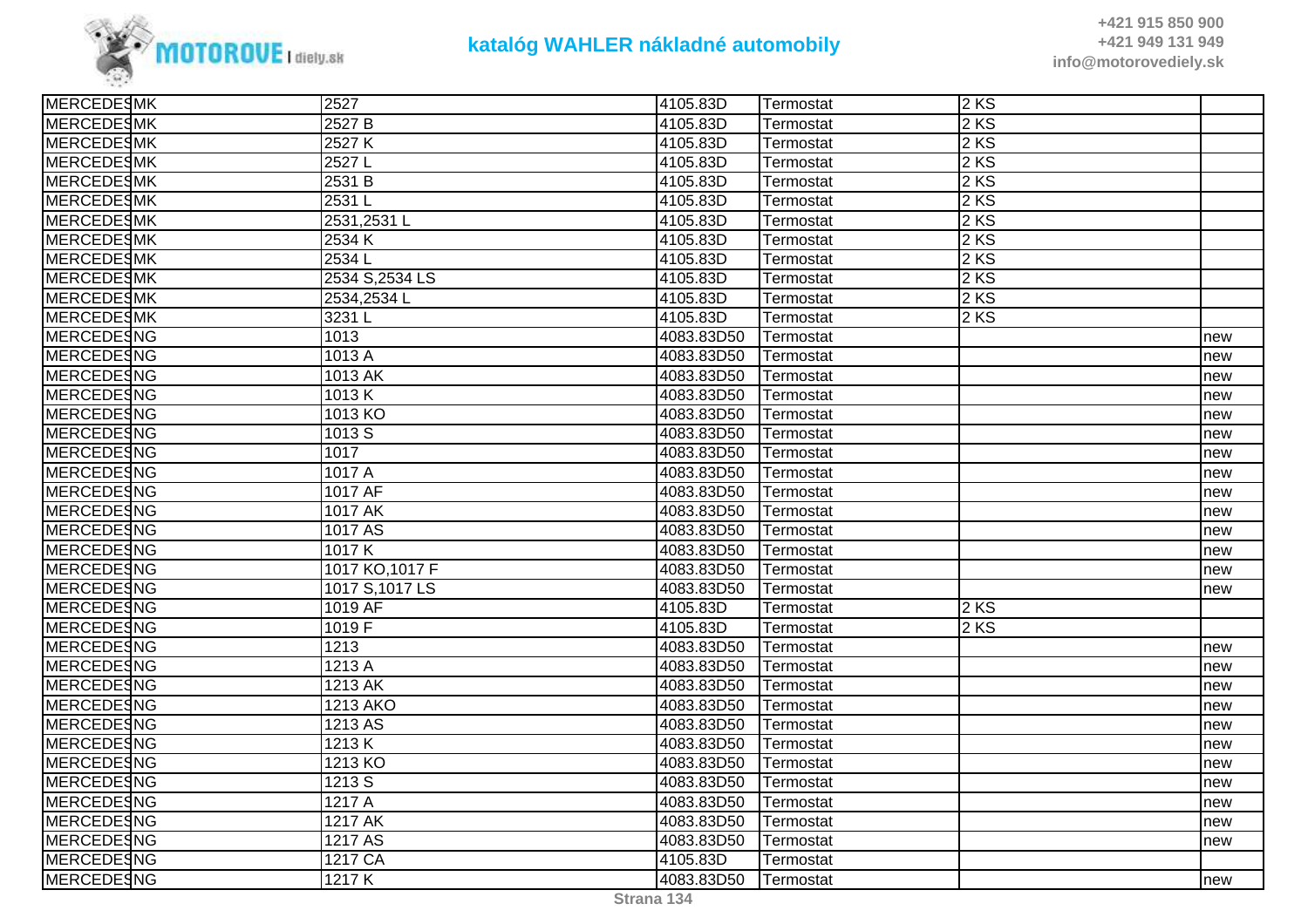

| <b>MERCEDESNG</b> | 1217 KO         | 4083.83D50 | Termostat |        | new |
|-------------------|-----------------|------------|-----------|--------|-----|
| MERCEDESNG        | 1217 S, 1217 LS | 4083.83D50 | Termostat |        | new |
| <b>MERCEDESNG</b> | 1217,1217L      | 4083.83D50 | Termostat |        | new |
| <b>MERCEDESNG</b> | 1219            | 4105.83D   | Termostat | $2$ KS |     |
| MERCEDESNG        | 1219 A          | 4105.83D   | Termostat | 2 KS   |     |
| <b>MERCEDESNG</b> | 1219 AF         | 4105.83D   | Termostat | 2 KS   |     |
| <b>MERCEDESNG</b> | 1219 AK         | 4105.83D   | Termostat | 2 KS   |     |
| <b>MERCEDESNG</b> | 1219 F          | 4105.83D   | Termostat | $2$ KS |     |
| <b>MERCEDESNG</b> | 1219K           | 4105.83D   | Termostat | 2 KS   |     |
| MERCEDESNG        | 1219 S          | 4105.83D   | Termostat | 2 KS   |     |
| <b>MERCEDESNG</b> | 1222            | 4105.83D   | Termostat | 2 KS   |     |
| MERCEDESNG        | 1222 A          | 4105.83D   | Termostat | $2$ KS |     |
| <b>MERCEDESNG</b> | 1222 AF         | 4105.83D   | Termostat | 2 KS   |     |
| <b>MERCEDESNG</b> | 1222 F          | 4105.83D   | Termostat | $2$ KS |     |
| <b>MERCEDESNG</b> | 1222 S          | 4105.83D   | Termostat | $2$ KS |     |
| MERCEDESNG        | 1225 AF         | 4105.83D   | Termostat |        |     |
| <b>MERCEDESNG</b> | 1225 AF         | 4105.83D   | Termostat | $2$ KS |     |
| <b>MERCEDESNG</b> | 1228 AF         | 4105.83D   | Termostat | $2$ KS |     |
| <b>MERCEDESNG</b> | 1413            | 4083.83D50 | Termostat |        | new |
| MERCEDESNG        | 1413 A          | 4083.83D50 | Termostat |        | new |
| MERCEDESNG        | 1413 AK         | 4083.83D50 | Termostat |        | new |
| <b>MERCEDESNG</b> | 1413 AKO        | 4083.83D50 | Termostat |        | new |
| <b>MERCEDESNG</b> | 1413K           | 4083.83D50 | Termostat |        | new |
| MERCEDESNG        | 1413 KO         | 4105.83D   | Termostat | $2$ KS |     |
| <b>MERCEDESNG</b> | 1414            | 4105.83D   | Termostat |        |     |
| MERCEDESNG        | 1414K           | 4105.83D   | Termostat |        |     |
| <b>MERCEDESNG</b> | 1417            | 4083.83D50 | Termostat |        | new |
| MERCEDESNG        | 1417 A          | 4083.83D50 | Termostat |        | new |
| <b>MERCEDESNG</b> | 1417 AK         | 4083.83D50 | Termostat |        | new |
| <b>MERCEDESNG</b> | <b>1417 AKO</b> | 4083.83D50 | Termostat |        | new |
| MERCEDESNG        | 1417 C          | 4105.83D   | Termostat |        |     |
| MERCEDESNG        | 1417 CA         | 4105.83D   | Termostat |        |     |
| <b>MERCEDESNG</b> | <b>1417 CAK</b> | 4105.83D   | Termostat |        |     |
| <b>MERCEDESNG</b> | 1417 CK         | 4105.83D   | Termostat |        |     |
| <b>MERCEDESNG</b> | 1417K           | 4083.83D50 | Termostat |        | new |
| <b>MERCEDESNG</b> | 1417 KO         | 4083.83D50 | Termostat |        | new |
| <b>MERCEDESNG</b> | 1419 AK         | 4105.83D   | Termostat | $2$ KS |     |
| <b>MERCEDESNG</b> | 1419 AS         | 4105.83D   | Termostat | 2 KS   |     |
| MERCEDESNG        | 1419 C, 1419 CL | 4083.83D50 | Termostat |        | new |
| MERCEDESNG        | 1419 F          | 4105.83D   | Termostat | $2$ KS |     |
| MERCEDESNG        | 1419K           | 4105.83D   | Termostat | $2$ KS |     |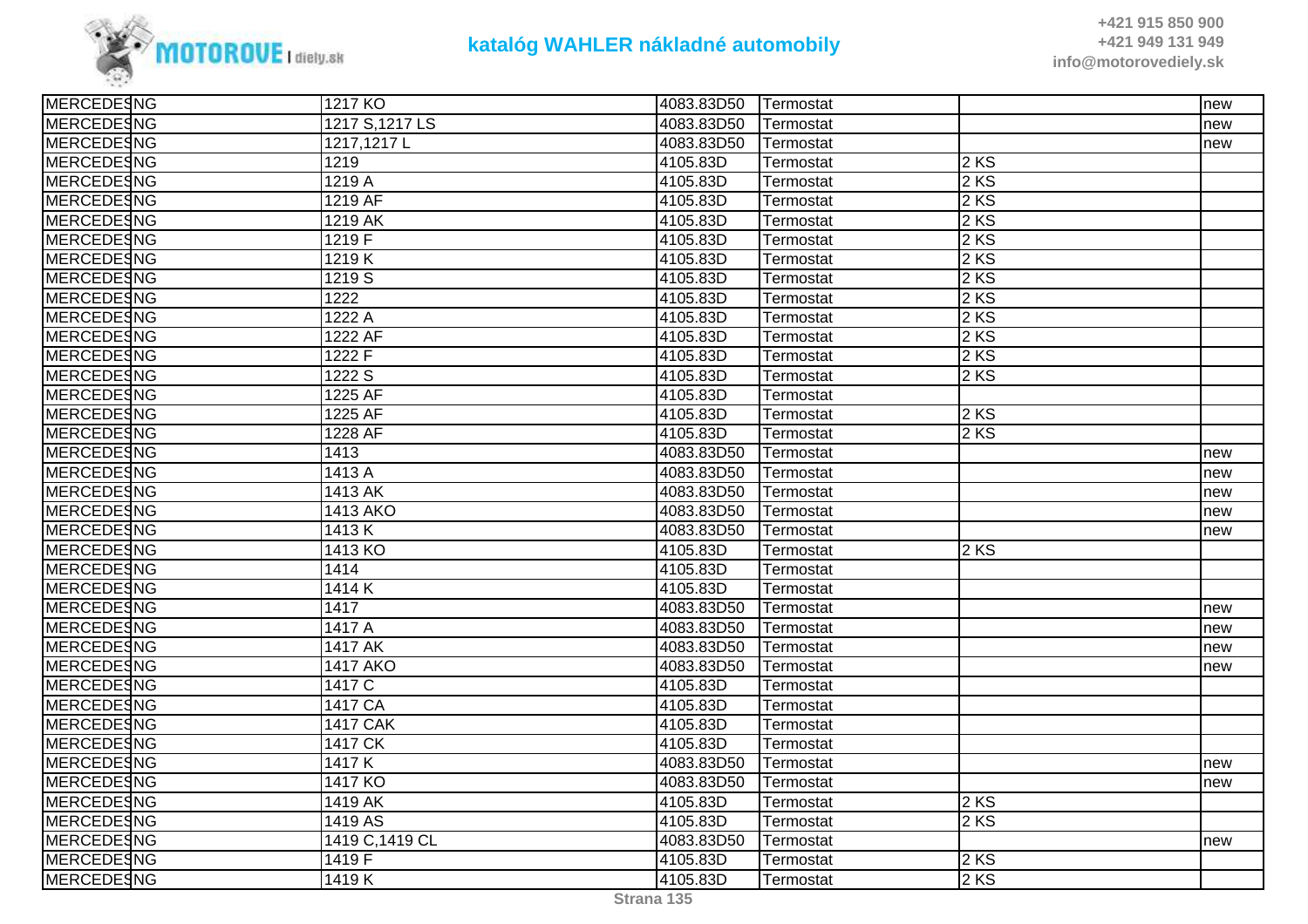

| <b>MERCEDESNG</b> | 1419 S, 1419 LS | 4105.83D   | Termostat | 2KS  |     |
|-------------------|-----------------|------------|-----------|------|-----|
| <b>MERCEDESNG</b> | 1419,1419L      | 4105.83D   | Termostat | 2 KS |     |
| <b>MERCEDESNG</b> | 1420 LS         | 4105.83D   | Termostat |      |     |
| <b>MERCEDESNG</b> | 1420,1420L      | 4105.83D   | Termostat |      |     |
| <b>MERCEDESNG</b> | 1422 F          | 4105.83D   | Termostat | 2KS  |     |
| <b>MERCEDESNG</b> | 1422 S, 1422 LS | 4105.83D   | Termostat | 2 KS |     |
| <b>MERCEDESNG</b> | 1422,1422L      | 4105.83D   | Termostat | 2 KS |     |
| <b>MERCEDESNG</b> | 1424 F          | 4105.83D   | Termostat | 2 KS |     |
| <b>MERCEDESNG</b> | 1424 K          | 4105.83D   | Termostat | 2KS  |     |
| <b>MERCEDESNG</b> | 1424 S, 1424 LS | 4105.83D   | Termostat | 2 KS |     |
| <b>MERCEDESNG</b> | 1424,1424 L     | 4105.83D   | Termostat | 2 KS |     |
| <b>MERCEDESNG</b> | 1425 AF         | 4105.83D   | Termostat | 2 KS |     |
| <b>MERCEDESNG</b> | 1425 S, 1425 LS | 4105.83D   | Termostat | 2 KS |     |
| <b>MERCEDESNG</b> | 1428 AF         | 4105.83D   | Termostat | 2 KS |     |
| <b>MERCEDESNG</b> | 1428 F          | 4105.83D   | Termostat |      |     |
| <b>MERCEDESNG</b> | 1429 AF         | 4105.83D   | Termostat | 2KS  |     |
| <b>MERCEDESNG</b> | 1613K           | 4083.83D50 | Termostat |      | new |
| <b>MERCEDESNG</b> | 1613 KO         | 4083.83D50 | Termostat |      | new |
| <b>MERCEDESNG</b> | 1613,1613L      | 4083.83D50 | Termostat |      | new |
| <b>MERCEDESNG</b> | 1614            | 4105.83D   | Termostat |      |     |
| <b>MERCEDESNG</b> | 1614K           | 4105.83D   | Termostat |      |     |
| MERCEDESNG        | 1617 AK         | 4083.83D50 | Termostat |      | new |
| <b>MERCEDESNG</b> | 1617 C, 1617 CL | 4105.83D   | Termostat |      |     |
| <b>MERCEDESNG</b> | <b>1617 CAK</b> | 4105.83D   | Termostat |      |     |
| <b>MERCEDESNG</b> | 1617 CK         | 4105.83D   | Termostat |      |     |
| <b>MERCEDESNG</b> | 1617 CS         | 4105.83D   | Termostat |      |     |
| <b>MERCEDESNG</b> | 1617K           | 4083.83D50 | Termostat |      | new |
| <b>MERCEDESNG</b> | 1617 KO         | 4083.83D50 | Termostat |      | new |
| <b>MERCEDESNG</b> | 1617 S          | 4083.83D50 | Termostat |      | new |
| <b>MERCEDESNG</b> | 1617,1617L      | 4083.83D50 | Termostat |      | new |
| <b>MERCEDESNG</b> | 1619 AK         | 4105.83D   | Termostat | 2 KS |     |
| <b>MERCEDESNG</b> | 1619 C, 1619 CL | 4105.83D   | Termostat | 2 KS |     |
| MERCEDESNG        | 1619K           | 4105.83D   | Termostat | 2KS  |     |
| <b>MERCEDESNG</b> | 1619 KO         | 4105.83D   | Termostat | 2 KS |     |
| <b>MERCEDESNG</b> | 1619 S          | 4105.83D   | Termostat | 2 KS |     |
| <b>MERCEDESNG</b> | 1619,1619L      | 4105.83D   | Termostat | 2KS  |     |
| <b>MERCEDESNG</b> | 1620,1620L      | 4105.83D   | Termostat |      |     |
| <b>MERCEDESNG</b> | 1622 AK         | 4105.83D   | Termostat | 2 KS |     |
| <b>MERCEDESNG</b> | 1622K           | 4105.83D   | Termostat | 2 KS |     |
| <b>MERCEDESNG</b> | 1622 S          | 4105.83D   | Termostat | 2KS  |     |
| <b>MERCEDESNG</b> | 1622,1622L      | 4105.83D   | Termostat | 2KS  |     |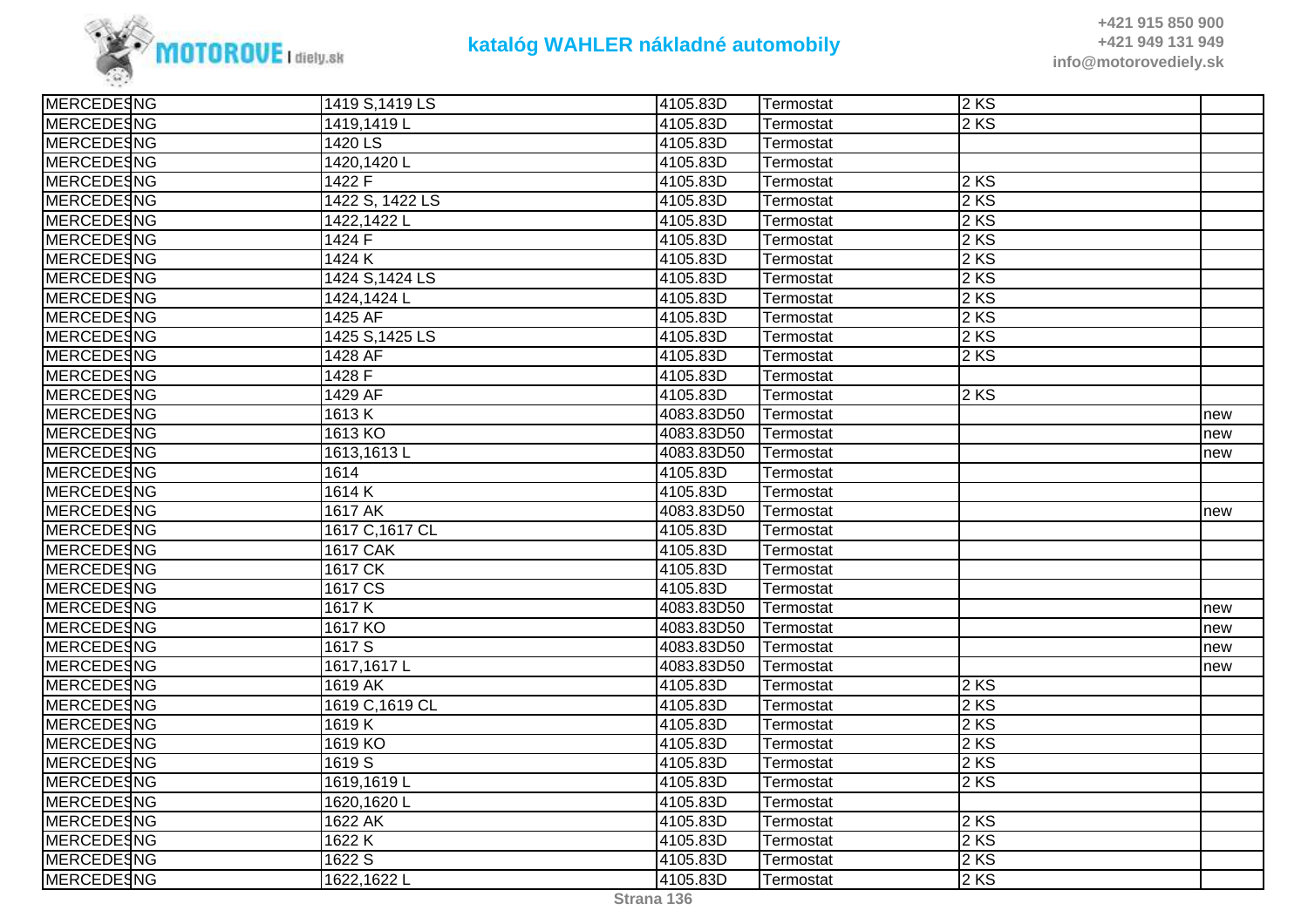

| <b>MERCEDESNG</b> | 1624 K          | 4105.83D | Termostat | <b>2 KS</b> |  |
|-------------------|-----------------|----------|-----------|-------------|--|
| MERCEDESNG        | 1624 S, 1624 LS | 4105.83D | Termostat | $2$ KS      |  |
| <b>MERCEDESNG</b> | 1624,1624L      | 4105.83D | Termostat | $2$ KS      |  |
| <b>MERCEDESNG</b> | 1625 AK         | 4105.83D | Termostat | $2$ KS      |  |
| <b>MERCEDESNG</b> | 1625K           | 4105.83D | Termostat | $2$ KS      |  |
| MERCEDESNG        | 1625 S, 1625 LS | 4105.83D | Termostat | $2$ KS      |  |
| <b>MERCEDESNG</b> | 1625,1625L      | 4105.83D | Termostat | $2$ KS      |  |
| <b>MERCEDESNG</b> | 1626 AK         | 4105.83D | Termostat | $2$ KS      |  |
| <b>MERCEDESNG</b> | 1626 AS         | 4105.83D | Termostat | 2 KS        |  |
| MERCEDESNG        | 1626 K          | 4105.83D | Termostat | $2$ KS      |  |
| MERCEDESNG        | 1626 S, 1626 LS | 4105.83D | Termostat | 2 KS        |  |
| MERCEDESNG        | 1626,1626L      | 4105.83D | Termostat | 2 KS        |  |
| <b>MERCEDESNG</b> | 1628 A          | 4105.83D | Termostat | 2 KS        |  |
| <b>MERCEDESNG</b> | 1628 S, 1628 LS | 4105.83D | Termostat | $2$ KS      |  |
| <b>MERCEDESNG</b> | 1628,1628L      | 4105.83D | Termostat | 2 KS        |  |
| <b>MERCEDESNG</b> | 1632 AK         | 4105.83D | Termostat | 2 KS        |  |
| MERCEDESNG        | 1632 AS         | 4105.83D | Termostat | 2 KS        |  |
| MERCEDESNG        | 1632K           | 4105.83D | Termostat | 2KS         |  |
| MERCEDESNG        | 1632 S, 1632 LS | 4105.83D | Termostat | $2$ KS      |  |
| <b>MERCEDESNG</b> | 1632,1632L      | 4105.83D | Termostat | $2$ KS      |  |
| MERCEDESNG        | 1633 S, 1633 LS | 4105.83D | Termostat | 2KS         |  |
| MERCEDESNG        | 1633,1633L      | 4105.83D | Termostat | $2$ KS      |  |
| <b>MERCEDESNG</b> | 1635 K          | 4105.83D | Termostat | $2$ KS      |  |
| <b>MERCEDESNG</b> | 1635 S, 1635 LS | 4105.83D | Termostat | 2 KS        |  |
| <b>MERCEDESNG</b> | 1635,1635L      | 4105.83D | Termostat | 2 KS        |  |
| <b>MERCEDESNG</b> | 1636 S, 1636 LS | 4105.83D | Termostat | 2KS         |  |
| <b>MERCEDESNG</b> | 1636,1636L      | 4105.83D | Termostat | 2 KS        |  |
| <b>MERCEDESNG</b> | 1638            | 4105.83D | Termostat | 2 KS        |  |
| MERCEDESNG        | 1638 S, 1638 LS | 4105.83D | Termostat | 2 KS        |  |
| <b>MERCEDESNG</b> | 1644            | 4105.83D | Termostat | 2 KS        |  |
| <b>MERCEDESNG</b> | 1644 S, 1644 LS | 4105.83D | Termostat | $2$ KS      |  |
| <b>MERCEDESNG</b> | 1719            | 4105.83D | Termostat | 2 KS        |  |
| MERCEDESNG        | 1719 AK         | 4105.83D | Termostat | $2$ KS      |  |
| <b>MERCEDESNG</b> | 1719K           | 4105.83D | Termostat | $2$ KS      |  |
| <b>MERCEDESNG</b> | 1719 S          | 4105.83D | Termostat | $2$ KS      |  |
| <b>MERCEDESNG</b> | 1814            | 4105.83D | Termostat |             |  |
| MERCEDESNG        | 1919            | 4105.83D | Termostat | $2$ KS      |  |
| MERCEDESNG        | 1919 AK         | 4105.83D | Termostat | $2$ KS      |  |
| <b>MERCEDESNG</b> | 1919 K          | 4105.83D | Termostat | 2 KS        |  |
| <b>MERCEDESNG</b> | 1919 S          | 4105.83D | Termostat | 2 KS        |  |
| <b>MERCEDESNG</b> | 1922            | 4105.83D | Termostat | $2$ KS      |  |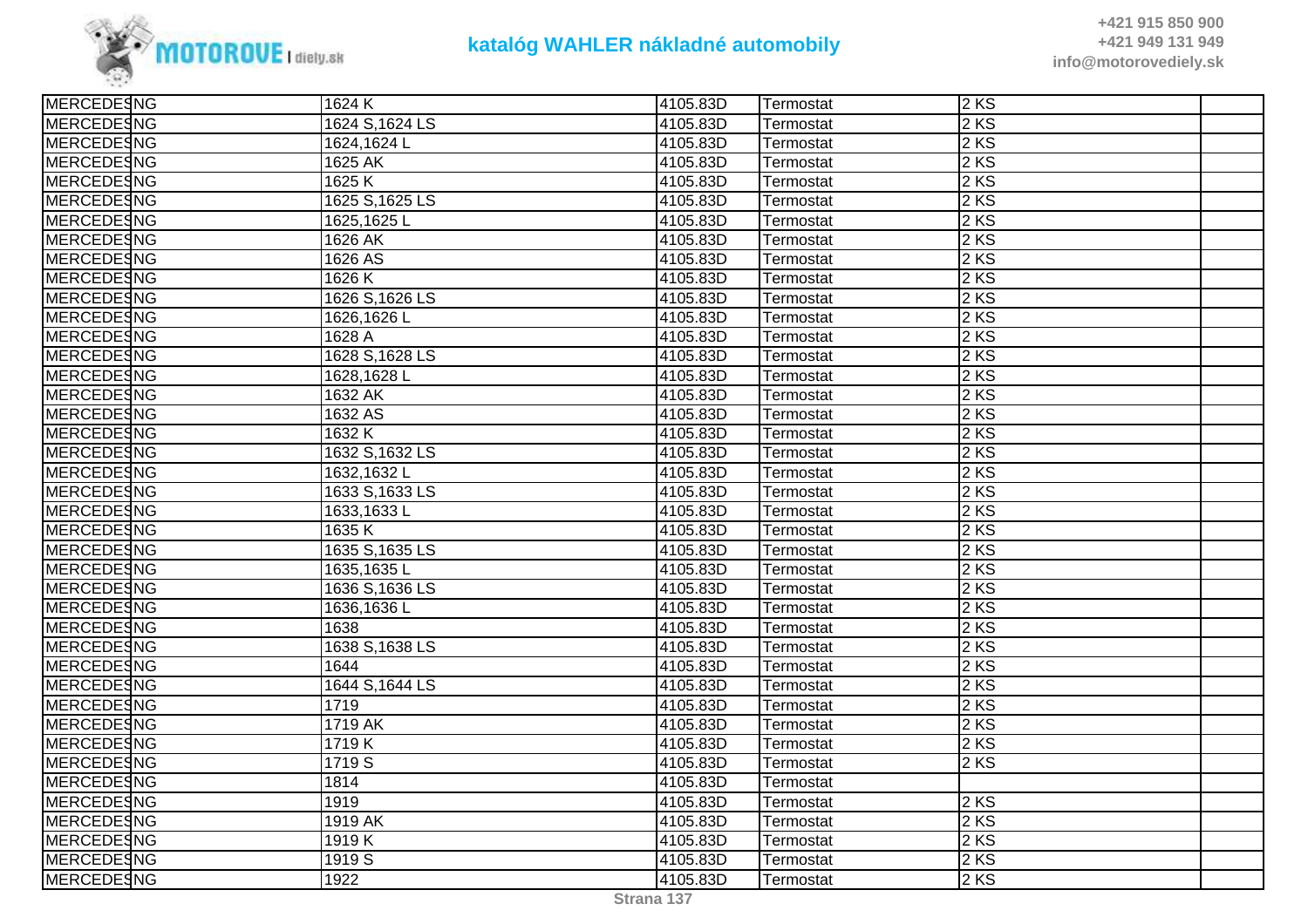

| <b>MERCEDESNG</b> | $\overline{19}$ 22 AK | 4105.83D | Termostat | 2 KS              |  |
|-------------------|-----------------------|----------|-----------|-------------------|--|
| MERCEDESNG        | 1922 K                | 4105.83D | Termostat | $2$ KS            |  |
| <b>MERCEDESNG</b> | 1922 S                | 4105.83D | Termostat | $2$ KS            |  |
| <b>MERCEDESNG</b> | 1926                  | 4105.83D | Termostat | 2 KS              |  |
| MERCEDESNG        | 1926 A                | 4105.83D | Termostat | $2 K\overline{S}$ |  |
| MERCEDESNG        | 1926 AK               | 4105.83D | Termostat | 2 KS              |  |
| MERCEDESNG        | 1926 AS               | 4105.83D | Termostat | $2$ KS            |  |
| <b>MERCEDESNG</b> | 1926 K                | 4105.83D | Termostat | 2 KS              |  |
| <b>MERCEDESNG</b> | 1926 S, 1926 LS       | 4105.83D | Termostat | $2$ KS            |  |
| MERCEDESNG        | 1928 A                | 4105.83D | Termostat | $2 K\overline{S}$ |  |
| MERCEDESNG        | 1928 AK               | 4105.83D | Termostat | 2 KS              |  |
| MERCEDESNG        | 1928 AS               | 4105.83D | Termostat | $2$ KS            |  |
| <b>MERCEDESNG</b> | 1928 K                | 4105.83D | Termostat | $2$ KS            |  |
| <b>MERCEDESNG</b> | 1928 S, 1928 LS       | 4105.83D | Termostat | $2$ KS            |  |
| <b>MERCEDESNG</b> | 1928,1928L            | 4105.83D | Termostat | 2KS               |  |
| MERCEDESNG        | 1932                  | 4105.83D | Termostat | 2 KS              |  |
| <b>MERCEDESNG</b> | 1932 A                | 4105.83D | Termostat | 2 KS              |  |
| <b>MERCEDESNG</b> | 1932 AK               | 4105.83D | Termostat | 2KS               |  |
| <b>MERCEDESNG</b> | 1932 AS               | 4105.83D | Termostat | $2$ KS            |  |
| <b>MERCEDESNG</b> | 1932 K                | 4105.83D | Termostat | 2KS               |  |
| <b>MERCEDESNG</b> | 1932 S, 1932 LS       | 4105.83D | Termostat | 2 KS              |  |
| MERCEDESNG        | 1933                  | 4105.83D | Termostat | 2 KS              |  |
| <b>MERCEDESNG</b> | 1933 S, 1933 LS       | 4105.83D | Termostat | $2$ KS            |  |
| <b>MERCEDESNG</b> | 1935                  | 4105.83D | Termostat | 2 KS              |  |
| <b>MERCEDESNG</b> | 1935 AK               | 4105.83D | Termostat | 2 KS              |  |
| MERCEDESNG        | 1935 AS               | 4105.83D | Termostat | 2KS               |  |
| MERCEDESNG        | 1935 S, 1935 LS       | 4105.83D | Termostat | 2 KS              |  |
| <b>MERCEDESNG</b> | 1936                  | 4105.83D | Termostat | $2$ KS            |  |
| <b>MERCEDESNG</b> | 1936 AK               | 4105.83D | Termostat | $2$ KS            |  |
| <b>MERCEDESNG</b> | 1936 AS               | 4105.83D | Termostat | 2 KS              |  |
| <b>MERCEDESNG</b> | 1936 K                | 4105.83D | Termostat | 2KS               |  |
| MERCEDESNG        | 1936 S, 1936 LS       | 4105.83D | Termostat | 2 KS              |  |
| <b>MERCEDESNG</b> | 1938                  | 4105.83D | Termostat | $2$ KS            |  |
| <b>MERCEDESNG</b> | 1938 S, 1938 LS       | 4105.83D | Termostat | 2 KS              |  |
| <b>MERCEDESNG</b> | 1944                  | 4105.83D | Termostat | 2 KS              |  |
| <b>MERCEDESNG</b> | 1944 S, 1944 LS       | 4105.83D | Termostat | 2KS               |  |
| MERCEDESNG        | 2025 S                | 4105.83D | Termostat | 2 KS              |  |
| <b>MERCEDESNG</b> | 2026S                 | 4105.83D | Termostat | 2 KS              |  |
| <b>MERCEDESNG</b> | 2028 A                | 4105.83D | Termostat | 2 KS              |  |
| MERCEDESNG        | 2028 LS               | 4105.83D | Termostat | $2$ KS            |  |
| MERCEDESNG        | 2032 S                | 4105.83D | Termostat | 2KS               |  |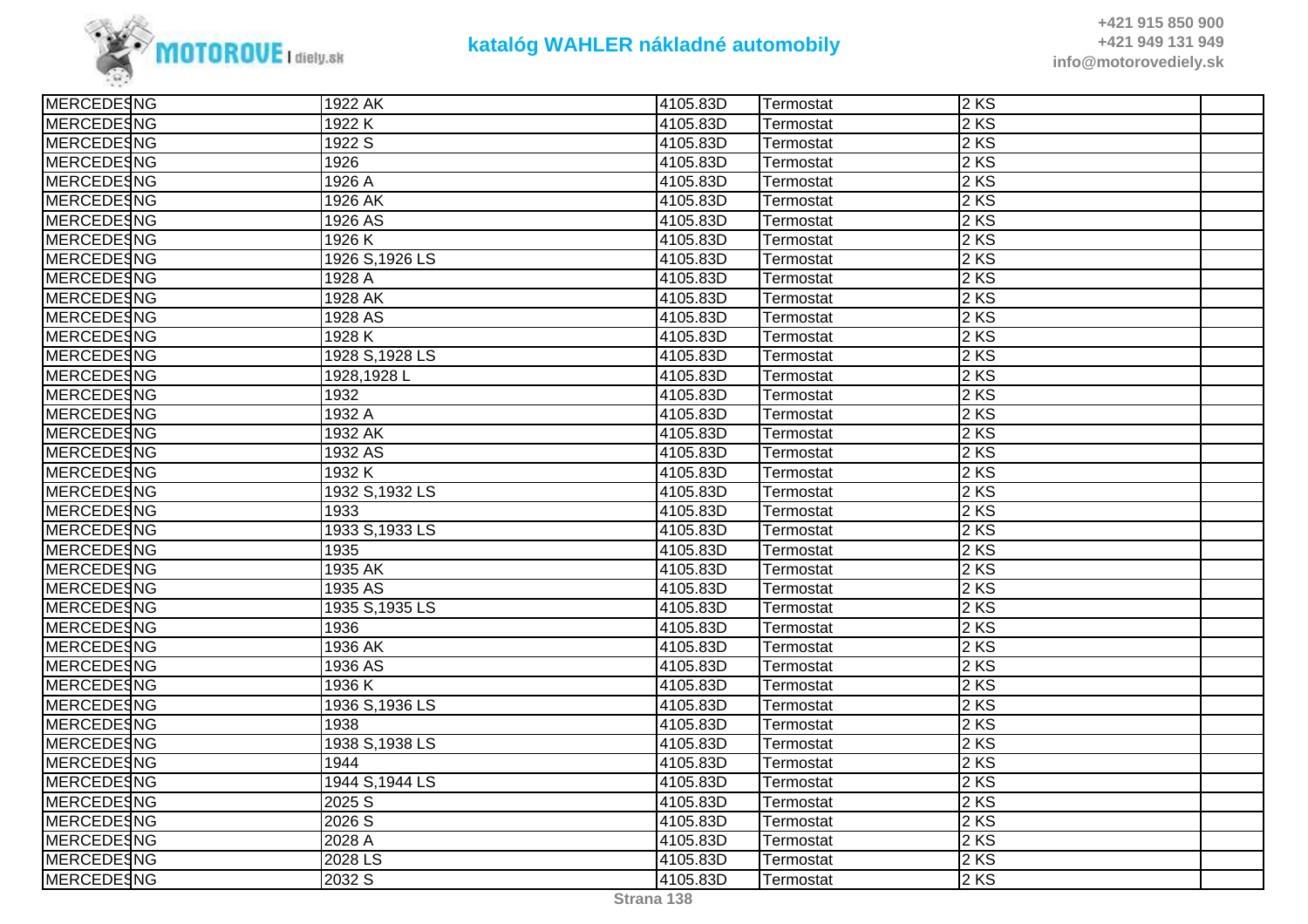

| MERCEDESNG        | 2033 LS         | 4105.83D | Termostat | <b>2 KS</b>       |  |
|-------------------|-----------------|----------|-----------|-------------------|--|
| MERCEDESNG        | 2035 S, 2035 LS | 4105.83D | Termostat | $2$ KS            |  |
| <b>MERCEDESNG</b> | 2036 A          | 4105.83D | Termostat | $2$ KS            |  |
| <b>MERCEDESNG</b> | 2036 LS         | 4105.83D | Termostat | $2$ KS            |  |
| MERCEDESNG        | 2219            | 4105.83D | Termostat | 2KS               |  |
| MERCEDESNG        | 2219 C, 2219 CL | 4105.83D | Termostat | 2 KS              |  |
| <b>MERCEDESNG</b> | 2219 K          | 4105.83D | Termostat | 2 KS              |  |
| <b>MERCEDESNG</b> | 2219 KO         | 4105.83D | Termostat | $2$ KS            |  |
| <b>MERCEDESNG</b> | 2219,2219L      | 4105.83D | Termostat | 2 KS              |  |
| MERCEDESNG        | 2220,2220L      | 4105.83D | Termostat |                   |  |
| MERCEDESNG        | 2222            | 4105.83D | Termostat | $2$ KS            |  |
| MERCEDESNG        | 2222 B          | 4105.83D | Termostat | 2 KS              |  |
| <b>MERCEDESNG</b> | 2222K           | 4105.83D | Termostat |                   |  |
| <b>MERCEDESNG</b> | 2222 K          | 4105.83D | Termostat | 2KS               |  |
| MERCEDESNG        | 2222L           | 4105.83D | Termostat |                   |  |
| MERCEDESNG        | 2222,2222 L     | 4105.83D | Termostat | $2$ KS            |  |
| MERCEDESNG        | 2224            | 4105.83D | Termostat | 2 KS              |  |
| MERCEDESNG        | 2224 B          | 4105.83D | Termostat | 2 KS              |  |
| MERCEDESNG        | 2224K           | 4105.83D | Termostat | $2$ KS            |  |
| MERCEDESNG        | 2224 S          | 4105.83D | Termostat | $2$ KS            |  |
| MERCEDESNG        | 2225            | 4105.83D | Termostat | 2KS               |  |
| MERCEDESNG        | 2225 B          | 4105.83D | Termostat | 2 KS              |  |
| MERCEDESNG        | 2225L           | 4105.83D | Termostat |                   |  |
| <b>MERCEDESNG</b> | 2226            | 4105.83D | Termostat | $2$ KS            |  |
| <b>MERCEDESNG</b> | 2226 S, 2226 LS | 4105.83D | Termostat | $2$ KS            |  |
| MERCEDESNG        | 2226,2226L      | 4105.83D | Termostat | $2$ KS            |  |
| <b>MERCEDESNG</b> | 2228            | 4105.83D | Termostat | $\overline{2}$ KS |  |
| <b>MERCEDESNG</b> | 2228 S          | 4105.83D | Termostat | 2 KS              |  |
| <b>MERCEDESNG</b> | 2228,2228L      | 4105.83D | Termostat | 2KS               |  |
| <b>MERCEDESNG</b> | 2232            | 4105.83D | Termostat | $2$ KS            |  |
| MERCEDESNG        | 2232 S, 2232 LS | 4105.83D | Termostat | $2$ KS            |  |
| MERCEDESNG        | 2232,2232L      | 4105.83D | Termostat | 2 KS              |  |
| MERCEDESNG        | 2233            | 4105.83D | Termostat | $2$ KS            |  |
| <b>MERCEDESNG</b> | 2233 S          | 4105.83D | Termostat | 2 KS              |  |
| <b>MERCEDESNG</b> | 2233,2233L      | 4105.83D | Termostat | $2$ KS            |  |
| <b>MERCEDESNG</b> | 2235K           | 4105.83D | Termostat | 2KS               |  |
| MERCEDESNG        | 2235 S, 2235 LS | 4105.83D | Termostat | 2 KS              |  |
| <b>MERCEDESNG</b> | 2235,2235L      | 4105.83D | Termostat | 2 KS              |  |
| <b>MERCEDESNG</b> | 2236            | 4105.83D | Termostat | 2 KS              |  |
| MERCEDESNG        | 2236 S          | 4105.83D | Termostat | $2$ KS            |  |
| <b>MERCEDESNG</b> | 2238 S          | 4105.83D | Termostat | 2KS               |  |
|                   |                 |          |           |                   |  |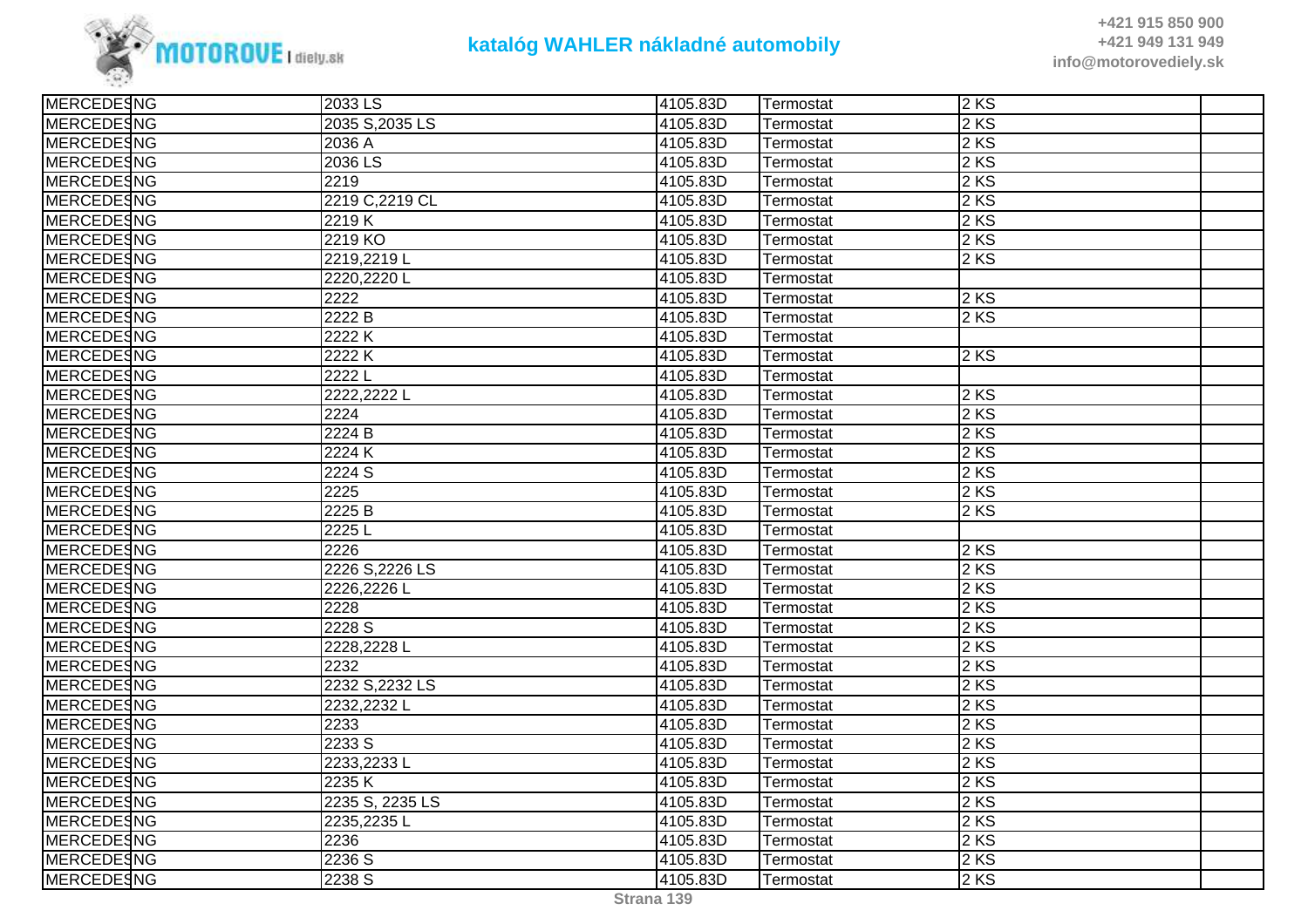

| <b>MERCEDESNG</b> | 2238,2238L        | 4105.83D | Termostat | 2KS    |  |
|-------------------|-------------------|----------|-----------|--------|--|
| <b>MERCEDESNG</b> | 2244 S            | 4105.83D | Termostat | 2 KS   |  |
| MERCEDESNG        | 2244,2244 L       | 4105.83D | Termostat | $2$ KS |  |
| <b>MERCEDESNG</b> | 2422              | 4105.83D | Termostat | 2 KS   |  |
| <b>MERCEDESNG</b> | 2422K             | 4105.83D | Termostat |        |  |
| <b>MERCEDESNG</b> | 2425              | 4105.83D | Termostat | 2 KS   |  |
| <b>MERCEDESNG</b> | 2428              | 4105.83D | Termostat | 2 KS   |  |
| <b>MERCEDESNG</b> | 2433              | 4105.83D | Termostat | 2 KS   |  |
| <b>MERCEDESNG</b> | 2438              | 4105.83D | Termostat | 2KS    |  |
| <b>MERCEDESNG</b> | 2438L             | 4105.83D | Termostat |        |  |
| <b>MERCEDESNG</b> | 2444 LS           | 4105.83D | Termostat |        |  |
| <b>MERCEDESNG</b> | 2444 LS           | 4105.83D | Termostat | 2KS    |  |
| <b>MERCEDESNG</b> | 2528 A            | 4105.83D | Termostat |        |  |
| <b>MERCEDESNG</b> | 2528 AK           | 4105.83D | Termostat |        |  |
| <b>MERCEDESNG</b> | 2536 AK           | 4105.83D | Termostat |        |  |
| MERCEDESNG        | 2626              | 4105.83D | Termostat | 2KS    |  |
| <b>MERCEDESNG</b> | 2626 A            | 4105.83D | Termostat | 2 KS   |  |
| <b>MERCEDESNG</b> | 2626 AB           | 4105.83D | Termostat | 2 KS   |  |
| MERCEDESNG        | $2626$ AK         | 4105.83D | Termostat | 2KS    |  |
| <b>MERCEDESNG</b> | 2626 AS           | 4105.83D | Termostat | 2 KS   |  |
| <b>MERCEDESNG</b> | 2626 B            | 4105.83D | Termostat | 2 KS   |  |
| MERCEDESNG        | 2626K             | 4105.83D | Termostat | 2 KS   |  |
| <b>MERCEDESNG</b> | 2626 S            | 4105.83D | Termostat | 2 KS   |  |
| <b>MERCEDESNG</b> | 2628              | 4105.83D | Termostat | 2 KS   |  |
| <b>MERCEDESNG</b> | 2628 A            | 4105.83D | Termostat | 2 KS   |  |
| <b>MERCEDESNG</b> | 2628 AK           | 4105.83D | Termostat | 2KS    |  |
| <b>MERCEDESNG</b> | 2628 AS           | 4105.83D | Termostat | 2 KS   |  |
| <b>MERCEDESNG</b> | 2628 <sub>B</sub> | 4105.83D | Termostat | 2 KS   |  |
| <b>MERCEDESNG</b> | 2628 K            | 4105.83D | Termostat | 2 KS   |  |
| <b>MERCEDESNG</b> | 2628 S            | 4105.83D | Termostat | 2 KS   |  |
| <b>MERCEDESNG</b> | 2632              | 4105.83D | Termostat | 2 KS   |  |
| MERCEDESNG        | 2632 A            | 4105.83D | Termostat | 2 KS   |  |
| MERCEDESNG        | 2632 AK           | 4105.83D | Termostat | 2 KS   |  |
| <b>MERCEDESNG</b> | 2632 AS           | 4105.83D | Termostat | 2 KS   |  |
| <b>MERCEDESNG</b> | 2632K             | 4105.83D | Termostat | 2 KS   |  |
| <b>MERCEDESNG</b> | 2632 S            | 4105.83D | Termostat | 2KS    |  |
| <b>MERCEDESNG</b> | 2633              | 4105.83D | Termostat | 2 KS   |  |
| <b>MERCEDESNG</b> | 2633 S            | 4105.83D | Termostat | 2 KS   |  |
| <b>MERCEDESNG</b> | 2635              | 4105.83D | Termostat | 2 KS   |  |
| MERCEDESNG        | 2635 A            | 4105.83D | Termostat | $2$ KS |  |
| <b>MERCEDESNG</b> | 2635 AK           | 4105.83D | Termostat | 2KS    |  |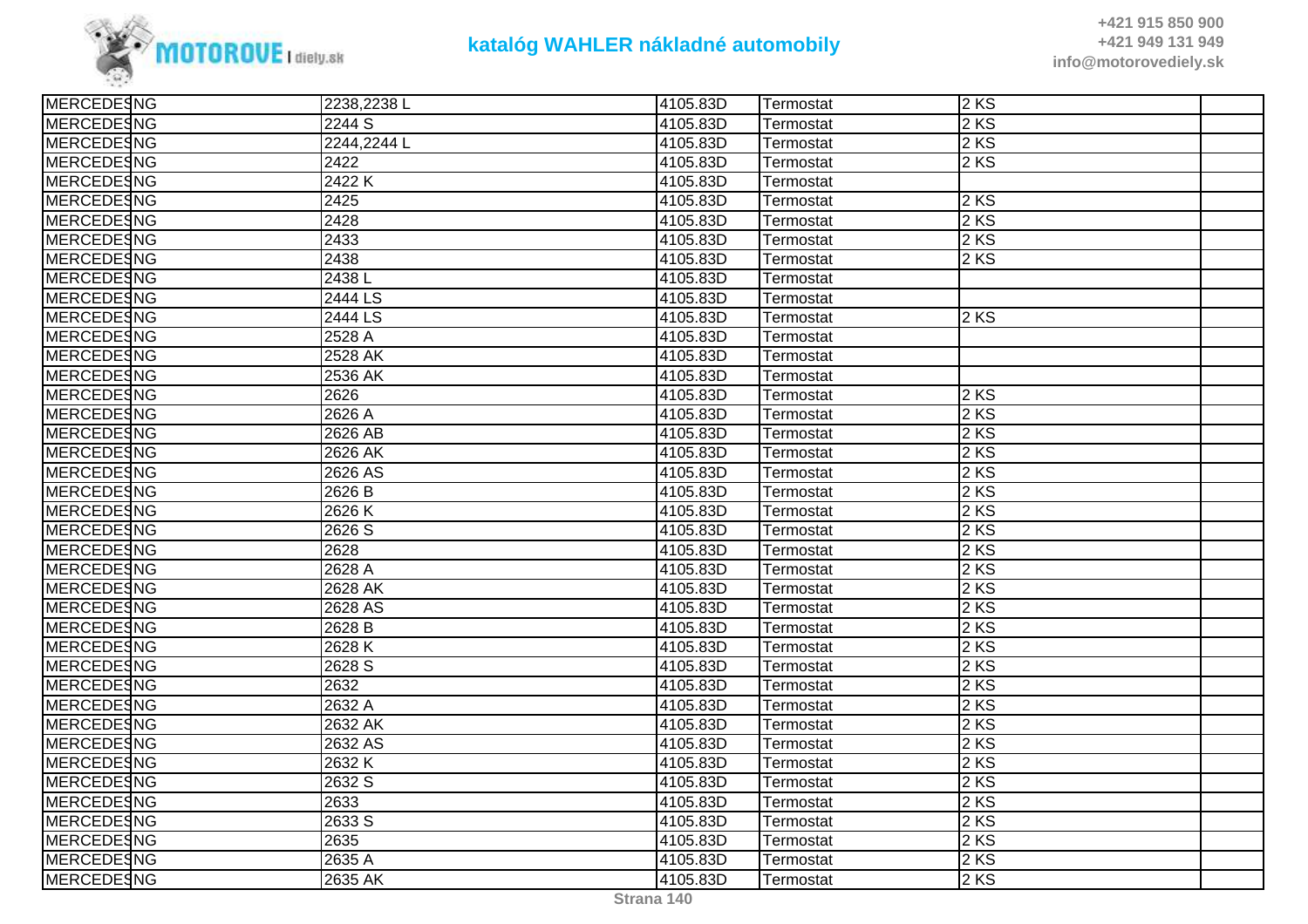

| <b>MERCEDESNG</b> | 2635 AS           | 4105.83D | Termostat | <b>2 KS</b> |  |
|-------------------|-------------------|----------|-----------|-------------|--|
| MERCEDESNG        | 2635 S            | 4105.83D | Termostat | $2$ KS      |  |
| <b>MERCEDESNG</b> | 2636              | 4105.83D | Termostat | 2 KS        |  |
| <b>MERCEDESNG</b> | 2636 A            | 4105.83D | Termostat | $2$ KS      |  |
| <b>MERCEDESNG</b> | 2636 AK           | 4105.83D | Termostat | 2KS         |  |
| <b>MERCEDESNG</b> | 2636 AS           | 4105.83D | Termostat | 2 KS        |  |
| <b>MERCEDESNG</b> | 2636 K            | 4105.83D | Termostat | 2 KS        |  |
| <b>MERCEDESNG</b> | 2636 S            | 4105.83D | Termostat | $2$ KS      |  |
| <b>MERCEDESNG</b> | 2638              | 4105.83D | Termostat | 2 KS        |  |
| <b>MERCEDESNG</b> | 2638 S            | 4105.83D | Termostat | 2KS         |  |
| MERCEDESNG        | 2644              | 4105.83D | Termostat | $2$ KS      |  |
| <b>MERCEDESNG</b> | 2644 S            | 4105.83D | Termostat | 2KS         |  |
| <b>MERCEDESNG</b> | 3025 <sub>B</sub> | 4105.83D | Termostat |             |  |
| <b>MERCEDESNG</b> | 3025 B            | 4105.83D | Termostat | 2KS         |  |
| <b>MERCEDESNG</b> | 3025K             | 4105.83D | Termostat |             |  |
| <b>MERCEDESNG</b> | 3025K             | 4105.83D | Termostat | $2$ KS      |  |
| <b>MERCEDESNG</b> | 3028              | 4105.83D | Termostat | 2 KS        |  |
| <b>MERCEDESNG</b> | 3028 B            | 4105.83D | Termostat | 2 KS        |  |
| MERCEDESNG        | 3028K             | 4105.83D | Termostat | $2$ KS      |  |
| <b>MERCEDESNG</b> | 3033              | 4105.83D | Termostat | $2$ KS      |  |
| <b>MERCEDESNG</b> | 3036              | 4105.83D | Termostat | 2KS         |  |
| <b>MERCEDESNG</b> | 3038              | 4105.83D | Termostat | 2 KS        |  |
| MERCEDESNG        | 3228 B            | 4105.83D | Termostat | 2 KS        |  |
| <b>MERCEDESNG</b> | 3228 K            | 4105.83D | Termostat | $2$ KS      |  |
| <b>MERCEDESNG</b> | 3235              | 4105.83D | Termostat | 2 KS        |  |
| <b>MERCEDESNG</b> | 3250 A            | 4105.83D | Termostat | 2 KS        |  |
| <b>MERCEDESNG</b> | 3250 AF           | 4105.83D | Termostat | $2$ KS      |  |
| <b>MERCEDESNG</b> | 3328              | 4105.83D | Termostat | 2 KS        |  |
| <b>MERCEDESNG</b> | 3328 B            | 4105.83D | Termostat |             |  |
| <b>MERCEDESNG</b> | 3328 B            | 4105.83D | Termostat | $2$ KS      |  |
| <b>MERCEDESNG</b> | 3328 K            | 4105.83D | Termostat | $2$ KS      |  |
| MERCEDESNG        | 3333              | 4105.83D | Termostat | 2 KS        |  |
| <b>MERCEDESNG</b> | 3333 B            | 4105.83D | Termostat |             |  |
| <b>MERCEDESNG</b> | 3333 K            | 4105.83D | Termostat | $2$ KS      |  |
| <b>MERCEDESNG</b> | 3335              | 4105.83D | Termostat | $2$ KS      |  |
| <b>MERCEDESNG</b> | 3335 A            | 4105.83D | Termostat | $2$ KS      |  |
| <b>MERCEDESNG</b> | 3336              | 4105.83D | Termostat | 2 KS        |  |
| <b>MERCEDESNG</b> | 3336 A            | 4105.83D | Termostat |             |  |
| <b>MERCEDESNG</b> | 3336 AK           | 4105.83D | Termostat | 2 KS        |  |
| MERCEDESNG        | 3336 B            | 4105.83D | Termostat | $2$ KS      |  |
| <b>MERCEDESNG</b> | 3336K             | 4105.83D | Termostat | 2KS         |  |
|                   |                   |          |           |             |  |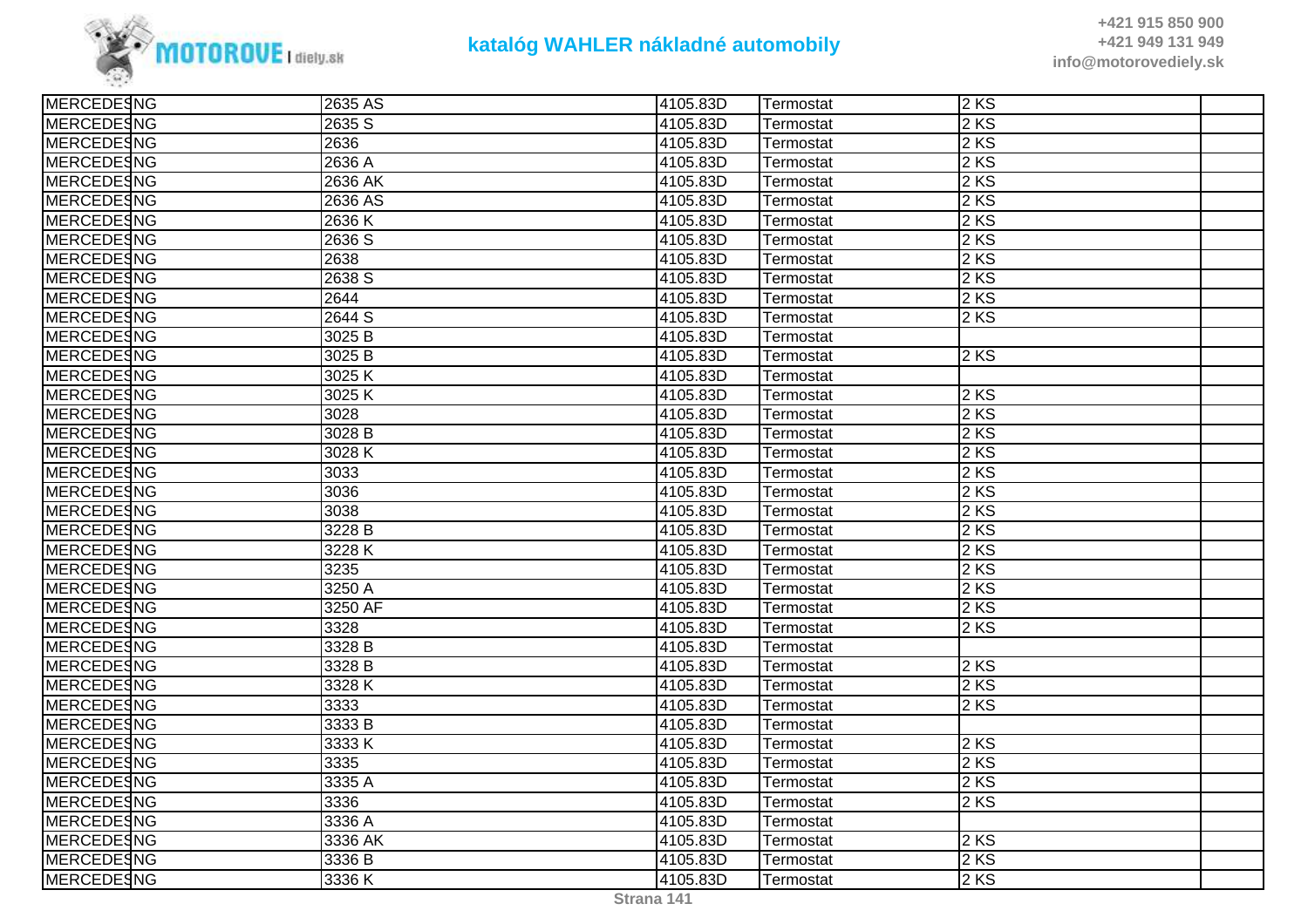

| MERCEDESNG        | 3336 S                                           | 4105.83D   | Termostat | 2KS  |     |
|-------------------|--------------------------------------------------|------------|-----------|------|-----|
| <b>MERCEDESNG</b> | 3338                                             | 4105.83D   | Termostat | 2 KS |     |
| MERCEDESNG        | 3528                                             | 4105.83D   | Termostat |      |     |
| MERCEDESNG        | 3528 B                                           | 4105.83D   | Termostat | 2KS  |     |
| MERCEDESNG        | 3528K                                            | 4105.83D   | Termostat | 2KS  |     |
| <b>MERCEDESNG</b> | 3535 AK                                          | 4105.83D   | Termostat | 2 KS |     |
| <b>MERCEDESNG</b> | 3535K                                            | 4105.83D   | Termostat | 2 KS |     |
| <b>MERCEDESNG</b> | 3536K                                            | 4105.83D   | Termostat | 2 KS |     |
| <b>MERCEDESNG</b> | $\overline{3}544$                                | 4105.83D   | Termostat | 2KS  |     |
| MERCEDESNG        | 3544 S                                           | 4105.83D   | Termostat |      |     |
| <b>MERCEDESNG</b> | 3836 AK                                          | 4105.83D   | Termostat |      |     |
| <b>MERCEDESNG</b> | 3850 A                                           | 4105.83D   | Termostat | 2KS  |     |
| MERCEDESO 100     | City                                             | 4176.85D   | Termostat |      |     |
| MERCEDESO 301     | O 301                                            | 4105.83D   | Termostat |      |     |
| MERCEDESO 302     | O 302                                            | 4083.83D50 | Termostat |      | new |
| MERCEDESO 303     | O 303                                            | 4105.83D   | Termostat | 2 KS |     |
| MERCEDESO 305     | O 305 G                                          | 4105.83D   | Termostat | 2 KS |     |
| MERCEDESO 305     | O 305 ST                                         | 4083.83D50 | Termostat |      | new |
| MERCEDESO 305     | O 305 ST                                         | 4105.83D   | Termostat | 2KS  |     |
| MERCEDESO 307     | O 307                                            | 4105.83D   | Termostat | 2KS  |     |
| MERCEDESO 309     | O 309 D                                          | 4083.83D50 | Termostat |      | new |
| MERCEDESO 317     | O 317                                            | 4565.80/2  | Termostat |      | new |
| MERCEDESO 340     | $\overline{O}$ 340                               | 4105.83D   | Termostat | 2 KS |     |
| MERCEDESO 340     | Tourismo                                         | 4105.83D   | Termostat | 2 KS |     |
| MERCEDESO 402     | O 402                                            | 4105.83D   | Termostat |      |     |
| MERCEDESO 403     | O 403 SHD                                        | 4105.83D   | Termostat | 2KS  |     |
| MERCEDESO 404     | $\overline{O}$ 404                               | 4105.83D   | Termostat | 2 KS |     |
| MERCEDESO 405     | O 405 G, O 405 GN, O 405 GTD                     | 4105.83D   | Termostat | 2 KS |     |
| MERCEDESO 405     | O 405 G,O 405 GN,O 405 GTD,O 405 GNTD,O 4105.83D |            | Termostat | 2 KS |     |
| MERCEDESO 405     | O 405 G, O 405 GTD                               | 4105.83D   | Termostat | 2 KS |     |
| MERCEDESO 405     | O 405 ST                                         | 4105.83D   | Termostat | 2KS  |     |
| MERCEDESO 405     | O 405 ST, O 405 N                                | 4105.83D   | Termostat | 2 KS |     |
| MERCEDESO 407     | O 407                                            | 4105.83D   | Termostat | 2 KS |     |
| MERCEDESO 408     | $\overline{O408}$                                | 4105.83D   | Termostat | 2 KS |     |
| MERCEDESOH Serie  | 1418                                             | 4105.83D   | Termostat |      |     |
| MERCEDESOH Serie  | 1521                                             | 4105.83D   | Termostat |      |     |
| <b>MERCEDESSK</b> | 1728, 1729, 1729 L                               | 4105.83D   | Termostat | 2 KS |     |
| <b>MERCEDESSK</b> | 1729 AK                                          | 4105.83D   | Termostat | 2 KS |     |
| <b>MERCEDESSK</b> | 1729 K                                           | 4105.83D   | Termostat | 2 KS |     |
| MERCEDESSK        | 1729 S, 1729 LS                                  | 4105.83D   | Termostat | 2KS  |     |
| <b>MERCEDESSK</b> | 1735 AK                                          | 4105.83D   | Termostat | 2KS  |     |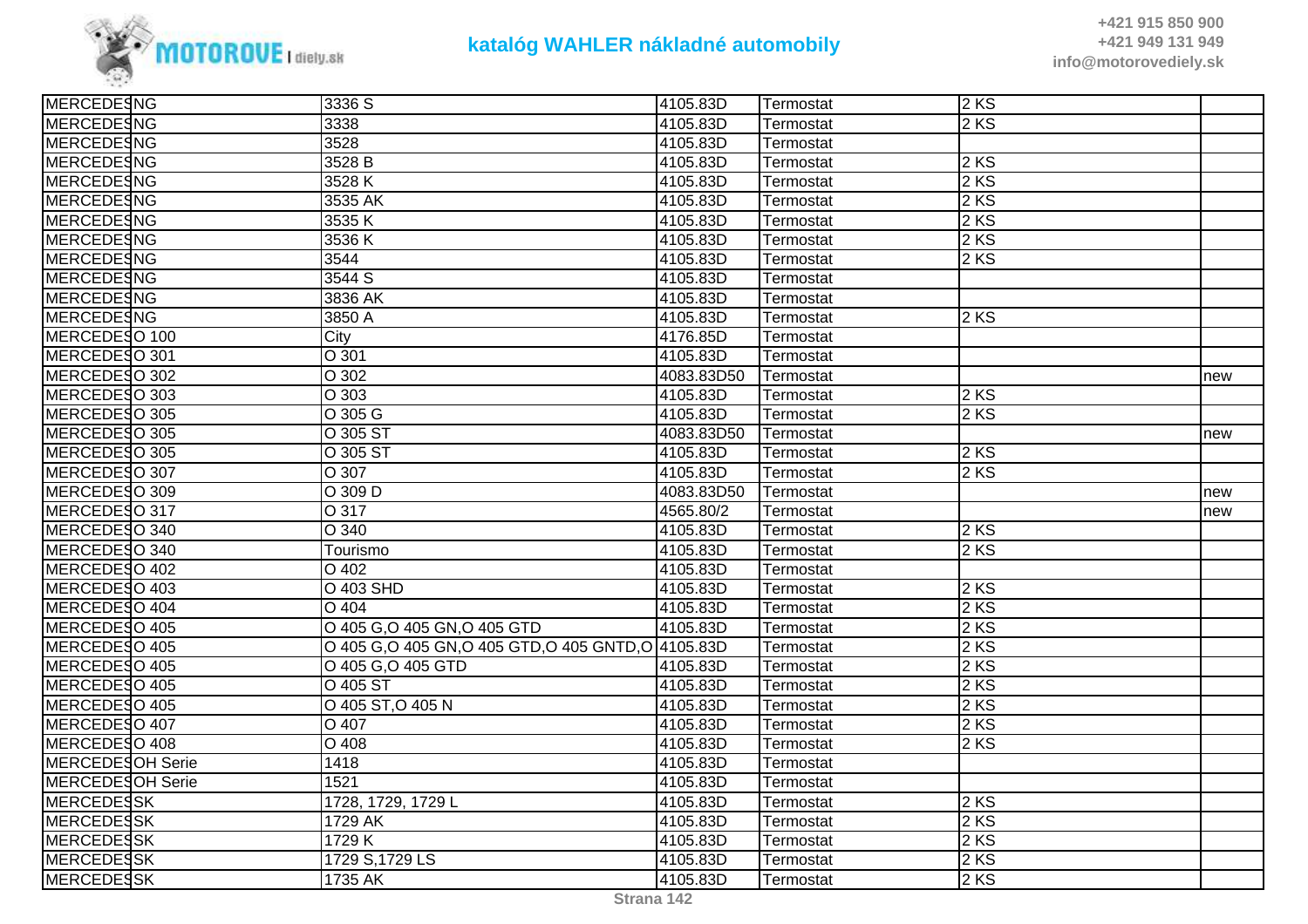

| <b>MERCEDESSK</b> | 1735K           | 4105.83D | Termostat | 2KS  |  |
|-------------------|-----------------|----------|-----------|------|--|
| <b>MERCEDESSK</b> | 1735L           | 4105.83D | Termostat | 2 KS |  |
| <b>MERCEDESSK</b> | 1735 S, 1735 LS | 4105.83D | Termostat | 2 KS |  |
| <b>MERCEDESSK</b> | 1735,1735L      | 4105.83D | Termostat | 2 KS |  |
| <b>MERCEDESSK</b> | 1748 S, 1748 LS | 4105.83D | Termostat | 2 KS |  |
| <b>MERCEDESSK</b> | 1748,1748L      | 4105.83D | Termostat | 2 KS |  |
| <b>MERCEDESSK</b> | 1831 AK         | 4105.83D | Termostat | 2 KS |  |
| <b>MERCEDESSK</b> | 1831 K          | 4105.83D | Termostat | 2 KS |  |
| <b>MERCEDESSK</b> | 1831 S, 1831 LS | 4105.83D | Termostat | 2KS  |  |
| <b>MERCEDESSK</b> | 1831,1831L      | 4105.83D | Termostat | 2 KS |  |
| <b>MERCEDESSK</b> | 1834 AK         | 4105.83D | Termostat | 2 KS |  |
| <b>MERCEDESSK</b> | 1834 S, 1834 LS | 4105.83D | Termostat | 2KS  |  |
| <b>MERCEDESSK</b> | 1834,1834 L     | 4105.83D | Termostat | 2 KS |  |
| <b>MERCEDESSK</b> | 1838 AK         | 4105.83D | Termostat | 2 KS |  |
| <b>MERCEDESSK</b> | 1838 K          | 4105.83D | Termostat | 2KS  |  |
| <b>MERCEDESSK</b> | 1838 S, 1838 LS | 4105.83D | Termostat | 2 KS |  |
| <b>MERCEDESSK</b> | 1838, 1838 L    | 4105.83D | Termostat | 2 KS |  |
| <b>MERCEDESSK</b> | 1840 LS         | 4105.83D | Termostat | 2 KS |  |
| <b>MERCEDESSK</b> | 1844 S, 1844 LS | 4105.83D | Termostat | 2KS  |  |
| <b>MERCEDESSK</b> | 1844,1844 L     | 4105.83D | Termostat | 2KS  |  |
| <b>MERCEDESSK</b> | 1850K           | 4105.83D | Termostat |      |  |
| MERCEDESSK        | 1850 LAS        | 4105.83D | Termostat | 2KS  |  |
| <b>MERCEDESSK</b> | 1850 S, 1850 LS | 4105.83D | Termostat | 2 KS |  |
| <b>MERCEDESSK</b> | 1850,1850L      | 4105.83D | Termostat | 2 KS |  |
| <b>MERCEDESSK</b> | $1853$ AK       | 4105.83D | Termostat | 2 KS |  |
| <b>MERCEDESSK</b> | 1853 S, 1853 LS | 4105.83D | Termostat | 2KS  |  |
| <b>MERCEDESSK</b> | 1853,1853L      | 4105.83D | Termostat | 2 KS |  |
| <b>MERCEDESSK</b> | 1922            | 4105.83D | Termostat | 2KS  |  |
| <b>MERCEDESSK</b> | 1922 AK         | 4105.83D | Termostat | 2 KS |  |
| <b>MERCEDESSK</b> | 1922 K          | 4105.83D | Termostat | 2 KS |  |
| <b>MERCEDESSK</b> | 1922 S          | 4105.83D | Termostat | 2 KS |  |
| <b>MERCEDESSK</b> | 1929 A          | 4105.83D | Termostat | 2 KS |  |
| MERCEDESSK        | 1929 AK         | 4105.83D | Termostat | 2 KS |  |
| <b>MERCEDESSK</b> | 1929 AS         | 4105.83D | Termostat | 2 KS |  |
| <b>MERCEDESSK</b> | 1929 K          | 4105.83D | Termostat | 2 KS |  |
| MERCEDESSK        | 1929 S          | 4105.83D | Termostat | 2KS  |  |
| <b>MERCEDESSK</b> | 1929,1929L      | 4105.83D | Termostat | 2 KS |  |
| <b>MERCEDESSK</b> | 1935            | 4105.83D | Termostat | 2 KS |  |
| <b>MERCEDESSK</b> | 1935 AK         | 4105.83D | Termostat | 2 KS |  |
| <b>MERCEDESSK</b> | 1935 AS         | 4105.83D | Termostat | 2KS  |  |
| <b>MERCEDESSK</b> | 1935 K          | 4105.83D | Termostat | 2KS  |  |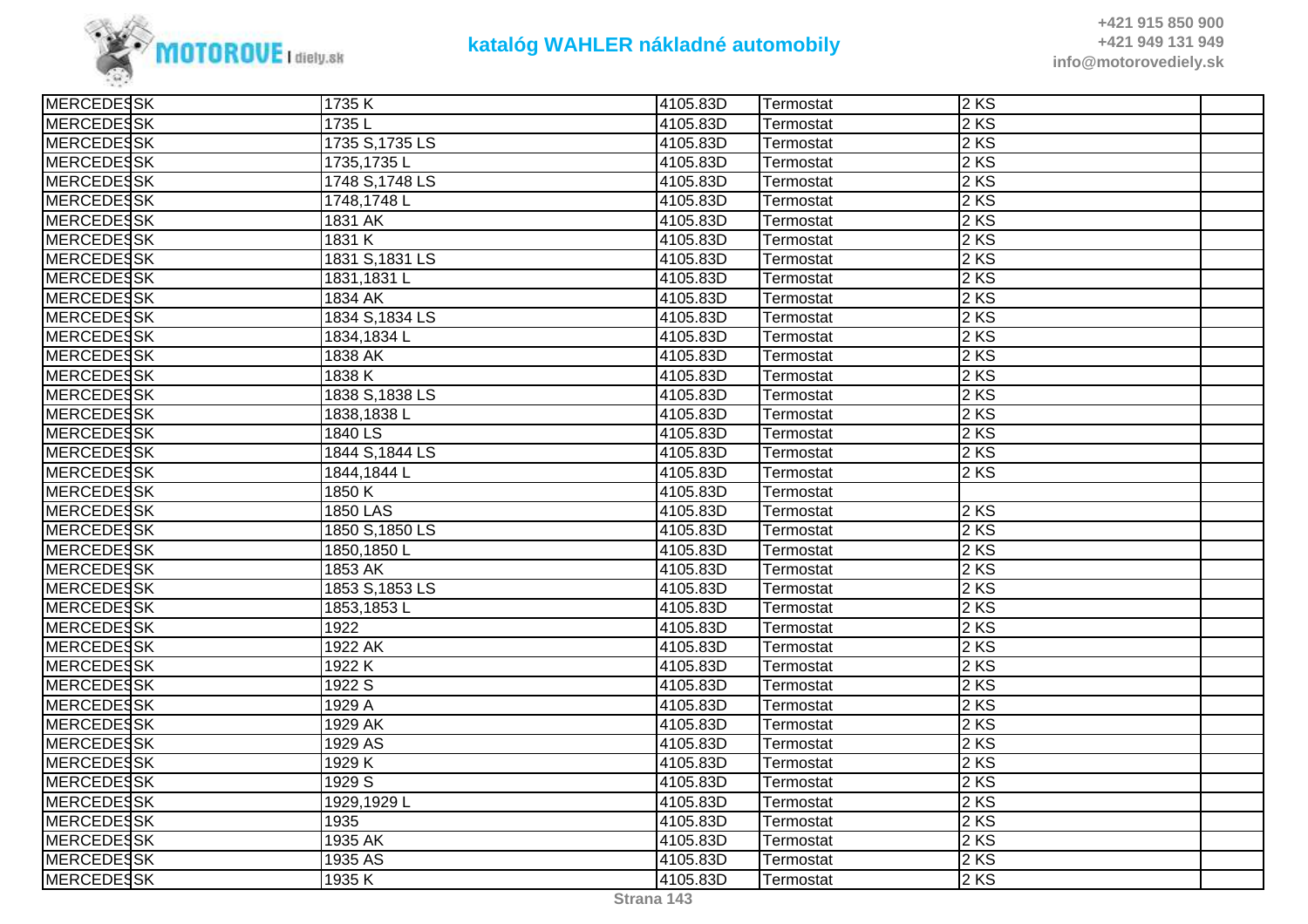

| <b>MERCEDESSK</b> | 1935 S              | 4105.83D | Termostat | 2KS  |  |
|-------------------|---------------------|----------|-----------|------|--|
| <b>MERCEDESSK</b> | 1945 AK             | 4105.83D | Termostat | 2 KS |  |
| MERCEDESSK        | 1948                | 4105.83D | Termostat | 2 KS |  |
| <b>MERCEDESSK</b> | 2024                | 4105.83D | Termostat | 2KS  |  |
| MERCEDESSK        | 2024 AK             | 4105.83D | Termostat | 2KS  |  |
| <b>MERCEDESSK</b> | 2024 K              | 4105.83D | Termostat | 2 KS |  |
| <b>MERCEDESSK</b> | 2027 AK             | 4105.83D | Termostat | 2 KS |  |
| MERCEDESSK        | 2031                | 4105.83D | Termostat | 2 KS |  |
| <b>MERCEDESSK</b> | $\overline{2031}$ A | 4105.83D | Termostat | 2KS  |  |
| MERCEDESSK        | 2031 AS             | 4105.83D | Termostat | 2 KS |  |
| MERCEDESSK        | 2031 K              | 4105.83D | Termostat | 2 KS |  |
| <b>MERCEDESSK</b> | 2031S               | 4105.83D | Termostat | 2 KS |  |
| <b>MERCEDESSK</b> | 2038                | 4105.83D | Termostat | 2 KS |  |
| <b>MERCEDESSK</b> | 2038 AS             | 4105.83D | Termostat | 2 KS |  |
| <b>MERCEDESSK</b> | 2038 S              | 4105.83D | Termostat | 2 KS |  |
| <b>MERCEDESSK</b> | 2044                | 4105.83D | Termostat | 2 KS |  |
| <b>MERCEDESSK</b> | $2044$ AS           | 4105.83D | Termostat | 2 KS |  |
| MERCEDESSK        | 2044 S              | 4105.83D | Termostat | 2 KS |  |
| MERCEDESSK        | 2050                | 4105.83D | Termostat | 2KS  |  |
| <b>MERCEDESSK</b> | 2050 S              | 4105.83D | Termostat | 2 KS |  |
| <b>MERCEDESSK</b> | 2055 AF             | 4105.83D | Termostat | 2 KS |  |
| MERCEDESSK        | 2422L               | 4105.83D | Termostat | 2 KS |  |
| <b>MERCEDESSK</b> | 2429                | 4105.83D | Termostat | 2 KS |  |
| <b>MERCEDESSK</b> | 2429 K              | 4105.83D | Termostat | 2 KS |  |
| <b>MERCEDESSK</b> | 2429 S              | 4105.83D | Termostat | 2 KS |  |
| MERCEDESSK        | 2429 S, 2429 LS     | 4105.83D | Termostat | 2KS  |  |
| MERCEDESSK        | 2429, 2429 L        | 4105.83D | Termostat | 2 KS |  |
| <b>MERCEDESSK</b> | 2429,2429L          | 4105.83D | Termostat | 2 KS |  |
| <b>MERCEDESSK</b> | 2434 L              | 4105.83D | Termostat | 2 KS |  |
| <b>MERCEDESSK</b> | 2435                | 4105.83D | Termostat | 2 KS |  |
| MERCEDESSK        | 2435K               | 4105.83D | Termostat | 2KS  |  |
| MERCEDESSK        | 2435 LS             | 4105.83D | Termostat | 2KS  |  |
| MERCEDESSK        | 2435 S              | 4105.83D | Termostat | 2KS  |  |
| <b>MERCEDESSK</b> | 2435 S, 2435 LS     | 4105.83D | Termostat | 2 KS |  |
| <b>MERCEDESSK</b> | 2435,2435L          | 4105.83D | Termostat | 2 KS |  |
| <b>MERCEDESSK</b> | 2448                | 4105.83D | Termostat | 2KS  |  |
| MERCEDESSK        | 2448 LS             | 4105.83D | Termostat | 2KS  |  |
| MERCEDESSK        | 2448 S              | 4105.83D | Termostat | 2 KS |  |
| <b>MERCEDESSK</b> | 2448,2448L          | 4105.83D | Termostat | 2 KS |  |
| <b>MERCEDESSK</b> | 2531                | 4105.83D | Termostat |      |  |
| MERCEDESSK        | 2531                | 4105.83D | Termostat | 2KS  |  |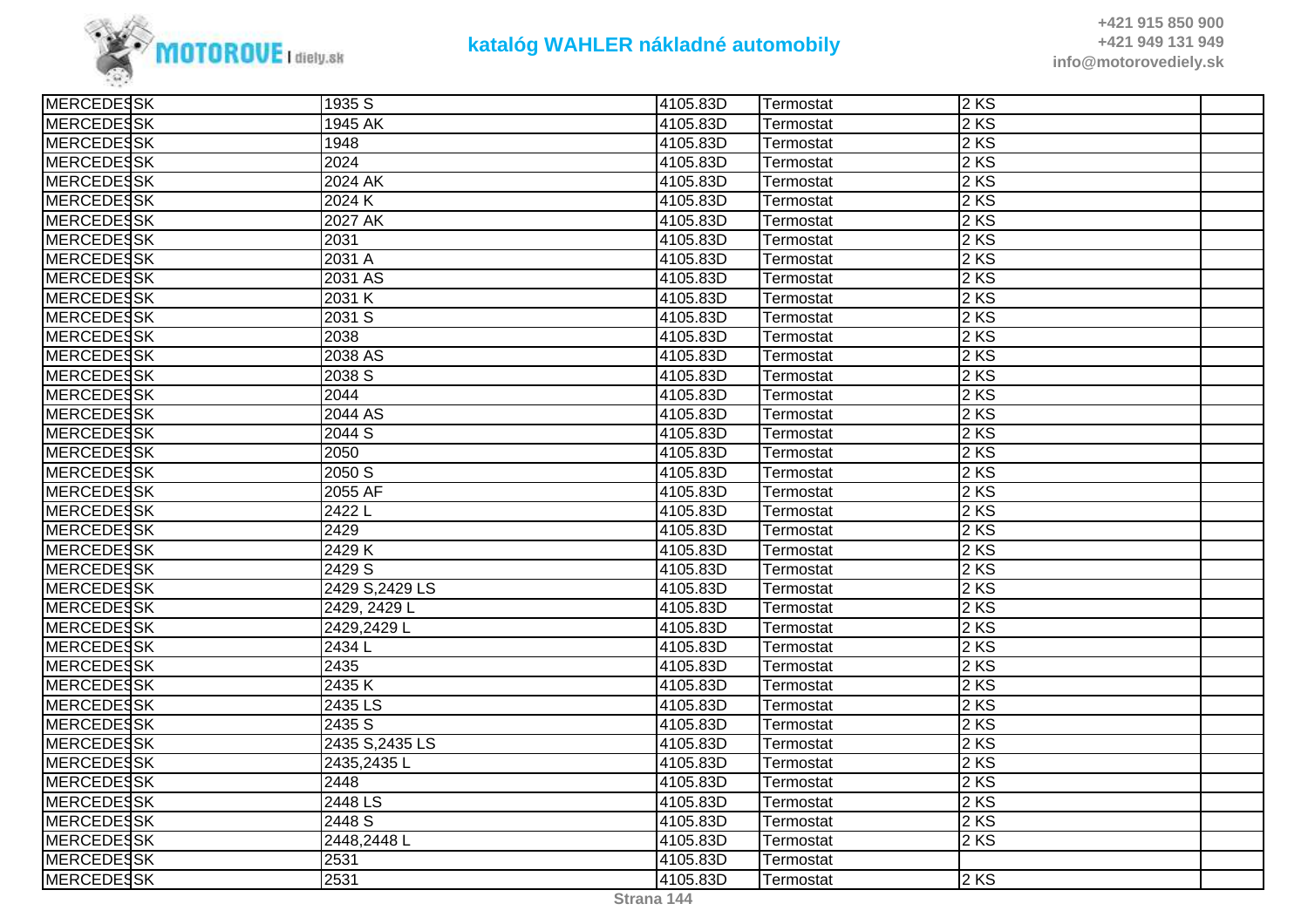

**+421 915 850 900 +421 949 131 949info@motorovediely.sk**

| <b>MERCEDESSK</b> | 2531, 2531 L     | 4105.83D | Termostat | 2KS    |  |
|-------------------|------------------|----------|-----------|--------|--|
| <b>MERCEDESSK</b> | 2534, 2534 L     | 4105.83D | Termostat | $2$ KS |  |
| <b>MERCEDESSK</b> | 2538             | 4105.83D | Termostat | $2$ KS |  |
| <b>MERCEDESSK</b> | 2538 K, 2538 LK  | 4105.83D | Termostat | $2$ KS |  |
| <b>MERCEDESSK</b> | 2538 S           | 4105.83D | Termostat | 2 KS   |  |
| <b>MERCEDESSK</b> | 2538 S, 2538 LS  | 4105.83D | Termostat | $2$ KS |  |
| <b>MERCEDESSK</b> | 2538,2538L       | 4105.83D | Termostat | 2 KS   |  |
| <b>MERCEDESSK</b> | 2544             | 4105.83D | Termostat | $2$ KS |  |
| <b>MERCEDESSK</b> | 2544 LS          | 4105.83D | Termostat | 2 KS   |  |
| <b>MERCEDESSK</b> | 2544 S           | 4105.83D | Termostat | 2 KS   |  |
| <b>MERCEDESSK</b> | 2544 S, LS       | 4105.83D | Termostat | $2$ KS |  |
| <b>MERCEDESSK</b> | 2544, 2544 L     | 4105.83D | Termostat | 2 KS   |  |
| <b>MERCEDESSK</b> | 2544,2544 L      | 4105.83D | Termostat | 2 KS   |  |
| <b>MERCEDESSK</b> | 2550             | 4105.83D | Termostat | $2$ KS |  |
| <b>MERCEDESSK</b> | 2550 K           | 4105.83D | Termostat | 2 KS   |  |
| <b>MERCEDESSK</b> | 2550 S, 2550 LS  | 4105.83D | Termostat | 2 KS   |  |
| <b>MERCEDESSK</b> | 2550,2550L       | 4105.83D | Termostat | 2 KS   |  |
| <b>MERCEDESSK</b> | 2553 S, 2553 LS  | 4105.83D | Termostat | 2 KS   |  |
| <b>MERCEDESSK</b> | 2553,2553L       | 4105.83D | Termostat | $2$ KS |  |
| <b>MERCEDESSK</b> | 2629             | 4105.83D | Termostat | 2 KS   |  |
| <b>MERCEDESSK</b> | 2629 A           | 4105.83D | Termostat | 2 KS   |  |
| MERCEDESSK        | 2629 AK          | 4105.83D | Termostat | 2 KS   |  |
| <b>MERCEDESSK</b> | 2629 AS          | 4105.83D | Termostat | $2$ KS |  |
| <b>MERCEDESSK</b> | 2629 B           | 4105.83D | Termostat | $2$ KS |  |
| <b>MERCEDESSK</b> | 2629K            | 4105.83D | Termostat | $2$ KS |  |
| <b>MERCEDESSK</b> | 2629 S           | 4105.83D | Termostat | $2$ KS |  |
| <b>MERCEDESSK</b> | 2631             | 4105.83D | Termostat | $2$ KS |  |
| <b>MERCEDESSK</b> | 2631 A           | 4105.83D | Termostat | 2 KS   |  |
| <b>MERCEDESSK</b> | 2631 AK, 2634 AK | 4105.83D | Termostat | $2$ KS |  |
| <b>MERCEDESSK</b> | 2631 AS          | 4105.83D | Termostat | $2$ KS |  |
| <b>MERCEDESSK</b> | 2631 B           | 4105.83D | Termostat | 2 KS   |  |
| <b>MERCEDESSK</b> | 2631 K           | 4105.83D | Termostat |        |  |
| <b>MERCEDESSK</b> | 2631 K           | 4105.83D | Termostat | 2 KS   |  |
| <b>MERCEDESSK</b> | 2631 S           | 4105.83D | Termostat | 2KS    |  |
| <b>MERCEDESSK</b> | 2634             | 4105.83D | Termostat | 2 KS   |  |
| MERCEDESSK        | 2634 S           | 4105.83D | Termostat | 2KS    |  |
| <b>MERCEDESSK</b> | 2635             | 4105.83D | Termostat | 2 KS   |  |
| <b>MERCEDESSK</b> | 2635 A           | 4105.83D | Termostat | 2 KS   |  |
| MERCEDESSK        | 2635 AK          | 4105.83D | Termostat | 2 KS   |  |
| <b>MERCEDESSK</b> | 2635 AS          | 4105.83D | Termostat | $2$ KS |  |
| <b>MERCEDESSK</b> | 2635K            | 4105.83D | Termostat | 2KS    |  |
|                   |                  |          |           |        |  |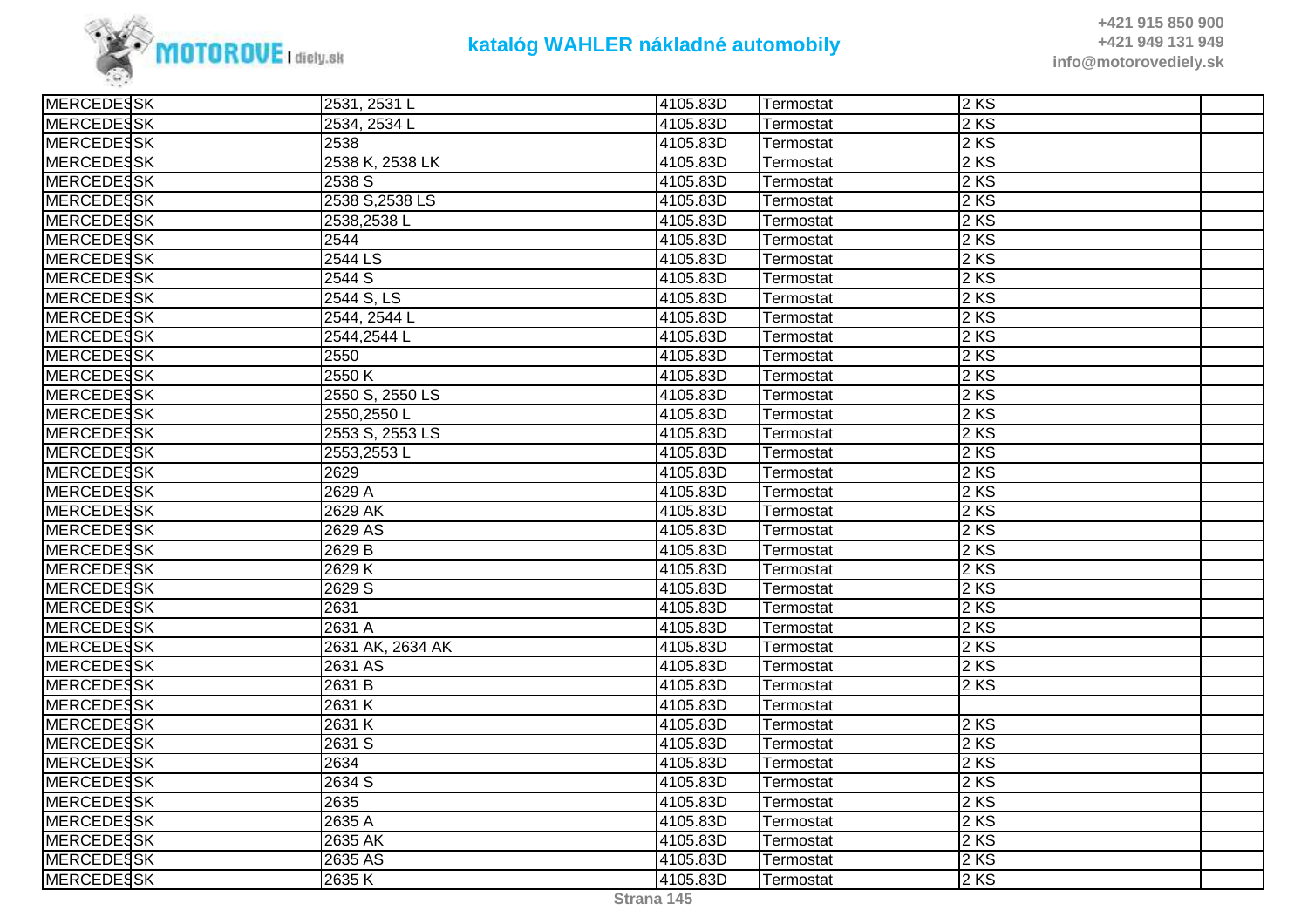

**+421 915 850 900 +421 949 131 949info@motorovediely.sk**

| <b>MERCEDESSK</b> | 2635 S       | 4105.83D | Termostat | 2 KS              |  |
|-------------------|--------------|----------|-----------|-------------------|--|
| MERCEDESSK        | 2638 A, LA   | 4105.83D | Termostat | $2$ KS            |  |
| <b>MERCEDESSK</b> | 2638 AK      | 4105.83D | Termostat | 2 KS              |  |
| <b>MERCEDESSK</b> | 2638 AS      | 4105.83D | Termostat | $2$ KS            |  |
| <b>MERCEDESSK</b> | 2638K        | 4105.83D | Termostat | 2KS               |  |
| MERCEDESSK        | 2638 S       | 4105.83D | Termostat | $2$ KS            |  |
| <b>MERCEDESSK</b> | 2638, 2638 L | 4105.83D | Termostat | $2$ KS            |  |
| <b>MERCEDESSK</b> | 2644 A       | 4105.83D | Termostat | $2$ KS            |  |
| <b>MERCEDESSK</b> | 2644 S       | 4105.83D | Termostat | 2 KS              |  |
| MERCEDESSK        | 2644, 2644 L | 4105.83D | Termostat | $2$ KS            |  |
| MERCEDESSK        | 2645 AS      | 4105.83D | Termostat | $2$ KS            |  |
| MERCEDESSK        | 2648 AK      | 4105.83D | Termostat | 2 KS              |  |
| MERCEDESSK        | 2648 AS      | 4105.83D | Termostat | 2KS               |  |
| <b>MERCEDESSK</b> | 2648 S       | 4105.83D | Termostat | $2$ KS            |  |
| <b>MERCEDESSK</b> | 2650 A       | 4105.83D | Termostat | 2 KS              |  |
| <b>MERCEDESSK</b> | $2650$ AK    | 4105.83D | Termostat | 2 KS              |  |
| MERCEDESSK        | 2650 AS      | 4105.83D | Termostat | 2 KS              |  |
| MERCEDESSK        | 2650K        | 4105.83D | Termostat | $2 K\overline{S}$ |  |
| MERCEDESSK        | 2650 S       | 4105.83D | Termostat | $2$ KS            |  |
| <b>MERCEDESSK</b> | 2650, 2650 L | 4105.83D | Termostat | $2$ KS            |  |
| MERCEDESSK        | 2653, 2653L  | 4105.83D | Termostat | 2KS               |  |
| <b>MERCEDESSK</b> | 2653 AK      | 4105.83D | Termostat | $2$ KS            |  |
| <b>MERCEDESSK</b> | 3050         | 4105.83D | Termostat | $2$ KS            |  |
| <b>MERCEDESSK</b> | 3053 S       | 4105.83D | Termostat | 2 KS              |  |
| MERCEDESSK        | 3229         | 4105.83D | Termostat | 2 KS              |  |
| <b>MERCEDESSK</b> | 3229 B       | 4105.83D | Termostat | 2KS               |  |
| <b>MERCEDESSK</b> | 3229K        | 4105.83D | Termostat | 2 KS              |  |
| <b>MERCEDESSK</b> | 3233 B       | 4105.83D | Termostat | 2 KS              |  |
| MERCEDESSK        | 3233K        | 4105.83D | Termostat | 2KS               |  |
| <b>MERCEDESSK</b> | 3234 B       | 4105.83D | Termostat | 2 KS              |  |
| <b>MERCEDESSK</b> | 3234K        | 4105.83D | Termostat | $2$ KS            |  |
| <b>MERCEDESSK</b> | 3235         | 4105.83D | Termostat | 2 KS              |  |
| MERCEDESSK        | 3235K        | 4105.83D | Termostat | $2$ KS            |  |
| <b>MERCEDESSK</b> | 3235L        | 4105.83D | Termostat | $2$ KS            |  |
| <b>MERCEDESSK</b> | 3236 A       | 4105.83D | Termostat | $2$ KS            |  |
| <b>MERCEDESSK</b> | 3238         | 4105.83D | Termostat | 2 KS              |  |
| MERCEDESSK        | 3238L        | 4105.83D | Termostat | 2KS               |  |
| MERCEDESSK        | 3238, 3238 L | 4105.83D | Termostat | $2$ KS            |  |
| <b>MERCEDESSK</b> | 3244         | 4105.83D | Termostat | 2 KS              |  |
| <b>MERCEDESSK</b> | 3244 L       | 4105.83D | Termostat | $2$ KS            |  |
| MERCEDESSK        | 3248         | 4105.83D | Termostat | $2$ KS            |  |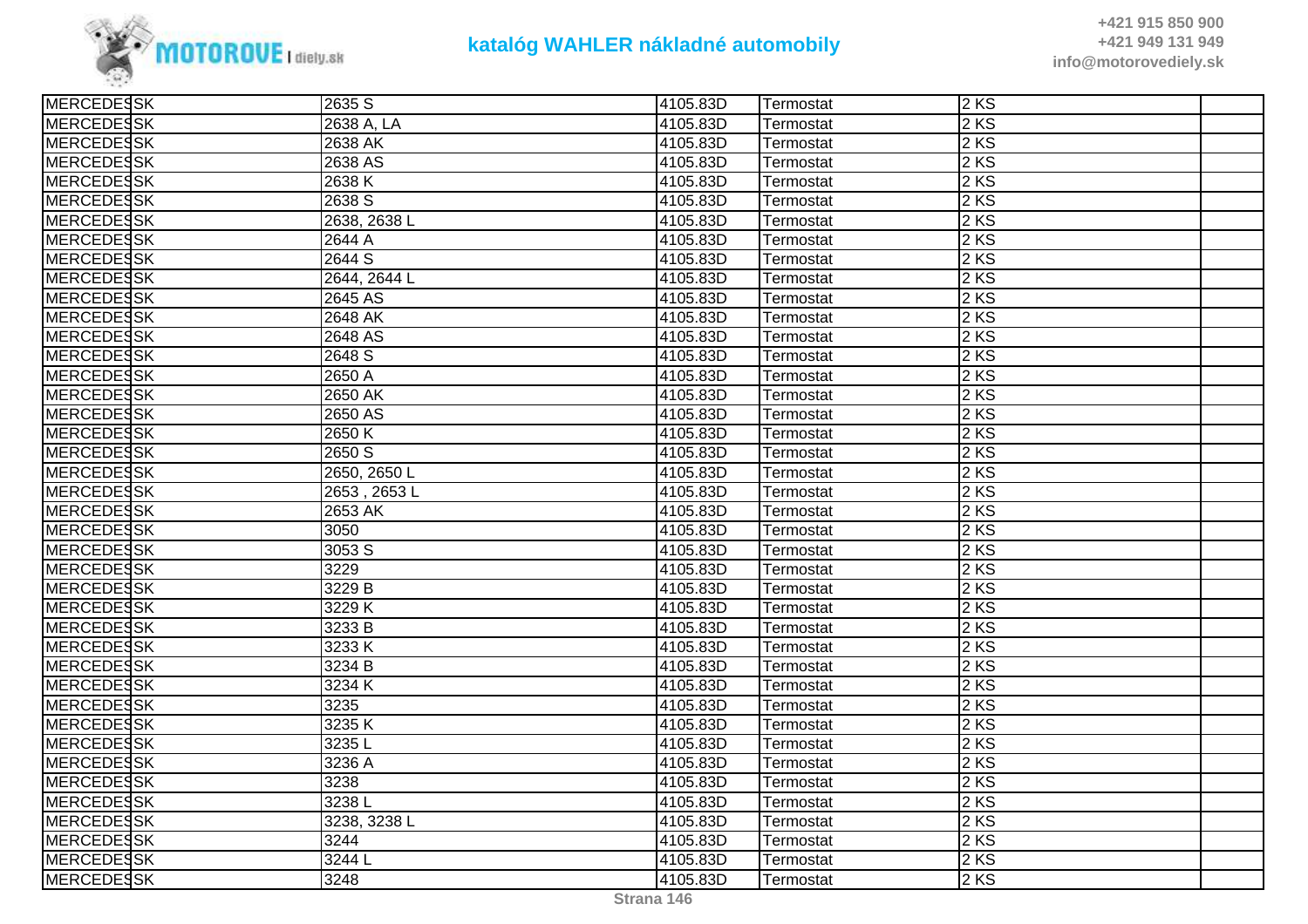

**+421 915 850 900 +421 949 131 949info@motorovediely.sk**

| <b>MERCEDESSK</b>        | $\overline{3}$ 250 L | 4105.83D   | Termostat        | $2$ KS          |     |
|--------------------------|----------------------|------------|------------------|-----------------|-----|
| <b>MERCEDESSK</b>        | 3253, 3253L          | 4105.83D   | Termostat        | 2 KS            |     |
| <b>MERCEDESSK</b>        | 3255                 | 4105.83D   | Termostat        | 2 KS            |     |
| <b>MERCEDESSK</b>        | 3529                 | 4105.83D   | Termostat        | 2 KS            |     |
| MERCEDESSK               | 3534K                | 4105.83D   | Termostat        | 2KS             |     |
| MERCEDESSK               | 3535                 | 4105.83D   | Termostat        | 2 KS            |     |
| <b>MERCEDESSK</b>        | 3535 AK              | 4105.83D   | Termostat        | 2 KS            |     |
| <b>MERCEDESSK</b>        | 3535 B               | 4105.83D   | Termostat        | 2 KS            |     |
| <b>MERCEDESSK</b>        | 3535K                | 4105.83D   | Termostat        | 2 KS            |     |
| <b>MERCEDESSK</b>        | 3535 S               | 4105.83D   | Termostat        | 2KS             |     |
| MERCEDESSK               | 3538                 | 4105.83D   | Termostat        |                 |     |
| <b>MERCEDESSK</b>        | 3538                 | 4105.83D   | Termostat        | 2 KS            |     |
| <b>MERCEDESSK</b>        | 3538 AK              | 4105.83D   | Termostat        | 2 KS            |     |
| <b>MERCEDESSK</b>        | 3538K                | 4105.83D   | Termostat        | 2 KS            |     |
| <b>MERCEDESSK</b>        | 3544                 | 4105.83D   | Termostat        | 2KS             |     |
| MERCEDESSK               | 3544 AK              | 4105.83D   | <b>Termostat</b> |                 |     |
| <b>MERCEDESSK</b>        | 3544 K               | 4105.83D   | Termostat        | 2KS             |     |
| <b>MERCEDESSK</b>        | 3548                 | 4105.83D   | Termostat        | 2 KS            |     |
| MERCEDESSK               | 3550                 | 4105.83D   | Termostat        | 2KS             |     |
| <b>MERCEDESSK</b>        | 3550 K               | 4105.83D   | Termostat        |                 |     |
| MERCEDESSK               | 3550 S, 3553 S       | 4105.83D   | Termostat        | 2KS             |     |
| <b>MERCEDESSK</b>        | 3553 S               | 4105.83D   | Termostat        | 2 KS            |     |
| MERCEDESSK               | 3553, 3553L          | 4105.83D   | Termostat        | 2 KS            |     |
| <b>MERCEDESSK</b>        | 4050 A               | 4105.83D   | Termostat        | 2 KS            |     |
| <b>MERCEDESSK</b>        | 4844                 | 4105.83D   | Termostat        | 2KS             |     |
| MERCEDESSK               | 4844K                | 4105.83D   | Termostat        |                 |     |
| <b>MERCEDESSK</b>        | 4850 A               | 4105.83D   | Termostat        | 2KS             |     |
| MERCEDESSPRINTER (905)   | 616 CDI              | 410171.87D | Termostat        |                 | new |
| MERCEDESSPRINTER (905)   | 616 CDI              | 4453.87D   | Termostat        |                 |     |
| MERCEDEST1/TN            | 407 D                | 4049.80D1  | Termostat        |                 |     |
| MERCEDEST1/TN            | 408 D                | 4176.85D   | Termostat        | bez krytu       |     |
| MERCEDEST1/TN            | 408 D                | 4280.85D   | Termostat        | s krytom        |     |
| MERCEDEST1/TN            | 409 <sub>D</sub>     | 4049.80D1  | Termostat        |                 |     |
| MERCEDEST1/TN            | 410                  | 4078.87D   | Termostat        |                 |     |
| MERCEDEST1/TN            | 410 D                | 4176.85D   | Termostat        |                 |     |
| MERCEDEST2/L             | $L$ 405 D            | 4078.79D   | Termostat        | OM 615          | new |
| MERCEDES <sub>T2/L</sub> | $L$ 405 D            | 4078.79D   | Termostat        | OM 615 / OM 621 | new |
| MERCEDEST2/L             | L 406 DG             | 4078.79D   | Termostat        |                 | new |
| MERCEDEST2/L             | $L$ 407 D            | 4078.79D   | Termostat        |                 | new |
| MERCEDEST2/L             | L 408 DG             | 4083.83D50 | Termostat        |                 | new |
| MERCEDEST2/L             | L 408 G              | 4078.87D   | Termostat        |                 |     |
|                          |                      |            |                  |                 |     |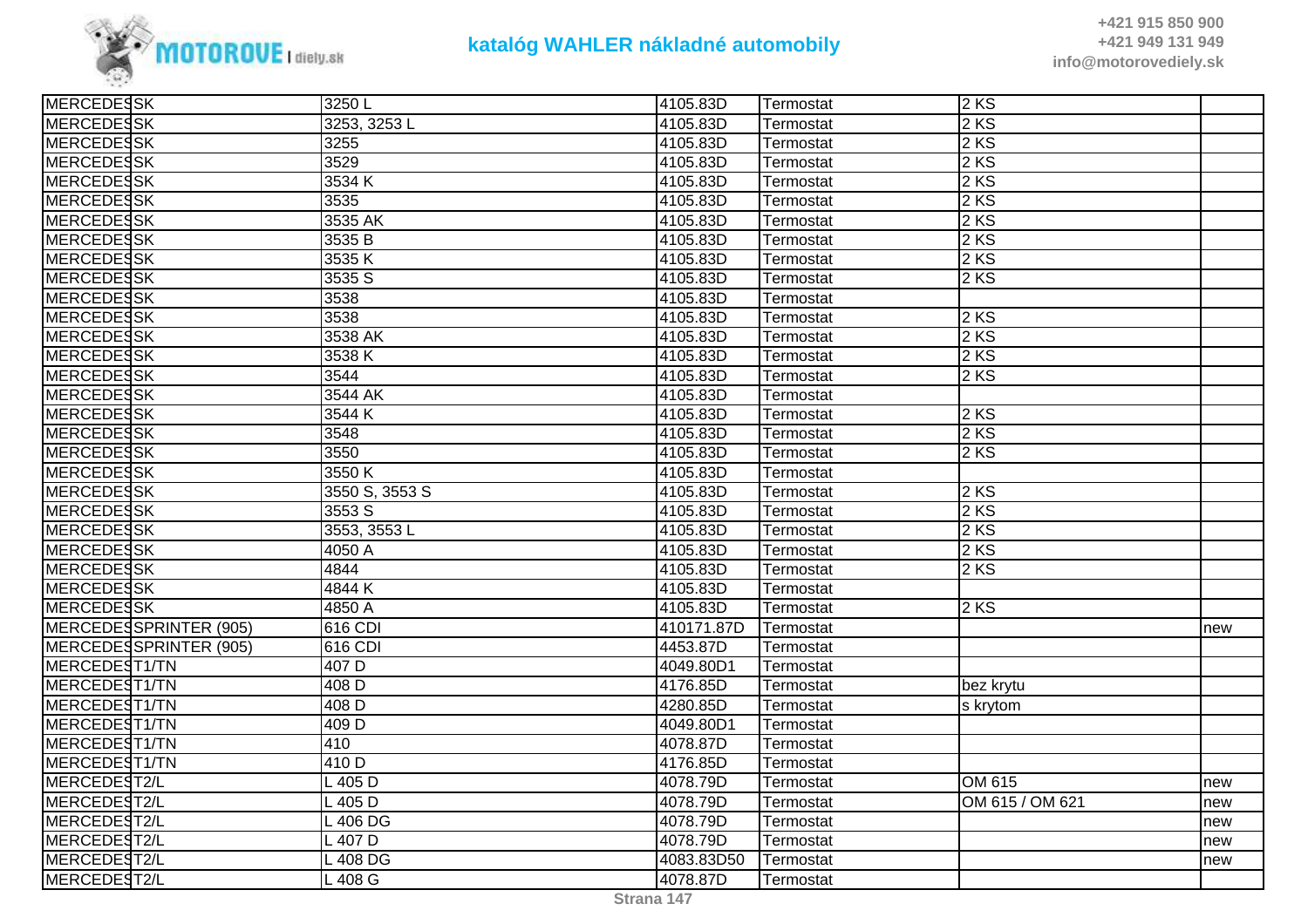

| MERCEDEST2/L<br>L 409<br>4105.83D<br>Termostat<br>MERCEDEST2/L<br>L 410<br>4078.87D<br>Termostat<br>MERCEDEST2/L<br>L 508 DG<br>4083.83D50<br>Termostat<br>new<br>MERCEDEST2/L<br>L 608 D<br>4083.83D50<br>Termostat<br>new<br>MERCEDEST2/L<br>4083.83D50<br>L 613 D<br>Termostat<br>new<br>MERCEDEST2/L<br>L 911<br>4083.83D50<br>Termostat<br>new<br>MERCEDEST2/L<br>LF 408 G<br>4105.83D<br><b>Termostat</b><br>MERCEDEST2/L<br><b>LF 409 G</b><br>4105.83D<br>Termostat<br>MERCEDEST2/L<br>LK 408 G, LK 409<br>4105.83D<br>Termostat<br>MERCEDEST2/L<br>LK 408 G, LK 409, LK 410<br>4078.87D<br>Termostat<br>MERCEDEST2/L<br>LK 408 G, LK 409, LK 410<br>4105.83D<br>Termostat<br>MERCEDEST2/L<br>LK 608 D<br>4083.83D50<br>Termostat<br>new<br>MERCEDEST2/L<br><b>LK 911</b><br>4083.83D50<br>Termostat<br>new<br>MERCEDEST2/L<br>4083.83D50<br><b>LKO 508 DG</b><br>Termostat<br>new<br>MERCEDEST2/L<br><b>LKO 911</b><br>4083.83D50<br>Termostat<br>new<br>MERCEDEST2/L<br>LS 911<br>4083.83D50<br>Termostat<br>new<br>MERCEDEST2/LN1<br>507 D<br>4049.80D1<br>Termostat<br>MERCEDEST2/LN1<br>507 D<br>4049.80D1<br>OM 616.914<br>Termostat<br>MERCEDEST2/LN1<br>507 D<br>4176.85D<br>Termostat<br>bez krytu<br>MERCEDEST2/LN1<br>$\overline{507}$ D<br>4176.85D<br>OM 601.941<br>Termostat<br>MERCEDEST2/LN1<br>$\overline{507}$ D<br>4280.85D<br>s krytom<br>Termostat<br>MERCEDEST2/LN1<br>4280.85D<br>507 D<br>OM 601.941 / s krytom<br>Termostat<br>MERCEDEST2/LN1<br>507 DK<br>4049.80D1<br>Termostat<br>MERCEDEST2/LN1<br>508 D<br>4176.85D<br>Termostat<br>510<br>MERCEDEST2/LN1<br>4078.87D<br><b>Termostat</b><br>MERCEDEST2/LN1<br>609 D<br>4105.83D<br>Termostat<br>MERCEDEST2/LN1<br>609 DK<br>4105.83D<br>Termostat<br>MERCEDEST2/LN1<br>611 D<br>4105.83D<br>Termostat<br>MERCEDEST2/LN1<br>611 DK<br>4105.83D<br>Termostat<br>MERCEDEST2/LN1<br>709 D<br>4105.83D<br>Termostat<br>MERCEDEST2/LN1<br>709 DK<br>4105.83D<br>Termostat<br>MERCEDEST2/LN1<br>4105.83D<br>711 D<br>Termostat<br>MERCEDEST2/LN1<br>714 D<br>4083.83D50<br>Termostat<br>new<br>MERCEDEST2/LN1<br>714 D<br>4105.83D<br>Termostat<br>MERCEDEST2/LN1<br>809 D<br>4083.83D50<br>Termostat<br>new<br>MERCEDEST2/LN1<br>809 <sub>D</sub><br>4105.83D<br>Termostat<br>MERCEDEST2/LN1<br>809 DK<br>4105.83D<br>Termostat<br>MERCEDEST2/LN1<br>809 DT<br>4105.83D<br>Termostat<br>MERCEDEST2/LN1<br>811 D<br>4083.83D50<br>Termostat<br>new<br>MERCEDEST2/LN1<br>811 D<br>4105.83D<br>Termostat | MERCEDEST2/L | L 408 G | 4105.83D | Termostat |  |
|----------------------------------------------------------------------------------------------------------------------------------------------------------------------------------------------------------------------------------------------------------------------------------------------------------------------------------------------------------------------------------------------------------------------------------------------------------------------------------------------------------------------------------------------------------------------------------------------------------------------------------------------------------------------------------------------------------------------------------------------------------------------------------------------------------------------------------------------------------------------------------------------------------------------------------------------------------------------------------------------------------------------------------------------------------------------------------------------------------------------------------------------------------------------------------------------------------------------------------------------------------------------------------------------------------------------------------------------------------------------------------------------------------------------------------------------------------------------------------------------------------------------------------------------------------------------------------------------------------------------------------------------------------------------------------------------------------------------------------------------------------------------------------------------------------------------------------------------------------------------------------------------------------------------------------------------------------------------------------------------------------------------------------------------------------------------------------------------------------------------------------------------------------------------------------------------------------------------------------------------------------------------------------------------------------------------------------------------------------------------------------------------------------------------------------------------------------------------------------------|--------------|---------|----------|-----------|--|
|                                                                                                                                                                                                                                                                                                                                                                                                                                                                                                                                                                                                                                                                                                                                                                                                                                                                                                                                                                                                                                                                                                                                                                                                                                                                                                                                                                                                                                                                                                                                                                                                                                                                                                                                                                                                                                                                                                                                                                                                                                                                                                                                                                                                                                                                                                                                                                                                                                                                                        |              |         |          |           |  |
|                                                                                                                                                                                                                                                                                                                                                                                                                                                                                                                                                                                                                                                                                                                                                                                                                                                                                                                                                                                                                                                                                                                                                                                                                                                                                                                                                                                                                                                                                                                                                                                                                                                                                                                                                                                                                                                                                                                                                                                                                                                                                                                                                                                                                                                                                                                                                                                                                                                                                        |              |         |          |           |  |
|                                                                                                                                                                                                                                                                                                                                                                                                                                                                                                                                                                                                                                                                                                                                                                                                                                                                                                                                                                                                                                                                                                                                                                                                                                                                                                                                                                                                                                                                                                                                                                                                                                                                                                                                                                                                                                                                                                                                                                                                                                                                                                                                                                                                                                                                                                                                                                                                                                                                                        |              |         |          |           |  |
|                                                                                                                                                                                                                                                                                                                                                                                                                                                                                                                                                                                                                                                                                                                                                                                                                                                                                                                                                                                                                                                                                                                                                                                                                                                                                                                                                                                                                                                                                                                                                                                                                                                                                                                                                                                                                                                                                                                                                                                                                                                                                                                                                                                                                                                                                                                                                                                                                                                                                        |              |         |          |           |  |
|                                                                                                                                                                                                                                                                                                                                                                                                                                                                                                                                                                                                                                                                                                                                                                                                                                                                                                                                                                                                                                                                                                                                                                                                                                                                                                                                                                                                                                                                                                                                                                                                                                                                                                                                                                                                                                                                                                                                                                                                                                                                                                                                                                                                                                                                                                                                                                                                                                                                                        |              |         |          |           |  |
|                                                                                                                                                                                                                                                                                                                                                                                                                                                                                                                                                                                                                                                                                                                                                                                                                                                                                                                                                                                                                                                                                                                                                                                                                                                                                                                                                                                                                                                                                                                                                                                                                                                                                                                                                                                                                                                                                                                                                                                                                                                                                                                                                                                                                                                                                                                                                                                                                                                                                        |              |         |          |           |  |
|                                                                                                                                                                                                                                                                                                                                                                                                                                                                                                                                                                                                                                                                                                                                                                                                                                                                                                                                                                                                                                                                                                                                                                                                                                                                                                                                                                                                                                                                                                                                                                                                                                                                                                                                                                                                                                                                                                                                                                                                                                                                                                                                                                                                                                                                                                                                                                                                                                                                                        |              |         |          |           |  |
|                                                                                                                                                                                                                                                                                                                                                                                                                                                                                                                                                                                                                                                                                                                                                                                                                                                                                                                                                                                                                                                                                                                                                                                                                                                                                                                                                                                                                                                                                                                                                                                                                                                                                                                                                                                                                                                                                                                                                                                                                                                                                                                                                                                                                                                                                                                                                                                                                                                                                        |              |         |          |           |  |
|                                                                                                                                                                                                                                                                                                                                                                                                                                                                                                                                                                                                                                                                                                                                                                                                                                                                                                                                                                                                                                                                                                                                                                                                                                                                                                                                                                                                                                                                                                                                                                                                                                                                                                                                                                                                                                                                                                                                                                                                                                                                                                                                                                                                                                                                                                                                                                                                                                                                                        |              |         |          |           |  |
|                                                                                                                                                                                                                                                                                                                                                                                                                                                                                                                                                                                                                                                                                                                                                                                                                                                                                                                                                                                                                                                                                                                                                                                                                                                                                                                                                                                                                                                                                                                                                                                                                                                                                                                                                                                                                                                                                                                                                                                                                                                                                                                                                                                                                                                                                                                                                                                                                                                                                        |              |         |          |           |  |
|                                                                                                                                                                                                                                                                                                                                                                                                                                                                                                                                                                                                                                                                                                                                                                                                                                                                                                                                                                                                                                                                                                                                                                                                                                                                                                                                                                                                                                                                                                                                                                                                                                                                                                                                                                                                                                                                                                                                                                                                                                                                                                                                                                                                                                                                                                                                                                                                                                                                                        |              |         |          |           |  |
|                                                                                                                                                                                                                                                                                                                                                                                                                                                                                                                                                                                                                                                                                                                                                                                                                                                                                                                                                                                                                                                                                                                                                                                                                                                                                                                                                                                                                                                                                                                                                                                                                                                                                                                                                                                                                                                                                                                                                                                                                                                                                                                                                                                                                                                                                                                                                                                                                                                                                        |              |         |          |           |  |
|                                                                                                                                                                                                                                                                                                                                                                                                                                                                                                                                                                                                                                                                                                                                                                                                                                                                                                                                                                                                                                                                                                                                                                                                                                                                                                                                                                                                                                                                                                                                                                                                                                                                                                                                                                                                                                                                                                                                                                                                                                                                                                                                                                                                                                                                                                                                                                                                                                                                                        |              |         |          |           |  |
|                                                                                                                                                                                                                                                                                                                                                                                                                                                                                                                                                                                                                                                                                                                                                                                                                                                                                                                                                                                                                                                                                                                                                                                                                                                                                                                                                                                                                                                                                                                                                                                                                                                                                                                                                                                                                                                                                                                                                                                                                                                                                                                                                                                                                                                                                                                                                                                                                                                                                        |              |         |          |           |  |
|                                                                                                                                                                                                                                                                                                                                                                                                                                                                                                                                                                                                                                                                                                                                                                                                                                                                                                                                                                                                                                                                                                                                                                                                                                                                                                                                                                                                                                                                                                                                                                                                                                                                                                                                                                                                                                                                                                                                                                                                                                                                                                                                                                                                                                                                                                                                                                                                                                                                                        |              |         |          |           |  |
|                                                                                                                                                                                                                                                                                                                                                                                                                                                                                                                                                                                                                                                                                                                                                                                                                                                                                                                                                                                                                                                                                                                                                                                                                                                                                                                                                                                                                                                                                                                                                                                                                                                                                                                                                                                                                                                                                                                                                                                                                                                                                                                                                                                                                                                                                                                                                                                                                                                                                        |              |         |          |           |  |
|                                                                                                                                                                                                                                                                                                                                                                                                                                                                                                                                                                                                                                                                                                                                                                                                                                                                                                                                                                                                                                                                                                                                                                                                                                                                                                                                                                                                                                                                                                                                                                                                                                                                                                                                                                                                                                                                                                                                                                                                                                                                                                                                                                                                                                                                                                                                                                                                                                                                                        |              |         |          |           |  |
|                                                                                                                                                                                                                                                                                                                                                                                                                                                                                                                                                                                                                                                                                                                                                                                                                                                                                                                                                                                                                                                                                                                                                                                                                                                                                                                                                                                                                                                                                                                                                                                                                                                                                                                                                                                                                                                                                                                                                                                                                                                                                                                                                                                                                                                                                                                                                                                                                                                                                        |              |         |          |           |  |
|                                                                                                                                                                                                                                                                                                                                                                                                                                                                                                                                                                                                                                                                                                                                                                                                                                                                                                                                                                                                                                                                                                                                                                                                                                                                                                                                                                                                                                                                                                                                                                                                                                                                                                                                                                                                                                                                                                                                                                                                                                                                                                                                                                                                                                                                                                                                                                                                                                                                                        |              |         |          |           |  |
|                                                                                                                                                                                                                                                                                                                                                                                                                                                                                                                                                                                                                                                                                                                                                                                                                                                                                                                                                                                                                                                                                                                                                                                                                                                                                                                                                                                                                                                                                                                                                                                                                                                                                                                                                                                                                                                                                                                                                                                                                                                                                                                                                                                                                                                                                                                                                                                                                                                                                        |              |         |          |           |  |
|                                                                                                                                                                                                                                                                                                                                                                                                                                                                                                                                                                                                                                                                                                                                                                                                                                                                                                                                                                                                                                                                                                                                                                                                                                                                                                                                                                                                                                                                                                                                                                                                                                                                                                                                                                                                                                                                                                                                                                                                                                                                                                                                                                                                                                                                                                                                                                                                                                                                                        |              |         |          |           |  |
|                                                                                                                                                                                                                                                                                                                                                                                                                                                                                                                                                                                                                                                                                                                                                                                                                                                                                                                                                                                                                                                                                                                                                                                                                                                                                                                                                                                                                                                                                                                                                                                                                                                                                                                                                                                                                                                                                                                                                                                                                                                                                                                                                                                                                                                                                                                                                                                                                                                                                        |              |         |          |           |  |
|                                                                                                                                                                                                                                                                                                                                                                                                                                                                                                                                                                                                                                                                                                                                                                                                                                                                                                                                                                                                                                                                                                                                                                                                                                                                                                                                                                                                                                                                                                                                                                                                                                                                                                                                                                                                                                                                                                                                                                                                                                                                                                                                                                                                                                                                                                                                                                                                                                                                                        |              |         |          |           |  |
|                                                                                                                                                                                                                                                                                                                                                                                                                                                                                                                                                                                                                                                                                                                                                                                                                                                                                                                                                                                                                                                                                                                                                                                                                                                                                                                                                                                                                                                                                                                                                                                                                                                                                                                                                                                                                                                                                                                                                                                                                                                                                                                                                                                                                                                                                                                                                                                                                                                                                        |              |         |          |           |  |
|                                                                                                                                                                                                                                                                                                                                                                                                                                                                                                                                                                                                                                                                                                                                                                                                                                                                                                                                                                                                                                                                                                                                                                                                                                                                                                                                                                                                                                                                                                                                                                                                                                                                                                                                                                                                                                                                                                                                                                                                                                                                                                                                                                                                                                                                                                                                                                                                                                                                                        |              |         |          |           |  |
|                                                                                                                                                                                                                                                                                                                                                                                                                                                                                                                                                                                                                                                                                                                                                                                                                                                                                                                                                                                                                                                                                                                                                                                                                                                                                                                                                                                                                                                                                                                                                                                                                                                                                                                                                                                                                                                                                                                                                                                                                                                                                                                                                                                                                                                                                                                                                                                                                                                                                        |              |         |          |           |  |
|                                                                                                                                                                                                                                                                                                                                                                                                                                                                                                                                                                                                                                                                                                                                                                                                                                                                                                                                                                                                                                                                                                                                                                                                                                                                                                                                                                                                                                                                                                                                                                                                                                                                                                                                                                                                                                                                                                                                                                                                                                                                                                                                                                                                                                                                                                                                                                                                                                                                                        |              |         |          |           |  |
|                                                                                                                                                                                                                                                                                                                                                                                                                                                                                                                                                                                                                                                                                                                                                                                                                                                                                                                                                                                                                                                                                                                                                                                                                                                                                                                                                                                                                                                                                                                                                                                                                                                                                                                                                                                                                                                                                                                                                                                                                                                                                                                                                                                                                                                                                                                                                                                                                                                                                        |              |         |          |           |  |
|                                                                                                                                                                                                                                                                                                                                                                                                                                                                                                                                                                                                                                                                                                                                                                                                                                                                                                                                                                                                                                                                                                                                                                                                                                                                                                                                                                                                                                                                                                                                                                                                                                                                                                                                                                                                                                                                                                                                                                                                                                                                                                                                                                                                                                                                                                                                                                                                                                                                                        |              |         |          |           |  |
|                                                                                                                                                                                                                                                                                                                                                                                                                                                                                                                                                                                                                                                                                                                                                                                                                                                                                                                                                                                                                                                                                                                                                                                                                                                                                                                                                                                                                                                                                                                                                                                                                                                                                                                                                                                                                                                                                                                                                                                                                                                                                                                                                                                                                                                                                                                                                                                                                                                                                        |              |         |          |           |  |
|                                                                                                                                                                                                                                                                                                                                                                                                                                                                                                                                                                                                                                                                                                                                                                                                                                                                                                                                                                                                                                                                                                                                                                                                                                                                                                                                                                                                                                                                                                                                                                                                                                                                                                                                                                                                                                                                                                                                                                                                                                                                                                                                                                                                                                                                                                                                                                                                                                                                                        |              |         |          |           |  |
|                                                                                                                                                                                                                                                                                                                                                                                                                                                                                                                                                                                                                                                                                                                                                                                                                                                                                                                                                                                                                                                                                                                                                                                                                                                                                                                                                                                                                                                                                                                                                                                                                                                                                                                                                                                                                                                                                                                                                                                                                                                                                                                                                                                                                                                                                                                                                                                                                                                                                        |              |         |          |           |  |
|                                                                                                                                                                                                                                                                                                                                                                                                                                                                                                                                                                                                                                                                                                                                                                                                                                                                                                                                                                                                                                                                                                                                                                                                                                                                                                                                                                                                                                                                                                                                                                                                                                                                                                                                                                                                                                                                                                                                                                                                                                                                                                                                                                                                                                                                                                                                                                                                                                                                                        |              |         |          |           |  |
|                                                                                                                                                                                                                                                                                                                                                                                                                                                                                                                                                                                                                                                                                                                                                                                                                                                                                                                                                                                                                                                                                                                                                                                                                                                                                                                                                                                                                                                                                                                                                                                                                                                                                                                                                                                                                                                                                                                                                                                                                                                                                                                                                                                                                                                                                                                                                                                                                                                                                        |              |         |          |           |  |
|                                                                                                                                                                                                                                                                                                                                                                                                                                                                                                                                                                                                                                                                                                                                                                                                                                                                                                                                                                                                                                                                                                                                                                                                                                                                                                                                                                                                                                                                                                                                                                                                                                                                                                                                                                                                                                                                                                                                                                                                                                                                                                                                                                                                                                                                                                                                                                                                                                                                                        |              |         |          |           |  |
|                                                                                                                                                                                                                                                                                                                                                                                                                                                                                                                                                                                                                                                                                                                                                                                                                                                                                                                                                                                                                                                                                                                                                                                                                                                                                                                                                                                                                                                                                                                                                                                                                                                                                                                                                                                                                                                                                                                                                                                                                                                                                                                                                                                                                                                                                                                                                                                                                                                                                        |              |         |          |           |  |
|                                                                                                                                                                                                                                                                                                                                                                                                                                                                                                                                                                                                                                                                                                                                                                                                                                                                                                                                                                                                                                                                                                                                                                                                                                                                                                                                                                                                                                                                                                                                                                                                                                                                                                                                                                                                                                                                                                                                                                                                                                                                                                                                                                                                                                                                                                                                                                                                                                                                                        |              |         |          |           |  |
|                                                                                                                                                                                                                                                                                                                                                                                                                                                                                                                                                                                                                                                                                                                                                                                                                                                                                                                                                                                                                                                                                                                                                                                                                                                                                                                                                                                                                                                                                                                                                                                                                                                                                                                                                                                                                                                                                                                                                                                                                                                                                                                                                                                                                                                                                                                                                                                                                                                                                        |              |         |          |           |  |
|                                                                                                                                                                                                                                                                                                                                                                                                                                                                                                                                                                                                                                                                                                                                                                                                                                                                                                                                                                                                                                                                                                                                                                                                                                                                                                                                                                                                                                                                                                                                                                                                                                                                                                                                                                                                                                                                                                                                                                                                                                                                                                                                                                                                                                                                                                                                                                                                                                                                                        |              |         |          |           |  |
|                                                                                                                                                                                                                                                                                                                                                                                                                                                                                                                                                                                                                                                                                                                                                                                                                                                                                                                                                                                                                                                                                                                                                                                                                                                                                                                                                                                                                                                                                                                                                                                                                                                                                                                                                                                                                                                                                                                                                                                                                                                                                                                                                                                                                                                                                                                                                                                                                                                                                        |              |         |          |           |  |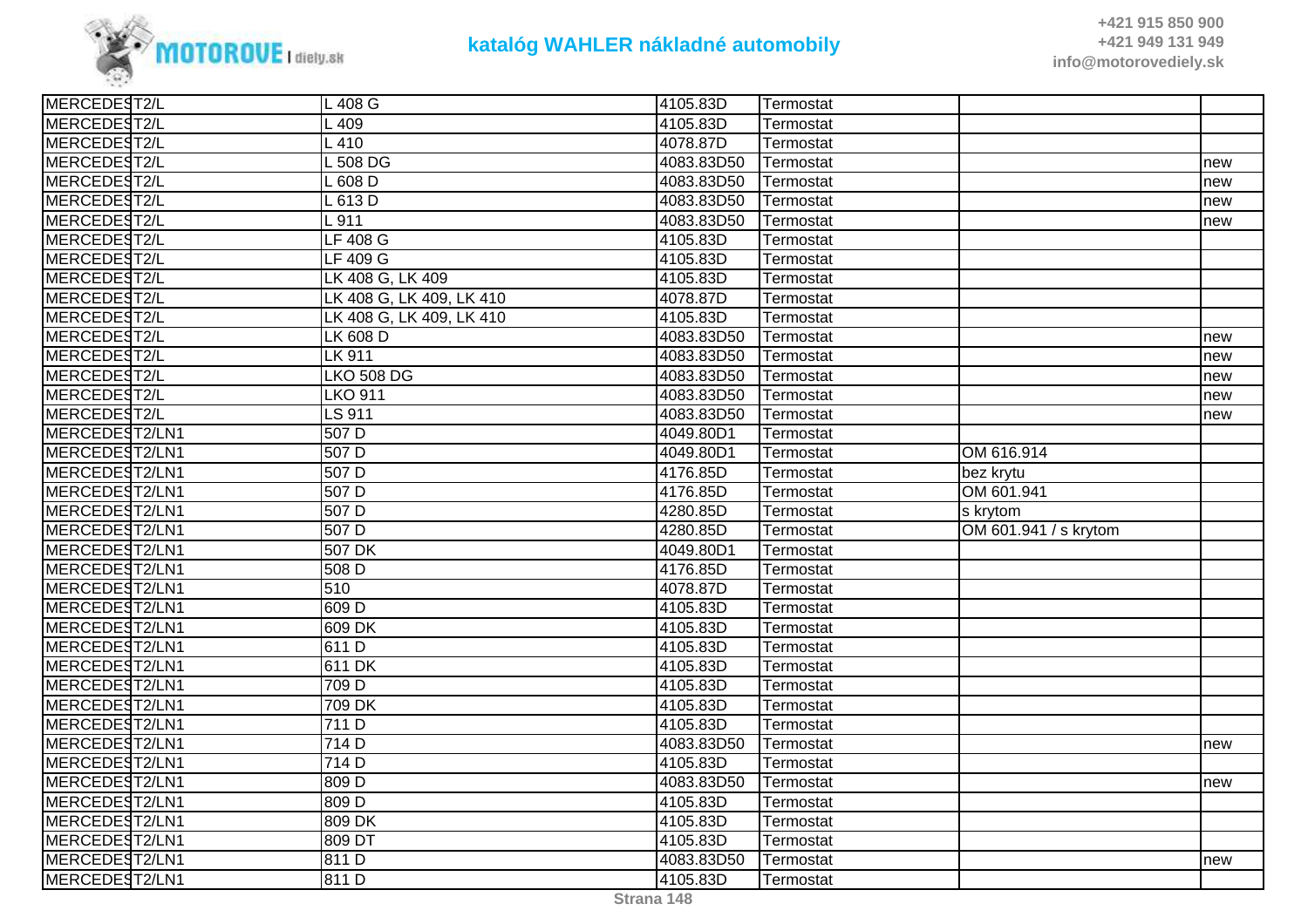

| MERCEDEST2/LN1        |                          | 811 DK                 | 4105.83D   | Termostat                   |           |     |
|-----------------------|--------------------------|------------------------|------------|-----------------------------|-----------|-----|
| MERCEDEST2/LN1        |                          | 814 D                  | 4105.83D   | Termostat                   |           |     |
| MERCEDEST2/LN1        |                          | 814 DA                 | 4105.83D   | Termostat                   |           |     |
| MERCEDEST2/LN1        |                          | $O$ 609 D              | 4105.83D   | Termostat                   |           |     |
| MERCEDEST2/LN1        |                          | O 611 D                | 4105.83D   | Termostat                   |           |     |
| MERCEDEST2/LN1        |                          | O 614 D                | 4105.83D   | Termostat                   |           |     |
|                       | MERCEDESTOURINO (O 510)  | <b>TOURINO</b>         | 4105.83D   | Termostat                   |           |     |
|                       | MERCEDESTOURISMO (O 350) | Tourismo               | 4105.83D   | Termostat                   | $2$ KS    |     |
|                       | MERCEDESTOURISMO (O 350) | Tourismo RHD, SHD      | 4105.83D   | Termostat                   | 2 KS      |     |
|                       | MERCEDESTOURO (O 500)    | Touro                  | 4105.83D   | Termostat                   | 2 KS      |     |
|                       | MERCEDESTRAVEGO (O 580)  | O 580-15 RH/RHD        | 4105.83D   | Termostat                   | $2$ KS    |     |
|                       | MERCEDESTRAVEGO (O 580)  | O 580-15 RHD           | 4105.83D   | Termostat                   | 2 KS      |     |
|                       | MERCEDESTRAVEGO (O 580)  | O 580-17 RHD           | 4105.83D   | Termostat                   | $2$ KS    |     |
| <b>MERCEDESUNIMOG</b> |                          | U 100, U 110, U 1100L  | 4083.83D50 | Termostat                   |           | new |
| MERCEDESUNIMOG        |                          | U 100, U 110T, U 1100T | 4083.83D50 | Termostat                   |           | new |
| <b>MERCEDESUNIMOG</b> |                          | $\overline{U}$ 1000    | 4083.83D50 | Termostat                   |           | new |
| MERCEDESUNIMOG        |                          | U 1000                 | 4105.83D   | Termostat                   |           |     |
| <b>MERCEDESUNIMOG</b> |                          | U 1000T                | 4083.83D50 | Termostat                   |           | new |
| <b>MERCEDESUNIMOG</b> |                          | U 100L                 | 4176.80D   | Termostat                   | bez krytu |     |
| <b>MERCEDESUNIMOG</b> |                          | U 100L                 | 4280.80D   | Termostat                   | s krytom  | new |
| MERCEDESUNIMOG        |                          | U 100L                 | 60375D     | Rohrleitung, EGR/AGR-Ventil |           | new |
| <b>MERCEDESUNIMOG</b> |                          | U 100L                 | 7159D      | EGR/AGR-Ventil              |           | new |
| <b>MERCEDESUNIMOG</b> |                          | U 110, U 110L          | 4105.83D   | Termostat                   |           |     |
| <b>MERCEDESUNIMOG</b> |                          | U 1150, U 1150L        | 4083.83D50 | Termostat                   |           | new |
| <b>MERCEDESUNIMOG</b> |                          | U 1150L                | 4083.83D50 | Termostat                   |           | new |
| <b>MERCEDESUNIMOG</b> |                          | U 1200                 | 4083.83D50 | Termostat                   |           | new |
| <b>MERCEDESUNIMOG</b> |                          | $\overline{U}$ 1200    | 4105.83D   | Termostat                   |           |     |
| <b>MERCEDESUNIMOG</b> |                          | U 1200T                | 4083.83D50 | Termostat                   |           | new |
| <b>MERCEDESUNIMOG</b> |                          | U 1200T                | 4105.83D   | Termostat                   |           |     |
| <b>MERCEDESUNIMOG</b> |                          | U 125, U 1100L         | 4083.83D50 | Termostat                   |           | new |
| MERCEDESUNIMOG        |                          | U 1250                 | 4083.83D50 | Termostat                   |           | new |
| MERCEDESUNIMOG        |                          | U 1250, U 1250L        | 4105.83D   | Termostat                   |           |     |
| MERCEDESUNIMOG        |                          | U 1250L                | 4105.83D   | Termostat                   |           |     |
| <b>MERCEDESUNIMOG</b> |                          | U 130, U 140           | 4105.83D   | Termostat                   |           |     |
| <b>MERCEDESUNIMOG</b> |                          | U 1300                 | 4083.83D50 | Termostat                   |           | new |
| <b>MERCEDESUNIMOG</b> |                          | U 1300, U 1300L        | 4083.83D50 | Termostat                   |           | new |
| <b>MERCEDESUNIMOG</b> |                          | U 1300L                | 4105.83D   | Termostat                   |           |     |
| MERCEDESUNIMOG        |                          | U 1350L                | 4105.83D   | Termostat                   |           |     |
| <b>MERCEDESUNIMOG</b> |                          | U 1400                 | 4105.83D   | Termostat                   |           |     |
| MERCEDESUNIMOG        |                          | U 140L                 | 4105.83D   | Termostat                   |           |     |
| MERCEDESUNIMOG        |                          | U 140T                 | 4105.83D   | Termostat                   |           |     |
|                       |                          |                        |            |                             |           |     |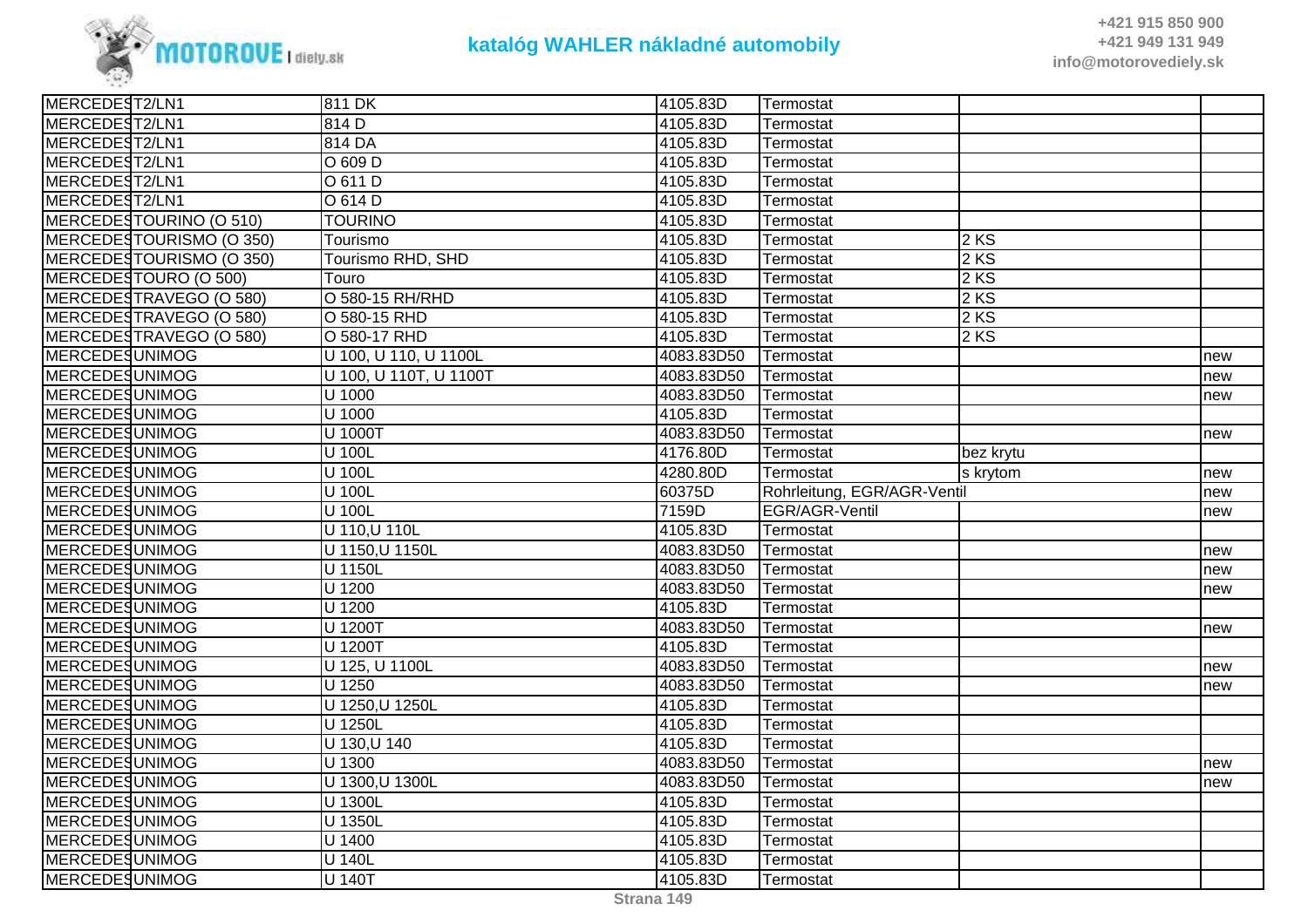

| <b>MERCEDESUNIMOG</b> | U 1450, U 1450L      | 4105.83D   | Termostat |     |
|-----------------------|----------------------|------------|-----------|-----|
| <b>MERCEDESUNIMOG</b> | U 1500               | 4083.83D50 | Termostat | new |
| MERCEDESUNIMOG        | U 1500T              | 4083.83D50 | Termostat | new |
| MERCEDESUNIMOG        | U 1550               | 4083.83D50 | Termostat | new |
| MERCEDESUNIMOG        | U 1550L              | 4083.83D50 | Termostat | new |
| <b>MERCEDESUNIMOG</b> | U 1550L              | 4105.83D   | Termostat |     |
| <b>MERCEDESUNIMOG</b> | U 1600               | 4105.83D   | Termostat |     |
| <b>MERCEDESUNIMOG</b> | U 1650, U 1650L      | 4105.83D   | Termostat |     |
| <b>MERCEDESUNIMOG</b> | U 1700, U 1700 L     | 4105.83D   | Termostat |     |
| MERCEDESUNIMOG        | U 1700, U 1700L      | 4083.83D50 | Termostat | new |
| <b>MERCEDESUNIMOG</b> | U 1700L              | 4083.83D50 | Termostat | new |
| <b>MERCEDESUNIMOG</b> | U 1700T              | 4105.83D   | Termostat |     |
| <b>MERCEDESUNIMOG</b> | U 1750, U 1750L      | 4105.83D   | Termostat |     |
| <b>MERCEDESUNIMOG</b> | U 1800               | 4105.83D   | Termostat |     |
| <b>MERCEDESUNIMOG</b> | U 1800T              | 4105.83D   | Termostat |     |
| <b>MERCEDESUNIMOG</b> | U 1850, U 1850L      | 4105.83D   | Termostat |     |
| <b>MERCEDESUNIMOG</b> | U 2100               | 4105.83D   | Termostat |     |
| <b>MERCEDESUNIMOG</b> | U 2100T              | 4105.83D   | Termostat |     |
| <b>MERCEDESUNIMOG</b> | U 2150               | 4105.83D   | Termostat |     |
| <b>MERCEDESUNIMOG</b> | U 2150, U 2150L      | 4105.83D   | Termostat |     |
| MERCEDESUNIMOG        | U 2400               | 4105.83D   | Termostat |     |
| <b>MERCEDESUNIMOG</b> | <b>U 2400TG</b>      | 4105.83D   | Termostat |     |
| <b>MERCEDESUNIMOG</b> | U 2450, U 2450L      | 4105.83D   | Termostat |     |
| <b>MERCEDESUNIMOG</b> | U 2450L              | 4105.83D   | Termostat |     |
| <b>MERCEDESUNIMOG</b> | U 300                | 4105.83D   | Termostat |     |
| <b>MERCEDESUNIMOG</b> | U 3000               | 4105.83D   | Termostat |     |
| MERCEDESUNIMOG        | $\overline{U}$ 40    | 4078.79D   | Termostat | new |
| <b>MERCEDESUNIMOG</b> | $U$ 400              | 4105.83D   | Termostat |     |
| <b>MERCEDESUNIMOG</b> | U 4000               | 4105.83D   | Termostat |     |
| <b>MERCEDESUNIMOG</b> | $\overline{U}$ 45    | 4078.79D   | Termostat | new |
| MERCEDESUNIMOG        | <b>U 500, UGN NA</b> | 4105.83D   | Termostat |     |
| MERCEDESUNIMOG        | U 5000               | 4105.83D   | Termostat |     |
| MERCEDESUNIMOG        | U <sub>54</sub>      | 4083.83D50 | Termostat | new |
| <b>MERCEDESUNIMOG</b> | U 65 T, U 70 T       | 4083.83D50 | Termostat | new |
| <b>MERCEDESUNIMOG</b> | U 65, U 70           | 4083.83D50 | Termostat | new |
| <b>MERCEDESUNIMOG</b> | U 66, U 72           | 4083.83D50 | Termostat | new |
| <b>MERCEDESUNIMOG</b> | U 72, U 80           | 4083.83D50 | Termostat | new |
| <b>MERCEDESUNIMOG</b> | U 80 T, U 90 T       | 4083.83D50 | Termostat | new |
| MERCEDESUNIMOG        | U 80, U 84, U 90     | 4083.83D50 | Termostat | new |
| MERCEDESUNIMOG        | U 800                | 4083.83D50 | Termostat | new |
| MERCEDESUNIMOG        | U 800L               | 4083.83D50 | Termostat | new |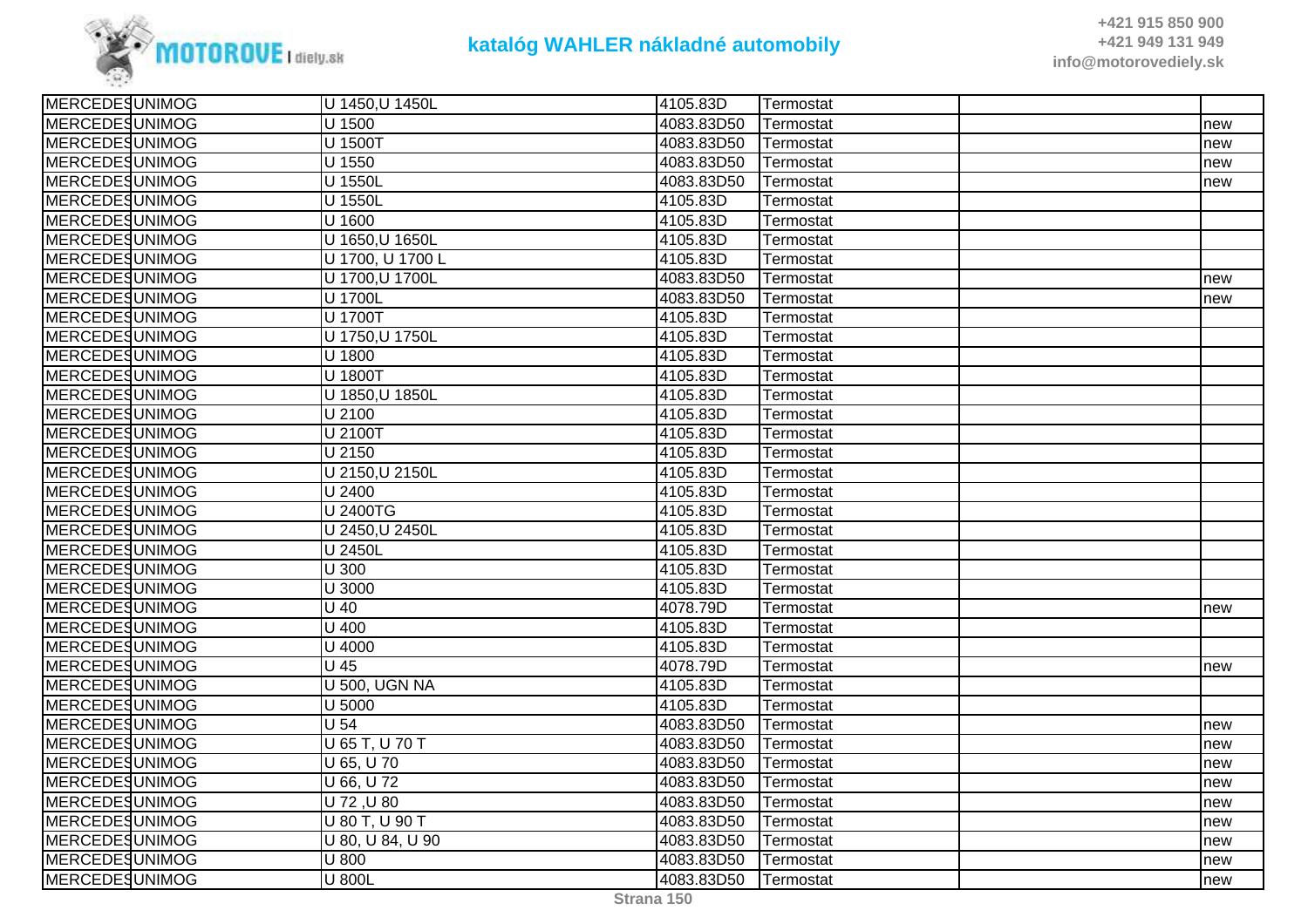

| <b>MERCEDESUNIMOG</b> |      | U 90                    | 4176.80D   | Termostat                   |            |     |
|-----------------------|------|-------------------------|------------|-----------------------------|------------|-----|
| <b>MERCEDESUNIMOG</b> |      | U 90                    | 4176.80D   | Termostat                   | bez krytu  |     |
| <b>MERCEDESUNIMOG</b> |      | U 90                    | 4280.80D   | Termostat                   | s krytom   | new |
| MERCEDESUNIMOG        |      | $U$ 90                  | 60375D     | Rohrleitung, EGR/AGR-Ventil |            | new |
| <b>MERCEDESUNIMOG</b> |      | U 90                    | 7159D      | EGR/AGR-Ventil              |            | new |
| <b>MERCEDESUNIMOG</b> |      | U 900                   | 4083.83D50 | Termostat                   |            | new |
| <b>MERCEDESUNIMOG</b> |      | U 900                   | 4105.83D   | Termostat                   |            |     |
| <b>MERCEDESUNIMOG</b> |      | <b>US404</b>            | 4078.79D   | Termostat                   |            | new |
| <b>MERCEDESUNIMOG</b> |      | <b>UX 100H, UX 100M</b> | 4176.80D   | Termostat                   | bez krytu  |     |
| <b>MERCEDESUNIMOG</b> |      | UX 100H, UX 100M        | 4280.80D   | Termostat                   | s krytom   | new |
| <b>MERCEDESUNIMOG</b> |      | <b>UX 100H, UX 100M</b> | 60375D     | Rohrleitung, EGR/AGR-Ventil |            | new |
| <b>MERCEDESUNIMOG</b> |      | <b>UX 100H, UX 100M</b> | 7159D      | EGR/AGR-Ventil              |            | new |
| <b>MERCEDESVARIO</b>  |      | 512 D                   | 4176.85D   | Termostat                   |            |     |
| <b>MERCEDESVARIO</b>  |      | 512D                    | 7159D      | EGR/AGR-Ventil              |            | new |
| <b>MERCEDESVARIO</b>  |      | 612 D                   | 4176.85D   | Termostat                   |            |     |
| <b>MERCEDESVARIO</b>  |      | 612 D                   | 7159D      | EGR/AGR-Ventil              |            | new |
| <b>MERCEDESVARIO</b>  |      | 613 D, 614 D            | 4105.83D   | Termostat                   |            |     |
| <b>MERCEDESVARIO</b>  |      | 615 D, 616 D            | 4105.83D   | Termostat                   |            |     |
| <b>MERCEDESVARIO</b>  |      | 618 D                   | 4105.83D   | Termostat                   |            |     |
| <b>MERCEDESVARIO</b>  |      | 810 DT                  | 4105.83D   | Termostat                   |            |     |
| <b>MERCEDESVARIO</b>  |      | 810 DT                  | 4105.83D   | Termostat                   | OM 904.904 |     |
| <b>MERCEDESVARIO</b>  |      | 812 D                   | 4176.85D   | Termostat                   |            |     |
| <b>MERCEDESVARIO</b>  |      | 813 D, 814 D            | 4105.83D   | Termostat                   |            |     |
| <b>MERCEDESVARIO</b>  |      | 813 DA, 814 DA          | 4105.83D   | Termostat                   |            |     |
| <b>MERCEDESVARIO</b>  |      | 815 D, 816 D            | 4105.83D   | Termostat                   |            |     |
| <b>MERCEDESVARIO</b>  |      | 815 DA, 816 DA          | 4105.83D   | Termostat                   |            |     |
| <b>MERCEDESVARIO</b>  |      | 818 D                   | 4105.83D   | Termostat                   |            |     |
| <b>MERCEDESVARIO</b>  |      | 818 DA                  | 4105.83D   | Termostat                   |            |     |
| MERCEDESVARIO         |      | O 810                   | 4105.83D   | Termostat                   |            |     |
| <b>MERCEDESVARIO</b>  |      | $\overline{O812}$       | 4176.85D   | Termostat                   |            |     |
| <b>MERCEDESVARIO</b>  |      | O 814                   | 4105.83D   | Termostat                   |            |     |
| <b>MERCEDESVARIO</b>  |      | O 815                   | 4105.83D   | Termostat                   |            |     |
| <b>MERCEDESZETROS</b> |      | 1833 A                  | 4105.83D   | Termostat                   |            |     |
| <b>MERCEDESZETROS</b> |      | 2733 A                  | 4105.83D   | Termostat                   |            |     |
| <b>MULTI</b>          | Fumo | 2,8                     | 4174.82D   | Termostat                   |            |     |
| <b>MULTI</b>          | Fumo | $\overline{3,0}$        | 410081.79D | Termostat                   |            | new |
| <b>MULTI</b>          | Fumo | 3,0                     | 7523D      | Hrdlo škrtiacej klapky      |            | new |
| <b>MULTI</b>          | Fumo | 3,0                     | 7631D      | EGR/AGR-Ventil              |            | new |
| <b>MULTI</b>          | M25  | 1,9                     | 4253.87D   | Termostat                   |            |     |
| <b>MULTI</b>          | M25  | 1,9                     | 4256.80D   | Termostat                   |            |     |
| <b>MULTI</b>          | M26  | 1,9                     | 4253.87D   | Termostat                   |            |     |
|                       |      |                         |            |                             |            |     |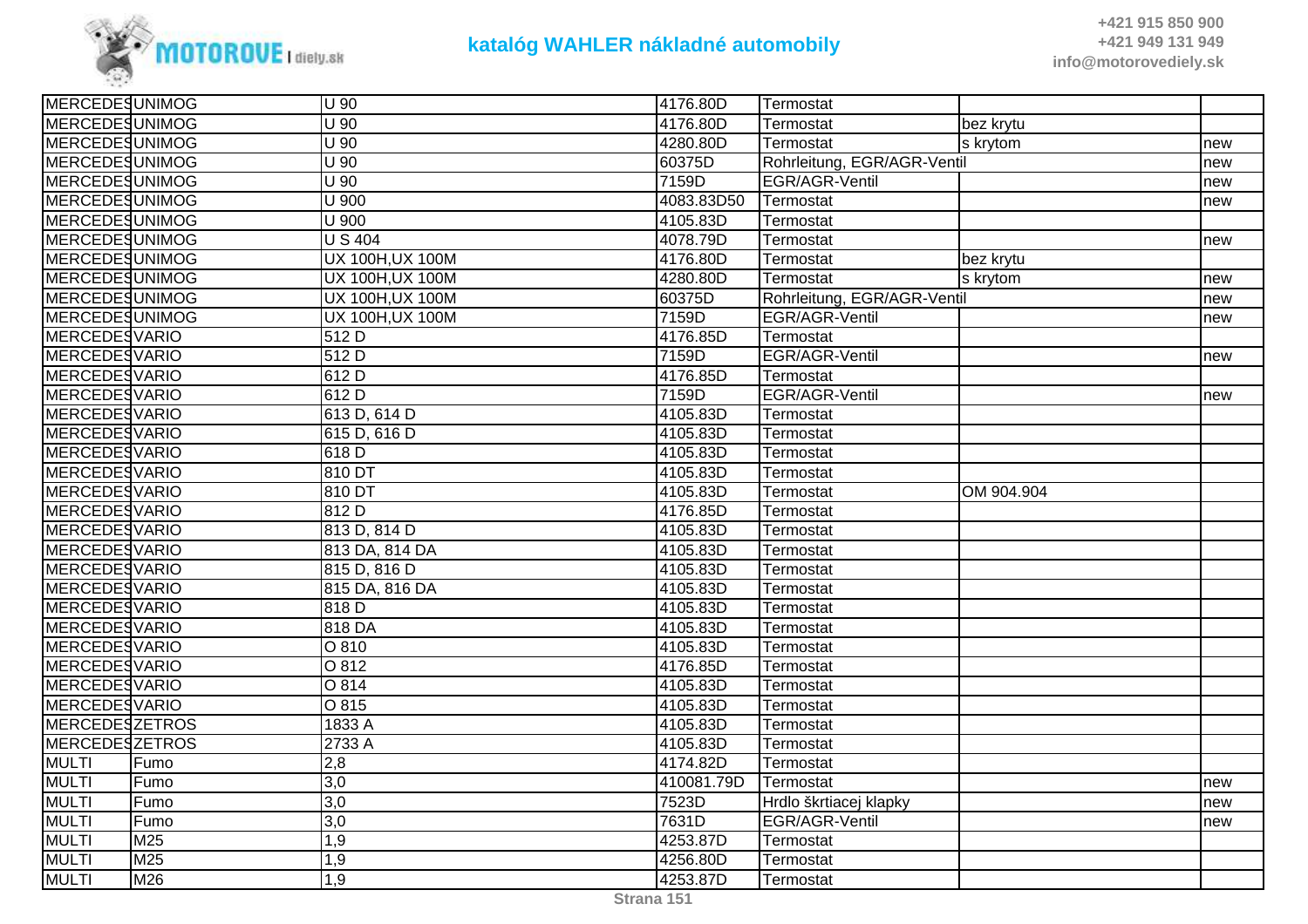

| <b>MULTI</b>   | M26                     | 1,9                     | 4256.80D              | Termostat           |           |     |
|----------------|-------------------------|-------------------------|-----------------------|---------------------|-----------|-----|
| <b>MULTI</b>   | M26                     | 2,5                     | 4174.79D              | Termostat           |           |     |
| <b>MULTI</b>   | M26                     | 2,8                     | 4174.79D              | Termostat           |           |     |
| <b>MULTI</b>   | M26                     | EcoLine, ProfiLine      | 4174.79D              | Termostat           |           |     |
| <b>MULTI</b>   | M26                     | EcoLine, ProfiLine      | 4174.82D              | Termostat           |           |     |
| <b>MULTI</b>   | M26                     | TransLine               | 4174.79D              | Termostat           |           |     |
| <b>MULTI</b>   | M26                     | TransLine               | 4174.82D              | Termostat           |           |     |
| <b>MULTI</b>   | Tremo                   | 501                     | 4264.87D              | Termostat           |           |     |
| <b>MULTI</b>   | Tremo                   | 601                     | 4176.85D              | Termostat           |           |     |
| <b>MULTI</b>   | Tremo                   | Carrier, Carrier S      | 4264.87D              | Termostat           |           |     |
| <b>MULTI</b>   | Tremo                   | Carrier, Carrier S      | 7283D                 | EGR/AGR-Ventil      |           | new |
| <b>MULTI</b>   | <b>UX100</b>            | UX100H, UX100M          | 4176.85D              | Termostat           | bez krytu |     |
| <b>MULTI</b>   | <b>UX100</b>            | UX100H, UX100M          | 4280.85D              | Termostat           | s krytom  |     |
| <b>MULTI</b>   | <b>UX100</b>            | <b>UX100M</b>           | 4176.85D              | Termostat           | bez krytu |     |
| <b>MULTI</b>   | <b>UX100</b>            | <b>UX100M</b>           | 4280.85D              | Termostat           | s krytom  |     |
| <b>NISSA</b>   | <b>CABSTAR</b>          | 1,6                     | 3118.82D1             | Termostat           |           | new |
| <b>NISSA</b>   | <b>CABSTAR</b>          | 2,0                     | 3118.82D1             | Termostat           |           | new |
| <b>NISSA</b>   | <b>CABSTAR</b>          | 2,2                     | 3118.82D1             | Termostat           |           | new |
| <b>RENAULT</b> | Agora                   | Agora                   | 4596.83D              | Termostat           |           | new |
| <b>RENAULT</b> | Ares                    | Ares                    | 4596.83D              | Termostat           |           | new |
| <b>RENAULT</b> | <b>IB</b>               | $\overline{70}$         | 4151.79D              | Termostat           |           |     |
| <b>RENAULT</b> | $\overline{\mathsf{B}}$ | 90                      | 4151.76D              | Termostat           |           |     |
| <b>RENAULT</b> | $\overline{\mathsf{C}}$ | C 210.19                | 4596.83D              | Termostat           |           | new |
| <b>RENAULT</b> | $\overline{C}$          | C 230ti.19              | 120875                | Tesnenie termostatu |           | new |
| <b>RENAULT</b> | $\overline{C}$          | C 230ti.19              | 122345                | Tesnenie termostatu |           | new |
| <b>RENAULT</b> | IС                      | C 230ti.19              | 410828.82D            | Termostat           |           | new |
| <b>RENAULT</b> | $\overline{C}$          | C 230ti.19              | 410828.82D0 Termostat |                     |           | new |
| <b>RENAULT</b> | $\overline{C}$          | $\overline{C}$ 230ti.19 | 410828.86D            | Termostat           |           | new |
| <b>RENAULT</b> | $\overline{\mathsf{C}}$ | C 230ti.19              | 410828.86D0 Termostat |                     |           | new |
| <b>RENAULT</b> | Iс                      | C 260.19                | 4596.83D              | Termostat           |           | new |
| <b>RENAULT</b> | IС                      | C 260.19, C 280.19      | 4596.83D              | Termostat           |           | new |
| <b>RENAULT</b> | $\overline{C}$          | C 260.26                | 4596.83D              | Termostat           |           | new |
| <b>RENAULT</b> | $\overline{C}$          | C 280.19                | 4596.83D              | Termostat           |           | new |
| <b>RENAULT</b> | ТC                      | C 290.19, C 300.19      | 4596.83D              | Termostat           |           | new |
| <b>RENAULT</b> | $\overline{C}$          | C 290.19/T              | 4596.83D              | Termostat           |           | new |
| <b>RENAULT</b> | IС                      | C 290.26, C 300.26      | 4596.83D              | Termostat           |           | new |
| <b>RENAULT</b> | IС                      | C 300.19                | 4596.83D              | Termostat           |           | new |
| <b>RENAULT</b> | lC.                     | $\overline{C}$ 300.24   | 4596.83D              | Termostat           |           | new |
| RENAULT        | $\overline{\mathsf{C}}$ | $\overline{C}$ 300.26   | 4596.83D              | Termostat           |           | new |
| RENAULT        | $\overline{C}$          | C 340.19/T              | 4596.83D              | Termostat           |           | new |
| <b>RENAULT</b> | $\overline{C}$          | C 340ti.17/T            | 4596.83D              | Termostat           |           | new |
|                |                         |                         |                       |                     |           |     |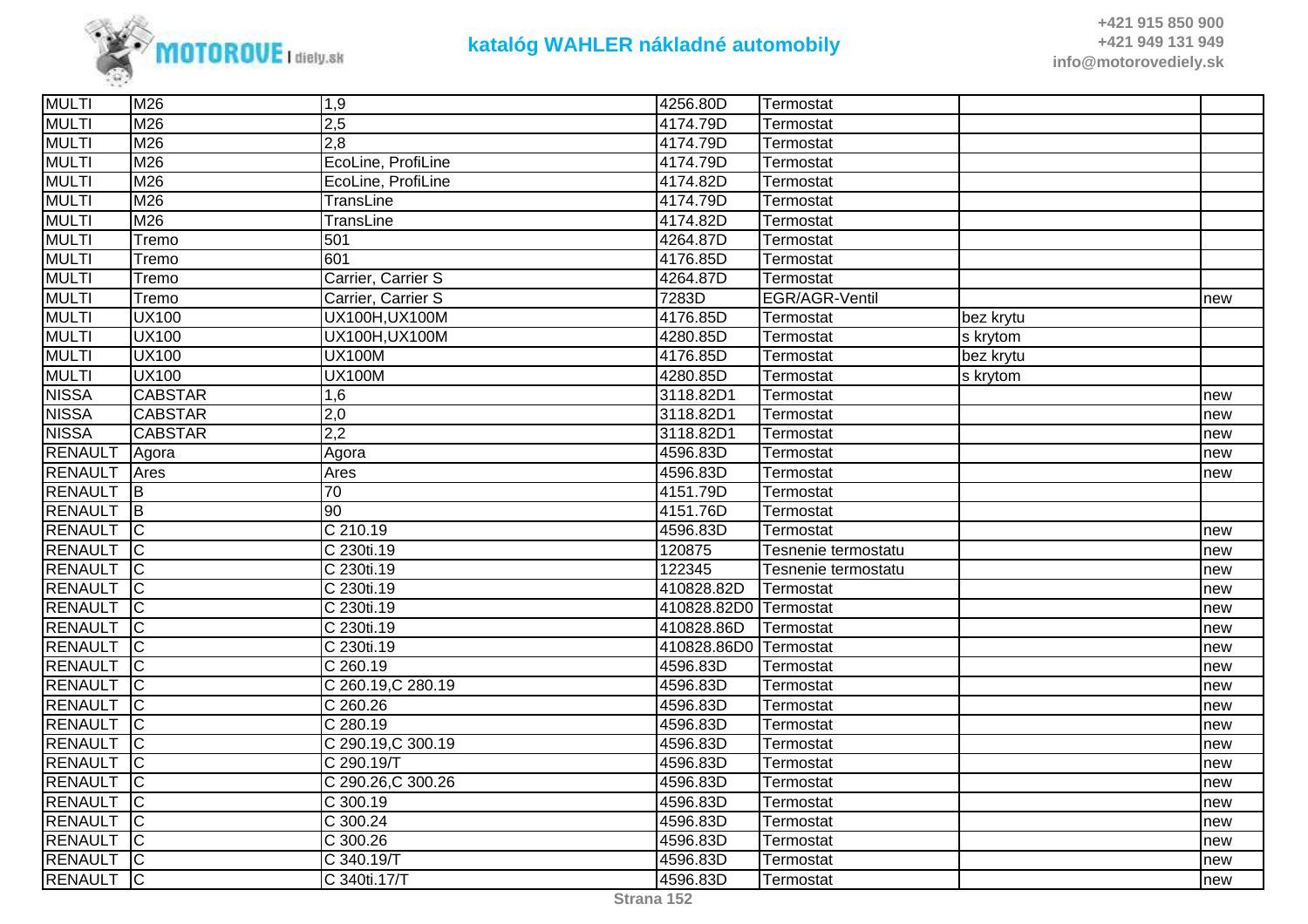

| RENAULT C        |                            | C 340ti.19/T | 4596.83D   | Termostat |      | new |
|------------------|----------------------------|--------------|------------|-----------|------|-----|
| RENAULT C        |                            | CBH 280.26   | 4596.83D   | Termostat |      | new |
| RENAULT C        |                            | CBH 280.26/T | 4596.83D   | Termostat |      | new |
| RENAULT C        |                            | CBH 280.34   | 4596.83D   | Termostat |      | new |
| RENAULT C        |                            | CBH 280.34/T | 4596.83D   | Termostat |      | new |
| <b>RENAULT</b>   | $\overline{C}$             | CBH 320.24   | 410758.83D | Termostat |      | new |
| RENAULT C        |                            | CBH 320.24   | 4596.83    | Termostat | 2 KS |     |
| RENAULT C        |                            | CBH 320.24/T | 410758.83D | Termostat |      | new |
| <b>RENAULT</b> C |                            | CBH 320.24/T | 4596.83    | Termostat | 2 KS |     |
| RENAULT C        |                            | CBH 320.26   | 410758.83D | Termostat |      | new |
| <b>RENAULT</b>   | $\overline{C}$             | CBH 320.26   | 4596.83    | Termostat | 2KS  |     |
| RENAULT C        |                            | CBH 320.26/T | 410758.83D | Termostat |      | new |
| RENAULT C        |                            | CBH 320.26/T | 4596.83    | Termostat | 2 KS |     |
| RENAULT          | $\overline{C}$             | CBH 320.34   | 410758.83D | Termostat |      | new |
| <b>RENAULT</b> C |                            | CBH 320.34   | 4596.83    | Termostat | 2KS  |     |
| RENAULT C        |                            | CBH 320.34/T | 410758.83D | Termostat |      | new |
| RENAULT C        |                            | CBH 320.34/T | 4596.83    | Termostat | 2KS  |     |
| RENAULT C        |                            | CBH 340.26   | 4596.83D   | Termostat |      | new |
| RENAULT C        |                            | CBH 350.26   | 4596.83D   | Termostat |      | new |
| RENAULT C        |                            | CBH 350.34   | 4596.83D   | Termostat |      | new |
| RENAULT C        |                            | CBH 380.26   | 4596.83D   | Termostat |      | new |
| <b>RENAULT</b>   | $\overline{C}$             | CBH 380.34   | 4596.83D   | Termostat |      | new |
| <b>RENAULT</b>   | $\overline{\phantom{a}}$ C | CBH 385.24   | 410758.83D | Termostat |      | new |
| RENAULT C        |                            | CBH 385.24   | 4596.83    | Termostat | 2 KS |     |
| RENAULT C        |                            | CBH 385.24   | 4596.83D   | Termostat | 2 KS | new |
| <b>RENAULT</b>   | IC                         | CBH 385.26   | 410758.83D | Termostat |      | new |
| RENAULT C        |                            | CBH 385.26   | 4596.83    | Termostat | 2KS  |     |
| RENAULT C        |                            | CBH 385.26/T | 410758.83D | Termostat |      | new |
| <b>RENAULT</b>   | TC                         | CBH 385.26/T | 4596.83    | Termostat | 2 KS |     |
| RENAULT C        |                            | CBH 385.34   | 410758.83D | Termostat |      | new |
| <b>RENAULT</b>   | $\overline{C}$             | CBH 385.34   | 4596.83    | Termostat | 2KS  |     |
| <b>RENAULT</b>   | $\overline{C}$             | CBH 385.34/T | 410758.83D | Termostat |      | new |
| RENAULT C        |                            | CBH 385.34/T | 4596.83    | Termostat | 2KS  |     |
| <b>RENAULT</b>   | $\overline{C}$             | CCH 300.26   | 4596.83D   | Termostat |      | new |
| <b>RENAULT</b>   | $\overline{C}$             | CCH 300.30   | 4596.83D   | Termostat |      | new |
| <b>RENAULT</b>   | $\overline{C}$             | CLM 280.19/T | 4596.83D   | Termostat |      | new |
| <b>RENAULT</b>   | $\overline{\mathsf{C}}$    | CLM 320.19/T | 410758.83D | Termostat |      | new |
| RENAULT C        |                            | CLM 320.19/T | 4596.83    | Termostat | 2 KS |     |
| RENAULT C        |                            | CLM 320.25/T | 410758.83D | Termostat |      | new |
| RENAULT C        |                            | CLM 320.25/T | 4596.83    | Termostat | 2KS  |     |
| <b>RENAULT</b> C |                            | CLM 380.19/T | 4596.83D   | Termostat |      | new |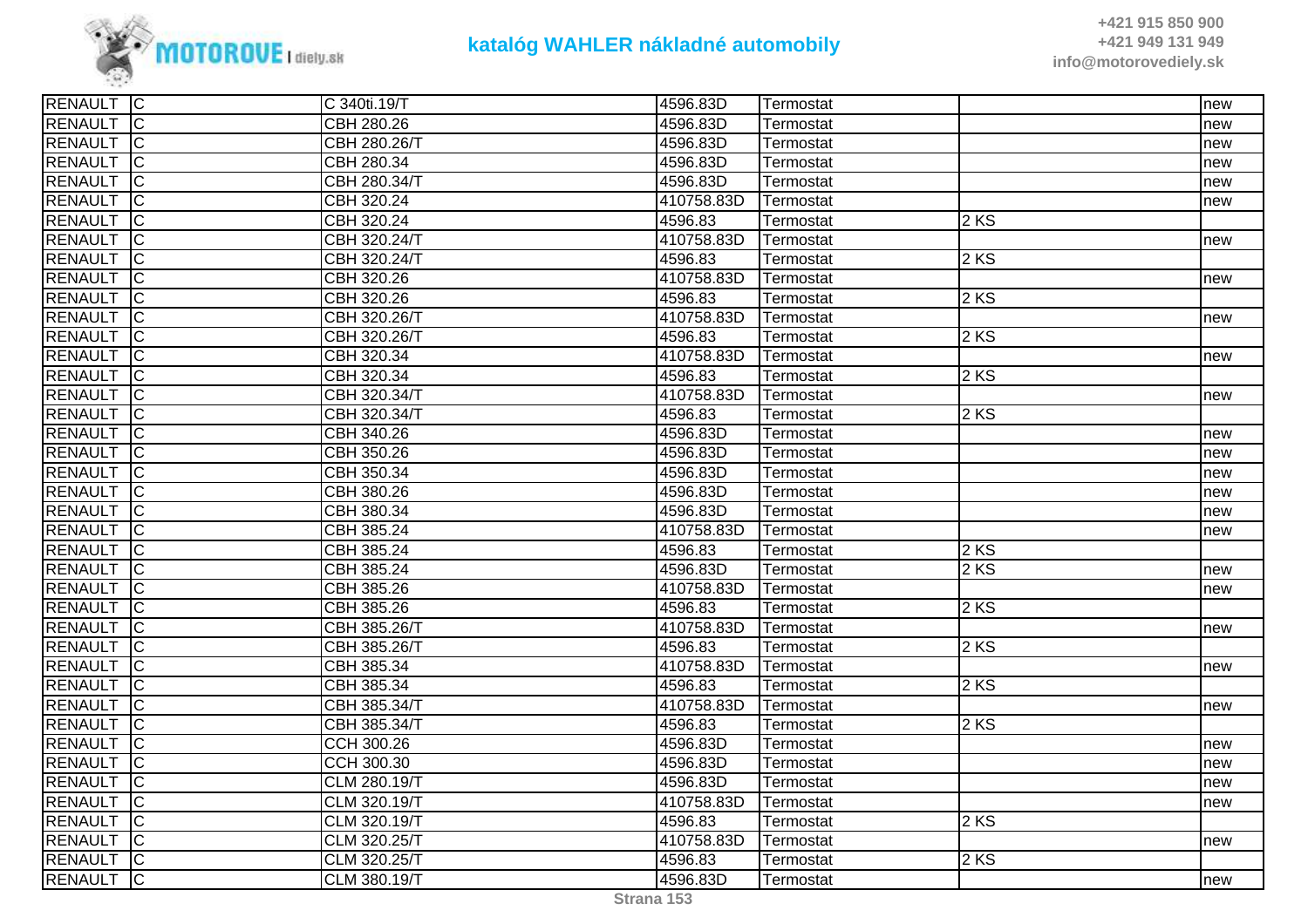

| RENAULT C        |                         | CLM 385.19/T | 410758.83D            | <b>Termostat</b>    |        | new |
|------------------|-------------------------|--------------|-----------------------|---------------------|--------|-----|
| RENAULT C        |                         | CLM 385.19/T | 4596.83               | Termostat           | 2 KS   |     |
| <b>RENAULT</b>   | $\overline{C}$          | CLM 385.22/T | 410758.83D            | Termostat           |        | new |
| <b>RENAULT</b>   | IС                      | CLM 385.22/T | 4596.83               | Termostat           | $2$ KS |     |
| RENAULT C        |                         | CLM 385.25/T | 410758.83D            | Termostat           |        | new |
| <b>RENAULT</b>   | $\overline{\mathsf{C}}$ | CLM 385.25/T | 4596.83               | Termostat           | $2$ KS |     |
| <b>RENAULT</b>   | $\overline{\mathsf{C}}$ | CLR 230.19   | 120875                | Tesnenie termostatu |        | new |
| <b>RENAULT</b>   | $\overline{C}$          | CLR 230.19   | 122345                | Tesnenie termostatu |        | new |
| <b>RENAULT</b>   | IС                      | CLR 230.19   | 410828.82D            | Termostat           |        | new |
| <b>RENAULT</b>   | C                       | CLR 230.19   | 410828.82D0 Termostat |                     |        | new |
| <b>RENAULT</b>   | $\overline{C}$          | CLR 230.19   | 410828.86D            | Termostat           |        | new |
| RENAULT C        |                         | CLR 230.19   | 410828.86D0 Termostat |                     |        | new |
| <b>RENAULT</b>   | <b>FR1</b>              | FR1          | 4596.83D              | Termostat           |        | new |
| <b>RENAULT</b>   | lG                      | G 170.11     | 120875                | Tesnenie termostatu |        | new |
| <b>RENAULT</b>   | lG.                     | G 170.11     | 122345                | Tesnenie termostatu |        | new |
| <b>RENAULT</b>   | <b>IG</b>               | G 170.11     | 410828.82D            | Termostat           |        | new |
| <b>RENAULT</b>   | $\overline{G}$          | G 170.11     | 410828.82D0 Termostat |                     |        | new |
| <b>RENAULT</b> G |                         | G 170.11     | 410828.86D            | Termostat           |        | new |
| <b>RENAULT</b>   | <b>G</b>                | G 170.11     | 410828.86D0 Termostat |                     |        | new |
| <b>RENAULT</b>   | lG.                     | G 170.13     | 120875                | Tesnenie termostatu |        | new |
| <b>RENAULT</b>   | <b>IG</b>               | G 170.13     | 122345                | Tesnenie termostatu |        | new |
| RENAULT G        |                         | G 170.13     | 410828.82D            | Termostat           |        | new |
| RENAULT          | $\overline{G}$          | G 170.13     | 410828.82D0 Termostat |                     |        | new |
| RENAULT G        |                         | G 170.13     | 410828.86D            | Termostat           |        | new |
| <b>RENAULT</b>   | lG.                     | G 170.13     | 410828.86D0 Termostat |                     |        | new |
| <b>RENAULT</b>   | <b>G</b>                | G 170.15     | 120875                | Tesnenie termostatu |        | new |
| <b>RENAULT</b>   | <b>G</b>                | G 170.15     | 122345                | Tesnenie termostatu |        | new |
| <b>RENAULT</b>   | G                       | G 170.15     | 410828.82D            | Termostat           |        | new |
| RENAULT G        |                         | G 170.15     | 410828.82D0 Termostat |                     |        | new |
| <b>RENAULT</b>   | <b>G</b>                | G 170.15     | 410828.86D            | Termostat           |        | new |
| <b>RENAULT</b>   | lG.                     | G 170.15     | 410828.86D0 Termostat |                     |        | new |
| <b>RENAULT</b>   | <b>G</b>                | G 170.16     | 120875                | Tesnenie termostatu |        | new |
| <b>RENAULT</b>   | <b>G</b>                | G 170.16     | 122345                | Tesnenie termostatu |        | new |
| <b>RENAULT</b> G |                         | G 170.16     | 410828.82D            | <b>ITermostat</b>   |        | new |
| RENAULT G        |                         | G 170.16     | 410828.82D0 Termostat |                     |        | new |
| <b>RENAULT</b>   | lG                      | G 170.16     | 410828.86D            | Termostat           |        | new |
| <b>RENAULT</b>   | lG.                     | G 170.16     | 410828.86D0 Termostat |                     |        | new |
| RENAULT G        |                         | G 170.17     | 120875                | Tesnenie termostatu |        | new |
| <b>RENAULT</b>   | $\overline{G}$          | G 170.17     | 122345                | Tesnenie termostatu |        | new |
| RENAULT G        |                         | G 170.17     | 410828.82D            | Termostat           |        | new |
| RENAULT G        |                         | G 170.17     | 410828.82D0 Termostat |                     |        | new |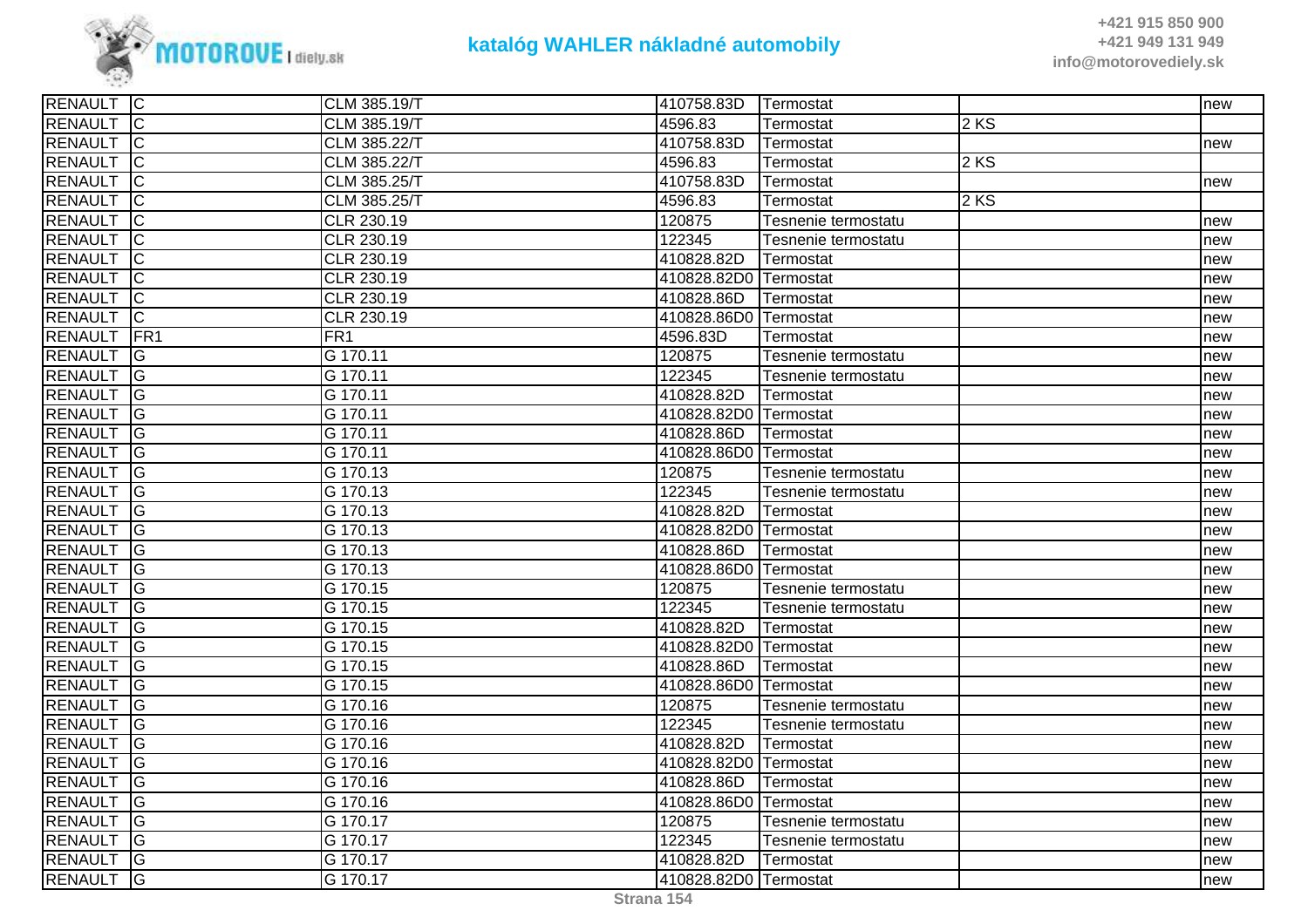

| <b>RENAULT G</b> |                | G 170.17              | 410828.86D   Termostat |                     | Inew |
|------------------|----------------|-----------------------|------------------------|---------------------|------|
| <b>RENAULT</b>   | <b>G</b>       | G 170.17              | 410828.86D0            | Termostat           | new  |
| <b>RENAULT</b>   | <b>G</b>       | G 200.13              | 120875                 | Tesnenie termostatu | new  |
| RENAULT G        |                | G 200.13              | 122345                 | Tesnenie termostatu | new  |
| <b>RENAULT</b>   | $\overline{G}$ | G 200.13              | 410828.82D             | Termostat           | new  |
| RENAULT G        |                | G 200.13              | 410828.82D0 Termostat  |                     | new  |
| <b>RENAULT</b>   | $\overline{G}$ | G 200.13              | 410828.86D             | Termostat           | new  |
| <b>RENAULT</b>   | G              | G 200.13              | 410828.86D0            | Termostat           | new  |
| <b>RENAULT</b>   | $\overline{G}$ | G 200.15              | 120875                 | Tesnenie termostatu | new  |
| <b>RENAULT</b>   | <b>G</b>       | $\overline{G}$ 200.15 | 122345                 | Tesnenie termostatu | new  |
| RENAULT G        |                | G 200.15              | 410828.82D             | Termostat           | new  |
| RENAULT          | $\overline{G}$ | G 200.15              | 410828.82D0 Termostat  |                     | new  |
| <b>RENAULT</b>   | lG.            | G 200.15              | 410828.86D             | Termostat           | new  |
| <b>RENAULT</b>   | <b>G</b>       | G 200.15              | 410828.86D0 Termostat  |                     | new  |
| <b>RENAULT</b>   | <b>G</b>       | G 200.16              | 120875                 | Tesnenie termostatu | new  |
| <b>RENAULT</b>   | <b>G</b>       | G 200.16              | 122345                 | Tesnenie termostatu | new  |
| <b>RENAULT</b>   | $\overline{G}$ | $\sqrt{G}$ 200.16     | 410828.82D             | Termostat           | new  |
| <b>RENAULT</b>   | $\overline{G}$ | G 200.16              | 410828.82D0 Termostat  |                     | new  |
| <b>RENAULT</b>   | lG.            | G 200.16              | 410828.86D             | Termostat           | new  |
| <b>RENAULT</b>   | lG.            | G 200.16              | 410828.86D0            | Termostat           | new  |
| <b>RENAULT</b>   | <b>G</b>       | G 200.17              | 120875                 | Tesnenie termostatu | new  |
| <b>RENAULT</b>   | $\overline{G}$ | G 200.17              | 122345                 | Tesnenie termostatu | new  |
| <b>RENAULT</b>   | $\overline{G}$ | G 200.17              | 410828.82D             | Termostat           | new  |
| <b>RENAULT</b>   | G              | G 200.17              | 410828.82D0 Termostat  |                     | new  |
| <b>RENAULT</b>   | $\overline{G}$ | G 200.17              | 410828.86D             | Termostat           | new  |
| <b>RENAULT</b>   | <b>G</b>       | G 200.17              | 410828.86D0            | lTermostat          | new  |
| <b>RENAULT</b>   | G              | G 200.18              | 120875                 | Tesnenie termostatu | new  |
| RENAULT G        |                | G 200.18              | 122345                 | Tesnenie termostatu | new  |
| <b>RENAULT</b>   | $\overline{G}$ | G 200.18              | 410828.82D             | Termostat           | new  |
| <b>RENAULT</b>   | <b>G</b>       | G 200.18              | 410828.82D0            | Termostat           | new  |
| <b>RENAULT</b>   | G              | G 200.18              | 410828.86D             | Termostat           | new  |
| <b>RENAULT</b>   | <b>G</b>       | G 200.18              | 410828.86D0            | Termostat           | new  |
| <b>RENAULT</b>   | <b>G</b>       | G 210.16              | 4596.83D               | Termostat           | new  |
| <b>RENAULT</b>   | $\overline{G}$ | G 210.17 BOM          | 4596.83D               | Termostat           | new  |
| <b>RENAULT</b>   | $\overline{G}$ | G 210.18 BOM          | 4596.83D               | Termostat           | new  |
| <b>RENAULT</b>   | lG             | G 210.19              | 4596.83D               | Termostat           | new  |
| <b>RENAULT</b>   | lG.            | G 210.19 BOM          | 4596.83D               | Termostat           | new  |
| <b>RENAULT</b>   | <b>G</b>       | G 220.17 BOM          | 4596.83D               | Termostat           | new  |
| <b>RENAULT</b>   | $\overline{G}$ | G 220.19 BOM          | 4596.83D               | Termostat           | new  |
| RENAULT G        |                | G 230.11              | 4596.83D               | Termostat           | new  |
| RENAULT G        |                | G 230.13              | 4596.83D               | Termostat           | new  |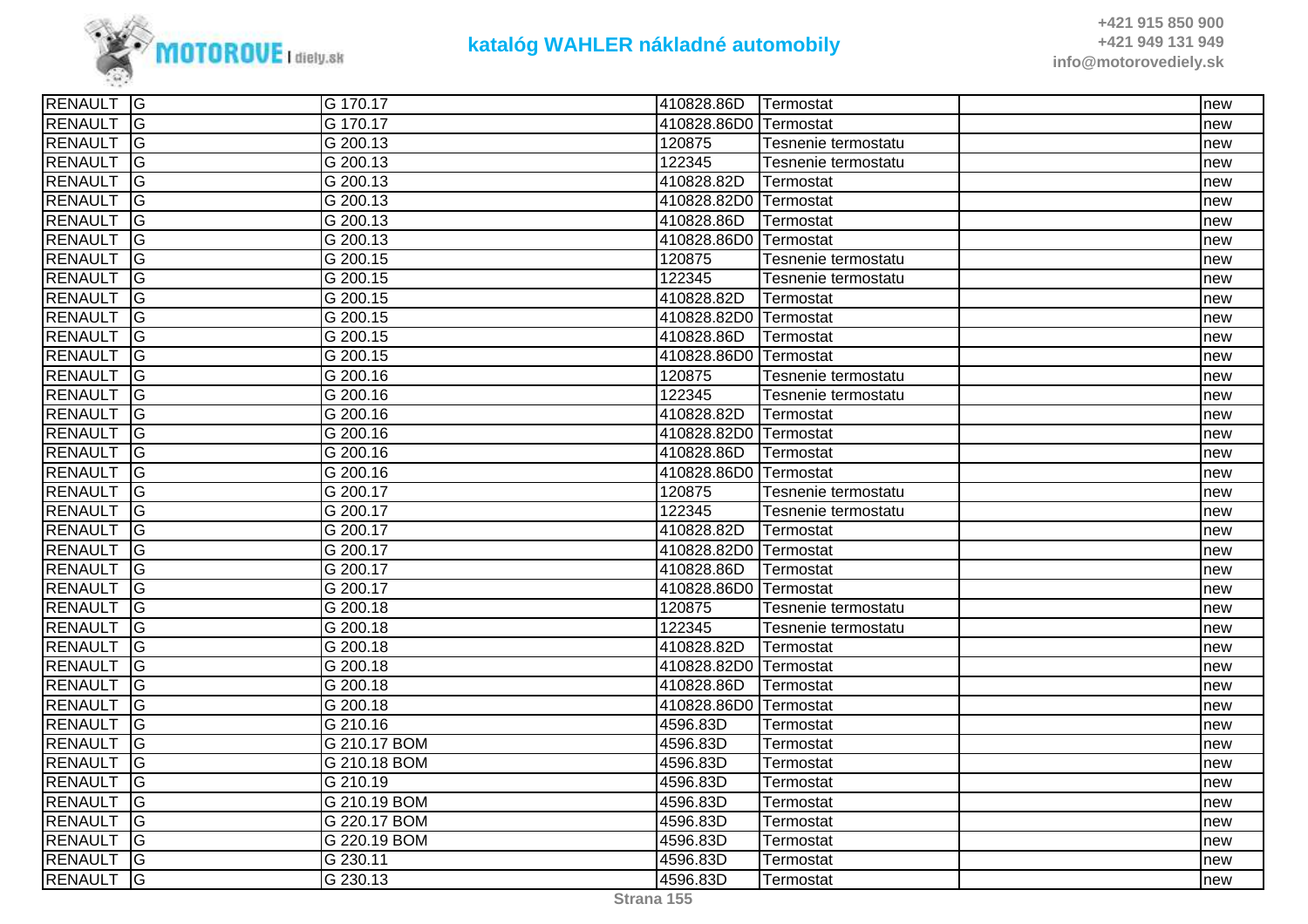

| RENAULT G      |                | G 230.13 SP | 4596.83D              | Termostat           | new |
|----------------|----------------|-------------|-----------------------|---------------------|-----|
| RENAULT G      |                | G 230.15    | 4596.83D              | Termostat           | new |
| <b>RENAULT</b> | $\overline{G}$ | G 230.15/T  | 4596.83D              | Termostat           | new |
| <b>RENAULT</b> | <b>G</b>       | G 230.16    | 4596.83D              | Termostat           | new |
| <b>RENAULT</b> | <b>IG</b>      | G 230.17    | 4596.83D              | Termostat           | new |
| <b>RENAULT</b> | $\overline{G}$ | G 230.17/T  | 4596.83D              | Termostat           | new |
| RENAULT G      |                | G 230.19    | 4596.83D              | Termostat           | new |
| <b>RENAULT</b> | $\overline{G}$ | G 230ti.13  | 120875                | Tesnenie termostatu | new |
| <b>RENAULT</b> | <b>G</b>       | G 230ti.13  | 122345                | Tesnenie termostatu | new |
| <b>RENAULT</b> | G              | G 230ti.13  | 410828.82D            | Termostat           | new |
| <b>RENAULT</b> | $\overline{G}$ | G 230ti.13  | 410828.82D0 Termostat |                     | new |
| RENAULT G      |                | G 230ti.13  | 410828.86D            | Termostat           | new |
| RENAULT G      |                | G 230ti.13  | 410828.86D0 Termostat |                     | new |
| <b>RENAULT</b> | <b>IG</b>      | G 230ti.15  | 120875                | Tesnenie termostatu | new |
| <b>RENAULT</b> | G              | G 230ti.15  | 122345                | Tesnenie termostatu | new |
| <b>RENAULT</b> | G              | G 230ti.15  | 410828.82D            | Termostat           | new |
| <b>RENAULT</b> | $\overline{G}$ | G 230ti.15  | 410828.82D0 Termostat |                     | new |
| RENAULT G      |                | G 230ti.15  | 410828.86D            | <b>Termostat</b>    | new |
| <b>RENAULT</b> | <b>G</b>       | G 230ti.15  | 410828.86D0 Termostat |                     | new |
| <b>RENAULT</b> | <b>IG</b>      | G 230ti.16  | 120875                | Tesnenie termostatu | new |
| <b>RENAULT</b> | <b>G</b>       | G 230ti.16  | 122345                | Tesnenie termostatu | new |
| <b>RENAULT</b> | $\overline{G}$ | G 230ti.16  | 410828.82D            | <b>ITermostat</b>   | new |
| RENAULT G      |                | G 230ti.16  | 410828.82D0 Termostat |                     | new |
| <b>RENAULT</b> | <b>IG</b>      | G 230ti.16  | 410828.86D            | Termostat           | new |
| <b>RENAULT</b> | <b>IG</b>      | G 230ti.16  | 410828.86D0 Termostat |                     | new |
| <b>RENAULT</b> | <b>G</b>       | G 230ti.17  | 120875                | Tesnenie termostatu | new |
| <b>RENAULT</b> | <b>G</b>       | G 230ti.17  | 122345                | Tesnenie termostatu | new |
| <b>RENAULT</b> | $\overline{G}$ | G 230ti.17  | 410828.82D            | Termostat           | new |
| RENAULT G      |                | G 230ti.17  | 410828.82D0 Termostat |                     | new |
| <b>RENAULT</b> | <b>G</b>       | G 230ti.17  | 410828.86D            | Termostat           | new |
| <b>RENAULT</b> | <b>IG</b>      | G 230ti.17  | 410828.86D0 Termostat |                     | new |
| <b>RENAULT</b> | <b>IG</b>      | G 230ti.18  | 120875                | Tesnenie termostatu | new |
| <b>RENAULT</b> | $\overline{G}$ | G 230ti.18  | 122345                | Tesnenie termostatu | new |
| RENAULT G      |                | G 230ti.18  | 410828.82D            | <b>Termostat</b>    | new |
| <b>RENAULT</b> | <b>G</b>       | G 230ti.18  | 410828.82D0 Termostat |                     | new |
| <b>RENAULT</b> | <b>IG</b>      | G 230ti.18  | 410828.86D            | Termostat           | new |
| <b>RENAULT</b> | <b>IG</b>      | G 230ti.18  | 410828.86D0 Termostat |                     | new |
| <b>RENAULT</b> | $\overline{G}$ | G 230ti.19  | 120875                | Tesnenie termostatu | new |
| <b>RENAULT</b> | $\overline{G}$ | G 230ti.19  | 122345                | Tesnenie termostatu | new |
| RENAULT G      |                | G 230ti.19  | 410828.82D            | Termostat           | new |
| RENAULT G      |                | G 230ti.19  | 410828.82D0 Termostat |                     | new |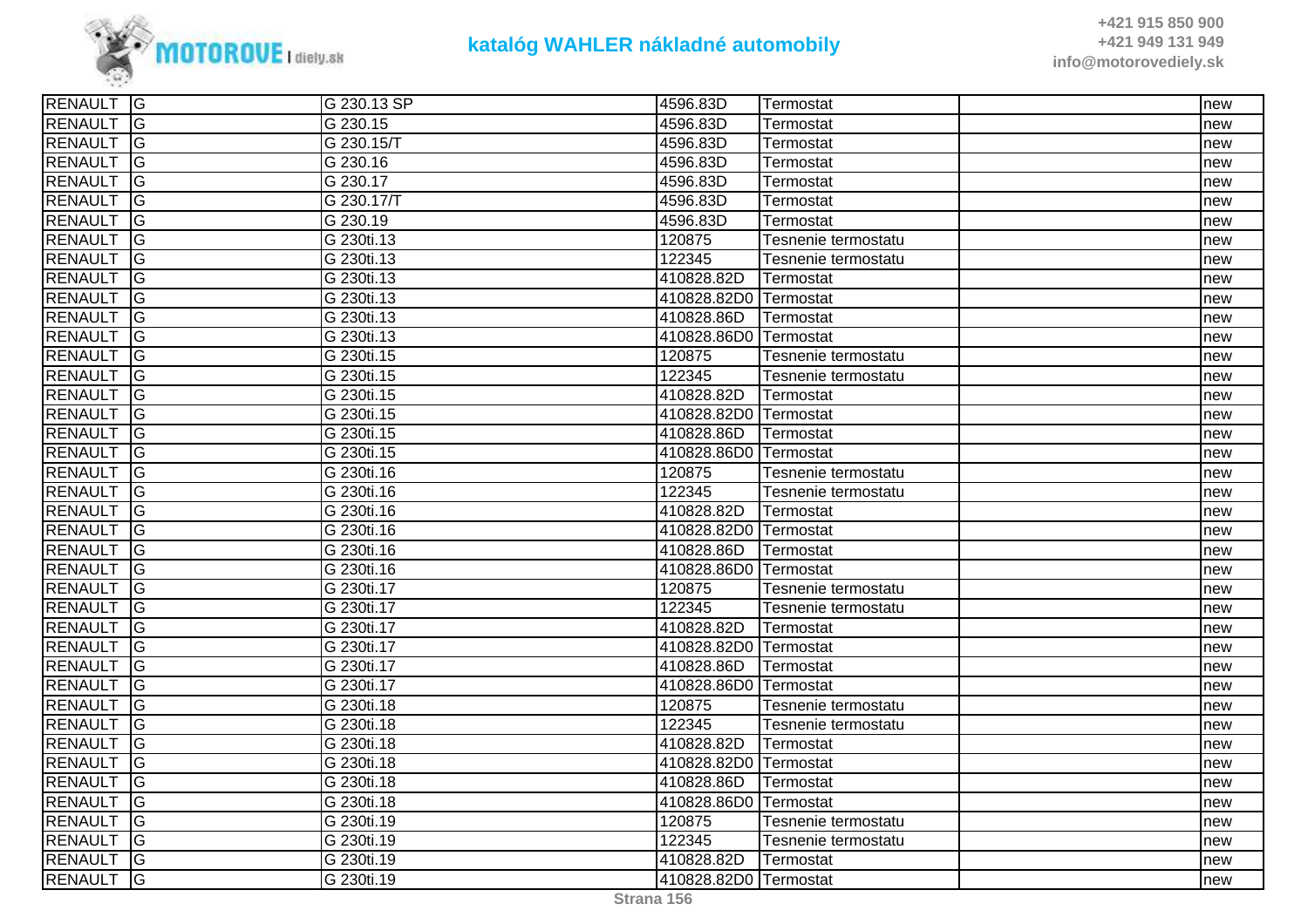

| <b>RENAULT</b><br><u>ଚ</u><br>G 230ti.19<br>410828.86D0 Termostat<br><u>ଚ</u><br><b>RENAULT</b><br>G 260.15/T<br>4596.83D<br>Termostat<br>RENAULT<br>lG.<br>G 260.16<br>4596.83D<br>Termostat<br><b>G</b><br><b>RENAULT</b><br>G 260.17<br>4596.83D<br>Termostat<br>$\overline{G}$<br><b>RENAULT</b><br>G 260.17/T<br>4596.83D<br>Termostat<br>$\overline{G}$<br><b>RENAULT</b><br>G 260.19<br>4596.83D<br>Termostat<br><b>RENAULT</b><br>lG<br>4596.83D<br>G 260.19/T<br>Termostat<br><b>RENAULT</b><br><b>G</b><br>G 260.22/T<br>4596.83D<br>Termostat<br>G<br><b>RENAULT</b><br>G 260.24 CIT<br>4596.83D<br><b>Termostat</b><br>G<br><b>RENAULT</b><br>G 280.13<br>4596.83D<br>Termostat<br>$\overline{G}$<br><b>RENAULT</b><br>4596.83D<br>G 280.15<br>Termostat<br><b>RENAULT</b><br>G<br>G 280.15/T<br>4596.83D<br>Termostat<br>G<br><b>RENAULT</b><br>4596.83D<br>G 280.16<br>Termostat<br>RENAULT<br>lG<br>4596.83D<br>G 280.18<br>Termostat<br>G<br><b>RENAULT</b><br>G 280.19<br>4596.83D<br>Termostat<br>$\overline{G}$<br><b>RENAULT</b><br>$\sqrt{G}$ 280.24<br>4596.83D<br>Termostat<br>$\overline{G}$<br><b>RENAULT</b><br>4596.83D<br>G 280.26<br>Termostat<br>$\overline{G}$<br><b>RENAULT</b><br>G 290.17/TD<br>4596.83D<br>Termostat<br><b>RENAULT</b><br><b>G</b><br>G 290.19<br>4596.83D<br>Termostat<br>G<br><b>RENAULT</b><br>4596.83D<br>G 290.19/T<br>Termostat<br><b>G</b><br><b>RENAULT</b><br>G 290.22/TD<br>4596.83D<br>Termostat | new |
|----------------------------------------------------------------------------------------------------------------------------------------------------------------------------------------------------------------------------------------------------------------------------------------------------------------------------------------------------------------------------------------------------------------------------------------------------------------------------------------------------------------------------------------------------------------------------------------------------------------------------------------------------------------------------------------------------------------------------------------------------------------------------------------------------------------------------------------------------------------------------------------------------------------------------------------------------------------------------------------------------------------------------------------------------------------------------------------------------------------------------------------------------------------------------------------------------------------------------------------------------------------------------------------------------------------------------------------------------------------------------------------------------------------------------------------------------------------|-----|
|                                                                                                                                                                                                                                                                                                                                                                                                                                                                                                                                                                                                                                                                                                                                                                                                                                                                                                                                                                                                                                                                                                                                                                                                                                                                                                                                                                                                                                                                | new |
|                                                                                                                                                                                                                                                                                                                                                                                                                                                                                                                                                                                                                                                                                                                                                                                                                                                                                                                                                                                                                                                                                                                                                                                                                                                                                                                                                                                                                                                                | new |
|                                                                                                                                                                                                                                                                                                                                                                                                                                                                                                                                                                                                                                                                                                                                                                                                                                                                                                                                                                                                                                                                                                                                                                                                                                                                                                                                                                                                                                                                | new |
|                                                                                                                                                                                                                                                                                                                                                                                                                                                                                                                                                                                                                                                                                                                                                                                                                                                                                                                                                                                                                                                                                                                                                                                                                                                                                                                                                                                                                                                                | new |
|                                                                                                                                                                                                                                                                                                                                                                                                                                                                                                                                                                                                                                                                                                                                                                                                                                                                                                                                                                                                                                                                                                                                                                                                                                                                                                                                                                                                                                                                | new |
|                                                                                                                                                                                                                                                                                                                                                                                                                                                                                                                                                                                                                                                                                                                                                                                                                                                                                                                                                                                                                                                                                                                                                                                                                                                                                                                                                                                                                                                                | new |
|                                                                                                                                                                                                                                                                                                                                                                                                                                                                                                                                                                                                                                                                                                                                                                                                                                                                                                                                                                                                                                                                                                                                                                                                                                                                                                                                                                                                                                                                | new |
|                                                                                                                                                                                                                                                                                                                                                                                                                                                                                                                                                                                                                                                                                                                                                                                                                                                                                                                                                                                                                                                                                                                                                                                                                                                                                                                                                                                                                                                                | new |
|                                                                                                                                                                                                                                                                                                                                                                                                                                                                                                                                                                                                                                                                                                                                                                                                                                                                                                                                                                                                                                                                                                                                                                                                                                                                                                                                                                                                                                                                | new |
|                                                                                                                                                                                                                                                                                                                                                                                                                                                                                                                                                                                                                                                                                                                                                                                                                                                                                                                                                                                                                                                                                                                                                                                                                                                                                                                                                                                                                                                                | new |
|                                                                                                                                                                                                                                                                                                                                                                                                                                                                                                                                                                                                                                                                                                                                                                                                                                                                                                                                                                                                                                                                                                                                                                                                                                                                                                                                                                                                                                                                | new |
|                                                                                                                                                                                                                                                                                                                                                                                                                                                                                                                                                                                                                                                                                                                                                                                                                                                                                                                                                                                                                                                                                                                                                                                                                                                                                                                                                                                                                                                                | new |
|                                                                                                                                                                                                                                                                                                                                                                                                                                                                                                                                                                                                                                                                                                                                                                                                                                                                                                                                                                                                                                                                                                                                                                                                                                                                                                                                                                                                                                                                | new |
|                                                                                                                                                                                                                                                                                                                                                                                                                                                                                                                                                                                                                                                                                                                                                                                                                                                                                                                                                                                                                                                                                                                                                                                                                                                                                                                                                                                                                                                                | new |
|                                                                                                                                                                                                                                                                                                                                                                                                                                                                                                                                                                                                                                                                                                                                                                                                                                                                                                                                                                                                                                                                                                                                                                                                                                                                                                                                                                                                                                                                | new |
|                                                                                                                                                                                                                                                                                                                                                                                                                                                                                                                                                                                                                                                                                                                                                                                                                                                                                                                                                                                                                                                                                                                                                                                                                                                                                                                                                                                                                                                                | new |
|                                                                                                                                                                                                                                                                                                                                                                                                                                                                                                                                                                                                                                                                                                                                                                                                                                                                                                                                                                                                                                                                                                                                                                                                                                                                                                                                                                                                                                                                | new |
|                                                                                                                                                                                                                                                                                                                                                                                                                                                                                                                                                                                                                                                                                                                                                                                                                                                                                                                                                                                                                                                                                                                                                                                                                                                                                                                                                                                                                                                                | new |
|                                                                                                                                                                                                                                                                                                                                                                                                                                                                                                                                                                                                                                                                                                                                                                                                                                                                                                                                                                                                                                                                                                                                                                                                                                                                                                                                                                                                                                                                | new |
|                                                                                                                                                                                                                                                                                                                                                                                                                                                                                                                                                                                                                                                                                                                                                                                                                                                                                                                                                                                                                                                                                                                                                                                                                                                                                                                                                                                                                                                                | new |
|                                                                                                                                                                                                                                                                                                                                                                                                                                                                                                                                                                                                                                                                                                                                                                                                                                                                                                                                                                                                                                                                                                                                                                                                                                                                                                                                                                                                                                                                | new |
| $\overline{G}$<br><b>RENAULT</b><br>G 290.24<br>4596.83D<br>Termostat                                                                                                                                                                                                                                                                                                                                                                                                                                                                                                                                                                                                                                                                                                                                                                                                                                                                                                                                                                                                                                                                                                                                                                                                                                                                                                                                                                                          | new |
| $\overline{G}$<br><b>RENAULT</b><br>G 290.24 CIT<br>4596.83D<br>Termostat                                                                                                                                                                                                                                                                                                                                                                                                                                                                                                                                                                                                                                                                                                                                                                                                                                                                                                                                                                                                                                                                                                                                                                                                                                                                                                                                                                                      | new |
| <b>RENAULT</b><br><u>ଚ</u><br>4596.83D<br>G 290.26<br>Termostat                                                                                                                                                                                                                                                                                                                                                                                                                                                                                                                                                                                                                                                                                                                                                                                                                                                                                                                                                                                                                                                                                                                                                                                                                                                                                                                                                                                                | new |
| <b>RENAULT</b><br><b>G</b><br>G 300.13<br>4596.83D<br>Termostat                                                                                                                                                                                                                                                                                                                                                                                                                                                                                                                                                                                                                                                                                                                                                                                                                                                                                                                                                                                                                                                                                                                                                                                                                                                                                                                                                                                                | new |
| G<br><b>RENAULT</b><br>G 300.15<br>4596.83D<br>Termostat                                                                                                                                                                                                                                                                                                                                                                                                                                                                                                                                                                                                                                                                                                                                                                                                                                                                                                                                                                                                                                                                                                                                                                                                                                                                                                                                                                                                       | new |
| $\overline{G}$<br><b>RENAULT</b><br>G 300.15/T<br>4596.83D<br>Termostat                                                                                                                                                                                                                                                                                                                                                                                                                                                                                                                                                                                                                                                                                                                                                                                                                                                                                                                                                                                                                                                                                                                                                                                                                                                                                                                                                                                        | new |
| <b>RENAULT</b><br>$\overline{G}$<br>G 300.16<br>4596.83D<br>Termostat                                                                                                                                                                                                                                                                                                                                                                                                                                                                                                                                                                                                                                                                                                                                                                                                                                                                                                                                                                                                                                                                                                                                                                                                                                                                                                                                                                                          | new |
| <b>RENAULT</b><br><u>ଚ</u><br>G 300.17<br>4596.83D<br>Termostat                                                                                                                                                                                                                                                                                                                                                                                                                                                                                                                                                                                                                                                                                                                                                                                                                                                                                                                                                                                                                                                                                                                                                                                                                                                                                                                                                                                                | new |
| <u>ଚ</u><br><b>RENAULT</b><br>G 300.19<br>4596.83D<br>Termostat                                                                                                                                                                                                                                                                                                                                                                                                                                                                                                                                                                                                                                                                                                                                                                                                                                                                                                                                                                                                                                                                                                                                                                                                                                                                                                                                                                                                | new |
| <b>RENAULT</b><br><b>G</b><br>G 300.19/T<br>4596.83D<br>Termostat                                                                                                                                                                                                                                                                                                                                                                                                                                                                                                                                                                                                                                                                                                                                                                                                                                                                                                                                                                                                                                                                                                                                                                                                                                                                                                                                                                                              | new |
| IG<br><b>RENAULT</b><br>G 300.24<br>4596.83D<br>Termostat                                                                                                                                                                                                                                                                                                                                                                                                                                                                                                                                                                                                                                                                                                                                                                                                                                                                                                                                                                                                                                                                                                                                                                                                                                                                                                                                                                                                      | new |
| $\overline{G}$<br><b>RENAULT</b><br>G 300.25<br>4596.83D<br>Termostat                                                                                                                                                                                                                                                                                                                                                                                                                                                                                                                                                                                                                                                                                                                                                                                                                                                                                                                                                                                                                                                                                                                                                                                                                                                                                                                                                                                          | new |
| $\overline{G}$<br><b>RENAULT</b><br>G 300.26<br>4596.83D<br>Termostat                                                                                                                                                                                                                                                                                                                                                                                                                                                                                                                                                                                                                                                                                                                                                                                                                                                                                                                                                                                                                                                                                                                                                                                                                                                                                                                                                                                          | new |
| RENAULT<br>lG.<br>G 300.26 CIT<br>4596.83D<br>Termostat                                                                                                                                                                                                                                                                                                                                                                                                                                                                                                                                                                                                                                                                                                                                                                                                                                                                                                                                                                                                                                                                                                                                                                                                                                                                                                                                                                                                        | new |
| <b>G</b><br><b>RENAULT</b><br>4596.83D<br>G 300.26/T<br>Termostat                                                                                                                                                                                                                                                                                                                                                                                                                                                                                                                                                                                                                                                                                                                                                                                                                                                                                                                                                                                                                                                                                                                                                                                                                                                                                                                                                                                              | new |
| $\overline{G}$<br><b>RENAULT</b><br>G 320.19<br>4596.83D<br>Termostat                                                                                                                                                                                                                                                                                                                                                                                                                                                                                                                                                                                                                                                                                                                                                                                                                                                                                                                                                                                                                                                                                                                                                                                                                                                                                                                                                                                          | new |
| $\overline{G}$<br>4596.83D<br><b>RENAULT</b><br>G 320.19 T<br>Termostat                                                                                                                                                                                                                                                                                                                                                                                                                                                                                                                                                                                                                                                                                                                                                                                                                                                                                                                                                                                                                                                                                                                                                                                                                                                                                                                                                                                        | new |
| <b>G</b><br><b>RENAULT</b><br>G 320.24<br>4596.83D<br>Termostat                                                                                                                                                                                                                                                                                                                                                                                                                                                                                                                                                                                                                                                                                                                                                                                                                                                                                                                                                                                                                                                                                                                                                                                                                                                                                                                                                                                                | new |
| lG<br><b>RENAULT</b><br>G 330.13<br>4596.83D<br>Termostat                                                                                                                                                                                                                                                                                                                                                                                                                                                                                                                                                                                                                                                                                                                                                                                                                                                                                                                                                                                                                                                                                                                                                                                                                                                                                                                                                                                                      | new |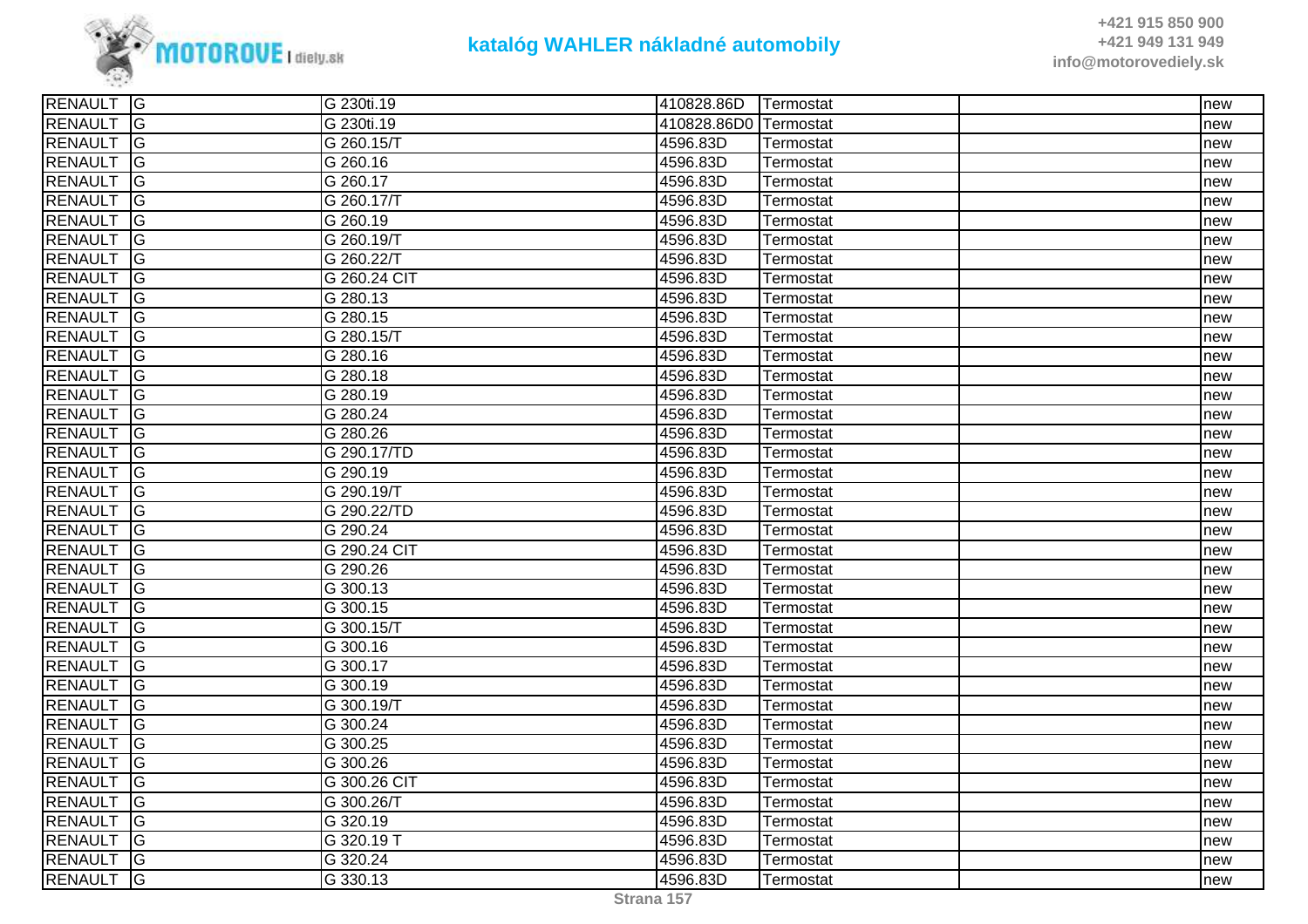

| RENAULT G      |                | G 330.15                             | 4596.83D | Termostat | new |
|----------------|----------------|--------------------------------------|----------|-----------|-----|
| <b>RENAULT</b> | lG             | G 330.16                             | 4596.83D | Termostat | new |
| <b>RENAULT</b> | G              | G 330.17                             | 4596.83D | Termostat | new |
| <b>RENAULT</b> | <b>G</b>       | G 330.17/T                           | 4596.83D | Termostat | new |
| <b>RENAULT</b> | $\overline{G}$ | G 330.19                             | 4596.83D | Termostat | new |
| <b>RENAULT</b> | $\overline{G}$ | G 330.24                             | 4596.83D | Termostat | new |
| <b>RENAULT</b> | $\overline{G}$ | G 330.26                             | 4596.83D | Termostat | new |
| <b>RENAULT</b> | lG             | G 340ti.19/T, G 330.19/T             | 4596.83D | Termostat | new |
| <b>RENAULT</b> | $\overline{G}$ | G 340ti.19/T, G 330.19/T, G 330.17/T | 4596.83D | Termostat | new |
| <b>RENAULT</b> | Iliade         | FRH, GTX, GTXE, RTX, TX              | 4596.83D | Termostat | new |
| <b>RENAULT</b> | Iliade         | GT, GTC, GTE                         | 4596.83D | Termostat | new |
| <b>RENAULT</b> | Kerax          | 260.18                               | 4596.83D | Termostat | new |
| <b>RENAULT</b> | Kerax          | 260.18/B                             | 4596.83D | Termostat | new |
| <b>RENAULT</b> | Kerax          | 300.18/B                             | 4596.83D | Termostat | new |
| <b>RENAULT</b> | Kerax          | 300.26/A,300.26/B                    | 4596.83D | Termostat | new |
| <b>RENAULT</b> | Kerax          | 300.26/B                             | 4596.83D | Termostat | new |
| <b>RENAULT</b> | Kerax          | 340.18                               | 4596.83D | Termostat | new |
| <b>RENAULT</b> | Kerax          | 340.18/B                             | 4596.83D | Termostat | new |
| <b>RENAULT</b> | Kerax          | 340.26                               | 4596.83D | Termostat | new |
| <b>RENAULT</b> | Kerax          | 340.26/A,340.26/B                    | 4596.83D | Termostat | new |
| <b>RENAULT</b> | Kerax          | 340.26/B                             | 4596.83D | Termostat | new |
| <b>RENAULT</b> | Kerax          | 340.32/A                             | 4596.83D | Termostat | new |
| <b>RENAULT</b> | Kerax          | 350.34                               | 4596.83D | Termostat | new |
| <b>RENAULT</b> | Kerax          | 385.18                               | 4596.83D | Termostat | new |
| <b>RENAULT</b> | Kerax          | 385.18/B                             | 4596.83D | Termostat | new |
| <b>RENAULT</b> | Kerax          | 385.18T                              | 4596.83D | Termostat | new |
| <b>RENAULT</b> | Kerax          | 385.26                               | 4596.83D | Termostat | new |
| <b>RENAULT</b> | Kerax          | 385.26/A,385.26/B                    | 4596.83D | Termostat | new |
| <b>RENAULT</b> | Kerax          | 385.26/A,385.26/B,385.26/C           | 4596.83D | Termostat | new |
| <b>RENAULT</b> | Kerax          | 385.26/B                             | 4596.83D | Termostat | new |
| <b>RENAULT</b> | Kerax          | 385.26T                              | 4596.83D | Termostat | new |
| <b>RENAULT</b> | Kerax          | 385.32/A,385.32/B                    | 4596.83D | Termostat | new |
| <b>RENAULT</b> | Kerax          | 385.32/A,385.32/B,385.32/C           | 4596.83D | Termostat | new |
| <b>RENAULT</b> | Kerax          | 385.32/B                             | 4596.83D | Termostat | new |
| <b>RENAULT</b> | Kerax          | 400.18                               | 4596.83D | Termostat | new |
| <b>RENAULT</b> | Kerax          | 400.18T                              | 4596.83D | Termostat | new |
| <b>RENAULT</b> | Kerax          | 400.26                               | 4596.83D | Termostat | new |
| <b>RENAULT</b> | Kerax          | 400.26/A,400.26/B,400.26/C           | 4596.83D | Termostat | new |
| <b>RENAULT</b> | Kerax          | 400.26/B                             | 4596.83D | Termostat | new |
| <b>RENAULT</b> | Kerax          | 400.26T                              | 4596.83D | Termostat | new |
| RENAULT Kerax  |                | 400.32/A,400.32/B,400.32/C           | 4596.83D | Termostat | new |
|                |                |                                      |          |           |     |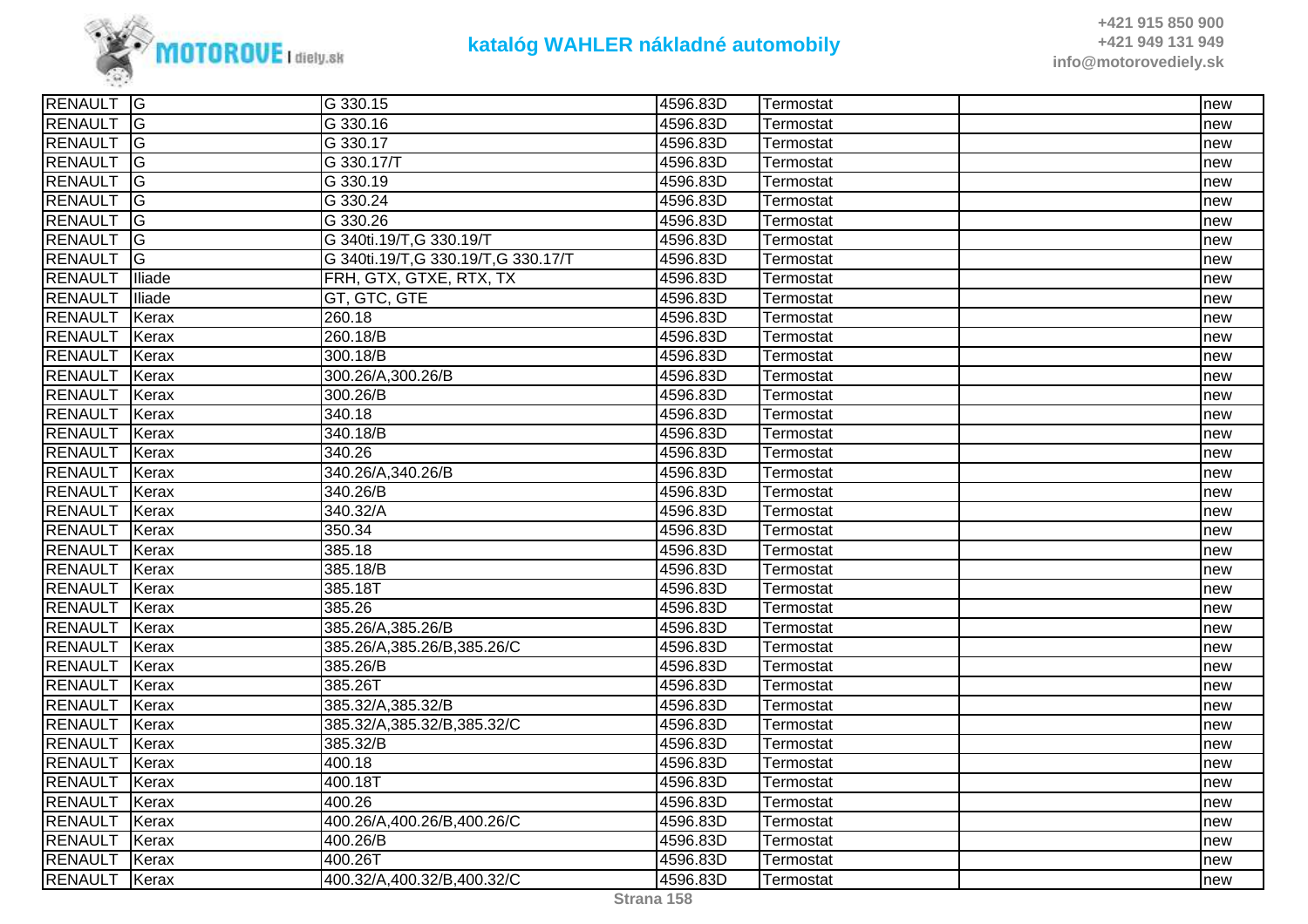

| RENAULT Kerax  |        | 400.32/B     | 4596.83D   | Termostat           |        | new |
|----------------|--------|--------------|------------|---------------------|--------|-----|
| <b>RENAULT</b> | Magnum | AE 385ti.18  | 4596.83    | Termostat           | $2$ KS |     |
| RENAULT Magnum |        | AE 385ti.18  | 4596.83D   | Termostat           | $2$ KS | new |
| RENAULT Magnum |        | AE 385ti.18T | 4596.83    | Termostat           | $2$ KS |     |
| RENAULT Magnum |        | AE 385ti.18T | 4596.83D   | Termostat           | $2$ KS | new |
| RENAULT Magnum |        | AE 385ti.19  | 4596.83    | Termostat           | $2$ KS |     |
| <b>RENAULT</b> | Magnum | AE 385ti.19  | 4596.83D   | Termostat           | 2 KS   | new |
| <b>RENAULT</b> | Magnum | AE 385ti.19T | 4596.83    | Termostat           | $2$ KS |     |
| RENAULT Magnum |        | AE 385ti.19T | 4596.83D   | Termostat           | $2$ KS | new |
| RENAULT Magnum |        | AE 385ti.24  | 4596.83    | Termostat           | 2 KS   |     |
| RENAULT Magnum |        | AE 385ti.24  | 4596.83D   | Termostat           | 2 KS   | new |
| <b>RENAULT</b> | Magnum | AE 385ti.26  | 4596.83    | Termostat           | $2$ KS |     |
| RENAULT Magnum |        | AE 385ti.26  | 4596.83D   | Termostat           | $2$ KS | new |
| RENAULT Magnum |        | AE 390.18    | 120875     | Tesnenie termostatu |        | new |
| RENAULT Magnum |        | AE 390.18    | 411045.82D | Termostat           |        | new |
| RENAULT Magnum |        | AE 390.18T   | 120875     | Tesnenie termostatu |        | new |
| RENAULT Magnum |        | AE 390.18T   | 411045.82D | lTermostat          |        | new |
| RENAULT Magnum |        | AE 390.19    | 120875     | Tesnenie termostatu |        | new |
| RENAULT        | Magnum | AE 390.19    | 411045.82D | Termostat           |        | new |
| RENAULT Magnum |        | AE 390.19T   | 120875     | Tesnenie termostatu |        | new |
| RENAULT Magnum |        | AE 390.19T   | 411045.82D | Termostat           |        | new |
| RENAULT Magnum |        | AE 390.26    | 120875     | Tesnenie termostatu |        | new |
| <b>RENAULT</b> | Magnum | AE 390.26    | 411045.82D | Termostat           |        | new |
| RENAULT Magnum |        | AE 420ti.18  | 410758.83D | Termostat           |        | new |
| RENAULT Magnum |        | AE 420ti.18  | 4596.83    | Termostat           | $2$ KS |     |
| RENAULT Magnum |        | AE 420ti.18T | 410758.83D | Termostat           |        | new |
| RENAULT Magnum |        | AE 420ti.18T | 4596.83    | Termostat           | 2 KS   |     |
| RENAULT Magnum |        | AE 420ti.19  | 410758.83D | Termostat           |        | new |
| <b>RENAULT</b> | Magnum | AE 420ti.19  | 4596.83    | Termostat           | 2 KS   |     |
| <b>RENAULT</b> | Magnum | AE 420ti.19T | 410758.83D | Termostat           |        | new |
| RENAULT Magnum |        | AE 420ti.19T | 4596.83    | Termostat           | $2$ KS |     |
| RENAULT Magnum |        | AE 420ti.22T | 410758.83D | Termostat           |        | new |
| RENAULT Magnum |        | AE 420ti.22T | 4596.83    | Termostat           | $2$ KS |     |
| <b>RENAULT</b> | Magnum | AE 420ti.24  | 410758.83D | Termostat           |        | new |
| RENAULT Magnum |        | AE 420ti.24  | 4596.83    | Termostat           | $2$ KS |     |
| <b>RENAULT</b> | Magnum | AE 420ti.24T | 410758.83D | Termostat           |        | new |
| <b>RENAULT</b> | Magnum | AE 420ti.24T | 4596.83    | Termostat           | $2$ KS |     |
| RENAULT Magnum |        | AE 420ti.26  | 410758.83D | Termostat           |        | new |
| RENAULT Magnum |        | AE 420ti.26  | 4596.83    | Termostat           | $2$ KS |     |
| RENAULT Magnum |        | AE 420ti.26T | 410758.83D | Termostat           |        | new |
| RENAULT Magnum |        | AE 420ti.26T | 4596.83    | Termostat           | 2 KS   |     |
|                |        |              |            |                     |        |     |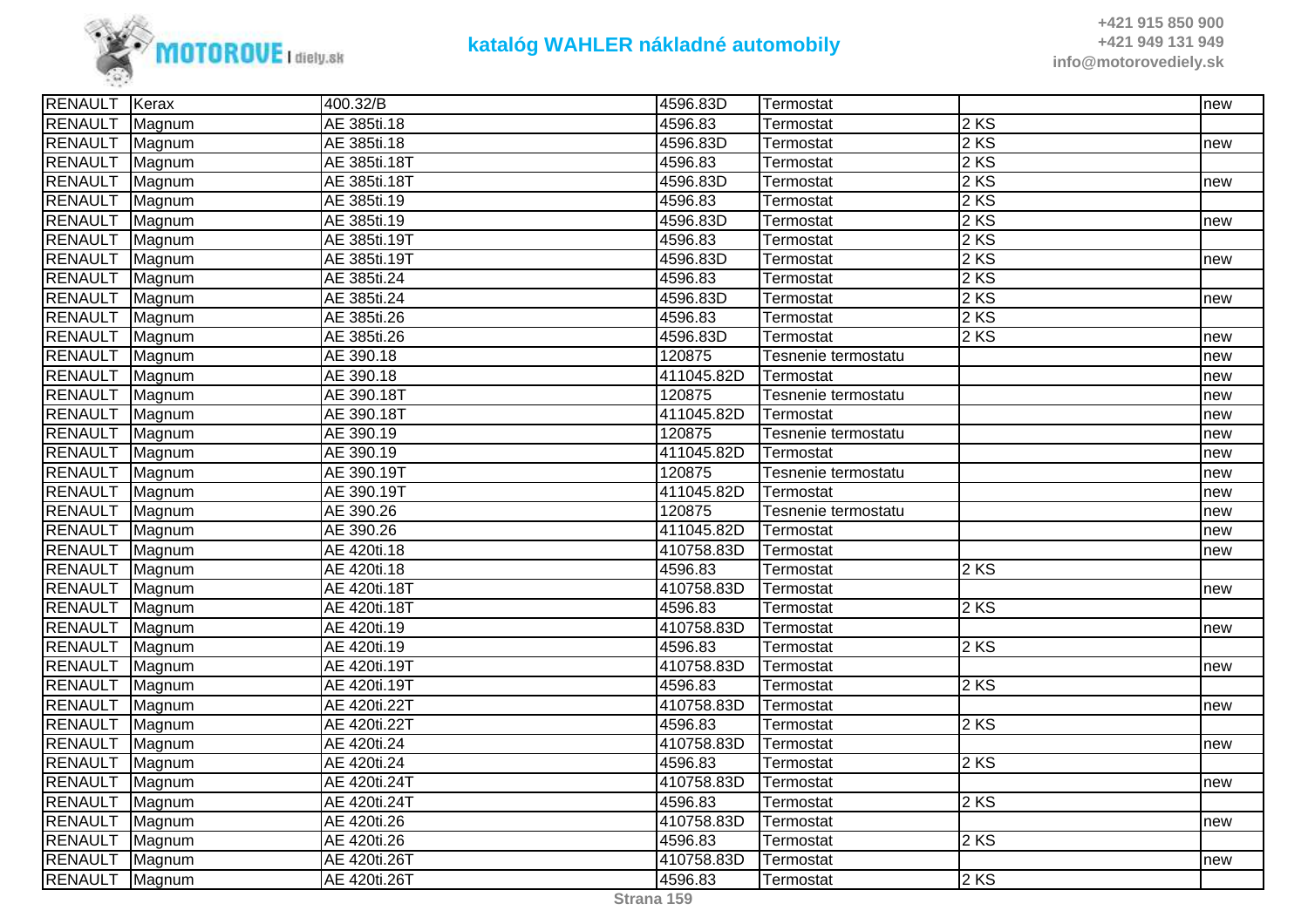

| RENAULT Magnum |        | AE 430.18             | 120875     | Tesnenie termostatu | new |
|----------------|--------|-----------------------|------------|---------------------|-----|
| RENAULT        | Magnum | AE 430.18             | 411045.82D | Termostat           | new |
| <b>RENAULT</b> | Magnum | AE 430.18T            | 120875     | Tesnenie termostatu | new |
| <b>RENAULT</b> | Magnum | AE 430.18T            | 411045.82D | Termostat           | new |
| <b>RENAULT</b> | Magnum | AE 430.19             | 120875     | Tesnenie termostatu | new |
| <b>RENAULT</b> | Magnum | AE 430.19             | 411045.82D | Termostat           | new |
| <b>RENAULT</b> | Magnum | AE 430.19T            | 120875     | Tesnenie termostatu | new |
| <b>RENAULT</b> | Magnum | AE 430.19T            | 411045.82D | Termostat           | new |
| <b>RENAULT</b> | Magnum | AE 430.26             | 120875     | Tesnenie termostatu | new |
| <b>RENAULT</b> | Magnum | AE 430.26             | 411045.82D | Termostat           | new |
| <b>RENAULT</b> | Magnum | AE 430.26T            | 120875     | Tesnenie termostatu | new |
| <b>RENAULT</b> | Magnum | AE 430.26T            | 411045.82D | Termostat           | new |
| <b>RENAULT</b> | Magnum | AE 470.18             | 120875     | Tesnenie termostatu | new |
| <b>RENAULT</b> | Magnum | AE 470.18             | 411045.82D | Termostat           | new |
| <b>RENAULT</b> | Magnum | AE 470.18T            | 120875     | Tesnenie termostatu | new |
| <b>RENAULT</b> | Magnum | AE 470.18T            | 411045.82D | Termostat           | new |
| <b>RENAULT</b> | Magnum | AE 470.19             | 120875     | Tesnenie termostatu | new |
| <b>RENAULT</b> | Magnum | AE 470.19             | 411045.82D | Termostat           | new |
| <b>RENAULT</b> | Magnum | AE 470.19T            | 120875     | Tesnenie termostatu | new |
| <b>RENAULT</b> | Magnum | AE 470.19T            | 411045.82D | Termostat           | new |
| <b>RENAULT</b> | Magnum | AE 470.26             | 120875     | Tesnenie termostatu | new |
| <b>RENAULT</b> | Magnum | AE 470.26             | 411045.82D | Termostat           | new |
| <b>RENAULT</b> | Magnum | AE 470.26T            | 120875     | Tesnenie termostatu | new |
| <b>RENAULT</b> | Magnum | AE 470.26T            | 411045.82D | Termostat           | new |
| <b>RENAULT</b> | Magnum | DXi 12 440.18         | 120875     | Tesnenie termostatu | new |
| <b>RENAULT</b> | Magnum | DXi 12 440.18 T       | 120875     | Tesnenie termostatu | new |
| <b>RENAULT</b> | Magnum | DXi 12 440.24         | 120875     | Tesnenie termostatu | new |
| <b>RENAULT</b> | Magnum | DXi 12 440.26         | 120875     | Tesnenie termostatu | new |
| <b>RENAULT</b> | Magnum | DXi 12 440.26 T       | 120875     | Tesnenie termostatu | new |
| <b>RENAULT</b> | Magnum | DXi 12 480.18         | 120875     | Tesnenie termostatu | new |
| <b>RENAULT</b> | Magnum | DXi 12 480.18 T       | 120875     | Tesnenie termostatu | new |
| <b>RENAULT</b> | Magnum | DXi 12 480.24         | 120875     | Tesnenie termostatu | new |
| <b>RENAULT</b> | Magnum | DXi 12 480.26         | 120875     | Tesnenie termostatu | new |
| <b>RENAULT</b> | Magnum | DXi 12 480.26 T       | 120875     | Tesnenie termostatu | new |
| <b>RENAULT</b> | Magnum | E.TECH 400.18         | 120875     | Tesnenie termostatu | new |
| <b>RENAULT</b> | Magnum | E.TECH 400.18         | 411045.82D | Termostat           | new |
| <b>RENAULT</b> | Magnum | E.TECH 400.18T        | 120875     | Tesnenie termostatu | new |
| <b>RENAULT</b> | Magnum | <b>E.TECH 400.18T</b> | 411045.82D | Termostat           | new |
| <b>RENAULT</b> | Magnum | E.TECH 400.24         | 120875     | Tesnenie termostatu | new |
| <b>RENAULT</b> | Magnum | E.TECH 400.24         | 411045.82D | Termostat           | new |
| <b>RENAULT</b> | Magnum | E.TECH 400.26         | 120875     | Tesnenie termostatu | new |
|                |        |                       |            |                     |     |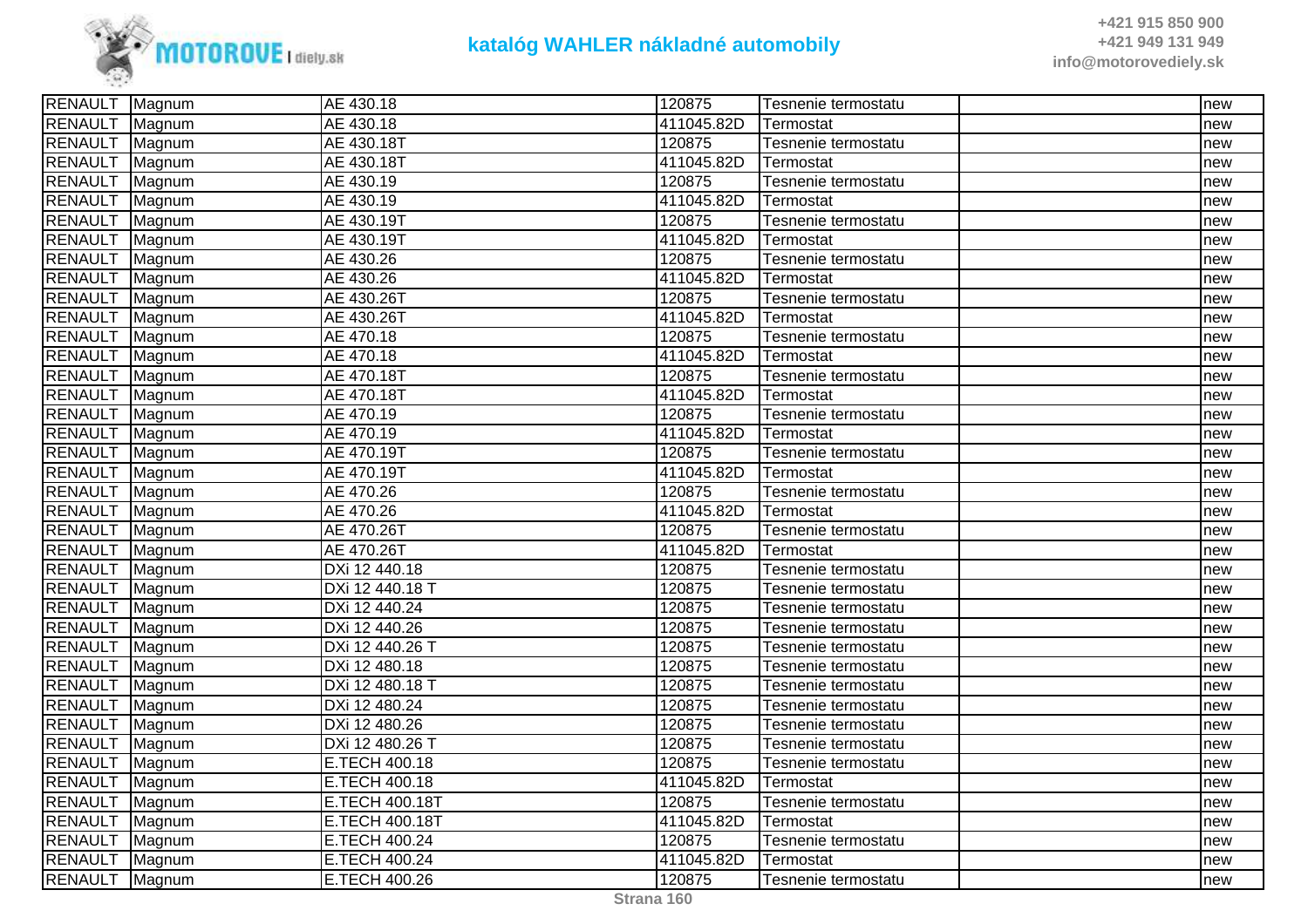

| RENAULT Magnum |        | E.TECH 400.26         | 411045.82D | <b>Termostat</b>    | new |
|----------------|--------|-----------------------|------------|---------------------|-----|
| <b>RENAULT</b> | Magnum | E.TECH 440.18         | 120875     | Tesnenie termostatu | new |
| RENAULT Magnum |        | E.TECH 440.18         | 411045.82D | Termostat           | new |
| <b>RENAULT</b> | Magnum | E.TECH 440.18T        | 120875     | Tesnenie termostatu | new |
| RENAULT Magnum |        | <b>E.TECH 440.18T</b> | 411045.82D | Termostat           | new |
| RENAULT Magnum |        | E.TECH 440.24         | 120875     | Tesnenie termostatu | new |
| RENAULT Magnum |        | E.TECH 440.24         | 411045.82D | Termostat           | new |
| <b>RENAULT</b> | Magnum | E.TECH 440.26         | 120875     | Tesnenie termostatu | new |
| <b>RENAULT</b> | Magnum | E.TECH 440.26         | 411045.82D | Termostat           | new |
| <b>RENAULT</b> | Magnum | E.TECH 440.26T        | 120875     | Tesnenie termostatu | new |
| RENAULT Magnum |        | E.TECH 440.26T        | 411045.82D | Termostat           | new |
| RENAULT Magnum |        | E.TECH 480.18         | 120875     | Tesnenie termostatu | new |
| RENAULT Magnum |        | <b>E.TECH 480.18</b>  | 411045.82D | Termostat           | new |
| RENAULT Magnum |        | <b>E.TECH 480.18T</b> | 120875     | Tesnenie termostatu | new |
| <b>RENAULT</b> | Magnum | E.TECH 480.18T        | 411045.82D | Termostat           | new |
| RENAULT        | Magnum | E.TECH 480.24         | 120875     | Tesnenie termostatu | new |
| RENAULT Magnum |        | E.TECH 480.24         | 411045.82D | Termostat           | new |
| RENAULT Magnum |        | E.TECH 480.26         | 120875     | Tesnenie termostatu | new |
| RENAULT Magnum |        | E.TECH 480.26         | 411045.82D | Termostat           | new |
| <b>RENAULT</b> | Magnum | <b>E.TECH 480.26T</b> | 120875     | Tesnenie termostatu | new |
| <b>RENAULT</b> | Magnum | <b>E.TECH 480.26T</b> | 411045.82D | Termostat           | new |
| <b>RENAULT</b> | Major  | R 340ti.16/T          | 4596.83D   | Termostat           | new |
| RENAULT Major  |        | R 340ti.17            | 4596.83D   | Termostat           | new |
| <b>RENAULT</b> | Major  | R 340ti.18            | 4596.83D   | Termostat           | new |
| <b>RENAULT</b> | Major  | R 340ti.18/T          | 4596.83D   | Termostat           | new |
| <b>RENAULT</b> | Major  | R 340ti.19            | 4596.83D   | Termostat           | new |
| <b>RENAULT</b> | Major  | R 340ti.19/T          | 4596.83D   | Termostat           | new |
| <b>RENAULT</b> | Major  | R 340ti.24            | 4596.83D   | Termostat           | new |
| <b>RENAULT</b> | Major  | R 340ti.26            | 4596.83D   | Termostat           | new |
| <b>RENAULT</b> | Major  | R 350.17              | 4596.83D   | Termostat           | new |
| <b>RENAULT</b> | Major  | R 350.17/T            | 4596.83D   | Termostat           | new |
| <b>RENAULT</b> | Major  | R 350.18              | 4596.83D   | Termostat           | new |
| <b>RENAULT</b> | Major  | R 350.18/T            | 4596.83D   | Termostat           | new |
| <b>RENAULT</b> | Major  | R 350.19              | 4596.83D   | Termostat           | new |
| <b>RENAULT</b> | Major  | R 350.19/T            | 4596.83D   | Termostat           | new |
| <b>RENAULT</b> | Major  | R 350.19/TB           | 4596.83D   | Termostat           | new |
| <b>RENAULT</b> | Major  | R 350.24              | 4596.83D   | Termostat           | new |
| <b>RENAULT</b> | Major  | R 350.26              | 4596.83D   | Termostat           | new |
| <b>RENAULT</b> | Major  | R 380.22/T            | 4596.83D   | Termostat           | new |
| <b>RENAULT</b> | Major  | R 380.25              | 4596.83D   | Termostat           | new |
| RENAULT Major  |        | R 385ti.17, R 380.17  | 410758.83D | <b>Termostat</b>    | new |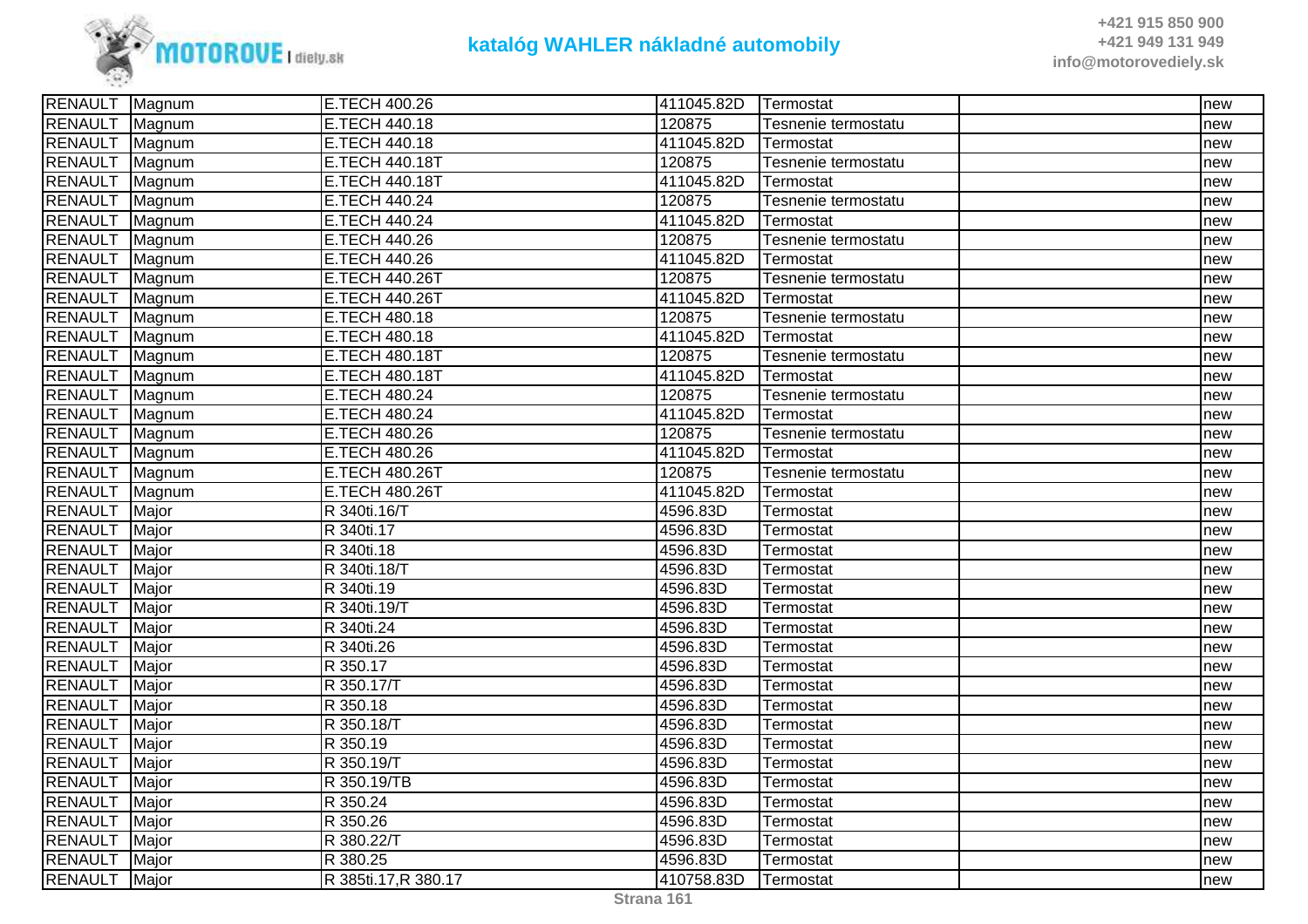

| RENAULT Major   |              | R 385ti.17, R 380.17      | 4596.83               | Termostat           | 2 KS |     |
|-----------------|--------------|---------------------------|-----------------------|---------------------|------|-----|
| <b>RENAULT</b>  | Major        | R 385ti.18, R 380.18      | 410758.83D            | Termostat           |      | new |
| <b>RENAULT</b>  | Major        | R 385ti.18, R 380.18      | 4596.83               | Termostat           | 2 KS |     |
| <b>RENAULT</b>  | Major        | R 385ti.18/T, R 380.18/T  | 410758.83D            | Termostat           |      | new |
| <b>RENAULT</b>  | Major        | R 385ti.18/T, R 380.18/T  | 4596.83               | Termostat           | 2KS  |     |
| <b>RENAULT</b>  | Major        | R 385ti.19, R 380.19      | 410758.83D            | Termostat           |      | new |
| <b>RENAULT</b>  | Major        | R 385ti.19, R 380.19      | 4596.83               | Termostat           | 2 KS |     |
| <b>RENAULT</b>  | Major        | R 385ti.19/T, R 380.19/T  | 410758.83D            | Termostat           |      | new |
| <b>RENAULT</b>  | Major        | R 385ti.19/T, R 380.19/T  | 4596.83               | Termostat           | 2KS  |     |
| <b>RENAULT</b>  | Major        | R 385ti.22/T, R 380.19/TB | 410758.83D            | Termostat           |      | new |
| <b>RENAULT</b>  | Major        | R 385ti.22/T, R 380.19/TB | 4596.83               | Termostat           | 2 KS |     |
| <b>RENAULT</b>  | Major        | R 385ti.24, R 380.24      | 410758.83D            | Termostat           |      | new |
| <b>RENAULT</b>  | Major        | R 385ti.24, R 380.24      | 4596.83               | Termostat           | 2 KS |     |
| <b>RENAULT</b>  | Major        | R 385ti.25, R 380.25      | 410758.83D            | Termostat           |      | new |
| <b>RENAULT</b>  | Major        | R 385ti.25, R 380.25      | 4596.83               | Termostat           | 2 KS |     |
| <b>RENAULT</b>  | Major        | R 385ti.25/T, R 380.25/T  | 410758.83D            | Termostat           |      | new |
| <b>RENAULT</b>  | Major        | R 385ti.25/T, R 380.25/T  | 4596.83               | Termostat           | 2 KS |     |
| <b>RENAULT</b>  | Major        | R 385ti.26                | 410758.83D            | Termostat           |      | new |
| <b>RENAULT</b>  | Major        | R 385ti.26                | 4596.83               | Termostat           | 2 KS |     |
| <b>RENAULT</b>  | Major        | R 385ti.26, R 380.26      | 410758.83D            | Termostat           |      | new |
| <b>RENAULT</b>  | Major        | R 385ti.26, R 380.26      | 4596.83               | Termostat           | 2 KS |     |
| <b>RENAULT</b>  | Major        | R 385ti.26/T, R 380.26/T  | 410758.83D            | Termostat           |      | new |
| <b>RENAULT</b>  | Major        | R 385ti.26/T, R 380.26/T  | 4596.83               | Termostat           | 2 KS |     |
| <b>RENAULT</b>  | Major        | R 420ti.18/T              | 410758.83D            | Termostat           |      | new |
| <b>RENAULT</b>  | Major        | R 420ti.18/T              | 4596.83               | Termostat           | 2 KS |     |
| <b>RENAULT</b>  | Major        | R 420ti.19/T              | 410758.83D            | Termostat           |      | new |
| <b>RENAULT</b>  | Major        | R 420ti.19/T              | 4596.83               | Termostat           | 2 KS |     |
| <b>RENAULT</b>  | Major        | R 420ti.22/T              | 410758.83D            | Termostat           |      | new |
| <b>RENAULT</b>  | <b>Major</b> | R 420ti.22/T              | 4596.83               | Termostat           | 2 KS |     |
| <b>RENAULT</b>  | Major        | R 420ti.24/TS             | 410758.83D            | Termostat           |      | new |
| <b>RENAULT</b>  | Major        | R 420ti.24/TS             | 4596.83               | Termostat           | 2 KS |     |
| <b>RENAULT</b>  | Major        | R 420ti.26/TS             | 410758.83D            | Termostat           |      | new |
| <b>RENAULT</b>  | Major        | R 420ti.26/TS             | 4596.83               | Termostat           | 2KS  |     |
| <b>RENAULT</b>  | Major        | R 420ti.35/TS             | 410758.83D            | Termostat           |      | new |
| <b>RENAULT</b>  | Major        | R 420ti.35/TS             | 4596.83               | Termostat           | 2 KS |     |
| <b>RENAULT</b>  | Manager      | G 200.13                  | 120875                | Tesnenie termostatu |      | new |
| RENAULT Manager |              | G 200.13                  | 122345                | Tesnenie termostatu |      | new |
| RENAULT Manager |              | G 200.13                  | 410828.82D            | Termostat           |      | new |
| RENAULT Manager |              | G 200.13                  | 410828.82D0 Termostat |                     |      | new |
| RENAULT Manager |              | G 200.13                  | 410828.86D            | Termostat           |      | new |
| RENAULT Manager |              | G 200.13                  | 410828.86D0 Termostat |                     |      | new |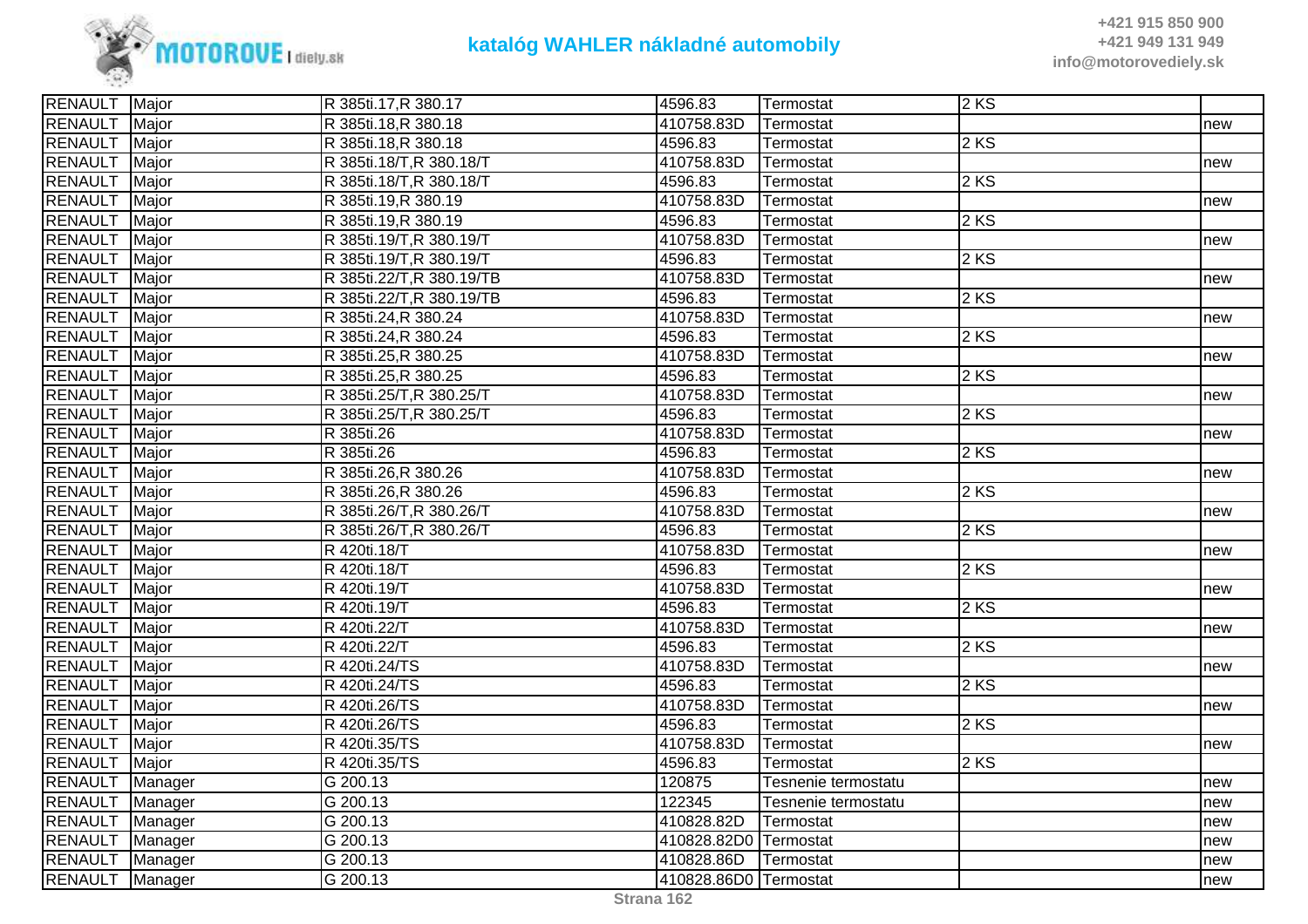

| RENAULT Manager   |         | G 200.15              | 120875                | Tesnenie termostatu | Inew |
|-------------------|---------|-----------------------|-----------------------|---------------------|------|
| <b>RENAULT</b>    | Manager | G 200.15              | 122345                | Tesnenie termostatu | new  |
| RENAULT Manager   |         | G 200.15              | 410828.82D            | Termostat           | new  |
| RENAULT Manager   |         | G 200.15              | 410828.82D0 Termostat |                     | new  |
| <b>RENAULT</b>    | Manager | G 200.15              | 410828.86D            | Termostat           | new  |
| RENAULT Manager   |         | G 200.15              | 410828.86D0 Termostat |                     | new  |
| <b>RENAULT</b>    | Manager | $\sqrt{G}$ 200.16     | 120875                | Tesnenie termostatu | new  |
| <b>RENAULT</b>    | Manager | G 200.16              | 122345                | Tesnenie termostatu | new  |
| RENAULT Manager   |         | G 200.16              | 410828.82D            | Termostat           | new  |
| RENAULT Manager   |         | G 200.16              | 410828.82D0 Termostat |                     | new  |
| RENAULT Manager   |         | G 200.16              | 410828.86D            | Termostat           | new  |
| RENAULT Manager   |         | G 200.16              | 410828.86D0 Termostat |                     | new  |
| <b>RENAULT</b>    | Manager | G 200.17              | 120875                | Tesnenie termostatu | new  |
| <b>RENAULT</b>    | Manager | G 200.17              | 122345                | Tesnenie termostatu | new  |
| RENAULT Manager   |         | G 200.17              | 410828.82D            | Termostat           | new  |
| RENAULT Manager   |         | G 200.17              | 410828.82D0 Termostat |                     | new  |
| RENAULT Manager   |         | $\sqrt{G}$ 200.17     | 410828.86D            | <b>Termostat</b>    | new  |
| <b>RENAULT</b>    | Manager | G 200.17              | 410828.86D0 Termostat |                     | new  |
| RENAULT           | Manager | G 200.18              | 120875                | Tesnenie termostatu | new  |
| <b>RENAULT</b>    | Manager | G 200.18              | 122345                | Tesnenie termostatu | new  |
| RENAULT Manager   |         | G 200.18              | 410828.82D            | Termostat           | new  |
| RENAULT Manager   |         | G 200.18              | 410828.82D0 Termostat |                     | new  |
| RENAULT   Manager |         | G 200.18              | 410828.86D            | Termostat           | new  |
| <b>RENAULT</b>    | Manager | G 200.18              | 410828.86D0 Termostat |                     | new  |
| RENAULT           | Manager | G 210.16              | 120875                | Tesnenie termostatu | new  |
| <b>RENAULT</b>    | Manager | G 210.16              | 122345                | Tesnenie termostatu | new  |
| RENAULT           | Manager | G 210.16              | 410828.82D            | Termostat           | new  |
| RENAULT   Manager |         | $\overline{G}$ 210.16 | 410828.82D0 Termostat |                     | new  |
| RENAULT           | Manager | G 210.16              | 410828.86D            | Termostat           | new  |
| <b>RENAULT</b>    | Manager | G 210.16              | 410828.86D0 Termostat |                     | new  |
| <b>RENAULT</b>    | Manager | G 210.18              | 120875                | Tesnenie termostatu | new  |
| RENAULT Manager   |         | G 210.18              | 122345                | Tesnenie termostatu | new  |
| RENAULT Manager   |         | G 210.18              | 410828.82D            | Termostat           | new  |
| RENAULT Manager   |         | $G$ 210.18            | 410828.82D0 Termostat |                     | new  |
| RENAULT Manager   |         | G 210.18              | 410828.86D            | Termostat           | new  |
| <b>RENAULT</b>    | Manager | G 210.18              | 410828.86D0 Termostat |                     | new  |
| <b>RENAULT</b>    | Manager | G 220.17 BOM          | 4596.83D              | Termostat           | new  |
| RENAULT Manager   |         | G 220.19 BOM          | 4596.83D              | Termostat           | new  |
| <b>RENAULT</b>    | Manager | G 230.13 SP           | 4596.83D              | Termostat           | new  |
| RENAULT Manager   |         | G 230ti.13            | 120875                | Tesnenie termostatu | new  |
| RENAULT Manager   |         | G 230ti.13            | 122345                | Tesnenie termostatu | new  |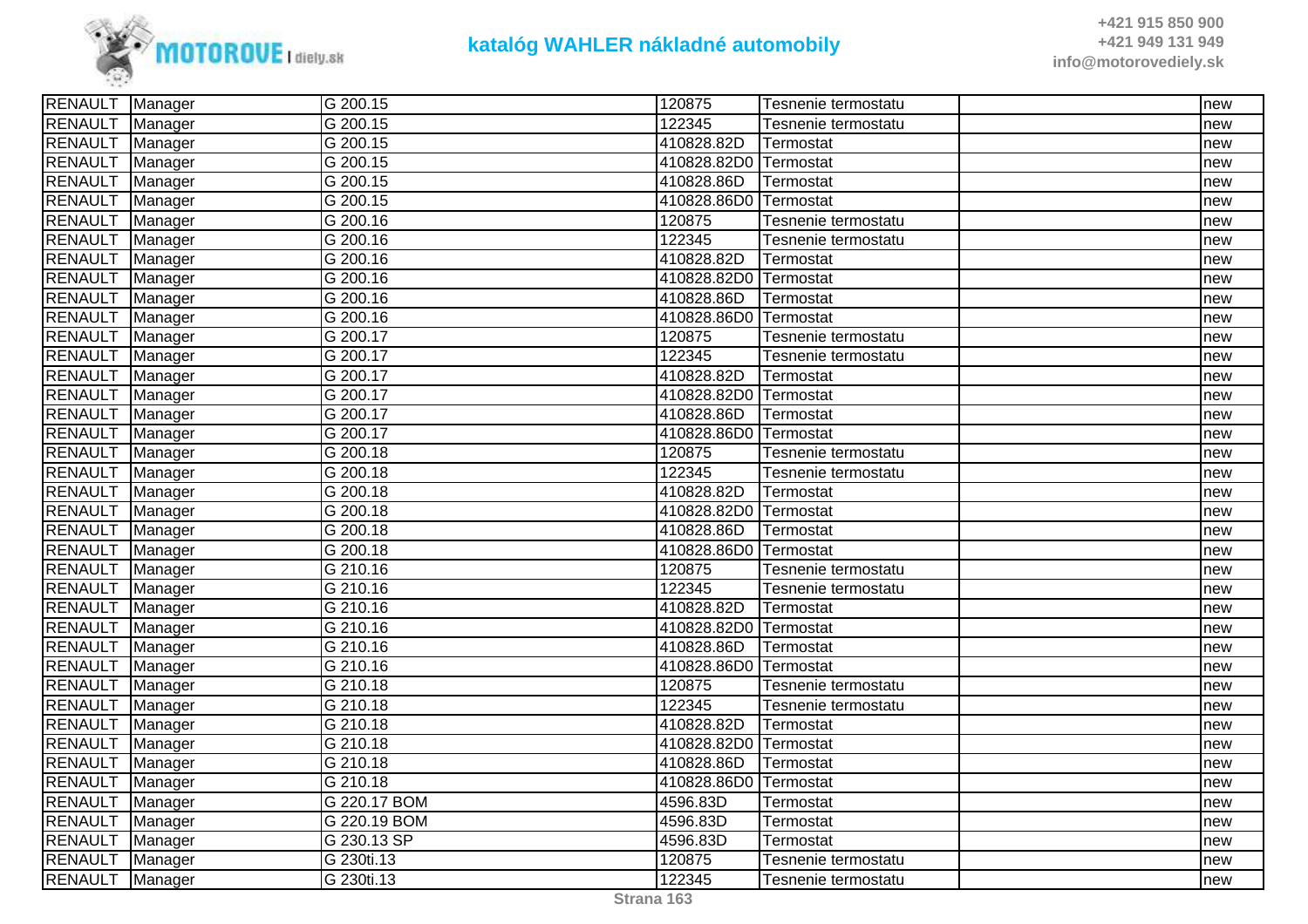

| RENAULT   Manager |         | G 230ti.13             | 410828.82D   Termostat |                     | Inew |
|-------------------|---------|------------------------|------------------------|---------------------|------|
| <b>RENAULT</b>    | Manager | G 230ti.13             | 410828.82D0 Termostat  |                     | new  |
| RENAULT Manager   |         | G 230ti.13             | 410828.86D             | Termostat           | new  |
| RENAULT Manager   |         | G 230ti.13             | 410828.86D0 Termostat  |                     | new  |
| <b>RENAULT</b>    | Manager | G 230ti.15             | 120875                 | Tesnenie termostatu | new  |
| RENAULT Manager   |         | G 230ti.15             | 122345                 | Tesnenie termostatu | new  |
| <b>RENAULT</b>    | Manager | G 230ti.15             | 410828.82D             | Termostat           | new  |
| RENAULT Manager   |         | G 230ti.15             | 410828.82D0 Termostat  |                     | new  |
| <b>RENAULT</b>    | Manager | G 230ti.15             | 410828.86D             | Termostat           | new  |
| RENAULT Manager   |         | G 230ti.15             | 410828.86D0 Termostat  |                     | new  |
| RENAULT Manager   |         | G 230ti.16             | 120875                 | Tesnenie termostatu | new  |
| RENAULT Manager   |         | G 230ti.16             | 122345                 | Tesnenie termostatu | new  |
| <b>RENAULT</b>    | Manager | G 230ti.16             | 410828.82D             | Termostat           | new  |
| RENAULT Manager   |         | G 230ti.16             | 410828.82D0 Termostat  |                     | new  |
| RENAULT Manager   |         | G 230ti.16             | 410828.86D             | Termostat           | new  |
| RENAULT Manager   |         | G 230ti.16             | 410828.86D0 Termostat  |                     | new  |
| RENAULT Manager   |         | G 230ti.17             | 120875                 | Tesnenie termostatu | new  |
| RENAULT Manager   |         | G 230ti.17             | 122345                 | Tesnenie termostatu | new  |
| <b>RENAULT</b>    | Manager | G 230ti.17             | 410828.82D             | Termostat           | new  |
| <b>RENAULT</b>    | Manager | G 230ti.17             | 410828.82D0 Termostat  |                     | new  |
| RENAULT Manager   |         | G 230ti.17             | 410828.86D             | Termostat           | new  |
| <b>RENAULT</b>    | Manager | G 230ti.17             | 410828.86D0 Termostat  |                     | new  |
| RENAULT Manager   |         | G 230ti.18             | 120875                 | Tesnenie termostatu | new  |
| RENAULT Manager   |         | G 230ti.18             | 122345                 | Tesnenie termostatu | new  |
| RENAULT Manager   |         | G 230ti.18             | 410828.82D             | Termostat           | new  |
| RENAULT Manager   |         | G 230ti.18             | 410828.82D0 Termostat  |                     | new  |
| RENAULT Manager   |         | G 230ti.18             | 410828.86D             | Termostat           | new  |
| RENAULT Manager   |         | G 230ti.18             | 410828.86D0 Termostat  |                     | new  |
| RENAULT Manager   |         | G 230ti.19             | 120875                 | Tesnenie termostatu | new  |
| <b>RENAULT</b>    | Manager | G 230ti.19             | 122345                 | Tesnenie termostatu | new  |
| RENAULT Manager   |         | G 230ti.19             | 410828.82D             | Termostat           | new  |
| RENAULT Manager   |         | G 230ti.19             | 410828.82D0 Termostat  |                     | new  |
| RENAULT Manager   |         | G 230ti.19             | 410828.86D             | Termostat           | new  |
| RENAULT Manager   |         | G 230ti.19             | 410828.86D0 Termostat  |                     | new  |
| RENAULT Manager   |         | G 270.13 SP            | 4596.83D               | <b>Termostat</b>    | new  |
| <b>RENAULT</b>    | Manager | G 270.14 SP            | 4596.83D               | Termostat           | new  |
| RENAULT Manager   |         | G 270.18, G 270.17     | 4596.83D               | Termostat           | new  |
| RENAULT Manager   |         | G 280.13, G 270.13     | 4596.83D               | Termostat           | new  |
| <b>RENAULT</b>    | Manager | G 280.15, G 270.15     | 4596.83D               | Termostat           | new  |
| RENAULT Manager   |         | G 280.15/T, G 270.15/T | 4596.83D               | Termostat           | new  |
| RENAULT Manager   |         | G 280.16               | 4596.83D               | Termostat           | new  |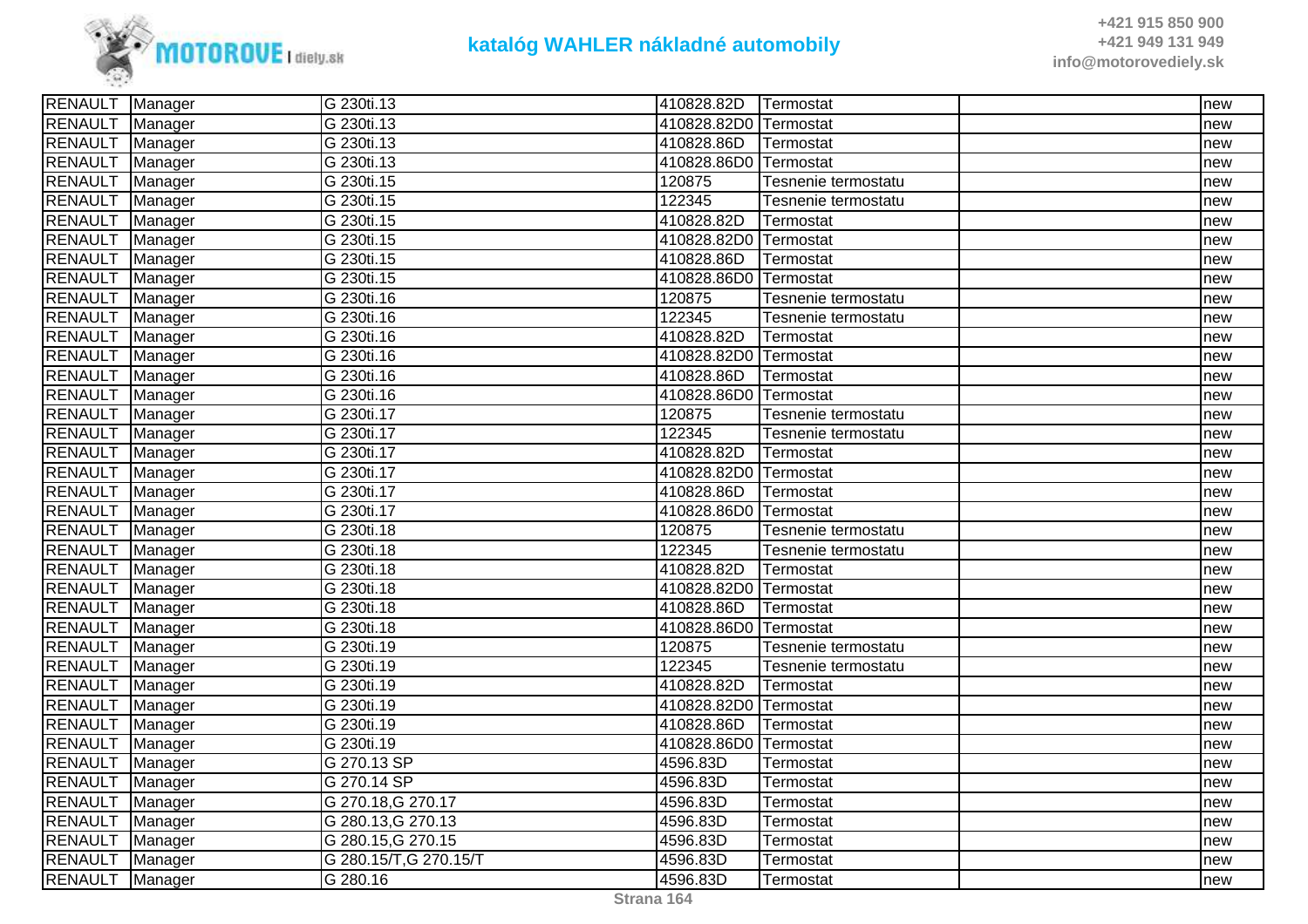

| RENAULT   Manager |                | G 280.16, G 270.16                   | 4596.83D | Termostat        | new |
|-------------------|----------------|--------------------------------------|----------|------------------|-----|
| RENAULT Manager   |                | G 280.17, G 270.18                   | 4596.83D | <b>Termostat</b> | new |
| <b>RENAULT</b>    | Manager        | G 280.17/T, G 270.17/T               | 4596.83D | Termostat        | new |
| RENAULT Manager   |                | G 280.18, G 270.18, G 270.17         | 4596.83D | Termostat        | new |
| RENAULT Manager   |                | G 280.19                             | 4596.83D | Termostat        | new |
| RENAULT Manager   |                | G 280.19, G 270.19                   | 4596.83D | Termostat        | new |
| RENAULT Manager   |                | G 280.24                             | 4596.83D | Termostat        | new |
| <b>RENAULT</b>    | Manager        | G 280.26, G 270.26                   | 4596.83D | Termostat        | new |
| <b>RENAULT</b>    | Manager        | G 300.13                             | 4596.83D | Termostat        | new |
| RENAULT Manager   |                | G 300.15                             | 4596.83D | Termostat        | new |
| RENAULT   Manager |                | G 300.15/T                           | 4596.83D | Termostat        | new |
| RENAULT Manager   |                | $\overline{G}$ 300.16                | 4596.83D | Termostat        | new |
| RENAULT Manager   |                | G 300.17                             | 4596.83D | Termostat        | new |
| <b>RENAULT</b>    | Manager        | G 300.17/T                           | 4596.83D | Termostat        | new |
| RENAULT Manager   |                | G 300.18                             | 4596.83D | Termostat        | new |
| RENAULT Manager   |                | G 300.19                             | 4596.83D | Termostat        | new |
| <b>RENAULT</b>    | Manager        | G 300.19/T                           | 4596.83D | Termostat        | new |
| RENAULT   Manager |                | G 300.24                             | 4596.83D | Termostat        | new |
| RENAULT   Manager |                | G 300.25                             | 4596.83D | Termostat        | new |
| <b>RENAULT</b>    | Manager        | G 300.26                             | 4596.83D | Termostat        | new |
| RENAULT Manager   |                | G 300.26 CIT                         | 4596.83D | <b>Termostat</b> | new |
| RENAULT Manager   |                | G 300.26/T                           | 4596.83D | Termostat        | new |
| RENAULT Manager   |                | G 330.13                             | 4596.83D | Termostat        | new |
| RENAULT   Manager |                | G 330.15                             | 4596.83D | Termostat        | new |
| <b>RENAULT</b>    | Manager        | $G$ 330.17                           | 4596.83D | Termostat        | new |
| RENAULT Manager   |                | G 330.18                             | 4596.83D | Termostat        | new |
| RENAULT Manager   |                | G 330.19                             | 4596.83D | Termostat        | new |
| RENAULT Manager   |                | G 330.24                             | 4596.83D | Termostat        | new |
| RENAULT   Manager |                | G 330.26                             | 4596.83D | Termostat        | new |
| <b>RENAULT</b>    | Manager        | G 340ti.16, G 330.16                 | 4596.83D | <b>Termostat</b> | new |
| <b>RENAULT</b>    | Manager        | G 340ti.17, G 330.19                 | 4596.83D | Termostat        | new |
| RENAULT Manager   |                | G 340ti.17/T, G 330.17/T             | 4596.83D | Termostat        | new |
| RENAULT           | Manager        | G 340ti.18, G 330.18                 | 4596.83D | Termostat        | new |
| RENAULT Manager   |                | G 340ti.18/T                         | 4596.83D | Termostat        | new |
| RENAULT Manager   |                | G 340ti.19, G 330.19                 | 4596.83D | Termostat        | new |
| <b>RENAULT</b>    | Manager        | G 340ti.19/T, G 330.19/T             | 4596.83D | Termostat        | new |
| RENAULT Manager   |                | G 340ti.19/T, G 330.19/T, G 330.17/T | 4596.83D | Termostat        | new |
| <b>RENAULT</b>    | Manager        | G 340ti.26, G 330.26                 | 4596.83D | Termostat        | new |
| <b>RENAULT</b>    | Mascott        | 110.35                               | 4151.76D | Termostat        |     |
| <b>RENAULT</b>    | <b>Mascott</b> | 110.50                               | 4151.76D | Termostat        |     |
| RENAULT Mascott   |                | 110.55                               | 4151.76D | Termostat        |     |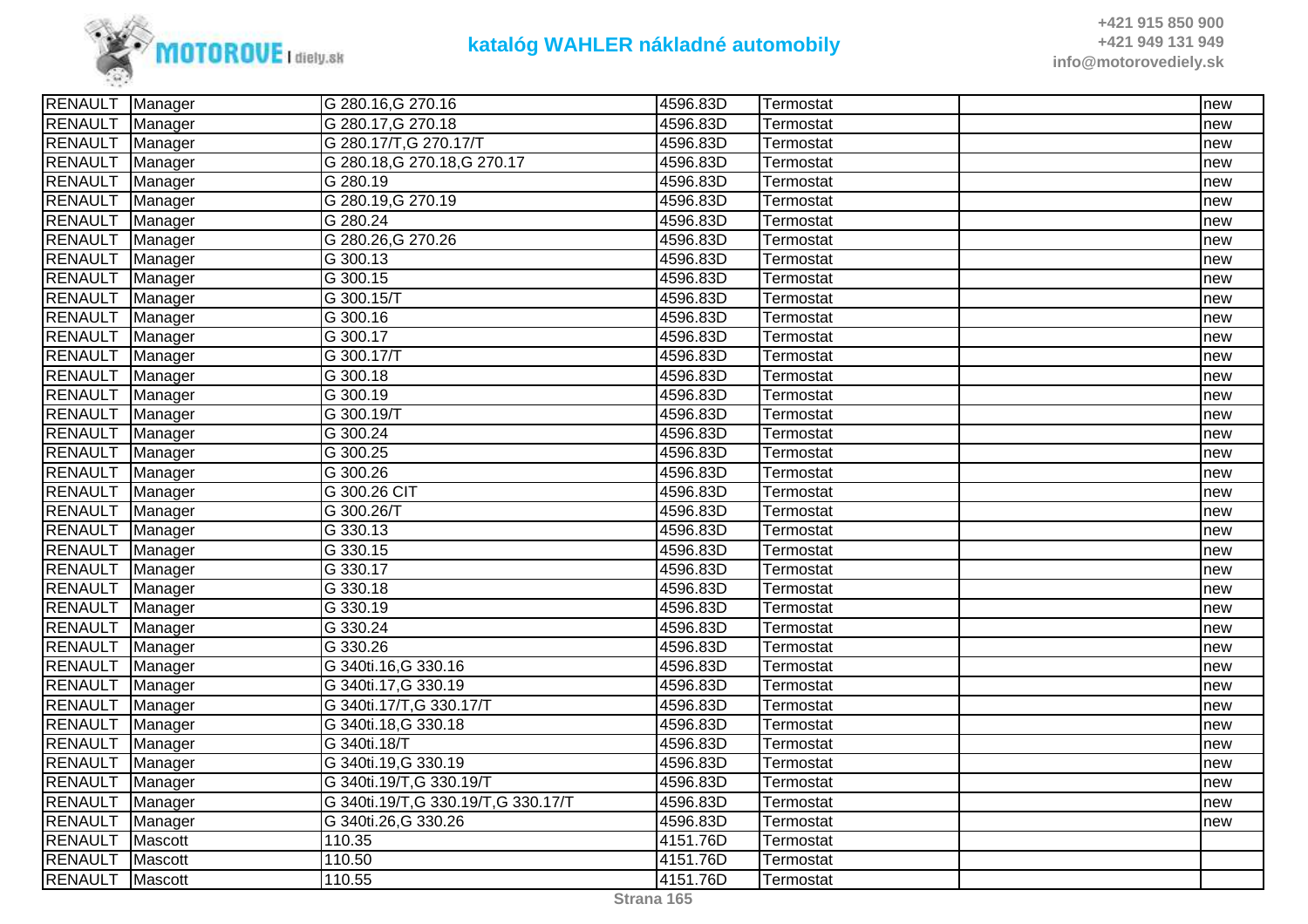

| <b>RENAULT</b> | Mascott        | 110.60                                 | 4151.76D              | Termostat           |     |
|----------------|----------------|----------------------------------------|-----------------------|---------------------|-----|
| <b>RENAULT</b> | Mascott        | 130.35                                 | 4151.76D              | Termostat           |     |
| <b>RENAULT</b> | Mascott        | 130.55                                 | 4151.76D              | Termostat           |     |
| <b>RENAULT</b> | Mascott        | 130.65                                 | 4151.76D              | Termostat           |     |
| <b>RENAULT</b> | Mascott        | 140.35                                 | 4151.76D              | Termostat           |     |
| <b>RENAULT</b> | Mascott        | 140.55                                 | 4151.76D              | Termostat           |     |
| <b>RENAULT</b> | Mascott        | 140.65                                 | 4151.76D              | Termostat           |     |
| <b>RENAULT</b> | Mascott        | 150.35                                 | 4174.79D              | Termostat           |     |
| <b>RENAULT</b> | Mascott        | 150.55                                 | 4174.79D              | Termostat           |     |
| <b>RENAULT</b> | Mascott        | 150.65                                 | 4174.79D              | Termostat           |     |
| <b>RENAULT</b> | <b>Mascott</b> | 90.35                                  | 4174.79D              | Termostat           |     |
| <b>RENAULT</b> | Maxter         | G 230ti.19                             | 120875                | Tesnenie termostatu | new |
| <b>RENAULT</b> | Maxter         | G 230ti.19                             | 122345                | Tesnenie termostatu | new |
| <b>RENAULT</b> | <b>Maxter</b>  | G 230ti.19                             | 410828.82D            | Termostat           | new |
| <b>RENAULT</b> | Maxter         | G 230ti.19                             | 410828.82D0 Termostat |                     | new |
| <b>RENAULT</b> | <b>Maxter</b>  | G 230ti.19                             | 410828.86D            | Termostat           | new |
| <b>RENAULT</b> | <b>Maxter</b>  | G 230ti.19                             | 410828.86D0           | Termostat           | new |
| <b>RENAULT</b> | <b>Maxter</b>  | G 260.19                               | 4596.83D              | Termostat           | new |
| <b>RENAULT</b> | <b>Maxter</b>  | G 270.19                               | 4596.83D              | Termostat           | new |
| <b>RENAULT</b> | <b>Maxter</b>  | G 280.18                               | 4596.83D              | Termostat           | new |
| <b>RENAULT</b> | Maxter         | G 280.18/T                             | 4596.83D              | Termostat           | new |
| <b>RENAULT</b> | <b>Maxter</b>  | G 300.18                               | 4596.83D              | Termostat           | new |
| <b>RENAULT</b> | <b>Maxter</b>  | G 300.19                               | 4596.83D              | Termostat           | new |
| <b>RENAULT</b> | <b>Maxter</b>  | G 300.19/T                             | 4596.83D              | Termostat           | new |
| <b>RENAULT</b> | Maxter         | G 300.26                               | 4596.83D              | Termostat           | new |
| <b>RENAULT</b> | <b>Maxter</b>  | G 340ti.18/T                           | 4596.83D              | Termostat           | new |
| <b>RENAULT</b> | <b>Maxter</b>  | G 340ti.19                             | 4596.83D              | Termostat           | new |
| <b>RENAULT</b> | <b>Maxter</b>  | G 340ti.19/T                           | 4596.83D              | Termostat           | new |
| <b>RENAULT</b> | <b>Maxter</b>  | G 340ti.25/A,G 340ti.25/B              | 4596.83D              | Termostat           | new |
| <b>RENAULT</b> | <b>Maxter</b>  | G 340ti.26                             | 4596.83D              | Termostat           | new |
| <b>RENAULT</b> | <b>Maxter</b>  | G 340ti.26, G 340ti.26/B               | 4596.83D              | Termostat           | new |
| <b>RENAULT</b> | Maxter         | G 340ti.26/B                           | 4596.83D              | Termostat           | new |
| <b>RENAULT</b> | <b>Maxter</b>  | G 340ti.26/C                           | 4596.83D              | Termostat           | new |
| <b>RENAULT</b> | <b>Maxter</b>  | G 340ti.32, G 340ti.32/B               | 4596.83D              | Termostat           | new |
| <b>RENAULT</b> | <b>Maxter</b>  | G 340ti.32/A,G 340ti.32/B,G 340ti.32/C | 4596.83D              | Termostat           | new |
| <b>RENAULT</b> | Maxter         | G 340ti.34                             | 4596.83D              | Termostat           | new |
| <b>RENAULT</b> | <b>Maxter</b>  | G 340ti.40                             | 4596.83D              | Termostat           | new |
| <b>RENAULT</b> | Messenger      | B 110.45                               | 4151.76D              | Termostat           |     |
| <b>RENAULT</b> | Messenger      | B 110.45                               | 4174.79D              | Termostat           |     |
| <b>RENAULT</b> | Messenger      | B 120.35                               | 4151.76D              | Termostat           |     |
| <b>RENAULT</b> | Messenger      | B 120.35                               | 4174.79D              | Termostat           |     |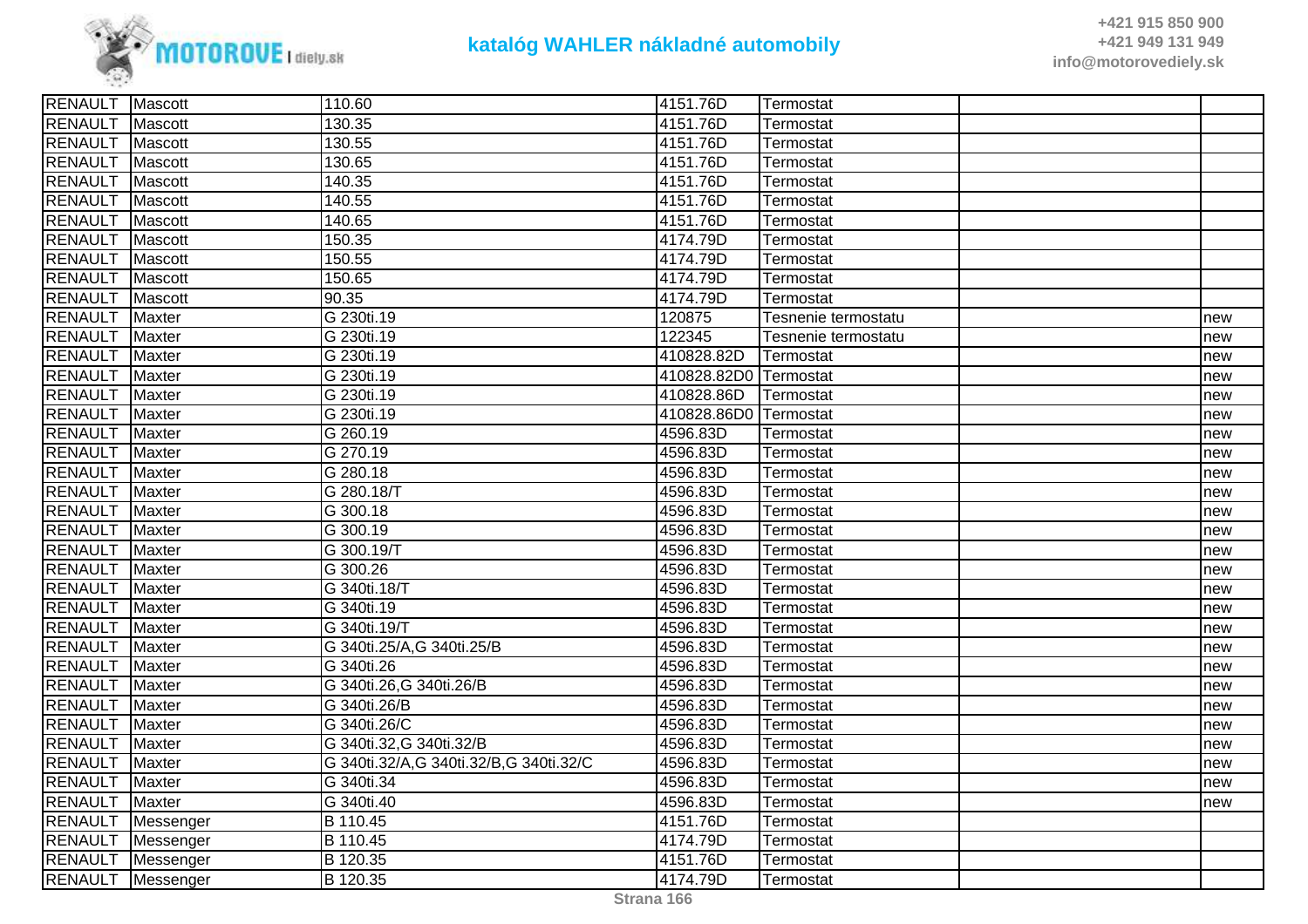

| RENAULT Messenger | B 120.55                                                             | 4151.76D                                                                                                                                                                                                                                                                                                                                                                                                                                                        | Termostat                                                                                              |                                                                                                                                                                                                                                                                                                                                                                                                             |
|-------------------|----------------------------------------------------------------------|-----------------------------------------------------------------------------------------------------------------------------------------------------------------------------------------------------------------------------------------------------------------------------------------------------------------------------------------------------------------------------------------------------------------------------------------------------------------|--------------------------------------------------------------------------------------------------------|-------------------------------------------------------------------------------------------------------------------------------------------------------------------------------------------------------------------------------------------------------------------------------------------------------------------------------------------------------------------------------------------------------------|
| Messenger         |                                                                      | 4174.79D                                                                                                                                                                                                                                                                                                                                                                                                                                                        | Termostat                                                                                              |                                                                                                                                                                                                                                                                                                                                                                                                             |
| Messenger         | B 120.55T                                                            | 4151.76D                                                                                                                                                                                                                                                                                                                                                                                                                                                        | Termostat                                                                                              |                                                                                                                                                                                                                                                                                                                                                                                                             |
| RENAULT Messenger | B 120.65                                                             | 4151.76D                                                                                                                                                                                                                                                                                                                                                                                                                                                        | Termostat                                                                                              |                                                                                                                                                                                                                                                                                                                                                                                                             |
| RENAULT Messenger |                                                                      | 4174.79D                                                                                                                                                                                                                                                                                                                                                                                                                                                        | Termostat                                                                                              |                                                                                                                                                                                                                                                                                                                                                                                                             |
| Messenger         |                                                                      | 4174.79D                                                                                                                                                                                                                                                                                                                                                                                                                                                        | Termostat                                                                                              |                                                                                                                                                                                                                                                                                                                                                                                                             |
| Messenger         | B 80.45                                                              | 4174.79D                                                                                                                                                                                                                                                                                                                                                                                                                                                        | Termostat                                                                                              |                                                                                                                                                                                                                                                                                                                                                                                                             |
| <b>Midliner</b>   | M 140.12/C                                                           | 120875                                                                                                                                                                                                                                                                                                                                                                                                                                                          | Tesnenie termostatu                                                                                    | new                                                                                                                                                                                                                                                                                                                                                                                                         |
| Midliner          | M 140.12/C                                                           | 122345                                                                                                                                                                                                                                                                                                                                                                                                                                                          | Tesnenie termostatu                                                                                    | new                                                                                                                                                                                                                                                                                                                                                                                                         |
| Midliner          |                                                                      | 410828.82D                                                                                                                                                                                                                                                                                                                                                                                                                                                      |                                                                                                        | new                                                                                                                                                                                                                                                                                                                                                                                                         |
| Midliner          |                                                                      |                                                                                                                                                                                                                                                                                                                                                                                                                                                                 |                                                                                                        | new                                                                                                                                                                                                                                                                                                                                                                                                         |
| Midliner          |                                                                      | 410828.86D                                                                                                                                                                                                                                                                                                                                                                                                                                                      |                                                                                                        | new                                                                                                                                                                                                                                                                                                                                                                                                         |
| Midliner          |                                                                      |                                                                                                                                                                                                                                                                                                                                                                                                                                                                 |                                                                                                        | new                                                                                                                                                                                                                                                                                                                                                                                                         |
| Midliner          | M 140.13/C                                                           | 120875                                                                                                                                                                                                                                                                                                                                                                                                                                                          | Tesnenie termostatu                                                                                    | new                                                                                                                                                                                                                                                                                                                                                                                                         |
| Midliner          |                                                                      | 122345                                                                                                                                                                                                                                                                                                                                                                                                                                                          | Tesnenie termostatu                                                                                    | new                                                                                                                                                                                                                                                                                                                                                                                                         |
| Midliner          |                                                                      | 410828.82D                                                                                                                                                                                                                                                                                                                                                                                                                                                      |                                                                                                        | new                                                                                                                                                                                                                                                                                                                                                                                                         |
| Midliner          |                                                                      |                                                                                                                                                                                                                                                                                                                                                                                                                                                                 |                                                                                                        | new                                                                                                                                                                                                                                                                                                                                                                                                         |
| Midliner          |                                                                      | 410828.86D                                                                                                                                                                                                                                                                                                                                                                                                                                                      |                                                                                                        | new                                                                                                                                                                                                                                                                                                                                                                                                         |
| Midliner          |                                                                      |                                                                                                                                                                                                                                                                                                                                                                                                                                                                 |                                                                                                        | new                                                                                                                                                                                                                                                                                                                                                                                                         |
| Midliner          | M 150.09/C                                                           | 120875                                                                                                                                                                                                                                                                                                                                                                                                                                                          | Tesnenie termostatu                                                                                    | new                                                                                                                                                                                                                                                                                                                                                                                                         |
| Midliner          |                                                                      |                                                                                                                                                                                                                                                                                                                                                                                                                                                                 | Tesnenie termostatu                                                                                    | new                                                                                                                                                                                                                                                                                                                                                                                                         |
| Midliner          |                                                                      |                                                                                                                                                                                                                                                                                                                                                                                                                                                                 |                                                                                                        | new                                                                                                                                                                                                                                                                                                                                                                                                         |
| <b>Midliner</b>   |                                                                      |                                                                                                                                                                                                                                                                                                                                                                                                                                                                 |                                                                                                        | new                                                                                                                                                                                                                                                                                                                                                                                                         |
| Midliner          |                                                                      | 410828.86D                                                                                                                                                                                                                                                                                                                                                                                                                                                      |                                                                                                        | new                                                                                                                                                                                                                                                                                                                                                                                                         |
| Midliner          |                                                                      |                                                                                                                                                                                                                                                                                                                                                                                                                                                                 |                                                                                                        | new                                                                                                                                                                                                                                                                                                                                                                                                         |
| Midliner          | M 150.09/C SP                                                        | 120875                                                                                                                                                                                                                                                                                                                                                                                                                                                          | Tesnenie termostatu                                                                                    | new                                                                                                                                                                                                                                                                                                                                                                                                         |
| Midliner          |                                                                      |                                                                                                                                                                                                                                                                                                                                                                                                                                                                 | Tesnenie termostatu                                                                                    | new                                                                                                                                                                                                                                                                                                                                                                                                         |
|                   |                                                                      |                                                                                                                                                                                                                                                                                                                                                                                                                                                                 | Termostat                                                                                              | new                                                                                                                                                                                                                                                                                                                                                                                                         |
|                   |                                                                      |                                                                                                                                                                                                                                                                                                                                                                                                                                                                 |                                                                                                        | new                                                                                                                                                                                                                                                                                                                                                                                                         |
| Midliner          |                                                                      | 410828.86D                                                                                                                                                                                                                                                                                                                                                                                                                                                      |                                                                                                        | new                                                                                                                                                                                                                                                                                                                                                                                                         |
| Midliner          |                                                                      |                                                                                                                                                                                                                                                                                                                                                                                                                                                                 |                                                                                                        | new                                                                                                                                                                                                                                                                                                                                                                                                         |
|                   |                                                                      |                                                                                                                                                                                                                                                                                                                                                                                                                                                                 | Tesnenie termostatu                                                                                    | new                                                                                                                                                                                                                                                                                                                                                                                                         |
|                   |                                                                      |                                                                                                                                                                                                                                                                                                                                                                                                                                                                 | Tesnenie termostatu                                                                                    | new                                                                                                                                                                                                                                                                                                                                                                                                         |
| Midliner          |                                                                      |                                                                                                                                                                                                                                                                                                                                                                                                                                                                 |                                                                                                        | new                                                                                                                                                                                                                                                                                                                                                                                                         |
|                   |                                                                      |                                                                                                                                                                                                                                                                                                                                                                                                                                                                 |                                                                                                        | new                                                                                                                                                                                                                                                                                                                                                                                                         |
|                   |                                                                      |                                                                                                                                                                                                                                                                                                                                                                                                                                                                 | lTermostat                                                                                             | new                                                                                                                                                                                                                                                                                                                                                                                                         |
| Midliner          |                                                                      |                                                                                                                                                                                                                                                                                                                                                                                                                                                                 |                                                                                                        | new                                                                                                                                                                                                                                                                                                                                                                                                         |
| Midliner          | M 150.11/C SP                                                        | 120875                                                                                                                                                                                                                                                                                                                                                                                                                                                          | Tesnenie termostatu                                                                                    | new                                                                                                                                                                                                                                                                                                                                                                                                         |
| Midliner          |                                                                      |                                                                                                                                                                                                                                                                                                                                                                                                                                                                 | Tesnenie termostatu                                                                                    | new                                                                                                                                                                                                                                                                                                                                                                                                         |
| Midliner          |                                                                      | 410828.82D                                                                                                                                                                                                                                                                                                                                                                                                                                                      |                                                                                                        | new                                                                                                                                                                                                                                                                                                                                                                                                         |
| RENAULT Midliner  |                                                                      |                                                                                                                                                                                                                                                                                                                                                                                                                                                                 |                                                                                                        | new                                                                                                                                                                                                                                                                                                                                                                                                         |
|                   | Midliner<br>Midliner<br>Midliner<br>Midliner<br>Midliner<br>Midliner | B 120.55<br>B 120.65<br>B 80.35<br>M 140.12/C<br>M 140.12/C<br>M 140.12/C<br>M 140.12/C<br>M 140.13/C<br>M 140.13/C<br>M 140.13/C<br>M 140.13/C<br>M 140.13/C<br>M 150.09/C<br>M 150.09/C<br>M 150.09/C<br>M 150.09/C<br>M 150.09/C<br>M 150.09/C SP<br>M 150.09/C SP<br>M 150.09/C SP<br>M 150.09/C SP<br>M 150.09/C SP<br>M 150.11/C<br>M 150.11/C<br>M 150.11/C<br>M 150.11/C<br>M 150.11/C<br>M 150.11/C<br>M 150.11/C SP<br>M 150.11/C SP<br>M 150.11/C SP | 122345<br>410828.82D<br>122345<br>410828.82D<br>120875<br>122345<br>410828.82D<br>410828.86D<br>122345 | Termostat<br>410828.82D0 Termostat<br><b>Termostat</b><br>410828.86D0 Termostat<br>Termostat<br>410828.82D0 Termostat<br>Termostat<br>410828.86D0 Termostat<br>Termostat<br>410828.82D0 Termostat<br>Termostat<br>410828.86D0 Termostat<br>410828.82D0 Termostat<br>Termostat<br>410828.86D0 Termostat<br>Termostat<br>410828.82D0 Termostat<br>410828.86D0 Termostat<br>Termostat<br>410828.82D0 Termostat |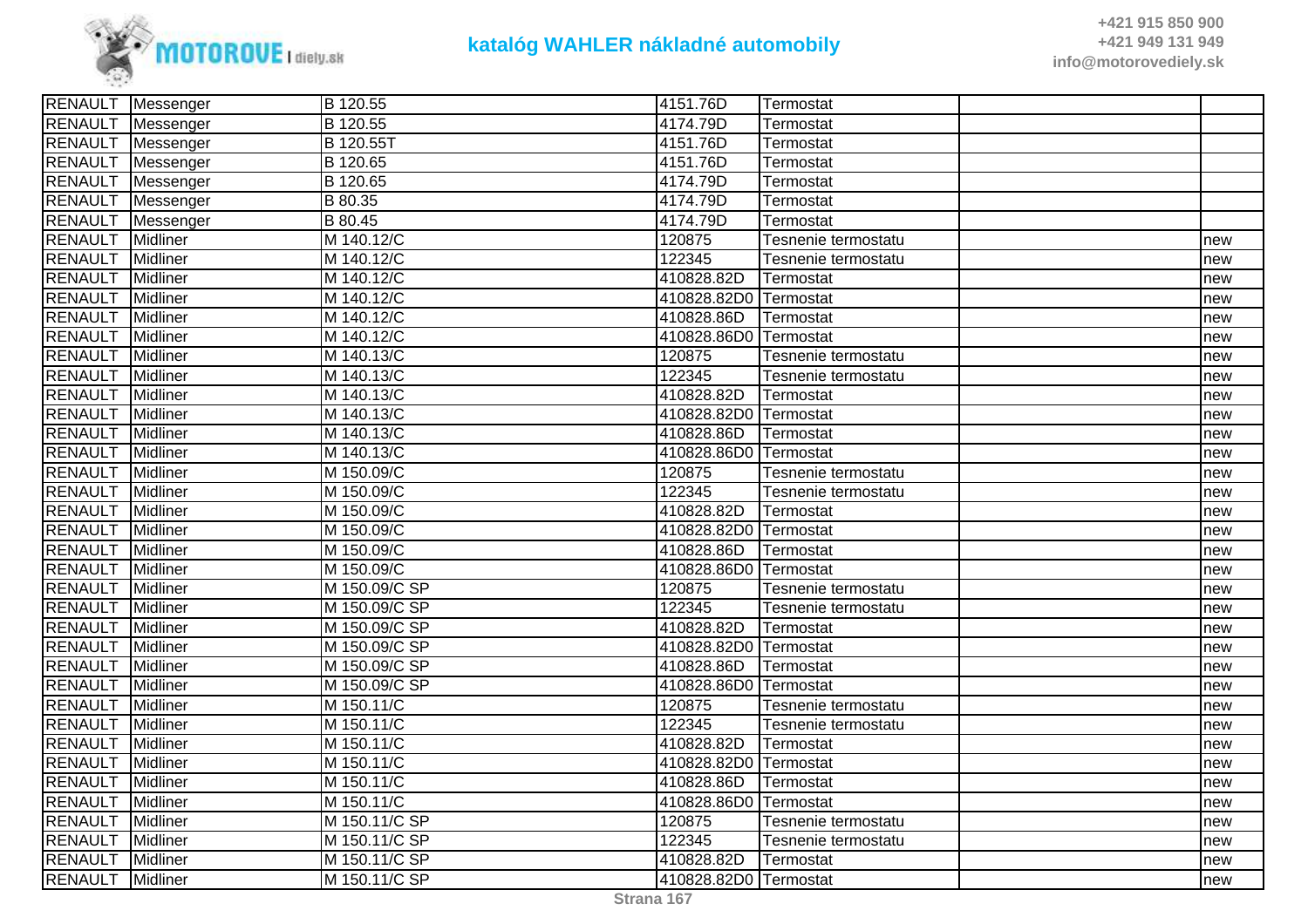

| M 150.11/C SP<br>410828.86D0 Termostat<br>Midliner<br>new<br>Midliner<br>M 150.12/C<br>120875<br>Tesnenie termostatu<br>new<br>Midliner<br>M 150.12/C<br>122345<br>Tesnenie termostatu<br>new<br>Midliner<br>M 150.12/C<br>410828.82D<br>Termostat<br>new<br>Midliner<br>M 150.12/C<br>410828.82D0 Termostat<br>new<br>Midliner<br>M 150.12/C<br>410828.86D<br>Termostat<br>new<br>Midliner<br>M 150.12/C<br>410828.86D0 Termostat<br>new<br>M 150.12/C BTP<br>Midliner<br>120875<br>Tesnenie termostatu<br>new<br>122345<br>Midliner<br>M 150.12/C BTP<br>Tesnenie termostatu<br>new<br>410828.82D<br><b>Midliner</b><br>M 150.12/C BTP<br>Termostat<br>new<br>Midliner<br>M 150.12/C BTP<br>410828.82D0 Termostat<br>new<br>M 150.12/C BTP<br>410828.86D<br>Midliner<br>Termostat<br>new<br><b>Midliner</b><br>M 150.12/C BTP<br>410828.86D0 Termostat<br>new<br>Midliner<br>120875<br>M 150.13/C<br>Tesnenie termostatu<br>new<br>122345<br>Midliner<br>M 150.13/C<br>Tesnenie termostatu<br>new<br>Midliner<br>M 150.13/C<br>410828.82D<br>Termostat<br>new<br>Midliner<br>410828.82D0 Termostat<br>M 150.13/C<br>new<br>Midliner<br>M 150.13/C<br>410828.86D<br>Termostat<br>new<br>Midliner<br>M 150.13/C<br>410828.86D0 Termostat<br>new<br><b>Midliner</b><br>M 150.13/C BTP<br>120875<br>Tesnenie termostatu<br>new<br>Midliner<br>M 150.13/C BTP<br>122345<br>Tesnenie termostatu<br>new<br><b>RENAULT</b><br>410828.82D<br>Midliner<br>M 150.13/C BTP<br>Termostat<br>new<br>Midliner<br>M 150.13/C BTP<br>410828.82D0 Termostat<br>new<br>Midliner<br>M 150.13/C BTP<br>410828.86D<br>Termostat<br>new<br><b>Midliner</b><br>M 150.13/C BTP<br>410828.86D0 Termostat<br>new<br><b>RENAULT</b><br>Midliner<br>M 150.14/C BOM<br>120875<br>Tesnenie termostatu<br>new<br><b>RENAULT</b><br>Midliner<br>122345<br>M 150.14/C BOM<br>Tesnenie termostatu<br>new<br><b>RENAULT</b><br>Midliner<br>M 150.14/C BOM<br>410828.82D<br>Termostat<br>new<br>M 150.14/C BOM<br><b>Midliner</b><br>410828.82D0 Termostat<br>new<br><b>RENAULT</b><br><b>Midliner</b><br>410828.86D<br>M 150.14/C BOM<br>Termostat<br>new<br><b>RENAULT</b><br>Midliner<br>M 150.14/C BOM<br>410828.86D0 Termostat<br>new<br><b>RENAULT</b><br>120875<br><b>Midliner</b><br>M 150.14/C CIT<br>Tesnenie termostatu<br>new<br><b>RENAULT</b><br>122345<br>Midliner<br>M 150.14/C CIT<br>Tesnenie termostatu<br>new<br><b>RENAULT</b><br>410828.82D<br><b>Midliner</b><br>M 150.14/C CIT<br>Termostat<br>new<br><b>RENAULT</b><br><b>Midliner</b><br>M 150.14/C CIT<br>410828.82D0 Termostat<br>new<br>Midliner<br>M 150.14/C CIT<br>410828.86D<br>Termostat<br>new<br><b>RENAULT</b><br>M 150.14/C CIT<br>410828.86D0 Termostat<br>Midliner<br>new<br><b>RENAULT</b><br>Midliner<br>120875<br>M 160.12/C<br>Tesnenie termostatu<br>new<br>122345<br><b>IMidliner</b><br>M 160.12/C<br>Tesnenie termostatu<br>new<br>RENAULT Midliner<br>M 160.12/C<br>410828.82D<br>Termostat<br>new | <b>RENAULT</b> Midliner | M 150.11/C SP | 410828.86D | <b>Termostat</b> | new |
|------------------------------------------------------------------------------------------------------------------------------------------------------------------------------------------------------------------------------------------------------------------------------------------------------------------------------------------------------------------------------------------------------------------------------------------------------------------------------------------------------------------------------------------------------------------------------------------------------------------------------------------------------------------------------------------------------------------------------------------------------------------------------------------------------------------------------------------------------------------------------------------------------------------------------------------------------------------------------------------------------------------------------------------------------------------------------------------------------------------------------------------------------------------------------------------------------------------------------------------------------------------------------------------------------------------------------------------------------------------------------------------------------------------------------------------------------------------------------------------------------------------------------------------------------------------------------------------------------------------------------------------------------------------------------------------------------------------------------------------------------------------------------------------------------------------------------------------------------------------------------------------------------------------------------------------------------------------------------------------------------------------------------------------------------------------------------------------------------------------------------------------------------------------------------------------------------------------------------------------------------------------------------------------------------------------------------------------------------------------------------------------------------------------------------------------------------------------------------------------------------------------------------------------------------------------------------------------------------------------------------------------------------------------------------------------------------------------------------------------------------------------------------------------------------------------------------------------------------------------------------------------------------------------------------------------------------------------|-------------------------|---------------|------------|------------------|-----|
|                                                                                                                                                                                                                                                                                                                                                                                                                                                                                                                                                                                                                                                                                                                                                                                                                                                                                                                                                                                                                                                                                                                                                                                                                                                                                                                                                                                                                                                                                                                                                                                                                                                                                                                                                                                                                                                                                                                                                                                                                                                                                                                                                                                                                                                                                                                                                                                                                                                                                                                                                                                                                                                                                                                                                                                                                                                                                                                                                                  | <b>RENAULT</b>          |               |            |                  |     |
|                                                                                                                                                                                                                                                                                                                                                                                                                                                                                                                                                                                                                                                                                                                                                                                                                                                                                                                                                                                                                                                                                                                                                                                                                                                                                                                                                                                                                                                                                                                                                                                                                                                                                                                                                                                                                                                                                                                                                                                                                                                                                                                                                                                                                                                                                                                                                                                                                                                                                                                                                                                                                                                                                                                                                                                                                                                                                                                                                                  | <b>RENAULT</b>          |               |            |                  |     |
|                                                                                                                                                                                                                                                                                                                                                                                                                                                                                                                                                                                                                                                                                                                                                                                                                                                                                                                                                                                                                                                                                                                                                                                                                                                                                                                                                                                                                                                                                                                                                                                                                                                                                                                                                                                                                                                                                                                                                                                                                                                                                                                                                                                                                                                                                                                                                                                                                                                                                                                                                                                                                                                                                                                                                                                                                                                                                                                                                                  | <b>RENAULT</b>          |               |            |                  |     |
|                                                                                                                                                                                                                                                                                                                                                                                                                                                                                                                                                                                                                                                                                                                                                                                                                                                                                                                                                                                                                                                                                                                                                                                                                                                                                                                                                                                                                                                                                                                                                                                                                                                                                                                                                                                                                                                                                                                                                                                                                                                                                                                                                                                                                                                                                                                                                                                                                                                                                                                                                                                                                                                                                                                                                                                                                                                                                                                                                                  | <b>RENAULT</b>          |               |            |                  |     |
|                                                                                                                                                                                                                                                                                                                                                                                                                                                                                                                                                                                                                                                                                                                                                                                                                                                                                                                                                                                                                                                                                                                                                                                                                                                                                                                                                                                                                                                                                                                                                                                                                                                                                                                                                                                                                                                                                                                                                                                                                                                                                                                                                                                                                                                                                                                                                                                                                                                                                                                                                                                                                                                                                                                                                                                                                                                                                                                                                                  | <b>RENAULT</b>          |               |            |                  |     |
|                                                                                                                                                                                                                                                                                                                                                                                                                                                                                                                                                                                                                                                                                                                                                                                                                                                                                                                                                                                                                                                                                                                                                                                                                                                                                                                                                                                                                                                                                                                                                                                                                                                                                                                                                                                                                                                                                                                                                                                                                                                                                                                                                                                                                                                                                                                                                                                                                                                                                                                                                                                                                                                                                                                                                                                                                                                                                                                                                                  | <b>RENAULT</b>          |               |            |                  |     |
|                                                                                                                                                                                                                                                                                                                                                                                                                                                                                                                                                                                                                                                                                                                                                                                                                                                                                                                                                                                                                                                                                                                                                                                                                                                                                                                                                                                                                                                                                                                                                                                                                                                                                                                                                                                                                                                                                                                                                                                                                                                                                                                                                                                                                                                                                                                                                                                                                                                                                                                                                                                                                                                                                                                                                                                                                                                                                                                                                                  | <b>RENAULT</b>          |               |            |                  |     |
|                                                                                                                                                                                                                                                                                                                                                                                                                                                                                                                                                                                                                                                                                                                                                                                                                                                                                                                                                                                                                                                                                                                                                                                                                                                                                                                                                                                                                                                                                                                                                                                                                                                                                                                                                                                                                                                                                                                                                                                                                                                                                                                                                                                                                                                                                                                                                                                                                                                                                                                                                                                                                                                                                                                                                                                                                                                                                                                                                                  | <b>RENAULT</b>          |               |            |                  |     |
|                                                                                                                                                                                                                                                                                                                                                                                                                                                                                                                                                                                                                                                                                                                                                                                                                                                                                                                                                                                                                                                                                                                                                                                                                                                                                                                                                                                                                                                                                                                                                                                                                                                                                                                                                                                                                                                                                                                                                                                                                                                                                                                                                                                                                                                                                                                                                                                                                                                                                                                                                                                                                                                                                                                                                                                                                                                                                                                                                                  | <b>RENAULT</b>          |               |            |                  |     |
|                                                                                                                                                                                                                                                                                                                                                                                                                                                                                                                                                                                                                                                                                                                                                                                                                                                                                                                                                                                                                                                                                                                                                                                                                                                                                                                                                                                                                                                                                                                                                                                                                                                                                                                                                                                                                                                                                                                                                                                                                                                                                                                                                                                                                                                                                                                                                                                                                                                                                                                                                                                                                                                                                                                                                                                                                                                                                                                                                                  | <b>RENAULT</b>          |               |            |                  |     |
|                                                                                                                                                                                                                                                                                                                                                                                                                                                                                                                                                                                                                                                                                                                                                                                                                                                                                                                                                                                                                                                                                                                                                                                                                                                                                                                                                                                                                                                                                                                                                                                                                                                                                                                                                                                                                                                                                                                                                                                                                                                                                                                                                                                                                                                                                                                                                                                                                                                                                                                                                                                                                                                                                                                                                                                                                                                                                                                                                                  | <b>RENAULT</b>          |               |            |                  |     |
|                                                                                                                                                                                                                                                                                                                                                                                                                                                                                                                                                                                                                                                                                                                                                                                                                                                                                                                                                                                                                                                                                                                                                                                                                                                                                                                                                                                                                                                                                                                                                                                                                                                                                                                                                                                                                                                                                                                                                                                                                                                                                                                                                                                                                                                                                                                                                                                                                                                                                                                                                                                                                                                                                                                                                                                                                                                                                                                                                                  | <b>RENAULT</b>          |               |            |                  |     |
|                                                                                                                                                                                                                                                                                                                                                                                                                                                                                                                                                                                                                                                                                                                                                                                                                                                                                                                                                                                                                                                                                                                                                                                                                                                                                                                                                                                                                                                                                                                                                                                                                                                                                                                                                                                                                                                                                                                                                                                                                                                                                                                                                                                                                                                                                                                                                                                                                                                                                                                                                                                                                                                                                                                                                                                                                                                                                                                                                                  | <b>RENAULT</b>          |               |            |                  |     |
|                                                                                                                                                                                                                                                                                                                                                                                                                                                                                                                                                                                                                                                                                                                                                                                                                                                                                                                                                                                                                                                                                                                                                                                                                                                                                                                                                                                                                                                                                                                                                                                                                                                                                                                                                                                                                                                                                                                                                                                                                                                                                                                                                                                                                                                                                                                                                                                                                                                                                                                                                                                                                                                                                                                                                                                                                                                                                                                                                                  | <b>RENAULT</b>          |               |            |                  |     |
|                                                                                                                                                                                                                                                                                                                                                                                                                                                                                                                                                                                                                                                                                                                                                                                                                                                                                                                                                                                                                                                                                                                                                                                                                                                                                                                                                                                                                                                                                                                                                                                                                                                                                                                                                                                                                                                                                                                                                                                                                                                                                                                                                                                                                                                                                                                                                                                                                                                                                                                                                                                                                                                                                                                                                                                                                                                                                                                                                                  | <b>RENAULT</b>          |               |            |                  |     |
|                                                                                                                                                                                                                                                                                                                                                                                                                                                                                                                                                                                                                                                                                                                                                                                                                                                                                                                                                                                                                                                                                                                                                                                                                                                                                                                                                                                                                                                                                                                                                                                                                                                                                                                                                                                                                                                                                                                                                                                                                                                                                                                                                                                                                                                                                                                                                                                                                                                                                                                                                                                                                                                                                                                                                                                                                                                                                                                                                                  | <b>RENAULT</b>          |               |            |                  |     |
|                                                                                                                                                                                                                                                                                                                                                                                                                                                                                                                                                                                                                                                                                                                                                                                                                                                                                                                                                                                                                                                                                                                                                                                                                                                                                                                                                                                                                                                                                                                                                                                                                                                                                                                                                                                                                                                                                                                                                                                                                                                                                                                                                                                                                                                                                                                                                                                                                                                                                                                                                                                                                                                                                                                                                                                                                                                                                                                                                                  | <b>RENAULT</b>          |               |            |                  |     |
|                                                                                                                                                                                                                                                                                                                                                                                                                                                                                                                                                                                                                                                                                                                                                                                                                                                                                                                                                                                                                                                                                                                                                                                                                                                                                                                                                                                                                                                                                                                                                                                                                                                                                                                                                                                                                                                                                                                                                                                                                                                                                                                                                                                                                                                                                                                                                                                                                                                                                                                                                                                                                                                                                                                                                                                                                                                                                                                                                                  | <b>RENAULT</b>          |               |            |                  |     |
|                                                                                                                                                                                                                                                                                                                                                                                                                                                                                                                                                                                                                                                                                                                                                                                                                                                                                                                                                                                                                                                                                                                                                                                                                                                                                                                                                                                                                                                                                                                                                                                                                                                                                                                                                                                                                                                                                                                                                                                                                                                                                                                                                                                                                                                                                                                                                                                                                                                                                                                                                                                                                                                                                                                                                                                                                                                                                                                                                                  | <b>RENAULT</b>          |               |            |                  |     |
|                                                                                                                                                                                                                                                                                                                                                                                                                                                                                                                                                                                                                                                                                                                                                                                                                                                                                                                                                                                                                                                                                                                                                                                                                                                                                                                                                                                                                                                                                                                                                                                                                                                                                                                                                                                                                                                                                                                                                                                                                                                                                                                                                                                                                                                                                                                                                                                                                                                                                                                                                                                                                                                                                                                                                                                                                                                                                                                                                                  | <b>RENAULT</b>          |               |            |                  |     |
|                                                                                                                                                                                                                                                                                                                                                                                                                                                                                                                                                                                                                                                                                                                                                                                                                                                                                                                                                                                                                                                                                                                                                                                                                                                                                                                                                                                                                                                                                                                                                                                                                                                                                                                                                                                                                                                                                                                                                                                                                                                                                                                                                                                                                                                                                                                                                                                                                                                                                                                                                                                                                                                                                                                                                                                                                                                                                                                                                                  | <b>RENAULT</b>          |               |            |                  |     |
|                                                                                                                                                                                                                                                                                                                                                                                                                                                                                                                                                                                                                                                                                                                                                                                                                                                                                                                                                                                                                                                                                                                                                                                                                                                                                                                                                                                                                                                                                                                                                                                                                                                                                                                                                                                                                                                                                                                                                                                                                                                                                                                                                                                                                                                                                                                                                                                                                                                                                                                                                                                                                                                                                                                                                                                                                                                                                                                                                                  |                         |               |            |                  |     |
|                                                                                                                                                                                                                                                                                                                                                                                                                                                                                                                                                                                                                                                                                                                                                                                                                                                                                                                                                                                                                                                                                                                                                                                                                                                                                                                                                                                                                                                                                                                                                                                                                                                                                                                                                                                                                                                                                                                                                                                                                                                                                                                                                                                                                                                                                                                                                                                                                                                                                                                                                                                                                                                                                                                                                                                                                                                                                                                                                                  | <b>RENAULT</b>          |               |            |                  |     |
|                                                                                                                                                                                                                                                                                                                                                                                                                                                                                                                                                                                                                                                                                                                                                                                                                                                                                                                                                                                                                                                                                                                                                                                                                                                                                                                                                                                                                                                                                                                                                                                                                                                                                                                                                                                                                                                                                                                                                                                                                                                                                                                                                                                                                                                                                                                                                                                                                                                                                                                                                                                                                                                                                                                                                                                                                                                                                                                                                                  | <b>RENAULT</b>          |               |            |                  |     |
|                                                                                                                                                                                                                                                                                                                                                                                                                                                                                                                                                                                                                                                                                                                                                                                                                                                                                                                                                                                                                                                                                                                                                                                                                                                                                                                                                                                                                                                                                                                                                                                                                                                                                                                                                                                                                                                                                                                                                                                                                                                                                                                                                                                                                                                                                                                                                                                                                                                                                                                                                                                                                                                                                                                                                                                                                                                                                                                                                                  | <b>RENAULT</b>          |               |            |                  |     |
|                                                                                                                                                                                                                                                                                                                                                                                                                                                                                                                                                                                                                                                                                                                                                                                                                                                                                                                                                                                                                                                                                                                                                                                                                                                                                                                                                                                                                                                                                                                                                                                                                                                                                                                                                                                                                                                                                                                                                                                                                                                                                                                                                                                                                                                                                                                                                                                                                                                                                                                                                                                                                                                                                                                                                                                                                                                                                                                                                                  |                         |               |            |                  |     |
|                                                                                                                                                                                                                                                                                                                                                                                                                                                                                                                                                                                                                                                                                                                                                                                                                                                                                                                                                                                                                                                                                                                                                                                                                                                                                                                                                                                                                                                                                                                                                                                                                                                                                                                                                                                                                                                                                                                                                                                                                                                                                                                                                                                                                                                                                                                                                                                                                                                                                                                                                                                                                                                                                                                                                                                                                                                                                                                                                                  |                         |               |            |                  |     |
|                                                                                                                                                                                                                                                                                                                                                                                                                                                                                                                                                                                                                                                                                                                                                                                                                                                                                                                                                                                                                                                                                                                                                                                                                                                                                                                                                                                                                                                                                                                                                                                                                                                                                                                                                                                                                                                                                                                                                                                                                                                                                                                                                                                                                                                                                                                                                                                                                                                                                                                                                                                                                                                                                                                                                                                                                                                                                                                                                                  |                         |               |            |                  |     |
|                                                                                                                                                                                                                                                                                                                                                                                                                                                                                                                                                                                                                                                                                                                                                                                                                                                                                                                                                                                                                                                                                                                                                                                                                                                                                                                                                                                                                                                                                                                                                                                                                                                                                                                                                                                                                                                                                                                                                                                                                                                                                                                                                                                                                                                                                                                                                                                                                                                                                                                                                                                                                                                                                                                                                                                                                                                                                                                                                                  | <b>RENAULT</b>          |               |            |                  |     |
|                                                                                                                                                                                                                                                                                                                                                                                                                                                                                                                                                                                                                                                                                                                                                                                                                                                                                                                                                                                                                                                                                                                                                                                                                                                                                                                                                                                                                                                                                                                                                                                                                                                                                                                                                                                                                                                                                                                                                                                                                                                                                                                                                                                                                                                                                                                                                                                                                                                                                                                                                                                                                                                                                                                                                                                                                                                                                                                                                                  |                         |               |            |                  |     |
|                                                                                                                                                                                                                                                                                                                                                                                                                                                                                                                                                                                                                                                                                                                                                                                                                                                                                                                                                                                                                                                                                                                                                                                                                                                                                                                                                                                                                                                                                                                                                                                                                                                                                                                                                                                                                                                                                                                                                                                                                                                                                                                                                                                                                                                                                                                                                                                                                                                                                                                                                                                                                                                                                                                                                                                                                                                                                                                                                                  |                         |               |            |                  |     |
|                                                                                                                                                                                                                                                                                                                                                                                                                                                                                                                                                                                                                                                                                                                                                                                                                                                                                                                                                                                                                                                                                                                                                                                                                                                                                                                                                                                                                                                                                                                                                                                                                                                                                                                                                                                                                                                                                                                                                                                                                                                                                                                                                                                                                                                                                                                                                                                                                                                                                                                                                                                                                                                                                                                                                                                                                                                                                                                                                                  |                         |               |            |                  |     |
|                                                                                                                                                                                                                                                                                                                                                                                                                                                                                                                                                                                                                                                                                                                                                                                                                                                                                                                                                                                                                                                                                                                                                                                                                                                                                                                                                                                                                                                                                                                                                                                                                                                                                                                                                                                                                                                                                                                                                                                                                                                                                                                                                                                                                                                                                                                                                                                                                                                                                                                                                                                                                                                                                                                                                                                                                                                                                                                                                                  |                         |               |            |                  |     |
|                                                                                                                                                                                                                                                                                                                                                                                                                                                                                                                                                                                                                                                                                                                                                                                                                                                                                                                                                                                                                                                                                                                                                                                                                                                                                                                                                                                                                                                                                                                                                                                                                                                                                                                                                                                                                                                                                                                                                                                                                                                                                                                                                                                                                                                                                                                                                                                                                                                                                                                                                                                                                                                                                                                                                                                                                                                                                                                                                                  |                         |               |            |                  |     |
|                                                                                                                                                                                                                                                                                                                                                                                                                                                                                                                                                                                                                                                                                                                                                                                                                                                                                                                                                                                                                                                                                                                                                                                                                                                                                                                                                                                                                                                                                                                                                                                                                                                                                                                                                                                                                                                                                                                                                                                                                                                                                                                                                                                                                                                                                                                                                                                                                                                                                                                                                                                                                                                                                                                                                                                                                                                                                                                                                                  |                         |               |            |                  |     |
|                                                                                                                                                                                                                                                                                                                                                                                                                                                                                                                                                                                                                                                                                                                                                                                                                                                                                                                                                                                                                                                                                                                                                                                                                                                                                                                                                                                                                                                                                                                                                                                                                                                                                                                                                                                                                                                                                                                                                                                                                                                                                                                                                                                                                                                                                                                                                                                                                                                                                                                                                                                                                                                                                                                                                                                                                                                                                                                                                                  | <b>RENAULT</b>          |               |            |                  |     |
|                                                                                                                                                                                                                                                                                                                                                                                                                                                                                                                                                                                                                                                                                                                                                                                                                                                                                                                                                                                                                                                                                                                                                                                                                                                                                                                                                                                                                                                                                                                                                                                                                                                                                                                                                                                                                                                                                                                                                                                                                                                                                                                                                                                                                                                                                                                                                                                                                                                                                                                                                                                                                                                                                                                                                                                                                                                                                                                                                                  |                         |               |            |                  |     |
|                                                                                                                                                                                                                                                                                                                                                                                                                                                                                                                                                                                                                                                                                                                                                                                                                                                                                                                                                                                                                                                                                                                                                                                                                                                                                                                                                                                                                                                                                                                                                                                                                                                                                                                                                                                                                                                                                                                                                                                                                                                                                                                                                                                                                                                                                                                                                                                                                                                                                                                                                                                                                                                                                                                                                                                                                                                                                                                                                                  |                         |               |            |                  |     |
|                                                                                                                                                                                                                                                                                                                                                                                                                                                                                                                                                                                                                                                                                                                                                                                                                                                                                                                                                                                                                                                                                                                                                                                                                                                                                                                                                                                                                                                                                                                                                                                                                                                                                                                                                                                                                                                                                                                                                                                                                                                                                                                                                                                                                                                                                                                                                                                                                                                                                                                                                                                                                                                                                                                                                                                                                                                                                                                                                                  | <b>RENAULT</b>          |               |            |                  |     |
|                                                                                                                                                                                                                                                                                                                                                                                                                                                                                                                                                                                                                                                                                                                                                                                                                                                                                                                                                                                                                                                                                                                                                                                                                                                                                                                                                                                                                                                                                                                                                                                                                                                                                                                                                                                                                                                                                                                                                                                                                                                                                                                                                                                                                                                                                                                                                                                                                                                                                                                                                                                                                                                                                                                                                                                                                                                                                                                                                                  |                         |               |            |                  |     |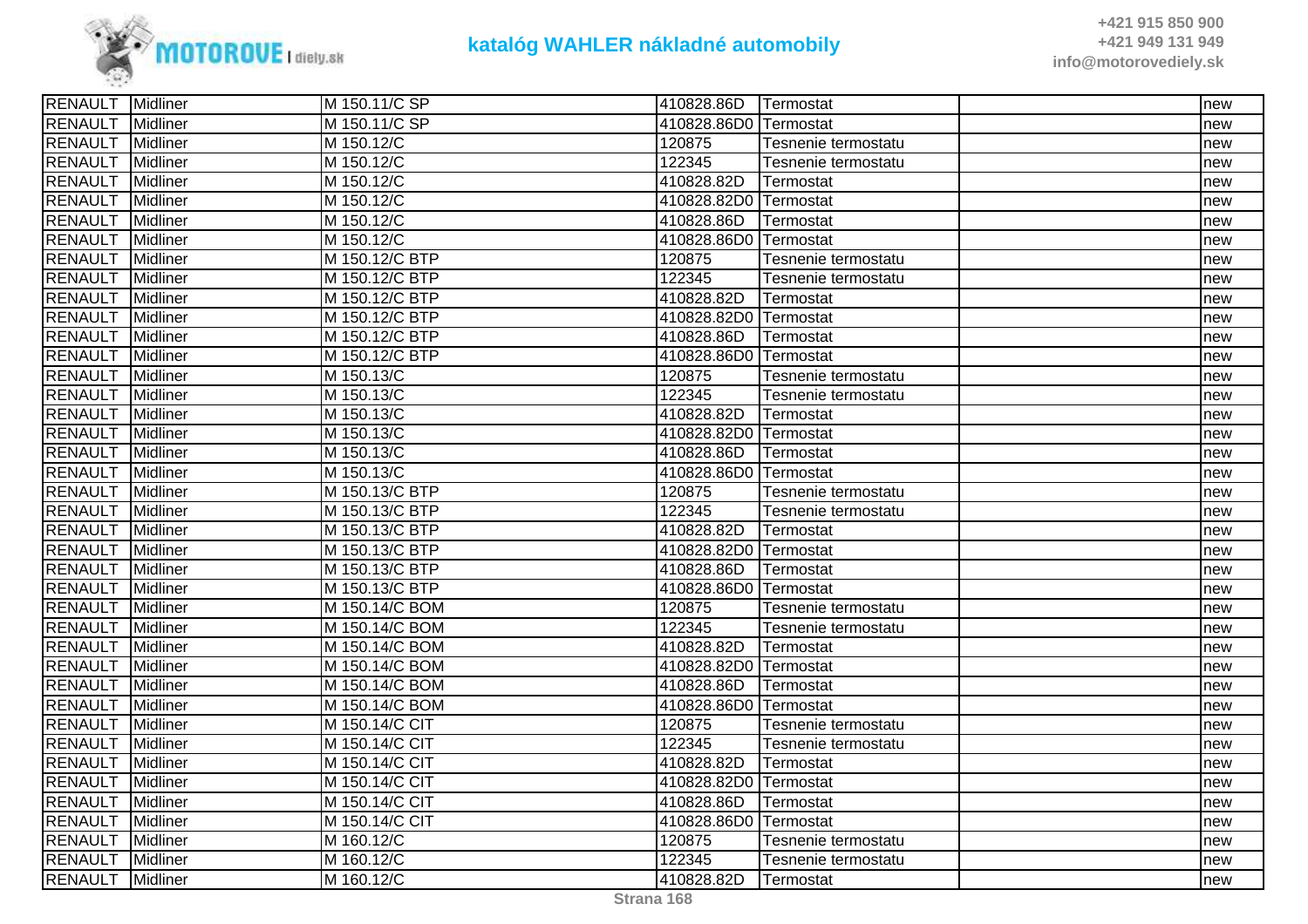

| 410828.86D<br>Midliner<br>M 160.12/C<br>Termostat<br>new<br>410828.86D0 Termostat<br>Midliner<br>M 160.12/C<br>new<br>Midliner<br>120875<br>M 160.13/C<br>Tesnenie termostatu<br>new<br>122345<br><b>Midliner</b><br>M 160.13/C<br>Tesnenie termostatu<br>new<br><b>Midliner</b><br>M 160.13/C<br>410828.82D<br>Termostat<br>new<br><b>Midliner</b><br>M 160.13/C<br>410828.82D0 Termostat<br>new<br>Midliner<br>M 160.13/C<br>410828.86D<br>Termostat<br>new<br><b>Midliner</b><br>410828.86D0 Termostat<br>M 160.13/C<br>new<br>M 160.14/C BOM<br>120875<br>Midliner<br>Tesnenie termostatu<br>new<br>122345<br>Midliner<br>M 160.14/C BOM<br>Tesnenie termostatu<br>new<br><b>Midliner</b><br>M 160.14/C BOM<br>410828.82D<br>Termostat<br>new<br><b>Midliner</b><br>M 160.14/C BOM<br>410828.82D0 Termostat<br>new<br>Midliner<br>M 160.14/C BOM<br>410828.86D<br>Termostat<br>new<br>Midliner<br>M 160.14/C BOM<br>410828.86D0 Termostat<br>new<br>Midliner<br>M 160.14/C CIT<br>120875<br>Tesnenie termostatu<br>new<br>122345<br>Midliner<br>M 160.14/C CIT<br>Tesnenie termostatu<br>new<br>Midliner<br>M 160.14/C CIT<br>410828.82D<br>Termostat<br>new<br><b>Midliner</b><br>M 160.14/C CIT<br>410828.82D0 Termostat<br>new<br><b>Midliner</b><br>M 160.14/C CIT<br>410828.86D<br>Termostat<br>new<br>Midliner<br>M 160.14/C CIT<br>410828.86D0 Termostat<br>new<br>120875<br>Midliner<br>M 160.15/D<br>Tesnenie termostatu<br>new<br>122345<br>Midliner<br>M 160.15/D<br>Tesnenie termostatu<br>new<br>Midliner<br>M 160.15/D<br>410828.82D<br>Termostat<br>new<br>Midliner<br>M 160.15/D<br>410828.82D0 Termostat<br>new<br>Midliner<br>410828.86D<br>M 160.15/D<br>Termostat<br>new<br>Midliner<br>410828.86D0 Termostat<br>M 160.15/D<br>new<br>Midliner<br>M 180.10/C<br>120875<br>Tesnenie termostatu<br>new<br><b>RENAULT</b><br>122345<br>Midliner<br>M 180.10/C<br>Tesnenie termostatu<br>new<br><b>Midliner</b><br>M 180.10/C<br>410828.82D<br>Termostat<br>new<br>Midliner<br>410828.82D0 Termostat<br>M 180.10/C<br>new<br>410828.86D<br>Midliner<br>M 180.10/C<br>Termostat<br>new<br>Midliner<br>410828.86D0 Termostat<br>M 180.10/C<br>new<br>120875<br><b>IMidliner</b><br>M 180.11/C<br>Tesnenie termostatu<br>new<br>122345<br>Midliner<br>M 180.11/C<br>Tesnenie termostatu<br>new<br><b>RENAULT</b><br>Midliner<br>410828.82D<br>M 180.11/C<br>Termostat<br>new<br><b>Midliner</b><br>M 180.11/C<br>410828.82D0 Termostat<br>new<br>Midliner<br>410828.86D<br>M 180.11/C<br>Termostat<br>new<br>M 180.11/C<br>410828.86D0 Termostat<br>Midliner<br>new<br>Midliner<br>M 180.11/C SP<br>120875<br>Tesnenie termostatu<br>new<br>RENAULT Midliner<br>122345<br>M 180.11/C SP<br>Tesnenie termostatu<br>new | <b>RENAULT</b> Midliner | M 160.12/C | 410828.82D0 Termostat | new |
|----------------------------------------------------------------------------------------------------------------------------------------------------------------------------------------------------------------------------------------------------------------------------------------------------------------------------------------------------------------------------------------------------------------------------------------------------------------------------------------------------------------------------------------------------------------------------------------------------------------------------------------------------------------------------------------------------------------------------------------------------------------------------------------------------------------------------------------------------------------------------------------------------------------------------------------------------------------------------------------------------------------------------------------------------------------------------------------------------------------------------------------------------------------------------------------------------------------------------------------------------------------------------------------------------------------------------------------------------------------------------------------------------------------------------------------------------------------------------------------------------------------------------------------------------------------------------------------------------------------------------------------------------------------------------------------------------------------------------------------------------------------------------------------------------------------------------------------------------------------------------------------------------------------------------------------------------------------------------------------------------------------------------------------------------------------------------------------------------------------------------------------------------------------------------------------------------------------------------------------------------------------------------------------------------------------------------------------------------------------------------------------------------------------------------------------------------------------------------------------------------------------------------------------------------------------------------------------------------------------------------------------------------------------------------------------------------------------------------------------|-------------------------|------------|-----------------------|-----|
|                                                                                                                                                                                                                                                                                                                                                                                                                                                                                                                                                                                                                                                                                                                                                                                                                                                                                                                                                                                                                                                                                                                                                                                                                                                                                                                                                                                                                                                                                                                                                                                                                                                                                                                                                                                                                                                                                                                                                                                                                                                                                                                                                                                                                                                                                                                                                                                                                                                                                                                                                                                                                                                                                                                                        | <b>RENAULT</b>          |            |                       |     |
|                                                                                                                                                                                                                                                                                                                                                                                                                                                                                                                                                                                                                                                                                                                                                                                                                                                                                                                                                                                                                                                                                                                                                                                                                                                                                                                                                                                                                                                                                                                                                                                                                                                                                                                                                                                                                                                                                                                                                                                                                                                                                                                                                                                                                                                                                                                                                                                                                                                                                                                                                                                                                                                                                                                                        | <b>RENAULT</b>          |            |                       |     |
|                                                                                                                                                                                                                                                                                                                                                                                                                                                                                                                                                                                                                                                                                                                                                                                                                                                                                                                                                                                                                                                                                                                                                                                                                                                                                                                                                                                                                                                                                                                                                                                                                                                                                                                                                                                                                                                                                                                                                                                                                                                                                                                                                                                                                                                                                                                                                                                                                                                                                                                                                                                                                                                                                                                                        | <b>RENAULT</b>          |            |                       |     |
|                                                                                                                                                                                                                                                                                                                                                                                                                                                                                                                                                                                                                                                                                                                                                                                                                                                                                                                                                                                                                                                                                                                                                                                                                                                                                                                                                                                                                                                                                                                                                                                                                                                                                                                                                                                                                                                                                                                                                                                                                                                                                                                                                                                                                                                                                                                                                                                                                                                                                                                                                                                                                                                                                                                                        | <b>RENAULT</b>          |            |                       |     |
|                                                                                                                                                                                                                                                                                                                                                                                                                                                                                                                                                                                                                                                                                                                                                                                                                                                                                                                                                                                                                                                                                                                                                                                                                                                                                                                                                                                                                                                                                                                                                                                                                                                                                                                                                                                                                                                                                                                                                                                                                                                                                                                                                                                                                                                                                                                                                                                                                                                                                                                                                                                                                                                                                                                                        | <b>RENAULT</b>          |            |                       |     |
|                                                                                                                                                                                                                                                                                                                                                                                                                                                                                                                                                                                                                                                                                                                                                                                                                                                                                                                                                                                                                                                                                                                                                                                                                                                                                                                                                                                                                                                                                                                                                                                                                                                                                                                                                                                                                                                                                                                                                                                                                                                                                                                                                                                                                                                                                                                                                                                                                                                                                                                                                                                                                                                                                                                                        | <b>RENAULT</b>          |            |                       |     |
|                                                                                                                                                                                                                                                                                                                                                                                                                                                                                                                                                                                                                                                                                                                                                                                                                                                                                                                                                                                                                                                                                                                                                                                                                                                                                                                                                                                                                                                                                                                                                                                                                                                                                                                                                                                                                                                                                                                                                                                                                                                                                                                                                                                                                                                                                                                                                                                                                                                                                                                                                                                                                                                                                                                                        | <b>RENAULT</b>          |            |                       |     |
|                                                                                                                                                                                                                                                                                                                                                                                                                                                                                                                                                                                                                                                                                                                                                                                                                                                                                                                                                                                                                                                                                                                                                                                                                                                                                                                                                                                                                                                                                                                                                                                                                                                                                                                                                                                                                                                                                                                                                                                                                                                                                                                                                                                                                                                                                                                                                                                                                                                                                                                                                                                                                                                                                                                                        | <b>RENAULT</b>          |            |                       |     |
|                                                                                                                                                                                                                                                                                                                                                                                                                                                                                                                                                                                                                                                                                                                                                                                                                                                                                                                                                                                                                                                                                                                                                                                                                                                                                                                                                                                                                                                                                                                                                                                                                                                                                                                                                                                                                                                                                                                                                                                                                                                                                                                                                                                                                                                                                                                                                                                                                                                                                                                                                                                                                                                                                                                                        | <b>RENAULT</b>          |            |                       |     |
|                                                                                                                                                                                                                                                                                                                                                                                                                                                                                                                                                                                                                                                                                                                                                                                                                                                                                                                                                                                                                                                                                                                                                                                                                                                                                                                                                                                                                                                                                                                                                                                                                                                                                                                                                                                                                                                                                                                                                                                                                                                                                                                                                                                                                                                                                                                                                                                                                                                                                                                                                                                                                                                                                                                                        | <b>RENAULT</b>          |            |                       |     |
|                                                                                                                                                                                                                                                                                                                                                                                                                                                                                                                                                                                                                                                                                                                                                                                                                                                                                                                                                                                                                                                                                                                                                                                                                                                                                                                                                                                                                                                                                                                                                                                                                                                                                                                                                                                                                                                                                                                                                                                                                                                                                                                                                                                                                                                                                                                                                                                                                                                                                                                                                                                                                                                                                                                                        | <b>RENAULT</b>          |            |                       |     |
|                                                                                                                                                                                                                                                                                                                                                                                                                                                                                                                                                                                                                                                                                                                                                                                                                                                                                                                                                                                                                                                                                                                                                                                                                                                                                                                                                                                                                                                                                                                                                                                                                                                                                                                                                                                                                                                                                                                                                                                                                                                                                                                                                                                                                                                                                                                                                                                                                                                                                                                                                                                                                                                                                                                                        | <b>RENAULT</b>          |            |                       |     |
|                                                                                                                                                                                                                                                                                                                                                                                                                                                                                                                                                                                                                                                                                                                                                                                                                                                                                                                                                                                                                                                                                                                                                                                                                                                                                                                                                                                                                                                                                                                                                                                                                                                                                                                                                                                                                                                                                                                                                                                                                                                                                                                                                                                                                                                                                                                                                                                                                                                                                                                                                                                                                                                                                                                                        | <b>RENAULT</b>          |            |                       |     |
|                                                                                                                                                                                                                                                                                                                                                                                                                                                                                                                                                                                                                                                                                                                                                                                                                                                                                                                                                                                                                                                                                                                                                                                                                                                                                                                                                                                                                                                                                                                                                                                                                                                                                                                                                                                                                                                                                                                                                                                                                                                                                                                                                                                                                                                                                                                                                                                                                                                                                                                                                                                                                                                                                                                                        | <b>RENAULT</b>          |            |                       |     |
|                                                                                                                                                                                                                                                                                                                                                                                                                                                                                                                                                                                                                                                                                                                                                                                                                                                                                                                                                                                                                                                                                                                                                                                                                                                                                                                                                                                                                                                                                                                                                                                                                                                                                                                                                                                                                                                                                                                                                                                                                                                                                                                                                                                                                                                                                                                                                                                                                                                                                                                                                                                                                                                                                                                                        | <b>RENAULT</b>          |            |                       |     |
|                                                                                                                                                                                                                                                                                                                                                                                                                                                                                                                                                                                                                                                                                                                                                                                                                                                                                                                                                                                                                                                                                                                                                                                                                                                                                                                                                                                                                                                                                                                                                                                                                                                                                                                                                                                                                                                                                                                                                                                                                                                                                                                                                                                                                                                                                                                                                                                                                                                                                                                                                                                                                                                                                                                                        | <b>RENAULT</b>          |            |                       |     |
|                                                                                                                                                                                                                                                                                                                                                                                                                                                                                                                                                                                                                                                                                                                                                                                                                                                                                                                                                                                                                                                                                                                                                                                                                                                                                                                                                                                                                                                                                                                                                                                                                                                                                                                                                                                                                                                                                                                                                                                                                                                                                                                                                                                                                                                                                                                                                                                                                                                                                                                                                                                                                                                                                                                                        | <b>RENAULT</b>          |            |                       |     |
|                                                                                                                                                                                                                                                                                                                                                                                                                                                                                                                                                                                                                                                                                                                                                                                                                                                                                                                                                                                                                                                                                                                                                                                                                                                                                                                                                                                                                                                                                                                                                                                                                                                                                                                                                                                                                                                                                                                                                                                                                                                                                                                                                                                                                                                                                                                                                                                                                                                                                                                                                                                                                                                                                                                                        | <b>RENAULT</b>          |            |                       |     |
|                                                                                                                                                                                                                                                                                                                                                                                                                                                                                                                                                                                                                                                                                                                                                                                                                                                                                                                                                                                                                                                                                                                                                                                                                                                                                                                                                                                                                                                                                                                                                                                                                                                                                                                                                                                                                                                                                                                                                                                                                                                                                                                                                                                                                                                                                                                                                                                                                                                                                                                                                                                                                                                                                                                                        | <b>RENAULT</b>          |            |                       |     |
|                                                                                                                                                                                                                                                                                                                                                                                                                                                                                                                                                                                                                                                                                                                                                                                                                                                                                                                                                                                                                                                                                                                                                                                                                                                                                                                                                                                                                                                                                                                                                                                                                                                                                                                                                                                                                                                                                                                                                                                                                                                                                                                                                                                                                                                                                                                                                                                                                                                                                                                                                                                                                                                                                                                                        | <b>RENAULT</b>          |            |                       |     |
|                                                                                                                                                                                                                                                                                                                                                                                                                                                                                                                                                                                                                                                                                                                                                                                                                                                                                                                                                                                                                                                                                                                                                                                                                                                                                                                                                                                                                                                                                                                                                                                                                                                                                                                                                                                                                                                                                                                                                                                                                                                                                                                                                                                                                                                                                                                                                                                                                                                                                                                                                                                                                                                                                                                                        | <b>RENAULT</b>          |            |                       |     |
|                                                                                                                                                                                                                                                                                                                                                                                                                                                                                                                                                                                                                                                                                                                                                                                                                                                                                                                                                                                                                                                                                                                                                                                                                                                                                                                                                                                                                                                                                                                                                                                                                                                                                                                                                                                                                                                                                                                                                                                                                                                                                                                                                                                                                                                                                                                                                                                                                                                                                                                                                                                                                                                                                                                                        | <b>RENAULT</b>          |            |                       |     |
|                                                                                                                                                                                                                                                                                                                                                                                                                                                                                                                                                                                                                                                                                                                                                                                                                                                                                                                                                                                                                                                                                                                                                                                                                                                                                                                                                                                                                                                                                                                                                                                                                                                                                                                                                                                                                                                                                                                                                                                                                                                                                                                                                                                                                                                                                                                                                                                                                                                                                                                                                                                                                                                                                                                                        | <b>RENAULT</b>          |            |                       |     |
|                                                                                                                                                                                                                                                                                                                                                                                                                                                                                                                                                                                                                                                                                                                                                                                                                                                                                                                                                                                                                                                                                                                                                                                                                                                                                                                                                                                                                                                                                                                                                                                                                                                                                                                                                                                                                                                                                                                                                                                                                                                                                                                                                                                                                                                                                                                                                                                                                                                                                                                                                                                                                                                                                                                                        | <b>RENAULT</b>          |            |                       |     |
|                                                                                                                                                                                                                                                                                                                                                                                                                                                                                                                                                                                                                                                                                                                                                                                                                                                                                                                                                                                                                                                                                                                                                                                                                                                                                                                                                                                                                                                                                                                                                                                                                                                                                                                                                                                                                                                                                                                                                                                                                                                                                                                                                                                                                                                                                                                                                                                                                                                                                                                                                                                                                                                                                                                                        | <b>RENAULT</b>          |            |                       |     |
|                                                                                                                                                                                                                                                                                                                                                                                                                                                                                                                                                                                                                                                                                                                                                                                                                                                                                                                                                                                                                                                                                                                                                                                                                                                                                                                                                                                                                                                                                                                                                                                                                                                                                                                                                                                                                                                                                                                                                                                                                                                                                                                                                                                                                                                                                                                                                                                                                                                                                                                                                                                                                                                                                                                                        | <b>RENAULT</b>          |            |                       |     |
|                                                                                                                                                                                                                                                                                                                                                                                                                                                                                                                                                                                                                                                                                                                                                                                                                                                                                                                                                                                                                                                                                                                                                                                                                                                                                                                                                                                                                                                                                                                                                                                                                                                                                                                                                                                                                                                                                                                                                                                                                                                                                                                                                                                                                                                                                                                                                                                                                                                                                                                                                                                                                                                                                                                                        | <b>RENAULT</b>          |            |                       |     |
|                                                                                                                                                                                                                                                                                                                                                                                                                                                                                                                                                                                                                                                                                                                                                                                                                                                                                                                                                                                                                                                                                                                                                                                                                                                                                                                                                                                                                                                                                                                                                                                                                                                                                                                                                                                                                                                                                                                                                                                                                                                                                                                                                                                                                                                                                                                                                                                                                                                                                                                                                                                                                                                                                                                                        |                         |            |                       |     |
|                                                                                                                                                                                                                                                                                                                                                                                                                                                                                                                                                                                                                                                                                                                                                                                                                                                                                                                                                                                                                                                                                                                                                                                                                                                                                                                                                                                                                                                                                                                                                                                                                                                                                                                                                                                                                                                                                                                                                                                                                                                                                                                                                                                                                                                                                                                                                                                                                                                                                                                                                                                                                                                                                                                                        | <b>RENAULT</b>          |            |                       |     |
|                                                                                                                                                                                                                                                                                                                                                                                                                                                                                                                                                                                                                                                                                                                                                                                                                                                                                                                                                                                                                                                                                                                                                                                                                                                                                                                                                                                                                                                                                                                                                                                                                                                                                                                                                                                                                                                                                                                                                                                                                                                                                                                                                                                                                                                                                                                                                                                                                                                                                                                                                                                                                                                                                                                                        | <b>RENAULT</b>          |            |                       |     |
|                                                                                                                                                                                                                                                                                                                                                                                                                                                                                                                                                                                                                                                                                                                                                                                                                                                                                                                                                                                                                                                                                                                                                                                                                                                                                                                                                                                                                                                                                                                                                                                                                                                                                                                                                                                                                                                                                                                                                                                                                                                                                                                                                                                                                                                                                                                                                                                                                                                                                                                                                                                                                                                                                                                                        | <b>RENAULT</b>          |            |                       |     |
|                                                                                                                                                                                                                                                                                                                                                                                                                                                                                                                                                                                                                                                                                                                                                                                                                                                                                                                                                                                                                                                                                                                                                                                                                                                                                                                                                                                                                                                                                                                                                                                                                                                                                                                                                                                                                                                                                                                                                                                                                                                                                                                                                                                                                                                                                                                                                                                                                                                                                                                                                                                                                                                                                                                                        | <b>RENAULT</b>          |            |                       |     |
|                                                                                                                                                                                                                                                                                                                                                                                                                                                                                                                                                                                                                                                                                                                                                                                                                                                                                                                                                                                                                                                                                                                                                                                                                                                                                                                                                                                                                                                                                                                                                                                                                                                                                                                                                                                                                                                                                                                                                                                                                                                                                                                                                                                                                                                                                                                                                                                                                                                                                                                                                                                                                                                                                                                                        | <b>RENAULT</b>          |            |                       |     |
|                                                                                                                                                                                                                                                                                                                                                                                                                                                                                                                                                                                                                                                                                                                                                                                                                                                                                                                                                                                                                                                                                                                                                                                                                                                                                                                                                                                                                                                                                                                                                                                                                                                                                                                                                                                                                                                                                                                                                                                                                                                                                                                                                                                                                                                                                                                                                                                                                                                                                                                                                                                                                                                                                                                                        | <b>RENAULT</b>          |            |                       |     |
|                                                                                                                                                                                                                                                                                                                                                                                                                                                                                                                                                                                                                                                                                                                                                                                                                                                                                                                                                                                                                                                                                                                                                                                                                                                                                                                                                                                                                                                                                                                                                                                                                                                                                                                                                                                                                                                                                                                                                                                                                                                                                                                                                                                                                                                                                                                                                                                                                                                                                                                                                                                                                                                                                                                                        |                         |            |                       |     |
|                                                                                                                                                                                                                                                                                                                                                                                                                                                                                                                                                                                                                                                                                                                                                                                                                                                                                                                                                                                                                                                                                                                                                                                                                                                                                                                                                                                                                                                                                                                                                                                                                                                                                                                                                                                                                                                                                                                                                                                                                                                                                                                                                                                                                                                                                                                                                                                                                                                                                                                                                                                                                                                                                                                                        | <b>RENAULT</b>          |            |                       |     |
|                                                                                                                                                                                                                                                                                                                                                                                                                                                                                                                                                                                                                                                                                                                                                                                                                                                                                                                                                                                                                                                                                                                                                                                                                                                                                                                                                                                                                                                                                                                                                                                                                                                                                                                                                                                                                                                                                                                                                                                                                                                                                                                                                                                                                                                                                                                                                                                                                                                                                                                                                                                                                                                                                                                                        | <b>RENAULT</b>          |            |                       |     |
|                                                                                                                                                                                                                                                                                                                                                                                                                                                                                                                                                                                                                                                                                                                                                                                                                                                                                                                                                                                                                                                                                                                                                                                                                                                                                                                                                                                                                                                                                                                                                                                                                                                                                                                                                                                                                                                                                                                                                                                                                                                                                                                                                                                                                                                                                                                                                                                                                                                                                                                                                                                                                                                                                                                                        | <b>RENAULT</b>          |            |                       |     |
|                                                                                                                                                                                                                                                                                                                                                                                                                                                                                                                                                                                                                                                                                                                                                                                                                                                                                                                                                                                                                                                                                                                                                                                                                                                                                                                                                                                                                                                                                                                                                                                                                                                                                                                                                                                                                                                                                                                                                                                                                                                                                                                                                                                                                                                                                                                                                                                                                                                                                                                                                                                                                                                                                                                                        | <b>RENAULT</b>          |            |                       |     |
|                                                                                                                                                                                                                                                                                                                                                                                                                                                                                                                                                                                                                                                                                                                                                                                                                                                                                                                                                                                                                                                                                                                                                                                                                                                                                                                                                                                                                                                                                                                                                                                                                                                                                                                                                                                                                                                                                                                                                                                                                                                                                                                                                                                                                                                                                                                                                                                                                                                                                                                                                                                                                                                                                                                                        |                         |            |                       |     |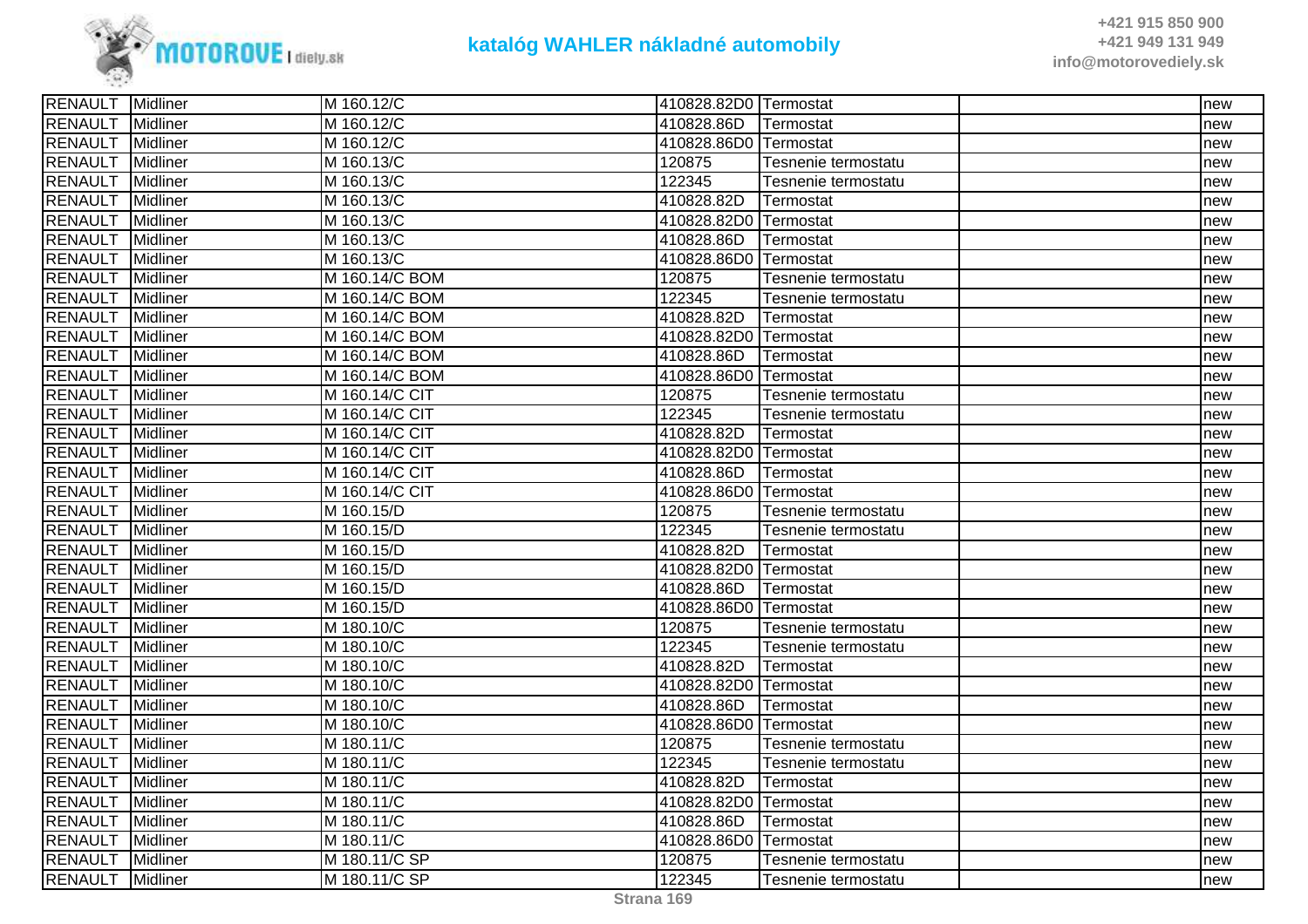

| <b>RENAULT</b> Midliner |                 | M 180.11/C SP  | 410828.82D            | <b>Termostat</b>    | new |
|-------------------------|-----------------|----------------|-----------------------|---------------------|-----|
| <b>RENAULT</b>          | <b>Midliner</b> | M 180.11/C SP  | 410828.82D0 Termostat |                     | new |
| <b>RENAULT</b>          | Midliner        | M 180.11/C SP  | 410828.86D            | Termostat           | new |
| <b>RENAULT</b>          | Midliner        | M 180.11/C SP  | 410828.86D0 Termostat |                     | new |
| <b>RENAULT</b>          | Midliner        | M 180.12/C     | 120875                | Tesnenie termostatu | new |
| <b>RENAULT</b>          | Midliner        | M 180.12/C     | 122345                | Tesnenie termostatu | new |
| <b>RENAULT</b>          | Midliner        | M 180.12/C     | 410828.82D            | Termostat           | new |
| <b>RENAULT</b>          | <b>Midliner</b> | M 180.12/C     | 410828.82D0 Termostat |                     | new |
| <b>RENAULT</b>          | Midliner        | M 180.12/C     | 410828.86D            | Termostat           | new |
| <b>RENAULT</b>          | Midliner        | M 180.12/C     | 410828.86D0 Termostat |                     | new |
| <b>RENAULT</b>          | Midliner        | M 180.12/C BTP | 120875                | Tesnenie termostatu | new |
| <b>RENAULT</b>          | Midliner        | M 180.12/C BTP | 122345                | Tesnenie termostatu | new |
| <b>RENAULT</b>          | <b>Midliner</b> | M 180.12/C BTP | 410828.82D            | Termostat           | new |
| <b>RENAULT</b>          | Midliner        | M 180.12/C BTP | 410828.82D0 Termostat |                     | new |
| <b>RENAULT</b>          | <b>Midliner</b> | M 180.12/C BTP | 410828.86D            | Termostat           | new |
| <b>RENAULT</b>          | Midliner        | M 180.12/C BTP | 410828.86D0 Termostat |                     | new |
| <b>RENAULT</b>          | Midliner        | M 180.13 SP    | 120875                | Tesnenie termostatu | new |
| <b>RENAULT</b>          | Midliner        | M 180.13 SP    | 122345                | Tesnenie termostatu | new |
| <b>RENAULT</b>          | Midliner        | M 180.13 SP    | 410828.82D            | Termostat           | new |
| <b>RENAULT</b>          | <b>Midliner</b> | M 180.13 SP    | 410828.82D0 Termostat |                     | new |
| <b>RENAULT</b>          | Midliner        | M 180.13 SP    | 410828.86D            | Termostat           | new |
| <b>RENAULT</b>          | Midliner        | M 180.13 SP    | 410828.86D0 Termostat |                     | new |
| <b>RENAULT</b>          | Midliner        | M 180.13/C     | 120875                | Tesnenie termostatu | new |
| <b>RENAULT</b>          | Midliner        | M 180.13/C     | 122345                | Tesnenie termostatu | new |
| <b>RENAULT</b>          | <b>Midliner</b> | M 180.13/C     | 410828.82D            | Termostat           | new |
| <b>RENAULT</b>          | Midliner        | M 180.13/C     | 410828.82D0 Termostat |                     | new |
| <b>RENAULT</b>          | <b>Midliner</b> | M 180.13/C     | 410828.86D            | Termostat           | new |
| <b>RENAULT</b>          | Midliner        | M 180.13/C     | 410828.86D0 Termostat |                     | new |
| <b>RENAULT</b>          | Midliner        | M 180.13/C BTP | 120875                | Tesnenie termostatu | new |
| <b>RENAULT</b>          | <b>Midliner</b> | M 180.13/C BTP | 122345                | Tesnenie termostatu | new |
| <b>RENAULT</b>          | <b>Midliner</b> | M 180.13/C BTP | 410828.82D            | Termostat           | new |
| <b>RENAULT</b>          | Midliner        | M 180.13/C BTP | 410828.82D0 Termostat |                     | new |
| <b>RENAULT</b>          | Midliner        | M 180.13/C BTP | 410828.86D            | Termostat           | new |
| <b>RENAULT</b>          | Midliner        | M 180.13/C BTP | 410828.86D0 Termostat |                     | new |
| <b>RENAULT</b>          | Midliner        | M 180.15/D     | 120875                | Tesnenie termostatu | new |
| <b>RENAULT</b>          | <b>Midliner</b> | M 180.15/D     | 122345                | Tesnenie termostatu | new |
| <b>RENAULT</b>          | <b>Midliner</b> | M 180.15/D     | 410828.82D            | Termostat           | new |
| <b>RENAULT</b>          | Midliner        | M 180.15/D     | 410828.82D0 Termostat |                     | new |
| <b>RENAULT</b>          | Midliner        | M 180.15/D     | 410828.86D            | Termostat           | new |
| <b>RENAULT</b>          | Midliner        | M 180.15/D     | 410828.86D0 Termostat |                     | new |
| <b>RENAULT</b>          | Midliner        | M 180.15/D BTP | 120875                | Tesnenie termostatu | new |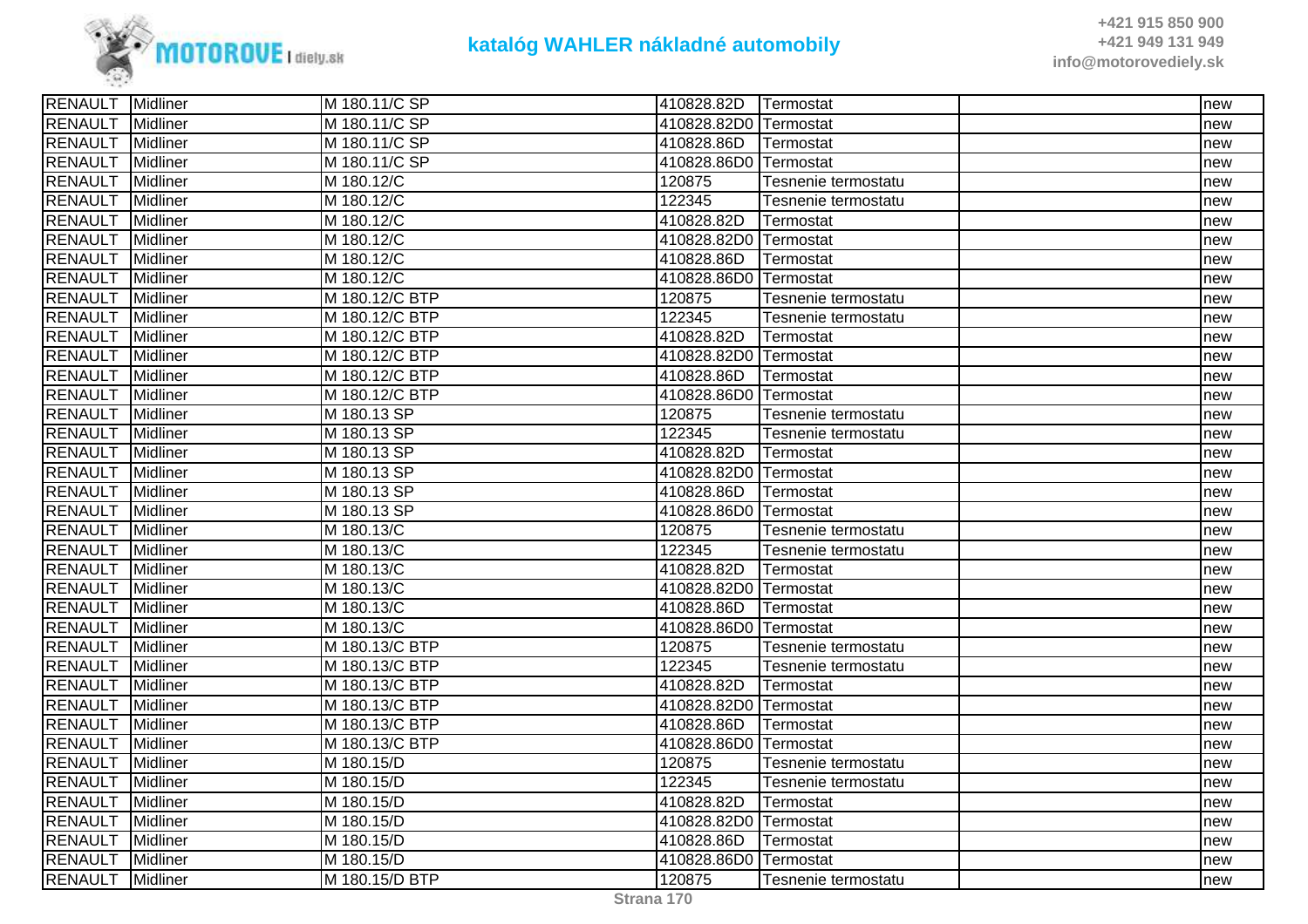

| RENAULT Midliner |                 | M 180.15/D BTP | 122345                | Tesnenie termostatu | new |
|------------------|-----------------|----------------|-----------------------|---------------------|-----|
| <b>RENAULT</b>   | Midliner        | M 180.15/D BTP | 410828.82D            | Termostat           | new |
| <b>RENAULT</b>   | <b>Midliner</b> | M 180.15/D BTP | 410828.82D0 Termostat |                     | new |
| <b>RENAULT</b>   | Midliner        | M 180.15/D BTP | 410828.86D            | Termostat           | new |
| <b>RENAULT</b>   | Midliner        | M 180.15/D BTP | 410828.86D0 Termostat |                     | new |
| <b>RENAULT</b>   | Midliner        | M 180.16/D     | 120875                | Tesnenie termostatu | new |
| <b>RENAULT</b>   | Midliner        | M 180.16/D     | 122345                | Tesnenie termostatu | new |
| <b>RENAULT</b>   | Midliner        | M 180.16/D     | 410828.82D            | Termostat           | new |
| <b>RENAULT</b>   | <b>Midliner</b> | M 180.16/D     | 410828.82D0 Termostat |                     | new |
| <b>RENAULT</b>   | <b>Midliner</b> | M 180.16/D     | 410828.86D            | Termostat           | new |
| <b>RENAULT</b>   | Midliner        | M 180.16/D     | 410828.86D0 Termostat |                     | new |
| <b>RENAULT</b>   | Midliner        | M 200.10/C     | 120875                | Tesnenie termostatu | new |
| <b>RENAULT</b>   | Midliner        | M 200.10/C     | 122345                | Tesnenie termostatu | new |
| <b>RENAULT</b>   | Midliner        | M 200.10/C     | 410828.82D            | Termostat           | new |
| <b>RENAULT</b>   | Midliner        | M 200.10/C     | 410828.82D0 Termostat |                     | new |
| <b>RENAULT</b>   | Midliner        | M 200.10/C     | 410828.86D            | Termostat           | new |
| <b>RENAULT</b>   | Midliner        | M 200.10/C     | 410828.86D0 Termostat |                     | new |
| <b>RENAULT</b>   | Midliner        | M 200.12/C     | 120875                | Tesnenie termostatu | new |
| <b>RENAULT</b>   | Midliner        | M 200.12/C     | 122345                | Tesnenie termostatu | new |
| <b>RENAULT</b>   | <b>Midliner</b> | M 200.12/C     | 410828.82D            | Termostat           | new |
| <b>RENAULT</b>   | Midliner        | M 200.12/C     | 410828.82D0 Termostat |                     | new |
| <b>RENAULT</b>   | Midliner        | M 200.12/C     | 410828.86D            | Termostat           | new |
| <b>RENAULT</b>   | Midliner        | M 200.12/C     | 410828.86D0 Termostat |                     | new |
| <b>RENAULT</b>   | Midliner        | M 200.13/C     | 120875                | Tesnenie termostatu | new |
| <b>RENAULT</b>   | Midliner        | M 200.13/C     | 122345                | Tesnenie termostatu | new |
| <b>RENAULT</b>   | Midliner        | M 200.13/C     | 410828.82D            | Termostat           | new |
| <b>RENAULT</b>   | Midliner        | M 200.13/C     | 410828.82D0 Termostat |                     | new |
| <b>RENAULT</b>   | Midliner        | M 200.13/C     | 410828.86D            | Termostat           | new |
| <b>RENAULT</b>   | Midliner        | M 200.13/C     | 410828.86D0 Termostat |                     | new |
| <b>RENAULT</b>   | Midliner        | M 200.14/C BOM | 120875                | Tesnenie termostatu | new |
| <b>RENAULT</b>   | Midliner        | M 200.14/C BOM | 122345                | Tesnenie termostatu | new |
| <b>RENAULT</b>   | Midliner        | M 200.14/C BOM | 410828.82D            | Termostat           | new |
| <b>RENAULT</b>   | Midliner        | M 200.14/C BOM | 410828.82D0 Termostat |                     | new |
| <b>RENAULT</b>   | Midliner        | M 200.14/C BOM | 410828.86D            | Termostat           | new |
| <b>RENAULT</b>   | Midliner        | M 200.14/C BOM | 410828.86D0 Termostat |                     | new |
| <b>RENAULT</b>   | Midliner        | M 200.14/C CIT | 120875                | Tesnenie termostatu | new |
| <b>RENAULT</b>   | Midliner        | M 200.14/C CIT | 122345                | Tesnenie termostatu | new |
| <b>RENAULT</b>   | Midliner        | M 200.14/C CIT | 410828.82D            | Termostat           | new |
| <b>RENAULT</b>   | <b>Midliner</b> | M 200.14/C CIT | 410828.82D0 Termostat |                     | new |
| <b>RENAULT</b>   | Midliner        | M 200.14/C CIT | 410828.86D            | Termostat           | new |
| <b>RENAULT</b>   | Midliner        | M 200.14/C CIT | 410828.86D0 Termostat |                     | new |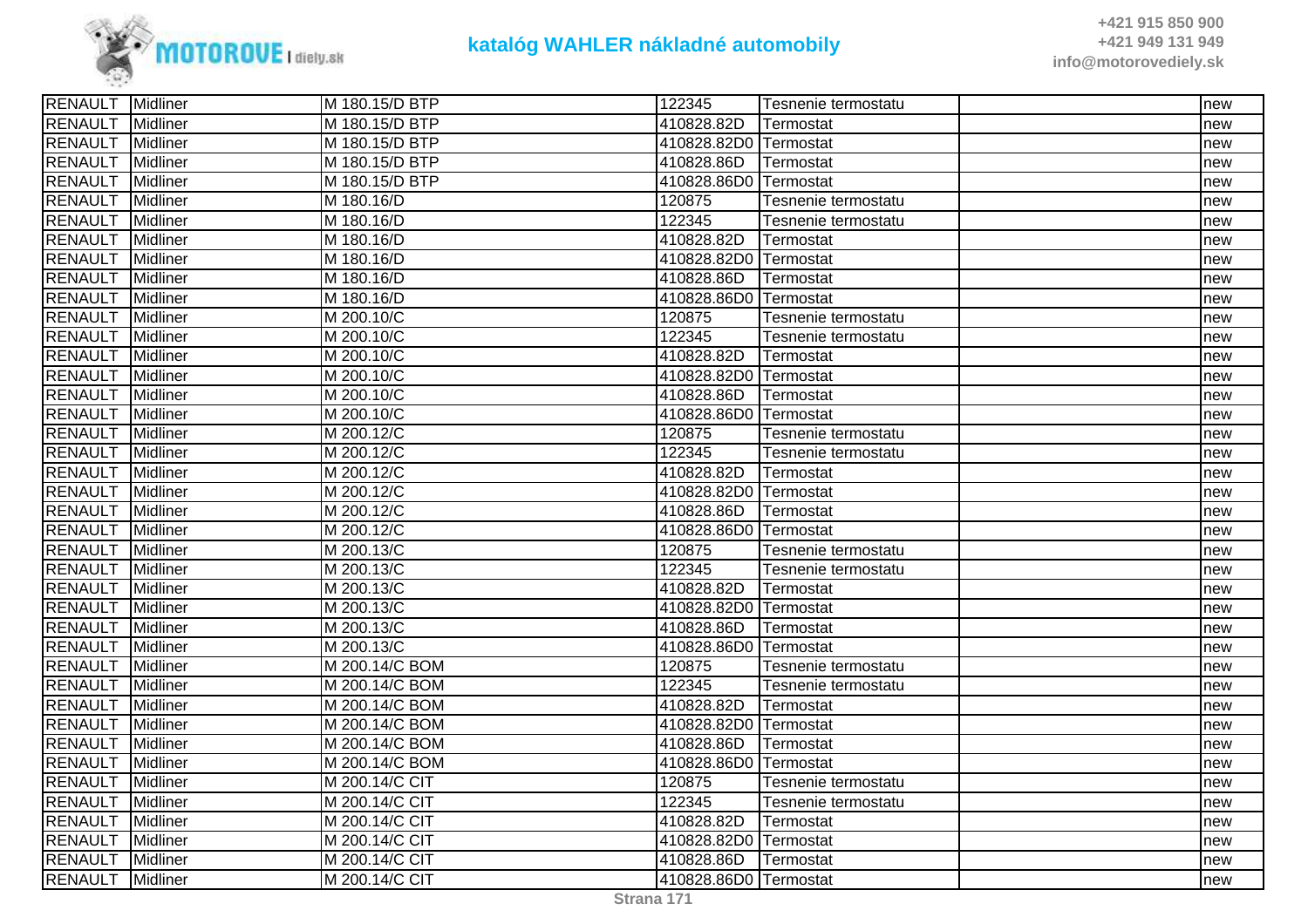

| <b>RENAULT</b><br>M 200.15/D<br>122345<br>Midliner<br>Tesnenie termostatu<br>new<br><b>RENAULT</b><br>Midliner<br>M 200.15/D<br>410828.82D<br>Termostat<br>new<br><b>RENAULT</b><br>Midliner<br>M 200.15/D<br>410828.82D0 Termostat<br>new<br><b>RENAULT</b><br>Midliner<br>410828.86D<br>M 200.15/D<br>Termostat<br>new<br><b>RENAULT</b><br>Midliner<br>M 200.15/D<br>410828.86D0 Termostat<br>new<br><b>RENAULT</b><br>Midliner<br>M 200.16/D<br>120875<br>Tesnenie termostatu<br>new<br><b>RENAULT</b><br>122345<br>Midliner<br>M 200.16/D<br>Tesnenie termostatu<br>new<br><b>RENAULT</b><br>Midliner<br>410828.82D<br>Termostat<br>M 200.16/D<br>new<br><b>RENAULT</b><br>410828.82D0 Termostat<br>Midliner<br>M 200.16/D<br>new<br><b>RENAULT</b><br><b>Midliner</b><br>M 200.16/D<br>410828.86D<br>Termostat<br>new<br><b>RENAULT</b><br>Midliner<br>M 200.16/D<br>410828.86D0 Termostat<br>new<br><b>RENAULT</b><br>M 210.12/C<br>120875<br>Midliner<br>Tesnenie termostatu<br>new<br><b>RENAULT</b><br>Midliner<br>122345<br>M 210.12/C<br>Tesnenie termostatu<br>new<br><b>RENAULT</b><br><b>Midliner</b><br>M 210.12/C<br>410828.82D<br>Termostat<br>new<br><b>RENAULT</b><br>M 210.12/C<br>410828.82D0 Termostat<br>Midliner<br>new<br><b>RENAULT</b><br>Midliner<br>M 210.12/C<br>410828.86D<br>Termostat<br>new<br><b>RENAULT</b><br>410828.86D0 Termostat<br>Midliner<br>M 210.12/C<br>new<br><b>RENAULT</b><br>Midliner<br>M 210.13/C<br>120875<br>Tesnenie termostatu<br>new<br><b>RENAULT</b><br>122345<br>Midliner<br>M 210.13/C<br>Tesnenie termostatu<br>new<br><b>RENAULT</b><br>410828.82D<br><b>Midliner</b><br>M 210.13/C<br>Termostat<br>new<br><b>RENAULT</b><br>410828.82D0 Termostat<br><b>Midliner</b><br>M 210.13/C<br>new<br><b>RENAULT</b><br>410828.86D<br><b>Midliner</b><br>M 210.13/C<br>Termostat<br>new<br><b>RENAULT</b><br>Midliner<br>M 210.13/C<br>410828.86D0 Termostat<br>new<br><b>RENAULT</b><br>Midliner<br>M 210.13/C SP<br>120875<br>Tesnenie termostatu<br>new<br><b>RENAULT</b><br>Midliner<br>122345<br>M 210.13/C SP<br>Tesnenie termostatu<br>new<br><b>RENAULT</b><br>M 210.13/C SP<br>Midliner<br>410828.82D<br>Termostat<br>new<br><b>RENAULT</b><br><b>Midliner</b><br>M 210.13/C SP<br>410828.82D0 Termostat<br>new<br><b>RENAULT</b><br>Midliner<br>M 210.13/C SP<br>410828.86D<br>Termostat<br>new<br><b>RENAULT</b><br>M 210.13/C SP<br>Midliner<br>410828.86D0 Termostat<br>new<br><b>RENAULT</b><br>120875<br>Midliner<br>M 210.14/C BOM<br>Tesnenie termostatu<br>new<br><b>RENAULT</b><br>122345<br>Midliner<br>M 210.14/C BOM<br>Tesnenie termostatu<br>new<br><b>RENAULT</b><br>M 210.14/C BOM<br>410828.82D<br>Midliner<br>Termostat<br>new<br><b>RENAULT</b><br>M 210.14/C BOM<br>410828.82D0 Termostat<br>Midliner<br>new<br><b>RENAULT</b><br>M 210.14/C BOM<br>410828.86D<br>Midliner<br>Termostat<br>new<br><b>RENAULT</b><br>Midliner<br>M 210.14/C BOM<br>410828.86D0 ITermostat<br>new<br><b>RENAULT</b><br>Midliner<br>120875<br>M 210.14/D<br>Tesnenie termostatu<br>new<br><b>RENAULT</b><br>122345<br>Midliner<br>M 210.14/D<br>Tesnenie termostatu<br>new<br><b>RENAULT</b><br>410828.82D<br>Midliner<br>M 210.14/D<br>Termostat<br>new<br><b>RENAULT</b><br>Midliner<br>M 210.14/D<br>410828.82D0 Termostat<br>new<br><b>RENAULT</b><br>410828.86D<br>Midliner<br>M 210.14/D<br>Termostat<br>new | <b>RENAULT</b> Midliner | M 200.15/D | 120875 | Tesnenie termostatu | new |
|---------------------------------------------------------------------------------------------------------------------------------------------------------------------------------------------------------------------------------------------------------------------------------------------------------------------------------------------------------------------------------------------------------------------------------------------------------------------------------------------------------------------------------------------------------------------------------------------------------------------------------------------------------------------------------------------------------------------------------------------------------------------------------------------------------------------------------------------------------------------------------------------------------------------------------------------------------------------------------------------------------------------------------------------------------------------------------------------------------------------------------------------------------------------------------------------------------------------------------------------------------------------------------------------------------------------------------------------------------------------------------------------------------------------------------------------------------------------------------------------------------------------------------------------------------------------------------------------------------------------------------------------------------------------------------------------------------------------------------------------------------------------------------------------------------------------------------------------------------------------------------------------------------------------------------------------------------------------------------------------------------------------------------------------------------------------------------------------------------------------------------------------------------------------------------------------------------------------------------------------------------------------------------------------------------------------------------------------------------------------------------------------------------------------------------------------------------------------------------------------------------------------------------------------------------------------------------------------------------------------------------------------------------------------------------------------------------------------------------------------------------------------------------------------------------------------------------------------------------------------------------------------------------------------------------------------------------------------------------------------------------------------------------------------------------------------------------------------------------------------------------------------------------------------------------------------------------------------------------------------------------------------------------------------------------------------------------------------------------------------------------------|-------------------------|------------|--------|---------------------|-----|
|                                                                                                                                                                                                                                                                                                                                                                                                                                                                                                                                                                                                                                                                                                                                                                                                                                                                                                                                                                                                                                                                                                                                                                                                                                                                                                                                                                                                                                                                                                                                                                                                                                                                                                                                                                                                                                                                                                                                                                                                                                                                                                                                                                                                                                                                                                                                                                                                                                                                                                                                                                                                                                                                                                                                                                                                                                                                                                                                                                                                                                                                                                                                                                                                                                                                                                                                                                                       |                         |            |        |                     |     |
|                                                                                                                                                                                                                                                                                                                                                                                                                                                                                                                                                                                                                                                                                                                                                                                                                                                                                                                                                                                                                                                                                                                                                                                                                                                                                                                                                                                                                                                                                                                                                                                                                                                                                                                                                                                                                                                                                                                                                                                                                                                                                                                                                                                                                                                                                                                                                                                                                                                                                                                                                                                                                                                                                                                                                                                                                                                                                                                                                                                                                                                                                                                                                                                                                                                                                                                                                                                       |                         |            |        |                     |     |
|                                                                                                                                                                                                                                                                                                                                                                                                                                                                                                                                                                                                                                                                                                                                                                                                                                                                                                                                                                                                                                                                                                                                                                                                                                                                                                                                                                                                                                                                                                                                                                                                                                                                                                                                                                                                                                                                                                                                                                                                                                                                                                                                                                                                                                                                                                                                                                                                                                                                                                                                                                                                                                                                                                                                                                                                                                                                                                                                                                                                                                                                                                                                                                                                                                                                                                                                                                                       |                         |            |        |                     |     |
|                                                                                                                                                                                                                                                                                                                                                                                                                                                                                                                                                                                                                                                                                                                                                                                                                                                                                                                                                                                                                                                                                                                                                                                                                                                                                                                                                                                                                                                                                                                                                                                                                                                                                                                                                                                                                                                                                                                                                                                                                                                                                                                                                                                                                                                                                                                                                                                                                                                                                                                                                                                                                                                                                                                                                                                                                                                                                                                                                                                                                                                                                                                                                                                                                                                                                                                                                                                       |                         |            |        |                     |     |
|                                                                                                                                                                                                                                                                                                                                                                                                                                                                                                                                                                                                                                                                                                                                                                                                                                                                                                                                                                                                                                                                                                                                                                                                                                                                                                                                                                                                                                                                                                                                                                                                                                                                                                                                                                                                                                                                                                                                                                                                                                                                                                                                                                                                                                                                                                                                                                                                                                                                                                                                                                                                                                                                                                                                                                                                                                                                                                                                                                                                                                                                                                                                                                                                                                                                                                                                                                                       |                         |            |        |                     |     |
|                                                                                                                                                                                                                                                                                                                                                                                                                                                                                                                                                                                                                                                                                                                                                                                                                                                                                                                                                                                                                                                                                                                                                                                                                                                                                                                                                                                                                                                                                                                                                                                                                                                                                                                                                                                                                                                                                                                                                                                                                                                                                                                                                                                                                                                                                                                                                                                                                                                                                                                                                                                                                                                                                                                                                                                                                                                                                                                                                                                                                                                                                                                                                                                                                                                                                                                                                                                       |                         |            |        |                     |     |
|                                                                                                                                                                                                                                                                                                                                                                                                                                                                                                                                                                                                                                                                                                                                                                                                                                                                                                                                                                                                                                                                                                                                                                                                                                                                                                                                                                                                                                                                                                                                                                                                                                                                                                                                                                                                                                                                                                                                                                                                                                                                                                                                                                                                                                                                                                                                                                                                                                                                                                                                                                                                                                                                                                                                                                                                                                                                                                                                                                                                                                                                                                                                                                                                                                                                                                                                                                                       |                         |            |        |                     |     |
|                                                                                                                                                                                                                                                                                                                                                                                                                                                                                                                                                                                                                                                                                                                                                                                                                                                                                                                                                                                                                                                                                                                                                                                                                                                                                                                                                                                                                                                                                                                                                                                                                                                                                                                                                                                                                                                                                                                                                                                                                                                                                                                                                                                                                                                                                                                                                                                                                                                                                                                                                                                                                                                                                                                                                                                                                                                                                                                                                                                                                                                                                                                                                                                                                                                                                                                                                                                       |                         |            |        |                     |     |
|                                                                                                                                                                                                                                                                                                                                                                                                                                                                                                                                                                                                                                                                                                                                                                                                                                                                                                                                                                                                                                                                                                                                                                                                                                                                                                                                                                                                                                                                                                                                                                                                                                                                                                                                                                                                                                                                                                                                                                                                                                                                                                                                                                                                                                                                                                                                                                                                                                                                                                                                                                                                                                                                                                                                                                                                                                                                                                                                                                                                                                                                                                                                                                                                                                                                                                                                                                                       |                         |            |        |                     |     |
|                                                                                                                                                                                                                                                                                                                                                                                                                                                                                                                                                                                                                                                                                                                                                                                                                                                                                                                                                                                                                                                                                                                                                                                                                                                                                                                                                                                                                                                                                                                                                                                                                                                                                                                                                                                                                                                                                                                                                                                                                                                                                                                                                                                                                                                                                                                                                                                                                                                                                                                                                                                                                                                                                                                                                                                                                                                                                                                                                                                                                                                                                                                                                                                                                                                                                                                                                                                       |                         |            |        |                     |     |
|                                                                                                                                                                                                                                                                                                                                                                                                                                                                                                                                                                                                                                                                                                                                                                                                                                                                                                                                                                                                                                                                                                                                                                                                                                                                                                                                                                                                                                                                                                                                                                                                                                                                                                                                                                                                                                                                                                                                                                                                                                                                                                                                                                                                                                                                                                                                                                                                                                                                                                                                                                                                                                                                                                                                                                                                                                                                                                                                                                                                                                                                                                                                                                                                                                                                                                                                                                                       |                         |            |        |                     |     |
|                                                                                                                                                                                                                                                                                                                                                                                                                                                                                                                                                                                                                                                                                                                                                                                                                                                                                                                                                                                                                                                                                                                                                                                                                                                                                                                                                                                                                                                                                                                                                                                                                                                                                                                                                                                                                                                                                                                                                                                                                                                                                                                                                                                                                                                                                                                                                                                                                                                                                                                                                                                                                                                                                                                                                                                                                                                                                                                                                                                                                                                                                                                                                                                                                                                                                                                                                                                       |                         |            |        |                     |     |
|                                                                                                                                                                                                                                                                                                                                                                                                                                                                                                                                                                                                                                                                                                                                                                                                                                                                                                                                                                                                                                                                                                                                                                                                                                                                                                                                                                                                                                                                                                                                                                                                                                                                                                                                                                                                                                                                                                                                                                                                                                                                                                                                                                                                                                                                                                                                                                                                                                                                                                                                                                                                                                                                                                                                                                                                                                                                                                                                                                                                                                                                                                                                                                                                                                                                                                                                                                                       |                         |            |        |                     |     |
|                                                                                                                                                                                                                                                                                                                                                                                                                                                                                                                                                                                                                                                                                                                                                                                                                                                                                                                                                                                                                                                                                                                                                                                                                                                                                                                                                                                                                                                                                                                                                                                                                                                                                                                                                                                                                                                                                                                                                                                                                                                                                                                                                                                                                                                                                                                                                                                                                                                                                                                                                                                                                                                                                                                                                                                                                                                                                                                                                                                                                                                                                                                                                                                                                                                                                                                                                                                       |                         |            |        |                     |     |
|                                                                                                                                                                                                                                                                                                                                                                                                                                                                                                                                                                                                                                                                                                                                                                                                                                                                                                                                                                                                                                                                                                                                                                                                                                                                                                                                                                                                                                                                                                                                                                                                                                                                                                                                                                                                                                                                                                                                                                                                                                                                                                                                                                                                                                                                                                                                                                                                                                                                                                                                                                                                                                                                                                                                                                                                                                                                                                                                                                                                                                                                                                                                                                                                                                                                                                                                                                                       |                         |            |        |                     |     |
|                                                                                                                                                                                                                                                                                                                                                                                                                                                                                                                                                                                                                                                                                                                                                                                                                                                                                                                                                                                                                                                                                                                                                                                                                                                                                                                                                                                                                                                                                                                                                                                                                                                                                                                                                                                                                                                                                                                                                                                                                                                                                                                                                                                                                                                                                                                                                                                                                                                                                                                                                                                                                                                                                                                                                                                                                                                                                                                                                                                                                                                                                                                                                                                                                                                                                                                                                                                       |                         |            |        |                     |     |
|                                                                                                                                                                                                                                                                                                                                                                                                                                                                                                                                                                                                                                                                                                                                                                                                                                                                                                                                                                                                                                                                                                                                                                                                                                                                                                                                                                                                                                                                                                                                                                                                                                                                                                                                                                                                                                                                                                                                                                                                                                                                                                                                                                                                                                                                                                                                                                                                                                                                                                                                                                                                                                                                                                                                                                                                                                                                                                                                                                                                                                                                                                                                                                                                                                                                                                                                                                                       |                         |            |        |                     |     |
|                                                                                                                                                                                                                                                                                                                                                                                                                                                                                                                                                                                                                                                                                                                                                                                                                                                                                                                                                                                                                                                                                                                                                                                                                                                                                                                                                                                                                                                                                                                                                                                                                                                                                                                                                                                                                                                                                                                                                                                                                                                                                                                                                                                                                                                                                                                                                                                                                                                                                                                                                                                                                                                                                                                                                                                                                                                                                                                                                                                                                                                                                                                                                                                                                                                                                                                                                                                       |                         |            |        |                     |     |
|                                                                                                                                                                                                                                                                                                                                                                                                                                                                                                                                                                                                                                                                                                                                                                                                                                                                                                                                                                                                                                                                                                                                                                                                                                                                                                                                                                                                                                                                                                                                                                                                                                                                                                                                                                                                                                                                                                                                                                                                                                                                                                                                                                                                                                                                                                                                                                                                                                                                                                                                                                                                                                                                                                                                                                                                                                                                                                                                                                                                                                                                                                                                                                                                                                                                                                                                                                                       |                         |            |        |                     |     |
|                                                                                                                                                                                                                                                                                                                                                                                                                                                                                                                                                                                                                                                                                                                                                                                                                                                                                                                                                                                                                                                                                                                                                                                                                                                                                                                                                                                                                                                                                                                                                                                                                                                                                                                                                                                                                                                                                                                                                                                                                                                                                                                                                                                                                                                                                                                                                                                                                                                                                                                                                                                                                                                                                                                                                                                                                                                                                                                                                                                                                                                                                                                                                                                                                                                                                                                                                                                       |                         |            |        |                     |     |
|                                                                                                                                                                                                                                                                                                                                                                                                                                                                                                                                                                                                                                                                                                                                                                                                                                                                                                                                                                                                                                                                                                                                                                                                                                                                                                                                                                                                                                                                                                                                                                                                                                                                                                                                                                                                                                                                                                                                                                                                                                                                                                                                                                                                                                                                                                                                                                                                                                                                                                                                                                                                                                                                                                                                                                                                                                                                                                                                                                                                                                                                                                                                                                                                                                                                                                                                                                                       |                         |            |        |                     |     |
|                                                                                                                                                                                                                                                                                                                                                                                                                                                                                                                                                                                                                                                                                                                                                                                                                                                                                                                                                                                                                                                                                                                                                                                                                                                                                                                                                                                                                                                                                                                                                                                                                                                                                                                                                                                                                                                                                                                                                                                                                                                                                                                                                                                                                                                                                                                                                                                                                                                                                                                                                                                                                                                                                                                                                                                                                                                                                                                                                                                                                                                                                                                                                                                                                                                                                                                                                                                       |                         |            |        |                     |     |
|                                                                                                                                                                                                                                                                                                                                                                                                                                                                                                                                                                                                                                                                                                                                                                                                                                                                                                                                                                                                                                                                                                                                                                                                                                                                                                                                                                                                                                                                                                                                                                                                                                                                                                                                                                                                                                                                                                                                                                                                                                                                                                                                                                                                                                                                                                                                                                                                                                                                                                                                                                                                                                                                                                                                                                                                                                                                                                                                                                                                                                                                                                                                                                                                                                                                                                                                                                                       |                         |            |        |                     |     |
|                                                                                                                                                                                                                                                                                                                                                                                                                                                                                                                                                                                                                                                                                                                                                                                                                                                                                                                                                                                                                                                                                                                                                                                                                                                                                                                                                                                                                                                                                                                                                                                                                                                                                                                                                                                                                                                                                                                                                                                                                                                                                                                                                                                                                                                                                                                                                                                                                                                                                                                                                                                                                                                                                                                                                                                                                                                                                                                                                                                                                                                                                                                                                                                                                                                                                                                                                                                       |                         |            |        |                     |     |
|                                                                                                                                                                                                                                                                                                                                                                                                                                                                                                                                                                                                                                                                                                                                                                                                                                                                                                                                                                                                                                                                                                                                                                                                                                                                                                                                                                                                                                                                                                                                                                                                                                                                                                                                                                                                                                                                                                                                                                                                                                                                                                                                                                                                                                                                                                                                                                                                                                                                                                                                                                                                                                                                                                                                                                                                                                                                                                                                                                                                                                                                                                                                                                                                                                                                                                                                                                                       |                         |            |        |                     |     |
|                                                                                                                                                                                                                                                                                                                                                                                                                                                                                                                                                                                                                                                                                                                                                                                                                                                                                                                                                                                                                                                                                                                                                                                                                                                                                                                                                                                                                                                                                                                                                                                                                                                                                                                                                                                                                                                                                                                                                                                                                                                                                                                                                                                                                                                                                                                                                                                                                                                                                                                                                                                                                                                                                                                                                                                                                                                                                                                                                                                                                                                                                                                                                                                                                                                                                                                                                                                       |                         |            |        |                     |     |
|                                                                                                                                                                                                                                                                                                                                                                                                                                                                                                                                                                                                                                                                                                                                                                                                                                                                                                                                                                                                                                                                                                                                                                                                                                                                                                                                                                                                                                                                                                                                                                                                                                                                                                                                                                                                                                                                                                                                                                                                                                                                                                                                                                                                                                                                                                                                                                                                                                                                                                                                                                                                                                                                                                                                                                                                                                                                                                                                                                                                                                                                                                                                                                                                                                                                                                                                                                                       |                         |            |        |                     |     |
|                                                                                                                                                                                                                                                                                                                                                                                                                                                                                                                                                                                                                                                                                                                                                                                                                                                                                                                                                                                                                                                                                                                                                                                                                                                                                                                                                                                                                                                                                                                                                                                                                                                                                                                                                                                                                                                                                                                                                                                                                                                                                                                                                                                                                                                                                                                                                                                                                                                                                                                                                                                                                                                                                                                                                                                                                                                                                                                                                                                                                                                                                                                                                                                                                                                                                                                                                                                       |                         |            |        |                     |     |
|                                                                                                                                                                                                                                                                                                                                                                                                                                                                                                                                                                                                                                                                                                                                                                                                                                                                                                                                                                                                                                                                                                                                                                                                                                                                                                                                                                                                                                                                                                                                                                                                                                                                                                                                                                                                                                                                                                                                                                                                                                                                                                                                                                                                                                                                                                                                                                                                                                                                                                                                                                                                                                                                                                                                                                                                                                                                                                                                                                                                                                                                                                                                                                                                                                                                                                                                                                                       |                         |            |        |                     |     |
|                                                                                                                                                                                                                                                                                                                                                                                                                                                                                                                                                                                                                                                                                                                                                                                                                                                                                                                                                                                                                                                                                                                                                                                                                                                                                                                                                                                                                                                                                                                                                                                                                                                                                                                                                                                                                                                                                                                                                                                                                                                                                                                                                                                                                                                                                                                                                                                                                                                                                                                                                                                                                                                                                                                                                                                                                                                                                                                                                                                                                                                                                                                                                                                                                                                                                                                                                                                       |                         |            |        |                     |     |
|                                                                                                                                                                                                                                                                                                                                                                                                                                                                                                                                                                                                                                                                                                                                                                                                                                                                                                                                                                                                                                                                                                                                                                                                                                                                                                                                                                                                                                                                                                                                                                                                                                                                                                                                                                                                                                                                                                                                                                                                                                                                                                                                                                                                                                                                                                                                                                                                                                                                                                                                                                                                                                                                                                                                                                                                                                                                                                                                                                                                                                                                                                                                                                                                                                                                                                                                                                                       |                         |            |        |                     |     |
|                                                                                                                                                                                                                                                                                                                                                                                                                                                                                                                                                                                                                                                                                                                                                                                                                                                                                                                                                                                                                                                                                                                                                                                                                                                                                                                                                                                                                                                                                                                                                                                                                                                                                                                                                                                                                                                                                                                                                                                                                                                                                                                                                                                                                                                                                                                                                                                                                                                                                                                                                                                                                                                                                                                                                                                                                                                                                                                                                                                                                                                                                                                                                                                                                                                                                                                                                                                       |                         |            |        |                     |     |
|                                                                                                                                                                                                                                                                                                                                                                                                                                                                                                                                                                                                                                                                                                                                                                                                                                                                                                                                                                                                                                                                                                                                                                                                                                                                                                                                                                                                                                                                                                                                                                                                                                                                                                                                                                                                                                                                                                                                                                                                                                                                                                                                                                                                                                                                                                                                                                                                                                                                                                                                                                                                                                                                                                                                                                                                                                                                                                                                                                                                                                                                                                                                                                                                                                                                                                                                                                                       |                         |            |        |                     |     |
|                                                                                                                                                                                                                                                                                                                                                                                                                                                                                                                                                                                                                                                                                                                                                                                                                                                                                                                                                                                                                                                                                                                                                                                                                                                                                                                                                                                                                                                                                                                                                                                                                                                                                                                                                                                                                                                                                                                                                                                                                                                                                                                                                                                                                                                                                                                                                                                                                                                                                                                                                                                                                                                                                                                                                                                                                                                                                                                                                                                                                                                                                                                                                                                                                                                                                                                                                                                       |                         |            |        |                     |     |
|                                                                                                                                                                                                                                                                                                                                                                                                                                                                                                                                                                                                                                                                                                                                                                                                                                                                                                                                                                                                                                                                                                                                                                                                                                                                                                                                                                                                                                                                                                                                                                                                                                                                                                                                                                                                                                                                                                                                                                                                                                                                                                                                                                                                                                                                                                                                                                                                                                                                                                                                                                                                                                                                                                                                                                                                                                                                                                                                                                                                                                                                                                                                                                                                                                                                                                                                                                                       |                         |            |        |                     |     |
|                                                                                                                                                                                                                                                                                                                                                                                                                                                                                                                                                                                                                                                                                                                                                                                                                                                                                                                                                                                                                                                                                                                                                                                                                                                                                                                                                                                                                                                                                                                                                                                                                                                                                                                                                                                                                                                                                                                                                                                                                                                                                                                                                                                                                                                                                                                                                                                                                                                                                                                                                                                                                                                                                                                                                                                                                                                                                                                                                                                                                                                                                                                                                                                                                                                                                                                                                                                       |                         |            |        |                     |     |
|                                                                                                                                                                                                                                                                                                                                                                                                                                                                                                                                                                                                                                                                                                                                                                                                                                                                                                                                                                                                                                                                                                                                                                                                                                                                                                                                                                                                                                                                                                                                                                                                                                                                                                                                                                                                                                                                                                                                                                                                                                                                                                                                                                                                                                                                                                                                                                                                                                                                                                                                                                                                                                                                                                                                                                                                                                                                                                                                                                                                                                                                                                                                                                                                                                                                                                                                                                                       |                         |            |        |                     |     |
|                                                                                                                                                                                                                                                                                                                                                                                                                                                                                                                                                                                                                                                                                                                                                                                                                                                                                                                                                                                                                                                                                                                                                                                                                                                                                                                                                                                                                                                                                                                                                                                                                                                                                                                                                                                                                                                                                                                                                                                                                                                                                                                                                                                                                                                                                                                                                                                                                                                                                                                                                                                                                                                                                                                                                                                                                                                                                                                                                                                                                                                                                                                                                                                                                                                                                                                                                                                       |                         |            |        |                     |     |
|                                                                                                                                                                                                                                                                                                                                                                                                                                                                                                                                                                                                                                                                                                                                                                                                                                                                                                                                                                                                                                                                                                                                                                                                                                                                                                                                                                                                                                                                                                                                                                                                                                                                                                                                                                                                                                                                                                                                                                                                                                                                                                                                                                                                                                                                                                                                                                                                                                                                                                                                                                                                                                                                                                                                                                                                                                                                                                                                                                                                                                                                                                                                                                                                                                                                                                                                                                                       |                         |            |        |                     |     |
|                                                                                                                                                                                                                                                                                                                                                                                                                                                                                                                                                                                                                                                                                                                                                                                                                                                                                                                                                                                                                                                                                                                                                                                                                                                                                                                                                                                                                                                                                                                                                                                                                                                                                                                                                                                                                                                                                                                                                                                                                                                                                                                                                                                                                                                                                                                                                                                                                                                                                                                                                                                                                                                                                                                                                                                                                                                                                                                                                                                                                                                                                                                                                                                                                                                                                                                                                                                       |                         |            |        |                     |     |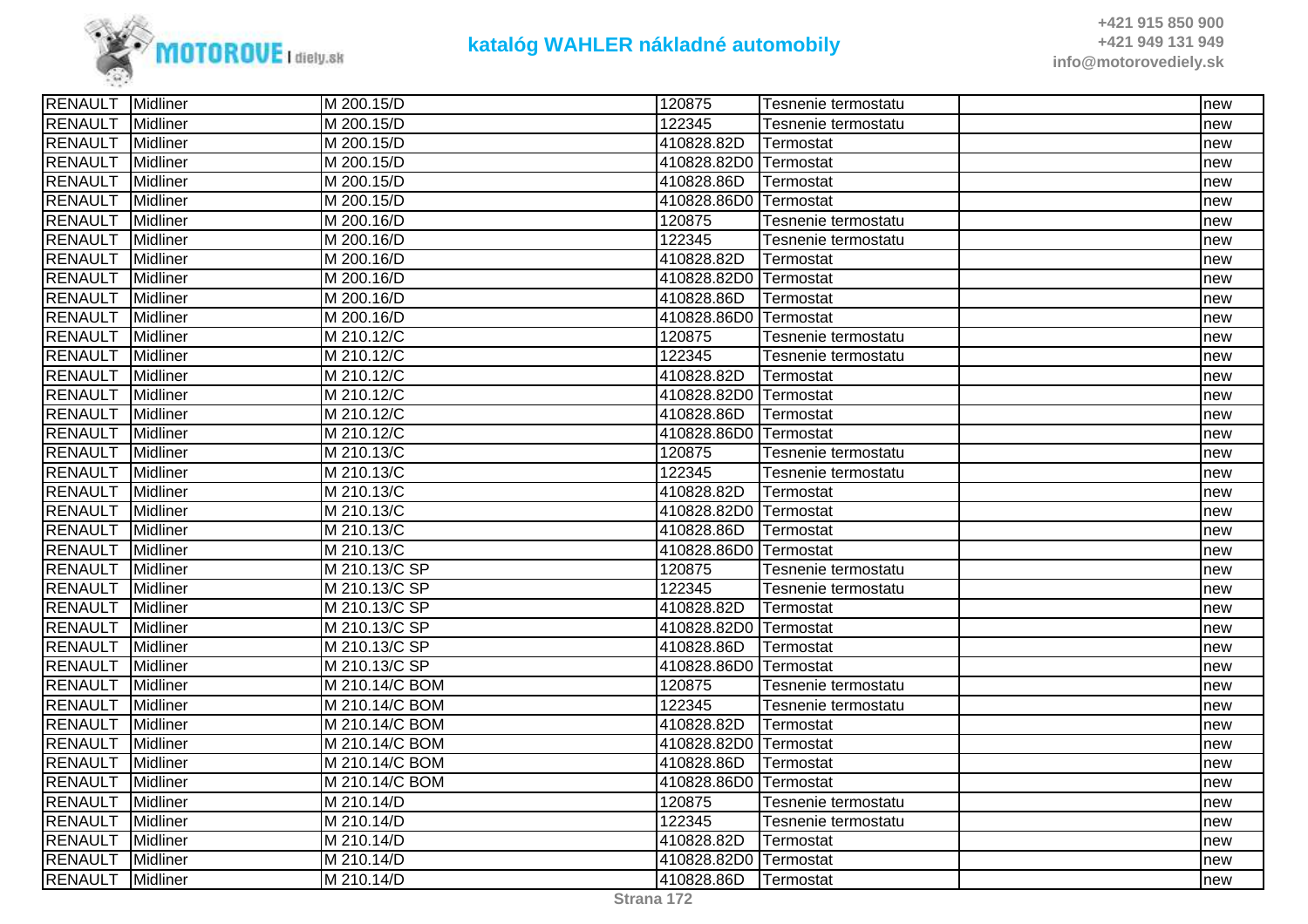

| <b>RENAULT</b><br>M 210.15/D<br>120875<br>Midliner<br>Tesnenie termostatu<br>new<br><b>RENAULT</b><br>122345<br>Midliner<br>M 210.15/D<br>Tesnenie termostatu<br>new<br><b>RENAULT</b><br>Midliner<br>M 210.15/D<br>410828.82D<br>Termostat<br>new<br><b>RENAULT</b><br>Midliner<br>410828.82D0 Termostat<br>M 210.15/D<br>new<br><b>RENAULT</b><br>Midliner<br>M 210.15/D<br>410828.86D<br>Termostat<br>new<br><b>RENAULT</b><br>Midliner<br>M 210.15/D<br>410828.86D0 Termostat<br>new<br><b>RENAULT</b><br>M 210.15/D CIT<br>120875<br>Midliner<br>Tesnenie termostatu<br>new<br><b>RENAULT</b><br>122345<br>Midliner<br>M 210.15/D CIT<br>Tesnenie termostatu<br>new<br><b>RENAULT</b><br>410828.82D<br>Midliner<br>M 210.15/D CIT<br>Termostat<br>new<br><b>RENAULT</b><br>Midliner<br>M 210.15/D CIT<br>410828.82D0 Termostat<br>new<br><b>RENAULT</b><br>Midliner<br>M 210.15/D CIT<br>410828.86D<br><b>Termostat</b><br>new<br><b>RENAULT</b><br>M 210.15/D CIT<br>410828.86D0 Termostat<br>Midliner<br>new<br><b>RENAULT</b><br>Midliner<br>M 210.16/D<br>120875<br>Tesnenie termostatu<br>new<br><b>RENAULT</b><br>122345<br>Midliner<br>M 210.16/D<br>Tesnenie termostatu<br>new<br><b>RENAULT</b><br>410828.82D<br>Midliner<br>M 210.16/D<br>Termostat<br>new<br><b>RENAULT</b><br>Midliner<br>410828.82D0 Termostat<br>M 210.16/D<br>new<br><b>RENAULT</b><br>410828.86D<br>Midliner<br>M 210.16/D<br>Termostat<br>new<br><b>RENAULT</b><br>Midliner<br>M 210.16/D<br>410828.86D0 Termostat<br>new<br><b>RENAULT</b><br>M 210.16/D CIT<br>Midliner<br>120875<br>Tesnenie termostatu<br>new<br><b>RENAULT</b><br>122345<br>Midliner<br>M 210.16/D CIT<br>Tesnenie termostatu<br>new<br><b>RENAULT</b><br>410828.82D<br>Midliner<br>M 210.16/D CIT<br>Termostat<br>new<br><b>RENAULT</b><br>M 210.16/D CIT<br><b>Midliner</b><br>410828.82D0 Termostat<br>new<br><b>RENAULT</b><br>Midliner<br>M 210.16/D CIT<br>410828.86D<br>Termostat<br>new<br><b>RENAULT</b><br>Midliner<br>M 210.16/D CIT<br>410828.86D0 Termostat<br>new<br><b>RENAULT</b><br>Midliner<br>M 230.10/C<br>120875<br>Tesnenie termostatu<br>new<br><b>RENAULT</b><br>122345<br>Midliner<br>M 230.10/C<br>Tesnenie termostatu<br>new<br><b>RENAULT</b><br>Midliner<br>M 230.10/C<br>410828.82D<br>Termostat<br>new<br><b>RENAULT</b><br>Midliner<br>M 230.10/C<br>410828.82D0 Termostat<br>new<br><b>RENAULT</b><br>410828.86D<br>Midliner<br>M 230.10/C<br>Termostat<br>new<br><b>RENAULT</b><br>Midliner<br>M 230.10/C<br>410828.86D0 Termostat<br>new<br>120875<br><b>RENAULT</b><br>Midliner<br>M 230.12/C<br>Tesnenie termostatu<br>new<br>122345<br>RENAULT<br>Midliner<br>M 230.12/C<br>Tesnenie termostatu<br>new<br><b>RENAULT</b><br>M 230.12/C<br>410828.82D<br>Midliner<br>Termostat<br>new<br><b>RENAULT</b><br>410828.82D0 Termostat<br>Midliner<br>M 230.12/C<br>new<br><b>RENAULT</b><br>Midliner<br>M 230.12/C<br>410828.86D<br>Termostat<br>new<br><b>RENAULT</b><br>Midliner<br>M 230.12/C<br>410828.86D0 Termostat<br>new<br><b>RENAULT</b><br>120875<br>Midliner<br>M 230.12/D<br>Tesnenie termostatu<br>new<br>122345<br><b>RENAULT</b><br>Midliner<br>M 230.12/D<br>Tesnenie termostatu<br>new<br><b>RENAULT</b><br>Midliner<br>M 230.12/D<br>410828.82D<br>Termostat<br>new<br><b>RENAULT</b><br>M 230.12/D<br>410828.82D0 Termostat<br>Midliner<br>new | <b>RENAULT</b> Midliner | M 210.14/D | 410828.86D0 Termostat | new |
|---------------------------------------------------------------------------------------------------------------------------------------------------------------------------------------------------------------------------------------------------------------------------------------------------------------------------------------------------------------------------------------------------------------------------------------------------------------------------------------------------------------------------------------------------------------------------------------------------------------------------------------------------------------------------------------------------------------------------------------------------------------------------------------------------------------------------------------------------------------------------------------------------------------------------------------------------------------------------------------------------------------------------------------------------------------------------------------------------------------------------------------------------------------------------------------------------------------------------------------------------------------------------------------------------------------------------------------------------------------------------------------------------------------------------------------------------------------------------------------------------------------------------------------------------------------------------------------------------------------------------------------------------------------------------------------------------------------------------------------------------------------------------------------------------------------------------------------------------------------------------------------------------------------------------------------------------------------------------------------------------------------------------------------------------------------------------------------------------------------------------------------------------------------------------------------------------------------------------------------------------------------------------------------------------------------------------------------------------------------------------------------------------------------------------------------------------------------------------------------------------------------------------------------------------------------------------------------------------------------------------------------------------------------------------------------------------------------------------------------------------------------------------------------------------------------------------------------------------------------------------------------------------------------------------------------------------------------------------------------------------------------------------------------------------------------------------------------------------------------------------------------------------------------------------------------------------------------------------------------------------------------------------------------------------------------------------------------------------------------|-------------------------|------------|-----------------------|-----|
|                                                                                                                                                                                                                                                                                                                                                                                                                                                                                                                                                                                                                                                                                                                                                                                                                                                                                                                                                                                                                                                                                                                                                                                                                                                                                                                                                                                                                                                                                                                                                                                                                                                                                                                                                                                                                                                                                                                                                                                                                                                                                                                                                                                                                                                                                                                                                                                                                                                                                                                                                                                                                                                                                                                                                                                                                                                                                                                                                                                                                                                                                                                                                                                                                                                                                                                                                               |                         |            |                       |     |
|                                                                                                                                                                                                                                                                                                                                                                                                                                                                                                                                                                                                                                                                                                                                                                                                                                                                                                                                                                                                                                                                                                                                                                                                                                                                                                                                                                                                                                                                                                                                                                                                                                                                                                                                                                                                                                                                                                                                                                                                                                                                                                                                                                                                                                                                                                                                                                                                                                                                                                                                                                                                                                                                                                                                                                                                                                                                                                                                                                                                                                                                                                                                                                                                                                                                                                                                                               |                         |            |                       |     |
|                                                                                                                                                                                                                                                                                                                                                                                                                                                                                                                                                                                                                                                                                                                                                                                                                                                                                                                                                                                                                                                                                                                                                                                                                                                                                                                                                                                                                                                                                                                                                                                                                                                                                                                                                                                                                                                                                                                                                                                                                                                                                                                                                                                                                                                                                                                                                                                                                                                                                                                                                                                                                                                                                                                                                                                                                                                                                                                                                                                                                                                                                                                                                                                                                                                                                                                                                               |                         |            |                       |     |
|                                                                                                                                                                                                                                                                                                                                                                                                                                                                                                                                                                                                                                                                                                                                                                                                                                                                                                                                                                                                                                                                                                                                                                                                                                                                                                                                                                                                                                                                                                                                                                                                                                                                                                                                                                                                                                                                                                                                                                                                                                                                                                                                                                                                                                                                                                                                                                                                                                                                                                                                                                                                                                                                                                                                                                                                                                                                                                                                                                                                                                                                                                                                                                                                                                                                                                                                                               |                         |            |                       |     |
|                                                                                                                                                                                                                                                                                                                                                                                                                                                                                                                                                                                                                                                                                                                                                                                                                                                                                                                                                                                                                                                                                                                                                                                                                                                                                                                                                                                                                                                                                                                                                                                                                                                                                                                                                                                                                                                                                                                                                                                                                                                                                                                                                                                                                                                                                                                                                                                                                                                                                                                                                                                                                                                                                                                                                                                                                                                                                                                                                                                                                                                                                                                                                                                                                                                                                                                                                               |                         |            |                       |     |
|                                                                                                                                                                                                                                                                                                                                                                                                                                                                                                                                                                                                                                                                                                                                                                                                                                                                                                                                                                                                                                                                                                                                                                                                                                                                                                                                                                                                                                                                                                                                                                                                                                                                                                                                                                                                                                                                                                                                                                                                                                                                                                                                                                                                                                                                                                                                                                                                                                                                                                                                                                                                                                                                                                                                                                                                                                                                                                                                                                                                                                                                                                                                                                                                                                                                                                                                                               |                         |            |                       |     |
|                                                                                                                                                                                                                                                                                                                                                                                                                                                                                                                                                                                                                                                                                                                                                                                                                                                                                                                                                                                                                                                                                                                                                                                                                                                                                                                                                                                                                                                                                                                                                                                                                                                                                                                                                                                                                                                                                                                                                                                                                                                                                                                                                                                                                                                                                                                                                                                                                                                                                                                                                                                                                                                                                                                                                                                                                                                                                                                                                                                                                                                                                                                                                                                                                                                                                                                                                               |                         |            |                       |     |
|                                                                                                                                                                                                                                                                                                                                                                                                                                                                                                                                                                                                                                                                                                                                                                                                                                                                                                                                                                                                                                                                                                                                                                                                                                                                                                                                                                                                                                                                                                                                                                                                                                                                                                                                                                                                                                                                                                                                                                                                                                                                                                                                                                                                                                                                                                                                                                                                                                                                                                                                                                                                                                                                                                                                                                                                                                                                                                                                                                                                                                                                                                                                                                                                                                                                                                                                                               |                         |            |                       |     |
|                                                                                                                                                                                                                                                                                                                                                                                                                                                                                                                                                                                                                                                                                                                                                                                                                                                                                                                                                                                                                                                                                                                                                                                                                                                                                                                                                                                                                                                                                                                                                                                                                                                                                                                                                                                                                                                                                                                                                                                                                                                                                                                                                                                                                                                                                                                                                                                                                                                                                                                                                                                                                                                                                                                                                                                                                                                                                                                                                                                                                                                                                                                                                                                                                                                                                                                                                               |                         |            |                       |     |
|                                                                                                                                                                                                                                                                                                                                                                                                                                                                                                                                                                                                                                                                                                                                                                                                                                                                                                                                                                                                                                                                                                                                                                                                                                                                                                                                                                                                                                                                                                                                                                                                                                                                                                                                                                                                                                                                                                                                                                                                                                                                                                                                                                                                                                                                                                                                                                                                                                                                                                                                                                                                                                                                                                                                                                                                                                                                                                                                                                                                                                                                                                                                                                                                                                                                                                                                                               |                         |            |                       |     |
|                                                                                                                                                                                                                                                                                                                                                                                                                                                                                                                                                                                                                                                                                                                                                                                                                                                                                                                                                                                                                                                                                                                                                                                                                                                                                                                                                                                                                                                                                                                                                                                                                                                                                                                                                                                                                                                                                                                                                                                                                                                                                                                                                                                                                                                                                                                                                                                                                                                                                                                                                                                                                                                                                                                                                                                                                                                                                                                                                                                                                                                                                                                                                                                                                                                                                                                                                               |                         |            |                       |     |
|                                                                                                                                                                                                                                                                                                                                                                                                                                                                                                                                                                                                                                                                                                                                                                                                                                                                                                                                                                                                                                                                                                                                                                                                                                                                                                                                                                                                                                                                                                                                                                                                                                                                                                                                                                                                                                                                                                                                                                                                                                                                                                                                                                                                                                                                                                                                                                                                                                                                                                                                                                                                                                                                                                                                                                                                                                                                                                                                                                                                                                                                                                                                                                                                                                                                                                                                                               |                         |            |                       |     |
|                                                                                                                                                                                                                                                                                                                                                                                                                                                                                                                                                                                                                                                                                                                                                                                                                                                                                                                                                                                                                                                                                                                                                                                                                                                                                                                                                                                                                                                                                                                                                                                                                                                                                                                                                                                                                                                                                                                                                                                                                                                                                                                                                                                                                                                                                                                                                                                                                                                                                                                                                                                                                                                                                                                                                                                                                                                                                                                                                                                                                                                                                                                                                                                                                                                                                                                                                               |                         |            |                       |     |
|                                                                                                                                                                                                                                                                                                                                                                                                                                                                                                                                                                                                                                                                                                                                                                                                                                                                                                                                                                                                                                                                                                                                                                                                                                                                                                                                                                                                                                                                                                                                                                                                                                                                                                                                                                                                                                                                                                                                                                                                                                                                                                                                                                                                                                                                                                                                                                                                                                                                                                                                                                                                                                                                                                                                                                                                                                                                                                                                                                                                                                                                                                                                                                                                                                                                                                                                                               |                         |            |                       |     |
|                                                                                                                                                                                                                                                                                                                                                                                                                                                                                                                                                                                                                                                                                                                                                                                                                                                                                                                                                                                                                                                                                                                                                                                                                                                                                                                                                                                                                                                                                                                                                                                                                                                                                                                                                                                                                                                                                                                                                                                                                                                                                                                                                                                                                                                                                                                                                                                                                                                                                                                                                                                                                                                                                                                                                                                                                                                                                                                                                                                                                                                                                                                                                                                                                                                                                                                                                               |                         |            |                       |     |
|                                                                                                                                                                                                                                                                                                                                                                                                                                                                                                                                                                                                                                                                                                                                                                                                                                                                                                                                                                                                                                                                                                                                                                                                                                                                                                                                                                                                                                                                                                                                                                                                                                                                                                                                                                                                                                                                                                                                                                                                                                                                                                                                                                                                                                                                                                                                                                                                                                                                                                                                                                                                                                                                                                                                                                                                                                                                                                                                                                                                                                                                                                                                                                                                                                                                                                                                                               |                         |            |                       |     |
|                                                                                                                                                                                                                                                                                                                                                                                                                                                                                                                                                                                                                                                                                                                                                                                                                                                                                                                                                                                                                                                                                                                                                                                                                                                                                                                                                                                                                                                                                                                                                                                                                                                                                                                                                                                                                                                                                                                                                                                                                                                                                                                                                                                                                                                                                                                                                                                                                                                                                                                                                                                                                                                                                                                                                                                                                                                                                                                                                                                                                                                                                                                                                                                                                                                                                                                                                               |                         |            |                       |     |
|                                                                                                                                                                                                                                                                                                                                                                                                                                                                                                                                                                                                                                                                                                                                                                                                                                                                                                                                                                                                                                                                                                                                                                                                                                                                                                                                                                                                                                                                                                                                                                                                                                                                                                                                                                                                                                                                                                                                                                                                                                                                                                                                                                                                                                                                                                                                                                                                                                                                                                                                                                                                                                                                                                                                                                                                                                                                                                                                                                                                                                                                                                                                                                                                                                                                                                                                                               |                         |            |                       |     |
|                                                                                                                                                                                                                                                                                                                                                                                                                                                                                                                                                                                                                                                                                                                                                                                                                                                                                                                                                                                                                                                                                                                                                                                                                                                                                                                                                                                                                                                                                                                                                                                                                                                                                                                                                                                                                                                                                                                                                                                                                                                                                                                                                                                                                                                                                                                                                                                                                                                                                                                                                                                                                                                                                                                                                                                                                                                                                                                                                                                                                                                                                                                                                                                                                                                                                                                                                               |                         |            |                       |     |
|                                                                                                                                                                                                                                                                                                                                                                                                                                                                                                                                                                                                                                                                                                                                                                                                                                                                                                                                                                                                                                                                                                                                                                                                                                                                                                                                                                                                                                                                                                                                                                                                                                                                                                                                                                                                                                                                                                                                                                                                                                                                                                                                                                                                                                                                                                                                                                                                                                                                                                                                                                                                                                                                                                                                                                                                                                                                                                                                                                                                                                                                                                                                                                                                                                                                                                                                                               |                         |            |                       |     |
|                                                                                                                                                                                                                                                                                                                                                                                                                                                                                                                                                                                                                                                                                                                                                                                                                                                                                                                                                                                                                                                                                                                                                                                                                                                                                                                                                                                                                                                                                                                                                                                                                                                                                                                                                                                                                                                                                                                                                                                                                                                                                                                                                                                                                                                                                                                                                                                                                                                                                                                                                                                                                                                                                                                                                                                                                                                                                                                                                                                                                                                                                                                                                                                                                                                                                                                                                               |                         |            |                       |     |
|                                                                                                                                                                                                                                                                                                                                                                                                                                                                                                                                                                                                                                                                                                                                                                                                                                                                                                                                                                                                                                                                                                                                                                                                                                                                                                                                                                                                                                                                                                                                                                                                                                                                                                                                                                                                                                                                                                                                                                                                                                                                                                                                                                                                                                                                                                                                                                                                                                                                                                                                                                                                                                                                                                                                                                                                                                                                                                                                                                                                                                                                                                                                                                                                                                                                                                                                                               |                         |            |                       |     |
|                                                                                                                                                                                                                                                                                                                                                                                                                                                                                                                                                                                                                                                                                                                                                                                                                                                                                                                                                                                                                                                                                                                                                                                                                                                                                                                                                                                                                                                                                                                                                                                                                                                                                                                                                                                                                                                                                                                                                                                                                                                                                                                                                                                                                                                                                                                                                                                                                                                                                                                                                                                                                                                                                                                                                                                                                                                                                                                                                                                                                                                                                                                                                                                                                                                                                                                                                               |                         |            |                       |     |
|                                                                                                                                                                                                                                                                                                                                                                                                                                                                                                                                                                                                                                                                                                                                                                                                                                                                                                                                                                                                                                                                                                                                                                                                                                                                                                                                                                                                                                                                                                                                                                                                                                                                                                                                                                                                                                                                                                                                                                                                                                                                                                                                                                                                                                                                                                                                                                                                                                                                                                                                                                                                                                                                                                                                                                                                                                                                                                                                                                                                                                                                                                                                                                                                                                                                                                                                                               |                         |            |                       |     |
|                                                                                                                                                                                                                                                                                                                                                                                                                                                                                                                                                                                                                                                                                                                                                                                                                                                                                                                                                                                                                                                                                                                                                                                                                                                                                                                                                                                                                                                                                                                                                                                                                                                                                                                                                                                                                                                                                                                                                                                                                                                                                                                                                                                                                                                                                                                                                                                                                                                                                                                                                                                                                                                                                                                                                                                                                                                                                                                                                                                                                                                                                                                                                                                                                                                                                                                                                               |                         |            |                       |     |
|                                                                                                                                                                                                                                                                                                                                                                                                                                                                                                                                                                                                                                                                                                                                                                                                                                                                                                                                                                                                                                                                                                                                                                                                                                                                                                                                                                                                                                                                                                                                                                                                                                                                                                                                                                                                                                                                                                                                                                                                                                                                                                                                                                                                                                                                                                                                                                                                                                                                                                                                                                                                                                                                                                                                                                                                                                                                                                                                                                                                                                                                                                                                                                                                                                                                                                                                                               |                         |            |                       |     |
|                                                                                                                                                                                                                                                                                                                                                                                                                                                                                                                                                                                                                                                                                                                                                                                                                                                                                                                                                                                                                                                                                                                                                                                                                                                                                                                                                                                                                                                                                                                                                                                                                                                                                                                                                                                                                                                                                                                                                                                                                                                                                                                                                                                                                                                                                                                                                                                                                                                                                                                                                                                                                                                                                                                                                                                                                                                                                                                                                                                                                                                                                                                                                                                                                                                                                                                                                               |                         |            |                       |     |
|                                                                                                                                                                                                                                                                                                                                                                                                                                                                                                                                                                                                                                                                                                                                                                                                                                                                                                                                                                                                                                                                                                                                                                                                                                                                                                                                                                                                                                                                                                                                                                                                                                                                                                                                                                                                                                                                                                                                                                                                                                                                                                                                                                                                                                                                                                                                                                                                                                                                                                                                                                                                                                                                                                                                                                                                                                                                                                                                                                                                                                                                                                                                                                                                                                                                                                                                                               |                         |            |                       |     |
|                                                                                                                                                                                                                                                                                                                                                                                                                                                                                                                                                                                                                                                                                                                                                                                                                                                                                                                                                                                                                                                                                                                                                                                                                                                                                                                                                                                                                                                                                                                                                                                                                                                                                                                                                                                                                                                                                                                                                                                                                                                                                                                                                                                                                                                                                                                                                                                                                                                                                                                                                                                                                                                                                                                                                                                                                                                                                                                                                                                                                                                                                                                                                                                                                                                                                                                                                               |                         |            |                       |     |
|                                                                                                                                                                                                                                                                                                                                                                                                                                                                                                                                                                                                                                                                                                                                                                                                                                                                                                                                                                                                                                                                                                                                                                                                                                                                                                                                                                                                                                                                                                                                                                                                                                                                                                                                                                                                                                                                                                                                                                                                                                                                                                                                                                                                                                                                                                                                                                                                                                                                                                                                                                                                                                                                                                                                                                                                                                                                                                                                                                                                                                                                                                                                                                                                                                                                                                                                                               |                         |            |                       |     |
|                                                                                                                                                                                                                                                                                                                                                                                                                                                                                                                                                                                                                                                                                                                                                                                                                                                                                                                                                                                                                                                                                                                                                                                                                                                                                                                                                                                                                                                                                                                                                                                                                                                                                                                                                                                                                                                                                                                                                                                                                                                                                                                                                                                                                                                                                                                                                                                                                                                                                                                                                                                                                                                                                                                                                                                                                                                                                                                                                                                                                                                                                                                                                                                                                                                                                                                                                               |                         |            |                       |     |
|                                                                                                                                                                                                                                                                                                                                                                                                                                                                                                                                                                                                                                                                                                                                                                                                                                                                                                                                                                                                                                                                                                                                                                                                                                                                                                                                                                                                                                                                                                                                                                                                                                                                                                                                                                                                                                                                                                                                                                                                                                                                                                                                                                                                                                                                                                                                                                                                                                                                                                                                                                                                                                                                                                                                                                                                                                                                                                                                                                                                                                                                                                                                                                                                                                                                                                                                                               |                         |            |                       |     |
|                                                                                                                                                                                                                                                                                                                                                                                                                                                                                                                                                                                                                                                                                                                                                                                                                                                                                                                                                                                                                                                                                                                                                                                                                                                                                                                                                                                                                                                                                                                                                                                                                                                                                                                                                                                                                                                                                                                                                                                                                                                                                                                                                                                                                                                                                                                                                                                                                                                                                                                                                                                                                                                                                                                                                                                                                                                                                                                                                                                                                                                                                                                                                                                                                                                                                                                                                               |                         |            |                       |     |
|                                                                                                                                                                                                                                                                                                                                                                                                                                                                                                                                                                                                                                                                                                                                                                                                                                                                                                                                                                                                                                                                                                                                                                                                                                                                                                                                                                                                                                                                                                                                                                                                                                                                                                                                                                                                                                                                                                                                                                                                                                                                                                                                                                                                                                                                                                                                                                                                                                                                                                                                                                                                                                                                                                                                                                                                                                                                                                                                                                                                                                                                                                                                                                                                                                                                                                                                                               |                         |            |                       |     |
|                                                                                                                                                                                                                                                                                                                                                                                                                                                                                                                                                                                                                                                                                                                                                                                                                                                                                                                                                                                                                                                                                                                                                                                                                                                                                                                                                                                                                                                                                                                                                                                                                                                                                                                                                                                                                                                                                                                                                                                                                                                                                                                                                                                                                                                                                                                                                                                                                                                                                                                                                                                                                                                                                                                                                                                                                                                                                                                                                                                                                                                                                                                                                                                                                                                                                                                                                               |                         |            |                       |     |
|                                                                                                                                                                                                                                                                                                                                                                                                                                                                                                                                                                                                                                                                                                                                                                                                                                                                                                                                                                                                                                                                                                                                                                                                                                                                                                                                                                                                                                                                                                                                                                                                                                                                                                                                                                                                                                                                                                                                                                                                                                                                                                                                                                                                                                                                                                                                                                                                                                                                                                                                                                                                                                                                                                                                                                                                                                                                                                                                                                                                                                                                                                                                                                                                                                                                                                                                                               |                         |            |                       |     |
|                                                                                                                                                                                                                                                                                                                                                                                                                                                                                                                                                                                                                                                                                                                                                                                                                                                                                                                                                                                                                                                                                                                                                                                                                                                                                                                                                                                                                                                                                                                                                                                                                                                                                                                                                                                                                                                                                                                                                                                                                                                                                                                                                                                                                                                                                                                                                                                                                                                                                                                                                                                                                                                                                                                                                                                                                                                                                                                                                                                                                                                                                                                                                                                                                                                                                                                                                               |                         |            |                       |     |
|                                                                                                                                                                                                                                                                                                                                                                                                                                                                                                                                                                                                                                                                                                                                                                                                                                                                                                                                                                                                                                                                                                                                                                                                                                                                                                                                                                                                                                                                                                                                                                                                                                                                                                                                                                                                                                                                                                                                                                                                                                                                                                                                                                                                                                                                                                                                                                                                                                                                                                                                                                                                                                                                                                                                                                                                                                                                                                                                                                                                                                                                                                                                                                                                                                                                                                                                                               |                         |            |                       |     |
|                                                                                                                                                                                                                                                                                                                                                                                                                                                                                                                                                                                                                                                                                                                                                                                                                                                                                                                                                                                                                                                                                                                                                                                                                                                                                                                                                                                                                                                                                                                                                                                                                                                                                                                                                                                                                                                                                                                                                                                                                                                                                                                                                                                                                                                                                                                                                                                                                                                                                                                                                                                                                                                                                                                                                                                                                                                                                                                                                                                                                                                                                                                                                                                                                                                                                                                                                               |                         |            |                       |     |
|                                                                                                                                                                                                                                                                                                                                                                                                                                                                                                                                                                                                                                                                                                                                                                                                                                                                                                                                                                                                                                                                                                                                                                                                                                                                                                                                                                                                                                                                                                                                                                                                                                                                                                                                                                                                                                                                                                                                                                                                                                                                                                                                                                                                                                                                                                                                                                                                                                                                                                                                                                                                                                                                                                                                                                                                                                                                                                                                                                                                                                                                                                                                                                                                                                                                                                                                                               |                         |            |                       |     |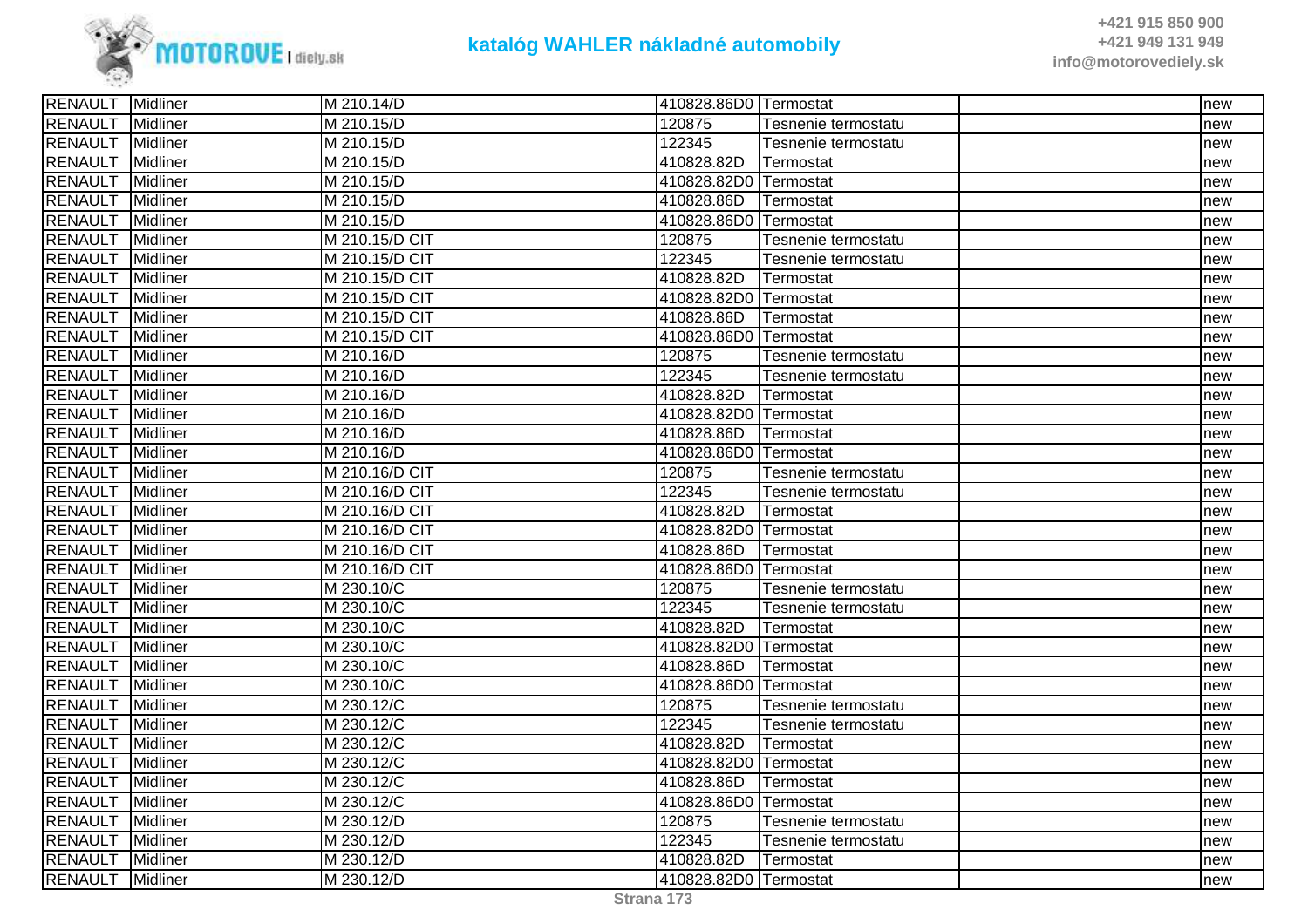

| M 230.12/D<br>410828.86D0 Termostat<br>Midliner<br>new<br>Midliner<br>M 230.13/C<br>120875<br>Tesnenie termostatu<br>new<br>122345<br>Midliner<br>M 230.13/C<br>Tesnenie termostatu<br>new<br>Midliner<br>M 230.13/C<br>410828.82D<br>Termostat<br>new<br>M 230.13/C<br>410828.82D0 Termostat<br>Midliner<br>new<br><b>Midliner</b><br>M 230.13/C<br>410828.86D<br>Termostat<br>new<br>Midliner<br>M 230.13/C<br>410828.86D0 Termostat<br>new<br>M 230.13/C, M 230.13/D<br>Midliner<br>120875<br>Tesnenie termostatu<br>new<br>122345<br>M 230.13/C, M 230.13/D<br>Midliner<br>Tesnenie termostatu<br>new<br>M 230.13/C, M 230.13/D<br>410828.82D<br>Midliner<br>Termostat<br>new<br>M 230.13/C, M 230.13/D<br>Midliner<br>410828.82D0 Termostat<br>new<br>M 230.13/C, M 230.13/D<br>410828.86D<br>Midliner<br>lTermostat<br>new<br><b>Midliner</b><br>M 230.13/C, M 230.13/D<br>410828.86D0 ITermostat<br>new<br>Midliner<br>120875<br>M 230.13/D<br>Tesnenie termostatu<br>new<br>122345<br>Midliner<br>M 230.13/D<br>Tesnenie termostatu<br>new<br>Midliner<br>410828.82D<br>M 230.13/D<br>Termostat<br>new<br>410828.82D0 Termostat<br><b>Midliner</b><br>M 230.13/D<br>new<br>Midliner<br>M 230.13/D<br>410828.86D<br>Termostat<br>new<br>Midliner<br>M 230.13/D<br>410828.86D0 Termostat<br>new<br>120875<br>Midliner<br>M 230.13C/T<br>Tesnenie termostatu<br>new<br>122345<br>Midliner<br>M 230.13C/T<br>Tesnenie termostatu<br>new<br>RENAULT<br>410828.82D<br>Midliner<br>M 230.13C/T<br>Termostat<br>new<br>Midliner<br>M 230.13C/T<br>410828.82D0 Termostat<br>new<br>Midliner<br>M 230.13C/T<br>410828.86D<br>Termostat<br>new<br>Midliner<br>M 230.13C/T<br>410828.86D0 Termostat<br>new<br><b>RENAULT</b><br>Midliner<br>M 230.15/D<br>120875<br>Tesnenie termostatu<br>new<br><b>RENAULT</b><br>122345<br>Midliner<br>M 230.15/D<br>Tesnenie termostatu<br>new<br><b>RENAULT</b><br><b>Midliner</b><br>M 230.15/D<br>410828.82D<br>Termostat<br>new<br><b>RENAULT</b><br>Midliner<br>M 230.15/D<br>410828.82D0 Termostat<br>new<br><b>RENAULT</b><br>Midliner<br>410828.86D<br>M 230.15/D<br>Termostat<br>new<br><b>RENAULT</b><br>Midliner<br>M 230.15/D<br>410828.86D0 Termostat<br>new<br><b>RENAULT</b><br>120875<br>Midliner<br>M 230.15/D CIT<br>Tesnenie termostatu<br>new<br><b>RENAULT</b><br>122345<br>M 230.15/D CIT<br>Midliner<br>Tesnenie termostatu<br>new<br><b>RENAULT</b><br>410828.82D<br>Midliner<br>M 230.15/D CIT<br>Termostat<br>new<br>RENAULT<br>Midliner<br>M 230.15/D CIT<br>410828.82D0 Termostat<br>new<br>Midliner<br>M 230.15/D CIT<br>410828.86D<br>Termostat<br>new<br>M 230.15/D CIT<br>410828.86D0 Termostat<br>Midliner<br>new<br><b>Midliner</b><br>120875<br>M 230.16/D<br>Tesnenie termostatu<br>new<br>Midliner<br>122345<br>M 230.16/D<br>Tesnenie termostatu<br>new<br>RENAULT Midliner<br>M 230.16/D<br>410828.82D<br>Termostat<br>new | <b>RENAULT</b> | Midliner | M 230.12/D | 410828.86D   Termostat | new |
|---------------------------------------------------------------------------------------------------------------------------------------------------------------------------------------------------------------------------------------------------------------------------------------------------------------------------------------------------------------------------------------------------------------------------------------------------------------------------------------------------------------------------------------------------------------------------------------------------------------------------------------------------------------------------------------------------------------------------------------------------------------------------------------------------------------------------------------------------------------------------------------------------------------------------------------------------------------------------------------------------------------------------------------------------------------------------------------------------------------------------------------------------------------------------------------------------------------------------------------------------------------------------------------------------------------------------------------------------------------------------------------------------------------------------------------------------------------------------------------------------------------------------------------------------------------------------------------------------------------------------------------------------------------------------------------------------------------------------------------------------------------------------------------------------------------------------------------------------------------------------------------------------------------------------------------------------------------------------------------------------------------------------------------------------------------------------------------------------------------------------------------------------------------------------------------------------------------------------------------------------------------------------------------------------------------------------------------------------------------------------------------------------------------------------------------------------------------------------------------------------------------------------------------------------------------------------------------------------------------------------------------------------------------------------------------------------------------------------------------------------------------------------------------------------------------------------------------------------------------------------------------------------|----------------|----------|------------|------------------------|-----|
|                                                                                                                                                                                                                                                                                                                                                                                                                                                                                                                                                                                                                                                                                                                                                                                                                                                                                                                                                                                                                                                                                                                                                                                                                                                                                                                                                                                                                                                                                                                                                                                                                                                                                                                                                                                                                                                                                                                                                                                                                                                                                                                                                                                                                                                                                                                                                                                                                                                                                                                                                                                                                                                                                                                                                                                                                                                                                                   | <b>RENAULT</b> |          |            |                        |     |
|                                                                                                                                                                                                                                                                                                                                                                                                                                                                                                                                                                                                                                                                                                                                                                                                                                                                                                                                                                                                                                                                                                                                                                                                                                                                                                                                                                                                                                                                                                                                                                                                                                                                                                                                                                                                                                                                                                                                                                                                                                                                                                                                                                                                                                                                                                                                                                                                                                                                                                                                                                                                                                                                                                                                                                                                                                                                                                   | <b>RENAULT</b> |          |            |                        |     |
|                                                                                                                                                                                                                                                                                                                                                                                                                                                                                                                                                                                                                                                                                                                                                                                                                                                                                                                                                                                                                                                                                                                                                                                                                                                                                                                                                                                                                                                                                                                                                                                                                                                                                                                                                                                                                                                                                                                                                                                                                                                                                                                                                                                                                                                                                                                                                                                                                                                                                                                                                                                                                                                                                                                                                                                                                                                                                                   | <b>RENAULT</b> |          |            |                        |     |
|                                                                                                                                                                                                                                                                                                                                                                                                                                                                                                                                                                                                                                                                                                                                                                                                                                                                                                                                                                                                                                                                                                                                                                                                                                                                                                                                                                                                                                                                                                                                                                                                                                                                                                                                                                                                                                                                                                                                                                                                                                                                                                                                                                                                                                                                                                                                                                                                                                                                                                                                                                                                                                                                                                                                                                                                                                                                                                   | RENAULT        |          |            |                        |     |
|                                                                                                                                                                                                                                                                                                                                                                                                                                                                                                                                                                                                                                                                                                                                                                                                                                                                                                                                                                                                                                                                                                                                                                                                                                                                                                                                                                                                                                                                                                                                                                                                                                                                                                                                                                                                                                                                                                                                                                                                                                                                                                                                                                                                                                                                                                                                                                                                                                                                                                                                                                                                                                                                                                                                                                                                                                                                                                   | <b>RENAULT</b> |          |            |                        |     |
|                                                                                                                                                                                                                                                                                                                                                                                                                                                                                                                                                                                                                                                                                                                                                                                                                                                                                                                                                                                                                                                                                                                                                                                                                                                                                                                                                                                                                                                                                                                                                                                                                                                                                                                                                                                                                                                                                                                                                                                                                                                                                                                                                                                                                                                                                                                                                                                                                                                                                                                                                                                                                                                                                                                                                                                                                                                                                                   | RENAULT        |          |            |                        |     |
|                                                                                                                                                                                                                                                                                                                                                                                                                                                                                                                                                                                                                                                                                                                                                                                                                                                                                                                                                                                                                                                                                                                                                                                                                                                                                                                                                                                                                                                                                                                                                                                                                                                                                                                                                                                                                                                                                                                                                                                                                                                                                                                                                                                                                                                                                                                                                                                                                                                                                                                                                                                                                                                                                                                                                                                                                                                                                                   | RENAULT        |          |            |                        |     |
|                                                                                                                                                                                                                                                                                                                                                                                                                                                                                                                                                                                                                                                                                                                                                                                                                                                                                                                                                                                                                                                                                                                                                                                                                                                                                                                                                                                                                                                                                                                                                                                                                                                                                                                                                                                                                                                                                                                                                                                                                                                                                                                                                                                                                                                                                                                                                                                                                                                                                                                                                                                                                                                                                                                                                                                                                                                                                                   | <b>RENAULT</b> |          |            |                        |     |
|                                                                                                                                                                                                                                                                                                                                                                                                                                                                                                                                                                                                                                                                                                                                                                                                                                                                                                                                                                                                                                                                                                                                                                                                                                                                                                                                                                                                                                                                                                                                                                                                                                                                                                                                                                                                                                                                                                                                                                                                                                                                                                                                                                                                                                                                                                                                                                                                                                                                                                                                                                                                                                                                                                                                                                                                                                                                                                   | <b>RENAULT</b> |          |            |                        |     |
|                                                                                                                                                                                                                                                                                                                                                                                                                                                                                                                                                                                                                                                                                                                                                                                                                                                                                                                                                                                                                                                                                                                                                                                                                                                                                                                                                                                                                                                                                                                                                                                                                                                                                                                                                                                                                                                                                                                                                                                                                                                                                                                                                                                                                                                                                                                                                                                                                                                                                                                                                                                                                                                                                                                                                                                                                                                                                                   | <b>RENAULT</b> |          |            |                        |     |
|                                                                                                                                                                                                                                                                                                                                                                                                                                                                                                                                                                                                                                                                                                                                                                                                                                                                                                                                                                                                                                                                                                                                                                                                                                                                                                                                                                                                                                                                                                                                                                                                                                                                                                                                                                                                                                                                                                                                                                                                                                                                                                                                                                                                                                                                                                                                                                                                                                                                                                                                                                                                                                                                                                                                                                                                                                                                                                   | <b>RENAULT</b> |          |            |                        |     |
|                                                                                                                                                                                                                                                                                                                                                                                                                                                                                                                                                                                                                                                                                                                                                                                                                                                                                                                                                                                                                                                                                                                                                                                                                                                                                                                                                                                                                                                                                                                                                                                                                                                                                                                                                                                                                                                                                                                                                                                                                                                                                                                                                                                                                                                                                                                                                                                                                                                                                                                                                                                                                                                                                                                                                                                                                                                                                                   | <b>RENAULT</b> |          |            |                        |     |
|                                                                                                                                                                                                                                                                                                                                                                                                                                                                                                                                                                                                                                                                                                                                                                                                                                                                                                                                                                                                                                                                                                                                                                                                                                                                                                                                                                                                                                                                                                                                                                                                                                                                                                                                                                                                                                                                                                                                                                                                                                                                                                                                                                                                                                                                                                                                                                                                                                                                                                                                                                                                                                                                                                                                                                                                                                                                                                   | <b>RENAULT</b> |          |            |                        |     |
|                                                                                                                                                                                                                                                                                                                                                                                                                                                                                                                                                                                                                                                                                                                                                                                                                                                                                                                                                                                                                                                                                                                                                                                                                                                                                                                                                                                                                                                                                                                                                                                                                                                                                                                                                                                                                                                                                                                                                                                                                                                                                                                                                                                                                                                                                                                                                                                                                                                                                                                                                                                                                                                                                                                                                                                                                                                                                                   | <b>RENAULT</b> |          |            |                        |     |
|                                                                                                                                                                                                                                                                                                                                                                                                                                                                                                                                                                                                                                                                                                                                                                                                                                                                                                                                                                                                                                                                                                                                                                                                                                                                                                                                                                                                                                                                                                                                                                                                                                                                                                                                                                                                                                                                                                                                                                                                                                                                                                                                                                                                                                                                                                                                                                                                                                                                                                                                                                                                                                                                                                                                                                                                                                                                                                   | RENAULT        |          |            |                        |     |
|                                                                                                                                                                                                                                                                                                                                                                                                                                                                                                                                                                                                                                                                                                                                                                                                                                                                                                                                                                                                                                                                                                                                                                                                                                                                                                                                                                                                                                                                                                                                                                                                                                                                                                                                                                                                                                                                                                                                                                                                                                                                                                                                                                                                                                                                                                                                                                                                                                                                                                                                                                                                                                                                                                                                                                                                                                                                                                   | <b>RENAULT</b> |          |            |                        |     |
|                                                                                                                                                                                                                                                                                                                                                                                                                                                                                                                                                                                                                                                                                                                                                                                                                                                                                                                                                                                                                                                                                                                                                                                                                                                                                                                                                                                                                                                                                                                                                                                                                                                                                                                                                                                                                                                                                                                                                                                                                                                                                                                                                                                                                                                                                                                                                                                                                                                                                                                                                                                                                                                                                                                                                                                                                                                                                                   | RENAULT        |          |            |                        |     |
|                                                                                                                                                                                                                                                                                                                                                                                                                                                                                                                                                                                                                                                                                                                                                                                                                                                                                                                                                                                                                                                                                                                                                                                                                                                                                                                                                                                                                                                                                                                                                                                                                                                                                                                                                                                                                                                                                                                                                                                                                                                                                                                                                                                                                                                                                                                                                                                                                                                                                                                                                                                                                                                                                                                                                                                                                                                                                                   | <b>RENAULT</b> |          |            |                        |     |
|                                                                                                                                                                                                                                                                                                                                                                                                                                                                                                                                                                                                                                                                                                                                                                                                                                                                                                                                                                                                                                                                                                                                                                                                                                                                                                                                                                                                                                                                                                                                                                                                                                                                                                                                                                                                                                                                                                                                                                                                                                                                                                                                                                                                                                                                                                                                                                                                                                                                                                                                                                                                                                                                                                                                                                                                                                                                                                   | <b>RENAULT</b> |          |            |                        |     |
|                                                                                                                                                                                                                                                                                                                                                                                                                                                                                                                                                                                                                                                                                                                                                                                                                                                                                                                                                                                                                                                                                                                                                                                                                                                                                                                                                                                                                                                                                                                                                                                                                                                                                                                                                                                                                                                                                                                                                                                                                                                                                                                                                                                                                                                                                                                                                                                                                                                                                                                                                                                                                                                                                                                                                                                                                                                                                                   | <b>RENAULT</b> |          |            |                        |     |
|                                                                                                                                                                                                                                                                                                                                                                                                                                                                                                                                                                                                                                                                                                                                                                                                                                                                                                                                                                                                                                                                                                                                                                                                                                                                                                                                                                                                                                                                                                                                                                                                                                                                                                                                                                                                                                                                                                                                                                                                                                                                                                                                                                                                                                                                                                                                                                                                                                                                                                                                                                                                                                                                                                                                                                                                                                                                                                   | <b>RENAULT</b> |          |            |                        |     |
|                                                                                                                                                                                                                                                                                                                                                                                                                                                                                                                                                                                                                                                                                                                                                                                                                                                                                                                                                                                                                                                                                                                                                                                                                                                                                                                                                                                                                                                                                                                                                                                                                                                                                                                                                                                                                                                                                                                                                                                                                                                                                                                                                                                                                                                                                                                                                                                                                                                                                                                                                                                                                                                                                                                                                                                                                                                                                                   |                |          |            |                        |     |
|                                                                                                                                                                                                                                                                                                                                                                                                                                                                                                                                                                                                                                                                                                                                                                                                                                                                                                                                                                                                                                                                                                                                                                                                                                                                                                                                                                                                                                                                                                                                                                                                                                                                                                                                                                                                                                                                                                                                                                                                                                                                                                                                                                                                                                                                                                                                                                                                                                                                                                                                                                                                                                                                                                                                                                                                                                                                                                   | RENAULT        |          |            |                        |     |
|                                                                                                                                                                                                                                                                                                                                                                                                                                                                                                                                                                                                                                                                                                                                                                                                                                                                                                                                                                                                                                                                                                                                                                                                                                                                                                                                                                                                                                                                                                                                                                                                                                                                                                                                                                                                                                                                                                                                                                                                                                                                                                                                                                                                                                                                                                                                                                                                                                                                                                                                                                                                                                                                                                                                                                                                                                                                                                   | RENAULT        |          |            |                        |     |
|                                                                                                                                                                                                                                                                                                                                                                                                                                                                                                                                                                                                                                                                                                                                                                                                                                                                                                                                                                                                                                                                                                                                                                                                                                                                                                                                                                                                                                                                                                                                                                                                                                                                                                                                                                                                                                                                                                                                                                                                                                                                                                                                                                                                                                                                                                                                                                                                                                                                                                                                                                                                                                                                                                                                                                                                                                                                                                   | <b>RENAULT</b> |          |            |                        |     |
|                                                                                                                                                                                                                                                                                                                                                                                                                                                                                                                                                                                                                                                                                                                                                                                                                                                                                                                                                                                                                                                                                                                                                                                                                                                                                                                                                                                                                                                                                                                                                                                                                                                                                                                                                                                                                                                                                                                                                                                                                                                                                                                                                                                                                                                                                                                                                                                                                                                                                                                                                                                                                                                                                                                                                                                                                                                                                                   |                |          |            |                        |     |
|                                                                                                                                                                                                                                                                                                                                                                                                                                                                                                                                                                                                                                                                                                                                                                                                                                                                                                                                                                                                                                                                                                                                                                                                                                                                                                                                                                                                                                                                                                                                                                                                                                                                                                                                                                                                                                                                                                                                                                                                                                                                                                                                                                                                                                                                                                                                                                                                                                                                                                                                                                                                                                                                                                                                                                                                                                                                                                   |                |          |            |                        |     |
|                                                                                                                                                                                                                                                                                                                                                                                                                                                                                                                                                                                                                                                                                                                                                                                                                                                                                                                                                                                                                                                                                                                                                                                                                                                                                                                                                                                                                                                                                                                                                                                                                                                                                                                                                                                                                                                                                                                                                                                                                                                                                                                                                                                                                                                                                                                                                                                                                                                                                                                                                                                                                                                                                                                                                                                                                                                                                                   |                |          |            |                        |     |
|                                                                                                                                                                                                                                                                                                                                                                                                                                                                                                                                                                                                                                                                                                                                                                                                                                                                                                                                                                                                                                                                                                                                                                                                                                                                                                                                                                                                                                                                                                                                                                                                                                                                                                                                                                                                                                                                                                                                                                                                                                                                                                                                                                                                                                                                                                                                                                                                                                                                                                                                                                                                                                                                                                                                                                                                                                                                                                   |                |          |            |                        |     |
|                                                                                                                                                                                                                                                                                                                                                                                                                                                                                                                                                                                                                                                                                                                                                                                                                                                                                                                                                                                                                                                                                                                                                                                                                                                                                                                                                                                                                                                                                                                                                                                                                                                                                                                                                                                                                                                                                                                                                                                                                                                                                                                                                                                                                                                                                                                                                                                                                                                                                                                                                                                                                                                                                                                                                                                                                                                                                                   |                |          |            |                        |     |
|                                                                                                                                                                                                                                                                                                                                                                                                                                                                                                                                                                                                                                                                                                                                                                                                                                                                                                                                                                                                                                                                                                                                                                                                                                                                                                                                                                                                                                                                                                                                                                                                                                                                                                                                                                                                                                                                                                                                                                                                                                                                                                                                                                                                                                                                                                                                                                                                                                                                                                                                                                                                                                                                                                                                                                                                                                                                                                   |                |          |            |                        |     |
|                                                                                                                                                                                                                                                                                                                                                                                                                                                                                                                                                                                                                                                                                                                                                                                                                                                                                                                                                                                                                                                                                                                                                                                                                                                                                                                                                                                                                                                                                                                                                                                                                                                                                                                                                                                                                                                                                                                                                                                                                                                                                                                                                                                                                                                                                                                                                                                                                                                                                                                                                                                                                                                                                                                                                                                                                                                                                                   |                |          |            |                        |     |
|                                                                                                                                                                                                                                                                                                                                                                                                                                                                                                                                                                                                                                                                                                                                                                                                                                                                                                                                                                                                                                                                                                                                                                                                                                                                                                                                                                                                                                                                                                                                                                                                                                                                                                                                                                                                                                                                                                                                                                                                                                                                                                                                                                                                                                                                                                                                                                                                                                                                                                                                                                                                                                                                                                                                                                                                                                                                                                   |                |          |            |                        |     |
|                                                                                                                                                                                                                                                                                                                                                                                                                                                                                                                                                                                                                                                                                                                                                                                                                                                                                                                                                                                                                                                                                                                                                                                                                                                                                                                                                                                                                                                                                                                                                                                                                                                                                                                                                                                                                                                                                                                                                                                                                                                                                                                                                                                                                                                                                                                                                                                                                                                                                                                                                                                                                                                                                                                                                                                                                                                                                                   |                |          |            |                        |     |
|                                                                                                                                                                                                                                                                                                                                                                                                                                                                                                                                                                                                                                                                                                                                                                                                                                                                                                                                                                                                                                                                                                                                                                                                                                                                                                                                                                                                                                                                                                                                                                                                                                                                                                                                                                                                                                                                                                                                                                                                                                                                                                                                                                                                                                                                                                                                                                                                                                                                                                                                                                                                                                                                                                                                                                                                                                                                                                   |                |          |            |                        |     |
|                                                                                                                                                                                                                                                                                                                                                                                                                                                                                                                                                                                                                                                                                                                                                                                                                                                                                                                                                                                                                                                                                                                                                                                                                                                                                                                                                                                                                                                                                                                                                                                                                                                                                                                                                                                                                                                                                                                                                                                                                                                                                                                                                                                                                                                                                                                                                                                                                                                                                                                                                                                                                                                                                                                                                                                                                                                                                                   | <b>RENAULT</b> |          |            |                        |     |
|                                                                                                                                                                                                                                                                                                                                                                                                                                                                                                                                                                                                                                                                                                                                                                                                                                                                                                                                                                                                                                                                                                                                                                                                                                                                                                                                                                                                                                                                                                                                                                                                                                                                                                                                                                                                                                                                                                                                                                                                                                                                                                                                                                                                                                                                                                                                                                                                                                                                                                                                                                                                                                                                                                                                                                                                                                                                                                   | <b>RENAULT</b> |          |            |                        |     |
|                                                                                                                                                                                                                                                                                                                                                                                                                                                                                                                                                                                                                                                                                                                                                                                                                                                                                                                                                                                                                                                                                                                                                                                                                                                                                                                                                                                                                                                                                                                                                                                                                                                                                                                                                                                                                                                                                                                                                                                                                                                                                                                                                                                                                                                                                                                                                                                                                                                                                                                                                                                                                                                                                                                                                                                                                                                                                                   | RENAULT        |          |            |                        |     |
|                                                                                                                                                                                                                                                                                                                                                                                                                                                                                                                                                                                                                                                                                                                                                                                                                                                                                                                                                                                                                                                                                                                                                                                                                                                                                                                                                                                                                                                                                                                                                                                                                                                                                                                                                                                                                                                                                                                                                                                                                                                                                                                                                                                                                                                                                                                                                                                                                                                                                                                                                                                                                                                                                                                                                                                                                                                                                                   | <b>RENAULT</b> |          |            |                        |     |
|                                                                                                                                                                                                                                                                                                                                                                                                                                                                                                                                                                                                                                                                                                                                                                                                                                                                                                                                                                                                                                                                                                                                                                                                                                                                                                                                                                                                                                                                                                                                                                                                                                                                                                                                                                                                                                                                                                                                                                                                                                                                                                                                                                                                                                                                                                                                                                                                                                                                                                                                                                                                                                                                                                                                                                                                                                                                                                   |                |          |            |                        |     |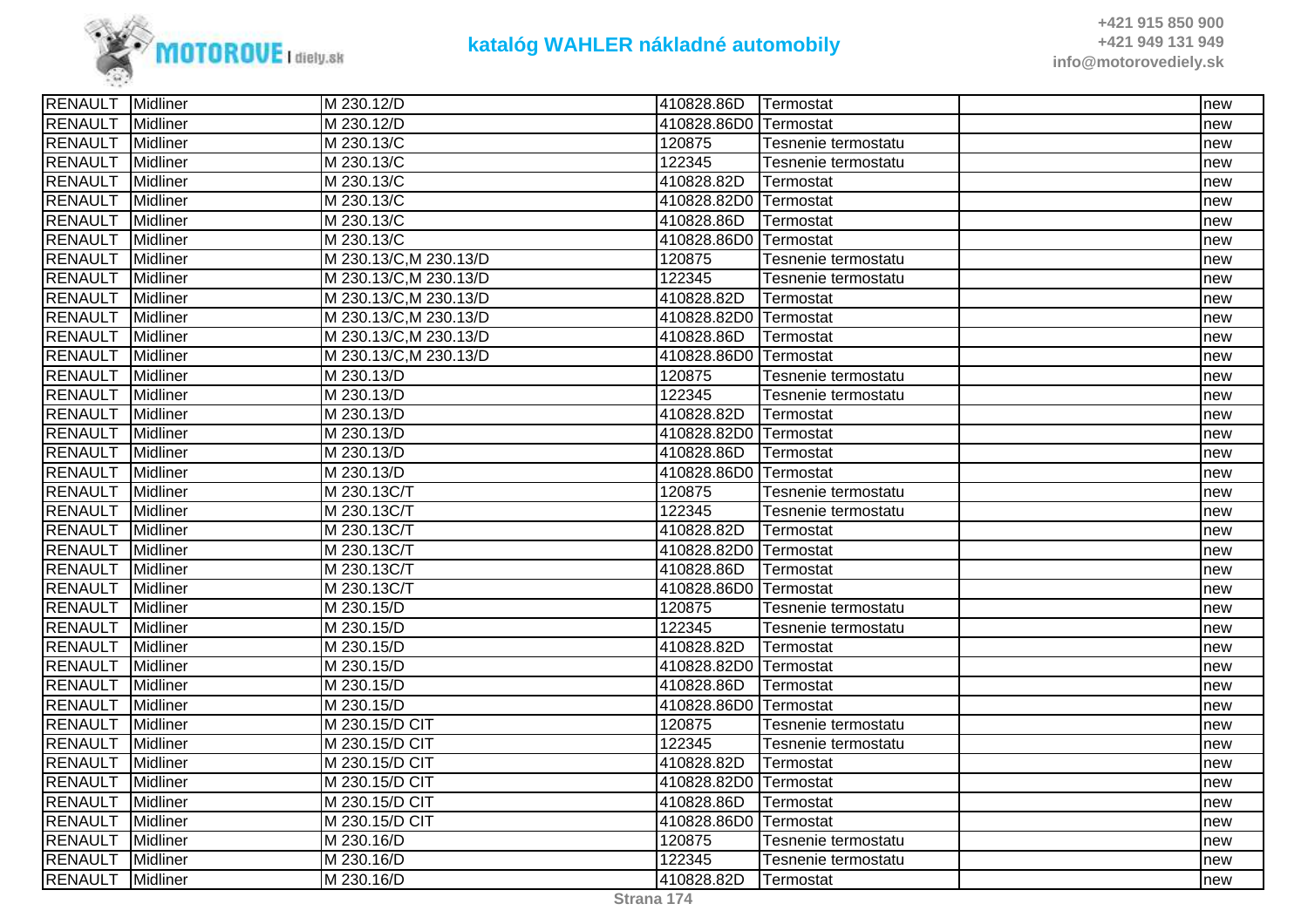

| <b>RENAULT</b> Midliner |                 | M 230.16/D             | 410828.82D0 Termostat |                     | Inew |
|-------------------------|-----------------|------------------------|-----------------------|---------------------|------|
| RENAULT                 | Midliner        | M 230.16/D             | 410828.86D            | <b>Termostat</b>    | new  |
| <b>RENAULT</b>          | Midliner        | M 230.16/D             | 410828.86D0 Termostat |                     | new  |
| <b>RENAULT</b>          | Midliner        | M 230.16/D CIT         | 120875                | Tesnenie termostatu | new  |
| RENAULT                 | Midliner        | M 230.16/D CIT         | 122345                | Tesnenie termostatu | new  |
| <b>RENAULT</b>          | <b>Midliner</b> | M 230.16/D CIT         | 410828.82D            | Termostat           | new  |
| RENAULT                 | Midliner        | M 230.16/D CIT         | 410828.82D0 Termostat |                     | new  |
| <b>RENAULT</b>          | <b>Midliner</b> | M 230.16/D CIT         | 410828.86D            | Termostat           | new  |
| <b>RENAULT</b>          | Midliner        | M 230.16/D CIT         | 410828.86D0 Termostat |                     | new  |
| <b>RENAULT</b>          | Midliner        | M 230.16D/T            | 120875                | Tesnenie termostatu | new  |
| <b>RENAULT</b>          | Midliner        | M 230.16D/T            | 122345                | Tesnenie termostatu | new  |
| RENAULT                 | Midliner        | M 230.16D/T            | 410828.82D            | Termostat           | new  |
| <b>RENAULT</b>          | Midliner        | M 230.16D/T            | 410828.82D0 Termostat |                     | new  |
| <b>RENAULT</b>          | Midliner        | M 230.16D/T            | 410828.86D            | Termostat           | new  |
| <b>RENAULT</b>          | Midliner        | M 230.16D/T            | 410828.86D0 Termostat |                     | new  |
| <b>RENAULT</b>          | Midliner        | M 250.13/C             | 120875                | Tesnenie termostatu | new  |
| <b>RENAULT</b>          | Midliner        | M 250.13/C             | 122345                | Tesnenie termostatu | new  |
| <b>RENAULT</b>          | Midliner        | M 250.13/C             | 410828.82D            | Termostat           | new  |
| RENAULT                 | <b>Midliner</b> | M 250.13/C             | 410828.82D0 Termostat |                     | new  |
| <b>RENAULT</b>          | Midliner        | M 250.13/C             | 410828.86D            | Termostat           | new  |
| <b>RENAULT</b>          | Midliner        | M 250.13/C             | 410828.86D0 Termostat |                     | new  |
| <b>RENAULT</b>          | Midliner        | M 250.15/C, M 250.15/D | 120875                | Tesnenie termostatu | new  |
| <b>RENAULT</b>          | Midliner        | M 250.15/C, M 250.15/D | 122345                | Tesnenie termostatu | new  |
| <b>RENAULT</b>          | Midliner        | M 250.15/C, M 250.15/D | 410828.82D            | Termostat           | new  |
| <b>RENAULT</b>          | Midliner        | M 250.15/C, M 250.15/D | 410828.82D0 Termostat |                     | new  |
| RENAULT                 | Midliner        | M 250.15/C, M 250.15/D | 410828.86D            | Termostat           | new  |
| <b>RENAULT</b>          | Midliner        | M 250.15/C, M 250.15/D | 410828.86D0 Termostat |                     | new  |
| <b>RENAULT</b>          | Midliner        | M 250.15C/T            | 120875                | Tesnenie termostatu | new  |
| <b>RENAULT</b>          | Midliner        | M 250.15C/T            | 122345                | Tesnenie termostatu | new  |
| <b>RENAULT</b>          | Midliner        | M 250.15C/T            | 410828.82D            | Termostat           | new  |
| <b>RENAULT</b>          | Midliner        | M 250.15C/T            | 410828.82D0 Termostat |                     | new  |
| <b>RENAULT</b>          | Midliner        | M 250.15C/T            | 410828.86D            | Termostat           | new  |
| <b>RENAULT</b>          | Midliner        | M 250.15C/T            | 410828.86D0 Termostat |                     | new  |
| <b>RENAULT</b>          | Midliner        | M 250.16/D             | 120875                | Tesnenie termostatu | new  |
| <b>RENAULT</b>          | Midliner        | M 250.16/D             | 122345                | Tesnenie termostatu | new  |
| <b>RENAULT</b>          | Midliner        | M 250.16/D             | 410828.82D            | Termostat           | new  |
| <b>RENAULT</b>          | <b>Midliner</b> | M 250.16/D             | 410828.82D0 Termostat |                     | new  |
| RENAULT                 | Midliner        | M 250.16/D             | 410828.86D            | Termostat           | new  |
| <b>RENAULT</b>          | Midliner        | M 250.16/D             | 410828.86D0 Termostat |                     | new  |
| <b>RENAULT</b>          | Midliner        | ME 160.13              | 120875                | Tesnenie termostatu | new  |
| <b>RENAULT</b>          | Midliner        | ME 160.13              | 122345                | Tesnenie termostatu | new  |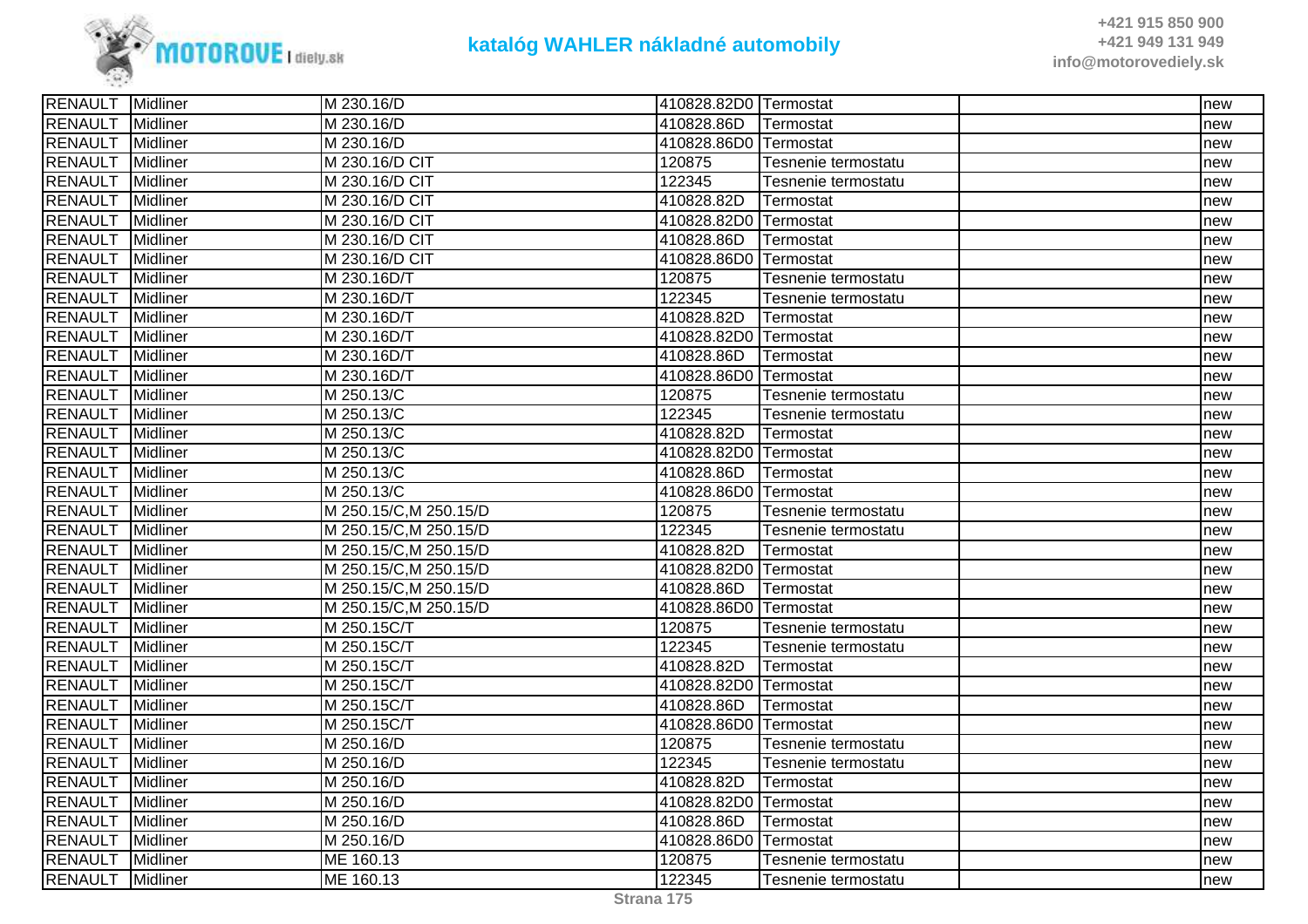

| <b>RENAULT</b> Midliner |                 | ME 160.13              | 410828.82D             | <b>ITermostat</b>   | Inew |
|-------------------------|-----------------|------------------------|------------------------|---------------------|------|
| RENAULT                 | <b>Midliner</b> | ME 160.13              | 410828.82D0 Termostat  |                     | new  |
| <b>RENAULT</b>          | <b>Midliner</b> | ME 160.13              | 410828.86D             | Termostat           | new  |
| <b>RENAULT</b>          | <b>Midliner</b> | ME 160.13              | 410828.86D0 Termostat  |                     | new  |
| <b>RENAULT</b>          | Midliner        | ME 160.15              | 120875                 | Tesnenie termostatu | new  |
| <b>RENAULT</b>          | Midliner        | ME 160.15              | 122345                 | Tesnenie termostatu | new  |
| <b>RENAULT</b>          | Midliner        | ME 160.15              | 410828.82D             | Termostat           | new  |
| <b>RENAULT</b>          | Midliner        | ME 160.15              | 410828.82D0 ITermostat |                     | new  |
| <b>RENAULT</b>          | Midliner        | ME 160.15              | 410828.86D             | Termostat           | new  |
| RENAULT                 | <b>Midliner</b> | ME 160.15              | 410828.86D0 Termostat  |                     | new  |
| <b>RENAULT</b>          | Midliner        | ME 180.15              | 120875                 | Tesnenie termostatu | new  |
| RENAULT                 | Midliner        | ME 180.15              | 122345                 | Tesnenie termostatu | new  |
| <b>RENAULT</b>          | Midliner        | ME 180.15              | 410828.82D             | Termostat           | new  |
| <b>RENAULT</b>          | Midliner        | ME 180.15              | 410828.82D0 Termostat  |                     | new  |
| <b>RENAULT</b>          | <b>Midliner</b> | ME 180.15              | 410828.86D             | Termostat           | new  |
| RENAULT                 | Midliner        | ME 180.15              | 410828.86D0 Termostat  |                     | new  |
| <b>RENAULT</b>          | Midliner        | S 135.08/A, S 150.08/A | 120875                 | Tesnenie termostatu | new  |
| <b>RENAULT</b>          | <b>Midliner</b> | S 135.08/A, S 150.08/A | 122345                 | Tesnenie termostatu | new  |
| <b>RENAULT</b>          | Midliner        | S 135.08/A, S 150.08/A | 410828.82D             | Termostat           | new  |
| <b>RENAULT</b>          | Midliner        | S 135.08/A, S 150.08/A | 410828.82D0 Termostat  |                     | new  |
| <b>RENAULT</b>          | Midliner        | S 135.08/A, S 150.08/A | 410828.86D             | lTermostat          | new  |
| <b>RENAULT</b>          | Midliner        | S 135.08/A, S 150.08/A | 410828.86D0 Termostat  |                     | new  |
| <b>RENAULT</b>          | Midliner        | S 135.09/B, S 150.09/B | 120875                 | Tesnenie termostatu | new  |
| RENAULT                 | Midliner        | S 135.09/B, S 150.09/B | 122345                 | Tesnenie termostatu | new  |
| RENAULT                 | Midliner        | S 135.09/B, S 150.09/B | 410828.82D             | Termostat           | new  |
| <b>RENAULT</b>          | Midliner        | S 135.09/B, S 150.09/B | 410828.82D0 Termostat  |                     | new  |
| <b>RENAULT</b>          | Midliner        | S 135.09/B, S 150.09/B | 410828.86D             | Termostat           | new  |
| RENAULT                 | <b>Midliner</b> | S 135.09/B, S 150.09/B | 410828.86D0 Termostat  |                     | new  |
| <b>RENAULT</b>          | <b>Midliner</b> | S 140.07/A             | 120875                 | Tesnenie termostatu | new  |
| RENAULT                 | Midliner        | S 140.07/A             | 122345                 | Tesnenie termostatu | new  |
| <b>RENAULT</b>          | Midliner        | S 140.07/A             | 410828.82D             | Termostat           | new  |
| <b>RENAULT</b>          | Midliner        | S 140.07/A             | 410828.82D0 Termostat  |                     | new  |
| <b>RENAULT</b>          | Midliner        | S 140.07/A             | 410828.86D             | Termostat           | new  |
| RENAULT                 | Midliner        | S 140.07/A             | 410828.86D0 Termostat  |                     | new  |
| <b>RENAULT</b>          | Midliner        | S 140.08/A, S 140.08/B | 120875                 | Tesnenie termostatu | new  |
| <b>RENAULT</b>          | Midliner        | S 140.08/A,S 140.08/B  | 122345                 | Tesnenie termostatu | new  |
| <b>RENAULT</b>          | Midliner        | S 140.08/A,S 140.08/B  | 410828.82D             | Termostat           | new  |
| RENAULT                 | Midliner        | S 140.08/A,S 140.08/B  | 410828.82D0 Termostat  |                     | new  |
| RENAULT                 | <b>Midliner</b> | S 140.08/A, S 140.08/B | 410828.86D             | Termostat           | new  |
| <b>RENAULT</b>          | Midliner        | S 140.08/A, S 140.08/B | 410828.86D0 Termostat  |                     | new  |
| <b>RENAULT</b>          | Midliner        | S 140.08/B             | 120875                 | Tesnenie termostatu | new  |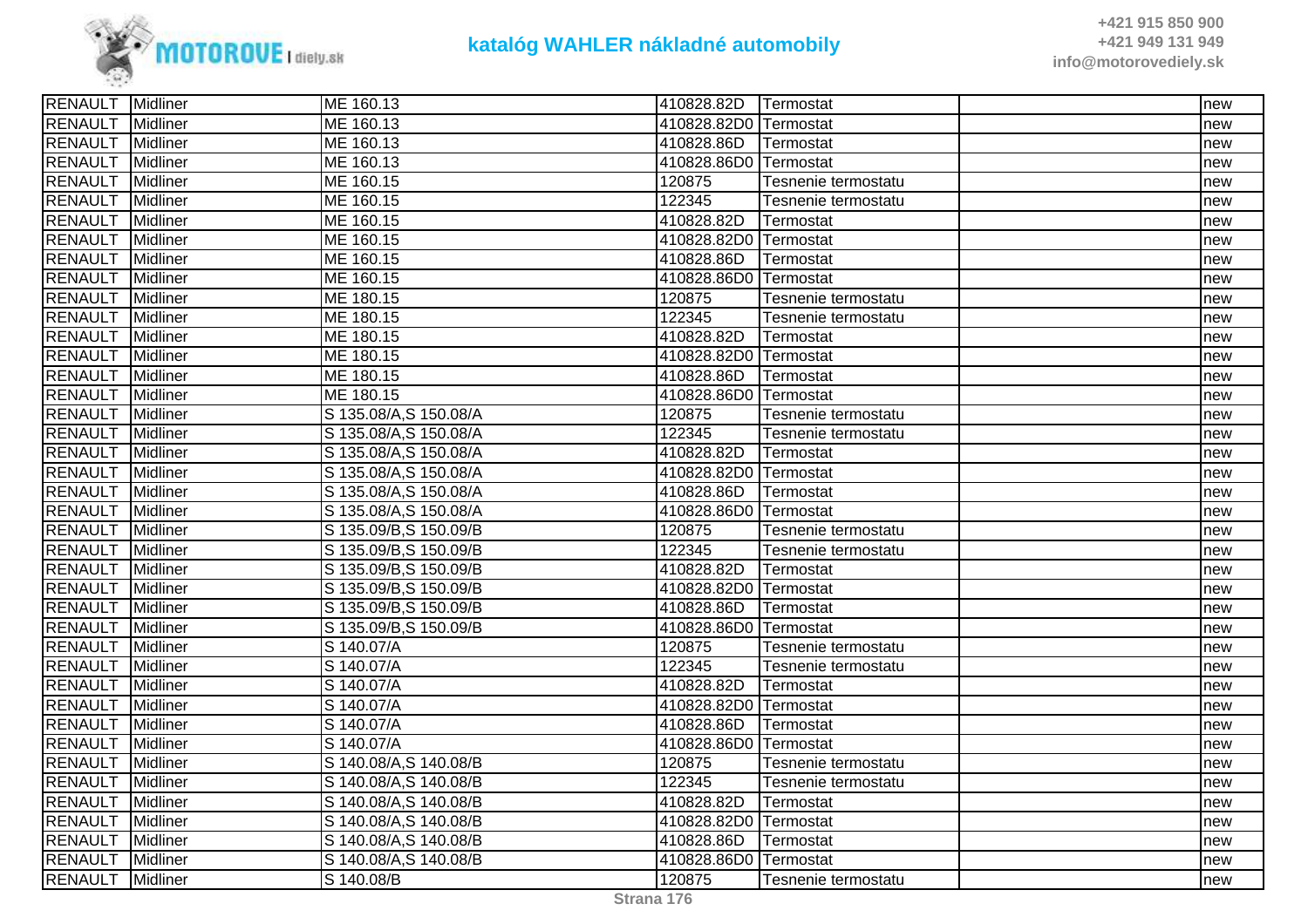

| RENAULT<br>S 140.08/B<br>410828.82D<br><b>Midliner</b><br>Termostat<br>new<br>RENAULT<br>Midliner<br>S 140.08/B<br>410828.82D0 Termostat<br>new<br><b>RENAULT</b><br>Midliner<br>S 140.08/B<br>410828.86D<br>Termostat<br>new<br><b>RENAULT</b><br>410828.86D0 Termostat<br>Midliner<br>S 140.08/B<br>new<br>RENAULT<br>120875<br>Midliner<br>S 140.09/B<br>Tesnenie termostatu<br>new<br><b>RENAULT</b><br>122345<br>Midliner<br>S 140.09/B<br>Tesnenie termostatu<br>new<br><b>RENAULT</b><br>S 140.09/B<br>410828.82D<br>Midliner<br>Termostat<br>new<br><b>RENAULT</b><br>Midliner<br>410828.82D0<br>S 140.09/B<br>Termostat<br>new<br><b>RENAULT</b><br>Midliner<br>S 140.09/B<br>410828.86D<br>Termostat<br>new<br><b>RENAULT</b><br>S 140.09/B<br>410828.86D0 Termostat<br><b>Midliner</b><br>new<br>RENAULT<br>120875<br>Midliner<br>S 150.08/A<br>Tesnenie termostatu<br>new<br><b>RENAULT</b><br>122345<br>Midliner<br>S 150.08/A<br>Tesnenie termostatu<br>new<br><b>RENAULT</b><br>Midliner<br>410828.82D<br>S 150.08/A<br>Termostat<br>new<br><b>RENAULT</b><br>Midliner<br>S 150.08/A<br>410828.82D0 Termostat<br>new<br><b>RENAULT</b><br>Midliner<br>S 150.08/A<br>410828.86D<br>Termostat<br>new<br>RENAULT<br>410828.86D0 Termostat<br>Midliner<br>S 150.08/A<br>new<br><b>RENAULT</b><br>S 150.08/A,S 150.08/B<br>Midliner<br>120875<br>Tesnenie termostatu<br>new<br><b>RENAULT</b><br>S 150.08/A,S 150.08/B<br>122345<br>Midliner<br>Tesnenie termostatu<br>new<br><b>RENAULT</b><br>410828.82D<br>Midliner<br>S 150.08/A, S 150.08/B<br>Termostat<br>new<br><b>RENAULT</b><br>Midliner<br>S 150.08/A, S 150.08/B<br>410828.82D0 Termostat<br>new<br>RENAULT<br>Midliner<br>S 150.08/A,S 150.08/B<br>410828.86D<br>Termostat<br>new<br><b>RENAULT</b><br>Midliner<br>S 150.08/A,S 150.08/B<br>410828.86D0 Termostat<br>new<br><b>RENAULT</b><br>Midliner<br>S 150.08/B<br>120875<br>Tesnenie termostatu<br>new<br><b>RENAULT</b><br>122345<br><b>Midliner</b><br>S 150.08/B<br>Tesnenie termostatu<br>new<br>RENAULT<br><b>Midliner</b><br>S 150.08/B<br>410828.82D<br>Termostat<br>new<br><b>RENAULT</b><br>410828.82D0 Termostat<br>Midliner<br>S 150.08/B<br>new<br><b>RENAULT</b><br>410828.86D<br>Midliner<br>S 150.08/B<br>Termostat<br>new<br><b>RENAULT</b><br>410828.86D0<br><b>Midliner</b><br>S 150.08/B<br>Termostat<br>new<br><b>RENAULT</b><br>S 150.08TI<br>120875<br>Midliner<br>Tesnenie termostatu<br>new<br><b>RENAULT</b><br>122345<br>Midliner<br>S 150.08TI<br>Tesnenie termostatu<br>new<br><b>RENAULT</b><br>$\overline{S}$ 150.08TI<br>410828.82D<br>Midliner<br>Termostat<br>new<br><b>RENAULT</b><br>410828.82D0 Termostat<br>Midliner<br>S 150.08TI<br>new<br><b>RENAULT</b><br>Midliner<br>S 150.08TI<br>410828.86D<br>Termostat<br>new<br><b>RENAULT</b><br>410828.86D0<br>Midliner<br>S 150.08TI<br>Termostat<br>new<br><b>RENAULT</b><br>S 150.08TI/R<br>120875<br><b>Midliner</b><br>Tesnenie termostatu<br>new<br>122345<br><b>RENAULT</b><br><b>Midliner</b><br>S 150.08TI/R<br>Tesnenie termostatu<br>new<br>RENAULT<br>S 150.08Tl/R<br>410828.82D<br>Midliner<br>Termostat<br>new<br><b>RENAULT</b><br>S 150.08TI/R<br>410828.82D0 Termostat<br><b>Midliner</b><br>new<br><b>RENAULT</b><br>S 150.08TI/R<br><b>Midliner</b><br>410828.86D<br>Termostat<br>new<br>RENAULT Midliner<br>S 150.08TI/R<br>410828.86D0 Termostat<br>new | <b>RENAULT</b> Midliner | S 140.08/B | 122345 | Tesnenie termostatu | new |
|---------------------------------------------------------------------------------------------------------------------------------------------------------------------------------------------------------------------------------------------------------------------------------------------------------------------------------------------------------------------------------------------------------------------------------------------------------------------------------------------------------------------------------------------------------------------------------------------------------------------------------------------------------------------------------------------------------------------------------------------------------------------------------------------------------------------------------------------------------------------------------------------------------------------------------------------------------------------------------------------------------------------------------------------------------------------------------------------------------------------------------------------------------------------------------------------------------------------------------------------------------------------------------------------------------------------------------------------------------------------------------------------------------------------------------------------------------------------------------------------------------------------------------------------------------------------------------------------------------------------------------------------------------------------------------------------------------------------------------------------------------------------------------------------------------------------------------------------------------------------------------------------------------------------------------------------------------------------------------------------------------------------------------------------------------------------------------------------------------------------------------------------------------------------------------------------------------------------------------------------------------------------------------------------------------------------------------------------------------------------------------------------------------------------------------------------------------------------------------------------------------------------------------------------------------------------------------------------------------------------------------------------------------------------------------------------------------------------------------------------------------------------------------------------------------------------------------------------------------------------------------------------------------------------------------------------------------------------------------------------------------------------------------------------------------------------------------------------------------------------------------------------------------------------------------------------------------------------------------------------------------------------------------------------------------------------------------------------------------------------------------------------|-------------------------|------------|--------|---------------------|-----|
|                                                                                                                                                                                                                                                                                                                                                                                                                                                                                                                                                                                                                                                                                                                                                                                                                                                                                                                                                                                                                                                                                                                                                                                                                                                                                                                                                                                                                                                                                                                                                                                                                                                                                                                                                                                                                                                                                                                                                                                                                                                                                                                                                                                                                                                                                                                                                                                                                                                                                                                                                                                                                                                                                                                                                                                                                                                                                                                                                                                                                                                                                                                                                                                                                                                                                                                                                                                             |                         |            |        |                     |     |
|                                                                                                                                                                                                                                                                                                                                                                                                                                                                                                                                                                                                                                                                                                                                                                                                                                                                                                                                                                                                                                                                                                                                                                                                                                                                                                                                                                                                                                                                                                                                                                                                                                                                                                                                                                                                                                                                                                                                                                                                                                                                                                                                                                                                                                                                                                                                                                                                                                                                                                                                                                                                                                                                                                                                                                                                                                                                                                                                                                                                                                                                                                                                                                                                                                                                                                                                                                                             |                         |            |        |                     |     |
|                                                                                                                                                                                                                                                                                                                                                                                                                                                                                                                                                                                                                                                                                                                                                                                                                                                                                                                                                                                                                                                                                                                                                                                                                                                                                                                                                                                                                                                                                                                                                                                                                                                                                                                                                                                                                                                                                                                                                                                                                                                                                                                                                                                                                                                                                                                                                                                                                                                                                                                                                                                                                                                                                                                                                                                                                                                                                                                                                                                                                                                                                                                                                                                                                                                                                                                                                                                             |                         |            |        |                     |     |
|                                                                                                                                                                                                                                                                                                                                                                                                                                                                                                                                                                                                                                                                                                                                                                                                                                                                                                                                                                                                                                                                                                                                                                                                                                                                                                                                                                                                                                                                                                                                                                                                                                                                                                                                                                                                                                                                                                                                                                                                                                                                                                                                                                                                                                                                                                                                                                                                                                                                                                                                                                                                                                                                                                                                                                                                                                                                                                                                                                                                                                                                                                                                                                                                                                                                                                                                                                                             |                         |            |        |                     |     |
|                                                                                                                                                                                                                                                                                                                                                                                                                                                                                                                                                                                                                                                                                                                                                                                                                                                                                                                                                                                                                                                                                                                                                                                                                                                                                                                                                                                                                                                                                                                                                                                                                                                                                                                                                                                                                                                                                                                                                                                                                                                                                                                                                                                                                                                                                                                                                                                                                                                                                                                                                                                                                                                                                                                                                                                                                                                                                                                                                                                                                                                                                                                                                                                                                                                                                                                                                                                             |                         |            |        |                     |     |
|                                                                                                                                                                                                                                                                                                                                                                                                                                                                                                                                                                                                                                                                                                                                                                                                                                                                                                                                                                                                                                                                                                                                                                                                                                                                                                                                                                                                                                                                                                                                                                                                                                                                                                                                                                                                                                                                                                                                                                                                                                                                                                                                                                                                                                                                                                                                                                                                                                                                                                                                                                                                                                                                                                                                                                                                                                                                                                                                                                                                                                                                                                                                                                                                                                                                                                                                                                                             |                         |            |        |                     |     |
|                                                                                                                                                                                                                                                                                                                                                                                                                                                                                                                                                                                                                                                                                                                                                                                                                                                                                                                                                                                                                                                                                                                                                                                                                                                                                                                                                                                                                                                                                                                                                                                                                                                                                                                                                                                                                                                                                                                                                                                                                                                                                                                                                                                                                                                                                                                                                                                                                                                                                                                                                                                                                                                                                                                                                                                                                                                                                                                                                                                                                                                                                                                                                                                                                                                                                                                                                                                             |                         |            |        |                     |     |
|                                                                                                                                                                                                                                                                                                                                                                                                                                                                                                                                                                                                                                                                                                                                                                                                                                                                                                                                                                                                                                                                                                                                                                                                                                                                                                                                                                                                                                                                                                                                                                                                                                                                                                                                                                                                                                                                                                                                                                                                                                                                                                                                                                                                                                                                                                                                                                                                                                                                                                                                                                                                                                                                                                                                                                                                                                                                                                                                                                                                                                                                                                                                                                                                                                                                                                                                                                                             |                         |            |        |                     |     |
|                                                                                                                                                                                                                                                                                                                                                                                                                                                                                                                                                                                                                                                                                                                                                                                                                                                                                                                                                                                                                                                                                                                                                                                                                                                                                                                                                                                                                                                                                                                                                                                                                                                                                                                                                                                                                                                                                                                                                                                                                                                                                                                                                                                                                                                                                                                                                                                                                                                                                                                                                                                                                                                                                                                                                                                                                                                                                                                                                                                                                                                                                                                                                                                                                                                                                                                                                                                             |                         |            |        |                     |     |
|                                                                                                                                                                                                                                                                                                                                                                                                                                                                                                                                                                                                                                                                                                                                                                                                                                                                                                                                                                                                                                                                                                                                                                                                                                                                                                                                                                                                                                                                                                                                                                                                                                                                                                                                                                                                                                                                                                                                                                                                                                                                                                                                                                                                                                                                                                                                                                                                                                                                                                                                                                                                                                                                                                                                                                                                                                                                                                                                                                                                                                                                                                                                                                                                                                                                                                                                                                                             |                         |            |        |                     |     |
|                                                                                                                                                                                                                                                                                                                                                                                                                                                                                                                                                                                                                                                                                                                                                                                                                                                                                                                                                                                                                                                                                                                                                                                                                                                                                                                                                                                                                                                                                                                                                                                                                                                                                                                                                                                                                                                                                                                                                                                                                                                                                                                                                                                                                                                                                                                                                                                                                                                                                                                                                                                                                                                                                                                                                                                                                                                                                                                                                                                                                                                                                                                                                                                                                                                                                                                                                                                             |                         |            |        |                     |     |
|                                                                                                                                                                                                                                                                                                                                                                                                                                                                                                                                                                                                                                                                                                                                                                                                                                                                                                                                                                                                                                                                                                                                                                                                                                                                                                                                                                                                                                                                                                                                                                                                                                                                                                                                                                                                                                                                                                                                                                                                                                                                                                                                                                                                                                                                                                                                                                                                                                                                                                                                                                                                                                                                                                                                                                                                                                                                                                                                                                                                                                                                                                                                                                                                                                                                                                                                                                                             |                         |            |        |                     |     |
|                                                                                                                                                                                                                                                                                                                                                                                                                                                                                                                                                                                                                                                                                                                                                                                                                                                                                                                                                                                                                                                                                                                                                                                                                                                                                                                                                                                                                                                                                                                                                                                                                                                                                                                                                                                                                                                                                                                                                                                                                                                                                                                                                                                                                                                                                                                                                                                                                                                                                                                                                                                                                                                                                                                                                                                                                                                                                                                                                                                                                                                                                                                                                                                                                                                                                                                                                                                             |                         |            |        |                     |     |
|                                                                                                                                                                                                                                                                                                                                                                                                                                                                                                                                                                                                                                                                                                                                                                                                                                                                                                                                                                                                                                                                                                                                                                                                                                                                                                                                                                                                                                                                                                                                                                                                                                                                                                                                                                                                                                                                                                                                                                                                                                                                                                                                                                                                                                                                                                                                                                                                                                                                                                                                                                                                                                                                                                                                                                                                                                                                                                                                                                                                                                                                                                                                                                                                                                                                                                                                                                                             |                         |            |        |                     |     |
|                                                                                                                                                                                                                                                                                                                                                                                                                                                                                                                                                                                                                                                                                                                                                                                                                                                                                                                                                                                                                                                                                                                                                                                                                                                                                                                                                                                                                                                                                                                                                                                                                                                                                                                                                                                                                                                                                                                                                                                                                                                                                                                                                                                                                                                                                                                                                                                                                                                                                                                                                                                                                                                                                                                                                                                                                                                                                                                                                                                                                                                                                                                                                                                                                                                                                                                                                                                             |                         |            |        |                     |     |
|                                                                                                                                                                                                                                                                                                                                                                                                                                                                                                                                                                                                                                                                                                                                                                                                                                                                                                                                                                                                                                                                                                                                                                                                                                                                                                                                                                                                                                                                                                                                                                                                                                                                                                                                                                                                                                                                                                                                                                                                                                                                                                                                                                                                                                                                                                                                                                                                                                                                                                                                                                                                                                                                                                                                                                                                                                                                                                                                                                                                                                                                                                                                                                                                                                                                                                                                                                                             |                         |            |        |                     |     |
|                                                                                                                                                                                                                                                                                                                                                                                                                                                                                                                                                                                                                                                                                                                                                                                                                                                                                                                                                                                                                                                                                                                                                                                                                                                                                                                                                                                                                                                                                                                                                                                                                                                                                                                                                                                                                                                                                                                                                                                                                                                                                                                                                                                                                                                                                                                                                                                                                                                                                                                                                                                                                                                                                                                                                                                                                                                                                                                                                                                                                                                                                                                                                                                                                                                                                                                                                                                             |                         |            |        |                     |     |
|                                                                                                                                                                                                                                                                                                                                                                                                                                                                                                                                                                                                                                                                                                                                                                                                                                                                                                                                                                                                                                                                                                                                                                                                                                                                                                                                                                                                                                                                                                                                                                                                                                                                                                                                                                                                                                                                                                                                                                                                                                                                                                                                                                                                                                                                                                                                                                                                                                                                                                                                                                                                                                                                                                                                                                                                                                                                                                                                                                                                                                                                                                                                                                                                                                                                                                                                                                                             |                         |            |        |                     |     |
|                                                                                                                                                                                                                                                                                                                                                                                                                                                                                                                                                                                                                                                                                                                                                                                                                                                                                                                                                                                                                                                                                                                                                                                                                                                                                                                                                                                                                                                                                                                                                                                                                                                                                                                                                                                                                                                                                                                                                                                                                                                                                                                                                                                                                                                                                                                                                                                                                                                                                                                                                                                                                                                                                                                                                                                                                                                                                                                                                                                                                                                                                                                                                                                                                                                                                                                                                                                             |                         |            |        |                     |     |
|                                                                                                                                                                                                                                                                                                                                                                                                                                                                                                                                                                                                                                                                                                                                                                                                                                                                                                                                                                                                                                                                                                                                                                                                                                                                                                                                                                                                                                                                                                                                                                                                                                                                                                                                                                                                                                                                                                                                                                                                                                                                                                                                                                                                                                                                                                                                                                                                                                                                                                                                                                                                                                                                                                                                                                                                                                                                                                                                                                                                                                                                                                                                                                                                                                                                                                                                                                                             |                         |            |        |                     |     |
|                                                                                                                                                                                                                                                                                                                                                                                                                                                                                                                                                                                                                                                                                                                                                                                                                                                                                                                                                                                                                                                                                                                                                                                                                                                                                                                                                                                                                                                                                                                                                                                                                                                                                                                                                                                                                                                                                                                                                                                                                                                                                                                                                                                                                                                                                                                                                                                                                                                                                                                                                                                                                                                                                                                                                                                                                                                                                                                                                                                                                                                                                                                                                                                                                                                                                                                                                                                             |                         |            |        |                     |     |
|                                                                                                                                                                                                                                                                                                                                                                                                                                                                                                                                                                                                                                                                                                                                                                                                                                                                                                                                                                                                                                                                                                                                                                                                                                                                                                                                                                                                                                                                                                                                                                                                                                                                                                                                                                                                                                                                                                                                                                                                                                                                                                                                                                                                                                                                                                                                                                                                                                                                                                                                                                                                                                                                                                                                                                                                                                                                                                                                                                                                                                                                                                                                                                                                                                                                                                                                                                                             |                         |            |        |                     |     |
|                                                                                                                                                                                                                                                                                                                                                                                                                                                                                                                                                                                                                                                                                                                                                                                                                                                                                                                                                                                                                                                                                                                                                                                                                                                                                                                                                                                                                                                                                                                                                                                                                                                                                                                                                                                                                                                                                                                                                                                                                                                                                                                                                                                                                                                                                                                                                                                                                                                                                                                                                                                                                                                                                                                                                                                                                                                                                                                                                                                                                                                                                                                                                                                                                                                                                                                                                                                             |                         |            |        |                     |     |
|                                                                                                                                                                                                                                                                                                                                                                                                                                                                                                                                                                                                                                                                                                                                                                                                                                                                                                                                                                                                                                                                                                                                                                                                                                                                                                                                                                                                                                                                                                                                                                                                                                                                                                                                                                                                                                                                                                                                                                                                                                                                                                                                                                                                                                                                                                                                                                                                                                                                                                                                                                                                                                                                                                                                                                                                                                                                                                                                                                                                                                                                                                                                                                                                                                                                                                                                                                                             |                         |            |        |                     |     |
|                                                                                                                                                                                                                                                                                                                                                                                                                                                                                                                                                                                                                                                                                                                                                                                                                                                                                                                                                                                                                                                                                                                                                                                                                                                                                                                                                                                                                                                                                                                                                                                                                                                                                                                                                                                                                                                                                                                                                                                                                                                                                                                                                                                                                                                                                                                                                                                                                                                                                                                                                                                                                                                                                                                                                                                                                                                                                                                                                                                                                                                                                                                                                                                                                                                                                                                                                                                             |                         |            |        |                     |     |
|                                                                                                                                                                                                                                                                                                                                                                                                                                                                                                                                                                                                                                                                                                                                                                                                                                                                                                                                                                                                                                                                                                                                                                                                                                                                                                                                                                                                                                                                                                                                                                                                                                                                                                                                                                                                                                                                                                                                                                                                                                                                                                                                                                                                                                                                                                                                                                                                                                                                                                                                                                                                                                                                                                                                                                                                                                                                                                                                                                                                                                                                                                                                                                                                                                                                                                                                                                                             |                         |            |        |                     |     |
|                                                                                                                                                                                                                                                                                                                                                                                                                                                                                                                                                                                                                                                                                                                                                                                                                                                                                                                                                                                                                                                                                                                                                                                                                                                                                                                                                                                                                                                                                                                                                                                                                                                                                                                                                                                                                                                                                                                                                                                                                                                                                                                                                                                                                                                                                                                                                                                                                                                                                                                                                                                                                                                                                                                                                                                                                                                                                                                                                                                                                                                                                                                                                                                                                                                                                                                                                                                             |                         |            |        |                     |     |
|                                                                                                                                                                                                                                                                                                                                                                                                                                                                                                                                                                                                                                                                                                                                                                                                                                                                                                                                                                                                                                                                                                                                                                                                                                                                                                                                                                                                                                                                                                                                                                                                                                                                                                                                                                                                                                                                                                                                                                                                                                                                                                                                                                                                                                                                                                                                                                                                                                                                                                                                                                                                                                                                                                                                                                                                                                                                                                                                                                                                                                                                                                                                                                                                                                                                                                                                                                                             |                         |            |        |                     |     |
|                                                                                                                                                                                                                                                                                                                                                                                                                                                                                                                                                                                                                                                                                                                                                                                                                                                                                                                                                                                                                                                                                                                                                                                                                                                                                                                                                                                                                                                                                                                                                                                                                                                                                                                                                                                                                                                                                                                                                                                                                                                                                                                                                                                                                                                                                                                                                                                                                                                                                                                                                                                                                                                                                                                                                                                                                                                                                                                                                                                                                                                                                                                                                                                                                                                                                                                                                                                             |                         |            |        |                     |     |
|                                                                                                                                                                                                                                                                                                                                                                                                                                                                                                                                                                                                                                                                                                                                                                                                                                                                                                                                                                                                                                                                                                                                                                                                                                                                                                                                                                                                                                                                                                                                                                                                                                                                                                                                                                                                                                                                                                                                                                                                                                                                                                                                                                                                                                                                                                                                                                                                                                                                                                                                                                                                                                                                                                                                                                                                                                                                                                                                                                                                                                                                                                                                                                                                                                                                                                                                                                                             |                         |            |        |                     |     |
|                                                                                                                                                                                                                                                                                                                                                                                                                                                                                                                                                                                                                                                                                                                                                                                                                                                                                                                                                                                                                                                                                                                                                                                                                                                                                                                                                                                                                                                                                                                                                                                                                                                                                                                                                                                                                                                                                                                                                                                                                                                                                                                                                                                                                                                                                                                                                                                                                                                                                                                                                                                                                                                                                                                                                                                                                                                                                                                                                                                                                                                                                                                                                                                                                                                                                                                                                                                             |                         |            |        |                     |     |
|                                                                                                                                                                                                                                                                                                                                                                                                                                                                                                                                                                                                                                                                                                                                                                                                                                                                                                                                                                                                                                                                                                                                                                                                                                                                                                                                                                                                                                                                                                                                                                                                                                                                                                                                                                                                                                                                                                                                                                                                                                                                                                                                                                                                                                                                                                                                                                                                                                                                                                                                                                                                                                                                                                                                                                                                                                                                                                                                                                                                                                                                                                                                                                                                                                                                                                                                                                                             |                         |            |        |                     |     |
|                                                                                                                                                                                                                                                                                                                                                                                                                                                                                                                                                                                                                                                                                                                                                                                                                                                                                                                                                                                                                                                                                                                                                                                                                                                                                                                                                                                                                                                                                                                                                                                                                                                                                                                                                                                                                                                                                                                                                                                                                                                                                                                                                                                                                                                                                                                                                                                                                                                                                                                                                                                                                                                                                                                                                                                                                                                                                                                                                                                                                                                                                                                                                                                                                                                                                                                                                                                             |                         |            |        |                     |     |
|                                                                                                                                                                                                                                                                                                                                                                                                                                                                                                                                                                                                                                                                                                                                                                                                                                                                                                                                                                                                                                                                                                                                                                                                                                                                                                                                                                                                                                                                                                                                                                                                                                                                                                                                                                                                                                                                                                                                                                                                                                                                                                                                                                                                                                                                                                                                                                                                                                                                                                                                                                                                                                                                                                                                                                                                                                                                                                                                                                                                                                                                                                                                                                                                                                                                                                                                                                                             |                         |            |        |                     |     |
|                                                                                                                                                                                                                                                                                                                                                                                                                                                                                                                                                                                                                                                                                                                                                                                                                                                                                                                                                                                                                                                                                                                                                                                                                                                                                                                                                                                                                                                                                                                                                                                                                                                                                                                                                                                                                                                                                                                                                                                                                                                                                                                                                                                                                                                                                                                                                                                                                                                                                                                                                                                                                                                                                                                                                                                                                                                                                                                                                                                                                                                                                                                                                                                                                                                                                                                                                                                             |                         |            |        |                     |     |
|                                                                                                                                                                                                                                                                                                                                                                                                                                                                                                                                                                                                                                                                                                                                                                                                                                                                                                                                                                                                                                                                                                                                                                                                                                                                                                                                                                                                                                                                                                                                                                                                                                                                                                                                                                                                                                                                                                                                                                                                                                                                                                                                                                                                                                                                                                                                                                                                                                                                                                                                                                                                                                                                                                                                                                                                                                                                                                                                                                                                                                                                                                                                                                                                                                                                                                                                                                                             |                         |            |        |                     |     |
|                                                                                                                                                                                                                                                                                                                                                                                                                                                                                                                                                                                                                                                                                                                                                                                                                                                                                                                                                                                                                                                                                                                                                                                                                                                                                                                                                                                                                                                                                                                                                                                                                                                                                                                                                                                                                                                                                                                                                                                                                                                                                                                                                                                                                                                                                                                                                                                                                                                                                                                                                                                                                                                                                                                                                                                                                                                                                                                                                                                                                                                                                                                                                                                                                                                                                                                                                                                             |                         |            |        |                     |     |
|                                                                                                                                                                                                                                                                                                                                                                                                                                                                                                                                                                                                                                                                                                                                                                                                                                                                                                                                                                                                                                                                                                                                                                                                                                                                                                                                                                                                                                                                                                                                                                                                                                                                                                                                                                                                                                                                                                                                                                                                                                                                                                                                                                                                                                                                                                                                                                                                                                                                                                                                                                                                                                                                                                                                                                                                                                                                                                                                                                                                                                                                                                                                                                                                                                                                                                                                                                                             |                         |            |        |                     |     |
|                                                                                                                                                                                                                                                                                                                                                                                                                                                                                                                                                                                                                                                                                                                                                                                                                                                                                                                                                                                                                                                                                                                                                                                                                                                                                                                                                                                                                                                                                                                                                                                                                                                                                                                                                                                                                                                                                                                                                                                                                                                                                                                                                                                                                                                                                                                                                                                                                                                                                                                                                                                                                                                                                                                                                                                                                                                                                                                                                                                                                                                                                                                                                                                                                                                                                                                                                                                             |                         |            |        |                     |     |
|                                                                                                                                                                                                                                                                                                                                                                                                                                                                                                                                                                                                                                                                                                                                                                                                                                                                                                                                                                                                                                                                                                                                                                                                                                                                                                                                                                                                                                                                                                                                                                                                                                                                                                                                                                                                                                                                                                                                                                                                                                                                                                                                                                                                                                                                                                                                                                                                                                                                                                                                                                                                                                                                                                                                                                                                                                                                                                                                                                                                                                                                                                                                                                                                                                                                                                                                                                                             |                         |            |        |                     |     |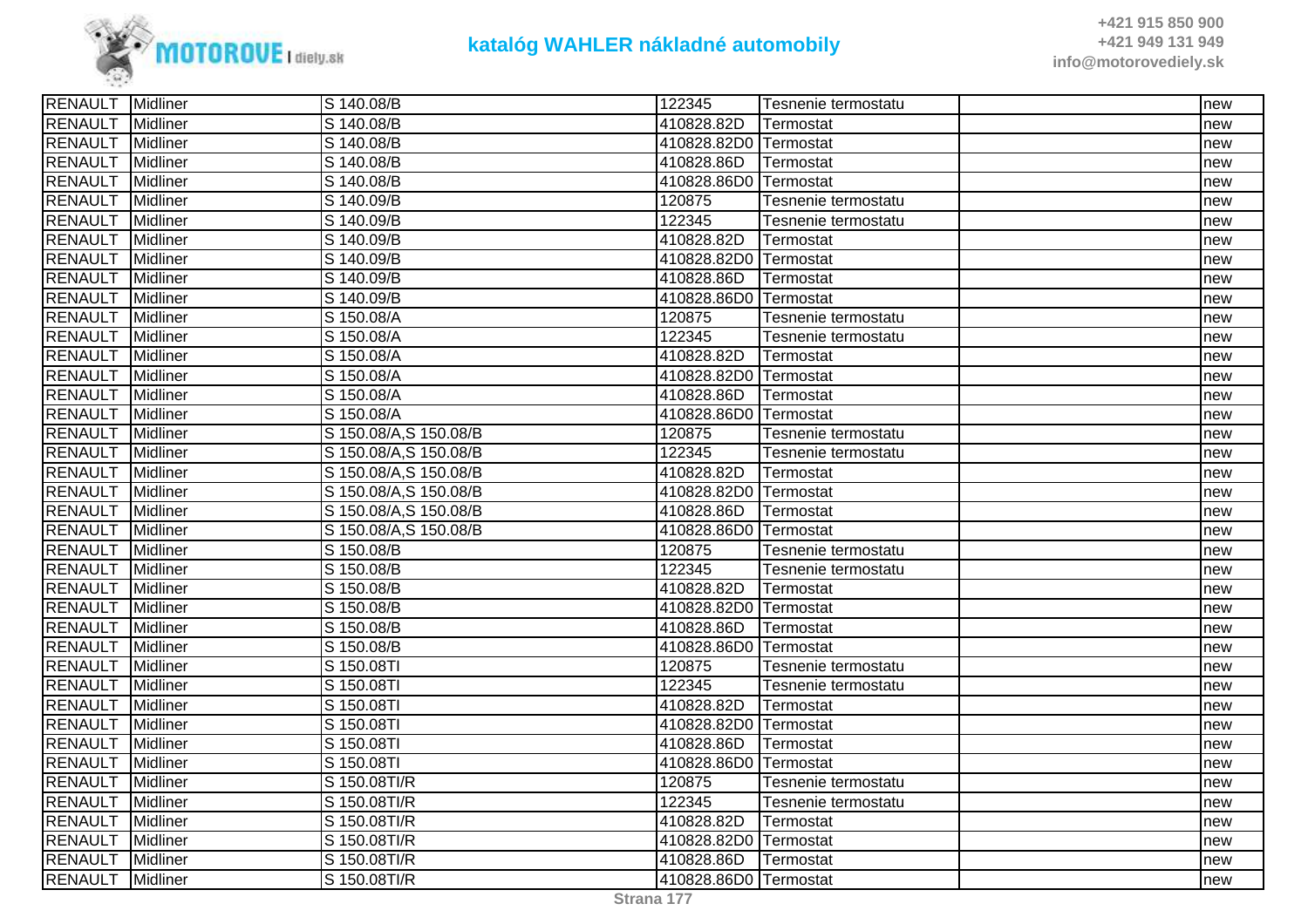

| <b>RENAULT</b> Midliner |                 | S 150.09/B             | 120875                | Tesnenie termostatu | Inew |
|-------------------------|-----------------|------------------------|-----------------------|---------------------|------|
| RENAULT                 | <b>Midliner</b> | S 150.09/B             | 122345                | Tesnenie termostatu | new  |
| <b>RENAULT</b>          | Midliner        | S 150.09/B             | 410828.82D            | Termostat           | new  |
| RENAULT                 | Midliner        | S 150.09/B             | 410828.82D0 Termostat |                     | new  |
| RENAULT                 | Midliner        | S 150.09/B             | 410828.86D            | Termostat           | new  |
| RENAULT                 | Midliner        | S 150.09/B             | 410828.86D0 Termostat |                     | new  |
| <b>RENAULT</b>          | Midliner        | S 150.09/B, S 135.09/B | 120875                | Tesnenie termostatu | new  |
| <b>RENAULT</b>          | Midliner        | S 150.09/B, S 135.09/B | 122345                | Tesnenie termostatu | new  |
| <b>RENAULT</b>          | Midliner        | S 150.09/B, S 135.09/B | 410828.82D            | Termostat           | new  |
| <b>RENAULT</b>          | Midliner        | S 150.09/B, S 135.09/B | 410828.82D0 Termostat |                     | new  |
| <b>RENAULT</b>          | Midliner        | S 150.09/B, S 135.09/B | 410828.86D            | Termostat           | new  |
| <b>RENAULT</b>          | Midliner        | S 150.09/B, S 135.09/B | 410828.86D0 Termostat |                     | new  |
| <b>RENAULT</b>          | Midliner        | S 150.09TI             | 120875                | Tesnenie termostatu | new  |
| <b>RENAULT</b>          | Midliner        | S 150.09TI             | 122345                | Tesnenie termostatu | new  |
| <b>RENAULT</b>          | Midliner        | S 150.09TI             | 410828.82D            | Termostat           | new  |
| <b>RENAULT</b>          | Midliner        | S 150.09TI             | 410828.82D0 Termostat |                     | new  |
| <b>RENAULT</b>          | Midliner        | S 150.09TI             | 410828.86D            | Termostat           | new  |
| <b>RENAULT</b>          | <b>Midliner</b> | S 150.09TI             | 410828.86D0 Termostat |                     | new  |
| RENAULT                 | Midliner        | S 150.11TI             | 120875                | Tesnenie termostatu | new  |
| <b>RENAULT</b>          | Midliner        | S 150.11TI             | 122345                | Tesnenie termostatu | new  |
| <b>RENAULT</b>          | Midliner        | S 150.11TI             | 410828.82D            | Termostat           | new  |
| RENAULT                 | Midliner        | S 150.11TI             | 410828.82D0 Termostat |                     | new  |
| <b>RENAULT</b>          | Midliner        | S 150.11TI             | 410828.86D            | Termostat           | new  |
| <b>RENAULT</b>          | Midliner        | S 150.11TI             | 410828.86D0 Termostat |                     | new  |
| <b>RENAULT</b>          | <b>Midliner</b> | S 150.13TI             | 120875                | Tesnenie termostatu | new  |
| <b>RENAULT</b>          | Midliner        | S 150.13TI             | 122345                | Tesnenie termostatu | new  |
| <b>RENAULT</b>          | Midliner        | S 150.13TI             | 410828.82D            | Termostat           | new  |
| RENAULT                 | Midliner        | S 150.13TI             | 410828.82D0 Termostat |                     | new  |
| <b>RENAULT</b>          | Midliner        | S 150.13TI             | 410828.86D            | Termostat           | new  |
| <b>RENAULT</b>          | Midliner        | S 150.13TI             | 410828.86D0 Termostat |                     | new  |
| <b>RENAULT</b>          | <b>Midliner</b> | S 150.14TI BOM         | 120875                | Tesnenie termostatu | new  |
| <b>RENAULT</b>          | Midliner        | S 150.14TI BOM         | 122345                | Tesnenie termostatu | new  |
| <b>RENAULT</b>          | Midliner        | S 150.14TI BOM         | 410828.82D            | Termostat           | new  |
| <b>RENAULT</b>          | Midliner        | S 150.14TI BOM         | 410828.82D0 Termostat |                     | new  |
| <b>RENAULT</b>          | Midliner        | S 150.14TI BOM         | 410828.86D            | Termostat           | new  |
| <b>RENAULT</b>          | Midliner        | S 150.14TI BOM         | 410828.86D0 Termostat |                     | new  |
| <b>RENAULT</b>          | <b>Midliner</b> | S 160.08/A, S 160.08/B | 120875                | Tesnenie termostatu | new  |
| <b>RENAULT</b>          | <b>Midliner</b> | S 160.08/A,S 160.08/B  | 122345                | Tesnenie termostatu | new  |
| <b>RENAULT</b>          | Midliner        | S 160.08/A,S 160.08/B  | 410828.82D            | Termostat           | new  |
| <b>RENAULT</b>          | <b>Midliner</b> | S 160.08/A,S 160.08/B  | 410828.82D0 Termostat |                     | new  |
| <b>RENAULT</b>          | Midliner        | S 160.08/A, S 160.08/B | 410828.86D            | lTermostat          | new  |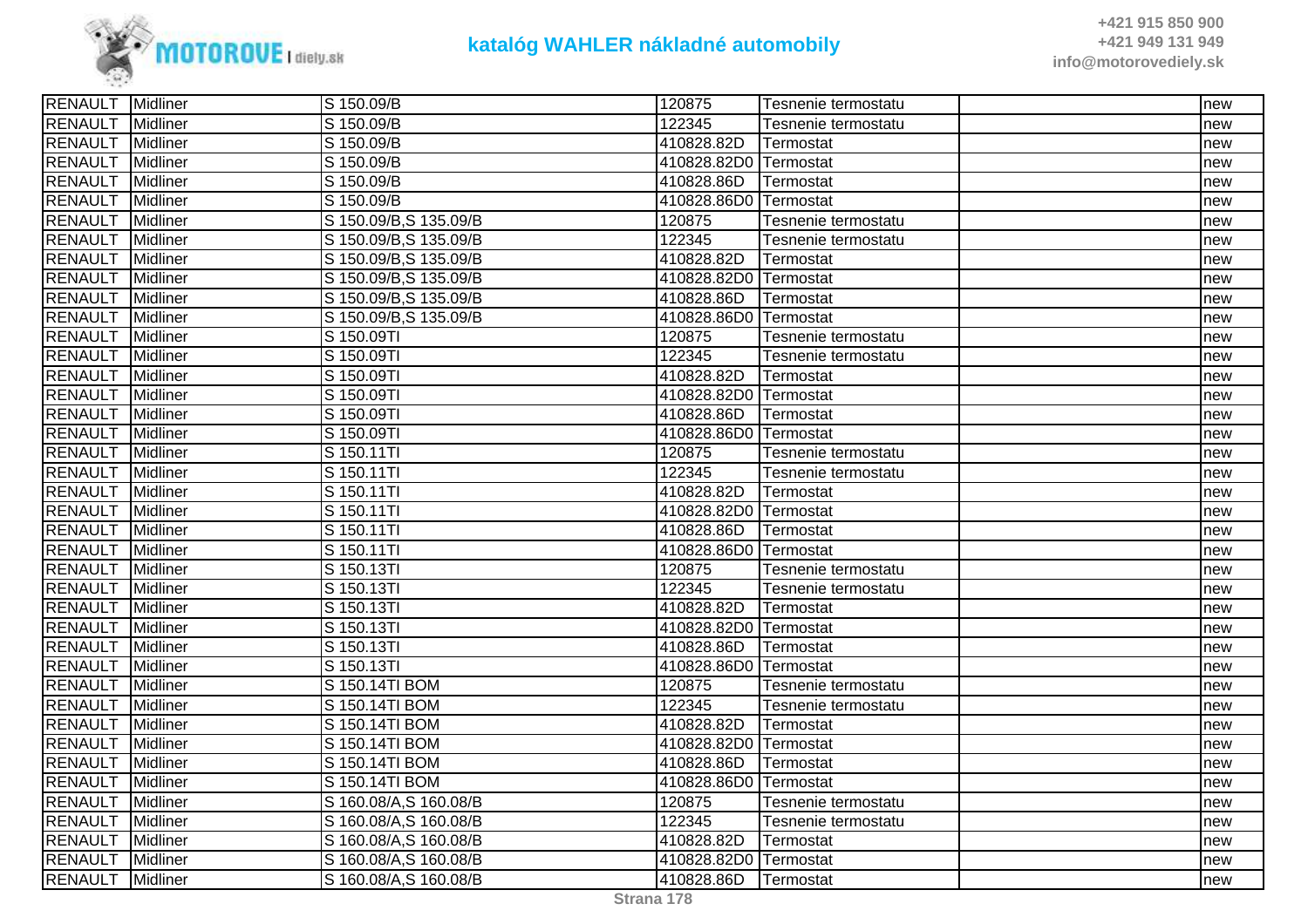

| <b>RENAULT</b> Midliner |                 | S 160.08/A,S 160.08/B | 410828.86D0 Termostat |                     | new |
|-------------------------|-----------------|-----------------------|-----------------------|---------------------|-----|
| <b>RENAULT</b>          | Midliner        | S 160.08/B            | 120875                | Tesnenie termostatu | new |
| <b>RENAULT</b>          | Midliner        | S 160.08/B            | 122345                | Tesnenie termostatu | new |
| <b>RENAULT</b>          | Midliner        | S 160.08/B            | 410828.82D            | Termostat           | new |
| <b>RENAULT</b>          | Midliner        | S 160.08/B            | 410828.82D0 Termostat |                     | new |
| <b>RENAULT</b>          | Midliner        | S 160.08/B            | 410828.86D            | Termostat           | new |
| <b>RENAULT</b>          | Midliner        | S 160.08/B            | 410828.86D0 Termostat |                     | new |
| RENAULT                 | <b>Midliner</b> | S 160.09/B            | 120875                | Tesnenie termostatu | new |
| <b>RENAULT</b>          | Midliner        | S 160.09/B            | 122345                | Tesnenie termostatu | new |
| <b>RENAULT</b>          | Midliner        | S 160.09/B            | 410828.82D            | Termostat           | new |
| <b>RENAULT</b>          | Midliner        | S 160.09/B            | 410828.82D0 Termostat |                     | new |
| <b>RENAULT</b>          | Midliner        | S 160.09/B            | 410828.86D            | Termostat           | new |
| <b>RENAULT</b>          | Midliner        | S 160.09/B            | 410828.86D0 Termostat |                     | new |
| <b>RENAULT</b>          | Midliner        | S 160.09/B SP         | 120875                | Tesnenie termostatu | new |
| RENAULT                 | Midliner        | S 160.09/B SP         | 122345                | Tesnenie termostatu | new |
| <b>RENAULT</b>          | <b>Midliner</b> | S 160.09/B SP         | 410828.82D            | Termostat           | new |
| <b>RENAULT</b>          | Midliner        | S 160.09/B SP         | 410828.82D0 Termostat |                     | new |
| <b>RENAULT</b>          | Midliner        | S 160.09/B SP         | 410828.86D            | <b>Termostat</b>    | new |
| RENAULT                 | Midliner        | S 160.09/B SP         | 410828.86D0 Termostat |                     | new |
| <b>RENAULT</b>          | Midliner        | S 170.11TI            | 120875                | Tesnenie termostatu | new |
| <b>RENAULT</b>          | Midliner        | S 170.11TI            | 122345                | Tesnenie termostatu | new |
| <b>RENAULT</b>          | Midliner        | S 170.11TI            | 410828.82D            | Termostat           | new |
| <b>RENAULT</b>          | Midliner        | S 170.11TI            | 410828.82D0 Termostat |                     | new |
| <b>RENAULT</b>          | Midliner        | S 170.11TI            | 410828.86D            | ITermostat          | new |
| <b>RENAULT</b>          | Midliner        | S 170.11TI            | 410828.86D0 Termostat |                     | new |
| <b>RENAULT</b>          | Midliner        | S 170.11TI/R          | 120875                | Tesnenie termostatu | new |
| <b>RENAULT</b>          | <b>Midliner</b> | S 170.11TI/R          | 122345                | Tesnenie termostatu | new |
| <b>RENAULT</b>          | <b>Midliner</b> | S 170.11TI/R          | 410828.82D            | Termostat           | new |
| <b>RENAULT</b>          | Midliner        | S 170.11TI/R          | 410828.82D0 Termostat |                     | new |
| <b>RENAULT</b>          | <b>Midliner</b> | S 170.11TI/R          | 410828.86D            | Termostat           | new |
| RENAULT                 | Midliner        | S 170.11TI/R          | 410828.86D0 Termostat |                     | new |
| <b>RENAULT</b>          | Midliner        | S 170.13TI            | 120875                | Tesnenie termostatu | new |
| RENAULT                 | <b>Midliner</b> | S 170.13TI            | 122345                | Tesnenie termostatu | new |
| <b>RENAULT</b>          | Midliner        | S 170.13TI            | 410828.82D            | Termostat           | new |
| <b>RENAULT</b>          | Midliner        | S 170.13TI            | 410828.82D0 Termostat |                     | new |
| RENAULT                 | Midliner        | S 170.13TI            | 410828.86D            | Termostat           | new |
| <b>RENAULT</b>          | Midliner        | S 170.13TI            | 410828.86D0 Termostat |                     | new |
| <b>RENAULT</b>          | Midliner        | S 170.13TI, S 170 SP  | 120875                | Tesnenie termostatu | new |
| <b>RENAULT</b>          | Midliner        | S 170.13TI, S 170 SP  | 122345                | Tesnenie termostatu | new |
| <b>RENAULT</b>          | Midliner        | S 170.13TI, S 170 SP  | 410828.82D            | Termostat           | new |
| <b>RENAULT</b> Midliner |                 | S 170.13TI, S 170 SP  | 410828.82D0 Termostat |                     | new |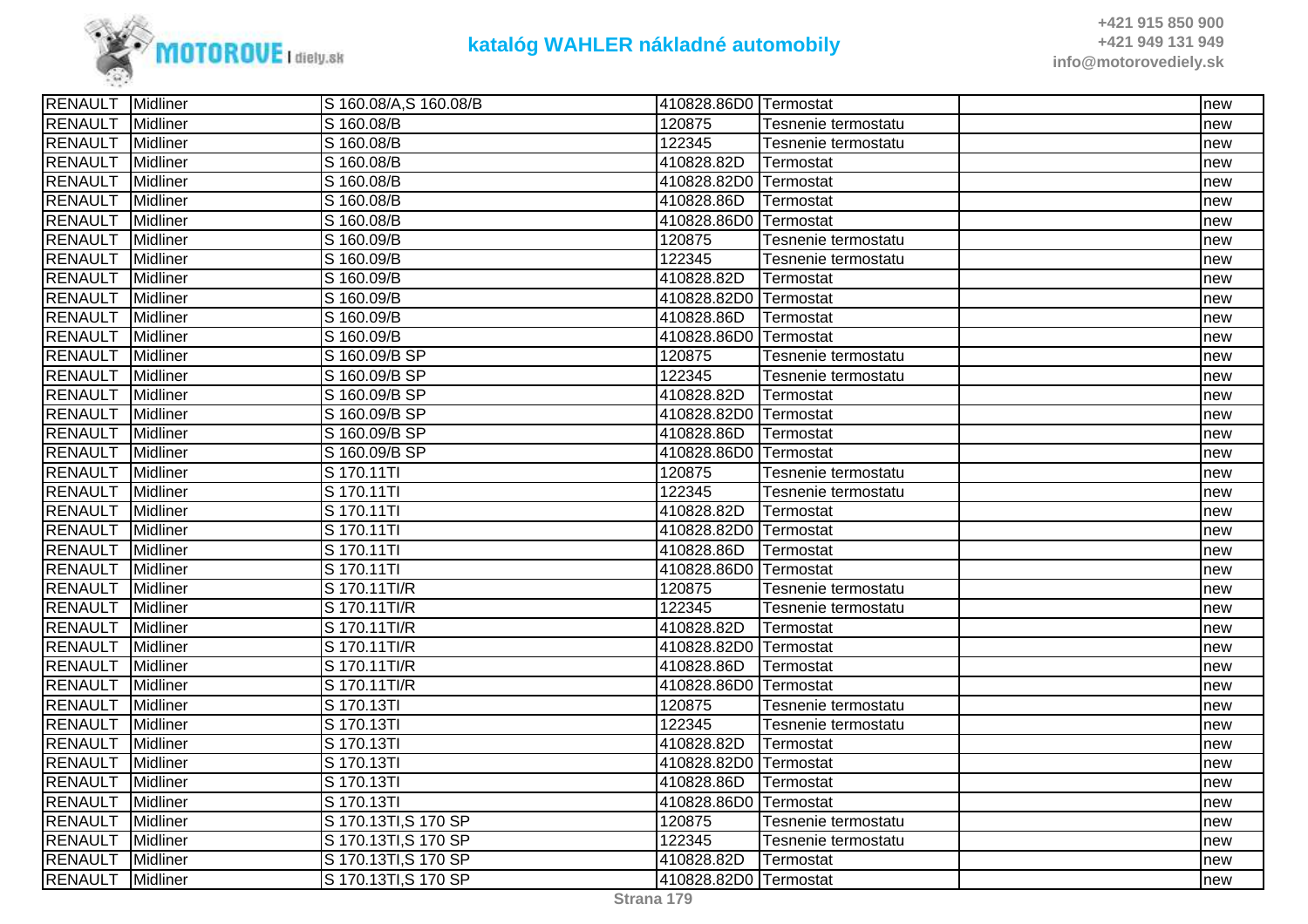

| <b>RENAULT</b> Midliner |                 | S 170.13TI, S 170 SP     | 410828.86D Termostat  |                     | new |
|-------------------------|-----------------|--------------------------|-----------------------|---------------------|-----|
| <b>RENAULT</b>          | Midliner        | S 170.13TI, S 170 SP     | 410828.86D0 Termostat |                     | new |
| <b>RENAULT</b>          | Midliner        | S 170.13TI, S 170.13TI/R | 120875                | Tesnenie termostatu | new |
| <b>RENAULT</b>          | Midliner        | S 170.13TI, S 170.13TI/R | 122345                | Tesnenie termostatu | new |
| <b>RENAULT</b>          | Midliner        | S 170.13TI, S 170.13TI/R | 410828.82D            | Termostat           | new |
| <b>RENAULT</b>          | Midliner        | S 170.13TI, S 170.13TI/R | 410828.82D0 Termostat |                     | new |
| <b>RENAULT</b>          | Midliner        | S 170.13TI, S 170.13TI/R | 410828.86D            | Termostat           | new |
| <b>RENAULT</b>          | Midliner        | S 170.13TI, S 170.13TI/R | 410828.86D0 Termostat |                     | new |
| <b>RENAULT</b>          | Midliner        | S 170.13TI/T             | 120875                | Tesnenie termostatu | new |
| <b>RENAULT</b>          | Midliner        | S 170.13TI/T             | 122345                | Tesnenie termostatu | new |
| <b>RENAULT</b>          | Midliner        | S 170.13TI/T             | 410828.82D            | Termostat           | new |
| <b>RENAULT</b>          | Midliner        | S 170.13TI/T             | 410828.82D0 Termostat |                     | new |
| <b>RENAULT</b>          | Midliner        | S 170.13TI/T             | 410828.86D            | Termostat           | new |
| <b>RENAULT</b>          | Midliner        | S 170.13TI/T             | 410828.86D0 Termostat |                     | new |
| <b>RENAULT</b>          | Midliner        | S 170.14TI               | 120875                | Tesnenie termostatu | new |
| <b>RENAULT</b>          | Midliner        | S 170.14TI               | 122345                | Tesnenie termostatu | new |
| <b>RENAULT</b>          | Midliner        | S 170.14TI               | 410828.82D            | Termostat           | new |
| <b>RENAULT</b>          | Midliner        | S 170.14TI               | 410828.82D0 Termostat |                     | new |
| <b>RENAULT</b>          | Midliner        | S 170.14TI               | 410828.86D            | Termostat           | new |
| <b>RENAULT</b>          | Midliner        | S 170.14TI               | 410828.86D0 Termostat |                     | new |
| <b>RENAULT</b>          | <b>Midliner</b> | S 170.14TI/R             | 120875                | Tesnenie termostatu | new |
| <b>RENAULT</b>          | Midliner        | S 170.14TI/R             | 122345                | Tesnenie termostatu | new |
| <b>RENAULT</b>          | Midliner        | S 170.14TI/R             | 410828.82D            | Termostat           | new |
| <b>RENAULT</b>          | Midliner        | S 170.14TI/R             | 410828.82D0 Termostat |                     | new |
| <b>RENAULT</b>          | Midliner        | S 170.14TI/R             | 410828.86D            | Termostat           | new |
| <b>RENAULT</b>          | Midliner        | S 170.14TI/R             | 410828.86D0 Termostat |                     | new |
| <b>RENAULT</b>          | Midliner        | S 170.15TI               | 120875                | Tesnenie termostatu | new |
| <b>RENAULT</b>          | Midliner        | S 170.15TI               | 122345                | Tesnenie termostatu | new |
| <b>RENAULT</b>          | Midliner        | S 170.15TI               | 410828.82D            | Termostat           | new |
| <b>RENAULT</b>          | Midliner        | S 170.15TI               | 410828.82D0 Termostat |                     | new |
| <b>RENAULT</b>          | Midliner        | S 170.15TI               | 410828.86D            | Termostat           | new |
| <b>RENAULT</b>          | Midliner        | S 170.15TI               | 410828.86D0 Termostat |                     | new |
| <b>RENAULT</b>          | Midliner        | S 180.08/A               | 120875                | Tesnenie termostatu | new |
| <b>RENAULT</b>          | <b>Midliner</b> | S 180.08/A               | 122345                | Tesnenie termostatu | new |
| <b>RENAULT</b>          | Midliner        | S 180.08/A               | 410828.82D            | Termostat           | new |
| <b>RENAULT</b>          | Midliner        | S 180.08/A               | 410828.82D0 Termostat |                     | new |
| <b>RENAULT</b>          | Midliner        | S 180.08/A               | 410828.86D            | Termostat           | new |
| <b>RENAULT</b>          | Midliner        | S 180.08/A               | 410828.86D0 Termostat |                     | new |
| <b>RENAULT</b>          | Midliner        | S 180.08/A, S 180.08/B   | 120875                | Tesnenie termostatu | new |
| <b>RENAULT</b>          | Midliner        | S 180.08/A, S 180.08/B   | 122345                | Tesnenie termostatu | new |
| RENAULT Midliner        |                 | S 180.08/A,S 180.08/B    | 410828.82D            | <b>ITermostat</b>   | new |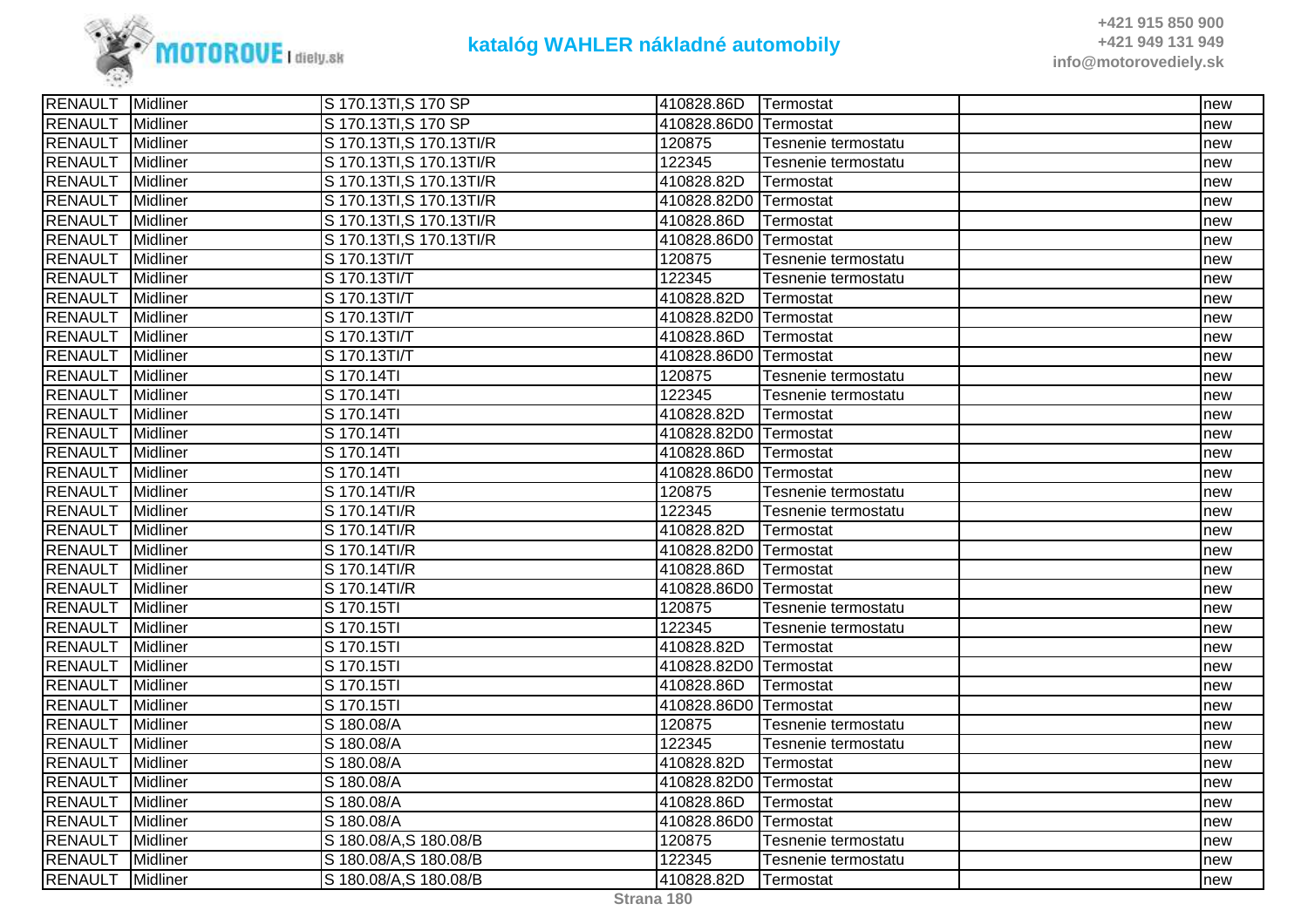

| RENAULT Midliner |                 | S 180.08/A,S 180.08/B  | 410828.82D0 Termostat  |                     | new |
|------------------|-----------------|------------------------|------------------------|---------------------|-----|
| <b>RENAULT</b>   | Midliner        | S 180.08/A, S 180.08/B | 410828.86D             | Termostat           | new |
| <b>RENAULT</b>   | Midliner        | S 180.08/A,S 180.08/B  | 410828.86D0 Termostat  |                     | new |
| <b>RENAULT</b>   | <b>Midliner</b> | S 180.09/B             | 120875                 | Tesnenie termostatu | new |
| <b>RENAULT</b>   | Midliner        | S 180.09/B             | 122345                 | Tesnenie termostatu | new |
| <b>RENAULT</b>   | Midliner        | S 180.09/B             | 410828.82D             | Termostat           | new |
| <b>RENAULT</b>   | <b>Midliner</b> | S 180.09/B             | 410828.82D0 Termostat  |                     | new |
| <b>RENAULT</b>   | Midliner        | S 180.09/B             | 410828.86D             | <b>Termostat</b>    | new |
| <b>RENAULT</b>   | <b>Midliner</b> | S 180.09/B             | 410828.86D0 Termostat  |                     | new |
| <b>RENAULT</b>   | Midliner        | S 180.09/B SP          | 120875                 | Tesnenie termostatu | new |
| <b>RENAULT</b>   | Midliner        | S 180.09/B SP          | 122345                 | Tesnenie termostatu | new |
| RENAULT          | Midliner        | S 180.09/B SP          | 410828.82D             | Termostat           | new |
| <b>RENAULT</b>   | Midliner        | S 180.09/B SP          | 410828.82D0 Termostat  |                     | new |
| <b>RENAULT</b>   | Midliner        | S 180.09/B SP          | 410828.86D             | Termostat           | new |
| <b>RENAULT</b>   | <b>Midliner</b> | S 180.09/B SP          | 410828.86D0 Termostat  |                     | new |
| <b>RENAULT</b>   | Midliner        | S 210.08/A             | 120875                 | Tesnenie termostatu | new |
| <b>RENAULT</b>   | Midliner        | S 210.08/A             | 122345                 | Tesnenie termostatu | new |
| <b>RENAULT</b>   | Midliner        | S 210.08/A             | 410828.82D             | Termostat           | new |
| <b>RENAULT</b>   | Midliner        | S 210.08/A             | 410828.82D0 Termostat  |                     | new |
| <b>RENAULT</b>   | <b>Midliner</b> | S 210.08/A             | 410828.86D             | Termostat           | new |
| <b>RENAULT</b>   | Midliner        | S 210.08/A             | 410828.86D0 ITermostat |                     | new |
| <b>RENAULT</b>   | Midliner        | S 210.09/B             | 120875                 | Tesnenie termostatu | new |
| <b>RENAULT</b>   | Midliner        | S 210.09/B             | 122345                 | Tesnenie termostatu | new |
| <b>RENAULT</b>   | Midliner        | S 210.09/B             | 410828.82D             | Termostat           | new |
| <b>RENAULT</b>   | <b>Midliner</b> | S 210.09/B             | 410828.82D0 Termostat  |                     | new |
| <b>RENAULT</b>   | <b>Midliner</b> | S 210.09/B             | 410828.86D             | Termostat           | new |
| <b>RENAULT</b>   | Midliner        | S 210.09/B             | 410828.86D0 Termostat  |                     | new |
| <b>RENAULT</b>   | Midliner        | S 220.11TI             | 120875                 | Tesnenie termostatu | new |
| <b>RENAULT</b>   | Midliner        | S 220.11TI             | 122345                 | Tesnenie termostatu | new |
| <b>RENAULT</b>   | Midliner        | S 220.11TI             | 410828.82D             | Termostat           | new |
| <b>RENAULT</b>   | Midliner        | S 220.11TI             | 410828.82D0 Termostat  |                     | new |
| <b>RENAULT</b>   | Midliner        | S 220.11TI             | 410828.86D             | Termostat           | new |
| <b>RENAULT</b>   | Midliner        | S 220.11TI             | 410828.86D0 Termostat  |                     | new |
| <b>RENAULT</b>   | Midliner        | S 220.13TI             | 120875                 | Tesnenie termostatu | new |
| <b>RENAULT</b>   | <b>Midliner</b> | S 220.13TI             | 122345                 | Tesnenie termostatu | new |
| <b>RENAULT</b>   | Midliner        | S 220.13TI             | 410828.82D             | Termostat           | new |
| <b>RENAULT</b>   | Midliner        | S 220.13TI             | 410828.82D0 Termostat  |                     | new |
| <b>RENAULT</b>   | Midliner        | S 220.13TI             | 410828.86D             | Termostat           | new |
| <b>RENAULT</b>   | <b>Midliner</b> | S 220.13TI             | 410828.86D0 Termostat  |                     | new |
| <b>RENAULT</b>   | Midliner        | S 220.13TI/T           | 120875                 | Tesnenie termostatu | new |
| <b>RENAULT</b>   | <b>Midliner</b> | S 220.13TI/T           | 122345                 | Tesnenie termostatu | new |
|                  |                 |                        |                        |                     |     |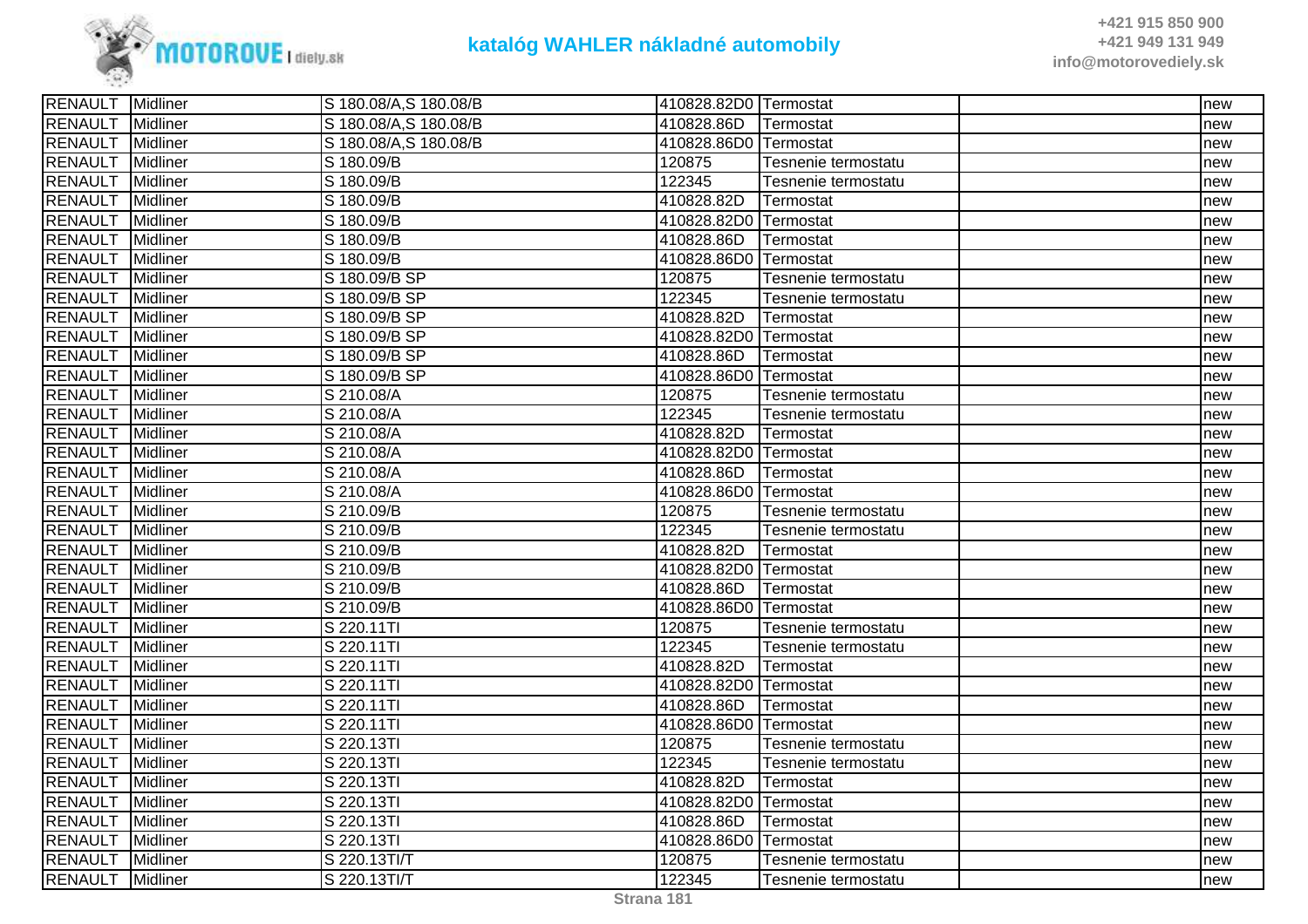

| <b>RENAULT</b> Midliner |                 | S 220.13TI/T      | 410828.82D Termostat  |                     |                          | new |
|-------------------------|-----------------|-------------------|-----------------------|---------------------|--------------------------|-----|
| <b>RENAULT</b>          | <b>Midliner</b> | S 220.13TI/T      | 410828.82D0 Termostat |                     |                          | new |
| <b>RENAULT</b>          | Midliner        | S 220.13TI/T      | 410828.86D            | Termostat           |                          | new |
| <b>RENAULT</b>          | <b>Midliner</b> | S 220.13TI/T      | 410828.86D0 Termostat |                     |                          | new |
| <b>RENAULT</b>          | Midliner        | S 220.14TI        | 120875                | Tesnenie termostatu |                          | new |
| <b>RENAULT</b>          | Midliner        | S 220.14TI        | 122345                | Tesnenie termostatu |                          | new |
| <b>RENAULT</b>          | Midliner        | S 220.14TI        | 410828.82D            | Termostat           |                          | new |
| <b>RENAULT</b>          | <b>Midliner</b> | S 220.14TI        | 410828.82D0 Termostat |                     |                          | new |
| <b>RENAULT</b>          | Midliner        | S 220.14TI        | 410828.86D            | Termostat           |                          | new |
| <b>RENAULT</b>          | Midliner        | S 220.14TI        | 410828.86D0 Termostat |                     |                          | new |
| <b>RENAULT</b>          | Midliner        | S 220.14TI/T      | 120875                | Tesnenie termostatu |                          | new |
| <b>RENAULT</b>          | Midliner        | S 220.14TI/T      | 122345                | Tesnenie termostatu |                          | new |
| <b>RENAULT</b>          | Midliner        | S 220.14TI/T      | 410828.82D            | Termostat           |                          | new |
| <b>RENAULT</b>          | <b>Midliner</b> | S 220.14TI/T      | 410828.82D0 Termostat |                     |                          | new |
| <b>RENAULT</b>          | Midliner        | S 220.14TI/T      | 410828.86D            | Termostat           |                          | new |
| <b>RENAULT</b>          | Midliner        | S 220.14TI/T      | 410828.86D0 Termostat |                     |                          | new |
| <b>RENAULT</b>          | Midlum          | 135.08/B,150.08/B | 120875                | Tesnenie termostatu |                          | new |
| <b>RENAULT</b>          | Midlum          | 135.08/B,150.08/B | 122345                | Tesnenie termostatu |                          | new |
| <b>RENAULT</b>          | Midlum          | 135.08/B,150.08/B | 410828.82D            | Termostat           |                          | new |
| <b>RENAULT</b>          | Midlum          | 135.08/B,150.08/B | 410828.82D0 Termostat |                     |                          | new |
| <b>RENAULT</b>          | Midlum          | 135.08/B,150.08/B | 410828.86D            | Termostat           |                          | new |
| <b>RENAULT</b>          | Midlum          | 135.08/B,150.08/B | 410828.86D0 Termostat |                     |                          | new |
| <b>RENAULT</b>          | Midlum          | 135.09/B,150.09/B | 120875                | Tesnenie termostatu |                          | new |
| <b>RENAULT</b>          | Midlum          | 135.09/B,150.09/B | 122345                | Tesnenie termostatu |                          | new |
| <b>RENAULT</b>          | Midlum          | 135.09/B,150.09/B | 410828.82D            | Termostat           |                          | new |
| <b>RENAULT</b>          | Midlum          | 135.09/B,150.09/B | 410828.82D0 Termostat |                     |                          | new |
| <b>RENAULT</b>          | Midlum          | 135.09/B,150.09/B | 410828.86D            | Termostat           |                          | new |
| <b>RENAULT</b>          | Midlum          | 135.09/B,150.09/B | 410828.86D0 Termostat |                     |                          | new |
| <b>RENAULT</b>          | Midlum          | 135.10/B,150.10/B | 120875                | Tesnenie termostatu |                          | new |
| <b>RENAULT</b>          | Midlum          | 135.10/B,150.10/B | 122345                | Tesnenie termostatu |                          | new |
| <b>RENAULT</b>          | Midlum          | 135.10/B,150.10/B | 410828.82D            | Termostat           |                          | new |
| <b>RENAULT</b>          | Midlum          | 135.10/B,150.10/B | 410828.82D0 Termostat |                     |                          | new |
| <b>RENAULT</b>          | Midlum          | 135.10/B,150.10/B | 410828.86D            | Termostat           |                          | new |
| <b>RENAULT</b>          | Midlum          | 135.10/B,150.10/B | 410828.86D0 Termostat |                     |                          | new |
| <b>RENAULT</b>          | Midlum          | 150.08/B          | 120875                | Tesnenie termostatu |                          | new |
| <b>RENAULT</b>          | Midlum          | 150.08/B          | 122345                | Tesnenie termostatu | do roku výr. --> 06.2003 | new |
| <b>RENAULT</b>          | Midlum          | 150.08/B          | 410828.86D            | Termostat           | do roku výr. --> 06.2003 | new |
| <b>RENAULT</b>          | Midlum          | 150.08/B          | 410828.86D0 Termostat |                     | do roku výr. --> 06.2003 | new |
| <b>RENAULT</b>          | Midlum          | 150.08/B          | 4619.86               | Termostat           | od roku výr. 06.2003 --> |     |
| <b>RENAULT</b>          | Midlum          | 150.10/B          | 120875                | Tesnenie termostatu |                          | new |
| <b>RENAULT</b>          | Midlum          | 150.10/B          | 122345                | Tesnenie termostatu | do roku výr. --> 06.2003 | new |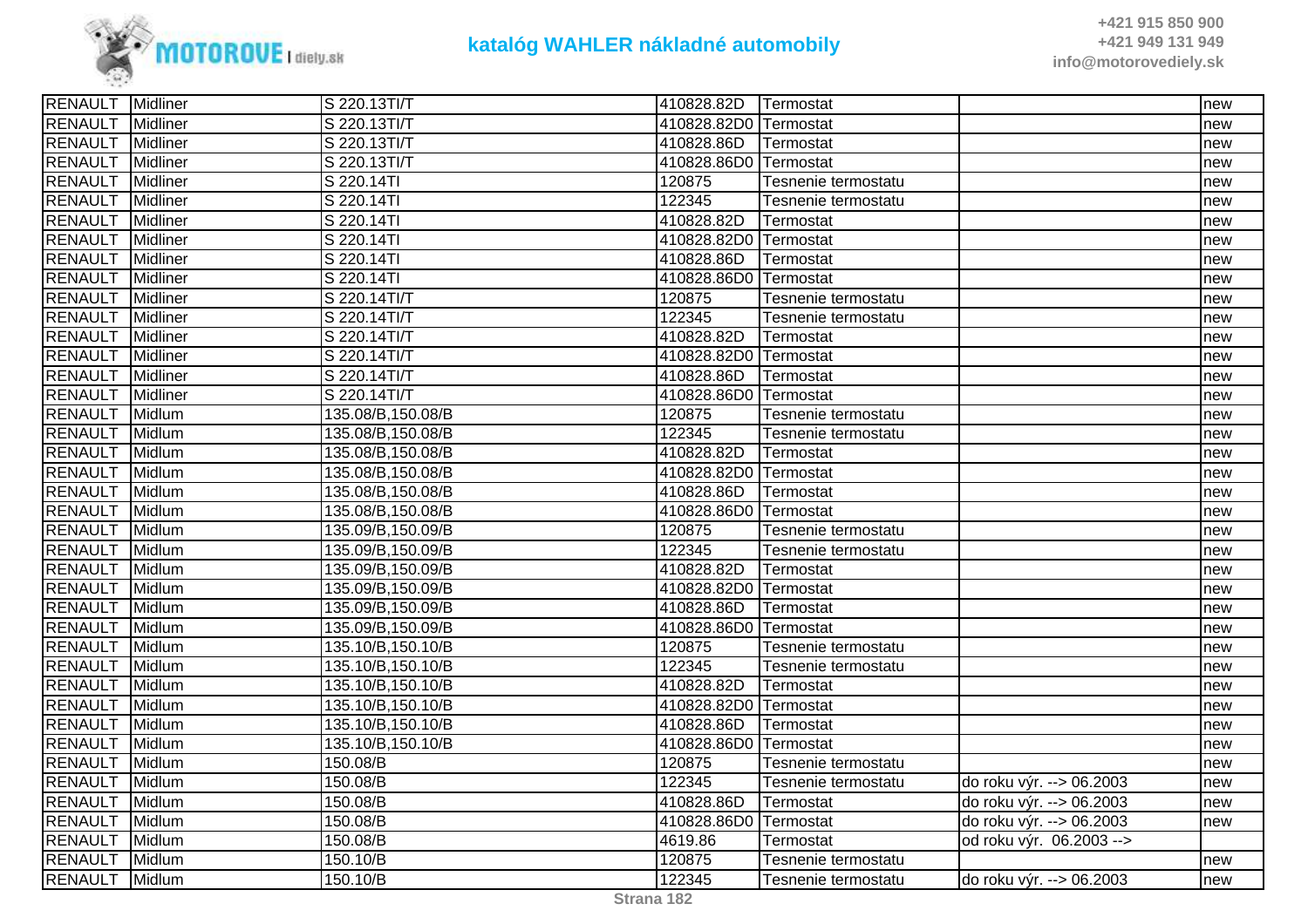

| <b>RENAULT</b> | Midlum | 150.10/B           | 410828.86D            | Termostat           | do roku výr. --> 06.2003  | new |
|----------------|--------|--------------------|-----------------------|---------------------|---------------------------|-----|
| <b>RENAULT</b> | Midlum | 150.10/B           | 410828.86D0 Termostat |                     | do roku výr. --> 06.2003  | new |
| <b>RENAULT</b> | Midlum | 150.10/B           | 4619.86               | Termostat           | od roku výr. 06.2003 -->  |     |
| <b>RENAULT</b> | Midlum | 150.12/B           | 120875                | Tesnenie termostatu |                           | new |
| <b>RENAULT</b> | Midlum | 150.12/B           | 122345                | Tesnenie termostatu |                           | new |
| <b>RENAULT</b> | Midlum | 150.12/B           | 410828.82D            | Termostat           |                           | new |
| <b>RENAULT</b> | Midlum | 150.12/B           | 410828.82D0 Termostat |                     |                           | new |
| <b>RENAULT</b> | Midlum | 150.12/B           | 410828.86D            | Termostat           |                           | new |
| RENAULT        | Midlum | 150.12/B           | 410828.86D0           | Termostat           |                           | new |
| RENAULT        | Midlum | 180.08/B           | 120875                | Tesnenie termostatu |                           | new |
| <b>RENAULT</b> | Midlum | 180.08/B           | 122345                | Tesnenie termostatu | do roku výr. --> 06.2003  | new |
| <b>RENAULT</b> | Midlum | 180.08/B           | 410828.86D            | Termostat           | do roku výr. --> 06.2003  | new |
| <b>RENAULT</b> | Midlum | 180.08/B           | 410828.86D0           | Termostat           | do roku výr. --> 06.2003  | new |
| <b>RENAULT</b> | Midlum | 180.08/B           | 4619.86               | Termostat           | od roku výr. 06.2003 -->  |     |
| <b>RENAULT</b> | Midlum | 180.09/B           | 120875                | Tesnenie termostatu |                           | new |
| <b>RENAULT</b> | Midlum | 180.09/B           | 122345                | Tesnenie termostatu | do roku výr. --> 06.2003  | new |
| <b>RENAULT</b> | Midlum | 180.09/B           | 410828.86D            | Termostat           | do roku výr. --> 06.2003  | new |
| <b>RENAULT</b> | Midlum | 180.09/B           | 410828.86D0 Termostat |                     | do roku výr. --> 06.2003  | new |
| RENAULT        | Midlum | 180.09/B           | 4619.86               | Termostat           | od roku výr. 06.2003 -->  |     |
| <b>RENAULT</b> | Midlum | 180.10/B           | 120875                | Tesnenie termostatu |                           | new |
| <b>RENAULT</b> | Midlum | 180.10/B           | 122345                | Tesnenie termostatu | do roku výr. --> 06.2003  | new |
| <b>RENAULT</b> | Midlum | 180.10/B           | 410828.86D            | Termostat           | do roku výr. --> 06.2003  | new |
| <b>RENAULT</b> | Midlum | 180.10/B           | 410828.86D0 Termostat |                     | do roku výr. --> 06.2003  | new |
| <b>RENAULT</b> | Midlum | 180.10/B           | 4619.86               | Termostat           | od roku výr. 06.2003 -->  |     |
| <b>RENAULT</b> | Midlum | 180.12             | 120875                | Tesnenie termostatu |                           | new |
| <b>RENAULT</b> | Midlum | 180.12             | 122345                | Tesnenie termostatu | do roku výr. --> 06.2003  | new |
| <b>RENAULT</b> | Midlum | 180.12             | 410828.86D            | Termostat           | do roku výr. -- > 06.2003 | new |
| <b>RENAULT</b> | Midlum | 180.12             | 410828.86D0 Termostat |                     | do roku výr. --> 06.2003  | new |
| <b>RENAULT</b> | Midlum | 180.12             | 4619.86               | Termostat           | od roku výr. 06.2003 -->  |     |
| <b>RENAULT</b> | Midlum | 180.12/B           | 120875                | Tesnenie termostatu |                           | new |
| <b>RENAULT</b> | Midlum | 180.12/B           | 122345                | Tesnenie termostatu | do roku výr. --> 06.2003  | new |
| <b>RENAULT</b> | Midlum | 180.12/B           | 410828.86D            | Termostat           | do roku výr. --> 06.2003  | new |
| <b>RENAULT</b> | Midlum | 180.12/B           | 410828.86D0 Termostat |                     | do roku výr. --> 06.2003  | new |
| RENAULT        | Midlum | 180.12/B           | 4619.86               | Termostat           | od roku výr. 06.2003 -->  |     |
| <b>RENAULT</b> | Midlum | 180.12/B, 180.12/C | 120875                | Tesnenie termostatu |                           | new |
| <b>RENAULT</b> | Midlum | 180.12/B, 180.12/C | 122345                | Tesnenie termostatu | do roku výr. --> 06.2003  | new |
| <b>RENAULT</b> | Midlum | 180.12/B, 180.12/C | 410828.86D            | Termostat           | do roku výr. --> 06.2003  | new |
| <b>RENAULT</b> | Midlum | 180.12/B, 180.12/C | 410828.86D0           | Termostat           | do roku výr. --> 06.2003  | new |
| <b>RENAULT</b> | Midlum | 180.12/B, 180.12/C | 4619.86               | Termostat           | od roku výr. 06.2003 -->  |     |
| <b>RENAULT</b> | Midlum | 210.08/B           | 120875                | Tesnenie termostatu |                           | new |
| <b>RENAULT</b> | Midlum | 210.08/B           | 122345                | Tesnenie termostatu | do roku výr. --> 06.2003  | new |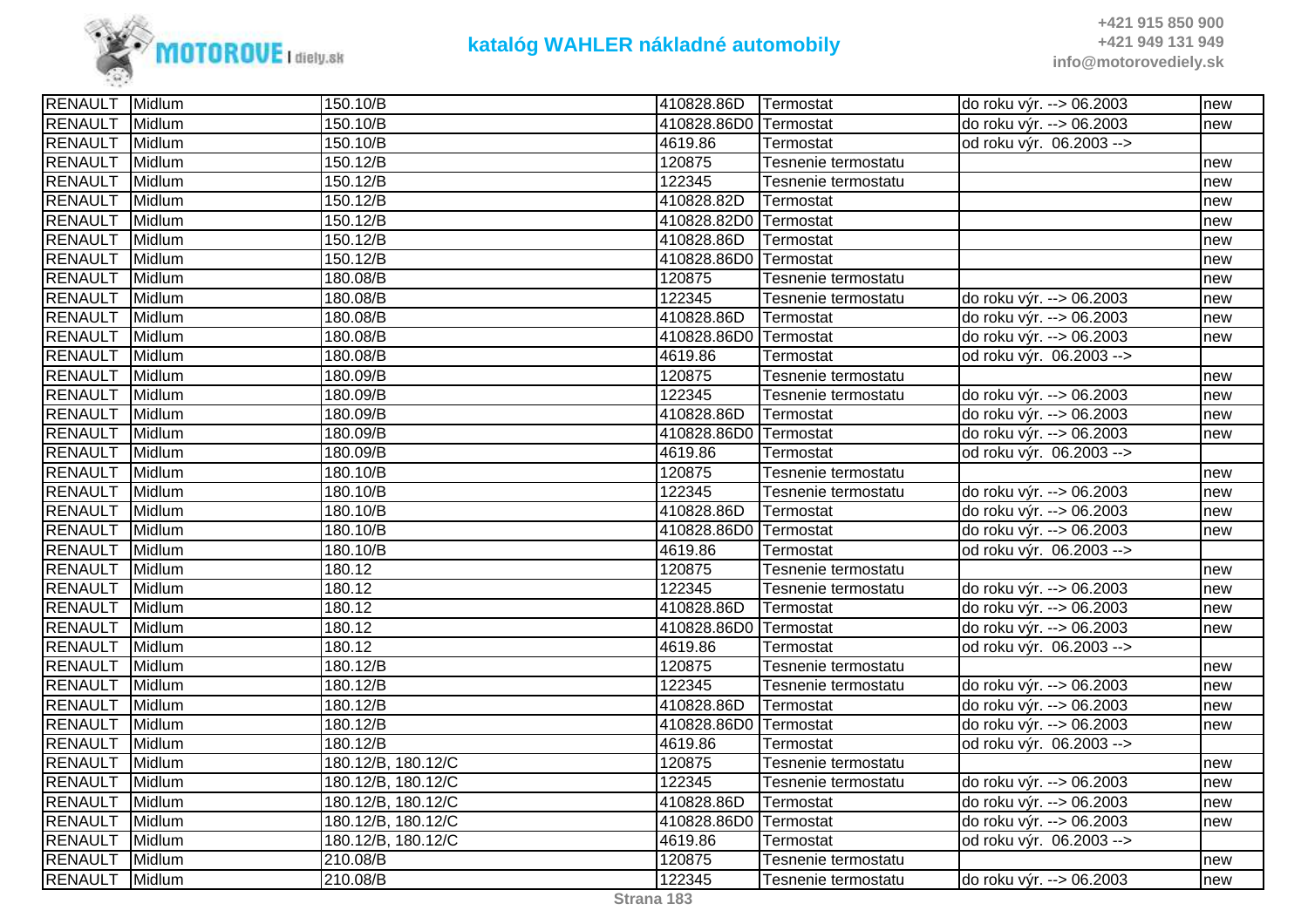

| <b>RENAULT</b><br>410828.86D0 Termostat<br>Midlum<br>210.08/B<br>do roku výr. --> 06.2003<br>new<br><b>RENAULT</b><br>Midlum<br>210.08/B<br>4619.86<br>od roku výr. 06.2003 --><br>Termostat<br><b>RENAULT</b><br>120875<br>Midlum<br>210.08/B, 220.08/B<br>Tesnenie termostatu<br>new<br>122345<br><b>RENAULT</b><br>Midlum<br>210.08/B, 220.08/B<br>do roku výr. --> 06.2003<br>Tesnenie termostatu<br>new<br><b>RENAULT</b><br>Midlum<br>410828.86D<br>210.08/B, 220.08/B<br>Termostat<br>do roku výr. --> 06.2003<br>new<br><b>RENAULT</b><br>Midlum<br>210.08/B, 220.08/B<br>410828.86D0 Termostat<br>do roku výr. --> 06.2003<br>new<br><b>RENAULT</b><br>Midlum<br>210.08/B, 220.08/B<br>4619.86<br>od roku výr. 06.2003 --><br>Termostat | <b>RENAULT</b> Midlum |        | 210.08/B | 410828.86D | Termostat           | do roku výr. --> 06.2003 | new |
|--------------------------------------------------------------------------------------------------------------------------------------------------------------------------------------------------------------------------------------------------------------------------------------------------------------------------------------------------------------------------------------------------------------------------------------------------------------------------------------------------------------------------------------------------------------------------------------------------------------------------------------------------------------------------------------------------------------------------------------------------|-----------------------|--------|----------|------------|---------------------|--------------------------|-----|
|                                                                                                                                                                                                                                                                                                                                                                                                                                                                                                                                                                                                                                                                                                                                                  |                       |        |          |            |                     |                          |     |
|                                                                                                                                                                                                                                                                                                                                                                                                                                                                                                                                                                                                                                                                                                                                                  |                       |        |          |            |                     |                          |     |
|                                                                                                                                                                                                                                                                                                                                                                                                                                                                                                                                                                                                                                                                                                                                                  |                       |        |          |            |                     |                          |     |
|                                                                                                                                                                                                                                                                                                                                                                                                                                                                                                                                                                                                                                                                                                                                                  |                       |        |          |            |                     |                          |     |
|                                                                                                                                                                                                                                                                                                                                                                                                                                                                                                                                                                                                                                                                                                                                                  |                       |        |          |            |                     |                          |     |
|                                                                                                                                                                                                                                                                                                                                                                                                                                                                                                                                                                                                                                                                                                                                                  |                       |        |          |            |                     |                          |     |
|                                                                                                                                                                                                                                                                                                                                                                                                                                                                                                                                                                                                                                                                                                                                                  |                       |        |          |            |                     |                          |     |
|                                                                                                                                                                                                                                                                                                                                                                                                                                                                                                                                                                                                                                                                                                                                                  | <b>RENAULT</b>        | Midlum | 210.09/B | 120875     | Tesnenie termostatu |                          | new |
| <b>RENAULT</b><br>Midlum<br>122345<br>210.09/B<br>Tesnenie termostatu<br>do roku výr. --> 06.2003<br>new                                                                                                                                                                                                                                                                                                                                                                                                                                                                                                                                                                                                                                         |                       |        |          |            |                     |                          |     |
| <b>RENAULT</b><br>410828.86D<br>Midlum<br>210.09/B<br>Termostat<br>do roku výr. --> 06.2003<br>new                                                                                                                                                                                                                                                                                                                                                                                                                                                                                                                                                                                                                                               |                       |        |          |            |                     |                          |     |
| <b>RENAULT</b><br>Midlum<br>210.09/B<br>410828.86D0 Termostat<br>do roku výr. --> 06.2003<br>new                                                                                                                                                                                                                                                                                                                                                                                                                                                                                                                                                                                                                                                 |                       |        |          |            |                     |                          |     |
| <b>RENAULT</b><br>Midlum<br>210.09/B<br>4619.86<br>od roku výr. 06.2003 --><br>Termostat                                                                                                                                                                                                                                                                                                                                                                                                                                                                                                                                                                                                                                                         |                       |        |          |            |                     |                          |     |
| <b>RENAULT</b><br>Midlum<br>210.10/B<br>120875<br>Tesnenie termostatu<br>new                                                                                                                                                                                                                                                                                                                                                                                                                                                                                                                                                                                                                                                                     |                       |        |          |            |                     |                          |     |
| <b>RENAULT</b><br>Midlum<br>122345<br>210.10/B<br>do roku výr. --> 06.2003<br>Tesnenie termostatu<br>new                                                                                                                                                                                                                                                                                                                                                                                                                                                                                                                                                                                                                                         |                       |        |          |            |                     |                          |     |
| <b>RENAULT</b><br>Midlum<br>410828.86D<br>210.10/B<br>Termostat<br>do roku výr. --> 06.2003<br>new                                                                                                                                                                                                                                                                                                                                                                                                                                                                                                                                                                                                                                               |                       |        |          |            |                     |                          |     |
| <b>RENAULT</b><br>Midlum<br>410828.86D0 Termostat<br>210.10/B<br>do roku výr. --> 06.2003<br>new                                                                                                                                                                                                                                                                                                                                                                                                                                                                                                                                                                                                                                                 |                       |        |          |            |                     |                          |     |
| <b>RENAULT</b><br>4619.86<br>Midlum<br>210.10/B<br>od roku výr. 06.2003 --><br>Termostat                                                                                                                                                                                                                                                                                                                                                                                                                                                                                                                                                                                                                                                         |                       |        |          |            |                     |                          |     |
| <b>RENAULT</b><br>210.10/B, 220.10/B<br>Midlum<br>120875<br>Tesnenie termostatu<br>new                                                                                                                                                                                                                                                                                                                                                                                                                                                                                                                                                                                                                                                           |                       |        |          |            |                     |                          |     |
| <b>RENAULT</b><br>Midlum<br>210.10/B, 220.10/B<br>122345<br>Tesnenie termostatu<br>do roku výr. --> 06.2003<br>new                                                                                                                                                                                                                                                                                                                                                                                                                                                                                                                                                                                                                               |                       |        |          |            |                     |                          |     |
| <b>RENAULT</b><br>Midlum<br>210.10/B, 220.10/B<br>410828.86D<br>Termostat<br>do roku výr. --> 06.2003<br>new                                                                                                                                                                                                                                                                                                                                                                                                                                                                                                                                                                                                                                     |                       |        |          |            |                     |                          |     |
| <b>RENAULT</b><br>410828.86D0 Termostat<br>Midlum<br>210.10/B, 220.10/B<br>do roku výr. --> 06.2003<br>new                                                                                                                                                                                                                                                                                                                                                                                                                                                                                                                                                                                                                                       |                       |        |          |            |                     |                          |     |
| <b>RENAULT</b><br>Midlum<br>210.10/B, 220.10/B<br>4619.86<br>Termostat<br>od roku výr. 06.2003 -->                                                                                                                                                                                                                                                                                                                                                                                                                                                                                                                                                                                                                                               |                       |        |          |            |                     |                          |     |
| <b>RENAULT</b><br>Midlum<br>210.12/C<br>120875<br>Tesnenie termostatu<br>new                                                                                                                                                                                                                                                                                                                                                                                                                                                                                                                                                                                                                                                                     |                       |        |          |            |                     |                          |     |
| <b>RENAULT</b><br>Midlum<br>210.12/C<br>122345<br>Tesnenie termostatu<br>do roku výr. --> 06.2003<br>new                                                                                                                                                                                                                                                                                                                                                                                                                                                                                                                                                                                                                                         |                       |        |          |            |                     |                          |     |
| <b>RENAULT</b><br>Midlum<br>410828.86D<br>210.12/C<br>Termostat<br>do roku výr. --> 06.2003<br>new                                                                                                                                                                                                                                                                                                                                                                                                                                                                                                                                                                                                                                               |                       |        |          |            |                     |                          |     |
| <b>RENAULT</b><br>Midlum<br>210.12/C<br>410828.86D0 Termostat<br>do roku výr. --> 06.2003<br>new                                                                                                                                                                                                                                                                                                                                                                                                                                                                                                                                                                                                                                                 |                       |        |          |            |                     |                          |     |
| <b>RENAULT</b><br>4619.86<br>Midlum<br>210.12/C<br>od roku výr. 06.2003 --><br>Termostat                                                                                                                                                                                                                                                                                                                                                                                                                                                                                                                                                                                                                                                         |                       |        |          |            |                     |                          |     |
| <b>RENAULT</b><br>210.12/C, 220.12/C<br>120875<br>Midlum<br>Tesnenie termostatu<br>new                                                                                                                                                                                                                                                                                                                                                                                                                                                                                                                                                                                                                                                           |                       |        |          |            |                     |                          |     |
| <b>RENAULT</b><br>210.12/C, 220.12/C<br>122345<br>Midlum<br>do roku výr. --> 06.2003<br>Tesnenie termostatu<br>new                                                                                                                                                                                                                                                                                                                                                                                                                                                                                                                                                                                                                               |                       |        |          |            |                     |                          |     |
| <b>RENAULT</b><br>Midlum<br>210.12/C, 220.12/C<br>410828.86D<br>Termostat<br>do roku výr. --> 06.2003<br>new                                                                                                                                                                                                                                                                                                                                                                                                                                                                                                                                                                                                                                     |                       |        |          |            |                     |                          |     |
| RENAULT<br>Midlum<br>210.12/C, 220.12/C<br>410828.86D0 Termostat<br>do roku výr. --> 06.2003<br>new                                                                                                                                                                                                                                                                                                                                                                                                                                                                                                                                                                                                                                              |                       |        |          |            |                     |                          |     |
| <b>RENAULT</b><br>Midlum<br>4619.86<br>210.12/C, 220.12/C<br>od roku výr. 06.2003 --><br>Termostat                                                                                                                                                                                                                                                                                                                                                                                                                                                                                                                                                                                                                                               |                       |        |          |            |                     |                          |     |
| <b>RENAULT</b><br>Midlum<br>210.13/C<br>120875<br>Tesnenie termostatu<br>new                                                                                                                                                                                                                                                                                                                                                                                                                                                                                                                                                                                                                                                                     |                       |        |          |            |                     |                          |     |
| <b>RENAULT</b><br>Midlum<br>210.13/C<br>122345<br>Tesnenie termostatu<br>do roku výr. --> 06.2003<br>new                                                                                                                                                                                                                                                                                                                                                                                                                                                                                                                                                                                                                                         |                       |        |          |            |                     |                          |     |
| <b>RENAULT</b><br>Midlum<br>410828.86D<br>210.13/C<br>Termostat<br>do roku výr. --> 06.2003<br>new                                                                                                                                                                                                                                                                                                                                                                                                                                                                                                                                                                                                                                               |                       |        |          |            |                     |                          |     |
| <b>RENAULT</b><br>Midlum<br>210.13/C<br>410828.86D0 Termostat<br>do roku výr. --> 06.2003<br>new                                                                                                                                                                                                                                                                                                                                                                                                                                                                                                                                                                                                                                                 |                       |        |          |            |                     |                          |     |
| <b>RENAULT</b><br>Midlum<br>210.13/C<br>4619.86<br>od roku výr. 06.2003 --><br>Termostat                                                                                                                                                                                                                                                                                                                                                                                                                                                                                                                                                                                                                                                         |                       |        |          |            |                     |                          |     |
| <b>RENAULT</b><br>Midlum<br>210.13/C, 220.13/C, 220.13/D<br>120875<br>Tesnenie termostatu<br>new                                                                                                                                                                                                                                                                                                                                                                                                                                                                                                                                                                                                                                                 |                       |        |          |            |                     |                          |     |
| <b>RENAULT</b><br>Midlum<br>210.13/C, 220.13/C, 220.13/D<br>122345<br>Tesnenie termostatu<br>do roku výr. --> 06.2003<br>new                                                                                                                                                                                                                                                                                                                                                                                                                                                                                                                                                                                                                     |                       |        |          |            |                     |                          |     |
| RENAULT Midlum<br>210.13/C, 220.13/C, 220.13/D<br>410828.86D<br>do roku výr. --> 06.2003<br>Termostat<br>new                                                                                                                                                                                                                                                                                                                                                                                                                                                                                                                                                                                                                                     |                       |        |          |            |                     |                          |     |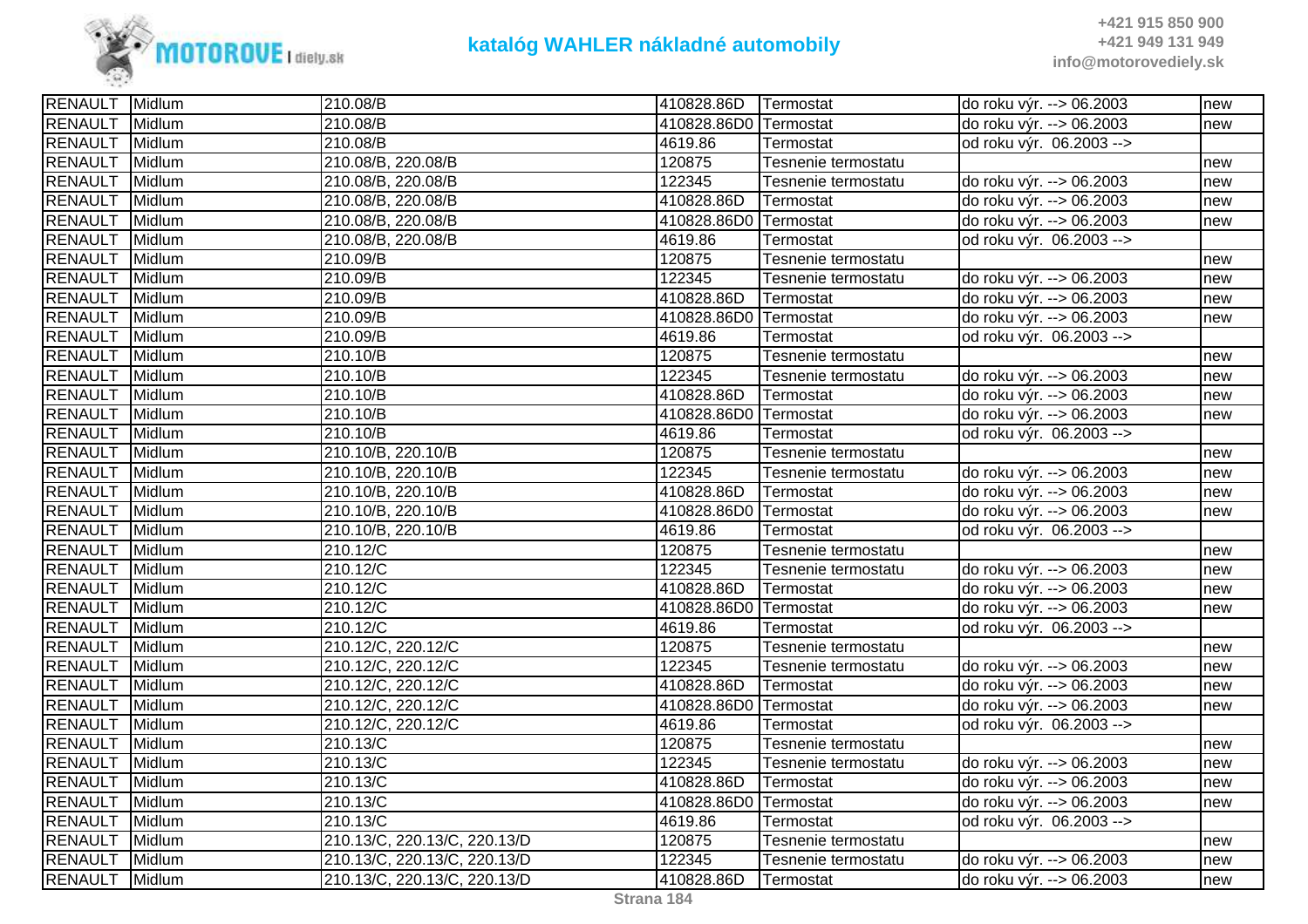

| RENAULT Midlum |        | 210.13/C, 220.13/C, 220.13/D | 410828.86D0 Termostat |                     | do roku výr. --> 06.2003 | new |
|----------------|--------|------------------------------|-----------------------|---------------------|--------------------------|-----|
| <b>RENAULT</b> | Midlum | 210.13/C, 220.13/C, 220.13/D | 4619.86               | Termostat           | od roku výr. 06.2003 --> |     |
| <b>RENAULT</b> | Midlum | 210.14/C, 220.14/C, 220.14/D | 120875                | Tesnenie termostatu |                          | new |
| <b>RENAULT</b> | Midlum | 210.14/C, 220.14/C, 220.14/D | 122345                | Tesnenie termostatu | do roku výr. --> 06.2003 | new |
| RENAULT Midlum |        | 210.14/C, 220.14/C, 220.14/D | 410828.86D            | Termostat           | do roku výr. --> 06.2003 | new |
| <b>RENAULT</b> | Midlum | 210.14/C, 220.14/C, 220.14/D | 410828.86D0 Termostat |                     | do roku výr. --> 06.2003 | new |
| <b>RENAULT</b> | Midlum | 210.14/C, 220.14/C, 220.14/D | 4619.86               | Termostat           | od roku výr. 06.2003 --> |     |
| <b>RENAULT</b> | Midlum | 210.15/C                     | 120875                | Tesnenie termostatu |                          | new |
| <b>RENAULT</b> | Midlum | 210.15/C                     | 122345                | Tesnenie termostatu | do roku výr. --> 06.2003 | new |
| <b>RENAULT</b> | Midlum | 210.15/C                     | 410828.86D            | Termostat           | do roku výr. --> 06.2003 | new |
| <b>RENAULT</b> | Midlum | 210.15/C                     | 410828.86D0 Termostat |                     | do roku výr. --> 06.2003 | new |
| RENAULT Midlum |        | 210.15/C                     | 4619.86               | Termostat           | od roku výr. 06.2003 --> |     |
| <b>RENAULT</b> | Midlum | 210.16/C, 220.16/C, 22.16/D  | 120875                | Tesnenie termostatu |                          | new |
| <b>RENAULT</b> | Midlum | 210.16/C, 220.16/C, 22.16/D  | 122345                | Tesnenie termostatu | do roku výr. --> 06.2003 | new |
| <b>RENAULT</b> | Midlum | 210.16/C, 220.16/C, 22.16/D  | 410828.86D            | Termostat           | do roku výr. --> 06.2003 | new |
| <b>RENAULT</b> | Midlum | 210.16/C, 220.16/C, 22.16/D  | 410828.86D0 Termostat |                     | do roku výr. --> 06.2003 | new |
| <b>RENAULT</b> | Midlum | 210.16/C, 220.16/C, 22.16/D  | 4619.86               | Termostat           | od roku výr. 06.2003 --> |     |
| RENAULT Midlum |        | 220.12                       | 120875                | Tesnenie termostatu |                          | new |
| <b>RENAULT</b> | Midlum | 220.12                       | 122345                | Tesnenie termostatu | do roku výr. --> 06.2003 | new |
| <b>RENAULT</b> | Midlum | 220.12                       | 410828.86D            | Termostat           | do roku výr. --> 06.2003 | new |
| <b>RENAULT</b> | Midlum | 220.12                       | 410828.86D0 Termostat |                     | do roku výr. --> 06.2003 | new |
| <b>RENAULT</b> | Midlum | 220.12                       | 4619.86               | Termostat           | od roku výr. 06.2003 --> |     |
| <b>RENAULT</b> | Midlum | 220.14                       | 120875                | Tesnenie termostatu |                          | new |
| <b>RENAULT</b> | Midlum | 220.14                       | 122345                | Tesnenie termostatu | do roku výr. --> 06.2003 | new |
| <b>RENAULT</b> | Midlum | 220.14                       | 410828.86D            | Termostat           | do roku výr. --> 06.2003 | new |
| RENAULT Midlum |        | 220.14                       | 410828.86D0 Termostat |                     | do roku výr. --> 06.2003 | new |
| <b>RENAULT</b> | Midlum | 220.14                       | 4619.86               | Termostat           | od roku výr. 06.2003 --> |     |
| RENAULT Midlum |        | 220.15                       | 120875                | Tesnenie termostatu |                          | new |
| <b>RENAULT</b> | Midlum | 220.15                       | 122345                | Tesnenie termostatu | do roku výr. --> 06.2003 | new |
| <b>RENAULT</b> | Midlum | 220.15                       | 410828.86D            | Termostat           | do roku výr. --> 06.2003 | new |
| <b>RENAULT</b> | Midlum | 220.15                       | 410828.86D0 Termostat |                     | do roku výr. --> 06.2003 | new |
| <b>RENAULT</b> | Midlum | $\overline{2}20.15$          | 4619.86               | Termostat           | od roku výr. 06.2003 --> |     |
| <b>RENAULT</b> | Midlum | 220.16                       | 120875                | Tesnenie termostatu |                          | new |
| <b>RENAULT</b> | Midlum | 220.16                       | 122345                | Tesnenie termostatu | do roku výr. --> 06.2003 | new |
| <b>RENAULT</b> | Midlum | 220.16                       | 410828.86D            | Termostat           | do roku výr. --> 06.2003 | new |
| <b>RENAULT</b> | Midlum | 220.16                       | 410828.86D0 Termostat |                     | do roku výr. --> 06.2003 | new |
| <b>RENAULT</b> | Midlum | 220.16                       | 4619.86               | Termostat           | od roku výr. 06.2003 --> |     |
| <b>RENAULT</b> | Midlum | 220.18/D                     | 120875                | Tesnenie termostatu |                          | new |
| <b>RENAULT</b> | Midlum | 220.18/D                     | 122345                | Tesnenie termostatu | do roku výr. --> 06.2003 | new |
| <b>RENAULT</b> | Midlum | 220.18/D                     | 410828.86D            | Termostat           | do roku výr. --> 06.2003 | new |
| RENAULT        | Midlum | 220.18/D                     | 410828.86D0 Termostat |                     | do roku výr. --> 06.2003 | new |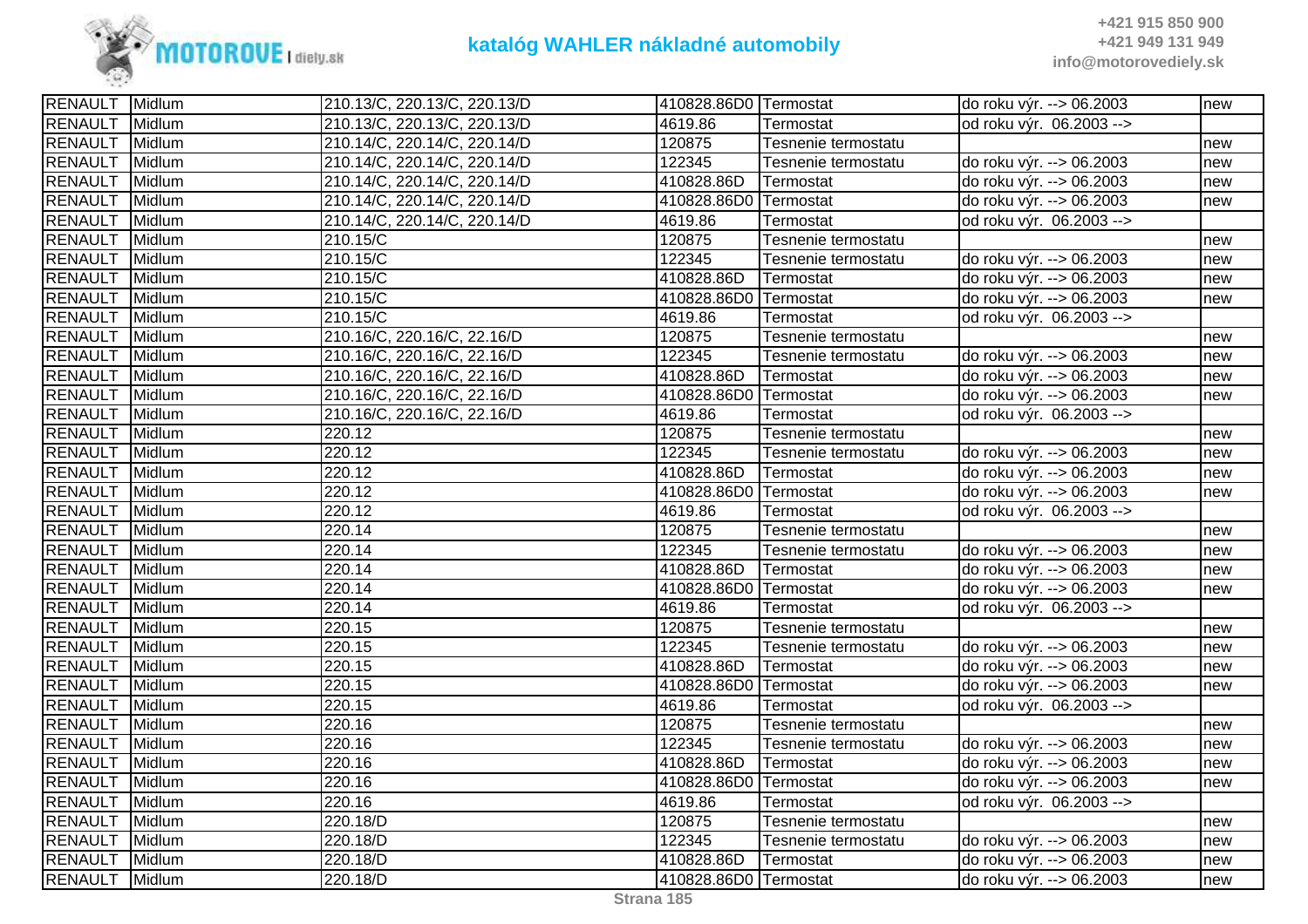

| RENAULT Midlum |        | 220.18/D             | 4619.86               | Termostat           | od roku výr. 06.2003 --> |     |
|----------------|--------|----------------------|-----------------------|---------------------|--------------------------|-----|
| <b>RENAULT</b> | Midlum | 250.12/C             | 120875                | Tesnenie termostatu |                          | new |
| <b>RENAULT</b> | Midlum | 250.12/C             | 122345                | Tesnenie termostatu |                          | new |
| <b>RENAULT</b> | Midlum | 250.12/C             | 410828.82D            | Termostat           |                          | new |
| <b>RENAULT</b> | Midlum | 250.12/C             | 410828.82D0 Termostat |                     |                          | new |
| <b>RENAULT</b> | Midlum | 250.12/C             | 410828.86D            | Termostat           |                          | new |
| <b>RENAULT</b> | Midlum | 250.12/C             | 410828.86D0 Termostat |                     |                          | new |
| <b>RENAULT</b> | Midlum | 250.13/C             | 120875                | Tesnenie termostatu |                          | new |
| <b>RENAULT</b> | Midlum | 250.13/C             | 122345                | Tesnenie termostatu |                          | new |
| <b>RENAULT</b> | Midlum | 250.13/C             | 410828.82D            | Termostat           |                          | new |
| <b>RENAULT</b> | Midlum | 250.13/C             | 410828.82D0 Termostat |                     |                          | new |
| <b>RENAULT</b> | Midlum | 250.13/C             | 410828.86D            | Termostat           |                          | new |
| <b>RENAULT</b> | Midlum | 250.13/C             | 410828.86D0 Termostat |                     |                          | new |
| <b>RENAULT</b> | Midlum | 250.14/C             | 120875                | Tesnenie termostatu |                          | new |
| <b>RENAULT</b> | Midlum | 250.14/C             | 122345                | Tesnenie termostatu |                          | new |
| <b>RENAULT</b> | Midlum | 250.14/C             | 410828.82D            | Termostat           |                          | new |
| <b>RENAULT</b> | Midlum | $250.14\overline{C}$ | 410828.82D0           | Termostat           |                          | new |
| <b>RENAULT</b> | Midlum | 250.14/C             | 410828.86D            | Termostat           |                          | new |
| <b>RENAULT</b> | Midlum | 250.14/C             | 410828.86D0           | Termostat           |                          | new |
| <b>RENAULT</b> | Midlum | 250.15/C             | 120875                | Tesnenie termostatu |                          | new |
| <b>RENAULT</b> | Midlum | 250.15/C             | 122345                | Tesnenie termostatu |                          | new |
| <b>RENAULT</b> | Midlum | 250.15/C             | 410828.82D            | Termostat           |                          | new |
| <b>RENAULT</b> | Midlum | 250.15/C             | 410828.82D0 Termostat |                     |                          | new |
| <b>RENAULT</b> | Midlum | 250.15/C             | 410828.86D            | Termostat           |                          | new |
| <b>RENAULT</b> | Midlum | 250.15/C             | 410828.86D0           | Termostat           |                          | new |
| <b>RENAULT</b> | Midlum | 250.16/C             | 120875                | Tesnenie termostatu |                          | new |
| <b>RENAULT</b> | Midlum | 250.16/C             | 122345                | Tesnenie termostatu |                          | new |
| <b>RENAULT</b> | Midlum | 250.16/C             | 410828.82D            | Termostat           |                          | new |
| <b>RENAULT</b> | Midlum | 250.16/C             | 410828.82D0           | Termostat           |                          | new |
| <b>RENAULT</b> | Midlum | 250.16/C             | 410828.86D            | Termostat           |                          | new |
| <b>RENAULT</b> | Midlum | 250.16/C             | 410828.86D0           | Termostat           |                          | new |
| <b>RENAULT</b> | Midlum | 250.16/CT            | 120875                | Tesnenie termostatu |                          | new |
| <b>RENAULT</b> | Midlum | 250.16/CT            | 122345                | Tesnenie termostatu |                          | new |
| <b>RENAULT</b> | Midlum | 250.16/CT            | 410828.82D            | Termostat           |                          | new |
| <b>RENAULT</b> | Midlum | 250.16/CT            | 410828.82D0 Termostat |                     |                          | new |
| <b>RENAULT</b> | Midlum | 250.16/CT            | 410828.86D            | Termostat           |                          | new |
| <b>RENAULT</b> | Midlum | 250.16/CT            | 410828.86D0 Termostat |                     |                          | new |
| <b>RENAULT</b> | Midlum | 270.12/C             | 120875                | Tesnenie termostatu |                          | new |
| <b>RENAULT</b> | Midlum | 270.12/C             | 122345                | Tesnenie termostatu | do roku výr. --> 06.2003 | new |
| <b>RENAULT</b> | Midlum | 270.12/C             | 410828.86D            | Termostat           | do roku výr. --> 06.2003 | new |
| RENAULT Midlum |        | 270.12/C             | 410828.86D0 Termostat |                     | do roku výr. --> 06.2003 | new |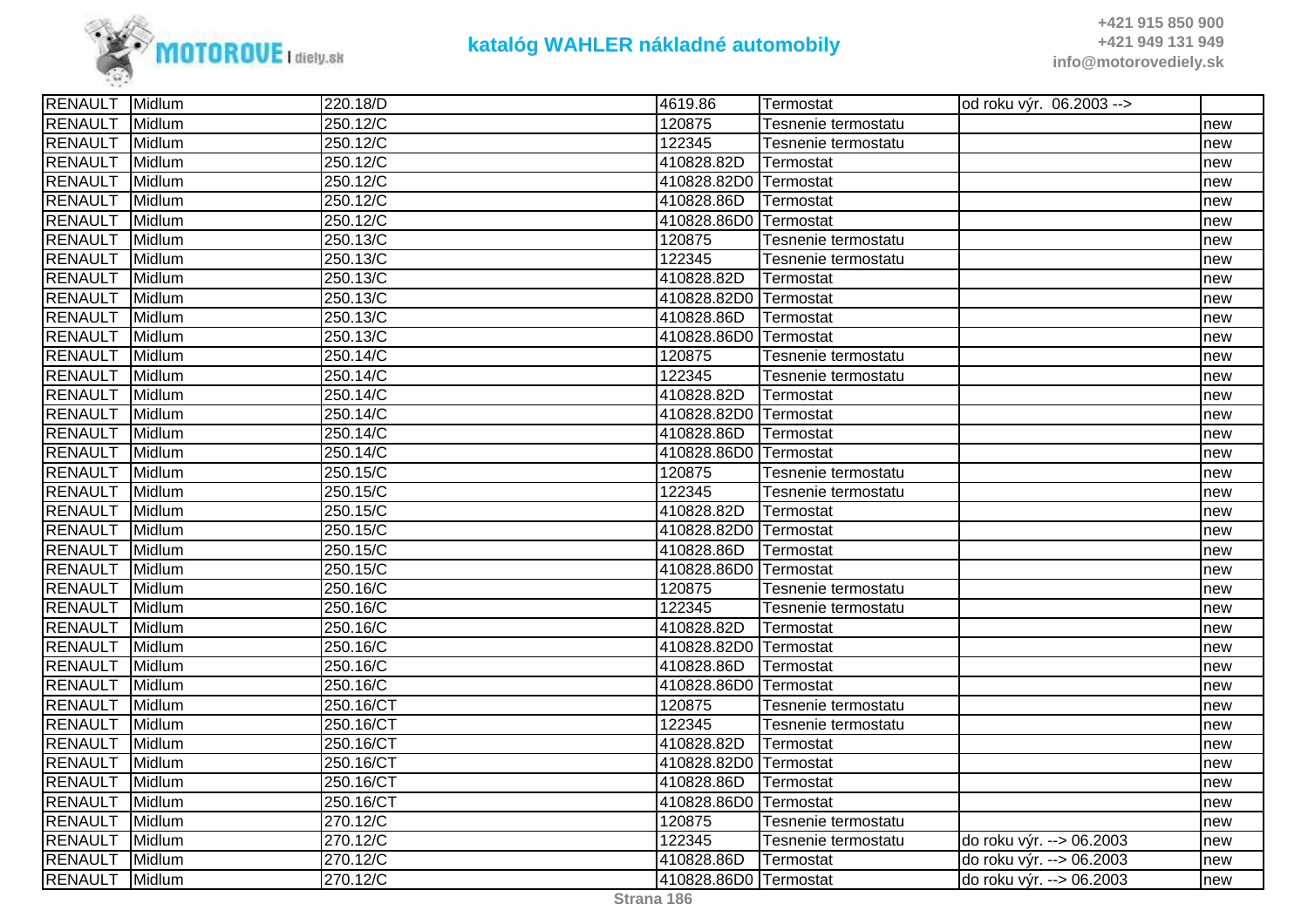

| RENAULT Midlum  |         | 270.12/C                     | 4619.86               | Termostat           | od roku výr. 06.2003 --> |     |
|-----------------|---------|------------------------------|-----------------------|---------------------|--------------------------|-----|
| <b>RENAULT</b>  | Midlum  | 270.13/C, 270.13/D           | 120875                | Tesnenie termostatu |                          | new |
| <b>RENAULT</b>  | Midlum  | 270.13/C, 270.13/D           | 122345                | Tesnenie termostatu | do roku výr. --> 06.2003 | new |
| <b>RENAULT</b>  | Midlum  | 270.13/C, 270.13/D           | 410828.86D            | Termostat           | do roku výr. --> 06.2003 | new |
| <b>RENAULT</b>  | Midlum  | 270.13/C, 270.13/D           | 410828.86D0 Termostat |                     | do roku výr. --> 06.2003 | new |
| <b>RENAULT</b>  | Midlum  | 270.13/C, 270.13/D           | 4619.86               | Termostat           | od roku výr. 06.2003 --> |     |
| <b>RENAULT</b>  | Midlum  | 270.14/C, 270.14/D           | 120875                | Tesnenie termostatu |                          | new |
| <b>RENAULT</b>  | Midlum  | 270.14/C, 270.14/D           | 122345                | Tesnenie termostatu | do roku výr. --> 06.2003 | new |
| <b>RENAULT</b>  | Midlum  | 270.14/C, 270.14/D           | 410828.86D            | Termostat           | do roku výr. --> 06.2003 | new |
| <b>RENAULT</b>  | Midlum  | 270.14/C, 270.14/D           | 410828.86D0 Termostat |                     | do roku výr. --> 06.2003 | new |
| <b>RENAULT</b>  | Midlum  | 270.14/C, 270.14/D           | 4619.86               | Termostat           | od roku výr. 06.2003 --> |     |
| RENAULT Midlum  |         | 270.16/C                     | 120875                | Tesnenie termostatu |                          | new |
| <b>RENAULT</b>  | Midlum  | 270.16/C                     | 122345                | Tesnenie termostatu | do roku výr. --> 06.2003 | new |
| <b>RENAULT</b>  | Midlum  | 270.16/C                     | 410828.86D            | Termostat           | do roku výr. --> 06.2003 | new |
| <b>RENAULT</b>  | Midlum  | 270.16/C                     | 410828.86D0 Termostat |                     | do roku výr. --> 06.2003 | new |
| <b>RENAULT</b>  | Midlum  | 270.16/C                     | 4619.86               | Termostat           | od roku výr. 06.2003 --> |     |
| <b>RENAULT</b>  | Midlum  | 270.16/C, 270.16/D           | 120875                | Tesnenie termostatu |                          | new |
| <b>RENAULT</b>  | Midlum  | 270.16/C, 270.16/D           | 122345                | Tesnenie termostatu | do roku výr. --> 06.2003 | new |
| <b>RENAULT</b>  | Midlum  | 270.16/C, 270.16/D           | 410828.86D            | Termostat           | do roku výr. --> 06.2003 | new |
| <b>RENAULT</b>  | Midlum  | 270.16/C, 270.16/D           | 410828.86D0 Termostat |                     | do roku výr. --> 06.2003 | new |
| <b>RENAULT</b>  | Midlum  | 270.16/C, 270.16/D           | 4619.86               | Termostat           | od roku výr. 06.2003 --> |     |
| <b>RENAULT</b>  | Midlum  | 270.18/D                     | 120875                | Tesnenie termostatu |                          | new |
| <b>RENAULT</b>  | Midlum  | 270.18/D                     | 122345                | Tesnenie termostatu | do roku výr. --> 06.2003 | new |
| <b>RENAULT</b>  | Midlum  | 270.18/D                     | 410828.86D            | Termostat           | do roku výr. --> 06.2003 | new |
| <b>RENAULT</b>  | Midlum  | 270.18/D                     | 410828.86D0 Termostat |                     | do roku výr. --> 06.2003 | new |
| <b>RENAULT</b>  | Midlum  | 270.18/D                     | 4619.86               | Termostat           | od roku výr. 06.2003 --> |     |
| <b>RENAULT</b>  | Premium | Distribution 210.16          | 120875                | Tesnenie termostatu |                          | new |
| <b>RENAULT</b>  | Premium | Distribution 210.16          | 122345                | Tesnenie termostatu |                          | new |
| <b>RENAULT</b>  | Premium | Distribution 210.16          | 410828.82D            | Termostat           |                          | new |
| <b>RENAULT</b>  | Premium | Distribution 210.16          | 410828.82D0 Termostat |                     |                          | new |
| <b>RENAULT</b>  | Premium | Distribution 210.16          | 410828.86D            | Termostat           |                          | new |
| <b>RENAULT</b>  | Premium | Distribution 210.16          | 410828.86D0 Termostat |                     |                          | new |
| <b>RENAULT</b>  | Premium | Distribution 210.18D, 220.18 | 120875                | Tesnenie termostatu |                          | new |
| <b>RENAULT</b>  | Premium | Distribution 210.18D, 220.18 | 122345                | Tesnenie termostatu | do roku výr. --> 06.2003 | new |
| <b>RENAULT</b>  | Premium | Distribution 210.18D, 220.18 | 410828.86D            | Termostat           | do roku výr. --> 06.2003 | new |
| <b>RENAULT</b>  | Premium | Distribution 210.18D, 220.18 | 410828.86D0           | Termostat           | do roku výr. --> 06.2003 | new |
| <b>RENAULT</b>  | Premium | Distribution 210.18D, 220.18 | 4619.86               | Termostat           | od roku výr. 06.2003 --> |     |
| <b>RENAULT</b>  | Premium | Distribution 250.16          | 120875                | Tesnenie termostatu |                          | new |
| RENAULT Premium |         | Distribution 250.18D         | 120875                | Tesnenie termostatu |                          | new |
| <b>RENAULT</b>  | Premium | Distribution 250.19          | 120875                | Tesnenie termostatu |                          | new |
| RENAULT Premium |         | Distribution 260.16          | 4596.83D              | Termostat           |                          | new |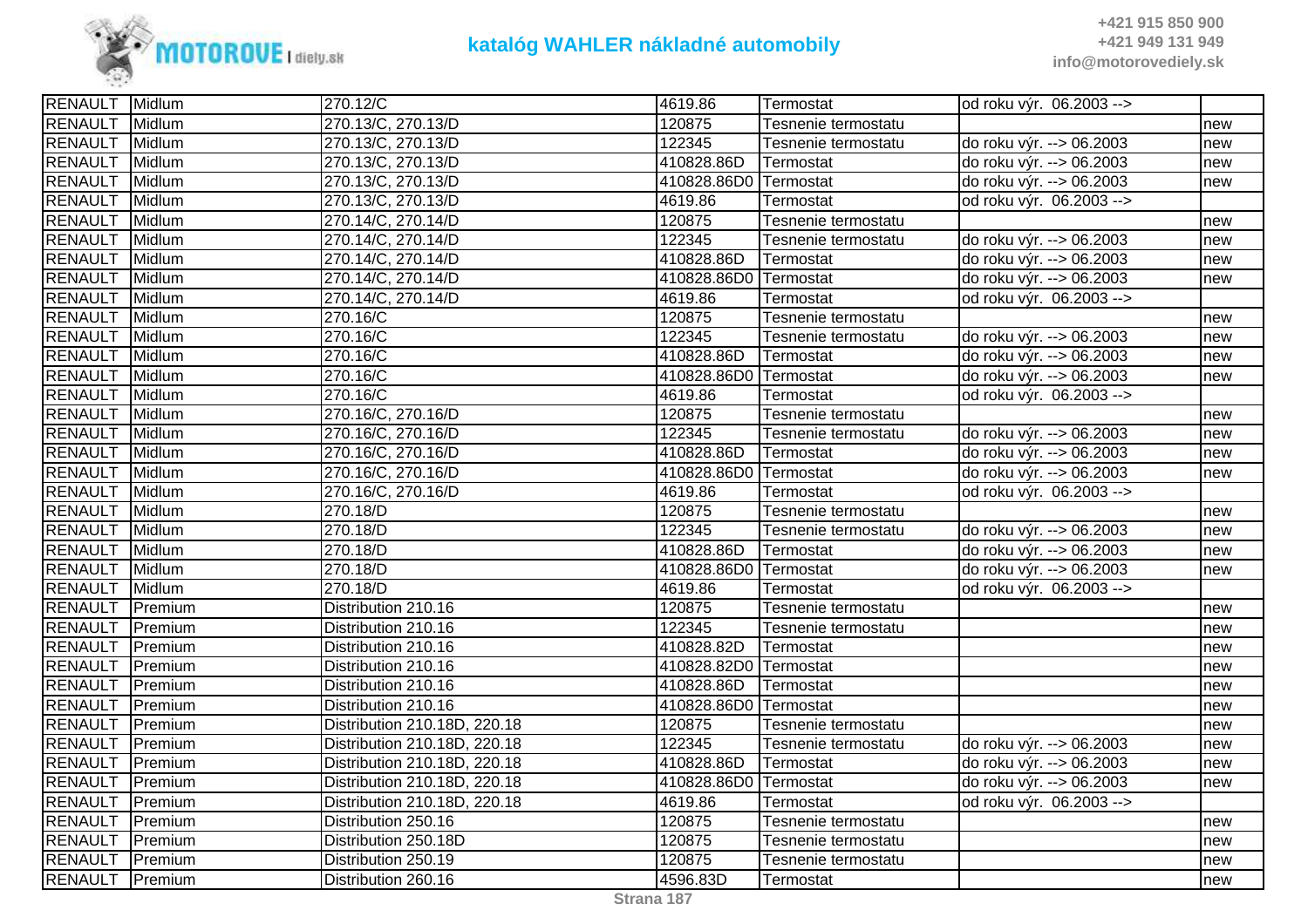

| RENAULT Premium        |                 | Distribution 260.18    | 4596.83D              | ∣Termostat          |                          | new |
|------------------------|-----------------|------------------------|-----------------------|---------------------|--------------------------|-----|
| <b>RENAULT</b>         | Premium         | Distribution 260.19    | 4596.83D              | Termostat           |                          | new |
| <b>RENAULT</b>         | Premium         | Distribution 270.18    | 120875                | Tesnenie termostatu |                          | new |
| <b>RENAULT</b>         | Premium         | Distribution 270.18    | 122345                | Tesnenie termostatu | do roku výr. --> 06.2003 | new |
| <b>RENAULT</b>         | Premium         | Distribution 270.18    | 410828.86D            | Termostat           | do roku výr. --> 06.2003 | new |
| <b>RENAULT</b>         | Premium         | Distribution 270.18    | 410828.86D0 Termostat |                     | do roku výr. --> 06.2003 | new |
| <b>RENAULT</b>         | Premium         | Distribution 270.18    | 4619.86               | Termostat           | od roku výr. 06.2003 --> |     |
| <b>RENAULT</b>         | Premium         | Distribution 300.16D   | 4596.83D              | Termostat           |                          | new |
| <b>RENAULT</b>         | Premium         | Distribution 300.16T   | 4596.83D              | Termostat           |                          | new |
| <b>RENAULT</b>         | Premium         | Distribution 300.18D   | 4596.83D              | Termostat           |                          | new |
| <b>RENAULT</b>         | Premium         | Distribution 300.18D/T | 4596.83D              | Termostat           |                          | new |
| <b>RENAULT</b>         | Premium         | Distribution 300.19    | 4596.83D              | Termostat           |                          | new |
| <b>RENAULT</b>         | Premium         | Distribution 300.19D/T | 4596.83D              | Termostat           |                          | new |
| <b>RENAULT</b>         | Premium         | Distribution 300.26D   | 4596.83D              | Termostat           |                          | new |
| <b>RENAULT</b>         | Premium         | Distribution 340.18D   | 4596.83D              | Termostat           |                          | new |
| <b>RENAULT</b>         | <b>IPremium</b> | Distribution 340.18D/T | 4596.83D              | Termostat           |                          | new |
| <b>RENAULT</b>         | Premium         | Distribution 340.19D   | 4596.83D              | Termostat           |                          | new |
| <b>RENAULT</b> Premium |                 | Distribution 340.19D/T | 4596.83D              | Termostat           |                          | new |
| <b>RENAULT</b>         | Premium         | Distribution 340.26D   | 4596.83D              | Termostat           |                          | new |
| <b>RENAULT</b>         | Premium         | Distribution 400.18D   | 4596.83D              | Termostat           |                          | new |
| <b>RENAULT</b>         | Premium         | Distribution 400.18D/T | 4596.83D              | Termostat           |                          | new |
| <b>RENAULT</b>         | Premium         | Route 300.16           | 4596.83D              | Termostat           |                          | new |
| <b>RENAULT</b>         | Premium         | Route 300.18           | 4596.83D              | Termostat           |                          | new |
| RENAULT Premium        |                 | Route 300.18T          | 4596.83D              | Termostat           |                          | new |
| <b>RENAULT</b>         | Premium         | Route 300.19           | 4596.83D              | Termostat           |                          | new |
| <b>RENAULT</b>         | Premium         | Route 300.19T          | 4596.83D              | Termostat           |                          | new |
| <b>RENAULT</b>         | Premium         | Route 340.18           | 4596.83D              | Termostat           |                          | new |
| <b>RENAULT</b>         | Premium         | Route 340.18T          | 4596.83D              | Termostat           |                          | new |
| <b>RENAULT</b>         | Premium         | Route 340.19           | 4596.83D              | Termostat           |                          | new |
| <b>RENAULT</b>         | <b>IPremium</b> | Route 340.19T          | 4596.83D              | Termostat           |                          | new |
| <b>RENAULT</b>         | Premium         | Route 340.24           | 4596.83D              | Termostat           |                          | new |
| <b>RENAULT</b>         | Premium         | Route 340.26           | 4596.83D              | Termostat           |                          | new |
| <b>RENAULT</b>         | Premium         | Route 385.18,400.18    | 4596.83D              | Termostat           |                          | new |
| <b>RENAULT</b>         | Premium         | Route 385.18T, 400.18T | 4596.83D              | Termostat           |                          | new |
| <b>RENAULT</b>         | Premium         | Route 385.19,400.19    | 4596.83D              | Termostat           |                          | new |
| <b>RENAULT</b>         | Premium         | Route 385.19T,400.19T  | 4596.83D              | Termostat           |                          | new |
| <b>RENAULT</b>         | Premium         | Route 385.24,400.24    | 4596.83D              | Termostat           |                          | new |
| <b>RENAULT</b>         | Premium         | Route 385.24T, 400.24T | 4596.83D              | Termostat           |                          | new |
| <b>RENAULT</b>         | Premium         | Route 385.26           | 4596.83D              | Termostat           |                          | new |
| <b>RENAULT</b>         | <b>IPremium</b> | Route 385.26,400.26    | 4596.83D              | Termostat           |                          | new |
| RENAULT Premium        |                 | Route 420.18T          | 4596.83D              | Termostat           |                          | new |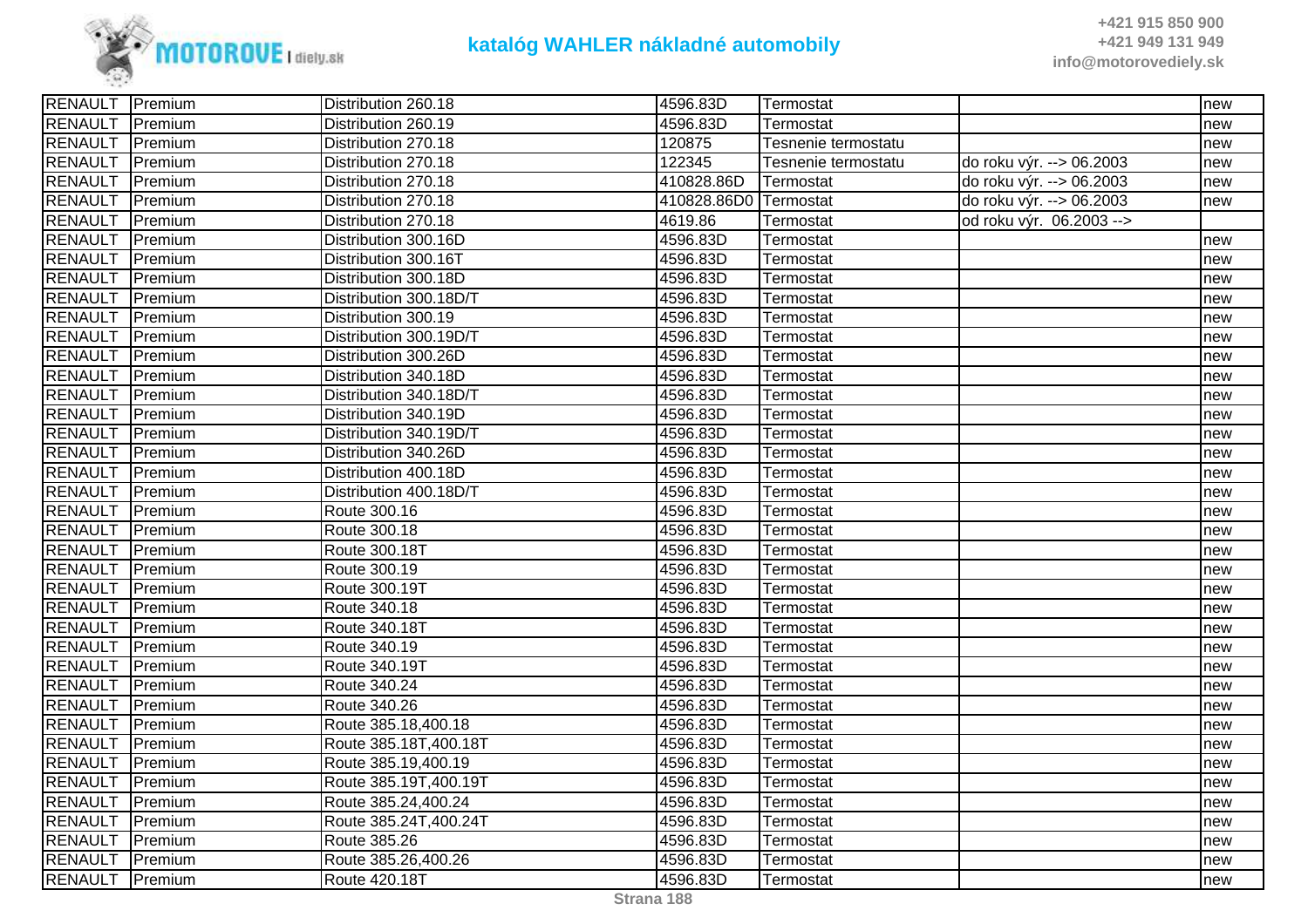

| RENAULT R        |                         | R 330.17     | 4596.83D | Termostat |                         | new |
|------------------|-------------------------|--------------|----------|-----------|-------------------------|-----|
| <b>RENAULT</b>   | R                       | R 330.17/T   | 4596.83D | Termostat |                         | new |
| <b>RENAULT</b>   | R                       | R 330.19     | 4596.83D | Termostat |                         | new |
| RENAULT R        |                         | R 330.19/T   | 4596.83D | Termostat |                         | new |
| RENAULT          | $\overline{\mathsf{R}}$ | R 330.24     | 4596.83D | Termostat |                         | new |
| <b>RENAULT</b>   | $\overline{\mathsf{R}}$ | R 340ti.16/T | 4596.83D | Termostat |                         | new |
| RENAULT R        |                         | R 340ti.17   | 4596.83D | Termostat |                         | new |
| <b>RENAULT</b>   | R                       | R 340ti.18   | 4596.83D | Termostat |                         | new |
| <b>RENAULT</b>   | $\overline{\mathsf{R}}$ | R 340ti.18/T | 4596.83D | Termostat |                         | new |
| <b>RENAULT</b>   | $\overline{R}$          | R 340ti.19   | 4596.83D | Termostat |                         | new |
| <b>RENAULT</b>   | $\overline{\mathsf{R}}$ | R 340ti.19/T | 4596.83D | Termostat |                         | new |
| <b>RENAULT</b>   | $\overline{\mathsf{R}}$ | R 340ti.24   | 4596.83D | Termostat |                         | new |
| <b>RENAULT</b>   | IR.                     | R 340ti.26   | 4596.83D | Termostat |                         | new |
| <b>RENAULT</b>   | R                       | R 350.17     | 4596.83D | Termostat |                         | new |
| <b>RENAULT</b>   | $\overline{R}$          | R 350.17/T   | 4596.83D | Termostat |                         | new |
| RENAULT          | $\overline{\mathsf{R}}$ | R 350.18     | 4596.83D | Termostat |                         | new |
| <b>RENAULT</b>   | $\overline{R}$          | R 350.18/T   | 4596.83D | Termostat |                         | new |
| RENAULT R        |                         | R 350.19     | 4596.83D | Termostat |                         | new |
| <b>RENAULT</b>   | R                       | R 350.19/T   | 4596.83D | Termostat |                         | new |
| <b>RENAULT</b>   | R                       | R 350.19/TB  | 4596.83D | Termostat |                         | new |
| <b>RENAULT</b> R |                         | R 350.24     | 4596.83D | Termostat |                         | new |
| <b>RENAULT</b>   | $\overline{\mathsf{R}}$ | R 350.26     | 4596.83D | Termostat |                         | new |
| RENAULT          | $\overline{\mathsf{R}}$ | R 370.16     | 4596.83  | Termostat | 2 KS                    |     |
| <b>RENAULT</b>   | $\overline{R}$          | R 370.16     | 4596.83D | Termostat | 2 KS                    | new |
| <b>RENAULT</b>   | $\overline{R}$          | R 370.16/T   | 4596.83  | Termostat | 2 KS                    |     |
| <b>RENAULT</b>   | IR                      | R 370.16/T   | 4596.83D | Termostat | 2 KS                    | new |
| <b>RENAULT</b>   | $\overline{\mathsf{R}}$ | R 370.22/T   | 4596.83  | Termostat | 2 KS                    |     |
| <b>RENAULT</b>   | $\overline{R}$          | R 370.22/T   | 4596.83D | Termostat | 2 KS                    | new |
| RENAULT R        |                         | R 380.17     | 4596.83D | Termostat | od roku výr. 01.1991--> | new |
| <b>RENAULT</b>   | $\overline{\mathsf{R}}$ | R 380.18     | 4596.83D | Termostat |                         | new |
| <b>RENAULT</b>   | R                       | R 380.18     | 4596.83D | Termostat | od roku výr. 01.1991--> | new |
| <b>RENAULT</b>   | $\overline{\mathsf{R}}$ | R 380.18/T   | 4596.83D | Termostat | od roku výr. 01.1991--> | new |
| <b>RENAULT</b>   | $\overline{R}$          | R 380.19     | 4596.83D | Termostat | od roku výr. 01.1991--> | new |
| <b>RENAULT</b>   | $\overline{\mathsf{R}}$ | R 380.19/T   | 4596.83D | Termostat | od roku výr. 01.1991--> | new |
| <b>RENAULT</b>   | $\overline{\mathsf{R}}$ | R 380.19/TB  | 4596.83D | Termostat | od roku výr. 01.1991--> | new |
| <b>RENAULT</b>   | $\overline{R}$          | R 380.22/T   | 4596.83D | Termostat | od roku výr. 01.1991--> | new |
| <b>RENAULT</b>   | $\overline{\mathsf{R}}$ | R 380.24     | 4596.83D | Termostat | od roku výr. 01.1991--> | new |
| <b>RENAULT</b>   | $\overline{\mathsf{R}}$ | R 380.25     | 4596.83D | Termostat | od roku výr. 01.1991--> | new |
| <b>RENAULT</b>   | $\overline{\mathsf{R}}$ | R 380.25/T   | 4596.83D | Termostat | od roku výr. 01.1991--> | new |
| RENAULT          | R                       | R 380.26     | 4596.83D | Termostat | od roku výr. 01.1991--> | new |
| RENAULT R        |                         | R 380.26/T   | 4596.83D | Termostat | od roku výr. 01.1991--> | new |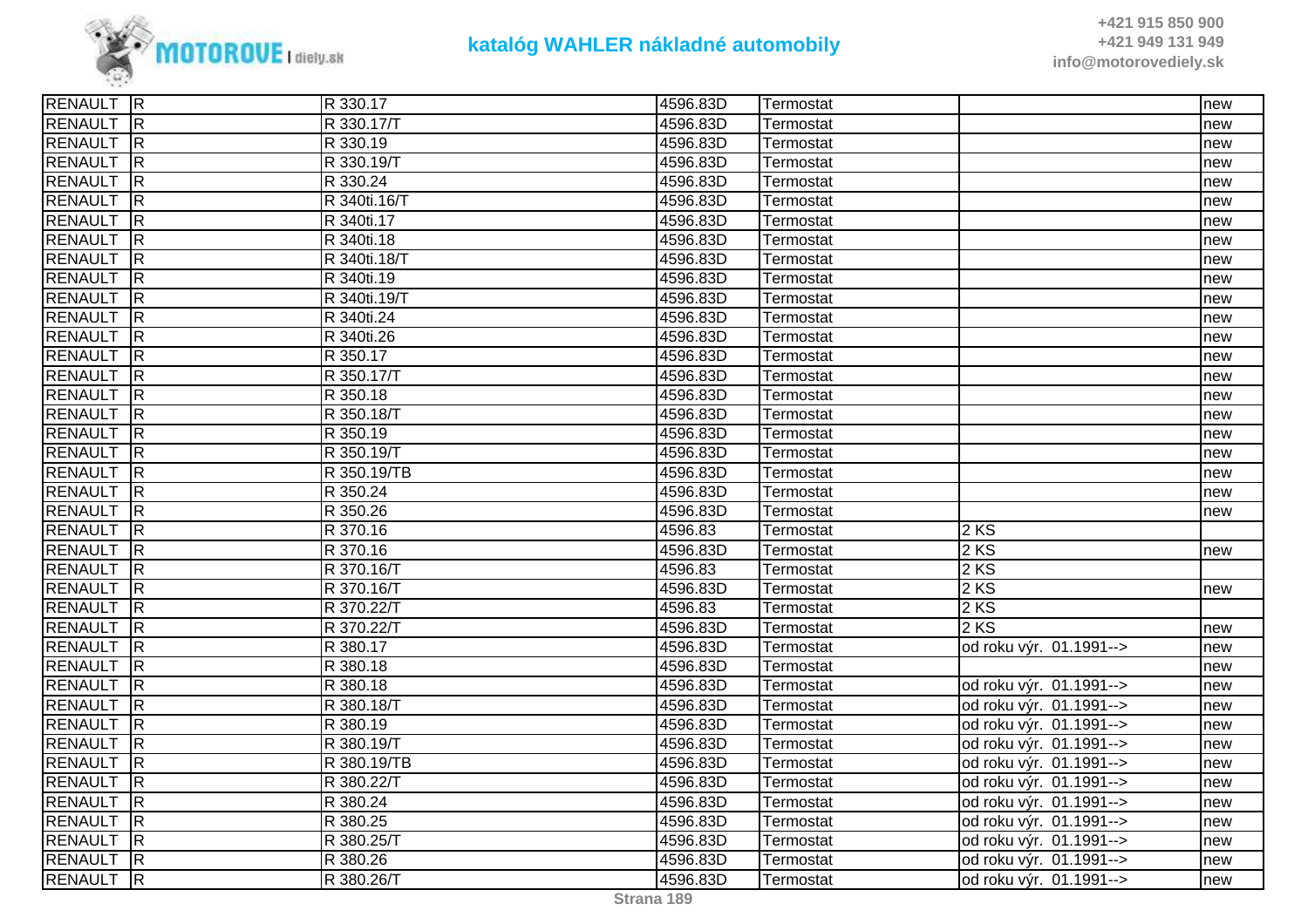

**+421 915 850 900 +421 949 131 949info@motorovediely.sk**

| RENAULT R        |                         | R 390.16        | 4596.83  | Termostat | 2KS               |     |
|------------------|-------------------------|-----------------|----------|-----------|-------------------|-----|
| <b>RENAULT</b> R |                         | R 390.16        | 4596.83D | Termostat | 2 KS              | new |
| <b>RENAULT</b>   | R                       | R 390.16/T      | 4596.83  | Termostat | 2KS               |     |
| RENAULT          | R                       | R 390.16/T      | 4596.83D | Termostat | 2 KS              | new |
| <b>RENAULT</b>   | R                       | R 390.17        | 4596.83  | Termostat | 2KS               |     |
| <b>RENAULT</b>   | $\overline{\mathsf{R}}$ | R 390.17        | 4596.83D | Termostat | 2 KS              | new |
| <b>RENAULT</b>   | $\overline{R}$          | R 390.17/T      | 4596.83  | Termostat | 2 KS              |     |
| <b>RENAULT</b>   | $\overline{R}$          | R 390.17/T      | 4596.83D | Termostat | 2 KS              | new |
| <b>RENAULT</b>   | R                       | R 390.22/T      | 4596.83  | Termostat | 2 KS              |     |
| <b>RENAULT</b>   | $\overline{R}$          | R 390.22/T      | 4596.83D | Termostat | 2 KS              | new |
| <b>RENAULT</b>   | $\overline{\mathsf{R}}$ | R 390.24        | 4596.83  | Termostat | 2 KS              |     |
| <b>RENAULT</b>   | R                       | R 390.24        | 4596.83D | Termostat | 2KS               | new |
| <b>RENAULT</b>   | $\overline{\mathsf{R}}$ | R 390.24/T      | 4596.83  | Termostat | 2 KS              |     |
| <b>RENAULT</b>   | R                       | R 390.24/T      | 4596.83D | Termostat | 2KS               | new |
| <b>RENAULT</b>   | R                       | R 420.17        | 4596.83  | Termostat | $2 K\overline{S}$ |     |
| <b>RENAULT</b>   | R                       | R 420.17        | 4596.83D | Termostat | 2KS               | new |
| <b>RENAULT</b>   | $\overline{R}$          | R 420.17/T      | 4596.83  | Termostat | 2KS               |     |
| <b>RENAULT</b>   | $\overline{R}$          | R 420.17/T      | 4596.83D | Termostat | 2 KS              | new |
| <b>RENAULT</b>   | R                       | R 420.19        | 4596.83  | Termostat | 2KS               |     |
| <b>RENAULT</b>   | R                       | R 420.19        | 4596.83D | Termostat | 2KS               | new |
| <b>RENAULT</b>   | $\overline{R}$          | R 420.19/T      | 4596.83  | Termostat | 2 KS              |     |
| <b>RENAULT</b>   | R                       | R 420.19/T      | 4596.83D | Termostat | 2 KS              | new |
| <b>RENAULT</b>   | $\overline{R}$          | R 420.24        | 4596.83  | Termostat | 2 KS              |     |
| <b>RENAULT</b>   | $\overline{R}$          | R 420.24        | 4596.83D | Termostat | 2 KS              | new |
| <b>RENAULT</b>   | R                       | R 420.24/T      | 4596.83  | Termostat | 2KS               |     |
| <b>RENAULT</b>   | R                       | R 420.24/T      | 4596.83D | Termostat | 2KS               | new |
| <b>RENAULT</b>   | $\overline{R}$          | R 420.35/T      | 4596.83  | Termostat | 2 KS              |     |
| <b>RENAULT</b>   | IR.                     | R 420.35/T      | 4596.83D | Termostat | 2KS               | new |
| <b>SCANIA</b>    | <b>Bus Serie 3</b>      | K 113           | 4520.80D | Termostat |                   |     |
| <b>SCANIA</b>    | <b>Bus Serie 3</b>      | <b>K113 CLB</b> | 4520.80D | Termostat |                   |     |
| <b>SCANIA</b>    | <b>Bus Serie 3</b>      | <b>K93 CL</b>   | 4520.80D | Termostat |                   |     |
| <b>SCANIA</b>    | <b>Bus Serie 3</b>      | L 113 CLB       | 4520.80D | Termostat |                   |     |
| <b>SCANIA</b>    | Serie 2                 | 112 H/280       | 4520.80D | Termostat |                   |     |
| <b>SCANIA</b>    | Serie 2                 | 112 H/305       | 4520.80D | Termostat |                   |     |
| <b>SCANIA</b>    | Serie 2                 | 112 M/305       | 4520.80D | Termostat |                   |     |
| <b>SCANIA</b>    | Serie 2                 | 82 H/210        | 4520.80D | Termostat |                   |     |
| <b>SCANIA</b>    | Serie 2                 | 82 M/190        | 4520.80D | Termostat |                   |     |
| <b>SCANIA</b>    | Serie 2                 | 82 M/210        | 4520.80D | Termostat |                   |     |
| <b>SCANIA</b>    | Serie 2                 | 92 H/245        | 4520.80D | Termostat |                   |     |
| <b>SCANIA</b>    | Serie 2                 | 92 H/275        | 4520.80D | Termostat |                   |     |
| <b>SCANIA</b>    | Serie 2                 | 92 M/245        | 4520.80D | Termostat |                   |     |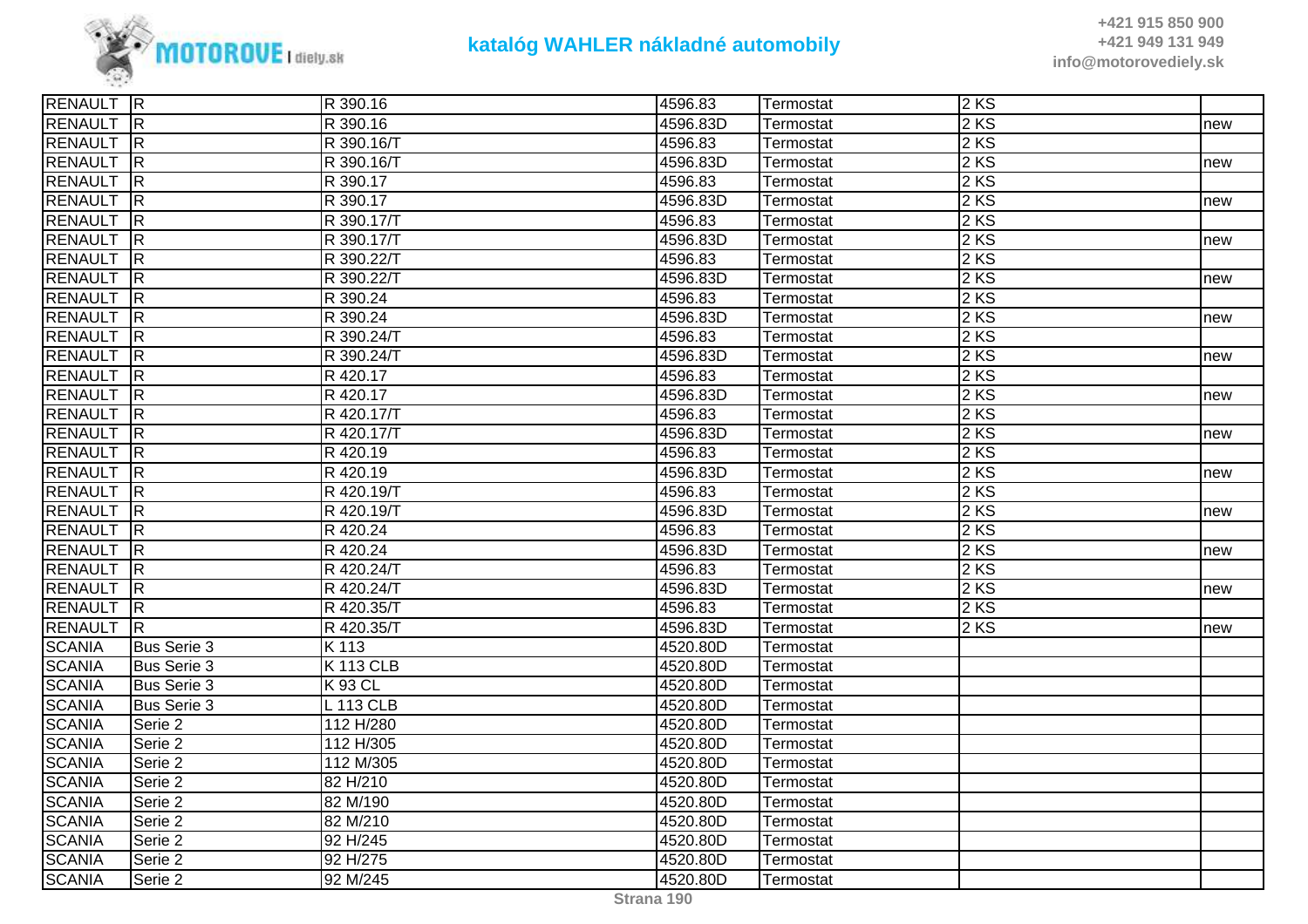

| <b>SCANIA</b> | Serie 2 | 92 M/275    | 4520.80D | Termostat |  |
|---------------|---------|-------------|----------|-----------|--|
| <b>SCANIA</b> | Serie 2 | R 142 E     | 4520.80D | Termostat |  |
| <b>SCANIA</b> | Serie 2 | R 142 H     | 4520.80D | Termostat |  |
| <b>SCANIA</b> | Serie 2 | R 142 M     | 4520.80D | Termostat |  |
| <b>SCANIA</b> | Serie 2 | T 142 E     | 4520.80D | Termostat |  |
| <b>SCANIA</b> | Serie 3 | 113 E/320   | 4520.80D | Termostat |  |
| <b>SCANIA</b> | Serie 3 | 113 E/360   | 4520.80D | Termostat |  |
| <b>SCANIA</b> | Serie 3 | 113 E/380   | 4520.80D | Termostat |  |
| <b>SCANIA</b> | Serie 3 | 113 H/310   | 4520.80D | Termostat |  |
| <b>SCANIA</b> | Serie 3 | 113 H/320   | 4520.80D | Termostat |  |
| <b>SCANIA</b> | Serie 3 | 113 H/360   | 4520.80D | Termostat |  |
| <b>SCANIA</b> | Serie 3 | 113 H/380   | 4520.80D | Termostat |  |
| <b>SCANIA</b> | Serie 3 | 113 M/320   | 4520.80D | Termostat |  |
| <b>SCANIA</b> | Serie 3 | 113 M/360   | 4520.80D | Termostat |  |
| <b>SCANIA</b> | Serie 3 | 113 M/380   | 4520.80D | Termostat |  |
| <b>SCANIA</b> | Serie 3 | 113 M/400   | 4520.80D | Termostat |  |
| <b>SCANIA</b> | Serie 3 | 143 E/420   | 4520.80D | Termostat |  |
| <b>SCANIA</b> | Serie 3 | 143 E/450   | 4520.80D | Termostat |  |
| <b>SCANIA</b> | Serie 3 | 143 E/500   | 4520.80D | Termostat |  |
| <b>SCANIA</b> | Serie 3 | 143 H/400   | 4520.80D | Termostat |  |
| <b>SCANIA</b> | Serie 3 | 143 H/420   | 4520.80D | Termostat |  |
| <b>SCANIA</b> | Serie 3 | 143 H/450   | 4520.80D | Termostat |  |
| <b>SCANIA</b> | Serie 3 | 143 H/470   | 4520.80D | Termostat |  |
| <b>SCANIA</b> | Serie 3 | 143 H/500   | 4520.80D | Termostat |  |
| <b>SCANIA</b> | Serie 3 | 143 M/420   | 4520.80D | Termostat |  |
| <b>SCANIA</b> | Serie 3 | 143 M/450   | 4520.80D | Termostat |  |
| <b>SCANIA</b> | Serie 3 | 143 M/470   | 4520.80D | Termostat |  |
| <b>SCANIA</b> | Serie 3 | 143 M/500   | 4520.80D | Termostat |  |
| <b>SCANIA</b> | Serie 3 | 93 H/220    | 4520.80D | Termostat |  |
| <b>SCANIA</b> | Serie 3 | 93 H/250    | 4520.80D | Termostat |  |
| <b>SCANIA</b> | Serie 3 | 93 H/280    | 4520.80D | Termostat |  |
| <b>SCANIA</b> | Serie 3 | 93 M/210    | 4520.80D | Termostat |  |
| <b>SCANIA</b> | Serie 3 | 93 M/220    | 4520.80D | Termostat |  |
| <b>SCANIA</b> | Serie 3 | 93 M/230    | 4520.80D | Termostat |  |
| <b>SCANIA</b> | Serie 3 | 93 M/250    | 4520.80D | Termostat |  |
| <b>SCANIA</b> | Serie 3 | 93 M/280    | 4520.80D | Termostat |  |
| <b>SCANIA</b> | Serie 3 | T 113 E/320 | 4520.80D | Termostat |  |
| <b>SCANIA</b> | Serie 3 | T 113 E/360 | 4520.80D | Termostat |  |
| <b>SCANIA</b> | Serie 3 | T 113 H/320 | 4520.80D | Termostat |  |
| <b>SCANIA</b> | Serie 3 | T 113 H/360 | 4520.80D | Termostat |  |
| <b>SCANIA</b> | Serie 3 | T 143 E/420 | 4520.80D | Termostat |  |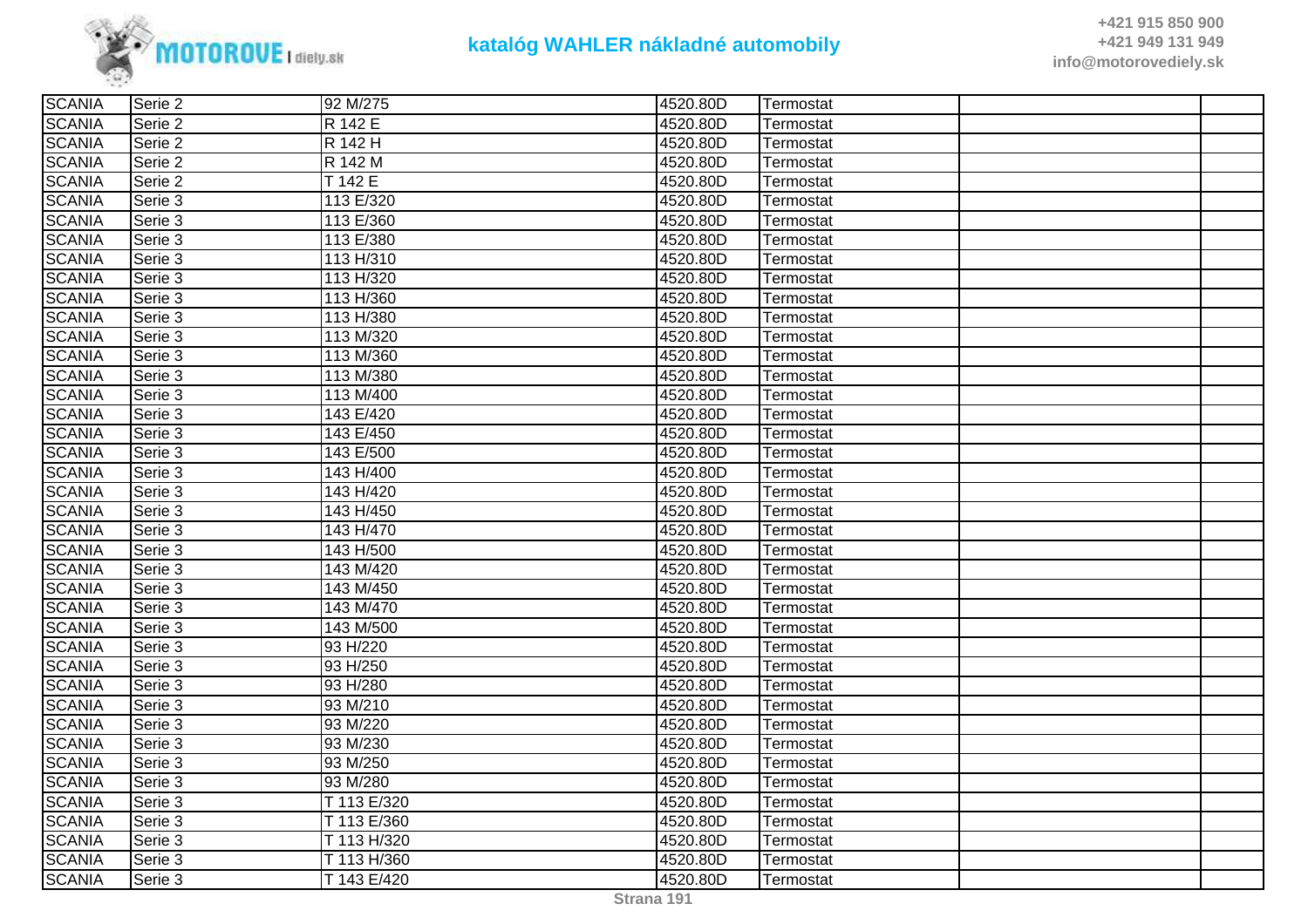

| <b>SCANIA</b> | ISerie 3 | T 143 E/450 | 4520.80D | Termostat           |     |
|---------------|----------|-------------|----------|---------------------|-----|
| <b>SCANIA</b> | lSerie 3 | T 143 E/500 | 4520.80D | Termostat           |     |
| <b>SCANIA</b> | lSerie 3 | T 143 H/420 | 4520.80D | Termostat           |     |
| <b>SCANIA</b> | Serie 3  | T 143 H/450 | 4520.80D | Termostat           |     |
| <b>SCANIA</b> | Serie 3  | T 143 H/500 | 4520.80D | Termostat           |     |
| <b>SCANIA</b> | Serie 3  | T 93 H/250  | 4520.80D | Termostat           |     |
| <b>SCANIA</b> | Serie 3  | T 93 H/280  | 4520.80D | Termostat           |     |
| <b>SCANIA</b> | Serie 4  | 114 C/330   | 122689   | Tesnenie termostatu | new |
| <b>SCANIA</b> | Serie 4  | 114 C/330   | 122690   | Tesnenie termostatu | new |
| <b>SCANIA</b> | Serie 4  | 114 C/330   | 4223.83D | Termostat           |     |
| <b>SCANIA</b> | Serie 4  | 114 C/330   | 4224.80D | Termostat           |     |
| <b>SCANIA</b> | Serie 4  | 114 C/340   | 122689   | Tesnenie termostatu | new |
| <b>SCANIA</b> | Serie 4  | 114 C/340   | 122690   | Tesnenie termostatu | new |
| <b>SCANIA</b> | Serie 4  | 114 C/340   | 4223.83D | Termostat           |     |
| <b>SCANIA</b> | Serie 4  | 114 C/340   | 4224.80D | Termostat           |     |
| <b>SCANIA</b> | Serie 4  | 114 C/340   | 4520.80D | Termostat           |     |
| <b>SCANIA</b> | Serie 4  | 114 C/380   | 122689   | Tesnenie termostatu | new |
| <b>SCANIA</b> | Serie 4  | 114 C/380   | 122690   | Tesnenie termostatu | new |
| <b>SCANIA</b> | Serie 4  | 114 C/380   | 4223.83D | Termostat           |     |
| <b>SCANIA</b> | Serie 4  | 114 C/380   | 4224.80D | Termostat           |     |
| <b>SCANIA</b> | Serie 4  | 114 G/340   | 122689   | Tesnenie termostatu | new |
| <b>SCANIA</b> | Serie 4  | 114 G/340   | 122690   | Tesnenie termostatu | new |
| <b>SCANIA</b> | lSerie 4 | 114 G/340   | 4223.83D | Termostat           |     |
| <b>SCANIA</b> | lSerie 4 | 114 G/340   | 4224.80D | Termostat           |     |
| <b>SCANIA</b> | Serie 4  | 114 G/380   | 122689   | Tesnenie termostatu | new |
| <b>SCANIA</b> | lSerie 4 | 114 G/380   | 122690   | Tesnenie termostatu | new |
| <b>SCANIA</b> | Serie 4  | 114 G/380   | 4223.83D | Termostat           |     |
| <b>SCANIA</b> | Serie 4  | 114 G/380   | 4224.80D | Termostat           |     |
| <b>SCANIA</b> | Serie 4  | 114 L/340   | 122689   | Tesnenie termostatu | new |
| <b>SCANIA</b> | Serie 4  | 114 L/340   | 122690   | Tesnenie termostatu | new |
| <b>SCANIA</b> | Serie 4  | 114 L/340   | 4223.83D | Termostat           |     |
| <b>SCANIA</b> | Serie 4  | 114 L/340   | 4224.80D | Termostat           |     |
| <b>SCANIA</b> | Serie 4  | 114 L/340   | 4520.80D | Termostat           |     |
| <b>SCANIA</b> | Serie 4  | 114 L/380   | 122689   | Tesnenie termostatu | new |
| <b>SCANIA</b> | Serie 4  | 114 L/380   | 122690   | Tesnenie termostatu | new |
| <b>SCANIA</b> | Serie 4  | 114 L/380   | 4223.83D | Termostat           |     |
| <b>SCANIA</b> | Serie 4  | 114 L/380   | 4224.80D | Termostat           |     |
| <b>SCANIA</b> | Serie 4  | 114 L/530   | 122689   | Tesnenie termostatu | new |
| <b>SCANIA</b> | Serie 4  | 114 L/530   | 122690   | Tesnenie termostatu | new |
| <b>SCANIA</b> | Serie 4  | 114 L/530   | 4223.83D | Termostat           |     |
| <b>SCANIA</b> | Serie 4  | 114 L/530   | 4224.80D | Termostat           |     |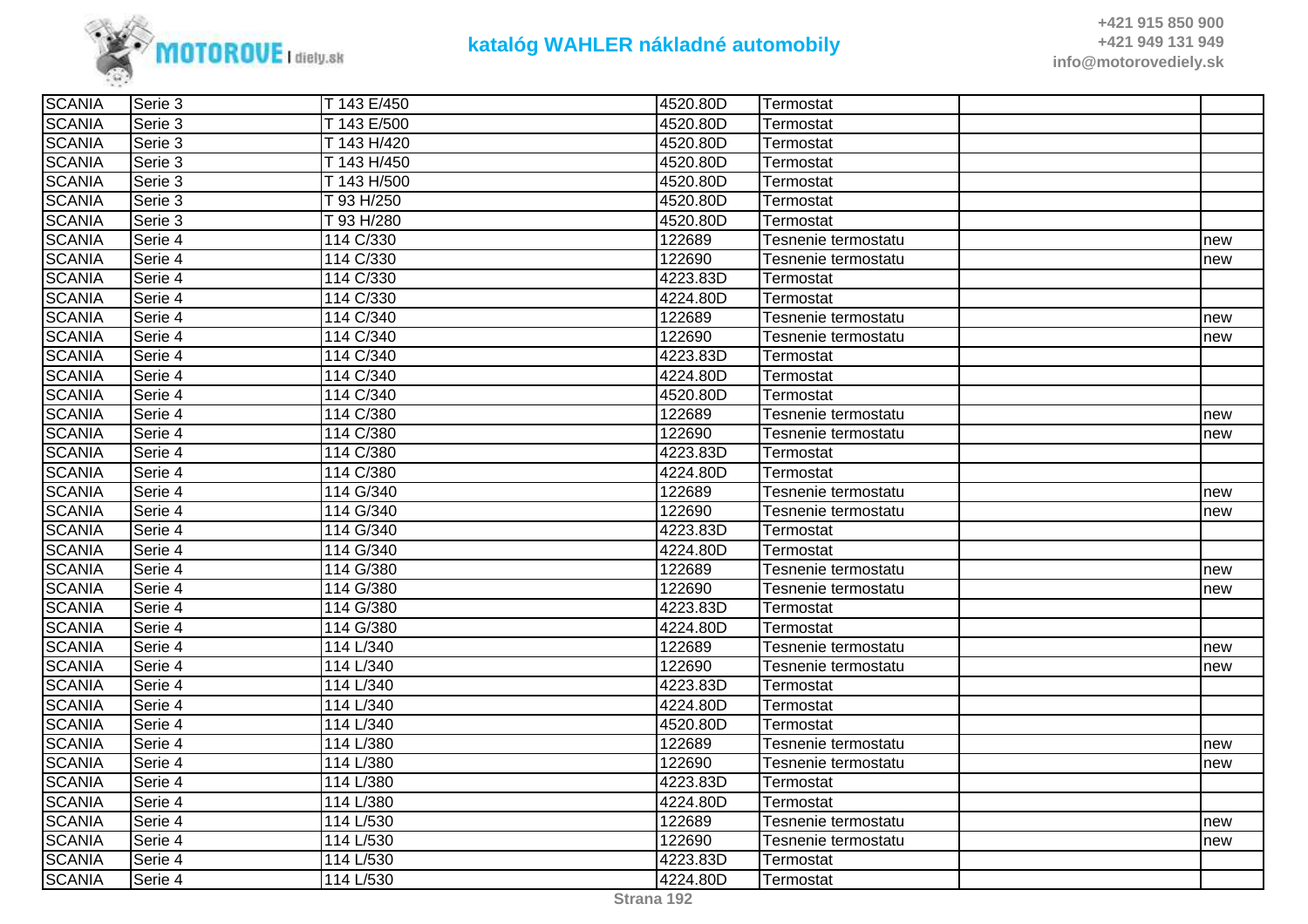

| <b>SCANIA</b> | Serie 4 | 124/G420  | 122689   | Tesnenie termostatu | new |
|---------------|---------|-----------|----------|---------------------|-----|
| <b>SCANIA</b> | Serie 4 | 124/G420  | 122690   | Tesnenie termostatu | new |
| <b>SCANIA</b> | Serie 4 | 124/G420  | 4223.83D | Termostat           |     |
| <b>SCANIA</b> | Serie 4 | 124 /G420 | 4224.80D | Termostat           |     |
| <b>SCANIA</b> | Serie 4 | 124 C/360 | 122689   | Tesnenie termostatu | new |
| <b>SCANIA</b> | Serie 4 | 124 C/360 | 122690   | Tesnenie termostatu | new |
| <b>SCANIA</b> | Serie 4 | 124 C/360 | 4223.83D | Termostat           |     |
| <b>SCANIA</b> | Serie 4 | 124 C/360 | 4224.80D | Termostat           |     |
| <b>SCANIA</b> | Serie 4 | 124 C/400 | 122689   | Tesnenie termostatu | new |
| <b>SCANIA</b> | Serie 4 | 124 C/400 | 122690   | Tesnenie termostatu | new |
| <b>SCANIA</b> | Serie 4 | 124 C/400 | 4223.83D | Termostat           |     |
| <b>SCANIA</b> | Serie 4 | 124 C/400 | 4224.80D | Termostat           |     |
| <b>SCANIA</b> | Serie 4 | 124 C/420 | 122689   | Tesnenie termostatu | new |
| <b>SCANIA</b> | Serie 4 | 124 C/420 | 122690   | Tesnenie termostatu | new |
| <b>SCANIA</b> | Serie 4 | 124 C/420 | 4223.83D | Termostat           |     |
| <b>SCANIA</b> | Serie 4 | 124 C/420 | 4224.80D | Termostat           |     |
| <b>SCANIA</b> | Serie 4 | 124 C/470 | 122689   | Tesnenie termostatu | new |
| <b>SCANIA</b> | Serie 4 | 124 C/470 | 122690   | Tesnenie termostatu | new |
| <b>SCANIA</b> | Serie 4 | 124 C/470 | 4223.83D | Termostat           |     |
| <b>SCANIA</b> | Serie 4 | 124 C/470 | 4224.80D | Termostat           |     |
| <b>SCANIA</b> | Serie 4 | 124 G/360 | 122689   | Tesnenie termostatu | new |
| <b>SCANIA</b> | Serie 4 | 124 G/360 | 122690   | Tesnenie termostatu | new |
| <b>SCANIA</b> | Serie 4 | 124 G/360 | 4223.83D | Termostat           |     |
| <b>SCANIA</b> | Serie 4 | 124 G/360 | 4224.80D | Termostat           |     |
| <b>SCANIA</b> | Serie 4 | 124 G/400 | 122689   | Tesnenie termostatu | new |
| <b>SCANIA</b> | Serie 4 | 124 G/400 | 122690   | Tesnenie termostatu | new |
| <b>SCANIA</b> | Serie 4 | 124 G/400 | 4223.83D | Termostat           |     |
| <b>SCANIA</b> | Serie 4 | 124 G/400 | 4224.80D | Termostat           |     |
| <b>SCANIA</b> | Serie 4 | 124 G/420 | 122689   | Tesnenie termostatu | new |
| <b>SCANIA</b> | Serie 4 | 124 G/420 | 122690   | Tesnenie termostatu | new |
| <b>SCANIA</b> | Serie 4 | 124 G/420 | 4223.83D | Termostat           |     |
| <b>SCANIA</b> | Serie 4 | 124 G/420 | 4224.80D | Termostat           |     |
| <b>SCANIA</b> | Serie 4 | 124 G/470 | 122689   | Tesnenie termostatu | new |
| <b>SCANIA</b> | Serie 4 | 124 G/470 | 122690   | Tesnenie termostatu | new |
| <b>SCANIA</b> | Serie 4 | 124 G/470 | 4223.83D | Termostat           |     |
| <b>SCANIA</b> | Serie 4 | 124 G/470 | 4224.80D | Termostat           |     |
| <b>SCANIA</b> | Serie 4 | 124 L/360 | 122689   | Tesnenie termostatu | new |
| <b>SCANIA</b> | Serie 4 | 124 L/360 | 122690   | Tesnenie termostatu | new |
| <b>SCANIA</b> | Serie 4 | 124 L/360 | 4223.83D | Termostat           |     |
| <b>SCANIA</b> | Serie 4 | 124 L/360 | 4224.80D | Termostat           |     |
| <b>SCANIA</b> | Serie 4 | 124 L/400 | 122689   | Tesnenie termostatu | new |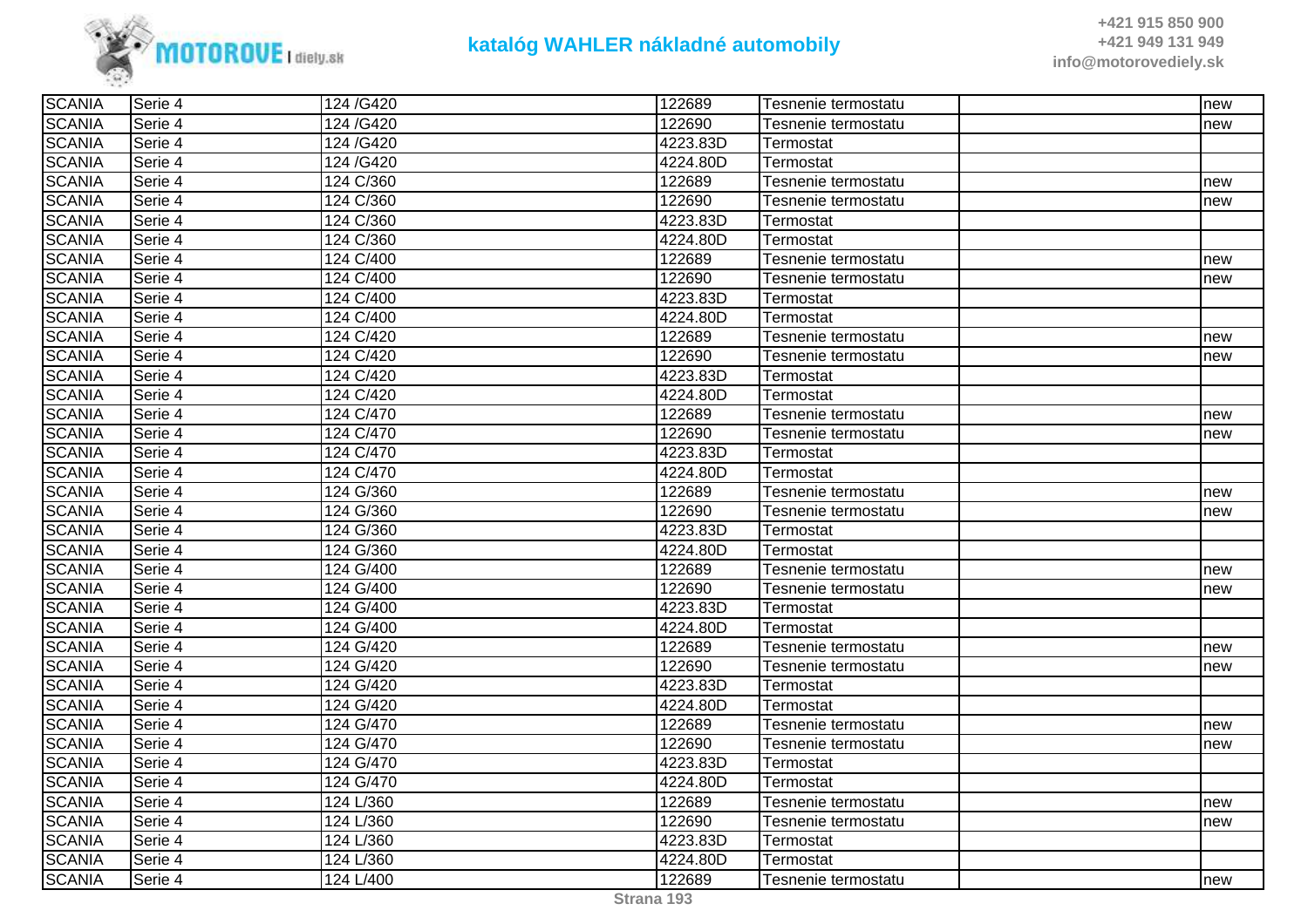

| <b>SCANIA</b> | Serie 4 | 124 L/400 | 122690   | Tesnenie termostatu | new |
|---------------|---------|-----------|----------|---------------------|-----|
| <b>SCANIA</b> | Serie 4 | 124 L/400 | 4223.83D | Termostat           |     |
| <b>SCANIA</b> | Serie 4 | 124 L/400 | 4224.80D | Termostat           |     |
| <b>SCANIA</b> | Serie 4 | 124 L/420 | 122689   | Tesnenie termostatu | new |
| <b>SCANIA</b> | Serie 4 | 124 L/420 | 122690   | Tesnenie termostatu | new |
| <b>SCANIA</b> | Serie 4 | 124 L/420 | 4223.83D | Termostat           |     |
| <b>SCANIA</b> | Serie 4 | 124 L/420 | 4224.80D | Termostat           |     |
| <b>SCANIA</b> | Serie 4 | 124 L/440 | 122689   | Tesnenie termostatu | new |
| <b>SCANIA</b> | Serie 4 | 124 L/440 | 122690   | Tesnenie termostatu | new |
| <b>SCANIA</b> | Serie 4 | 124 L/440 | 4223.83D | Termostat           |     |
| <b>SCANIA</b> | Serie 4 | 124 L/440 | 4224.80D | Termostat           |     |
| <b>SCANIA</b> | Serie 4 | 124 L/470 | 122689   | Tesnenie termostatu | new |
| <b>SCANIA</b> | Serie 4 | 124 L/470 | 122690   | Tesnenie termostatu | new |
| <b>SCANIA</b> | Serie 4 | 124 L/470 | 4223.83D | Termostat           |     |
| <b>SCANIA</b> | Serie 4 | 124 L/470 | 4224.80D | Termostat           |     |
| <b>SCANIA</b> | Serie 4 | 144 C/460 | 122689   | Tesnenie termostatu | new |
| <b>SCANIA</b> | Serie 4 | 144 C/460 | 122690   | Tesnenie termostatu | new |
| <b>SCANIA</b> | Serie 4 | 144 C/460 | 4223.83D | Termostat           |     |
| <b>SCANIA</b> | Serie 4 | 144 C/460 | 4224.80D | Termostat           |     |
| <b>SCANIA</b> | Serie 4 | 144 C/530 | 122689   | Tesnenie termostatu | new |
| <b>SCANIA</b> | Serie 4 | 144 C/530 | 122690   | Tesnenie termostatu | new |
| <b>SCANIA</b> | Serie 4 | 144 C/530 | 4223.83D | Termostat           |     |
| <b>SCANIA</b> | Serie 4 | 144 C/530 | 4224.80D | Termostat           |     |
| <b>SCANIA</b> | Serie 4 | 144 G/460 | 122689   | Tesnenie termostatu | new |
| <b>SCANIA</b> | Serie 4 | 144 G/460 | 122690   | Tesnenie termostatu | new |
| <b>SCANIA</b> | Serie 4 | 144 G/460 | 4223.83D | Termostat           |     |
| <b>SCANIA</b> | Serie 4 | 144 G/460 | 4224.80D | Termostat           |     |
| <b>SCANIA</b> | Serie 4 | 144 G/530 | 122689   | Tesnenie termostatu | new |
| <b>SCANIA</b> | Serie 4 | 144 G/530 | 122690   | Tesnenie termostatu | new |
| <b>SCANIA</b> | Serie 4 | 144 G/530 | 4223.83D | Termostat           |     |
| <b>SCANIA</b> | Serie 4 | 144 G/530 | 4224.80D | Termostat           |     |
| <b>SCANIA</b> | Serie 4 | 144 L/460 | 122689   | Tesnenie termostatu | new |
| <b>SCANIA</b> | Serie 4 | 144 L/460 | 122690   | Tesnenie termostatu | new |
| <b>SCANIA</b> | Serie 4 | 144 L/460 | 4223.83D | Termostat           |     |
| <b>SCANIA</b> | Serie 4 | 144 L/460 | 4224.80D | Termostat           |     |
| <b>SCANIA</b> | Serie 4 | 144 L/530 | 122689   | Tesnenie termostatu | new |
| <b>SCANIA</b> | Serie 4 | 144 L/530 | 122690   | Tesnenie termostatu | new |
| <b>SCANIA</b> | Serie 4 | 144 L/530 | 4223.83D | Termostat           |     |
| <b>SCANIA</b> | Serie 4 | 144 L/530 | 4224.80D | Termostat           |     |
| <b>SCANIA</b> | Serie 4 | 164 C/480 | 122690   | Tesnenie termostatu | new |
| <b>SCANIA</b> | Serie 4 | 164 C/480 | 4224.80D | Termostat           |     |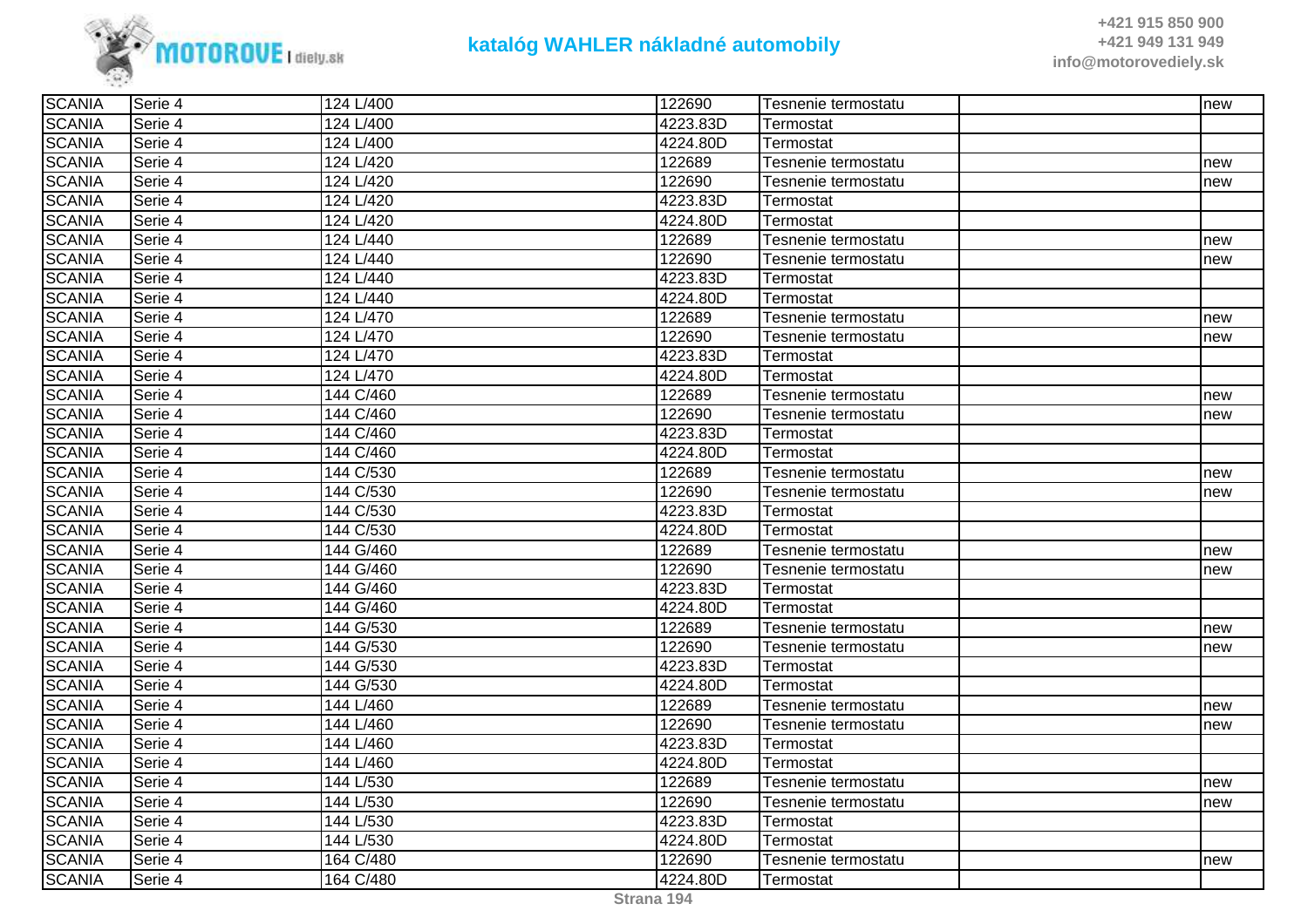

| <b>SCANIA</b> | Serie 4 | 164 C/580   | 122690   | Tesnenie termostatu | Inew |
|---------------|---------|-------------|----------|---------------------|------|
| <b>SCANIA</b> | Serie 4 | 164 C/580   | 4224.80D | Termostat           |      |
| <b>SCANIA</b> | Serie 4 | 164 G/480   | 122690   | Tesnenie termostatu | new  |
| <b>SCANIA</b> | Serie 4 | 164 G/480   | 4224.80D | Termostat           |      |
| <b>SCANIA</b> | Serie 4 | 164 G/580   | 122690   | Tesnenie termostatu | new  |
| <b>SCANIA</b> | Serie 4 | 164 G/580   | 4224.80D | Termostat           |      |
| <b>SCANIA</b> | Serie 4 | 164 L/480   | 122690   | Tesnenie termostatu | new  |
| <b>SCANIA</b> | Serie 4 | 164 L/480   | 4224.80D | Termostat           |      |
| <b>SCANIA</b> | Serie 4 | 164 L/580   | 122690   | Tesnenie termostatu | new  |
| <b>SCANIA</b> | Serie 4 | 164 L/580   | 4224.80D | Termostat           |      |
| <b>SCANIA</b> | Serie 4 | 94/G260     | 122690   | Tesnenie termostatu | new  |
| <b>SCANIA</b> | Serie 4 | 94/G260     | 4224.80D | Termostat           |      |
| <b>SCANIA</b> | Serie 4 | 94 C/260    | 122690   | Tesnenie termostatu | new  |
| <b>SCANIA</b> | Serie 4 | 94 C/260    | 4224.80D | Termostat           |      |
| <b>SCANIA</b> | Serie 4 | 94 C/300    | 122690   | Tesnenie termostatu | new  |
| <b>SCANIA</b> | Serie 4 | 94 C/300    | 4224.80D | Termostat           |      |
| <b>SCANIA</b> | Serie 4 | 94 C/310    | 122690   | Tesnenie termostatu | new  |
| <b>SCANIA</b> | Serie 4 | 94 C/310    | 4224.80D | Termostat           |      |
| <b>SCANIA</b> | Serie 4 | 94 D/220    | 122690   | Tesnenie termostatu | new  |
| <b>SCANIA</b> | Serie 4 | 94 D/220    | 4224.80D | Termostat           |      |
| <b>SCANIA</b> | Serie 4 | 94 D/230    | 122690   | Tesnenie termostatu | new  |
| <b>SCANIA</b> | Serie 4 | 94 D/230    | 4224.80D | Termostat           |      |
| <b>SCANIA</b> | Serie 4 | 94 D/260    | 122690   | Tesnenie termostatu | new  |
| <b>SCANIA</b> | Serie 4 | 94 D/260    | 4224.80D | Termostat           |      |
| <b>SCANIA</b> | Serie 4 | 94 D/270    | 122689   | Tesnenie termostatu | new  |
| <b>SCANIA</b> | Serie 4 | 94 D/270    | 122690   | Tesnenie termostatu | new  |
| <b>SCANIA</b> | Serie 4 | 94 D/270    | 4223.83D | Termostat           |      |
| <b>SCANIA</b> | Serie 4 | 94 D/270    | 4224.80D | Termostat           |      |
| <b>SCANIA</b> | Serie 4 | 94 D/300    | 122690   | Tesnenie termostatu | new  |
| <b>SCANIA</b> | Serie 4 | 94 D/300    | 4224.80D | Termostat           |      |
| <b>SCANIA</b> | Serie 4 | 94 D/310    | 122690   | Tesnenie termostatu | new  |
| <b>SCANIA</b> | Serie 4 | 94 D/310    | 4224.80D | Termostat           |      |
| <b>SCANIA</b> | Serie 4 | 94 G/220    | 122690   | Tesnenie termostatu | new  |
| <b>SCANIA</b> | Serie 4 | 94 G/220    | 4224.80D | Termostat           |      |
| <b>SCANIA</b> | Serie 4 | 94 G/260    | 122690   | Tesnenie termostatu | new  |
| <b>SCANIA</b> | Serie 4 | 94 G/260    | 4224.80D | Termostat           |      |
| <b>SCANIA</b> | Serie 4 | 94 G/310    | 122690   | Tesnenie termostatu | new  |
| <b>SCANIA</b> | Serie 4 | 94 G/310    | 4224.80D | Termostat           |      |
| <b>SCANIA</b> | Serie 4 | 94 L/310    | 122690   | Tesnenie termostatu | new  |
| <b>SCANIA</b> | Serie 4 | 94 L/310    | 4224.80D | Termostat           |      |
| <b>SCANIA</b> | Serie 4 | T 114 C/340 | 122689   | Tesnenie termostatu | new  |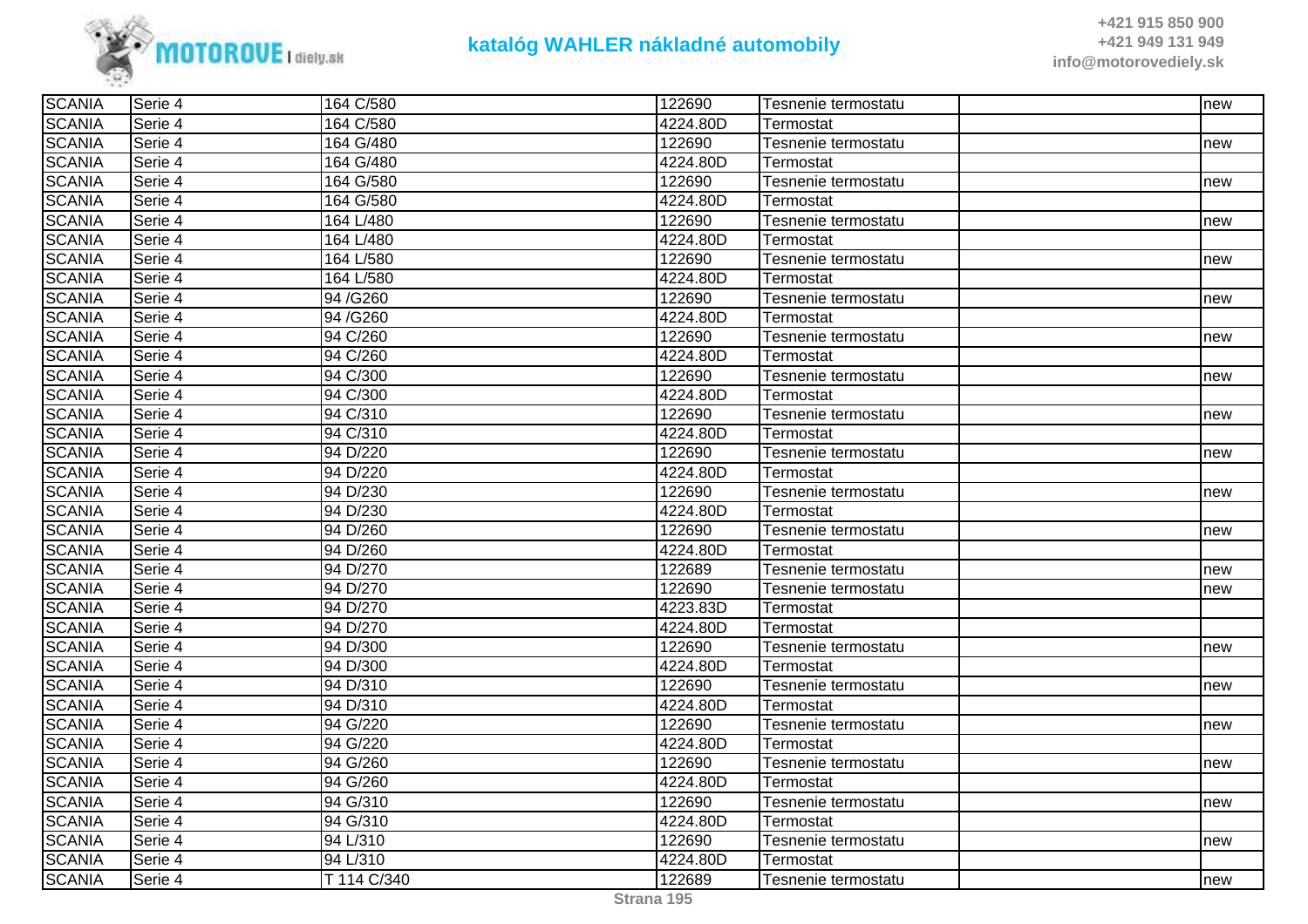

| <b>SCANIA</b> | Serie 4 | T 114 C/340 | 122690   | Tesnenie termostatu | new |
|---------------|---------|-------------|----------|---------------------|-----|
| <b>SCANIA</b> | Serie 4 | T 114 C/340 | 4223.83D | Termostat           |     |
| <b>SCANIA</b> | Serie 4 | T 114 C/340 | 4224.80D | Termostat           |     |
| <b>SCANIA</b> | Serie 4 | T 114 C/380 | 122689   | Tesnenie termostatu | new |
| <b>SCANIA</b> | Serie 4 | T 114 C/380 | 122690   | Tesnenie termostatu | new |
| <b>SCANIA</b> | Serie 4 | T 114 C/380 | 4223.83D | Termostat           |     |
| <b>SCANIA</b> | Serie 4 | T 114 C/380 | 4224.80D | Termostat           |     |
| <b>SCANIA</b> | Serie 4 | T 114 G/340 | 122689   | Tesnenie termostatu | new |
| <b>SCANIA</b> | Serie 4 | T 114 G/340 | 122690   | Tesnenie termostatu | new |
| <b>SCANIA</b> | Serie 4 | T 114 G/340 | 4223.83D | Termostat           |     |
| <b>SCANIA</b> | Serie 4 | T 114 G/340 | 4224.80D | Termostat           |     |
| <b>SCANIA</b> | Serie 4 | T 114 G/380 | 122689   | Tesnenie termostatu | new |
| <b>SCANIA</b> | Serie 4 | T 114 G/380 | 122690   | Tesnenie termostatu | new |
| <b>SCANIA</b> | Serie 4 | T 114 G/380 | 4223.83D | Termostat           |     |
| <b>SCANIA</b> | Serie 4 | T 114 G/380 | 4224.80D | Termostat           |     |
| <b>SCANIA</b> | Serie 4 | T 114 L/340 | 122689   | Tesnenie termostatu | new |
| <b>SCANIA</b> | Serie 4 | T 114 L/340 | 122690   | Tesnenie termostatu | new |
| <b>SCANIA</b> | Serie 4 | T 114 L/340 | 4223.83D | Termostat           |     |
| <b>SCANIA</b> | Serie 4 | T 114 L/340 | 4224.80D | Termostat           |     |
| <b>SCANIA</b> | Serie 4 | T 114 L/380 | 122689   | Tesnenie termostatu | new |
| <b>SCANIA</b> | Serie 4 | T 114 L/380 | 122690   | Tesnenie termostatu | new |
| <b>SCANIA</b> | Serie 4 | T 114 L/380 | 4223.83D | Termostat           |     |
| <b>SCANIA</b> | Serie 4 | T 114 L/380 | 4224.80D | Termostat           |     |
| <b>SCANIA</b> | Serie 4 | T 124 C/360 | 122689   | Tesnenie termostatu | new |
| <b>SCANIA</b> | Serie 4 | T 124 C/360 | 122690   | Tesnenie termostatu | new |
| <b>SCANIA</b> | Serie 4 | T 124 C/360 | 4223.83D | Termostat           |     |
| <b>SCANIA</b> | Serie 4 | T 124 C/360 | 4224.80D | Termostat           |     |
| <b>SCANIA</b> | Serie 4 | T 124 C/400 | 122689   | Tesnenie termostatu | new |
| <b>SCANIA</b> | Serie 4 | T 124 C/400 | 122690   | Tesnenie termostatu | new |
| <b>SCANIA</b> | Serie 4 | T 124 C/400 | 4223.83D | Termostat           |     |
| <b>SCANIA</b> | Serie 4 | T 124 C/400 | 4224.80D | Termostat           |     |
| <b>SCANIA</b> | Serie 4 | T 124 C/420 | 122689   | Tesnenie termostatu | new |
| <b>SCANIA</b> | Serie 4 | T 124 C/420 | 122690   | Tesnenie termostatu | new |
| <b>SCANIA</b> | Serie 4 | T 124 C/420 | 4223.83D | Termostat           |     |
| <b>SCANIA</b> | Serie 4 | T 124 C/420 | 4224.80D | Termostat           |     |
| <b>SCANIA</b> | Serie 4 | T 124 G/360 | 122689   | Tesnenie termostatu | new |
| <b>SCANIA</b> | Serie 4 | T 124 G/360 | 122690   | Tesnenie termostatu | new |
| <b>SCANIA</b> | Serie 4 | T 124 G/360 | 4223.83D | Termostat           |     |
| <b>SCANIA</b> | Serie 4 | T 124 G/360 | 4224.80D | Termostat           |     |
| <b>SCANIA</b> | Serie 4 | T 124 G/400 | 122689   | Tesnenie termostatu | new |
| <b>SCANIA</b> | Serie 4 | T 124 G/400 | 122690   | Tesnenie termostatu | new |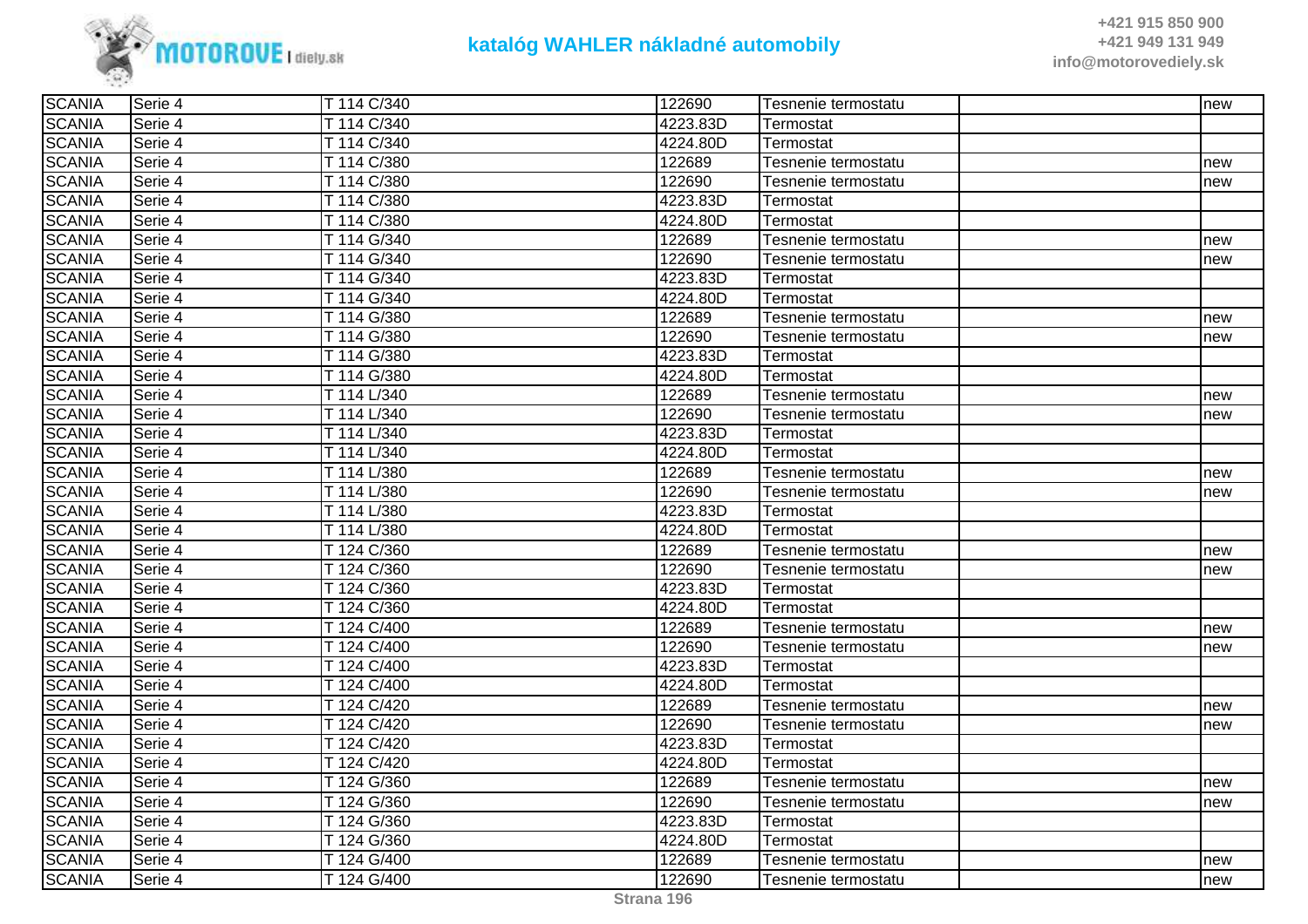

| <b>SCANIA</b><br>T 124 G/400<br>4224.80D<br>Serie 4<br>Termostat<br><b>SCANIA</b><br>T 124 G/420<br>122689<br>Serie 4<br>Tesnenie termostatu<br>new<br><b>SCANIA</b><br>T 124 G/420<br>122690<br>Serie 4<br>Tesnenie termostatu<br>new<br>4223.83D<br><b>SCANIA</b><br>T 124 G/420<br>Serie 4<br>Termostat<br><b>SCANIA</b><br>T 124 G/420<br>4224.80D<br>Serie 4<br>Termostat<br><b>SCANIA</b><br>T 124 L/360<br>122689<br>Serie 4<br>Tesnenie termostatu<br>new<br><b>SCANIA</b><br>122690<br>T 124 L/360<br>Serie 4<br>Tesnenie termostatu<br>new<br><b>SCANIA</b><br>4223.83D<br>T 124 L/360<br>Serie 4<br>Termostat<br><b>SCANIA</b><br>T 124 L/360<br>4224.80D<br>Serie 4<br>Termostat<br><b>SCANIA</b><br>122689<br>Serie 4<br>T 124 L/400<br>Tesnenie termostatu<br>new<br><b>SCANIA</b><br>122690<br>Serie 4<br>T 124 L/400<br>Tesnenie termostatu<br>new<br><b>SCANIA</b><br>4223.83D<br>Serie 4<br>T 124 L/400<br>Termostat<br><b>SCANIA</b><br>4224.80D<br>Serie 4<br>T 124 L/400<br>Termostat<br><b>SCANIA</b><br>T 124 L/420<br>122689<br>Serie 4<br>Tesnenie termostatu<br>new<br><b>SCANIA</b><br>122690<br>T 124 L/420<br>Serie 4<br>Tesnenie termostatu<br>new<br><b>SCANIA</b><br>4223.83D<br>T 124 L/420<br>Serie 4<br>Termostat<br><b>SCANIA</b><br>4224.80D<br>T 124 L/420<br>Serie 4<br>Termostat<br><b>SCANIA</b><br>T 124 L/470<br>122689<br>Serie 4<br>Tesnenie termostatu<br>new<br><b>SCANIA</b><br>122690<br>T 124 L/470<br>Serie 4<br>Tesnenie termostatu<br>new<br><b>SCANIA</b><br>4223.83D<br>Serie 4<br>T 124 L/470<br>Termostat<br><b>SCANIA</b><br>4224.80D<br>Serie 4<br>T 124 L/470<br>Termostat<br><b>SCANIA</b><br>T 144 C/460<br>122689<br>Serie 4<br>Tesnenie termostatu<br>new<br><b>SCANIA</b><br>T 144 C/460<br>122690<br>Serie 4<br>Tesnenie termostatu<br>new<br><b>SCANIA</b><br>4223.83D<br>T 144 C/460<br>Serie 4<br>Termostat<br><b>SCANIA</b><br>T 144 C/460<br>4224.80D<br>Serie 4<br>Termostat<br><b>SCANIA</b><br>122689<br>Serie 4<br>T 144 C/530<br>Tesnenie termostatu<br>new<br><b>SCANIA</b><br>T 144 C/530<br>122690<br>Serie 4<br>Tesnenie termostatu<br>new<br><b>SCANIA</b><br>4223.83D<br>T 144 C/530<br>Serie 4<br>Termostat<br><b>SCANIA</b><br>T 144 C/530<br>4224.80D<br>Serie 4<br>Termostat<br><b>SCANIA</b><br>T 144 G/460<br>122689<br>Serie 4<br>Tesnenie termostatu<br>new<br><b>SCANIA</b><br>122690<br>T 144 G/460<br>Serie 4<br>Tesnenie termostatu<br>new<br><b>SCANIA</b><br>T 144 G/460<br>4223.83D<br>Serie 4<br>Termostat<br><b>SCANIA</b><br>T 144 G/460<br>Serie 4<br>4224.80D<br>Termostat<br><b>SCANIA</b><br>T 144 G/530<br>122689<br>Serie 4<br>Tesnenie termostatu<br>new<br><b>SCANIA</b><br>122690<br>T 144 G/530<br>Serie 4<br>Tesnenie termostatu<br>new<br><b>SCANIA</b><br>4223.83D<br>T 144 G/530<br>Serie 4<br>Termostat<br><b>SCANIA</b><br>T 144 G/530<br>4224.80D<br>Serie 4<br>Termostat<br><b>SCANIA</b><br>122689<br>T 144 L/460<br>Serie 4<br>Tesnenie termostatu<br>new<br><b>SCANIA</b><br>T 144 L/460<br>122690<br>Serie 4<br>Tesnenie termostatu<br>new<br><b>SCANIA</b><br>4223.83D<br>T 144 L/460<br>Serie 4<br>Termostat | <b>SCANIA</b> | ISerie 4 | T 124 G/400 | 4223.83D | <b>ITermostat</b> |  |
|------------------------------------------------------------------------------------------------------------------------------------------------------------------------------------------------------------------------------------------------------------------------------------------------------------------------------------------------------------------------------------------------------------------------------------------------------------------------------------------------------------------------------------------------------------------------------------------------------------------------------------------------------------------------------------------------------------------------------------------------------------------------------------------------------------------------------------------------------------------------------------------------------------------------------------------------------------------------------------------------------------------------------------------------------------------------------------------------------------------------------------------------------------------------------------------------------------------------------------------------------------------------------------------------------------------------------------------------------------------------------------------------------------------------------------------------------------------------------------------------------------------------------------------------------------------------------------------------------------------------------------------------------------------------------------------------------------------------------------------------------------------------------------------------------------------------------------------------------------------------------------------------------------------------------------------------------------------------------------------------------------------------------------------------------------------------------------------------------------------------------------------------------------------------------------------------------------------------------------------------------------------------------------------------------------------------------------------------------------------------------------------------------------------------------------------------------------------------------------------------------------------------------------------------------------------------------------------------------------------------------------------------------------------------------------------------------------------------------------------------------------------------------------------------------------------------------------------------------------------------------------------------------------------------------------------------------------------------------------------------------------------------------------------------------------------------------------------------------------------------------------------|---------------|----------|-------------|----------|-------------------|--|
|                                                                                                                                                                                                                                                                                                                                                                                                                                                                                                                                                                                                                                                                                                                                                                                                                                                                                                                                                                                                                                                                                                                                                                                                                                                                                                                                                                                                                                                                                                                                                                                                                                                                                                                                                                                                                                                                                                                                                                                                                                                                                                                                                                                                                                                                                                                                                                                                                                                                                                                                                                                                                                                                                                                                                                                                                                                                                                                                                                                                                                                                                                                                          |               |          |             |          |                   |  |
|                                                                                                                                                                                                                                                                                                                                                                                                                                                                                                                                                                                                                                                                                                                                                                                                                                                                                                                                                                                                                                                                                                                                                                                                                                                                                                                                                                                                                                                                                                                                                                                                                                                                                                                                                                                                                                                                                                                                                                                                                                                                                                                                                                                                                                                                                                                                                                                                                                                                                                                                                                                                                                                                                                                                                                                                                                                                                                                                                                                                                                                                                                                                          |               |          |             |          |                   |  |
|                                                                                                                                                                                                                                                                                                                                                                                                                                                                                                                                                                                                                                                                                                                                                                                                                                                                                                                                                                                                                                                                                                                                                                                                                                                                                                                                                                                                                                                                                                                                                                                                                                                                                                                                                                                                                                                                                                                                                                                                                                                                                                                                                                                                                                                                                                                                                                                                                                                                                                                                                                                                                                                                                                                                                                                                                                                                                                                                                                                                                                                                                                                                          |               |          |             |          |                   |  |
|                                                                                                                                                                                                                                                                                                                                                                                                                                                                                                                                                                                                                                                                                                                                                                                                                                                                                                                                                                                                                                                                                                                                                                                                                                                                                                                                                                                                                                                                                                                                                                                                                                                                                                                                                                                                                                                                                                                                                                                                                                                                                                                                                                                                                                                                                                                                                                                                                                                                                                                                                                                                                                                                                                                                                                                                                                                                                                                                                                                                                                                                                                                                          |               |          |             |          |                   |  |
|                                                                                                                                                                                                                                                                                                                                                                                                                                                                                                                                                                                                                                                                                                                                                                                                                                                                                                                                                                                                                                                                                                                                                                                                                                                                                                                                                                                                                                                                                                                                                                                                                                                                                                                                                                                                                                                                                                                                                                                                                                                                                                                                                                                                                                                                                                                                                                                                                                                                                                                                                                                                                                                                                                                                                                                                                                                                                                                                                                                                                                                                                                                                          |               |          |             |          |                   |  |
|                                                                                                                                                                                                                                                                                                                                                                                                                                                                                                                                                                                                                                                                                                                                                                                                                                                                                                                                                                                                                                                                                                                                                                                                                                                                                                                                                                                                                                                                                                                                                                                                                                                                                                                                                                                                                                                                                                                                                                                                                                                                                                                                                                                                                                                                                                                                                                                                                                                                                                                                                                                                                                                                                                                                                                                                                                                                                                                                                                                                                                                                                                                                          |               |          |             |          |                   |  |
|                                                                                                                                                                                                                                                                                                                                                                                                                                                                                                                                                                                                                                                                                                                                                                                                                                                                                                                                                                                                                                                                                                                                                                                                                                                                                                                                                                                                                                                                                                                                                                                                                                                                                                                                                                                                                                                                                                                                                                                                                                                                                                                                                                                                                                                                                                                                                                                                                                                                                                                                                                                                                                                                                                                                                                                                                                                                                                                                                                                                                                                                                                                                          |               |          |             |          |                   |  |
|                                                                                                                                                                                                                                                                                                                                                                                                                                                                                                                                                                                                                                                                                                                                                                                                                                                                                                                                                                                                                                                                                                                                                                                                                                                                                                                                                                                                                                                                                                                                                                                                                                                                                                                                                                                                                                                                                                                                                                                                                                                                                                                                                                                                                                                                                                                                                                                                                                                                                                                                                                                                                                                                                                                                                                                                                                                                                                                                                                                                                                                                                                                                          |               |          |             |          |                   |  |
|                                                                                                                                                                                                                                                                                                                                                                                                                                                                                                                                                                                                                                                                                                                                                                                                                                                                                                                                                                                                                                                                                                                                                                                                                                                                                                                                                                                                                                                                                                                                                                                                                                                                                                                                                                                                                                                                                                                                                                                                                                                                                                                                                                                                                                                                                                                                                                                                                                                                                                                                                                                                                                                                                                                                                                                                                                                                                                                                                                                                                                                                                                                                          |               |          |             |          |                   |  |
|                                                                                                                                                                                                                                                                                                                                                                                                                                                                                                                                                                                                                                                                                                                                                                                                                                                                                                                                                                                                                                                                                                                                                                                                                                                                                                                                                                                                                                                                                                                                                                                                                                                                                                                                                                                                                                                                                                                                                                                                                                                                                                                                                                                                                                                                                                                                                                                                                                                                                                                                                                                                                                                                                                                                                                                                                                                                                                                                                                                                                                                                                                                                          |               |          |             |          |                   |  |
|                                                                                                                                                                                                                                                                                                                                                                                                                                                                                                                                                                                                                                                                                                                                                                                                                                                                                                                                                                                                                                                                                                                                                                                                                                                                                                                                                                                                                                                                                                                                                                                                                                                                                                                                                                                                                                                                                                                                                                                                                                                                                                                                                                                                                                                                                                                                                                                                                                                                                                                                                                                                                                                                                                                                                                                                                                                                                                                                                                                                                                                                                                                                          |               |          |             |          |                   |  |
|                                                                                                                                                                                                                                                                                                                                                                                                                                                                                                                                                                                                                                                                                                                                                                                                                                                                                                                                                                                                                                                                                                                                                                                                                                                                                                                                                                                                                                                                                                                                                                                                                                                                                                                                                                                                                                                                                                                                                                                                                                                                                                                                                                                                                                                                                                                                                                                                                                                                                                                                                                                                                                                                                                                                                                                                                                                                                                                                                                                                                                                                                                                                          |               |          |             |          |                   |  |
|                                                                                                                                                                                                                                                                                                                                                                                                                                                                                                                                                                                                                                                                                                                                                                                                                                                                                                                                                                                                                                                                                                                                                                                                                                                                                                                                                                                                                                                                                                                                                                                                                                                                                                                                                                                                                                                                                                                                                                                                                                                                                                                                                                                                                                                                                                                                                                                                                                                                                                                                                                                                                                                                                                                                                                                                                                                                                                                                                                                                                                                                                                                                          |               |          |             |          |                   |  |
|                                                                                                                                                                                                                                                                                                                                                                                                                                                                                                                                                                                                                                                                                                                                                                                                                                                                                                                                                                                                                                                                                                                                                                                                                                                                                                                                                                                                                                                                                                                                                                                                                                                                                                                                                                                                                                                                                                                                                                                                                                                                                                                                                                                                                                                                                                                                                                                                                                                                                                                                                                                                                                                                                                                                                                                                                                                                                                                                                                                                                                                                                                                                          |               |          |             |          |                   |  |
|                                                                                                                                                                                                                                                                                                                                                                                                                                                                                                                                                                                                                                                                                                                                                                                                                                                                                                                                                                                                                                                                                                                                                                                                                                                                                                                                                                                                                                                                                                                                                                                                                                                                                                                                                                                                                                                                                                                                                                                                                                                                                                                                                                                                                                                                                                                                                                                                                                                                                                                                                                                                                                                                                                                                                                                                                                                                                                                                                                                                                                                                                                                                          |               |          |             |          |                   |  |
|                                                                                                                                                                                                                                                                                                                                                                                                                                                                                                                                                                                                                                                                                                                                                                                                                                                                                                                                                                                                                                                                                                                                                                                                                                                                                                                                                                                                                                                                                                                                                                                                                                                                                                                                                                                                                                                                                                                                                                                                                                                                                                                                                                                                                                                                                                                                                                                                                                                                                                                                                                                                                                                                                                                                                                                                                                                                                                                                                                                                                                                                                                                                          |               |          |             |          |                   |  |
|                                                                                                                                                                                                                                                                                                                                                                                                                                                                                                                                                                                                                                                                                                                                                                                                                                                                                                                                                                                                                                                                                                                                                                                                                                                                                                                                                                                                                                                                                                                                                                                                                                                                                                                                                                                                                                                                                                                                                                                                                                                                                                                                                                                                                                                                                                                                                                                                                                                                                                                                                                                                                                                                                                                                                                                                                                                                                                                                                                                                                                                                                                                                          |               |          |             |          |                   |  |
|                                                                                                                                                                                                                                                                                                                                                                                                                                                                                                                                                                                                                                                                                                                                                                                                                                                                                                                                                                                                                                                                                                                                                                                                                                                                                                                                                                                                                                                                                                                                                                                                                                                                                                                                                                                                                                                                                                                                                                                                                                                                                                                                                                                                                                                                                                                                                                                                                                                                                                                                                                                                                                                                                                                                                                                                                                                                                                                                                                                                                                                                                                                                          |               |          |             |          |                   |  |
|                                                                                                                                                                                                                                                                                                                                                                                                                                                                                                                                                                                                                                                                                                                                                                                                                                                                                                                                                                                                                                                                                                                                                                                                                                                                                                                                                                                                                                                                                                                                                                                                                                                                                                                                                                                                                                                                                                                                                                                                                                                                                                                                                                                                                                                                                                                                                                                                                                                                                                                                                                                                                                                                                                                                                                                                                                                                                                                                                                                                                                                                                                                                          |               |          |             |          |                   |  |
|                                                                                                                                                                                                                                                                                                                                                                                                                                                                                                                                                                                                                                                                                                                                                                                                                                                                                                                                                                                                                                                                                                                                                                                                                                                                                                                                                                                                                                                                                                                                                                                                                                                                                                                                                                                                                                                                                                                                                                                                                                                                                                                                                                                                                                                                                                                                                                                                                                                                                                                                                                                                                                                                                                                                                                                                                                                                                                                                                                                                                                                                                                                                          |               |          |             |          |                   |  |
|                                                                                                                                                                                                                                                                                                                                                                                                                                                                                                                                                                                                                                                                                                                                                                                                                                                                                                                                                                                                                                                                                                                                                                                                                                                                                                                                                                                                                                                                                                                                                                                                                                                                                                                                                                                                                                                                                                                                                                                                                                                                                                                                                                                                                                                                                                                                                                                                                                                                                                                                                                                                                                                                                                                                                                                                                                                                                                                                                                                                                                                                                                                                          |               |          |             |          |                   |  |
|                                                                                                                                                                                                                                                                                                                                                                                                                                                                                                                                                                                                                                                                                                                                                                                                                                                                                                                                                                                                                                                                                                                                                                                                                                                                                                                                                                                                                                                                                                                                                                                                                                                                                                                                                                                                                                                                                                                                                                                                                                                                                                                                                                                                                                                                                                                                                                                                                                                                                                                                                                                                                                                                                                                                                                                                                                                                                                                                                                                                                                                                                                                                          |               |          |             |          |                   |  |
|                                                                                                                                                                                                                                                                                                                                                                                                                                                                                                                                                                                                                                                                                                                                                                                                                                                                                                                                                                                                                                                                                                                                                                                                                                                                                                                                                                                                                                                                                                                                                                                                                                                                                                                                                                                                                                                                                                                                                                                                                                                                                                                                                                                                                                                                                                                                                                                                                                                                                                                                                                                                                                                                                                                                                                                                                                                                                                                                                                                                                                                                                                                                          |               |          |             |          |                   |  |
|                                                                                                                                                                                                                                                                                                                                                                                                                                                                                                                                                                                                                                                                                                                                                                                                                                                                                                                                                                                                                                                                                                                                                                                                                                                                                                                                                                                                                                                                                                                                                                                                                                                                                                                                                                                                                                                                                                                                                                                                                                                                                                                                                                                                                                                                                                                                                                                                                                                                                                                                                                                                                                                                                                                                                                                                                                                                                                                                                                                                                                                                                                                                          |               |          |             |          |                   |  |
|                                                                                                                                                                                                                                                                                                                                                                                                                                                                                                                                                                                                                                                                                                                                                                                                                                                                                                                                                                                                                                                                                                                                                                                                                                                                                                                                                                                                                                                                                                                                                                                                                                                                                                                                                                                                                                                                                                                                                                                                                                                                                                                                                                                                                                                                                                                                                                                                                                                                                                                                                                                                                                                                                                                                                                                                                                                                                                                                                                                                                                                                                                                                          |               |          |             |          |                   |  |
|                                                                                                                                                                                                                                                                                                                                                                                                                                                                                                                                                                                                                                                                                                                                                                                                                                                                                                                                                                                                                                                                                                                                                                                                                                                                                                                                                                                                                                                                                                                                                                                                                                                                                                                                                                                                                                                                                                                                                                                                                                                                                                                                                                                                                                                                                                                                                                                                                                                                                                                                                                                                                                                                                                                                                                                                                                                                                                                                                                                                                                                                                                                                          |               |          |             |          |                   |  |
|                                                                                                                                                                                                                                                                                                                                                                                                                                                                                                                                                                                                                                                                                                                                                                                                                                                                                                                                                                                                                                                                                                                                                                                                                                                                                                                                                                                                                                                                                                                                                                                                                                                                                                                                                                                                                                                                                                                                                                                                                                                                                                                                                                                                                                                                                                                                                                                                                                                                                                                                                                                                                                                                                                                                                                                                                                                                                                                                                                                                                                                                                                                                          |               |          |             |          |                   |  |
|                                                                                                                                                                                                                                                                                                                                                                                                                                                                                                                                                                                                                                                                                                                                                                                                                                                                                                                                                                                                                                                                                                                                                                                                                                                                                                                                                                                                                                                                                                                                                                                                                                                                                                                                                                                                                                                                                                                                                                                                                                                                                                                                                                                                                                                                                                                                                                                                                                                                                                                                                                                                                                                                                                                                                                                                                                                                                                                                                                                                                                                                                                                                          |               |          |             |          |                   |  |
|                                                                                                                                                                                                                                                                                                                                                                                                                                                                                                                                                                                                                                                                                                                                                                                                                                                                                                                                                                                                                                                                                                                                                                                                                                                                                                                                                                                                                                                                                                                                                                                                                                                                                                                                                                                                                                                                                                                                                                                                                                                                                                                                                                                                                                                                                                                                                                                                                                                                                                                                                                                                                                                                                                                                                                                                                                                                                                                                                                                                                                                                                                                                          |               |          |             |          |                   |  |
|                                                                                                                                                                                                                                                                                                                                                                                                                                                                                                                                                                                                                                                                                                                                                                                                                                                                                                                                                                                                                                                                                                                                                                                                                                                                                                                                                                                                                                                                                                                                                                                                                                                                                                                                                                                                                                                                                                                                                                                                                                                                                                                                                                                                                                                                                                                                                                                                                                                                                                                                                                                                                                                                                                                                                                                                                                                                                                                                                                                                                                                                                                                                          |               |          |             |          |                   |  |
|                                                                                                                                                                                                                                                                                                                                                                                                                                                                                                                                                                                                                                                                                                                                                                                                                                                                                                                                                                                                                                                                                                                                                                                                                                                                                                                                                                                                                                                                                                                                                                                                                                                                                                                                                                                                                                                                                                                                                                                                                                                                                                                                                                                                                                                                                                                                                                                                                                                                                                                                                                                                                                                                                                                                                                                                                                                                                                                                                                                                                                                                                                                                          |               |          |             |          |                   |  |
|                                                                                                                                                                                                                                                                                                                                                                                                                                                                                                                                                                                                                                                                                                                                                                                                                                                                                                                                                                                                                                                                                                                                                                                                                                                                                                                                                                                                                                                                                                                                                                                                                                                                                                                                                                                                                                                                                                                                                                                                                                                                                                                                                                                                                                                                                                                                                                                                                                                                                                                                                                                                                                                                                                                                                                                                                                                                                                                                                                                                                                                                                                                                          |               |          |             |          |                   |  |
|                                                                                                                                                                                                                                                                                                                                                                                                                                                                                                                                                                                                                                                                                                                                                                                                                                                                                                                                                                                                                                                                                                                                                                                                                                                                                                                                                                                                                                                                                                                                                                                                                                                                                                                                                                                                                                                                                                                                                                                                                                                                                                                                                                                                                                                                                                                                                                                                                                                                                                                                                                                                                                                                                                                                                                                                                                                                                                                                                                                                                                                                                                                                          |               |          |             |          |                   |  |
|                                                                                                                                                                                                                                                                                                                                                                                                                                                                                                                                                                                                                                                                                                                                                                                                                                                                                                                                                                                                                                                                                                                                                                                                                                                                                                                                                                                                                                                                                                                                                                                                                                                                                                                                                                                                                                                                                                                                                                                                                                                                                                                                                                                                                                                                                                                                                                                                                                                                                                                                                                                                                                                                                                                                                                                                                                                                                                                                                                                                                                                                                                                                          |               |          |             |          |                   |  |
|                                                                                                                                                                                                                                                                                                                                                                                                                                                                                                                                                                                                                                                                                                                                                                                                                                                                                                                                                                                                                                                                                                                                                                                                                                                                                                                                                                                                                                                                                                                                                                                                                                                                                                                                                                                                                                                                                                                                                                                                                                                                                                                                                                                                                                                                                                                                                                                                                                                                                                                                                                                                                                                                                                                                                                                                                                                                                                                                                                                                                                                                                                                                          |               |          |             |          |                   |  |
|                                                                                                                                                                                                                                                                                                                                                                                                                                                                                                                                                                                                                                                                                                                                                                                                                                                                                                                                                                                                                                                                                                                                                                                                                                                                                                                                                                                                                                                                                                                                                                                                                                                                                                                                                                                                                                                                                                                                                                                                                                                                                                                                                                                                                                                                                                                                                                                                                                                                                                                                                                                                                                                                                                                                                                                                                                                                                                                                                                                                                                                                                                                                          |               |          |             |          |                   |  |
|                                                                                                                                                                                                                                                                                                                                                                                                                                                                                                                                                                                                                                                                                                                                                                                                                                                                                                                                                                                                                                                                                                                                                                                                                                                                                                                                                                                                                                                                                                                                                                                                                                                                                                                                                                                                                                                                                                                                                                                                                                                                                                                                                                                                                                                                                                                                                                                                                                                                                                                                                                                                                                                                                                                                                                                                                                                                                                                                                                                                                                                                                                                                          |               |          |             |          |                   |  |
|                                                                                                                                                                                                                                                                                                                                                                                                                                                                                                                                                                                                                                                                                                                                                                                                                                                                                                                                                                                                                                                                                                                                                                                                                                                                                                                                                                                                                                                                                                                                                                                                                                                                                                                                                                                                                                                                                                                                                                                                                                                                                                                                                                                                                                                                                                                                                                                                                                                                                                                                                                                                                                                                                                                                                                                                                                                                                                                                                                                                                                                                                                                                          |               |          |             |          |                   |  |
|                                                                                                                                                                                                                                                                                                                                                                                                                                                                                                                                                                                                                                                                                                                                                                                                                                                                                                                                                                                                                                                                                                                                                                                                                                                                                                                                                                                                                                                                                                                                                                                                                                                                                                                                                                                                                                                                                                                                                                                                                                                                                                                                                                                                                                                                                                                                                                                                                                                                                                                                                                                                                                                                                                                                                                                                                                                                                                                                                                                                                                                                                                                                          |               |          |             |          |                   |  |
|                                                                                                                                                                                                                                                                                                                                                                                                                                                                                                                                                                                                                                                                                                                                                                                                                                                                                                                                                                                                                                                                                                                                                                                                                                                                                                                                                                                                                                                                                                                                                                                                                                                                                                                                                                                                                                                                                                                                                                                                                                                                                                                                                                                                                                                                                                                                                                                                                                                                                                                                                                                                                                                                                                                                                                                                                                                                                                                                                                                                                                                                                                                                          |               |          |             |          |                   |  |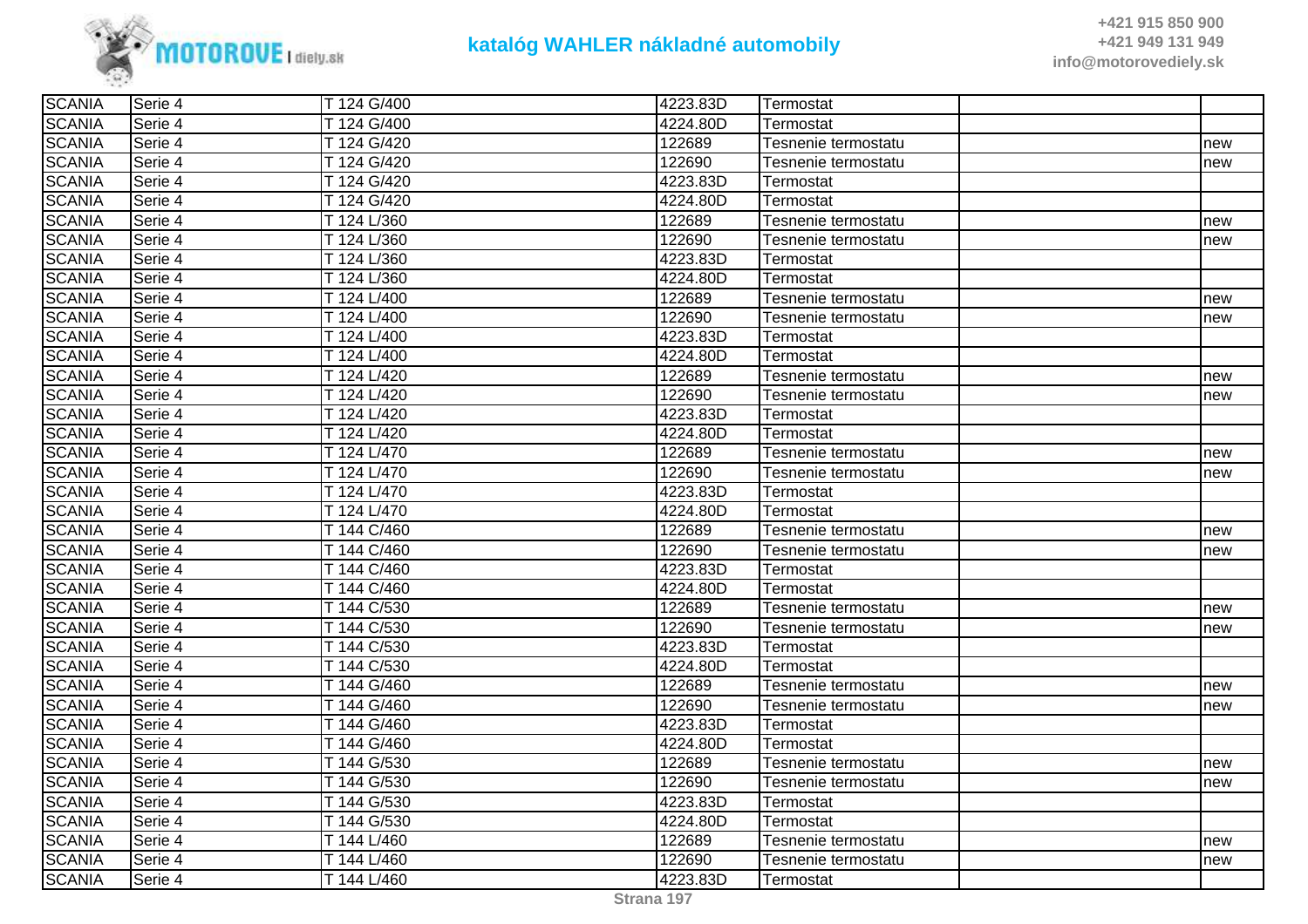

| <b>SCANIA</b> | Serie 4          | T 144 L/460         | 4224.80D | Termostat           |     |
|---------------|------------------|---------------------|----------|---------------------|-----|
| <b>SCANIA</b> | Serie 4          | T 144 L/530         | 122689   | Tesnenie termostatu | new |
| <b>SCANIA</b> | Serie 4          | T 144 L/530         | 122690   | Tesnenie termostatu | new |
| <b>SCANIA</b> | Serie 4          | T 144 L/530         | 4223.83D | Termostat           |     |
| <b>SCANIA</b> | Serie 4          | T 144 L/530         | 4224.80D | Termostat           |     |
| <b>SCANIA</b> | Serie 4          | T 94 C/260          | 122690   | Tesnenie termostatu | new |
| <b>SCANIA</b> | Serie 4          | T 94 C/260          | 4224.80D | Termostat           |     |
| <b>SCANIA</b> | Serie 4          | T 94 C/310          | 122690   | Tesnenie termostatu | new |
| <b>SCANIA</b> | Serie 4          | T 94 C/310          | 4224.80D | Termostat           |     |
| <b>SCANIA</b> | Serie 4          | T 94 G/220          | 122690   | Tesnenie termostatu | new |
| <b>SCANIA</b> | Serie 4          | T 94 G/220          | 4224.80D | Termostat           |     |
| <b>SCANIA</b> | Serie 4          | T 94 G/230          | 122690   | Tesnenie termostatu | new |
| <b>SCANIA</b> | Serie 4          | T 94 G/230          | 4224.80D | Termostat           |     |
| <b>SCANIA</b> | Serie 4          | T 94 G/260          | 122690   | Tesnenie termostatu | new |
| <b>SCANIA</b> | Serie 4          | T 94 G/260          | 4224.80D | Termostat           |     |
| <b>SCANIA</b> | Serie 4          | T 94 G/310          | 122690   | Tesnenie termostatu | new |
| <b>SCANIA</b> | Serie 4          | T 94 G/310          | 4224.80D | Termostat           |     |
| <b>SCANIA</b> | Serie 4          | T 94 L/310          | 122690   | Tesnenie termostatu | new |
| <b>SCANIA</b> | Serie 4          | T 94 L/310          | 4224.80D | Termostat           |     |
| <b>SCANIA</b> | Serie P,G,R,T    | G 230               | 122689   | Tesnenie termostatu | new |
| <b>SCANIA</b> | Serie P,G,R,T    | $\overline{G}$ 230  | 122690   | Tesnenie termostatu | new |
| <b>SCANIA</b> | Serie P,G,R,T    | G 230               | 4223.83D | Termostat           |     |
| <b>SCANIA</b> | Serie P, G, R, T | $G$ 230             | 4224.80D | Termostat           |     |
| <b>SCANIA</b> | Serie P,G,R,T    | G 230, P 230        | 122689   | Tesnenie termostatu | new |
| <b>SCANIA</b> | Serie P,G,R,T    | G 230, P 230        | 122690   | Tesnenie termostatu | new |
| <b>SCANIA</b> | Serie P,G,R,T    | G 230, P 230        | 4223.83D | Termostat           |     |
| <b>SCANIA</b> | Serie P,G,R,T    | G 230, P 230        | 4224.80D | Termostat           |     |
| <b>SCANIA</b> | Serie P,G,R,T    | G 270, P 270        | 122689   | Tesnenie termostatu | new |
| <b>SCANIA</b> | Serie P,G,R,T    | G 270, P 270        | 122690   | Tesnenie termostatu | new |
| <b>SCANIA</b> | Serie P,G,R,T    | G 270, P 270        | 4223.83D | Termostat           |     |
| <b>SCANIA</b> | Serie P,G,R,T    | G 270, P 270        | 4224.80D | Termostat           |     |
| <b>SCANIA</b> | Serie P,G,R,T    | G 270, P 270, R 270 | 122689   | Tesnenie termostatu | new |
| <b>SCANIA</b> | Serie P, G, R, T | G 270, P 270, R 270 | 122690   | Tesnenie termostatu | new |
| <b>SCANIA</b> | Serie P,G,R,T    | G 270, P 270, R 270 | 4223.83D | Termostat           |     |
| <b>SCANIA</b> | Serie P,G,R,T    | G 270, P 270, R 270 | 4224.80D | Termostat           |     |
| <b>SCANIA</b> | Serie P,G,R,T    | G 310, P 310        | 122689   | Tesnenie termostatu | new |
| <b>SCANIA</b> | Serie P,G,R,T    | G 310, P 310        | 122690   | Tesnenie termostatu | new |
| <b>SCANIA</b> | Serie P,G,R,T    | G 310, P 310        | 4223.83D | Termostat           |     |
| <b>SCANIA</b> | Serie P,G,R,T    | G 310, P 310        | 4224.80D | Termostat           |     |
| <b>SCANIA</b> | Serie P,G,R,T    | G 340, P 340        | 122689   | Tesnenie termostatu | new |
| <b>SCANIA</b> | Serie P,G,R,T    | G 340, P 340        | 122690   | Tesnenie termostatu | new |
|               |                  |                     |          |                     |     |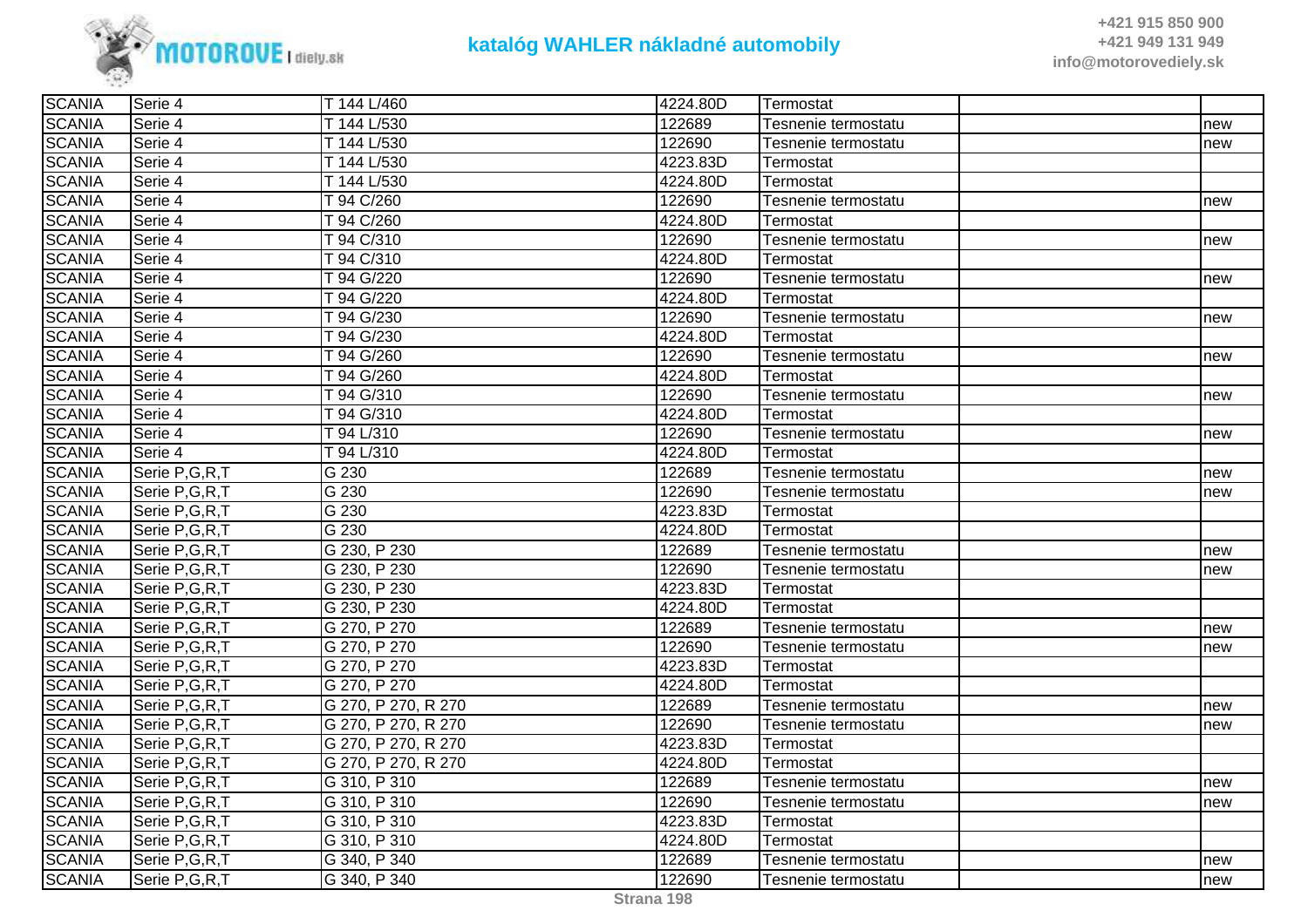

| <b>SCANIA</b> | Serie P,G,R,T    | G 340, P 340        | 4223.83D   | Termostat           |     |
|---------------|------------------|---------------------|------------|---------------------|-----|
| <b>SCANIA</b> | Serie P,G,R,T    | G 340, P 340        | 4224.80D   | Termostat           |     |
| <b>SCANIA</b> | Serie P,G,R,T    | G 340, P 340, R 340 | 122689     | Tesnenie termostatu | new |
| <b>SCANIA</b> | Serie P,G,R,T    | G 340, P 340, R 340 | 122690     | Tesnenie termostatu | new |
| <b>SCANIA</b> | Serie P,G,R,T    | G 340, P 340, R 340 | 4223.83D   | Termostat           |     |
| <b>SCANIA</b> | Serie P,G,R,T    | G 340, P 340, R 340 | 4224.80D   | Termostat           |     |
| <b>SCANIA</b> | Serie P,G,R,T    | G 340, R 340        | 122689     | Tesnenie termostatu | new |
| <b>SCANIA</b> | Serie P,G,R,T    | G 340, R 340        | 122690     | Tesnenie termostatu | new |
| <b>SCANIA</b> | Serie P,G,R,T    | G 340, R 340        | 4223.83D   | Termostat           |     |
| <b>SCANIA</b> | Serie P,G,R,T    | G 340, R 340        | 4224.80D   | Termostat           |     |
| <b>SCANIA</b> | Serie P,G,R,T    | G 380, P 380        | 122689     | Tesnenie termostatu | new |
| <b>SCANIA</b> | Serie P,G,R,T    | G 380, P 380        | 122690     | Tesnenie termostatu | new |
| <b>SCANIA</b> | Serie P,G,R,T    | G 380, P 380        | 4223.83D   | Termostat           |     |
| <b>SCANIA</b> | Serie P, G, R, T | G 380, P 380        | 4224.80D   | Termostat           |     |
| <b>SCANIA</b> | Serie P,G,R,T    | G 380, P 380, R 380 | 122689     | Tesnenie termostatu | new |
| <b>SCANIA</b> | Serie P,G,R,T    | G 380, P 380, R 380 | 122690     | Tesnenie termostatu | new |
| <b>SCANIA</b> | Serie P,G,R,T    | G 380, P 380, R 380 | 4223.83D   | Termostat           |     |
| <b>SCANIA</b> | Serie P,G,R,T    | G 380, P 380, R 380 | 4224.80D   | Termostat           |     |
| <b>SCANIA</b> | Serie P,G,R,T    | G 400, P 400, R 400 | 122690     | Tesnenie termostatu | new |
| <b>SCANIA</b> | Serie P,G,R,T    | G 400, P 400, R 400 | 411004.80D | Termostat           | new |
| <b>SCANIA</b> | Serie P,G,R,T    | G 400, R 400        | 122690     | Tesnenie termostatu | new |
| <b>SCANIA</b> | Serie P,G,R,T    | G 400, R 400        | 411004.80D | Termostat           | new |
| <b>SCANIA</b> | Serie P,G,R,T    | G 400, R 400        | 4224.80D   | Termostat           |     |
| <b>SCANIA</b> | Serie P,G,R,T    | G 420               | 122689     | Tesnenie termostatu | new |
| <b>SCANIA</b> | Serie P,G,R,T    | G 420               | 122690     | Tesnenie termostatu | new |
| <b>SCANIA</b> | Serie P,G,R,T    | $G$ 420             | 4223.83D   | Termostat           |     |
| <b>SCANIA</b> | Serie P,G,R,T    | G 420               | 4224.80D   | Termostat           |     |
| <b>SCANIA</b> | Serie P,G,R,T    | G 420, P 420, R 420 | 122689     | Tesnenie termostatu | new |
| <b>SCANIA</b> | Serie P,G,R,T    | G 420, P 420, R 420 | 122690     | Tesnenie termostatu | new |
| <b>SCANIA</b> | Serie P, G, R, T | G 420, P 420, R 420 | 4223.83D   | Termostat           |     |
| <b>SCANIA</b> | Serie P,G,R,T    | G 420, P 420, R 420 | 4224.80D   | Termostat           |     |
| <b>SCANIA</b> | Serie P,G,R,T    | G 420, R 420        | 122689     | Tesnenie termostatu | new |
| <b>SCANIA</b> | Serie P,G,R,T    | G 420, R 420        | 122690     | Tesnenie termostatu | new |
| <b>SCANIA</b> | Serie P,G,R,T    | G 420, R 420        | 4223.83D   | Termostat           |     |
| <b>SCANIA</b> | Serie P,G,R,T    | G 420, R 420        | 4224.80D   | Termostat           |     |
| <b>SCANIA</b> | Serie P, G, R, T | G 440, R 440        | 122690     | Tesnenie termostatu | new |
| <b>SCANIA</b> | Serie P, G, R, T | G 440, R 440        | 411004.80D | Termostat           | new |
| <b>SCANIA</b> | Serie P,G,R,T    | G 440, R 440        | 4224.80D   | Termostat           |     |
| <b>SCANIA</b> | Serie P,G,R,T    | G 480, R 480        | 122689     | Tesnenie termostatu | new |
| <b>SCANIA</b> | Serie P,G,R,T    | G 480, R 480        | 122690     | Tesnenie termostatu | new |
| <b>SCANIA</b> | Serie P,G,R,T    | G 480, R 480        | 411004.80D | <b>Termostat</b>    | new |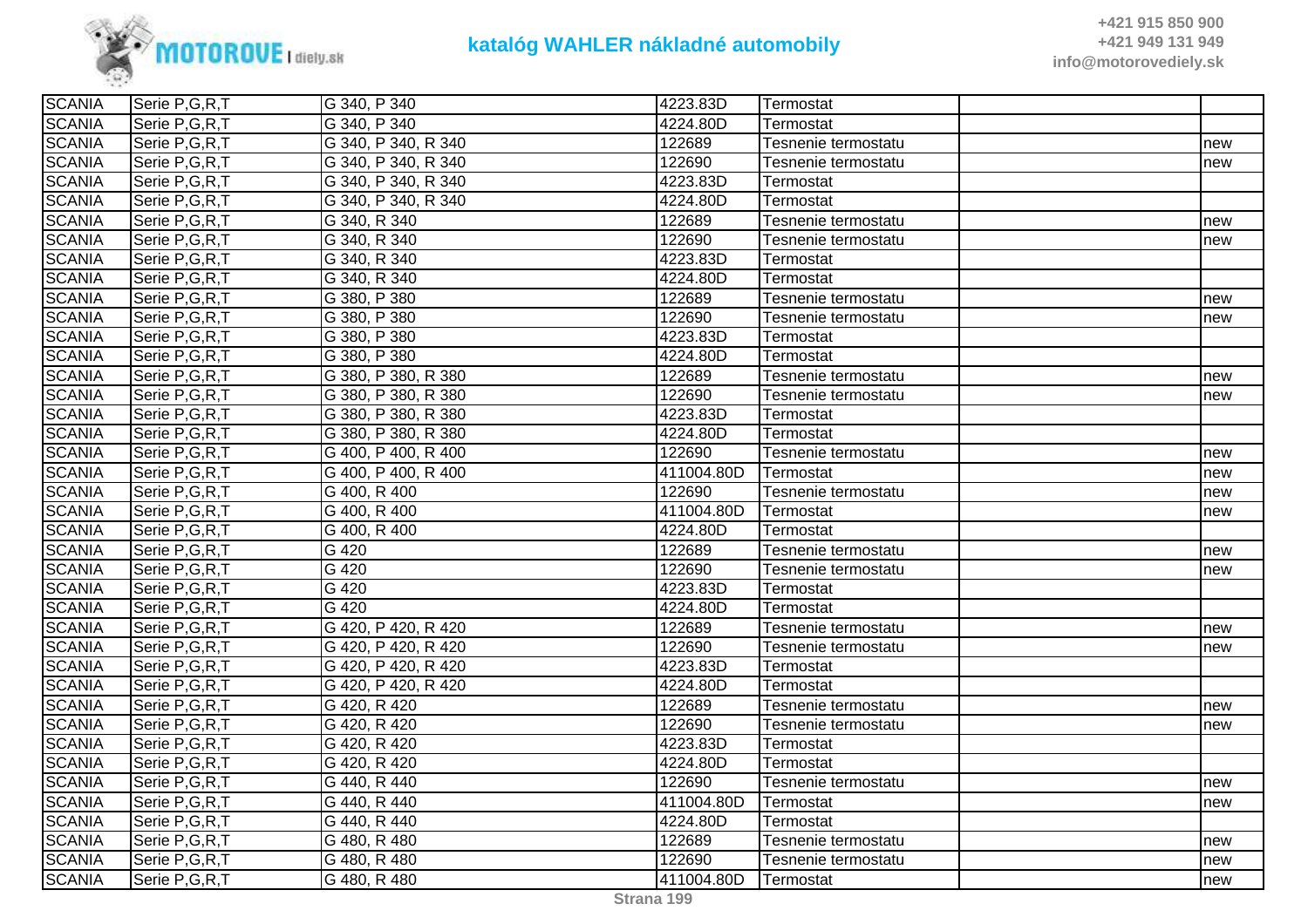

| <b>SCANIA</b> | Serie P,G,R,T    | G 480, R 480              | 4223.83D | Termostat           |     |
|---------------|------------------|---------------------------|----------|---------------------|-----|
| <b>SCANIA</b> | Serie P,G,R,T    | G 480, R 480              | 4224.80D | Termostat           |     |
| <b>SCANIA</b> | Serie P, G, R, T | P 230                     | 122689   | Tesnenie termostatu | new |
| <b>SCANIA</b> | Serie P,G,R,T    | P 230                     | 122690   | Tesnenie termostatu | new |
| <b>SCANIA</b> | Serie P,G,R,T    | P 230                     | 4223.83D | Termostat           |     |
| <b>SCANIA</b> | Serie P,G,R,T    | P 230                     | 4224.80D | Termostat           |     |
| <b>SCANIA</b> | Serie P,G,R,T    | P 230, R 230              | 122689   | Tesnenie termostatu | new |
| <b>SCANIA</b> | Serie P,G,R,T    | P 230, R 230              | 122690   | Tesnenie termostatu | new |
| <b>SCANIA</b> | Serie P,G,R,T    | P 230, R 230              | 4223.83D | Termostat           |     |
| <b>SCANIA</b> | Serie P,G,R,T    | $\overline{P}$ 230, R 230 | 4224.80D | Termostat           |     |
| <b>SCANIA</b> | Serie P,G,R,T    | P 260                     | 122689   | Tesnenie termostatu | new |
| <b>SCANIA</b> | Serie P,G,R,T    | P 260                     | 122690   | Tesnenie termostatu | new |
| <b>SCANIA</b> | Serie P, G, R, T | $P$ 260                   | 4223.83D | Termostat           |     |
| <b>SCANIA</b> | Serie P,G,R,T    | P 260                     | 4224.80D | Termostat           |     |
| <b>SCANIA</b> | Serie P,G,R,T    | P 270                     | 122689   | Tesnenie termostatu | new |
| <b>SCANIA</b> | Serie P,G,R,T    | P 270                     | 122690   | Tesnenie termostatu | new |
| <b>SCANIA</b> | Serie P,G,R,T    | P 270                     | 4223.83D | Termostat           |     |
| <b>SCANIA</b> | Serie P,G,R,T    | P 270                     | 4224.80D | Termostat           |     |
| <b>SCANIA</b> | Serie P,G,R,T    | P 270, R 270              | 122689   | Tesnenie termostatu | new |
| <b>SCANIA</b> | Serie P,G,R,T    | P 270, R 270              | 122690   | Tesnenie termostatu | new |
| <b>SCANIA</b> | Serie P,G,R,T    | P 270, R 270              | 4223.83D | Termostat           |     |
| <b>SCANIA</b> | Serie P,G,R,T    | P 270, R 270              | 4224.80D | Termostat           |     |
| <b>SCANIA</b> | Serie P,G,R,T    | P 280                     | 122689   | Tesnenie termostatu | new |
| <b>SCANIA</b> | Serie P,G,R,T    | P 280                     | 122690   | Tesnenie termostatu | new |
| <b>SCANIA</b> | Serie P,G,R,T    | P 280                     | 4223.83D | Termostat           |     |
| <b>SCANIA</b> | Serie P,G,R,T    | P 280                     | 4224.80D | Termostat           |     |
| <b>SCANIA</b> | Serie P,G,R,T    | P 300                     | 122689   | Tesnenie termostatu | new |
| <b>SCANIA</b> | Serie P,G,R,T    | P 300                     | 122690   | Tesnenie termostatu | new |
| <b>SCANIA</b> | Serie P, G, R, T | P 300                     | 4223.83D | Termostat           |     |
| <b>SCANIA</b> | Serie P,G,R,T    | P 300                     | 4224.80D | Termostat           |     |
| <b>SCANIA</b> | Serie P,G,R,T    | P 310                     | 122689   | Tesnenie termostatu | new |
| <b>SCANIA</b> | Serie P,G,R,T    | P 310                     | 122690   | Tesnenie termostatu | new |
| <b>SCANIA</b> | Serie P,G,R,T    | P 310                     | 4223.83D | Termostat           |     |
| <b>SCANIA</b> | Serie P,G,R,T    | P 310                     | 4224.80D | Termostat           |     |
| <b>SCANIA</b> | Serie P,G,R,T    | P 310, R 310              | 122689   | Tesnenie termostatu | new |
| <b>SCANIA</b> | Serie P,G,R,T    | P 310, R 310              | 122690   | Tesnenie termostatu | new |
| <b>SCANIA</b> | Serie P,G,R,T    | P 310, R 310              | 4223.83D | Termostat           |     |
| <b>SCANIA</b> | Serie P,G,R,T    | P 310, R 310              | 4224.80D | Termostat           |     |
| <b>SCANIA</b> | Serie P,G,R,T    | P 340                     | 122689   | Tesnenie termostatu | new |
| <b>SCANIA</b> | Serie P,G,R,T    | P 340                     | 122690   | Tesnenie termostatu | new |
| <b>SCANIA</b> | Serie P,G,R,T    | P 340                     | 4223.83D | Termostat           |     |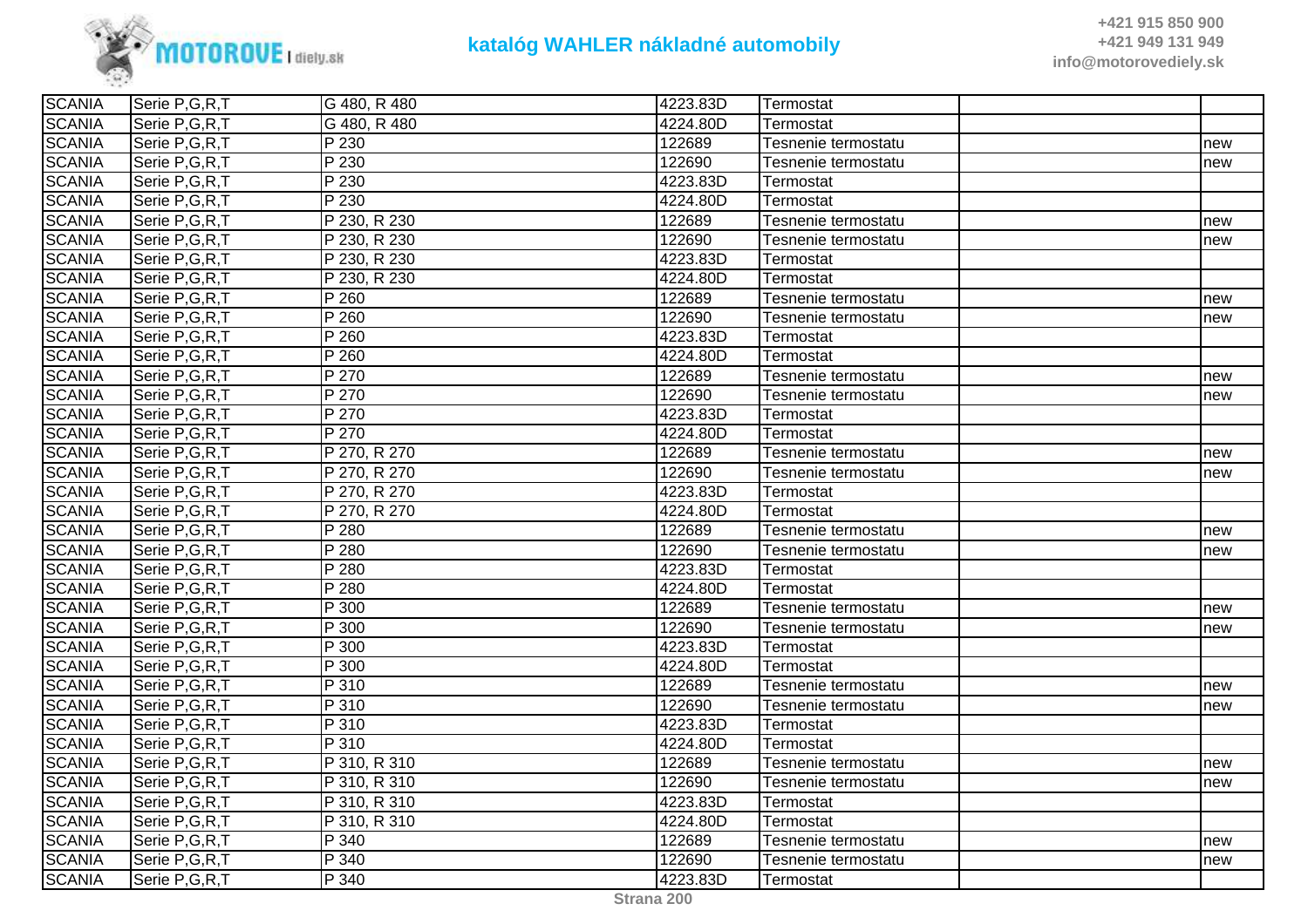

| <b>SCANIA</b> | Serie P,G,R,T    | P 340                     | 4224.80D   | ∣Termostat          |     |
|---------------|------------------|---------------------------|------------|---------------------|-----|
| <b>SCANIA</b> | Serie P, G, R, T | P 340, R 340              | 122689     | Tesnenie termostatu | new |
| <b>SCANIA</b> | Serie P,G,R,T    | P 340, R 340              | 122690     | Tesnenie termostatu | new |
| <b>SCANIA</b> | Serie P,G,R,T    | P 340, R 340              | 4223.83D   | Termostat           |     |
| <b>SCANIA</b> | Serie P, G, R, T | P 340, R 340              | 4224.80D   | Termostat           |     |
| <b>SCANIA</b> | Serie P,G,R,T    | P 360                     | 122690     | Tesnenie termostatu | new |
| <b>SCANIA</b> | Serie P,G,R,T    | P 360                     | 411004.80D | Termostat           | new |
| <b>SCANIA</b> | Serie P,G,R,T    | P 360                     | 4224.80D   | Termostat           |     |
| <b>SCANIA</b> | Serie P,G,R,T    | P 380                     | 122689     | Tesnenie termostatu | new |
| <b>SCANIA</b> | Serie P,G,R,T    | P 380                     | 122690     | Tesnenie termostatu | new |
| <b>SCANIA</b> | Serie P,G,R,T    | P 380                     | 4223.83D   | Termostat           |     |
| <b>SCANIA</b> | Serie P, G, R, T | P 380                     | 4224.80D   | Termostat           |     |
| <b>SCANIA</b> | Serie P,G,R,T    | P 380, R 380              | 122689     | Tesnenie termostatu | new |
| <b>SCANIA</b> | Serie P,G,R,T    | P 380, R 380              | 122690     | Tesnenie termostatu | new |
| <b>SCANIA</b> | Serie P,G,R,T    | P 380, R 380              | 4223.83D   | Termostat           |     |
| <b>SCANIA</b> | Serie P,G,R,T    | P 380, R 380              | 4224.80D   | Termostat           |     |
| <b>SCANIA</b> | Serie P,G,R,T    | P 380, R380               | 122689     | Tesnenie termostatu | new |
| <b>SCANIA</b> | Serie P,G,R,T    | P 380, R380               | 122690     | Tesnenie termostatu | new |
| <b>SCANIA</b> | Serie P,G,R,T    | P 380, R380               | 4223.83D   | Termostat           |     |
| <b>SCANIA</b> | Serie P,G,R,T    | P 380, R380               | 4224.80D   | Termostat           |     |
| <b>SCANIA</b> | Serie P,G,R,T    | P 400                     | 122690     | Tesnenie termostatu | new |
| <b>SCANIA</b> | Serie P,G,R,T    | P 400                     | 411004.80D | Termostat           | new |
| <b>SCANIA</b> | Serie P, G, R, T | P 400                     | 4224.80D   | Termostat           |     |
| <b>SCANIA</b> | Serie P,G,R,T    | P 420                     | 122689     | Tesnenie termostatu | new |
| <b>SCANIA</b> | Serie P,G,R,T    | P 420                     | 122690     | Tesnenie termostatu | new |
| <b>SCANIA</b> | Serie P,G,R,T    | P 420                     | 4223.83D   | Termostat           |     |
| <b>SCANIA</b> | Serie P,G,R,T    | P 420                     | 4224.80D   | Termostat           |     |
| <b>SCANIA</b> | Serie P,G,R,T    | P 420, R 420              | 122689     | Tesnenie termostatu | new |
| <b>SCANIA</b> | Serie P,G,R,T    | P 420, R 420              | 122690     | Tesnenie termostatu | new |
| <b>SCANIA</b> | Serie P,G,R,T    | $\overline{P}$ 420, R 420 | 4223.83D   | Termostat           |     |
| <b>SCANIA</b> | Serie P,G,R,T    | P 420, R 420              | 4224.80D   | Termostat           |     |
| <b>SCANIA</b> | Serie P,G,R,T    | P 470, R 470              | 122689     | Tesnenie termostatu | new |
| <b>SCANIA</b> | Serie P,G,R,T    | P 470, R 470              | 122690     | Tesnenie termostatu | new |
| <b>SCANIA</b> | Serie P,G,R,T    | P 470, R 470              | 4223.83D   | Termostat           |     |
| <b>SCANIA</b> | Serie P,G,R,T    | P 470, R 470              | 4224.80D   | Termostat           |     |
| <b>SCANIA</b> | Serie P,G,R,T    | P 480, R 480              | 122689     | Tesnenie termostatu | new |
| <b>SCANIA</b> | Serie P,G,R,T    | P 480, R 480              | 122690     | Tesnenie termostatu | new |
| <b>SCANIA</b> | Serie P,G,R,T    | P 480, R 480              | 4223.83D   | Termostat           |     |
| <b>SCANIA</b> | Serie P,G,R,T    | P 480, R 480              | 4224.80D   | Termostat           |     |
| <b>SCANIA</b> | Serie P,G,R,T    | P 500, R 500              | 122690     | Tesnenie termostatu | new |
| <b>SCANIA</b> | Serie P,G,R,T    | P 500, R 500              | 4224.80D   | Termostat           |     |
|               |                  |                           |            |                     |     |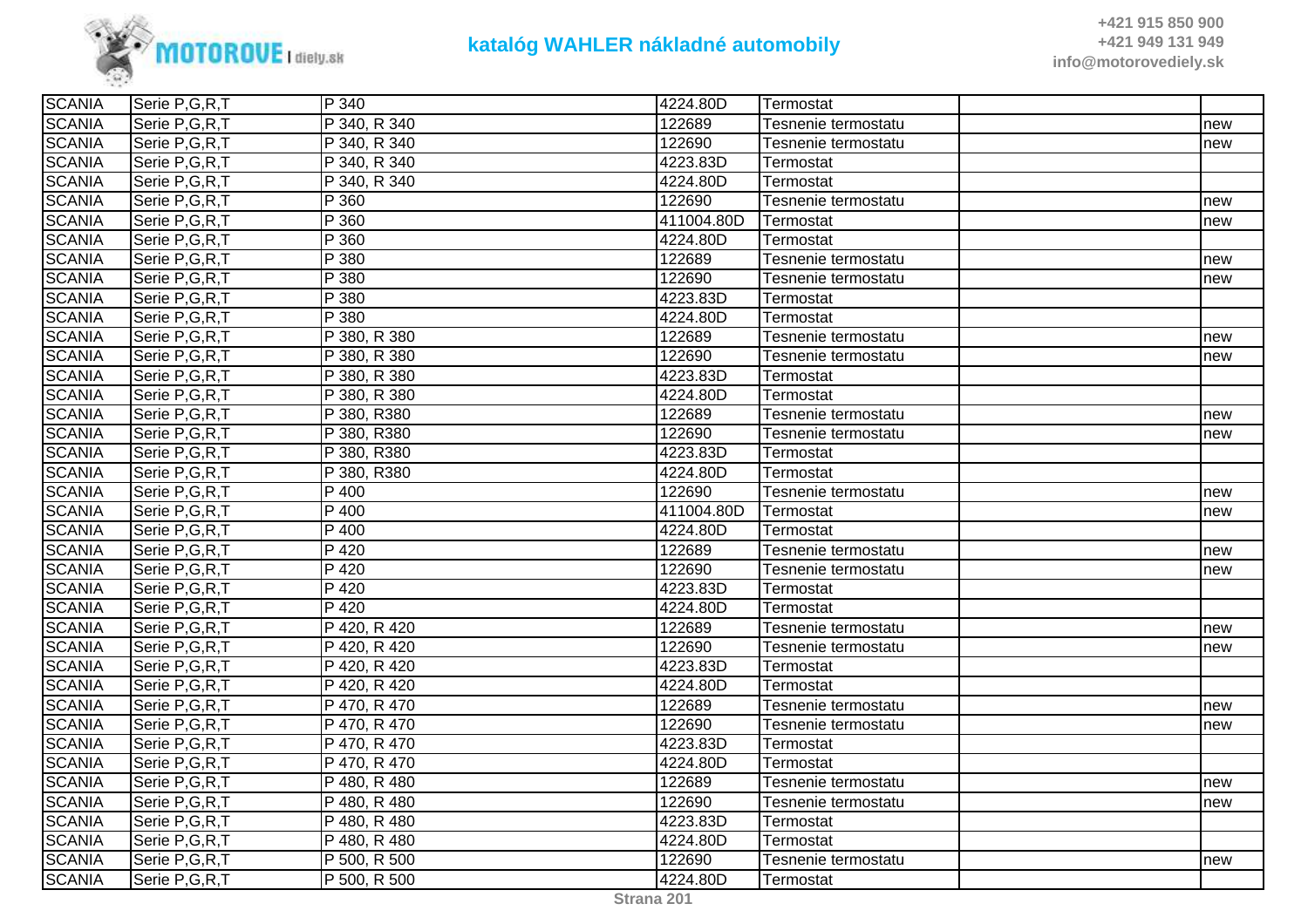

| <b>SCANIA</b> | Serie P,G,R,T    | P 560, R 560                    | 122690   | Tesnenie termostatu |      | new |
|---------------|------------------|---------------------------------|----------|---------------------|------|-----|
| <b>SCANIA</b> | Serie P,G,R,T    | P 560, R 560                    | 4224.80D | Termostat           |      |     |
| <b>SCANIA</b> | Serie P,G,R,T    | P 580, R 580                    | 122690   | Tesnenie termostatu |      | new |
| <b>SCANIA</b> | Serie P,G,R,T    | P 580, R 580                    | 4224.80D | Termostat           |      |     |
| <b>SCANIA</b> | Serie P,G,R,T    | P 620, R 620                    | 122690   | Tesnenie termostatu |      | new |
| <b>SCANIA</b> | Serie P,G,R,T    | P 620, R 620                    | 4224.80D | Termostat           |      |     |
| <b>SCANIA</b> | Serie P,G,R,T    | R 340                           | 122689   | Tesnenie termostatu |      | new |
| <b>SCANIA</b> | Serie P,G,R,T    | R 340                           | 122690   | Tesnenie termostatu |      | new |
| <b>SCANIA</b> | Serie P,G,R,T    | R 340                           | 4223.83D | Termostat           |      |     |
| <b>SCANIA</b> | Serie P,G,R,T    | R 340                           | 4224.80D | Termostat           |      |     |
| <b>SCANIA</b> | Serie P,G,R,T    | R 380                           | 122689   | Tesnenie termostatu |      | new |
| <b>SCANIA</b> | Serie P,G,R,T    | R 380                           | 122690   | Tesnenie termostatu |      | new |
| <b>SCANIA</b> | Serie P,G,R,T    | R 380                           | 4223.83D | Termostat           |      |     |
| <b>SCANIA</b> | Serie P,G,R,T    | R 380                           | 4224.80D | Termostat           |      |     |
| <b>SCANIA</b> | Serie P,G,R,T    | R 420                           | 122689   | Tesnenie termostatu |      | new |
| <b>SCANIA</b> | Serie P,G,R,T    | R 420                           | 122690   | Tesnenie termostatu |      | new |
| <b>SCANIA</b> | Serie P,G,R,T    | R 420                           | 4223.83D | Termostat           |      |     |
| <b>SCANIA</b> | Serie P,G,R,T    | R 420                           | 4224.80D | Termostat           |      |     |
| <b>SCANIA</b> | Serie P,G,R,T    | R 470                           | 122689   | Tesnenie termostatu |      | new |
| <b>SCANIA</b> | Serie P,G,R,T    | R 470                           | 122690   | Tesnenie termostatu |      | new |
| <b>SCANIA</b> | Serie P,G,R,T    | R 470                           | 4223.83D | Termostat           |      |     |
| <b>SCANIA</b> | Serie P,G,R,T    | R 470                           | 4224.80D | Termostat           |      |     |
| <b>SCANIA</b> | Serie P, G, R, T | R 480                           | 122689   | Tesnenie termostatu |      | new |
| <b>SCANIA</b> | Serie P, G, R, T | R 480                           | 122690   | Tesnenie termostatu |      | new |
| <b>SCANIA</b> | Serie P,G,R,T    | R 480                           | 4223.83D | Termostat           |      |     |
| <b>SCANIA</b> | Serie P,G,R,T    | R 480                           | 4224.80D | Termostat           |      |     |
| <b>SCANIA</b> | Serie P,G,R,T    | R 500                           | 122690   | Tesnenie termostatu |      | new |
| <b>SCANIA</b> | Serie P,G,R,T    | R 500                           | 4224.80D | Termostat           |      |     |
| <b>SCANIA</b> | Serie P,G,R,T    | R 560                           | 122690   | Tesnenie termostatu |      | new |
| <b>SCANIA</b> | Serie P,G,R,T    | R 560                           | 4224.80D | Termostat           |      |     |
| <b>SCANIA</b> | Serie P,G,R,T    | R 580                           | 122690   | Tesnenie termostatu |      | new |
| <b>SCANIA</b> | Serie P,G,R,T    | R 580                           | 4224.80D | Termostat           |      |     |
| <b>SCANIA</b> | Serie P,G,R,T    | R 620                           | 122690   | Tesnenie termostatu |      | new |
| <b>SCANIA</b> | Serie P,G,R,T    | R 620                           | 4224.80D | Termostat           |      |     |
| <b>SCANIA</b> | Serie P,G,R,T    | T 470                           | 122689   | Tesnenie termostatu |      | new |
| <b>SCANIA</b> | Serie P,G,R,T    | T 470                           | 122690   | Tesnenie termostatu |      | new |
| <b>SCANIA</b> | Serie P, G, R, T | T 470                           | 4223.83D | Termostat           |      |     |
| <b>SCANIA</b> | Serie P,G,R,T    | T 470                           | 4224.80D | Termostat           |      |     |
| <b>SETRA</b>  | Serie 400        | ComfortClass S 415 GT           | 4105.83D | Termostat           | 2 KS |     |
| <b>SETRA</b>  | Serie 400        | ComfortClass S 415 GT, GT-HD    | 4105.83D | Termostat           | 2 KS |     |
| <b>SETRA</b>  | Serie 400        | ComfortClass S 415 GT, S 416 GT | 4105.83D | Termostat           | 2KS  |     |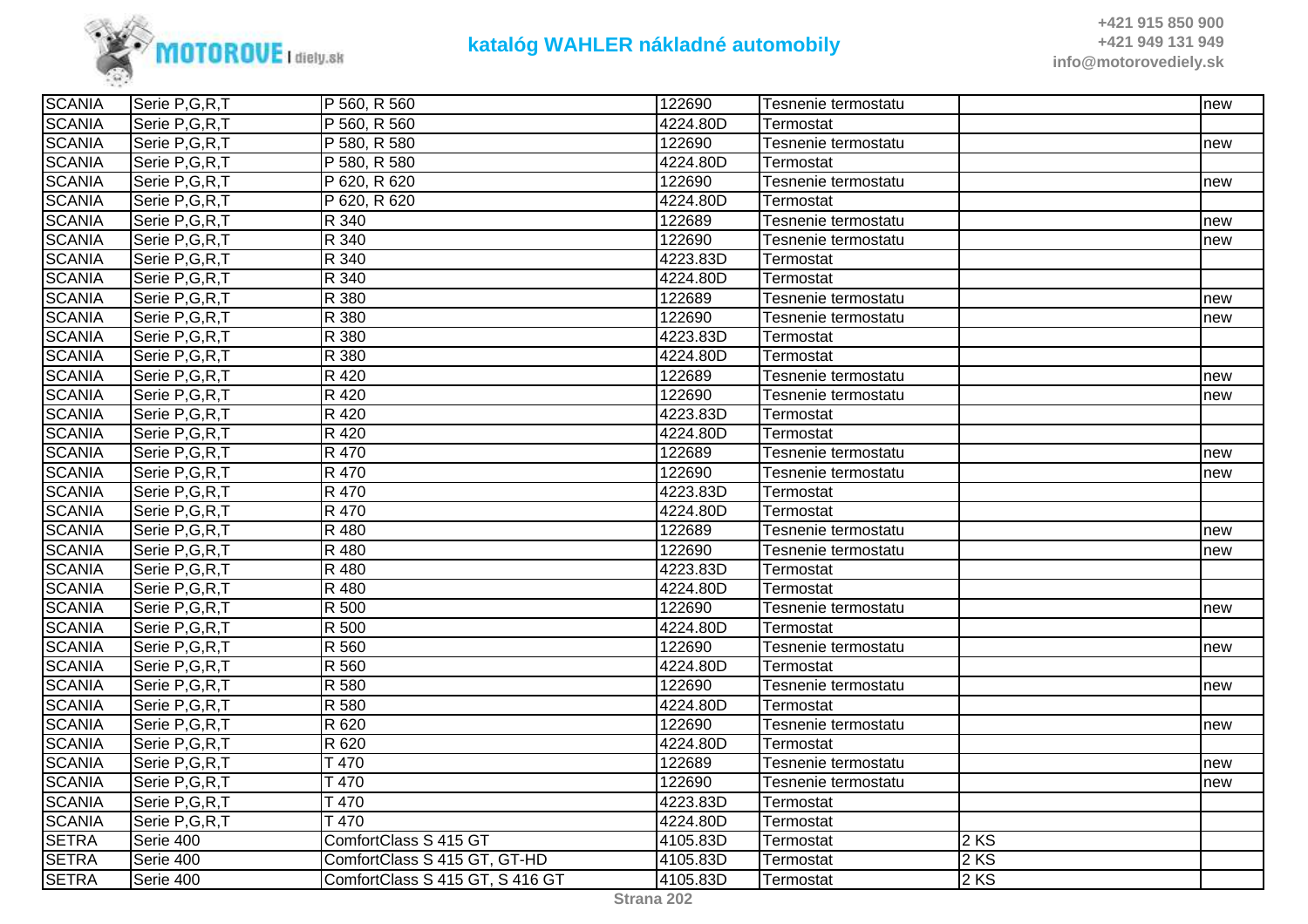

**+421 915 850 900 +421 949 131 949info@motorovediely.sk**

| <b>SETRA</b> | Serie 400                  | ComfortClass S 416 GT-HD, ComfortClass S 41 4105.83D |          | Termostat | $2$ KS           |  |
|--------------|----------------------------|------------------------------------------------------|----------|-----------|------------------|--|
| <b>SETRA</b> | Serie 400                  | TopClass S 411 HD                                    | 4105.83D | Termostat | 2 KS             |  |
| <b>SETRA</b> | Serie 400                  | TopClass S 415 HD                                    | 4105.83D | Termostat | 2 KS             |  |
| <b>SETRA</b> | Serie 400                  | TopClass S 415 HDH                                   | 4105.83D | Termostat | 2 KS             |  |
| <b>SETRA</b> | Serie 400                  | TopClass S 416 HDH, TopClass S 417 HDH               | 4105.83D | Termostat | 2 KS             |  |
| <b>SETRA</b> | Serie 400                  | TopClass S 431 DT                                    | 4105.83D | Termostat | 2 KS             |  |
| <b>VOLVO</b> | F 10                       | F 10/260                                             | 4038.81D | Termostat | <b>TD 100 G</b>  |  |
| <b>VOLVO</b> | $F_{10}$                   | F 10/260                                             | 4619.82  | Termostat | <b>TD 101 G</b>  |  |
| <b>VOLVO</b> | F 10                       | F 10/280                                             | 4038.81D | Termostat | 3 KS             |  |
| <b>VOLVO</b> | $F$ 10                     | F 10/300                                             | 4619.82  | Termostat |                  |  |
| <b>VOLVO</b> | F 10                       | F 10/320                                             | 4619.82  | Termostat |                  |  |
| <b>VOLVO</b> | $\overline{\mathsf{F}}$ 10 | F 10/320                                             | 4619.86  | Termostat |                  |  |
| <b>VOLVO</b> | $F_1$ 12                   | F 12/320                                             | 4619.82  | Termostat |                  |  |
| <b>VOLVO</b> | $F_1$                      | F 12/320, F 12/330                                   | 4038.81D | Termostat | <b>TD 120 G</b>  |  |
| <b>VOLVO</b> | $F_1$ 12                   | F 12/320, F 12/330                                   | 4619.82  | Termostat | <b>TD 121 G</b>  |  |
| <b>VOLVO</b> | F <sub>12</sub>            | F 12/320, F 12/330                                   | 4619.82  | Termostat | <b>TD 121 GD</b> |  |
| <b>VOLVO</b> | $F_1$ 12                   | F 12/360                                             | 4619.82  | Termostat |                  |  |
| <b>VOLVO</b> | $F_1$ 12                   | F 12/370                                             | 4619.82  | Termostat |                  |  |
| <b>VOLVO</b> | F 12                       | F 12/400                                             | 4619.82  | Termostat |                  |  |
| <b>VOLVO</b> | $F_1$ 12                   | F 12/400, F 12/410                                   | 4619.82  | Termostat |                  |  |
| <b>VOLVO</b> | F <sub>16</sub>            | F 16/470                                             | 4619.82  | Termostat | 2KS              |  |
| <b>VOLVO</b> | $F$ 16                     | F 16/470                                             | 4619.86  | Termostat |                  |  |
| <b>VOLVO</b> | F <sub>16</sub>            | F 16/470                                             | 4619.86  | Termostat | 2 KS             |  |
| <b>VOLVO</b> | $F$ 16                     | F 16/485                                             | 4619.82  | Termostat | 2 KS             |  |
| <b>VOLVO</b> | $\overline{F}$ 16          | F 16/485                                             | 4619.86  | Termostat | 2 KS             |  |
| <b>VOLVO</b> | $F$ 16                     | F 16/500                                             | 4619.82  | Termostat | 2 KS             |  |
| <b>VOLVO</b> | F <sub>16</sub>            | F 16/500                                             | 4619.86  | Termostat | 2 KS             |  |
| <b>VOLVO</b> | F6                         | F 609                                                | 4038.81D | Termostat | 2 KS             |  |
| VOLVO        | F6                         | F 610                                                | 4038.81D | Termostat | 2 KS             |  |
| <b>VOLVO</b> | $F_6$                      | F 611                                                | 4038.81D | Termostat | 2 KS             |  |
| <b>VOLVO</b> | F <sub>6</sub>             | F 613, F 614                                         | 4038.81D | Termostat | 2KS              |  |
| <b>VOLVO</b> | F6                         | F 616                                                | 4038.81D | Termostat | 2 KS             |  |
| <b>VOLVO</b> | F7                         | $F\overline{7}$                                      | 4038.81D | Termostat | 2 KS             |  |
| <b>VOLVO</b> | F 80                       | F 88/260                                             | 4038.76D | Termostat | 1 KS             |  |
| <b>VOLVO</b> | F 80                       | F 88/260                                             | 4038.81D | Termostat | 2 KS             |  |
| <b>VOLVO</b> | F 80                       | F 89/330                                             | 4038.76D | Termostat | 1 KS             |  |
| <b>VOLVO</b> | F 80                       | F 89/330                                             | 4038.76D | Termostat | 2 KS             |  |
| <b>VOLVO</b> | F 80                       | F 89/330                                             | 4038.81D | Termostat | 2 KS             |  |
| <b>VOLVO</b> | <b>FH 12</b>               | FH 12/340                                            | 4619.86  | Termostat |                  |  |
| <b>VOLVO</b> | FH 12                      | FH 12/380                                            | 4619.86  | Termostat |                  |  |
| <b>VOLVO</b> | FH 12                      | FH 12/420                                            | 4619.86  | Termostat |                  |  |
|              |                            |                                                      |          |           |                  |  |